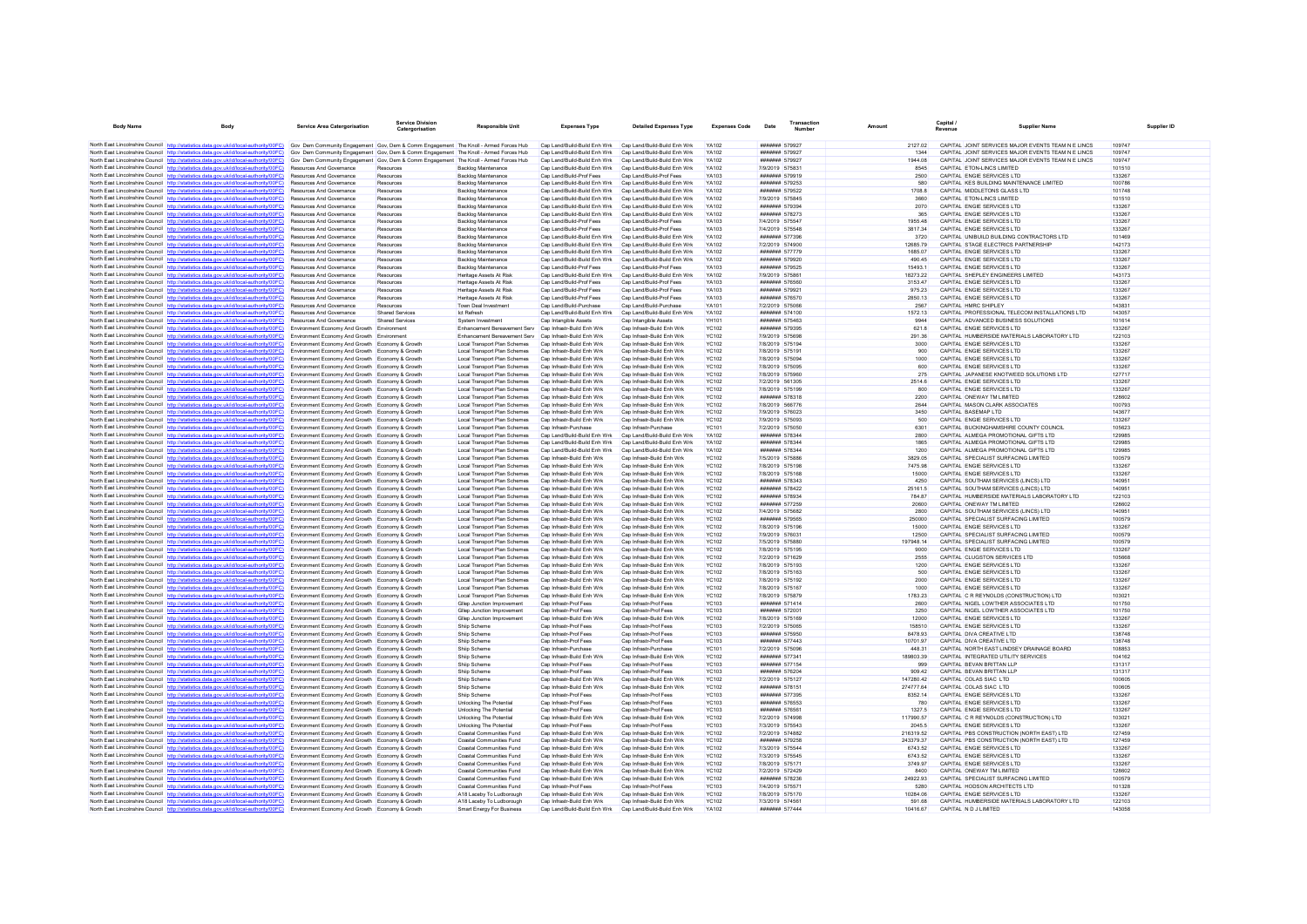| <b>Body Name</b>                         | Body                                                                                                                                                                             | <b>Service Area Catergorisation</b>                                                                | <b>Service Division</b><br>Catergorisation | <b>Responsible Uni</b>                                                                                                     | <b>Expenses Type</b>                                             | <b>Detailed Expenses Type</b>                                | <b>Expenses Code</b>         | Date                                    | <b>Number</b> |                    | Capital /<br><b>Payenue</b> | Supplier Name                                                                              |                  | Supplier ID                   |
|------------------------------------------|----------------------------------------------------------------------------------------------------------------------------------------------------------------------------------|----------------------------------------------------------------------------------------------------|--------------------------------------------|----------------------------------------------------------------------------------------------------------------------------|------------------------------------------------------------------|--------------------------------------------------------------|------------------------------|-----------------------------------------|---------------|--------------------|-----------------------------|--------------------------------------------------------------------------------------------|------------------|-------------------------------|
|                                          | North East Lincolnshire Council http://statistics.data.gov.uk/id/local-authority/00FC) Environment Economy And Growth Economy & Growth                                           |                                                                                                    |                                            | <b>Smart Energy For Business</b>                                                                                           | Cap Land/Build-Build Enh Wrk Cap Land/Build-Build Enh Wrk        |                                                              | YA102                        | ####### 577441                          |               | 13765 84           |                             | CAPITAL STANBOROUGH PRESS LTD                                                              | 143036           |                               |
|                                          | North East Lincolnshire Council http://statistics.data.gov.uk/id/local-authority/00FC)                                                                                           | Environment Economy And Growth Economy & Growth                                                    |                                            | A180 Sth Humb Bank Major Maint Can Land/Build-Build Enh Wrk                                                                |                                                                  | Can Land/Build-Build Enh Wrk                                 | YA102                        | <b><i><u>HHHHHHH</u></i></b> 577484     |               | 34725.02           |                             | CAPITAL J MCCANN & CO LTD                                                                  | 100841           |                               |
|                                          | North East Lincolnshire Council http://statistics.data.gov.uk/id/local-authority/00FC)                                                                                           | Environment Economy And Growth Economy & Growth                                                    |                                            | A180 Sth Humb Bank Major Maint Cap Land/Build-Build Enh Wrk                                                                |                                                                  | Cap Land/Build-Build Enh Wrk                                 | YA102                        | 7/2/2019 575059                         |               | 35986.8            |                             | CAPITAL J MCCANN & CO LTD                                                                  | 100841           |                               |
|                                          | North East Lincolnshire Council http://statistics.data.gov.uk/id/local-authority/00FC)                                                                                           | Environment Economy And Growth Economy & Growth                                                    |                                            | A180 Sth Humb Bank Maior Maint Cap Land/Build-Build Enh Wrk                                                                |                                                                  | Cap Land/Build-Build Enh Wrk                                 | YA102                        | ####### 579297                          |               | 95760.78           |                             | CAPITAL C R REYNOLDS (CONSTRUCTION) LTD                                                    | 103021           |                               |
|                                          | North East Lincolnshire Council http://statistics.data.gov.uk/id/local-authority/00FC)<br>North East Lincolnshire Council http://statistics.data.gov.uk/id/local-authority/00FC) | Environment Economy And Growth Economy & Growth                                                    |                                            | A180 Sth Humb Bank Major Maint Can Land/Build-Build Enh Wrk                                                                |                                                                  | Can Land/Build-Build Enh Wrk                                 | YA102<br><b>YA102</b>        | <b>#######</b> 57658*<br>####### 57657* |               | 645 64<br>1028.44  |                             | CAPITAL HUMBERSIDE MATERIALS LABORATORY LTD<br>CAPITAL HUMBERSIDE MATERIALS LABORATORY LTD | 122103           |                               |
|                                          | North East Lincolnshire Council http://statistics.data.gov.uk/id/local-authority/00FC)                                                                                           | Environment Economy And Growth Economy & Growth<br>Environment Economy And Growth Economy & Growth |                                            | A180 Sth Humb Bank Major Maint Cap Land/Build-Build Enh Wrk<br>A180 Sth Humb Bank Major Maint Cap Infrastr-Build Enh Wrk   |                                                                  | Cap Land/Build-Build Enh Wrk<br>Cap Infrastr-Build Enh Wrk   | <b>YC102</b>                 | 7/8/2019 575197                         |               | 10502.31           |                             | CAPITAL ENGIE SERVICES LTD                                                                 | 122103<br>133267 |                               |
|                                          | North East Lincolnshire Council http://statistics.data.gov.uk/id/local-authority/00FC)                                                                                           | Environment Economy And Growth Economy & Growth                                                    |                                            | Heritage Action Zone                                                                                                       | Cap Land/Build-Prof Fees                                         | Cap Land/Build-Prof Fees                                     | YA103                        | ####### 570548                          |               | 4800               |                             | CAPITAL FLEET ARCHITECTS LTD                                                               | 143390           |                               |
|                                          | North East Lincolnshire Council http://statistics.data.gov.uk/id/local-authority/00FC)                                                                                           | Environment Economy And Growth Economy & Growth                                                    |                                            | Europarc Fez                                                                                                               | Cap Land/Build-Build Enh Wrk                                     | Cap Land/Build-Build Enh Wrk                                 | YA102                        | ####### 578053                          |               | 5152               |                             | CAPITAL WYKELAND GROUP LTD                                                                 | 101729           |                               |
|                                          | North East Lincolnshire Council http://statistics.data.gov.uk/id/local-authority/00FC)                                                                                           | Environment Economy And Growth Housing                                                             |                                            | Housing Assist Grants And Loan Cap Grants To O/Side Sources                                                                |                                                                  | Cap Grants To O/Side Sources                                 | YJ101                        | 7/9/2019 575852                         |               | 15195              |                             | CAPITAL SHEFFIELD CITY COUNCIL                                                             | 119344           |                               |
|                                          | North East Lincolnshire Council http://statistics.data.gov.uk/id/local-authority/00FC)                                                                                           | Environment Economy And Growth Housing                                                             |                                            | Housing Assist Grants And Loan Cap Grants To O/Side Sources                                                                |                                                                  | Can Grants To O/Side Sources                                 | Y.1101                       | ####### 579234                          |               | 5336.36            |                             | CAPITAL ENGIE SERVICES LTD                                                                 | 133267           |                               |
|                                          | North East Lincolnshire Council http://statistics.data.gov.uk/id/local-authority/00FC)                                                                                           | Environment Economy And Growth Housing                                                             |                                            | Housing Assist Grants And Loan Cap Grants To O/Side Sources                                                                |                                                                  | Can Grants To O/Side Sources                                 | Y.1101                       | ####### 578964                          |               | 874 13             |                             | CAPITAL YES ENERGY SOLUTIONS                                                               | 138575           |                               |
|                                          | North East Lincolnshire Council http://statistics.data.gov.uk/id/local-authority/00FC)<br>North East Lincolnshire Council http://statistics.data.gov.uk/id/local-authority/00FC) | Environment Economy And Growth Housing<br>Environment Economy And Growth Housing                   |                                            | Housing Assist Grants And Loan Cap Grants To O/Side Sources<br>Housing Assist Grants And Loan Cap Grants To O/Side Sources |                                                                  | Cap Grants To O/Side Sources<br>Cap Grants To O/Side Sources | YJ101<br>YJ101               | ####### 578962<br>####### 578991        |               | 2692.86<br>880     |                             | CAPITAL YES ENERGY SOLUTIONS<br>CAPITAL YES ENERGY SOLUTIONS                               | 138575<br>138575 |                               |
|                                          | North East Lincolnshire Council http://statistics.data.gov.uk/id/local-authority/00FC)                                                                                           | Environment Economy And Growth Housing                                                             |                                            | Housing Assist Grants And Loan Cap Grants To O/Side Sources                                                                |                                                                  | Cap Grants To O/Side Sources                                 | Y.1101                       | <b>####### 578526</b>                   |               | 474 35             |                             | CAPITAL KES BUILDING MAINTENANCE LIMITED                                                   | 100786           |                               |
|                                          | North East Lincolnshire Council http://statistics.data.gov.uk/id/local-authority/00FC)                                                                                           | Environment Economy And Growth Housing                                                             |                                            | Community Hsg Fund                                                                                                         | Cap Auc-Prof Fees                                                | Cap Auc-Prof Fees                                            | YF103                        | ####### 579526                          |               | 8077.93            |                             | CAPITAL ENGIE SERVICES LTD                                                                 | 133267           |                               |
|                                          | North East Lincolnshire Council http://statistics.data.gov.uk/id/local-authority/00FC)                                                                                           | Environment Economy And Growth Housing                                                             |                                            | Community Hsg Fund                                                                                                         | Cap Auc-Prof Fees                                                | Cap Auc-Prof Fees                                            | <b>YF103</b>                 | ####### 578173                          |               | 8200               |                             | CAPITAL LOCALITY (UK)                                                                      | 143783           |                               |
|                                          | North East Lincolnshire Council http://statistics.data.gov.uk/id/local-authority/00FC)                                                                                           | Public Health And Leisure                                                                          | Public Health                              | Drug & Alcohol Recovery                                                                                                    | Cap Land/Build-Build Enh Wrk                                     | Cap Land/Build-Build Enh Wrk                                 | <b>YA102</b>                 | ####### 579254                          |               | 478                |                             | CAPITAL NEWGLAZE                                                                           | 100642           |                               |
|                                          | North East Lincolnshire Council http://statistics.data.gov.uk/id/local-authority/00FC)                                                                                           | Public Health And Leisure                                                                          | Public Health                              | Drug & Alcohol Recovery                                                                                                    | Cap Land/Build-Build Enh Wrk                                     | Cap Land/Build-Build Enh Wrk                                 | <b>YA102</b>                 | <b><i><u>#######</u> 577146</i></b>     |               | 1965 96            |                             | CAPITAL ENGIE SERVICES LTD                                                                 | 133267           |                               |
|                                          | North East Lincolnshire Council http://statistics.data.gov.uk/id/local-authority/00FC)<br>North East Lincolnshire Council http://statistics.data.gov.uk/id/local-authority/00FC) | Public Health And Leisure                                                                          | Leisure                                    | Playing Pitch Reprovision<br>Plaving Pitch Reprovision                                                                     | Cap Land/Build-Build Enh Wrk<br>Cap Land/Build-Prof Fees         | Cap Land/Build-Build Enh Wrk<br>Cap Land/Build-Prof Fees     | <b>YA102</b>                 | 7/2/2019 574604<br>7/9/2019 575850      |               | 6450<br>996.6      |                             | CAPITAL ROBINSON LOW FRANCIS LLF<br>CAPITAL ENGIE SERVICES LTD                             | 136534<br>133267 |                               |
|                                          | North East Lincolnshire Council http://statistics.data.gov.uk/id/local-authority/00FC)                                                                                           | Public Health And Leisure<br>Public Health And Leisure                                             | Leisure<br>Leisure                         | Playing Pitch Reprovision                                                                                                  | Cap Land/Build-Prof Fees                                         | Cap Land/Build-Prof Fees                                     | YA103<br>YA103               | 7/9/2019 575851                         |               | 933.2              |                             | CAPITAL ENGIE SERVICES LTD                                                                 | 133267           |                               |
|                                          | North East Lincolnshire Council http://statistics.data.gov.uk/id/local-authority/00FC)                                                                                           | Public Health And Leisure                                                                          | Leisure                                    | Bradley Football Redevelopment                                                                                             | Cap Land/Build-Build Enh Wrk                                     | Cap Land/Build-Build Enh Wrk                                 | <b>YA102</b>                 | ####### 578985                          |               | 399                |                             | CAPITAL ROBINSON LOW FRANCIS LLP                                                           | 136534           |                               |
|                                          | North East Lincolnshire Council http://statistics.data.gov.uk/id/local-authority/00FC)                                                                                           | Adult Services                                                                                     | <b>Adult Services</b>                      | Hos-Disabled Fac. Grants                                                                                                   | Cap Grants To O/Side Sources                                     | Cap Grants To O/Side Sources                                 | Y.1101                       | ####### 576901                          |               | 244126             |                             | CAPITAL PRISM MEDICAL UK LTD                                                               | 119507           |                               |
|                                          | North East Lincolnshire Council http://statistics.data.gov.uk/id/local-authority/00FC)                                                                                           | Adult Services                                                                                     | Adult Services                             | Hos-Disabled Fac Grants                                                                                                    | Can Grants To O/Side Sources                                     | Can Grants To O/Side Sources                                 | Y.1101                       | ####### 579234                          |               | 3738276            |                             | CAPITAL ENGIF SERVICES LTD.                                                                | 133267           |                               |
|                                          | North East Lincolnshire Council http://statistics.data.gov.uk/id/local-authority/00FC)                                                                                           | <b>Adult Services</b>                                                                              | Adult Services                             | Hos-Disabled Fac. Grants                                                                                                   | Cap Grants To O/Side Sources                                     | Cap Grants To O/Side Sources                                 | Y.1101                       | <b>#######</b> 579443                   |               | 7121.34            |                             | CAPITAL LINDUM GROUP LIMITED                                                               | 101185           |                               |
|                                          | North East Lincolnshire Council http://statistics.data.gov.uk/id/local-authority/00FC)                                                                                           | Adult Services                                                                                     | Adult Services                             | Hos-Disabled Fac. Grants                                                                                                   | Cap Grants To O/Side Sources                                     | Cap Grants To O/Side Sources                                 | YJ101                        | 7/2/2019 575043                         |               | 11695.2            |                             | CAPITAL VIC HANSEN BUILDING & JOINERY LTD                                                  | 103981           |                               |
|                                          | North East Lincolnshire Council http://statistics.data.gov.uk/id/local-authority/00FC)                                                                                           | Adult Services                                                                                     | <b>Adult Services</b>                      | Hos-Disabled Fac Grants                                                                                                    | Can Grants To O/Side Sources                                     | Can Grants To O/Side Sources                                 | Y.1101                       | <b>#######</b> 578238                   |               | 1202.5             |                             | CAPITAL P G INGOLDBY & SONS LTD.                                                           | 100591           |                               |
|                                          | North East Lincolnshire Council http://statistics.data.gov.uk/id/local-authority/00FC)                                                                                           | Adult Services                                                                                     | Adult Services                             | Hps-Disabled Fac. Grants                                                                                                   | Cap Grants To O/Side Sources                                     | Cap Grants To O/Side Sources                                 | YJ101                        | 7/2/2019 575044                         |               | 6299.9             |                             | CAPITAL ABLE 4 ENTERPRISE LTD                                                              | 120159           |                               |
|                                          | North East Lincolnshire Council http://statistics.data.gov.uk/id/local-authority/00FC)<br>North East Lincolnshire Council http://statistics.data.gov.uk/id/local-authority/00FC) | Adult Services<br>Adult Services                                                                   | Adult Services<br><b>Adult Services</b>    | Hos-Disabled Fac. Grants<br>Hos-Disabled Fac. Grants                                                                       | Cap Grants To O/Side Sources<br>Cap Grants To O/Side Sources     | Cap Grants To O/Side Sources<br>Cap Grants To O/Side Sources | YJ101<br>YJ101               | 7/2/2019 574957<br>7/2/2019 574943      |               | 6635.59<br>8475.21 |                             | CAPITAL VIC HANSEN BUILDING & JOINERY LTD<br>CAPITAL F R TOWNSEND & CO LTD                 | 10398<br>104217  |                               |
|                                          | North East Lincolnshire Council http://statistics.data.gov.uk/id/local-authority/00FC)                                                                                           | Adult Services                                                                                     | Adult Services                             | Hos-Disabled Fac. Grants                                                                                                   | Cap Grants To O/Side Sources                                     | Cap Grants To O/Side Sources                                 | Y.1101                       | <b>#######</b> 577123                   |               | 14747 15           |                             | CAPITAL ABLE 4 ENTERPRISE LTD                                                              | 120159           |                               |
|                                          | North East Lincolnshire Council http://statistics.data.gov.uk/id/local-authority/00FC)                                                                                           | <b>Adult Services</b>                                                                              | Adult Services                             | Hps-Disabled Fac. Grants                                                                                                   | Cap Grants To O/Side Sources                                     | Cap Grants To O/Side Sources                                 | YJ101                        | ####### 578200                          |               | 6782.39            |                             | CAPITAL F R TOWNSEND & CO LTD                                                              | 104217           |                               |
|                                          | North East Lincolnshire Council http://statistics.data.gov.uk/id/local-authority/00FC)                                                                                           | <b>Adult Services</b>                                                                              | Adult Services                             | Hps-Disabled Fac. Grants                                                                                                   | Cap Grants To O/Side Sources                                     | Cap Grants To O/Side Sources                                 | YJ101                        | 7/2/2019 575046                         |               | 5611.42            |                             | CAPITAL DOLPHIN MOBILITY EAST MIDLANDS LTD                                                 | 101317           |                               |
|                                          | North East Lincolnshire Council http://statistics.data.gov.uk/id/local-authority/00FC)                                                                                           | Adult Services                                                                                     | <b>Adult Services</b>                      | Hos-Disabled Fac. Grants                                                                                                   | Cap Grants To O/Side Sources                                     | Cap Grants To O/Side Sources                                 | YJ101                        | 7/2/2019 574956                         |               | 9332.12            |                             | CAPITAL E S RUDKIN LTD                                                                     | 100632           |                               |
|                                          | North East Lincolnshire Council http://statistics.data.gov.uk/id/local-authority/00FC)                                                                                           | Adult Services                                                                                     | <b>Adult Services</b>                      | Hps-Disabled Fac. Grants                                                                                                   | Cap Grants To O/Side Sources                                     | Cap Grants To O/Side Sources                                 | YJ101                        | ####### 578177                          |               | 6487.33            |                             | CAPITAL VIC HANSEN BUILDING & JOINERY LTD                                                  | 103981           |                               |
|                                          | North East Lincolnshire Council http://statistics.data.gov.uk/id/local-authority/00FC)                                                                                           | Adult Services                                                                                     | Adult Services                             | Hos-Disabled Fac. Grants                                                                                                   | Cap Grants To O/Side Sources                                     | Cap Grants To O/Side Sources                                 | Y.1101                       | 7/2/2019 574958                         |               | 6106.51            |                             | CAPITAL ABLE 4 ENTERPRISE LTD                                                              | 120159           |                               |
|                                          | North East Lincolnshire Council http://statistics.data.gov.uk/id/local-authority/00FC)                                                                                           | Adult Services                                                                                     | <b>Adult Services</b>                      | Hos-Disabled Fac Grants                                                                                                    | Can Grants To O/Side Sources                                     | Can Grants To O/Side Sources                                 | Y.1101                       | <b>####### 578522</b>                   |               | 5298.25            |                             | CAPITAL ABLE 4 ENTERPRISE LTD                                                              | 120159           |                               |
|                                          | North East Lincolnshire Council http://statistics.data.gov.uk/id/local-authority/00FC)                                                                                           | <b>Adult Services</b>                                                                              | Adult Services                             | Hos-Disabled Fac. Grants                                                                                                   | Cap Grants To O/Side Sources                                     | Cap Grants To O/Side Sources                                 | YJ101                        | <b>#######</b> 577394                   |               | 1648               |                             | CAPITAL OBAM LIFT SERVICES LTD                                                             | 112666           |                               |
|                                          | North East Lincolnshire Council http://statistics.data.gov.uk/id/local-authority/00FC)<br>North East Lincolnshire Council http://statistics.data.gov.uk/id/local-authority/00FC) | Adult Services<br>Adult Services                                                                   | Adult Services<br>Adult Services           | Hos-Disabled Fac. Grants<br>Hos-Disabled Fac. Grants                                                                       | Cap Grants To O/Side Sources<br>Cap Grants To O/Side Sources     | Cap Grants To O/Side Sources<br>Cap Grants To O/Side Sources | YJ101<br>YJ101               | ####### 579403<br>####### 578080        |               | 4266<br>3968       |                             | CAPITAL DH2 SOLUTIONS LTD<br>CAPITAL OBAM LIFT SERVICES LTD                                | 131392<br>112666 |                               |
|                                          | North East Lincolnshire Council http://statistics.data.gov.uk/id/local-authority/00FC)                                                                                           | Adult Services                                                                                     | <b>Adult Services</b>                      | Hos-Disabled Fac. Grants                                                                                                   | Can Grants To O/Side Sources                                     | Can Grants To O/Side Sources                                 | Y.1101                       | <b>#######</b> 577354                   |               | 570141             |                             | CAPITAL P G INGOLDBY & SONS LTD                                                            | 100591           |                               |
|                                          | North East Lincolnshire Council http://statistics.data.gov.uk/id/local-authority/00FC)                                                                                           | <b>Adult Services</b>                                                                              | Adult Services                             | Hps-Disabled Fac. Grants                                                                                                   | Cap Grants To O/Side Sources                                     | Cap Grants To O/Side Sources                                 | YJ101                        | 7/5/2019 575884                         |               | 10967.88           |                             | CAPITAL MARK BENNETT                                                                       | 101838           |                               |
|                                          | North East Lincolnshire Council http://statistics.data.gov.uk/id/local-authority/00FC)                                                                                           | Adult Services                                                                                     | Adult Services                             | Hos-Disabled Fac. Grants                                                                                                   | Cap Grants To O/Side Sources                                     | Cap Grants To O/Side Sources                                 | YJ101                        | 7/2/2019 574954                         |               | 1996.87            |                             | CAPITAL E S RUDKIN LTD                                                                     | 100632           |                               |
|                                          | North East Lincolnshire Council http://statistics.data.gov.uk/id/local-authority/00FC)                                                                                           | Adult Services                                                                                     | Adult Services                             | Hos-Disabled Fac. Grants                                                                                                   | Cap Grants To O/Side Sources                                     | Cap Grants To O/Side Sources                                 | Y.1101                       | <b>#######</b> 576947                   |               | 4280               |                             | CAPITAL OBAM LIFT SERVICES LTD                                                             | 112666           |                               |
|                                          | North East Lincolnshire Council http://statistics.data.gov.uk/id/local-authority/00FC)                                                                                           | Adult Services                                                                                     | Adult Services                             | Hps-Disabled Fac. Grants                                                                                                   | Cap Grants To O/Side Sources                                     | Cap Grants To O/Side Sources                                 | YJ101                        | ####### 577262                          |               | 8545.57            |                             | CAPITAL E S RUDKIN LTD                                                                     | 100632           |                               |
|                                          | North East Lincolnshire Council http://statistics.data.gov.uk/id/local-authority/00FC)                                                                                           | Adult Services                                                                                     | Adult Services                             | Hps-Disabled Fac. Grants                                                                                                   | Cap Grants To O/Side Sources                                     | Cap Grants To O/Side Sources                                 | YJ101                        | ####### 578085                          |               | 4428               |                             | CAPITAL CLOSOMAT LTD                                                                       | 100849           |                               |
|                                          | North East Lincolnshire Council http://statistics.data.gov.uk/id/local-authority/00FC)                                                                                           | Adult Services                                                                                     | <b>Adult Services</b>                      | Hos-Disabled Fac. Grants                                                                                                   | Cap Grants To O/Side Sources                                     | Cap Grants To O/Side Sources                                 | <b>YJ101</b>                 | ####### 578179                          |               | 4030               |                             | CAPITAL CLOSOMAT LTD                                                                       | 100849           |                               |
|                                          | North East Lincolnshire Council http://statistics.data.gov.uk/id/local-authority/00FC)<br>North East Lincolnshire Council http://statistics.data.gov.uk/id/local-authority/00FC) | <b>Adult Services</b><br>Adult Services                                                            | <b>Adult Services</b><br>Adult Services    | Hos-Disabled Fac. Grants<br>Hos-Disabled Fac. Grants                                                                       | Cap Grants To O/Side Sources<br>Cap Grants To O/Side Sources     | Cap Grants To O/Side Sources<br>Cap Grants To O/Side Sources | Y.1101<br>YJ101              | <b>#######</b> 577759<br>####### 57994  |               | 1679<br>1629       |                             | CAPITAL OBAM LIFT SERVICES LTD<br>CAPITAL OBAM LIFT SERVICES LTD                           | 112666<br>112666 |                               |
|                                          | North East Lincolnshire Council http://statistics.data.gov.uk/id/local-authority/00FC)                                                                                           | <b>Adult Services</b>                                                                              | Adult Services                             | Hos-Disabled Fac. Grants                                                                                                   | Cap Grants To O/Side Sources                                     | Cap Grants To O/Side Sources                                 | Y.1101                       | ####### 577920                          |               | 320                |                             | CAPITAL STEPHEN HEYWOOD DESIGN LTD                                                         | 132818           |                               |
|                                          | North East Lincolnshire Council http://statistics.data.gov.uk/id/local-authority/00FC)                                                                                           | Children & Family Services                                                                         | Ass Dir - Skills                           | Family Hubs                                                                                                                | Catering                                                         | Provisions                                                   | I R101                       | <b>###### 577786</b>                    |               | 1000               |                             | REVENUE TESCO STORES LIMITED                                                               | 102576           |                               |
|                                          | North East Lincolnshire Council http://statistics.data.gov.uk/id/local-authority/00FC)                                                                                           | Children & Family Services                                                                         | Ass Dir - Skills                           | Community Learning Services                                                                                                | Miscellaneous Expenser                                           | Activities - Service Users                                   | <b>LL114</b>                 | 7/2/2019 575006                         |               | 1938               |                             | REVENUE MRS SONIA SMITH                                                                    | 132584           |                               |
|                                          | North East Lincolnshire Council http://statistics.data.gov.uk/id/local-authority/00FC)                                                                                           | Children & Family Services                                                                         | Ass Dir - Skills                           | Community Learning Services                                                                                                | Miscellaneous Expenses                                           | Activities - Service Users                                   | <b>LL114</b>                 | ####### 579562                          |               | 2600               |                             | REVENUE LEARNING4LIFE-GY-CIC                                                               | 144120           |                               |
|                                          | North East Lincolnshire Council http://statistics.data.gov.uk/id/local-authority/00FC)                                                                                           | Children & Family Services                                                                         | Ass Dir - Skills                           | Community Learning Services                                                                                                | Contributions To Provisions                                      | Contributions - Other                                        | I K103                       | ####### 579321                          |               | 269.5              |                             | REVENUE SHELLY AND SONYA                                                                   | 139603           |                               |
|                                          | North East Lincolnshire Council http://statistics.data.gov.uk/id/local-authority/00FC)                                                                                           | Children & Family Services                                                                         | Ass Dir - Skills                           | Community Learning Services                                                                                                | Contributions To Provisions                                      | Contributions - Other                                        | LK103                        | ####### 579257                          |               | 532                |                             | REVENUE THE COURTYARD CAFE                                                                 | 135980           |                               |
|                                          | North East Lincolnshire Council http://statistics.data.gov.uk/id/local-authority/00FC)                                                                                           | Children & Family Services                                                                         | Ass Dir - Skills                           | Community Learning Services                                                                                                | Contributions To Provisions                                      | Contributions - Other                                        | LK103                        | 7/2/2019 574831                         |               | 1665               |                             | REVENUE FLEX E VOUCHERS                                                                    | 103348           |                               |
|                                          | North East Lincolnshire Council http://statistics.data.gov.uk/id/local-authority/00FC)                                                                                           | Children & Family Services                                                                         | Ass Dir - Skills                           | Community Learning Services                                                                                                | Miscellaneous Expenses                                           | Activities - Service Users                                   | <b>LL114</b>                 | ####### 708720<br>####### 579312        |               | 331.25<br>650      |                             | REVENUE REDACTED PERSONAL INFORMATION                                                      | 126893           | REDACTED PERSONAL INFORMATION |
|                                          | North East Lincolnshire Council http://statistics.data.gov.uk/id/local-authority/00FC)<br>North East Lincolnshire Council http://statistics.data.gov.uk/id/local-authority/00FC) | Children & Family Services<br>Children & Family Services                                           | Ass Dir - Skills<br>Ass Dir - Skills       | Community Learning Services<br>Community Learning Services                                                                 | Miscellaneous Expenses<br>Miscellaneous Expenses                 | Activities - Service Users<br>Activities - Service Users     | <b>LL114</b><br><b>LL114</b> | ####### 579367                          |               | 520                |                             | REVENUE CENTRE4 LIMITED<br>REVENUE COOPERS TOURS (LINCS) LTD                               | 111878           |                               |
|                                          | North East Lincolnshire Council http://statistics.data.gov.uk/id/local-authority/00FC)                                                                                           | Children & Family Services                                                                         | Ass Dir - Skills                           | Community Learning Services                                                                                                | Miscellaneous Expenses                                           | Activities - Service Users                                   | LL114                        | 7/2/2019 574833                         |               | 858                |                             | REVENUE MRS MARIA JOHNSON                                                                  | 140171           |                               |
|                                          | North East Lincolnshire Council http://statistics.data.gov.uk/id/local-authority/00FC)                                                                                           | Children & Family Services                                                                         | Ass Dir - Skills                           | Community Learning Services                                                                                                | Miscellaneous Expenses                                           | Exam Fees                                                    | <b>LL115</b>                 | ####### 578562                          |               | 1165               |                             | <b>REVENUE NOCN</b>                                                                        | 123052           |                               |
|                                          | North East Lincolnshire Council http://statistics.data.gov.uk/id/local-authority/00FC)                                                                                           | Children & Family Services                                                                         | Ass Dir - Skills                           | Community Learning Services                                                                                                | Miscellaneous Expenser                                           | Exam Fees                                                    | <b>LL115</b>                 | ####### 579002                          |               | 270                |                             | <b>REVENUE NOCH</b>                                                                        | 123052           |                               |
|                                          | North East Lincolnshire Council http://statistics.data.gov.uk/id/local-authority/00FC)                                                                                           | Children & Family Services                                                                         | Ass Dir - Skills                           | Community Learning Services                                                                                                | Miscellaneous Expenses                                           | Activities - Service Users                                   | <b>LL114</b>                 | ####### 576547                          |               | 327                |                             | REVENUE ONE STOP PROMOTIONS LTD                                                            | 109821           |                               |
|                                          | North East Lincolnshire Council http://statistics.data.gov.uk/id/local-authority/00FC)                                                                                           | Children & Family Services                                                                         | Ass Dir - Skills                           | Community Learning Services                                                                                                | Miscellaneous Expenses                                           | Activities - Service Users                                   | 11114                        | <b>#######</b> 576957                   |               | 310                |                             | REVENUE SYSTEMATIC PRINT MANAGEMENT LTD.                                                   | 101147           |                               |
|                                          | North East Lincolnshire Council http://statistics.data.gov.uk/id/local-authority/00FC)                                                                                           | Children & Family Services                                                                         | Ass Dir - Skills                           | Community Learning Services                                                                                                | Miscellaneous Expenses                                           | Activities - Service Users                                   | <b>LL114</b>                 | <b>#######</b> 579476                   |               | 1436.8             |                             | REVENUE THE SAVILLE GROUP LTD                                                              | 100560           |                               |
|                                          | North East Lincolnshire Council http://statistics.data.gov.uk/id/local-authority/00FC)                                                                                           | Children & Family Services                                                                         | Ass Dir - Skills                           | Community Learning Services                                                                                                | Miscellaneous Expenser                                           | Activities - Service Users                                   | <b>LL114</b>                 | ####### 579310                          |               | 325                |                             | REVENUE CASPIAN ACCESS & PLANT HIRE LTD                                                    | 101225           |                               |
|                                          | North East Lincolnshire Council http://statistics.data.gov.uk/id/local-authority/00FC)<br>North East Lincolnshire Council http://statistics.data.gov.uk/id/local-authority/00FC) | Children & Family Services<br>Children & Family Services                                           | Ass Dir - Skills                           | Community Learning Services                                                                                                | Miscellaneous Expenses                                           | Activities - Service Users<br>Activities - Service Users     | 11114                        | <b>#######</b> 578317<br>####### 578319 |               | 2475<br>1940       |                             | REVENUE DELLI ICIOUS<br>REVENUE AMVALE LIMITED                                             | 101903<br>101030 |                               |
|                                          | North East Lincolnshire Council http://statistics.data.gov.uk/id/local-authority/00FC)                                                                                           | Children & Family Services                                                                         | Ass Dir - Skills<br>Ass Dir - Skills       | Community Learning Services<br>Community Learning Services                                                                 | Miscellaneous Expenses<br>Miscellaneous Expenses                 | Activities - Service Users                                   | <b>LL114</b><br><b>LL114</b> | ####### 578852                          |               | 1869.2             |                             | REVENUE WELLS & SONS MARQUEES LTD                                                          | 129509           |                               |
|                                          | North East Lincolnshire Council http://statistics.data.gov.uk/id/local-authority/00FC)                                                                                           | Children & Family Services                                                                         | Ass Dir - Skills                           | Community Learning Services                                                                                                | Miscellaneous Expenses                                           | Activities - Service Users                                   | <b>LL114</b>                 | ####### 579304                          |               | 528.54             |                             | REVENUE GRIMSBY AUDITORIUM                                                                 | 128160           |                               |
|                                          | North East Lincolnshire Council http://statistics.data.gov.uk/id/local-authority/00FC)                                                                                           | Children & Family Services                                                                         | Ass Dir - Skills                           | Pause                                                                                                                      | Rents                                                            | Rent                                                         | GC <sub>101</sub>            | ####### 576535                          |               | 253.33             |                             | REVENUE CENTRE4 LIMITED                                                                    | 126893           |                               |
|                                          | North East Lincolnshire Council http://statistics.data.gov.uk/id/local-authority/00FC)                                                                                           | Children & Family Services                                                                         | Ass Dir - Skills                           | Pause                                                                                                                      | Miscellaneous Expenses                                           | Other Supplies & Services                                    | <b>LL110</b>                 | ####### 577814                          |               | 280.81             |                             | <b>REVENUE PAUSE</b>                                                                       | 137708           |                               |
|                                          | North East Lincolnshire Council http://statistics.data.gov.uk/id/local-authority/00FC)                                                                                           | Children & Family Services                                                                         | Ass Dir - Education                        | Access And Education Services                                                                                              | Contract Hire-Operating Leases                                   | Vehicles - Contract Hire                                     | JC101                        | 7/2/2019 575023                         |               | 820                |                             | REVENUE AMVALE LIMITED                                                                     | 101030           |                               |
|                                          | North East Lincolnshire Council http://statistics.data.gov.uk/id/local-authority/00FC)                                                                                           | Children & Family Services                                                                         | Ass Dir - Education                        | Access And Education Services                                                                                              | Contract Hire-Operating Leases                                   | Vehicles - Contract Hire                                     | JC101                        | ####### 579926                          |               | 820                |                             | REVENUE AMVALE LIMITED                                                                     | 101030           |                               |
|                                          | North East Lincolnshire Council http://statistics.data.gov.uk/id/local-authority/00FC)                                                                                           | Children & Family Services                                                                         | Ass Dir - Education                        | Access And Education Services                                                                                              | Contract Hire-Operating Leases                                   | Vehicles - Contract Hire                                     | JC101                        | ####### 579635                          |               | 640                |                             | <b>REVENUE LINKS TAXIS</b>                                                                 | 100546           |                               |
|                                          | North East Lincolnshire Council http://statistics.data.gov.uk/id/local-authority/00FC)                                                                                           | Children & Family Services                                                                         | Ass Dir - Education                        | Access And Education Services                                                                                              | Contract Hire-Operating Leases                                   | Vehicles - Contract Hire                                     | JC101                        | 7/2/2019 575039                         |               | 1726 88            |                             | REVENUE REDACTED PERSONAL INFORMATION                                                      |                  | REDACTED PERSONAL INFORMATION |
|                                          | North East Lincolnshire Council http://statistics.data.gov.uk/id/local-authority/00FC)<br>North East Lincolnshire Council http://statistics.data.gov.uk/id/local-authority/00FC) | Children & Family Services<br>Children & Family Services                                           | Ass Dir - Education<br>Ass Dir - Education | Access And Education Services<br>Access And Education Services                                                             | Contract Hire-Operation Leases<br>Contract Hire-Operating Leases | Vehicles - Contract Hire<br>Vehicles - Contract Hire         | JCA01<br>JC101               | 7/2/2019 575117<br>####### 576623       |               | 555<br>820         |                             | REVENUE COXONS CARS LIMITED<br><b>REVENUE LINKS TAXIS</b>                                  | 100578<br>100546 |                               |
|                                          | North East Lincolnshire Council http://statistics.data.gov.uk/id/local-authority/00FC)                                                                                           | Children & Family Services                                                                         | Ass Dir - Education                        | Access And Education Services                                                                                              | Contract Hire-Operating Leases                                   | Vehicles - Contract Hire                                     | JC101                        | ####### 576621                          |               | 1028               |                             | <b>REVENUE LINKS TAXIS</b>                                                                 | 100546           |                               |
|                                          | North East Lincolnshire Council http://statistics.data.gov.uk/id/local-authority/00FC)                                                                                           | Children & Family Services                                                                         | Ass Dir - Education                        | Access And Education Services                                                                                              | Contract Hire-Operating Leases                                   | Vehicles - Contract Hire                                     | JC101                        | ####### 576613                          |               | 460                |                             | <b>REVENUE LINKS TAXIS</b>                                                                 | 100546           |                               |
|                                          | North East Lincolnshire Council http://statistics.data.gov.uk/id/local-authority/00FC                                                                                            | Children & Family Services                                                                         | Ass Dir - Education                        | Access And Education Services                                                                                              | Contract Hire-Operating Leases                                   | Vehicles - Contract Hire                                     | JC101                        | <b><i><u>HHHHHHH</u> 578449</i></b>     |               | 945                |                             | REVENUE AA RADIO CARS LTD                                                                  | 101222           |                               |
|                                          | North East Lincolnshire Council http://statistics.data.gov.uk/id/local-authority/00FC)                                                                                           | Children & Family Services                                                                         | Ass Dir - Education                        | Access And Education Services                                                                                              | Contract Hire-Operating Leases                                   | Vehicles - Contract Hire                                     | JC101                        | ####### 579090                          |               | 1260               |                             | REVENUE AA RADIO CARS LTD                                                                  | 101222           |                               |
|                                          | North East Lincolnshire Council http://statistics.data.gov.uk/id/local-authority/00FC)                                                                                           | Children & Family Services                                                                         | Ass Dir - Education                        | Access And Education Services                                                                                              | Contract Hire-Operating Leases                                   | Vehicles - Contract Hire                                     | JC101                        | ####### 576624                          |               | 772                |                             | <b>REVENUE LINKS TAXIS</b>                                                                 | 100546           |                               |
|                                          | North East Lincolnshire Council http://statistics.data.gov.uk/id/local-authority/00EC)                                                                                           | Children & Family Services                                                                         | Ass Dir - Education                        | Access And Education Services                                                                                              | Contract Hire-Operating Leases                                   | Vehicles - Contract Hire                                     | JC101                        | <b>#######</b> 576608                   |               | 770                |                             | <b>REVENUE LINKS TAXIS</b>                                                                 | 100546           |                               |
|                                          | North East Lincolnshire Council http://statistics.data.gov.uk/id/local-authority/00FC)                                                                                           | Children & Family Services                                                                         | Ass Dir - Education                        | Access And Education Services                                                                                              | Contract Hire-Operating Leases                                   | Vehicles - Contract Hire                                     | JC101                        | ####### 577162                          |               | 362                |                             | <b>REVENUE LINKS TAXIS</b>                                                                 | 100546           |                               |
|                                          | North East Lincolnshire Council http://statistics.data.gov.uk/id/local-authority/00FC)                                                                                           | Children & Family Services                                                                         | Ass Dir - Education                        | Access And Education Services                                                                                              | Contract Hire-Operating Leases Vehicles - Contract Hire          |                                                              | JC101                        | ####### 576095                          |               | 289                |                             | <b>REVENUE LINKS TAXIS</b>                                                                 | 100546           |                               |
| North East Lincolnshire Council http://s | tics.data.gov.uk/id/local-aut                                                                                                                                                    | Children & Family Services                                                                         | Ass Dir - Education                        | Access And Education Services                                                                                              | Contract Hire-Operating Leases                                   | Vehicles - Contract Hire                                     | JC101                        | ####### 576960                          |               | 1100               |                             | <b>REVENUE LINKS TAXIS</b>                                                                 | 100546           |                               |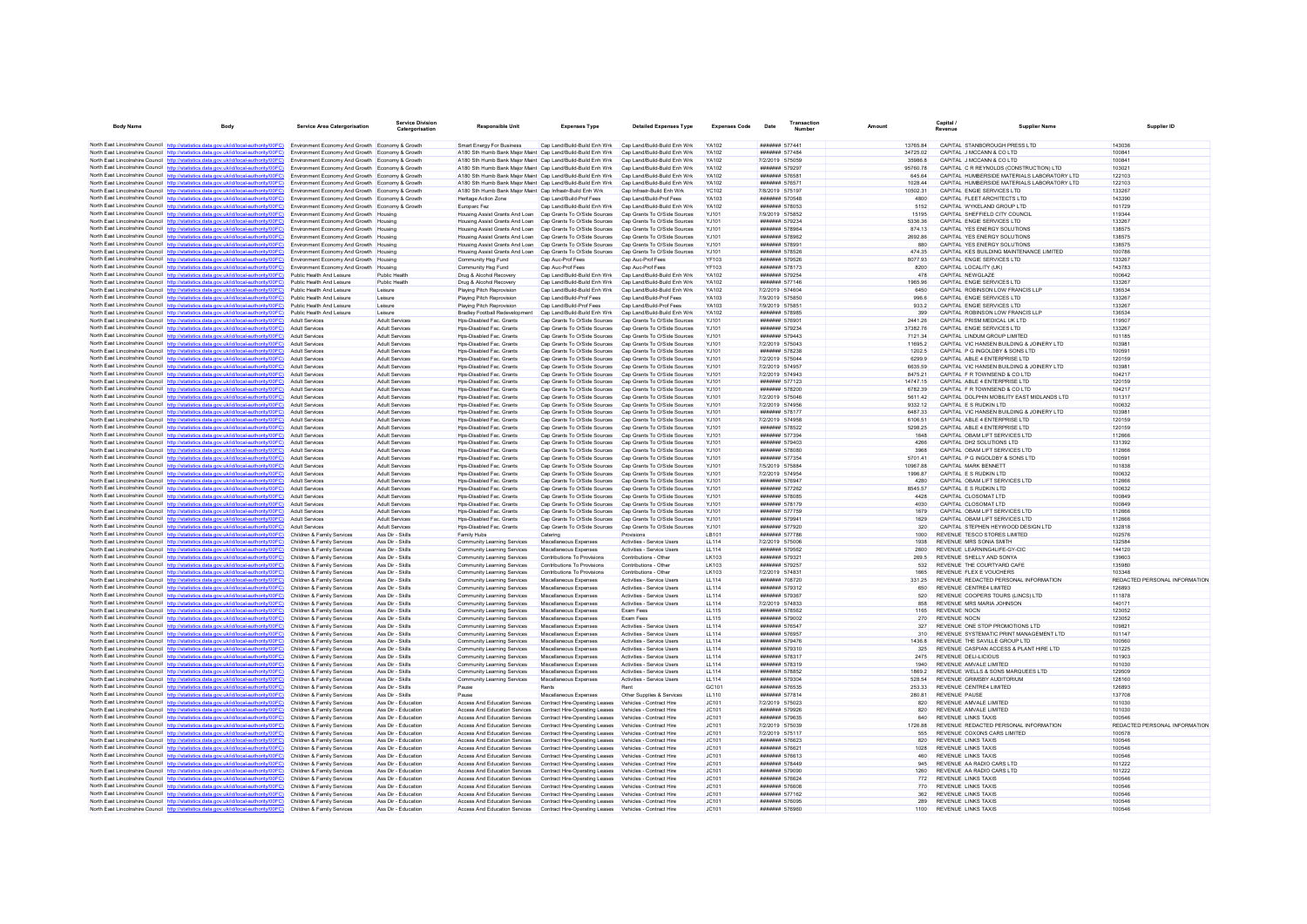| <b>Body Name</b> | <b>Body</b>                                                                                                                                                                                                 | Service Area Catergorisation                             | <b>Service Division</b><br>Catergorisation | Responsible Unit                                                      | <b>Expenses Type</b>                                                                                                                               | <b>Detailed Expenses Type</b>                        | <b>Expenses Code</b>  | Date                                     | <b>Transaction</b><br>Number |                 |             | Capital /<br>Revenue                                                    | <b>Supplier Name</b>                            | Supplier ID                             |
|------------------|-------------------------------------------------------------------------------------------------------------------------------------------------------------------------------------------------------------|----------------------------------------------------------|--------------------------------------------|-----------------------------------------------------------------------|----------------------------------------------------------------------------------------------------------------------------------------------------|------------------------------------------------------|-----------------------|------------------------------------------|------------------------------|-----------------|-------------|-------------------------------------------------------------------------|-------------------------------------------------|-----------------------------------------|
|                  |                                                                                                                                                                                                             |                                                          |                                            |                                                                       |                                                                                                                                                    |                                                      |                       | ####### 576962                           |                              |                 |             |                                                                         |                                                 |                                         |
|                  | North East Lincolnshire Council http://statistics.data.gov.uk/id/local-authority/00FC) Children & Family Services<br>North East Lincolnshire Council http://statistics.data.gov.uk/id/local-authority/00FC) | Children & Family Services                               | Ass Dir - Education<br>Ass Dir - Education | Access And Education Services                                         | Access And Education Services  Contract Hire-Operating Leases  Vehicles - Contract Hire<br>Contract Hire-Operating Leases Vehicles - Contract Hire |                                                      | IC101<br>IC.101       | <b>#######</b> 579637                    |                              |                 | 700<br>1985 | REVENUE LINKS TAXIS<br><b>REVENUE LINKS TAXIS</b>                       |                                                 | 100546<br>100546                        |
|                  | North East Lincolnshire Council http://statistics.data.gov.uk/id/local-authority/00FC)                                                                                                                      | Children & Family Services                               | Ass Dir - Education                        | Access And Education Services                                         | Contract Hire-Operating Leases                                                                                                                     | Vehicles - Contract Hire                             | JC101                 | 7/2/2019 575211                          |                              | 2850            |             |                                                                         | REVENUE BEST FUTURES COMMUNITY INTEREST COMPANY | 128600                                  |
|                  | North East Lincolnshire Council http://statistics.data.gov.uk/id/local-authority/00FC) Children & Family Services                                                                                           |                                                          | Ass Dir - Education                        | Access And Education Services                                         | Contract Hire-Operating Leases Vehicles - Contract Hire                                                                                            |                                                      | JC101                 | ####### 578903                           |                              | 2550            |             |                                                                         | REVENUE BEST FUTURES COMMUNITY INTEREST COMPANY | 128600                                  |
|                  | North East Lincolnshire Council http://statistics.data.gov.uk/id/local-authority/00FC)                                                                                                                      | Children & Family Services                               | Ass Dir - Education                        | Access And Education Services                                         | Contract Hire-Operating Leases Vehicles - Contract Hire                                                                                            |                                                      | JC101                 | <b>#######</b> 576617                    |                              |                 | 963         | <b>REVENUE LINKS TAXIS</b>                                              |                                                 | 100546                                  |
|                  | North East Lincolnshire Council http://statistics.data.gov.uk/id/local-authority/00FC)                                                                                                                      | Children & Family Services                               | Ass Dir - Education                        | Access And Education Services                                         | Contract Hire-Operating Leases                                                                                                                     | Vehicles - Contract Hire                             | JC101                 | ####### 576075                           |                              |                 | 1520        | REVENUE MINICABS CLEETHORPES (LINCS) LTD                                |                                                 | 102124                                  |
|                  | North East Lincolnshire Council http://statistics.data.gov.uk/id/local-authority/00FC)<br>North East Lincolnshire Council http://statistics.data.gov.uk/id/local-authority/00FC)                            | Children & Family Services                               | Ass Dir - Education<br>Ass Dir - Education | Access And Education Services                                         | Contract Hire-Operating Leases Vehicles - Contract Hire<br>Contract Hire-Operating Leases                                                          |                                                      | JC101<br>JC101        | 7/5/2019 575875<br>####### 578350        |                              | 1220            |             | REVENUE AA RADIO CARS LTD<br>REVENUE AA RADIO CARS LTD                  |                                                 | 101222<br>101222                        |
|                  | North East Lincolnshire Council http://statistics.data.gov.uk/id/local-authority/00FC)                                                                                                                      | Children & Family Services<br>Children & Family Services | Ass Dir - Education                        | Access And Education Services<br>Access And Education Services        | Contract Hire-Operating Leases                                                                                                                     | Vehicles - Contract Hire<br>Vehicles - Contract Hire | IC.101                | <b><i><u>HHHHHH</u> 576626</i></b>       |                              | 922.5<br>365 25 |             | <b>REVENUE LINKS TAXIS</b>                                              |                                                 | 100546                                  |
|                  | North East Lincolnshire Council http://statistics.data.gov.uk/id/local-authority/00FC)                                                                                                                      | Children & Family Services                               | Ass Dir - Education                        | Access And Education Services                                         | Contract Hire-Operating Leases                                                                                                                     | Vehicles - Contract Hire                             | JC101                 | ####### 576615                           |                              |                 | 570         | <b>REVENUE LINKS TAXIS</b>                                              |                                                 | 100546                                  |
|                  | North East Lincolnshire Council http://statistics.data.gov.uk/id/local-authority/00FC)                                                                                                                      | Children & Family Services                               | Ass Dir - Education                        | Access And Education Services                                         | Contract Hire-Operating Leases                                                                                                                     | Vehicles - Contract Hire                             | IC101                 | 7/5/2019 575877                          |                              | 1286            |             | REVENUE AA RADIO CARS LTD                                               |                                                 | 101222                                  |
|                  | North East Lincolnshire Council http://statistics.data.gov.uk/id/local-authority/00FC)                                                                                                                      | Children & Family Services                               | Ass Dir - Education                        | Access And Education Services                                         | Contract Hire-Operating Leases                                                                                                                     | Vehicles - Contract Hire                             | JC101                 | ####### 578347                           |                              |                 | 970         | REVENUE AA RADIO CARS LTD                                               |                                                 | 101222                                  |
|                  | North East Lincolnshire Council http://statistics.data.gov.uk/id/local-authority/00FC)<br>North East Lincolnshire Council http://statistics.data.gov.uk/id/local-authority/00FC)                            | Children & Family Services<br>Children & Family Services | Ass Dir - Education<br>Ass Dir - Education | Access And Education Services<br>Access And Education Services        | Private Contractors<br>Contract Hire-Operating Leases                                                                                              | Concessionary Fares<br>Vehicles - Contract Hire      | <b>PH104</b><br>JC101 | ####### 579454<br>####### 579628         |                              | 2645.5<br>1240  |             | REVENUE STAGECOACH SERVICES<br><b>REVENUE LINKS TAXIS</b>               |                                                 | 101404<br>100546                        |
|                  | North East Lincolnshire Council http://statistics.data.gov.uk/id/local-authority/00FC)                                                                                                                      | Children & Family Services                               | Ass Dir - Education                        | Access And Education Services                                         | Contract Hire-Operating Leases                                                                                                                     | Vehicles - Contract Hire                             | IC.101                | <b>#######</b> 576014                    |                              | 2480            |             | REVENUE AMVALE MEDICAL TRANSPORT LTD                                    |                                                 | 130777                                  |
|                  | North East Lincolnshire Council http://statistics.data.gov.uk/id/local-authority/00FC)                                                                                                                      | Children & Family Services                               | Ass Dir - Education                        | Access And Education Services                                         | Contract Hire-Operating Leases                                                                                                                     | Vehicles - Contract Hire                             | JC101                 | ####### 579913                           |                              |                 | 720         | REVENUE AMVALE LIMITED                                                  |                                                 | 101030                                  |
|                  | North East Lincolnshire Council http://statistics.data.gov.uk/id/local-authority/00FC)                                                                                                                      | Children & Family Services                               | Ass Dir - Education                        | Access And Education Services                                         | Contract Hire-Operating Leases                                                                                                                     | Vehicles - Contract Hire                             | JC101                 | 7/2/2019 575201                          |                              | 3300            |             | REVENUE AMVALE LIMITED                                                  |                                                 | 101030                                  |
|                  | North East Lincolnshire Council http://statistics.data.gov.uk/id/local-authority/00FC)                                                                                                                      | Children & Family Services                               | Ass Dir - Education                        | Access And Education Services                                         | Contract Hire-Operating Leases Vehicles - Contract Hire                                                                                            |                                                      | JC101                 | ####### 579992                           |                              | 2475            |             | REVENUE AMVALE LIMITED                                                  |                                                 | 101030                                  |
|                  | North East Lincolnshire Council http://statistics.data.gov.uk/id/local-authority/00FC)<br>North East Lincolnshire Council http://statistics.data.gov.uk/id/local-authority/00FC)                            | Children & Family Services<br>Children & Family Services | Ass Dir - Education<br>Ass Dir - Education | Access And Education Services<br>Access And Education Services        | Contract Hire-Operating Leases Vehicles - Contract Hire<br>Contract Hire-Operating Leases                                                          | Vehicles - Contract Hire                             | JC101<br>JC101        | 7/2/2019 575202<br>####### 579990        |                              | 3500<br>2625    |             | REVENUE AMVALE LIMITED<br>REVENUE AMVALE LIMITED                        |                                                 | 101030<br>101030                        |
|                  | North East Lincolnshire Council http://statistics.data.gov.uk/id/local-authority/00FC)                                                                                                                      | Children & Family Services                               | Ass Dir - Education                        | Access And Education Services                                         | Contract Hire-Operation Leases Vehicles - Contract Hire                                                                                            |                                                      | IC.101                | 7/2/2019 575203                          |                              | 3300            |             | REVENUE AMVALE LIMITED                                                  |                                                 | 101030                                  |
|                  | North East Lincolnshire Council http://statistics.data.gov.uk/id/local-authority/00FC)                                                                                                                      | Children & Family Services                               | Ass Dir - Education                        | Access And Education Services                                         | Contract Hire-Operating Leases                                                                                                                     | Vehicles - Contract Hire                             | JC101                 | ####### 579991                           |                              | 2475            |             | REVENUE AMVALE LIMITED                                                  |                                                 | 101030                                  |
|                  | North East Lincolnshire Council http://statistics.data.gov.uk/id/local-authority/00FC)                                                                                                                      | Children & Family Services                               | Ass Dir - Education                        | <b>Access And Education Services</b>                                  | Contract Hire-Operating Leases                                                                                                                     | Vehicles - Contract Hire                             | JC101                 | 7/4/2019 575727                          |                              | 4098.2          |             | REVENUE MILLMAN COACHES                                                 |                                                 | 100700                                  |
|                  | North East Lincolnshire Council http://statistics.data.gov.uk/id/local-authority/00FC)                                                                                                                      | Children & Family Services                               | Ass Dir - Education                        | Access And Education Services                                         | Contract Hire-Operating Leases Vehicles - Contract Hire                                                                                            |                                                      | JC101                 | ####### 579944                           |                              | 3688.38         |             | REVENUE MILLMAN COACHES                                                 |                                                 | 100700                                  |
|                  | North East Lincolnshire Council http://statistics.data.gov.uk/id/local-authority/00FC)<br>North East Lincolnshire Council http://statistics.data.gov.uk/id/local-authority/00FC)                            | Children & Family Services<br>Children & Family Services | Ass Dir - Education<br>Ass Dir - Education | Access And Education Services<br>Access And Education Services        | Contract Hire-Operating Leases Vehicles - Contract Hire<br>Contract Hire-Operating Leases                                                          | Vehicles - Contract Hire                             | IC.101<br>JC101       | <b>#######</b> 578451<br>####### 579097  |                              | 375.2           | 358         | REVENUE AA RADIO CARS LTD<br>REVENUE AA RADIO CARS LTD                  |                                                 | 101222<br>101222                        |
|                  | North East Lincolnshire Council http://statistics.data.gov.uk/id/local-authority/00FC)                                                                                                                      | Children & Family Services                               | Ass Dir - Education                        | Access And Education Services                                         | Contract Hire-Operating Leases                                                                                                                     | Vehicles - Contract Hire                             | JC101                 | 7/2/2019 575204                          |                              | 3100            |             | REVENUE AMVALE LIMITED                                                  |                                                 | 101030                                  |
|                  | North East Lincolnshire Council http://statistics.data.gov.uk/id/local-authority/00FC)                                                                                                                      | Children & Family Services                               | Ass Dir - Education                        | Access And Education Services                                         | Contract Hire-Operating Leases Vehicles - Contract Hire                                                                                            |                                                      | JC101                 | <b>#######</b> 579989                    |                              | 2325            |             | REVENUE AMVALE LIMITED                                                  |                                                 | 101030                                  |
|                  | North East Lincolnshire Council http://statistics.data.gov.uk/id/local-authority/00FC)                                                                                                                      | Children & Family Services                               | Ass Dir - Education                        | Access And Education Services                                         | Contract Hire-Operating Leases                                                                                                                     | Vehicles - Contract Hire                             | JC101                 | 7/2/2019 575120                          |                              |                 | 600         | REVENUE COXONS CARS LIMITED                                             |                                                 | 100578                                  |
|                  | North East Lincolnshire Council http://statistics.data.gov.uk/id/local-authority/00FC)                                                                                                                      | Children & Family Services                               | Ass Dir - Education                        | Access And Education Services                                         | Contract Hire-Operating Leases                                                                                                                     | Vehicles - Contract Hire                             | JC101                 | ####### 579365                           |                              |                 | 450         | REVENUE COXONS CARS LIMITED                                             |                                                 | 100578                                  |
|                  | North East Lincolnshire Council http://statistics.data.gov.uk/id/local-authority/00FC)                                                                                                                      | Children & Family Services<br>Children & Family Services | Ass Dir - Education<br>Ass Dir - Education | Access And Education Services<br><b>Access And Education Services</b> | Contract Hire-Operating Leases                                                                                                                     | Vehicles - Contract Hire<br>Vehicles - Contract Hire | JC101<br>IC.101       | ####### 577160<br><b>#######</b> 578450  |                              | 1272            | 784         | <b>REVENUE LINKS TAXIS</b><br>REVENUE AA RADIO CARS I TD                |                                                 | 100546<br>101222                        |
|                  | North East Lincolnshire Council http://statistics.data.gov.uk/id/local-authority/00FC)<br>North East Lincolnshire Council http://statistics.data.gov.uk/id/local-authority/00FC)                            | Children & Family Services                               | Ass Dir - Education                        | Access And Education Services                                         | Contract Hire-Operating Leases<br>Contract Hire-Operating Leases                                                                                   | Vehicles - Contract Hire                             | JC101                 | ####### 579093                           |                              |                 | 980         | REVENUE AA RADIO CARS LTD                                               |                                                 | 101222                                  |
|                  | North East Lincolnshire Council http://statistics.data.gov.uk/id/local-authority/00FC)                                                                                                                      | Children & Family Services                               | Ass Dir - Education                        | Access And Education Services                                         | Private Contractors                                                                                                                                | Concessionary Fares                                  | <b>PH104</b>          | ####### 579454                           |                              | 14439           |             | REVENUE STAGECOACH SERVICES                                             |                                                 | 101404                                  |
|                  | North East Lincolnshire Council http://statistics.data.gov.uk/id/local-authority/00FC)                                                                                                                      | Children & Family Services                               | Ass Dir - Education                        | Access And Education Services                                         | Contract Hire-Onerating Leases                                                                                                                     | Vehicles - Contract Hire                             | IC.101                | <b>#######</b> 579634                    |                              |                 | 760         | <b>REVENUE LINKS TAXIS</b>                                              |                                                 | 100546                                  |
|                  | North East Lincolnshire Council http://statistics.data.gov.uk/id/local-authority/00FC)                                                                                                                      | Children & Family Services                               | Ass Dir - Education                        | Access And Education Services                                         | Contract Hire-Operating Leases Vehicles - Contract Hire                                                                                            |                                                      | JC101                 | ####### 577401                           |                              | 651             |             | <b>REVENUE LINKS TAXIS</b>                                              |                                                 | 100546                                  |
|                  | North East Lincolnshire Council http://statistics.data.gov.uk/id/local-authority/00FC)<br>North East Lincolnshire Council http://statistics.data.gov.uk/id/local-authority/00FC)                            | Children & Family Services<br>Children & Family Services | Ass Dir - Education<br>Ass Dir - Education | Access And Education Services<br>Access And Education Services        | Contract Hire-Operating Leases<br>Contract Hire-Operating Leases                                                                                   | Vehicles - Contract Hire<br>Vehicles - Contract Hire | JC101<br>JC101        | ####### 579636<br><b>####### 579629</b>  |                              | 594<br>1102     |             | <b>REVENUE LINKS TAXIS</b><br><b>REVENUE LINKS TAXIS</b>                |                                                 | 100546<br>100546                        |
|                  | North East Lincolnshire Council http://statistics.data.gov.uk/id/local-authority/00FC)                                                                                                                      | Children & Family Services                               | Ass Dir - Education                        | Access And Education Services                                         | Contract Hire-Operating Leases                                                                                                                     | Vehicles - Contract Hire                             | JC101                 | 7/8/2019 576020                          |                              | 2580            |             | REVENUE AMVALE MEDICAL TRANSPORT LTD                                    |                                                 | 130777                                  |
|                  | North East Lincolnshire Council http://statistics.data.gov.uk/id/local-authority/00FC)                                                                                                                      | Children & Family Services                               | Ass Dir - Education                        | Access And Education Services                                         | Contract Hire-Operating Leases                                                                                                                     | Vehicles - Contract Hire                             | JC101                 | ####### 577164                           |                              | 3592            |             | <b>REVENUE LINKS TAXIS</b>                                              |                                                 | 100546                                  |
|                  | North East Lincolnshire Council http://statistics.data.gov.uk/id/local-authority/00FC)                                                                                                                      | Children & Family Services                               | Ass Dir - Education                        | Access And Education Services                                         | Contract Hire-Operating Leases Vehicles - Contract Hire                                                                                            |                                                      | JC101                 | 7/2/2019 575206                          |                              | 2000            |             | REVENUE REDACTED PERSONAL INFORMATION                                   |                                                 | REDACTED PERSONAL INFORMATION           |
|                  | North East Lincolnshire Council http://statistics.data.gov.uk/id/local-authority/00FC)                                                                                                                      | Children & Family Services                               | Ass Dir - Education                        | Access And Education Services                                         | Contract Hire-Operating Leases Vehicles - Contract Hire                                                                                            |                                                      | JC101                 | 7/9/2019 576072                          |                              | 1200            |             | REVENUE MINICABS CLEETHORPES (LINCS) LTD                                |                                                 | 102124                                  |
|                  | North East Lincolnshire Council http://statistics.data.gov.uk/id/local-authority/00FC)<br>North East Lincolnshire Council http://statistics.data.gov.uk/id/local-authority/00FC)                            | Children & Family Services<br>Children & Family Services | Ass Dir - Education<br>Ass Dir - Education | Access And Education Services<br>Access And Education Services        | Contract Hire-Operating Leases<br>Contract Hire-Operating Leases Vehicles - Contract Hire                                                          | Vehicles - Contract Hire                             | JC101<br>IC101        | 7/9/2019 576049<br>####### 576604        |                              | 2310<br>1030    |             | REVENUE AMVALE MEDICAL TRANSPORT LTD<br>REVENUE LINKS TAXIS             |                                                 | 130777<br>100546                        |
|                  | North East Lincolnshire Council http://statistics.data.gov.uk/id/local-authority/00FC)                                                                                                                      | Children & Family Services                               | Ass Dir - Education                        | Access And Education Services                                         | Contract Hire-Operating Leases                                                                                                                     | Vehicles - Contract Hire                             | JC101                 | 7/2/2019 575212                          |                              | 21861           |             | REVENUE GRIMSBY MINIBUSES LTD                                           |                                                 | 121524                                  |
|                  | North East Lincolnshire Council http://statistics.data.gov.uk/id/local-authority/00FC)                                                                                                                      | Children & Family Services                               | Ass Dir - Education                        | Access And Education Services                                         | Contract Hire-Operating Leases                                                                                                                     | Vehicles - Contract Hire                             | JC101                 | ####### 578354                           |                              | 2064.65         |             | REVENUE GRIMSBY MINIBUSES LTD                                           |                                                 | 121524                                  |
|                  | North East Lincolnshire Council http://statistics.data.gov.uk/id/local-authority/00FC)                                                                                                                      | Children & Family Services                               | Ass Dir - Education                        | Access And Education Services                                         | Contract Hire-Operating Leases Vehicles - Contract Hire                                                                                            |                                                      | JC101                 | ####### 578901                           |                              |                 | 465         | REVENUE ANDY'S MINIBUS TAXI SERVICE                                     |                                                 | 136184                                  |
|                  | North East Lincolnshire Council http://statistics.data.gov.uk/id/local-authority/00FC)                                                                                                                      | Children & Family Services                               | Ass Dir - Education                        | Access And Education Services                                         | Contract Hire-Operating Leases Vehicles - Contract Hire                                                                                            |                                                      | IC.101                | 7/2/2019 575039                          |                              | 575.62          |             | REVENUE REDACTED PERSONAL INFORMATION                                   |                                                 | REDACTED PERSONAL INFORMATION           |
|                  | North East Lincolnshire Council http://statistics.data.gov.uk/id/local-authority/00FC)<br>North East Lincolnshire Council http://statistics.data.gov.uk/id/local-authority/00FC)                            | Children & Family Services<br>Children & Family Services | Ass Dir - Education<br>Ass Dir - Education | Access And Education Services<br>Access And Education Services        | Contract Hire-Operating Leases<br>Contract Hire-Operating Leases                                                                                   | Vehicles - Contract Hire<br>Vehicles - Contract Hire | JC101<br>JC101        | ####### 579951<br>####### 576617         |                              | 1710<br>2794    |             | REVENUE REDACTED PERSONAL INFORMATION<br><b>REVENUE LINKS TAXIS</b>     |                                                 | REDACTED PERSONAL INFORMATION<br>100546 |
|                  | North East Lincolnshire Council http://statistics.data.gov.uk/id/local-authority/00FC)                                                                                                                      | Children & Family Services                               | Ass Dir - Education                        | Access And Education Services                                         | Contract Hire-Operating Leases Vehicles - Contract Hire                                                                                            |                                                      | JC101                 | ####### 578452                           |                              |                 | 561         | REVENUE AA RADIO CARS LTD                                               |                                                 | 101222                                  |
|                  | North East Lincolnshire Council http://statistics.data.gov.uk/id/local-authority/00FC)                                                                                                                      | Children & Family Services                               | Ass Dir - Education                        | Access And Education Services                                         | Contract Hire-Operating Leases                                                                                                                     | Vehicles - Contract Hire                             | JC101                 | ####### 579094                           |                              |                 | 594         | REVENUE AA RADIO CARS LTD                                               |                                                 | 101222                                  |
|                  | North East Lincolnshire Council http://statistics.data.gov.uk/id/local-authority/00FC)                                                                                                                      | Children & Family Services                               | Ass Dir - Education                        | Access And Education Services                                         | Contract Hire-Operating Leases Vehicles - Contract Hire                                                                                            |                                                      | JC101                 | ####### 577405                           |                              |                 | 900         | <b>REVENUE LINKS TAXIS</b>                                              |                                                 | 100546                                  |
|                  | North East Lincolnshire Council http://statistics.data.gov.uk/id/local-authority/00FC)                                                                                                                      | Children & Family Services                               | Ass Dir - Education                        | Access And Education Services                                         | Contract Hire-Operating Leases                                                                                                                     | Vehicles - Contract Hire                             | JC101                 | 7/8/2019 576080                          |                              |                 | 522         | <b>REVENUE COUNTRY CABS</b>                                             |                                                 | 101999                                  |
|                  | North East Lincolnshire Council http://statistics.data.gov.uk/id/local-authority/00FC)<br>North East Lincolnshire Council http://statistics.data.gov.uk/id/local-authority/00FC)                            | Children & Family Services<br>Children & Family Services | Ass Dir - Education<br>Ass Dir - Education | <b>Access And Education Services</b><br>Access And Education Services | Contract Hire-Operating Leases<br>Contract Hire-Operating Leases                                                                                   | Vehicles - Contract Hire<br>Vehicles - Contract Hire | JC101<br>JC101        | 7/5/2019 575876<br>####### 579400        |                              | 2555<br>2380    |             | REVENUE THE BUS RUN<br><b>REVENUE THE BUS RUN</b>                       |                                                 | 101522<br>101522                        |
|                  | North East Lincolnshire Council http://statistics.data.gov.uk/id/local-authority/00FC)                                                                                                                      | Children & Family Services                               | Ass Dir - Education                        | Access And Education Services                                         | Contract Hire-Operating Leases                                                                                                                     | Vehicles - Contract Hire                             | JC101                 | 7/2/2019 575209                          |                              | 25344           |             | REVENUE GRIMSBY MINIBUSES LTD                                           |                                                 | 121524                                  |
|                  | North East Lincolnshire Council http://statistics.data.gov.uk/id/local-authority/00FC)                                                                                                                      | Children & Family Services                               | Ass Dir - Education                        | Access And Education Services                                         | Contract Hire-Operating Leases Vehicles - Contract Hire                                                                                            |                                                      | IC.101                | <b>#######</b> 578352                    |                              | 2393.6          |             | REVENUE GRIMSBY MINIBUSES LTD                                           |                                                 | 121524                                  |
|                  | North East Lincolnshire Council http://statistics.data.gov.uk/id/local-authority/00FC)                                                                                                                      | Children & Family Services                               | Ass Dir - Education                        | Access And Education Services                                         | Contract Hire-Operating Leases Vehicles - Contract Hire                                                                                            |                                                      | JC101                 | 7/2/2019 575210                          |                              | 2525.4          |             | REVENUE GRIMSBY MINIBUSES LTD                                           |                                                 | 121524                                  |
|                  | North East Lincolnshire Council http://statistics.data.gov.uk/id/local-authority/00FC)                                                                                                                      | Children & Family Services                               | Ass Dir - Education                        | Access And Education Services                                         | Contract Hire-Operating Leases                                                                                                                     | Vehicles - Contract Hire                             | JC101                 | ###### 578353                            |                              | 23851           |             | REVENUE GRIMSBY MINIBUSES LTD                                           |                                                 | 121524                                  |
|                  | North East Lincolnshire Council http://statistics.data.gov.uk/id/local-authority/00FC)<br>North East Lincolnshire Council http://statistics.data.gov.uk/id/local-authority/00FC)                            | Children & Family Services<br>Children & Family Services | Ass Dir - Education<br>Ass Dir - Education | Access And Education Services<br>Access And Education Services        | Contract Hire-Operating Leases<br>Contract Hire-Operating Leases                                                                                   | Vehicles - Contract Hire<br>Vehicles - Contract Hire | JC101<br>JC101        | 7/8/2019 576066<br>####### 576607        |                              |                 | 810<br>720  | REVENUE MINICABS CLEETHORPES (LINCS) LTD<br>REVENUE LINKS TAXIS         |                                                 | 102124<br>100546                        |
|                  | North East Lincolnshire Council http://statistics.data.gov.uk/id/local-authority/00FC)                                                                                                                      | Children & Family Services                               | Ass Dir - Education                        | Access And Education Services                                         | Contract Hire-Operating Leases                                                                                                                     | Vehicles - Contract Hire                             | JC101                 | 7/8/2019 576069                          |                              | 1080            |             | REVENUE MINICABS CLEETHORPES (LINCS) LTD                                |                                                 | 102124                                  |
|                  | North East Lincolnshire Council http://statistics.data.gov.uk/id/local-authority/00FC)                                                                                                                      | Children & Family Services                               | Ass Dir - Education                        | Access And Education Services                                         | Contract Hire-Operating Leases Vehicles - Contract Hire                                                                                            |                                                      | JC101                 | 7/4/2019 575067                          |                              |                 | 504         | REVENUE COXONS CARS LIMITED                                             |                                                 | 100578                                  |
|                  | North East Lincolnshire Council http://statistics.data.gov.uk/id/local-authority/00FC)                                                                                                                      | Children & Family Services                               | Ass Dir - Education                        | Access And Education Services                                         | Contract Hire-Operating Leases Vehicles - Contract Hire                                                                                            |                                                      | JC101                 | <b>#######</b> 579360                    |                              |                 | 476         | REVENUE COXONS CARS LIMITED                                             |                                                 | 100578                                  |
|                  | North East Lincolnshire Council http://statistics.data.gov.uk/id/local-authority/00FC)                                                                                                                      | Children & Family Services                               | Ass Dir - Education                        | Access And Education Services                                         | Contract Hire-Operating Leases                                                                                                                     | Vehicles - Contract Hire                             | JC101                 | <b>#######</b> 577410                    |                              |                 | 846<br>580  | <b>REVENUE LINKS TAXIS</b>                                              |                                                 | 100546<br>100578                        |
|                  | North East Lincolnshire Council http://statistics.data.gov.uk/id/local-authority/00FC)<br>North East Lincolnshire Council http://statistics.data.gov.uk/id/local-authority/00FC)                            | Children & Family Services<br>Children & Family Services | Ass Dir - Education<br>Ass Dir - Education | Access And Education Services<br>Access And Education Services        | Contract Hire-Operating Leases Vehicles - Contract Hire<br>Contract Hire-Operating Leases Vehicles - Contract Hire                                 |                                                      | JC101<br>JC101        | 7/3/2019 575123<br><b>#######</b> 579364 |                              |                 | 548         | REVENUE COXONS CARS LIMITED<br>REVENUE COXONS CARS LIMITED              |                                                 | 100578                                  |
|                  | North East Lincolnshire Council http://statistics.data.gov.uk/id/local-authority/00FC)                                                                                                                      | Children & Family Services                               | Ass Dir - Education                        | Access And Education Services                                         | Contract Hire-Operating Leases                                                                                                                     | Vehicles - Contract Hire                             | JC101                 | ####### 576606                           |                              |                 | 810         | <b>REVENUE LINKS TAXIS</b>                                              |                                                 | 100546                                  |
|                  | North East Lincolnshire Council http://statistics.data.gov.uk/id/local-authority/00FC)                                                                                                                      | Children & Family Services                               | Ass Dir - Education                        | Access And Education Services                                         | Contract Hire-Operating Leases Vehicles - Contract Hire                                                                                            |                                                      | JC101                 | 7/4/2019 575070                          |                              |                 | 665         | REVENUE COXONS CARS LIMITED                                             |                                                 | 100578                                  |
|                  | North East Lincolnshire Council http://statistics.data.gov.uk/id/local-authority/00FC)                                                                                                                      | Children & Family Services                               | Ass Dir - Education                        | Access And Education Services                                         | Contract Hire-Operating Leases Vehicles - Contract Hire                                                                                            |                                                      | IC.101                | ####### 579359                           |                              |                 | 570         | REVENUE COXONS CARS LIMITED                                             |                                                 | 100578                                  |
|                  | North East Lincolnshire Council http://statistics.data.gov.uk/id/local-authority/00FC)                                                                                                                      | Children & Family Services                               | Ass Dir - Education                        | Access And Education Services                                         | Contract Hire-Operating Leases                                                                                                                     | Vehicles - Contract Hire                             | JC101                 | 7/9/2019 576074                          |                              |                 | 810         | REVENUE MINICABS CLEETHORPES (LINCS) LTD                                |                                                 | 102124                                  |
|                  | North East Lincolnshire Council http://statistics.data.gov.uk/id/local-authority/00FC)<br>North East Lincolnshire Council http://statistics.data.gov.uk/id/local-authority/00FC)                            | Children & Family Services<br>Children & Family Services | Ass Dir - Education<br>Ass Dir - Education | Access And Education Services<br>Access And Education Services        | Contract Hire-Operating Leases<br>Contract Hire-Operating Leases Vehicles - Contract Hire                                                          | Vehicles - Contract Hire                             | JC101<br>JC101        | ####### 576618<br>####### 576614         |                              | 1110            | 540         | <b>REVENUE LINKS TAXIS</b><br><b>REVENUE LINKS TAXIS</b>                |                                                 | 100546<br>100546                        |
|                  | North East Lincolnshire Council http://statistics.data.gov.uk/id/local-authority/00FC)                                                                                                                      | Children & Family Services                               | Ass Dir - Education                        | Access And Education Services                                         | Contract Hire-Operating Leases Vehicles - Contract Hire                                                                                            |                                                      | JC101                 | <b><i><u>#######</u></i></b> 577403      |                              | 1131            |             | <b>REVENUE LINKS TAXIS</b>                                              |                                                 | 100546                                  |
|                  | North East Lincolnshire Council http://statistics.data.gov.uk/id/local-authority/00FC)                                                                                                                      | Children & Family Services                               | Ass Dir - Education                        | Access And Education Services                                         | Contract Hire-Operating Leases Vehicles - Contract Hire                                                                                            |                                                      | JC101                 | ####### 579231                           |                              | 2000            |             | REVENUE HANSONS AIRPORT EXPRESS                                         |                                                 | 111879                                  |
|                  | North East Lincolnshire Council http://statistics.data.gov.uk/id/local-authority/00FC)                                                                                                                      | Children & Family Services                               | Ass Dir - Education                        | Access And Education Services                                         | Contract Hire-Operation Leases Vehicles - Contract Hire                                                                                            |                                                      | IC.101                | ####### 579948                           |                              | 1700            |             | REVENUE HANSONS AIRPORT EXPRESS                                         |                                                 | 111879                                  |
|                  | North East Lincolnshire Council http://statistics.data.gov.uk/id/local-authority/00FC)                                                                                                                      | Children & Family Services                               | Ass Dir - Education                        | Access And Education Services                                         | Contract Hire-Operating Leases                                                                                                                     | Vehicles - Contract Hire                             | JC101                 | 7/2/2019 575038                          |                              | 2000            |             | REVENUE HANSONS AIRPORT EXPRESS                                         |                                                 | 111879                                  |
|                  | North East Lincolnshire Council http://statistics.data.gov.uk/id/local-authority/00FC)<br>North East Lincolnshire Council http://statistics.data.gov.uk/id/local-authority/00FC)                            | Children & Family Services<br>Children & Family Services | Ass Dir - Education<br>Ass Dir - Education | Access And Education Services<br>Access And Education Services        | Contract Hire-Operating Leases<br>Contract Hire-Operating Leases                                                                                   | Vehicles - Contract Hire<br>Vehicles - Contract Hire | JC101<br>JC101        | ####### 579947<br>7/8/2019 576018        |                              | 1700<br>2232    |             | REVENUE HANSONS AIRPORT EXPRESS<br>REVENUE AMVALE MEDICAL TRANSPORT LTD |                                                 | 111879<br>130777                        |
|                  | North East Lincolnshire Council http://statistics.data.gov.uk/id/local-authority/00FC)                                                                                                                      | Children & Family Services                               | Ass Dir - Education                        | Access And Education Services                                         | Contract Hire-Operating Leases Vehicles - Contract Hire                                                                                            |                                                      | IC.101                | 7/9/2019 576076                          |                              | 1327.5          |             | REVENUE MINICARS CLEETHORPES (LINCS) LTD.                               |                                                 | 102124                                  |
|                  | North East Lincolnshire Council http://statistics.data.gov.uk/id/local-authority/00FC)                                                                                                                      | Children & Family Services                               | Ass Dir - Education                        | Access And Education Services                                         | Contract Hire-Operating Leases Vehicles - Contract Hire                                                                                            |                                                      | JC101                 | 7/2/2019 575022                          |                              |                 | 820         | REVENUE AMVALE LIMITED                                                  |                                                 | 101030                                  |
|                  | North East Lincolnshire Council http://statistics.data.gov.uk/id/local-authority/00FC)                                                                                                                      | Children & Family Services                               | Ass Dir - Education                        | Access And Education Services                                         | Contract Hire-Operating Leases                                                                                                                     | Vehicles - Contract Hire                             | JC101                 | ####### 579930                           |                              |                 | 820         | REVENUE AMVALE LIMITED                                                  |                                                 | 101030                                  |
|                  | North East Lincolnshire Council http://statistics.data.gov.uk/id/local-authority/00FC)                                                                                                                      | Children & Family Services                               | Ass Dir - Education<br>Ass Dir - Education |                                                                       | Access And Education Services Contract Hire-Operating Leases Vehicles - Contract Hire                                                              |                                                      | JC101                 | 7/2/2019 575041<br>####### 579928        |                              |                 | 820         | REVENUE AMVALE LIMITED<br>REVENUE AMVALE LIMITED                        |                                                 | 101030                                  |
|                  | North East Lincolnshire Council http://statistics.data.gov.uk/id/local-authority/00FC)<br>North East Lincolnshire Council http://statistics.data.gov.uk/id/local-authority/00FC)                            | Children & Family Services<br>Children & Family Services | Ass Dir - Education                        | Access And Education Services<br>Access And Education Services        | Contract Hire-Operating Leases Vehicles - Contract Hire<br>Contract Hire-Operating Leases Vehicles - Contract Hire                                 |                                                      | JC101<br>JC101        | 7/8/2019 576070                          |                              |                 | 820<br>990  | REVENUE MINICABS CLEETHORPES (LINCS) LTD                                |                                                 | 101030<br>102124                        |
|                  | North East Lincolnshire Council http://statistics.data.gov.uk/id/local-authority/00FC) Children & Family Services                                                                                           |                                                          | Ass Dir - Education                        |                                                                       | Access And Education Services Contract Hire-Operating Leases Vehicles - Contract Hire                                                              |                                                      | JC101                 | 7/4/2019 575681                          |                              | 841.5           |             | REVENUE REDACTED PERSONAL INFORMATION                                   |                                                 | REDACTED PERSONAL INFORMATION           |
|                  | North East Lincolnshire Council http://statistics.data.gov.uk/id/local-authority/00FC)                                                                                                                      | Children & Family Services                               | Ass Dir - Education                        | Access And Education Services                                         | Contract Hire-Operating Leases Vehicles - Contract Hire                                                                                            |                                                      | JC101                 | 7/8/2019 576071                          |                              |                 | 1008        | REVENUE MINICABS CLEETHORPES (LINCS) LTD                                |                                                 | 102124                                  |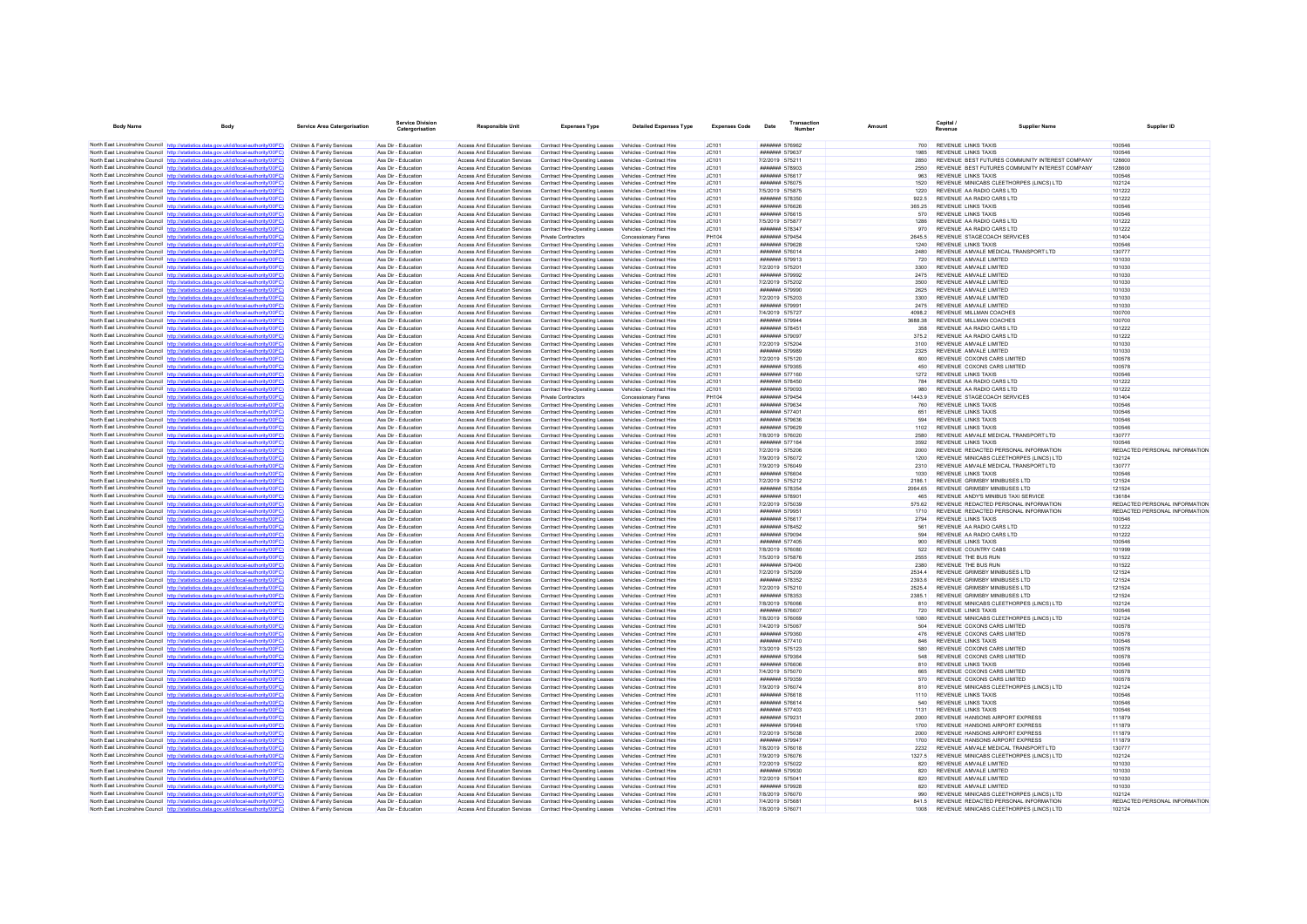| <b>Body Name</b> |                                                                                                                                                                                                             | <b>Service Area Catergorisation</b>                      | <b>Service Division</b><br>Catergorisation | Responsible Unit                                                      | <b>Expenses Type</b>                                                                                               | <b>Detailed Expenses Type</b>                        | <b>Expenses Code</b>  | Date                                                  | Transactio<br>Number |         |                | Capital /<br>Revenue                                                     | <b>Supplier Name</b> | Supplier ID                             |
|------------------|-------------------------------------------------------------------------------------------------------------------------------------------------------------------------------------------------------------|----------------------------------------------------------|--------------------------------------------|-----------------------------------------------------------------------|--------------------------------------------------------------------------------------------------------------------|------------------------------------------------------|-----------------------|-------------------------------------------------------|----------------------|---------|----------------|--------------------------------------------------------------------------|----------------------|-----------------------------------------|
|                  |                                                                                                                                                                                                             |                                                          |                                            |                                                                       |                                                                                                                    |                                                      |                       |                                                       |                      |         |                |                                                                          |                      |                                         |
|                  | North East Lincolnshire Council http://statistics.data.gov.uk/id/local-authority/00FC) Children & Family Services<br>North East Lincolnshire Council http://statistics.data.gov.uk/id/local-authority/00FC) |                                                          | Ass Dir - Education                        | Access And Education Services                                         | Contract Hire-Operating Leases Vehicles - Contract Hire                                                            |                                                      | IC101                 | ####### 576611                                        |                      |         | 850            | REVENUE LINKS TAXIS<br><b>REVENUE LINKS TAXIS</b>                        |                      | 100546                                  |
|                  | North East Lincolnshire Council http://statistics.data.gov.uk/id/local-authority/00FC)                                                                                                                      | Children & Family Services<br>Children & Family Services | Ass Dir - Education<br>Ass Dir - Education | Access And Education Services<br>Access And Education Services        | Contract Hire-Operating Leases Vehicles - Contract Hire<br>Contract Hire-Operating Leases                          | Vehicles - Contract Hire                             | IC.101<br>JC101       | <b>#######</b> 576640<br>7/8/2019 576019              |                      |         | 1740<br>3040   | REVENUE AMVALE MEDICAL TRANSPORT LTD                                     |                      | 100546<br>130777                        |
|                  | North East Lincolnshire Council http://statistics.data.gov.uk/id/local-authority/00FC)                                                                                                                      | Children & Family Services                               | Ass Dir - Education                        | Access And Education Services                                         | Contract Hire-Operating Leases Vehicles - Contract Hire                                                            |                                                      | JC101                 | ####### 576573                                        |                      |         | 936            | REVENUE DRS TAXI SERVICE                                                 |                      | 141083                                  |
|                  | North East Lincolnshire Council http://statistics.data.gov.uk/id/local-authority/00FC)                                                                                                                      | Children & Family Services                               | Ass Dir - Education                        | Access And Education Services                                         | Contract Hire-Operating Leases Vehicles - Contract Hire                                                            |                                                      | JC101                 | <b>#######</b> 576073                                 |                      |         | 1520           | REVENUE MINICABS CLEETHORPES (LINCS) LTD                                 |                      | 102124                                  |
|                  | North East Lincolnshire Council http://statistics.data.gov.uk/id/local-authority/00FC)                                                                                                                      | Children & Family Services                               | Ass Dir - Education                        | Access And Education Services                                         | Contract Hire-Operating Leases                                                                                     | Vehicles - Contract Hire                             | JC101                 | ####### 577400                                        |                      |         | 1710           | <b>REVENUE LINKS TAXIS</b>                                               |                      | 100546                                  |
|                  | North East Lincolnshire Council http://statistics.data.gov.uk/id/local-authority/00FC)                                                                                                                      | Children & Family Services                               | Ass Dir - Education                        | Access And Education Services                                         | Contract Hire-Operating Leases                                                                                     | Vehicles - Contract Hire                             | JC101                 | ####### 576605                                        |                      |         | 1720           | <b>REVENUE LINKS TAXIS</b>                                               |                      | 100546                                  |
|                  | North East Lincolnshire Council http://statistics.data.gov.uk/id/local-authority/00FC)                                                                                                                      | Children & Family Services                               | Ass Dir - Education                        | Access And Education Services                                         | Contract Hire-Operating Leases                                                                                     | Vehicles - Contract Hire                             | JC101                 | ####### 576013                                        |                      |         | 6000           | REVENUE AMVALE MEDICAL TRANSPORT LTD                                     |                      | 130777                                  |
|                  | North East Lincolnshire Council http://statistics.data.gov.uk/id/local-authority/00FC)<br>North East Lincolnshire Council http://statistics.data.gov.uk/id/local-authority/00FC)                            | Children & Family Services<br>Children & Family Services | Ass Dir - Education<br>Ass Dir - Education | Access And Education Services<br>Access And Education Services        | Contract Hire-Operating Leases Vehicles - Contract Hire<br>Contract Hire-Operating Leases                          | Vehicles - Contract Hire                             | JC101<br>JC101        | 7/4/2019 575719<br>####### 577430                     |                      |         | 3393<br>2215   | REVENUE WATAXIS<br>REVENUE LINKS TAXIS                                   |                      | 141297<br>100546                        |
|                  | North East Lincolnshire Council http://statistics.data.gov.uk/id/local-authority/00FC)                                                                                                                      | Children & Family Services                               | Ass Dir - Education                        | Access And Education Services                                         | Contract Hire-Operating Leases                                                                                     | Vehicles - Contract Hire                             | JC101                 | ####### 577407                                        |                      |         | 2375           | <b>REVENUE LINKS TAXIS</b>                                               |                      | 100546                                  |
|                  | North East Lincolnshire Council http://statistics.data.gov.uk/id/local-authority/00FC)                                                                                                                      | Children & Family Services                               | Ass Dir - Education                        | Access And Education Services                                         | Contract Hire-Operating Leases Vehicles - Contract Hire                                                            |                                                      | JC101                 | ####### 577162                                        |                      |         | 362            | <b>REVENUE LINKS TAXIS</b>                                               |                      | 100546                                  |
|                  | North East Lincolnshire Council http://statistics.data.gov.uk/id/local-authority/00FC)                                                                                                                      | Children & Family Services                               | Ass Dir - Education                        | Access And Education Services                                         | Contract Hire-Operating Leases                                                                                     | Vehicles - Contract Hire                             | JC101                 | ####### 577398                                        |                      |         | 682.5          | <b>REVENUE LINKS TAXIS</b>                                               |                      | 100546                                  |
|                  | North East Lincolnshire Council http://statistics.data.gov.uk/id/local-authority/00FC)                                                                                                                      | Children & Family Services                               | Ass Dir - Education                        | Access And Education Services                                         | Contract Hire-Operating Leases                                                                                     | Vehicles - Contract Hire                             | JC101                 | ####### 577411                                        |                      |         | 725            | <b>REVENUE LINKS TAXIS</b>                                               |                      | 100546                                  |
|                  | North East Lincolnshire Council http://statistics.data.gov.uk/id/local-authority/00FC)                                                                                                                      | Children & Family Services                               | Ass Dir - Education                        | Access And Education Services                                         | Contract Hire-Operation Leases Vehicles - Contract Hire                                                            |                                                      | JCA01                 | <b>#######</b> 576095                                 |                      |         | 289            | <b>REVENUE LINKS TAXIS</b>                                               |                      | 100546                                  |
|                  | North East Lincolnshire Council http://statistics.data.gov.uk/id/local-authority/00FC)<br>North East Lincolnshire Council http://statistics.data.gov.uk/id/local-authority/00FC)                            | Children & Family Services<br>Children & Family Services | Ass Dir - Education<br>Ass Dir - Education | Access And Education Services<br><b>Access And Education Services</b> | Contract Hire-Operating Leases<br>Contract Hire-Operating Leases                                                   | Vehicles - Contract Hire<br>Vehicles - Contract Hire | JC101<br>JC101        | ####### 576963<br>####### 578348                      |                      |         | 600<br>470     | <b>REVENUE LINKS TAXIS</b><br>REVENUE AA RADIO CARS LTD                  |                      | 100546<br>101222                        |
|                  | North East Lincolnshire Council http://statistics.data.gov.uk/id/local-authority/00FC)                                                                                                                      | Children & Family Services                               | Ass Dir - Education                        | Access And Education Services                                         | Contract Hire-Operating Leases Vehicles - Contract Hire                                                            |                                                      | JC101                 | ####### 579096                                        |                      |         | 752            | REVENUE AA RADIO CARS LTD                                                |                      | 101222                                  |
|                  | North East Lincolnshire Council http://statistics.data.gov.uk/id/local-authority/00FC)                                                                                                                      | Children & Family Services                               | Ass Dir - Education                        | Access And Education Services                                         | Contract Hire-Operating Leases Vehicles - Contract Hire                                                            |                                                      | IC.101                | 7/8/2019 576078                                       |                      |         | 1000           | REVENUE MINICARS CLEETHORPES (LINCS) LTD.                                |                      | 102124                                  |
|                  | North East Lincolnshire Council http://statistics.data.gov.uk/id/local-authority/00FC)                                                                                                                      | Children & Family Services                               | Ass Dir - Education                        | Access And Education Services                                         | Contract Hire-Operating Leases                                                                                     | Vehicles - Contract Hire                             | JC101                 | ####### 576556                                        |                      |         | 880            | REVENUE LINKS TAXIS                                                      |                      | 100546                                  |
|                  | North East Lincolnshire Council http://statistics.data.gov.uk/id/local-authority/00FC)                                                                                                                      | Children & Family Services                               | Ass Dir - Education                        | Access And Education Services                                         | Contract Hire-Operating Leases Vehicles - Contract Hire                                                            |                                                      | JC101                 | 7/9/2019 575668                                       |                      |         | 996            | <b>REVENUE LINKS TAXIS</b>                                               |                      | 100546                                  |
|                  | North East Lincolnshire Council http://statistics.data.gov.uk/id/local-authority/00FC)                                                                                                                      | Children & Family Services                               | Ass Dir - Education                        | Access And Education Services                                         | Contract Hire-Operating Leases Vehicles - Contract Hire                                                            |                                                      | JC101                 | <b>#######</b> 577163                                 |                      |         | 1282.5         | <b>REVENUE LINKS TAXIS</b>                                               |                      | 100546                                  |
|                  | North East Lincolnshire Council http://statistics.data.gov.uk/id/local-authority/00FC)                                                                                                                      | Children & Family Services                               | Ass Dir - Education                        | Access And Education Services                                         | Contract Hire-Operating Leases                                                                                     | Vehicles - Contract Hire                             | JC101                 | ####### 576557                                        |                      |         | 704            | <b>REVENUE LINKS TAXIS</b>                                               |                      | 100546                                  |
|                  | North East Lincolnshire Council http://statistics.data.gov.uk/id/local-authority/00FC)<br>North East Lincolnshire Council http://statistics.data.gov.uk/id/local-authority/00FC)                            | Children & Family Services<br>Children & Family Services | Ass Dir - Education<br>Ass Dir - Education | Access And Education Services                                         | Contract Hire-Operating Leases Vehicles - Contract Hire<br>Contract Hire-Operating Leases Vehicles - Contract Hire |                                                      | JC101<br>JC101        | ####### 576626<br>7/8/2019 576079                     |                      |         | 365.25<br>2700 | <b>REVENUE LINKS TAXIS</b><br>REVENUE MINICABS CLEETHORPES (LINCS) LTD   |                      | 100546<br>102124                        |
|                  | North East Lincolnshire Council http://statistics.data.gov.uk/id/local-authority/00FC)                                                                                                                      | Children & Family Services                               | Ass Dir - Education                        | Access And Education Services<br>Access And Education Services        | Contract Hire-Operating Leases Vehicles - Contract Hire                                                            |                                                      | JC101                 | <b>#######</b> 576015                                 |                      |         | 2580           | REVENUE AMVALE MEDICAL TRANSPORT LTD                                     |                      | 130777                                  |
|                  | North East Lincolnshire Council http://statistics.data.gov.uk/id/local-authority/00FC)                                                                                                                      | Children & Family Services                               | Ass Dir - Education                        | Access And Education Services                                         | Contract Hire-Operating Leases Vehicles - Contract Hire                                                            |                                                      | JC101                 | ####### 576008                                        |                      |         | 4340           | REVENUE AMVALE MEDICAL TRANSPORT LTD                                     |                      | 130777                                  |
|                  | North East Lincolnshire Council http://statistics.data.gov.uk/id/local-authority/00FC)                                                                                                                      | Children & Family Services                               | Ass Dir - Education                        | Access And Education Services                                         | Contract Hire-Operating Leases Vehicles - Contract Hire                                                            |                                                      | IC.101                | <b>#######</b> 576601                                 |                      |         | 1100           | <b>REVENUE LINKS TAXIS</b>                                               |                      | 100546                                  |
|                  | North East Lincolnshire Council http://statistics.data.gov.uk/id/local-authority/00FC)                                                                                                                      | Children & Family Services                               | Ass Dir - Education                        | Access And Education Services                                         | Contract Hire-Operating Leases                                                                                     | Vehicles - Contract Hire                             | JC101                 | ####### 578351                                        |                      |         | 1060           | REVENUE AA RADIO CARS LTD                                                |                      | 101222                                  |
|                  | North East Lincolnshire Council http://statistics.data.gov.uk/id/local-authority/00FC)                                                                                                                      | Children & Family Services                               | Ass Dir - Education                        | Access And Education Services                                         | Contract Hire-Operating Leases                                                                                     | Vehicles - Contract Hire                             | JC101                 | ####### 579089                                        |                      |         | 1060           | REVENUE AA RADIO CARS LTD                                                |                      | 101222                                  |
|                  | North East Lincolnshire Council http://statistics.data.gov.uk/id/local-authority/00FC)                                                                                                                      | Children & Family Services                               | Ass Dir - Education                        | Access And Education Services                                         | Contract Hire-Operating Leases                                                                                     | Vehicles - Contract Hire                             | JC101                 | 7/2/2019 575208                                       |                      |         | 1200           | <b>REVENUE WATAXIS</b>                                                   |                      | 141297                                  |
|                  | North East Lincolnshire Council http://statistics.data.gov.uk/id/local-authority/00FC)                                                                                                                      | Children & Family Services                               | Ass Dir - Education                        | Access And Education Services                                         | Contract Hire-Operating Leases Vehicles - Contract Hire                                                            |                                                      | JCA01                 | <b>#######</b> 576016                                 |                      |         | 5480           | REVENUE AMVALE MEDICAL TRANSPORT LTD                                     |                      | 130777                                  |
|                  | North East Lincolnshire Council http://statistics.data.gov.uk/id/local-authority/00FC)                                                                                                                      | Children & Family Services<br>Children & Family Services | Ass Dir - Education<br>Ass Dir - Education | Access And Education Services<br>Access And Education Services        | Contract Hire-Operating Leases                                                                                     | Vehicles - Contract Hire<br>Vehicles - Contract Hire | JC101<br>JC101        | ####### 577404<br>####### 576002                      |                      |         | 1400<br>2380   | <b>REVENUE LINKS TAXIS</b><br>REVENUE AMVALE MEDICAL TRANSPORT LTD       |                      | 100546<br>130777                        |
|                  | North East Lincolnshire Council http://statistics.data.gov.uk/id/local-authority/00FC)<br>North East Lincolnshire Council http://statistics.data.gov.uk/id/local-authority/00FC)                            | Children & Family Services                               | Ass Dir - Education                        | Access And Education Services                                         | Contract Hire-Operating Leases<br>Contract Hire-Operating Leases Vehicles - Contract Hire                          |                                                      | JC101                 | 7/4/2019 575068                                       |                      |         | 912            | REVENUE COXONS CARS LIMITED                                              |                      | 100578                                  |
|                  | North East Lincolnshire Council http://statistics.data.gov.uk/id/local-authority/00FC)                                                                                                                      | Children & Family Services                               | Ass Dir - Education                        | Access And Education Services                                         | Contract Hire-Operating Leases                                                                                     | Vehicles - Contract Hire                             | JC101                 | ####### 579358                                        |                      |         | 768            | REVENUE COXONS CARS LIMITED                                              |                      | 100578                                  |
|                  | North East Lincolnshire Council http://statistics.data.gov.uk/id/local-authority/00FC)                                                                                                                      | Children & Family Services                               | Ass Dir - Education                        | Access And Education Services                                         | Contract Hire-Operating Leases                                                                                     | Vehicles - Contract Hire                             | JC101                 | 7/2/2019 575121                                       |                      |         | 1325           | REVENUE COXONS CARS LIMITED                                              |                      | 100578                                  |
|                  | North East Lincolnshire Council http://statistics.data.gov.uk/id/local-authority/00FC)                                                                                                                      | Children & Family Services                               | Ass Dir - Education                        | Access And Education Services                                         | Contract Hire-Operating Leases Vehicles - Contract Hire                                                            |                                                      | JC101                 | ####### 576628                                        |                      |         | 640            | <b>REVENUE LINKS TAXIS</b>                                               |                      | 100546                                  |
|                  | North East Lincolnshire Council http://statistics.data.gov.uk/id/local-authority/00FC)                                                                                                                      | Children & Family Services                               | Ass Dir - Education                        | Access And Education Services                                         | Contract Hire-Operating Leases                                                                                     | Vehicles - Contract Hire                             | JC101                 | 7/2/2019 575118                                       |                      |         | 384            | REVENUE COXONS CARS LIMITED                                              |                      | 100578                                  |
|                  | North East Lincolnshire Council http://statistics.data.gov.uk/id/local-authority/00FC)                                                                                                                      | Children & Family Services                               | Ass Dir - Education                        | Access And Education Services                                         | Contract Hire-Operating Leases                                                                                     | Vehicles - Contract Hire                             | JC101                 | ####### 579363                                        |                      |         | 276            | REVENUE COXONS CARS LIMITED                                              |                      | 100578                                  |
|                  | North East Lincolnshire Council http://statistics.data.gov.uk/id/local-authority/00FC)                                                                                                                      | Children & Family Services                               | Ass Dir - Education                        | Access And Education Services                                         | Contract Hire-Operating Leases                                                                                     | Vehicles - Contract Hire                             | JC101                 | 7/3/2019 575119                                       |                      |         | 576            | REVENUE COXONS CARS LIMITED                                              |                      | 100578                                  |
|                  | North East Lincolnshire Council http://statistics.data.gov.uk/id/local-authority/00FC)<br>North East Lincolnshire Council http://statistics.data.gov.uk/id/local-authority/00FC)                            | Children & Family Services<br>Children & Family Services | Ass Dir - Education<br>Ass Dir - Education | Access And Education Services<br><b>Access And Education Services</b> | Contract Hire-Operating Leases<br>Contract Hire-Operating Leases                                                   | Vehicles - Contract Hire<br>Vehicles - Contract Hire | JC101<br>JC101        | ####### 579362<br>7/5/2019 575864                     |                      |         | 544<br>462     | REVENUE COXONS CARS LIMITED<br>REVENUE COXONS CARS LIMITED               |                      | 100578<br>100578                        |
|                  | North East Lincolnshire Council http://statistics.data.gov.uk/id/local-authority/00FC)                                                                                                                      | Children & Family Services                               | Ass Dir - Education                        | Access And Education Services                                         | Contract Hire-Operating Leases                                                                                     | Vehicles - Contract Hire                             | JC101                 | ####### 579361                                        |                      |         | 561            | REVENUE COXONS CARS LIMITED                                              |                      | 100578                                  |
|                  | North East Lincolnshire Council http://statistics.data.gov.uk/id/local-authority/00FC)                                                                                                                      | Children & Family Services                               | Ass Dir - Education                        | Access And Education Services                                         | Contract Hire-Onerating Leases                                                                                     | Vehicles - Contract Hire                             | IC.101                | <b>####### 576620</b>                                 |                      |         | 500            | <b>REVENUE LINKS TAXIS</b>                                               |                      | 100546                                  |
|                  | North East Lincolnshire Council http://statistics.data.gov.uk/id/local-authority/00FC)                                                                                                                      | Children & Family Services                               | Ass Dir - Education                        | Access And Education Services                                         | Contract Hire-Operating Leases                                                                                     | Vehicles - Contract Hire                             | JC101                 | 7/9/2019 576077                                       |                      |         | 822.8          | REVENUE MINICABS CLEETHORPES (LINCS) LTD                                 |                      | 102124                                  |
|                  | North East Lincolnshire Council http://statistics.data.gov.uk/id/local-authority/00FC)                                                                                                                      | Children & Family Services                               | Ass Dir - Education                        | Access And Education Services                                         | Contract Hire-Operating Leases                                                                                     | Vehicles - Contract Hire                             | JC101                 | ####### 577409                                        |                      |         | 1225           | <b>REVENUE LINKS TAXIS</b>                                               |                      | 100546                                  |
|                  | North East Lincolnshire Council http://statistics.data.gov.uk/id/local-authority/00FC)                                                                                                                      | Children & Family Services                               | Ass Dir - Education                        | Access And Education Services                                         | Contract Hire-Operating Leases                                                                                     | Vehicles - Contract Hire                             | JC101                 | ####### 578359                                        |                      |         | 516            | REVENUE AA RADIO CARS LTD                                                |                      | 101222                                  |
|                  | North East Lincolnshire Council http://statistics.data.gov.uk/id/local-authority/00FC)                                                                                                                      | Children & Family Services                               | Ass Dir - Education<br>Ass Dir - Education | Access And Education Services                                         | Contract Hire-Operating Leases                                                                                     | Vehicles - Contract Hire                             | IC.101                | <b>#######</b> 579092<br>7/5/2019 575671              |                      |         | 688<br>440     | REVENUE AA RADIO CARS I TD<br><b>REVENUE LINKS TAXIS</b>                 |                      | 101222                                  |
|                  | North East Lincolnshire Council http://statistics.data.gov.uk/id/local-authority/00FC)<br>North East Lincolnshire Council http://statistics.data.gov.uk/id/local-authority/00FC)                            | Children & Family Services<br>Children & Family Services | Ass Dir - Education                        | Access And Education Services<br>Access And Education Services        | Contract Hire-Operating Leases<br>Contract Hire-Operating Leases                                                   | Vehicles - Contract Hire<br>Vehicles - Contract Hire | JC101<br>JC101        | ####### 576602                                        |                      |         | 500            | <b>REVENUE LINKS TAXIS</b>                                               |                      | 100546<br>100546                        |
|                  | North East Lincolnshire Council http://statistics.data.gov.uk/id/local-authority/00FC)                                                                                                                      | Children & Family Services                               | Ass Dir - Education                        | Access And Education Services                                         | Contract Hire-Operating Leases                                                                                     | Vehicles - Contract Hire                             | JC101                 | <b>#######</b> 577408                                 |                      |         | 1240           | <b>REVENUE LINKS TAXIS</b>                                               |                      | 100546                                  |
|                  | North East Lincolnshire Council http://statistics.data.gov.uk/id/local-authority/00FC)                                                                                                                      | Children & Family Services                               | Ass Dir - Education                        | Access And Education Services                                         | Contract Hire-Operating Leases                                                                                     | Vehicles - Contract Hire                             | JC101                 | 7/4/2019 575207                                       |                      |         | 440            | REVENUE WATAXIS                                                          |                      | 141297                                  |
|                  | North East Lincolnshire Council http://statistics.data.gov.uk/id/local-authority/00FC)                                                                                                                      | Children & Family Services                               | Ass Dir - Education                        | Access And Education Services                                         | Contract Hire-Operating Leases                                                                                     | Vehicles - Contract Hire                             | JC101                 | 7/4/2019 575720                                       |                      |         | 468            | <b>REVENUE WATAXIS</b>                                                   |                      | 141297                                  |
|                  | North East Lincolnshire Council http://statistics.data.gov.uk/id/local-authority/00FC)                                                                                                                      | Children & Family Services                               | Ass Dir - Education                        | Access And Education Services                                         | Contract Hire-Operating Leases                                                                                     | Vehicles - Contract Hire                             | JC101                 | ####### 578349                                        |                      |         | 572            | REVENUE AA RADIO CARS LTD                                                |                      | 101222                                  |
|                  | North East Lincolnshire Council http://statistics.data.gov.uk/id/local-authority/00FC)                                                                                                                      | Children & Family Services                               | Ass Dir - Education                        | Access And Education Services                                         | Contract Hire-Operating Leases                                                                                     | Vehicles - Contract Hire                             | JC101                 | <b>#######</b> 579095                                 |                      |         | 880            | REVENUE AA RADIO CARS LTD                                                |                      | 101222                                  |
|                  | North East Lincolnshire Council http://statistics.data.gov.uk/id/local-authority/00FC)                                                                                                                      | Children & Family Services<br>Children & Family Services | Ass Dir - Education<br>Ass Dir - Education | Access And Education Services<br>Access And Education Services        | Contract Hire-Operating Leases<br>Contract Hire-Operating Leases                                                   | Vehicles - Contract Hire<br>Vehicles - Contract Hire | JC101<br>JC101        | 7/4/2019 575717<br>7/4/2019 575725                    |                      |         | 600<br>1400    | REVENUE REDACTED PERSONAL INFORMATION<br>REVENUE HANSONS AIRPORT EXPRESS |                      | REDACTED PERSONAL INFORMATION<br>111879 |
|                  | North East Lincolnshire Council http://statistics.data.gov.uk/id/local-authority/00FC)<br>North East Lincolnshire Council http://statistics.data.gov.uk/id/local-authority/00FC)                            | Children & Family Services                               | Ass Dir - Education                        | Access And Education Services                                         | Contract Hire-Operating Leases                                                                                     | Vehicles - Contract Hire                             | IC.101                | <b>#######</b> 579945                                 |                      |         | 1300           | REVENUE HANSONS AIRPORT EXPRESS                                          |                      | 111879                                  |
|                  | North East Lincolnshire Council http://statistics.data.gov.uk/id/local-authority/00FC)                                                                                                                      | Children & Family Services                               | Ass Dir - Education                        | <b>Access And Education Services</b>                                  | Contract Hire-Operating Leases                                                                                     | Vehicles - Contract Hire                             | JC101                 | 7/5/2019 575721                                       |                      |         | 774            | REVENUE MOTORVATION TRAINING LTD                                         |                      | 138704                                  |
|                  | North East Lincolnshire Council http://statistics.data.gov.uk/id/local-authority/00FC)                                                                                                                      | Children & Family Services                               | Ass Dir - Education                        | Access And Education Services                                         | Contributions To Provisions                                                                                        | Contributions - Other                                | LK103                 | ####### 707936                                        |                      |         | 418.06         | REVENUE REDACTED PERSONAL INFORMATION                                    |                      | REDACTED PERSONAL INFORMATION           |
|                  | North East Lincolnshire Council http://statistics.data.gov.uk/id/local-authority/00FC)                                                                                                                      | Children & Family Services                               | Ass Dir - Education                        | Access And Education Services                                         | Contributions To Provisions                                                                                        | Contributions - Other                                | I K103                | ####### 706160                                        |                      |         | 3111           | REVENUE REDACTED PERSONAL INFORMATION                                    |                      | REDACTED PERSONAL INFORMATION           |
|                  | North East Lincolnshire Council http://statistics.data.gov.uk/id/local-authority/00FC)                                                                                                                      | Children & Family Services                               | Ass Dir - Education                        | Access And Education Services                                         | Contributions To Provisions                                                                                        | Contributions - Other                                | LK103                 | ####### 704962                                        |                      |         | 460.9          | REVENUE REDACTED PERSONAL INFORMATION                                    |                      | REDACTED PERSONAL INFORMATION           |
|                  | North East Lincolnshire Council http://statistics.data.gov.uk/id/local-authority/00FC)                                                                                                                      | Children & Family Services                               | Ass Dir - Education                        | Access And Education Services                                         | Direct Employee Expenses                                                                                           | Agency Supply Teachers                               | EA104                 | ####### 578361                                        |                      |         | 575            | REVENUE AMY NAYLOR                                                       |                      | 133863                                  |
|                  | North East Lincolnshire Council http://statistics.data.gov.uk/id/local-authority/00FC)                                                                                                                      | Children & Family Services                               | Ass Dir - Education<br>Ass Dir - Education | Access And Education Services                                         | <b>Direct Employee Expenses</b>                                                                                    | Agency Supply Teachers                               | EA104<br><b>FA104</b> | ####### 576529<br><b><i><u>#######</u></i></b> 577374 |                      |         | 300            | <b>REVENUE MATT GIDLOW</b>                                               |                      | 103864<br>139846                        |
|                  | North East Lincolnshire Council http://statistics.data.gov.uk/id/local-authority/00FC)<br>North East Lincolnshire Council http://statistics.data.gov.uk/id/local-authority/00FC)                            | Children & Family Services<br>Children & Family Services | Ass Dir - Education                        | Access And Education Services<br>Access And Education Services        | <b>Direct Employee Expenses</b><br>Direct Employee Expenses                                                        | Agency Supply Teachers<br>Agency Supply Teachers     | EA104                 | ####### 576537                                        |                      |         | 315<br>300     | REVENUE ELIZABETH GRIFFIN<br>REVENUE ZOE EVERATT                         |                      | 106842                                  |
|                  | North East Lincolnshire Council http://statistics.data.gov.uk/id/local-authority/00FC)                                                                                                                      | Children & Family Services                               | Ass Dir - Education                        | Access And Education Services                                         | <b>Direct Employee Expenses</b>                                                                                    | Agency Supply Teachers                               | EA104                 | ####### 576906                                        |                      |         | 320            | REVENUE ZOE EVERATT                                                      |                      | 106842                                  |
|                  | North East Lincolnshire Council http://statistics.data.gov.uk/id/local-authority/00FC)                                                                                                                      | Children & Family Services                               | Ass Dir - Education                        | Access And Education Services                                         | Direct Employee Expenses                                                                                           | Agency Supply Teachers                               | <b>FA104</b>          | <b>#######</b> 578303                                 |                      |         | 300            | REVENUE MRS RUTH HART                                                    |                      | 101928                                  |
|                  | North East Lincolnshire Council http://statistics.data.gov.uk/id/local-authority/00FC)                                                                                                                      | Children & Family Services                               | Ass Dir - Education                        | Access And Education Services                                         | Direct Employee Expenses                                                                                           | Agency Supply Teachers                               | EA104                 | ####### 578304                                        |                      |         | 300            | REVENUE MRS RUTH HART                                                    |                      | 101928                                  |
|                  | North East Lincolnshire Council http://statistics.data.gov.uk/id/local-authority/00FC)                                                                                                                      | Children & Family Services                               | Ass Dir - Education                        | Access And Education Services                                         | Direct Employee Expenses                                                                                           | Agency Supply Teachers                               | EA104                 | ####### 578302                                        |                      |         | 750            | REVENUE MRS RUTH HART                                                    |                      | 101928                                  |
|                  | North East Lincolnshire Council http://statistics.data.gov.uk/id/local-authority/00FC)                                                                                                                      | Children & Family Services                               | Ass Dir - Education                        | Access And Education Services                                         | <b>Direct Employee Expenses</b>                                                                                    | Agency Supply Teachers                               | EA104                 | ####### 578218                                        |                      |         | 690            | REVENUE JOSHUA ENGLAND                                                   |                      | 122088                                  |
|                  | North East Lincolnshire Council http://statistics.data.gov.uk/id/local-authority/00FC)                                                                                                                      | Children & Family Services                               | Ass Dir - Education                        | Access And Education Services                                         | Direct Employee Expenses                                                                                           | Agency Supply Teachers                               | EA104                 | 7/4/2019 575219                                       |                      |         | 420            | REVENUE CAROLINE MASSDAM GOOCH                                           |                      | 104894                                  |
|                  | North East Lincolnshire Council http://statistics.data.gov.uk/id/local-authority/00FC)                                                                                                                      | Children & Family Services<br>Children & Family Services | Ass Dir - Education<br>Ass Dir - Education | <b>Access And Education Services</b><br>Access And Education Services | Direct Employee Expenses                                                                                           | Agency Supply Teachers<br>Agency Supply Teachers     | EA104<br>FA104        | ####### 578203<br>####### 578185                      |                      |         | 500<br>300     | REVENUE MUSIC LINCS LTD<br>REVENUE MUSIC LINCS LTD                       |                      | 100944<br>100944                        |
|                  | North East Lincolnshire Council http://statistics.data.gov.uk/id/local-authority/00FC)<br>North East Lincolnshire Council http://statistics.data.gov.uk/id/local-authority/00EC)                            | Children & Family Services                               | Ass Dir - Education                        | Access And Education Services                                         | Direct Employee Expenses<br>Direct Employee Expenses                                                               | Agency Supply Teachers                               | FA104                 | ####### 578193                                        |                      |         | 300            | REVENUE MUSIC LINCS LTD                                                  |                      | 100944                                  |
|                  | North East Lincolnshire Council http://statistics.data.gov.uk/id/local-authority/00FC)                                                                                                                      | Children & Family Services                               | Ass Dir - Education                        | <b>Access And Education Services</b>                                  | Direct Employee Expenses                                                                                           | Agency Supply Teachers                               | EA104                 | 7/2/2019 574981                                       |                      |         | 262.5          | REVENUE CLARE O'CONNELL                                                  |                      | 133840                                  |
|                  | North East Lincolnshire Council http://statistics.data.gov.uk/id/local-authority/00FC)                                                                                                                      | Children & Family Services                               | Ass Dir - Education                        | Access And Education Services                                         | <b>Direct Employee Expenses</b>                                                                                    | Agency Supply Teachers                               | EA104                 | ####### 577382                                        |                      |         | 270            | REVENUE KEVIN ROGERS                                                     |                      | 101480                                  |
|                  | North East Lincolnshire Council http://statistics.data.gov.uk/id/local-authority/00FC)                                                                                                                      | Children & Family Services                               | Ass Dir - Education                        | Access And Education Services                                         | Direct Employee Expenses                                                                                           | Agency Supply Teachers                               | <b>FA104</b>          | <b>#######</b> 577383                                 |                      |         | 450            | REVENUE KEVIN ROGERS                                                     |                      | 101480                                  |
|                  | North East Lincolnshire Council http://statistics.data.gov.uk/id/local-authority/00FC)                                                                                                                      | Children & Family Services                               | Ass Dir - Education                        | Access And Education Services                                         | Direct Employee Expenses                                                                                           | Agency Supply Teachers                               | EA104                 | ####### 577273                                        |                      |         | 1125           | REVENUE ANDREW IAN TAYLOR MUSIC                                          |                      | 139100                                  |
|                  | North East Lincolnshire Council http://statistics.data.gov.uk/id/local-authority/00FC)                                                                                                                      | Children & Family Services                               | Ass Dir - Education                        | Access And Education Services                                         | Direct Employee Expenses                                                                                           | Agency Supply Teachers                               | EA104                 | ####### 577905                                        |                      |         | 650            | REVENUE JOANNE TOWNELL                                                   |                      | 103709                                  |
|                  | North East Lincolnshire Council http://statistics.data.gov.uk/id/local-authority/00FC)                                                                                                                      | Children & Family Services                               | Ass Dir - Education                        | Access And Education Services                                         | <b>Direct Employee Expenses</b>                                                                                    | Agency Supply Teachers                               | EA104                 | 7/2/2019 575036                                       |                      | 2587.33 |                | REVENUE FRANCESCA WHITE                                                  |                      | 102116                                  |
|                  | North East Lincolnshire Council http://statistics.data.gov.uk/id/local-authority/00FC)<br>North East Lincolnshire Council http://statistics.data.gov.uk/id/local-authority/00FC)                            | Children & Family Services<br>Children & Family Services | Ass Dir - Education<br>Ass Dir - Education | Access And Education Services<br>Access And Education Services        | Direct Employee Expenses<br>Direct Employee Expenses                                                               | Agency Supply Teachers<br>Agency Supply Teachers     | <b>FA104</b><br>EA104 | 7/5/2019 575878<br>####### 578885                     |                      |         | 340<br>450     | REVENUE KEVIN ROGERS<br>REVENUE KEVIN ROGERS                             |                      | 101480<br>101480                        |
|                  | North East Lincolnshire Council http://statistics.data.gov.uk/id/local-authority/00FC)                                                                                                                      | Children & Family Services                               | Ass Dir - Education                        | Access And Education Services                                         | Direct Employee Expenses                                                                                           | Agency Supply Teachers                               | EA104                 | 7/2/2019 575035                                       |                      |         | 2750           | REVENUE JACQUELINE KIRWIN                                                |                      | 107311                                  |
|                  | North East Lincolnshire Council http://statistics.data.gov.uk/id/local-authority/00FC)                                                                                                                      | Children & Family Services                               | Ass Dir - Education                        | Access And Education Services                                         | Direct Employee Expenses                                                                                           | Agency Supply Teachers                               | <b>FA104</b>          | <b>#######</b> 577264                                 |                      |         | 405            | REVENUE JOSHUA ENGLAND                                                   |                      | 122088                                  |
|                  | North East Lincolnshire Council http://statistics.data.gov.uk/id/local-authority/00FC)                                                                                                                      | Children & Family Services                               | Ass Dir - Education                        | Access And Education Services                                         | Direct Employee Expenses                                                                                           | Agency Supply Teachers                               | EA104                 | ####### 578187                                        |                      |         | 530            | REVENUE CHARLOTTE HUBBARD                                                |                      | 139924                                  |
|                  | North East Lincolnshire Council http://statistics.data.gov.uk/id/local-authority/00FC)                                                                                                                      | Children & Family Services                               | Ass Dir - Education                        | Access And Education Services                                         | Direct Employee Expenses                                                                                           | Agency Supply Teachers                               | EA104                 | ####### 578531                                        |                      |         | 425            | REVENUE SAMUEL CARLTON                                                   |                      | 139890                                  |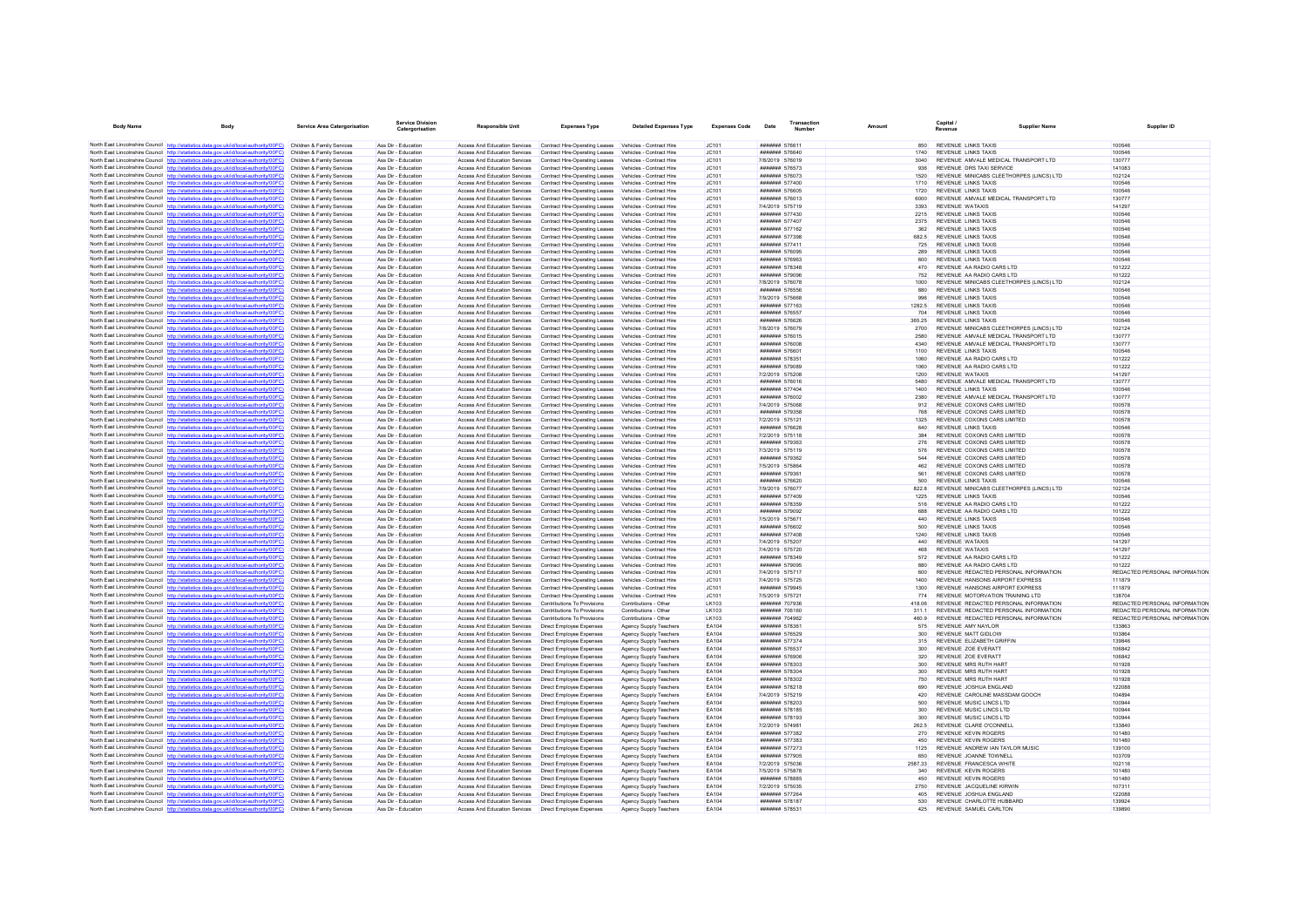| <b>Body Name</b>                                          |                                                                                                                                                                                                             | <b>Service Area Catergorisation</b>                      | <b>Service Division</b><br>Catergorisation | <b>Responsible Unit</b>                                        | <b>Expenses Type</b>                                     | <b>Detailed Expenses Type</b>                              | <b>Expenses Code</b>         | Date                                    | Transactio | Amount               | Capital /<br>Revenue |                                                                                | <b>Supplier Name</b> | Supplier ID                                                    |
|-----------------------------------------------------------|-------------------------------------------------------------------------------------------------------------------------------------------------------------------------------------------------------------|----------------------------------------------------------|--------------------------------------------|----------------------------------------------------------------|----------------------------------------------------------|------------------------------------------------------------|------------------------------|-----------------------------------------|------------|----------------------|----------------------|--------------------------------------------------------------------------------|----------------------|----------------------------------------------------------------|
|                                                           | North East Lincolnshire Council http://statistics.data.gov.uk/id/local-authority/00FC) Children & Family Services                                                                                           |                                                          | Ass Dir - Education                        | Access And Education Services                                  | <b>Direct Employee Expenses</b>                          | Agency Supply Teachers                                     | <b>FA104</b>                 | <b>#######</b> 578849                   |            | 3175                 |                      | REVENUE DAVID J COOK                                                           |                      | 100937                                                         |
|                                                           | North East Lincolnshire Council http://statistics.data.gov.uk/id/local-authority/00FC)                                                                                                                      | Children & Family Services                               | Ass Dir - Education                        | Access And Education Services                                  | Direct Employee Expenses                                 | Agency Supply Teachers                                     | EA104                        | ####### 578938                          |            | 570                  |                      | REVENUE MRS RUTH HART                                                          |                      | 101928                                                         |
|                                                           | North East Lincolnshire Council http://statistics.data.gov.uk/id/local-authority/00FC)                                                                                                                      | Children & Family Services                               | Ass Dir - Education                        | <b>Access And Education Services</b>                           | Rents                                                    | Rent                                                       | GC101                        | ####### 578180                          |            | 1250                 |                      | REVENUE JOHN WHITGIFT ACADEMY                                                  |                      | 106898                                                         |
|                                                           | North East Lincolnshire Council http://statistics.data.oov.uk/id/local-authority/00FC)                                                                                                                      | Children & Family Services                               | Ass Dir - Education                        | Access And Education Services                                  | Other Anencies                                           | Performers                                                 | P.1101                       | <b>#######</b> 576091                   |            | 1500                 |                      | REVENUE AMVALE LIMITED                                                         |                      | 101030                                                         |
|                                                           | North East Lincolnshire Council http://statistics.data.gov.uk/id/local-authority/00FC)<br>North East Lincolnshire Council http://statistics.data.gov.uk/id/local-authority/00FC)                            | Children & Family Services                               | Ass Dir - Education<br>Ass Dir - Education | Access And Education Services<br>Access And Education Services | Other Agencies                                           | Performers<br>Performers                                   | PJ101<br>PJ101               | 7/4/2019 575222<br>####### 577839       |            | 400<br>350           |                      | REVENUE CAROLINE MASSDAM GOOCH<br>REVENUE STEPHEN J PRICE                      |                      | 104894<br>133874                                               |
|                                                           | North East Lincolnshire Council http://statistics.data.gov.uk/id/local-authority/00FC)                                                                                                                      | Children & Family Services<br>Children & Family Services | Ass Dir - Education                        | Access And Education Services                                  | Other Agencies<br>Other Agencies                         | Performers                                                 | PJ101                        | ####### 578865                          |            | 450                  |                      | REVENUE DAVID LEE                                                              |                      | 103537                                                         |
|                                                           | North East Lincolnshire Council http://statistics.data.gov.uk/id/local-authority/00FC)                                                                                                                      | Children & Family Services                               | Ass Dir - Education                        | Access And Education Services                                  | Other Agencies                                           | Performers                                                 | PJ101                        | <b>#######</b> 578884                   |            | 450                  |                      | <b>REVENUE KEVIN ROGERS</b>                                                    |                      | 101480                                                         |
|                                                           | North East Lincolnshire Council http://statistics.data.gov.uk/id/local-authority/00FC)                                                                                                                      | Children & Family Services                               | Ass Dir - Education                        | Access And Education Services                                  | Other Agencies                                           | Performers                                                 | PJ101                        | ####### 578195                          |            | 325                  |                      | REVENUE MUSIC LINCS LTD                                                        |                      | 100944                                                         |
|                                                           | North East Lincolnshire Council http://statistics.data.gov.uk/id/local-authority/00FC)                                                                                                                      | Children & Family Services                               | Ass Dir - Education                        | Access And Education Services                                  | Other Agencies                                           | Performers                                                 | PJ101                        | ####### 577275                          |            | 1255                 |                      | REVENUE ANDREW IAN TAYLOR MUSIC                                                |                      | 139100                                                         |
|                                                           | North East Lincolnshire Council http://statistics.data.gov.uk/id/local-authority/00FC)                                                                                                                      | Children & Family Services                               | Ass Dir - Education                        | Access And Education Services                                  | Other Agencies                                           | Performers                                                 | P.I101                       | <b>#######</b> 578534                   |            | 650                  |                      | REVENUE MICHAEL BETTERIDGE                                                     |                      | 140431                                                         |
|                                                           | North East Lincolnshire Council http://statistics.data.gov.uk/id/local-authority/00FC)                                                                                                                      | Children & Family Services                               | Ass Dir - Education                        | Access And Education Services                                  | Other Agencies                                           | Tuition                                                    | PJ112                        | 7/2/2019 700274                         |            | 250                  |                      | REVENUE REDACTED PERSONAL INFORMATION                                          |                      | REDACTED PERSONAL INFORMATION                                  |
|                                                           | North East Lincolnshire Council http://statistics.data.gov.uk/id/local-authority/00FC)                                                                                                                      | Children & Family Services                               | Ass Dir - Education                        | Access And Education Services                                  | Other Agencies                                           | Tuition                                                    | PJ112                        | 7/2/2019 700266                         |            | 250                  |                      | REVENUE REDACTED PERSONAL INFORMATION                                          |                      | REDACTED PERSONAL INFORMATION                                  |
|                                                           | North East Lincolnshire Council http://statistics.data.gov.uk/id/local-authority/00FC)                                                                                                                      | Children & Family Services                               | Ass Dir - Education<br>Ass Dir - Education | Access And Education Services                                  | Other Agencies                                           | Tuition<br>Tuition                                         | P.I112<br>PJ112              | <b>НИННИЯ</b> 709242<br>7/4/2019 575477 |            | 997<br>480           |                      | REVENUE REDACTED PERSONAL INFORMATION<br>REVENUE HORNDALE TAXIS                |                      | REDACTED PERSONAL INFORMATION<br>143152                        |
|                                                           | North East Lincolnshire Council http://statistics.data.gov.uk/id/local-authority/00FC)<br>North East Lincolnshire Council http://statistics.data.gov.uk/id/local-authority/00FC)                            | Children & Family Services<br>Children & Family Services | Ass Dir - Education                        | Access And Education Services<br>Access And Education Services | Other Agencies<br>Other Agencies                         | Tuition                                                    | PJ112                        | 7/4/2019 575582                         |            | 960                  |                      | <b>REVENUE LINKS TAXIS</b>                                                     |                      | 100546                                                         |
|                                                           | North East Lincolnshire Council http://statistics.data.gov.uk/id/local-authority/00FC)                                                                                                                      | Children & Family Services                               | Ass Dir - Education                        | Access And Education Services                                  | Other Agencies                                           | Tuition                                                    | <b>PJ112</b>                 | ####### 578346                          |            | 250                  |                      | <b>REVENUE JOHN MORTON</b>                                                     |                      | 107234                                                         |
|                                                           | North East Lincolnshire Council http://statistics.data.gov.uk/id/local-authority/00FC)                                                                                                                      | Children & Family Services                               | Ass Dir - Education                        | Access And Education Services                                  | Other Agencies                                           | Tuition                                                    | <b>PJ112</b>                 | <b>####### 578940</b>                   |            | 360                  |                      | REVENUE HORNDALE TAXIS                                                         |                      | 143152                                                         |
|                                                           | North East Lincolnshire Council http://statistics.data.gov.uk/id/local-authority/00FC)                                                                                                                      | Children & Family Services                               | Ass Dir - Education                        | Access And Education Services                                  | Government Grants                                        | Grants - Pupil Premium                                     | VA102                        | ####### 577193                          |            | 1500                 |                      | REVENUE LITTLECOATES PRIMARY ACADEMY                                           |                      | 134261                                                         |
|                                                           | North East Lincolnshire Council http://statistics.data.gov.uk/id/local-authority/00FC)                                                                                                                      | Children & Family Services                               | Ass Dir - Education                        | Sen/Inclusion                                                  | Communications And Computing Computer S/Ware - Purchases |                                                            | LF101                        | 7/2/2019 575048                         |            | 261.75               |                      | REVENUE WIDGIT SOFTWARE                                                        |                      | 139006                                                         |
|                                                           | North East Lincolnshire Council http://statistics.data.gov.uk/id/local-authority/00EC)                                                                                                                      | Children & Family Services                               | Ass Dir - Education                        | Sen/Inclusion                                                  | Private Contractors                                      | Third Party Prov - Private                                 | PH101                        | 7/4/2019 574553                         |            | 30028.17             |                      | REVENUE IMPOWER CONSULTING LIMITED                                             |                      | 133446                                                         |
|                                                           | North East Lincolnshire Council http://statistics.data.gov.uk/id/local-authority/00FC)                                                                                                                      | Children & Family Services                               | Ass Dir - Education                        | Sen/Inclusion                                                  | Private Contractors                                      | Third Party Prov - Private                                 | PH101                        | ####### 576887                          |            | 52601.8              |                      | REVENUE IMPOWER CONSULTING LIMITED                                             |                      | 133446                                                         |
|                                                           | North East Lincolnshire Council http://statistics.data.gov.uk/id/local-authority/00FC)<br>North East Lincolnshire Council http://statistics.data.gov.uk/id/local-authority/00FC)                            | Children & Family Services<br>Children & Family Services | Ass Dir - Education<br>Ass Dir - Education | Sen/Inclusion<br>Sen/Inclusion                                 | Private Contractors<br>Other Local Authorities           | Third Party Prov - Private<br>Third Pn - Other Local Auth  | <b>PH101</b><br>PC101        | ####### 576912<br>7/8/2019 575900       |            | 12809.76<br>4095     |                      | REVENUE IMPOWER CONSULTING LIMITED<br>REVENUE REDACTED PERSONAL INFORMATION    |                      | 133446<br>REDACTED PERSONAL INFORMATION                        |
|                                                           | North East Lincolnshire Council http://statistics.data.gov.uk/id/local-authority/00FC)                                                                                                                      | Children & Family Services                               | Ass Dir - Education                        | Sen/Inclusion                                                  | Other Local Authorities                                  | Third Pp - Other Local Auth                                | PC101                        | ####### 578157                          |            | $-16544.21$          |                      | REVENUE REDACTED PERSONAL INFORMATION                                          |                      | REDACTED PERSONAL INFORMATION                                  |
|                                                           | North East Lincolnshire Council http://statistics.data.gov.uk/id/local-authority/00FC)                                                                                                                      | Children & Family Services                               | Ass Dir - Education                        | Sen/Inclusion                                                  | Other Local Authorities                                  | Third Pp - Other Local Auth                                | PC101                        | ####### 578269                          |            | 16544.2              |                      | REVENUE REDACTED PERSONAL INFORMATION                                          |                      | REDACTED PERSONAL INFORMATION                                  |
|                                                           | North East Lincolnshire Council http://statistics.data.gov.uk/id/local-authority/00FC)                                                                                                                      | Children & Family Services                               | Ass Dir - Education                        | Sen/Inclusion                                                  | Other Local Authorities                                  | Third Pp - Other Local Auth                                | PC101                        | ####### 578268                          |            | 8612.05              |                      | REVENUE REDACTED PERSONAL INFORMATION                                          |                      | REDACTED PERSONAL INFORMATION                                  |
|                                                           | North East Lincolnshire Council http://statistics.data.gov.uk/id/local-authority/00FC)                                                                                                                      | Children & Family Services                               | Ass Dir - Education                        | Sen/Inclusion                                                  | Other Local Authorities                                  | Third Pp - Other Local Auth                                | PC101                        | ####### 578267                          |            | 8005.26              |                      | REVENUE REDACTED PERSONAL INFORMATION                                          |                      | REDACTED PERSONAL INFORMATION                                  |
|                                                           | North East Lincolnshire Council http://statistics.data.gov.uk/id/local-authority/00FC)                                                                                                                      | Children & Family Services                               | Ass Dir - Education                        | Sen/Inclusion                                                  | Other Local Authorities                                  | Third Pp - Other Local Auth                                | PC101                        | 7/8/2019 575959                         |            | 9396.94              |                      | REVENUE REDACTED PERSONAL INFORMATION                                          |                      | REDACTED PERSONAL INFORMATION                                  |
|                                                           | North East Lincolnshire Council http://statistics.data.gov.uk/id/local-authority/00FC)                                                                                                                      | Children & Family Services                               | Ass Dir - Education                        | Sen/Inclusion                                                  | Other Local Authorities                                  | Third Pp - Other Local Auth                                | PC101                        | 7/9/2019 575958                         |            | 9396.94              |                      | REVENUE REDACTED PERSONAL INFORMATION                                          |                      | REDACTED PERSONAL INFORMATION                                  |
|                                                           | North East Lincolnshire Council http://statistics.data.gov.uk/id/local-authority/00FC)                                                                                                                      | Children & Family Services                               | Ass Dir - Education                        | Sen/Inclusion                                                  | Other Local Authorities                                  | Third Pp - Other Local Auth                                | PC101                        | <b>#######</b> 578137                   |            | 6421.49              |                      | REVENUE REDACTED PERSONAL INFORMATION                                          |                      | REDACTED PERSONAL INFORMATION                                  |
|                                                           | North East Lincolnshire Council http://statistics.data.gov.uk/id/local-authority/00FC)                                                                                                                      | Children & Family Services<br>Children & Family Services | Ass Dir - Education<br>Ass Dir - Education | Sen/Inclusion                                                  | Other Local Authorities                                  | Third Pp - Other Local Auth                                | PC101<br>PC101               | ####### 578138<br>####### 578139        |            | 6214.35              |                      | REVENUE REDACTED PERSONAL INFORMATION                                          |                      | REDACTED PERSONAL INFORMATION<br>REDACTED PERSONAL INFORMATION |
|                                                           | North East Lincolnshire Council http://statistics.data.gov.uk/id/local-authority/00FC)<br>North East Lincolnshire Council http://statistics.data.gov.uk/id/local-authority/00FC)                            | Children & Family Services                               | Ass Dir - Education                        | Sen/Inclusion<br>Sen/Inclusion                                 | Other Local Authorities<br>Other Local Authorities       | Third Pp - Other Local Auth<br>Third Pp - Other Local Auth | PC101                        | ####### 578136                          |            | 6421.5<br>6214.35    |                      | REVENUE REDACTED PERSONAL INFORMATION<br>REVENUE REDACTED PERSONAL INFORMATION |                      | REDACTED PERSONAL INFORMATION                                  |
|                                                           | North East Lincolnshire Council http://statistics.data.gov.uk/id/local-authority/00FC)                                                                                                                      | Children & Family Services                               | Ass Dir - Education                        | Sen/Inclusion                                                  | Other Local Authorities                                  | Third Pp - Other Local Auth                                | PC101                        | 7/5/2019 575913                         |            | 3984.67              |                      | REVENUE REDACTED PERSONAL INFORMATION                                          |                      | REDACTED PERSONAL INFORMATION                                  |
|                                                           | North East Lincolnshire Council http://statistics.data.gov.uk/id/local-authority/00FC)                                                                                                                      | Children & Family Services                               | Ass Dir - Education                        | Sen/Inclusion                                                  | Other Local Authorities                                  | Third Pp - Other Local Auth                                | PC101                        | 7/5/2019 575883                         |            | 1755.56              |                      | REVENUE REDACTED PERSONAL INFORMATION                                          |                      | REDACTED PERSONAL INFORMATION                                  |
|                                                           | North East Lincolnshire Council http://statistics.data.gov.uk/id/local-authority/00FC)                                                                                                                      | Children & Family Services                               | Ass Dir - Education                        | Sen/Inclusion                                                  | Other Local Authorities                                  | Third Pn - Other Local Auth                                | PC101                        | 7/5/2019 575918                         |            | 4611.67              |                      | REVENUE REDACTED PERSONAL INFORMATION                                          |                      | REDACTED PERSONAL INFORMATION                                  |
|                                                           | North East Lincolnshire Council http://statistics.data.gov.uk/id/local-authority/00FC)                                                                                                                      | Children & Family Services                               | Ass Dir - Education                        | Sen/Inclusion                                                  | Other Local Authorities                                  | Third Po - Other Local Auth                                | PC101                        | 7/9/2019 576062                         |            | 15309.57             |                      | REVENUE REDACTED PERSONAL INFORMATION                                          |                      | REDACTED PERSONAL INFORMATION                                  |
|                                                           | North East Lincolnshire Council http://statistics.data.gov.uk/id/local-authority/00FC)                                                                                                                      | Children & Family Services                               | Ass Dir - Education                        | Sen/Inclusion                                                  | Other Local Authorities                                  | Third Pp - Other Local Auth                                | PC101                        | 7/5/2019 575916                         |            | 16928.4              |                      | REVENUE REDACTED PERSONAL INFORMATION                                          |                      | REDACTED PERSONAL INFORMATION                                  |
|                                                           | North East Lincolnshire Council http://statistics.data.gov.uk/id/local-authority/00FC)                                                                                                                      | Children & Family Services                               | Ass Dir - Education                        | Sen/Inclusion                                                  | Other Local Authorities                                  | Third Pp - Other Local Auth                                | PC101                        | 7/5/2019 575920                         |            | 9945 55              |                      | REVENUE REDACTED PERSONAL INFORMATION                                          |                      | REDACTED PERSONAL INFORMATION                                  |
|                                                           | North East Lincolnshire Council http://statistics.data.gov.uk/id/local-authority/00FC)                                                                                                                      | Children & Family Services                               | Ass Dir - Education<br>Ass Dir - Education | Sen/Inclusion                                                  | Other Local Authorities                                  | Third Pp - Other Local Auth                                | PC101<br>PC101               | 7/8/2019 575897<br>7/8/2019 575912      |            | 8321 25              |                      | REVENUE REDACTED PERSONAL INFORMATION<br>REVENUE REDACTED PERSONAL INFORMATION |                      | REDACTED PERSONAL INFORMATION<br>REDACTED PERSONAL INFORMATION |
|                                                           | North East Lincolnshire Council http://statistics.data.gov.uk/id/local-authority/00FC)<br>North East Lincolnshire Council http://statistics.data.gov.uk/id/local-authority/00FC)                            | Children & Family Services<br>Children & Family Services | Ass Dir - Education                        | Sen/Inclusion<br>Sen/Inclusion                                 | Other Local Authorities<br>Other Local Authorities       | Third Pp - Other Local Auth<br>Third Pp - Other Local Auth | PC101                        | ####### 577829                          |            | 11881.56<br>11032.88 |                      | REVENUE REDACTED PERSONAL INFORMATION                                          |                      | REDACTED PERSONAL INFORMATION                                  |
|                                                           | North East Lincolnshire Council http://statistics.data.gov.uk/id/local-authority/00FC)                                                                                                                      | Children & Family Services                               | Ass Dir - Education                        | Sen/Inclusion                                                  | Other Local Authorities                                  | Third Pp - Other Local Auth                                | PC101                        | ####### 576519                          |            | 6307.5               |                      | REVENUE REDACTED PERSONAL INFORMATION                                          |                      | REDACTED PERSONAL INFORMATION                                  |
|                                                           | North East Lincolnshire Council http://statistics.data.gov.uk/id/local-authority/00FC)                                                                                                                      | Children & Family Services                               | Ass Dir - Education                        | Sen/Inclusion                                                  | Other Local Authorities                                  | Third Pp - Other Local Auth                                | PC101                        | ####### 576911                          |            | 1075.33              |                      | REVENUE REDACTED PERSONAL INFORMATION                                          |                      | REDACTED PERSONAL INFORMATION                                  |
|                                                           | North East Lincolnshire Council http://statistics.data.gov.uk/id/local-authority/00FC)                                                                                                                      | Children & Family Services                               | Ass Dir - Education                        | Sen/Inclusion                                                  | Other Local Authorities                                  | Third Pp - Other Local Auth                                | PC101                        | ####### 576598                          |            | 7817.4               |                      | REVENUE REDACTED PERSONAL INFORMATION                                          |                      | REDACTED PERSONAL INFORMATION                                  |
|                                                           | North East Lincolnshire Council http://statistics.data.gov.uk/id/local-authority/00FC)                                                                                                                      | Children & Family Services                               | Ass Dir - Education                        | Sen/Inclusion                                                  | Other Local Authorities                                  | Third Pp - Other Local Auth                                | PC101                        | ####### 578240                          |            | 5981.8               |                      | REVENUE REDACTED PERSONAL INFORMATION                                          |                      | REDACTED PERSONAL INFORMATION                                  |
|                                                           | North East Lincolnshire Council http://statistics.data.gov.uk/id/local-authority/00FC)                                                                                                                      | Children & Family Services                               | Ass Dir - Education                        | Sen/Inclusion                                                  | Other Local Authorities                                  | Third Pp - Other Local Auth                                | PC101                        | ####### 578140                          |            | 3018.6               |                      | REVENUE REDACTED PERSONAL INFORMATION                                          |                      | REDACTED PERSONAL INFORMATION                                  |
|                                                           | North East Lincolnshire Council http://statistics.data.gov.uk/id/local-authority/00FC)<br>North East Lincolnshire Council http://statistics.data.gov.uk/id/local-authority/00FC)                            | Children & Family Services<br>Children & Family Services | Ass Dir - Education<br>Ass Dir - Education | Sen/Inclusion<br>Sen/Inclusion                                 | Other Local Authorities<br>Other Local Authorities       | Third Pp - Other Local Auth<br>Third Pp - Other Local Auth | PC101<br>PC101               | ####### 578150<br>7/2/2019 574983       |            | 12600.05<br>15150    |                      | REVENUE REDACTED PERSONAL INFORMATION<br>REVENUE REDACTED PERSONAL INFORMATION |                      | REDACTED PERSONAL INFORMATION<br>REDACTED PERSONAL INFORMATION |
|                                                           | North East Lincolnshire Council http://statistics.data.gov.uk/id/local-authority/00FC)                                                                                                                      | Children & Family Services                               | Ass Dir - Education                        | Sen/Inclusion                                                  | Other Local Authorities                                  | Third Pp - Other Local Auth                                | PC101                        | <b>#######</b> 578176                   |            | 407256               |                      | REVENUE REDACTED PERSONAL INFORMATION                                          |                      | REDACTED PERSONAL INFORMATION                                  |
|                                                           | North East Lincolnshire Council http://statistics.data.gov.uk/id/local-authority/00FC)                                                                                                                      | Children & Family Services                               | Ass Dir - Education                        | Sen/Inclusion                                                  | Other Local Authorities                                  | Third Pp - Other Local Auth                                | PC101                        | 7/2/2019 574977                         |            | 20411.83             |                      | REVENUE REDACTED PERSONAL INFORMATION                                          |                      | REDACTED PERSONAL INFORMATION                                  |
|                                                           | North East Lincolnshire Council http://statistics.data.gov.uk/id/local-authority/00FC)                                                                                                                      | Children & Family Services                               | Ass Dir - Education                        | Sen/Inclusion                                                  | Other Local Authorities                                  | Third Pp - Other Local Auth                                | PC101                        | ####### 575921                          |            | 20685.4              |                      | REVENUE REDACTED PERSONAL INFORMATION                                          |                      | REDACTED PERSONAL INFORMATION                                  |
|                                                           | North East Lincolnshire Council http://statistics.data.gov.uk/id/local-authority/00FC)                                                                                                                      | Children & Family Services                               | Ass Dir - Education                        | Sen/Inclusion                                                  | Other Local Authorities                                  | Third Pn - Other Local Auth                                | PC101                        | 7/8/2019 575896                         |            | 4620                 |                      | REVENUE REDACTED PERSONAL INFORMATION                                          |                      | REDACTED PERSONAL INFORMATION                                  |
|                                                           | North East Lincolnshire Council http://statistics.data.gov.uk/id/local-authority/00FC)                                                                                                                      | Children & Family Services                               | Ass Dir - Education                        | Sen/Inclusion                                                  | Other Local Authorities                                  | Third Pp - Other Local Auth                                | PC101                        | 7/5/2019 575915                         |            | 4095                 |                      | REVENUE REDACTED PERSONAL INFORMATION                                          |                      | REDACTED PERSONAL INFORMATION                                  |
|                                                           | North East Lincolnshire Council http://statistics.data.gov.uk/id/local-authority/00FC)                                                                                                                      | Children & Family Services                               | Ass Dir - Education                        | Sen/Inclusion                                                  | Other Local Authorities                                  | Third Pp - Other Local Auth                                | PC101                        | 7/5/2019 575914                         |            | 4620                 |                      | REVENUE REDACTED PERSONAL INFORMATION                                          |                      | REDACTED PERSONAL INFORMATION                                  |
|                                                           | North East Lincolnshire Council http://statistics.data.gov.uk/id/local-authority/00FC)<br>North East Lincolnshire Council http://statistics.data.gov.uk/id/local-authority/00FC)                            | Children & Family Services<br>Children & Family Services | Ass Dir - Education<br>Ass Dir - Education | Sen/Inclusion<br>Sen/Inclusion                                 | Other Local Authorities<br>Other Local Authorities       | Third Pp - Other Local Auth<br>Third Pp - Other Local Auth | PC101<br>PC101               | 7/5/2019 575919<br>7/9/2019 575956      |            | 4620<br>18840        |                      | REVENUE REDACTED PERSONAL INFORMATION<br>REVENUE REDACTED PERSONAL INFORMATION |                      | REDACTED PERSONAL INFORMATION<br>REDACTED PERSONAL INFORMATION |
|                                                           | North East Lincolnshire Council http://statistics.data.gov.uk/id/local-authority/00FC)                                                                                                                      | Children & Family Services                               | Ass Dir - Education                        | Sen/Inclusion                                                  | Other Local Authorities                                  | Third Pp - Other Local Auth                                | PC101                        | ####### 576923                          |            | 11140                |                      | REVENUE REDACTED PERSONAL INFORMATION                                          |                      | REDACTED PERSONAL INFORMATION                                  |
|                                                           | North East Lincolnshire Council http://statistics.data.gov.uk/id/local-authority/00FC)                                                                                                                      | Children & Family Services                               | Ass Dir - Education                        | Sen/Inclusion                                                  | Other Local Authorities                                  | Third Pp - Other Local Auth                                | PC101                        | ####### 577854                          |            | 3256                 |                      | REVENUE REDACTED PERSONAL INFORMATION                                          |                      | REDACTED PERSONAL INFORMATION                                  |
|                                                           | North East Lincolnshire Council http://atatistics.data.gov.uk/id/local-authority/00EC)                                                                                                                      | Children & Family Services                               | Ass Dir - Education                        | Sen/Inclusion                                                  | Other Local Authorities                                  | Third Pp - Other Local Auth                                | PC101                        | ####### 577852                          |            | 2886                 |                      | REVENUE REDACTED PERSONAL INFORMATION                                          |                      | REDACTED PERSONAL INFORMATION                                  |
|                                                           | North East Lincolnshire Council http://statistics.data.gov.uk/id/local-authority/00FC)                                                                                                                      | Children & Family Services                               | Ass Dir - Education                        | Sen/Inclusion                                                  | Other Local Authorities                                  | Third Pp - Other Local Auth                                | PC101                        | ####### 577851                          |            | 2886                 |                      | REVENUE REDACTED PERSONAL INFORMATION                                          |                      | REDACTED PERSONAL INFORMATION                                  |
|                                                           | North East Lincolnshire Council http://statistics.data.gov.uk/id/local-authority/00FC)                                                                                                                      | Children & Family Services                               | Ass Dir - Education                        | Sen/Inclusion                                                  | Other Local Authorities                                  | Third Pp - Other Local Auth                                | PC101                        | ####### 577853                          |            | 3256                 |                      | REVENUE REDACTED PERSONAL INFORMATION                                          |                      | REDACTED PERSONAL INFORMATION                                  |
|                                                           | North East Lincolnshire Council http://statistics.data.gov.uk/id/local-authority/00FC)                                                                                                                      | Children & Family Services                               | Ass Dir - Education                        | Sen/Inclusion                                                  | Other Local Authorities                                  | Third Pn - Other Local Auth                                | PC101                        | ####### 578188                          |            | 1155                 |                      | REVENUE REDACTED PERSONAL INFORMATION                                          |                      | REDACTED PERSONAL INFORMATION                                  |
|                                                           | North East Lincolnshire Council http://statistics.data.gov.uk/id/local-authority/00FC)                                                                                                                      | Children & Family Services                               | Ass Dir - Education                        | Sen/Inclusion                                                  | Other Local Authorities                                  | Third Pp - Other Local Auth                                | PC101                        | ####### 578189                          |            | 971017               |                      | REVENUE REDACTED PERSONAL INFORMATION                                          |                      | REDACTED PERSONAL INFORMATION                                  |
|                                                           | North East Lincolnshire Council http://statistics.data.gov.uk/id/local-authority/00FC)                                                                                                                      | Children & Family Services                               | Ass Dir - Education                        | Sen/Inclusion<br>Sen/Inclusion                                 | Private Contractors                                      | Third Party Prov - Private                                 | <b>PH101</b><br><b>PH101</b> | ####### 578137<br>####### 578138        |            | 6421.5               |                      | REVENUE REDACTED PERSONAL INFORMATION<br>REVENUE REDACTED PERSONAL INFORMATION |                      | REDACTED PERSONAL INFORMATION<br>REDACTED PERSONAL INFORMATION |
|                                                           | North East Lincolnshire Council http://statistics.data.gov.uk/id/local-authority/00FC)<br>North East Lincolnshire Council http://statistics.data.gov.uk/id/local-authority/00FC)                            | Children & Family Services<br>Children & Family Services | Ass Dir - Education<br>Ass Dir - Education | Sen/Inclusion                                                  | <b>Private Contractors</b><br>Private Contractors        | Third Party Prov - Private<br>Third Party Prov - Private   | <b>PH101</b>                 | ####### 578139                          |            | 6214.35<br>6421.49   |                      | REVENUE REDACTED PERSONAL INFORMATION                                          |                      | REDACTED PERSONAL INFORMATION                                  |
| North East Lincolnshire Council http://statistics.data.or | wink@docal-authority/00EC)                                                                                                                                                                                  | Children & Family Services                               | Ass Dir - Education                        | Sen/Inclusion                                                  | Private Contractors                                      | Third Party Prov - Private                                 | <b>PH101</b>                 | ####### 578136                          |            | 6214.35              |                      | REVENUE REDACTED PERSONAL INFORMATION                                          |                      | REDACTED PERSONAL INFORMATION                                  |
|                                                           | North East Lincolnshire Council http://statistics.data.gov.uk/id/local-authority/00FC)                                                                                                                      | Children & Family Services                               | Ass Dir - Education                        | Sen/Inclusion                                                  | Private Contractors                                      | Third Party Prov - Private                                 | PH101                        | 7/5/2019 575913                         |            | 4731 11              |                      | REVENUE REDACTED PERSONAL INFORMATION                                          |                      | REDACTED PERSONAL INFORMATION                                  |
|                                                           | North East Lincolnshire Council http://statistics.data.gov.uk/id/local-authority/00FC)                                                                                                                      | Children & Family Services                               | Ass Dir - Education                        | Sen/Inclusion                                                  | Private Contractors                                      | Third Party Prov - Private                                 | PH101                        | 7/5/2019 575918                         |            | 283733               |                      | REVENUE REDACTED PERSONAL INFORMATION                                          |                      | REDACTED PERSONAL INFORMATION                                  |
|                                                           | North East Lincolnshire Council http://statistics.data.gov.uk/id/local-authority/00FC)                                                                                                                      | Children & Family Services                               | Ass Dir - Education                        | Sen/Inclusion                                                  | Private Contractors                                      | Third Party Prov - Private                                 | <b>PH101</b>                 | 7/8/2019 575899                         |            | 7962.85              |                      | REVENUE REDACTED PERSONAL INFORMATION                                          |                      | REDACTED PERSONAL INFORMATION                                  |
|                                                           | North East Lincolnshire Council http://statistics.data.gov.uk/id/local-authority/00FC)                                                                                                                      | Children & Family Services                               | Ass Dir - Education                        | Sen/Inclusion                                                  | Private Contractors                                      | Third Party Prov - Private                                 | <b>PH101</b>                 | 7/5/2019 575935                         |            | 14840.14             |                      | REVENUE REDACTED PERSONAL INFORMATION                                          |                      | REDACTED PERSONAL INFORMATION                                  |
|                                                           | North East Lincolnshire Council http://statistics.data.gov.uk/id/local-authority/00FC)                                                                                                                      | Children & Family Services                               | Ass Dir - Education                        | Sen/Inclusion                                                  | <b>Private Contractors</b>                               | Third Party Prov - Private                                 | PH101                        | ####### 578977                          |            | 14401.43             |                      | REVENUE REDACTED PERSONAL INFORMATION                                          |                      | REDACTED PERSONAL INFORMATION                                  |
|                                                           | North East Lincolnshire Council http://statistics.data.gov.uk/id/local-authority/00FC)                                                                                                                      | Children & Family Services                               | Ass Dir - Education                        | Sen/Inclusion                                                  | Private Contractors                                      | Third Party Prov - Private                                 | PH101                        | ####### 574980                          |            | 34134.33             |                      | REVENUE REDACTED PERSONAL INFORMATION                                          |                      | REDACTED PERSONAL INFORMATION                                  |
|                                                           | North East Lincolnshire Council http://statistics.data.gov.uk/id/local-authority/00FC)<br>North East Lincolnshire Council http://statistics.data.gov.uk/id/local-authority/00FC)                            | Children & Family Services<br>Children & Family Services | Ass Dir - Education<br>Ass Dir - Education | Sen/Inclusion<br>Sen/Inclusion                                 | Private Contractors<br>Private Contractors               | Third Party Prov - Private<br>Third Party Prov - Private   | <b>PH101</b><br>PH101        | ####### 578066<br>7/5/2019 575902       |            | $-7314.29$<br>171213 |                      | REVENUE REDACTED PERSONAL INFORMATION<br>REVENUE REDACTED PERSONAL INFORMATION |                      | REDACTED PERSONAL INFORMATION<br>REDACTED PERSONAL INFORMATION |
|                                                           | North East Lincolnshire Council http://statistics.data.gov.uk/id/local-authority/00FC)                                                                                                                      | Children & Family Services                               | Ass Dir - Education                        | Sen/Inclusion                                                  | Private Contractors                                      | Third Party Prov - Private                                 | PH101                        | ####### 575917                          |            | 14327 14             |                      | REVENUE REDACTED PERSONAL INFORMATION                                          |                      | REDACTED PERSONAL INFORMATION                                  |
|                                                           | North East Lincolnshire Council http://statistics.data.gov.uk/id/local-authority/00FC)                                                                                                                      | Children & Family Services                               | Ass Dir - Education                        | Sen/Inclusion                                                  | Private Contractors                                      | Third Party Prov - Private                                 | <b>PH101</b>                 | ####### 577830                          |            | 14804.71             |                      | REVENUE REDACTED PERSONAL INFORMATION                                          |                      | REDACTED PERSONAL INFORMATION                                  |
|                                                           | North East Lincolnshire Council http://statistics.data.gov.uk/id/local-authority/00FC)                                                                                                                      | Children & Family Services                               | Ass Dir - Education                        | Sen/Inclusion                                                  | Private Contractors                                      | Third Party Prov - Private                                 | <b>PH101</b>                 | 7/5/2019 575882                         |            | 14325.09             |                      | REVENUE REDACTED PERSONAL INFORMATION                                          |                      | REDACTED PERSONAL INFORMATION                                  |
|                                                           | North East Lincolnshire Council http://statistics.data.gov.uk/id/local-authority/00FC)                                                                                                                      | Children & Family Services                               | Ass Dir - Education                        | Sen/Inclusion                                                  | Private Contractors                                      | Third Party Prov - Private                                 | <b>PH101</b>                 | <b>#######</b> 577831                   |            | 14802.59             |                      | REVENUE REDACTED PERSONAL INFORMATION                                          |                      | REDACTED PERSONAL INFORMATION                                  |
|                                                           | North East Lincolnshire Council http://statistics.data.gov.uk/id/local-authority/00FC)                                                                                                                      | Children & Family Services                               | Ass Dir - Education                        | Sen/Inclusion                                                  | Private Contractors                                      | Third Party Prov - Private                                 | PH101                        | ####### 576517                          |            | 1544375              |                      | REVENUE REDACTED PERSONAL INFORMATION                                          |                      | REDACTED PERSONAL INFORMATION                                  |
|                                                           | North East Lincolnshire Council http://statistics.data.gov.uk/id/local-authority/00FC)                                                                                                                      | Children & Family Services                               | Ass Dir - Education                        | Sen/Inclusion                                                  | Private Contractors                                      | Third Party Prov - Private                                 | <b>PH101</b>                 | ####### 576519                          |            | 16294.66             |                      | REVENUE REDACTED PERSONAL INFORMATION                                          |                      | REDACTED PERSONAL INFORMATION                                  |
|                                                           | North East Lincolnshire Council http://statistics.data.gov.uk/id/local-authority/00FC)                                                                                                                      | Children & Family Services                               | Ass Dir - Education                        | Sen/Inclusion                                                  | <b>Private Contractors</b>                               | Third Party Prov - Private                                 | <b>PH101</b>                 | 7/8/2019 575898                         |            | 22500                |                      | REVENUE REDACTED PERSONAL INFORMATION                                          |                      | REDACTED PERSONAL INFORMATION                                  |
|                                                           | North East Lincolnshire Council http://statistics.data.gov.uk/id/local-authority/00FC)                                                                                                                      | Children & Family Services<br>Children & Family Services | Ass Dir - Education<br>Ass Dir - Education | Sen/Inclusion<br>Sen/Inclusion                                 | Private Contractors<br>Private Contractors               | Third Party Prov - Private                                 | PH101<br>PH101               | 7/2/2019 574022<br>7/2/2019 573925      |            | 14392.86<br>$-320$   |                      | REVENUE REDACTED PERSONAL INFORMATION<br>REVENUE REDACTED PERSONAL INFORMATION |                      | REDACTED PERSONAL INFORMATION<br>REDACTED PERSONAL INFORMATION |
|                                                           | North East Lincolnshire Council http://statistics.data.gov.uk/id/local-authority/00FC)<br>North East Lincolnshire Council http://statistics.data.gov.uk/id/local-authority/00FC) Children & Family Services |                                                          | Ass Dir - Education                        | Sen/Inclusion                                                  | <b>Private Contractors</b>                               | Third Party Prov - Private<br>Third Party Prov - Private   | PH101                        | 7/2/2019 574975                         |            | 16820.48             |                      | REVENUE REDACTED PERSONAL INFORMATION                                          |                      | REDACTED PERSONAL INFORMATION                                  |
|                                                           | North East Lincolnshire Council http://statistics.data.gov.uk/id/local-authority/00FC)                                                                                                                      | Children & Family Services                               | Ass Dir - Education                        | Sen/Inclusion                                                  | Private Contractors                                      | Third Party Prov - Private                                 | PH101                        | 7/2/2019 574976                         |            | 13899.35             |                      | REVENUE REDACTED PERSONAL INFORMATION                                          |                      | REDACTED PERSONAL INFORMATION                                  |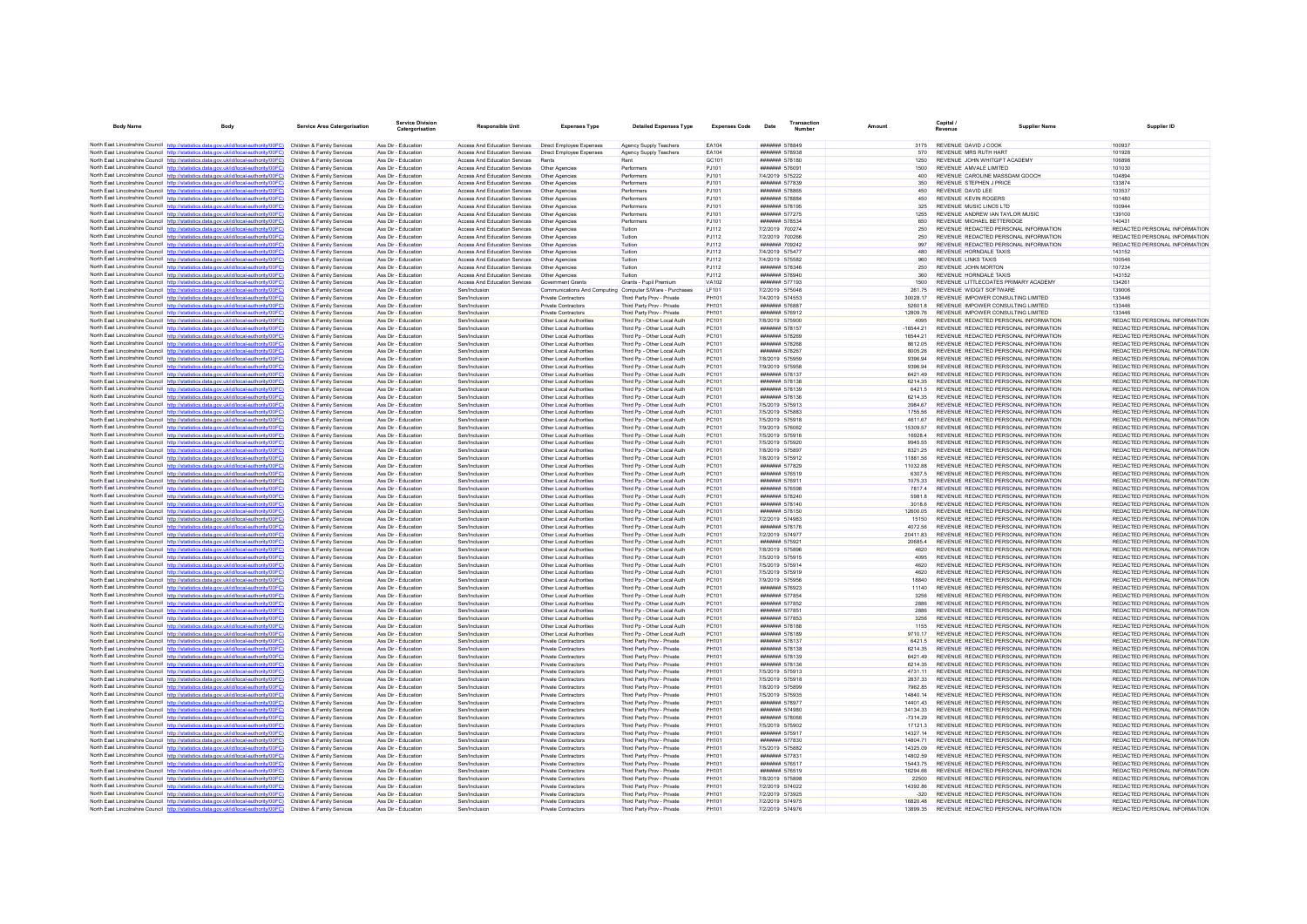| <b>Body Name</b> | <b>Body</b>                                                                                                                                                                      | <b>Service Area Catergorisation</b>                      | Service Division<br>Catergorisation        | <b>Responsible Unit</b>                  | <b>Expenses Type</b>                                                     | <b>Detailed Expenses Type</b>                                | <b>Expenses Code</b> | Date                                    | Transaction<br>Number |                  | Capital<br>Revenue |                                                                         | Supplier Name                                    | Supplier ID                             |
|------------------|----------------------------------------------------------------------------------------------------------------------------------------------------------------------------------|----------------------------------------------------------|--------------------------------------------|------------------------------------------|--------------------------------------------------------------------------|--------------------------------------------------------------|----------------------|-----------------------------------------|-----------------------|------------------|--------------------|-------------------------------------------------------------------------|--------------------------------------------------|-----------------------------------------|
|                  | North East Lincolnshire Council http://statistics.data.gov.uk/id/local-authority/00FC)                                                                                           | Children & Family Services                               | Ass Dir - Education                        | Sen/Inclusion                            | Private Contractors                                                      | Third Party Prov - Private                                   | PH101                | 7/2/2019 574978                         |                       | 16216            |                    | REVENUE REDACTED PERSONAL INFORMATION                                   |                                                  | REDACTED PERSONAL INFORMATION           |
|                  | North East Lincolnshire Council http://statistics.data.gov.uk/id/local-authority/00FC)                                                                                           | Children & Family Services                               | Ass Dir - Education                        | Sen/Inclusion                            | Miscellaneous Expenses                                                   | Contingency Reserve                                          | <b>LL123</b>         | ####### 579062                          |                       | 12825            |                    | REVENUE THE CAMBRIDGE PARK ACADEMY                                      |                                                  | 107472                                  |
|                  | North East Lincolnshire Council http://statistics.data.gov.uk/id/local-authority/00FC)                                                                                           | Children & Family Services                               | Ass Dir - Education                        | Sen/Inclusion                            | Miscellaneous Expenses                                                   | Contingency Reserve                                          | 11123                | <b><i><u>#######</u></i></b> 577157     |                       | 4266.42          |                    | REVENUE HEALING SCIENCE ACADEMY LTD                                     |                                                  | 102702                                  |
|                  | North East Lincolnshire Council http://statistics.data.gov.uk/id/local-authority/00FC)                                                                                           | Children & Family Services                               | Ass Dir - Education                        | Sen/Inclusion                            | Miscellaneous Expenses                                                   | Contingency Reserve                                          | LL123                | ####### 576934                          |                       | 5634.51          |                    | REVENUE HEALING SCIENCE ACADEMY LTD                                     |                                                  | 102702                                  |
|                  | North East Lincolnshire Council http://statistics.data.gov.uk/id/local-authority/00FC)                                                                                           | Children & Family Services                               | Ass Dir - Education                        | Sen/Inclusion                            | Miscellaneous Expenses                                                   | Other Expenses General                                       | LL119                | ####### 579074                          |                       | 4654             |                    | REVENUE PHOENIX PARK ACADEMY                                            |                                                  | 126685                                  |
|                  | North East Lincolnshire Council http://statistics.data.gov.uk/id/local-authority/00FC)                                                                                           | Children & Family Services                               | Ass Dir - Education                        | Sen/Inclusion                            | <b>Contributions To Provisions</b>                                       | Contributions - Other                                        | LK103                | 7/4/2019 575084                         |                       | 463              |                    | REVENUE R82 UK LTD                                                      |                                                  | 101710                                  |
|                  | North East Lincolnshire Council http://statistics.data.gov.uk/id/local-authority/00FC)                                                                                           | Children & Family Services                               | Ass Dir - Education                        | Sen/Inclusion                            | Direct Employee Expenses                                                 | Pay Teachers Supply Cove                                     | EA106                | ####### 577175                          |                       | 315              |                    | REVENUE SAAF SUPPLY LIMITED                                             |                                                  | 141575                                  |
|                  | North East Lincolnshire Council http://statistics.data.gov.uk/id/local-authority/00FC)                                                                                           | Children & Family Services                               | Ass Dir - Education                        | Sen/Inclusion                            | <b>Direct Employee Expenses</b>                                          | Pay Teachers Supply Cover                                    | FA106                | ####### 577968                          |                       | 575              |                    | REVENUE SAAF SUPPLY LIMITED                                             |                                                  | 141575                                  |
|                  | North East Lincolnshire Council http://statistics.data.gov.uk/id/local-authority/00FC)                                                                                           | Children & Family Services<br>Children & Family Services | Ass Dir - Education<br>Ass Dir - Education | Sen/Inclusion<br>Sen/Inclusion           | <b>Direct Employee Expenses</b>                                          | Pay Teachers Supply Cover                                    | FA106<br>FA106       | 7/9/2019 576011<br><b>###### 577366</b> |                       | 12544<br>1254 4  |                    | REVENUE TEACHING PERSONNEL LTD<br>REVENUE TEACHING PERSONNEL LTD        |                                                  | 101305<br>101305                        |
|                  | North East Lincolnshire Council http://statistics.data.gov.uk/id/local-authority/00FC)<br>North East Lincolnshire Council http://statistics.data.gov.uk/id/local-authority/00FC) | Children & Family Services                               | Ass Dir - Education                        | Sen/Inclusion                            | Direct Employee Expenses<br>Direct Employee Expenses                     | Pay Teachers Supply Cover<br>Pay Teachers Supply Cover       | EA106                | 7/2/2019 574877                         |                       | 1254.4           |                    | REVENUE TEACHING PERSONNEL LTD                                          |                                                  | 101305                                  |
|                  | North East Lincolnshire Council http://statistics.data.gov.uk/id/local-authority/00FC)                                                                                           | Children & Family Services                               | Ass Dir - Education                        | Sen/Inclusion                            | Direct Employee Expenses                                                 | Pay Teachers Supply Cover                                    | FA106                | ####### 578416                          |                       | 1881 16          |                    | REVENUE TEACHING PERSONNEL LTD                                          |                                                  | 101305                                  |
|                  | North East Lincolnshire Council http://statistics.data.gov.uk/id/local-authority/00FC)                                                                                           | Children & Family Services                               | Ass Dir - Education                        | Sen/Inclusion                            | Equip / Furniture / Materials                                            | <b>Teaching Materials</b>                                    | <b>LA117</b>         | ####### 576549                          |                       | 558              |                    | REVENUE CONNEVANS LIMITED                                               |                                                  | 100898                                  |
|                  | North East Lincolnshire Council http://statistics.data.gov.uk/id/local-authority/00FC)                                                                                           | Children & Family Services                               | Ass Dir - Education                        | Sen/Inclusion                            | Equip / Furniture / Materials                                            | <b>Teaching Materials</b>                                    | <b>LA117</b>         | ####### 576549                          |                       | 473              |                    | REVENUE CONNEVANS LIMITED                                               |                                                  | 100898                                  |
|                  | North East Lincolnshire Council http://statistics.data.gov.uk/id/local-authority/00FC)                                                                                           | Children & Family Services                               | Ass Dir - Education                        | Sen/Inclusion                            | <b>Private Contractors</b>                                               | Third Party Prov - Private                                   | PH101                | ####### 705004                          |                       | 605.24           |                    | REVENUE REDACTED PERSONAL INFORMATION                                   |                                                  | REDACTED PERSONAL INFORMATION           |
|                  | North East Lincolnshire Council http://statistics.data.gov.uk/id/local-authority/00FC)                                                                                           | Children & Family Services                               | Ass Dir - Education                        | Sen/Inclusion                            | <b>Private Contractors</b>                                               | Third Party Prov - Private                                   | PH101                | <b>#######</b> 707598                   |                       | 605.24           |                    | REVENUE REDACTED PERSONAL INFORMATION                                   |                                                  | REDACTED PERSONAL INFORMATION           |
|                  | North East Lincolnshire Council http://statistics.data.gov.uk/id/local-authority/00FC)                                                                                           | Children & Family Services                               | Ass Dir - Education                        | Sen/Inclusion                            | Miscellaneous Expenses                                                   | Contingency Reserve                                          | LL123                | ####### 57907                           |                       | 1317             |                    | REVENUE PHOENIX PARK ACADEMY                                            |                                                  | 126685                                  |
|                  | North East Lincolnshire Council http://statistics.data.gov.uk/id/local-authority/00FC)                                                                                           | Children & Family Services                               | Ass Dir - Education                        | Sen/Inclusion                            | Miscellaneous Expenses                                                   | Contingency Reserve                                          | LL123                | ####### 579073                          |                       | 15800            |                    | REVENUE PHOENIX PARK ACADEMY                                            |                                                  | 126685                                  |
|                  | North East Lincolnshire Council http://statistics.data.gov.uk/id/local-authority/00FC)                                                                                           | Children & Family Services                               | Ass Dir - Education                        | Sen/Inclusion                            | Miscellaneous Expenses                                                   | Contingency Reserve                                          | 11123                | ####### 579072                          |                       | 44767            |                    | REVENUE PHOENIX PARK ACADEMY                                            |                                                  | 126685                                  |
|                  | North East Lincolnshire Council http://statistics.data.gov.uk/id/local-authority/00FC)                                                                                           | Children & Family Services                               | Ass Dir - Education                        | Sen/Inclusion                            | Miscellaneous Expenses                                                   | Contingency Reserve                                          | LL123                | ####### 579076                          |                       | 26333            |                    | REVENUE SEVENHILLS ACADEMY                                              |                                                  | 128660                                  |
|                  | North East Lincolnshire Council http://statistics.data.gov.uk/id/local-authority/00FC)                                                                                           | Children & Family Services                               | Ass Dir - Education                        | Sen/Inclusion                            | Miscellaneous Expenses                                                   | Contingency Reserve                                          | LL123                | ####### 579075                          |                       | 26333            |                    | REVENUE SEVENHILLS ACADEMY                                              |                                                  | 128660                                  |
|                  | North East Lincolnshire Council http://statistics.data.gov.uk/id/local-authority/00FC)                                                                                           | Children & Family Services                               | Ass Dir - Education                        | Sen/Inclusion                            | Contributions To Provisions                                              | Contributions - Other                                        | I K103               | <b>#######</b> 579070                   |                       | 4833             |                    | REVENUE CANON PETER HALL CE PRIMARY ACADEMY                             |                                                  | 126646                                  |
|                  | North East Lincolnshire Council http://statistics.data.gov.uk/id/local-authority/00FC)                                                                                           | Children & Family Services                               | Ass Dir - Education                        | Sen/Inclusion                            | Contributions To Provisions                                              | Contributions - Other                                        | <b>LK103</b>         | 7/1/2019 574944                         |                       | 163927.6         |                    | REVENUE ORCHARD EDUCATION LTD                                           |                                                  | 141243                                  |
|                  | North East Lincolnshire Council http://statistics.data.gov.uk/id/local-authority/00FC)                                                                                           | Children & Family Services                               | Ass Dir - Education                        | Sen/Inclusion                            | Contributions To Provisions                                              | Contributions - Other                                        | LK103                | 7/4/2019 574979                         |                       | 2720             |                    | REVENUE ORCHARD EDUCATION LTD                                           |                                                  | 141243                                  |
|                  | North East Lincolnshire Council http://statistics.data.gov.uk/id/local-authority/00FC)                                                                                           | Children & Family Services<br>Children & Family Services | Ass Dir - Education<br>Ass Dir - Education | Sen/Inclusion<br>Sen/Inclusion           | <b>Contributions To Provisions</b><br><b>Contributions To Provisions</b> | Contributions - Other<br>Contributions - Third Sector        | LK103<br>LK102       | ####### 576207<br>####### 706852        |                       | 553.5<br>780     |                    | REVENUE TEACHING PERSONNEL LTD<br>REVENUE REDACTED PERSONAL INFORMATION |                                                  | 101305<br>REDACTED PERSONAL INFORMATION |
|                  | North East Lincolnshire Council http://statistics.data.gov.uk/id/local-authority/00FC)<br>North East Lincolnshire Council http://statistics.data.gov.uk/id/local-authority/00FC) | Children & Family Services                               | Ass Dir - Education                        | Sen/Inclusion                            | Contributions To Provisions                                              | Contributions - Third Secto                                  | LK102                | ####### 706900                          |                       | 280              |                    | REVENUE REDACTED PERSONAL INFORMATION                                   |                                                  | REDACTED PERSONAL INFORMATION           |
|                  | North East Lincolnshire Council http://statistics.data.gov.uk/id/local-authority/00FC)                                                                                           | Children & Family Services                               | Ass Dir - Education                        | Sen/Inclusion                            | Contributions To Provisions                                              | Contributions - Third Sector                                 | I K102               | <b>#######</b> 709498                   |                       | 560              |                    | REVENUE REDACTED PERSONAL INFORMATION                                   |                                                  | REDACTED PERSONAL INFORMATION           |
|                  | North East Lincolnshire Council http://statistics.data.gov.uk/id/local-authority/00FC)                                                                                           | Children & Family Services                               | Ass Dir - Education                        | Sen/Inclusion                            | Contributions To Provisions                                              | Contributions - Third Sector                                 | LK102                | 7/2/2019 700522                         |                       | 47075            |                    | REVENUE REDACTED PERSONAL INFORMATION                                   |                                                  | REDACTED PERSONAL INFORMATION           |
|                  | North East Lincolnshire Council http://statistics.data.gov.uk/id/local-authority/00FC)                                                                                           | Children & Family Services                               | Ass Dir - Education                        | Sen/Inclusion                            | Contributions To Provisions                                              | Contributions - Third Sector                                 | <b>LK102</b>         | ####### 578976                          |                       | 1107             |                    | REVENUE TEACHING PERSONNEL LTD                                          |                                                  | 101305                                  |
|                  | North East Lincolnshire Council http://statistics.data.gov.uk/id/local-authority/00FC)                                                                                           | Children & Family Services                               | Ass Dir - Education                        | Sen/Inclusion                            | Miscellaneous Expenses                                                   | Contingency Reserve                                          | LL123                | ####### 579060                          |                       | 6094             |                    | REVENUE THE CAMBRIDGE PARK ACADEMY                                      |                                                  | 107472                                  |
|                  | North East Lincolnshire Council http://statistics.data.gov.uk/id/local-authority/00FC)                                                                                           | Children & Family Services                               | Ass Dir - Education                        | Sen/Inclusion                            | Miscellaneous Expenses                                                   | Contingency Reserve                                          | 11123                | <b>#######</b> 579061                   |                       | 3413             |                    | REVENUE THE CAMBRIDGE PARK ACADEMY                                      |                                                  | 107472                                  |
|                  | North East Lincolnshire Council http://statistics.data.gov.uk/id/local-authority/00FC)                                                                                           | Children & Family Services                               | Ass Dir - Education                        | Sen/Inclusion                            | Miscellaneous Expenses                                                   | Contingency Reserve                                          | LL123                | ####### 579063                          |                       | 1666             |                    | REVENUE THE CAMBRIDGE PARK ACADEMY                                      |                                                  | 107472                                  |
|                  | North East Lincolnshire Council http://statistics.data.gov.uk/id/local-authority/00FC)                                                                                           | Children & Family Services                               | Ass Dir - Education                        | Sen/Inclusion                            | Miscellaneous Expenses                                                   | Contingency Reserve                                          | LL123                | ####### 579064                          |                       | 135752           |                    | REVENUE THE CAMBRIDGE PARK ACADEMY                                      |                                                  | 107472                                  |
|                  | North East Lincolnshire Council http://statistics.data.gov.uk/id/local-authority/00FC)                                                                                           | Children & Family Services                               | Ass Dir - Education                        | Sen/Inclusion                            | Miscellaneous Expenses                                                   | Contingency Reserve                                          | LL123                | ####### 579065                          |                       | 6666             |                    | REVENUE HUMBERSTON PARK SPECIAL SCHOOL                                  |                                                  | 107911                                  |
|                  | North East Lincolnshire Council http://statistics.data.gov.uk/id/local-authority/00FC)                                                                                           | Children & Family Services                               | Ass Dir - Education                        | Sen/Inclusion                            | Miscellaneous Expenses                                                   | Contingency Reserve                                          | LL123                | ####### 579066                          |                       | 108009           |                    | REVENUE HUMBERSTON PARK SPECIAL SCHOOL                                  |                                                  | 107911                                  |
|                  | North East Lincolnshire Council http://statistics.data.gov.uk/id/local-authority/00FC)                                                                                           | Children & Family Services                               | Ass Dir - Education                        | Sen/Inclusion                            | Miscellaneous Expenses                                                   | Other Expenses General                                       | LL119                | ####### 579067                          |                       | 5833             |                    | REVENUE EASTFIELD PRIMARY ACADEMY                                       |                                                  | 121907                                  |
|                  | North East Lincolnshire Council http://statistics.data.gov.uk/id/local-authority/00FC)                                                                                           | Children & Family Services                               | Ass Dir - Education                        | Sen/Inclusion                            | Miscellaneous Expenses                                                   | Other Expenses General                                       | 11119                | <b>####### 579068</b>                   |                       | 1944 92          |                    | REVENUE FASTEIELD PRIMARY ACADEMY                                       |                                                  | 121907                                  |
|                  | North East Lincolnshire Council http://statistics.data.gov.uk/id/local-authority/00FC)                                                                                           | Children & Family Services                               | Ass Dir - Education                        | Sen/Inclusion                            | Miscellaneous Expenses                                                   | Other Expenses General                                       | <b>LL119</b>         | ####### 579069                          |                       | 8750             |                    | REVENUE EASTFIELD PRIMARY ACADEMY                                       |                                                  | 121907                                  |
|                  | North East Lincolnshire Council http://statistics.data.gov.uk/id/local-authority/00FC)                                                                                           | Children & Family Services                               | Ass Dir - Education                        | School Improvemer                        | Contributions To Provisions                                              | Contributions - Other                                        | <b>LK103</b>         | 7/4/2019 575634                         |                       | 615              |                    | REVENUE CANON PETER HALL CE PRIMARY ACADEMY                             |                                                  | 126646                                  |
|                  | North East Lincolnshire Council http://statistics.data.gov.uk/id/local-authority/00FC)                                                                                           | Children & Family Services<br>Children & Family Services | Ass Dir - Education<br>Ass Dir - Education | School Improvement                       | Contributions To Provisions<br>Contributions To Provisions               | Contributions - Other<br>Contributions - Other               | LK103<br>1 K103      | 7/4/2019 575597<br>7/4/2019 575632      |                       | 615<br>615       |                    | REVENUE HEALING VILLAGE NURSERY<br>REVENUE IMMINGHAM DAY CARE           |                                                  | 101096<br>122312                        |
|                  | North East Lincolnshire Council http://statistics.data.gov.uk/id/local-authority/00FC)<br>North East Lincolnshire Council http://statistics.data.gov.uk/id/local-authority/00FC) | Children & Family Services                               | Ass Dir - Education                        | School Improvement<br>School Improvemen  | Contributions To Provisions                                              | Contributions - Other                                        | <b>LK103</b>         | 7/4/2019 575622                         |                       | 615              |                    | REVENUE LISLE MARSDEN CHILDCARE LIMITED                                 |                                                  | 110493                                  |
|                  | North East Lincolnshire Council http://statistics.data.gov.uk/id/local-authority/00FC)                                                                                           | Children & Family Services                               | Ass Dir - Education                        | School Improvement                       | Contributions To Provisions                                              | Contributions - Other                                        | LK103                | 7/4/2019 575602                         |                       | 615              |                    | REVENUE ST PETERS CHILDREN CENTRE                                       |                                                  | 101322                                  |
|                  | North East Lincolnshire Council http://statistics.data.gov.uk/id/local-authority/00FC)                                                                                           | Children & Family Services                               | Ass Dir - Education                        | School Improvement                       | <b>Contributions To Provisions</b>                                       | Contributions - Other                                        | LK103                | 7/4/2019 575598                         |                       | 616              |                    | REVENUE WELHOLME PRE SCHOOL                                             |                                                  | 101258                                  |
|                  | North East Lincolnshire Council http://statistics.data.gov.uk/id/local-authority/00FC)                                                                                           | Children & Family Services                               | Ass Dir - Education                        | School Improvement                       | Private Contractors                                                      | Third Party Prov - Private                                   | PH101                | 7/8/2019 576093                         |                       | 286.2            |                    | REVENUE SCARTHO INFANTS SCHOOL                                          |                                                  | 120365                                  |
|                  | North East Lincolnshire Council http://statistics.data.gov.uk/id/local-authority/00FC)                                                                                           | Children & Family Services                               | Ass Dir - Education                        | School Improvement                       | Other Agencies                                                           | Nursery Educ Fund - Standard                                 | PJ139                | ####### 576802                          |                       | 1119.3           |                    | REVENUE ANDREA CULLUM - LITTLE GEMS                                     |                                                  | 127347                                  |
|                  | North East Lincolnshire Council http://statistics.data.gov.uk/id/local-authority/00FC)                                                                                           | Children & Family Services                               | Ass Dir - Education                        | School Improvement                       | Other Agencies                                                           | Nursery Educ Fund - Standard                                 | P.1139               | <b>#######</b> 576864                   |                       | 1260             |                    | REVENUE MS AMY VERNON                                                   |                                                  | 141558                                  |
|                  | North East Lincolnshire Council http://statistics.data.gov.uk/id/local-authority/00FC)                                                                                           | Children & Family Services                               | Ass Dir - Education                        | School Improvement                       | Other Agencies                                                           | Nursery Educ Fund - Standard                                 | P.1139               | <b>#######</b> 576775                   |                       | 1890             |                    | REVENUE MISS AMANDA YOUNG                                               |                                                  | 119739                                  |
|                  | North East Lincolnshire Council http://statistics.data.gov.uk/id/local-authority/00FC)                                                                                           | Children & Family Services                               | Ass Dir - Education                        | School Improvement                       | Other Agencies                                                           | Nursery Educ Fund - Standard                                 | PJ139                | ####### 576857                          |                       | 1260             |                    | REVENUE ALEXANDER BEECH                                                 |                                                  | 139871                                  |
|                  | North East Lincolnshire Council http://statistics.data.gov.uk/id/local-authority/00FC)                                                                                           | Children & Family Services                               | Ass Dir - Education                        | School Improvement                       | Other Agencies                                                           | Nursery Educ Fund - Standard                                 | PJ139                | ####### 576686                          |                       | 17934            |                    | REVENUE FOR UNDER FIVES LTD                                             |                                                  | 100647                                  |
|                  | North East Lincolnshire Council http://statistics.data.gov.uk/id/local-authority/00FC)                                                                                           | Children & Family Services                               | Ass Dir - Education                        | School Improvement                       | Other Agencies                                                           | Nursery Educ Fund - Standard                                 | PJ139                | ####### 576750                          |                       | 25515            |                    | REVENUE BURSAR PLAYGROUP                                                |                                                  | 111550                                  |
|                  | North East Lincolnshire Council http://statistics.data.gov.uk/id/local-authority/00FC)                                                                                           | Children & Family Services                               | Ass Dir - Education                        | School Improvement                       | Other Agencies                                                           | Nursery Educ Fund - Standard                                 | PJ139                | ####### 576723                          |                       | 23892.75         |                    | REVENUE BUTTERFLIES DAY NURSERY                                         |                                                  | 101694                                  |
|                  | North East Lincolnshire Council http://statistics.data.gov.uk/id/local-authority/00FC)                                                                                           | Children & Family Services                               | Ass Dir - Education                        | School Improvement                       | Other Agencies                                                           | Nursery Educ Fund - Standard                                 | PJ139                | ####### 576832                          |                       | 15946 88         |                    | REVENUE CAMPDEN KIDS LTD                                                |                                                  | 132975                                  |
|                  | North East Lincolnshire Council http://statistics.data.gov.uk/id/local-authority/00FC)                                                                                           | Children & Family Services                               | Ass Dir - Education                        | School Improvement                       | Other Agencies                                                           | Nursery Educ Fund - Standard                                 | P.1139               | <b>#######</b> 576801                   |                       | 12269.25         |                    | REVENUE CANON PETER HALL CE PRIMARY ACADEMY                             |                                                  | 126646                                  |
|                  | North East Lincolnshire Council http://statistics.data.gov.uk/id/local-authority/00FC)                                                                                           | Children & Family Services                               | Ass Dir - Education<br>Ass Dir - Education | School Improvemen                        | Other Agencies                                                           | Nursery Educ Fund - Standard                                 | PJ139<br>PJ139       | ####### 576682<br>####### 576700        |                       | 20018.25         |                    | REVENUE FOR UNDER FIVES LTD<br>REVENUE THE CHILDRENS HOUSE              |                                                  | 100647<br>101141                        |
|                  | North East Lincolnshire Council http://statistics.data.gov.uk/id/local-authority/00FC)<br>North East Lincolnshire Council http://statistics.data.gov.uk/id/local-authority/00FC) | Children & Family Services<br>Children & Family Services | Ass Dir - Education                        | School Improvement<br>School Improvement | Other Agencies<br>Other Agencies                                         | Nursery Educ Fund - Standard<br>Nursery Educ Fund - Standard | P.1139               | ####### 576860                          |                       | 26166<br>3529.58 |                    | REVENUE CLARE HOLNESS                                                   |                                                  | 140793                                  |
|                  | North East Lincolnshire Council http://statistics.data.gov.uk/id/local-authority/00FC)                                                                                           | Children & Family Services                               | Ass Dir - Education                        | School Improvement                       | Other Agencies                                                           | Nursery Educ Fund - Standard                                 | P.1139               | ####### 576735                          |                       | 777              |                    | REVENUE CATHERINE WALLACE                                               |                                                  | 103189                                  |
|                  | North East Lincolnshire Council http://statistics.data.gov.uk/id/local-authority/00FC)                                                                                           | Children & Family Services                               | Ass Dir - Education                        | School Improvement                       | Other Agencies                                                           | Nursery Educ Fund - Standard                                 | P.1139               | ####### 576837                          |                       | 252              |                    | REVENUE DEBBIE SPACEY                                                   |                                                  | 133789                                  |
|                  | North East Lincolnshire Council http://statistics.data.gov.uk/id/local-authority/00FC)                                                                                           | Children & Family Services                               | Ass Dir - Education                        | School Improvement                       | Other Anencies                                                           | Nursery Educ Fund - Standard                                 | P.1139               | ####### 576789                          |                       | 21000            |                    | REVENUE FASTEIELD PRIMARY ACADEMY                                       |                                                  | 121907                                  |
|                  | North East Lincolnshire Council http://statistics.data.gov.uk/id/local-authority/00FC)                                                                                           | Children & Family Services                               | Ass Dir - Education                        | School Improvement                       | Other Agencies                                                           | Nursery Educ Fund - Standard                                 | PJ139                | ####### 576753                          |                       | 19372.5          |                    | REVENUE EDWARD HENEAGE PRIMARY (ACADEMY)                                |                                                  | 111742                                  |
|                  | North East Lincolnshire Council http://statistics.data.gov.uk/id/local-authority/00FC)                                                                                           | Children & Family Services                               | Ass Dir - Education                        | School Improvemen                        | Other Agencies                                                           | Nursery Educ Fund - Standard                                 | PJ139                | ####### 576823                          |                       | 32933.25         |                    | REVENUE ELLISTON PRIMARY ACADEMY                                        |                                                  | 129629                                  |
|                  | North East Lincolnshire Council http://statistics.data.gov.uk/id/local-authority/00FC)                                                                                           | Children & Family Services                               | Ass Dir - Education                        | School Improvement                       | Other Agencies                                                           | Nursery Educ Fund - Standard                                 | PJ139                | ####### 576835                          |                       | 1260             |                    | REVENUE EMMA BRYAN                                                      |                                                  | 133307                                  |
|                  | North East Lincolnshire Council http://statistics.data.gov.uk/id/local-authority/00FC)                                                                                           | Children & Family Services                               | Ass Dir - Education                        | School Improvement                       | Other Agencies                                                           | Nursery Educ Fund - Standard                                 | P.1139               | ####### 576820                          |                       | 12600            |                    | REVENUE, FAIRFIELD PRIMARY ACADEMY                                      |                                                  | 129030                                  |
|                  | North East Lincolnshire Council http://statistics.data.gov.uk/id/local-authority/00FC)                                                                                           | Children & Family Services                               | Ass Dir - Education                        | School Improvement                       | Other Agencies                                                           | Nursery Educ Fund - Standard                                 | PJ139                | ####### 576818                          |                       | 4520.25          |                    | REVENUE FREESTON TOTS PRESCHOOL                                         |                                                  | 128592                                  |
|                  | North East Lincolnshire Council http://statistics.data.gov.uk/id/local-authority/00FC)                                                                                           | Children & Family Services                               | Ass Dir - Education                        | School Improvement                       | Other Agencies                                                           | Nursery Educ Fund - Standard                                 | PJ139                | ####### 576709                          |                       | 18726.75         |                    | REVENUE FIRST STEPS GRIMSBY LIMITED                                     |                                                  | 101411                                  |
|                  | North East Lincolnshire Council http://statistics.data.gov.uk/id/local-authority/00EC)                                                                                           | Children & Family Services                               | Ass Dir - Education                        | School Improvement                       | Other Agencies                                                           | Nursery Educ Fund - Standard                                 | P.1139               | <b>#######</b> 576711                   |                       | 966              |                    | REVENUE FIRST STEPS GRIMSBY LIMITED                                     |                                                  | 101411                                  |
|                  | North East Lincolnshire Council http://statistics.data.gov.uk/id/local-authority/00FC)                                                                                           | Children & Family Services                               | Ass Dir - Education                        | School Improvemen                        | Other Agencies                                                           | Nursery Educ Fund - Standard                                 | PJ139                | <b>#######</b> 576767                   |                       | 8442             |                    | REVENUE HUMBERSTON PRE SCHOOL                                           |                                                  | 114491                                  |
|                  | North East Lincolnshire Council http://statistics.data.gov.uk/id/local-authority/00FC)                                                                                           | Children & Family Services                               | Ass Dir - Education                        | School Improvement                       | Other Agencies                                                           | Nursery Educ Fund - Standard                                 | PJ139                | ####### 576845                          |                       | 20412            |                    | REVENUE GREAT COATES PRIMARY ACADEMY                                    |                                                  | 134467                                  |
|                  | North East Lincolnshire Council http://statistics.data.gov.uk/id/local-authority/00FC)                                                                                           | Children & Family Services                               | Ass Dir - Education                        | School Improvement                       | Other Anencies                                                           | Nursery Educ Fund - Standard                                 | P.1139               | <b>#######</b> 576798                   |                       | 630              |                    |                                                                         | REVENUE HANNAH TOFTON - LITTLE LAMBS CHILDMINDER | 123304                                  |
|                  | North East Lincolnshire Council http://statistics.data.gov.uk/id/local-authority/00FC)                                                                                           | Children & Family Services                               | Ass Dir - Education                        | School Improvement                       | Other Agencies                                                           | Nursery Educ Fund - Standard                                 | P.1139               | ####### 576851                          |                       | 430.5            |                    | REVENUE AMYS LITTLE ADVENTURERS                                         |                                                  | 137406                                  |
|                  | North East Lincolnshire Council http://statistics.data.gov.uk/id/local-authority/00FC)                                                                                           | Children & Family Services                               | Ass Dir - Education                        | School Improvement                       | Other Agencies                                                           | Nursery Educ Fund - Standard<br>Nursery Educ Fund - Standard | PJ139                | ####### 576689<br>####### 576716        |                       | 20160<br>1260    |                    | REVENUE FOR UNDER FIVES LTD                                             |                                                  | 100647<br>101529                        |
|                  | North East Lincolnshire Council http://statistics.data.gov.uk/id/local-authority/00FC)<br>North East Lincolnshire Council http://statistics.data.gov.uk/id/local-authority/00FC) | Children & Family Services<br>Children & Family Services | Ass Dir - Education<br>Ass Dir - Education | School Improvement<br>School Improvement | Other Agencies<br>Other Agencies                                         | Nursery Educ Fund - Standard                                 | PJ139<br>P.1139      | ####### 576699                          |                       | 18291            |                    | REVENUE HELEN CROOKS<br>REVENUE HEALING VILLAGE NURSERY                 |                                                  | 101096                                  |
|                  | North East Lincolnshire Council http://statistics.data.gov.uk/id/local-authority/00FC)                                                                                           | Children & Family Services                               | Ass Dir - Education                        | School Improvement                       | Other Agencies                                                           | Nursery Educ Fund - Standard                                 | PJ139                | ####### 576815                          |                       | 3150             |                    | REVENUE ELLIE TOTS CHILDMINDING SERVICES                                |                                                  | 128251                                  |
|                  | North East Lincolnshire Council http://statistics.data.gov.uk/id/local-authority/00FC)                                                                                           | Children & Family Services                               | Ass Dir - Education                        | School Improvement                       | Other Agencies                                                           | Nursery Educ Fund - Standard                                 | PJ139                | ####### 576718                          |                       | 5725.65          |                    | REVENUE CLEETHORPES CHILDCARE                                           |                                                  | 101591                                  |
|                  | North East Lincolnshire Council http://statistics.data.gov.uk/id/local-authority/00FC)                                                                                           | Children & Family Services                               | Ass Dir - Education                        | School Improvement                       | Other Agencies                                                           | Nursery Educ Fund - Standard                                 | PJ139                | ####### 576871                          |                       | 630              |                    | REVENUE CHRISTIANNA HOCKNEY                                             |                                                  | 143657                                  |
|                  | North East Lincolnshire Council http://statistics.data.gov.uk/id/local-authority/00FC)                                                                                           | Children & Family Services                               | Ass Dir - Education                        | School Improvemen                        | Other Agencies                                                           | Nursery Educ Fund - Standard                                 | PJ139                | ####### 576827                          |                       | 21420            |                    |                                                                         | REVENUE HUMBERSTON CLOVERFIELDS ACADEMY NURSERY  | 132178                                  |
|                  | North East Lincolnshire Council http://statistics.data.gov.uk/id/local-authority/00FC)                                                                                           | Children & Family Services                               | Ass Dir - Education                        | School Improvement                       | Other Agencies                                                           | Nursery Educ Fund - Standard                                 | P.1139               | ####### 576768                          |                       | 20370            |                    | REVENUE HUMBERSTON PRE SCHOOL                                           |                                                  | 114491                                  |
|                  | North East Lincolnshire Council http://statistics.data.gov.uk/id/local-authority/00FC)                                                                                           | Children & Family Services                               | Ass Dir - Education                        | School Improvement                       | Other Anencies                                                           | Nursery Educ Fund - Standard                                 | P.1139               | <b>#######</b> 576795                   |                       | 5040             |                    | REVENUE IMMINGHAM DAY CARE                                              |                                                  | 122312                                  |
|                  | North East Lincolnshire Council http://statistics.data.gov.uk/id/local-authority/00FC)                                                                                           | Children & Family Services                               | Ass Dir - Education                        | School Improvement                       | Other Agencies                                                           | Nursery Educ Fund - Standard                                 | PJ139                | ####### 576696                          |                       | 6300             |                    | REVENUE IMMINGHAM DAY NURSERY                                           |                                                  | 100998                                  |
|                  | North East Lincolnshire Council http://statistics.data.gov.uk/id/local-authority/00FC)                                                                                           | Children & Family Services                               | Ass Dir - Education                        | School Improvemen                        | Other Agencies                                                           | Nursery Educ Fund - Standard                                 | PJ139                | ####### 576843                          |                       | 1260             |                    | REVENUE JULIE MOORE CHILDMINDING                                        |                                                  | 134452                                  |
|                  | North East Lincolnshire Council http://statistics.data.gov.uk/id/local-authority/00FC)                                                                                           | Children & Family Services                               | Ass Dir - Education                        | School Improvement                       | Other Agencies                                                           | Nursery Educ Fund - Standard                                 | PJ139                | ####### 576691                          |                       | 2583             |                    | REVENUE JUDY CLARK CHILD CARE                                           |                                                  | 100939                                  |
|                  | North East Lincolnshire Council http://statistics.data.gov.uk/id/local-authority/00FC)                                                                                           | Children & Family Services                               | Ass Dir - Education                        | School Improvemen                        | Other Agencies                                                           | Nursery Educ Fund - Standard                                 | PJ139                | ####### 576853                          |                       | 630              |                    | REVENUE MRS JO-ANNE WHITE                                               |                                                  | 137431                                  |
|                  | North East Lincolnshire Council http://statistics.data.gov.uk/id/local-authority/00FC)                                                                                           | Children & Family Services                               | Ass Dir - Education                        | School Improvement                       | Other Agencies                                                           | Nursery Educ Fund - Standard                                 | PJ139                | ####### 576728                          |                       | 6888             |                    | REVENUE MS KAREN HUDSON                                                 |                                                  | 102103                                  |
|                  | North East Lincolnshire Council http://statistics.data.gov.uk/id/local-authority/00FC)                                                                                           | Children & Family Services                               | Ass Dir - Education                        | School Improvement                       | Other Agencies                                                           | Nursery Educ Fund - Standard                                 | PJ139                | ####### 576848                          |                       | 1377.6           |                    | REVENUE MRS KAREN RICH                                                  |                                                  | 136994                                  |
|                  | North East Lincolnshire Council http://statistics.data.gov.uk/id/local-authority/00FC)                                                                                           | Children & Family Services                               | Ass Dir - Education                        | School Improvement                       | Other Agencies                                                           | Nursery Educ Fund - Standard                                 | PJ139                | <b>#######</b> 576874                   |                       | 2142             |                    | REVENUE KATIE ROBBINS                                                   |                                                  | 143660                                  |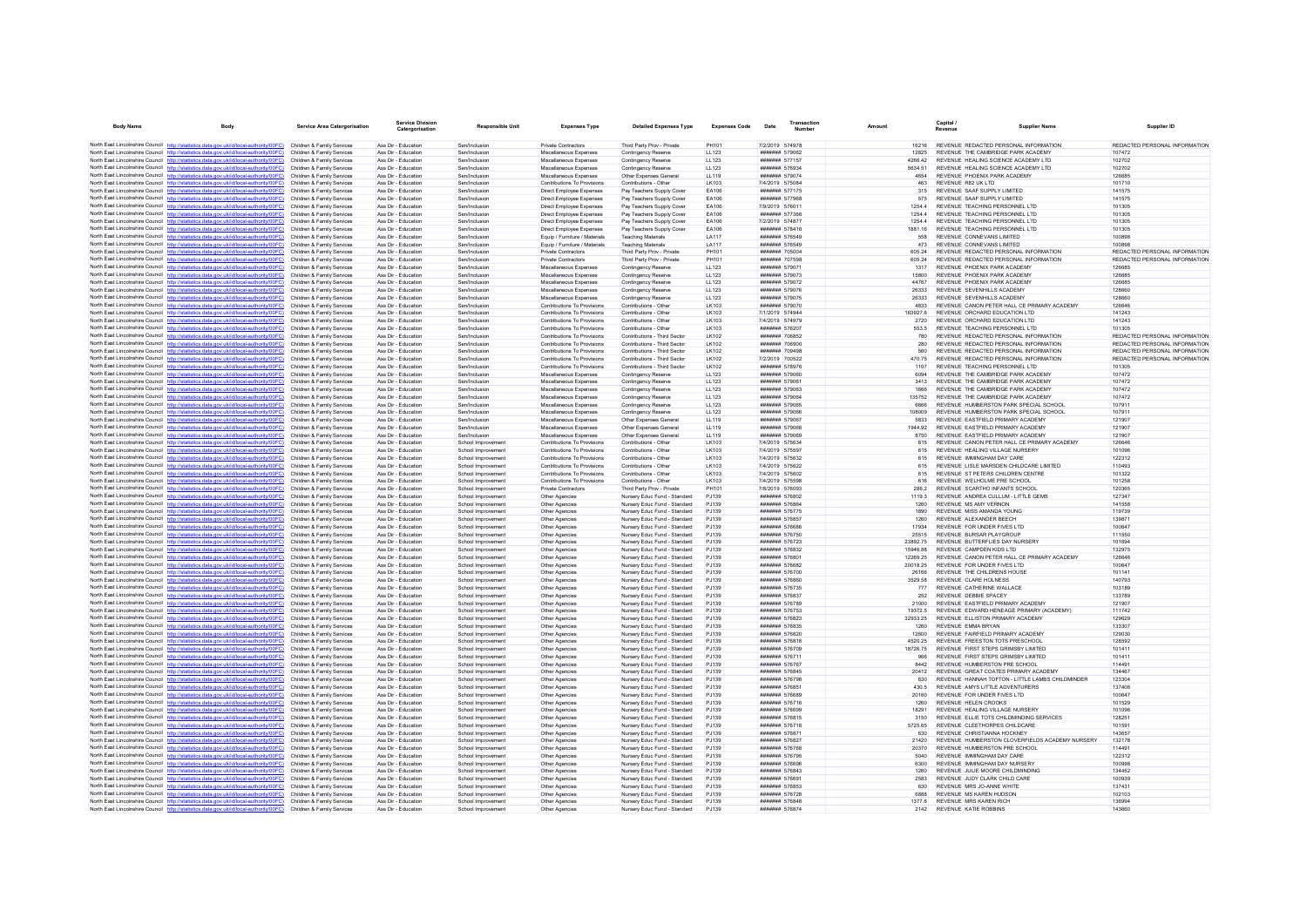| North East Lincolnshire Council http://statistics.data.gov.uk/id/local-authority/00FC) Children & Family Services<br>Nursery Educ Fund - Standard<br>####### 576811<br>10977.75 REVENUE LEAP AHEAD NURSERY<br>Ass Dir - Education<br>School Improvement<br>Other Agencies<br>P.1139<br>128017<br>North East Lincolnshire Council http://statistics.data.gov.uk/id/local-authority/00FC)<br>Nursery Educ Fund - Standard<br>REVENUE LEAP AHEAD NURSERY<br>Children & Family Services<br>Ass Dir - Education<br>School Improvement<br>Other Agencies<br>P.1139<br><b>#######</b> 576808<br>7103 25<br>128017<br>North East Lincolnshire Council http://statistics.data.gov.uk/id/local-authority/00FC)<br>Children & Family Services<br>Ass Dir - Education<br>Other Agencies<br>Nursery Educ Fund - Standard<br><b>###### 576806</b><br>REVENUE LEAP AHEAD NURSERY<br>128017<br>School Improvement<br>PJ139<br>6378.75<br>North East Lincolnshire Council http://statistics.data.gov.uk/id/local-authority/00FC)<br>Nursery Educ Fund - Standard<br>REVENUE LITTLE BLOSSOMS DAY NURSERY<br>111058<br>Children & Family Services<br>Ass Dir - Education<br>School Improvement<br>Other Agencies<br>PJ139<br>####### 576747<br>22050<br>North East Lincolnshire Council http://statistics.data.gov.uk/id/local-authority/00FC)<br>Children & Family Services<br>Ass Dir - Education<br>School Improvement<br>Other Agencies<br>Nursery Educ Fund - Standard<br>P.1139<br><b>####### 576764</b><br>44100<br>REVENUE, GRIMSBY INSTITUTE - LITTLE STARS DAY NURSERY<br>114230<br>North East Lincolnshire Council http://statistics.data.gov.uk/id/local-authority/00FC)<br>Nursery Educ Fund - Standard<br>REVENUE LITTLE TWINKLES CHILDCARE LTD<br>122217<br>Children & Family Services<br>Ass Dir - Education<br>School Improvement<br>Other Agencies<br>PJ139<br>####### 576793<br>11481.75<br>North East Lincolnshire Council http://statistics.data.gov.uk/id/local-authority/00FC)<br>Children & Family Services<br>Ass Dir - Education<br>School Improvement<br>Other Agencies<br>Nursery Educ Fund - Standard<br>PJ139<br>####### 576742<br>REVENUE LISLE MARSDEN CHILDCARE LIMITED<br>110493<br>59535<br>North East Lincolnshire Council http://statistics.data.gov.uk/id/local-authority/00FC)<br>REVENUE LITTLECOATES PRIMARY ACADEMY<br>134261<br>Children & Family Services<br>Ass Dir - Education<br>School Improvement<br>Nursery Educ Fund - Standard<br>PJ139<br>####### 576840<br>18726.75<br>Other Agencies<br>North East Lincolnshire Council http://statistics.data.gov.uk/id/local-authority/00FC)<br>Children & Family Services<br>Ass Dir - Education<br>School Improvement<br>Other Agencies<br>Nursery Educ Fund - Standard<br>P.1139<br>####### 576839<br>1291.5<br>REVENUE LINDA PENDRED<br>133792<br>North East Lincolnshire Council http://statistics.data.gov.uk/id/local-authority/00FC)<br>Children & Family Services<br>Ass Dir - Education<br>School Improvement<br>Other Agencies<br>Nursery Educ Fund - Standard<br>PJ139<br>####### 576761<br>53966.25<br>REVENUE MACAULAY PRIMARY ACADEMY<br>112680<br>North East Lincolnshire Council http://statistics.data.gov.uk/id/local-authority/00FC)<br>P.1139<br>REVENUE NEW WALTHAM ACADEMY<br>108556<br>Children & Family Services<br>Ass Dir - Education<br>School Improvement<br>Nursery Educ Fund - Standard<br>####### 576738<br>Other Agencies<br>11340<br>North East Lincolnshire Council http://statistics.data.gov.uk/id/local-authority/00FC)<br>Children & Family Services<br>Ass Dir - Education<br>School Improvement<br>Other Agencies<br>Nursery Educ Fund - Standard<br>P.1139<br>####### 576780<br>1260<br>REVENUE NICKY'S CHILDMINDING<br>119901<br>North East Lincolnshire Council http://statistics.data.gov.uk/id/local-authority/00FC)<br>Children & Family Services<br>Ass Dir - Education<br>School Improvement<br>Other Agencies<br>Nursery Educ Fund - Standard<br>PJ139<br>####### 576830<br>1260<br>REVENUE NATALIE MUNDAY<br>132728<br>North East Lincolnshire Council http://statistics.data.gov.uk/id/local-authority/00FC)<br>Ass Dir - Education<br>Nursery Educ Fund - Standard<br>PJ139<br>####### 576813<br>REVENUE ONLY ABOUT KIDS<br>128121<br>Children & Family Services<br>School Improvement<br>Other Agencies<br>10437<br>North East Lincolnshire Council http://statistics.data.gov.uk/id/local-authority/00FC)<br>REVENUE OASIS ACADEMY SCHOOL (NUNSTHORPE SCHOOL)<br>Children & Family Services<br>Ass Dir - Education<br>School Improvement<br>Other Agencies<br>Nursery Educ Fund - Standard<br>P.1139<br><b>#######</b> 576796<br>12269 25<br>122861<br>North East Lincolnshire Council http://statistics.data.gov.uk/id/local-authority/00FC)<br>Nursery Educ Fund - Standard<br>####### 576779<br>REVENUE OLD CLEE PRIMARY ACADEMY<br>Children & Family Services<br>Ass Dir - Education<br>School Improvement<br>Other Agencies<br>PJ139<br>38745<br>119822<br>North East Lincolnshire Council http://statistics.data.gov.uk/id/local-authority/00FC)<br>Children & Family Services<br>Ass Dir - Education<br>School Improvement<br>Other Agencies<br>Nursery Educ Fund - Standard<br>PJ139<br>####### 576754<br>38745<br>REVENUE ORMISTON SOUTH PARADE ACADEMY<br>111750<br>North East Lincolnshire Council http://statistics.data.gov.uk/id/local-authority/00FC)<br>####### 576847<br>REVENUE PILGRIM ACADEMY<br>136366<br>Ass Dir - Education<br>School Improvement<br>Nursery Educ Fund - Standard<br>PJ139<br>17010<br>Children & Family Services<br>Other Agencies<br>North East Lincolnshire Council http://statistics.data.gov.uk/id/local-authority/00FC)<br>Children & Family Services<br>Ass Dir - Education<br>School Improvement<br>Other Agencies<br>Nursery Educ Fund - Standard<br>P.1139<br>####### 576713<br>22176<br>REVENUE PRECIOUS TIMES CHILDCARE SERVICES<br>101420<br>North East Lincolnshire Council http://statistics.data.gov.uk/id/local-authority/00FC)<br>Children & Family Services<br>Ass Dir - Education<br>School Improvement<br>Other Agencies<br>Nursery Educ Fund - Standard<br>PJ139<br>####### 576715<br>34902<br>REVENUE PRECIOUS TIMES CHILDCARE SERVICES<br>101420<br>North East Lincolnshire Council http://statistics.data.gov.uk/id/local-authority/00FC)<br>Nursery Educ Fund - Standard<br><b>###### 576684</b><br>7103 25<br>REVENUE FOR UNDER FIVES LTD.<br>100647<br>Children & Family Services<br>Ass Dir - Education<br>School Improvement<br>Other Anencies<br>P.1139<br>North East Lincolnshire Council http://statistics.data.gov.uk/id/local-authority/00FC)<br>Children & Family Services<br>Ass Dir - Education<br>School Improvement<br>Other Agencies<br>Nursery Educ Fund - Standard<br>P.1139<br><b>#######</b> 576790<br>REVENUE REYNOLDS PRIMARY ACADEMY<br>122175<br>26475 75<br>North East Lincolnshire Council http://statistics.data.gov.uk/id/local-authority/00FC)<br>Children & Family Services<br>Ass Dir - Education<br>School Improvement<br>Other Agencies<br>Nursery Educ Fund - Standard<br>PJ139<br><b>###### 576695</b><br>14742<br>REVENUE READY TEDDY GO<br>100973<br>North East Lincolnshire Council http://statistics.data.gov.uk/id/local-authority/00FC)<br>Children & Family Services<br>Ass Dir - Education<br>School Improvement<br>Other Agencies<br>Nursery Educ Fund - Standard<br>PJ139<br>####### 576869<br>2730<br>REVENUE SARA BUNCE<br>142138<br>North East Lincolnshire Council http://statistics.data.gov.uk/id/local-authority/00FC)<br>REVENUE LITTLE EXPLORERS<br>140997<br>Children & Family Services<br>Ass Dir - Education<br>School Improvement<br>Other Agencies<br>Nursery Educ Fund - Standard<br>P.1139<br>####### 576862<br>420<br>North East Lincolnshire Council http://statistics.data.gov.uk/id/local-authority/00FC)<br>Ass Dir - Education<br>Nursery Educ Fund - Standard<br>PJ139<br>####### 576804<br>REVENUE SARAH FARROW-BROWNE<br>127842<br>Children & Family Services<br>School Improvement<br>Other Agencies<br>4465 13<br>North East Lincolnshire Council http://statistics.data.gov.uk/id/local-authority/00FC)<br>Children & Family Services<br>Ass Dir - Education<br>School Improvement<br>Other Agencies<br>Nursery Educ Fund - Standard<br>PJ139<br>####### 576816<br>1937.25<br>REVENUE SARAH'S CHILDMINDING<br>128578<br>North East Lincolnshire Council http://statistics.data.gov.uk/id/local-authority/00FC)<br>Children & Family Services<br>Ass Dir - Education<br>School Improvement<br>Other Agencies<br>Nursery Educ Fund - Standard<br>P.1139<br><b>#######</b> 576745<br>637.88<br>REVENUE SHARON SPRINGALL<br>111029<br>North East Lincolnshire Council http://statistics.data.gov.uk/id/local-authority/00FC)<br>Nursery Educ Fund - Standard<br>REVENUE CLEETHORPES CHILDCARE<br>101591<br>Children & Family Services<br>Ass Dir - Education<br>School Improvement<br>Other Agencies<br>PJ139<br>####### 576720<br>16464<br>North East Lincolnshire Council http://statistics.data.gov.uk/id/local-authority/00FC)<br>Children & Family Services<br>Ass Dir - Education<br>School Improvement<br>Other Agencies<br>Nursery Educ Fund - Standard<br>PJ139<br>####### 576680<br>28854<br>REVENUE FOR UNDER FIVES LTD<br>100647<br>North East Lincolnshire Council http://statistics.data.gov.uk/id/local-authority/00FC)<br>131306<br>Children & Family Services<br>Ass Dir - Education<br>Nursery Educ Fund - Standard<br>PJ139<br>13608<br>REVENUE SPRINGFIELD PRIMARY ACADEMY<br>School Improvement<br>Other Agencies<br>####### 576825<br>North East Lincolnshire Council http://statistics.data.gov.uk/id/local-authority/00FC)<br>Children & Family Services<br>Ass Dir - Education<br>School Improvement<br>Other Agencies<br>Nursery Educ Fund - Standard<br>P.1139<br><b>####### 576727</b><br>1890<br>REVENUE SARAH SHOTBOLT<br>101742<br>North East Lincolnshire Council http://statistics.data.gov.uk/id/local-authority/00FC)<br>Nursery Educ Fund - Standard<br>REVENUE ST CHRISTOPHERS PRE SCHOOL<br>Children & Family Services<br>Ass Dir - Education<br>School Improvement<br>Other Agencies<br>PJ139<br>####### 576786<br>7232.4<br>121589<br>North East Lincolnshire Council http://statistics.data.gov.uk/id/local-authority/00FC)<br>P.1139<br>REVENUE STEPHANIE DURRANT<br>120541<br>Children & Family Services<br>Ass Dir - Education<br>School Improvement<br>Nursery Educ Fund - Standard<br><b>###### 576785</b><br>1134<br>Other Agencies<br>North East Lincolnshire Council http://statistics.data.gov.uk/id/local-authority/00FC)<br>100940<br>Children & Family Services<br>Ass Dir - Education<br>School Improvement<br>Other Agencies<br>Nursery Educ Fund - Standard<br>P.1139<br><b>####### 576693</b><br>14490<br>REVENUE ST JAMES SCHOOL<br>North East Lincolnshire Council http://statistics.data.gov.uk/id/local-authority/00FC)<br>Children & Family Services<br>Ass Dir - Education<br>School Improvement<br>Other Agencies<br>Nursery Educ Fund - Standard<br>PJ139<br>####### 576740<br>6457.5<br>REVENUE ST JOSEPH'S RC PRIMARY ACADEMY<br>110066<br>North East Lincolnshire Council http://statistics.data.gov.uk/id/local-authority/00FC)<br>101724<br>Children & Family Services<br>Ass Dir - Education<br>Nursery Educ Fund - Standard<br>PJ139<br>####### 576725<br>19362<br>REVENUE ST MARGARETS PRE-SCHOOL<br>School Improvement<br>Other Agencies<br>North East Lincolnshire Council http://statistics.data.gov.uk/id/local-authority/00FC)<br>Children & Family Services<br>Ass Dir - Education<br>School Improvement<br>Other Agencies<br>Nursery Educ Fund - Standard<br>P.1139<br><b>#######</b> 576771<br>12915<br>REVENUE ST MARYS CATHOLIC PRIMARY VOLUNTARY ACADEMY<br>115108<br>North East Lincolnshire Council http://statistics.data.gov.uk/id/local-authority/00FC)<br>Ass Dir - Education<br>Nursery Educ Fund - Standard<br>####### 576702<br>REVENUE ST PETERS CHILDREN CENTRE<br>Children & Family Services<br>School Improvement<br>Other Agencies<br>PJ139<br>31641.75<br>101322<br>North East Lincolnshire Council http://statistics.data.gov.uk/id/local-authority/00FC)<br>Children & Family Services<br>Ass Dir - Education<br>School Improvement<br>Other Agencies<br>Nursery Educ Fund - Standard<br>PJ139<br>####### 576757<br>7103.25<br>REVENUE STRAND PRIMARY ACADEMY<br>111862<br>North East Lincolnshire Council http://statistics.data.gov.uk/id/local-authority/00FC)<br>Children & Family Services<br>Ass Dir - Education<br>Nursery Educ Fund - Standard<br>PJ139<br>####### 576732<br>REVENUE THE AVENUE PLAYGROUP<br>103168<br>School Improvement<br>Other Agencies<br>6457.5<br>North East Lincolnshire Council http://statistics.data.gov.uk/id/local-authority/00FC)<br>Children & Family Services<br>Ass Dir - Education<br>School Improvement<br>Other Agencies<br>Nursery Educ Fund - Standard<br>P.1139<br><b>####### 576772</b><br>15498<br>REVENUE THRUNSCOE PRIMARY AND NURSERY ACADEMY<br>118749<br>North East Lincolnshire Council http://statistics.data.gov.uk/id/local-authority/00FC)<br>101325<br>Children & Family Services<br>Ass Dir - Education<br>School Improvement<br>Other Agencies<br>Nursery Educ Fund - Standard<br>PJ139<br>####### 576705<br>630<br>REVENUE MS TRACEY RICHARDS<br>North East Lincolnshire Council http://statistics.data.gov.uk/id/local-authority/00FC)<br>REVENUE WAI THAM LEAS PRE-SCHOOL<br>Children & Family Services<br>Ass Dir - Education<br>Nursery Educ Fund - Standard<br>P.1139<br>####### 576737<br>55860<br>108236<br>School Improvement<br>Other Anencies<br>North East Lincolnshire Council http://statistics.data.gov.uk/id/local-authority/00FC)<br>Children & Family Services<br>Ass Dir - Education<br>School Improvement<br>Other Agencies<br>Nursery Educ Fund - Standard<br>P.1139<br><b>#######</b> 576749<br>7749<br>REVENUE WEELSBY ACADEMY<br>111161<br>North East Lincolnshire Council http://statistics.data.gov.uk/id/local-authority/00FC)<br>REVENUE WENDOVER PRE-SCHOOL<br>Children & Family Services<br>Ass Dir - Education<br>School Improvement<br>Other Agencies<br>Nursery Educ Fund - Standard<br>PJ139<br>####### 576707<br>6930<br>101350<br>North East Lincolnshire Council http://statistics.data.gov.uk/id/local-authority/00FC)<br>Nursery Educ Fund - Standard<br>REVENUE WILLOWS PRIMARY ACADEMY<br>120478<br>Children & Family Services<br>Ass Dir - Education<br>School Improvement<br>Other Agencies<br>PJ139<br>####### 576783<br>581175<br>North East Lincolnshire Council http://statistics.data.gov.uk/id/local-authority/00FC)<br>102424<br>Children & Family Services<br>Ass Dir - Education<br>School Improvement<br>Other Agencies<br>Nursery Educ Fund - Standard<br>P.1139<br><b>#######</b> 576730<br>23247<br>REVENUE WIZ KIDZ<br>North East Lincolnshire Council http://statistics.data.gov.uk/id/local-authority/00FC)<br>Ass Dir - Education<br>Nursery Educ Fund - Standard<br>PJ139<br>####### 576829<br>REVENUE WOODLANDS ACADEMY<br>132649<br>Children & Family Services<br>School Improvement<br>Other Agencies<br>12915<br>North East Lincolnshire Council http://statistics.data.gov.uk/id/local-authority/00FC)<br>Children & Family Services<br>Ass Dir - Education<br>School Improvement<br>Other Agencies<br>Nursery Educ Fund - Standard<br>PJ139<br>####### 576763<br>17640<br>REVENUE YARBOROUGH ACADEMY<br>112852<br>North East Lincolnshire Council http://statistics.data.gov.uk/id/local-authority/00FC)<br>PJ139<br>7/4/2019 575636<br>REVENUE CANON PETER HALL CE PRIMARY ACADEMY<br>126646<br>Children & Family Services<br>Ass Dir - Education<br>School Improvement<br>Nursery Educ Fund - Standard<br>553.5<br>Other Agencies<br>North East Lincolnshire Council http://statistics.data.gov.uk/id/local-authority/00FC)<br>Nursery Educ Fund - Standard<br>7/4/2019 575619<br>REVENUE EAST RAVENDALE C OF E PRIMARY SCHOOL ACADEMY<br>109167<br>Children & Family Services<br>Ass Dir - Education<br>School Improvement<br>Other Agencies<br>PJ139<br>588<br>North East Lincolnshire Council http://statistics.data.gov.uk/id/local-authority/00FC)<br>Children & Family Services<br>Ass Dir - Education<br>School Improvement<br>Other Agencies<br>Nursery Educ Fund - Standard<br>PJ139<br>7/4/2019 575605<br>REVENUE FIRST STEPS GRIMSBY LIMITED<br>101411<br>416.7<br>North East Lincolnshire Council http://statistics.data.gov.uk/id/local-authority/00FC)<br>Ass Dir - Education<br>Nursery Educ Fund - Standard<br>PJ139<br>7/4/2019 575644<br>REVENUE HUMBERSTON CLOVERFIELDS ACADEMY NURSERY<br>132178<br>Children & Family Services<br>School Improvement<br>Other Agencies<br>672<br>North East Lincolnshire Council http://statistics.data.gov.uk/id/local-authority/00FC)<br>Children & Family Services<br>Ass Dir - Education<br>School Improvement<br>Other Agencies<br>Nursery Educ Fund - Standard<br>P.1139<br>7/4/2019 575637<br>REVENUE I FAP AHEAD NURSERY<br>128017<br>307.5<br>North East Lincolnshire Council http://statistics.data.gov.uk/id/local-authority/00FC)<br>Children & Family Services<br>Ass Dir - Education<br>School Improvement<br>Other Agencies<br>Nursery Educ Fund - Standard<br>PJ139<br>7/4/2019 575650<br>307.5<br>REVENUE LITTLECOATES PRIMARY ACADEMY<br>134261<br>North East Lincolnshire Council http://statistics.data.gov.uk/id/local-authority/00FC)<br>P.1139<br>7/4/2019 575642<br>REVENUE ONLY ABOUT KIDS<br>128121<br>Children & Family Services<br>Ass Dir - Education<br>School Improvement<br>Nursery Educ Fund - Standard<br>428.09<br>Other Agencies<br>North East Lincolnshire Council http://statistics.data.gov.uk/id/local-authority/00FC)<br>REVENUE FOR UNDER FIVES LTD.<br>Children & Family Services<br>Ass Dir - Education<br>School Improvement<br>Other Agencies<br>Nursery Educ Fund - Standard<br>P.1139<br>7/4/2019 575589<br>307.5<br>100647<br>North East Lincolnshire Council http://statistics.data.gov.uk/id/local-authority/00FC)<br>Ass Dir - Education<br>Other Agencies<br>Nursery Educ Fund - Standard<br>PJ139<br>7/4/2019 575609<br>REVENUE CLEETHORPES CHILDCARE<br>101591<br>Children & Family Services<br>School Improvement<br>252<br>North East Lincolnshire Council http://statistics.data.gov.uk/id/local-authority/00FC)<br>REVENUE STRAND PRIMARY ACADEMY<br>111862<br>Children & Family Services<br>Ass Dir - Education<br>School Improvement<br>Nursery Educ Fund - Standard<br>PJ139<br>7/4/2019 575628<br>1347.15<br>Other Agencies<br>North East Lincolnshire Council http://statistics.data.gov.uk/id/local-authority/00FC)<br>Children & Family Services<br>Ass Dir - Education<br>School Improvement<br>Other Agencies<br>Nursery Educ Fund - Standard<br>P.1139<br>7/4/2019 575615<br>272.35<br>REVENUE WALTHAM LEAS PRE-SCHOOL<br>108236<br>North East Lincolnshire Council http://statistics.data.gov.uk/id/local-authority/00FC)<br>Nursery Educ Fund - Standard<br>7/4/2019 575623<br>REVENUE WEELSBY ACADEMY<br>Children & Family Services<br>Ass Dir - Education<br>School Improvement<br>Other Agencies<br>PJ139<br>799.5<br>111161<br>North East Lincolnshire Council http://statistics.data.gov.uk/id/local-authority/00FC)<br>Children & Family Services<br>Ass Dir - Education<br>School Improvement<br>Other Agencies<br>Nursery Educ Fund - Standard<br>PJ139<br>7/4/2019 575646<br>547.56<br>REVENUE WOODLANDS ACADEMY<br>132649<br>North East Lincolnshire Council http://statistics.data.gov.uk/id/local-authority/00FC)<br>REVENUE ALISON'S CHILDMINDING SERVICES<br>119740<br>Children & Family Services<br>Ass Dir - Education<br>PJ121<br>####### 576777<br>787.5<br>School Improvement<br>Other Agencies<br>Other<br>North East Lincolnshire Council http://statistics.data.gov.uk/id/local-authority/00FC)<br>Children & Family Services<br>Ass Dir - Education<br>School Improvement<br>Other Agencies<br>Other<br>PJ121<br><b>#######</b> 576863<br>REVENUE MS AMY VERNON<br>141558<br>420<br>North East Lincolnshire Council http://statistics.data.gov.uk/id/local-authority/00FC)<br>Children & Family Services<br>Ass Dir - Education<br>School Improvement<br>Other Agencies<br>Other<br>PJ121<br><b>####### 576774</b><br>787.5<br>REVENUE MISS AMANDA YOUNG<br>119739<br>North East Lincolnshire Council http://statistics.data.gov.uk/id/local-authority/00FC)<br>####### 576687<br>13387.5 REVENUE FOR UNDER FIVES LTD<br>100647<br>Children & Family Services<br>Ass Dir - Education<br>School Improvement<br>Other Agencies<br>Other<br>PJ121<br>North East Lincolnshire Council http://statistics.data.gov.uk/id/local-authority/00FC)<br>Children & Family Services<br>Ass Dir - Education<br>School Improvement<br>Other Agencies<br>Other<br>PJ121<br>####### 576722<br>REVENUE BUTTERELIES DAY NURSERY<br>101694<br>25200<br>North East Lincolnshire Council http://statistics.data.gov.uk/id/local-authority/00FC)<br>Children & Family Services<br>Ass Dir - Education<br>School Improvement<br>Other Agencies<br>Other<br>PJ121<br>####### 576833<br>10237.5<br>REVENUE CAMPDEN KIDS LTD<br>132975<br>North East Lincolnshire Council http://statistics.data.gov.uk/id/local-authority/00FC)<br>####### 576683<br>REVENUE FOR UNDER FIVES LTD<br>Children & Family Services<br>Ass Dir - Education<br>100647<br>School Improvement<br>Other Agencies<br>Other<br>PJ121<br>25200<br>North East Lincolnshire Council http://statistics.data.gov.uk/id/local-authority/00FC)<br>Children & Family Services<br>Ass Dir - Education<br>School Improvement<br>Other Agencies<br>Other<br>P.1121<br><b>#######</b> 576701<br>4462.5<br>REVENUE THE CHILDRENS HOUSE<br>101141<br>North East Lincolnshire Council http://statistics.data.gov.uk/id/local-authority/00FC)<br>Ass Dir - Education<br>Other<br>PJ121<br>####### 576859<br>2362.5<br>REVENUE CLARE HOLNESS<br>140793<br>Children & Family Services<br>School Improvement<br>Other Agencies<br>North East Lincolnshire Council http://statistics.data.gov.uk/id/local-authority/00FC)<br>Children & Family Services<br>Ass Dir - Education<br>School Improvement<br>Other Agencies<br>Other<br>PJ121<br>####### 576834<br>787.5<br>REVENUE EMMA BRYAN<br>133307<br>North East Lincolnshire Council http://statistics.data.gov.uk/id/local-authority/00FC)<br>141559<br>Children & Family Services<br>Ass Dir - Education<br>School Improvement<br>Other<br>PJ121<br>####### 576866<br>420<br>REVENUE MRS FAY L RENSHAW<br>Other Agencies<br>North East Lincolnshire Council http://statistics.data.gov.uk/id/local-authority/00FC)<br>Children & Family Services<br>Ass Dir - Education<br>School Improvement<br>Other Agencies<br>Other<br>PJ121<br>####### 576819<br>14962.5<br>REVENUE FREESTON TOTS PRESCHOOL<br>128592<br>North East Lincolnshire Council http://statistics.data.gov.uk/id/local-authority/00FC)<br>Children & Family Services<br>Ass Dir - Education<br>School Improvement<br>Other Agencies<br>Other<br>PJ121<br>####### 576708<br>18900<br>REVENUE FIRST STEPS GRIMSBY LIMITED<br>101411<br>North East Lincolnshire Council http://statistics.data.gov.uk/id/local-authority/00FC)<br>101411<br>Children & Family Services<br>Ass Dir - Education<br>School Improvement<br>Other<br>P.1121<br><b>####### 576710</b><br>3150<br>REVENUE FIRST STEPS GRIMSBY LIMITED<br>Other Agencies<br>North East Lincolnshire Council http://statistics.data.gov.uk/id/local-authority/00FC)<br>Children & Family Services<br>Ass Dir - Education<br>School Improvement<br>Other Agencies<br>Other<br>PJ121<br><b>#######</b> 576769<br>20002.5<br>REVENUE HUMBERSTON PRESCHOOL<br>114491<br>North East Lincolnshire Council http://statistics.data.gov.uk/id/local-authority/00FC)<br>Children & Family Services<br>Ass Dir - Education<br>School Improvement<br>Other Agencies<br>Other<br>PJ121<br>####### 576799<br>787.5<br>REVENUE HANNAH TOFTON - LITTLE LAMBS CHILDMINDER<br>123304<br>North East Lincolnshire Council http://statistics.data.gov.uk/id/local-authority/00FC)<br>REVENUE AMYS LITTLE ADVENTURERS<br>137406<br>Children & Family Services<br>Ass Dir - Education<br>School Improvement<br>Other<br>PJ121<br>####### 576850<br>7875<br>Other Agencies<br>North East Lincolnshire Council http://statistics.data.gov.uk/id/local-authority/00FC)<br>REVENUE FOR UNDER FIVES LTD.<br>100647<br>Children & Family Services<br>Ass Dir - Education<br>School Improvement<br>Other Agencies<br>Other<br>P.1121<br><b>#######</b> 576681<br>7087.5<br>North East Lincolnshire Council http://statistics.data.gov.uk/id/local-authority/00FC)<br>Children & Family Services<br>Ass Dir - Education<br>Other Agencies<br>####### 576717<br>REVENUE HELEN CROOKS<br>101529<br>School Improvement<br>Other<br>PJ121<br>787.5<br>North East Lincolnshire Council http://statistics.data.gov.uk/id/local-authority/00FC)<br>Children & Family Services<br>Ass Dir - Education<br>School Improvement<br>Other Agencies<br>Other<br>PJ121<br>####### 576698<br>2073.75<br>REVENUE HEALING VILLAGE NURSERY<br>101096<br>####### 576814<br>REVENUE ELLIE TOTS CHILDMINDING SERVICES<br>128251<br>North East Lincolnshire Council http://statistics.data.gov.uk/id/local-authority/00FC)<br>Ass Dir - Education<br>Other<br>PJ121<br>1575<br>Children & Family Services<br>School Improvement<br>Other Agencies<br>North East Lincolnshire Council http://statistics.data.gov.uk/id/local-authority/00FC)<br>####### 576721<br>REVENUE CLEETHORPES CHILDCARE<br>Children & Family Services<br>Ass Dir - Education<br>School Improvement<br>Other Agencies<br>Other<br>PJ121<br>8505<br>101591<br>North East Lincolnshire Council http://statistics.data.gov.uk/id/local-authority/00FC)<br>Children & Family Services<br>Ass Dir - Education<br>School Improvement<br>Other<br>PJ121<br>####### 576826<br>1575<br>REVENUE HUMBERSTON CLOVERFIELDS ACADEMY NURSERY<br>132178<br>Other Agencies<br>North East Lincolnshire Council http://statistics.data.gov.uk/id/local-authority/00FC)<br>REVENUE HUMBERSTON PRE SCHOOL<br>Children & Family Services<br>Ass Dir - Education<br>####### 576766<br>2362.5<br>114491<br>School Improvement<br>Other Agencies<br>Other<br>PJ121<br>North East Lincolnshire Council http://statistics.data.gov.uk/id/local-authority/00FC)<br><b>####### 576794</b><br>REVENUE IMMINGHAM DAY CARE | <b>Body Name</b> | <b>Body</b> | <b>Service Area Catergorisation</b> | <b>Service Division</b><br>Catergorisation | Responsible Unit   | <b>Expenses Type</b> | <b>Detailed Expenses Type</b> | <b>Expenses Code</b> | Transaction<br>Date | Amount | Capital /<br>Revenue | <b>Supplier Name</b> |        |
|----------------------------------------------------------------------------------------------------------------------------------------------------------------------------------------------------------------------------------------------------------------------------------------------------------------------------------------------------------------------------------------------------------------------------------------------------------------------------------------------------------------------------------------------------------------------------------------------------------------------------------------------------------------------------------------------------------------------------------------------------------------------------------------------------------------------------------------------------------------------------------------------------------------------------------------------------------------------------------------------------------------------------------------------------------------------------------------------------------------------------------------------------------------------------------------------------------------------------------------------------------------------------------------------------------------------------------------------------------------------------------------------------------------------------------------------------------------------------------------------------------------------------------------------------------------------------------------------------------------------------------------------------------------------------------------------------------------------------------------------------------------------------------------------------------------------------------------------------------------------------------------------------------------------------------------------------------------------------------------------------------------------------------------------------------------------------------------------------------------------------------------------------------------------------------------------------------------------------------------------------------------------------------------------------------------------------------------------------------------------------------------------------------------------------------------------------------------------------------------------------------------------------------------------------------------------------------------------------------------------------------------------------------------------------------------------------------------------------------------------------------------------------------------------------------------------------------------------------------------------------------------------------------------------------------------------------------------------------------------------------------------------------------------------------------------------------------------------------------------------------------------------------------------------------------------------------------------------------------------------------------------------------------------------------------------------------------------------------------------------------------------------------------------------------------------------------------------------------------------------------------------------------------------------------------------------------------------------------------------------------------------------------------------------------------------------------------------------------------------------------------------------------------------------------------------------------------------------------------------------------------------------------------------------------------------------------------------------------------------------------------------------------------------------------------------------------------------------------------------------------------------------------------------------------------------------------------------------------------------------------------------------------------------------------------------------------------------------------------------------------------------------------------------------------------------------------------------------------------------------------------------------------------------------------------------------------------------------------------------------------------------------------------------------------------------------------------------------------------------------------------------------------------------------------------------------------------------------------------------------------------------------------------------------------------------------------------------------------------------------------------------------------------------------------------------------------------------------------------------------------------------------------------------------------------------------------------------------------------------------------------------------------------------------------------------------------------------------------------------------------------------------------------------------------------------------------------------------------------------------------------------------------------------------------------------------------------------------------------------------------------------------------------------------------------------------------------------------------------------------------------------------------------------------------------------------------------------------------------------------------------------------------------------------------------------------------------------------------------------------------------------------------------------------------------------------------------------------------------------------------------------------------------------------------------------------------------------------------------------------------------------------------------------------------------------------------------------------------------------------------------------------------------------------------------------------------------------------------------------------------------------------------------------------------------------------------------------------------------------------------------------------------------------------------------------------------------------------------------------------------------------------------------------------------------------------------------------------------------------------------------------------------------------------------------------------------------------------------------------------------------------------------------------------------------------------------------------------------------------------------------------------------------------------------------------------------------------------------------------------------------------------------------------------------------------------------------------------------------------------------------------------------------------------------------------------------------------------------------------------------------------------------------------------------------------------------------------------------------------------------------------------------------------------------------------------------------------------------------------------------------------------------------------------------------------------------------------------------------------------------------------------------------------------------------------------------------------------------------------------------------------------------------------------------------------------------------------------------------------------------------------------------------------------------------------------------------------------------------------------------------------------------------------------------------------------------------------------------------------------------------------------------------------------------------------------------------------------------------------------------------------------------------------------------------------------------------------------------------------------------------------------------------------------------------------------------------------------------------------------------------------------------------------------------------------------------------------------------------------------------------------------------------------------------------------------------------------------------------------------------------------------------------------------------------------------------------------------------------------------------------------------------------------------------------------------------------------------------------------------------------------------------------------------------------------------------------------------------------------------------------------------------------------------------------------------------------------------------------------------------------------------------------------------------------------------------------------------------------------------------------------------------------------------------------------------------------------------------------------------------------------------------------------------------------------------------------------------------------------------------------------------------------------------------------------------------------------------------------------------------------------------------------------------------------------------------------------------------------------------------------------------------------------------------------------------------------------------------------------------------------------------------------------------------------------------------------------------------------------------------------------------------------------------------------------------------------------------------------------------------------------------------------------------------------------------------------------------------------------------------------------------------------------------------------------------------------------------------------------------------------------------------------------------------------------------------------------------------------------------------------------------------------------------------------------------------------------------------------------------------------------------------------------------------------------------------------------------------------------------------------------------------------------------------------------------------------------------------------------------------------------------------------------------------------------------------------------------------------------------------------------------------------------------------------------------------------------------------------------------------------------------------------------------------------------------------------------------------------------------------------------------------------------------------------------------------------------------------------------------------------------------------------------------------------------------------------------------------------------------------------------------------------------------------------------------------------------------------------------------------------------------------------------------------------------------------------------------------------------------------------------------------------------------------------------------------------------------------------------------------------------------------------------------------------------------------------------------------------------------------------------------------------------------------------------------------------------------------------------------------------------------------------------------------------------------------------------------------------------------------------------------------------------------------------------------------------------------------------------------------------------------------------------------------------------------------------------------------------------------------------------------------------------------------------------------------------------------------------------------------------------------------------------------------------------------------------------------------------------------------------------------------------------------------------------------------------------------------------------------------------------------------------------------------------------------------------------------------------------------------------------------------------------------------------------------------------------------------------------------------------------------------------------------------------------------------------------------------------------------------------------------------------------------------------------------------------------------------------------------------------------------------------------------------------------------------------------------------------------------------------------------------------------------------------------------------------------------------------------------------------------------------------------------------------------------------------------------------------------------------------------------------------------------------------------------------------------------------------------------------------------------------------------------------------------------------------------------------------------------------------------------------------------------------------------------------------------------------------------------------------------------------------------------------------------------------------------------------------------------------------------------------------------------------------------------------------------------------------------------------------------------------------------------------------------------------------------------------------------------------------------------------------------------------------------------------------------------------------------------------------------------------------------------------------------------------------------------------------------------------------------------------------------------------------------------------------------------------------------------------------------------------------------------------------------------------------------------------------------------------------------------------------------------------------------------------------------------------------------------------------------------------------------------------------------------------------------------------------------------------------------------------------------------------------------------------------------------------------------------------------------------------------------------------------------------------------------------------------------------------------------------------------------------------------------------------------------------------------------------------------------------------------------------------------------------------------------------------------------------------------------------------------------------------------------------------------------------------------------------------------------------------------------------------------------------------------------------------------------------------------------------------------------------------------------------------------------------------------------------------------------------------------------------------------------------------------------------------------------------------------------------------------------------------------------------------------------------------------------------------------------------------------------------------------------------------------------------------------------------------------------------------------------------------------------------------------------------------------------------------------------------------------------------------------------------------------------------------------------------------------------------------------------------------------------------------------------------------------------------------------------------------------------------------------------------------------------------------------------------------------------------------------------------------------------------------------------------------------------------------------------------------------------------------------------------------------------------------------------------------------------------------------------------------------------------------------------------------------------------------------------------------------------------------------------------------------------------------------------------------------------------------------------------------------------------------------------------------------------------------------------------------------------------------------------------------------------------------------------------------------------------------------------------------------------------------------------------------------------------------------------------------------------------------------------------------------------------------------------------------------------------------------------------------------------------------------------------------------------------------------------------------------------------------------------------------------------------------------------------------------------------------------------------------------------------------------------------------------------------------------------------------------------------------------------------------------------------------------------------------------------------------------------------------------------------------------------------------------------------------------------------------------------------------------------------------------------------------------------------------------------------------------------------------------------------------------------------------------------------------------------------------------------------------------------------------------------------------------------------------------------------------------------------------------------------------------------------------------------------------------------------------------------------------------------------------------------------------------------------------------------------------------------------------------------------------------------------------------------------------------------------------------------------------------------------------------------------------------------------------------------------------------------------------------------------------------------------------------------------------------------------------------------------------------------------------------------------------------------------------------------------------------------------------------------------------------------------------------------------------------------------------------------------------------------------------------------------------------------------------------------------------------------------------------------------------------------------------------------------------------------------------------------------------------------------------------------------------------------------------------------------------------------------------------------------------------------------------------------------------------------------------------------------------------------------------------------------------------------------------------------------------------------------------------------------------------------------------------------------------------------------------------------------------------------------------------------------------------------------------------------------------------------------------------------------------------------------------------------------------------------------------------------------------------------------------------------------------------------------------------------------------------------------------------------------------------------------------------------------------------------------------------------------------------------------------------------------------------------------------------------------------------------------------------------------------------------------------------------------------------------------------------------------------------------------------------------------------------------------------------------------------------------------------------------------------------------------------------------------------------------------------------------------------------------------------------------------------------------------------------------------------------------------------------------------------------------------------------------------------------------------------------------------------------------------------------------------------------------------------------------------------------------------------------------------------------------------------------------------------------------------------------------------------------------------------------------------------------------------------------------------------------------------------------------------------------------------------------------------------------------------------------------------------------------------------------------------------------------------------------------------------------------------------------------------------------------------------------------------------------------------------------------------------------------------------------------------------------------------------------------------------------------------------------------------------------------------------------------------------------------------------------------------------------------------------------------------------------------------------------------------------------------------------------------------------------------------------------------------------------------------------------------------------------------------------------------------------------------------------------------------------------------------------------------------------------------------------------------------------------------------------------------------------------------------------------------------------------------------------------------------------------------------------------------------------------------------------------------------------------------------------------------------------------------------------------------------------------------------------------------------------------------------------------------------------------------------------------------------------------------------------------------------------------------------------------------------------------------------------------------------------------------------------------------------------------------------------------------------------------------------------------------------------------------------------------------------------------------------------------------------------------------------------------------------------------------------------------------------------------------------------------------------------------------------------------------------------------------------------------------------------------------------------------------------------------------------------------------------------------------------------------------------------------------------------------------------------------------------------------------------------------------------------------------------------------------------------------------------------------------------------------------------------------------------------------------------------------------------------------------------------------------------------------------------------------------------------------------------------------------------------------------------------------------------------------------------------------------------------------------------------------------------------------------------------------------------------------------------------------------------------------------------------------------------------------------------------------------------------------------------------------------------------------------------------------------------------------------------------------------------------------------------------------------------------------------------------------------------------------------------------------------------------------------------------------------------------------------------------------------------------------------------------------------------------------------------------------------------------------------------------------------------------------------------------------------------------------------------------------------------------------------------------------------------|------------------|-------------|-------------------------------------|--------------------------------------------|--------------------|----------------------|-------------------------------|----------------------|---------------------|--------|----------------------|----------------------|--------|
|                                                                                                                                                                                                                                                                                                                                                                                                                                                                                                                                                                                                                                                                                                                                                                                                                                                                                                                                                                                                                                                                                                                                                                                                                                                                                                                                                                                                                                                                                                                                                                                                                                                                                                                                                                                                                                                                                                                                                                                                                                                                                                                                                                                                                                                                                                                                                                                                                                                                                                                                                                                                                                                                                                                                                                                                                                                                                                                                                                                                                                                                                                                                                                                                                                                                                                                                                                                                                                                                                                                                                                                                                                                                                                                                                                                                                                                                                                                                                                                                                                                                                                                                                                                                                                                                                                                                                                                                                                                                                                                                                                                                                                                                                                                                                                                                                                                                                                                                                                                                                                                                                                                                                                                                                                                                                                                                                                                                                                                                                                                                                                                                                                                                                                                                                                                                                                                                                                                                                                                                                                                                                                                                                                                                                                                                                                                                                                                                                                                                                                                                                                                                                                                                                                                                                                                                                                                                                                                                                                                                                                                                                                                                                                                                                                                                                                                                                                                                                                                                                                                                                                                                                                                                                                                                                                                                                                                                                                                                                                                                                                                                                                                                                                                                                                                                                                                                                                                                                                                                                                                                                                                                                                                                                                                                                                                                                                                                                                                                                                                                                                                                                                                                                                                                                                                                                                                                                                                                                                                                                                                                                                                                                                                                                                                                                                                                                                                                                                                                                                                                                                                                                                                                                                                                                                                                                                                                                                                                                                                                                                                                                                                                                                                                                                                                                                                                                                                                                                                                                                                                                                                                                                                                                                                                                                                                                                                                                                                                                                                                                                                                                                                                                                                                                                                                                                                                                                                                                                                                                                                                                                                                                                                                                                                                                                                                                                                                                                                                                                                                                                                                                                                                                                                                                                                                                                                                                                                                                                                                                                                                                                                                                                                                                                                                                                                                                                                                                                                                                                                                                                                                                                                                                                                                                                                                                                                                                                                                                                                                                                                                                                                                                                                                                                                                                                                                                                                                                                                                                                                                                                                                                                                                                                                                                                                                                                                                                                                                                                                                                                                                                                                                                                                                                                                                                                                                                                                                                                                                                                                                                                                                                                                                                                                                                                                                                                                                                                                                                                                                                                                                                                                                                                                                                                                                                                                                                                                                                                                                                                                                                                                                                                                                                                                                                                                                                                                                                                                                                                                                                                                                                                                                                                                                                                                                                                                                                                                                                                                                                                                                                                                                                                                                                                                                                                                                                                                                                                                                                                                                                                                                                                                                                                                                                                                                                                                                                                                                                                                                                                                                                                                                                                                                                                                                                                                                                                                                                                                                                                                                                                                                                                                                                                                                                                                                                                                                                                                                                                                                                                                                                                                                                                                                                                                                                                                                                                                                                                                                                                                                                                                                                                                                                                                                                                                                                                                                                                                                                                                                                                                                                                                                                                                                                                                                                                                                                                                                                                                                                                                                                                                                                                                                                                                                                                                                                                                                                                                                                                                                                                                                                                                                                                                                                                                                                                                                                                                                                                                                                                                                                                                                                                                                                                                                                                                                                                                                                                                                                                                                                                                                                                                                                                                                                                                                                                                                                                                                                                                                                                                                                                                                                                                                                                                                                                                                                                                                                                                                                                                                                                                                                                                                                                                                                                                                                                                                                                                                                                                                                                                                                                                                                                                                                                                                                                                                                                                                                                                                                                                                                                                                                                                                                                                                                                                                                                                                                                                                                                                                                                                                                                                                                                                                                                                                                                                                                                                                                                                                                                                                                                                                                                                                                                                                                                                                                                                                                                                                                                                                                                                                                                                                                                                                                                                                                                                                                                                                                                                                                                                                                                                                                                                                                                      |                  |             |                                     |                                            |                    |                      |                               |                      |                     |        |                      |                      |        |
|                                                                                                                                                                                                                                                                                                                                                                                                                                                                                                                                                                                                                                                                                                                                                                                                                                                                                                                                                                                                                                                                                                                                                                                                                                                                                                                                                                                                                                                                                                                                                                                                                                                                                                                                                                                                                                                                                                                                                                                                                                                                                                                                                                                                                                                                                                                                                                                                                                                                                                                                                                                                                                                                                                                                                                                                                                                                                                                                                                                                                                                                                                                                                                                                                                                                                                                                                                                                                                                                                                                                                                                                                                                                                                                                                                                                                                                                                                                                                                                                                                                                                                                                                                                                                                                                                                                                                                                                                                                                                                                                                                                                                                                                                                                                                                                                                                                                                                                                                                                                                                                                                                                                                                                                                                                                                                                                                                                                                                                                                                                                                                                                                                                                                                                                                                                                                                                                                                                                                                                                                                                                                                                                                                                                                                                                                                                                                                                                                                                                                                                                                                                                                                                                                                                                                                                                                                                                                                                                                                                                                                                                                                                                                                                                                                                                                                                                                                                                                                                                                                                                                                                                                                                                                                                                                                                                                                                                                                                                                                                                                                                                                                                                                                                                                                                                                                                                                                                                                                                                                                                                                                                                                                                                                                                                                                                                                                                                                                                                                                                                                                                                                                                                                                                                                                                                                                                                                                                                                                                                                                                                                                                                                                                                                                                                                                                                                                                                                                                                                                                                                                                                                                                                                                                                                                                                                                                                                                                                                                                                                                                                                                                                                                                                                                                                                                                                                                                                                                                                                                                                                                                                                                                                                                                                                                                                                                                                                                                                                                                                                                                                                                                                                                                                                                                                                                                                                                                                                                                                                                                                                                                                                                                                                                                                                                                                                                                                                                                                                                                                                                                                                                                                                                                                                                                                                                                                                                                                                                                                                                                                                                                                                                                                                                                                                                                                                                                                                                                                                                                                                                                                                                                                                                                                                                                                                                                                                                                                                                                                                                                                                                                                                                                                                                                                                                                                                                                                                                                                                                                                                                                                                                                                                                                                                                                                                                                                                                                                                                                                                                                                                                                                                                                                                                                                                                                                                                                                                                                                                                                                                                                                                                                                                                                                                                                                                                                                                                                                                                                                                                                                                                                                                                                                                                                                                                                                                                                                                                                                                                                                                                                                                                                                                                                                                                                                                                                                                                                                                                                                                                                                                                                                                                                                                                                                                                                                                                                                                                                                                                                                                                                                                                                                                                                                                                                                                                                                                                                                                                                                                                                                                                                                                                                                                                                                                                                                                                                                                                                                                                                                                                                                                                                                                                                                                                                                                                                                                                                                                                                                                                                                                                                                                                                                                                                                                                                                                                                                                                                                                                                                                                                                                                                                                                                                                                                                                                                                                                                                                                                                                                                                                                                                                                                                                                                                                                                                                                                                                                                                                                                                                                                                                                                                                                                                                                                                                                                                                                                                                                                                                                                                                                                                                                                                                                                                                                                                                                                                                                                                                                                                                                                                                                                                                                                                                                                                                                                                                                                                                                                                                                                                                                                                                                                                                                                                                                                                                                                                                                                                                                                                                                                                                                                                                                                                                                                                                                                                                                                                                                                                                                                                                                                                                                                                                                                                                                                                                                                                                                                                                                                                                                                                                                                                                                                                                                                                                                                                                                                                                                                                                                                                                                                                                                                                                                                                                                                                                                                                                                                                                                                                                                                                                                                                                                                                                                                                                                                                                                                                                                                                                                                                                                                                                                                                                                                                                                                                                                                                                                                                                                                                                                                                                                                                                                                                                                                                                                                                                                                                                                                                                                                                                                                                                                                                                                                                                                                                                                                                                                                                                                                                                                                                                                      |                  |             |                                     |                                            |                    |                      |                               |                      |                     |        |                      |                      |        |
|                                                                                                                                                                                                                                                                                                                                                                                                                                                                                                                                                                                                                                                                                                                                                                                                                                                                                                                                                                                                                                                                                                                                                                                                                                                                                                                                                                                                                                                                                                                                                                                                                                                                                                                                                                                                                                                                                                                                                                                                                                                                                                                                                                                                                                                                                                                                                                                                                                                                                                                                                                                                                                                                                                                                                                                                                                                                                                                                                                                                                                                                                                                                                                                                                                                                                                                                                                                                                                                                                                                                                                                                                                                                                                                                                                                                                                                                                                                                                                                                                                                                                                                                                                                                                                                                                                                                                                                                                                                                                                                                                                                                                                                                                                                                                                                                                                                                                                                                                                                                                                                                                                                                                                                                                                                                                                                                                                                                                                                                                                                                                                                                                                                                                                                                                                                                                                                                                                                                                                                                                                                                                                                                                                                                                                                                                                                                                                                                                                                                                                                                                                                                                                                                                                                                                                                                                                                                                                                                                                                                                                                                                                                                                                                                                                                                                                                                                                                                                                                                                                                                                                                                                                                                                                                                                                                                                                                                                                                                                                                                                                                                                                                                                                                                                                                                                                                                                                                                                                                                                                                                                                                                                                                                                                                                                                                                                                                                                                                                                                                                                                                                                                                                                                                                                                                                                                                                                                                                                                                                                                                                                                                                                                                                                                                                                                                                                                                                                                                                                                                                                                                                                                                                                                                                                                                                                                                                                                                                                                                                                                                                                                                                                                                                                                                                                                                                                                                                                                                                                                                                                                                                                                                                                                                                                                                                                                                                                                                                                                                                                                                                                                                                                                                                                                                                                                                                                                                                                                                                                                                                                                                                                                                                                                                                                                                                                                                                                                                                                                                                                                                                                                                                                                                                                                                                                                                                                                                                                                                                                                                                                                                                                                                                                                                                                                                                                                                                                                                                                                                                                                                                                                                                                                                                                                                                                                                                                                                                                                                                                                                                                                                                                                                                                                                                                                                                                                                                                                                                                                                                                                                                                                                                                                                                                                                                                                                                                                                                                                                                                                                                                                                                                                                                                                                                                                                                                                                                                                                                                                                                                                                                                                                                                                                                                                                                                                                                                                                                                                                                                                                                                                                                                                                                                                                                                                                                                                                                                                                                                                                                                                                                                                                                                                                                                                                                                                                                                                                                                                                                                                                                                                                                                                                                                                                                                                                                                                                                                                                                                                                                                                                                                                                                                                                                                                                                                                                                                                                                                                                                                                                                                                                                                                                                                                                                                                                                                                                                                                                                                                                                                                                                                                                                                                                                                                                                                                                                                                                                                                                                                                                                                                                                                                                                                                                                                                                                                                                                                                                                                                                                                                                                                                                                                                                                                                                                                                                                                                                                                                                                                                                                                                                                                                                                                                                                                                                                                                                                                                                                                                                                                                                                                                                                                                                                                                                                                                                                                                                                                                                                                                                                                                                                                                                                                                                                                                                                                                                                                                                                                                                                                                                                                                                                                                                                                                                                                                                                                                                                                                                                                                                                                                                                                                                                                                                                                                                                                                                                                                                                                                                                                                                                                                                                                                                                                                                                                                                                                                                                                                                                                                                                                                                                                                                                                                                                                                                                                                                                                                                                                                                                                                                                                                                                                                                                                                                                                                                                                                                                                                                                                                                                                                                                                                                                                                                                                                                                                                                                                                                                                                                                                                                                                                                                                                                                                                                                                                                                                                                                                                                                                                                                                                                                                                                                                                                                                                                                                                                                                                                                                                                                                                                                                                                                                                                                                                                                                                                                                                                                                                                                                                                                                                                                                                                                                                                                                                                                                                                                                                                                                                                                                                                                                                      |                  |             |                                     |                                            |                    |                      |                               |                      |                     |        |                      |                      |        |
|                                                                                                                                                                                                                                                                                                                                                                                                                                                                                                                                                                                                                                                                                                                                                                                                                                                                                                                                                                                                                                                                                                                                                                                                                                                                                                                                                                                                                                                                                                                                                                                                                                                                                                                                                                                                                                                                                                                                                                                                                                                                                                                                                                                                                                                                                                                                                                                                                                                                                                                                                                                                                                                                                                                                                                                                                                                                                                                                                                                                                                                                                                                                                                                                                                                                                                                                                                                                                                                                                                                                                                                                                                                                                                                                                                                                                                                                                                                                                                                                                                                                                                                                                                                                                                                                                                                                                                                                                                                                                                                                                                                                                                                                                                                                                                                                                                                                                                                                                                                                                                                                                                                                                                                                                                                                                                                                                                                                                                                                                                                                                                                                                                                                                                                                                                                                                                                                                                                                                                                                                                                                                                                                                                                                                                                                                                                                                                                                                                                                                                                                                                                                                                                                                                                                                                                                                                                                                                                                                                                                                                                                                                                                                                                                                                                                                                                                                                                                                                                                                                                                                                                                                                                                                                                                                                                                                                                                                                                                                                                                                                                                                                                                                                                                                                                                                                                                                                                                                                                                                                                                                                                                                                                                                                                                                                                                                                                                                                                                                                                                                                                                                                                                                                                                                                                                                                                                                                                                                                                                                                                                                                                                                                                                                                                                                                                                                                                                                                                                                                                                                                                                                                                                                                                                                                                                                                                                                                                                                                                                                                                                                                                                                                                                                                                                                                                                                                                                                                                                                                                                                                                                                                                                                                                                                                                                                                                                                                                                                                                                                                                                                                                                                                                                                                                                                                                                                                                                                                                                                                                                                                                                                                                                                                                                                                                                                                                                                                                                                                                                                                                                                                                                                                                                                                                                                                                                                                                                                                                                                                                                                                                                                                                                                                                                                                                                                                                                                                                                                                                                                                                                                                                                                                                                                                                                                                                                                                                                                                                                                                                                                                                                                                                                                                                                                                                                                                                                                                                                                                                                                                                                                                                                                                                                                                                                                                                                                                                                                                                                                                                                                                                                                                                                                                                                                                                                                                                                                                                                                                                                                                                                                                                                                                                                                                                                                                                                                                                                                                                                                                                                                                                                                                                                                                                                                                                                                                                                                                                                                                                                                                                                                                                                                                                                                                                                                                                                                                                                                                                                                                                                                                                                                                                                                                                                                                                                                                                                                                                                                                                                                                                                                                                                                                                                                                                                                                                                                                                                                                                                                                                                                                                                                                                                                                                                                                                                                                                                                                                                                                                                                                                                                                                                                                                                                                                                                                                                                                                                                                                                                                                                                                                                                                                                                                                                                                                                                                                                                                                                                                                                                                                                                                                                                                                                                                                                                                                                                                                                                                                                                                                                                                                                                                                                                                                                                                                                                                                                                                                                                                                                                                                                                                                                                                                                                                                                                                                                                                                                                                                                                                                                                                                                                                                                                                                                                                                                                                                                                                                                                                                                                                                                                                                                                                                                                                                                                                                                                                                                                                                                                                                                                                                                                                                                                                                                                                                                                                                                                                                                                                                                                                                                                                                                                                                                                                                                                                                                                                                                                                                                                                                                                                                                                                                                                                                                                                                                                                                                                                                                                                                                                                                                                                                                                                                                                                                                                                                                                                                                                                                                                                                                                                                                                                                                                                                                                                                                                                                                                                                                                                                                                                                                                                                                                                                                                                                                                                                                                                                                                                                                                                                                                                                                                                                                                                                                                                                                                                                                                                                                                                                                                                                                                                                                                                                                                                                                                                                                                                                                                                                                                                                                                                                                                                                                                                                                                                                                                                                                                                                                                                                                                                                                                                      |                  |             |                                     |                                            |                    |                      |                               |                      |                     |        |                      |                      |        |
|                                                                                                                                                                                                                                                                                                                                                                                                                                                                                                                                                                                                                                                                                                                                                                                                                                                                                                                                                                                                                                                                                                                                                                                                                                                                                                                                                                                                                                                                                                                                                                                                                                                                                                                                                                                                                                                                                                                                                                                                                                                                                                                                                                                                                                                                                                                                                                                                                                                                                                                                                                                                                                                                                                                                                                                                                                                                                                                                                                                                                                                                                                                                                                                                                                                                                                                                                                                                                                                                                                                                                                                                                                                                                                                                                                                                                                                                                                                                                                                                                                                                                                                                                                                                                                                                                                                                                                                                                                                                                                                                                                                                                                                                                                                                                                                                                                                                                                                                                                                                                                                                                                                                                                                                                                                                                                                                                                                                                                                                                                                                                                                                                                                                                                                                                                                                                                                                                                                                                                                                                                                                                                                                                                                                                                                                                                                                                                                                                                                                                                                                                                                                                                                                                                                                                                                                                                                                                                                                                                                                                                                                                                                                                                                                                                                                                                                                                                                                                                                                                                                                                                                                                                                                                                                                                                                                                                                                                                                                                                                                                                                                                                                                                                                                                                                                                                                                                                                                                                                                                                                                                                                                                                                                                                                                                                                                                                                                                                                                                                                                                                                                                                                                                                                                                                                                                                                                                                                                                                                                                                                                                                                                                                                                                                                                                                                                                                                                                                                                                                                                                                                                                                                                                                                                                                                                                                                                                                                                                                                                                                                                                                                                                                                                                                                                                                                                                                                                                                                                                                                                                                                                                                                                                                                                                                                                                                                                                                                                                                                                                                                                                                                                                                                                                                                                                                                                                                                                                                                                                                                                                                                                                                                                                                                                                                                                                                                                                                                                                                                                                                                                                                                                                                                                                                                                                                                                                                                                                                                                                                                                                                                                                                                                                                                                                                                                                                                                                                                                                                                                                                                                                                                                                                                                                                                                                                                                                                                                                                                                                                                                                                                                                                                                                                                                                                                                                                                                                                                                                                                                                                                                                                                                                                                                                                                                                                                                                                                                                                                                                                                                                                                                                                                                                                                                                                                                                                                                                                                                                                                                                                                                                                                                                                                                                                                                                                                                                                                                                                                                                                                                                                                                                                                                                                                                                                                                                                                                                                                                                                                                                                                                                                                                                                                                                                                                                                                                                                                                                                                                                                                                                                                                                                                                                                                                                                                                                                                                                                                                                                                                                                                                                                                                                                                                                                                                                                                                                                                                                                                                                                                                                                                                                                                                                                                                                                                                                                                                                                                                                                                                                                                                                                                                                                                                                                                                                                                                                                                                                                                                                                                                                                                                                                                                                                                                                                                                                                                                                                                                                                                                                                                                                                                                                                                                                                                                                                                                                                                                                                                                                                                                                                                                                                                                                                                                                                                                                                                                                                                                                                                                                                                                                                                                                                                                                                                                                                                                                                                                                                                                                                                                                                                                                                                                                                                                                                                                                                                                                                                                                                                                                                                                                                                                                                                                                                                                                                                                                                                                                                                                                                                                                                                                                                                                                                                                                                                                                                                                                                                                                                                                                                                                                                                                                                                                                                                                                                                                                                                                                                                                                                                                                                                                                                                                                                                                                                                                                                                                                                                                                                                                                                                                                                                                                                                                                                                                                                                                                                                                                                                                                                                                                                                                                                                                                                                                                                                                                                                                                                                                                                                                                                                                                                                                                                                                                                                                                                                                                                                                                                                                                                                                                                                                                                                                                                                                                                                                                                                                                                                                                                                                                                                                                                                                                                                                                                                                                                                                                                                                                                                                                                                                                                                                                                                                                                                                                                                                                                                                                                                                                                                                                                                                                                      |                  |             |                                     |                                            |                    |                      |                               |                      |                     |        |                      |                      |        |
|                                                                                                                                                                                                                                                                                                                                                                                                                                                                                                                                                                                                                                                                                                                                                                                                                                                                                                                                                                                                                                                                                                                                                                                                                                                                                                                                                                                                                                                                                                                                                                                                                                                                                                                                                                                                                                                                                                                                                                                                                                                                                                                                                                                                                                                                                                                                                                                                                                                                                                                                                                                                                                                                                                                                                                                                                                                                                                                                                                                                                                                                                                                                                                                                                                                                                                                                                                                                                                                                                                                                                                                                                                                                                                                                                                                                                                                                                                                                                                                                                                                                                                                                                                                                                                                                                                                                                                                                                                                                                                                                                                                                                                                                                                                                                                                                                                                                                                                                                                                                                                                                                                                                                                                                                                                                                                                                                                                                                                                                                                                                                                                                                                                                                                                                                                                                                                                                                                                                                                                                                                                                                                                                                                                                                                                                                                                                                                                                                                                                                                                                                                                                                                                                                                                                                                                                                                                                                                                                                                                                                                                                                                                                                                                                                                                                                                                                                                                                                                                                                                                                                                                                                                                                                                                                                                                                                                                                                                                                                                                                                                                                                                                                                                                                                                                                                                                                                                                                                                                                                                                                                                                                                                                                                                                                                                                                                                                                                                                                                                                                                                                                                                                                                                                                                                                                                                                                                                                                                                                                                                                                                                                                                                                                                                                                                                                                                                                                                                                                                                                                                                                                                                                                                                                                                                                                                                                                                                                                                                                                                                                                                                                                                                                                                                                                                                                                                                                                                                                                                                                                                                                                                                                                                                                                                                                                                                                                                                                                                                                                                                                                                                                                                                                                                                                                                                                                                                                                                                                                                                                                                                                                                                                                                                                                                                                                                                                                                                                                                                                                                                                                                                                                                                                                                                                                                                                                                                                                                                                                                                                                                                                                                                                                                                                                                                                                                                                                                                                                                                                                                                                                                                                                                                                                                                                                                                                                                                                                                                                                                                                                                                                                                                                                                                                                                                                                                                                                                                                                                                                                                                                                                                                                                                                                                                                                                                                                                                                                                                                                                                                                                                                                                                                                                                                                                                                                                                                                                                                                                                                                                                                                                                                                                                                                                                                                                                                                                                                                                                                                                                                                                                                                                                                                                                                                                                                                                                                                                                                                                                                                                                                                                                                                                                                                                                                                                                                                                                                                                                                                                                                                                                                                                                                                                                                                                                                                                                                                                                                                                                                                                                                                                                                                                                                                                                                                                                                                                                                                                                                                                                                                                                                                                                                                                                                                                                                                                                                                                                                                                                                                                                                                                                                                                                                                                                                                                                                                                                                                                                                                                                                                                                                                                                                                                                                                                                                                                                                                                                                                                                                                                                                                                                                                                                                                                                                                                                                                                                                                                                                                                                                                                                                                                                                                                                                                                                                                                                                                                                                                                                                                                                                                                                                                                                                                                                                                                                                                                                                                                                                                                                                                                                                                                                                                                                                                                                                                                                                                                                                                                                                                                                                                                                                                                                                                                                                                                                                                                                                                                                                                                                                                                                                                                                                                                                                                                                                                                                                                                                                                                                                                                                                                                                                                                                                                                                                                                                                                                                                                                                                                                                                                                                                                                                                                                                                                                                                                                                                                                                                                                                                                                                                                                                                                                                                                                                                                                                                                                                                                                                                                                                                                                                                                                                                                                                                                                                                                                                                                                                                                                                                                                                                                                                                                                                                                                                                                                                                                                                                                                                                                                                                                                                                                                                                                                                                                                                                                                                                                                                                                                                                                                                                                                                                                                                                                                                                                                                                                                                                                                                                                                                                                                                                                                                                                                                                                                                                                                                                                                                                                                                                                                                                                                                      |                  |             |                                     |                                            |                    |                      |                               |                      |                     |        |                      |                      |        |
|                                                                                                                                                                                                                                                                                                                                                                                                                                                                                                                                                                                                                                                                                                                                                                                                                                                                                                                                                                                                                                                                                                                                                                                                                                                                                                                                                                                                                                                                                                                                                                                                                                                                                                                                                                                                                                                                                                                                                                                                                                                                                                                                                                                                                                                                                                                                                                                                                                                                                                                                                                                                                                                                                                                                                                                                                                                                                                                                                                                                                                                                                                                                                                                                                                                                                                                                                                                                                                                                                                                                                                                                                                                                                                                                                                                                                                                                                                                                                                                                                                                                                                                                                                                                                                                                                                                                                                                                                                                                                                                                                                                                                                                                                                                                                                                                                                                                                                                                                                                                                                                                                                                                                                                                                                                                                                                                                                                                                                                                                                                                                                                                                                                                                                                                                                                                                                                                                                                                                                                                                                                                                                                                                                                                                                                                                                                                                                                                                                                                                                                                                                                                                                                                                                                                                                                                                                                                                                                                                                                                                                                                                                                                                                                                                                                                                                                                                                                                                                                                                                                                                                                                                                                                                                                                                                                                                                                                                                                                                                                                                                                                                                                                                                                                                                                                                                                                                                                                                                                                                                                                                                                                                                                                                                                                                                                                                                                                                                                                                                                                                                                                                                                                                                                                                                                                                                                                                                                                                                                                                                                                                                                                                                                                                                                                                                                                                                                                                                                                                                                                                                                                                                                                                                                                                                                                                                                                                                                                                                                                                                                                                                                                                                                                                                                                                                                                                                                                                                                                                                                                                                                                                                                                                                                                                                                                                                                                                                                                                                                                                                                                                                                                                                                                                                                                                                                                                                                                                                                                                                                                                                                                                                                                                                                                                                                                                                                                                                                                                                                                                                                                                                                                                                                                                                                                                                                                                                                                                                                                                                                                                                                                                                                                                                                                                                                                                                                                                                                                                                                                                                                                                                                                                                                                                                                                                                                                                                                                                                                                                                                                                                                                                                                                                                                                                                                                                                                                                                                                                                                                                                                                                                                                                                                                                                                                                                                                                                                                                                                                                                                                                                                                                                                                                                                                                                                                                                                                                                                                                                                                                                                                                                                                                                                                                                                                                                                                                                                                                                                                                                                                                                                                                                                                                                                                                                                                                                                                                                                                                                                                                                                                                                                                                                                                                                                                                                                                                                                                                                                                                                                                                                                                                                                                                                                                                                                                                                                                                                                                                                                                                                                                                                                                                                                                                                                                                                                                                                                                                                                                                                                                                                                                                                                                                                                                                                                                                                                                                                                                                                                                                                                                                                                                                                                                                                                                                                                                                                                                                                                                                                                                                                                                                                                                                                                                                                                                                                                                                                                                                                                                                                                                                                                                                                                                                                                                                                                                                                                                                                                                                                                                                                                                                                                                                                                                                                                                                                                                                                                                                                                                                                                                                                                                                                                                                                                                                                                                                                                                                                                                                                                                                                                                                                                                                                                                                                                                                                                                                                                                                                                                                                                                                                                                                                                                                                                                                                                                                                                                                                                                                                                                                                                                                                                                                                                                                                                                                                                                                                                                                                                                                                                                                                                                                                                                                                                                                                                                                                                                                                                                                                                                                                                                                                                                                                                                                                                                                                                                                                                                                                                                                                                                                                                                                                                                                                                                                                                                                                                                                                                                                                                                                                                                                                                                                                                                                                                                                                                                                                                                                                                                                                                                                                                                                                                                                                                                                                                                                                                                                                                                                                                                                                                                                                                                                                                                                                                                                                                                                                                                                                                                                                                                                                                                                                                                                                                                                                                                                                                                                                                                                                                                                                                                                                                                                                                                                                                                                                                                                                                                                                                                                                                                                                      |                  |             |                                     |                                            |                    |                      |                               |                      |                     |        |                      |                      |        |
|                                                                                                                                                                                                                                                                                                                                                                                                                                                                                                                                                                                                                                                                                                                                                                                                                                                                                                                                                                                                                                                                                                                                                                                                                                                                                                                                                                                                                                                                                                                                                                                                                                                                                                                                                                                                                                                                                                                                                                                                                                                                                                                                                                                                                                                                                                                                                                                                                                                                                                                                                                                                                                                                                                                                                                                                                                                                                                                                                                                                                                                                                                                                                                                                                                                                                                                                                                                                                                                                                                                                                                                                                                                                                                                                                                                                                                                                                                                                                                                                                                                                                                                                                                                                                                                                                                                                                                                                                                                                                                                                                                                                                                                                                                                                                                                                                                                                                                                                                                                                                                                                                                                                                                                                                                                                                                                                                                                                                                                                                                                                                                                                                                                                                                                                                                                                                                                                                                                                                                                                                                                                                                                                                                                                                                                                                                                                                                                                                                                                                                                                                                                                                                                                                                                                                                                                                                                                                                                                                                                                                                                                                                                                                                                                                                                                                                                                                                                                                                                                                                                                                                                                                                                                                                                                                                                                                                                                                                                                                                                                                                                                                                                                                                                                                                                                                                                                                                                                                                                                                                                                                                                                                                                                                                                                                                                                                                                                                                                                                                                                                                                                                                                                                                                                                                                                                                                                                                                                                                                                                                                                                                                                                                                                                                                                                                                                                                                                                                                                                                                                                                                                                                                                                                                                                                                                                                                                                                                                                                                                                                                                                                                                                                                                                                                                                                                                                                                                                                                                                                                                                                                                                                                                                                                                                                                                                                                                                                                                                                                                                                                                                                                                                                                                                                                                                                                                                                                                                                                                                                                                                                                                                                                                                                                                                                                                                                                                                                                                                                                                                                                                                                                                                                                                                                                                                                                                                                                                                                                                                                                                                                                                                                                                                                                                                                                                                                                                                                                                                                                                                                                                                                                                                                                                                                                                                                                                                                                                                                                                                                                                                                                                                                                                                                                                                                                                                                                                                                                                                                                                                                                                                                                                                                                                                                                                                                                                                                                                                                                                                                                                                                                                                                                                                                                                                                                                                                                                                                                                                                                                                                                                                                                                                                                                                                                                                                                                                                                                                                                                                                                                                                                                                                                                                                                                                                                                                                                                                                                                                                                                                                                                                                                                                                                                                                                                                                                                                                                                                                                                                                                                                                                                                                                                                                                                                                                                                                                                                                                                                                                                                                                                                                                                                                                                                                                                                                                                                                                                                                                                                                                                                                                                                                                                                                                                                                                                                                                                                                                                                                                                                                                                                                                                                                                                                                                                                                                                                                                                                                                                                                                                                                                                                                                                                                                                                                                                                                                                                                                                                                                                                                                                                                                                                                                                                                                                                                                                                                                                                                                                                                                                                                                                                                                                                                                                                                                                                                                                                                                                                                                                                                                                                                                                                                                                                                                                                                                                                                                                                                                                                                                                                                                                                                                                                                                                                                                                                                                                                                                                                                                                                                                                                                                                                                                                                                                                                                                                                                                                                                                                                                                                                                                                                                                                                                                                                                                                                                                                                                                                                                                                                                                                                                                                                                                                                                                                                                                                                                                                                                                                                                                                                                                                                                                                                                                                                                                                                                                                                                                                                                                                                                                                                                                                                                                                                                                                                                                                                                                                                                                                                                                                                                                                                                                                                                                                                                                                                                                                                                                                                                                                                                                                                                                                                                                                                                                                                                                                                                                                                                                                                                                                                                                                                                                                                                                                                                                                                                                                                                                                                                                                                                                                                                                                                                                                                                                                                                                                                                                                                                                                                                                                                                                                                                                                                                                                                                                                                                                                                                                                                                                                                                                                                                      |                  |             |                                     |                                            |                    |                      |                               |                      |                     |        |                      |                      |        |
|                                                                                                                                                                                                                                                                                                                                                                                                                                                                                                                                                                                                                                                                                                                                                                                                                                                                                                                                                                                                                                                                                                                                                                                                                                                                                                                                                                                                                                                                                                                                                                                                                                                                                                                                                                                                                                                                                                                                                                                                                                                                                                                                                                                                                                                                                                                                                                                                                                                                                                                                                                                                                                                                                                                                                                                                                                                                                                                                                                                                                                                                                                                                                                                                                                                                                                                                                                                                                                                                                                                                                                                                                                                                                                                                                                                                                                                                                                                                                                                                                                                                                                                                                                                                                                                                                                                                                                                                                                                                                                                                                                                                                                                                                                                                                                                                                                                                                                                                                                                                                                                                                                                                                                                                                                                                                                                                                                                                                                                                                                                                                                                                                                                                                                                                                                                                                                                                                                                                                                                                                                                                                                                                                                                                                                                                                                                                                                                                                                                                                                                                                                                                                                                                                                                                                                                                                                                                                                                                                                                                                                                                                                                                                                                                                                                                                                                                                                                                                                                                                                                                                                                                                                                                                                                                                                                                                                                                                                                                                                                                                                                                                                                                                                                                                                                                                                                                                                                                                                                                                                                                                                                                                                                                                                                                                                                                                                                                                                                                                                                                                                                                                                                                                                                                                                                                                                                                                                                                                                                                                                                                                                                                                                                                                                                                                                                                                                                                                                                                                                                                                                                                                                                                                                                                                                                                                                                                                                                                                                                                                                                                                                                                                                                                                                                                                                                                                                                                                                                                                                                                                                                                                                                                                                                                                                                                                                                                                                                                                                                                                                                                                                                                                                                                                                                                                                                                                                                                                                                                                                                                                                                                                                                                                                                                                                                                                                                                                                                                                                                                                                                                                                                                                                                                                                                                                                                                                                                                                                                                                                                                                                                                                                                                                                                                                                                                                                                                                                                                                                                                                                                                                                                                                                                                                                                                                                                                                                                                                                                                                                                                                                                                                                                                                                                                                                                                                                                                                                                                                                                                                                                                                                                                                                                                                                                                                                                                                                                                                                                                                                                                                                                                                                                                                                                                                                                                                                                                                                                                                                                                                                                                                                                                                                                                                                                                                                                                                                                                                                                                                                                                                                                                                                                                                                                                                                                                                                                                                                                                                                                                                                                                                                                                                                                                                                                                                                                                                                                                                                                                                                                                                                                                                                                                                                                                                                                                                                                                                                                                                                                                                                                                                                                                                                                                                                                                                                                                                                                                                                                                                                                                                                                                                                                                                                                                                                                                                                                                                                                                                                                                                                                                                                                                                                                                                                                                                                                                                                                                                                                                                                                                                                                                                                                                                                                                                                                                                                                                                                                                                                                                                                                                                                                                                                                                                                                                                                                                                                                                                                                                                                                                                                                                                                                                                                                                                                                                                                                                                                                                                                                                                                                                                                                                                                                                                                                                                                                                                                                                                                                                                                                                                                                                                                                                                                                                                                                                                                                                                                                                                                                                                                                                                                                                                                                                                                                                                                                                                                                                                                                                                                                                                                                                                                                                                                                                                                                                                                                                                                                                                                                                                                                                                                                                                                                                                                                                                                                                                                                                                                                                                                                                                                                                                                                                                                                                                                                                                                                                                                                                                                                                                                                                                                                                                                                                                                                                                                                                                                                                                                                                                                                                                                                                                                                                                                                                                                                                                                                                                                                                                                                                                                                                                                                                                                                                                                                                                                                                                                                                                                                                                                                                                                                                                                                                                                                                                                                                                                                                                                                                                                                                                                                                                                                                                                                                                                                                                                                                                                                                                                                                                                                                                                                                                                                                                                                                                                                                                                                                                                                                                                                                                                                                                                      |                  |             |                                     |                                            |                    |                      |                               |                      |                     |        |                      |                      |        |
|                                                                                                                                                                                                                                                                                                                                                                                                                                                                                                                                                                                                                                                                                                                                                                                                                                                                                                                                                                                                                                                                                                                                                                                                                                                                                                                                                                                                                                                                                                                                                                                                                                                                                                                                                                                                                                                                                                                                                                                                                                                                                                                                                                                                                                                                                                                                                                                                                                                                                                                                                                                                                                                                                                                                                                                                                                                                                                                                                                                                                                                                                                                                                                                                                                                                                                                                                                                                                                                                                                                                                                                                                                                                                                                                                                                                                                                                                                                                                                                                                                                                                                                                                                                                                                                                                                                                                                                                                                                                                                                                                                                                                                                                                                                                                                                                                                                                                                                                                                                                                                                                                                                                                                                                                                                                                                                                                                                                                                                                                                                                                                                                                                                                                                                                                                                                                                                                                                                                                                                                                                                                                                                                                                                                                                                                                                                                                                                                                                                                                                                                                                                                                                                                                                                                                                                                                                                                                                                                                                                                                                                                                                                                                                                                                                                                                                                                                                                                                                                                                                                                                                                                                                                                                                                                                                                                                                                                                                                                                                                                                                                                                                                                                                                                                                                                                                                                                                                                                                                                                                                                                                                                                                                                                                                                                                                                                                                                                                                                                                                                                                                                                                                                                                                                                                                                                                                                                                                                                                                                                                                                                                                                                                                                                                                                                                                                                                                                                                                                                                                                                                                                                                                                                                                                                                                                                                                                                                                                                                                                                                                                                                                                                                                                                                                                                                                                                                                                                                                                                                                                                                                                                                                                                                                                                                                                                                                                                                                                                                                                                                                                                                                                                                                                                                                                                                                                                                                                                                                                                                                                                                                                                                                                                                                                                                                                                                                                                                                                                                                                                                                                                                                                                                                                                                                                                                                                                                                                                                                                                                                                                                                                                                                                                                                                                                                                                                                                                                                                                                                                                                                                                                                                                                                                                                                                                                                                                                                                                                                                                                                                                                                                                                                                                                                                                                                                                                                                                                                                                                                                                                                                                                                                                                                                                                                                                                                                                                                                                                                                                                                                                                                                                                                                                                                                                                                                                                                                                                                                                                                                                                                                                                                                                                                                                                                                                                                                                                                                                                                                                                                                                                                                                                                                                                                                                                                                                                                                                                                                                                                                                                                                                                                                                                                                                                                                                                                                                                                                                                                                                                                                                                                                                                                                                                                                                                                                                                                                                                                                                                                                                                                                                                                                                                                                                                                                                                                                                                                                                                                                                                                                                                                                                                                                                                                                                                                                                                                                                                                                                                                                                                                                                                                                                                                                                                                                                                                                                                                                                                                                                                                                                                                                                                                                                                                                                                                                                                                                                                                                                                                                                                                                                                                                                                                                                                                                                                                                                                                                                                                                                                                                                                                                                                                                                                                                                                                                                                                                                                                                                                                                                                                                                                                                                                                                                                                                                                                                                                                                                                                                                                                                                                                                                                                                                                                                                                                                                                                                                                                                                                                                                                                                                                                                                                                                                                                                                                                                                                                                                                                                                                                                                                                                                                                                                                                                                                                                                                                                                                                                                                                                                                                                                                                                                                                                                                                                                                                                                                                                                                                                                                                                                                                                                                                                                                                                                                                                                                                                                                                                                                                                                                                                                                                                                                                                                                                                                                                                                                                                                                                                                                                                                                                                                                                                                                                                                                                                                                                                                                                                                                                                                                                                                                                                                                                                                                                                                                                                                                                                                                                                                                                                                                                                                                                                                                                                                                                                                                                                                                                                                                                                                                                                                                                                                                                                                                                                                                                                                                                                                                                                                                                                                                                                                                                                                                                                                                                                                                                                                                                                                                                                                                                                                                      |                  |             |                                     |                                            |                    |                      |                               |                      |                     |        |                      |                      |        |
|                                                                                                                                                                                                                                                                                                                                                                                                                                                                                                                                                                                                                                                                                                                                                                                                                                                                                                                                                                                                                                                                                                                                                                                                                                                                                                                                                                                                                                                                                                                                                                                                                                                                                                                                                                                                                                                                                                                                                                                                                                                                                                                                                                                                                                                                                                                                                                                                                                                                                                                                                                                                                                                                                                                                                                                                                                                                                                                                                                                                                                                                                                                                                                                                                                                                                                                                                                                                                                                                                                                                                                                                                                                                                                                                                                                                                                                                                                                                                                                                                                                                                                                                                                                                                                                                                                                                                                                                                                                                                                                                                                                                                                                                                                                                                                                                                                                                                                                                                                                                                                                                                                                                                                                                                                                                                                                                                                                                                                                                                                                                                                                                                                                                                                                                                                                                                                                                                                                                                                                                                                                                                                                                                                                                                                                                                                                                                                                                                                                                                                                                                                                                                                                                                                                                                                                                                                                                                                                                                                                                                                                                                                                                                                                                                                                                                                                                                                                                                                                                                                                                                                                                                                                                                                                                                                                                                                                                                                                                                                                                                                                                                                                                                                                                                                                                                                                                                                                                                                                                                                                                                                                                                                                                                                                                                                                                                                                                                                                                                                                                                                                                                                                                                                                                                                                                                                                                                                                                                                                                                                                                                                                                                                                                                                                                                                                                                                                                                                                                                                                                                                                                                                                                                                                                                                                                                                                                                                                                                                                                                                                                                                                                                                                                                                                                                                                                                                                                                                                                                                                                                                                                                                                                                                                                                                                                                                                                                                                                                                                                                                                                                                                                                                                                                                                                                                                                                                                                                                                                                                                                                                                                                                                                                                                                                                                                                                                                                                                                                                                                                                                                                                                                                                                                                                                                                                                                                                                                                                                                                                                                                                                                                                                                                                                                                                                                                                                                                                                                                                                                                                                                                                                                                                                                                                                                                                                                                                                                                                                                                                                                                                                                                                                                                                                                                                                                                                                                                                                                                                                                                                                                                                                                                                                                                                                                                                                                                                                                                                                                                                                                                                                                                                                                                                                                                                                                                                                                                                                                                                                                                                                                                                                                                                                                                                                                                                                                                                                                                                                                                                                                                                                                                                                                                                                                                                                                                                                                                                                                                                                                                                                                                                                                                                                                                                                                                                                                                                                                                                                                                                                                                                                                                                                                                                                                                                                                                                                                                                                                                                                                                                                                                                                                                                                                                                                                                                                                                                                                                                                                                                                                                                                                                                                                                                                                                                                                                                                                                                                                                                                                                                                                                                                                                                                                                                                                                                                                                                                                                                                                                                                                                                                                                                                                                                                                                                                                                                                                                                                                                                                                                                                                                                                                                                                                                                                                                                                                                                                                                                                                                                                                                                                                                                                                                                                                                                                                                                                                                                                                                                                                                                                                                                                                                                                                                                                                                                                                                                                                                                                                                                                                                                                                                                                                                                                                                                                                                                                                                                                                                                                                                                                                                                                                                                                                                                                                                                                                                                                                                                                                                                                                                                                                                                                                                                                                                                                                                                                                                                                                                                                                                                                                                                                                                                                                                                                                                                                                                                                                                                                                                                                                                                                                                                                                                                                                                                                                                                                                                                                                                                                                                                                                                                                                                                                                                                                                                                                                                                                                                                                                                                                                                                                                                                                                                                                                                                                                                                                                                                                                                                                                                                                                                                                                                                                                                                                                                                                                                                                                                                                                                                                                                                                                                                                                                                                                                                                                                                                                                                                                                                                                                                                                                                                                                                                                                                                                                                                                                                                                                                                                                                                                                                                                                                                                                                                                                                                                                                                                                                                                                                                                                                                                                                      |                  |             |                                     |                                            |                    |                      |                               |                      |                     |        |                      |                      |        |
|                                                                                                                                                                                                                                                                                                                                                                                                                                                                                                                                                                                                                                                                                                                                                                                                                                                                                                                                                                                                                                                                                                                                                                                                                                                                                                                                                                                                                                                                                                                                                                                                                                                                                                                                                                                                                                                                                                                                                                                                                                                                                                                                                                                                                                                                                                                                                                                                                                                                                                                                                                                                                                                                                                                                                                                                                                                                                                                                                                                                                                                                                                                                                                                                                                                                                                                                                                                                                                                                                                                                                                                                                                                                                                                                                                                                                                                                                                                                                                                                                                                                                                                                                                                                                                                                                                                                                                                                                                                                                                                                                                                                                                                                                                                                                                                                                                                                                                                                                                                                                                                                                                                                                                                                                                                                                                                                                                                                                                                                                                                                                                                                                                                                                                                                                                                                                                                                                                                                                                                                                                                                                                                                                                                                                                                                                                                                                                                                                                                                                                                                                                                                                                                                                                                                                                                                                                                                                                                                                                                                                                                                                                                                                                                                                                                                                                                                                                                                                                                                                                                                                                                                                                                                                                                                                                                                                                                                                                                                                                                                                                                                                                                                                                                                                                                                                                                                                                                                                                                                                                                                                                                                                                                                                                                                                                                                                                                                                                                                                                                                                                                                                                                                                                                                                                                                                                                                                                                                                                                                                                                                                                                                                                                                                                                                                                                                                                                                                                                                                                                                                                                                                                                                                                                                                                                                                                                                                                                                                                                                                                                                                                                                                                                                                                                                                                                                                                                                                                                                                                                                                                                                                                                                                                                                                                                                                                                                                                                                                                                                                                                                                                                                                                                                                                                                                                                                                                                                                                                                                                                                                                                                                                                                                                                                                                                                                                                                                                                                                                                                                                                                                                                                                                                                                                                                                                                                                                                                                                                                                                                                                                                                                                                                                                                                                                                                                                                                                                                                                                                                                                                                                                                                                                                                                                                                                                                                                                                                                                                                                                                                                                                                                                                                                                                                                                                                                                                                                                                                                                                                                                                                                                                                                                                                                                                                                                                                                                                                                                                                                                                                                                                                                                                                                                                                                                                                                                                                                                                                                                                                                                                                                                                                                                                                                                                                                                                                                                                                                                                                                                                                                                                                                                                                                                                                                                                                                                                                                                                                                                                                                                                                                                                                                                                                                                                                                                                                                                                                                                                                                                                                                                                                                                                                                                                                                                                                                                                                                                                                                                                                                                                                                                                                                                                                                                                                                                                                                                                                                                                                                                                                                                                                                                                                                                                                                                                                                                                                                                                                                                                                                                                                                                                                                                                                                                                                                                                                                                                                                                                                                                                                                                                                                                                                                                                                                                                                                                                                                                                                                                                                                                                                                                                                                                                                                                                                                                                                                                                                                                                                                                                                                                                                                                                                                                                                                                                                                                                                                                                                                                                                                                                                                                                                                                                                                                                                                                                                                                                                                                                                                                                                                                                                                                                                                                                                                                                                                                                                                                                                                                                                                                                                                                                                                                                                                                                                                                                                                                                                                                                                                                                                                                                                                                                                                                                                                                                                                                                                                                                                                                                                                                                                                                                                                                                                                                                                                                                                                                                                                                                                                                                                                                                                                                                                                                                                                                                                                                                                                                                                                                                                                                                                                                                                                                                                                                                                                                                                                                                                                                                                                                                                                                                                                                                                                                                                                                                                                                                                                                                                                                                                                                                                                                                                                                                                                                                                                                                                                                                                                                                                                                                                                                                                                                                                                                                                                                                                                                                                                                                                                                                                                                                                                                                                                                                                                                                                                                                                                                                                                                                                                                                                                                                                                                                                                                                                                                                                                                                                                                                                                                                                                                                                                                      |                  |             |                                     |                                            |                    |                      |                               |                      |                     |        |                      |                      |        |
|                                                                                                                                                                                                                                                                                                                                                                                                                                                                                                                                                                                                                                                                                                                                                                                                                                                                                                                                                                                                                                                                                                                                                                                                                                                                                                                                                                                                                                                                                                                                                                                                                                                                                                                                                                                                                                                                                                                                                                                                                                                                                                                                                                                                                                                                                                                                                                                                                                                                                                                                                                                                                                                                                                                                                                                                                                                                                                                                                                                                                                                                                                                                                                                                                                                                                                                                                                                                                                                                                                                                                                                                                                                                                                                                                                                                                                                                                                                                                                                                                                                                                                                                                                                                                                                                                                                                                                                                                                                                                                                                                                                                                                                                                                                                                                                                                                                                                                                                                                                                                                                                                                                                                                                                                                                                                                                                                                                                                                                                                                                                                                                                                                                                                                                                                                                                                                                                                                                                                                                                                                                                                                                                                                                                                                                                                                                                                                                                                                                                                                                                                                                                                                                                                                                                                                                                                                                                                                                                                                                                                                                                                                                                                                                                                                                                                                                                                                                                                                                                                                                                                                                                                                                                                                                                                                                                                                                                                                                                                                                                                                                                                                                                                                                                                                                                                                                                                                                                                                                                                                                                                                                                                                                                                                                                                                                                                                                                                                                                                                                                                                                                                                                                                                                                                                                                                                                                                                                                                                                                                                                                                                                                                                                                                                                                                                                                                                                                                                                                                                                                                                                                                                                                                                                                                                                                                                                                                                                                                                                                                                                                                                                                                                                                                                                                                                                                                                                                                                                                                                                                                                                                                                                                                                                                                                                                                                                                                                                                                                                                                                                                                                                                                                                                                                                                                                                                                                                                                                                                                                                                                                                                                                                                                                                                                                                                                                                                                                                                                                                                                                                                                                                                                                                                                                                                                                                                                                                                                                                                                                                                                                                                                                                                                                                                                                                                                                                                                                                                                                                                                                                                                                                                                                                                                                                                                                                                                                                                                                                                                                                                                                                                                                                                                                                                                                                                                                                                                                                                                                                                                                                                                                                                                                                                                                                                                                                                                                                                                                                                                                                                                                                                                                                                                                                                                                                                                                                                                                                                                                                                                                                                                                                                                                                                                                                                                                                                                                                                                                                                                                                                                                                                                                                                                                                                                                                                                                                                                                                                                                                                                                                                                                                                                                                                                                                                                                                                                                                                                                                                                                                                                                                                                                                                                                                                                                                                                                                                                                                                                                                                                                                                                                                                                                                                                                                                                                                                                                                                                                                                                                                                                                                                                                                                                                                                                                                                                                                                                                                                                                                                                                                                                                                                                                                                                                                                                                                                                                                                                                                                                                                                                                                                                                                                                                                                                                                                                                                                                                                                                                                                                                                                                                                                                                                                                                                                                                                                                                                                                                                                                                                                                                                                                                                                                                                                                                                                                                                                                                                                                                                                                                                                                                                                                                                                                                                                                                                                                                                                                                                                                                                                                                                                                                                                                                                                                                                                                                                                                                                                                                                                                                                                                                                                                                                                                                                                                                                                                                                                                                                                                                                                                                                                                                                                                                                                                                                                                                                                                                                                                                                                                                                                                                                                                                                                                                                                                                                                                                                                                                                                                                                                                                                                                                                                                                                                                                                                                                                                                                                                                                                                                                                                                                                                                                                                                                                                                                                                                                                                                                                                                                                                                                                                                                                                                                                                                                                                                                                                                                                                                                                                                                                                                                                                                                                                                                                                                                                                                                                                                                                                                                                                                                                                                                                                                                                                                                                                                                                                                                                                                                                                                                                                                                                                                                                                                                                                                                                                                                                                                                                                                                                                                                                                                                                                                                                                                                                                                                                                                                                                                                                                                                                                                                      |                  |             |                                     |                                            |                    |                      |                               |                      |                     |        |                      |                      |        |
|                                                                                                                                                                                                                                                                                                                                                                                                                                                                                                                                                                                                                                                                                                                                                                                                                                                                                                                                                                                                                                                                                                                                                                                                                                                                                                                                                                                                                                                                                                                                                                                                                                                                                                                                                                                                                                                                                                                                                                                                                                                                                                                                                                                                                                                                                                                                                                                                                                                                                                                                                                                                                                                                                                                                                                                                                                                                                                                                                                                                                                                                                                                                                                                                                                                                                                                                                                                                                                                                                                                                                                                                                                                                                                                                                                                                                                                                                                                                                                                                                                                                                                                                                                                                                                                                                                                                                                                                                                                                                                                                                                                                                                                                                                                                                                                                                                                                                                                                                                                                                                                                                                                                                                                                                                                                                                                                                                                                                                                                                                                                                                                                                                                                                                                                                                                                                                                                                                                                                                                                                                                                                                                                                                                                                                                                                                                                                                                                                                                                                                                                                                                                                                                                                                                                                                                                                                                                                                                                                                                                                                                                                                                                                                                                                                                                                                                                                                                                                                                                                                                                                                                                                                                                                                                                                                                                                                                                                                                                                                                                                                                                                                                                                                                                                                                                                                                                                                                                                                                                                                                                                                                                                                                                                                                                                                                                                                                                                                                                                                                                                                                                                                                                                                                                                                                                                                                                                                                                                                                                                                                                                                                                                                                                                                                                                                                                                                                                                                                                                                                                                                                                                                                                                                                                                                                                                                                                                                                                                                                                                                                                                                                                                                                                                                                                                                                                                                                                                                                                                                                                                                                                                                                                                                                                                                                                                                                                                                                                                                                                                                                                                                                                                                                                                                                                                                                                                                                                                                                                                                                                                                                                                                                                                                                                                                                                                                                                                                                                                                                                                                                                                                                                                                                                                                                                                                                                                                                                                                                                                                                                                                                                                                                                                                                                                                                                                                                                                                                                                                                                                                                                                                                                                                                                                                                                                                                                                                                                                                                                                                                                                                                                                                                                                                                                                                                                                                                                                                                                                                                                                                                                                                                                                                                                                                                                                                                                                                                                                                                                                                                                                                                                                                                                                                                                                                                                                                                                                                                                                                                                                                                                                                                                                                                                                                                                                                                                                                                                                                                                                                                                                                                                                                                                                                                                                                                                                                                                                                                                                                                                                                                                                                                                                                                                                                                                                                                                                                                                                                                                                                                                                                                                                                                                                                                                                                                                                                                                                                                                                                                                                                                                                                                                                                                                                                                                                                                                                                                                                                                                                                                                                                                                                                                                                                                                                                                                                                                                                                                                                                                                                                                                                                                                                                                                                                                                                                                                                                                                                                                                                                                                                                                                                                                                                                                                                                                                                                                                                                                                                                                                                                                                                                                                                                                                                                                                                                                                                                                                                                                                                                                                                                                                                                                                                                                                                                                                                                                                                                                                                                                                                                                                                                                                                                                                                                                                                                                                                                                                                                                                                                                                                                                                                                                                                                                                                                                                                                                                                                                                                                                                                                                                                                                                                                                                                                                                                                                                                                                                                                                                                                                                                                                                                                                                                                                                                                                                                                                                                                                                                                                                                                                                                                                                                                                                                                                                                                                                                                                                                                                                                                                                                                                                                                                                                                                                                                                                                                                                                                                                                                                                                                                                                                                                                                                                                                                                                                                                                                                                                                                                                                                                                                                                                                                                                                                                                                                                                                                                                                                                                                                                                                                                                                                                                                                                                                                                                                                                                                                                                                                                                                                                                                                                                                                                                                                                                                                                                                                                                                                                                                                                                                                                                                                                                                                                                                                                                                                                                                                                                                                                                                                                                                                                                                                                                                                                                                                                                                                                                                                                                                                                                                                                                                      |                  |             |                                     |                                            |                    |                      |                               |                      |                     |        |                      |                      |        |
|                                                                                                                                                                                                                                                                                                                                                                                                                                                                                                                                                                                                                                                                                                                                                                                                                                                                                                                                                                                                                                                                                                                                                                                                                                                                                                                                                                                                                                                                                                                                                                                                                                                                                                                                                                                                                                                                                                                                                                                                                                                                                                                                                                                                                                                                                                                                                                                                                                                                                                                                                                                                                                                                                                                                                                                                                                                                                                                                                                                                                                                                                                                                                                                                                                                                                                                                                                                                                                                                                                                                                                                                                                                                                                                                                                                                                                                                                                                                                                                                                                                                                                                                                                                                                                                                                                                                                                                                                                                                                                                                                                                                                                                                                                                                                                                                                                                                                                                                                                                                                                                                                                                                                                                                                                                                                                                                                                                                                                                                                                                                                                                                                                                                                                                                                                                                                                                                                                                                                                                                                                                                                                                                                                                                                                                                                                                                                                                                                                                                                                                                                                                                                                                                                                                                                                                                                                                                                                                                                                                                                                                                                                                                                                                                                                                                                                                                                                                                                                                                                                                                                                                                                                                                                                                                                                                                                                                                                                                                                                                                                                                                                                                                                                                                                                                                                                                                                                                                                                                                                                                                                                                                                                                                                                                                                                                                                                                                                                                                                                                                                                                                                                                                                                                                                                                                                                                                                                                                                                                                                                                                                                                                                                                                                                                                                                                                                                                                                                                                                                                                                                                                                                                                                                                                                                                                                                                                                                                                                                                                                                                                                                                                                                                                                                                                                                                                                                                                                                                                                                                                                                                                                                                                                                                                                                                                                                                                                                                                                                                                                                                                                                                                                                                                                                                                                                                                                                                                                                                                                                                                                                                                                                                                                                                                                                                                                                                                                                                                                                                                                                                                                                                                                                                                                                                                                                                                                                                                                                                                                                                                                                                                                                                                                                                                                                                                                                                                                                                                                                                                                                                                                                                                                                                                                                                                                                                                                                                                                                                                                                                                                                                                                                                                                                                                                                                                                                                                                                                                                                                                                                                                                                                                                                                                                                                                                                                                                                                                                                                                                                                                                                                                                                                                                                                                                                                                                                                                                                                                                                                                                                                                                                                                                                                                                                                                                                                                                                                                                                                                                                                                                                                                                                                                                                                                                                                                                                                                                                                                                                                                                                                                                                                                                                                                                                                                                                                                                                                                                                                                                                                                                                                                                                                                                                                                                                                                                                                                                                                                                                                                                                                                                                                                                                                                                                                                                                                                                                                                                                                                                                                                                                                                                                                                                                                                                                                                                                                                                                                                                                                                                                                                                                                                                                                                                                                                                                                                                                                                                                                                                                                                                                                                                                                                                                                                                                                                                                                                                                                                                                                                                                                                                                                                                                                                                                                                                                                                                                                                                                                                                                                                                                                                                                                                                                                                                                                                                                                                                                                                                                                                                                                                                                                                                                                                                                                                                                                                                                                                                                                                                                                                                                                                                                                                                                                                                                                                                                                                                                                                                                                                                                                                                                                                                                                                                                                                                                                                                                                                                                                                                                                                                                                                                                                                                                                                                                                                                                                                                                                                                                                                                                                                                                                                                                                                                                                                                                                                                                                                                                                                                                                                                                                                                                                                                                                                                                                                                                                                                                                                                                                                                                                                                                                                                                                                                                                                                                                                                                                                                                                                                                                                                                                                                                                                                                                                                                                                                                                                                                                                                                                                                                                                                                                                                                                                                                                                                                                                                                                                                                                                                                                                                                                                                                                                                                                                                                                                                                                                                                                                                                                                                                                                                                                                                                                                                                                                                                                                                                                                                                                                                                                                                                                                                                                                                                                                                                                                                                                                                                                                                                                                                                                                                                      |                  |             |                                     |                                            |                    |                      |                               |                      |                     |        |                      |                      |        |
|                                                                                                                                                                                                                                                                                                                                                                                                                                                                                                                                                                                                                                                                                                                                                                                                                                                                                                                                                                                                                                                                                                                                                                                                                                                                                                                                                                                                                                                                                                                                                                                                                                                                                                                                                                                                                                                                                                                                                                                                                                                                                                                                                                                                                                                                                                                                                                                                                                                                                                                                                                                                                                                                                                                                                                                                                                                                                                                                                                                                                                                                                                                                                                                                                                                                                                                                                                                                                                                                                                                                                                                                                                                                                                                                                                                                                                                                                                                                                                                                                                                                                                                                                                                                                                                                                                                                                                                                                                                                                                                                                                                                                                                                                                                                                                                                                                                                                                                                                                                                                                                                                                                                                                                                                                                                                                                                                                                                                                                                                                                                                                                                                                                                                                                                                                                                                                                                                                                                                                                                                                                                                                                                                                                                                                                                                                                                                                                                                                                                                                                                                                                                                                                                                                                                                                                                                                                                                                                                                                                                                                                                                                                                                                                                                                                                                                                                                                                                                                                                                                                                                                                                                                                                                                                                                                                                                                                                                                                                                                                                                                                                                                                                                                                                                                                                                                                                                                                                                                                                                                                                                                                                                                                                                                                                                                                                                                                                                                                                                                                                                                                                                                                                                                                                                                                                                                                                                                                                                                                                                                                                                                                                                                                                                                                                                                                                                                                                                                                                                                                                                                                                                                                                                                                                                                                                                                                                                                                                                                                                                                                                                                                                                                                                                                                                                                                                                                                                                                                                                                                                                                                                                                                                                                                                                                                                                                                                                                                                                                                                                                                                                                                                                                                                                                                                                                                                                                                                                                                                                                                                                                                                                                                                                                                                                                                                                                                                                                                                                                                                                                                                                                                                                                                                                                                                                                                                                                                                                                                                                                                                                                                                                                                                                                                                                                                                                                                                                                                                                                                                                                                                                                                                                                                                                                                                                                                                                                                                                                                                                                                                                                                                                                                                                                                                                                                                                                                                                                                                                                                                                                                                                                                                                                                                                                                                                                                                                                                                                                                                                                                                                                                                                                                                                                                                                                                                                                                                                                                                                                                                                                                                                                                                                                                                                                                                                                                                                                                                                                                                                                                                                                                                                                                                                                                                                                                                                                                                                                                                                                                                                                                                                                                                                                                                                                                                                                                                                                                                                                                                                                                                                                                                                                                                                                                                                                                                                                                                                                                                                                                                                                                                                                                                                                                                                                                                                                                                                                                                                                                                                                                                                                                                                                                                                                                                                                                                                                                                                                                                                                                                                                                                                                                                                                                                                                                                                                                                                                                                                                                                                                                                                                                                                                                                                                                                                                                                                                                                                                                                                                                                                                                                                                                                                                                                                                                                                                                                                                                                                                                                                                                                                                                                                                                                                                                                                                                                                                                                                                                                                                                                                                                                                                                                                                                                                                                                                                                                                                                                                                                                                                                                                                                                                                                                                                                                                                                                                                                                                                                                                                                                                                                                                                                                                                                                                                                                                                                                                                                                                                                                                                                                                                                                                                                                                                                                                                                                                                                                                                                                                                                                                                                                                                                                                                                                                                                                                                                                                                                                                                                                                                                                                                                                                                                                                                                                                                                                                                                                                                                                                                                                                                                                                                                                                                                                                                                                                                                                                                                                                                                                                                                                                                                                                                                                                                                                                                                                                                                                                                                                                                                                                                                                                                                                                                                                                                                                                                                                                                                                                                                                                                                                                                                                                                                                                                                                                                                                                                                                                                                                                                                                                                                                                                                                                                                                                                                                                                                                                                                                                                                                                                                                                                                                                                                                                                                                                                                                                                                                                                                                                                                                                                                                                                      |                  |             |                                     |                                            |                    |                      |                               |                      |                     |        |                      |                      |        |
|                                                                                                                                                                                                                                                                                                                                                                                                                                                                                                                                                                                                                                                                                                                                                                                                                                                                                                                                                                                                                                                                                                                                                                                                                                                                                                                                                                                                                                                                                                                                                                                                                                                                                                                                                                                                                                                                                                                                                                                                                                                                                                                                                                                                                                                                                                                                                                                                                                                                                                                                                                                                                                                                                                                                                                                                                                                                                                                                                                                                                                                                                                                                                                                                                                                                                                                                                                                                                                                                                                                                                                                                                                                                                                                                                                                                                                                                                                                                                                                                                                                                                                                                                                                                                                                                                                                                                                                                                                                                                                                                                                                                                                                                                                                                                                                                                                                                                                                                                                                                                                                                                                                                                                                                                                                                                                                                                                                                                                                                                                                                                                                                                                                                                                                                                                                                                                                                                                                                                                                                                                                                                                                                                                                                                                                                                                                                                                                                                                                                                                                                                                                                                                                                                                                                                                                                                                                                                                                                                                                                                                                                                                                                                                                                                                                                                                                                                                                                                                                                                                                                                                                                                                                                                                                                                                                                                                                                                                                                                                                                                                                                                                                                                                                                                                                                                                                                                                                                                                                                                                                                                                                                                                                                                                                                                                                                                                                                                                                                                                                                                                                                                                                                                                                                                                                                                                                                                                                                                                                                                                                                                                                                                                                                                                                                                                                                                                                                                                                                                                                                                                                                                                                                                                                                                                                                                                                                                                                                                                                                                                                                                                                                                                                                                                                                                                                                                                                                                                                                                                                                                                                                                                                                                                                                                                                                                                                                                                                                                                                                                                                                                                                                                                                                                                                                                                                                                                                                                                                                                                                                                                                                                                                                                                                                                                                                                                                                                                                                                                                                                                                                                                                                                                                                                                                                                                                                                                                                                                                                                                                                                                                                                                                                                                                                                                                                                                                                                                                                                                                                                                                                                                                                                                                                                                                                                                                                                                                                                                                                                                                                                                                                                                                                                                                                                                                                                                                                                                                                                                                                                                                                                                                                                                                                                                                                                                                                                                                                                                                                                                                                                                                                                                                                                                                                                                                                                                                                                                                                                                                                                                                                                                                                                                                                                                                                                                                                                                                                                                                                                                                                                                                                                                                                                                                                                                                                                                                                                                                                                                                                                                                                                                                                                                                                                                                                                                                                                                                                                                                                                                                                                                                                                                                                                                                                                                                                                                                                                                                                                                                                                                                                                                                                                                                                                                                                                                                                                                                                                                                                                                                                                                                                                                                                                                                                                                                                                                                                                                                                                                                                                                                                                                                                                                                                                                                                                                                                                                                                                                                                                                                                                                                                                                                                                                                                                                                                                                                                                                                                                                                                                                                                                                                                                                                                                                                                                                                                                                                                                                                                                                                                                                                                                                                                                                                                                                                                                                                                                                                                                                                                                                                                                                                                                                                                                                                                                                                                                                                                                                                                                                                                                                                                                                                                                                                                                                                                                                                                                                                                                                                                                                                                                                                                                                                                                                                                                                                                                                                                                                                                                                                                                                                                                                                                                                                                                                                                                                                                                                                                                                                                                                                                                                                                                                                                                                                                                                                                                                                                                                                                                                                                                                                                                                                                                                                                                                                                                                                                                                                                                                                                                                                                                                                                                                                                                                                                                                                                                                                                                                                                                                                                                                                                                                                                                                                                                                                                                                                                                                                                                                                                                                                                                                                                                                                                                                                                                                                                                                                                                                                                                                                                                                                                                                                                                                                                                                                                                                                                                                                                                                                                                                                                                                                                                                                                                                                                                                                                                                                                                                                                                                                                                                                                                                                                                                                                                                                                                                                                                                                                                                                                                                                                                                      |                  |             |                                     |                                            |                    |                      |                               |                      |                     |        |                      |                      |        |
|                                                                                                                                                                                                                                                                                                                                                                                                                                                                                                                                                                                                                                                                                                                                                                                                                                                                                                                                                                                                                                                                                                                                                                                                                                                                                                                                                                                                                                                                                                                                                                                                                                                                                                                                                                                                                                                                                                                                                                                                                                                                                                                                                                                                                                                                                                                                                                                                                                                                                                                                                                                                                                                                                                                                                                                                                                                                                                                                                                                                                                                                                                                                                                                                                                                                                                                                                                                                                                                                                                                                                                                                                                                                                                                                                                                                                                                                                                                                                                                                                                                                                                                                                                                                                                                                                                                                                                                                                                                                                                                                                                                                                                                                                                                                                                                                                                                                                                                                                                                                                                                                                                                                                                                                                                                                                                                                                                                                                                                                                                                                                                                                                                                                                                                                                                                                                                                                                                                                                                                                                                                                                                                                                                                                                                                                                                                                                                                                                                                                                                                                                                                                                                                                                                                                                                                                                                                                                                                                                                                                                                                                                                                                                                                                                                                                                                                                                                                                                                                                                                                                                                                                                                                                                                                                                                                                                                                                                                                                                                                                                                                                                                                                                                                                                                                                                                                                                                                                                                                                                                                                                                                                                                                                                                                                                                                                                                                                                                                                                                                                                                                                                                                                                                                                                                                                                                                                                                                                                                                                                                                                                                                                                                                                                                                                                                                                                                                                                                                                                                                                                                                                                                                                                                                                                                                                                                                                                                                                                                                                                                                                                                                                                                                                                                                                                                                                                                                                                                                                                                                                                                                                                                                                                                                                                                                                                                                                                                                                                                                                                                                                                                                                                                                                                                                                                                                                                                                                                                                                                                                                                                                                                                                                                                                                                                                                                                                                                                                                                                                                                                                                                                                                                                                                                                                                                                                                                                                                                                                                                                                                                                                                                                                                                                                                                                                                                                                                                                                                                                                                                                                                                                                                                                                                                                                                                                                                                                                                                                                                                                                                                                                                                                                                                                                                                                                                                                                                                                                                                                                                                                                                                                                                                                                                                                                                                                                                                                                                                                                                                                                                                                                                                                                                                                                                                                                                                                                                                                                                                                                                                                                                                                                                                                                                                                                                                                                                                                                                                                                                                                                                                                                                                                                                                                                                                                                                                                                                                                                                                                                                                                                                                                                                                                                                                                                                                                                                                                                                                                                                                                                                                                                                                                                                                                                                                                                                                                                                                                                                                                                                                                                                                                                                                                                                                                                                                                                                                                                                                                                                                                                                                                                                                                                                                                                                                                                                                                                                                                                                                                                                                                                                                                                                                                                                                                                                                                                                                                                                                                                                                                                                                                                                                                                                                                                                                                                                                                                                                                                                                                                                                                                                                                                                                                                                                                                                                                                                                                                                                                                                                                                                                                                                                                                                                                                                                                                                                                                                                                                                                                                                                                                                                                                                                                                                                                                                                                                                                                                                                                                                                                                                                                                                                                                                                                                                                                                                                                                                                                                                                                                                                                                                                                                                                                                                                                                                                                                                                                                                                                                                                                                                                                                                                                                                                                                                                                                                                                                                                                                                                                                                                                                                                                                                                                                                                                                                                                                                                                                                                                                                                                                                                                                                                                                                                                                                                                                                                                                                                                                                                                                                                                                                                                                                                                                                                                                                                                                                                                                                                                                                                                                                                                                                                                                                                                                                                                                                                                                                                                                                                                                                                                                                                                                                                                                                                                                                                                                                                                                                                                                                                                                                                                                                                                                                                                                                                                                                                                                                                                                                                                                                                                                                                                                                                                                                                                                                                                                                                                                                                                                                                                                                                                                                                                                                                                                                                                                                                                                                                                                                                                                                                                                                                                      |                  |             |                                     |                                            |                    |                      |                               |                      |                     |        |                      |                      |        |
|                                                                                                                                                                                                                                                                                                                                                                                                                                                                                                                                                                                                                                                                                                                                                                                                                                                                                                                                                                                                                                                                                                                                                                                                                                                                                                                                                                                                                                                                                                                                                                                                                                                                                                                                                                                                                                                                                                                                                                                                                                                                                                                                                                                                                                                                                                                                                                                                                                                                                                                                                                                                                                                                                                                                                                                                                                                                                                                                                                                                                                                                                                                                                                                                                                                                                                                                                                                                                                                                                                                                                                                                                                                                                                                                                                                                                                                                                                                                                                                                                                                                                                                                                                                                                                                                                                                                                                                                                                                                                                                                                                                                                                                                                                                                                                                                                                                                                                                                                                                                                                                                                                                                                                                                                                                                                                                                                                                                                                                                                                                                                                                                                                                                                                                                                                                                                                                                                                                                                                                                                                                                                                                                                                                                                                                                                                                                                                                                                                                                                                                                                                                                                                                                                                                                                                                                                                                                                                                                                                                                                                                                                                                                                                                                                                                                                                                                                                                                                                                                                                                                                                                                                                                                                                                                                                                                                                                                                                                                                                                                                                                                                                                                                                                                                                                                                                                                                                                                                                                                                                                                                                                                                                                                                                                                                                                                                                                                                                                                                                                                                                                                                                                                                                                                                                                                                                                                                                                                                                                                                                                                                                                                                                                                                                                                                                                                                                                                                                                                                                                                                                                                                                                                                                                                                                                                                                                                                                                                                                                                                                                                                                                                                                                                                                                                                                                                                                                                                                                                                                                                                                                                                                                                                                                                                                                                                                                                                                                                                                                                                                                                                                                                                                                                                                                                                                                                                                                                                                                                                                                                                                                                                                                                                                                                                                                                                                                                                                                                                                                                                                                                                                                                                                                                                                                                                                                                                                                                                                                                                                                                                                                                                                                                                                                                                                                                                                                                                                                                                                                                                                                                                                                                                                                                                                                                                                                                                                                                                                                                                                                                                                                                                                                                                                                                                                                                                                                                                                                                                                                                                                                                                                                                                                                                                                                                                                                                                                                                                                                                                                                                                                                                                                                                                                                                                                                                                                                                                                                                                                                                                                                                                                                                                                                                                                                                                                                                                                                                                                                                                                                                                                                                                                                                                                                                                                                                                                                                                                                                                                                                                                                                                                                                                                                                                                                                                                                                                                                                                                                                                                                                                                                                                                                                                                                                                                                                                                                                                                                                                                                                                                                                                                                                                                                                                                                                                                                                                                                                                                                                                                                                                                                                                                                                                                                                                                                                                                                                                                                                                                                                                                                                                                                                                                                                                                                                                                                                                                                                                                                                                                                                                                                                                                                                                                                                                                                                                                                                                                                                                                                                                                                                                                                                                                                                                                                                                                                                                                                                                                                                                                                                                                                                                                                                                                                                                                                                                                                                                                                                                                                                                                                                                                                                                                                                                                                                                                                                                                                                                                                                                                                                                                                                                                                                                                                                                                                                                                                                                                                                                                                                                                                                                                                                                                                                                                                                                                                                                                                                                                                                                                                                                                                                                                                                                                                                                                                                                                                                                                                                                                                                                                                                                                                                                                                                                                                                                                                                                                                                                                                                                                                                                                                                                                                                                                                                                                                                                                                                                                                                                                                                                                                                                                                                                                                                                                                                                                                                                                                                                                                                                                                                                                                                                                                                                                                                                                                                                                                                                                                                                                                                                                                                                                                                                                                                                                                                                                                                                                                                                                                                                                                                                                                                                                                                                                                                                                                                                                                                                                                                                                                                                                                                                                                                                                                                                                                                                                                                                                                                                                                                                                                                                                                                                                                                                                                                                                                                                                                                                                                                                                                                                                                                                                      |                  |             |                                     |                                            |                    |                      |                               |                      |                     |        |                      |                      |        |
|                                                                                                                                                                                                                                                                                                                                                                                                                                                                                                                                                                                                                                                                                                                                                                                                                                                                                                                                                                                                                                                                                                                                                                                                                                                                                                                                                                                                                                                                                                                                                                                                                                                                                                                                                                                                                                                                                                                                                                                                                                                                                                                                                                                                                                                                                                                                                                                                                                                                                                                                                                                                                                                                                                                                                                                                                                                                                                                                                                                                                                                                                                                                                                                                                                                                                                                                                                                                                                                                                                                                                                                                                                                                                                                                                                                                                                                                                                                                                                                                                                                                                                                                                                                                                                                                                                                                                                                                                                                                                                                                                                                                                                                                                                                                                                                                                                                                                                                                                                                                                                                                                                                                                                                                                                                                                                                                                                                                                                                                                                                                                                                                                                                                                                                                                                                                                                                                                                                                                                                                                                                                                                                                                                                                                                                                                                                                                                                                                                                                                                                                                                                                                                                                                                                                                                                                                                                                                                                                                                                                                                                                                                                                                                                                                                                                                                                                                                                                                                                                                                                                                                                                                                                                                                                                                                                                                                                                                                                                                                                                                                                                                                                                                                                                                                                                                                                                                                                                                                                                                                                                                                                                                                                                                                                                                                                                                                                                                                                                                                                                                                                                                                                                                                                                                                                                                                                                                                                                                                                                                                                                                                                                                                                                                                                                                                                                                                                                                                                                                                                                                                                                                                                                                                                                                                                                                                                                                                                                                                                                                                                                                                                                                                                                                                                                                                                                                                                                                                                                                                                                                                                                                                                                                                                                                                                                                                                                                                                                                                                                                                                                                                                                                                                                                                                                                                                                                                                                                                                                                                                                                                                                                                                                                                                                                                                                                                                                                                                                                                                                                                                                                                                                                                                                                                                                                                                                                                                                                                                                                                                                                                                                                                                                                                                                                                                                                                                                                                                                                                                                                                                                                                                                                                                                                                                                                                                                                                                                                                                                                                                                                                                                                                                                                                                                                                                                                                                                                                                                                                                                                                                                                                                                                                                                                                                                                                                                                                                                                                                                                                                                                                                                                                                                                                                                                                                                                                                                                                                                                                                                                                                                                                                                                                                                                                                                                                                                                                                                                                                                                                                                                                                                                                                                                                                                                                                                                                                                                                                                                                                                                                                                                                                                                                                                                                                                                                                                                                                                                                                                                                                                                                                                                                                                                                                                                                                                                                                                                                                                                                                                                                                                                                                                                                                                                                                                                                                                                                                                                                                                                                                                                                                                                                                                                                                                                                                                                                                                                                                                                                                                                                                                                                                                                                                                                                                                                                                                                                                                                                                                                                                                                                                                                                                                                                                                                                                                                                                                                                                                                                                                                                                                                                                                                                                                                                                                                                                                                                                                                                                                                                                                                                                                                                                                                                                                                                                                                                                                                                                                                                                                                                                                                                                                                                                                                                                                                                                                                                                                                                                                                                                                                                                                                                                                                                                                                                                                                                                                                                                                                                                                                                                                                                                                                                                                                                                                                                                                                                                                                                                                                                                                                                                                                                                                                                                                                                                                                                                                                                                                                                                                                                                                                                                                                                                                                                                                                                                                                                                                                                                                                                                                                                                                                                                                                                                                                                                                                                                                                                                                                                                                                                                                                                                                                                                                                                                                                                                                                                                                                                                                                                                                                                                                                                                                                                                                                                                                                                                                                                                                                                                                                                                                                                                                                                                                                                                                                                                                                                                                                                                                                                                                                                                                                                                                                                                                                                                                                                                                                                                                                                                                                                                                                                                                                                                                                                                                                                                                                                                                                                                                                                                                                                                                                                                                                                                                                                                                                                                                                                                                                                                                                                                                                                      |                  |             |                                     |                                            |                    |                      |                               |                      |                     |        |                      |                      |        |
|                                                                                                                                                                                                                                                                                                                                                                                                                                                                                                                                                                                                                                                                                                                                                                                                                                                                                                                                                                                                                                                                                                                                                                                                                                                                                                                                                                                                                                                                                                                                                                                                                                                                                                                                                                                                                                                                                                                                                                                                                                                                                                                                                                                                                                                                                                                                                                                                                                                                                                                                                                                                                                                                                                                                                                                                                                                                                                                                                                                                                                                                                                                                                                                                                                                                                                                                                                                                                                                                                                                                                                                                                                                                                                                                                                                                                                                                                                                                                                                                                                                                                                                                                                                                                                                                                                                                                                                                                                                                                                                                                                                                                                                                                                                                                                                                                                                                                                                                                                                                                                                                                                                                                                                                                                                                                                                                                                                                                                                                                                                                                                                                                                                                                                                                                                                                                                                                                                                                                                                                                                                                                                                                                                                                                                                                                                                                                                                                                                                                                                                                                                                                                                                                                                                                                                                                                                                                                                                                                                                                                                                                                                                                                                                                                                                                                                                                                                                                                                                                                                                                                                                                                                                                                                                                                                                                                                                                                                                                                                                                                                                                                                                                                                                                                                                                                                                                                                                                                                                                                                                                                                                                                                                                                                                                                                                                                                                                                                                                                                                                                                                                                                                                                                                                                                                                                                                                                                                                                                                                                                                                                                                                                                                                                                                                                                                                                                                                                                                                                                                                                                                                                                                                                                                                                                                                                                                                                                                                                                                                                                                                                                                                                                                                                                                                                                                                                                                                                                                                                                                                                                                                                                                                                                                                                                                                                                                                                                                                                                                                                                                                                                                                                                                                                                                                                                                                                                                                                                                                                                                                                                                                                                                                                                                                                                                                                                                                                                                                                                                                                                                                                                                                                                                                                                                                                                                                                                                                                                                                                                                                                                                                                                                                                                                                                                                                                                                                                                                                                                                                                                                                                                                                                                                                                                                                                                                                                                                                                                                                                                                                                                                                                                                                                                                                                                                                                                                                                                                                                                                                                                                                                                                                                                                                                                                                                                                                                                                                                                                                                                                                                                                                                                                                                                                                                                                                                                                                                                                                                                                                                                                                                                                                                                                                                                                                                                                                                                                                                                                                                                                                                                                                                                                                                                                                                                                                                                                                                                                                                                                                                                                                                                                                                                                                                                                                                                                                                                                                                                                                                                                                                                                                                                                                                                                                                                                                                                                                                                                                                                                                                                                                                                                                                                                                                                                                                                                                                                                                                                                                                                                                                                                                                                                                                                                                                                                                                                                                                                                                                                                                                                                                                                                                                                                                                                                                                                                                                                                                                                                                                                                                                                                                                                                                                                                                                                                                                                                                                                                                                                                                                                                                                                                                                                                                                                                                                                                                                                                                                                                                                                                                                                                                                                                                                                                                                                                                                                                                                                                                                                                                                                                                                                                                                                                                                                                                                                                                                                                                                                                                                                                                                                                                                                                                                                                                                                                                                                                                                                                                                                                                                                                                                                                                                                                                                                                                                                                                                                                                                                                                                                                                                                                                                                                                                                                                                                                                                                                                                                                                                                                                                                                                                                                                                                                                                                                                                                                                                                                                                                                                                                                                                                                                                                                                                                                                                                                                                                                                                                                                                                                                                                                                                                                                                                                                                                                                                                                                                                                                                                                                                                                                                                                                                                                                                                                                                                                                                                                                                                                                                                                                                                                                                                                                                                                                                                                                                                                                                                                                                                                                                                                                                                                                                                                                                                                                                                                                                                                                                                                                                                                                                                                                                                                                                                                                                                                                                                                                                                                                                                                                                                                                                                                                                                                                                                                                                                                                                                                                                                                                                                                                                                                                                                      |                  |             |                                     |                                            |                    |                      |                               |                      |                     |        |                      |                      |        |
|                                                                                                                                                                                                                                                                                                                                                                                                                                                                                                                                                                                                                                                                                                                                                                                                                                                                                                                                                                                                                                                                                                                                                                                                                                                                                                                                                                                                                                                                                                                                                                                                                                                                                                                                                                                                                                                                                                                                                                                                                                                                                                                                                                                                                                                                                                                                                                                                                                                                                                                                                                                                                                                                                                                                                                                                                                                                                                                                                                                                                                                                                                                                                                                                                                                                                                                                                                                                                                                                                                                                                                                                                                                                                                                                                                                                                                                                                                                                                                                                                                                                                                                                                                                                                                                                                                                                                                                                                                                                                                                                                                                                                                                                                                                                                                                                                                                                                                                                                                                                                                                                                                                                                                                                                                                                                                                                                                                                                                                                                                                                                                                                                                                                                                                                                                                                                                                                                                                                                                                                                                                                                                                                                                                                                                                                                                                                                                                                                                                                                                                                                                                                                                                                                                                                                                                                                                                                                                                                                                                                                                                                                                                                                                                                                                                                                                                                                                                                                                                                                                                                                                                                                                                                                                                                                                                                                                                                                                                                                                                                                                                                                                                                                                                                                                                                                                                                                                                                                                                                                                                                                                                                                                                                                                                                                                                                                                                                                                                                                                                                                                                                                                                                                                                                                                                                                                                                                                                                                                                                                                                                                                                                                                                                                                                                                                                                                                                                                                                                                                                                                                                                                                                                                                                                                                                                                                                                                                                                                                                                                                                                                                                                                                                                                                                                                                                                                                                                                                                                                                                                                                                                                                                                                                                                                                                                                                                                                                                                                                                                                                                                                                                                                                                                                                                                                                                                                                                                                                                                                                                                                                                                                                                                                                                                                                                                                                                                                                                                                                                                                                                                                                                                                                                                                                                                                                                                                                                                                                                                                                                                                                                                                                                                                                                                                                                                                                                                                                                                                                                                                                                                                                                                                                                                                                                                                                                                                                                                                                                                                                                                                                                                                                                                                                                                                                                                                                                                                                                                                                                                                                                                                                                                                                                                                                                                                                                                                                                                                                                                                                                                                                                                                                                                                                                                                                                                                                                                                                                                                                                                                                                                                                                                                                                                                                                                                                                                                                                                                                                                                                                                                                                                                                                                                                                                                                                                                                                                                                                                                                                                                                                                                                                                                                                                                                                                                                                                                                                                                                                                                                                                                                                                                                                                                                                                                                                                                                                                                                                                                                                                                                                                                                                                                                                                                                                                                                                                                                                                                                                                                                                                                                                                                                                                                                                                                                                                                                                                                                                                                                                                                                                                                                                                                                                                                                                                                                                                                                                                                                                                                                                                                                                                                                                                                                                                                                                                                                                                                                                                                                                                                                                                                                                                                                                                                                                                                                                                                                                                                                                                                                                                                                                                                                                                                                                                                                                                                                                                                                                                                                                                                                                                                                                                                                                                                                                                                                                                                                                                                                                                                                                                                                                                                                                                                                                                                                                                                                                                                                                                                                                                                                                                                                                                                                                                                                                                                                                                                                                                                                                                                                                                                                                                                                                                                                                                                                                                                                                                                                                                                                                                                                                                                                                                                                                                                                                                                                                                                                                                                                                                                                                                                                                                                                                                                                                                                                                                                                                                                                                                                                                                                                                                                                                                                                                                                                                                                                                                                                                                                                                                                                                                                                                                                                                                                                                                                                                                                                                                                                                                                                                                                                                                                                                                                                                                                                                                                                                                                                                                                                                                                                                                                                                                                                                                                                                                                                                                                                                                                                                                                                                                                                                                                                                                                                                                                                                                                                                                                                                                                                                                                                                                                                                                                                                                                                                                                                                                                                                                                                                                                                                                                                                                                                      |                  |             |                                     |                                            |                    |                      |                               |                      |                     |        |                      |                      |        |
|                                                                                                                                                                                                                                                                                                                                                                                                                                                                                                                                                                                                                                                                                                                                                                                                                                                                                                                                                                                                                                                                                                                                                                                                                                                                                                                                                                                                                                                                                                                                                                                                                                                                                                                                                                                                                                                                                                                                                                                                                                                                                                                                                                                                                                                                                                                                                                                                                                                                                                                                                                                                                                                                                                                                                                                                                                                                                                                                                                                                                                                                                                                                                                                                                                                                                                                                                                                                                                                                                                                                                                                                                                                                                                                                                                                                                                                                                                                                                                                                                                                                                                                                                                                                                                                                                                                                                                                                                                                                                                                                                                                                                                                                                                                                                                                                                                                                                                                                                                                                                                                                                                                                                                                                                                                                                                                                                                                                                                                                                                                                                                                                                                                                                                                                                                                                                                                                                                                                                                                                                                                                                                                                                                                                                                                                                                                                                                                                                                                                                                                                                                                                                                                                                                                                                                                                                                                                                                                                                                                                                                                                                                                                                                                                                                                                                                                                                                                                                                                                                                                                                                                                                                                                                                                                                                                                                                                                                                                                                                                                                                                                                                                                                                                                                                                                                                                                                                                                                                                                                                                                                                                                                                                                                                                                                                                                                                                                                                                                                                                                                                                                                                                                                                                                                                                                                                                                                                                                                                                                                                                                                                                                                                                                                                                                                                                                                                                                                                                                                                                                                                                                                                                                                                                                                                                                                                                                                                                                                                                                                                                                                                                                                                                                                                                                                                                                                                                                                                                                                                                                                                                                                                                                                                                                                                                                                                                                                                                                                                                                                                                                                                                                                                                                                                                                                                                                                                                                                                                                                                                                                                                                                                                                                                                                                                                                                                                                                                                                                                                                                                                                                                                                                                                                                                                                                                                                                                                                                                                                                                                                                                                                                                                                                                                                                                                                                                                                                                                                                                                                                                                                                                                                                                                                                                                                                                                                                                                                                                                                                                                                                                                                                                                                                                                                                                                                                                                                                                                                                                                                                                                                                                                                                                                                                                                                                                                                                                                                                                                                                                                                                                                                                                                                                                                                                                                                                                                                                                                                                                                                                                                                                                                                                                                                                                                                                                                                                                                                                                                                                                                                                                                                                                                                                                                                                                                                                                                                                                                                                                                                                                                                                                                                                                                                                                                                                                                                                                                                                                                                                                                                                                                                                                                                                                                                                                                                                                                                                                                                                                                                                                                                                                                                                                                                                                                                                                                                                                                                                                                                                                                                                                                                                                                                                                                                                                                                                                                                                                                                                                                                                                                                                                                                                                                                                                                                                                                                                                                                                                                                                                                                                                                                                                                                                                                                                                                                                                                                                                                                                                                                                                                                                                                                                                                                                                                                                                                                                                                                                                                                                                                                                                                                                                                                                                                                                                                                                                                                                                                                                                                                                                                                                                                                                                                                                                                                                                                                                                                                                                                                                                                                                                                                                                                                                                                                                                                                                                                                                                                                                                                                                                                                                                                                                                                                                                                                                                                                                                                                                                                                                                                                                                                                                                                                                                                                                                                                                                                                                                                                                                                                                                                                                                                                                                                                                                                                                                                                                                                                                                                                                                                                                                                                                                                                                                                                                                                                                                                                                                                                                                                                                                                                                                                                                                                                                                                                                                                                                                                                                                                                                                                                                                                                                                                                                                                                                                                                                                                                                                                                                                                                                                                                                                                                                                                                                                                                                                                                                                                                                                                                                                                                                                                                                                                                                                                                                                                                                                                                                                                                                                                                                                                                                                                                                                                                                                                                                                                                                                                                                                                                                                                                                                                                                                                                                                                                                                                                                                                                                                                                                                                                                                                                                                      |                  |             |                                     |                                            |                    |                      |                               |                      |                     |        |                      |                      |        |
|                                                                                                                                                                                                                                                                                                                                                                                                                                                                                                                                                                                                                                                                                                                                                                                                                                                                                                                                                                                                                                                                                                                                                                                                                                                                                                                                                                                                                                                                                                                                                                                                                                                                                                                                                                                                                                                                                                                                                                                                                                                                                                                                                                                                                                                                                                                                                                                                                                                                                                                                                                                                                                                                                                                                                                                                                                                                                                                                                                                                                                                                                                                                                                                                                                                                                                                                                                                                                                                                                                                                                                                                                                                                                                                                                                                                                                                                                                                                                                                                                                                                                                                                                                                                                                                                                                                                                                                                                                                                                                                                                                                                                                                                                                                                                                                                                                                                                                                                                                                                                                                                                                                                                                                                                                                                                                                                                                                                                                                                                                                                                                                                                                                                                                                                                                                                                                                                                                                                                                                                                                                                                                                                                                                                                                                                                                                                                                                                                                                                                                                                                                                                                                                                                                                                                                                                                                                                                                                                                                                                                                                                                                                                                                                                                                                                                                                                                                                                                                                                                                                                                                                                                                                                                                                                                                                                                                                                                                                                                                                                                                                                                                                                                                                                                                                                                                                                                                                                                                                                                                                                                                                                                                                                                                                                                                                                                                                                                                                                                                                                                                                                                                                                                                                                                                                                                                                                                                                                                                                                                                                                                                                                                                                                                                                                                                                                                                                                                                                                                                                                                                                                                                                                                                                                                                                                                                                                                                                                                                                                                                                                                                                                                                                                                                                                                                                                                                                                                                                                                                                                                                                                                                                                                                                                                                                                                                                                                                                                                                                                                                                                                                                                                                                                                                                                                                                                                                                                                                                                                                                                                                                                                                                                                                                                                                                                                                                                                                                                                                                                                                                                                                                                                                                                                                                                                                                                                                                                                                                                                                                                                                                                                                                                                                                                                                                                                                                                                                                                                                                                                                                                                                                                                                                                                                                                                                                                                                                                                                                                                                                                                                                                                                                                                                                                                                                                                                                                                                                                                                                                                                                                                                                                                                                                                                                                                                                                                                                                                                                                                                                                                                                                                                                                                                                                                                                                                                                                                                                                                                                                                                                                                                                                                                                                                                                                                                                                                                                                                                                                                                                                                                                                                                                                                                                                                                                                                                                                                                                                                                                                                                                                                                                                                                                                                                                                                                                                                                                                                                                                                                                                                                                                                                                                                                                                                                                                                                                                                                                                                                                                                                                                                                                                                                                                                                                                                                                                                                                                                                                                                                                                                                                                                                                                                                                                                                                                                                                                                                                                                                                                                                                                                                                                                                                                                                                                                                                                                                                                                                                                                                                                                                                                                                                                                                                                                                                                                                                                                                                                                                                                                                                                                                                                                                                                                                                                                                                                                                                                                                                                                                                                                                                                                                                                                                                                                                                                                                                                                                                                                                                                                                                                                                                                                                                                                                                                                                                                                                                                                                                                                                                                                                                                                                                                                                                                                                                                                                                                                                                                                                                                                                                                                                                                                                                                                                                                                                                                                                                                                                                                                                                                                                                                                                                                                                                                                                                                                                                                                                                                                                                                                                                                                                                                                                                                                                                                                                                                                                                                                                                                                                                                                                                                                                                                                                                                                                                                                                                                                                                                                                                                                                                                                                                                                                                                                                                                                                                                                                                                                                                                                                                                                                                                                                                                                                                                                                                                                                                                                                                                                                                                                                                                                                                                                                                                                                                                                                                                                                                                                                                                                                                                                                                                                                                                                                                                                                                                                                                                                                                                                                                                                                                                                                                                                                                                                                                                                                                                                                                                                                                                                                                                                                                                                                                                                                                                                                                                                                                                                                                                                                                                                                                                                                      |                  |             |                                     |                                            |                    |                      |                               |                      |                     |        |                      |                      |        |
|                                                                                                                                                                                                                                                                                                                                                                                                                                                                                                                                                                                                                                                                                                                                                                                                                                                                                                                                                                                                                                                                                                                                                                                                                                                                                                                                                                                                                                                                                                                                                                                                                                                                                                                                                                                                                                                                                                                                                                                                                                                                                                                                                                                                                                                                                                                                                                                                                                                                                                                                                                                                                                                                                                                                                                                                                                                                                                                                                                                                                                                                                                                                                                                                                                                                                                                                                                                                                                                                                                                                                                                                                                                                                                                                                                                                                                                                                                                                                                                                                                                                                                                                                                                                                                                                                                                                                                                                                                                                                                                                                                                                                                                                                                                                                                                                                                                                                                                                                                                                                                                                                                                                                                                                                                                                                                                                                                                                                                                                                                                                                                                                                                                                                                                                                                                                                                                                                                                                                                                                                                                                                                                                                                                                                                                                                                                                                                                                                                                                                                                                                                                                                                                                                                                                                                                                                                                                                                                                                                                                                                                                                                                                                                                                                                                                                                                                                                                                                                                                                                                                                                                                                                                                                                                                                                                                                                                                                                                                                                                                                                                                                                                                                                                                                                                                                                                                                                                                                                                                                                                                                                                                                                                                                                                                                                                                                                                                                                                                                                                                                                                                                                                                                                                                                                                                                                                                                                                                                                                                                                                                                                                                                                                                                                                                                                                                                                                                                                                                                                                                                                                                                                                                                                                                                                                                                                                                                                                                                                                                                                                                                                                                                                                                                                                                                                                                                                                                                                                                                                                                                                                                                                                                                                                                                                                                                                                                                                                                                                                                                                                                                                                                                                                                                                                                                                                                                                                                                                                                                                                                                                                                                                                                                                                                                                                                                                                                                                                                                                                                                                                                                                                                                                                                                                                                                                                                                                                                                                                                                                                                                                                                                                                                                                                                                                                                                                                                                                                                                                                                                                                                                                                                                                                                                                                                                                                                                                                                                                                                                                                                                                                                                                                                                                                                                                                                                                                                                                                                                                                                                                                                                                                                                                                                                                                                                                                                                                                                                                                                                                                                                                                                                                                                                                                                                                                                                                                                                                                                                                                                                                                                                                                                                                                                                                                                                                                                                                                                                                                                                                                                                                                                                                                                                                                                                                                                                                                                                                                                                                                                                                                                                                                                                                                                                                                                                                                                                                                                                                                                                                                                                                                                                                                                                                                                                                                                                                                                                                                                                                                                                                                                                                                                                                                                                                                                                                                                                                                                                                                                                                                                                                                                                                                                                                                                                                                                                                                                                                                                                                                                                                                                                                                                                                                                                                                                                                                                                                                                                                                                                                                                                                                                                                                                                                                                                                                                                                                                                                                                                                                                                                                                                                                                                                                                                                                                                                                                                                                                                                                                                                                                                                                                                                                                                                                                                                                                                                                                                                                                                                                                                                                                                                                                                                                                                                                                                                                                                                                                                                                                                                                                                                                                                                                                                                                                                                                                                                                                                                                                                                                                                                                                                                                                                                                                                                                                                                                                                                                                                                                                                                                                                                                                                                                                                                                                                                                                                                                                                                                                                                                                                                                                                                                                                                                                                                                                                                                                                                                                                                                                                                                                                                                                                                                                                                                                                                                                                                                                                                                                                                                                                                                                                                                                                                                                                                                                                                                                                                                                                                                                                                                                                                                                                                                                                                                                                                                                                                                                                                                                                                                                                                                                                                                                                                                                                                                                                                                                                                                                                                                                                                                                                                                                                                                                                                                                                                                                                                                                                                                                                                                                                                                                                                                                                                                                                                                                                                                                                                                                                                                                                                                                                                                                                                                                                                                                                                                                                                                                                                                                                                                                                                                                                                      |                  |             |                                     |                                            |                    |                      |                               |                      |                     |        |                      |                      |        |
|                                                                                                                                                                                                                                                                                                                                                                                                                                                                                                                                                                                                                                                                                                                                                                                                                                                                                                                                                                                                                                                                                                                                                                                                                                                                                                                                                                                                                                                                                                                                                                                                                                                                                                                                                                                                                                                                                                                                                                                                                                                                                                                                                                                                                                                                                                                                                                                                                                                                                                                                                                                                                                                                                                                                                                                                                                                                                                                                                                                                                                                                                                                                                                                                                                                                                                                                                                                                                                                                                                                                                                                                                                                                                                                                                                                                                                                                                                                                                                                                                                                                                                                                                                                                                                                                                                                                                                                                                                                                                                                                                                                                                                                                                                                                                                                                                                                                                                                                                                                                                                                                                                                                                                                                                                                                                                                                                                                                                                                                                                                                                                                                                                                                                                                                                                                                                                                                                                                                                                                                                                                                                                                                                                                                                                                                                                                                                                                                                                                                                                                                                                                                                                                                                                                                                                                                                                                                                                                                                                                                                                                                                                                                                                                                                                                                                                                                                                                                                                                                                                                                                                                                                                                                                                                                                                                                                                                                                                                                                                                                                                                                                                                                                                                                                                                                                                                                                                                                                                                                                                                                                                                                                                                                                                                                                                                                                                                                                                                                                                                                                                                                                                                                                                                                                                                                                                                                                                                                                                                                                                                                                                                                                                                                                                                                                                                                                                                                                                                                                                                                                                                                                                                                                                                                                                                                                                                                                                                                                                                                                                                                                                                                                                                                                                                                                                                                                                                                                                                                                                                                                                                                                                                                                                                                                                                                                                                                                                                                                                                                                                                                                                                                                                                                                                                                                                                                                                                                                                                                                                                                                                                                                                                                                                                                                                                                                                                                                                                                                                                                                                                                                                                                                                                                                                                                                                                                                                                                                                                                                                                                                                                                                                                                                                                                                                                                                                                                                                                                                                                                                                                                                                                                                                                                                                                                                                                                                                                                                                                                                                                                                                                                                                                                                                                                                                                                                                                                                                                                                                                                                                                                                                                                                                                                                                                                                                                                                                                                                                                                                                                                                                                                                                                                                                                                                                                                                                                                                                                                                                                                                                                                                                                                                                                                                                                                                                                                                                                                                                                                                                                                                                                                                                                                                                                                                                                                                                                                                                                                                                                                                                                                                                                                                                                                                                                                                                                                                                                                                                                                                                                                                                                                                                                                                                                                                                                                                                                                                                                                                                                                                                                                                                                                                                                                                                                                                                                                                                                                                                                                                                                                                                                                                                                                                                                                                                                                                                                                                                                                                                                                                                                                                                                                                                                                                                                                                                                                                                                                                                                                                                                                                                                                                                                                                                                                                                                                                                                                                                                                                                                                                                                                                                                                                                                                                                                                                                                                                                                                                                                                                                                                                                                                                                                                                                                                                                                                                                                                                                                                                                                                                                                                                                                                                                                                                                                                                                                                                                                                                                                                                                                                                                                                                                                                                                                                                                                                                                                                                                                                                                                                                                                                                                                                                                                                                                                                                                                                                                                                                                                                                                                                                                                                                                                                                                                                                                                                                                                                                                                                                                                                                                                                                                                                                                                                                                                                                                                                                                                                                                                                                                                                                                                                                                                                                                                                                                                                                                                                                                                                                                                                                                                                                                                                                                                                                                                                                                                                                                                                                                                                                                                                                                                                                                                                                                                                                                                                                                                                                                                                                                                                                                                                                                                                                                                                                                                                                                                                                                                                                                                                                                                                                                                                                                                                                                                                                                                                                                                                                                                                                                                                                                                                                                                                                                                                                                                                                                                                                                                                                                                                                                                                                                                                                                                                                                                                                                                                                                                                                                                                                                                                                                                                                                      |                  |             |                                     |                                            |                    |                      |                               |                      |                     |        |                      |                      |        |
|                                                                                                                                                                                                                                                                                                                                                                                                                                                                                                                                                                                                                                                                                                                                                                                                                                                                                                                                                                                                                                                                                                                                                                                                                                                                                                                                                                                                                                                                                                                                                                                                                                                                                                                                                                                                                                                                                                                                                                                                                                                                                                                                                                                                                                                                                                                                                                                                                                                                                                                                                                                                                                                                                                                                                                                                                                                                                                                                                                                                                                                                                                                                                                                                                                                                                                                                                                                                                                                                                                                                                                                                                                                                                                                                                                                                                                                                                                                                                                                                                                                                                                                                                                                                                                                                                                                                                                                                                                                                                                                                                                                                                                                                                                                                                                                                                                                                                                                                                                                                                                                                                                                                                                                                                                                                                                                                                                                                                                                                                                                                                                                                                                                                                                                                                                                                                                                                                                                                                                                                                                                                                                                                                                                                                                                                                                                                                                                                                                                                                                                                                                                                                                                                                                                                                                                                                                                                                                                                                                                                                                                                                                                                                                                                                                                                                                                                                                                                                                                                                                                                                                                                                                                                                                                                                                                                                                                                                                                                                                                                                                                                                                                                                                                                                                                                                                                                                                                                                                                                                                                                                                                                                                                                                                                                                                                                                                                                                                                                                                                                                                                                                                                                                                                                                                                                                                                                                                                                                                                                                                                                                                                                                                                                                                                                                                                                                                                                                                                                                                                                                                                                                                                                                                                                                                                                                                                                                                                                                                                                                                                                                                                                                                                                                                                                                                                                                                                                                                                                                                                                                                                                                                                                                                                                                                                                                                                                                                                                                                                                                                                                                                                                                                                                                                                                                                                                                                                                                                                                                                                                                                                                                                                                                                                                                                                                                                                                                                                                                                                                                                                                                                                                                                                                                                                                                                                                                                                                                                                                                                                                                                                                                                                                                                                                                                                                                                                                                                                                                                                                                                                                                                                                                                                                                                                                                                                                                                                                                                                                                                                                                                                                                                                                                                                                                                                                                                                                                                                                                                                                                                                                                                                                                                                                                                                                                                                                                                                                                                                                                                                                                                                                                                                                                                                                                                                                                                                                                                                                                                                                                                                                                                                                                                                                                                                                                                                                                                                                                                                                                                                                                                                                                                                                                                                                                                                                                                                                                                                                                                                                                                                                                                                                                                                                                                                                                                                                                                                                                                                                                                                                                                                                                                                                                                                                                                                                                                                                                                                                                                                                                                                                                                                                                                                                                                                                                                                                                                                                                                                                                                                                                                                                                                                                                                                                                                                                                                                                                                                                                                                                                                                                                                                                                                                                                                                                                                                                                                                                                                                                                                                                                                                                                                                                                                                                                                                                                                                                                                                                                                                                                                                                                                                                                                                                                                                                                                                                                                                                                                                                                                                                                                                                                                                                                                                                                                                                                                                                                                                                                                                                                                                                                                                                                                                                                                                                                                                                                                                                                                                                                                                                                                                                                                                                                                                                                                                                                                                                                                                                                                                                                                                                                                                                                                                                                                                                                                                                                                                                                                                                                                                                                                                                                                                                                                                                                                                                                                                                                                                                                                                                                                                                                                                                                                                                                                                                                                                                                                                                                                                                                                                                                                                                                                                                                                                                                                                                                                                                                                                                                                                                                                                                                                                                                                                                                                                                                                                                                                                                                                                                                                                                                                                                                                                                                                                                                                                                                                                                                                                                                                                                                                                                                                                                                                                                                                                                                                                                                                                                                                                                                                                                                                                                                                                                                                                                                                                                                                                                                                                                                                                                                                                                                                                                                                                                                                                                                                                                                                                                                                                                                                                                                                                                                                                                                                                                                                                                                                                                                                                                                                                                                                                                                                      |                  |             |                                     |                                            |                    |                      |                               |                      |                     |        |                      |                      |        |
|                                                                                                                                                                                                                                                                                                                                                                                                                                                                                                                                                                                                                                                                                                                                                                                                                                                                                                                                                                                                                                                                                                                                                                                                                                                                                                                                                                                                                                                                                                                                                                                                                                                                                                                                                                                                                                                                                                                                                                                                                                                                                                                                                                                                                                                                                                                                                                                                                                                                                                                                                                                                                                                                                                                                                                                                                                                                                                                                                                                                                                                                                                                                                                                                                                                                                                                                                                                                                                                                                                                                                                                                                                                                                                                                                                                                                                                                                                                                                                                                                                                                                                                                                                                                                                                                                                                                                                                                                                                                                                                                                                                                                                                                                                                                                                                                                                                                                                                                                                                                                                                                                                                                                                                                                                                                                                                                                                                                                                                                                                                                                                                                                                                                                                                                                                                                                                                                                                                                                                                                                                                                                                                                                                                                                                                                                                                                                                                                                                                                                                                                                                                                                                                                                                                                                                                                                                                                                                                                                                                                                                                                                                                                                                                                                                                                                                                                                                                                                                                                                                                                                                                                                                                                                                                                                                                                                                                                                                                                                                                                                                                                                                                                                                                                                                                                                                                                                                                                                                                                                                                                                                                                                                                                                                                                                                                                                                                                                                                                                                                                                                                                                                                                                                                                                                                                                                                                                                                                                                                                                                                                                                                                                                                                                                                                                                                                                                                                                                                                                                                                                                                                                                                                                                                                                                                                                                                                                                                                                                                                                                                                                                                                                                                                                                                                                                                                                                                                                                                                                                                                                                                                                                                                                                                                                                                                                                                                                                                                                                                                                                                                                                                                                                                                                                                                                                                                                                                                                                                                                                                                                                                                                                                                                                                                                                                                                                                                                                                                                                                                                                                                                                                                                                                                                                                                                                                                                                                                                                                                                                                                                                                                                                                                                                                                                                                                                                                                                                                                                                                                                                                                                                                                                                                                                                                                                                                                                                                                                                                                                                                                                                                                                                                                                                                                                                                                                                                                                                                                                                                                                                                                                                                                                                                                                                                                                                                                                                                                                                                                                                                                                                                                                                                                                                                                                                                                                                                                                                                                                                                                                                                                                                                                                                                                                                                                                                                                                                                                                                                                                                                                                                                                                                                                                                                                                                                                                                                                                                                                                                                                                                                                                                                                                                                                                                                                                                                                                                                                                                                                                                                                                                                                                                                                                                                                                                                                                                                                                                                                                                                                                                                                                                                                                                                                                                                                                                                                                                                                                                                                                                                                                                                                                                                                                                                                                                                                                                                                                                                                                                                                                                                                                                                                                                                                                                                                                                                                                                                                                                                                                                                                                                                                                                                                                                                                                                                                                                                                                                                                                                                                                                                                                                                                                                                                                                                                                                                                                                                                                                                                                                                                                                                                                                                                                                                                                                                                                                                                                                                                                                                                                                                                                                                                                                                                                                                                                                                                                                                                                                                                                                                                                                                                                                                                                                                                                                                                                                                                                                                                                                                                                                                                                                                                                                                                                                                                                                                                                                                                                                                                                                                                                                                                                                                                                                                                                                                                                                                                                                                                                                                                                                                                                                                                                                                                                                                                                                                                                                                                                                                                                                                                                                                                                                                                                                                                                                                                                                                                                                                                                                                                                                                                                                                                                                                                                                                                                                                                                                                                                                                                                                                                                                                                                                                                                                                                                                                                                                                                                                                                                                                                                                                                                                                                                                                                                                                                                                                                                                                                                                                                                                                                                                                                                                                                                                                                                                                                                                                                                                                                                                                                                                                                                                                                                                                                                                                                                                                                                                                                                                                                                                                                                                                                                                                                                                                                                                                                                                                                                                                                                                                                                                                                                                      |                  |             |                                     |                                            |                    |                      |                               |                      |                     |        |                      |                      |        |
|                                                                                                                                                                                                                                                                                                                                                                                                                                                                                                                                                                                                                                                                                                                                                                                                                                                                                                                                                                                                                                                                                                                                                                                                                                                                                                                                                                                                                                                                                                                                                                                                                                                                                                                                                                                                                                                                                                                                                                                                                                                                                                                                                                                                                                                                                                                                                                                                                                                                                                                                                                                                                                                                                                                                                                                                                                                                                                                                                                                                                                                                                                                                                                                                                                                                                                                                                                                                                                                                                                                                                                                                                                                                                                                                                                                                                                                                                                                                                                                                                                                                                                                                                                                                                                                                                                                                                                                                                                                                                                                                                                                                                                                                                                                                                                                                                                                                                                                                                                                                                                                                                                                                                                                                                                                                                                                                                                                                                                                                                                                                                                                                                                                                                                                                                                                                                                                                                                                                                                                                                                                                                                                                                                                                                                                                                                                                                                                                                                                                                                                                                                                                                                                                                                                                                                                                                                                                                                                                                                                                                                                                                                                                                                                                                                                                                                                                                                                                                                                                                                                                                                                                                                                                                                                                                                                                                                                                                                                                                                                                                                                                                                                                                                                                                                                                                                                                                                                                                                                                                                                                                                                                                                                                                                                                                                                                                                                                                                                                                                                                                                                                                                                                                                                                                                                                                                                                                                                                                                                                                                                                                                                                                                                                                                                                                                                                                                                                                                                                                                                                                                                                                                                                                                                                                                                                                                                                                                                                                                                                                                                                                                                                                                                                                                                                                                                                                                                                                                                                                                                                                                                                                                                                                                                                                                                                                                                                                                                                                                                                                                                                                                                                                                                                                                                                                                                                                                                                                                                                                                                                                                                                                                                                                                                                                                                                                                                                                                                                                                                                                                                                                                                                                                                                                                                                                                                                                                                                                                                                                                                                                                                                                                                                                                                                                                                                                                                                                                                                                                                                                                                                                                                                                                                                                                                                                                                                                                                                                                                                                                                                                                                                                                                                                                                                                                                                                                                                                                                                                                                                                                                                                                                                                                                                                                                                                                                                                                                                                                                                                                                                                                                                                                                                                                                                                                                                                                                                                                                                                                                                                                                                                                                                                                                                                                                                                                                                                                                                                                                                                                                                                                                                                                                                                                                                                                                                                                                                                                                                                                                                                                                                                                                                                                                                                                                                                                                                                                                                                                                                                                                                                                                                                                                                                                                                                                                                                                                                                                                                                                                                                                                                                                                                                                                                                                                                                                                                                                                                                                                                                                                                                                                                                                                                                                                                                                                                                                                                                                                                                                                                                                                                                                                                                                                                                                                                                                                                                                                                                                                                                                                                                                                                                                                                                                                                                                                                                                                                                                                                                                                                                                                                                                                                                                                                                                                                                                                                                                                                                                                                                                                                                                                                                                                                                                                                                                                                                                                                                                                                                                                                                                                                                                                                                                                                                                                                                                                                                                                                                                                                                                                                                                                                                                                                                                                                                                                                                                                                                                                                                                                                                                                                                                                                                                                                                                                                                                                                                                                                                                                                                                                                                                                                                                                                                                                                                                                                                                                                                                                                                                                                                                                                                                                                                                                                                                                                                                                                                                                                                                                                                                                                                                                                                                                                                                                                                                                                                                                                                                                                                                                                                                                                                                                                                                                                                                                                                                                                                                                                                                                                                                                                                                                                                                                                                                                                                                                                                                                                                                                                                                                                                                                                                                                                                                                                                                                                                                                                                                                                                                                                                                                                                                                                                                                                                                                                                                                                                                                                                                                                                                                                                                                                                                                                                                                                                                                                                                                                                                                                                                                                                                                                                                                                                                                                                                                                                                                                                                                                                                                                                                                                                                                                                                      |                  |             |                                     |                                            |                    |                      |                               |                      |                     |        |                      |                      |        |
|                                                                                                                                                                                                                                                                                                                                                                                                                                                                                                                                                                                                                                                                                                                                                                                                                                                                                                                                                                                                                                                                                                                                                                                                                                                                                                                                                                                                                                                                                                                                                                                                                                                                                                                                                                                                                                                                                                                                                                                                                                                                                                                                                                                                                                                                                                                                                                                                                                                                                                                                                                                                                                                                                                                                                                                                                                                                                                                                                                                                                                                                                                                                                                                                                                                                                                                                                                                                                                                                                                                                                                                                                                                                                                                                                                                                                                                                                                                                                                                                                                                                                                                                                                                                                                                                                                                                                                                                                                                                                                                                                                                                                                                                                                                                                                                                                                                                                                                                                                                                                                                                                                                                                                                                                                                                                                                                                                                                                                                                                                                                                                                                                                                                                                                                                                                                                                                                                                                                                                                                                                                                                                                                                                                                                                                                                                                                                                                                                                                                                                                                                                                                                                                                                                                                                                                                                                                                                                                                                                                                                                                                                                                                                                                                                                                                                                                                                                                                                                                                                                                                                                                                                                                                                                                                                                                                                                                                                                                                                                                                                                                                                                                                                                                                                                                                                                                                                                                                                                                                                                                                                                                                                                                                                                                                                                                                                                                                                                                                                                                                                                                                                                                                                                                                                                                                                                                                                                                                                                                                                                                                                                                                                                                                                                                                                                                                                                                                                                                                                                                                                                                                                                                                                                                                                                                                                                                                                                                                                                                                                                                                                                                                                                                                                                                                                                                                                                                                                                                                                                                                                                                                                                                                                                                                                                                                                                                                                                                                                                                                                                                                                                                                                                                                                                                                                                                                                                                                                                                                                                                                                                                                                                                                                                                                                                                                                                                                                                                                                                                                                                                                                                                                                                                                                                                                                                                                                                                                                                                                                                                                                                                                                                                                                                                                                                                                                                                                                                                                                                                                                                                                                                                                                                                                                                                                                                                                                                                                                                                                                                                                                                                                                                                                                                                                                                                                                                                                                                                                                                                                                                                                                                                                                                                                                                                                                                                                                                                                                                                                                                                                                                                                                                                                                                                                                                                                                                                                                                                                                                                                                                                                                                                                                                                                                                                                                                                                                                                                                                                                                                                                                                                                                                                                                                                                                                                                                                                                                                                                                                                                                                                                                                                                                                                                                                                                                                                                                                                                                                                                                                                                                                                                                                                                                                                                                                                                                                                                                                                                                                                                                                                                                                                                                                                                                                                                                                                                                                                                                                                                                                                                                                                                                                                                                                                                                                                                                                                                                                                                                                                                                                                                                                                                                                                                                                                                                                                                                                                                                                                                                                                                                                                                                                                                                                                                                                                                                                                                                                                                                                                                                                                                                                                                                                                                                                                                                                                                                                                                                                                                                                                                                                                                                                                                                                                                                                                                                                                                                                                                                                                                                                                                                                                                                                                                                                                                                                                                                                                                                                                                                                                                                                                                                                                                                                                                                                                                                                                                                                                                                                                                                                                                                                                                                                                                                                                                                                                                                                                                                                                                                                                                                                                                                                                                                                                                                                                                                                                                                                                                                                                                                                                                                                                                                                                                                                                                                                                                                                                                                                                                                                                                                                                                                                                                                                                                                                                                                                                                                                                                                                                                                                                                                                                                                                                                                                                                                                                                                                                                                                                                                                                                                                                                                                                                                                                                                                                                                                                                                                                                                                                                                                                                                                                                                                                                                                                                                                                                                                                                                                                                                                                                                                                                                                                                                                                                                                                                                                                                                                                                                                                                                                                                                                                                                                                                                                                                                                                                                                                                                                                                                                                                                                                                                                                                                                                                                                                                                                                                                                                                                                                                                                                                                                      |                  |             |                                     |                                            |                    |                      |                               |                      |                     |        |                      |                      |        |
|                                                                                                                                                                                                                                                                                                                                                                                                                                                                                                                                                                                                                                                                                                                                                                                                                                                                                                                                                                                                                                                                                                                                                                                                                                                                                                                                                                                                                                                                                                                                                                                                                                                                                                                                                                                                                                                                                                                                                                                                                                                                                                                                                                                                                                                                                                                                                                                                                                                                                                                                                                                                                                                                                                                                                                                                                                                                                                                                                                                                                                                                                                                                                                                                                                                                                                                                                                                                                                                                                                                                                                                                                                                                                                                                                                                                                                                                                                                                                                                                                                                                                                                                                                                                                                                                                                                                                                                                                                                                                                                                                                                                                                                                                                                                                                                                                                                                                                                                                                                                                                                                                                                                                                                                                                                                                                                                                                                                                                                                                                                                                                                                                                                                                                                                                                                                                                                                                                                                                                                                                                                                                                                                                                                                                                                                                                                                                                                                                                                                                                                                                                                                                                                                                                                                                                                                                                                                                                                                                                                                                                                                                                                                                                                                                                                                                                                                                                                                                                                                                                                                                                                                                                                                                                                                                                                                                                                                                                                                                                                                                                                                                                                                                                                                                                                                                                                                                                                                                                                                                                                                                                                                                                                                                                                                                                                                                                                                                                                                                                                                                                                                                                                                                                                                                                                                                                                                                                                                                                                                                                                                                                                                                                                                                                                                                                                                                                                                                                                                                                                                                                                                                                                                                                                                                                                                                                                                                                                                                                                                                                                                                                                                                                                                                                                                                                                                                                                                                                                                                                                                                                                                                                                                                                                                                                                                                                                                                                                                                                                                                                                                                                                                                                                                                                                                                                                                                                                                                                                                                                                                                                                                                                                                                                                                                                                                                                                                                                                                                                                                                                                                                                                                                                                                                                                                                                                                                                                                                                                                                                                                                                                                                                                                                                                                                                                                                                                                                                                                                                                                                                                                                                                                                                                                                                                                                                                                                                                                                                                                                                                                                                                                                                                                                                                                                                                                                                                                                                                                                                                                                                                                                                                                                                                                                                                                                                                                                                                                                                                                                                                                                                                                                                                                                                                                                                                                                                                                                                                                                                                                                                                                                                                                                                                                                                                                                                                                                                                                                                                                                                                                                                                                                                                                                                                                                                                                                                                                                                                                                                                                                                                                                                                                                                                                                                                                                                                                                                                                                                                                                                                                                                                                                                                                                                                                                                                                                                                                                                                                                                                                                                                                                                                                                                                                                                                                                                                                                                                                                                                                                                                                                                                                                                                                                                                                                                                                                                                                                                                                                                                                                                                                                                                                                                                                                                                                                                                                                                                                                                                                                                                                                                                                                                                                                                                                                                                                                                                                                                                                                                                                                                                                                                                                                                                                                                                                                                                                                                                                                                                                                                                                                                                                                                                                                                                                                                                                                                                                                                                                                                                                                                                                                                                                                                                                                                                                                                                                                                                                                                                                                                                                                                                                                                                                                                                                                                                                                                                                                                                                                                                                                                                                                                                                                                                                                                                                                                                                                                                                                                                                                                                                                                                                                                                                                                                                                                                                                                                                                                                                                                                                                                                                                                                                                                                                                                                                                                                                                                                                                                                                                                                                                                                                                                                                                                                                                                                                                                                                                                                                                                                                                                                                                                                                                                                                                                                                                                                                                                                                                                                                                                                                                                                                                                                                                                                                                                                                                                                                                                                                                                                                                                                                                                                                                                                                                                                                                                                                                                                                                                                                                                                                                                                                                                                                                                                                                                                                                                                                                                                                                                                                                                                                                                                                                                                                                                                                                                                                                                                                                                                                                                                                                                                                                                                                                                                                                                                                                                                                                                                                                                                                                                                                                                      |                  |             |                                     |                                            |                    |                      |                               |                      |                     |        |                      |                      |        |
|                                                                                                                                                                                                                                                                                                                                                                                                                                                                                                                                                                                                                                                                                                                                                                                                                                                                                                                                                                                                                                                                                                                                                                                                                                                                                                                                                                                                                                                                                                                                                                                                                                                                                                                                                                                                                                                                                                                                                                                                                                                                                                                                                                                                                                                                                                                                                                                                                                                                                                                                                                                                                                                                                                                                                                                                                                                                                                                                                                                                                                                                                                                                                                                                                                                                                                                                                                                                                                                                                                                                                                                                                                                                                                                                                                                                                                                                                                                                                                                                                                                                                                                                                                                                                                                                                                                                                                                                                                                                                                                                                                                                                                                                                                                                                                                                                                                                                                                                                                                                                                                                                                                                                                                                                                                                                                                                                                                                                                                                                                                                                                                                                                                                                                                                                                                                                                                                                                                                                                                                                                                                                                                                                                                                                                                                                                                                                                                                                                                                                                                                                                                                                                                                                                                                                                                                                                                                                                                                                                                                                                                                                                                                                                                                                                                                                                                                                                                                                                                                                                                                                                                                                                                                                                                                                                                                                                                                                                                                                                                                                                                                                                                                                                                                                                                                                                                                                                                                                                                                                                                                                                                                                                                                                                                                                                                                                                                                                                                                                                                                                                                                                                                                                                                                                                                                                                                                                                                                                                                                                                                                                                                                                                                                                                                                                                                                                                                                                                                                                                                                                                                                                                                                                                                                                                                                                                                                                                                                                                                                                                                                                                                                                                                                                                                                                                                                                                                                                                                                                                                                                                                                                                                                                                                                                                                                                                                                                                                                                                                                                                                                                                                                                                                                                                                                                                                                                                                                                                                                                                                                                                                                                                                                                                                                                                                                                                                                                                                                                                                                                                                                                                                                                                                                                                                                                                                                                                                                                                                                                                                                                                                                                                                                                                                                                                                                                                                                                                                                                                                                                                                                                                                                                                                                                                                                                                                                                                                                                                                                                                                                                                                                                                                                                                                                                                                                                                                                                                                                                                                                                                                                                                                                                                                                                                                                                                                                                                                                                                                                                                                                                                                                                                                                                                                                                                                                                                                                                                                                                                                                                                                                                                                                                                                                                                                                                                                                                                                                                                                                                                                                                                                                                                                                                                                                                                                                                                                                                                                                                                                                                                                                                                                                                                                                                                                                                                                                                                                                                                                                                                                                                                                                                                                                                                                                                                                                                                                                                                                                                                                                                                                                                                                                                                                                                                                                                                                                                                                                                                                                                                                                                                                                                                                                                                                                                                                                                                                                                                                                                                                                                                                                                                                                                                                                                                                                                                                                                                                                                                                                                                                                                                                                                                                                                                                                                                                                                                                                                                                                                                                                                                                                                                                                                                                                                                                                                                                                                                                                                                                                                                                                                                                                                                                                                                                                                                                                                                                                                                                                                                                                                                                                                                                                                                                                                                                                                                                                                                                                                                                                                                                                                                                                                                                                                                                                                                                                                                                                                                                                                                                                                                                                                                                                                                                                                                                                                                                                                                                                                                                                                                                                                                                                                                                                                                                                                                                                                                                                                                                                                                                                                                                                                                                                                                                                                                                                                                                                                                                                                                                                                                                                                                                                                                                                                                                                                                                                                                                                                                                                                                                                                                                                                                                                                                                                                                                                                                                                                                                                                                                                                                                                                                                                                                                                                                                                                                                                                                                                                                                                                                                                                                                                                                                                                                                                                                                                                                                                                                                                                                                                                                                                                                                                                                                                                                                                                                                                                                                                                                                                                                                                                                                                                                                                                                                                                                                                                                                                                                                                                                                                                                                                                                                                                                                                                                                                                                                                                                                                                                                                                                                                                                                                                                      |                  |             |                                     |                                            |                    |                      |                               |                      |                     |        |                      |                      |        |
|                                                                                                                                                                                                                                                                                                                                                                                                                                                                                                                                                                                                                                                                                                                                                                                                                                                                                                                                                                                                                                                                                                                                                                                                                                                                                                                                                                                                                                                                                                                                                                                                                                                                                                                                                                                                                                                                                                                                                                                                                                                                                                                                                                                                                                                                                                                                                                                                                                                                                                                                                                                                                                                                                                                                                                                                                                                                                                                                                                                                                                                                                                                                                                                                                                                                                                                                                                                                                                                                                                                                                                                                                                                                                                                                                                                                                                                                                                                                                                                                                                                                                                                                                                                                                                                                                                                                                                                                                                                                                                                                                                                                                                                                                                                                                                                                                                                                                                                                                                                                                                                                                                                                                                                                                                                                                                                                                                                                                                                                                                                                                                                                                                                                                                                                                                                                                                                                                                                                                                                                                                                                                                                                                                                                                                                                                                                                                                                                                                                                                                                                                                                                                                                                                                                                                                                                                                                                                                                                                                                                                                                                                                                                                                                                                                                                                                                                                                                                                                                                                                                                                                                                                                                                                                                                                                                                                                                                                                                                                                                                                                                                                                                                                                                                                                                                                                                                                                                                                                                                                                                                                                                                                                                                                                                                                                                                                                                                                                                                                                                                                                                                                                                                                                                                                                                                                                                                                                                                                                                                                                                                                                                                                                                                                                                                                                                                                                                                                                                                                                                                                                                                                                                                                                                                                                                                                                                                                                                                                                                                                                                                                                                                                                                                                                                                                                                                                                                                                                                                                                                                                                                                                                                                                                                                                                                                                                                                                                                                                                                                                                                                                                                                                                                                                                                                                                                                                                                                                                                                                                                                                                                                                                                                                                                                                                                                                                                                                                                                                                                                                                                                                                                                                                                                                                                                                                                                                                                                                                                                                                                                                                                                                                                                                                                                                                                                                                                                                                                                                                                                                                                                                                                                                                                                                                                                                                                                                                                                                                                                                                                                                                                                                                                                                                                                                                                                                                                                                                                                                                                                                                                                                                                                                                                                                                                                                                                                                                                                                                                                                                                                                                                                                                                                                                                                                                                                                                                                                                                                                                                                                                                                                                                                                                                                                                                                                                                                                                                                                                                                                                                                                                                                                                                                                                                                                                                                                                                                                                                                                                                                                                                                                                                                                                                                                                                                                                                                                                                                                                                                                                                                                                                                                                                                                                                                                                                                                                                                                                                                                                                                                                                                                                                                                                                                                                                                                                                                                                                                                                                                                                                                                                                                                                                                                                                                                                                                                                                                                                                                                                                                                                                                                                                                                                                                                                                                                                                                                                                                                                                                                                                                                                                                                                                                                                                                                                                                                                                                                                                                                                                                                                                                                                                                                                                                                                                                                                                                                                                                                                                                                                                                                                                                                                                                                                                                                                                                                                                                                                                                                                                                                                                                                                                                                                                                                                                                                                                                                                                                                                                                                                                                                                                                                                                                                                                                                                                                                                                                                                                                                                                                                                                                                                                                                                                                                                                                                                                                                                                                                                                                                                                                                                                                                                                                                                                                                                                                                                                                                                                                                                                                                                                                                                                                                                                                                                                                                                                                                                                                                                                                                                                                                                                                                                                                                                                                                                                                                                                                                                                                                                                                                                                                                                                                                                                                                                                                                                                                                                                                                                                                                                                                                                                                                                                                                                                                                                                                                                                                                                                                                                                                                                                                                                                                                                                                                                                                                                                                                                                                                                                                                                                                                                                                                                                                                                                                                                                                                                                                                                                                                                                                                                                                                                                                                                                                                                                                                                                                                                                                                                                                                                                                                                                                                                                                                                                                                                                                                                                                                                                                                                                                                                                                                                      |                  |             |                                     |                                            |                    |                      |                               |                      |                     |        |                      |                      |        |
|                                                                                                                                                                                                                                                                                                                                                                                                                                                                                                                                                                                                                                                                                                                                                                                                                                                                                                                                                                                                                                                                                                                                                                                                                                                                                                                                                                                                                                                                                                                                                                                                                                                                                                                                                                                                                                                                                                                                                                                                                                                                                                                                                                                                                                                                                                                                                                                                                                                                                                                                                                                                                                                                                                                                                                                                                                                                                                                                                                                                                                                                                                                                                                                                                                                                                                                                                                                                                                                                                                                                                                                                                                                                                                                                                                                                                                                                                                                                                                                                                                                                                                                                                                                                                                                                                                                                                                                                                                                                                                                                                                                                                                                                                                                                                                                                                                                                                                                                                                                                                                                                                                                                                                                                                                                                                                                                                                                                                                                                                                                                                                                                                                                                                                                                                                                                                                                                                                                                                                                                                                                                                                                                                                                                                                                                                                                                                                                                                                                                                                                                                                                                                                                                                                                                                                                                                                                                                                                                                                                                                                                                                                                                                                                                                                                                                                                                                                                                                                                                                                                                                                                                                                                                                                                                                                                                                                                                                                                                                                                                                                                                                                                                                                                                                                                                                                                                                                                                                                                                                                                                                                                                                                                                                                                                                                                                                                                                                                                                                                                                                                                                                                                                                                                                                                                                                                                                                                                                                                                                                                                                                                                                                                                                                                                                                                                                                                                                                                                                                                                                                                                                                                                                                                                                                                                                                                                                                                                                                                                                                                                                                                                                                                                                                                                                                                                                                                                                                                                                                                                                                                                                                                                                                                                                                                                                                                                                                                                                                                                                                                                                                                                                                                                                                                                                                                                                                                                                                                                                                                                                                                                                                                                                                                                                                                                                                                                                                                                                                                                                                                                                                                                                                                                                                                                                                                                                                                                                                                                                                                                                                                                                                                                                                                                                                                                                                                                                                                                                                                                                                                                                                                                                                                                                                                                                                                                                                                                                                                                                                                                                                                                                                                                                                                                                                                                                                                                                                                                                                                                                                                                                                                                                                                                                                                                                                                                                                                                                                                                                                                                                                                                                                                                                                                                                                                                                                                                                                                                                                                                                                                                                                                                                                                                                                                                                                                                                                                                                                                                                                                                                                                                                                                                                                                                                                                                                                                                                                                                                                                                                                                                                                                                                                                                                                                                                                                                                                                                                                                                                                                                                                                                                                                                                                                                                                                                                                                                                                                                                                                                                                                                                                                                                                                                                                                                                                                                                                                                                                                                                                                                                                                                                                                                                                                                                                                                                                                                                                                                                                                                                                                                                                                                                                                                                                                                                                                                                                                                                                                                                                                                                                                                                                                                                                                                                                                                                                                                                                                                                                                                                                                                                                                                                                                                                                                                                                                                                                                                                                                                                                                                                                                                                                                                                                                                                                                                                                                                                                                                                                                                                                                                                                                                                                                                                                                                                                                                                                                                                                                                                                                                                                                                                                                                                                                                                                                                                                                                                                                                                                                                                                                                                                                                                                                                                                                                                                                                                                                                                                                                                                                                                                                                                                                                                                                                                                                                                                                                                                                                                                                                                                                                                                                                                                                                                                                                                                                                                                                                                                                                                                                                                                                                                                                                                                                                                                                                                                                                                                                                                                                                                                                                                                                                                                                                                                                                                                                                                                                                                                                                                                                                                                                                                                                                                                                                                                                                                                                                                                                                                                                                                                                                                                                                                                                                                                                                                                                                                                                                                                                                                                                                                                                                                                                                                                                                                                                                                                                                                                                                                                                                                                                                                                                                                                                                                                                                                                                                                                                                                                                                                                                                                                                                                                                                                                                                                                                                                                                                                                                                                                                                                                                                                                                      |                  |             |                                     |                                            |                    |                      |                               |                      |                     |        |                      |                      |        |
|                                                                                                                                                                                                                                                                                                                                                                                                                                                                                                                                                                                                                                                                                                                                                                                                                                                                                                                                                                                                                                                                                                                                                                                                                                                                                                                                                                                                                                                                                                                                                                                                                                                                                                                                                                                                                                                                                                                                                                                                                                                                                                                                                                                                                                                                                                                                                                                                                                                                                                                                                                                                                                                                                                                                                                                                                                                                                                                                                                                                                                                                                                                                                                                                                                                                                                                                                                                                                                                                                                                                                                                                                                                                                                                                                                                                                                                                                                                                                                                                                                                                                                                                                                                                                                                                                                                                                                                                                                                                                                                                                                                                                                                                                                                                                                                                                                                                                                                                                                                                                                                                                                                                                                                                                                                                                                                                                                                                                                                                                                                                                                                                                                                                                                                                                                                                                                                                                                                                                                                                                                                                                                                                                                                                                                                                                                                                                                                                                                                                                                                                                                                                                                                                                                                                                                                                                                                                                                                                                                                                                                                                                                                                                                                                                                                                                                                                                                                                                                                                                                                                                                                                                                                                                                                                                                                                                                                                                                                                                                                                                                                                                                                                                                                                                                                                                                                                                                                                                                                                                                                                                                                                                                                                                                                                                                                                                                                                                                                                                                                                                                                                                                                                                                                                                                                                                                                                                                                                                                                                                                                                                                                                                                                                                                                                                                                                                                                                                                                                                                                                                                                                                                                                                                                                                                                                                                                                                                                                                                                                                                                                                                                                                                                                                                                                                                                                                                                                                                                                                                                                                                                                                                                                                                                                                                                                                                                                                                                                                                                                                                                                                                                                                                                                                                                                                                                                                                                                                                                                                                                                                                                                                                                                                                                                                                                                                                                                                                                                                                                                                                                                                                                                                                                                                                                                                                                                                                                                                                                                                                                                                                                                                                                                                                                                                                                                                                                                                                                                                                                                                                                                                                                                                                                                                                                                                                                                                                                                                                                                                                                                                                                                                                                                                                                                                                                                                                                                                                                                                                                                                                                                                                                                                                                                                                                                                                                                                                                                                                                                                                                                                                                                                                                                                                                                                                                                                                                                                                                                                                                                                                                                                                                                                                                                                                                                                                                                                                                                                                                                                                                                                                                                                                                                                                                                                                                                                                                                                                                                                                                                                                                                                                                                                                                                                                                                                                                                                                                                                                                                                                                                                                                                                                                                                                                                                                                                                                                                                                                                                                                                                                                                                                                                                                                                                                                                                                                                                                                                                                                                                                                                                                                                                                                                                                                                                                                                                                                                                                                                                                                                                                                                                                                                                                                                                                                                                                                                                                                                                                                                                                                                                                                                                                                                                                                                                                                                                                                                                                                                                                                                                                                                                                                                                                                                                                                                                                                                                                                                                                                                                                                                                                                                                                                                                                                                                                                                                                                                                                                                                                                                                                                                                                                                                                                                                                                                                                                                                                                                                                                                                                                                                                                                                                                                                                                                                                                                                                                                                                                                                                                                                                                                                                                                                                                                                                                                                                                                                                                                                                                                                                                                                                                                                                                                                                                                                                                                                                                                                                                                                                                                                                                                                                                                                                                                                                                                                                                                                                                                                                                                                                                                                                                                                                                                                                                                                                                                                                                                                                                                                                                                                                                                                                                                                                                                                                                                                                                                                                                                                                                                                                                                                                                                                                                                                                                                                                                                                                                                                                                                                                                                                                                                                                                                                                                                                                                                                                                                                                                                                                                                                                                                                                                                                                                                                                                                                                                                                                                                                                                                                                                                                                                                                                                                                                                                                                                                                                                                                                                                                                                                                                                                                                                                                                                                                                                                                                                                                                                                                                                                                                                                                                                                                                      |                  |             |                                     |                                            |                    |                      |                               |                      |                     |        |                      |                      |        |
|                                                                                                                                                                                                                                                                                                                                                                                                                                                                                                                                                                                                                                                                                                                                                                                                                                                                                                                                                                                                                                                                                                                                                                                                                                                                                                                                                                                                                                                                                                                                                                                                                                                                                                                                                                                                                                                                                                                                                                                                                                                                                                                                                                                                                                                                                                                                                                                                                                                                                                                                                                                                                                                                                                                                                                                                                                                                                                                                                                                                                                                                                                                                                                                                                                                                                                                                                                                                                                                                                                                                                                                                                                                                                                                                                                                                                                                                                                                                                                                                                                                                                                                                                                                                                                                                                                                                                                                                                                                                                                                                                                                                                                                                                                                                                                                                                                                                                                                                                                                                                                                                                                                                                                                                                                                                                                                                                                                                                                                                                                                                                                                                                                                                                                                                                                                                                                                                                                                                                                                                                                                                                                                                                                                                                                                                                                                                                                                                                                                                                                                                                                                                                                                                                                                                                                                                                                                                                                                                                                                                                                                                                                                                                                                                                                                                                                                                                                                                                                                                                                                                                                                                                                                                                                                                                                                                                                                                                                                                                                                                                                                                                                                                                                                                                                                                                                                                                                                                                                                                                                                                                                                                                                                                                                                                                                                                                                                                                                                                                                                                                                                                                                                                                                                                                                                                                                                                                                                                                                                                                                                                                                                                                                                                                                                                                                                                                                                                                                                                                                                                                                                                                                                                                                                                                                                                                                                                                                                                                                                                                                                                                                                                                                                                                                                                                                                                                                                                                                                                                                                                                                                                                                                                                                                                                                                                                                                                                                                                                                                                                                                                                                                                                                                                                                                                                                                                                                                                                                                                                                                                                                                                                                                                                                                                                                                                                                                                                                                                                                                                                                                                                                                                                                                                                                                                                                                                                                                                                                                                                                                                                                                                                                                                                                                                                                                                                                                                                                                                                                                                                                                                                                                                                                                                                                                                                                                                                                                                                                                                                                                                                                                                                                                                                                                                                                                                                                                                                                                                                                                                                                                                                                                                                                                                                                                                                                                                                                                                                                                                                                                                                                                                                                                                                                                                                                                                                                                                                                                                                                                                                                                                                                                                                                                                                                                                                                                                                                                                                                                                                                                                                                                                                                                                                                                                                                                                                                                                                                                                                                                                                                                                                                                                                                                                                                                                                                                                                                                                                                                                                                                                                                                                                                                                                                                                                                                                                                                                                                                                                                                                                                                                                                                                                                                                                                                                                                                                                                                                                                                                                                                                                                                                                                                                                                                                                                                                                                                                                                                                                                                                                                                                                                                                                                                                                                                                                                                                                                                                                                                                                                                                                                                                                                                                                                                                                                                                                                                                                                                                                                                                                                                                                                                                                                                                                                                                                                                                                                                                                                                                                                                                                                                                                                                                                                                                                                                                                                                                                                                                                                                                                                                                                                                                                                                                                                                                                                                                                                                                                                                                                                                                                                                                                                                                                                                                                                                                                                                                                                                                                                                                                                                                                                                                                                                                                                                                                                                                                                                                                                                                                                                                                                                                                                                                                                                                                                                                                                                                                                                                                                                                                                                                                                                                                                                                                                                                                                                                                                                                                                                                                                                                                                                                                                                                                                                                                                                                                                                                                                                                                                                                                                                                                                                                                                                                                                                                                                                                                                                                                                                                                                                                                                                                                                                                                                                                                                                                                                                                                                                                                                                                                                                                                                                                                                                                                                                                                                                                                                                                                                                                                                                                                                                                                                                                                                                                                                                                                                                                                                                                                                                                                                                                                                                                                                                                                                                                                                                                                                                                                                                                                                                                                                                                                                                                                                                                                                                                                                                                                                                                                                                                                                                                                                      |                  |             |                                     |                                            |                    |                      |                               |                      |                     |        |                      |                      |        |
|                                                                                                                                                                                                                                                                                                                                                                                                                                                                                                                                                                                                                                                                                                                                                                                                                                                                                                                                                                                                                                                                                                                                                                                                                                                                                                                                                                                                                                                                                                                                                                                                                                                                                                                                                                                                                                                                                                                                                                                                                                                                                                                                                                                                                                                                                                                                                                                                                                                                                                                                                                                                                                                                                                                                                                                                                                                                                                                                                                                                                                                                                                                                                                                                                                                                                                                                                                                                                                                                                                                                                                                                                                                                                                                                                                                                                                                                                                                                                                                                                                                                                                                                                                                                                                                                                                                                                                                                                                                                                                                                                                                                                                                                                                                                                                                                                                                                                                                                                                                                                                                                                                                                                                                                                                                                                                                                                                                                                                                                                                                                                                                                                                                                                                                                                                                                                                                                                                                                                                                                                                                                                                                                                                                                                                                                                                                                                                                                                                                                                                                                                                                                                                                                                                                                                                                                                                                                                                                                                                                                                                                                                                                                                                                                                                                                                                                                                                                                                                                                                                                                                                                                                                                                                                                                                                                                                                                                                                                                                                                                                                                                                                                                                                                                                                                                                                                                                                                                                                                                                                                                                                                                                                                                                                                                                                                                                                                                                                                                                                                                                                                                                                                                                                                                                                                                                                                                                                                                                                                                                                                                                                                                                                                                                                                                                                                                                                                                                                                                                                                                                                                                                                                                                                                                                                                                                                                                                                                                                                                                                                                                                                                                                                                                                                                                                                                                                                                                                                                                                                                                                                                                                                                                                                                                                                                                                                                                                                                                                                                                                                                                                                                                                                                                                                                                                                                                                                                                                                                                                                                                                                                                                                                                                                                                                                                                                                                                                                                                                                                                                                                                                                                                                                                                                                                                                                                                                                                                                                                                                                                                                                                                                                                                                                                                                                                                                                                                                                                                                                                                                                                                                                                                                                                                                                                                                                                                                                                                                                                                                                                                                                                                                                                                                                                                                                                                                                                                                                                                                                                                                                                                                                                                                                                                                                                                                                                                                                                                                                                                                                                                                                                                                                                                                                                                                                                                                                                                                                                                                                                                                                                                                                                                                                                                                                                                                                                                                                                                                                                                                                                                                                                                                                                                                                                                                                                                                                                                                                                                                                                                                                                                                                                                                                                                                                                                                                                                                                                                                                                                                                                                                                                                                                                                                                                                                                                                                                                                                                                                                                                                                                                                                                                                                                                                                                                                                                                                                                                                                                                                                                                                                                                                                                                                                                                                                                                                                                                                                                                                                                                                                                                                                                                                                                                                                                                                                                                                                                                                                                                                                                                                                                                                                                                                                                                                                                                                                                                                                                                                                                                                                                                                                                                                                                                                                                                                                                                                                                                                                                                                                                                                                                                                                                                                                                                                                                                                                                                                                                                                                                                                                                                                                                                                                                                                                                                                                                                                                                                                                                                                                                                                                                                                                                                                                                                                                                                                                                                                                                                                                                                                                                                                                                                                                                                                                                                                                                                                                                                                                                                                                                                                                                                                                                                                                                                                                                                                                                                                                                                                                                                                                                                                                                                                                                                                                                                                                                                                                                                                                                                                                                                                                                                                                                                                                                                                                                                                                                                                                                                                                                                                                                                                                                                                                                                                                                                                                                                                                                                                                                                                                                                                                                                                                                                                                                                                                                                                                                                                                                                                                                                                                                                                                                                                                                                                                                                                                                                                                                                                                                                                                                                                                                                                                                                                                                                                                                                                                                                                                                                                                                                                                                                                                                                                                                                                                                                                                                                                                                                                                                                                                                                                                                                                                                                                                                                                                                                                                                                                                                                                                                                                                                                                                                      |                  |             |                                     |                                            |                    |                      |                               |                      |                     |        |                      |                      |        |
|                                                                                                                                                                                                                                                                                                                                                                                                                                                                                                                                                                                                                                                                                                                                                                                                                                                                                                                                                                                                                                                                                                                                                                                                                                                                                                                                                                                                                                                                                                                                                                                                                                                                                                                                                                                                                                                                                                                                                                                                                                                                                                                                                                                                                                                                                                                                                                                                                                                                                                                                                                                                                                                                                                                                                                                                                                                                                                                                                                                                                                                                                                                                                                                                                                                                                                                                                                                                                                                                                                                                                                                                                                                                                                                                                                                                                                                                                                                                                                                                                                                                                                                                                                                                                                                                                                                                                                                                                                                                                                                                                                                                                                                                                                                                                                                                                                                                                                                                                                                                                                                                                                                                                                                                                                                                                                                                                                                                                                                                                                                                                                                                                                                                                                                                                                                                                                                                                                                                                                                                                                                                                                                                                                                                                                                                                                                                                                                                                                                                                                                                                                                                                                                                                                                                                                                                                                                                                                                                                                                                                                                                                                                                                                                                                                                                                                                                                                                                                                                                                                                                                                                                                                                                                                                                                                                                                                                                                                                                                                                                                                                                                                                                                                                                                                                                                                                                                                                                                                                                                                                                                                                                                                                                                                                                                                                                                                                                                                                                                                                                                                                                                                                                                                                                                                                                                                                                                                                                                                                                                                                                                                                                                                                                                                                                                                                                                                                                                                                                                                                                                                                                                                                                                                                                                                                                                                                                                                                                                                                                                                                                                                                                                                                                                                                                                                                                                                                                                                                                                                                                                                                                                                                                                                                                                                                                                                                                                                                                                                                                                                                                                                                                                                                                                                                                                                                                                                                                                                                                                                                                                                                                                                                                                                                                                                                                                                                                                                                                                                                                                                                                                                                                                                                                                                                                                                                                                                                                                                                                                                                                                                                                                                                                                                                                                                                                                                                                                                                                                                                                                                                                                                                                                                                                                                                                                                                                                                                                                                                                                                                                                                                                                                                                                                                                                                                                                                                                                                                                                                                                                                                                                                                                                                                                                                                                                                                                                                                                                                                                                                                                                                                                                                                                                                                                                                                                                                                                                                                                                                                                                                                                                                                                                                                                                                                                                                                                                                                                                                                                                                                                                                                                                                                                                                                                                                                                                                                                                                                                                                                                                                                                                                                                                                                                                                                                                                                                                                                                                                                                                                                                                                                                                                                                                                                                                                                                                                                                                                                                                                                                                                                                                                                                                                                                                                                                                                                                                                                                                                                                                                                                                                                                                                                                                                                                                                                                                                                                                                                                                                                                                                                                                                                                                                                                                                                                                                                                                                                                                                                                                                                                                                                                                                                                                                                                                                                                                                                                                                                                                                                                                                                                                                                                                                                                                                                                                                                                                                                                                                                                                                                                                                                                                                                                                                                                                                                                                                                                                                                                                                                                                                                                                                                                                                                                                                                                                                                                                                                                                                                                                                                                                                                                                                                                                                                                                                                                                                                                                                                                                                                                                                                                                                                                                                                                                                                                                                                                                                                                                                                                                                                                                                                                                                                                                                                                                                                                                                                                                                                                                                                                                                                                                                                                                                                                                                                                                                                                                                                                                                                                                                                                                                                                                                                                                                                                                                                                                                                                                                                                                                                                                                                                                                                                                                                                                                                                                                                                                                                                                                                                                                                                                                                                                                                                                                                                                                                                                                                                                                                                                                                                                                                                                                                                                                                                                                                                                                                                                                                                                                                                                                                                                                                                                                                                                                                                                                                                                                                                                                                                                                                                                                                                                                                                                                                                                                                                                                                                                                                                                                                                                                                                                                                                                                                                                                                                                                                                                                                                                                                                                                                                                                                                                                      |                  |             |                                     |                                            |                    |                      |                               |                      |                     |        |                      |                      |        |
|                                                                                                                                                                                                                                                                                                                                                                                                                                                                                                                                                                                                                                                                                                                                                                                                                                                                                                                                                                                                                                                                                                                                                                                                                                                                                                                                                                                                                                                                                                                                                                                                                                                                                                                                                                                                                                                                                                                                                                                                                                                                                                                                                                                                                                                                                                                                                                                                                                                                                                                                                                                                                                                                                                                                                                                                                                                                                                                                                                                                                                                                                                                                                                                                                                                                                                                                                                                                                                                                                                                                                                                                                                                                                                                                                                                                                                                                                                                                                                                                                                                                                                                                                                                                                                                                                                                                                                                                                                                                                                                                                                                                                                                                                                                                                                                                                                                                                                                                                                                                                                                                                                                                                                                                                                                                                                                                                                                                                                                                                                                                                                                                                                                                                                                                                                                                                                                                                                                                                                                                                                                                                                                                                                                                                                                                                                                                                                                                                                                                                                                                                                                                                                                                                                                                                                                                                                                                                                                                                                                                                                                                                                                                                                                                                                                                                                                                                                                                                                                                                                                                                                                                                                                                                                                                                                                                                                                                                                                                                                                                                                                                                                                                                                                                                                                                                                                                                                                                                                                                                                                                                                                                                                                                                                                                                                                                                                                                                                                                                                                                                                                                                                                                                                                                                                                                                                                                                                                                                                                                                                                                                                                                                                                                                                                                                                                                                                                                                                                                                                                                                                                                                                                                                                                                                                                                                                                                                                                                                                                                                                                                                                                                                                                                                                                                                                                                                                                                                                                                                                                                                                                                                                                                                                                                                                                                                                                                                                                                                                                                                                                                                                                                                                                                                                                                                                                                                                                                                                                                                                                                                                                                                                                                                                                                                                                                                                                                                                                                                                                                                                                                                                                                                                                                                                                                                                                                                                                                                                                                                                                                                                                                                                                                                                                                                                                                                                                                                                                                                                                                                                                                                                                                                                                                                                                                                                                                                                                                                                                                                                                                                                                                                                                                                                                                                                                                                                                                                                                                                                                                                                                                                                                                                                                                                                                                                                                                                                                                                                                                                                                                                                                                                                                                                                                                                                                                                                                                                                                                                                                                                                                                                                                                                                                                                                                                                                                                                                                                                                                                                                                                                                                                                                                                                                                                                                                                                                                                                                                                                                                                                                                                                                                                                                                                                                                                                                                                                                                                                                                                                                                                                                                                                                                                                                                                                                                                                                                                                                                                                                                                                                                                                                                                                                                                                                                                                                                                                                                                                                                                                                                                                                                                                                                                                                                                                                                                                                                                                                                                                                                                                                                                                                                                                                                                                                                                                                                                                                                                                                                                                                                                                                                                                                                                                                                                                                                                                                                                                                                                                                                                                                                                                                                                                                                                                                                                                                                                                                                                                                                                                                                                                                                                                                                                                                                                                                                                                                                                                                                                                                                                                                                                                                                                                                                                                                                                                                                                                                                                                                                                                                                                                                                                                                                                                                                                                                                                                                                                                                                                                                                                                                                                                                                                                                                                                                                                                                                                                                                                                                                                                                                                                                                                                                                                                                                                                                                                                                                                                                                                                                                                                                                                                                                                                                                                                                                                                                                                                                                                                                                                                                                                                                                                                                                                                                                                                                                                                                                                                                                                                                                                                                                                                                                                                                                                                                                                                                                                                                                                                                                                                                                                                                                                                                                                                                                                                                                                                                                                                                                                                                                                                                                                                                                                                                                                                                                                                                                                                                                                                                                                                                                                                                                                                                                                                                                                                                                                                                                                                                                                                                                                                                                                                                                                                                                                                                                                                                                                                                                                                                                                                                                                                                                                                                                                                                                                                                                                                                                                                                                                                                                                                                                                                                      |                  |             |                                     |                                            |                    |                      |                               |                      |                     |        |                      |                      |        |
|                                                                                                                                                                                                                                                                                                                                                                                                                                                                                                                                                                                                                                                                                                                                                                                                                                                                                                                                                                                                                                                                                                                                                                                                                                                                                                                                                                                                                                                                                                                                                                                                                                                                                                                                                                                                                                                                                                                                                                                                                                                                                                                                                                                                                                                                                                                                                                                                                                                                                                                                                                                                                                                                                                                                                                                                                                                                                                                                                                                                                                                                                                                                                                                                                                                                                                                                                                                                                                                                                                                                                                                                                                                                                                                                                                                                                                                                                                                                                                                                                                                                                                                                                                                                                                                                                                                                                                                                                                                                                                                                                                                                                                                                                                                                                                                                                                                                                                                                                                                                                                                                                                                                                                                                                                                                                                                                                                                                                                                                                                                                                                                                                                                                                                                                                                                                                                                                                                                                                                                                                                                                                                                                                                                                                                                                                                                                                                                                                                                                                                                                                                                                                                                                                                                                                                                                                                                                                                                                                                                                                                                                                                                                                                                                                                                                                                                                                                                                                                                                                                                                                                                                                                                                                                                                                                                                                                                                                                                                                                                                                                                                                                                                                                                                                                                                                                                                                                                                                                                                                                                                                                                                                                                                                                                                                                                                                                                                                                                                                                                                                                                                                                                                                                                                                                                                                                                                                                                                                                                                                                                                                                                                                                                                                                                                                                                                                                                                                                                                                                                                                                                                                                                                                                                                                                                                                                                                                                                                                                                                                                                                                                                                                                                                                                                                                                                                                                                                                                                                                                                                                                                                                                                                                                                                                                                                                                                                                                                                                                                                                                                                                                                                                                                                                                                                                                                                                                                                                                                                                                                                                                                                                                                                                                                                                                                                                                                                                                                                                                                                                                                                                                                                                                                                                                                                                                                                                                                                                                                                                                                                                                                                                                                                                                                                                                                                                                                                                                                                                                                                                                                                                                                                                                                                                                                                                                                                                                                                                                                                                                                                                                                                                                                                                                                                                                                                                                                                                                                                                                                                                                                                                                                                                                                                                                                                                                                                                                                                                                                                                                                                                                                                                                                                                                                                                                                                                                                                                                                                                                                                                                                                                                                                                                                                                                                                                                                                                                                                                                                                                                                                                                                                                                                                                                                                                                                                                                                                                                                                                                                                                                                                                                                                                                                                                                                                                                                                                                                                                                                                                                                                                                                                                                                                                                                                                                                                                                                                                                                                                                                                                                                                                                                                                                                                                                                                                                                                                                                                                                                                                                                                                                                                                                                                                                                                                                                                                                                                                                                                                                                                                                                                                                                                                                                                                                                                                                                                                                                                                                                                                                                                                                                                                                                                                                                                                                                                                                                                                                                                                                                                                                                                                                                                                                                                                                                                                                                                                                                                                                                                                                                                                                                                                                                                                                                                                                                                                                                                                                                                                                                                                                                                                                                                                                                                                                                                                                                                                                                                                                                                                                                                                                                                                                                                                                                                                                                                                                                                                                                                                                                                                                                                                                                                                                                                                                                                                                                                                                                                                                                                                                                                                                                                                                                                                                                                                                                                                                                                                                                                                                                                                                                                                                                                                                                                                                                                                                                                                                                                                                                                                                                                                                                                                                                                                                                                                                                                                                                                                                                                                                                                                                                                                                                                                                                                                                                                                                                                                                                                                                                                                                                                                                                                                                                                                                                                                                                                                                                                                                                                                                                                                                                                                                                                                                                                                                                                                                                                                                                                                                                                                                                                                                                                                                                                                                                                                                                                                                                                                                                                                                                                                                                                                                                                                                                                                                                                                                                                                                                                                                                                                                                                                                                                                                                                                                                                                                                                                                                                                                                                                                                                                                                                                                      |                  |             |                                     |                                            |                    |                      |                               |                      |                     |        |                      |                      |        |
|                                                                                                                                                                                                                                                                                                                                                                                                                                                                                                                                                                                                                                                                                                                                                                                                                                                                                                                                                                                                                                                                                                                                                                                                                                                                                                                                                                                                                                                                                                                                                                                                                                                                                                                                                                                                                                                                                                                                                                                                                                                                                                                                                                                                                                                                                                                                                                                                                                                                                                                                                                                                                                                                                                                                                                                                                                                                                                                                                                                                                                                                                                                                                                                                                                                                                                                                                                                                                                                                                                                                                                                                                                                                                                                                                                                                                                                                                                                                                                                                                                                                                                                                                                                                                                                                                                                                                                                                                                                                                                                                                                                                                                                                                                                                                                                                                                                                                                                                                                                                                                                                                                                                                                                                                                                                                                                                                                                                                                                                                                                                                                                                                                                                                                                                                                                                                                                                                                                                                                                                                                                                                                                                                                                                                                                                                                                                                                                                                                                                                                                                                                                                                                                                                                                                                                                                                                                                                                                                                                                                                                                                                                                                                                                                                                                                                                                                                                                                                                                                                                                                                                                                                                                                                                                                                                                                                                                                                                                                                                                                                                                                                                                                                                                                                                                                                                                                                                                                                                                                                                                                                                                                                                                                                                                                                                                                                                                                                                                                                                                                                                                                                                                                                                                                                                                                                                                                                                                                                                                                                                                                                                                                                                                                                                                                                                                                                                                                                                                                                                                                                                                                                                                                                                                                                                                                                                                                                                                                                                                                                                                                                                                                                                                                                                                                                                                                                                                                                                                                                                                                                                                                                                                                                                                                                                                                                                                                                                                                                                                                                                                                                                                                                                                                                                                                                                                                                                                                                                                                                                                                                                                                                                                                                                                                                                                                                                                                                                                                                                                                                                                                                                                                                                                                                                                                                                                                                                                                                                                                                                                                                                                                                                                                                                                                                                                                                                                                                                                                                                                                                                                                                                                                                                                                                                                                                                                                                                                                                                                                                                                                                                                                                                                                                                                                                                                                                                                                                                                                                                                                                                                                                                                                                                                                                                                                                                                                                                                                                                                                                                                                                                                                                                                                                                                                                                                                                                                                                                                                                                                                                                                                                                                                                                                                                                                                                                                                                                                                                                                                                                                                                                                                                                                                                                                                                                                                                                                                                                                                                                                                                                                                                                                                                                                                                                                                                                                                                                                                                                                                                                                                                                                                                                                                                                                                                                                                                                                                                                                                                                                                                                                                                                                                                                                                                                                                                                                                                                                                                                                                                                                                                                                                                                                                                                                                                                                                                                                                                                                                                                                                                                                                                                                                                                                                                                                                                                                                                                                                                                                                                                                                                                                                                                                                                                                                                                                                                                                                                                                                                                                                                                                                                                                                                                                                                                                                                                                                                                                                                                                                                                                                                                                                                                                                                                                                                                                                                                                                                                                                                                                                                                                                                                                                                                                                                                                                                                                                                                                                                                                                                                                                                                                                                                                                                                                                                                                                                                                                                                                                                                                                                                                                                                                                                                                                                                                                                                                                                                                                                                                                                                                                                                                                                                                                                                                                                                                                                                                                                                                                                                                                                                                                                                                                                                                                                                                                                                                                                                                                                                                                                                                                                                                                                                                                                                                                                                                                                                                                                                                                                                                                                                                                                                                                                                                                                                                                                                                                                                                                                                                                                                                                                                                                                                                                                                                                                                                                                                                                                                                                                                                                                                                                                                                                                                                                                                                                                                                                                                                                                                                                                                                                                                                                                                                                                                                                                                                                                                                                                                                                                                                                                                                                                                                                                                                                                                                                                                                                                                                                                                                                                                                                                                                                                                                                                                                                                                                                                                                                                                                                                                                                                                                                                                      |                  |             |                                     |                                            |                    |                      |                               |                      |                     |        |                      |                      |        |
|                                                                                                                                                                                                                                                                                                                                                                                                                                                                                                                                                                                                                                                                                                                                                                                                                                                                                                                                                                                                                                                                                                                                                                                                                                                                                                                                                                                                                                                                                                                                                                                                                                                                                                                                                                                                                                                                                                                                                                                                                                                                                                                                                                                                                                                                                                                                                                                                                                                                                                                                                                                                                                                                                                                                                                                                                                                                                                                                                                                                                                                                                                                                                                                                                                                                                                                                                                                                                                                                                                                                                                                                                                                                                                                                                                                                                                                                                                                                                                                                                                                                                                                                                                                                                                                                                                                                                                                                                                                                                                                                                                                                                                                                                                                                                                                                                                                                                                                                                                                                                                                                                                                                                                                                                                                                                                                                                                                                                                                                                                                                                                                                                                                                                                                                                                                                                                                                                                                                                                                                                                                                                                                                                                                                                                                                                                                                                                                                                                                                                                                                                                                                                                                                                                                                                                                                                                                                                                                                                                                                                                                                                                                                                                                                                                                                                                                                                                                                                                                                                                                                                                                                                                                                                                                                                                                                                                                                                                                                                                                                                                                                                                                                                                                                                                                                                                                                                                                                                                                                                                                                                                                                                                                                                                                                                                                                                                                                                                                                                                                                                                                                                                                                                                                                                                                                                                                                                                                                                                                                                                                                                                                                                                                                                                                                                                                                                                                                                                                                                                                                                                                                                                                                                                                                                                                                                                                                                                                                                                                                                                                                                                                                                                                                                                                                                                                                                                                                                                                                                                                                                                                                                                                                                                                                                                                                                                                                                                                                                                                                                                                                                                                                                                                                                                                                                                                                                                                                                                                                                                                                                                                                                                                                                                                                                                                                                                                                                                                                                                                                                                                                                                                                                                                                                                                                                                                                                                                                                                                                                                                                                                                                                                                                                                                                                                                                                                                                                                                                                                                                                                                                                                                                                                                                                                                                                                                                                                                                                                                                                                                                                                                                                                                                                                                                                                                                                                                                                                                                                                                                                                                                                                                                                                                                                                                                                                                                                                                                                                                                                                                                                                                                                                                                                                                                                                                                                                                                                                                                                                                                                                                                                                                                                                                                                                                                                                                                                                                                                                                                                                                                                                                                                                                                                                                                                                                                                                                                                                                                                                                                                                                                                                                                                                                                                                                                                                                                                                                                                                                                                                                                                                                                                                                                                                                                                                                                                                                                                                                                                                                                                                                                                                                                                                                                                                                                                                                                                                                                                                                                                                                                                                                                                                                                                                                                                                                                                                                                                                                                                                                                                                                                                                                                                                                                                                                                                                                                                                                                                                                                                                                                                                                                                                                                                                                                                                                                                                                                                                                                                                                                                                                                                                                                                                                                                                                                                                                                                                                                                                                                                                                                                                                                                                                                                                                                                                                                                                                                                                                                                                                                                                                                                                                                                                                                                                                                                                                                                                                                                                                                                                                                                                                                                                                                                                                                                                                                                                                                                                                                                                                                                                                                                                                                                                                                                                                                                                                                                                                                                                                                                                                                                                                                                                                                                                                                                                                                                                                                                                                                                                                                                                                                                                                                                                                                                                                                                                                                                                                                                                                                                                                                                                                                                                                                                                                                                                                                                                                                                                                                                                                                                                                                                                                                                                                                                                                                                                                                                                                                                                                                                                                                                                                                                                                                                                                                                                                                                                                                                                                                                                                                                                                                                                                                                                                                                                                                                                                                                                                                                                                                                                                                                                                                                                                                                                                                                                                                                                                                                                                                                                                                                                                                                                                                                                                                                                                                                                                                                                                                                                                                                                                                                                                                                                                                                                                                                                                                                                                                                                                                                                                                                                                                                                      |                  |             |                                     |                                            |                    |                      |                               |                      |                     |        |                      |                      |        |
|                                                                                                                                                                                                                                                                                                                                                                                                                                                                                                                                                                                                                                                                                                                                                                                                                                                                                                                                                                                                                                                                                                                                                                                                                                                                                                                                                                                                                                                                                                                                                                                                                                                                                                                                                                                                                                                                                                                                                                                                                                                                                                                                                                                                                                                                                                                                                                                                                                                                                                                                                                                                                                                                                                                                                                                                                                                                                                                                                                                                                                                                                                                                                                                                                                                                                                                                                                                                                                                                                                                                                                                                                                                                                                                                                                                                                                                                                                                                                                                                                                                                                                                                                                                                                                                                                                                                                                                                                                                                                                                                                                                                                                                                                                                                                                                                                                                                                                                                                                                                                                                                                                                                                                                                                                                                                                                                                                                                                                                                                                                                                                                                                                                                                                                                                                                                                                                                                                                                                                                                                                                                                                                                                                                                                                                                                                                                                                                                                                                                                                                                                                                                                                                                                                                                                                                                                                                                                                                                                                                                                                                                                                                                                                                                                                                                                                                                                                                                                                                                                                                                                                                                                                                                                                                                                                                                                                                                                                                                                                                                                                                                                                                                                                                                                                                                                                                                                                                                                                                                                                                                                                                                                                                                                                                                                                                                                                                                                                                                                                                                                                                                                                                                                                                                                                                                                                                                                                                                                                                                                                                                                                                                                                                                                                                                                                                                                                                                                                                                                                                                                                                                                                                                                                                                                                                                                                                                                                                                                                                                                                                                                                                                                                                                                                                                                                                                                                                                                                                                                                                                                                                                                                                                                                                                                                                                                                                                                                                                                                                                                                                                                                                                                                                                                                                                                                                                                                                                                                                                                                                                                                                                                                                                                                                                                                                                                                                                                                                                                                                                                                                                                                                                                                                                                                                                                                                                                                                                                                                                                                                                                                                                                                                                                                                                                                                                                                                                                                                                                                                                                                                                                                                                                                                                                                                                                                                                                                                                                                                                                                                                                                                                                                                                                                                                                                                                                                                                                                                                                                                                                                                                                                                                                                                                                                                                                                                                                                                                                                                                                                                                                                                                                                                                                                                                                                                                                                                                                                                                                                                                                                                                                                                                                                                                                                                                                                                                                                                                                                                                                                                                                                                                                                                                                                                                                                                                                                                                                                                                                                                                                                                                                                                                                                                                                                                                                                                                                                                                                                                                                                                                                                                                                                                                                                                                                                                                                                                                                                                                                                                                                                                                                                                                                                                                                                                                                                                                                                                                                                                                                                                                                                                                                                                                                                                                                                                                                                                                                                                                                                                                                                                                                                                                                                                                                                                                                                                                                                                                                                                                                                                                                                                                                                                                                                                                                                                                                                                                                                                                                                                                                                                                                                                                                                                                                                                                                                                                                                                                                                                                                                                                                                                                                                                                                                                                                                                                                                                                                                                                                                                                                                                                                                                                                                                                                                                                                                                                                                                                                                                                                                                                                                                                                                                                                                                                                                                                                                                                                                                                                                                                                                                                                                                                                                                                                                                                                                                                                                                                                                                                                                                                                                                                                                                                                                                                                                                                                                                                                                                                                                                                                                                                                                                                                                                                                                                                                                                                                                                                                                                                                                                                                                                                                                                                                                                                                                                                                                                                                                                                                                                                                                                                                                                                                                                                                                                                                                                                                                                                                                                                                                                                                                                                                                                                                                                                                                                                                                                                                                                                                                                                                                                                                                                                                                                                                                                                                                                                                                                                                                                                                                                                                                                                                                                                                                                                                                                                                                                                                                                                                                                                                                                                                                                                                                                                                                                                                                                                                                                                                                                                                                                                                                                                                                                                                                                                                                                                                                                                                                                                                                                                                                                                                                      |                  |             |                                     |                                            |                    |                      |                               |                      |                     |        |                      |                      |        |
|                                                                                                                                                                                                                                                                                                                                                                                                                                                                                                                                                                                                                                                                                                                                                                                                                                                                                                                                                                                                                                                                                                                                                                                                                                                                                                                                                                                                                                                                                                                                                                                                                                                                                                                                                                                                                                                                                                                                                                                                                                                                                                                                                                                                                                                                                                                                                                                                                                                                                                                                                                                                                                                                                                                                                                                                                                                                                                                                                                                                                                                                                                                                                                                                                                                                                                                                                                                                                                                                                                                                                                                                                                                                                                                                                                                                                                                                                                                                                                                                                                                                                                                                                                                                                                                                                                                                                                                                                                                                                                                                                                                                                                                                                                                                                                                                                                                                                                                                                                                                                                                                                                                                                                                                                                                                                                                                                                                                                                                                                                                                                                                                                                                                                                                                                                                                                                                                                                                                                                                                                                                                                                                                                                                                                                                                                                                                                                                                                                                                                                                                                                                                                                                                                                                                                                                                                                                                                                                                                                                                                                                                                                                                                                                                                                                                                                                                                                                                                                                                                                                                                                                                                                                                                                                                                                                                                                                                                                                                                                                                                                                                                                                                                                                                                                                                                                                                                                                                                                                                                                                                                                                                                                                                                                                                                                                                                                                                                                                                                                                                                                                                                                                                                                                                                                                                                                                                                                                                                                                                                                                                                                                                                                                                                                                                                                                                                                                                                                                                                                                                                                                                                                                                                                                                                                                                                                                                                                                                                                                                                                                                                                                                                                                                                                                                                                                                                                                                                                                                                                                                                                                                                                                                                                                                                                                                                                                                                                                                                                                                                                                                                                                                                                                                                                                                                                                                                                                                                                                                                                                                                                                                                                                                                                                                                                                                                                                                                                                                                                                                                                                                                                                                                                                                                                                                                                                                                                                                                                                                                                                                                                                                                                                                                                                                                                                                                                                                                                                                                                                                                                                                                                                                                                                                                                                                                                                                                                                                                                                                                                                                                                                                                                                                                                                                                                                                                                                                                                                                                                                                                                                                                                                                                                                                                                                                                                                                                                                                                                                                                                                                                                                                                                                                                                                                                                                                                                                                                                                                                                                                                                                                                                                                                                                                                                                                                                                                                                                                                                                                                                                                                                                                                                                                                                                                                                                                                                                                                                                                                                                                                                                                                                                                                                                                                                                                                                                                                                                                                                                                                                                                                                                                                                                                                                                                                                                                                                                                                                                                                                                                                                                                                                                                                                                                                                                                                                                                                                                                                                                                                                                                                                                                                                                                                                                                                                                                                                                                                                                                                                                                                                                                                                                                                                                                                                                                                                                                                                                                                                                                                                                                                                                                                                                                                                                                                                                                                                                                                                                                                                                                                                                                                                                                                                                                                                                                                                                                                                                                                                                                                                                                                                                                                                                                                                                                                                                                                                                                                                                                                                                                                                                                                                                                                                                                                                                                                                                                                                                                                                                                                                                                                                                                                                                                                                                                                                                                                                                                                                                                                                                                                                                                                                                                                                                                                                                                                                                                                                                                                                                                                                                                                                                                                                                                                                                                                                                                                                                                                                                                                                                                                                                                                                                                                                                                                                                                                                                                                                                                                                                                                                                                                                                                                                                                                                                                                                                                                                                                                                                                                                                                                                                                                                                                                                                                                                                                                                                                                                                                                                                                                                                                                                                                                                                                                                                                                                                                                                                                                                                                                                                                                                                                                                                                                                                                                                                                                                                                                                                                                                                                                                                                                                                                                                                                                                                                                                                                                                                                                                                                                                                                                                                                                                                                                                                                                                                                                                                                                                                                                                                                                                                                                                                                                                                                                                                                                                                                                                                                                                                                                                                                                                                                                                      |                  |             |                                     |                                            |                    |                      |                               |                      |                     |        |                      |                      |        |
|                                                                                                                                                                                                                                                                                                                                                                                                                                                                                                                                                                                                                                                                                                                                                                                                                                                                                                                                                                                                                                                                                                                                                                                                                                                                                                                                                                                                                                                                                                                                                                                                                                                                                                                                                                                                                                                                                                                                                                                                                                                                                                                                                                                                                                                                                                                                                                                                                                                                                                                                                                                                                                                                                                                                                                                                                                                                                                                                                                                                                                                                                                                                                                                                                                                                                                                                                                                                                                                                                                                                                                                                                                                                                                                                                                                                                                                                                                                                                                                                                                                                                                                                                                                                                                                                                                                                                                                                                                                                                                                                                                                                                                                                                                                                                                                                                                                                                                                                                                                                                                                                                                                                                                                                                                                                                                                                                                                                                                                                                                                                                                                                                                                                                                                                                                                                                                                                                                                                                                                                                                                                                                                                                                                                                                                                                                                                                                                                                                                                                                                                                                                                                                                                                                                                                                                                                                                                                                                                                                                                                                                                                                                                                                                                                                                                                                                                                                                                                                                                                                                                                                                                                                                                                                                                                                                                                                                                                                                                                                                                                                                                                                                                                                                                                                                                                                                                                                                                                                                                                                                                                                                                                                                                                                                                                                                                                                                                                                                                                                                                                                                                                                                                                                                                                                                                                                                                                                                                                                                                                                                                                                                                                                                                                                                                                                                                                                                                                                                                                                                                                                                                                                                                                                                                                                                                                                                                                                                                                                                                                                                                                                                                                                                                                                                                                                                                                                                                                                                                                                                                                                                                                                                                                                                                                                                                                                                                                                                                                                                                                                                                                                                                                                                                                                                                                                                                                                                                                                                                                                                                                                                                                                                                                                                                                                                                                                                                                                                                                                                                                                                                                                                                                                                                                                                                                                                                                                                                                                                                                                                                                                                                                                                                                                                                                                                                                                                                                                                                                                                                                                                                                                                                                                                                                                                                                                                                                                                                                                                                                                                                                                                                                                                                                                                                                                                                                                                                                                                                                                                                                                                                                                                                                                                                                                                                                                                                                                                                                                                                                                                                                                                                                                                                                                                                                                                                                                                                                                                                                                                                                                                                                                                                                                                                                                                                                                                                                                                                                                                                                                                                                                                                                                                                                                                                                                                                                                                                                                                                                                                                                                                                                                                                                                                                                                                                                                                                                                                                                                                                                                                                                                                                                                                                                                                                                                                                                                                                                                                                                                                                                                                                                                                                                                                                                                                                                                                                                                                                                                                                                                                                                                                                                                                                                                                                                                                                                                                                                                                                                                                                                                                                                                                                                                                                                                                                                                                                                                                                                                                                                                                                                                                                                                                                                                                                                                                                                                                                                                                                                                                                                                                                                                                                                                                                                                                                                                                                                                                                                                                                                                                                                                                                                                                                                                                                                                                                                                                                                                                                                                                                                                                                                                                                                                                                                                                                                                                                                                                                                                                                                                                                                                                                                                                                                                                                                                                                                                                                                                                                                                                                                                                                                                                                                                                                                                                                                                                                                                                                                                                                                                                                                                                                                                                                                                                                                                                                                                                                                                                                                                                                                                                                                                                                                                                                                                                                                                                                                                                                                                                                                                                                                                                                                                                                                                                                                                                                                                                                                                                                                                                                                                                                                                                                                                                                                                                                                                                                                                                                                                                                                                                                                                                                                                                                                                                                                                                                                                                                                                                                                                                                                                                                                                                                                                                                                                                                                                                                                                                                                                                                                                                                                                                                                                                                                                                                                                                                                                                                                                                                                                                                                                                                                                                                                                                                                                                                                                                                                                                                                                                                                                                                                                                                                                                                                                                                                                                                                                                                                                                                                                                                                                                                                                      |                  |             |                                     |                                            |                    |                      |                               |                      |                     |        |                      |                      |        |
|                                                                                                                                                                                                                                                                                                                                                                                                                                                                                                                                                                                                                                                                                                                                                                                                                                                                                                                                                                                                                                                                                                                                                                                                                                                                                                                                                                                                                                                                                                                                                                                                                                                                                                                                                                                                                                                                                                                                                                                                                                                                                                                                                                                                                                                                                                                                                                                                                                                                                                                                                                                                                                                                                                                                                                                                                                                                                                                                                                                                                                                                                                                                                                                                                                                                                                                                                                                                                                                                                                                                                                                                                                                                                                                                                                                                                                                                                                                                                                                                                                                                                                                                                                                                                                                                                                                                                                                                                                                                                                                                                                                                                                                                                                                                                                                                                                                                                                                                                                                                                                                                                                                                                                                                                                                                                                                                                                                                                                                                                                                                                                                                                                                                                                                                                                                                                                                                                                                                                                                                                                                                                                                                                                                                                                                                                                                                                                                                                                                                                                                                                                                                                                                                                                                                                                                                                                                                                                                                                                                                                                                                                                                                                                                                                                                                                                                                                                                                                                                                                                                                                                                                                                                                                                                                                                                                                                                                                                                                                                                                                                                                                                                                                                                                                                                                                                                                                                                                                                                                                                                                                                                                                                                                                                                                                                                                                                                                                                                                                                                                                                                                                                                                                                                                                                                                                                                                                                                                                                                                                                                                                                                                                                                                                                                                                                                                                                                                                                                                                                                                                                                                                                                                                                                                                                                                                                                                                                                                                                                                                                                                                                                                                                                                                                                                                                                                                                                                                                                                                                                                                                                                                                                                                                                                                                                                                                                                                                                                                                                                                                                                                                                                                                                                                                                                                                                                                                                                                                                                                                                                                                                                                                                                                                                                                                                                                                                                                                                                                                                                                                                                                                                                                                                                                                                                                                                                                                                                                                                                                                                                                                                                                                                                                                                                                                                                                                                                                                                                                                                                                                                                                                                                                                                                                                                                                                                                                                                                                                                                                                                                                                                                                                                                                                                                                                                                                                                                                                                                                                                                                                                                                                                                                                                                                                                                                                                                                                                                                                                                                                                                                                                                                                                                                                                                                                                                                                                                                                                                                                                                                                                                                                                                                                                                                                                                                                                                                                                                                                                                                                                                                                                                                                                                                                                                                                                                                                                                                                                                                                                                                                                                                                                                                                                                                                                                                                                                                                                                                                                                                                                                                                                                                                                                                                                                                                                                                                                                                                                                                                                                                                                                                                                                                                                                                                                                                                                                                                                                                                                                                                                                                                                                                                                                                                                                                                                                                                                                                                                                                                                                                                                                                                                                                                                                                                                                                                                                                                                                                                                                                                                                                                                                                                                                                                                                                                                                                                                                                                                                                                                                                                                                                                                                                                                                                                                                                                                                                                                                                                                                                                                                                                                                                                                                                                                                                                                                                                                                                                                                                                                                                                                                                                                                                                                                                                                                                                                                                                                                                                                                                                                                                                                                                                                                                                                                                                                                                                                                                                                                                                                                                                                                                                                                                                                                                                                                                                                                                                                                                                                                                                                                                                                                                                                                                                                                                                                                                                                                                                                                                                                                                                                                                                                                                                                                                                                                                                                                                                                                                                                                                                                                                                                                                                                                                                                                                                                                                                                                                                                                                                                                                                                                                                                                                                                                                                                                                                                                                                                                                                                                                                                                                                                                                                                                                                                                                                                                                                                                                                                                                                                                                                                                                                                                                                                                                                                                                                                                                                                                                                                                                                                                                                                                                                                                                                                                                                                                                                                                                                                                                                                                                                                                                                                                                                                                                                                                                                                                                                                                                                                                                                                                                                                                                                                                                                                                                                                                                                                                                                                                                                                                                                                                                                      |                  |             |                                     |                                            |                    |                      |                               |                      |                     |        |                      |                      |        |
|                                                                                                                                                                                                                                                                                                                                                                                                                                                                                                                                                                                                                                                                                                                                                                                                                                                                                                                                                                                                                                                                                                                                                                                                                                                                                                                                                                                                                                                                                                                                                                                                                                                                                                                                                                                                                                                                                                                                                                                                                                                                                                                                                                                                                                                                                                                                                                                                                                                                                                                                                                                                                                                                                                                                                                                                                                                                                                                                                                                                                                                                                                                                                                                                                                                                                                                                                                                                                                                                                                                                                                                                                                                                                                                                                                                                                                                                                                                                                                                                                                                                                                                                                                                                                                                                                                                                                                                                                                                                                                                                                                                                                                                                                                                                                                                                                                                                                                                                                                                                                                                                                                                                                                                                                                                                                                                                                                                                                                                                                                                                                                                                                                                                                                                                                                                                                                                                                                                                                                                                                                                                                                                                                                                                                                                                                                                                                                                                                                                                                                                                                                                                                                                                                                                                                                                                                                                                                                                                                                                                                                                                                                                                                                                                                                                                                                                                                                                                                                                                                                                                                                                                                                                                                                                                                                                                                                                                                                                                                                                                                                                                                                                                                                                                                                                                                                                                                                                                                                                                                                                                                                                                                                                                                                                                                                                                                                                                                                                                                                                                                                                                                                                                                                                                                                                                                                                                                                                                                                                                                                                                                                                                                                                                                                                                                                                                                                                                                                                                                                                                                                                                                                                                                                                                                                                                                                                                                                                                                                                                                                                                                                                                                                                                                                                                                                                                                                                                                                                                                                                                                                                                                                                                                                                                                                                                                                                                                                                                                                                                                                                                                                                                                                                                                                                                                                                                                                                                                                                                                                                                                                                                                                                                                                                                                                                                                                                                                                                                                                                                                                                                                                                                                                                                                                                                                                                                                                                                                                                                                                                                                                                                                                                                                                                                                                                                                                                                                                                                                                                                                                                                                                                                                                                                                                                                                                                                                                                                                                                                                                                                                                                                                                                                                                                                                                                                                                                                                                                                                                                                                                                                                                                                                                                                                                                                                                                                                                                                                                                                                                                                                                                                                                                                                                                                                                                                                                                                                                                                                                                                                                                                                                                                                                                                                                                                                                                                                                                                                                                                                                                                                                                                                                                                                                                                                                                                                                                                                                                                                                                                                                                                                                                                                                                                                                                                                                                                                                                                                                                                                                                                                                                                                                                                                                                                                                                                                                                                                                                                                                                                                                                                                                                                                                                                                                                                                                                                                                                                                                                                                                                                                                                                                                                                                                                                                                                                                                                                                                                                                                                                                                                                                                                                                                                                                                                                                                                                                                                                                                                                                                                                                                                                                                                                                                                                                                                                                                                                                                                                                                                                                                                                                                                                                                                                                                                                                                                                                                                                                                                                                                                                                                                                                                                                                                                                                                                                                                                                                                                                                                                                                                                                                                                                                                                                                                                                                                                                                                                                                                                                                                                                                                                                                                                                                                                                                                                                                                                                                                                                                                                                                                                                                                                                                                                                                                                                                                                                                                                                                                                                                                                                                                                                                                                                                                                                                                                                                                                                                                                                                                                                                                                                                                                                                                                                                                                                                                                                                                                                                                                                                                                                                                                                                                                                                                                                                                                                                                                                                                                                                                                                                                                                                                                                                                                                                                                                                                                                                                                                                                                                                                                                                                                                                                                                                                                                                                                                                                                                                                                                                                                                                                                                                                                                                                                                                                                                                                                                                                                                                                                                                                                                                                                                                                                                                                                                                                                                                                                                                                                                                                                                                                                                                                                                                                                                                                                                                                                                                                                                                                                                                                                                                                                                                                                                                                                                                                                                                                                                                                                                                                                                                                                                                                      |                  |             |                                     |                                            |                    |                      |                               |                      |                     |        |                      |                      |        |
|                                                                                                                                                                                                                                                                                                                                                                                                                                                                                                                                                                                                                                                                                                                                                                                                                                                                                                                                                                                                                                                                                                                                                                                                                                                                                                                                                                                                                                                                                                                                                                                                                                                                                                                                                                                                                                                                                                                                                                                                                                                                                                                                                                                                                                                                                                                                                                                                                                                                                                                                                                                                                                                                                                                                                                                                                                                                                                                                                                                                                                                                                                                                                                                                                                                                                                                                                                                                                                                                                                                                                                                                                                                                                                                                                                                                                                                                                                                                                                                                                                                                                                                                                                                                                                                                                                                                                                                                                                                                                                                                                                                                                                                                                                                                                                                                                                                                                                                                                                                                                                                                                                                                                                                                                                                                                                                                                                                                                                                                                                                                                                                                                                                                                                                                                                                                                                                                                                                                                                                                                                                                                                                                                                                                                                                                                                                                                                                                                                                                                                                                                                                                                                                                                                                                                                                                                                                                                                                                                                                                                                                                                                                                                                                                                                                                                                                                                                                                                                                                                                                                                                                                                                                                                                                                                                                                                                                                                                                                                                                                                                                                                                                                                                                                                                                                                                                                                                                                                                                                                                                                                                                                                                                                                                                                                                                                                                                                                                                                                                                                                                                                                                                                                                                                                                                                                                                                                                                                                                                                                                                                                                                                                                                                                                                                                                                                                                                                                                                                                                                                                                                                                                                                                                                                                                                                                                                                                                                                                                                                                                                                                                                                                                                                                                                                                                                                                                                                                                                                                                                                                                                                                                                                                                                                                                                                                                                                                                                                                                                                                                                                                                                                                                                                                                                                                                                                                                                                                                                                                                                                                                                                                                                                                                                                                                                                                                                                                                                                                                                                                                                                                                                                                                                                                                                                                                                                                                                                                                                                                                                                                                                                                                                                                                                                                                                                                                                                                                                                                                                                                                                                                                                                                                                                                                                                                                                                                                                                                                                                                                                                                                                                                                                                                                                                                                                                                                                                                                                                                                                                                                                                                                                                                                                                                                                                                                                                                                                                                                                                                                                                                                                                                                                                                                                                                                                                                                                                                                                                                                                                                                                                                                                                                                                                                                                                                                                                                                                                                                                                                                                                                                                                                                                                                                                                                                                                                                                                                                                                                                                                                                                                                                                                                                                                                                                                                                                                                                                                                                                                                                                                                                                                                                                                                                                                                                                                                                                                                                                                                                                                                                                                                                                                                                                                                                                                                                                                                                                                                                                                                                                                                                                                                                                                                                                                                                                                                                                                                                                                                                                                                                                                                                                                                                                                                                                                                                                                                                                                                                                                                                                                                                                                                                                                                                                                                                                                                                                                                                                                                                                                                                                                                                                                                                                                                                                                                                                                                                                                                                                                                                                                                                                                                                                                                                                                                                                                                                                                                                                                                                                                                                                                                                                                                                                                                                                                                                                                                                                                                                                                                                                                                                                                                                                                                                                                                                                                                                                                                                                                                                                                                                                                                                                                                                                                                                                                                                                                                                                                                                                                                                                                                                                                                                                                                                                                                                                                                                                                                                                                                                                                                                                                                                                                                                                                                                                                                                                                                                                                                                                                                                                                                                                                                                                                                                                                                                                                                                                                                                                                                                                                                                                                                                                                                                                                                                                                                                                                                                                                                                                                                                                                                                                                                                                                                                                                                                                                                                                                                                                                                                                                                                                                                                                                                                                                                                                                                                                                                                                                                                                                                                                                                                                                                                                                                                                                                                                                                                                                                                                                                                                                                                                                                                                                                                                                                                                                                                                                                                                                                                                                                                                                                                                                                                                                                                                                                                                                                                                                                                                                                                                                                                                                                                      |                  |             |                                     |                                            |                    |                      |                               |                      |                     |        |                      |                      |        |
|                                                                                                                                                                                                                                                                                                                                                                                                                                                                                                                                                                                                                                                                                                                                                                                                                                                                                                                                                                                                                                                                                                                                                                                                                                                                                                                                                                                                                                                                                                                                                                                                                                                                                                                                                                                                                                                                                                                                                                                                                                                                                                                                                                                                                                                                                                                                                                                                                                                                                                                                                                                                                                                                                                                                                                                                                                                                                                                                                                                                                                                                                                                                                                                                                                                                                                                                                                                                                                                                                                                                                                                                                                                                                                                                                                                                                                                                                                                                                                                                                                                                                                                                                                                                                                                                                                                                                                                                                                                                                                                                                                                                                                                                                                                                                                                                                                                                                                                                                                                                                                                                                                                                                                                                                                                                                                                                                                                                                                                                                                                                                                                                                                                                                                                                                                                                                                                                                                                                                                                                                                                                                                                                                                                                                                                                                                                                                                                                                                                                                                                                                                                                                                                                                                                                                                                                                                                                                                                                                                                                                                                                                                                                                                                                                                                                                                                                                                                                                                                                                                                                                                                                                                                                                                                                                                                                                                                                                                                                                                                                                                                                                                                                                                                                                                                                                                                                                                                                                                                                                                                                                                                                                                                                                                                                                                                                                                                                                                                                                                                                                                                                                                                                                                                                                                                                                                                                                                                                                                                                                                                                                                                                                                                                                                                                                                                                                                                                                                                                                                                                                                                                                                                                                                                                                                                                                                                                                                                                                                                                                                                                                                                                                                                                                                                                                                                                                                                                                                                                                                                                                                                                                                                                                                                                                                                                                                                                                                                                                                                                                                                                                                                                                                                                                                                                                                                                                                                                                                                                                                                                                                                                                                                                                                                                                                                                                                                                                                                                                                                                                                                                                                                                                                                                                                                                                                                                                                                                                                                                                                                                                                                                                                                                                                                                                                                                                                                                                                                                                                                                                                                                                                                                                                                                                                                                                                                                                                                                                                                                                                                                                                                                                                                                                                                                                                                                                                                                                                                                                                                                                                                                                                                                                                                                                                                                                                                                                                                                                                                                                                                                                                                                                                                                                                                                                                                                                                                                                                                                                                                                                                                                                                                                                                                                                                                                                                                                                                                                                                                                                                                                                                                                                                                                                                                                                                                                                                                                                                                                                                                                                                                                                                                                                                                                                                                                                                                                                                                                                                                                                                                                                                                                                                                                                                                                                                                                                                                                                                                                                                                                                                                                                                                                                                                                                                                                                                                                                                                                                                                                                                                                                                                                                                                                                                                                                                                                                                                                                                                                                                                                                                                                                                                                                                                                                                                                                                                                                                                                                                                                                                                                                                                                                                                                                                                                                                                                                                                                                                                                                                                                                                                                                                                                                                                                                                                                                                                                                                                                                                                                                                                                                                                                                                                                                                                                                                                                                                                                                                                                                                                                                                                                                                                                                                                                                                                                                                                                                                                                                                                                                                                                                                                                                                                                                                                                                                                                                                                                                                                                                                                                                                                                                                                                                                                                                                                                                                                                                                                                                                                                                                                                                                                                                                                                                                                                                                                                                                                                                                                                                                                                                                                                                                                                                                                                                                                                                                                                                                                                                                                                                                                                                                                                                                                                                                                                                                                                                                                                                                                                                                                                                                                                                                                                                                                                                                                                                                                                                                                                                                                                                                                                                                                                                                                                                                                                                                                                                                                                                                                                                                                                                                                                                                                                                                                                                                                                                                                                                                                                                                                                                                                                                                                                                                                                                                                                                                                                                                                                                                                                                                                                                                                                                                                                                                                                                                                                                                                                                                                                                                                                                                                                                                                                                                                                                                                                                                                                                                                                                                                                                                                                                                                                                                      |                  |             |                                     |                                            |                    |                      |                               |                      |                     |        |                      |                      |        |
|                                                                                                                                                                                                                                                                                                                                                                                                                                                                                                                                                                                                                                                                                                                                                                                                                                                                                                                                                                                                                                                                                                                                                                                                                                                                                                                                                                                                                                                                                                                                                                                                                                                                                                                                                                                                                                                                                                                                                                                                                                                                                                                                                                                                                                                                                                                                                                                                                                                                                                                                                                                                                                                                                                                                                                                                                                                                                                                                                                                                                                                                                                                                                                                                                                                                                                                                                                                                                                                                                                                                                                                                                                                                                                                                                                                                                                                                                                                                                                                                                                                                                                                                                                                                                                                                                                                                                                                                                                                                                                                                                                                                                                                                                                                                                                                                                                                                                                                                                                                                                                                                                                                                                                                                                                                                                                                                                                                                                                                                                                                                                                                                                                                                                                                                                                                                                                                                                                                                                                                                                                                                                                                                                                                                                                                                                                                                                                                                                                                                                                                                                                                                                                                                                                                                                                                                                                                                                                                                                                                                                                                                                                                                                                                                                                                                                                                                                                                                                                                                                                                                                                                                                                                                                                                                                                                                                                                                                                                                                                                                                                                                                                                                                                                                                                                                                                                                                                                                                                                                                                                                                                                                                                                                                                                                                                                                                                                                                                                                                                                                                                                                                                                                                                                                                                                                                                                                                                                                                                                                                                                                                                                                                                                                                                                                                                                                                                                                                                                                                                                                                                                                                                                                                                                                                                                                                                                                                                                                                                                                                                                                                                                                                                                                                                                                                                                                                                                                                                                                                                                                                                                                                                                                                                                                                                                                                                                                                                                                                                                                                                                                                                                                                                                                                                                                                                                                                                                                                                                                                                                                                                                                                                                                                                                                                                                                                                                                                                                                                                                                                                                                                                                                                                                                                                                                                                                                                                                                                                                                                                                                                                                                                                                                                                                                                                                                                                                                                                                                                                                                                                                                                                                                                                                                                                                                                                                                                                                                                                                                                                                                                                                                                                                                                                                                                                                                                                                                                                                                                                                                                                                                                                                                                                                                                                                                                                                                                                                                                                                                                                                                                                                                                                                                                                                                                                                                                                                                                                                                                                                                                                                                                                                                                                                                                                                                                                                                                                                                                                                                                                                                                                                                                                                                                                                                                                                                                                                                                                                                                                                                                                                                                                                                                                                                                                                                                                                                                                                                                                                                                                                                                                                                                                                                                                                                                                                                                                                                                                                                                                                                                                                                                                                                                                                                                                                                                                                                                                                                                                                                                                                                                                                                                                                                                                                                                                                                                                                                                                                                                                                                                                                                                                                                                                                                                                                                                                                                                                                                                                                                                                                                                                                                                                                                                                                                                                                                                                                                                                                                                                                                                                                                                                                                                                                                                                                                                                                                                                                                                                                                                                                                                                                                                                                                                                                                                                                                                                                                                                                                                                                                                                                                                                                                                                                                                                                                                                                                                                                                                                                                                                                                                                                                                                                                                                                                                                                                                                                                                                                                                                                                                                                                                                                                                                                                                                                                                                                                                                                                                                                                                                                                                                                                                                                                                                                                                                                                                                                                                                                                                                                                                                                                                                                                                                                                                                                                                                                                                                                                                                                                                                                                                                                                                                                                                                                                                                                                                                                                                                                                                                                                                                                                                                                                                                                                                                                                                                                                                                                                                                                                                                                                                                                                                                                                                                                                                                                                                                                                                                                                                                                                                                                                                                                                                                                                                                                                                                                                                                                                                                                                                                                                                                                                                                                                                                                                                                                                                                                                                                                                                                                                                                                                                                                                                                                                                                                                                                                                                                                                                                                                                                                                                                                                                                                                                                                                                                                                                                                                                                                                                                                                                                                                                                      |                  |             |                                     |                                            |                    |                      |                               |                      |                     |        |                      |                      |        |
|                                                                                                                                                                                                                                                                                                                                                                                                                                                                                                                                                                                                                                                                                                                                                                                                                                                                                                                                                                                                                                                                                                                                                                                                                                                                                                                                                                                                                                                                                                                                                                                                                                                                                                                                                                                                                                                                                                                                                                                                                                                                                                                                                                                                                                                                                                                                                                                                                                                                                                                                                                                                                                                                                                                                                                                                                                                                                                                                                                                                                                                                                                                                                                                                                                                                                                                                                                                                                                                                                                                                                                                                                                                                                                                                                                                                                                                                                                                                                                                                                                                                                                                                                                                                                                                                                                                                                                                                                                                                                                                                                                                                                                                                                                                                                                                                                                                                                                                                                                                                                                                                                                                                                                                                                                                                                                                                                                                                                                                                                                                                                                                                                                                                                                                                                                                                                                                                                                                                                                                                                                                                                                                                                                                                                                                                                                                                                                                                                                                                                                                                                                                                                                                                                                                                                                                                                                                                                                                                                                                                                                                                                                                                                                                                                                                                                                                                                                                                                                                                                                                                                                                                                                                                                                                                                                                                                                                                                                                                                                                                                                                                                                                                                                                                                                                                                                                                                                                                                                                                                                                                                                                                                                                                                                                                                                                                                                                                                                                                                                                                                                                                                                                                                                                                                                                                                                                                                                                                                                                                                                                                                                                                                                                                                                                                                                                                                                                                                                                                                                                                                                                                                                                                                                                                                                                                                                                                                                                                                                                                                                                                                                                                                                                                                                                                                                                                                                                                                                                                                                                                                                                                                                                                                                                                                                                                                                                                                                                                                                                                                                                                                                                                                                                                                                                                                                                                                                                                                                                                                                                                                                                                                                                                                                                                                                                                                                                                                                                                                                                                                                                                                                                                                                                                                                                                                                                                                                                                                                                                                                                                                                                                                                                                                                                                                                                                                                                                                                                                                                                                                                                                                                                                                                                                                                                                                                                                                                                                                                                                                                                                                                                                                                                                                                                                                                                                                                                                                                                                                                                                                                                                                                                                                                                                                                                                                                                                                                                                                                                                                                                                                                                                                                                                                                                                                                                                                                                                                                                                                                                                                                                                                                                                                                                                                                                                                                                                                                                                                                                                                                                                                                                                                                                                                                                                                                                                                                                                                                                                                                                                                                                                                                                                                                                                                                                                                                                                                                                                                                                                                                                                                                                                                                                                                                                                                                                                                                                                                                                                                                                                                                                                                                                                                                                                                                                                                                                                                                                                                                                                                                                                                                                                                                                                                                                                                                                                                                                                                                                                                                                                                                                                                                                                                                                                                                                                                                                                                                                                                                                                                                                                                                                                                                                                                                                                                                                                                                                                                                                                                                                                                                                                                                                                                                                                                                                                                                                                                                                                                                                                                                                                                                                                                                                                                                                                                                                                                                                                                                                                                                                                                                                                                                                                                                                                                                                                                                                                                                                                                                                                                                                                                                                                                                                                                                                                                                                                                                                                                                                                                                                                                                                                                                                                                                                                                                                                                                                                                                                                                                                                                                                                                                                                                                                                                                                                                                                                                                                                                                                                                                                                                                                                                                                                                                                                                                                                                                                                                                                                                                                                                                                                                                                                                                                                                                                                                                                                                                                                                                                                                                                                                                                                                                                                                                                                                                                                                                                                                                                                                                                                                                                                                                                                                                                                                                                                                                                                                                                                                                                                                                                                                                                                                                                                                                                                                                                                                                                                                                                                                                                                                                                                                                                                                                                                                                                                                                                                                                                                                                                                                                                                                                                                                                                                                                                                                                                                                                                                                                                                                                                                                                                                                                                                                                                                                                                                                                                                                                                                                                                                                                                                                                                                                                      |                  |             |                                     |                                            |                    |                      |                               |                      |                     |        |                      |                      |        |
|                                                                                                                                                                                                                                                                                                                                                                                                                                                                                                                                                                                                                                                                                                                                                                                                                                                                                                                                                                                                                                                                                                                                                                                                                                                                                                                                                                                                                                                                                                                                                                                                                                                                                                                                                                                                                                                                                                                                                                                                                                                                                                                                                                                                                                                                                                                                                                                                                                                                                                                                                                                                                                                                                                                                                                                                                                                                                                                                                                                                                                                                                                                                                                                                                                                                                                                                                                                                                                                                                                                                                                                                                                                                                                                                                                                                                                                                                                                                                                                                                                                                                                                                                                                                                                                                                                                                                                                                                                                                                                                                                                                                                                                                                                                                                                                                                                                                                                                                                                                                                                                                                                                                                                                                                                                                                                                                                                                                                                                                                                                                                                                                                                                                                                                                                                                                                                                                                                                                                                                                                                                                                                                                                                                                                                                                                                                                                                                                                                                                                                                                                                                                                                                                                                                                                                                                                                                                                                                                                                                                                                                                                                                                                                                                                                                                                                                                                                                                                                                                                                                                                                                                                                                                                                                                                                                                                                                                                                                                                                                                                                                                                                                                                                                                                                                                                                                                                                                                                                                                                                                                                                                                                                                                                                                                                                                                                                                                                                                                                                                                                                                                                                                                                                                                                                                                                                                                                                                                                                                                                                                                                                                                                                                                                                                                                                                                                                                                                                                                                                                                                                                                                                                                                                                                                                                                                                                                                                                                                                                                                                                                                                                                                                                                                                                                                                                                                                                                                                                                                                                                                                                                                                                                                                                                                                                                                                                                                                                                                                                                                                                                                                                                                                                                                                                                                                                                                                                                                                                                                                                                                                                                                                                                                                                                                                                                                                                                                                                                                                                                                                                                                                                                                                                                                                                                                                                                                                                                                                                                                                                                                                                                                                                                                                                                                                                                                                                                                                                                                                                                                                                                                                                                                                                                                                                                                                                                                                                                                                                                                                                                                                                                                                                                                                                                                                                                                                                                                                                                                                                                                                                                                                                                                                                                                                                                                                                                                                                                                                                                                                                                                                                                                                                                                                                                                                                                                                                                                                                                                                                                                                                                                                                                                                                                                                                                                                                                                                                                                                                                                                                                                                                                                                                                                                                                                                                                                                                                                                                                                                                                                                                                                                                                                                                                                                                                                                                                                                                                                                                                                                                                                                                                                                                                                                                                                                                                                                                                                                                                                                                                                                                                                                                                                                                                                                                                                                                                                                                                                                                                                                                                                                                                                                                                                                                                                                                                                                                                                                                                                                                                                                                                                                                                                                                                                                                                                                                                                                                                                                                                                                                                                                                                                                                                                                                                                                                                                                                                                                                                                                                                                                                                                                                                                                                                                                                                                                                                                                                                                                                                                                                                                                                                                                                                                                                                                                                                                                                                                                                                                                                                                                                                                                                                                                                                                                                                                                                                                                                                                                                                                                                                                                                                                                                                                                                                                                                                                                                                                                                                                                                                                                                                                                                                                                                                                                                                                                                                                                                                                                                                                                                                                                                                                                                                                                                                                                                                                                                                                                                                                                                                                                                                                                                                                                                                                                                                                                                                                                                                                                                                                                                                                                                                                                                                                                                                                                                                                                                                                                                                                                                                                                                                                                                                                                                                                                                                                                                                                                                                                                                                                                                                                                                                                                                                                                                                                                                                                                                                                                                                                                                                                                                                                                                                                                                                                                                                                                                                                                                                                                                                                                                                                                                                                                                                                                                                                                                                                                                                                                                                                                                                                                                                                                                                                                                                                                                                                                                                                                                                                                                                                                                                                                                                                                                                                                                                                                                                                                                                                                                                                                                                                                                                                                      |                  |             |                                     |                                            |                    |                      |                               |                      |                     |        |                      |                      |        |
|                                                                                                                                                                                                                                                                                                                                                                                                                                                                                                                                                                                                                                                                                                                                                                                                                                                                                                                                                                                                                                                                                                                                                                                                                                                                                                                                                                                                                                                                                                                                                                                                                                                                                                                                                                                                                                                                                                                                                                                                                                                                                                                                                                                                                                                                                                                                                                                                                                                                                                                                                                                                                                                                                                                                                                                                                                                                                                                                                                                                                                                                                                                                                                                                                                                                                                                                                                                                                                                                                                                                                                                                                                                                                                                                                                                                                                                                                                                                                                                                                                                                                                                                                                                                                                                                                                                                                                                                                                                                                                                                                                                                                                                                                                                                                                                                                                                                                                                                                                                                                                                                                                                                                                                                                                                                                                                                                                                                                                                                                                                                                                                                                                                                                                                                                                                                                                                                                                                                                                                                                                                                                                                                                                                                                                                                                                                                                                                                                                                                                                                                                                                                                                                                                                                                                                                                                                                                                                                                                                                                                                                                                                                                                                                                                                                                                                                                                                                                                                                                                                                                                                                                                                                                                                                                                                                                                                                                                                                                                                                                                                                                                                                                                                                                                                                                                                                                                                                                                                                                                                                                                                                                                                                                                                                                                                                                                                                                                                                                                                                                                                                                                                                                                                                                                                                                                                                                                                                                                                                                                                                                                                                                                                                                                                                                                                                                                                                                                                                                                                                                                                                                                                                                                                                                                                                                                                                                                                                                                                                                                                                                                                                                                                                                                                                                                                                                                                                                                                                                                                                                                                                                                                                                                                                                                                                                                                                                                                                                                                                                                                                                                                                                                                                                                                                                                                                                                                                                                                                                                                                                                                                                                                                                                                                                                                                                                                                                                                                                                                                                                                                                                                                                                                                                                                                                                                                                                                                                                                                                                                                                                                                                                                                                                                                                                                                                                                                                                                                                                                                                                                                                                                                                                                                                                                                                                                                                                                                                                                                                                                                                                                                                                                                                                                                                                                                                                                                                                                                                                                                                                                                                                                                                                                                                                                                                                                                                                                                                                                                                                                                                                                                                                                                                                                                                                                                                                                                                                                                                                                                                                                                                                                                                                                                                                                                                                                                                                                                                                                                                                                                                                                                                                                                                                                                                                                                                                                                                                                                                                                                                                                                                                                                                                                                                                                                                                                                                                                                                                                                                                                                                                                                                                                                                                                                                                                                                                                                                                                                                                                                                                                                                                                                                                                                                                                                                                                                                                                                                                                                                                                                                                                                                                                                                                                                                                                                                                                                                                                                                                                                                                                                                                                                                                                                                                                                                                                                                                                                                                                                                                                                                                                                                                                                                                                                                                                                                                                                                                                                                                                                                                                                                                                                                                                                                                                                                                                                                                                                                                                                                                                                                                                                                                                                                                                                                                                                                                                                                                                                                                                                                                                                                                                                                                                                                                                                                                                                                                                                                                                                                                                                                                                                                                                                                                                                                                                                                                                                                                                                                                                                                                                                                                                                                                                                                                                                                                                                                                                                                                                                                                                                                                                                                                                                                                                                                                                                                                                                                                                                                                                                                                                                                                                                                                                                                                                                                                                                                                                                                                                                                                                                                                                                                                                                                                                                                                                                                                                                                                                                                                                                                                                                                                                                                                                                                                                                                                                                                                                                                                                                                                                                                                                                                                                                                                                                                                                                                                                                                                                                                                                                                                                                                                                                                                                                                                                                                                                                                                                                                                                                                                                                                                                                                                                                                                                                                                                                                                                                                                                                                                                                                                                                                                                                                                                                                                                                                                                                                                                                                                                                                                                                                                                                                                                                                                                                                                                                                                                                                                                                                                                                                                                                                                                      |                  |             |                                     |                                            |                    |                      |                               |                      |                     |        |                      |                      |        |
|                                                                                                                                                                                                                                                                                                                                                                                                                                                                                                                                                                                                                                                                                                                                                                                                                                                                                                                                                                                                                                                                                                                                                                                                                                                                                                                                                                                                                                                                                                                                                                                                                                                                                                                                                                                                                                                                                                                                                                                                                                                                                                                                                                                                                                                                                                                                                                                                                                                                                                                                                                                                                                                                                                                                                                                                                                                                                                                                                                                                                                                                                                                                                                                                                                                                                                                                                                                                                                                                                                                                                                                                                                                                                                                                                                                                                                                                                                                                                                                                                                                                                                                                                                                                                                                                                                                                                                                                                                                                                                                                                                                                                                                                                                                                                                                                                                                                                                                                                                                                                                                                                                                                                                                                                                                                                                                                                                                                                                                                                                                                                                                                                                                                                                                                                                                                                                                                                                                                                                                                                                                                                                                                                                                                                                                                                                                                                                                                                                                                                                                                                                                                                                                                                                                                                                                                                                                                                                                                                                                                                                                                                                                                                                                                                                                                                                                                                                                                                                                                                                                                                                                                                                                                                                                                                                                                                                                                                                                                                                                                                                                                                                                                                                                                                                                                                                                                                                                                                                                                                                                                                                                                                                                                                                                                                                                                                                                                                                                                                                                                                                                                                                                                                                                                                                                                                                                                                                                                                                                                                                                                                                                                                                                                                                                                                                                                                                                                                                                                                                                                                                                                                                                                                                                                                                                                                                                                                                                                                                                                                                                                                                                                                                                                                                                                                                                                                                                                                                                                                                                                                                                                                                                                                                                                                                                                                                                                                                                                                                                                                                                                                                                                                                                                                                                                                                                                                                                                                                                                                                                                                                                                                                                                                                                                                                                                                                                                                                                                                                                                                                                                                                                                                                                                                                                                                                                                                                                                                                                                                                                                                                                                                                                                                                                                                                                                                                                                                                                                                                                                                                                                                                                                                                                                                                                                                                                                                                                                                                                                                                                                                                                                                                                                                                                                                                                                                                                                                                                                                                                                                                                                                                                                                                                                                                                                                                                                                                                                                                                                                                                                                                                                                                                                                                                                                                                                                                                                                                                                                                                                                                                                                                                                                                                                                                                                                                                                                                                                                                                                                                                                                                                                                                                                                                                                                                                                                                                                                                                                                                                                                                                                                                                                                                                                                                                                                                                                                                                                                                                                                                                                                                                                                                                                                                                                                                                                                                                                                                                                                                                                                                                                                                                                                                                                                                                                                                                                                                                                                                                                                                                                                                                                                                                                                                                                                                                                                                                                                                                                                                                                                                                                                                                                                                                                                                                                                                                                                                                                                                                                                                                                                                                                                                                                                                                                                                                                                                                                                                                                                                                                                                                                                                                                                                                                                                                                                                                                                                                                                                                                                                                                                                                                                                                                                                                                                                                                                                                                                                                                                                                                                                                                                                                                                                                                                                                                                                                                                                                                                                                                                                                                                                                                                                                                                                                                                                                                                                                                                                                                                                                                                                                                                                                                                                                                                                                                                                                                                                                                                                                                                                                                                                                                                                                                                                                                                                                                                                                                                                                                                                                                                                                                                                                                                                                                                                                                                                                                                                                                                                                                                                                                                                                                                                                                                                                                                                                                                                                                                                                                                                                                                                                                                                                                                                                                                                                                                                                                                                                                                                                                                                                                                                                                                                                                                                                                                                                                                                                                                                                                                                                                                                                                                                                                                                                                                                                                                                                                                                                                                                                                                                                                                                                                                                                                                                                                                                                                                                                                                                                                                                                                                                                                                                                                                                                                                                                                                                                                                                                                                                                                                                                                                                                                                                                                                                                                                                                                                                                                                                                                                                                                                                                                                                      |                  |             |                                     |                                            |                    |                      |                               |                      |                     |        |                      |                      |        |
|                                                                                                                                                                                                                                                                                                                                                                                                                                                                                                                                                                                                                                                                                                                                                                                                                                                                                                                                                                                                                                                                                                                                                                                                                                                                                                                                                                                                                                                                                                                                                                                                                                                                                                                                                                                                                                                                                                                                                                                                                                                                                                                                                                                                                                                                                                                                                                                                                                                                                                                                                                                                                                                                                                                                                                                                                                                                                                                                                                                                                                                                                                                                                                                                                                                                                                                                                                                                                                                                                                                                                                                                                                                                                                                                                                                                                                                                                                                                                                                                                                                                                                                                                                                                                                                                                                                                                                                                                                                                                                                                                                                                                                                                                                                                                                                                                                                                                                                                                                                                                                                                                                                                                                                                                                                                                                                                                                                                                                                                                                                                                                                                                                                                                                                                                                                                                                                                                                                                                                                                                                                                                                                                                                                                                                                                                                                                                                                                                                                                                                                                                                                                                                                                                                                                                                                                                                                                                                                                                                                                                                                                                                                                                                                                                                                                                                                                                                                                                                                                                                                                                                                                                                                                                                                                                                                                                                                                                                                                                                                                                                                                                                                                                                                                                                                                                                                                                                                                                                                                                                                                                                                                                                                                                                                                                                                                                                                                                                                                                                                                                                                                                                                                                                                                                                                                                                                                                                                                                                                                                                                                                                                                                                                                                                                                                                                                                                                                                                                                                                                                                                                                                                                                                                                                                                                                                                                                                                                                                                                                                                                                                                                                                                                                                                                                                                                                                                                                                                                                                                                                                                                                                                                                                                                                                                                                                                                                                                                                                                                                                                                                                                                                                                                                                                                                                                                                                                                                                                                                                                                                                                                                                                                                                                                                                                                                                                                                                                                                                                                                                                                                                                                                                                                                                                                                                                                                                                                                                                                                                                                                                                                                                                                                                                                                                                                                                                                                                                                                                                                                                                                                                                                                                                                                                                                                                                                                                                                                                                                                                                                                                                                                                                                                                                                                                                                                                                                                                                                                                                                                                                                                                                                                                                                                                                                                                                                                                                                                                                                                                                                                                                                                                                                                                                                                                                                                                                                                                                                                                                                                                                                                                                                                                                                                                                                                                                                                                                                                                                                                                                                                                                                                                                                                                                                                                                                                                                                                                                                                                                                                                                                                                                                                                                                                                                                                                                                                                                                                                                                                                                                                                                                                                                                                                                                                                                                                                                                                                                                                                                                                                                                                                                                                                                                                                                                                                                                                                                                                                                                                                                                                                                                                                                                                                                                                                                                                                                                                                                                                                                                                                                                                                                                                                                                                                                                                                                                                                                                                                                                                                                                                                                                                                                                                                                                                                                                                                                                                                                                                                                                                                                                                                                                                                                                                                                                                                                                                                                                                                                                                                                                                                                                                                                                                                                                                                                                                                                                                                                                                                                                                                                                                                                                                                                                                                                                                                                                                                                                                                                                                                                                                                                                                                                                                                                                                                                                                                                                                                                                                                                                                                                                                                                                                                                                                                                                                                                                                                                                                                                                                                                                                                                                                                                                                                                                                                                                                                                                                                                                                                                                                                                                                                                                                                                                                                                                                                                                                                                                                                                                                                                                                                                                                                                                                                                                                                                                                                                                                                                                                                                                                                                                                                                                                                                                                                                                                                                                                                                                                                                                                                                                                                                                                                                                                                                                                                                                                                                                                                                                                                                                                                                                                                                                                                                                                                                                                                                                                                                                                                                                                                                                                                                                                                                                                                                                                                                                                                                                                                                                                                                                                                                                                                                                                                                                                                                                                                                                                                                                                                                                                                                                                                                                                                                                                                                                                                                                                                                                                                                                                                                                                                                                                                                      |                  |             |                                     |                                            |                    |                      |                               |                      |                     |        |                      |                      |        |
|                                                                                                                                                                                                                                                                                                                                                                                                                                                                                                                                                                                                                                                                                                                                                                                                                                                                                                                                                                                                                                                                                                                                                                                                                                                                                                                                                                                                                                                                                                                                                                                                                                                                                                                                                                                                                                                                                                                                                                                                                                                                                                                                                                                                                                                                                                                                                                                                                                                                                                                                                                                                                                                                                                                                                                                                                                                                                                                                                                                                                                                                                                                                                                                                                                                                                                                                                                                                                                                                                                                                                                                                                                                                                                                                                                                                                                                                                                                                                                                                                                                                                                                                                                                                                                                                                                                                                                                                                                                                                                                                                                                                                                                                                                                                                                                                                                                                                                                                                                                                                                                                                                                                                                                                                                                                                                                                                                                                                                                                                                                                                                                                                                                                                                                                                                                                                                                                                                                                                                                                                                                                                                                                                                                                                                                                                                                                                                                                                                                                                                                                                                                                                                                                                                                                                                                                                                                                                                                                                                                                                                                                                                                                                                                                                                                                                                                                                                                                                                                                                                                                                                                                                                                                                                                                                                                                                                                                                                                                                                                                                                                                                                                                                                                                                                                                                                                                                                                                                                                                                                                                                                                                                                                                                                                                                                                                                                                                                                                                                                                                                                                                                                                                                                                                                                                                                                                                                                                                                                                                                                                                                                                                                                                                                                                                                                                                                                                                                                                                                                                                                                                                                                                                                                                                                                                                                                                                                                                                                                                                                                                                                                                                                                                                                                                                                                                                                                                                                                                                                                                                                                                                                                                                                                                                                                                                                                                                                                                                                                                                                                                                                                                                                                                                                                                                                                                                                                                                                                                                                                                                                                                                                                                                                                                                                                                                                                                                                                                                                                                                                                                                                                                                                                                                                                                                                                                                                                                                                                                                                                                                                                                                                                                                                                                                                                                                                                                                                                                                                                                                                                                                                                                                                                                                                                                                                                                                                                                                                                                                                                                                                                                                                                                                                                                                                                                                                                                                                                                                                                                                                                                                                                                                                                                                                                                                                                                                                                                                                                                                                                                                                                                                                                                                                                                                                                                                                                                                                                                                                                                                                                                                                                                                                                                                                                                                                                                                                                                                                                                                                                                                                                                                                                                                                                                                                                                                                                                                                                                                                                                                                                                                                                                                                                                                                                                                                                                                                                                                                                                                                                                                                                                                                                                                                                                                                                                                                                                                                                                                                                                                                                                                                                                                                                                                                                                                                                                                                                                                                                                                                                                                                                                                                                                                                                                                                                                                                                                                                                                                                                                                                                                                                                                                                                                                                                                                                                                                                                                                                                                                                                                                                                                                                                                                                                                                                                                                                                                                                                                                                                                                                                                                                                                                                                                                                                                                                                                                                                                                                                                                                                                                                                                                                                                                                                                                                                                                                                                                                                                                                                                                                                                                                                                                                                                                                                                                                                                                                                                                                                                                                                                                                                                                                                                                                                                                                                                                                                                                                                                                                                                                                                                                                                                                                                                                                                                                                                                                                                                                                                                                                                                                                                                                                                                                                                                                                                                                                                                                                                                                                                                                                                                                                                                                                                                                                                                                                                                                                                                                                                                                                                                                                                                                                                                                                                                                                                                                                                                                                                                                                                                                                                                                                                                                                                                                                                                                                                                                                                                                                                                                                                                                                                                                                                                                                                                                                                                                                                                                                                                                                                                                                                                                                                                                                                                                                                                                                                                                                                                                                                                                                                                                                                                                                                                                                                                                                                                                                                                                                                                                                                                                                                                                                                                                                                                                                                                                                                                                                                                                                                                                                                                                                                                                                                                                                                                                                                                                                                                                                                                                                                                                                                                                                                      |                  |             |                                     |                                            |                    |                      |                               |                      |                     |        |                      |                      |        |
|                                                                                                                                                                                                                                                                                                                                                                                                                                                                                                                                                                                                                                                                                                                                                                                                                                                                                                                                                                                                                                                                                                                                                                                                                                                                                                                                                                                                                                                                                                                                                                                                                                                                                                                                                                                                                                                                                                                                                                                                                                                                                                                                                                                                                                                                                                                                                                                                                                                                                                                                                                                                                                                                                                                                                                                                                                                                                                                                                                                                                                                                                                                                                                                                                                                                                                                                                                                                                                                                                                                                                                                                                                                                                                                                                                                                                                                                                                                                                                                                                                                                                                                                                                                                                                                                                                                                                                                                                                                                                                                                                                                                                                                                                                                                                                                                                                                                                                                                                                                                                                                                                                                                                                                                                                                                                                                                                                                                                                                                                                                                                                                                                                                                                                                                                                                                                                                                                                                                                                                                                                                                                                                                                                                                                                                                                                                                                                                                                                                                                                                                                                                                                                                                                                                                                                                                                                                                                                                                                                                                                                                                                                                                                                                                                                                                                                                                                                                                                                                                                                                                                                                                                                                                                                                                                                                                                                                                                                                                                                                                                                                                                                                                                                                                                                                                                                                                                                                                                                                                                                                                                                                                                                                                                                                                                                                                                                                                                                                                                                                                                                                                                                                                                                                                                                                                                                                                                                                                                                                                                                                                                                                                                                                                                                                                                                                                                                                                                                                                                                                                                                                                                                                                                                                                                                                                                                                                                                                                                                                                                                                                                                                                                                                                                                                                                                                                                                                                                                                                                                                                                                                                                                                                                                                                                                                                                                                                                                                                                                                                                                                                                                                                                                                                                                                                                                                                                                                                                                                                                                                                                                                                                                                                                                                                                                                                                                                                                                                                                                                                                                                                                                                                                                                                                                                                                                                                                                                                                                                                                                                                                                                                                                                                                                                                                                                                                                                                                                                                                                                                                                                                                                                                                                                                                                                                                                                                                                                                                                                                                                                                                                                                                                                                                                                                                                                                                                                                                                                                                                                                                                                                                                                                                                                                                                                                                                                                                                                                                                                                                                                                                                                                                                                                                                                                                                                                                                                                                                                                                                                                                                                                                                                                                                                                                                                                                                                                                                                                                                                                                                                                                                                                                                                                                                                                                                                                                                                                                                                                                                                                                                                                                                                                                                                                                                                                                                                                                                                                                                                                                                                                                                                                                                                                                                                                                                                                                                                                                                                                                                                                                                                                                                                                                                                                                                                                                                                                                                                                                                                                                                                                                                                                                                                                                                                                                                                                                                                                                                                                                                                                                                                                                                                                                                                                                                                                                                                                                                                                                                                                                                                                                                                                                                                                                                                                                                                                                                                                                                                                                                                                                                                                                                                                                                                                                                                                                                                                                                                                                                                                                                                                                                                                                                                                                                                                                                                                                                                                                                                                                                                                                                                                                                                                                                                                                                                                                                                                                                                                                                                                                                                                                                                                                                                                                                                                                                                                                                                                                                                                                                                                                                                                                                                                                                                                                                                                                                                                                                                                                                                                                                                                                                                                                                                                                                                                                                                                                                                                                                                                                                                                                                                                                                                                                                                                                                                                                                                                                                                                                                                                                                                                                                                                                                                                                                                                                                                                                                                                                                                                                                                                                                                                                                                                                                                                                                                                                                                                                                                                                                                                                                                                                                                                                                                                                                                                                                                                                                                                                                                                                                                                                                                                                                                                                                                                                                                                                                                                                                                                                                                                                                                                                                                                                                                                                                                                                                                                                                                                                                                                                                                                                                                                                                                                                                                                                                                                                                                                                                                                                                                                                                                                                                                                                                                                                                                                                                                                                                                                                                                                                                                                                                                                                                      |                  |             |                                     |                                            |                    |                      |                               |                      |                     |        |                      |                      |        |
|                                                                                                                                                                                                                                                                                                                                                                                                                                                                                                                                                                                                                                                                                                                                                                                                                                                                                                                                                                                                                                                                                                                                                                                                                                                                                                                                                                                                                                                                                                                                                                                                                                                                                                                                                                                                                                                                                                                                                                                                                                                                                                                                                                                                                                                                                                                                                                                                                                                                                                                                                                                                                                                                                                                                                                                                                                                                                                                                                                                                                                                                                                                                                                                                                                                                                                                                                                                                                                                                                                                                                                                                                                                                                                                                                                                                                                                                                                                                                                                                                                                                                                                                                                                                                                                                                                                                                                                                                                                                                                                                                                                                                                                                                                                                                                                                                                                                                                                                                                                                                                                                                                                                                                                                                                                                                                                                                                                                                                                                                                                                                                                                                                                                                                                                                                                                                                                                                                                                                                                                                                                                                                                                                                                                                                                                                                                                                                                                                                                                                                                                                                                                                                                                                                                                                                                                                                                                                                                                                                                                                                                                                                                                                                                                                                                                                                                                                                                                                                                                                                                                                                                                                                                                                                                                                                                                                                                                                                                                                                                                                                                                                                                                                                                                                                                                                                                                                                                                                                                                                                                                                                                                                                                                                                                                                                                                                                                                                                                                                                                                                                                                                                                                                                                                                                                                                                                                                                                                                                                                                                                                                                                                                                                                                                                                                                                                                                                                                                                                                                                                                                                                                                                                                                                                                                                                                                                                                                                                                                                                                                                                                                                                                                                                                                                                                                                                                                                                                                                                                                                                                                                                                                                                                                                                                                                                                                                                                                                                                                                                                                                                                                                                                                                                                                                                                                                                                                                                                                                                                                                                                                                                                                                                                                                                                                                                                                                                                                                                                                                                                                                                                                                                                                                                                                                                                                                                                                                                                                                                                                                                                                                                                                                                                                                                                                                                                                                                                                                                                                                                                                                                                                                                                                                                                                                                                                                                                                                                                                                                                                                                                                                                                                                                                                                                                                                                                                                                                                                                                                                                                                                                                                                                                                                                                                                                                                                                                                                                                                                                                                                                                                                                                                                                                                                                                                                                                                                                                                                                                                                                                                                                                                                                                                                                                                                                                                                                                                                                                                                                                                                                                                                                                                                                                                                                                                                                                                                                                                                                                                                                                                                                                                                                                                                                                                                                                                                                                                                                                                                                                                                                                                                                                                                                                                                                                                                                                                                                                                                                                                                                                                                                                                                                                                                                                                                                                                                                                                                                                                                                                                                                                                                                                                                                                                                                                                                                                                                                                                                                                                                                                                                                                                                                                                                                                                                                                                                                                                                                                                                                                                                                                                                                                                                                                                                                                                                                                                                                                                                                                                                                                                                                                                                                                                                                                                                                                                                                                                                                                                                                                                                                                                                                                                                                                                                                                                                                                                                                                                                                                                                                                                                                                                                                                                                                                                                                                                                                                                                                                                                                                                                                                                                                                                                                                                                                                                                                                                                                                                                                                                                                                                                                                                                                                                                                                                                                                                                                                                                                                                                                                                                                                                                                                                                                                                                                                                                                                                                                                                                                                                                                                                                                                                                                                                                                                                                                                                                                                                                                                                                                                                                                                                                                                                                                                                                                                                                                                                                                                                                                                                                                                                                                                                                                                                                                                                                                                                                                                                                                                                                                                                                                                                                                                                                                                                                                                                                                                                                                                                                                                                                                                                                                                                                                                                                                                                                                                                                                                                                                                                                                                                                                                                                                                                                                                                                                                                                                                                                                                                                                                                                                                                                                                                                                                                                                                                                                                                                                                                                                                                                                                                                                                                                                                                                                                                                                                                                                                                                                                                                                                                                                                                                                                                      |                  |             |                                     |                                            |                    |                      |                               |                      |                     |        |                      |                      |        |
|                                                                                                                                                                                                                                                                                                                                                                                                                                                                                                                                                                                                                                                                                                                                                                                                                                                                                                                                                                                                                                                                                                                                                                                                                                                                                                                                                                                                                                                                                                                                                                                                                                                                                                                                                                                                                                                                                                                                                                                                                                                                                                                                                                                                                                                                                                                                                                                                                                                                                                                                                                                                                                                                                                                                                                                                                                                                                                                                                                                                                                                                                                                                                                                                                                                                                                                                                                                                                                                                                                                                                                                                                                                                                                                                                                                                                                                                                                                                                                                                                                                                                                                                                                                                                                                                                                                                                                                                                                                                                                                                                                                                                                                                                                                                                                                                                                                                                                                                                                                                                                                                                                                                                                                                                                                                                                                                                                                                                                                                                                                                                                                                                                                                                                                                                                                                                                                                                                                                                                                                                                                                                                                                                                                                                                                                                                                                                                                                                                                                                                                                                                                                                                                                                                                                                                                                                                                                                                                                                                                                                                                                                                                                                                                                                                                                                                                                                                                                                                                                                                                                                                                                                                                                                                                                                                                                                                                                                                                                                                                                                                                                                                                                                                                                                                                                                                                                                                                                                                                                                                                                                                                                                                                                                                                                                                                                                                                                                                                                                                                                                                                                                                                                                                                                                                                                                                                                                                                                                                                                                                                                                                                                                                                                                                                                                                                                                                                                                                                                                                                                                                                                                                                                                                                                                                                                                                                                                                                                                                                                                                                                                                                                                                                                                                                                                                                                                                                                                                                                                                                                                                                                                                                                                                                                                                                                                                                                                                                                                                                                                                                                                                                                                                                                                                                                                                                                                                                                                                                                                                                                                                                                                                                                                                                                                                                                                                                                                                                                                                                                                                                                                                                                                                                                                                                                                                                                                                                                                                                                                                                                                                                                                                                                                                                                                                                                                                                                                                                                                                                                                                                                                                                                                                                                                                                                                                                                                                                                                                                                                                                                                                                                                                                                                                                                                                                                                                                                                                                                                                                                                                                                                                                                                                                                                                                                                                                                                                                                                                                                                                                                                                                                                                                                                                                                                                                                                                                                                                                                                                                                                                                                                                                                                                                                                                                                                                                                                                                                                                                                                                                                                                                                                                                                                                                                                                                                                                                                                                                                                                                                                                                                                                                                                                                                                                                                                                                                                                                                                                                                                                                                                                                                                                                                                                                                                                                                                                                                                                                                                                                                                                                                                                                                                                                                                                                                                                                                                                                                                                                                                                                                                                                                                                                                                                                                                                                                                                                                                                                                                                                                                                                                                                                                                                                                                                                                                                                                                                                                                                                                                                                                                                                                                                                                                                                                                                                                                                                                                                                                                                                                                                                                                                                                                                                                                                                                                                                                                                                                                                                                                                                                                                                                                                                                                                                                                                                                                                                                                                                                                                                                                                                                                                                                                                                                                                                                                                                                                                                                                                                                                                                                                                                                                                                                                                                                                                                                                                                                                                                                                                                                                                                                                                                                                                                                                                                                                                                                                                                                                                                                                                                                                                                                                                                                                                                                                                                                                                                                                                                                                                                                                                                                                                                                                                                                                                                                                                                                                                                                                                                                                                                                                                                                                                                                                                                                                                                                                                                                                                                                                                                                                                                                                                                                                                                                                                                                                                                                                                                                                                                                                                                                                                                                                                                                                                                                                                                                                                                                                                                                                                                                                                                                                                                                                                                                                                                                                                                                                                                                                                                                                                                                                                                                                                                                                                                                                                                                                                                                                                                                                                                                                                                                                                                                                                                                                                                                                                                                                                                                                                                                                                                                                                                                                                                                                                                                                                                                                                                                                                                                                                                                                                                                                                      |                  |             |                                     |                                            |                    |                      |                               |                      |                     |        |                      |                      |        |
|                                                                                                                                                                                                                                                                                                                                                                                                                                                                                                                                                                                                                                                                                                                                                                                                                                                                                                                                                                                                                                                                                                                                                                                                                                                                                                                                                                                                                                                                                                                                                                                                                                                                                                                                                                                                                                                                                                                                                                                                                                                                                                                                                                                                                                                                                                                                                                                                                                                                                                                                                                                                                                                                                                                                                                                                                                                                                                                                                                                                                                                                                                                                                                                                                                                                                                                                                                                                                                                                                                                                                                                                                                                                                                                                                                                                                                                                                                                                                                                                                                                                                                                                                                                                                                                                                                                                                                                                                                                                                                                                                                                                                                                                                                                                                                                                                                                                                                                                                                                                                                                                                                                                                                                                                                                                                                                                                                                                                                                                                                                                                                                                                                                                                                                                                                                                                                                                                                                                                                                                                                                                                                                                                                                                                                                                                                                                                                                                                                                                                                                                                                                                                                                                                                                                                                                                                                                                                                                                                                                                                                                                                                                                                                                                                                                                                                                                                                                                                                                                                                                                                                                                                                                                                                                                                                                                                                                                                                                                                                                                                                                                                                                                                                                                                                                                                                                                                                                                                                                                                                                                                                                                                                                                                                                                                                                                                                                                                                                                                                                                                                                                                                                                                                                                                                                                                                                                                                                                                                                                                                                                                                                                                                                                                                                                                                                                                                                                                                                                                                                                                                                                                                                                                                                                                                                                                                                                                                                                                                                                                                                                                                                                                                                                                                                                                                                                                                                                                                                                                                                                                                                                                                                                                                                                                                                                                                                                                                                                                                                                                                                                                                                                                                                                                                                                                                                                                                                                                                                                                                                                                                                                                                                                                                                                                                                                                                                                                                                                                                                                                                                                                                                                                                                                                                                                                                                                                                                                                                                                                                                                                                                                                                                                                                                                                                                                                                                                                                                                                                                                                                                                                                                                                                                                                                                                                                                                                                                                                                                                                                                                                                                                                                                                                                                                                                                                                                                                                                                                                                                                                                                                                                                                                                                                                                                                                                                                                                                                                                                                                                                                                                                                                                                                                                                                                                                                                                                                                                                                                                                                                                                                                                                                                                                                                                                                                                                                                                                                                                                                                                                                                                                                                                                                                                                                                                                                                                                                                                                                                                                                                                                                                                                                                                                                                                                                                                                                                                                                                                                                                                                                                                                                                                                                                                                                                                                                                                                                                                                                                                                                                                                                                                                                                                                                                                                                                                                                                                                                                                                                                                                                                                                                                                                                                                                                                                                                                                                                                                                                                                                                                                                                                                                                                                                                                                                                                                                                                                                                                                                                                                                                                                                                                                                                                                                                                                                                                                                                                                                                                                                                                                                                                                                                                                                                                                                                                                                                                                                                                                                                                                                                                                                                                                                                                                                                                                                                                                                                                                                                                                                                                                                                                                                                                                                                                                                                                                                                                                                                                                                                                                                                                                                                                                                                                                                                                                                                                                                                                                                                                                                                                                                                                                                                                                                                                                                                                                                                                                                                                                                                                                                                                                                                                                                                                                                                                                                                                                                                                                                                                                                                                                                                                                                                                                                                                                                                                                                                                                                                                                                                                                                                                                                                                                                                                                                                                                                                                                                                                                                                                                                                                                                                                                                                                                                                                                                                                                                                                                                                                                                                                                                                                                                                                                                                                                                                                                                                                                                                                                                                                                                                                                                                                                                                                                                                                                                                                                                                                                                                                                                                                                                                                                                                                                                                                                                                                                                                                                                                                                                                                                                                                                                                                                                                                                                                                                                                                                                                                                                                                                                                                                                                                                                                                                                                                                                                                                                                                                                                                                                                                                                                                                                                                                      |                  |             |                                     |                                            |                    |                      |                               |                      |                     |        |                      |                      |        |
|                                                                                                                                                                                                                                                                                                                                                                                                                                                                                                                                                                                                                                                                                                                                                                                                                                                                                                                                                                                                                                                                                                                                                                                                                                                                                                                                                                                                                                                                                                                                                                                                                                                                                                                                                                                                                                                                                                                                                                                                                                                                                                                                                                                                                                                                                                                                                                                                                                                                                                                                                                                                                                                                                                                                                                                                                                                                                                                                                                                                                                                                                                                                                                                                                                                                                                                                                                                                                                                                                                                                                                                                                                                                                                                                                                                                                                                                                                                                                                                                                                                                                                                                                                                                                                                                                                                                                                                                                                                                                                                                                                                                                                                                                                                                                                                                                                                                                                                                                                                                                                                                                                                                                                                                                                                                                                                                                                                                                                                                                                                                                                                                                                                                                                                                                                                                                                                                                                                                                                                                                                                                                                                                                                                                                                                                                                                                                                                                                                                                                                                                                                                                                                                                                                                                                                                                                                                                                                                                                                                                                                                                                                                                                                                                                                                                                                                                                                                                                                                                                                                                                                                                                                                                                                                                                                                                                                                                                                                                                                                                                                                                                                                                                                                                                                                                                                                                                                                                                                                                                                                                                                                                                                                                                                                                                                                                                                                                                                                                                                                                                                                                                                                                                                                                                                                                                                                                                                                                                                                                                                                                                                                                                                                                                                                                                                                                                                                                                                                                                                                                                                                                                                                                                                                                                                                                                                                                                                                                                                                                                                                                                                                                                                                                                                                                                                                                                                                                                                                                                                                                                                                                                                                                                                                                                                                                                                                                                                                                                                                                                                                                                                                                                                                                                                                                                                                                                                                                                                                                                                                                                                                                                                                                                                                                                                                                                                                                                                                                                                                                                                                                                                                                                                                                                                                                                                                                                                                                                                                                                                                                                                                                                                                                                                                                                                                                                                                                                                                                                                                                                                                                                                                                                                                                                                                                                                                                                                                                                                                                                                                                                                                                                                                                                                                                                                                                                                                                                                                                                                                                                                                                                                                                                                                                                                                                                                                                                                                                                                                                                                                                                                                                                                                                                                                                                                                                                                                                                                                                                                                                                                                                                                                                                                                                                                                                                                                                                                                                                                                                                                                                                                                                                                                                                                                                                                                                                                                                                                                                                                                                                                                                                                                                                                                                                                                                                                                                                                                                                                                                                                                                                                                                                                                                                                                                                                                                                                                                                                                                                                                                                                                                                                                                                                                                                                                                                                                                                                                                                                                                                                                                                                                                                                                                                                                                                                                                                                                                                                                                                                                                                                                                                                                                                                                                                                                                                                                                                                                                                                                                                                                                                                                                                                                                                                                                                                                                                                                                                                                                                                                                                                                                                                                                                                                                                                                                                                                                                                                                                                                                                                                                                                                                                                                                                                                                                                                                                                                                                                                                                                                                                                                                                                                                                                                                                                                                                                                                                                                                                                                                                                                                                                                                                                                                                                                                                                                                                                                                                                                                                                                                                                                                                                                                                                                                                                                                                                                                                                                                                                                                                                                                                                                                                                                                                                                                                                                                                                                                                                                                                                                                                                                                                                                                                                                                                                                                                                                                                                                                                                                                                                                                                                                                                                                                                                                                                                                                                                                                                                                                                                                                                                                                                                                                                                                                                                                                                                                                                                                                                                                                                                                                                                                                                                                                                                                                                                                                                                                                                                                                                                                                                                                                                                                                                                                                                                                                                                                                                                                                                                                                                                                                                                                                                                                                                                                                                                                                                                                                                                                                                                                                                                                                                                                                                                                                                                                                                                                                                                                                                                                                                                                                                                                                                                                                                                                                                                                                                                                                                                                                                                                                                                                                                                      |                  |             |                                     |                                            |                    |                      |                               |                      |                     |        |                      |                      |        |
|                                                                                                                                                                                                                                                                                                                                                                                                                                                                                                                                                                                                                                                                                                                                                                                                                                                                                                                                                                                                                                                                                                                                                                                                                                                                                                                                                                                                                                                                                                                                                                                                                                                                                                                                                                                                                                                                                                                                                                                                                                                                                                                                                                                                                                                                                                                                                                                                                                                                                                                                                                                                                                                                                                                                                                                                                                                                                                                                                                                                                                                                                                                                                                                                                                                                                                                                                                                                                                                                                                                                                                                                                                                                                                                                                                                                                                                                                                                                                                                                                                                                                                                                                                                                                                                                                                                                                                                                                                                                                                                                                                                                                                                                                                                                                                                                                                                                                                                                                                                                                                                                                                                                                                                                                                                                                                                                                                                                                                                                                                                                                                                                                                                                                                                                                                                                                                                                                                                                                                                                                                                                                                                                                                                                                                                                                                                                                                                                                                                                                                                                                                                                                                                                                                                                                                                                                                                                                                                                                                                                                                                                                                                                                                                                                                                                                                                                                                                                                                                                                                                                                                                                                                                                                                                                                                                                                                                                                                                                                                                                                                                                                                                                                                                                                                                                                                                                                                                                                                                                                                                                                                                                                                                                                                                                                                                                                                                                                                                                                                                                                                                                                                                                                                                                                                                                                                                                                                                                                                                                                                                                                                                                                                                                                                                                                                                                                                                                                                                                                                                                                                                                                                                                                                                                                                                                                                                                                                                                                                                                                                                                                                                                                                                                                                                                                                                                                                                                                                                                                                                                                                                                                                                                                                                                                                                                                                                                                                                                                                                                                                                                                                                                                                                                                                                                                                                                                                                                                                                                                                                                                                                                                                                                                                                                                                                                                                                                                                                                                                                                                                                                                                                                                                                                                                                                                                                                                                                                                                                                                                                                                                                                                                                                                                                                                                                                                                                                                                                                                                                                                                                                                                                                                                                                                                                                                                                                                                                                                                                                                                                                                                                                                                                                                                                                                                                                                                                                                                                                                                                                                                                                                                                                                                                                                                                                                                                                                                                                                                                                                                                                                                                                                                                                                                                                                                                                                                                                                                                                                                                                                                                                                                                                                                                                                                                                                                                                                                                                                                                                                                                                                                                                                                                                                                                                                                                                                                                                                                                                                                                                                                                                                                                                                                                                                                                                                                                                                                                                                                                                                                                                                                                                                                                                                                                                                                                                                                                                                                                                                                                                                                                                                                                                                                                                                                                                                                                                                                                                                                                                                                                                                                                                                                                                                                                                                                                                                                                                                                                                                                                                                                                                                                                                                                                                                                                                                                                                                                                                                                                                                                                                                                                                                                                                                                                                                                                                                                                                                                                                                                                                                                                                                                                                                                                                                                                                                                                                                                                                                                                                                                                                                                                                                                                                                                                                                                                                                                                                                                                                                                                                                                                                                                                                                                                                                                                                                                                                                                                                                                                                                                                                                                                                                                                                                                                                                                                                                                                                                                                                                                                                                                                                                                                                                                                                                                                                                                                                                                                                                                                                                                                                                                                                                                                                                                                                                                                                                                                                                                                                                                                                                                                                                                                                                                                                                                                                                                                                                                                                                                                                                                                                                                                                                                                                                                                                                                                                                                                                                                                                                                                                                                                                                                                                                                                                                                                                                                                                                                                                                                                                                                                                                                                                                                                                                                                                                                                                                                                                                                                                                                                                                                                                                                                                                                                                                                                                                                                                                                                                                                                                                                                                                                                                                                                                                                                                                                                                                                                                                                                                                                                                                                                                                                                                                                                                                                                                                                                                                                                                                                                                                                                                                                                                                                                                                                                                                                                                                                                                                                                                                                                                                                                                                                      |                  |             |                                     |                                            |                    |                      |                               |                      |                     |        |                      |                      |        |
|                                                                                                                                                                                                                                                                                                                                                                                                                                                                                                                                                                                                                                                                                                                                                                                                                                                                                                                                                                                                                                                                                                                                                                                                                                                                                                                                                                                                                                                                                                                                                                                                                                                                                                                                                                                                                                                                                                                                                                                                                                                                                                                                                                                                                                                                                                                                                                                                                                                                                                                                                                                                                                                                                                                                                                                                                                                                                                                                                                                                                                                                                                                                                                                                                                                                                                                                                                                                                                                                                                                                                                                                                                                                                                                                                                                                                                                                                                                                                                                                                                                                                                                                                                                                                                                                                                                                                                                                                                                                                                                                                                                                                                                                                                                                                                                                                                                                                                                                                                                                                                                                                                                                                                                                                                                                                                                                                                                                                                                                                                                                                                                                                                                                                                                                                                                                                                                                                                                                                                                                                                                                                                                                                                                                                                                                                                                                                                                                                                                                                                                                                                                                                                                                                                                                                                                                                                                                                                                                                                                                                                                                                                                                                                                                                                                                                                                                                                                                                                                                                                                                                                                                                                                                                                                                                                                                                                                                                                                                                                                                                                                                                                                                                                                                                                                                                                                                                                                                                                                                                                                                                                                                                                                                                                                                                                                                                                                                                                                                                                                                                                                                                                                                                                                                                                                                                                                                                                                                                                                                                                                                                                                                                                                                                                                                                                                                                                                                                                                                                                                                                                                                                                                                                                                                                                                                                                                                                                                                                                                                                                                                                                                                                                                                                                                                                                                                                                                                                                                                                                                                                                                                                                                                                                                                                                                                                                                                                                                                                                                                                                                                                                                                                                                                                                                                                                                                                                                                                                                                                                                                                                                                                                                                                                                                                                                                                                                                                                                                                                                                                                                                                                                                                                                                                                                                                                                                                                                                                                                                                                                                                                                                                                                                                                                                                                                                                                                                                                                                                                                                                                                                                                                                                                                                                                                                                                                                                                                                                                                                                                                                                                                                                                                                                                                                                                                                                                                                                                                                                                                                                                                                                                                                                                                                                                                                                                                                                                                                                                                                                                                                                                                                                                                                                                                                                                                                                                                                                                                                                                                                                                                                                                                                                                                                                                                                                                                                                                                                                                                                                                                                                                                                                                                                                                                                                                                                                                                                                                                                                                                                                                                                                                                                                                                                                                                                                                                                                                                                                                                                                                                                                                                                                                                                                                                                                                                                                                                                                                                                                                                                                                                                                                                                                                                                                                                                                                                                                                                                                                                                                                                                                                                                                                                                                                                                                                                                                                                                                                                                                                                                                                                                                                                                                                                                                                                                                                                                                                                                                                                                                                                                                                                                                                                                                                                                                                                                                                                                                                                                                                                                                                                                                                                                                                                                                                                                                                                                                                                                                                                                                                                                                                                                                                                                                                                                                                                                                                                                                                                                                                                                                                                                                                                                                                                                                                                                                                                                                                                                                                                                                                                                                                                                                                                                                                                                                                                                                                                                                                                                                                                                                                                                                                                                                                                                                                                                                                                                                                                                                                                                                                                                                                                                                                                                                                                                                                                                                                                                                                                                                                                                                                                                                                                                                                                                                                                                                                                                                                                                                                                                                                                                                                                                                                                                                                                                                                                                                                                                                                                                                                                                                                                                                                                                                                                                                                                                                                                                                                                                                                                                                                                                                                                                                                                                                                                                                                                                                                                                                                                                                                                                                                                                                                                                                                                                                                                                                                                                                                                                                                                                                                                                                                                                                                                                                                                                                                                                                                                                                                                                                                                                                                                                                                                                                                                                                                                                                                                                                                                                                                                                                                                                                                                                                                                                                                                                                                                                                                                                                                                                                                                                                                                                                                      |                  |             |                                     |                                            |                    |                      |                               |                      |                     |        |                      |                      |        |
|                                                                                                                                                                                                                                                                                                                                                                                                                                                                                                                                                                                                                                                                                                                                                                                                                                                                                                                                                                                                                                                                                                                                                                                                                                                                                                                                                                                                                                                                                                                                                                                                                                                                                                                                                                                                                                                                                                                                                                                                                                                                                                                                                                                                                                                                                                                                                                                                                                                                                                                                                                                                                                                                                                                                                                                                                                                                                                                                                                                                                                                                                                                                                                                                                                                                                                                                                                                                                                                                                                                                                                                                                                                                                                                                                                                                                                                                                                                                                                                                                                                                                                                                                                                                                                                                                                                                                                                                                                                                                                                                                                                                                                                                                                                                                                                                                                                                                                                                                                                                                                                                                                                                                                                                                                                                                                                                                                                                                                                                                                                                                                                                                                                                                                                                                                                                                                                                                                                                                                                                                                                                                                                                                                                                                                                                                                                                                                                                                                                                                                                                                                                                                                                                                                                                                                                                                                                                                                                                                                                                                                                                                                                                                                                                                                                                                                                                                                                                                                                                                                                                                                                                                                                                                                                                                                                                                                                                                                                                                                                                                                                                                                                                                                                                                                                                                                                                                                                                                                                                                                                                                                                                                                                                                                                                                                                                                                                                                                                                                                                                                                                                                                                                                                                                                                                                                                                                                                                                                                                                                                                                                                                                                                                                                                                                                                                                                                                                                                                                                                                                                                                                                                                                                                                                                                                                                                                                                                                                                                                                                                                                                                                                                                                                                                                                                                                                                                                                                                                                                                                                                                                                                                                                                                                                                                                                                                                                                                                                                                                                                                                                                                                                                                                                                                                                                                                                                                                                                                                                                                                                                                                                                                                                                                                                                                                                                                                                                                                                                                                                                                                                                                                                                                                                                                                                                                                                                                                                                                                                                                                                                                                                                                                                                                                                                                                                                                                                                                                                                                                                                                                                                                                                                                                                                                                                                                                                                                                                                                                                                                                                                                                                                                                                                                                                                                                                                                                                                                                                                                                                                                                                                                                                                                                                                                                                                                                                                                                                                                                                                                                                                                                                                                                                                                                                                                                                                                                                                                                                                                                                                                                                                                                                                                                                                                                                                                                                                                                                                                                                                                                                                                                                                                                                                                                                                                                                                                                                                                                                                                                                                                                                                                                                                                                                                                                                                                                                                                                                                                                                                                                                                                                                                                                                                                                                                                                                                                                                                                                                                                                                                                                                                                                                                                                                                                                                                                                                                                                                                                                                                                                                                                                                                                                                                                                                                                                                                                                                                                                                                                                                                                                                                                                                                                                                                                                                                                                                                                                                                                                                                                                                                                                                                                                                                                                                                                                                                                                                                                                                                                                                                                                                                                                                                                                                                                                                                                                                                                                                                                                                                                                                                                                                                                                                                                                                                                                                                                                                                                                                                                                                                                                                                                                                                                                                                                                                                                                                                                                                                                                                                                                                                                                                                                                                                                                                                                                                                                                                                                                                                                                                                                                                                                                                                                                                                                                                                                                                                                                                                                                                                                                                                                                                                                                                                                                                                                                                                                                                                                                                                                                                                                                                                                                                                                                                                                                                                                                                                                                                                                                                                                                                                                                                                                                                                                                                                                                                                                                                                                                                                                                                                                                                                                                                                                                                                                                                                                                                                                                                                                                                                                                                                                                                                                                                                                                                                                                                                                                                                                                                                                                                                                                                                                                                                                                                                                                                                                                                                                                                                                                                                                                                                                                                                                                                                                                                                                                                                                                                                                                                                                                                                                                                                                                                                                                                                                                                                                                                                                                                                                                                                                                                                                                                                                                                                                                                                                                                                                                                                                                                                                                                                                                                                                      |                  |             |                                     |                                            |                    |                      |                               |                      |                     |        |                      |                      |        |
|                                                                                                                                                                                                                                                                                                                                                                                                                                                                                                                                                                                                                                                                                                                                                                                                                                                                                                                                                                                                                                                                                                                                                                                                                                                                                                                                                                                                                                                                                                                                                                                                                                                                                                                                                                                                                                                                                                                                                                                                                                                                                                                                                                                                                                                                                                                                                                                                                                                                                                                                                                                                                                                                                                                                                                                                                                                                                                                                                                                                                                                                                                                                                                                                                                                                                                                                                                                                                                                                                                                                                                                                                                                                                                                                                                                                                                                                                                                                                                                                                                                                                                                                                                                                                                                                                                                                                                                                                                                                                                                                                                                                                                                                                                                                                                                                                                                                                                                                                                                                                                                                                                                                                                                                                                                                                                                                                                                                                                                                                                                                                                                                                                                                                                                                                                                                                                                                                                                                                                                                                                                                                                                                                                                                                                                                                                                                                                                                                                                                                                                                                                                                                                                                                                                                                                                                                                                                                                                                                                                                                                                                                                                                                                                                                                                                                                                                                                                                                                                                                                                                                                                                                                                                                                                                                                                                                                                                                                                                                                                                                                                                                                                                                                                                                                                                                                                                                                                                                                                                                                                                                                                                                                                                                                                                                                                                                                                                                                                                                                                                                                                                                                                                                                                                                                                                                                                                                                                                                                                                                                                                                                                                                                                                                                                                                                                                                                                                                                                                                                                                                                                                                                                                                                                                                                                                                                                                                                                                                                                                                                                                                                                                                                                                                                                                                                                                                                                                                                                                                                                                                                                                                                                                                                                                                                                                                                                                                                                                                                                                                                                                                                                                                                                                                                                                                                                                                                                                                                                                                                                                                                                                                                                                                                                                                                                                                                                                                                                                                                                                                                                                                                                                                                                                                                                                                                                                                                                                                                                                                                                                                                                                                                                                                                                                                                                                                                                                                                                                                                                                                                                                                                                                                                                                                                                                                                                                                                                                                                                                                                                                                                                                                                                                                                                                                                                                                                                                                                                                                                                                                                                                                                                                                                                                                                                                                                                                                                                                                                                                                                                                                                                                                                                                                                                                                                                                                                                                                                                                                                                                                                                                                                                                                                                                                                                                                                                                                                                                                                                                                                                                                                                                                                                                                                                                                                                                                                                                                                                                                                                                                                                                                                                                                                                                                                                                                                                                                                                                                                                                                                                                                                                                                                                                                                                                                                                                                                                                                                                                                                                                                                                                                                                                                                                                                                                                                                                                                                                                                                                                                                                                                                                                                                                                                                                                                                                                                                                                                                                                                                                                                                                                                                                                                                                                                                                                                                                                                                                                                                                                                                                                                                                                                                                                                                                                                                                                                                                                                                                                                                                                                                                                                                                                                                                                                                                                                                                                                                                                                                                                                                                                                                                                                                                                                                                                                                                                                                                                                                                                                                                                                                                                                                                                                                                                                                                                                                                                                                                                                                                                                                                                                                                                                                                                                                                                                                                                                                                                                                                                                                                                                                                                                                                                                                                                                                                                                                                                                                                                                                                                                                                                                                                                                                                                                                                                                                                                                                                                                                                                                                                                                                                                                                                                                                                                                                                                                                                                                                                                                                                                                                                                                                                                                                                                                                                                                                                                                                                                                                                                                                                                                                                                                                                                                                                                                                                                                                                                                                                                                                                                                                                                                                                                                                                                                                                                                                                                                                                                                                                                                                                                                                                                                                                                                                                                                                                                                                                                                                                                                                                                                                                                                                                                                                                                                                                                                                                                                                                                                                                                                                                                                                                                                                                                                                                                                                                                                                                                                                                                                                                                                                                                                                                                                                                                                                                                                                                                                                                                                                                                                                                                                                                                                                      |                  |             |                                     |                                            |                    |                      |                               |                      |                     |        |                      |                      |        |
|                                                                                                                                                                                                                                                                                                                                                                                                                                                                                                                                                                                                                                                                                                                                                                                                                                                                                                                                                                                                                                                                                                                                                                                                                                                                                                                                                                                                                                                                                                                                                                                                                                                                                                                                                                                                                                                                                                                                                                                                                                                                                                                                                                                                                                                                                                                                                                                                                                                                                                                                                                                                                                                                                                                                                                                                                                                                                                                                                                                                                                                                                                                                                                                                                                                                                                                                                                                                                                                                                                                                                                                                                                                                                                                                                                                                                                                                                                                                                                                                                                                                                                                                                                                                                                                                                                                                                                                                                                                                                                                                                                                                                                                                                                                                                                                                                                                                                                                                                                                                                                                                                                                                                                                                                                                                                                                                                                                                                                                                                                                                                                                                                                                                                                                                                                                                                                                                                                                                                                                                                                                                                                                                                                                                                                                                                                                                                                                                                                                                                                                                                                                                                                                                                                                                                                                                                                                                                                                                                                                                                                                                                                                                                                                                                                                                                                                                                                                                                                                                                                                                                                                                                                                                                                                                                                                                                                                                                                                                                                                                                                                                                                                                                                                                                                                                                                                                                                                                                                                                                                                                                                                                                                                                                                                                                                                                                                                                                                                                                                                                                                                                                                                                                                                                                                                                                                                                                                                                                                                                                                                                                                                                                                                                                                                                                                                                                                                                                                                                                                                                                                                                                                                                                                                                                                                                                                                                                                                                                                                                                                                                                                                                                                                                                                                                                                                                                                                                                                                                                                                                                                                                                                                                                                                                                                                                                                                                                                                                                                                                                                                                                                                                                                                                                                                                                                                                                                                                                                                                                                                                                                                                                                                                                                                                                                                                                                                                                                                                                                                                                                                                                                                                                                                                                                                                                                                                                                                                                                                                                                                                                                                                                                                                                                                                                                                                                                                                                                                                                                                                                                                                                                                                                                                                                                                                                                                                                                                                                                                                                                                                                                                                                                                                                                                                                                                                                                                                                                                                                                                                                                                                                                                                                                                                                                                                                                                                                                                                                                                                                                                                                                                                                                                                                                                                                                                                                                                                                                                                                                                                                                                                                                                                                                                                                                                                                                                                                                                                                                                                                                                                                                                                                                                                                                                                                                                                                                                                                                                                                                                                                                                                                                                                                                                                                                                                                                                                                                                                                                                                                                                                                                                                                                                                                                                                                                                                                                                                                                                                                                                                                                                                                                                                                                                                                                                                                                                                                                                                                                                                                                                                                                                                                                                                                                                                                                                                                                                                                                                                                                                                                                                                                                                                                                                                                                                                                                                                                                                                                                                                                                                                                                                                                                                                                                                                                                                                                                                                                                                                                                                                                                                                                                                                                                                                                                                                                                                                                                                                                                                                                                                                                                                                                                                                                                                                                                                                                                                                                                                                                                                                                                                                                                                                                                                                                                                                                                                                                                                                                                                                                                                                                                                                                                                                                                                                                                                                                                                                                                                                                                                                                                                                                                                                                                                                                                                                                                                                                                                                                                                                                                                                                                                                                                                                                                                                                                                                                                                                                                                                                                                                                                                                                                                                                                                                                                                                                                                                                                                                                                                                                                                                                                                                                                                                                                                                                                                                                                                                                                                                                                                                                                                                                                                                                                                                                                                                                                                                                                                                                                                                                                                                                                                                                                                                                                                                                                                                                                                                                                                                                                                                                                                                                                                                                                                                                                                                                                                                                                                                                                                                                                                                                                                                                                                                                                                                                                                                                                                                                                                                                                                                                                                                                                                                                                                                                                                                                                                                                                                                                                                                                                                                                                                                                                                                                                                                                                                                                                                                                                                                                                                                                                                                                                      |                  |             |                                     |                                            |                    |                      |                               |                      |                     |        |                      |                      |        |
|                                                                                                                                                                                                                                                                                                                                                                                                                                                                                                                                                                                                                                                                                                                                                                                                                                                                                                                                                                                                                                                                                                                                                                                                                                                                                                                                                                                                                                                                                                                                                                                                                                                                                                                                                                                                                                                                                                                                                                                                                                                                                                                                                                                                                                                                                                                                                                                                                                                                                                                                                                                                                                                                                                                                                                                                                                                                                                                                                                                                                                                                                                                                                                                                                                                                                                                                                                                                                                                                                                                                                                                                                                                                                                                                                                                                                                                                                                                                                                                                                                                                                                                                                                                                                                                                                                                                                                                                                                                                                                                                                                                                                                                                                                                                                                                                                                                                                                                                                                                                                                                                                                                                                                                                                                                                                                                                                                                                                                                                                                                                                                                                                                                                                                                                                                                                                                                                                                                                                                                                                                                                                                                                                                                                                                                                                                                                                                                                                                                                                                                                                                                                                                                                                                                                                                                                                                                                                                                                                                                                                                                                                                                                                                                                                                                                                                                                                                                                                                                                                                                                                                                                                                                                                                                                                                                                                                                                                                                                                                                                                                                                                                                                                                                                                                                                                                                                                                                                                                                                                                                                                                                                                                                                                                                                                                                                                                                                                                                                                                                                                                                                                                                                                                                                                                                                                                                                                                                                                                                                                                                                                                                                                                                                                                                                                                                                                                                                                                                                                                                                                                                                                                                                                                                                                                                                                                                                                                                                                                                                                                                                                                                                                                                                                                                                                                                                                                                                                                                                                                                                                                                                                                                                                                                                                                                                                                                                                                                                                                                                                                                                                                                                                                                                                                                                                                                                                                                                                                                                                                                                                                                                                                                                                                                                                                                                                                                                                                                                                                                                                                                                                                                                                                                                                                                                                                                                                                                                                                                                                                                                                                                                                                                                                                                                                                                                                                                                                                                                                                                                                                                                                                                                                                                                                                                                                                                                                                                                                                                                                                                                                                                                                                                                                                                                                                                                                                                                                                                                                                                                                                                                                                                                                                                                                                                                                                                                                                                                                                                                                                                                                                                                                                                                                                                                                                                                                                                                                                                                                                                                                                                                                                                                                                                                                                                                                                                                                                                                                                                                                                                                                                                                                                                                                                                                                                                                                                                                                                                                                                                                                                                                                                                                                                                                                                                                                                                                                                                                                                                                                                                                                                                                                                                                                                                                                                                                                                                                                                                                                                                                                                                                                                                                                                                                                                                                                                                                                                                                                                                                                                                                                                                                                                                                                                                                                                                                                                                                                                                                                                                                                                                                                                                                                                                                                                                                                                                                                                                                                                                                                                                                                                                                                                                                                                                                                                                                                                                                                                                                                                                                                                                                                                                                                                                                                                                                                                                                                                                                                                                                                                                                                                                                                                                                                                                                                                                                                                                                                                                                                                                                                                                                                                                                                                                                                                                                                                                                                                                                                                                                                                                                                                                                                                                                                                                                                                                                                                                                                                                                                                                                                                                                                                                                                                                                                                                                                                                                                                                                                                                                                                                                                                                                                                                                                                                                                                                                                                                                                                                                                                                                                                                                                                                                                                                                                                                                                                                                                                                                                                                                                                                                                                                                                                                                                                                                                                                                                                                                                                                                                                                                                                                                                                                                                                                                                                                                                                                                                                                                                                                                                                                                                                                                                                                                                                                                                                                                                                                                                                                                                                                                                                                                                                                                                                                                                                                                                                                                                                                                                                                                                                                                                                                                                                                                                                                                                                                                                                                                                                                                                                                                                                                                                                                                                                                                                                                                                                                                                                                                                                                                                                                                                                                                                                                                                                                                                                                                                                                                                                                                                                                                                                                                                                      |                  |             |                                     |                                            |                    |                      |                               |                      |                     |        |                      |                      |        |
|                                                                                                                                                                                                                                                                                                                                                                                                                                                                                                                                                                                                                                                                                                                                                                                                                                                                                                                                                                                                                                                                                                                                                                                                                                                                                                                                                                                                                                                                                                                                                                                                                                                                                                                                                                                                                                                                                                                                                                                                                                                                                                                                                                                                                                                                                                                                                                                                                                                                                                                                                                                                                                                                                                                                                                                                                                                                                                                                                                                                                                                                                                                                                                                                                                                                                                                                                                                                                                                                                                                                                                                                                                                                                                                                                                                                                                                                                                                                                                                                                                                                                                                                                                                                                                                                                                                                                                                                                                                                                                                                                                                                                                                                                                                                                                                                                                                                                                                                                                                                                                                                                                                                                                                                                                                                                                                                                                                                                                                                                                                                                                                                                                                                                                                                                                                                                                                                                                                                                                                                                                                                                                                                                                                                                                                                                                                                                                                                                                                                                                                                                                                                                                                                                                                                                                                                                                                                                                                                                                                                                                                                                                                                                                                                                                                                                                                                                                                                                                                                                                                                                                                                                                                                                                                                                                                                                                                                                                                                                                                                                                                                                                                                                                                                                                                                                                                                                                                                                                                                                                                                                                                                                                                                                                                                                                                                                                                                                                                                                                                                                                                                                                                                                                                                                                                                                                                                                                                                                                                                                                                                                                                                                                                                                                                                                                                                                                                                                                                                                                                                                                                                                                                                                                                                                                                                                                                                                                                                                                                                                                                                                                                                                                                                                                                                                                                                                                                                                                                                                                                                                                                                                                                                                                                                                                                                                                                                                                                                                                                                                                                                                                                                                                                                                                                                                                                                                                                                                                                                                                                                                                                                                                                                                                                                                                                                                                                                                                                                                                                                                                                                                                                                                                                                                                                                                                                                                                                                                                                                                                                                                                                                                                                                                                                                                                                                                                                                                                                                                                                                                                                                                                                                                                                                                                                                                                                                                                                                                                                                                                                                                                                                                                                                                                                                                                                                                                                                                                                                                                                                                                                                                                                                                                                                                                                                                                                                                                                                                                                                                                                                                                                                                                                                                                                                                                                                                                                                                                                                                                                                                                                                                                                                                                                                                                                                                                                                                                                                                                                                                                                                                                                                                                                                                                                                                                                                                                                                                                                                                                                                                                                                                                                                                                                                                                                                                                                                                                                                                                                                                                                                                                                                                                                                                                                                                                                                                                                                                                                                                                                                                                                                                                                                                                                                                                                                                                                                                                                                                                                                                                                                                                                                                                                                                                                                                                                                                                                                                                                                                                                                                                                                                                                                                                                                                                                                                                                                                                                                                                                                                                                                                                                                                                                                                                                                                                                                                                                                                                                                                                                                                                                                                                                                                                                                                                                                                                                                                                                                                                                                                                                                                                                                                                                                                                                                                                                                                                                                                                                                                                                                                                                                                                                                                                                                                                                                                                                                                                                                                                                                                                                                                                                                                                                                                                                                                                                                                                                                                                                                                                                                                                                                                                                                                                                                                                                                                                                                                                                                                                                                                                                                                                                                                                                                                                                                                                                                                                                                                                                                                                                                                                                                                                                                                                                                                                                                                                                                                                                                                                                                                                                                                                                                                                                                                                                                                                                                                                                                                                                                                                                                                                                                                                                                                                                                                                                                                                                                                                                                                                                                                                                                                                                                                                                                                                                                                                                                                                                                                                                                                                                                                                                                                                                                                                                                                                                                                                                                                                                                                                                                                                                                                                                                                                                                                                                                                                                                                                                                                                                                                                                                                                                                                                                                                                                                                                                                                                                                                                                                                                                                                                                                                                                                                                                                                                                                                                                                                                                                                                                                                                                                                                                                                                      |                  |             |                                     |                                            |                    |                      |                               |                      |                     |        |                      |                      |        |
|                                                                                                                                                                                                                                                                                                                                                                                                                                                                                                                                                                                                                                                                                                                                                                                                                                                                                                                                                                                                                                                                                                                                                                                                                                                                                                                                                                                                                                                                                                                                                                                                                                                                                                                                                                                                                                                                                                                                                                                                                                                                                                                                                                                                                                                                                                                                                                                                                                                                                                                                                                                                                                                                                                                                                                                                                                                                                                                                                                                                                                                                                                                                                                                                                                                                                                                                                                                                                                                                                                                                                                                                                                                                                                                                                                                                                                                                                                                                                                                                                                                                                                                                                                                                                                                                                                                                                                                                                                                                                                                                                                                                                                                                                                                                                                                                                                                                                                                                                                                                                                                                                                                                                                                                                                                                                                                                                                                                                                                                                                                                                                                                                                                                                                                                                                                                                                                                                                                                                                                                                                                                                                                                                                                                                                                                                                                                                                                                                                                                                                                                                                                                                                                                                                                                                                                                                                                                                                                                                                                                                                                                                                                                                                                                                                                                                                                                                                                                                                                                                                                                                                                                                                                                                                                                                                                                                                                                                                                                                                                                                                                                                                                                                                                                                                                                                                                                                                                                                                                                                                                                                                                                                                                                                                                                                                                                                                                                                                                                                                                                                                                                                                                                                                                                                                                                                                                                                                                                                                                                                                                                                                                                                                                                                                                                                                                                                                                                                                                                                                                                                                                                                                                                                                                                                                                                                                                                                                                                                                                                                                                                                                                                                                                                                                                                                                                                                                                                                                                                                                                                                                                                                                                                                                                                                                                                                                                                                                                                                                                                                                                                                                                                                                                                                                                                                                                                                                                                                                                                                                                                                                                                                                                                                                                                                                                                                                                                                                                                                                                                                                                                                                                                                                                                                                                                                                                                                                                                                                                                                                                                                                                                                                                                                                                                                                                                                                                                                                                                                                                                                                                                                                                                                                                                                                                                                                                                                                                                                                                                                                                                                                                                                                                                                                                                                                                                                                                                                                                                                                                                                                                                                                                                                                                                                                                                                                                                                                                                                                                                                                                                                                                                                                                                                                                                                                                                                                                                                                                                                                                                                                                                                                                                                                                                                                                                                                                                                                                                                                                                                                                                                                                                                                                                                                                                                                                                                                                                                                                                                                                                                                                                                                                                                                                                                                                                                                                                                                                                                                                                                                                                                                                                                                                                                                                                                                                                                                                                                                                                                                                                                                                                                                                                                                                                                                                                                                                                                                                                                                                                                                                                                                                                                                                                                                                                                                                                                                                                                                                                                                                                                                                                                                                                                                                                                                                                                                                                                                                                                                                                                                                                                                                                                                                                                                                                                                                                                                                                                                                                                                                                                                                                                                                                                                                                                                                                                                                                                                                                                                                                                                                                                                                                                                                                                                                                                                                                                                                                                                                                                                                                                                                                                                                                                                                                                                                                                                                                                                                                                                                                                                                                                                                                                                                                                                                                                                                                                                                                                                                                                                                                                                                                                                                                                                                                                                                                                                                                                                                                                                                                                                                                                                                                                                                                                                                                                                                                                                                                                                                                                                                                                                                                                                                                                                                                                                                                                                                                                                                                                                                                                                                                                                                                                                                                                                                                                                                                                                                                                                                                                                                                                                                                                                                                                                                                                                                                                                                                                                                                                                                                                                                                                                                                                                                                                                                                                                                                                                                                                                                                                                                                                                                                                                                                                                                                                                                                                                                                                                                                                                                                                                                                                                                                                                                                                                                                                                                                                                                                                                                                                                                                                                                                                                                                                                                                                                                                                                                                                                                                                                                                                                                                                                                                                                                                                                                                                                                                                                                                                                                                                                                                                                                                                                      |                  |             |                                     |                                            |                    |                      |                               |                      |                     |        |                      |                      |        |
|                                                                                                                                                                                                                                                                                                                                                                                                                                                                                                                                                                                                                                                                                                                                                                                                                                                                                                                                                                                                                                                                                                                                                                                                                                                                                                                                                                                                                                                                                                                                                                                                                                                                                                                                                                                                                                                                                                                                                                                                                                                                                                                                                                                                                                                                                                                                                                                                                                                                                                                                                                                                                                                                                                                                                                                                                                                                                                                                                                                                                                                                                                                                                                                                                                                                                                                                                                                                                                                                                                                                                                                                                                                                                                                                                                                                                                                                                                                                                                                                                                                                                                                                                                                                                                                                                                                                                                                                                                                                                                                                                                                                                                                                                                                                                                                                                                                                                                                                                                                                                                                                                                                                                                                                                                                                                                                                                                                                                                                                                                                                                                                                                                                                                                                                                                                                                                                                                                                                                                                                                                                                                                                                                                                                                                                                                                                                                                                                                                                                                                                                                                                                                                                                                                                                                                                                                                                                                                                                                                                                                                                                                                                                                                                                                                                                                                                                                                                                                                                                                                                                                                                                                                                                                                                                                                                                                                                                                                                                                                                                                                                                                                                                                                                                                                                                                                                                                                                                                                                                                                                                                                                                                                                                                                                                                                                                                                                                                                                                                                                                                                                                                                                                                                                                                                                                                                                                                                                                                                                                                                                                                                                                                                                                                                                                                                                                                                                                                                                                                                                                                                                                                                                                                                                                                                                                                                                                                                                                                                                                                                                                                                                                                                                                                                                                                                                                                                                                                                                                                                                                                                                                                                                                                                                                                                                                                                                                                                                                                                                                                                                                                                                                                                                                                                                                                                                                                                                                                                                                                                                                                                                                                                                                                                                                                                                                                                                                                                                                                                                                                                                                                                                                                                                                                                                                                                                                                                                                                                                                                                                                                                                                                                                                                                                                                                                                                                                                                                                                                                                                                                                                                                                                                                                                                                                                                                                                                                                                                                                                                                                                                                                                                                                                                                                                                                                                                                                                                                                                                                                                                                                                                                                                                                                                                                                                                                                                                                                                                                                                                                                                                                                                                                                                                                                                                                                                                                                                                                                                                                                                                                                                                                                                                                                                                                                                                                                                                                                                                                                                                                                                                                                                                                                                                                                                                                                                                                                                                                                                                                                                                                                                                                                                                                                                                                                                                                                                                                                                                                                                                                                                                                                                                                                                                                                                                                                                                                                                                                                                                                                                                                                                                                                                                                                                                                                                                                                                                                                                                                                                                                                                                                                                                                                                                                                                                                                                                                                                                                                                                                                                                                                                                                                                                                                                                                                                                                                                                                                                                                                                                                                                                                                                                                                                                                                                                                                                                                                                                                                                                                                                                                                                                                                                                                                                                                                                                                                                                                                                                                                                                                                                                                                                                                                                                                                                                                                                                                                                                                                                                                                                                                                                                                                                                                                                                                                                                                                                                                                                                                                                                                                                                                                                                                                                                                                                                                                                                                                                                                                                                                                                                                                                                                                                                                                                                                                                                                                                                                                                                                                                                                                                                                                                                                                                                                                                                                                                                                                                                                                                                                                                                                                                                                                                                                                                                                                                                                                                                                                                                                                                                                                                                                                                                                                                                                                                                                                                                                                                                                                                                                                                                                                                                                                                                                                                                                                                                                                                                                                                                                                                                                                                                                                                                                                                                                                                                                                                                                                                                                                                                                                                                                                                                                                                                                                                                                                                                                                                                                                                                                                                                                                                                                                                                                                                                                                                                                                                                                                                                                                                                                                                                                                                                                                                                                                                                                                                                                                                                                                                                                                                                                                                                                                                                                                                                                                                                                                                                                                                                                                                                                                                                                                                                                      |                  |             |                                     |                                            |                    |                      |                               |                      |                     |        |                      |                      |        |
|                                                                                                                                                                                                                                                                                                                                                                                                                                                                                                                                                                                                                                                                                                                                                                                                                                                                                                                                                                                                                                                                                                                                                                                                                                                                                                                                                                                                                                                                                                                                                                                                                                                                                                                                                                                                                                                                                                                                                                                                                                                                                                                                                                                                                                                                                                                                                                                                                                                                                                                                                                                                                                                                                                                                                                                                                                                                                                                                                                                                                                                                                                                                                                                                                                                                                                                                                                                                                                                                                                                                                                                                                                                                                                                                                                                                                                                                                                                                                                                                                                                                                                                                                                                                                                                                                                                                                                                                                                                                                                                                                                                                                                                                                                                                                                                                                                                                                                                                                                                                                                                                                                                                                                                                                                                                                                                                                                                                                                                                                                                                                                                                                                                                                                                                                                                                                                                                                                                                                                                                                                                                                                                                                                                                                                                                                                                                                                                                                                                                                                                                                                                                                                                                                                                                                                                                                                                                                                                                                                                                                                                                                                                                                                                                                                                                                                                                                                                                                                                                                                                                                                                                                                                                                                                                                                                                                                                                                                                                                                                                                                                                                                                                                                                                                                                                                                                                                                                                                                                                                                                                                                                                                                                                                                                                                                                                                                                                                                                                                                                                                                                                                                                                                                                                                                                                                                                                                                                                                                                                                                                                                                                                                                                                                                                                                                                                                                                                                                                                                                                                                                                                                                                                                                                                                                                                                                                                                                                                                                                                                                                                                                                                                                                                                                                                                                                                                                                                                                                                                                                                                                                                                                                                                                                                                                                                                                                                                                                                                                                                                                                                                                                                                                                                                                                                                                                                                                                                                                                                                                                                                                                                                                                                                                                                                                                                                                                                                                                                                                                                                                                                                                                                                                                                                                                                                                                                                                                                                                                                                                                                                                                                                                                                                                                                                                                                                                                                                                                                                                                                                                                                                                                                                                                                                                                                                                                                                                                                                                                                                                                                                                                                                                                                                                                                                                                                                                                                                                                                                                                                                                                                                                                                                                                                                                                                                                                                                                                                                                                                                                                                                                                                                                                                                                                                                                                                                                                                                                                                                                                                                                                                                                                                                                                                                                                                                                                                                                                                                                                                                                                                                                                                                                                                                                                                                                                                                                                                                                                                                                                                                                                                                                                                                                                                                                                                                                                                                                                                                                                                                                                                                                                                                                                                                                                                                                                                                                                                                                                                                                                                                                                                                                                                                                                                                                                                                                                                                                                                                                                                                                                                                                                                                                                                                                                                                                                                                                                                                                                                                                                                                                                                                                                                                                                                                                                                                                                                                                                                                                                                                                                                                                                                                                                                                                                                                                                                                                                                                                                                                                                                                                                                                                                                                                                                                                                                                                                                                                                                                                                                                                                                                                                                                                                                                                                                                                                                                                                                                                                                                                                                                                                                                                                                                                                                                                                                                                                                                                                                                                                                                                                                                                                                                                                                                                                                                                                                                                                                                                                                                                                                                                                                                                                                                                                                                                                                                                                                                                                                                                                                                                                                                                                                                                                                                                                                                                                                                                                                                                                                                                                                                                                                                                                                                                                                                                                                                                                                                                                                                                                                                                                                                                                                                                                                                                                                                                                                                                                                                                                                                                                                                                                                                                                                                                                                                                                                                                                                                                                                                                                                                                                                                                                                                                                                                                                                                                                                                                                                                                                                                                                                                                                                                                                                                                                                                                                                                                                                                                                                                                                                                                                                                                                                                                                                                                                                                                                                                                                                                                                                                                                                                                                                                                                                                                                                                                                                                                                                                                                                                                                                                                                                                                                                                                                                                                                                                                                                                                                                                                                                                                                                                                                                                                      |                  |             |                                     |                                            |                    |                      |                               |                      |                     |        |                      |                      |        |
|                                                                                                                                                                                                                                                                                                                                                                                                                                                                                                                                                                                                                                                                                                                                                                                                                                                                                                                                                                                                                                                                                                                                                                                                                                                                                                                                                                                                                                                                                                                                                                                                                                                                                                                                                                                                                                                                                                                                                                                                                                                                                                                                                                                                                                                                                                                                                                                                                                                                                                                                                                                                                                                                                                                                                                                                                                                                                                                                                                                                                                                                                                                                                                                                                                                                                                                                                                                                                                                                                                                                                                                                                                                                                                                                                                                                                                                                                                                                                                                                                                                                                                                                                                                                                                                                                                                                                                                                                                                                                                                                                                                                                                                                                                                                                                                                                                                                                                                                                                                                                                                                                                                                                                                                                                                                                                                                                                                                                                                                                                                                                                                                                                                                                                                                                                                                                                                                                                                                                                                                                                                                                                                                                                                                                                                                                                                                                                                                                                                                                                                                                                                                                                                                                                                                                                                                                                                                                                                                                                                                                                                                                                                                                                                                                                                                                                                                                                                                                                                                                                                                                                                                                                                                                                                                                                                                                                                                                                                                                                                                                                                                                                                                                                                                                                                                                                                                                                                                                                                                                                                                                                                                                                                                                                                                                                                                                                                                                                                                                                                                                                                                                                                                                                                                                                                                                                                                                                                                                                                                                                                                                                                                                                                                                                                                                                                                                                                                                                                                                                                                                                                                                                                                                                                                                                                                                                                                                                                                                                                                                                                                                                                                                                                                                                                                                                                                                                                                                                                                                                                                                                                                                                                                                                                                                                                                                                                                                                                                                                                                                                                                                                                                                                                                                                                                                                                                                                                                                                                                                                                                                                                                                                                                                                                                                                                                                                                                                                                                                                                                                                                                                                                                                                                                                                                                                                                                                                                                                                                                                                                                                                                                                                                                                                                                                                                                                                                                                                                                                                                                                                                                                                                                                                                                                                                                                                                                                                                                                                                                                                                                                                                                                                                                                                                                                                                                                                                                                                                                                                                                                                                                                                                                                                                                                                                                                                                                                                                                                                                                                                                                                                                                                                                                                                                                                                                                                                                                                                                                                                                                                                                                                                                                                                                                                                                                                                                                                                                                                                                                                                                                                                                                                                                                                                                                                                                                                                                                                                                                                                                                                                                                                                                                                                                                                                                                                                                                                                                                                                                                                                                                                                                                                                                                                                                                                                                                                                                                                                                                                                                                                                                                                                                                                                                                                                                                                                                                                                                                                                                                                                                                                                                                                                                                                                                                                                                                                                                                                                                                                                                                                                                                                                                                                                                                                                                                                                                                                                                                                                                                                                                                                                                                                                                                                                                                                                                                                                                                                                                                                                                                                                                                                                                                                                                                                                                                                                                                                                                                                                                                                                                                                                                                                                                                                                                                                                                                                                                                                                                                                                                                                                                                                                                                                                                                                                                                                                                                                                                                                                                                                                                                                                                                                                                                                                                                                                                                                                                                                                                                                                                                                                                                                                                                                                                                                                                                                                                                                                                                                                                                                                                                                                                                                                                                                                                                                                                                                                                                                                                                                                                                                                                                                                                                                                                                                                                                                                                                                                                                                                                                                                                                                                                                                                                                                                                                                                                                                                                                                                                                                                                                                                                                                                                                                                                                                                                                                                                                                                                                                                                                                                                                                                                                                                                                                                                                                                                                                                                                                                                                                                                                                                                                                                                                                                                                                                                                                                                                                                                                                                                                                                                                                                                                                                                                                                                                                                                                                                                                                                                                                                                                                                                                                                                                                                                                                                                                                                                                                                                                                                                                                                                                                                                                                                                                                                                                                                                                                                                                                                                                                                                                                                                                                                      |                  |             |                                     |                                            |                    |                      |                               |                      |                     |        |                      |                      |        |
|                                                                                                                                                                                                                                                                                                                                                                                                                                                                                                                                                                                                                                                                                                                                                                                                                                                                                                                                                                                                                                                                                                                                                                                                                                                                                                                                                                                                                                                                                                                                                                                                                                                                                                                                                                                                                                                                                                                                                                                                                                                                                                                                                                                                                                                                                                                                                                                                                                                                                                                                                                                                                                                                                                                                                                                                                                                                                                                                                                                                                                                                                                                                                                                                                                                                                                                                                                                                                                                                                                                                                                                                                                                                                                                                                                                                                                                                                                                                                                                                                                                                                                                                                                                                                                                                                                                                                                                                                                                                                                                                                                                                                                                                                                                                                                                                                                                                                                                                                                                                                                                                                                                                                                                                                                                                                                                                                                                                                                                                                                                                                                                                                                                                                                                                                                                                                                                                                                                                                                                                                                                                                                                                                                                                                                                                                                                                                                                                                                                                                                                                                                                                                                                                                                                                                                                                                                                                                                                                                                                                                                                                                                                                                                                                                                                                                                                                                                                                                                                                                                                                                                                                                                                                                                                                                                                                                                                                                                                                                                                                                                                                                                                                                                                                                                                                                                                                                                                                                                                                                                                                                                                                                                                                                                                                                                                                                                                                                                                                                                                                                                                                                                                                                                                                                                                                                                                                                                                                                                                                                                                                                                                                                                                                                                                                                                                                                                                                                                                                                                                                                                                                                                                                                                                                                                                                                                                                                                                                                                                                                                                                                                                                                                                                                                                                                                                                                                                                                                                                                                                                                                                                                                                                                                                                                                                                                                                                                                                                                                                                                                                                                                                                                                                                                                                                                                                                                                                                                                                                                                                                                                                                                                                                                                                                                                                                                                                                                                                                                                                                                                                                                                                                                                                                                                                                                                                                                                                                                                                                                                                                                                                                                                                                                                                                                                                                                                                                                                                                                                                                                                                                                                                                                                                                                                                                                                                                                                                                                                                                                                                                                                                                                                                                                                                                                                                                                                                                                                                                                                                                                                                                                                                                                                                                                                                                                                                                                                                                                                                                                                                                                                                                                                                                                                                                                                                                                                                                                                                                                                                                                                                                                                                                                                                                                                                                                                                                                                                                                                                                                                                                                                                                                                                                                                                                                                                                                                                                                                                                                                                                                                                                                                                                                                                                                                                                                                                                                                                                                                                                                                                                                                                                                                                                                                                                                                                                                                                                                                                                                                                                                                                                                                                                                                                                                                                                                                                                                                                                                                                                                                                                                                                                                                                                                                                                                                                                                                                                                                                                                                                                                                                                                                                                                                                                                                                                                                                                                                                                                                                                                                                                                                                                                                                                                                                                                                                                                                                                                                                                                                                                                                                                                                                                                                                                                                                                                                                                                                                                                                                                                                                                                                                                                                                                                                                                                                                                                                                                                                                                                                                                                                                                                                                                                                                                                                                                                                                                                                                                                                                                                                                                                                                                                                                                                                                                                                                                                                                                                                                                                                                                                                                                                                                                                                                                                                                                                                                                                                                                                                                                                                                                                                                                                                                                                                                                                                                                                                                                                                                                                                                                                                                                                                                                                                                                                                                                                                                                                                                                                                                                                                                                                                                                                                                                                                                                                                                                                                                                                                                                                                                                                                                                                                                                                                                                                                                                                                                                                                                                                                                                                                                                                                                                                                                                                                                                                                                                                                                                                                                                                                                                                                                                                                                                                                                                                                                                                                                                                                                                                                                                                                                                                                                                                                                                                                                                                                                                                                                                                                                                                                                                                                                                                                                                                                                                                                                                                                                                                                                                                                                                                                                                                                                                                                                                                                                                                                                                                                                                                                                                                                                                                                                                                                      |                  |             |                                     |                                            |                    |                      |                               |                      |                     |        |                      |                      |        |
|                                                                                                                                                                                                                                                                                                                                                                                                                                                                                                                                                                                                                                                                                                                                                                                                                                                                                                                                                                                                                                                                                                                                                                                                                                                                                                                                                                                                                                                                                                                                                                                                                                                                                                                                                                                                                                                                                                                                                                                                                                                                                                                                                                                                                                                                                                                                                                                                                                                                                                                                                                                                                                                                                                                                                                                                                                                                                                                                                                                                                                                                                                                                                                                                                                                                                                                                                                                                                                                                                                                                                                                                                                                                                                                                                                                                                                                                                                                                                                                                                                                                                                                                                                                                                                                                                                                                                                                                                                                                                                                                                                                                                                                                                                                                                                                                                                                                                                                                                                                                                                                                                                                                                                                                                                                                                                                                                                                                                                                                                                                                                                                                                                                                                                                                                                                                                                                                                                                                                                                                                                                                                                                                                                                                                                                                                                                                                                                                                                                                                                                                                                                                                                                                                                                                                                                                                                                                                                                                                                                                                                                                                                                                                                                                                                                                                                                                                                                                                                                                                                                                                                                                                                                                                                                                                                                                                                                                                                                                                                                                                                                                                                                                                                                                                                                                                                                                                                                                                                                                                                                                                                                                                                                                                                                                                                                                                                                                                                                                                                                                                                                                                                                                                                                                                                                                                                                                                                                                                                                                                                                                                                                                                                                                                                                                                                                                                                                                                                                                                                                                                                                                                                                                                                                                                                                                                                                                                                                                                                                                                                                                                                                                                                                                                                                                                                                                                                                                                                                                                                                                                                                                                                                                                                                                                                                                                                                                                                                                                                                                                                                                                                                                                                                                                                                                                                                                                                                                                                                                                                                                                                                                                                                                                                                                                                                                                                                                                                                                                                                                                                                                                                                                                                                                                                                                                                                                                                                                                                                                                                                                                                                                                                                                                                                                                                                                                                                                                                                                                                                                                                                                                                                                                                                                                                                                                                                                                                                                                                                                                                                                                                                                                                                                                                                                                                                                                                                                                                                                                                                                                                                                                                                                                                                                                                                                                                                                                                                                                                                                                                                                                                                                                                                                                                                                                                                                                                                                                                                                                                                                                                                                                                                                                                                                                                                                                                                                                                                                                                                                                                                                                                                                                                                                                                                                                                                                                                                                                                                                                                                                                                                                                                                                                                                                                                                                                                                                                                                                                                                                                                                                                                                                                                                                                                                                                                                                                                                                                                                                                                                                                                                                                                                                                                                                                                                                                                                                                                                                                                                                                                                                                                                                                                                                                                                                                                                                                                                                                                                                                                                                                                                                                                                                                                                                                                                                                                                                                                                                                                                                                                                                                                                                                                                                                                                                                                                                                                                                                                                                                                                                                                                                                                                                                                                                                                                                                                                                                                                                                                                                                                                                                                                                                                                                                                                                                                                                                                                                                                                                                                                                                                                                                                                                                                                                                                                                                                                                                                                                                                                                                                                                                                                                                                                                                                                                                                                                                                                                                                                                                                                                                                                                                                                                                                                                                                                                                                                                                                                                                                                                                                                                                                                                                                                                                                                                                                                                                                                                                                                                                                                                                                                                                                                                                                                                                                                                                                                                                                                                                                                                                                                                                                                                                                                                                                                                                                                                                                                                                                                                                                                                                                                                                                                                                                                                                                                                                                                                                                                                                                                                                                                                                                                                                                                                                                                                                                                                                                                                                                                                                                                                                                                                                                                                                                                                                                                                                                                                                                                                                                                                                                                                                                                                                                                                                                                                                                                                                                                                                                                                                                                                                                                                                                                                                                                                                                                                                                                                                                                                                                                                                                                                                                                                                                                                                                                                                                                                                                                                                                                                                                                                                                                                                                      |                  |             |                                     |                                            |                    |                      |                               |                      |                     |        |                      |                      |        |
|                                                                                                                                                                                                                                                                                                                                                                                                                                                                                                                                                                                                                                                                                                                                                                                                                                                                                                                                                                                                                                                                                                                                                                                                                                                                                                                                                                                                                                                                                                                                                                                                                                                                                                                                                                                                                                                                                                                                                                                                                                                                                                                                                                                                                                                                                                                                                                                                                                                                                                                                                                                                                                                                                                                                                                                                                                                                                                                                                                                                                                                                                                                                                                                                                                                                                                                                                                                                                                                                                                                                                                                                                                                                                                                                                                                                                                                                                                                                                                                                                                                                                                                                                                                                                                                                                                                                                                                                                                                                                                                                                                                                                                                                                                                                                                                                                                                                                                                                                                                                                                                                                                                                                                                                                                                                                                                                                                                                                                                                                                                                                                                                                                                                                                                                                                                                                                                                                                                                                                                                                                                                                                                                                                                                                                                                                                                                                                                                                                                                                                                                                                                                                                                                                                                                                                                                                                                                                                                                                                                                                                                                                                                                                                                                                                                                                                                                                                                                                                                                                                                                                                                                                                                                                                                                                                                                                                                                                                                                                                                                                                                                                                                                                                                                                                                                                                                                                                                                                                                                                                                                                                                                                                                                                                                                                                                                                                                                                                                                                                                                                                                                                                                                                                                                                                                                                                                                                                                                                                                                                                                                                                                                                                                                                                                                                                                                                                                                                                                                                                                                                                                                                                                                                                                                                                                                                                                                                                                                                                                                                                                                                                                                                                                                                                                                                                                                                                                                                                                                                                                                                                                                                                                                                                                                                                                                                                                                                                                                                                                                                                                                                                                                                                                                                                                                                                                                                                                                                                                                                                                                                                                                                                                                                                                                                                                                                                                                                                                                                                                                                                                                                                                                                                                                                                                                                                                                                                                                                                                                                                                                                                                                                                                                                                                                                                                                                                                                                                                                                                                                                                                                                                                                                                                                                                                                                                                                                                                                                                                                                                                                                                                                                                                                                                                                                                                                                                                                                                                                                                                                                                                                                                                                                                                                                                                                                                                                                                                                                                                                                                                                                                                                                                                                                                                                                                                                                                                                                                                                                                                                                                                                                                                                                                                                                                                                                                                                                                                                                                                                                                                                                                                                                                                                                                                                                                                                                                                                                                                                                                                                                                                                                                                                                                                                                                                                                                                                                                                                                                                                                                                                                                                                                                                                                                                                                                                                                                                                                                                                                                                                                                                                                                                                                                                                                                                                                                                                                                                                                                                                                                                                                                                                                                                                                                                                                                                                                                                                                                                                                                                                                                                                                                                                                                                                                                                                                                                                                                                                                                                                                                                                                                                                                                                                                                                                                                                                                                                                                                                                                                                                                                                                                                                                                                                                                                                                                                                                                                                                                                                                                                                                                                                                                                                                                                                                                                                                                                                                                                                                                                                                                                                                                                                                                                                                                                                                                                                                                                                                                                                                                                                                                                                                                                                                                                                                                                                                                                                                                                                                                                                                                                                                                                                                                                                                                                                                                                                                                                                                                                                                                                                                                                                                                                                                                                                                                                                                                                                                                                                                                                                                                                                                                                                                                                                                                                                                                                                                                                                                                                                                                                                                                                                                                                                                                                                                                                                                                                                                                                                                                                                                                                                                                                                                                                                                                                                                                                                                                                                                                                                                                                                                                                                                                                                                                                                                                                                                                                                                                                                                                                                                                                                                                                                                                                                                                                                                                                                                                                                                                                                                                                                                                                                                                                                                                                                                                                                                                                                                                                                                                                                                                                                                                                                                                                                                                                                                                                                                                                                                                                                                                                                                                                                                                                                                                                                                                                                                                                                                                                                                                                                                                                                                                                      |                  |             |                                     |                                            |                    |                      |                               |                      |                     |        |                      |                      |        |
|                                                                                                                                                                                                                                                                                                                                                                                                                                                                                                                                                                                                                                                                                                                                                                                                                                                                                                                                                                                                                                                                                                                                                                                                                                                                                                                                                                                                                                                                                                                                                                                                                                                                                                                                                                                                                                                                                                                                                                                                                                                                                                                                                                                                                                                                                                                                                                                                                                                                                                                                                                                                                                                                                                                                                                                                                                                                                                                                                                                                                                                                                                                                                                                                                                                                                                                                                                                                                                                                                                                                                                                                                                                                                                                                                                                                                                                                                                                                                                                                                                                                                                                                                                                                                                                                                                                                                                                                                                                                                                                                                                                                                                                                                                                                                                                                                                                                                                                                                                                                                                                                                                                                                                                                                                                                                                                                                                                                                                                                                                                                                                                                                                                                                                                                                                                                                                                                                                                                                                                                                                                                                                                                                                                                                                                                                                                                                                                                                                                                                                                                                                                                                                                                                                                                                                                                                                                                                                                                                                                                                                                                                                                                                                                                                                                                                                                                                                                                                                                                                                                                                                                                                                                                                                                                                                                                                                                                                                                                                                                                                                                                                                                                                                                                                                                                                                                                                                                                                                                                                                                                                                                                                                                                                                                                                                                                                                                                                                                                                                                                                                                                                                                                                                                                                                                                                                                                                                                                                                                                                                                                                                                                                                                                                                                                                                                                                                                                                                                                                                                                                                                                                                                                                                                                                                                                                                                                                                                                                                                                                                                                                                                                                                                                                                                                                                                                                                                                                                                                                                                                                                                                                                                                                                                                                                                                                                                                                                                                                                                                                                                                                                                                                                                                                                                                                                                                                                                                                                                                                                                                                                                                                                                                                                                                                                                                                                                                                                                                                                                                                                                                                                                                                                                                                                                                                                                                                                                                                                                                                                                                                                                                                                                                                                                                                                                                                                                                                                                                                                                                                                                                                                                                                                                                                                                                                                                                                                                                                                                                                                                                                                                                                                                                                                                                                                                                                                                                                                                                                                                                                                                                                                                                                                                                                                                                                                                                                                                                                                                                                                                                                                                                                                                                                                                                                                                                                                                                                                                                                                                                                                                                                                                                                                                                                                                                                                                                                                                                                                                                                                                                                                                                                                                                                                                                                                                                                                                                                                                                                                                                                                                                                                                                                                                                                                                                                                                                                                                                                                                                                                                                                                                                                                                                                                                                                                                                                                                                                                                                                                                                                                                                                                                                                                                                                                                                                                                                                                                                                                                                                                                                                                                                                                                                                                                                                                                                                                                                                                                                                                                                                                                                                                                                                                                                                                                                                                                                                                                                                                                                                                                                                                                                                                                                                                                                                                                                                                                                                                                                                                                                                                                                                                                                                                                                                                                                                                                                                                                                                                                                                                                                                                                                                                                                                                                                                                                                                                                                                                                                                                                                                                                                                                                                                                                                                                                                                                                                                                                                                                                                                                                                                                                                                                                                                                                                                                                                                                                                                                                                                                                                                                                                                                                                                                                                                                                                                                                                                                                                                                                                                                                                                                                                                                                                                                                                                                                                                                                                                                                                                                                                                                                                                                                                                                                                                                                                                                                                                                                                                                                                                                                                                                                                                                                                                                                                                                                                                                                                                                                                                                                                                                                                                                                                                                                                                                                                                                                                                                                                                                                                                                                                                                                                                                                                                                                                                                                                                                                                                                                                                                                                                                                                                                                                                                                                                                                                                                                                                                                                                                                                                                                                                                                                                                                                                                                                                                                                                                                                                                                                                                                                                                                                                                                                                                                                                                                                                                                                                                                                                                                                                                                                                                                                                                                                                                                                                                                                                                                                                                                                                                                                                                                                                                      |                  |             |                                     |                                            |                    |                      |                               |                      |                     |        |                      |                      |        |
|                                                                                                                                                                                                                                                                                                                                                                                                                                                                                                                                                                                                                                                                                                                                                                                                                                                                                                                                                                                                                                                                                                                                                                                                                                                                                                                                                                                                                                                                                                                                                                                                                                                                                                                                                                                                                                                                                                                                                                                                                                                                                                                                                                                                                                                                                                                                                                                                                                                                                                                                                                                                                                                                                                                                                                                                                                                                                                                                                                                                                                                                                                                                                                                                                                                                                                                                                                                                                                                                                                                                                                                                                                                                                                                                                                                                                                                                                                                                                                                                                                                                                                                                                                                                                                                                                                                                                                                                                                                                                                                                                                                                                                                                                                                                                                                                                                                                                                                                                                                                                                                                                                                                                                                                                                                                                                                                                                                                                                                                                                                                                                                                                                                                                                                                                                                                                                                                                                                                                                                                                                                                                                                                                                                                                                                                                                                                                                                                                                                                                                                                                                                                                                                                                                                                                                                                                                                                                                                                                                                                                                                                                                                                                                                                                                                                                                                                                                                                                                                                                                                                                                                                                                                                                                                                                                                                                                                                                                                                                                                                                                                                                                                                                                                                                                                                                                                                                                                                                                                                                                                                                                                                                                                                                                                                                                                                                                                                                                                                                                                                                                                                                                                                                                                                                                                                                                                                                                                                                                                                                                                                                                                                                                                                                                                                                                                                                                                                                                                                                                                                                                                                                                                                                                                                                                                                                                                                                                                                                                                                                                                                                                                                                                                                                                                                                                                                                                                                                                                                                                                                                                                                                                                                                                                                                                                                                                                                                                                                                                                                                                                                                                                                                                                                                                                                                                                                                                                                                                                                                                                                                                                                                                                                                                                                                                                                                                                                                                                                                                                                                                                                                                                                                                                                                                                                                                                                                                                                                                                                                                                                                                                                                                                                                                                                                                                                                                                                                                                                                                                                                                                                                                                                                                                                                                                                                                                                                                                                                                                                                                                                                                                                                                                                                                                                                                                                                                                                                                                                                                                                                                                                                                                                                                                                                                                                                                                                                                                                                                                                                                                                                                                                                                                                                                                                                                                                                                                                                                                                                                                                                                                                                                                                                                                                                                                                                                                                                                                                                                                                                                                                                                                                                                                                                                                                                                                                                                                                                                                                                                                                                                                                                                                                                                                                                                                                                                                                                                                                                                                                                                                                                                                                                                                                                                                                                                                                                                                                                                                                                                                                                                                                                                                                                                                                                                                                                                                                                                                                                                                                                                                                                                                                                                                                                                                                                                                                                                                                                                                                                                                                                                                                                                                                                                                                                                                                                                                                                                                                                                                                                                                                                                                                                                                                                                                                                                                                                                                                                                                                                                                                                                                                                                                                                                                                                                                                                                                                                                                                                                                                                                                                                                                                                                                                                                                                                                                                                                                                                                                                                                                                                                                                                                                                                                                                                                                                                                                                                                                                                                                                                                                                                                                                                                                                                                                                                                                                                                                                                                                                                                                                                                                                                                                                                                                                                                                                                                                                                                                                                                                                                                                                                                                                                                                                                                                                                                                                                                                                                                                                                                                                                                                                                                                                                                                                                                                                                                                                                                                                                                                                                                                                                                                                                                                                                                                                                                                                                                                                                                                                                                                                                                                                                                                                                                                                                                                                                                                                                                                                                                                                                                                                                                                                                                                                                                                                                                                                                                                                                                                                                                                                                                                                                                                                                                                                                                                                                                                                                                                                                                                                                                                                                                                                                                                                                                                                                                                                                                                                                                                                                                                                                                                                                                                                                                                                                                                                                                                                                                                                                                                                                                                                                                                                                                                                                                                                                                                                                                                                                                                                                                                                                                                                                                      |                  |             |                                     |                                            |                    |                      |                               |                      |                     |        |                      |                      |        |
|                                                                                                                                                                                                                                                                                                                                                                                                                                                                                                                                                                                                                                                                                                                                                                                                                                                                                                                                                                                                                                                                                                                                                                                                                                                                                                                                                                                                                                                                                                                                                                                                                                                                                                                                                                                                                                                                                                                                                                                                                                                                                                                                                                                                                                                                                                                                                                                                                                                                                                                                                                                                                                                                                                                                                                                                                                                                                                                                                                                                                                                                                                                                                                                                                                                                                                                                                                                                                                                                                                                                                                                                                                                                                                                                                                                                                                                                                                                                                                                                                                                                                                                                                                                                                                                                                                                                                                                                                                                                                                                                                                                                                                                                                                                                                                                                                                                                                                                                                                                                                                                                                                                                                                                                                                                                                                                                                                                                                                                                                                                                                                                                                                                                                                                                                                                                                                                                                                                                                                                                                                                                                                                                                                                                                                                                                                                                                                                                                                                                                                                                                                                                                                                                                                                                                                                                                                                                                                                                                                                                                                                                                                                                                                                                                                                                                                                                                                                                                                                                                                                                                                                                                                                                                                                                                                                                                                                                                                                                                                                                                                                                                                                                                                                                                                                                                                                                                                                                                                                                                                                                                                                                                                                                                                                                                                                                                                                                                                                                                                                                                                                                                                                                                                                                                                                                                                                                                                                                                                                                                                                                                                                                                                                                                                                                                                                                                                                                                                                                                                                                                                                                                                                                                                                                                                                                                                                                                                                                                                                                                                                                                                                                                                                                                                                                                                                                                                                                                                                                                                                                                                                                                                                                                                                                                                                                                                                                                                                                                                                                                                                                                                                                                                                                                                                                                                                                                                                                                                                                                                                                                                                                                                                                                                                                                                                                                                                                                                                                                                                                                                                                                                                                                                                                                                                                                                                                                                                                                                                                                                                                                                                                                                                                                                                                                                                                                                                                                                                                                                                                                                                                                                                                                                                                                                                                                                                                                                                                                                                                                                                                                                                                                                                                                                                                                                                                                                                                                                                                                                                                                                                                                                                                                                                                                                                                                                                                                                                                                                                                                                                                                                                                                                                                                                                                                                                                                                                                                                                                                                                                                                                                                                                                                                                                                                                                                                                                                                                                                                                                                                                                                                                                                                                                                                                                                                                                                                                                                                                                                                                                                                                                                                                                                                                                                                                                                                                                                                                                                                                                                                                                                                                                                                                                                                                                                                                                                                                                                                                                                                                                                                                                                                                                                                                                                                                                                                                                                                                                                                                                                                                                                                                                                                                                                                                                                                                                                                                                                                                                                                                                                                                                                                                                                                                                                                                                                                                                                                                                                                                                                                                                                                                                                                                                                                                                                                                                                                                                                                                                                                                                                                                                                                                                                                                                                                                                                                                                                                                                                                                                                                                                                                                                                                                                                                                                                                                                                                                                                                                                                                                                                                                                                                                                                                                                                                                                                                                                                                                                                                                                                                                                                                                                                                                                                                                                                                                                                                                                                                                                                                                                                                                                                                                                                                                                                                                                                                                                                                                                                                                                                                                                                                                                                                                                                                                                                                                                                                                                                                                                                                                                                                                                                                                                                                                                                                                                                                                                                                                                                                                                                                                                                                                                                                                                                                                                                                                                                                                                                                                                                                                                                                                                                                                                                                                                                                                                                                                                                                                                                                                                                                                                                                                                                                                                                                                                                                                                                                                                                                                                                                                                                                                                                                                                                                                                                                                                                                                                                                                                                                                                                                                                                                                                                                                                                                                                                                                                                                                                                                                                                                                                                                                                                                                                                                                                                                                                                                                                                                                                                                                                                                                                                                                                                                                                                                                                                                                                                                                                                                                                                                                                                                                                                                      |                  |             | Children & Family Services          | Ass Dir - Education                        | School Improvement | Other Agencies       | Other                         | PJ121                |                     | 6300   |                      |                      | 122312 |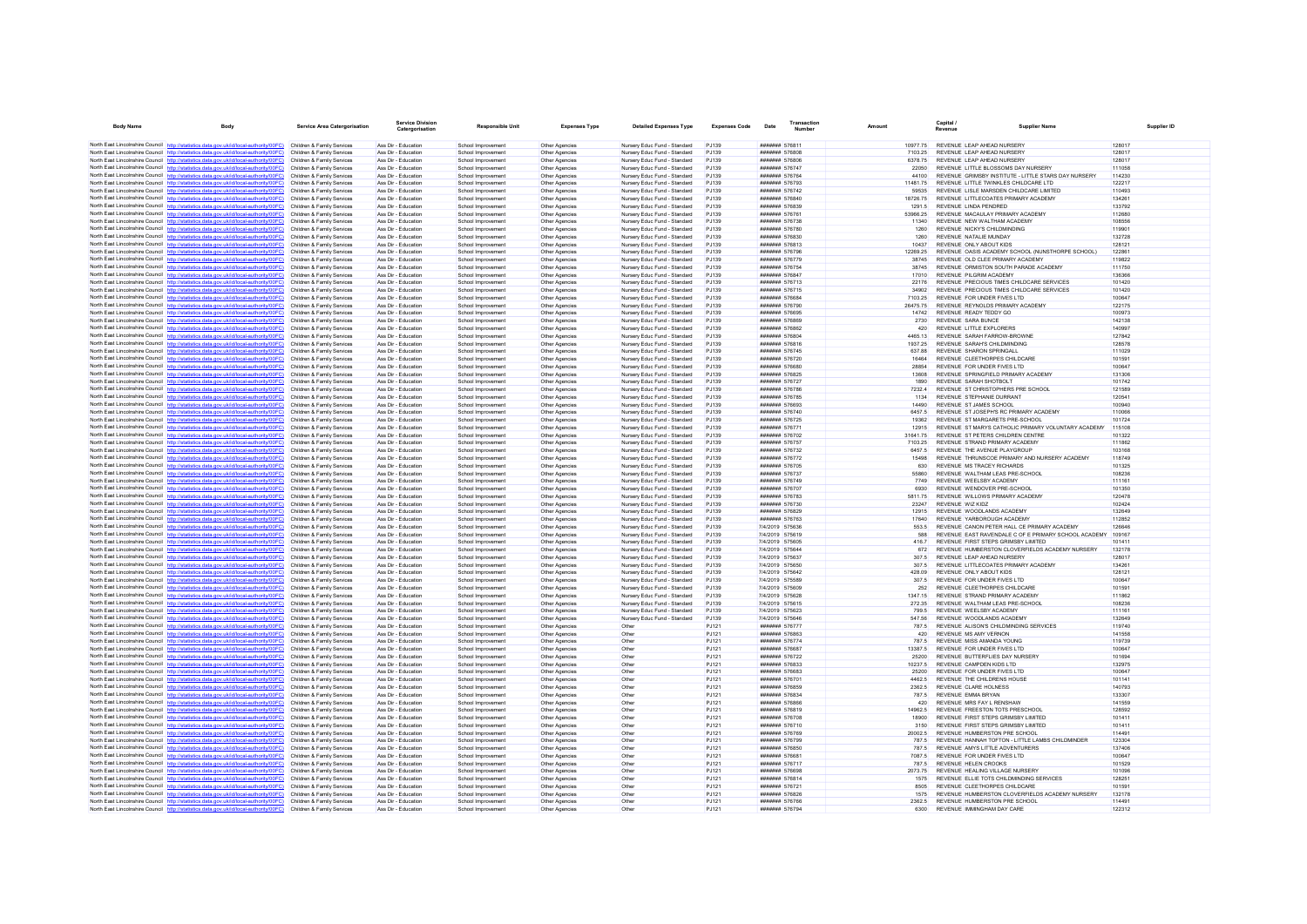| <b>Body Name</b> |                                                                                                                                                                                  | <b>Service Area Catergorisation</b>                      | Service Division<br>Catergorisation                            | Responsible Unit                                             | <b>Expenses Type</b>                                    | <b>Detailed Expenses Type</b>                            | <b>Expenses Code</b> | Date                                                  | Transaction<br>Number |                  | Capital /<br>Revenue                                                             | <b>Supplier Name</b>                                 | Supplier ID                                                    |
|------------------|----------------------------------------------------------------------------------------------------------------------------------------------------------------------------------|----------------------------------------------------------|----------------------------------------------------------------|--------------------------------------------------------------|---------------------------------------------------------|----------------------------------------------------------|----------------------|-------------------------------------------------------|-----------------------|------------------|----------------------------------------------------------------------------------|------------------------------------------------------|----------------------------------------------------------------|
|                  | North East Lincolnshire Council http://statistics.data.gov.uk/id/local-authority/00FC)                                                                                           | Children & Family Services                               | Ass Dir - Education                                            | School Improvement                                           | Other Agencies                                          | Othe                                                     | PJ121                | ####### 576842                                        |                       |                  | 787.5 REVENUE JULIE MOORE CHILDMINDING                                           |                                                      | 134452                                                         |
|                  | North East Lincolnshire Council http://statistics.data.gov.uk/id/local-authority/00FC)                                                                                           | Children & Family Services                               | Ass Dir - Education                                            | School Improvement                                           | Other Agencies                                          | Other                                                    | PJ121                | ####### 576690                                        |                       | 14962.5          | REVENUE JUDY CLARK CHILD CARE                                                    |                                                      | 100939                                                         |
|                  | North East Lincolnshire Council http://statistics.data.gov.uk/id/local-authority/00FC)                                                                                           | Children & Family Services                               | Ass Dir - Education                                            | School Improvement                                           | Other Agencies                                          | Other                                                    | P.1121               | <b>####### 576729</b>                                 |                       | 630              | REVENUE MS KAREN HUDSON                                                          |                                                      | 102103                                                         |
|                  | North East Lincolnshire Council http://statistics.data.gov.uk/id/local-authority/00FC)                                                                                           | Children & Family Services                               | Ass Dir - Education                                            | School Improvement                                           | Other Agencies                                          | Other                                                    | PJ121                | ####### 576810                                        |                       | 7087.5           | REVENUE LEAP AHEAD NURSERY                                                       |                                                      | 128017                                                         |
|                  | North East Lincolnshire Council http://statistics.data.gov.uk/id/local-authority/00FC)                                                                                           | Children & Family Services                               | Ass Dir - Education                                            | School Improvement                                           | Other Agencies                                          | Other                                                    | PJ121                | ####### 576809                                        |                       | 3937.5           | REVENUE LEAP AHEAD NURSERY                                                       |                                                      | 128017                                                         |
|                  | North East Lincolnshire Council http://statistics.data.gov.uk/id/local-authority/00FC)<br>North East Lincolnshire Council http://statistics.data.gov.uk/id/local-authority/00FC) | Children & Family Services<br>Children & Family Services | Ass Dir - Education<br>Ass Dir - Education                     | School Improvement<br>School Improvemen                      | Other Agencies<br>Other Agencies                        | Other<br>Other                                           | PJ121<br>PJ121       | <b>#######</b> 576807<br>####### 576746               |                       | 4725<br>7875     | REVENUE I FAP AHEAD NURSERY<br>REVENUE LITTLE BLOSSOMS DAY NURSERY               |                                                      | 128017<br>111058                                               |
|                  | North East Lincolnshire Council http://statistics.data.gov.uk/id/local-authority/00FC)                                                                                           | Children & Family Services                               | Ass Dir - Education                                            | School Improvement                                           | Other Agencies                                          | Other                                                    | P.1121               | ####### 576765                                        |                       | 18900            |                                                                                  | REVENUE GRIMSBY INSTITUTE - LITTLE STARS DAY NURSERY | 114230                                                         |
|                  | North East Lincolnshire Council http://statistics.data.gov.uk/id/local-authority/00FC)                                                                                           | Children & Family Services                               | Ass Dir - Education                                            | School Improvement                                           | Other Anencies                                          | Other                                                    | P.1121               | <b>#######</b> 576792                                 |                       | 1575             | REVENUE LITTLE TWINKLES CHILDCARE LTD                                            |                                                      | 122217                                                         |
|                  | North East Lincolnshire Council http://statistics.data.gov.uk/id/local-authority/00FC)                                                                                           | Children & Family Services                               | Ass Dir - Education                                            | School Improvement                                           | Other Agencies                                          | Other                                                    | PJ121                | ####### 576743                                        |                       | 11025            | REVENUE LISLE MARSDEN CHILDCARE LIMITED                                          |                                                      | 110493                                                         |
|                  | North East Lincolnshire Council http://statistics.data.gov.uk/id/local-authority/00FC)                                                                                           | Children & Family Services                               | Ass Dir - Education                                            | School Improvemen                                            | Other Agencies                                          | Other                                                    | PJ121                | ####### 576841                                        |                       | 6300             | REVENUE LITTLECOATES PRIMARY ACADEMY                                             |                                                      | 134261                                                         |
|                  | North East Lincolnshire Council http://statistics.data.gov.uk/id/local-authority/00FC)                                                                                           | Children & Family Services                               | Ass Dir - Education                                            | School Improvement                                           | Other Agencies                                          | Other                                                    | P.1121               | <b>#######</b> 576838                                 |                       | 787.5            | REVENUE LINDA PENDRED                                                            |                                                      | 133792                                                         |
|                  | North East Lincolnshire Council http://statistics.data.gov.uk/id/local-authority/00FC)                                                                                           | Children & Family Services                               | Ass Dir - Education                                            | School Improvement                                           | Other Agencies                                          | Other                                                    | PJ121                | ####### 576867                                        |                       | 3150             | REVENUE MS NATASHA DYKE                                                          |                                                      | 141560                                                         |
|                  | North East Lincolnshire Council http://statistics.data.gov.uk/id/local-authority/00FC)<br>North East Lincolnshire Council http://statistics.data.gov.uk/id/local-authority/00FC) | Children & Family Services<br>Children & Family Services | Ass Dir - Education<br>Ass Dir - Education                     | School Improvemen<br>School Improvement                      | Other Agencies<br>Other Agencies                        | Other<br>Other                                           | PJ121<br>PJ121       | ####### 576781<br>####### 576831                      |                       | 1575<br>787.5    | REVENUE NICKY'S CHILDMINDING<br>REVENUE NATALIE MUNDAY                           |                                                      | 119901<br>132728                                               |
|                  | North East Lincolnshire Council http://statistics.data.gov.uk/id/local-authority/00FC)                                                                                           | Children & Family Services                               | Ass Dir - Education                                            | School Improvement                                           | Other Agencies                                          | Other                                                    | PJ121                | <b>#######</b> 576755                                 |                       | 30712.5          | REVENUE ORMISTON SOUTH PARADE ACADEMY                                            |                                                      | 111750                                                         |
|                  | North East Lincolnshire Council http://statistics.data.gov.uk/id/local-authority/00FC)                                                                                           | Children & Family Services                               | Ass Dir - Education                                            | School Improvemen                                            | Other Agencies                                          | Other                                                    | PJ121                | ####### 576712                                        |                       | 11340            | REVENUE PRECIOUS TIMES CHILDCARE SERVICES                                        |                                                      | 101420                                                         |
|                  | North East Lincolnshire Council http://statistics.data.gov.uk/id/local-authority/00FC)                                                                                           | Children & Family Services                               | Ass Dir - Education                                            | School Improvement                                           | Other Agencies                                          | Other                                                    | P.1121               | ####### 576685                                        |                       | 23625            | REVENUE FOR UNDER FIVES LTD.                                                     |                                                      | 100647                                                         |
|                  | North East Lincolnshire Council http://statistics.data.gov.uk/id/local-authority/00FC)                                                                                           | Children & Family Services                               | Ass Dir - Education                                            | School Improvement                                           | Other Agencies                                          | Other                                                    | P.1121               | <b>#######</b> 576694                                 |                       | 2205             | REVENUE READY TEDDY GO                                                           |                                                      | 100973                                                         |
|                  | North East Lincolnshire Council http://statistics.data.gov.uk/id/local-authority/00FC)                                                                                           | Children & Family Services                               | Ass Dir - Education                                            | School Improvemen                                            | Other Agencies                                          | Other                                                    | PJ121                | ####### 576805                                        |                       | 787.5            | REVENUE SARAH FARROW-BROWNE                                                      |                                                      | 127842                                                         |
|                  | North East Lincolnshire Council http://statistics.data.gov.uk/id/local-authority/00FC)                                                                                           | Children & Family Services                               | Ass Dir - Education                                            | School Improvement                                           | Other Agencies                                          | Other                                                    | PJ121                | ####### 576759                                        |                       | 787.5            | <b>REVENUE SARA HARRISON</b>                                                     |                                                      | 112491                                                         |
|                  | North East Lincolnshire Council http://statistics.data.gov.uk/id/local-authority/00FC)                                                                                           | Children & Family Services                               | Ass Dir - Education                                            | School Improvement                                           | Other Agencies                                          | Other                                                    | P.1121<br>PJ121      | <b>#######</b> 576817<br>####### 576744               |                       | 3937.5           | REVENUE SARAH'S CHILDMINDING<br>REVENUE SHARON SPRINGALL                         |                                                      | 128578<br>111029                                               |
|                  | North East Lincolnshire Council http://statistics.data.gov.uk/id/local-authority/00FC)<br>North East Lincolnshire Council http://statistics.data.gov.uk/id/local-authority/00FC) | Children & Family Services<br>Children & Family Services | Ass Dir - Education<br>Ass Dir - Education                     | School Improvemen<br>School Improvement                      | Other Agencies<br>Other Agencies                        | Other<br>Other                                           | PJ121                | ####### 576719                                        |                       | 787.5<br>1102.5  | REVENUE CLEETHORPES CHILDCARE                                                    |                                                      | 101591                                                         |
|                  | North East Lincolnshire Council http://statistics.data.gov.uk/id/local-authority/00FC)                                                                                           | Children & Family Services                               | Ass Dir - Education                                            | School Improvement                                           | Other Agencies                                          | Other                                                    | PJ121                | ####### 576688                                        |                       | 7717.5           | REVENUE FOR UNDER FIVES LTD                                                      |                                                      | 100647                                                         |
|                  | North East Lincolnshire Council http://statistics.data.gov.uk/id/local-authority/00FC)                                                                                           | Children & Family Services                               | Ass Dir - Education                                            | School Improvement                                           | Other Agencies                                          | Other                                                    | PJ121                | ####### 576726                                        |                       | 787.5            | REVENUE SARAH SHOTBOLT                                                           |                                                      | 101742                                                         |
|                  | North East Lincolnshire Council http://statistics.data.gov.uk/id/local-authority/00FC)                                                                                           | Children & Family Services                               | Ass Dir - Education                                            | School Improvemen                                            | Other Agencies                                          | Other                                                    | PJ121                | ####### 576787                                        |                       | 4095             | REVENUE ST CHRISTOPHERS PRE SCHOO                                                |                                                      | 121589                                                         |
|                  | North East Lincolnshire Council http://statistics.data.gov.uk/id/local-authority/00FC)                                                                                           | Children & Family Services                               | Ass Dir - Education                                            | School Improvement                                           | Other Anencies                                          | Other                                                    | P.1121               | <b>#######</b> 576784                                 |                       | 787.5            | REVENUE STEPHANIE DURRANT                                                        |                                                      | 120541                                                         |
|                  | North East Lincolnshire Council http://statistics.data.gov.uk/id/local-authority/00FC)                                                                                           | Children & Family Services                               | Ass Dir - Education                                            | School Improvement                                           | Other Agencies                                          | Other                                                    | PJ121                | ####### 576692                                        |                       | 3150             | REVENUE ST JAMES SCHOOL                                                          |                                                      | 100940                                                         |
|                  | North East Lincolnshire Council http://statistics.data.gov.uk/id/local-authority/00FC)                                                                                           | Children & Family Services                               | Ass Dir - Education                                            | School Improvement                                           | Other Agencies                                          | Other                                                    | PJ121                | ####### 576724                                        |                       | 787.5            | REVENUE ST MARGARETS PRE-SCHOOL                                                  |                                                      | 101724                                                         |
|                  | North East Lincolnshire Council http://statistics.data.gov.uk/id/local-authority/00FC)                                                                                           | Children & Family Services                               | Ass Dir - Education                                            | School Improvement                                           | Other Agencies                                          | Other                                                    | PJ121                | ####### 576703                                        |                       | 11812.5          | REVENUE ST PETERS CHILDREN CENTRE                                                |                                                      | 101322                                                         |
|                  | North East Lincolnshire Council http://statistics.data.gov.uk/id/local-authority/00FC)<br>North East Lincolnshire Council http://statistics.data.gov.uk/id/local-authority/00FC) | Children & Family Services<br>Children & Family Services | Ass Dir - Education<br>Ass Dir - Education                     | School Improvement<br>School Improvemen                      | Other Agencies<br>Other Agencie                         | Other<br>Othe                                            | P.1121<br>PJ121      | <b>#######</b> 576733<br>####### 576704               |                       | 3150<br>787.5    | REVENUE THE AVENUE PLAYGROUP<br>REVENUE MS TRACEY RICHARDS                       |                                                      | 103168<br>101325                                               |
|                  | North East Lincolnshire Council http://statistics.data.gov.uk/id/local-authority/00FC)                                                                                           | Children & Family Services                               | Ass Dir - Education                                            | School Improvement                                           | Other Agencies                                          | Other                                                    | PJ121                | ####### 576736                                        |                       | 4725             | REVENUE WALTHAM LEAS PRE-SCHOOL                                                  |                                                      | 108236                                                         |
|                  | North East Lincolnshire Council http://statistics.data.gov.uk/id/local-authority/00FC)                                                                                           | Children & Family Services                               | Ass Dir - Education                                            | School Improvement                                           | Other Agencies                                          | Other                                                    | PJ121                | ####### 576854                                        |                       | 2362.5           | REVENUE MRS VERITY TAYLOR-GREEN                                                  |                                                      | 138243                                                         |
|                  | North East Lincolnshire Council http://statistics.data.gov.uk/id/local-authority/00FC)                                                                                           | Children & Family Services                               | Ass Dir - Education                                            | School Improvemen                                            | Other Agencies                                          | Other                                                    | PJ121                | ####### 576706                                        |                       | 1575             | REVENUE WENDOVER PRE-SCHOOL                                                      |                                                      | 101350                                                         |
|                  | North East Lincolnshire Council http://statistics.data.gov.uk/id/local-authority/00FC)                                                                                           | Children & Family Services                               | Ass Dir - Education                                            | School Improvement                                           | Other Agencies                                          | Other                                                    | PJ121                | ####### 576731                                        |                       | 18112.5          | REVENUE WIZ KIDZ                                                                 |                                                      | 102424                                                         |
|                  | North East Lincolnshire Council http://statistics.data.gov.uk/id/local-authority/00FC)                                                                                           | Children & Family Services                               | Ass Dir - Education                                            | School Improvement                                           | Other Anencies                                          | Other                                                    | P.1121               | 7/4/2019 575585                                       |                       | 375              | REVENUE FOR UNDER FIVES ITD                                                      |                                                      | 100647                                                         |
|                  | North East Lincolnshire Council http://statistics.data.gov.uk/id/local-authority/00FC)                                                                                           | Children & Family Services                               | Ass Dir - Education                                            | School Improvement                                           | Other Agencies                                          | Other                                                    | PJ121                | 7/4/2019 575610                                       |                       | 910              | REVENUE BUTTERFLIES DAY NURSERY                                                  |                                                      | 101694                                                         |
|                  | North East Lincolnshire Council http://statistics.data.gov.uk/id/local-authority/00FC)                                                                                           | Children & Family Services                               | Ass Dir - Education<br>Ass Dir - Education                     | School Improvemen                                            | Other Agencies<br>Other Agencies                        | Other                                                    | PJ121<br>PJ121       | 7/4/2019 575648<br>7/4/2019 575604                    |                       | 375              | REVENUE CAMPDEN KIDS LTD<br>REVENUE FIRST STEPS GRIMSBY LIMITED                  |                                                      | 132975<br>101411                                               |
|                  | North East Lincolnshire Council http://statistics.data.gov.uk/id/local-authority/00FC)<br>North East Lincolnshire Council http://statistics.data.gov.uk/id/local-authority/00FC) | Children & Family Services<br>Children & Family Services | Ass Dir - Education                                            | School Improvement<br>School Improvement                     | Other Agencies                                          | Other<br>Other                                           | P.1121               | 7/4/2019 575630                                       |                       | 900<br>1500      | REVENUE HUMBERSTON PRESCHOOL                                                     |                                                      | 114491                                                         |
|                  | North East Lincolnshire Council http://statistics.data.gov.uk/id/local-authority/00FC)                                                                                           | Children & Family Services                               | Ass Dir - Education                                            | School Improvemen                                            | Other Agencies                                          | Other                                                    | PJ121                | 7/4/2019 575639                                       |                       | 900              | REVENUE LEAP AHEAD NURSERY                                                       |                                                      | 128017                                                         |
|                  | North East Lincolnshire Council http://statistics.data.gov.uk/id/local-authority/00FC)                                                                                           | Children & Family Services                               | Ass Dir - Education                                            | School Improvement                                           | Other Agencies                                          | Other                                                    | PJ121                | 7/4/2019 575588                                       |                       | 300              | REVENUE FOR UNDER FIVES LTD                                                      |                                                      | 100647                                                         |
|                  | North East Lincolnshire Council http://statistics.data.gov.uk/id/local-authority/00FC)                                                                                           | Children & Family Services                               | Ass Dir - Education                                            | School Improvement                                           | Other Agencies                                          | Other                                                    | PJ121                | 7/4/2019 575593                                       |                       | 350              | REVENUE ST JAMES SCHOOL                                                          |                                                      | 100940                                                         |
|                  | North East Lincolnshire Council http://statistics.data.gov.uk/id/local-authority/00FC)                                                                                           | Children & Family Services                               | Ass Dir - Education                                            | School Improvemen                                            | Other Agencies                                          | Other                                                    | PJ121                | 7/4/2019 575612                                       |                       | 875              | REVENUE WIZ KIDZ                                                                 |                                                      | 102424                                                         |
|                  | North East Lincolnshire Council http://statistics.data.gov.uk/id/local-authority/00FC)                                                                                           | Children & Family Services                               | Ass Dir - Education                                            | School Improvement                                           | Direct Employee Expenses                                | Agency Staf                                              | EA105                | ####### 577505                                        |                       | 1500             | <b>REVENUE MARK PERRY</b>                                                        |                                                      | 138952                                                         |
|                  | North East Lincolnshire Council http://statistics.data.gov.uk/id/local-authority/00FC)<br>North East Lincolnshire Council http://statistics.data.gov.uk/id/local-authority/00FC) | Children & Family Services<br>Children & Family Services | Ass Dir - Education<br>Ass Dir - Education                     | School Improvement<br>School Improvement                     | Direct Employee Expenses<br>Direct Employee Expenses    | Agency Staf<br>Agency Staf                               | FA105<br>FA105       | <b>####### 578443</b><br><b><i>HHHHHHH 578444</i></b> |                       | 600<br>750       | REVENUE BURSAR PRIMARY ACADEMY<br>REVENUE HEALING PRIMARY ACADEMY                |                                                      | 114977<br>127192                                               |
|                  | North East Lincolnshire Council http://statistics.data.gov.uk/id/local-authority/00FC)                                                                                           | Children & Family Services                               | Ass Dir - Education                                            | School Improvement                                           | Direct Employee Expenses                                | Agency Staff                                             | EA105                | ####### 578442                                        |                       | 550              | REVENUE SCARTHO JUNIOR ACADEMY                                                   |                                                      | 108738                                                         |
|                  | North East Lincolnshire Council http://statistics.data.gov.uk/id/local-authority/00FC)                                                                                           | Children & Family Services                               | Ass Dir - Education                                            | School Improvement                                           | Direct Employee Expenses                                | Agency Staf                                              | EA105                | ####### 578437                                        |                       | 350              | REVENUE WEELSBY ACADEMY                                                          |                                                      | 111161                                                         |
|                  | North East Lincolnshire Council http://statistics.data.gov.uk/id/local-authority/00FC)                                                                                           | Children & Family Services                               | Ass Dir - Education                                            | School Improvement                                           | Direct Employee Expenses                                | Agency Staf                                              | EA105                | ####### 578440                                        |                       | 350              | REVENUE SAINT THERESE OF LISIEUX                                                 |                                                      | 143048                                                         |
|                  | North East Lincolnshire Council http://statistics.data.gov.uk/id/local-authority/00FC)                                                                                           | Children & Family Services                               | Ass Dir - Education                                            | School Improvement                                           | Direct Employee Expenses                                | Agency Staff                                             | EA105                | ####### 578435                                        |                       | 2000             | REVENUE MACAULAY PRIMARY ACADEMY                                                 |                                                      | 112680                                                         |
|                  | North East Lincolnshire Council http://statistics.data.gov.uk/id/local-authority/00FC)                                                                                           | Children & Family Services                               | Ass Dir - Education                                            | School Improvement                                           | Direct Employee Expenses                                | Agency Staff                                             | EA105                | ####### 578441                                        |                       | 1200             | REVENUE HUMBERSTON C OF E PRIMARY SCHOOL                                         |                                                      | 101566                                                         |
|                  | North East Lincolnshire Council http://statistics.data.gov.uk/id/local-authority/00FC)                                                                                           | Children & Family Services                               | Ass Dir - Education                                            | School Improvement                                           | Direct Employee Expenses                                | Agency Staf                                              | FA105                | <b>####### 578993</b>                                 |                       | 1000             | <b>REVENUE MARK PERRY</b>                                                        |                                                      | 138952                                                         |
|                  | North East Lincolnshire Council http://statistics.data.gov.uk/id/local-authority/00FC)<br>North East Lincolnshire Council http://statistics.data.gov.uk/id/local-authority/00FC) | Children & Family Services<br>Children & Family Services | Ass Dir - Education<br>Ass Dir - Education                     | School Improvemen<br>School Improvement                      | Direct Employee Expenses<br>Contributions To Provisions | Agency Staff<br>Contributions - Other                    | EA105<br>LK103       | ####### 578994<br>7/4/2019 575578                     |                       | 2100<br>591.12   | REVENUE HUMBERSTON C OF E PRIMARY SCHOOL<br>REVENUE LITTLECOATES PRIMARY ACADEMY |                                                      | 101566<br>134261                                               |
|                  | North East Lincolnshire Council http://statistics.data.gov.uk/id/local-authority/00EC)                                                                                           | Children & Family Services                               | Ass Dir - Education                                            | School Improvement                                           | Contributions To Provisions                             | Contributions - Other                                    | LK103                | 7/4/2019 575580                                       |                       | 591 12           | REVENUE WELHOLME PRE SCHOOL                                                      |                                                      | 101258                                                         |
|                  | North East Lincolnshire Council http://statistics.data.gov.uk/id/local-authority/00FC)                                                                                           | Children & Family Services                               | Ass Dir - Education                                            | School Improvement                                           | Contributions To Provisions                             | Contributions - Other                                    | LK103                | 7/4/2019 575579                                       |                       | 459.76           | REVENUE LISLE MARSDEN CHILDCARE LIMITED                                          |                                                      | 110493                                                         |
|                  | North East Lincolnshire Council http://statistics.data.gov.uk/id/local-authority/00FC)                                                                                           | Children & Family Services                               | Ass Dir - Education                                            | School Improvement                                           | Contributions To Provisions                             | Contributions - Other                                    | LK103                | 7/4/2019 575658                                       |                       | 9852             |                                                                                  | REVENUE CLEETHORPES CHILDCARE (HIGHGATE PRE-SCHOOL)  | 138844                                                         |
|                  | North East Lincolnshire Council http://statistics.data.gov.uk/id/local-authority/00FC)                                                                                           | Children & Family Services                               | Ass Dir - Education                                            | School Improvement                                           | Contributions To Provisions                             | Contributions - Other                                    | 1 K103               | 7/4/2019 575577                                       |                       | 862.05           | REVENUE HUMBERSTON PRESCHOOL                                                     |                                                      | 114491                                                         |
|                  | North East Lincolnshire Council http://statistics.data.gov.uk/id/local-authority/00FC)                                                                                           | Children & Family Services                               | Ass Dir - Children & Families                                  | Head Of Child Resource & Reg                                 | Private Contractors                                     | Third Party Prov - Private                               | PH101                | ####### 579330                                        |                       | 15178.62         | REVENUE REDACTED PERSONAL INFORMATION                                            |                                                      | REDACTED PERSONAL INFORMATION                                  |
|                  | North East Lincolnshire Council http://statistics.data.gov.uk/id/local-authority/00FC)                                                                                           | Children & Family Services                               | Ass Dir - Children & Families                                  | Head Of Child Resource & Reg                                 | Private Contractors                                     | Third Party Prov - Private                               | PH101                | 7/4/2019 575497                                       |                       | 375              | REVENUE PENNY SHEARDOWN                                                          |                                                      | 137278                                                         |
|                  | North East Lincolnshire Council http://statistics.data.gov.uk/id/local-authority/00FC)                                                                                           | Children & Family Services                               | Ass Dir - Children & Families                                  | Head Of Child Resource & Reg                                 | Private Contractors                                     | Third Party Prov - Private                               | PH101<br>PH101       | 7/4/2019 575505<br><b>#######</b> 577268              |                       | 957.2<br>15500   | REVENUE CORAM VOICE<br>REVENUE REDACTED PERSONAL INFORMATION                     |                                                      | 124206<br>REDACTED PERSONAL INFORMATION                        |
|                  | North East Lincolnshire Council http://statistics.data.gov.uk/id/local-authority/00FC)<br>North East Lincolnshire Council http://statistics.data.gov.uk/id/local-authority/00FC) | Children & Family Services<br>Children & Family Services | Ass Dir - Children & Families<br>Ass Dir - Children & Families | Head Of Child Resource & Reg<br>Head Of Child Resource & Reg | Private Contractors<br>Private Contractors              | Third Party Prov - Private<br>Third Party Prov - Private | PH101                | ####### 577912                                        |                       | 2240             | REVENUE PETERBOROUGH CITY COUNCIL                                                |                                                      | 101213                                                         |
|                  | North East Lincolnshire Council http://statistics.data.gov.uk/id/local-authority/00FC)                                                                                           | Children & Family Services                               | Ass Dir - Children & Families                                  | Head Of Child Resource & Reg                                 | Private Contractors                                     | Third Party Prov - Private                               | PH101                | ####### 578065                                        |                       | 28950            | REVENUE PETERBOROUGH CITY COUNCIL                                                |                                                      | 101213                                                         |
|                  | North East Lincolnshire Council http://statistics.data.gov.uk/id/local-authority/00EC)                                                                                           | Children & Family Services                               | Ass Dir - Children & Families                                  | Head Of Child Resource & Reg                                 | Private Contractors                                     | Third Party Prov - Private                               | PH101                | ####### 578064                                        |                       | 29915            | REVENUE PETERBOROUGH CITY COUNCI                                                 |                                                      | 101213                                                         |
|                  | North East Lincolnshire Council http://statistics.data.gov.uk/id/local-authority/00FC)                                                                                           | Children & Family Services                               | Ass Dir - Children & Families                                  | Head Of Child Resource & Reg                                 | Private Contractors                                     | Third Party Prov - Private                               | PH101                | ####### 579007                                        |                       | 26040            | REVENUE LEEDS CITY COUNCIL                                                       |                                                      | 100545                                                         |
|                  | North East Lincolnshire Council http://statistics.data.gov.uk/id/local-authority/00FC)                                                                                           | Children & Family Services                               | Ass Dir - Children & Families                                  | Head Of Child Resource & Reg                                 | Private Contractors                                     | Third Party Prov - Private                               | PH101                | ####### 579506                                        |                       | 652.5            | REVENUE QUAYSIDE CHILDCARE LTD                                                   |                                                      | 127974                                                         |
|                  | North East Lincolnshire Council http://statistics.data.gov.uk/id/local-authority/00FC)                                                                                           | Children & Family Services                               | Ass Dir - Children & Families                                  | Head Of Child Resource & Reg                                 | Private Contractors                                     | Third Party Prov - Private                               | PH101                | ####### 579510                                        |                       | 900              | REVENUE QUAYSIDE CHILDCARE LTD                                                   |                                                      | 127974                                                         |
|                  | North East Lincolnshire Council http://statistics.data.gov.uk/id/local-authority/00FC)                                                                                           | Children & Family Services                               | Ass Dir - Children & Families                                  | Head Of Child Resource & Reg                                 | Private Contractors                                     | Third Party Prov - Private                               | PH101                | ####### 579509                                        |                       | 937.5            | REVENUE QUAYSIDE CHILDCARE LTD.                                                  |                                                      | 127974                                                         |
|                  | North East Lincolnshire Council http://statistics.data.gov.uk/id/local-authority/00FC)<br>North East Lincolnshire Council http://statistics.data.gov.uk/id/local-authority/00FC) | Children & Family Services                               | Ass Dir - Children & Families<br>Ass Dir - Children & Families | Head Of Child Resource & Reg<br>Head Of Child Resource & Reg | Private Contractors                                     | Third Party Prov - Private                               | PH101<br>LB101       | ####### 579507<br>####### 577437                      |                       | 918.75<br>345.52 | REVENUE QUAYSIDE CHILDCARE LTD.                                                  | REVENUE VULNERABLE YOUNG PEOPLE PROJECT HENEAGE      | 127974<br>110637                                               |
|                  | North East Lincolnshire Council http://statistics.data.gov.uk/id/local-authority/00FC)                                                                                           | Children & Family Services<br>Children & Family Services | Ass Dir - Children & Families                                  | Head Of Child Resource & Reg                                 | Catering<br>Miscellaneous Expense                       | Provisions<br>Activities - Service Users                 | <b>LL114</b>         | <b><i><u>HHHHHH</u></i></b> 577437                    |                       | 345.58           |                                                                                  | REVENUE, VULNERABLE YOUNG PEOPLE PROJECT HENEAGE     | 110637                                                         |
|                  | North East Lincolnshire Council http://statistics.data.gov.uk/id/local-authority/00FC)                                                                                           | Children & Family Services                               | Ass Dir - Children & Families                                  | Head Of Child Resource & Reg                                 | Miscellaneous Expenses                                  | Activities - Service Users                               | <b>LL114</b>         | 7/2/2019 573027                                       |                       | 500              | REVENUE PARKWAY ENTERTAINMENT CO LTD                                             |                                                      | 101537                                                         |
|                  | North East Lincolnshire Council http://statistics.data.gov.uk/id/local-authority/00FC)                                                                                           | Children & Family Services                               | Ass Dir - Children & Families                                  | Head Of Child Resource & Reg                                 | <b>Private Contractors</b>                              | Third Party Prov - Private                               | PH101                | 7/5/2019 575570                                       |                       | 2578             | <b>REVENUE OFSTED</b>                                                            |                                                      | 101836                                                         |
|                  | North East Lincolnshire Council http://statistics.data.gov.uk/id/local-authority/00FC)                                                                                           | Children & Family Services                               | Ass Dir - Children & Families                                  | Head Of Child Resource & Reg                                 | <b>Private Contractors</b>                              | Third Party Prov - Private                               | PH101                | ####### 579504                                        |                       | 525              | REVENUE FORTIS THERAPY & TRAINING                                                |                                                      | 120445                                                         |
|                  | North East Lincolnshire Council http://statistics.data.gov.uk/id/local-authority/00FC)                                                                                           | Children & Family Services                               | Ass Dir - Children & Families                                  | Head Of Child Resource & Reg                                 | Other Agencies                                          | <b>Additional Cost</b>                                   | PJ114                | ####### 709426                                        |                       | 1500             | REVENUE REDACTED PERSONAL INFORMATION                                            |                                                      | REDACTED PERSONAL INFORMATION                                  |
|                  | North East Lincolnshire Council http://statistics.data.gov.uk/id/local-authority/00FC)                                                                                           | Children & Family Services                               | Ass Dir - Children & Families                                  | Head Of Child Resource & Reg                                 | Other Agencies                                          | Additional Cost                                          | PJ114                | ####### 576883                                        |                       | 740              | REVENUE READY RENT A CAR                                                         |                                                      | 100557                                                         |
|                  | North East Lincolnshire Council http://statistics.data.gov.uk/id/local-authority/00FC)                                                                                           | Children & Family Services                               | Ass Dir - Children & Families<br>Ass Dir - Children & Families | Head Of Child Resource & Reg                                 | Other Agencies                                          | Child Care Payments                                      | P.1104<br>PJ104      | ####### 709207<br>7/2/2019 700288                     |                       | $-271.14$<br>364 | REVENUE REDACTED PERSONAL INFORMATION<br>REVENUE REDACTED PERSONAL INFORMATION   |                                                      | REDACTED PERSONAL INFORMATION<br>REDACTED PERSONAL INFORMATION |
|                  | North East Lincolnshire Council http://statistics.data.gov.uk/id/local-authority/00FC)<br>North East Lincolnshire Council http://statistics.data.gov.uk/id/local-authority/00FC) | Children & Family Services<br>Children & Family Services | Ass Dir - Children & Families                                  | Head Of Child Resource & Reg<br>Head Of Child Resource & Reg | Other Agencies<br>Other Agencies                        | Child Care Payments<br>Child Care Payments               | PJ104                | 7/2/2019 700366                                       |                       | 546              | REVENUE REDACTED PERSONAL INFORMATION                                            |                                                      | REDACTED PERSONAL INFORMATION                                  |
|                  | North East Lincolnshire Council http://statistics.data.gov.uk/id/local-authority/00FC)                                                                                           | Children & Family Services                               | Ass Dir - Children & Families                                  | Head Of Child Resource & Reg                                 | Other Agencies                                          | Child Care Payments                                      | PJ104                | 7/2/2019 700477                                       |                       | 364              | REVENUE REDACTED PERSONAL INFORMATION                                            |                                                      | REDACTED PERSONAL INFORMATION                                  |
|                  | North East Lincolnshire Council http://statistics.data.gov.uk/id/local-authority/00FC)                                                                                           | Children & Family Services                               | Ass Dir - Children & Families                                  | Head Of Child Resource & Reg                                 | Other Agencies                                          | Child Care Payments                                      | PJ104                | 7/2/2019 700131                                       |                       | 364              | REVENUE REDACTED PERSONAL INFORMATION                                            |                                                      | REDACTED PERSONAL INFORMATION                                  |
|                  | North East Lincolnshire Council http://statistics.data.gov.uk/id/local-authority/00FC)                                                                                           | Children & Family Services                               | Ass Dir - Children & Families                                  | Head Of Child Resource & Reg                                 | Other Agencies                                          | Child Care Payments                                      | PJ104                | 7/2/2019 700162                                       |                       | 364              | REVENUE REDACTED PERSONAL INFORMATION                                            |                                                      | REDACTED PERSONAL INFORMATION                                  |
|                  | North East Lincolnshire Council http://statistics.data.gov.uk/id/local-authority/00FC) Children & Family Services                                                                |                                                          | Ass Dir - Children & Families                                  | Head Of Child Resource & Reg                                 | Other Agencies                                          | <b>Child Care Payments</b>                               | <b>PJ104</b>         | 7/9/2019 702859                                       |                       | 364              | REVENUE REDACTED PERSONAL INFORMATION                                            |                                                      | REDACTED PERSONAL INFORMATION                                  |
|                  | North East Lincolnshire Council http://statistics.data.gov.uk/id/local-authority/00FC)                                                                                           | Children & Family Services                               | Ass Dir - Children & Families                                  | Head Of Child Resource & Reg                                 | Other Agencies                                          | Child Care Payments                                      | PJ104                | 7/9/2019 702891                                       |                       | 364              | REVENUE REDACTED PERSONAL INFORMATION                                            |                                                      | REDACTED PERSONAL INFORMATION                                  |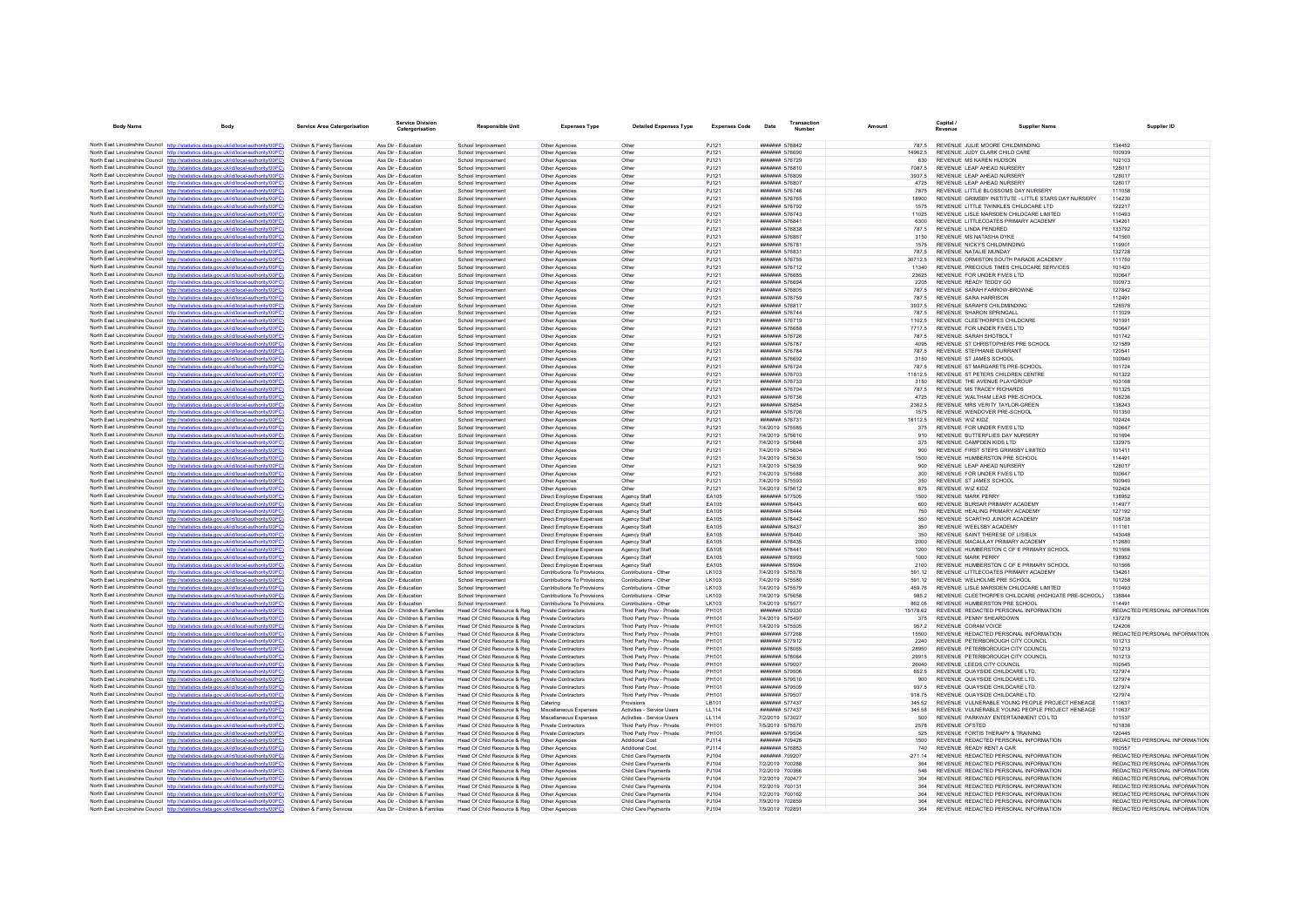| <b>Body Name</b> | Body                                                                                                                                                                                                        | <b>Service Area Catergorisation</b>                      | <b>Service Division</b><br>Catergorisation                     | Responsible Unit                                             | <b>Expenses Type</b>             | <b>Detailed Expenses Type</b>                     | <b>Expenses Code</b> | Date                                    | Transaction<br>Number | Amount          | Capital /<br>Revenue | <b>Supplier Name</b>                                                           | Supplier ID                                                    |
|------------------|-------------------------------------------------------------------------------------------------------------------------------------------------------------------------------------------------------------|----------------------------------------------------------|----------------------------------------------------------------|--------------------------------------------------------------|----------------------------------|---------------------------------------------------|----------------------|-----------------------------------------|-----------------------|-----------------|----------------------|--------------------------------------------------------------------------------|----------------------------------------------------------------|
|                  | North East Lincolnshire Council http://statistics.data.gov.uk/id/local-authority/00FC) Children & Family Services                                                                                           |                                                          | Ass Dir - Children & Families                                  | Head Of Child Resource & Reg                                 | Other Agencies                   | Child Care Payments                               | PJ104                | 7/9/2019 703017                         |                       | 364             |                      | REVENUE REDACTED PERSONAL INFORMATION                                          | REDACTED PERSONAL INFORMATION                                  |
|                  | North East Lincolnshire Council http://statistics.data.gov.uk/id/local-authority/00FC)                                                                                                                      | Children & Family Services                               | Ass Dir - Children & Families                                  | Head Of Child Resource & Reg                                 | Other Agencies                   | Child Care Payments                               | P.1104               | 7/9/2019 703095                         |                       | 494             |                      | REVENUE REDACTED PERSONAL INFORMATION                                          | REDACTED PERSONAL INFORMATION                                  |
|                  | North East Lincolnshire Council http://statistics.data.gov.uk/id/local-authority/00FC)                                                                                                                      | Children & Family Services                               | Ass Dir - Children & Families                                  | Head Of Child Resource & Reg                                 | Other Agencies                   | Child Care Payments                               | PJ104                | 7/9/2019 703212                         |                       | 364             |                      | REVENUE REDACTED PERSONAL INFORMATION                                          | REDACTED PERSONAL INFORMATION                                  |
|                  | North East Lincolnshire Council http://statistics.data.gov.uk/id/local-authority/00FC) Children & Family Services<br>North East Lincolnshire Council http://statistics.data.gov.uk/id/local-authority/00FC) |                                                          | Ass Dir - Children & Families                                  | Head Of Child Resource & Reg                                 | Other Agencies                   | Child Care Payments                               | PJ104                | ####### 705276                          |                       | 364             |                      | REVENUE REDACTED PERSONAL INFORMATION                                          | REDACTED PERSONAL INFORMATION                                  |
|                  | North East Lincolnshire Council http://statistics.data.gov.uk/id/local-authority/00FC)                                                                                                                      | Children & Family Services<br>Children & Family Services | Ass Dir - Children & Families<br>Ass Dir - Children & Families | Head Of Child Resource & Reg<br>Head Of Child Resource & Reg | Other Agencies<br>Other Agencies | Child Care Payments<br>Child Care Payments        | PJ104<br>PJ104       | <b>#######</b> 705045<br>####### 705390 |                       | 364<br>364      |                      | REVENUE REDACTED PERSONAL INFORMATION<br>REVENUE REDACTED PERSONAL INFORMATION | REDACTED PERSONAL INFORMATION<br>REDACTED PERSONAL INFORMATION |
|                  | North East Lincolnshire Council http://statistics.data.gov.uk/id/local-authority/00FC)                                                                                                                      | Children & Family Services                               | Ass Dir - Children & Families                                  | Head Of Child Resource & Reg                                 | Other Agencies                   | Child Care Payments                               | PJ104                | ####### 705076                          |                       | 364             |                      | REVENUE REDACTED PERSONAL INFORMATION                                          | REDACTED PERSONAL INFORMATION                                  |
|                  | North East Lincolnshire Council http://statistics.data.gov.uk/id/local-authority/00FC)                                                                                                                      | Children & Family Services                               | Ass Dir - Children & Families                                  | Head Of Child Resource & Reg                                 | Other Agencies                   | <b>Child Care Payments</b>                        | <b>PJ104</b>         | ####### 705199                          |                       | 364             |                      | REVENUE REDACTED PERSONAL INFORMATION                                          | REDACTED PERSONAL INFORMATION                                  |
|                  | North East Lincolnshire Council http://statistics.data.gov.uk/id/local-authority/00FC)                                                                                                                      | Children & Family Services                               | Ass Dir - Children & Families                                  | Head Of Child Resource & Reg                                 | Other Agencies                   | Child Care Payments                               | PJ104                | ####### 706689                          |                       | 364             |                      | REVENUE REDACTED PERSONAL INFORMATION                                          | REDACTED PERSONAL INFORMATION                                  |
|                  | North East Lincolnshire Council http://statistics.data.gov.uk/id/local-authority/00FC)                                                                                                                      | Children & Family Services                               | Ass Dir - Children & Families                                  | Head Of Child Resource & Reg                                 | Other Agencies                   | Child Care Payments                               | PJ104                | ####### 706801                          |                       | 364             |                      | REVENUE REDACTED PERSONAL INFORMATION                                          | REDACTED PERSONAL INFORMATION                                  |
|                  | North East Lincolnshire Council http://statistics.data.gov.uk/id/local-authority/00FC)                                                                                                                      | Children & Family Services                               | Ass Dir - Children & Families                                  | Head Of Child Resource & Reg                                 | Other Agencies                   | Child Care Payments                               | PJ104                | ####### 706461                          |                       | 364             |                      | REVENUE REDACTED PERSONAL INFORMATION                                          | REDACTED PERSONAL INFORMATION                                  |
|                  | North East Lincolnshire Council http://statistics.data.gov.uk/id/local-authority/00FC)                                                                                                                      | Children & Family Services                               | Ass Dir - Children & Families                                  | Head Of Child Resource & Reg                                 | Other Agencies                   | Child Care Payments                               | PJ104                | ####### 706493                          |                       | 364             |                      | REVENUE REDACTED PERSONAL INFORMATION                                          | REDACTED PERSONAL INFORMATION                                  |
|                  | North East Lincolnshire Council http://statistics.data.gov.uk/id/local-authority/00FC)                                                                                                                      | Children & Family Services                               | Ass Dir - Children & Families                                  | Head Of Child Resource & Reg                                 | Other Agencies                   | Child Care Payments                               | PJ104                | ####### 706592                          |                       | 338             |                      | REVENUE REDACTED PERSONAL INFORMATION                                          | REDACTED PERSONAL INFORMATION                                  |
|                  | North East Lincolnshire Council http://statistics.data.gov.uk/id/local-authority/00FC)<br>North East Lincolnshire Council http://statistics.data.gov.uk/id/local-authority/00FC)                            | Children & Family Services<br>Children & Family Services | Ass Dir - Children & Families<br>Ass Dir - Children & Families | Head Of Child Resource & Reg<br>Head Of Child Resource & Reg | Other Agencies<br>Other Agencies | Child Care Payments<br>Child Care Payments        | PJ104<br>PJ104       | ####### 706611<br><b>#######</b> 709056 |                       | 364<br>364      |                      | REVENUE REDACTED PERSONAL INFORMATION<br>REVENUE REDACTED PERSONAL INFORMATION | REDACTED PERSONAL INFORMATION<br>REDACTED PERSONAL INFORMATION |
|                  | North East Lincolnshire Council http://statistics.data.gov.uk/id/local-authority/00FC)                                                                                                                      | Children & Family Services                               | Ass Dir - Children & Families                                  | Head Of Child Resource & Reg                                 | Other Agencies                   | Child Care Payments                               | PJ104                | ####### 709088                          |                       | 364             |                      | REVENUE REDACTED PERSONAL INFORMATION                                          | REDACTED PERSONAL INFORMATION                                  |
|                  | North East Lincolnshire Council http://statistics.data.gov.uk/id/local-authority/00FC)                                                                                                                      | Children & Family Services                               | Ass Dir - Children & Families                                  | Head Of Child Resource & Reg                                 | Other Agencies                   | Child Care Payments                               | PJ104                | ####### 709096                          |                       | 780             |                      | REVENUE REDACTED PERSONAL INFORMATION                                          | REDACTED PERSONAL INFORMATION                                  |
|                  | North East Lincolnshire Council http://statistics.data.gov.uk/id/local-authority/00FC)                                                                                                                      | Children & Family Services                               | Ass Dir - Children & Families                                  | Head Of Child Resource & Reg                                 | Other Agencies                   | <b>Child Care Payments</b>                        | PJ104                | ####### 709207                          |                       | 364             |                      | REVENUE REDACTED PERSONAL INFORMATION                                          | REDACTED PERSONAL INFORMATION                                  |
|                  | North East Lincolnshire Council http://statistics.data.gov.uk/id/local-authority/00FC)                                                                                                                      | Children & Family Services                               | Ass Dir - Children & Families                                  | Head Of Child Resource & Reg                                 | Other Agencies                   | Child Care Payments                               | PJ104                | ####### 709287                          |                       | 364             |                      | REVENUE REDACTED PERSONAL INFORMATION                                          | REDACTED PERSONAL INFORMATION                                  |
|                  | North East Lincolnshire Council http://statistics.data.gov.uk/id/local-authority/00FC)                                                                                                                      | Children & Family Services                               | Ass Dir - Children & Families                                  | Head Of Child Resource & Reg                                 | Other Agencies                   | Child Care Payments                               | PJ104                | ####### 709400                          |                       | 364             |                      | REVENUE REDACTED PERSONAL INFORMATION                                          | REDACTED PERSONAL INFORMATION                                  |
|                  | North East Lincolnshire Council http://statistics.data.gov.uk/id/local-authority/00FC)                                                                                                                      | Children & Family Services                               | Ass Dir - Children & Families                                  | Head Of Child Resource & Reg                                 | Other Agencies                   | Child Care Payments                               | P.1104               | 7/2/2019 700233                         |                       | 315             |                      | REVENUE REDACTED PERSONAL INFORMATION                                          | REDACTED PERSONAL INFORMATION                                  |
|                  | North East Lincolnshire Council http://statistics.data.gov.uk/id/local-authority/00FC)<br>North East Lincolnshire Council http://statistics.data.gov.uk/id/local-authority/00FC)                            | Children & Family Services<br>Children & Family Services | Ass Dir - Children & Families<br>Ass Dir - Children & Families | Head Of Child Resource & Reg<br>Head Of Child Resource & Reg | Other Agencies<br>Other Agencies | Child Care Payments<br>Child Care Payments        | PJ104<br>PJ104       | 7/9/2019 702962<br>####### 705145       |                       | 315<br>315      |                      | REVENUE REDACTED PERSONAL INFORMATION<br>REVENUE REDACTED PERSONAL INFORMATION | REDACTED PERSONAL INFORMATION<br>REDACTED PERSONAL INFORMATION |
|                  | North East Lincolnshire Council http://statistics.data.gov.uk/id/local-authority/00FC)                                                                                                                      | Children & Family Services                               | Ass Dir - Children & Families                                  | Head Of Child Resource & Reg                                 | Other Agencies                   | Child Care Payments                               | PJ104                | ####### 706560                          |                       | 315             |                      | REVENUE REDACTED PERSONAL INFORMATION                                          | REDACTED PERSONAL INFORMATION                                  |
|                  | North East Lincolnshire Council http://statistics.data.gov.uk/id/local-authority/00FC)                                                                                                                      | Children & Family Services                               | Ass Dir - Children & Families                                  | Head Of Child Resource & Reg                                 | Other Agencies                   | Child Care Payments                               | P.1104               | ####### 709156                          |                       | 315             |                      | REVENUE REDACTED PERSONAL INFORMATION                                          | REDACTED PERSONAL INFORMATION                                  |
|                  | North East Lincolnshire Council http://statistics.data.gov.uk/id/local-authority/00FC)                                                                                                                      | Children & Family Services                               | Ass Dir - Children & Families                                  | Head Of Child Resource & Reg                                 | Other Agencies                   | Child Care Payments                               | PJ104                | 7/2/2019 700466                         |                       | 278             |                      | REVENUE REDACTED PERSONAL INFORMATION                                          | REDACTED PERSONAL INFORMATION                                  |
|                  | North East Lincolnshire Council http://statistics.data.gov.uk/id/local-authority/00FC)                                                                                                                      | Children & Family Services                               | Ass Dir - Children & Families                                  | Head Of Child Resource & Reg                                 | Other Agencies                   | Child Care Payments                               | PJ104                | 7/2/2019 700495                         |                       | 278             |                      | REVENUE REDACTED PERSONAL INFORMATION                                          | REDACTED PERSONAL INFORMATION                                  |
|                  | North East Lincolnshire Council http://statistics.data.gov.uk/id/local-authority/00EC)                                                                                                                      | Children & Family Services                               | Ass Dir - Children & Families                                  | Head Of Child Resource & Reg                                 | Other Agencies                   | Child Care Payments                               | PJ104                | 7/2/2019 700520                         |                       | 278             |                      | REVENUE REDACTED PERSONAL INFORMATION                                          | REDACTED PERSONAL INFORMATION                                  |
|                  | North East Lincolnshire Council http://statistics.data.gov.uk/id/local-authority/00FC)                                                                                                                      | Children & Family Services                               | Ass Dir - Children & Families                                  | Head Of Child Resource & Reg                                 | Other Agencies                   | Child Care Payments                               | PJ104                | 7/9/2019 703255                         |                       | 278             |                      | REVENUE REDACTED PERSONAL INFORMATION                                          | REDACTED PERSONAL INFORMATION                                  |
|                  | North East Lincolnshire Council http://statistics.data.gov.uk/id/local-authority/00FC)                                                                                                                      | Children & Family Services                               | Ass Dir - Children & Families                                  | Head Of Child Resource & Reg                                 | Other Agencies                   | Child Care Payments                               | PJ104                | 7/9/2019 703197                         |                       | 278             |                      | REVENUE REDACTED PERSONAL INFORMATION                                          | REDACTED PERSONAL INFORMATION                                  |
|                  | North East Lincolnshire Council http://statistics.data.gov.uk/id/local-authority/00FC)                                                                                                                      | Children & Family Services                               | Ass Dir - Children & Families                                  | Head Of Child Resource & Reg                                 | Other Agencies                   | <b>Child Care Payments</b>                        | <b>PJ104</b>         | 7/9/2019 703230                         |                       | 278             |                      | REVENUE REDACTED PERSONAL INFORMATION                                          | REDACTED PERSONAL INFORMATION                                  |
|                  | North East Lincolnshire Council http://statistics.data.gov.uk/id/local-authority/00FC)<br>North East Lincolnshire Council http://statistics.data.gov.uk/id/local-authority/00FC)                            | Children & Family Services<br>Children & Family Services | Ass Dir - Children & Families<br>Ass Dir - Children & Families | Head Of Child Resource & Reg<br>Head Of Child Resource & Reg | Other Agencies<br>Other Agencies | Child Care Payments<br>Child Care Payments        | PJ104<br>PJ104       | <b>#######</b> 705377<br>####### 705408 |                       | 278<br>278      |                      | REVENUE REDACTED PERSONAL INFORMATION<br>REVENUE REDACTED PERSONAL INFORMATION | REDACTED PERSONAL INFORMATION<br>REDACTED PERSONAL INFORMATION |
|                  | North East Lincolnshire Council http://statistics.data.gov.uk/id/local-authority/00FC)                                                                                                                      | Children & Family Services                               | Ass Dir - Children & Families                                  | Head Of Child Resource & Reg                                 | Other Agencies                   | Child Care Payments                               | PJ104                | ####### 705432                          |                       | 278             |                      | REVENUE REDACTED PERSONAL INFORMATION                                          | REDACTED PERSONAL INFORMATION                                  |
|                  | North East Lincolnshire Council http://statistics.data.gov.uk/id/local-authority/00FC)                                                                                                                      | Children & Family Services                               | Ass Dir - Children & Families                                  | Head Of Child Resource & Reg                                 | Other Agencies                   | Child Care Payments                               | P.1104               | ####### 706790                          |                       | 278             |                      | REVENUE REDACTED PERSONAL INFORMATION                                          | REDACTED PERSONAL INFORMATION                                  |
|                  | North East Lincolnshire Council http://statistics.data.gov.uk/id/local-authority/00FC)                                                                                                                      | Children & Family Services                               | Ass Dir - Children & Families                                  | Head Of Child Resource & Reg                                 | Other Agencies                   | Child Care Payments                               | PJ104                | ####### 706819                          |                       | 278             |                      | REVENUE REDACTED PERSONAL INFORMATION                                          | REDACTED PERSONAL INFORMATION                                  |
|                  | North East Lincolnshire Council http://statistics.data.gov.uk/id/local-authority/00FC)                                                                                                                      | Children & Family Services                               | Ass Dir - Children & Families                                  | Head Of Child Resource & Reg                                 | Other Agencies                   | Child Care Payments                               | PJ104                | ####### 706843                          |                       | 278             |                      | REVENUE REDACTED PERSONAL INFORMATION                                          | REDACTED PERSONAL INFORMATION                                  |
|                  | North East Lincolnshire Council http://statistics.data.gov.uk/id/local-authority/00FC)                                                                                                                      | Children & Family Services                               | Ass Dir - Children & Families                                  | Head Of Child Resource & Reg                                 | Other Agencies                   | Child Care Payments                               | PJ104                | ####### 709389                          |                       | 278             |                      | REVENUE REDACTED PERSONAL INFORMATION                                          | REDACTED PERSONAL INFORMATION                                  |
|                  | North East Lincolnshire Council http://statistics.data.gov.uk/id/local-authority/00FC)                                                                                                                      | Children & Family Services                               | Ass Dir - Children & Families                                  | Head Of Child Resource & Reg                                 | Other Agencies                   | Child Care Payments                               | PJ104                | ####### 709418                          |                       | 278             |                      | REVENUE REDACTED PERSONAL INFORMATION                                          | REDACTED PERSONAL INFORMATION                                  |
|                  | North East Lincolnshire Council http://statistics.data.gov.uk/id/local-authority/00FC)                                                                                                                      | Children & Family Services                               | Ass Dir - Children & Families                                  | Head Of Child Resource & Reg                                 | Other Agencies                   | Child Care Payments                               | PJ104                | ####### 709442                          |                       | 278             |                      | REVENUE REDACTED PERSONAL INFORMATION                                          | REDACTED PERSONAL INFORMATION                                  |
|                  | North East Lincolnshire Council http://statistics.data.gov.uk/id/local-authority/00FC)<br>North East Lincolnshire Council http://statistics.data.gov.uk/id/local-authority/00FC)                            | Children & Family Services<br>Children & Family Services | Ass Dir - Children & Families<br>Ass Dir - Children & Families | Head Of Child Resource & Reg                                 | Other Agencies<br>Other Agencies | <b>Child Care Payments</b><br>Child Care Payments | PJ104<br>PJ104       | 7/2/2019 700288<br>7/2/2019 700366      |                       | 292<br>438      |                      | REVENUE REDACTED PERSONAL INFORMATION<br>REVENUE REDACTED PERSONAL INFORMATION | REDACTED PERSONAL INFORMATION<br>REDACTED PERSONAL INFORMATION |
|                  | North East Lincolnshire Council http://statistics.data.gov.uk/id/local-authority/00FC)                                                                                                                      | Children & Family Services                               | Ass Dir - Children & Families                                  | Head Of Child Resource & Reg<br>Head Of Child Resource & Reg | Other Agencies                   | Child Care Payments                               | PJ104                | 7/2/2019 700477                         |                       | 278             |                      | REVENUE REDACTED PERSONAL INFORMATION                                          | REDACTED PERSONAL INFORMATION                                  |
|                  | North East Lincolnshire Council http://statistics.data.gov.uk/id/local-authority/00FC)                                                                                                                      | Children & Family Services                               | Ass Dir - Children & Families                                  | Head Of Child Resource & Reg                                 | Other Agencies                   | Child Care Payments                               | P.1104               | 7/2/2019 700131                         |                       | 264             |                      | REVENUE REDACTED PERSONAL INFORMATION                                          | REDACTED PERSONAL INFORMATION                                  |
|                  | North East Lincolnshire Council http://statistics.data.gov.uk/id/local-authority/00FC)                                                                                                                      | Children & Family Services                               | Ass Dir - Children & Families                                  | Head Of Child Resource & Reg                                 | Other Agencies                   | Child Care Payments                               | PJ104                | 7/2/2019 700135                         |                       | 278             |                      | REVENUE REDACTED PERSONAL INFORMATION                                          | REDACTED PERSONAL INFORMATION                                  |
|                  | North East Lincolnshire Council http://statistics.data.gov.uk/id/local-authority/00FC)                                                                                                                      | Children & Family Services                               | Ass Dir - Children & Families                                  | Head Of Child Resource & Reg                                 | Other Agencies                   | Child Care Payments                               | PJ104                | 7/2/2019 700162                         |                       | 33 <sub>0</sub> |                      | REVENUE REDACTED PERSONAL INFORMATION                                          | REDACTED PERSONAL INFORMATION                                  |
|                  | North East Lincolnshire Council http://statistics.data.gov.uk/id/local-authority/00FC)                                                                                                                      | Children & Family Services                               | Ass Dir - Children & Families                                  | Head Of Child Resource & Reg                                 | Other Agencies                   | Child Care Payments                               | PJ104                | 7/9/2019 702859                         |                       | 264             |                      | REVENUE REDACTED PERSONAL INFORMATION                                          | REDACTED PERSONAL INFORMATION                                  |
|                  | North East Lincolnshire Council http://statistics.data.gov.uk/id/local-authority/00FC)                                                                                                                      | Children & Family Services                               | Ass Dir - Children & Families                                  | Head Of Child Resource & Reg                                 | Other Agencies                   | Child Care Payments                               | P.1104               | 7/9/2019 702864                         |                       | 278             |                      | REVENUE REDACTED PERSONAL INFORMATION                                          | REDACTED PERSONAL INFORMATION                                  |
|                  | North East Lincolnshire Council http://statistics.data.gov.uk/id/local-authority/00FC)<br>North East Lincolnshire Council http://statistics.data.gov.uk/id/local-authority/00FC)                            | Children & Family Services<br>Children & Family Services | Ass Dir - Children & Families<br>Ass Dir - Children & Families | Head Of Child Resource & Reg<br>Head Of Child Resource & Reg | Other Agencies<br>Other Agencies | Child Care Payments<br>Child Care Payments        | PJ104<br>PJ104       | 7/9/2019 702891<br>7/9/2019 703017      |                       | 334<br>292      |                      | REVENUE REDACTED PERSONAL INFORMATION<br>REVENUE REDACTED PERSONAL INFORMATION | REDACTED PERSONAL INFORMATION<br>REDACTED PERSONAL INFORMATION |
|                  | North East Lincolnshire Council http://statistics.data.gov.uk/id/local-authority/00FC)                                                                                                                      | Children & Family Services                               | Ass Dir - Children & Families                                  | Head Of Child Resource & Reg                                 | Other Agencies                   | <b>Child Care Payments</b>                        | PJ104                | 7/9/2019 703095                         |                       | 396.29          |                      | REVENUE REDACTED PERSONAL INFORMATION                                          | REDACTED PERSONAL INFORMATION                                  |
|                  | North East Lincolnshire Council http://statistics.data.gov.uk/id/local-authority/00FC)                                                                                                                      | Children & Family Services                               | Ass Dir - Children & Families                                  | Head Of Child Resource & Reg                                 | Other Agencies                   | Child Care Payments                               | PJ104                | 7/9/2019 703212                         |                       | 278             |                      | REVENUE REDACTED PERSONAL INFORMATION                                          | REDACTED PERSONAL INFORMATION                                  |
|                  | North East Lincolnshire Council http://statistics.data.gov.uk/id/local-authority/00FC)                                                                                                                      | Children & Family Services                               | Ass Dir - Children & Families                                  | Head Of Child Resource & Reg                                 | Other Agencies                   | Child Care Payments                               | PJ104                | ####### 705276                          |                       | 292             |                      | REVENUE REDACTED PERSONAL INFORMATION                                          | REDACTED PERSONAL INFORMATION                                  |
|                  | North East Lincolnshire Council http://statistics.data.gov.uk/id/local-authority/00FC)                                                                                                                      | Children & Family Services                               | Ass Dir - Children & Families                                  | Head Of Child Resource & Reg.                                | Other Agencies                   | <b>Child Care Payments</b>                        | <b>PJ104</b>         | ####### 705045                          |                       | 264             |                      | REVENUE REDACTED PERSONAL INFORMATION                                          | REDACTED PERSONAL INFORMATION                                  |
|                  | North East Lincolnshire Council http://statistics.data.gov.uk/id/local-authority/00FC)                                                                                                                      | Children & Family Services                               | Ass Dir - Children & Families                                  | Head Of Child Resource & Reg                                 | Other Agencies                   | Child Care Payments                               | PJ104                | ####### 705049                          |                       | 278             |                      | REVENUE REDACTED PERSONAL INFORMATION                                          | REDACTED PERSONAL INFORMATION                                  |
|                  | North East Lincolnshire Council http://statistics.data.gov.uk/id/local-authority/00FC)                                                                                                                      | Children & Family Services                               | Ass Dir - Children & Families                                  | Head Of Child Resource & Reg                                 | Other Agencies                   | Child Care Payments                               | PJ104                | ####### 705390<br>####### 705076        |                       | 278<br>334      |                      | REVENUE REDACTED PERSONAL INFORMATION                                          | REDACTED PERSONAL INFORMATION                                  |
|                  | North East Lincolnshire Council http://statistics.data.gov.uk/id/local-authority/00FC)<br>North East Lincolnshire Council http://statistics.data.gov.uk/id/local-authority/00FC)                            | Children & Family Services<br>Children & Family Services | Ass Dir - Children & Families<br>Ass Dir - Children & Families | Head Of Child Resource & Reg<br>Head Of Child Resource & Reg | Other Agencies<br>Other Agencies | Child Care Payments<br>Child Care Payments        | PJ104<br>P.1104      | ####### 705199                          |                       | 292             |                      | REVENUE REDACTED PERSONAL INFORMATION<br>REVENUE REDACTED PERSONAL INFORMATION | REDACTED PERSONAL INFORMATION<br>REDACTED PERSONAL INFORMATION |
|                  | North East Lincolnshire Council http://statistics.data.gov.uk/id/local-authority/00FC)                                                                                                                      | Children & Family Services                               | Ass Dir - Children & Families                                  | Head Of Child Resource & Reg                                 | Other Agencies                   | Child Care Payments                               | PJ104                | ####### 706689                          |                       | 292             |                      | REVENUE REDACTED PERSONAL INFORMATION                                          | REDACTED PERSONAL INFORMATION                                  |
|                  | North East Lincolnshire Council http://statistics.data.gov.uk/id/local-authority/00FC)                                                                                                                      | Children & Family Services                               | Ass Dir - Children & Families                                  | Head Of Child Resource & Reg                                 | Other Agencies                   | Child Care Payments                               | PJ104                | ####### 706801                          |                       | 278             |                      | REVENUE REDACTED PERSONAL INFORMATION                                          | REDACTED PERSONAL INFORMATION                                  |
|                  | North East Lincolnshire Council http://statistics.data.gov.uk/id/local-authority/00FC)                                                                                                                      | Children & Family Services                               | Ass Dir - Children & Families                                  | Head Of Child Resource & Reg                                 | Other Agencies                   | Child Care Payments                               | PJ104                | <b>#######</b> 706461                   |                       | 264             |                      | REVENUE REDACTED PERSONAL INFORMATION                                          | REDACTED PERSONAL INFORMATION                                  |
|                  | North East Lincolnshire Council http://statistics.data.gov.uk/id/local-authority/00FC)                                                                                                                      | Children & Family Services                               | Ass Dir - Children & Families                                  | Head Of Child Resource & Reg                                 | Other Agencies                   | Child Care Payments                               | PJ104                | ####### 706466                          |                       | 278             |                      | REVENUE REDACTED PERSONAL INFORMATION                                          | REDACTED PERSONAL INFORMATION                                  |
|                  | North East Lincolnshire Council http://statistics.data.gov.uk/id/local-authority/00FC)                                                                                                                      | Children & Family Services                               | Ass Dir - Children & Families                                  | Head Of Child Resource & Reg                                 | Other Agencies                   | Child Care Payments                               | PJ104                | ####### 706493                          |                       | 33 <sub>6</sub> |                      | REVENUE REDACTED PERSONAL INFORMATION                                          | REDACTED PERSONAL INFORMATION                                  |
|                  | North East Lincolnshire Council http://statistics.data.gov.uk/id/local-authority/00FC)                                                                                                                      | Children & Family Services                               | Ass Dir - Children & Families                                  | Head Of Child Resource & Reg                                 | Other Agencies                   | <b>Child Care Payments</b>                        | PJ104                | ####### 706592                          |                       | 271.14          |                      | REVENUE REDACTED PERSONAL INFORMATION                                          | REDACTED PERSONAL INFORMATION                                  |
|                  | North East Lincolnshire Council http://statistics.data.gov.uk/id/local-authority/00FC)<br>North East Lincolnshire Council http://statistics.data.gov.uk/id/local-authority/00FC)                            | Children & Family Services<br>Children & Family Services | Ass Dir - Children & Families<br>Ass Dir - Children & Families | Head Of Child Resource & Reg<br>Head Of Child Resource & Reg | Other Agencies<br>Other Agencies | Child Care Payments<br>Child Care Payments        | PJ104<br>PJ104       | ####### 706611<br>####### 709056        |                       | 292<br>264      |                      | REVENUE REDACTED PERSONAL INFORMATION<br>REVENUE REDACTED PERSONAL INFORMATION | REDACTED PERSONAL INFORMATION<br>REDACTED PERSONAL INFORMATION |
|                  | North East Lincolnshire Council http://statistics.data.gov.uk/id/local-authority/00FC)                                                                                                                      | Children & Family Services                               | Ass Dir - Children & Families                                  | Head Of Child Resource & Reg                                 | Other Agencies                   | Child Care Payments                               | PJ104                | ####### 709061                          |                       | 278             |                      | REVENUE REDACTED PERSONAL INFORMATION                                          | REDACTED PERSONAL INFORMATION                                  |
|                  | North East Lincolnshire Council http://statistics.data.gov.uk/id/local-authority/00FC)                                                                                                                      | Children & Family Services                               | Ass Dir - Children & Families                                  | Head Of Child Resource & Reg                                 | Other Agencies                   | Child Care Payments                               | PJ104                | ####### 709088                          |                       | 334             |                      | REVENUE REDACTED PERSONAL INFORMATION                                          | REDACTED PERSONAL INFORMATION                                  |
|                  | North East Lincolnshire Council http://statistics.data.gov.uk/id/local-authority/00FC)                                                                                                                      | Children & Family Services                               | Ass Dir - Children & Families                                  | Head Of Child Resource & Reg                                 | Other Agencies                   | Child Care Payments                               | PJ104                | ####### 709096                          |                       | 625.7           |                      | REVENUE REDACTED PERSONAL INFORMATION                                          | REDACTED PERSONAL INFORMATION                                  |
|                  | North East Lincolnshire Council http://statistics.data.gov.uk/id/local-authority/00FC)                                                                                                                      | Children & Family Services                               | Ass Dir - Children & Families                                  | Head Of Child Resource & Reg                                 | Other Agencies                   | Child Care Payments                               | PJ104                | ####### 709207                          |                       | 292             |                      | REVENUE REDACTED PERSONAL INFORMATION                                          | REDACTED PERSONAL INFORMATION                                  |
|                  | North East Lincolnshire Council http://statistics.data.gov.uk/id/local-authority/00EC)                                                                                                                      | Children & Family Services                               | Ass Dir - Children & Families                                  | Head Of Child Resource & Reg                                 | Other Agencies                   | Child Care Payments                               | P.1104               | <b>#######</b> 709287                   |                       | 307             |                      | REVENUE REDACTED PERSONAL INFORMATION                                          | REDACTED PERSONAL INFORMATION                                  |
|                  | North East Lincolnshire Council http://statistics.data.gov.uk/id/local-authority/00FC)                                                                                                                      | Children & Family Services                               | Ass Dir - Children & Families                                  | Head Of Child Resource & Reg                                 | Other Agencies                   | Child Care Payments                               | PJ104                | ####### 709400                          |                       | 278             |                      | REVENUE REDACTED PERSONAL INFORMATION                                          | REDACTED PERSONAL INFORMATION                                  |
|                  | North East Lincolnshire Council http://statistics.data.gov.uk/id/local-authority/00FC)                                                                                                                      | Children & Family Services                               | Ass Dir - Children & Families                                  | Head Of Child Resource & Reg                                 | Other Agencies                   | Child Care Payments                               | PJ104                | ####### 705095                          |                       | 416             |                      | REVENUE REDACTED PERSONAL INFORMATION                                          | REDACTED PERSONAL INFORMATION                                  |
|                  | North East Lincolnshire Council http://statistics.data.gov.uk/id/local-authority/00FC)                                                                                                                      | Children & Family Services                               | Ass Dir - Children & Families                                  | Head Of Child Resource & Reg                                 | Other Agencies                   | <b>Child Care Payments</b>                        | PJ104                | ####### 705095                          |                       | 443.43          |                      | REVENUE REDACTED PERSONAL INFORMATION                                          | REDACTED PERSONAL INFORMATION                                  |
|                  | North East Lincolnshire Council http://statistics.data.gov.uk/id/local-authority/00FC)<br>North East Lincolnshire Council http://statistics.data.gov.uk/id/local-authority/00FC)                            | Children & Family Services<br>Children & Family Services | Ass Dir - Children & Families<br>Ass Dir - Children & Families | Head Of Child Resource & Reg<br>Head Of Child Resource & Reg | Other Agencies<br>Other Agencies | Child Care Payments<br>Child Care Payments        | PJ104<br>PJ104       | ####### 709057<br>####### 709057        |                       | 416<br>381.71   |                      | REVENUE REDACTED PERSONAL INFORMATION<br>REVENUE REDACTED PERSONAL INFORMATION | REDACTED PERSONAL INFORMATION<br>REDACTED PERSONAL INFORMATION |
|                  | North East Lincolnshire Council http://statistics.data.gov.uk/id/local-authority/00FC)                                                                                                                      | Children & Family Services                               | Ass Dir - Children & Families                                  | Head Of Child Resource & Reg                                 | Other Anencies                   | Child Care Payments                               | P.1104               | 7/2/2019 700395                         |                       | 364             |                      | REVENUE REDACTED PERSONAL INFORMATION                                          | REDACTED PERSONAL INFORMATION                                  |
|                  | North East Lincolnshire Council http://statistics.data.gov.uk/id/local-authority/00FC)                                                                                                                      | Children & Family Services                               | Ass Dir - Children & Families                                  | Head Of Child Resource & Reg                                 | Other Agencies                   | Child Care Payments                               | PJ104                | 7/9/2019 703124                         |                       | 364             |                      | REVENUE REDACTED PERSONAL INFORMATION                                          | REDACTED PERSONAL INFORMATION                                  |
|                  | North East Lincolnshire Council http://statistics.data.gov.uk/id/local-authority/00FC)                                                                                                                      | Children & Family Services                               | Ass Dir - Children & Families                                  | Head Of Child Resource & Reg                                 | Other Agencies                   | Child Care Payments                               | PJ104                | ####### 705305                          |                       | 364             |                      | REVENUE REDACTED PERSONAL INFORMATION                                          | REDACTED PERSONAL INFORMATION                                  |
|                  | North East Lincolnshire Council http://statistics.data.gov.uk/id/local-authority/00FC)                                                                                                                      | Children & Family Services                               | Ass Dir - Children & Families                                  | Head Of Child Resource & Reg                                 | Other Agencies                   | Child Care Payments                               | PJ104                | ####### 706718                          |                       | 364             |                      | REVENUE REDACTED PERSONAL INFORMATION                                          | REDACTED PERSONAL INFORMATION                                  |
|                  | North East Lincolnshire Council http://statistics.data.gov.uk/id/local-authority/00FC)                                                                                                                      | Children & Family Services                               | Ass Dir - Children & Families                                  | Head Of Child Resource & Reg                                 | Other Agencies                   | Child Care Payments                               | P.1104               | ####### 709316                          |                       | 364             |                      | REVENUE REDACTED PERSONAL INFORMATION                                          | REDACTED PERSONAL INFORMATION                                  |
|                  | North East Lincolnshire Council http://statistics.data.gov.uk/id/local-authority/00FC)                                                                                                                      | Children & Family Services                               | Ass Dir - Children & Families                                  | Head Of Child Resource & Reg                                 | Other Agencies                   | Child Care Payments                               | PJ104                | 7/2/2019 700395                         |                       | 313             |                      | REVENUE REDACTED PERSONAL INFORMATION                                          | REDACTED PERSONAL INFORMATION                                  |
|                  | North East Lincolnshire Council http://statistics.data.gov.uk/id/local-authority/00FC)<br>North East Lincolnshire Council http://statistics.data.gov.uk/id/local-authority/00FC)                            | Children & Family Services<br>Children & Family Services | Ass Dir - Children & Families<br>Ass Dir - Children & Families | Head Of Child Resource & Reg<br>Head Of Child Resource & Reg | Other Agencies<br>Other Agencies | Child Care Payments<br>Child Care Payments        | PJ104<br>PJ104       | 7/9/2019 703124<br>####### 705305       |                       | 313<br>313      |                      | REVENUE REDACTED PERSONAL INFORMATION<br>REVENUE REDACTED PERSONAL INFORMATION | REDACTED PERSONAL INFORMATION<br>REDACTED PERSONAL INFORMATION |
|                  | North East Lincolnshire Council http://statistics.data.gov.uk/id/local-authority/00FC)                                                                                                                      | Children & Family Services                               | Ass Dir - Children & Families                                  | Head Of Child Resource & Reg                                 | Other Agencies                   | Child Care Payments                               | PJ104                | ####### 706718                          |                       | 313             |                      | REVENUE REDACTED PERSONAL INFORMATION                                          | REDACTED PERSONAL INFORMATION                                  |
|                  | North East Lincolnshire Council http://statistics.data.gov.uk/id/local-authority/00FC)                                                                                                                      | Children & Family Services                               | Ass Dir - Children & Families                                  | Head Of Child Resource & Reg                                 | Other Agencies                   | Child Care Payments                               | PJ104                | ####### 709316                          |                       | 313             |                      | REVENUE REDACTED PERSONAL INFORMATION                                          | REDACTED PERSONAL INFORMATION                                  |
|                  | North East Lincolnshire Council http://statistics.data.gov.uk/id/local-authority/00FC) Children & Family Services                                                                                           |                                                          | Ass Dir - Children & Families                                  | Head Of Child Resource & Reg                                 | Other Agencies                   | Child Care Payments                               | <b>PJ104</b>         | 7/2/2019 700502                         |                       | 313             |                      | REVENUE REDACTED PERSONAL INFORMATION                                          | REDACTED PERSONAL INFORMATION                                  |
|                  | North East Lincolnshire Council http://statistics.data.gov.uk/id/local-authority/00FC)                                                                                                                      | Children & Family Services                               | Ass Dir - Children & Families                                  | Head Of Child Resource & Reg                                 | Other Agencies                   | Child Care Payments                               | PJ104                | 7/9/2019 703237                         |                       | 313             |                      | REVENUE REDACTED PERSONAL INFORMATION                                          | REDACTED PERSONAL INFORMATION                                  |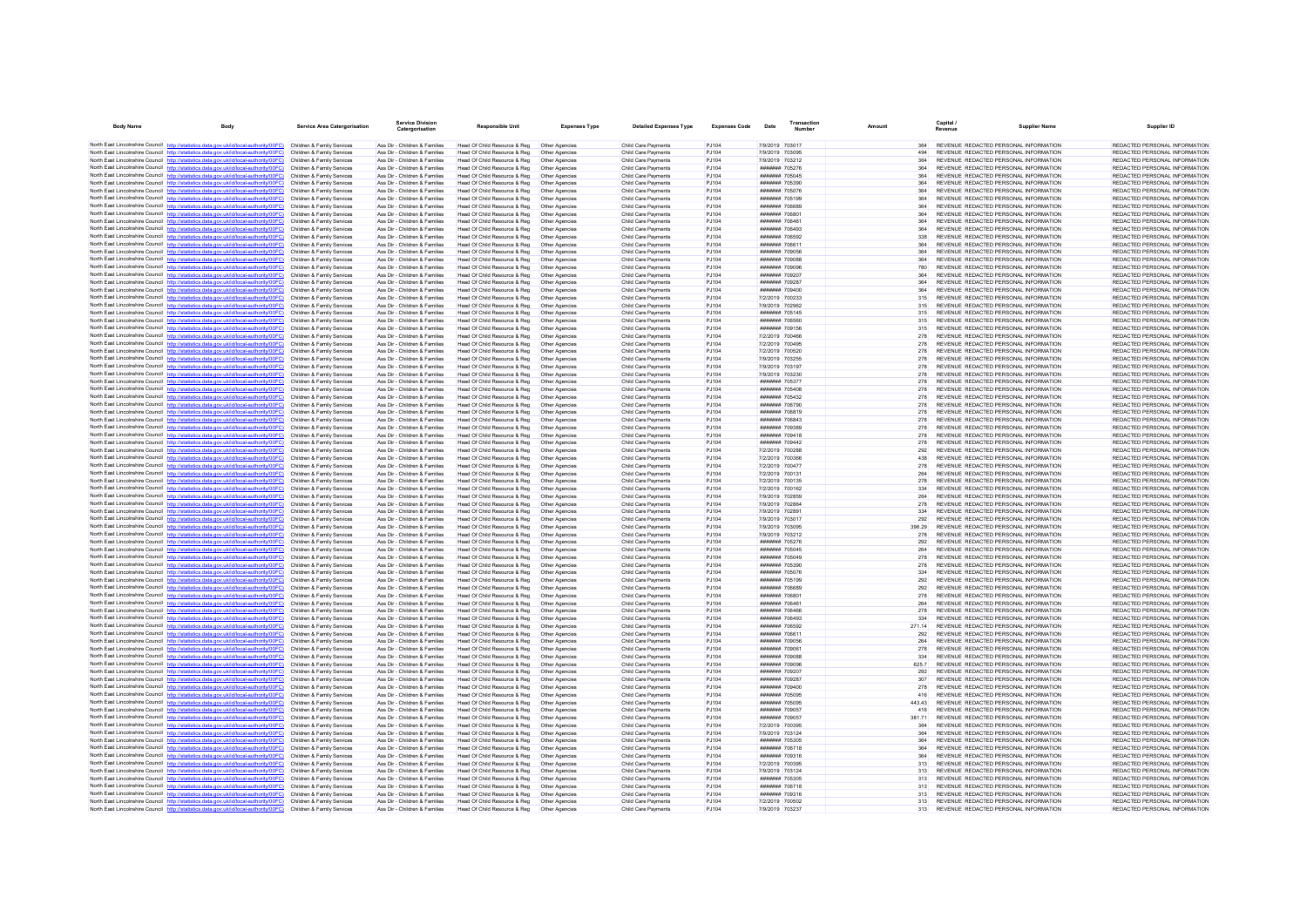| <b>Body Name</b> | Body                                                                                                                                                                                                        | <b>Service Area Catergorisation</b>                      | <b>Service Division</b><br>Catergorisation                     | Responsible Unit                                              | <b>Expenses Type</b>             | <b>Detailed Expenses Type</b>                     | <b>Expenses Code</b>  | Date                                    | Transaction<br>Number | Amount           | Capital /<br>Revenue                                                           | <b>Supplier Name</b> | Supplier ID                                                    |
|------------------|-------------------------------------------------------------------------------------------------------------------------------------------------------------------------------------------------------------|----------------------------------------------------------|----------------------------------------------------------------|---------------------------------------------------------------|----------------------------------|---------------------------------------------------|-----------------------|-----------------------------------------|-----------------------|------------------|--------------------------------------------------------------------------------|----------------------|----------------------------------------------------------------|
|                  | North East Lincolnshire Council http://statistics.data.gov.uk/id/local-authority/00FC) Children & Family Services                                                                                           |                                                          | Ass Dir - Children & Families                                  | Head Of Child Resource & Reg                                  | Other Agencies                   | Child Care Payments                               | PJ104                 | ####### 705414                          |                       | 313              | REVENUE REDACTED PERSONAL INFORMATION                                          |                      | REDACTED PERSONAL INFORMATION                                  |
|                  | North East Lincolnshire Council http://statistics.data.gov.uk/id/local-authority/00FC)                                                                                                                      | Children & Family Services                               | Ass Dir - Children & Families                                  | Head Of Child Resource & Reg                                  | Other Agencies                   | Child Care Payments                               | P.1104                | <b>#######</b> 706825                   |                       | 313              | REVENUE REDACTED PERSONAL INFORMATION                                          |                      | REDACTED PERSONAL INFORMATION                                  |
|                  | North East Lincolnshire Council http://statistics.data.gov.uk/id/local-authority/00FC)                                                                                                                      | Children & Family Services                               | Ass Dir - Children & Families                                  | Head Of Child Resource & Reg                                  | Other Agencies                   | Child Care Payments                               | PJ104                 | ####### 709424                          |                       | 313              | REVENUE REDACTED PERSONAL INFORMATION                                          |                      | REDACTED PERSONAL INFORMATION                                  |
|                  | North East Lincolnshire Council http://statistics.data.gov.uk/id/local-authority/00FC) Children & Family Services<br>North East Lincolnshire Council http://statistics.data.gov.uk/id/local-authority/00FC) | Children & Family Services                               | Ass Dir - Children & Families<br>Ass Dir - Children & Families | Head Of Child Resource & Reg                                  | Other Agencies<br>Other Agencies | Child Care Payments<br>Child Care Payments        | PJ104<br>PJ104        | 7/2/2019 700244<br>####### 706905       |                       | 388<br>509.14    | REVENUE REDACTED PERSONAL INFORMATION<br>REVENUE REDACTED PERSONAL INFORMATION |                      | REDACTED PERSONAL INFORMATION<br>REDACTED PERSONAL INFORMATION |
|                  | North East Lincolnshire Council http://statistics.data.gov.uk/id/local-authority/00FC)                                                                                                                      | Children & Family Services                               | Ass Dir - Children & Families                                  | Head Of Child Resource & Reg<br>Head Of Child Resource & Reg  | Other Agencies                   | Child Care Payments                               | PJ104                 | ####### 709108                          |                       | 334              | REVENUE REDACTED PERSONAL INFORMATION                                          |                      | REDACTED PERSONAL INFORMATION                                  |
|                  | North East Lincolnshire Council http://statistics.data.gov.uk/id/local-authority/00FC)                                                                                                                      | Children & Family Services                               | Ass Dir - Children & Families                                  | Head Of Child Resource & Reg                                  | Other Agencies                   | Child Care Payments                               | PJ104                 | 7/9/2019 702860                         |                       | 780              | REVENUE REDACTED PERSONAL INFORMATION                                          |                      | REDACTED PERSONAL INFORMATION                                  |
|                  | North East Lincolnshire Council http://statistics.data.gov.uk/id/local-authority/00FC)                                                                                                                      | Children & Family Services                               | Ass Dir - Children & Families                                  | Head Of Child Resource & Reg                                  | Other Agencies                   | <b>Child Care Payments</b>                        | <b>PJ104</b>          | 7/9/2019 702860                         |                       | 831.43           | REVENUE REDACTED PERSONAL INFORMATION                                          |                      | REDACTED PERSONAL INFORMATION                                  |
|                  | North East Lincolnshire Council http://statistics.data.gov.uk/id/local-authority/00FC)                                                                                                                      | Children & Family Services                               | Ass Dir - Children & Families                                  | Head Of Child Resource & Reg                                  | Other Agencies                   | Child Care Payments                               | P.1104                | 7/2/2019 700477                         |                       | 437.87<br>437.87 | REVENUE REDACTED PERSONAL INFORMATION                                          |                      | REDACTED PERSONAL INFORMATION                                  |
|                  | North East Lincolnshire Council http://statistics.data.gov.uk/id/local-authority/00FC)<br>North East Lincolnshire Council http://statistics.data.gov.uk/id/local-authority/00FC)                            | Children & Family Services<br>Children & Family Services | Ass Dir - Children & Families<br>Ass Dir - Children & Families | Head Of Child Resource & Reg<br>Head Of Child Resource & Reg  | Other Agencies<br>Other Agencies | Child Care Payments<br>Child Care Payments        | PJ104<br>PJ104        | 7/9/2019 703212<br>####### 705390       |                       | 43787            | REVENUE REDACTED PERSONAL INFORMATION<br>REVENUE REDACTED PERSONAL INFORMATION |                      | REDACTED PERSONAL INFORMATION<br>REDACTED PERSONAL INFORMATION |
|                  | North East Lincolnshire Council http://statistics.data.gov.uk/id/local-authority/00FC)                                                                                                                      | Children & Family Services                               | Ass Dir - Children & Families                                  | Head Of Child Resource & Reg                                  | Other Agencies                   | Child Care Payments                               | PJ104                 | ####### 706801                          |                       | 43787            | REVENUE REDACTED PERSONAL INFORMATION                                          |                      | REDACTED PERSONAL INFORMATION                                  |
|                  | North East Lincolnshire Council http://statistics.data.gov.uk/id/local-authority/00FC)                                                                                                                      | Children & Family Services                               | Ass Dir - Children & Families                                  | Head Of Child Resource & Reg                                  | Other Agencies                   | Child Care Payments                               | PJ104                 | ####### 709400                          |                       | 437.87           | REVENUE REDACTED PERSONAL INFORMATION                                          |                      | REDACTED PERSONAL INFORMATION                                  |
|                  | North East Lincolnshire Council http://statistics.data.gov.uk/id/local-authority/00FC)                                                                                                                      | Children & Family Services                               | Ass Dir - Children & Families                                  | Head Of Child Resource & Reg                                  | Other Agencies                   | Child Care Payments                               | PJ104                 | 7/9/2019 702920                         |                       | 884              | REVENUE REDACTED PERSONAL INFORMATION                                          |                      | REDACTED PERSONAL INFORMATION                                  |
|                  | North East Lincolnshire Council http://statistics.data.gov.uk/id/local-authority/00FC)<br>North East Lincolnshire Council http://statistics.data.gov.uk/id/local-authority/00FC)                            | Children & Family Services<br>Children & Family Services | Ass Dir - Children & Families<br>Ass Dir - Children & Families | Head Of Child Resource & Reg<br>Head Of Child Resource & Reg  | Other Agencies<br>Other Agencies | Child Care Payments<br>Child Care Payments        | P.1104<br>PJ104       | <b>#######</b> 706537<br>####### 706942 |                       | 314<br>396       | REVENUE REDACTED PERSONAL INFORMATION<br>REVENUE REDACTED PERSONAL INFORMATION |                      | REDACTED PERSONAL INFORMATION<br>REDACTED PERSONAL INFORMATION |
|                  | North East Lincolnshire Council http://statistics.data.gov.uk/id/local-authority/00FC)                                                                                                                      | Children & Family Services                               | Ass Dir - Children & Families                                  | Head Of Child Resource & Reg                                  | Other Agencies                   | Child Care Payments                               | PJ104                 | ####### 709133                          |                       | 314              | REVENUE REDACTED PERSONAL INFORMATION                                          |                      | REDACTED PERSONAL INFORMATION                                  |
|                  | North East Lincolnshire Council http://statistics.data.gov.uk/id/local-authority/00FC)                                                                                                                      | Children & Family Services                               | Ass Dir - Children & Families                                  | Head Of Child Resource & Reg                                  | Other Agencies                   | <b>Child Care Payments</b>                        | PJ104                 | 7/2/2019 700207                         |                       | 314              | REVENUE REDACTED PERSONAL INFORMATION                                          |                      | REDACTED PERSONAL INFORMATION                                  |
|                  | North East Lincolnshire Council http://statistics.data.gov.uk/id/local-authority/00FC)                                                                                                                      | Children & Family Services                               | Ass Dir - Children & Families                                  | Head Of Child Resource & Reg                                  | Other Agencies                   | Child Care Payments                               | PJ104                 | 7/9/2019 702938                         |                       | 314              | REVENUE REDACTED PERSONAL INFORMATION                                          |                      | REDACTED PERSONAL INFORMATION                                  |
|                  | North East Lincolnshire Council http://statistics.data.gov.uk/id/local-authority/00FC)<br>North East Lincolnshire Council http://statistics.data.gov.uk/id/local-authority/00FC)                            | Children & Family Services                               | Ass Dir - Children & Families                                  | Head Of Child Resource & Reg                                  | Other Agencies                   | Child Care Payments                               | PJ104                 | ####### 705121<br>7/2/2019 700542       |                       | 314              | REVENUE REDACTED PERSONAL INFORMATION<br>REVENUE REDACTED PERSONAL INFORMATION |                      | REDACTED PERSONAL INFORMATION<br>REDACTED PERSONAL INFORMATION |
|                  | North East Lincolnshire Council http://statistics.data.gov.uk/id/local-authority/00FC)                                                                                                                      | Children & Family Services<br>Children & Family Services | Ass Dir - Children & Families<br>Ass Dir - Children & Families | Head Of Child Resource & Reg<br>Head Of Child Resource & Reg  | Other Agencies<br>Other Agencies | Child Care Payments<br>Child Care Payments        | P.1104<br>PJ104       | 7/9/2019 703276                         |                       | 264<br>264       | REVENUE REDACTED PERSONAL INFORMATION                                          |                      | REDACTED PERSONAL INFORMATION                                  |
|                  | North East Lincolnshire Council http://statistics.data.gov.uk/id/local-authority/00FC)                                                                                                                      | Children & Family Services                               | Ass Dir - Children & Families                                  | Head Of Child Resource & Reg                                  | Other Agencies                   | Child Care Payments                               | PJ104                 | ####### 705453                          |                       | 264              | REVENUE REDACTED PERSONAL INFORMATION                                          |                      | REDACTED PERSONAL INFORMATION                                  |
|                  | North East Lincolnshire Council http://statistics.data.gov.uk/id/local-authority/00FC)                                                                                                                      | Children & Family Services                               | Ass Dir - Children & Families                                  | Head Of Child Resource & Reg                                  | Other Agencies                   | Child Care Payments                               | PJ104                 | ####### 706865                          |                       | 264              | REVENUE REDACTED PERSONAL INFORMATION                                          |                      | REDACTED PERSONAL INFORMATION                                  |
|                  | North East Lincolnshire Council http://statistics.data.gov.uk/id/local-authority/00FC)                                                                                                                      | Children & Family Services                               | Ass Dir - Children & Families                                  | Head Of Child Resource & Reg                                  | Other Agencies                   | Child Care Payments                               | P.1104                | HHHHHH 709463                           |                       | 264              | REVENUE REDACTED PERSONAL INFORMATION                                          |                      | REDACTED PERSONAL INFORMATION                                  |
|                  | North East Lincolnshire Council http://statistics.data.gov.uk/id/local-authority/00FC)<br>North East Lincolnshire Council http://statistics.data.gov.uk/id/local-authority/00FC)                            | Children & Family Services<br>Children & Family Services | Ass Dir - Children & Families<br>Ass Dir - Children & Families | Head Of Child Resource & Reg<br>Head Of Child Resource & Reg  | Other Agencies<br>Other Agencies | Child Care Payments<br>Child Care Payments        | PJ104<br>PJ104        | ####### 709057<br>####### 709057        |                       | 338<br>310.14    | REVENUE REDACTED PERSONAL INFORMATION<br>REVENUE REDACTED PERSONAL INFORMATION |                      | REDACTED PERSONAL INFORMATION<br>REDACTED PERSONAL INFORMATION |
|                  | North East Lincolnshire Council http://statistics.data.gov.uk/id/local-authority/00EC)                                                                                                                      | Children & Family Services                               | Ass Dir - Children & Families                                  | Head Of Child Resource & Reg                                  | Other Agencies                   | Child Care Payments                               | PJ104                 | 7/9/2019 702860                         |                       | 780              | REVENUE REDACTED PERSONAL INFORMATION                                          |                      | REDACTED PERSONAL INFORMATION                                  |
|                  | North East Lincolnshire Council http://statistics.data.gov.uk/id/local-authority/00FC)                                                                                                                      | Children & Family Services                               | Ass Dir - Children & Families                                  | Head Of Child Resource & Reg                                  | Other Agencies                   | Child Care Payments                               | PJ104                 | 7/9/2019 702860                         |                       | 831.43           | REVENUE REDACTED PERSONAL INFORMATION                                          |                      | REDACTED PERSONAL INFORMATION                                  |
|                  | North East Lincolnshire Council http://statistics.data.gov.uk/id/local-authority/00FC)                                                                                                                      | Children & Family Services                               | Ass Dir - Children & Families                                  | Head Of Child Resource & Reg                                  | Other Agencies                   | Child Care Payments                               | PJ104                 | 7/2/2019 700477                         |                       | 437.87           | REVENUE REDACTED PERSONAL INFORMATION                                          |                      | REDACTED PERSONAL INFORMATION                                  |
|                  | North East Lincolnshire Council http://statistics.data.gov.uk/id/local-authority/00FC)                                                                                                                      | Children & Family Services                               | Ass Dir - Children & Families                                  | Head Of Child Resource & Reg                                  | Other Agencies                   | <b>Child Care Payments</b>                        | <b>PJ104</b>          | 7/9/2019 703212                         |                       | 43787            | REVENUE REDACTED PERSONAL INFORMATION                                          |                      | REDACTED PERSONAL INFORMATION                                  |
|                  | North East Lincolnshire Council http://statistics.data.gov.uk/id/local-authority/00FC)<br>North East Lincolnshire Council http://statistics.data.gov.uk/id/local-authority/00FC)                            | Children & Family Services<br>Children & Family Services | Ass Dir - Children & Families<br>Ass Dir - Children & Families | Head Of Child Resource & Reg<br>Head Of Child Resource & Reg  | Other Agencies<br>Other Agencies | Child Care Payments<br>Child Care Payments        | PJ104<br>PJ104        | ####### 705390<br>####### 706801        |                       | 43787<br>437.87  | REVENUE REDACTED PERSONAL INFORMATION<br>REVENUE REDACTED PERSONAL INFORMATION |                      | REDACTED PERSONAL INFORMATION<br>REDACTED PERSONAL INFORMATION |
|                  | North East Lincolnshire Council http://statistics.data.gov.uk/id/local-authority/00FC)                                                                                                                      | Children & Family Services                               | Ass Dir - Children & Families                                  | Head Of Child Resource & Reg                                  | Other Agencies                   | Child Care Payments                               | PJ104                 | ####### 709400                          |                       | 43787            | REVENUE REDACTED PERSONAL INFORMATION                                          |                      | REDACTED PERSONAL INFORMATION                                  |
|                  | North East Lincolnshire Council http://statistics.data.gov.uk/id/local-authority/00FC)                                                                                                                      | Children & Family Services                               | Ass Dir - Children & Families                                  | Head Of Child Resource & Reg                                  | Other Agencies                   | Child Care Payments                               | P.1104                | 7/2/2019 700187                         |                       | 364              | REVENUE REDACTED PERSONAL INFORMATION                                          |                      | REDACTED PERSONAL INFORMATION                                  |
|                  | North East Lincolnshire Council http://statistics.data.gov.uk/id/local-authority/00FC)                                                                                                                      | Children & Family Services                               | Ass Dir - Children & Families                                  | Head Of Child Resource & Reg                                  | Other Agencies                   | Child Care Payments                               | PJ104                 | 7/9/2019 702916                         |                       | 364              | REVENUE REDACTED PERSONAL INFORMATION                                          |                      | REDACTED PERSONAL INFORMATION                                  |
|                  | North East Lincolnshire Council http://statistics.data.gov.uk/id/local-authority/00FC)                                                                                                                      | Children & Family Services                               | Ass Dir - Children & Families                                  | Head Of Child Resource & Reg                                  | Other Agencies                   | Child Care Payments                               | PJ104                 | ####### 705101                          |                       | 364              | REVENUE REDACTED PERSONAL INFORMATION                                          |                      | REDACTED PERSONAL INFORMATION                                  |
|                  | North East Lincolnshire Council http://statistics.data.gov.uk/id/local-authority/00FC)<br>North East Lincolnshire Council http://statistics.data.gov.uk/id/local-authority/00FC)                            | Children & Family Services<br>Children & Family Services | Ass Dir - Children & Families<br>Ass Dir - Children & Families | Head Of Child Resource & Reg<br>Head Of Child Resource & Reg  | Other Agencies<br>Other Agencies | Child Care Payments<br>Child Care Payments        | PJ104<br>PJ104        | <b>#######</b> 706517<br>###### 709113  |                       | 364<br>364       | REVENUE REDACTED PERSONAL INFORMATION<br>REVENUE REDACTED PERSONAL INFORMATION |                      | REDACTED PERSONAL INFORMATION<br>REDACTED PERSONAL INFORMATION |
|                  | North East Lincolnshire Council http://statistics.data.gov.uk/id/local-authority/00FC)                                                                                                                      | Children & Family Services                               | Ass Dir - Children & Families                                  | Head Of Child Resource & Reg                                  | Other Agencies                   | Child Care Payments                               | PJ104                 | 7/2/2019 700471                         |                       | 292              | REVENUE REDACTED PERSONAL INFORMATION                                          |                      | REDACTED PERSONAL INFORMATION                                  |
|                  | North East Lincolnshire Council http://statistics.data.gov.uk/id/local-authority/00FC)                                                                                                                      | Children & Family Services                               | Ass Dir - Children & Families                                  | Head Of Child Resource & Reg                                  | Other Agencies                   | <b>Child Care Payments</b>                        | PJ104                 | 7/9/2019 703202                         |                       | 292              | REVENUE REDACTED PERSONAL INFORMATION                                          |                      | REDACTED PERSONAL INFORMATION                                  |
|                  | North East Lincolnshire Council http://statistics.data.gov.uk/id/local-authority/00FC)                                                                                                                      | Children & Family Services                               | Ass Dir - Children & Families                                  | Head Of Child Resource & Reg                                  | Other Agencies                   | Child Care Payments                               | PJ104                 | ####### 705382                          |                       | 292              | REVENUE REDACTED PERSONAL INFORMATION                                          |                      | REDACTED PERSONAL INFORMATION                                  |
|                  | North East Lincolnshire Council http://statistics.data.gov.uk/id/local-authority/00FC)<br>North East Lincolnshire Council http://statistics.data.gov.uk/id/local-authority/00FC)                            | Children & Family Services<br>Children & Family Services | Ass Dir - Children & Families<br>Ass Dir - Children & Families | Head Of Child Resource & Reg<br>Head Of Child Resource & Reg  | Other Agencies<br>Other Agencies | Child Care Payments<br>Child Care Payments        | PJ104<br>P.1104       | ####### 706795<br>####### 709394        |                       | 292<br>292       | REVENUE REDACTED PERSONAL INFORMATION<br>REVENUE REDACTED PERSONAL INFORMATION |                      | REDACTED PERSONAL INFORMATION<br>REDACTED PERSONAL INFORMATION |
|                  | North East Lincolnshire Council http://statistics.data.gov.uk/id/local-authority/00FC)                                                                                                                      | Children & Family Services                               | Ass Dir - Children & Families                                  | Head Of Child Resource & Reg                                  | Other Agencies                   | Child Care Payments                               | PJ104                 | 7/2/2019 700474                         |                       | 278              | REVENUE REDACTED PERSONAL INFORMATION                                          |                      | REDACTED PERSONAL INFORMATION                                  |
|                  | North East Lincolnshire Council http://statistics.data.gov.uk/id/local-authority/00FC)                                                                                                                      | Children & Family Services                               | Ass Dir - Children & Families                                  | Head Of Child Resource & Reg                                  | Other Agencies                   | Child Care Payments                               | PJ104                 | 7/2/2019 700187                         |                       | 278              | REVENUE REDACTED PERSONAL INFORMATION                                          |                      | REDACTED PERSONAL INFORMATION                                  |
|                  | North East Lincolnshire Council http://statistics.data.gov.uk/id/local-authority/00FC)                                                                                                                      | Children & Family Services                               | Ass Dir - Children & Families                                  | Head Of Child Resource & Reg                                  | Other Agencies                   | Child Care Payments                               | PJ104                 | 7/9/2019 702916                         |                       | 278              | REVENUE REDACTED PERSONAL INFORMATION                                          |                      | REDACTED PERSONAL INFORMATION                                  |
|                  | North East Lincolnshire Council http://statistics.data.gov.uk/id/local-authority/00FC)                                                                                                                      | Children & Family Services                               | Ass Dir - Children & Families                                  | Head Of Child Resource & Reg                                  | Other Agencies                   | Child Care Payments                               | P.1104                | 7/9/2019 703208                         |                       | 278              | REVENUE REDACTED PERSONAL INFORMATION                                          |                      | REDACTED PERSONAL INFORMATION                                  |
|                  | North East Lincolnshire Council http://statistics.data.gov.uk/id/local-authority/00FC)<br>North East Lincolnshire Council http://statistics.data.gov.uk/id/local-authority/00FC)                            | Children & Family Services<br>Children & Family Services | Ass Dir - Children & Families<br>Ass Dir - Children & Families | Head Of Child Resource & Reg<br>Head Of Child Resource & Reg  | Other Agencies<br>Other Agencies | Child Care Payments<br>Child Care Payments        | PJ104<br>PJ104        | ####### 705386<br>####### 705101        |                       | 278<br>278       | REVENUE REDACTED PERSONAL INFORMATION<br>REVENUE REDACTED PERSONAL INFORMATION |                      | REDACTED PERSONAL INFORMATION<br>REDACTED PERSONAL INFORMATION |
|                  | North East Lincolnshire Council http://statistics.data.gov.uk/id/local-authority/00FC)                                                                                                                      | Children & Family Services                               | Ass Dir - Children & Families                                  | Head Of Child Resource & Reg                                  | Other Agencies                   | <b>Child Care Payments</b>                        | PJ104                 | ####### 706798                          |                       | 278              | REVENUE REDACTED PERSONAL INFORMATION                                          |                      | REDACTED PERSONAL INFORMATION                                  |
|                  | North East Lincolnshire Council http://statistics.data.gov.uk/id/local-authority/00FC)                                                                                                                      | Children & Family Services                               | Ass Dir - Children & Families                                  | Head Of Child Resource & Reg                                  | Other Agencies                   | Child Care Payments                               | PJ104                 | ####### 706517                          |                       | 278              | REVENUE REDACTED PERSONAL INFORMATION                                          |                      | REDACTED PERSONAL INFORMATION                                  |
|                  | North East Lincolnshire Council http://statistics.data.gov.uk/id/local-authority/00FC)                                                                                                                      | Children & Family Services                               | Ass Dir - Children & Families                                  | Head Of Child Resource & Reg                                  | Other Agencies                   | Child Care Payments                               | PJ104                 | ####### 709113                          |                       | 278              | REVENUE REDACTED PERSONAL INFORMATION                                          |                      | REDACTED PERSONAL INFORMATION                                  |
|                  | North East Lincolnshire Council http://statistics.data.gov.uk/id/local-authority/00FC)<br>North East Lincolnshire Council http://statistics.data.gov.uk/id/local-authority/00FC)                            | Children & Family Services<br>Children & Family Services | Ass Dir - Children & Families<br>Ass Dir - Children & Families | Head Of Child Resource & Reg.<br>Head Of Child Resource & Reg | Other Agencies<br>Other Agencies | <b>Child Care Payments</b><br>Child Care Payments | <b>PJ104</b><br>PJ104 | ####### 709397<br>####### 709108        |                       | 278<br>292       | REVENUE REDACTED PERSONAL INFORMATION<br>REVENUE REDACTED PERSONAL INFORMATION |                      | REDACTED PERSONAL INFORMATION<br>REDACTED PERSONAL INFORMATION |
|                  | North East Lincolnshire Council http://statistics.data.gov.uk/id/local-authority/00FC)                                                                                                                      | Children & Family Services                               | Ass Dir - Children & Families                                  | Head Of Child Resource & Reg                                  | Other Agencies                   | Child Care Payments                               | PJ104                 | 7/2/2019 700244                         |                       |                  | REVENUE REDACTED PERSONAL INFORMATION                                          |                      | REDACTED PERSONAL INFORMATION                                  |
|                  | North East Lincolnshire Council http://statistics.data.gov.uk/id/local-authority/00FC)                                                                                                                      | Children & Family Services                               | Ass Dir - Children & Families                                  | Head Of Child Resource & Reg                                  | Other Agencies                   | Child Care Payments                               | PJ104                 | 7/9/2019 702884                         |                       | 831 43           | REVENUE REDACTED PERSONAL INFORMATION                                          |                      | REDACTED PERSONAL INFORMATION                                  |
|                  | North East Lincolnshire Council http://statistics.data.gov.uk/id/local-authority/00FC)                                                                                                                      | Children & Family Services                               | Ass Dir - Children & Families                                  | Head Of Child Resource & Reg                                  | Other Agencies                   | Child Care Payments                               | P.1104                | 7/2/2019 700541                         |                       | 264              | REVENUE REDACTED PERSONAL INFORMATION                                          |                      | REDACTED PERSONAL INFORMATION                                  |
|                  | North East Lincolnshire Council http://statistics.data.gov.uk/id/local-authority/00FC)<br>North East Lincolnshire Council http://statistics.data.gov.uk/id/local-authority/00FC)                            | Children & Family Services<br>Children & Family Services | Ass Dir - Children & Families<br>Ass Dir - Children & Families | Head Of Child Resource & Reg<br>Head Of Child Resource & Reg  | Other Agencies                   | Child Care Payments                               | PJ104<br>PJ104        | 7/9/2019 703275<br>####### 705452       |                       | 264<br>264       | REVENUE REDACTED PERSONAL INFORMATION<br>REVENUE REDACTED PERSONAL INFORMATION |                      | REDACTED PERSONAL INFORMATION                                  |
|                  | North East Lincolnshire Council http://statistics.data.gov.uk/id/local-authority/00FC)                                                                                                                      | Children & Family Services                               | Ass Dir - Children & Families                                  | Head Of Child Resource & Reg                                  | Other Agencies<br>Other Agencies | Child Care Payments<br>Child Care Payments        | PJ104                 | ####### 706864                          |                       | 264              | REVENUE REDACTED PERSONAL INFORMATION                                          |                      | REDACTED PERSONAL INFORMATION<br>REDACTED PERSONAL INFORMATION |
|                  | North East Lincolnshire Council http://statistics.data.gov.uk/id/local-authority/00FC)                                                                                                                      | Children & Family Services                               | Ass Dir - Children & Families                                  | Head Of Child Resource & Reg                                  | Other Agencies                   | Child Care Payments                               | PJ104                 | ####### 709462                          |                       | 264              | REVENUE REDACTED PERSONAL INFORMATION                                          |                      | REDACTED PERSONAL INFORMATION                                  |
|                  | North East Lincolnshire Council http://statistics.data.gov.uk/id/local-authority/00FC)                                                                                                                      | Children & Family Services                               | Ass Dir - Children & Families                                  | Head Of Child Resource & Reg                                  | Other Agencies                   | Child Care Payments                               | PJ104                 | 7/9/2019 702868                         |                       | 390              | REVENUE REDACTED PERSONAL INFORMATION                                          |                      | REDACTED PERSONAL INFORMATION                                  |
|                  | North East Lincolnshire Council http://statistics.data.gov.uk/id/local-authority/00FC)                                                                                                                      | Children & Family Services                               | Ass Dir - Children & Families                                  | Head Of Child Resource & Reg                                  | Other Agencies                   | <b>Child Care Payments</b>                        | PJ104                 | 7/2/2019 700311                         |                       | 414              | REVENUE REDACTED PERSONAL INFORMATION                                          |                      | REDACTED PERSONAL INFORMATION                                  |
|                  | North East Lincolnshire Council http://statistics.data.gov.uk/id/local-authority/00FC)<br>North East Lincolnshire Council http://statistics.data.gov.uk/id/local-authority/00FC)                            | Children & Family Services<br>Children & Family Services | Ass Dir - Children & Families<br>Ass Dir - Children & Families | Head Of Child Resource & Reg<br>Head Of Child Resource & Reg  | Other Agencies<br>Other Agencies | Child Care Payments<br>Child Care Payments        | PJ104<br>PJ104        | 7/9/2019 703040<br>####### 705222       |                       | 414<br>414       | REVENUE REDACTED PERSONAL INFORMATION<br>REVENUE REDACTED PERSONAL INFORMATION |                      | REDACTED PERSONAL INFORMATION<br>REDACTED PERSONAL INFORMATION |
|                  | North East Lincolnshire Council http://statistics.data.gov.uk/id/local-authority/00FC)                                                                                                                      | Children & Family Services                               | Ass Dir - Children & Families                                  | Head Of Child Resource & Reg                                  | Other Agencies                   | Child Care Payments                               | PJ104                 | ####### 706634                          |                       | 414              | REVENUE REDACTED PERSONAL INFORMATION                                          |                      | REDACTED PERSONAL INFORMATION                                  |
|                  | North East Lincolnshire Council http://statistics.data.gov.uk/id/local-authority/00FC)                                                                                                                      | Children & Family Services                               | Ass Dir - Children & Families                                  | Head Of Child Resource & Reg                                  | Other Agencies                   | Child Care Payments                               | PJ104                 | ####### 709230                          |                       | A1A              | REVENUE REDACTED PERSONAL INFORMATION                                          |                      | REDACTED PERSONAL INFORMATION                                  |
|                  | North East Lincolnshire Council http://statistics.data.gov.uk/id/local-authority/00FC)                                                                                                                      | Children & Family Services                               | Ass Dir - Children & Families                                  | Head Of Child Resource & Reg                                  | Other Agencies                   | Child Care Payments                               | PJ104                 | 7/9/2019 702868                         |                       | 312.85           | REVENUE REDACTED PERSONAL INFORMATION                                          |                      | REDACTED PERSONAL INFORMATION                                  |
|                  | North East Lincolnshire Council http://statistics.data.gov.uk/id/local-authority/00FC)<br>North East Lincolnshire Council http://statistics.data.gov.uk/id/local-authority/00EC)                            | Children & Family Services<br>Children & Family Services | Ass Dir - Children & Families<br>Ass Dir - Children & Families | Head Of Child Resource & Reg                                  | Other Agencies                   | Child Care Payments                               | PJ104<br>P.1104       | ####### 709052<br>####### 709052        |                       | 650<br>47143     | REVENUE REDACTED PERSONAL INFORMATION<br>REVENUE REDACTED PERSONAL INFORMATION |                      | REDACTED PERSONAL INFORMATION<br>REDACTED PERSONAL INFORMATION |
|                  | North East Lincolnshire Council http://statistics.data.gov.uk/id/local-authority/00FC)                                                                                                                      | Children & Family Services                               | Ass Dir - Children & Families                                  | Head Of Child Resource & Reg<br>Head Of Child Resource & Reg  | Other Agencies<br>Other Agencies | Child Care Payments<br>Child Care Payments        | PJ104                 | ####### 709052                          |                       | 650              | REVENUE REDACTED PERSONAL INFORMATION                                          |                      | REDACTED PERSONAL INFORMATION                                  |
|                  | North East Lincolnshire Council http://statistics.data.gov.uk/id/local-authority/00FC)                                                                                                                      | Children & Family Services                               | Ass Dir - Children & Families                                  | Head Of Child Resource & Reg                                  | Other Agencies                   | Child Care Payments                               | PJ104                 | ####### 709052                          |                       | 471.43           | REVENUE REDACTED PERSONAL INFORMATION                                          |                      | REDACTED PERSONAL INFORMATION                                  |
|                  | North East Lincolnshire Council http://statistics.data.gov.uk/id/local-authority/00FC)                                                                                                                      | Children & Family Services                               | Ass Dir - Children & Families                                  | Head Of Child Resource & Reg                                  | Other Agencies                   | <b>Child Care Payments</b>                        | PJ104                 | ####### 709089                          |                       | 334              | REVENUE REDACTED PERSONAL INFORMATION                                          |                      | REDACTED PERSONAL INFORMATION                                  |
|                  | North East Lincolnshire Council http://statistics.data.gov.uk/id/local-authority/00FC)                                                                                                                      | Children & Family Services                               | Ass Dir - Children & Families                                  | Head Of Child Resource & Reg                                  | Other Agencies                   | Child Care Payments                               | PJ104                 | 7/9/2019 703161                         |                       | 806              | REVENUE REDACTED PERSONAL INFORMATION                                          |                      | REDACTED PERSONAL INFORMATION                                  |
|                  | North East Lincolnshire Council http://statistics.data.gov.uk/id/local-authority/00FC)<br>North East Lincolnshire Council http://statistics.data.gov.uk/id/local-authority/00FC)                            | Children & Family Services<br>Children & Family Services | Ass Dir - Children & Families<br>Ass Dir - Children & Families | Head Of Child Resource & Reg<br>Head Of Child Resource & Reg  | Other Agencies<br>Other Agencies | Child Care Payments<br>Child Care Payments        | PJ104<br>P.1104       | 7/9/2019 703161<br>7/2/2019 700244      |                       | 739.57<br>292    | REVENUE REDACTED PERSONAL INFORMATION<br>REVENUE REDACTED PERSONAL INFORMATION |                      | REDACTED PERSONAL INFORMATION<br>REDACTED PERSONAL INFORMATION |
|                  | North East Lincolnshire Council http://statistics.data.gov.uk/id/local-authority/00FC)                                                                                                                      | Children & Family Services                               | Ass Dir - Children & Families                                  | Head Of Child Resource & Reg                                  | Other Agencies                   | Child Care Payments                               | PJ104                 | ####### 706560                          |                       | $-38171$         | REVENUE REDACTED PERSONAL INFORMATION                                          |                      | REDACTED PERSONAL INFORMATION                                  |
|                  | North East Lincolnshire Council http://statistics.data.gov.uk/id/local-authority/00FC)                                                                                                                      | Children & Family Services                               | Ass Dir - Children & Families                                  | Head Of Child Resource & Reg                                  | Other Agencies                   | Child Care Payments                               | PJ104                 | 7/2/2019 700606                         |                       | 754.29           | REVENUE REDACTED PERSONAL INFORMATION                                          |                      | REDACTED PERSONAL INFORMATION                                  |
|                  | North East Lincolnshire Council http://statistics.data.gov.uk/id/local-authority/00FC)                                                                                                                      | Children & Family Services                               | Ass Dir - Children & Families                                  | Head Of Child Resource & Reg                                  | Other Agencies                   | Child Care Payments                               | PJ104                 | ####### 705041                          |                       | 754              | REVENUE REDACTED PERSONAL INFORMATION                                          |                      | REDACTED PERSONAL INFORMATION                                  |
|                  | North East Lincolnshire Council http://statistics.data.gov.uk/id/local-authority/00FC)<br>North East Lincolnshire Council http://statistics.data.gov.uk/id/local-authority/00FC)                            | Children & Family Services<br>Children & Family Services | Ass Dir - Children & Families<br>Ass Dir - Children & Families | Head Of Child Resource & Reg<br>Head Of Child Resource & Reg  | Other Agencies<br>Other Agencies | Child Care Payments<br><b>Contract Plus</b>       | P.1104<br>PJ135       | <b>#######</b> 705041<br>####### 706776 |                       | 69186<br>364     | REVENUE REDACTED PERSONAL INFORMATION<br>REVENUE REDACTED PERSONAL INFORMATION |                      | REDACTED PERSONAL INFORMATION<br>REDACTED PERSONAL INFORMATION |
|                  | North East Lincolnshire Council http://statistics.data.gov.uk/id/local-authority/00FC)                                                                                                                      | Children & Family Services                               | Ass Dir - Children & Families                                  | Head Of Child Resource & Reg                                  | Other Agencies                   | Contract Plus                                     | PJ135                 | ####### 709375                          |                       | 364              | REVENUE REDACTED PERSONAL INFORMATION                                          |                      | REDACTED PERSONAL INFORMATION                                  |
|                  | North East Lincolnshire Council http://statistics.data.gov.uk/id/local-authority/00FC)                                                                                                                      | Children & Family Services                               | Ass Dir - Children & Families                                  | Head Of Child Resource & Reg                                  | Other Agencies                   | <b>Contract Plus</b>                              | PJ135                 | 7/2/2019 700452                         |                       | 364              | REVENUE REDACTED PERSONAL INFORMATION                                          |                      | REDACTED PERSONAL INFORMATION                                  |
|                  | North East Lincolnshire Council http://statistics.data.gov.uk/id/local-authority/00FC)                                                                                                                      | Children & Family Services                               | Ass Dir - Children & Families                                  | Head Of Child Resource & Reg                                  | Other Agencies                   | <b>Contract Plus</b>                              | PJ135                 | 7/9/2019 703183                         |                       | 364              | REVENUE REDACTED PERSONAL INFORMATION                                          |                      | REDACTED PERSONAL INFORMATION                                  |
|                  | North East Lincolnshire Council http://statistics.data.gov.uk/id/local-authority/00FC)                                                                                                                      | Children & Family Services                               | Ass Dir - Children & Families                                  | Head Of Child Resource & Reg                                  | Other Agencies                   | <b>Contract Plus</b>                              | PJ135                 | ####### 705363                          |                       | 364              | REVENUE REDACTED PERSONAL INFORMATION                                          |                      | REDACTED PERSONAL INFORMATION<br>REDACTED PERSONAL INFORMATION |
|                  | North East Lincolnshire Council http://statistics.data.gov.uk/id/local-authority/00FC) Children & Family Services<br>North East Lincolnshire Council http://statistics.data.gov.uk/id/local-authority/00FC) | Children & Family Services                               | Ass Dir - Children & Families<br>Ass Dir - Children & Families | Head Of Child Resource & Reg<br>Head Of Child Resource & Reg  | Other Agencies<br>Other Agencies | <b>Contract Plus</b><br>Contract Plus             | PJ135<br>PJ135        | ####### 706681<br>####### 706789        |                       | 315<br>315       | REVENUE REDACTED PERSONAL INFORMATION<br>REVENUE REDACTED PERSONAL INFORMATION |                      | REDACTED PERSONAL INFORMATION                                  |
|                  |                                                                                                                                                                                                             |                                                          |                                                                |                                                               |                                  |                                                   |                       |                                         |                       |                  |                                                                                |                      |                                                                |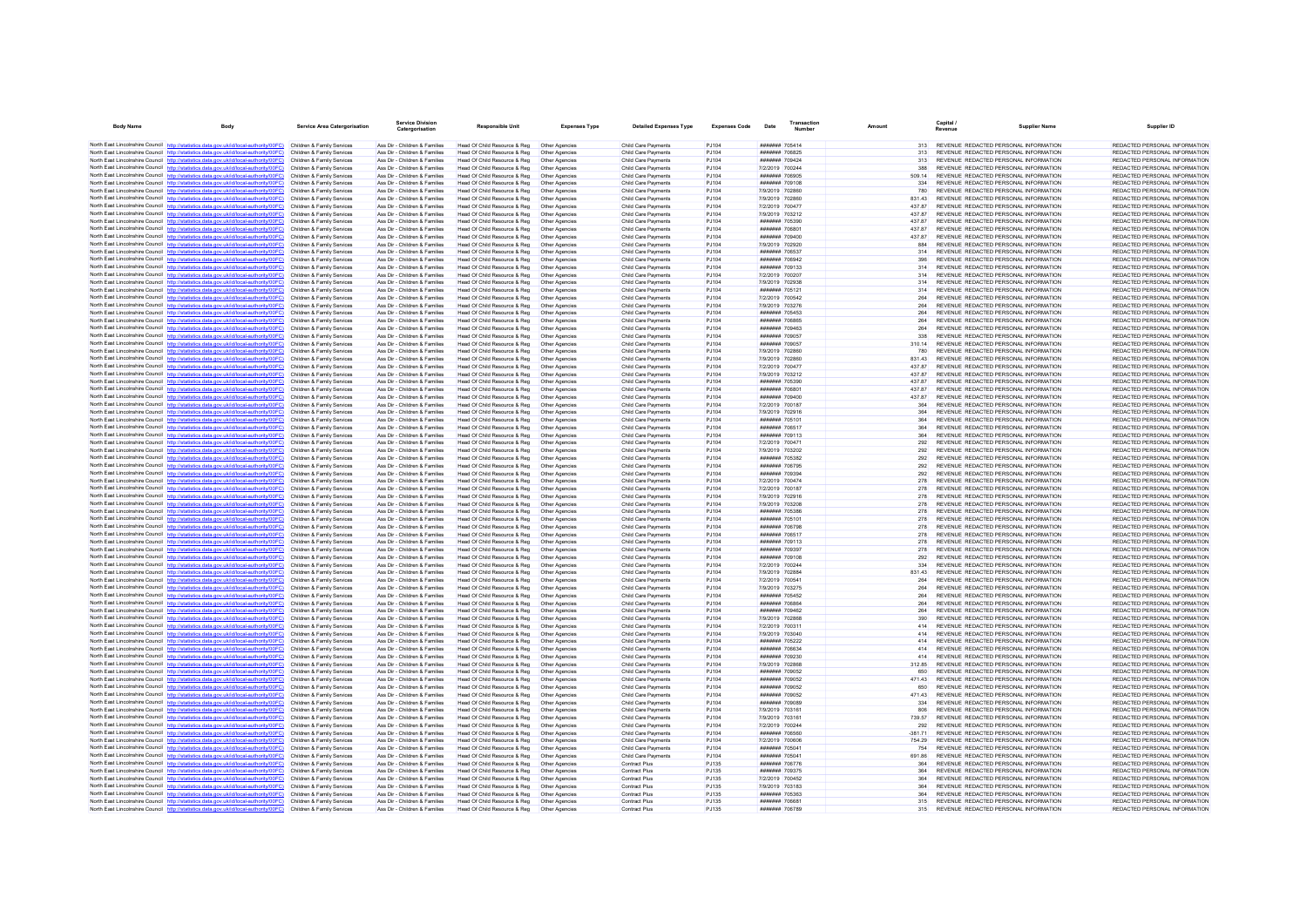| <b>Body Name</b> | Body                                                                                                                                                                                                        | <b>Service Area Catergorisation</b>                      | <b>Service Division</b><br>Catergorisation                     | Responsible Unit                                             | <b>Expenses Type</b>             | <b>Detailed Expenses Type</b>                | <b>Expenses Code</b>  | Date                                    | Transaction<br>Number | Amount |            | Capital /<br>Revenue                                                           | <b>Supplier Name</b> | Supplier ID                                                    |
|------------------|-------------------------------------------------------------------------------------------------------------------------------------------------------------------------------------------------------------|----------------------------------------------------------|----------------------------------------------------------------|--------------------------------------------------------------|----------------------------------|----------------------------------------------|-----------------------|-----------------------------------------|-----------------------|--------|------------|--------------------------------------------------------------------------------|----------------------|----------------------------------------------------------------|
|                  | North East Lincolnshire Council http://statistics.data.gov.uk/id/local-authority/00FC) Children & Family Services                                                                                           |                                                          | Ass Dir - Children & Families                                  | Head Of Child Resource & Reg                                 | Other Agencies                   | <b>Contract Plus</b>                         | PJ135                 |                                         |                       |        | 315        | REVENUE REDACTED PERSONAL INFORMATION                                          |                      | REDACTED PERSONAL INFORMATION                                  |
|                  | North East Lincolnshire Council http://statistics.data.gov.uk/id/local-authority/00FC)                                                                                                                      | Children & Family Services                               | Ass Dir - Children & Families                                  | Head Of Child Resource & Reg                                 | Other Agencies                   | Contract Plus                                | P.1135                | ####### 706468                          |                       |        | 315        | REVENUE REDACTED PERSONAL INFORMATION                                          |                      | REDACTED PERSONAL INFORMATION                                  |
|                  | North East Lincolnshire Council http://statistics.data.gov.uk/id/local-authority/00FC)                                                                                                                      | Children & Family Services                               | Ass Dir - Children & Families                                  | Head Of Child Resource & Reg                                 | Other Agencies                   | <b>Contract Plus</b>                         | PJ135                 | ####### 706474                          |                       |        | 315        | REVENUE REDACTED PERSONAL INFORMATION                                          |                      | REDACTED PERSONAL INFORMATION                                  |
|                  | North East Lincolnshire Council http://statistics.data.gov.uk/id/local-authority/00FC) Children & Family Services<br>North East Lincolnshire Council http://statistics.data.gov.uk/id/local-authority/00FC) | Children & Family Services                               | Ass Dir - Children & Families<br>Ass Dir - Children & Families | Head Of Child Resource & Reg                                 | Other Agencies<br>Other Agencies | <b>Contract Plus</b><br><b>Contract Plus</b> | PJ135<br>PJ135        | ####### 706494<br><b>#######</b> 706497 |                       |        | 315<br>315 | REVENUE REDACTED PERSONAL INFORMATION<br>REVENUE REDACTED PERSONAL INFORMATION |                      | REDACTED PERSONAL INFORMATION<br>REDACTED PERSONAL INFORMATION |
|                  | North East Lincolnshire Council http://statistics.data.gov.uk/id/local-authority/00FC)                                                                                                                      | Children & Family Services                               | Ass Dir - Children & Families                                  | Head Of Child Resource & Reg<br>Head Of Child Resource & Reg | Other Agencies                   | <b>Contract Plus</b>                         | PJ135                 | ####### 706512                          |                       |        | 315        | REVENUE REDACTED PERSONAL INFORMATION                                          |                      | REDACTED PERSONAL INFORMATION                                  |
|                  | North East Lincolnshire Council http://statistics.data.gov.uk/id/local-authority/00FC)                                                                                                                      | Children & Family Services                               | Ass Dir - Children & Families                                  | Head Of Child Resource & Reg                                 | Other Agencies                   | Contract Plus                                | PJ135                 | ####### 706513                          |                       |        | 315        | REVENUE REDACTED PERSONAL INFORMATION                                          |                      | REDACTED PERSONAL INFORMATION                                  |
|                  | North East Lincolnshire Council http://statistics.data.gov.uk/id/local-authority/00FC)                                                                                                                      | Children & Family Services                               | Ass Dir - Children & Families                                  | Head Of Child Resource & Reg                                 | Other Agencies                   | <b>Contract Plus</b>                         | PJ135                 | ####### 706527                          |                       |        | 315        | REVENUE REDACTED PERSONAL INFORMATION                                          |                      | REDACTED PERSONAL INFORMATION                                  |
|                  | North East Lincolnshire Council http://statistics.data.gov.uk/id/local-authority/00FC)                                                                                                                      | Children & Family Services                               | Ass Dir - Children & Families                                  | Head Of Child Resource & Reg                                 | Other Agencies                   | <b>Contract Plus</b>                         | P.1135                | <b>#######</b> 706537                   |                       |        | 315        | REVENUE REDACTED PERSONAL INFORMATION                                          |                      | REDACTED PERSONAL INFORMATION                                  |
|                  | North East Lincolnshire Council http://statistics.data.gov.uk/id/local-authority/00FC)<br>North East Lincolnshire Council http://statistics.data.gov.uk/id/local-authority/00FC)                            | Children & Family Services<br>Children & Family Services | Ass Dir - Children & Families<br>Ass Dir - Children & Families | Head Of Child Resource & Reg<br>Head Of Child Resource & Reg | Other Agencies<br>Other Agencies | Contract Plus<br><b>Contract Plus</b>        | PJ135<br>PJ135        | ####### 706544<br>####### 706557        |                       |        | 315<br>315 | REVENUE REDACTED PERSONAL INFORMATION<br>REVENUE REDACTED PERSONAL INFORMATION |                      | REDACTED PERSONAL INFORMATION<br>REDACTED PERSONAL INFORMATION |
|                  | North East Lincolnshire Council http://statistics.data.gov.uk/id/local-authority/00FC)                                                                                                                      | Children & Family Services                               | Ass Dir - Children & Families                                  | Head Of Child Resource & Reg                                 | Other Agencies                   | <b>Contract Plus</b>                         | PJ135                 | ####### 706613                          |                       |        | 315        | REVENUE REDACTED PERSONAL INFORMATION                                          |                      | REDACTED PERSONAL INFORMATION                                  |
|                  | North East Lincolnshire Council http://statistics.data.gov.uk/id/local-authority/00FC)                                                                                                                      | Children & Family Services                               | Ass Dir - Children & Families                                  | Head Of Child Resource & Reg                                 | Other Agencies                   | <b>Contract Plus</b>                         | PJ135                 | ####### 706647                          |                       |        | 315        | REVENUE REDACTED PERSONAL INFORMATION                                          |                      | REDACTED PERSONAL INFORMATION                                  |
|                  | North East Lincolnshire Council http://statistics.data.gov.uk/id/local-authority/00FC)                                                                                                                      | Children & Family Services                               | Ass Dir - Children & Families                                  | Head Of Child Resource & Reg                                 | Other Agencies                   | <b>Contract Plus</b>                         | PJ135                 | ####### 709055                          |                       |        | 315        | REVENUE REDACTED PERSONAL INFORMATION                                          |                      | REDACTED PERSONAL INFORMATION                                  |
|                  | North East Lincolnshire Council http://statistics.data.gov.uk/id/local-authority/00FC)<br>North East Lincolnshire Council http://statistics.data.gov.uk/id/local-authority/00FC)                            | Children & Family Services<br>Children & Family Services | Ass Dir - Children & Families<br>Ass Dir - Children & Families | Head Of Child Resource & Reg<br>Head Of Child Resource & Reg | Other Anencies<br>Other Agencies | <b>Contract Plus</b><br><b>Contract Plus</b> | P.1135<br>PJ135       | ####### 709064<br>####### 709070        |                       |        | 315<br>315 | REVENUE REDACTED PERSONAL INFORMATION<br>REVENUE REDACTED PERSONAL INFORMATION |                      | REDACTED PERSONAL INFORMATION<br>REDACTED PERSONAL INFORMATION |
|                  | North East Lincolnshire Council http://statistics.data.gov.uk/id/local-authority/00FC)                                                                                                                      | Children & Family Services                               | Ass Dir - Children & Families                                  | Head Of Child Resource & Reg                                 | Other Agencies                   | <b>Contract Plus</b>                         | PJ135                 | ####### 709089                          |                       |        | 315        | REVENUE REDACTED PERSONAL INFORMATION                                          |                      | REDACTED PERSONAL INFORMATION                                  |
|                  | North East Lincolnshire Council http://statistics.data.gov.uk/id/local-authority/00FC)                                                                                                                      | Children & Family Services                               | Ass Dir - Children & Families                                  | Head Of Child Resource & Reg                                 | Other Agencies                   | <b>Contract Plus</b>                         | PJ135                 | ####### 709092                          |                       |        | 315        | REVENUE REDACTED PERSONAL INFORMATION                                          |                      | REDACTED PERSONAL INFORMATION                                  |
|                  | North East Lincolnshire Council http://statistics.data.gov.uk/id/local-authority/00FC)                                                                                                                      | Children & Family Services                               | Ass Dir - Children & Families                                  | Head Of Child Resource & Reg                                 | Other Agencies                   | <b>Contract Plus</b>                         | PJ135                 | ####### 709140                          |                       |        | 315        | REVENUE REDACTED PERSONAL INFORMATION                                          |                      | REDACTED PERSONAL INFORMATION                                  |
|                  | North East Lincolnshire Council http://statistics.data.gov.uk/id/local-authority/00FC)<br>North East Lincolnshire Council http://statistics.data.gov.uk/id/local-authority/00FC)                            | Children & Family Services                               | Ass Dir - Children & Families                                  | Head Of Child Resource & Reg                                 | Other Agencies                   | Contract Plus                                | PJ135                 | ####### 709108<br>####### 709109        |                       |        | 315        | REVENUE REDACTED PERSONAL INFORMATION<br>REVENUE REDACTED PERSONAL INFORMATION |                      | REDACTED PERSONAL INFORMATION<br>REDACTED PERSONAL INFORMATION |
|                  | North East Lincolnshire Council http://statistics.data.gov.uk/id/local-authority/00FC)                                                                                                                      | Children & Family Services<br>Children & Family Services | Ass Dir - Children & Families<br>Ass Dir - Children & Families | Head Of Child Resource & Reg<br>Head Of Child Resource & Reg | Other Agencies<br>Other Agencies | <b>Contract Plus</b><br><b>Contract Plus</b> | P.1135<br>PJ135       | ####### 709153                          |                       |        | 315<br>315 | REVENUE REDACTED PERSONAL INFORMATION                                          |                      | REDACTED PERSONAL INFORMATION                                  |
|                  | North East Lincolnshire Council http://statistics.data.gov.uk/id/local-authority/00FC)                                                                                                                      | Children & Family Services                               | Ass Dir - Children & Families                                  | Head Of Child Resource & Reg                                 | Other Agencies                   | Contract Plus                                | PJ135                 | ####### 709123                          |                       |        | 315        | REVENUE REDACTED PERSONAL INFORMATION                                          |                      | REDACTED PERSONAL INFORMATION                                  |
|                  | North East Lincolnshire Council http://statistics.data.gov.uk/id/local-authority/00FC)                                                                                                                      | Children & Family Services                               | Ass Dir - Children & Families                                  | Head Of Child Resource & Reg                                 | Other Agencies                   | Contract Plus                                | PJ135                 | ####### 709133                          |                       |        | 315        | REVENUE REDACTED PERSONAL INFORMATION                                          |                      | REDACTED PERSONAL INFORMATION                                  |
|                  | North East Lincolnshire Council http://statistics.data.gov.uk/id/local-authority/00FC)                                                                                                                      | Children & Family Services                               | Ass Dir - Children & Families                                  | Head Of Child Resource & Reg                                 | Other Agencies                   | <b>Contract Plus</b>                         | P.1135                | ####### 709209                          |                       |        | 315        | REVENUE REDACTED PERSONAL INFORMATION                                          |                      | REDACTED PERSONAL INFORMATION                                  |
|                  | North East Lincolnshire Council http://statistics.data.gov.uk/id/local-authority/00FC)<br>North East Lincolnshire Council http://statistics.data.gov.uk/id/local-authority/00FC)                            | Children & Family Services<br>Children & Family Services | Ass Dir - Children & Families<br>Ass Dir - Children & Families | Head Of Child Resource & Reg<br>Head Of Child Resource & Reg | Other Agencies<br>Other Agencies | Contract Plus<br><b>Contract Plus</b>        | PJ135<br>PJ135        | ####### 709244<br>####### 709279        |                       |        | 315<br>315 | REVENUE REDACTED PERSONAL INFORMATION<br>REVENUE REDACTED PERSONAL INFORMATION |                      | REDACTED PERSONAL INFORMATION<br>REDACTED PERSONAL INFORMATION |
|                  | North East Lincolnshire Council http://statistics.data.gov.uk/id/local-authority/00EC)                                                                                                                      | Children & Family Services                               | Ass Dir - Children & Families                                  | Head Of Child Resource & Reg                                 | Other Agencies                   | <b>Contract Plus</b>                         | PJ135                 | <b>#######</b> 709388                   |                       |        | 315        | REVENUE REDACTED PERSONAL INFORMATION                                          |                      | REDACTED PERSONAL INFORMATION                                  |
|                  | North East Lincolnshire Council http://statistics.data.gov.uk/id/local-authority/00FC)                                                                                                                      | Children & Family Services                               | Ass Dir - Children & Families                                  | Head Of Child Resource & Reg                                 | Other Agencies                   | <b>Contract Plus</b>                         | PJ135                 | 7/2/2019 700207                         |                       |        | 315        | REVENUE REDACTED PERSONAL INFORMATION                                          |                      | REDACTED PERSONAL INFORMATION                                  |
|                  | North East Lincolnshire Council http://statistics.data.gov.uk/id/local-authority/00FC)                                                                                                                      | Children & Family Services                               | Ass Dir - Children & Families                                  | Head Of Child Resource & Reg                                 | Other Agencies                   | Contract Plus                                | <b>PJ135</b>          | 7/2/2019 700214                         |                       |        | 315        | REVENUE REDACTED PERSONAL INFORMATION                                          |                      | REDACTED PERSONAL INFORMATION                                  |
|                  | North East Lincolnshire Council http://statistics.data.gov.uk/id/local-authority/00FC)                                                                                                                      | Children & Family Services                               | Ass Dir - Children & Families                                  | Head Of Child Resource & Reg                                 | Other Agencies                   | <b>Contract Plus</b>                         | PJ135                 | 7/2/2019 700230                         |                       |        | 315        | REVENUE REDACTED PERSONAL INFORMATION                                          |                      | REDACTED PERSONAL INFORMATION                                  |
|                  | North East Lincolnshire Council http://statistics.data.gov.uk/id/local-authority/00FC)<br>North East Lincolnshire Council http://statistics.data.gov.uk/id/local-authority/00FC)                            | Children & Family Services<br>Children & Family Services | Ass Dir - Children & Families<br>Ass Dir - Children & Families | Head Of Child Resource & Reg<br>Head Of Child Resource & Reg | Other Agencies<br>Other Agencies | <b>Contract Plus</b><br>Contract Plus        | PJ135<br>PJ135        | 7/2/2019 700290<br>7/2/2019 700325      |                       |        | 315<br>315 | REVENUE REDACTED PERSONAL INFORMATION<br>REVENUE REDACTED PERSONAL INFORMATION |                      | REDACTED PERSONAL INFORMATION<br>REDACTED PERSONAL INFORMATION |
|                  | North East Lincolnshire Council http://statistics.data.gov.uk/id/local-authority/00FC)                                                                                                                      | Children & Family Services                               | Ass Dir - Children & Families                                  | Head Of Child Resource & Reg                                 | Other Agencies                   | <b>Contract Plus</b>                         | PJ135                 | 7/2/2019 700359                         |                       |        | 315        | REVENUE REDACTED PERSONAL INFORMATION                                          |                      | REDACTED PERSONAL INFORMATION                                  |
|                  | North East Lincolnshire Council http://statistics.data.gov.uk/id/local-authority/00FC)                                                                                                                      | Children & Family Services                               | Ass Dir - Children & Families                                  | Head Of Child Resource & Reg                                 | Other Agencies                   | <b>Contract Plus</b>                         | P.1135                | 7/2/2019 700465                         |                       |        | 315        | REVENUE REDACTED PERSONAL INFORMATION                                          |                      | REDACTED PERSONAL INFORMATION                                  |
|                  | North East Lincolnshire Council http://statistics.data.gov.uk/id/local-authority/00FC)                                                                                                                      | Children & Family Services                               | Ass Dir - Children & Families                                  | Head Of Child Resource & Reg                                 | Other Agencies                   | <b>Contract Plus</b>                         | PJ135                 | 7/2/2019 700130                         |                       |        | 315        | REVENUE REDACTED PERSONAL INFORMATION                                          |                      | REDACTED PERSONAL INFORMATION                                  |
|                  | North East Lincolnshire Council http://statistics.data.oov.uk/id/local-authority/00FC)                                                                                                                      | Children & Family Services                               | Ass Dir - Children & Families                                  | Head Of Child Resource & Reg                                 | Other Agencies                   | <b>Contract Plus</b>                         | PJ135                 | 7/2/2019 700137                         |                       |        | 315        | REVENUE REDACTED PERSONAL INFORMATION                                          |                      | REDACTED PERSONAL INFORMATION                                  |
|                  | North East Lincolnshire Council http://statistics.data.gov.uk/id/local-authority/00FC)<br>North East Lincolnshire Council http://statistics.data.gov.uk/id/local-authority/00FC)                            | Children & Family Services<br>Children & Family Services | Ass Dir - Children & Families<br>Ass Dir - Children & Families | Head Of Child Resource & Reg<br>Head Of Child Resource & Reg | Other Agencies<br>Other Agencies | <b>Contract Plus</b><br>Contract Plus        | PJ135<br>PJ135        | 7/2/2019 700144<br>7/2/2019 700163      |                       |        | 315<br>315 | REVENUE REDACTED PERSONAL INFORMATION<br>REVENUE REDACTED PERSONAL INFORMATION |                      | REDACTED PERSONAL INFORMATION<br>REDACTED PERSONAL INFORMATION |
|                  | North East Lincolnshire Council http://statistics.data.gov.uk/id/local-authority/00FC)                                                                                                                      | Children & Family Services                               | Ass Dir - Children & Families                                  | Head Of Child Resource & Reg                                 | Other Agencies                   | Contract Plus                                | PJ135                 | 7/2/2019 700166                         |                       |        | 315        | REVENUE REDACTED PERSONAL INFORMATION                                          |                      | REDACTED PERSONAL INFORMATION                                  |
|                  | North East Lincolnshire Council http://statistics.data.gov.uk/id/local-authority/00FC)                                                                                                                      | Children & Family Services                               | Ass Dir - Children & Families                                  | Head Of Child Resource & Reg                                 | Other Agencies                   | <b>Contract Plus</b>                         | PJ135                 | 7/2/2019 700182                         |                       |        | 315        | REVENUE REDACTED PERSONAL INFORMATION                                          |                      | REDACTED PERSONAL INFORMATION                                  |
|                  | North East Lincolnshire Council http://statistics.data.gov.uk/id/local-authority/00FC)                                                                                                                      | Children & Family Services                               | Ass Dir - Children & Families                                  | Head Of Child Resource & Reg                                 | Other Agencies                   | Contract Plus                                | PJ135                 | 7/2/2019 700183                         |                       |        | 315        | REVENUE REDACTED PERSONAL INFORMATION                                          |                      | REDACTED PERSONAL INFORMATION                                  |
|                  | North East Lincolnshire Council http://statistics.data.gov.uk/id/local-authority/00FC)                                                                                                                      | Children & Family Services                               | Ass Dir - Children & Families                                  | Head Of Child Resource & Reg                                 | Other Agencies                   | <b>Contract Plus</b>                         | PJ135                 | 7/2/2019 700198                         |                       |        | 315        | REVENUE REDACTED PERSONAL INFORMATION                                          |                      | REDACTED PERSONAL INFORMATION                                  |
|                  | North East Lincolnshire Council http://statistics.data.gov.uk/id/local-authority/00FC)<br>North East Lincolnshire Council http://statistics.data.gov.uk/id/local-authority/00FC)                            | Children & Family Services<br>Children & Family Services | Ass Dir - Children & Families<br>Ass Dir - Children & Families | Head Of Child Resource & Reg<br>Head Of Child Resource & Reg | Other Agencies<br>Other Agencies | Contract Plus<br>Contract Plus               | P.1135<br>PJ135       | 7/9/2019 702858<br>7/9/2019 702866      |                       |        | 315<br>315 | REVENUE REDACTED PERSONAL INFORMATION<br>REVENUE REDACTED PERSONAL INFORMATION |                      | REDACTED PERSONAL INFORMATION<br>REDACTED PERSONAL INFORMATION |
|                  | North East Lincolnshire Council http://statistics.data.gov.uk/id/local-authority/00FC)                                                                                                                      | Children & Family Services                               | Ass Dir - Children & Families                                  | Head Of Child Resource & Reg                                 | Other Agencies                   | Contract Plus                                | PJ135                 | 7/9/2019 702873                         |                       |        | 315        | REVENUE REDACTED PERSONAL INFORMATION                                          |                      | REDACTED PERSONAL INFORMATION                                  |
|                  | North East Lincolnshire Council http://statistics.data.gov.uk/id/local-authority/00FC)                                                                                                                      | Children & Family Services                               | Ass Dir - Children & Families                                  | Head Of Child Resource & Reg                                 | Other Agencies                   | Contract Plus                                | PJ135                 | 7/9/2019 702892                         |                       |        | 315        | REVENUE REDACTED PERSONAL INFORMATION                                          |                      | REDACTED PERSONAL INFORMATION                                  |
|                  | North East Lincolnshire Council http://statistics.data.gov.uk/id/local-authority/00FC)                                                                                                                      | Children & Family Services                               | Ass Dir - Children & Families                                  | Head Of Child Resource & Reg                                 | Other Agencies                   | Contract Plus                                | P.1135                | 7/9/2019 702895                         |                       |        | 315        | REVENUE REDACTED PERSONAL INFORMATION                                          |                      | REDACTED PERSONAL INFORMATION                                  |
|                  | North East Lincolnshire Council http://statistics.data.gov.uk/id/local-authority/00FC)                                                                                                                      | Children & Family Services<br>Children & Family Services | Ass Dir - Children & Families<br>Ass Dir - Children & Families | Head Of Child Resource & Reg                                 | Other Agencies                   | <b>Contract Plus</b><br>Contract Plus        | PJ135<br>PJ135        | 7/9/2019 702911<br>7/9/2019 702912      |                       |        | 315<br>315 | REVENUE REDACTED PERSONAL INFORMATION<br>REVENUE REDACTED PERSONAL INFORMATION |                      | REDACTED PERSONAL INFORMATION<br>REDACTED PERSONAL INFORMATION |
|                  | North East Lincolnshire Council http://statistics.data.gov.uk/id/local-authority/00FC)<br>North East Lincolnshire Council http://statistics.data.gov.uk/id/local-authority/00FC)                            | Children & Family Services                               | Ass Dir - Children & Families                                  | Head Of Child Resource & Reg<br>Head Of Child Resource & Reg | Other Agencies<br>Other Agencies | <b>Contract Plus</b>                         | PJ135                 | 7/9/2019 702927                         |                       |        | 315        | REVENUE REDACTED PERSONAL INFORMATION                                          |                      | REDACTED PERSONAL INFORMATION                                  |
|                  | North East Lincolnshire Council http://statistics.data.gov.uk/id/local-authority/00FC)                                                                                                                      | Children & Family Services                               | Ass Dir - Children & Families                                  | Head Of Child Resource & Reg                                 | Other Agencies                   | Contract Plus                                | PJ135                 | 7/9/2019 702938                         |                       |        | 315        | REVENUE REDACTED PERSONAL INFORMATION                                          |                      | REDACTED PERSONAL INFORMATION                                  |
|                  | North East Lincolnshire Council http://statistics.data.gov.uk/id/local-authority/00FC)                                                                                                                      | Children & Family Services                               | Ass Dir - Children & Families                                  | Head Of Child Resource & Reg                                 | Other Agencies                   | Contract Plus                                | PJ135                 | 7/9/2019 702945                         |                       |        | 315        | REVENUE REDACTED PERSONAL INFORMATION                                          |                      | REDACTED PERSONAL INFORMATION                                  |
|                  | North East Lincolnshire Council http://statistics.data.gov.uk/id/local-authority/00FC)                                                                                                                      | Children & Family Services                               | Ass Dir - Children & Families                                  | Head Of Child Resource & Reg.                                | Other Agencies                   | <b>Contract Plus</b>                         | PJ135                 | 7/9/2019 702959                         |                       |        | 315        | REVENUE REDACTED PERSONAL INFORMATION                                          |                      | REDACTED PERSONAL INFORMATION                                  |
|                  | North East Lincolnshire Council http://statistics.data.gov.uk/id/local-authority/00FC)<br>North East Lincolnshire Council http://statistics.data.gov.uk/id/local-authority/00FC)                            | Children & Family Services<br>Children & Family Services | Ass Dir - Children & Families<br>Ass Dir - Children & Families | Head Of Child Resource & Reg<br>Head Of Child Resource & Reg | Other Agencies<br>Other Agencies | Contract Plus<br>Contract Plus               | PJ135<br>PJ135        | 7/9/2019 703019<br>7/9/2019 703054      |                       |        | 315<br>315 | REVENUE REDACTED PERSONAL INFORMATION<br>REVENUE REDACTED PERSONAL INFORMATION |                      | REDACTED PERSONAL INFORMATION<br>REDACTED PERSONAL INFORMATION |
|                  | North East Lincolnshire Council http://statistics.data.gov.uk/id/local-authority/00FC)                                                                                                                      | Children & Family Services                               | Ass Dir - Children & Families                                  | Head Of Child Resource & Reg                                 | Other Agencies                   | <b>Contract Plus</b>                         | PJ135                 | 7/9/2019 703088                         |                       |        | 315        | REVENUE REDACTED PERSONAL INFORMATION                                          |                      | REDACTED PERSONAL INFORMATION                                  |
|                  | North East Lincolnshire Council http://statistics.data.gov.uk/id/local-authority/00FC)                                                                                                                      | Children & Family Services                               | Ass Dir - Children & Families                                  | Head Of Child Resource & Reg                                 | Other Agencies                   | Contract Plus                                | P.1135                | 7/9/2019 703196                         |                       |        | 315        | REVENUE REDACTED PERSONAL INFORMATION                                          |                      | REDACTED PERSONAL INFORMATION                                  |
|                  | North East Lincolnshire Council http://statistics.data.gov.uk/id/local-authority/00FC)                                                                                                                      | Children & Family Services                               | Ass Dir - Children & Families                                  | Head Of Child Resource & Reg                                 | Other Agencies                   | Contract Plus                                | PJ135                 | ####### 705235                          |                       |        | 315        | REVENUE REDACTED PERSONAL INFORMATION                                          |                      | REDACTED PERSONAL INFORMATION                                  |
|                  | North East Lincolnshire Council http://statistics.data.gov.uk/id/local-authority/00FC)                                                                                                                      | Children & Family Services                               | Ass Dir - Children & Families                                  | Head Of Child Resource & Reg                                 | Other Agencies                   | <b>Contract Plus</b>                         | PJ135                 | ####### 705269                          |                       |        | 315        | REVENUE REDACTED PERSONAL INFORMATION                                          |                      | REDACTED PERSONAL INFORMATION                                  |
|                  | North East Lincolnshire Council http://statistics.data.gov.uk/id/local-authority/00FC)<br>North East Lincolnshire Council http://statistics.data.gov.uk/id/local-authority/00FC)                            | Children & Family Services<br>Children & Family Services | Ass Dir - Children & Families<br>Ass Dir - Children & Families | Head Of Child Resource & Reg<br>Head Of Child Resource & Reg | Other Agencies<br>Other Agencies | <b>Contract Plus</b><br>Contract Plus        | PJ135<br>PJ135        | ####### 705376<br>####### 705044        |                       |        | 315<br>315 | REVENUE REDACTED PERSONAL INFORMATION<br>REVENUE REDACTED PERSONAL INFORMATION |                      | REDACTED PERSONAL INFORMATION<br>REDACTED PERSONAL INFORMATION |
|                  | North East Lincolnshire Council http://statistics.data.gov.uk/id/local-authority/00FC)                                                                                                                      | Children & Family Services                               | Ass Dir - Children & Families                                  | Head Of Child Resource & Reg                                 | Other Agencies                   | Contract Plus                                | PJ135                 | ####### 705052                          |                       |        | 315        | REVENUE REDACTED PERSONAL INFORMATION                                          |                      | REDACTED PERSONAL INFORMATION                                  |
|                  | North East Lincolnshire Council http://statistics.data.gov.uk/id/local-authority/00FC)                                                                                                                      | Children & Family Services                               | Ass Dir - Children & Families                                  | Head Of Child Resource & Reg                                 | Other Agencies                   | <b>Contract Plus</b>                         | PJ135                 | ####### 705057                          |                       |        | 315        | REVENUE REDACTED PERSONAL INFORMATION                                          |                      | REDACTED PERSONAL INFORMATION                                  |
|                  | North East Lincolnshire Council http://statistics.data.gov.uk/id/local-authority/00FC)                                                                                                                      | Children & Family Services                               | Ass Dir - Children & Families                                  | Head Of Child Resource & Reg                                 | Other Agencies                   | Contract Plus                                | PJ135                 | ####### 705077                          |                       |        | 315        | REVENUE REDACTED PERSONAL INFORMATION                                          |                      | REDACTED PERSONAL INFORMATION                                  |
|                  | North East Lincolnshire Council http://statistics.data.gov.uk/id/local-authority/00FC)                                                                                                                      | Children & Family Services                               | Ass Dir - Children & Families<br>Ass Dir - Children & Families | Head Of Child Resource & Reg<br>Head Of Child Resource & Reg | Other Agencies                   | <b>Contract Plus</b><br>Contract Plus        | PJ135<br>PJ135        | ####### 705080<br>####### 705096        |                       |        | 315<br>315 | REVENUE REDACTED PERSONAL INFORMATION<br>REVENUE REDACTED PERSONAL INFORMATION |                      | REDACTED PERSONAL INFORMATION<br>REDACTED PERSONAL INFORMATION |
|                  | North East Lincolnshire Council http://statistics.data.gov.uk/id/local-authority/00FC)<br>North East Lincolnshire Council http://statistics.data.gov.uk/id/local-authority/00FC)                            | Children & Family Services<br>Children & Family Services | Ass Dir - Children & Families                                  | Head Of Child Resource & Reg                                 | Other Agencies<br>Other Agencies | Contract Plus                                | PJ135                 | ####### 705097                          |                       |        | 315        | REVENUE REDACTED PERSONAL INFORMATION                                          |                      | REDACTED PERSONAL INFORMATION                                  |
|                  | North East Lincolnshire Council http://statistics.data.gov.uk/id/local-authority/00FC)                                                                                                                      | Children & Family Services                               | Ass Dir - Children & Families                                  | Head Of Child Resource & Reg                                 | Other Agencies                   | Contract Plus                                | PJ135                 | ####### 705111                          |                       |        | 315        | REVENUE REDACTED PERSONAL INFORMATION                                          |                      | REDACTED PERSONAL INFORMATION                                  |
|                  | North East Lincolnshire Council http://statistics.data.gov.uk/id/local-authority/00FC)                                                                                                                      | Children & Family Services                               | Ass Dir - Children & Families                                  | Head Of Child Resource & Reg                                 | Other Agencies                   | <b>Contract Plus</b>                         | PJ135                 | ####### 705121                          |                       |        | 315        | REVENUE REDACTED PERSONAL INFORMATION                                          |                      | REDACTED PERSONAL INFORMATION                                  |
|                  | North East Lincolnshire Council http://statistics.data.gov.uk/id/local-authority/00EC)                                                                                                                      | Children & Family Services                               | Ass Dir - Children & Families                                  | Head Of Child Resource & Reg                                 | Other Agencies                   | <b>Contract Plus</b>                         | P.1135                | ####### 705128                          |                       |        | 315        | REVENUE REDACTED PERSONAL INFORMATION                                          |                      | REDACTED PERSONAL INFORMATION                                  |
|                  | North East Lincolnshire Council http://statistics.data.gov.uk/id/local-authority/00FC)<br>North East Lincolnshire Council http://statistics.data.gov.uk/id/local-authority/00FC)                            | Children & Family Services<br>Children & Family Services | Ass Dir - Children & Families<br>Ass Dir - Children & Families | Head Of Child Resource & Reg<br>Head Of Child Resource & Reg | Other Agencies<br>Other Agencies | Contract Plus<br>Contract Plus               | PJ135<br>PJ135        | ####### 705142<br>####### 705201        |                       |        | 315<br>315 | REVENUE REDACTED PERSONAL INFORMATION<br>REVENUE REDACTED PERSONAL INFORMATION |                      | REDACTED PERSONAL INFORMATION<br>REDACTED PERSONAL INFORMATION |
|                  | North East Lincolnshire Council http://statistics.data.gov.uk/id/local-authority/00FC)                                                                                                                      | Children & Family Services                               | Ass Dir - Children & Families                                  | Head Of Child Resource & Reg                                 | Other Agencies                   | Holiday                                      | PJ108                 | ####### 705266                          |                       |        | 292        | REVENUE REDACTED PERSONAL INFORMATION                                          |                      | REDACTED PERSONAL INFORMATION                                  |
|                  | North East Lincolnshire Council http://statistics.data.gov.uk/id/local-authority/00FC)                                                                                                                      | Children & Family Services                               | Ass Dir - Children & Families                                  | Head Of Child Resource & Reg                                 | Other Agencies                   | Holiday                                      | PJ108                 | ####### 706673                          |                       |        | 334        | REVENUE REDACTED PERSONAL INFORMATION                                          |                      | REDACTED PERSONAL INFORMATION                                  |
|                  | North East Lincolnshire Council http://statistics.data.gov.uk/id/local-authority/00FC)                                                                                                                      | Children & Family Services                               | Ass Dir - Children & Families                                  | Head Of Child Resource & Reg                                 | Other Agencies                   | Holiday                                      | <b>PJ108</b>          | 7/9/2019 703162                         |                       |        | 264        | REVENUE REDACTED PERSONAL INFORMATION                                          |                      | REDACTED PERSONAL INFORMATION                                  |
|                  | North East Lincolnshire Council http://statistics.data.gov.uk/id/local-authority/00FC)                                                                                                                      | Children & Family Services                               | Ass Dir - Children & Families                                  | Head Of Child Resource & Reg                                 | Other Anencies                   | Holiday                                      | P.I108                | <b>#######</b> 706493                   |                       |        | 668        | REVENUE REDACTED PERSONAL INFORMATION                                          |                      | REDACTED PERSONAL INFORMATION                                  |
|                  | North East Lincolnshire Council http://statistics.data.gov.uk/id/local-authority/00FC)<br>North East Lincolnshire Council http://statistics.data.gov.uk/id/local-authority/00FC)                            | Children & Family Services<br>Children & Family Services | Ass Dir - Children & Families<br>Ass Dir - Children & Families | Head Of Child Resource & Reg<br>Head Of Child Resource & Reg | Other Agencies<br>Other Agencies | Holidav<br>Holidav                           | PJ108<br><b>PJ108</b> | ####### 709108<br>####### 709442        |                       |        | 264<br>278 | REVENUE REDACTED PERSONAL INFORMATION<br>REVENUE REDACTED PERSONAL INFORMATION |                      | REDACTED PERSONAL INFORMATION<br>REDACTED PERSONAL INFORMATION |
|                  | North East Lincolnshire Council http://statistics.data.gov.uk/id/local-authority/00FC)                                                                                                                      | Children & Family Services                               | Ass Dir - Children & Families                                  | Head Of Child Resource & Reg                                 | Other Agencies                   | Holiday                                      | PJ108                 | ####### 706673                          |                       |        | 292        | REVENUE REDACTED PERSONAL INFORMATION                                          |                      | REDACTED PERSONAL INFORMATION                                  |
|                  | North East Lincolnshire Council http://statistics.data.gov.uk/id/local-authority/00FC)                                                                                                                      | Children & Family Services                               | Ass Dir - Children & Families                                  | Head Of Child Resource & Reg                                 | Other Anencies                   | Holidav                                      | P.I108                | 7/9/2019 703058                         |                       |        | 334        | REVENUE REDACTED PERSONAL INFORMATION                                          |                      | REDACTED PERSONAL INFORMATION                                  |
|                  | North East Lincolnshire Council http://statistics.data.gov.uk/id/local-authority/00FC)                                                                                                                      | Children & Family Services                               | Ass Dir - Children & Families                                  | Head Of Child Resource & Reg                                 | Other Agencies                   | Holiday                                      | PJ108                 | ####### 706759                          |                       |        | 292        | REVENUE REDACTED PERSONAL INFORMATION                                          |                      | REDACTED PERSONAL INFORMATION                                  |
|                  | North East Lincolnshire Council http://statistics.data.gov.uk/id/local-authority/00FC)<br>North East Lincolnshire Council http://statistics.data.gov.uk/id/local-authority/00FC)                            | Children & Family Services<br>Children & Family Services | Ass Dir - Children & Families<br>Ass Dir - Children & Families | Head Of Child Resource & Reg<br>Head Of Child Resource & Reg | Other Agencies<br>Other Agencies | Holidav<br>Holiday                           | PJ108<br>PJ108        | 7/9/2019 703058<br>####### 706592       |                       |        | 334<br>334 | REVENUE REDACTED PERSONAL INFORMATION<br>REVENUE REDACTED PERSONAL INFORMATION |                      | REDACTED PERSONAL INFORMATION<br>REDACTED PERSONAL INFORMATION |
|                  | North East Lincolnshire Council http://statistics.data.gov.uk/id/local-authority/00FC)                                                                                                                      | Children & Family Services                               | Ass Dir - Children & Families                                  | Head Of Child Resource & Reg                                 | Other Agencies                   | Holiday                                      | PJ108                 | ####### 706718                          |                       |        | 626        | REVENUE REDACTED PERSONAL INFORMATION                                          |                      | REDACTED PERSONAL INFORMATION                                  |
|                  | North East Lincolnshire Council http://statistics.data.gov.uk/id/local-authority/00FC)                                                                                                                      | Children & Family Services                               | Ass Dir - Children & Families                                  | Head Of Child Resource & Reg                                 | Other Agencies                   | Holiday                                      | PJ108                 | ####### 706590                          |                       |        | 334        | REVENUE REDACTED PERSONAL INFORMATION                                          |                      | REDACTED PERSONAL INFORMATION                                  |
|                  | North East Lincolnshire Council http://statistics.data.gov.uk/id/local-authority/00FC) Children & Family Services                                                                                           |                                                          | Ass Dir - Children & Families                                  | Head Of Child Resource & Reg                                 | Other Agencies                   | Holiday                                      | <b>PJ108</b>          | 7/9/2019 703077                         |                       |        | 388        | REVENUE REDACTED PERSONAL INFORMATION                                          |                      | REDACTED PERSONAL INFORMATION                                  |
|                  | North East Lincolnshire Council http://statistics.data.gov.uk/id/local-authority/00FC)                                                                                                                      | Children & Family Services                               | Ass Dir - Children & Families                                  | Head Of Child Resource & Reg                                 | Other Agencies                   | Holiday                                      | PJ108                 | <b>####### 706759</b>                   |                       |        | 334        | REVENUE REDACTED PERSONAL INFORMATION                                          |                      | REDACTED PERSONAL INFORMATION                                  |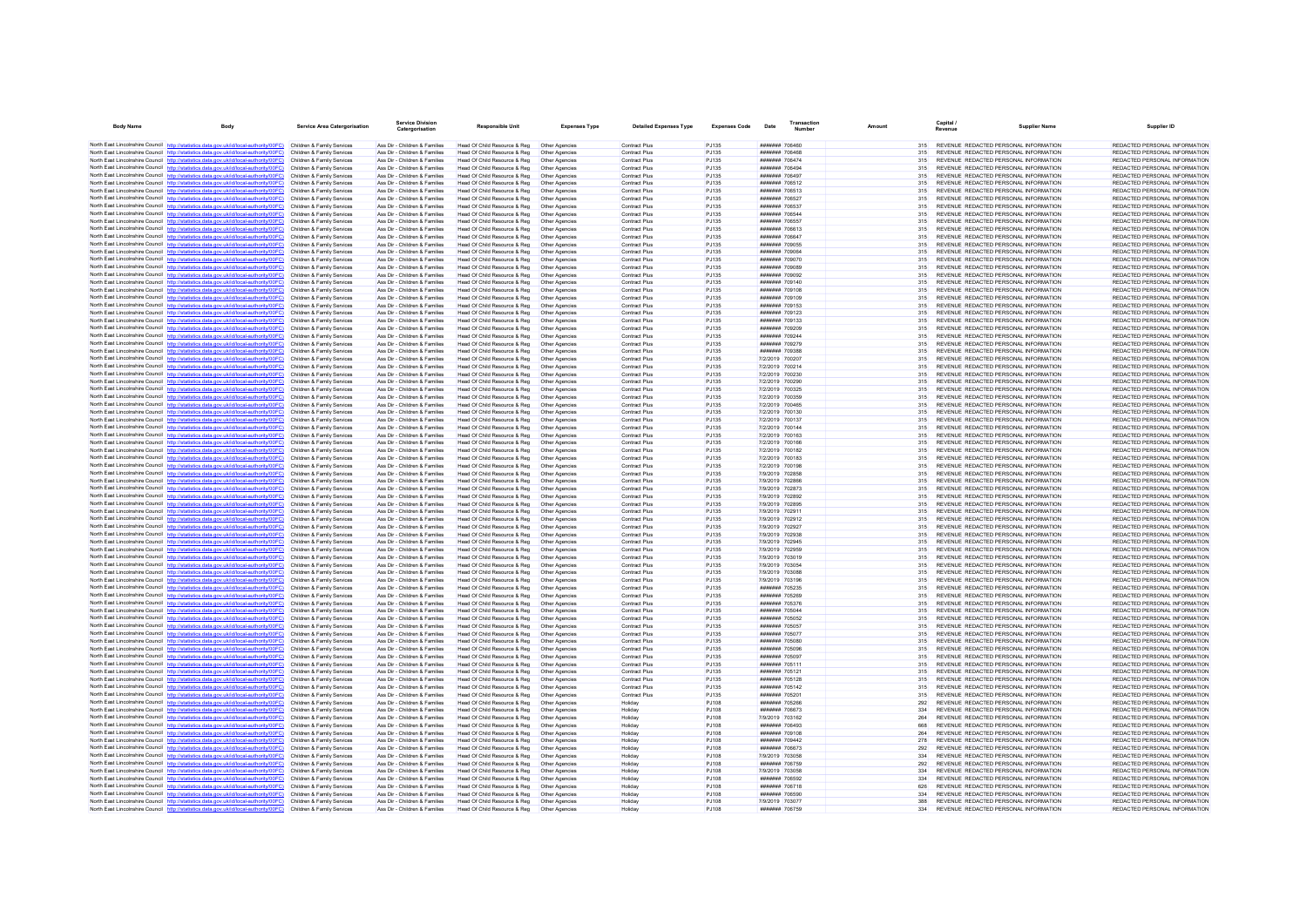| North East Lincolnshire Council http://statistics.data.gov.uk/id/local-authority/00FC) Children & Family Services<br>Head Of Child Resource & Reg<br>REVENUE REDACTED PERSONAL INFORMATION<br>REDACTED PERSONAL INFORMATION<br>Ass Dir - Children & Families<br>P.1108<br>####### 709085<br>264<br>Other Agencies<br>Holiday<br>REDACTED PERSONAL INFORMATION<br>North East Lincolnshire Council http://statistics.data.gov.uk/id/local-authority/00FC)<br>REVENUE REDACTED PERSONAL INFORMATION<br>Children & Family Services<br>Ass Dir - Children & Families<br>Head Of Child Resource & Reg<br>Other Agencies<br>Holidav<br>P.I108<br>####### 706514<br>334<br>North East Lincolnshire Council http://statistics.data.gov.uk/id/local-authority/00FC)<br>Ass Dir - Children & Families<br>Head Of Child Resource & Reg<br>PJ108<br>####### 706603<br>REVENUE REDACTED PERSONAL INFORMATION<br>REDACTED PERSONAL INFORMATION<br>Children & Family Services<br>Other Agencies<br>Holiday<br>334<br>North East Lincolnshire Council http://statistics.data.gov.uk/id/local-authority/00FC) Children & Family Services<br>REVENUE REDACTED PERSONAL INFORMATION<br>REDACTED PERSONAL INFORMATION<br>Ass Dir - Children & Families<br>Head Of Child Resource & Reg<br>PJ108<br>####### 705111<br>Other Agencies<br>334<br>Holiday<br>North East Lincolnshire Council http://statistics.data.oov.uk/id/local-authority/00FC)<br>REDACTED PERSONAL INFORMATION<br>Children & Family Services<br>Ass Dir - Children & Families<br>Head Of Child Resource & Reg<br>Other Agencies<br>Holiday<br>P.I108<br>HHHHHH 706460<br>388<br>REVENUE REDACTED PERSONAL INFORMATION<br>North East Lincolnshire Council http://statistics.data.gov.uk/id/local-authority/00FC)<br>Head Of Child Resource & Reg<br><b>PJ108</b><br>####### 706507<br>REVENUE REDACTED PERSONAL INFORMATION<br>REDACTED PERSONAL INFORMATION<br>Children & Family Services<br>Ass Dir - Children & Families<br>Other Agencies<br>Holiday<br>334<br>North East Lincolnshire Council http://statistics.data.gov.uk/id/local-authority/00FC)<br>Ass Dir - Children & Families<br>Head Of Child Resource & Reg<br>PJ108<br>####### 706590<br>REVENUE REDACTED PERSONAL INFORMATION<br>REDACTED PERSONAL INFORMATION<br>Children & Family Services<br>Other Agencies<br>334<br>Holiday<br>North East Lincolnshire Council http://statistics.data.gov.uk/id/local-authority/00FC)<br>REDACTED PERSONAL INFORMATION<br>Head Of Child Resource & Reg<br>PJ108<br>####### 706673<br>334<br>REVENUE REDACTED PERSONAL INFORMATION<br>Children & Family Services<br>Ass Dir - Children & Families<br>Other Agencies<br>Holiday<br>North East Lincolnshire Council http://statistics.data.gov.uk/id/local-authority/00FC)<br>Children & Family Services<br>Ass Dir - Children & Families<br>Head Of Child Resource & Reg<br>Other Agencies<br>P.I108<br>7/9/2019 703077<br>334<br>REVENUE REDACTED PERSONAL INFORMATION<br>REDACTED PERSONAL INFORMATION<br>Holiday<br>North East Lincolnshire Council http://statistics.data.gov.uk/id/local-authority/00FC)<br>Children & Family Services<br>Ass Dir - Children & Families<br>Head Of Child Resource & Reg<br>Other Agencies<br>Holidav<br>PJ108<br>####### 706456<br>292<br>REVENUE REDACTED PERSONAL INFORMATION<br>REDACTED PERSONAL INFORMATION<br>North East Lincolnshire Council http://statistics.data.gov.uk/id/local-authority/00FC)<br><b>PJ108</b><br>####### 706513<br>REDACTED PERSONAL INFORMATION<br>Head Of Child Resource & Reg<br>334<br>REVENUE REDACTED PERSONAL INFORMATION<br>Children & Family Services<br>Ass Dir - Children & Families<br>Other Agencies<br>Holiday<br>North East Lincolnshire Council http://statistics.data.gov.uk/id/local-authority/00FC)<br>Children & Family Services<br>Ass Dir - Children & Families<br>Head Of Child Resource & Reg<br>PJ108<br>####### 706759<br>292<br>REVENUE REDACTED PERSONAL INFORMATION<br>REDACTED PERSONAL INFORMATION<br>Other Agencies<br>Holiday<br>North East Lincolnshire Council http://statistics.data.gov.uk/id/local-authority/00FC)<br>Children & Family Services<br>Ass Dir - Children & Families<br>Head Of Child Resource & Reg<br>Other Agencies<br>PJ108<br>####### 705266<br>292<br>REVENUE REDACTED PERSONAL INFORMATION<br>REDACTED PERSONAL INFORMATION<br>Holidav<br>North East Lincolnshire Council http://statistics.data.gov.uk/id/local-authority/00FC)<br>REDACTED PERSONAL INFORMATION<br>Head Of Child Resource & Reg<br>PJ108<br>7/9/2019 702916<br>REVENUE REDACTED PERSONAL INFORMATION<br>Children & Family Services<br>Ass Dir - Children & Families<br>Other Agencies<br>Holiday<br>388<br>North East Lincolnshire Council http://statistics.data.gov.uk/id/local-authority/00FC)<br>Children & Family Services<br>Ass Dir - Children & Families<br>Head Of Child Resource & Reg<br>Other Agencies<br>Holiday<br>P.I108<br>####### 706513<br>334<br>REVENUE REDACTED PERSONAL INFORMATION<br>REDACTED PERSONAL INFORMATION<br>North East Lincolnshire Council http://statistics.data.gov.uk/id/local-authority/00FC)<br>Ass Dir - Children & Families<br>Head Of Child Resource & Reg<br>####### 705245<br>REVENUE REDACTED PERSONAL INFORMATION<br>REDACTED PERSONAL INFORMATION<br>Children & Family Services<br>Other Agencies<br>Holiday<br>PJ108<br>292<br>North East Lincolnshire Council http://statistics.data.gov.uk/id/local-authority/00FC)<br>Children & Family Services<br>Ass Dir - Children & Families<br>Head Of Child Resource & Reg<br>PJ108<br>####### 706590<br>292<br>REVENUE REDACTED PERSONAL INFORMATION<br>REDACTED PERSONAL INFORMATION<br>Other Agencies<br>Holiday<br>North East Lincolnshire Council http://statistics.data.gov.uk/id/local-authority/00FC)<br>REDACTED PERSONAL INFORMATION<br>Ass Dir - Children & Families<br>Head Of Child Resource & Reg<br>PJ108<br>####### 706557<br>286<br>REVENUE REDACTED PERSONAL INFORMATION<br>Children & Family Services<br>Other Agencies<br>Holiday<br>North East Lincolnshire Council http://statistics.data.gov.uk/id/local-authority/00FC)<br>Children & Family Services<br>Ass Dir - Children & Families<br>Head Of Child Resource & Reg<br>Other Agencies<br>Holiday<br>PJ108<br><b>E0807 BREEFER</b><br>264<br>REVENUE REDACTED PERSONAL INFORMATION<br>REDACTED PERSONAL INFORMATION<br>North East Lincolnshire Council http://statistics.data.gov.uk/id/local-authority/00FC)<br>Children & Family Services<br>Ass Dir - Children & Families<br>Head Of Child Resource & Reg<br>PJ108<br>####### 706515<br>334<br>REVENUE REDACTED PERSONAL INFORMATION<br>REDACTED PERSONAL INFORMATION<br>Other Agencies<br>Holiday<br>North East Lincolnshire Council http://statistics.data.gov.uk/id/local-authority/00FC)<br>7/9/2019 702916<br>REVENUE REDACTED PERSONAL INFORMATION<br>REDACTED PERSONAL INFORMATION<br>Children & Family Services<br>Ass Dir - Children & Families<br>Head Of Child Resource & Reg<br>Other Anencies<br>Holiday<br>P.1108<br>556<br>North East Lincolnshire Council http://statistics.data.gov.uk/id/local-authority/00FC)<br>Children & Family Services<br>Ass Dir - Children & Families<br>Head Of Child Resource & Reg<br>PJ108<br>####### 706514<br>334<br>REVENUE REDACTED PERSONAL INFORMATION<br>REDACTED PERSONAL INFORMATION<br>Other Agencies<br>Holiday<br>North East Lincolnshire Council http://statistics.data.gov.uk/id/local-authority/00FC)<br>Children & Family Services<br>Ass Dir - Children & Families<br>Head Of Child Resource & Reg<br>Other Agencies<br>Holidav<br>PJ108<br>####### 706497<br>292<br>REVENUE REDACTED PERSONAL INFORMATION<br>REDACTED PERSONAL INFORMATION<br>North East Lincolnshire Council http://statistics.data.gov.uk/id/local-authority/00FC)<br>REDACTED PERSONAL INFORMATION<br>Ass Dir - Children & Families<br>Head Of Child Resource & Reg<br>PJ108<br>7/9/2019 702916<br>REVENUE REDACTED PERSONAL INFORMATION<br>Children & Family Services<br>Other Agencies<br>334<br>Holiday<br>REDACTED PERSONAL INFORMATION<br>North East Lincolnshire Council http://statistics.data.gov.uk/id/local-authority/00FC)<br>Children & Family Services<br>Ass Dir - Children & Families<br>Head Of Child Resource & Reg<br>Other Agencies<br>Holiday<br>P.I108<br>####### 706759<br>292<br>REVENUE REDACTED PERSONAL INFORMATION<br>North East Lincolnshire Council http://statistics.data.gov.uk/id/local-authority/00FC)<br>Ass Dir - Children & Families<br>Head Of Child Resource & Reg<br>PJ108<br>####### 706615<br>292<br>REVENUE REDACTED PERSONAL INFORMATION<br>REDACTED PERSONAL INFORMATION<br>Children & Family Services<br>Other Agencies<br>Holiday<br>North East Lincolnshire Council http://statistics.data.gov.uk/id/local-authority/00FC)<br>Children & Family Services<br>Ass Dir - Children & Families<br>Head Of Child Resource & Reg<br>PJ108<br>####### 706497<br>264<br>REVENUE REDACTED PERSONAL INFORMATION<br>REDACTED PERSONAL INFORMATION<br>Other Agencies<br>Holiday<br>North East Lincolnshire Council http://statistics.data.gov.uk/id/local-authority/00EC)<br>Children & Family Services<br>Ass Dir - Children & Families<br>Head Of Child Resource & Reg<br>Other Agencies<br>Holiday<br>P.I108<br><b>#######</b> 706647<br>334<br>REVENUE REDACTED PERSONAL INFORMATION<br>REDACTED PERSONAL INFORMATION<br>North East Lincolnshire Council http://statistics.data.gov.uk/id/local-authority/00FC)<br>Head Of Child Resource & Reg<br>7/9/2019 703077<br>REVENUE REDACTED PERSONAL INFORMATION<br>REDACTED PERSONAL INFORMATION<br>Children & Family Services<br>Ass Dir - Children & Families<br>Other Agencies<br>Holiday<br><b>PJ108</b><br>388<br>North East Lincolnshire Council http://statistics.data.gov.uk/id/local-authority/00FC)<br>Ass Dir - Children & Families<br>Head Of Child Resource & Reg<br>PJ108<br>####### 706514<br>REVENUE REDACTED PERSONAL INFORMATION<br>REDACTED PERSONAL INFORMATION<br>Children & Family Services<br>Other Agencies<br>334<br>Holiday<br>North East Lincolnshire Council http://statistics.data.gov.uk/id/local-authority/00FC)<br>REDACTED PERSONAL INFORMATION<br>PJ108<br>334<br>REVENUE REDACTED PERSONAL INFORMATION<br>Children & Family Services<br>Ass Dir - Children & Families<br>Head Of Child Resource & Reg<br>Other Agencies<br>Holiday<br>####### 706513<br>North East Lincolnshire Council http://statistics.data.gov.uk/id/local-authority/00FC)<br>Children & Family Services<br>Ass Dir - Children & Families<br>Head Of Child Resource & Reg<br>Holiday<br>P.I108<br>7/2/2019 700541<br>264<br>REVENUE REDACTED PERSONAL INFORMATION<br>REDACTED PERSONAL INFORMATION<br>Other Agencies<br>North East Lincolnshire Council http://statistics.data.gov.uk/id/local-authority/00FC)<br>Children & Family Services<br>Ass Dir - Children & Families<br>Head Of Child Resource & Reg<br>Other Agencies<br>Holidav<br>PJ108<br>7/9/2019 703162<br>264<br>REVENUE REDACTED PERSONAL INFORMATION<br>REDACTED PERSONAL INFORMATION<br>North East Lincolnshire Council http://statistics.data.gov.uk/id/local-authority/00FC)<br>PJ108<br>REDACTED PERSONAL INFORMATION<br>Ass Dir - Children & Families<br>Head Of Child Resource & Reg<br>####### 706497<br>292<br>REVENUE REDACTED PERSONAL INFORMATION<br>Children & Family Services<br>Other Agencies<br>Holiday<br>North East Lincolnshire Council http://statistics.data.gov.uk/id/local-authority/00FC)<br>Children & Family Services<br>Ass Dir - Children & Families<br>Head Of Child Resource & Reg<br>Other Anencies<br>Holiday<br>P.I108<br>####### 706615<br>292<br>REVENUE REDACTED PERSONAL INFORMATION<br>REDACTED PERSONAL INFORMATION<br>North East Lincolnshire Council http://statistics.data.gov.uk/id/local-authority/00FC)<br>Children & Family Services<br>Ass Dir - Children & Families<br>Head Of Child Resource & Reg<br>Other Agencies<br>Holidav<br>PJ108<br>####### 706592<br>292<br>REVENUE REDACTED PERSONAL INFORMATION<br>REDACTED PERSONAL INFORMATION<br>North East Lincolnshire Council http://statistics.data.gov.uk/id/local-authority/00FC)<br>REDACTED PERSONAL INFORMATION<br>Head Of Child Resource & Reg<br>PJ108<br>####### 709228<br>REVENUE REDACTED PERSONAL INFORMATION<br>Children & Family Services<br>Ass Dir - Children & Families<br>Other Agencies<br>Holiday<br>292<br>North East Lincolnshire Council http://statistics.data.gov.uk/id/local-authority/00FC)<br>Children & Family Services<br>Ass Dir - Children & Families<br>Head Of Child Resource & Reg<br>Other Agencies<br>Holiday<br>P.I108<br>####### 705245<br>292<br>REVENUE REDACTED PERSONAL INFORMATION<br>REDACTED PERSONAL INFORMATION<br>North East Lincolnshire Council http://statistics.data.gov.uk/id/local-authority/00FC)<br>Ass Dir - Children & Families<br>Head Of Child Resource & Reg<br>####### 706513<br>REVENUE REDACTED PERSONAL INFORMATION<br>REDACTED PERSONAL INFORMATION<br>Children & Family Services<br>Other Agencies<br>Holiday<br><b>PJ108</b><br>334<br>North East Lincolnshire Council http://statistics.data.gov.uk/id/local-authority/00FC)<br>Ass Dir - Children & Families<br>Head Of Child Resource & Reg<br>Special Carer Payments<br><b>PJ128</b><br>####### 706465<br>711.58<br>REVENUE REDACTED PERSONAL INFORMATION<br>REDACTED PERSONAL INFORMATION<br>Children & Family Services<br>Other Agencies<br>North East Lincolnshire Council http://statistics.data.gov.uk/id/local-authority/00FC)<br>REDACTED PERSONAL INFORMATION<br>Ass Dir - Children & Families<br>Head Of Child Resource & Reg<br>Special Carer Payments<br>PJ128<br>####### 706851<br>711.58<br>REVENUE REDACTED PERSONAL INFORMATION<br>Children & Family Services<br>Other Agencies<br>REDACTED PERSONAL INFORMATION<br>North East Lincolnshire Council http://statistics.data.gov.uk/id/local-authority/00FC)<br>Children & Family Services<br>Ass Dir - Children & Families<br>Head Of Child Resource & Reg<br>Other Agencies<br><b>Special Carer Payments</b><br><b>PJ128</b><br><b>#######</b> 706486<br>711.58<br>REVENUE REDACTED PERSONAL INFORMATION<br>North East Lincolnshire Council http://statistics.data.gov.uk/id/local-authority/00FC)<br>Children & Family Services<br>Ass Dir - Children & Families<br>Head Of Child Resource & Reg<br>Other Agencies<br>Special Carer Payments<br><b>PJ128</b><br>####### 706598<br>711.58<br>REVENUE REDACTED PERSONAL INFORMATION<br>REDACTED PERSONAL INFORMATION<br>North East Lincolnshire Council http://statistics.data.gov.uk/id/local-authority/00FC)<br>REDACTED PERSONAL INFORMATION<br>Ass Dir - Children & Families<br>Head Of Child Resource & Reg.<br>P.1128<br>####### 709060<br>REVENUE REDACTED PERSONAL INFORMATION<br>Children & Family Services<br>Other Agencies<br>Special Carer Payments<br>711.58<br>North East Lincolnshire Council http://statistics.data.gov.uk/id/local-authority/00FC)<br>Children & Family Services<br>Ass Dir - Children & Families<br>Head Of Child Resource & Reg<br>Special Carer Payments<br><b>PJ128</b><br>####### 709081<br>REVENUE REDACTED PERSONAL INFORMATION<br>REDACTED PERSONAL INFORMATION<br>Other Agencies<br>711.58<br>North East Lincolnshire Council http://statistics.data.gov.uk/id/local-authority/00FC)<br>Children & Family Services<br>Ass Dir - Children & Families<br>Head Of Child Resource & Reg<br>Other Agencies<br>Special Carer Payments<br><b>PJ128</b><br>####### 709195<br>711.58<br>REVENUE REDACTED PERSONAL INFORMATION<br>REDACTED PERSONAL INFORMATION<br>North East Lincolnshire Council http://statistics.data.gov.uk/id/local-authority/00FC)<br>REDACTED PERSONAL INFORMATION<br>Ass Dir - Children & Families<br>Head Of Child Resource & Reg<br>Special Carer Payments<br>PJ128<br>####### 709450<br>REVENUE REDACTED PERSONAL INFORMATION<br>Children & Family Services<br>Other Agencies<br>711.58<br>North East Lincolnshire Council http://statistics.data.gov.uk/id/local-authority/00FC)<br>REDACTED PERSONAL INFORMATION<br>Children & Family Services<br>Ass Dir - Children & Families<br>Head Of Child Resource & Reg<br>Other Agencies<br>Special Carer Payments<br>P.1128<br>7/2/2019 700273<br>71158<br>REVENUE REDACTED PERSONAL INFORMATION<br>North East Lincolnshire Council http://statistics.data.gov.uk/id/local-authority/00FC)<br>Ass Dir - Children & Families<br>Head Of Child Resource & Reg<br>PJ128<br>7/2/2019 700133<br>REVENUE REDACTED PERSONAL INFORMATION<br>REDACTED PERSONAL INFORMATION<br>Children & Family Services<br>Other Agencies<br><b>Special Carer Payments</b><br>71158<br>North East Lincolnshire Council http://statistics.data.gov.uk/id/local-authority/00FC)<br>Children & Family Services<br>Ass Dir - Children & Families<br>Head Of Child Resource & Reg<br>Special Carer Payments<br>PJ128<br>7/2/2019 700155<br>711.58<br>REVENUE REDACTED PERSONAL INFORMATION<br>REDACTED PERSONAL INFORMATION<br>Other Agencies<br>North East Lincolnshire Council http://statistics.data.gov.uk/id/local-authority/00FC)<br>REDACTED PERSONAL INFORMATION<br>Head Of Child Resource & Reg<br>PJ128<br>7/2/2019 700529<br>711.58<br>REVENUE REDACTED PERSONAL INFORMATION<br>Children & Family Services<br>Ass Dir - Children & Families<br>Other Agencies<br>Special Carer Payments<br>North East Lincolnshire Council http://statistics.data.gov.uk/id/local-authority/00FC)<br>7/9/2019 703263<br>REVENUE REDACTED PERSONAL INFORMATION<br>REDACTED PERSONAL INFORMATION<br>Children & Family Services<br>Ass Dir - Children & Families<br>Head Of Child Resource & Reg<br>Other Agencies<br><b>Special Carer Payments</b><br><b>PJ128</b><br>711.58<br>North East Lincolnshire Council http://statistics.data.gov.uk/id/local-authority/00FC)<br>Ass Dir - Children & Families<br>Head Of Child Resource & Reg<br>Special Carer Payments<br>PJ128<br>7/9/2019 702862<br>REVENUE REDACTED PERSONAL INFORMATION<br>REDACTED PERSONAL INFORMATION<br>Children & Family Services<br>Other Agencies<br>711.58<br>North East Lincolnshire Council http://statistics.data.gov.uk/id/local-authority/00FC)<br>REDACTED PERSONAL INFORMATION<br>7/9/2019 702884<br>REVENUE REDACTED PERSONAL INFORMATION<br>Children & Family Services<br>Ass Dir - Children & Families<br>Head Of Child Resource & Reg.<br>Other Agencies<br>Special Carer Payments<br><b>PJ128</b><br>711.58<br>North East Lincolnshire Council http://statistics.data.gov.uk/id/local-authority/00FC)<br>Children & Family Services<br>Ass Dir - Children & Families<br>Head Of Child Resource & Reg<br>Special Carer Payments<br>PJ128<br>7/9/2019 703004<br>71158<br>REVENUE REDACTED PERSONAL INFORMATION<br>REDACTED PERSONAL INFORMATION<br>Other Agencies<br>North East Lincolnshire Council http://statistics.data.gov.uk/id/local-authority/00FC)<br>Children & Family Services<br>Ass Dir - Children & Families<br>Head Of Child Resource & Reg<br>Other Agencies<br>Special Carer Payments<br><b>PJ128</b><br>####### 705048<br>711.58<br>REVENUE REDACTED PERSONAL INFORMATION<br>REDACTED PERSONAL INFORMATION<br>North East Lincolnshire Council http://statistics.data.gov.uk/id/local-authority/00FC)<br>####### 705069<br>REDACTED PERSONAL INFORMATION<br>Ass Dir - Children & Families<br>Head Of Child Resource & Reg<br><b>PJ128</b><br>711.58<br>REVENUE REDACTED PERSONAL INFORMATION<br>Children & Family Services<br>Other Agencies<br>Special Carer Payments<br>North East Lincolnshire Council http://statistics.data.gov.uk/id/local-authority/00FC)<br>REDACTED PERSONAL INFORMATION<br>Children & Family Services<br>Ass Dir - Children & Families<br>Head Of Child Resource & Reg<br>Other Agencies<br>Special Carer Payments<br>P.1128<br>####### 705440<br>711.58<br>REVENUE REDACTED PERSONAL INFORMATION<br>North East Lincolnshire Council http://statistics.data.gov.uk/id/local-authority/00FC)<br>Ass Dir - Children & Families<br>Head Of Child Resource & Reg<br>Special Carer Payments<br>####### 705186<br>REVENUE REDACTED PERSONAL INFORMATION<br>REDACTED PERSONAL INFORMATION<br>Children & Family Services<br>Other Agencies<br><b>PJ128</b><br>711.58<br>North East Lincolnshire Council http://statistics.data.gov.uk/id/local-authority/00FC)<br>REDACTED PERSONAL INFORMATION<br>Children & Family Services<br>Ass Dir - Children & Families<br>Head Of Child Resource & Reg<br>Custodianship/Residency<br>PJ117<br>####### 705232<br>952 72<br>REVENUE REDACTED PERSONAL INFORMATION<br>Other Agencies<br>North East Lincolnshire Council http://statistics.data.gov.uk/id/local-authority/00FC)<br>Children & Family Services<br>Ass Dir - Children & Families<br>Head Of Child Resource & Reg<br>Other Agencies<br>Custodianship/Residency<br>PJ117<br>7/2/2019 700234<br>$-11581$<br>REVENUE REDACTED PERSONAL INFORMATION<br>REDACTED PERSONAL INFORMATION<br>North East Lincolnshire Council http://statistics.data.gov.uk/id/local-authority/00FC)<br>Ass Dir - Children & Families<br>Head Of Child Resource & Reg<br>Custodianship/Residency<br>REVENUE REDACTED PERSONAL INFORMATION<br>REDACTED PERSONAL INFORMATION<br>Children & Family Services<br>Other Agencies<br>PJ117<br>7/2/2019 700234<br>1763.12<br>North East Lincolnshire Council http://statistics.data.gov.uk/id/local-authority/00FC)<br>Ass Dir - Children & Families<br>Head Of Child Resource & Reg<br>Custodianship/Residency<br>PJ117<br>7/2/2019 700393<br>REVENUE REDACTED PERSONAL INFORMATION<br>REDACTED PERSONAL INFORMATION<br>Children & Family Services<br>Other Agencies<br>259.02<br>North East Lincolnshire Council http://statistics.data.gov.uk/id/local-authority/00FC)<br>REDACTED PERSONAL INFORMATION<br>Ass Dir - Children & Families<br>Head Of Child Resource & Reg<br>Custodianship/Residency<br>PJ117<br>7/9/2019 702963<br>REVENUE REDACTED PERSONAL INFORMATION<br>Children & Family Services<br>Other Agencies<br>257.6<br>North East Lincolnshire Council http://statistics.data.gov.uk/id/local-authority/00FC)<br>Children & Family Services<br>Ass Dir - Children & Families<br>Head Of Child Resource & Reg<br>Other Agencies<br>Custodianship/Residency<br>PJ117<br>7/9/2019 703122<br>259.02<br>REVENUE REDACTED PERSONAL INFORMATION<br>REDACTED PERSONAL INFORMATION<br>North East Lincolnshire Council http://statistics.data.gov.uk/id/local-authority/00FC)<br>Children & Family Services<br>Ass Dir - Children & Families<br>Head Of Child Resource & Reg<br>Other Agencies<br>Custodianship/Residency<br>PJ117<br>####### 705303<br>259.02<br>REVENUE REDACTED PERSONAL INFORMATION<br>REDACTED PERSONAL INFORMATION<br>North East Lincolnshire Council http://statistics.data.gov.uk/id/local-authority/00FC)<br>Custodianship/Residency<br>PJ117<br>####### 705146<br>REDACTED PERSONAL INFORMATION<br>Ass Dir - Children & Families<br>Head Of Child Resource & Reg<br>257.6<br>REVENUE REDACTED PERSONAL INFORMATION<br>Children & Family Services<br>Other Agencies<br>North East Lincolnshire Council http://statistics.data.gov.uk/id/local-authority/00FC)<br>Children & Family Services<br>Ass Dir - Children & Families<br>Head Of Child Resource & Reg<br>Custodianship/Residency<br>PJ117<br>####### 706716<br>259.02<br>REVENUE REDACTED PERSONAL INFORMATION<br>REDACTED PERSONAL INFORMATION<br>Other Agencies<br>North East Lincolnshire Council http://statistics.data.gov.uk/id/local-authority/00FC)<br>Children & Family Services<br>Ass Dir - Children & Families<br>Head Of Child Resource & Reg<br>Other Agencies<br>Custodianship/Residency<br><b>PJ117</b><br>####### 706746<br>358.83<br>REVENUE REDACTED PERSONAL INFORMATION<br>REDACTED PERSONAL INFORMATION<br>North East Lincolnshire Council http://statistics.data.gov.uk/id/local-authority/00FC)<br>Head Of Child Resource & Reg<br>Custodianship/Residency<br>PJ117<br>####### 706561<br>REVENUE REDACTED PERSONAL INFORMATION<br>REDACTED PERSONAL INFORMATION<br>Children & Family Services<br>Ass Dir - Children & Families<br>Other Agencies<br>257.6<br>North East Lincolnshire Council http://statistics.data.gov.uk/id/local-authority/00FC)<br>REDACTED PERSONAL INFORMATION<br>Children & Family Services<br>Ass Dir - Children & Families<br>Head Of Child Resource & Reg<br>Other Agencies<br>Custodianship/Residency<br>P.1117<br><b>#######</b> 709157<br>257.6<br>REVENUE REDACTED PERSONAL INFORMATION<br>North East Lincolnshire Council http://statistics.data.gov.uk/id/local-authority/00FC)<br>Head Of Child Resource & Reg<br>Custodianship/Residency<br>PJ117<br>####### 709314<br>REVENUE REDACTED PERSONAL INFORMATION<br>REDACTED PERSONAL INFORMATION<br>Children & Family Services<br>Ass Dir - Children & Families<br>Other Agencies<br>259.02<br>North East Lincolnshire Council http://statistics.data.gov.uk/id/local-authority/00FC)<br>Children & Family Services<br>Ass Dir - Children & Families<br>Head Of Child Resource & Reg<br>Custodianship/Residency<br>PJ117<br>7/2/2019 700372<br>REVENUE REDACTED PERSONAL INFORMATION<br>REDACTED PERSONAL INFORMATION<br>Other Agencies<br>278<br>North East Lincolnshire Council http://statistics.data.gov.uk/id/local-authority/00FC)<br>REDACTED PERSONAL INFORMATION<br>Head Of Child Resource & Reg<br>Custodianship/Residency<br>PJ117<br>7/9/2019 703101<br>278<br>REVENUE REDACTED PERSONAL INFORMATION<br>Children & Family Services<br>Ass Dir - Children & Families<br>Other Agencies<br>North East Lincolnshire Council http://statistics.data.gov.uk/id/local-authority/00FC)<br>Children & Family Services<br>Ass Dir - Children & Families<br>Head Of Child Resource & Reg<br>Other Agencies<br>Custodianship/Residency<br>PJ117<br>####### 705282<br>278<br>REVENUE REDACTED PERSONAL INFORMATION<br>REDACTED PERSONAL INFORMATION<br>REDACTED PERSONAL INFORMATION<br>North East Lincolnshire Council http://statistics.data.gov.uk/id/local-authority/00FC)<br>Children & Family Services<br>Ass Dir - Children & Families<br>Head Of Child Resource & Reg<br>Other Agencies<br>Custodianship/Residency<br>PJ117<br>####### 705138<br>1203.1<br>REVENUE REDACTED PERSONAL INFORMATION<br>North East Lincolnshire Council http://statistics.data.gov.uk/id/local-authority/00FC)<br>REDACTED PERSONAL INFORMATION<br>Children & Family Services<br>Ass Dir - Children & Families<br>Head Of Child Resource & Reg.<br>Custodianship/Residency<br>P.1117<br>####### 706695<br>REVENUE REDACTED PERSONAL INFORMATION<br>Other Anencies<br>278<br>North East Lincolnshire Council http://statistics.data.gov.uk/id/local-authority/00FC)<br>Children & Family Services<br>Ass Dir - Children & Families<br>Head Of Child Resource & Reg<br>Custodianship/Residency<br>PJ117<br>####### 709293<br>REVENUE REDACTED PERSONAL INFORMATION<br>REDACTED PERSONAL INFORMATION<br>Other Agencies<br>278<br>North East Lincolnshire Council http://statistics.data.gov.uk/id/local-authority/00FC)<br>Children & Family Services<br>Ass Dir - Children & Families<br>Head Of Child Resource & Reg<br>Other Agencies<br>Custodianship/Residency<br>PJ117<br>7/9/2019 702990<br>365.54<br>REVENUE REDACTED PERSONAL INFORMATION<br>REDACTED PERSONAL INFORMATION<br>North East Lincolnshire Council http://statistics.data.gov.uk/id/local-authority/00FC)<br>REDACTED PERSONAL INFORMATION<br>Head Of Child Resource & Reg<br>Custodianship/Residency<br>PJ117<br>####### 709204<br>272.65<br>REVENUE REDACTED PERSONAL INFORMATION<br>Children & Family Services<br>Ass Dir - Children & Families<br>Other Agencies<br>North East Lincolnshire Council http://statistics.data.gov.uk/id/local-authority/00FC)<br>REDACTED PERSONAL INFORMATION<br>Children & Family Services<br>Ass Dir - Children & Families<br>Head Of Child Resource & Reg<br>Other Agencies<br>Custodianship/Residency<br>P.1117<br>####### 705391<br>298.04<br>REVENUE REDACTED PERSONAL INFORMATION<br>North East Lincolnshire Council http://statistics.data.gov.uk/id/local-authority/00FC)<br>Ass Dir - Children & Families<br>Head Of Child Resource & Reg<br>Custodianship/Residency<br>7/9/2019 703034<br>REVENUE REDACTED PERSONAL INFORMATION<br>REDACTED PERSONAL INFORMATION<br>Children & Family Services<br>Other Agencies<br>PJ117<br>52485<br>North East Lincolnshire Council http://statistics.data.gov.uk/id/local-authority/00FC)<br>Children & Family Services<br>Ass Dir - Children & Families<br>Head Of Child Resource & Reg<br>Other Agencies<br>Custodianship/Residency<br>PJ117<br>####### 705136<br>1248.14<br>REVENUE REDACTED PERSONAL INFORMATION<br>REDACTED PERSONAL INFORMATION<br>PJ117<br>REDACTED PERSONAL INFORMATION<br>North East Lincolnshire Council http://statistics.data.gov.uk/id/local-authority/00FC)<br>Ass Dir - Children & Families<br>Head Of Child Resource & Reg<br>Custodianship/Residency<br>7/2/2019 700132<br>REVENUE REDACTED PERSONAL INFORMATION<br>Children & Family Services<br>Other Agencies<br>250.82<br>North East Lincolnshire Council http://statistics.data.gov.uk/id/local-authority/00FC)<br>Head Of Child Resource & Reg<br>Custodianship/Residency<br>7/2/2019 700286<br>REVENUE REDACTED PERSONAL INFORMATION<br>REDACTED PERSONAL INFORMATION<br>Children & Family Services<br>Ass Dir - Children & Families<br>Other Agencies<br>PJ117<br>359<br>North East Lincolnshire Council http://statistics.data.gov.uk/id/local-authority/00FC)<br>Children & Family Services<br>Ass Dir - Children & Families<br>Head Of Child Resource & Reg<br>Other Agencies<br>Custodianship/Residency<br>PJ117<br>7/9/2019 703071<br>256.32<br>REVENUE REDACTED PERSONAL INFORMATION<br>REDACTED PERSONAL INFORMATION<br>North East Lincolnshire Council http://statistics.data.gov.uk/id/local-authority/00FC) Children & Family Services<br>REVENUE REDACTED PERSONAL INFORMATION<br>REDACTED PERSONAL INFORMATION<br>Ass Dir - Children & Families<br>Head Of Child Resource & Reg<br>Custodianship/Residency<br>PJ117<br>Other Agencies<br>7/9/2019 702990<br>621.54<br>North East Lincolnshire Council http://statistics.data.gov.uk/id/local-authority/00FC)<br>7/9/2019 703195<br>REVENUE REDACTED PERSONAL INFORMATION | <b>Body Name</b> | Body | <b>Service Area Catergorisation</b> | <b>Service Division</b><br>Catergorisation | Responsible Unit             | <b>Expenses Type</b> | <b>Detailed Expenses Type</b> | <b>Expenses Code</b> | Date | Transaction<br>Number | Amount | Capital /<br>Revenue | <b>Supplier Name</b> | Supplier ID                   |
|---------------------------------------------------------------------------------------------------------------------------------------------------------------------------------------------------------------------------------------------------------------------------------------------------------------------------------------------------------------------------------------------------------------------------------------------------------------------------------------------------------------------------------------------------------------------------------------------------------------------------------------------------------------------------------------------------------------------------------------------------------------------------------------------------------------------------------------------------------------------------------------------------------------------------------------------------------------------------------------------------------------------------------------------------------------------------------------------------------------------------------------------------------------------------------------------------------------------------------------------------------------------------------------------------------------------------------------------------------------------------------------------------------------------------------------------------------------------------------------------------------------------------------------------------------------------------------------------------------------------------------------------------------------------------------------------------------------------------------------------------------------------------------------------------------------------------------------------------------------------------------------------------------------------------------------------------------------------------------------------------------------------------------------------------------------------------------------------------------------------------------------------------------------------------------------------------------------------------------------------------------------------------------------------------------------------------------------------------------------------------------------------------------------------------------------------------------------------------------------------------------------------------------------------------------------------------------------------------------------------------------------------------------------------------------------------------------------------------------------------------------------------------------------------------------------------------------------------------------------------------------------------------------------------------------------------------------------------------------------------------------------------------------------------------------------------------------------------------------------------------------------------------------------------------------------------------------------------------------------------------------------------------------------------------------------------------------------------------------------------------------------------------------------------------------------------------------------------------------------------------------------------------------------------------------------------------------------------------------------------------------------------------------------------------------------------------------------------------------------------------------------------------------------------------------------------------------------------------------------------------------------------------------------------------------------------------------------------------------------------------------------------------------------------------------------------------------------------------------------------------------------------------------------------------------------------------------------------------------------------------------------------------------------------------------------------------------------------------------------------------------------------------------------------------------------------------------------------------------------------------------------------------------------------------------------------------------------------------------------------------------------------------------------------------------------------------------------------------------------------------------------------------------------------------------------------------------------------------------------------------------------------------------------------------------------------------------------------------------------------------------------------------------------------------------------------------------------------------------------------------------------------------------------------------------------------------------------------------------------------------------------------------------------------------------------------------------------------------------------------------------------------------------------------------------------------------------------------------------------------------------------------------------------------------------------------------------------------------------------------------------------------------------------------------------------------------------------------------------------------------------------------------------------------------------------------------------------------------------------------------------------------------------------------------------------------------------------------------------------------------------------------------------------------------------------------------------------------------------------------------------------------------------------------------------------------------------------------------------------------------------------------------------------------------------------------------------------------------------------------------------------------------------------------------------------------------------------------------------------------------------------------------------------------------------------------------------------------------------------------------------------------------------------------------------------------------------------------------------------------------------------------------------------------------------------------------------------------------------------------------------------------------------------------------------------------------------------------------------------------------------------------------------------------------------------------------------------------------------------------------------------------------------------------------------------------------------------------------------------------------------------------------------------------------------------------------------------------------------------------------------------------------------------------------------------------------------------------------------------------------------------------------------------------------------------------------------------------------------------------------------------------------------------------------------------------------------------------------------------------------------------------------------------------------------------------------------------------------------------------------------------------------------------------------------------------------------------------------------------------------------------------------------------------------------------------------------------------------------------------------------------------------------------------------------------------------------------------------------------------------------------------------------------------------------------------------------------------------------------------------------------------------------------------------------------------------------------------------------------------------------------------------------------------------------------------------------------------------------------------------------------------------------------------------------------------------------------------------------------------------------------------------------------------------------------------------------------------------------------------------------------------------------------------------------------------------------------------------------------------------------------------------------------------------------------------------------------------------------------------------------------------------------------------------------------------------------------------------------------------------------------------------------------------------------------------------------------------------------------------------------------------------------------------------------------------------------------------------------------------------------------------------------------------------------------------------------------------------------------------------------------------------------------------------------------------------------------------------------------------------------------------------------------------------------------------------------------------------------------------------------------------------------------------------------------------------------------------------------------------------------------------------------------------------------------------------------------------------------------------------------------------------------------------------------------------------------------------------------------------------------------------------------------------------------------------------------------------------------------------------------------------------------------------------------------------------------------------------------------------------------------------------------------------------------------------------------------------------------------------------------------------------------------------------------------------------------------------------------------------------------------------------------------------------------------------------------------------------------------------------------------------------------------------------------------------------------------------------------------------------------------------------------------------------------------------------------------------------------------------------------------------------------------------------------------------------------------------------------------------------------------------------------------------------------------------------------------------------------------------------------------------------------------------------------------------------------------------------------------------------------------------------------------------------------------------------------------------------------------------------------------------------------------------------------------------------------------------------------------------------------------------------------------------------------------------------------------------------------------------------------------------------------------------------------------------------------------------------------------------------------------------------------------------------------------------------------------------------------------------------------------------------------------------------------------------------------------------------------------------------------------------------------------------------------------------------------------------------------------------------------------------------------------------------------------------------------------------------------------------------------------------------------------------------------------------------------------------------------------------------------------------------------------------------------------------------------------------------------------------------------------------------------------------------------------------------------------------------------------------------------------------------------------------------------------------------------------------------------------------------------------------------------------------------------------------------------------------------------------------------------------------------------------------------------------------------------------------------------------------------------------------------------------------------------------------------------------------------------------------------------------------------------------------------------------------------------------------------------------------------------------------------------------------------------------------------------------------------------------------------------------------------------------------------------------------------------------------------------------------------------------------------------------------------------------------------------------------------------------------------------------------------------------------------------------------------------------------------------------------------------------------------------------------------------------------------------------------------------------------------------------------------------------------------------------------------------------------------------------------------------------------------------------------------------------------------------------------------------------------------------------------------------------------------------------------------------------------------------------------------------------------------------------------------------------------------------------------------------------------------------------------------------------------------------------------------------------------------------------------------------------------------------------------------------------------------------------------------------------------------------------------------------------------------------------------------------------------------------------------------------------------------------------------------------------------------------------------------------------------------------------------------------------------------------------------------------------------------------------------------------------------------------------------------------------------------------------------------------------------------------------------------------------------------------------------------------------------------------------------------------------------------------------------------------------------------------------------------------------------------------------------------------------------------------------------------------------------------------------------------------------------------------------------------------------------------------------------------------------------------------------------------------------------------------------------------------------------------------------------------------------------------------------------------------------------------------------------------------------------------------------------------------------------------------------------------------------------------------------------------------------------------------------------------------------------------------------------------------------------------------------------------------------------------------------------------------------------------------------------------------------------------------------------------------------------------------------------------------------------------------------------------------------------------------------------------------------------------------------------------------------------------------------------------------------------------------------------------------------------------------------------------------------------------------------------------------------------------------------------------------------------------------------------------------------------------------------------------------------------------------------------------------------------------------------------------------------------------------------------------------------------------------------------------------------------------------------------------------------------------------------------------------------------------------------------------------------------------------------------------------------------------------------------------------------------------------------------------------------------------------------------------------------------------------------------------------------------------------------------------------------------------------------------------------------------------------------------------------------------------------------------------------------------------------------------------------------------------------------------------------------------------------------------------------------------------------------------------------------------------------------------------------------------------------------------------------------------------------------------------------------------------------------------------------------------------------------------------------------------------------------------------------------------------------------------------------------------------------------------------------------------------------------------------------------------------------------------------------------------------------------------------------------------------------------------------------------------------------------------------------------------------------------------------------------------------------------------------------------------------------------------------------------------------------------------------------------------------------------------------------------------------------------------------------------------------------------------------------------------------------------------------------------------------------------------------------------------------------------------------------------------------------------------------------------------------------------------------------------------------------------------------------------------------------------------------------------------------------------------------------------------------------------------------------------------------------------------------------------------------------------------------------------------------------------------------------------------------------------------------------------------------------------------------------------------------------------------------------------------------------------------------------------------------------------------------------------------------------------------------------------------------------------------------------------------------------------------------------------------------------------------------------------------------------------------------------------------------------------------------------------------------------------------------------------------------------------------------------------------------------------------------------------------------------------------------------------------------------------------------------------------------------------------------------------------------------------------------------------------------------------------------------------------------------------------------------------------------------------------------------------------------------------------------------------------------------------------------------------------------------------------------------------------------------------------------------------------------------------------------------------------------------------------------------------------------------------------------------------------------------------------------------------------------------------------------------------------------------------------------------------------------------------------------------------------------------------------------------------------------------------------------------------------------------------------------------------------------------------------------------------------------------------------------------------------------------------------------------------------------------------------------------------------------------------------------------------------------------------------------------------------------------------------------------------------------------------------------------------------------------------------------------------------------------------------------------------------------------------------------------------------------------------------------------------------------------------------------------------------------------------------------------------------------------------------------------------------------------------------------------------------------------------------------------------------------------------------------------------------------------------------------------------------------------------------------------------------------------------------------------------------------------------------------------------------------------------------------------------------------------------------------------------------------------------------------------------------------------------------------------------------------------------------------------------------------------------------------------------------------------------------------------------------------------------------------------------------------------------------------------------------------------------------------------------------------------------------------------------------------------------------------------------------------------------------------------------------------------------------------------------------------------------------------------------------------------------------------------------------------------------------------------------------------------------------------------------------------------------------------------------------------------------------------------------------------------------------------------------------------------------------------------------------------------------------------------------------------------------------------------------------------------------------------------------------------------------------------------------------------------------------------------------------------------------------------------------------------------------------------------------------------------------------------------------------------------------------------------------------------------------------------------------------------------------------------------------------------------------------------------------------------------------------------------------------------------------------------------------------------------------------------------------------------------------------------------------------------------------------------------------------------------------------------------------------------------------------------------------------------------------------------------------------------------------------------------------------------------------------------------------------------------------------------------------------------------------------------------------------------------------------------------------------------------------------------------------------------------------------------------------------------------------------------------------------------------------------------------------------------------------------------------------------------------------------------------------------------------------------------------------------------------------------------------------------------------------------------------------------------------------------------------------------------------------------------------------------------------------------------------------------------------------------------------------------------------------------------------------------------------------------------------------------------------------------------------------------------------------------------------------------------------------------------------------------------------------------------------------------------------------------------------------------------------------------------------------------------------------------------------------------------------------------------------------------------------------------------------------------------------------------------------------------------------------------------------------------------------------------------------------------------------------------------------------------------------------------------------------------------------------------------------------------------------------------------------------------------------------------------------------------------------------------------------------------------------------------------------------------------------------------------------------------------------------------------------------------------------------------------------------------------------------------------------------------------------------------------------------------------------------------------------------------------------------------------------------------------------------------------------------------------------------------------------------------------------------------------------------------------------------------------------------------------------------------------------------------------------------------------------------------------------------------------------------------------------------------------------------------------------------------------------------------------------------------------------------------------------------------------------------------------------------------------------------------------------------------------------------------------------------------------------------------------------------------------------------------------------------------------------------------------------------------------------------------------------------------------------------------------------------------------------------------------------------------------------------------------------------------------------------------------------------------------------------------------------------------------------------------------------------------------------------------------------------------------------------------------------------------------------------------------------------------------------------------------------------------------------------------------------------------------------------------------------------------------------------------------------------------------------------------------------------------------------------------------------------------------------------------------------------------------------------------------------------------------------------------------------------------------------------------------------------------------------------------------------------------------------------------------------------------------------------------------------------------------------------------------------------------------------------------------------------------------------------------------------------------------------------------------------------------------------------------------------------------------------------------------------------------------------------------------------------------------------------------------------------------------------------------------------------------------------------------------------------------------------------------------------------------------------------------------------------------------------------------------------------------------------------------------------------------------------------------------------------------------------------------------------------------------------------------------------------------------------------------------------------------------------------------------------------------------------------------------------------------------------------------------------------------------------------------------------------------------------------------------------------------------------------------------------------------------------------------------------------------------------------------------------------------------------------------------------------------------------------------------------------------------------------------------------------------------------------------------------------|------------------|------|-------------------------------------|--------------------------------------------|------------------------------|----------------------|-------------------------------|----------------------|------|-----------------------|--------|----------------------|----------------------|-------------------------------|
|                                                                                                                                                                                                                                                                                                                                                                                                                                                                                                                                                                                                                                                                                                                                                                                                                                                                                                                                                                                                                                                                                                                                                                                                                                                                                                                                                                                                                                                                                                                                                                                                                                                                                                                                                                                                                                                                                                                                                                                                                                                                                                                                                                                                                                                                                                                                                                                                                                                                                                                                                                                                                                                                                                                                                                                                                                                                                                                                                                                                                                                                                                                                                                                                                                                                                                                                                                                                                                                                                                                                                                                                                                                                                                                                                                                                                                                                                                                                                                                                                                                                                                                                                                                                                                                                                                                                                                                                                                                                                                                                                                                                                                                                                                                                                                                                                                                                                                                                                                                                                                                                                                                                                                                                                                                                                                                                                                                                                                                                                                                                                                                                                                                                                                                                                                                                                                                                                                                                                                                                                                                                                                                                                                                                                                                                                                                                                                                                                                                                                                                                                                                                                                                                                                                                                                                                                                                                                                                                                                                                                                                                                                                                                                                                                                                                                                                                                                                                                                                                                                                                                                                                                                                                                                                                                                                                                                                                                                                                                                                                                                                                                                                                                                                                                                                                                                                                                                                                                                                                                                                                                                                                                                                                                                                                                                                                                                                                                                                                                                                                                                                                                                                                                                                                                                                                                                                                                                                                                                                                                                                                                                                                                                                                                                                                                                                                                                                                                                                                                                                                                                                                                                                                                                                                                                                                                                                                                                                                                                                                                                                                                                                                                                                                                                                                                                                                                                                                                                                                                                                                                                                                                                                                                                                                                                                                                                                                                                                                                                                                                                                                                                                                                                                                                                                                                                                                                                                                                                                                                                                                                                                                                                                                                                                                                                                                                                                                                                                                                                                                                                                                                                                                                                                                                                                                                                                                                                                                                                                                                                                                                                                                                                                                                                                                                                                                                                                                                                                                                                                                                                                                                                                                                                                                                                                                                                                                                                                                                                                                                                                                                                                                                                                                                                                                                                                                                                                                                                                                                                                                                                                                                                                                                                                                                                                                                                                                                                                                                                                                                                                                                                                                                                                                                                                                                                                                                                                                                                                                                                                                                                                                                                                                                                                                                                                                                                                                                                                                                                                                                                                                                                                                                                                                                                                                                                                                                                                                                                                                                                                                                                                                                                                                                                                                                                                                                                                                                                                                                                                                                                                                                                                                                                                                                                                                                                                                                                                                                                                                                                                                                                                                                                                                                                                                                                                                                                                                                                                                                                                                                                                                                                                                                                                                                                                                                                                                                                                                                                                                                                                                                                                                                                                                                                                                                                                                                                                                                                                                                                                                                                                                                                                                                                                                                                                                                                                                                                                                                                                                                                                                                                                                                                                                                                                                                                                                                                                                                                                                                                                                                                                                                                                                                                                                                                                                                                                                                                                                                                                                                                                                                                                                                                                                                                                                                                                                                                                                                                                                                                                                                                                                                                                                                                                                                                                                                                                                                                                                                                                                                                                                                                                                                                                                                                                                                                                                                                                                                                                                                                                                                                                                                                                                                                                                                                                                                                                                                                                                                                                                                                                                                                                                                                                                                                                                                                                                                                                                                                                                                                                                                                                                                                                                                                                                                                                                                                                                                                                                                                                                                                                                                                                                                                                                                                                                                                                                                                                                                                                                                                                                                                                                                                                                                                                                                                                                                                                                                                                                                                                                                                                                                                                                                                                                                                                                                                                                                                                                                                                                                                                                                                                                                                                                                                                                                                                                                                                                                                                                                                                                                                                                                                                                                                                                                                                                                                                                                                                                                                                                                                                                                                                                                                                                                                                                                                                                                                                                                                                                                                                                                                                                                                                                                                                                                                                                                                                                                                                                                                                                                                                                                                                                                                                                                                                                                                                                                                                                                                                                                                                                                                                                                                                                                                                                                                                                                                                                                                                                                                                                                                                                                                                                                                                                                                                                                                                                                                                                                                                                                                                                                                                                                                                                                                                                                                                                                                                                                                                                                                                                                                                                                                                                                                                                                                                                                                                                                                                                                                                                                                                                                                                                                                                                                                                                                                                                                                                                                                                                                                                                                                                                                                                                                                                                                                                                                                                                                                                                                                                                                                                                                                       |                  |      |                                     |                                            |                              |                      |                               |                      |      |                       |        |                      |                      |                               |
|                                                                                                                                                                                                                                                                                                                                                                                                                                                                                                                                                                                                                                                                                                                                                                                                                                                                                                                                                                                                                                                                                                                                                                                                                                                                                                                                                                                                                                                                                                                                                                                                                                                                                                                                                                                                                                                                                                                                                                                                                                                                                                                                                                                                                                                                                                                                                                                                                                                                                                                                                                                                                                                                                                                                                                                                                                                                                                                                                                                                                                                                                                                                                                                                                                                                                                                                                                                                                                                                                                                                                                                                                                                                                                                                                                                                                                                                                                                                                                                                                                                                                                                                                                                                                                                                                                                                                                                                                                                                                                                                                                                                                                                                                                                                                                                                                                                                                                                                                                                                                                                                                                                                                                                                                                                                                                                                                                                                                                                                                                                                                                                                                                                                                                                                                                                                                                                                                                                                                                                                                                                                                                                                                                                                                                                                                                                                                                                                                                                                                                                                                                                                                                                                                                                                                                                                                                                                                                                                                                                                                                                                                                                                                                                                                                                                                                                                                                                                                                                                                                                                                                                                                                                                                                                                                                                                                                                                                                                                                                                                                                                                                                                                                                                                                                                                                                                                                                                                                                                                                                                                                                                                                                                                                                                                                                                                                                                                                                                                                                                                                                                                                                                                                                                                                                                                                                                                                                                                                                                                                                                                                                                                                                                                                                                                                                                                                                                                                                                                                                                                                                                                                                                                                                                                                                                                                                                                                                                                                                                                                                                                                                                                                                                                                                                                                                                                                                                                                                                                                                                                                                                                                                                                                                                                                                                                                                                                                                                                                                                                                                                                                                                                                                                                                                                                                                                                                                                                                                                                                                                                                                                                                                                                                                                                                                                                                                                                                                                                                                                                                                                                                                                                                                                                                                                                                                                                                                                                                                                                                                                                                                                                                                                                                                                                                                                                                                                                                                                                                                                                                                                                                                                                                                                                                                                                                                                                                                                                                                                                                                                                                                                                                                                                                                                                                                                                                                                                                                                                                                                                                                                                                                                                                                                                                                                                                                                                                                                                                                                                                                                                                                                                                                                                                                                                                                                                                                                                                                                                                                                                                                                                                                                                                                                                                                                                                                                                                                                                                                                                                                                                                                                                                                                                                                                                                                                                                                                                                                                                                                                                                                                                                                                                                                                                                                                                                                                                                                                                                                                                                                                                                                                                                                                                                                                                                                                                                                                                                                                                                                                                                                                                                                                                                                                                                                                                                                                                                                                                                                                                                                                                                                                                                                                                                                                                                                                                                                                                                                                                                                                                                                                                                                                                                                                                                                                                                                                                                                                                                                                                                                                                                                                                                                                                                                                                                                                                                                                                                                                                                                                                                                                                                                                                                                                                                                                                                                                                                                                                                                                                                                                                                                                                                                                                                                                                                                                                                                                                                                                                                                                                                                                                                                                                                                                                                                                                                                                                                                                                                                                                                                                                                                                                                                                                                                                                                                                                                                                                                                                                                                                                                                                                                                                                                                                                                                                                                                                                                                                                                                                                                                                                                                                                                                                                                                                                                                                                                                                                                                                                                                                                                                                                                                                                                                                                                                                                                                                                                                                                                                                                                                                                                                                                                                                                                                                                                                                                                                                                                                                                                                                                                                                                                                                                                                                                                                                                                                                                                                                                                                                                                                                                                                                                                                                                                                                                                                                                                                                                                                                                                                                                                                                                                                                                                                                                                                                                                                                                                                                                                                                                                                                                                                                                                                                                                                                                                                                                                                                                                                                                                                                                                                                                                                                                                                                                                                                                                                                                                                                                                                                                                                                                                                                                                                                                                                                                                                                                                                                                                                                                                                                                                                                                                                                                                                                                                                                                                                                                                                                                                                                                                                                                                                                                                                                                                                                                                                                                                                                                                                                                                                                                                                                                                                                                                                                                                                                                                                                                                                                                                                                                                                                                                                                                                                                                                                                                                                                                                                                                                                                                                                                                                                                                                                                                                                                                                                                                                                                                                                                                                                                                                                                                                                                                                                                                                                                                                                                                                                                                                                                                                                                                                                                                                                                                                                                                                                                                                                                                                                                                                                                                                                                                                                                                                                                                                                                                                                                                                                                                                                                                                                       |                  |      |                                     |                                            |                              |                      |                               |                      |      |                       |        |                      |                      |                               |
|                                                                                                                                                                                                                                                                                                                                                                                                                                                                                                                                                                                                                                                                                                                                                                                                                                                                                                                                                                                                                                                                                                                                                                                                                                                                                                                                                                                                                                                                                                                                                                                                                                                                                                                                                                                                                                                                                                                                                                                                                                                                                                                                                                                                                                                                                                                                                                                                                                                                                                                                                                                                                                                                                                                                                                                                                                                                                                                                                                                                                                                                                                                                                                                                                                                                                                                                                                                                                                                                                                                                                                                                                                                                                                                                                                                                                                                                                                                                                                                                                                                                                                                                                                                                                                                                                                                                                                                                                                                                                                                                                                                                                                                                                                                                                                                                                                                                                                                                                                                                                                                                                                                                                                                                                                                                                                                                                                                                                                                                                                                                                                                                                                                                                                                                                                                                                                                                                                                                                                                                                                                                                                                                                                                                                                                                                                                                                                                                                                                                                                                                                                                                                                                                                                                                                                                                                                                                                                                                                                                                                                                                                                                                                                                                                                                                                                                                                                                                                                                                                                                                                                                                                                                                                                                                                                                                                                                                                                                                                                                                                                                                                                                                                                                                                                                                                                                                                                                                                                                                                                                                                                                                                                                                                                                                                                                                                                                                                                                                                                                                                                                                                                                                                                                                                                                                                                                                                                                                                                                                                                                                                                                                                                                                                                                                                                                                                                                                                                                                                                                                                                                                                                                                                                                                                                                                                                                                                                                                                                                                                                                                                                                                                                                                                                                                                                                                                                                                                                                                                                                                                                                                                                                                                                                                                                                                                                                                                                                                                                                                                                                                                                                                                                                                                                                                                                                                                                                                                                                                                                                                                                                                                                                                                                                                                                                                                                                                                                                                                                                                                                                                                                                                                                                                                                                                                                                                                                                                                                                                                                                                                                                                                                                                                                                                                                                                                                                                                                                                                                                                                                                                                                                                                                                                                                                                                                                                                                                                                                                                                                                                                                                                                                                                                                                                                                                                                                                                                                                                                                                                                                                                                                                                                                                                                                                                                                                                                                                                                                                                                                                                                                                                                                                                                                                                                                                                                                                                                                                                                                                                                                                                                                                                                                                                                                                                                                                                                                                                                                                                                                                                                                                                                                                                                                                                                                                                                                                                                                                                                                                                                                                                                                                                                                                                                                                                                                                                                                                                                                                                                                                                                                                                                                                                                                                                                                                                                                                                                                                                                                                                                                                                                                                                                                                                                                                                                                                                                                                                                                                                                                                                                                                                                                                                                                                                                                                                                                                                                                                                                                                                                                                                                                                                                                                                                                                                                                                                                                                                                                                                                                                                                                                                                                                                                                                                                                                                                                                                                                                                                                                                                                                                                                                                                                                                                                                                                                                                                                                                                                                                                                                                                                                                                                                                                                                                                                                                                                                                                                                                                                                                                                                                                                                                                                                                                                                                                                                                                                                                                                                                                                                                                                                                                                                                                                                                                                                                                                                                                                                                                                                                                                                                                                                                                                                                                                                                                                                                                                                                                                                                                                                                                                                                                                                                                                                                                                                                                                                                                                                                                                                                                                                                                                                                                                                                                                                                                                                                                                                                                                                                                                                                                                                                                                                                                                                                                                                                                                                                                                                                                                                                                                                                                                                                                                                                                                                                                                                                                                                                                                                                                                                                                                                                                                                                                                                                                                                                                                                                                                                                                                                                                                                                                                                                                                                                                                                                                                                                                                                                                                                                                                                                                                                                                                                                                                                                                                                                                                                                                                                                                                                                                                                                                                                                                                                                                                                                                                                                                                                                                                                                                                                                                                                                                                                                                                                                                                                                                                                                                                                                                                                                                                                                                                                                                                                                                                                                                                                                                                                                                                                                                                                                                                                                                                                                                                                                                                                                                                                                                                                                                                                                                                                                                                                                                                                                                                                                                                                                                                                                                                                                                                                                                                                                                                                                                                                                                                                                                                                                                                                                                                                                                                                                                                                                                                                                                                                                                                                                                                                                                                                                                                                                                                                                                                                                                                                                                                                                                                                                                                                                                                                                                                                                                                                                                                                                                                                                                                                                                                                                                                                                                                                                                                                                                                                                                                                                                                                                                                                                                                                                                                       |                  |      |                                     |                                            |                              |                      |                               |                      |      |                       |        |                      |                      |                               |
|                                                                                                                                                                                                                                                                                                                                                                                                                                                                                                                                                                                                                                                                                                                                                                                                                                                                                                                                                                                                                                                                                                                                                                                                                                                                                                                                                                                                                                                                                                                                                                                                                                                                                                                                                                                                                                                                                                                                                                                                                                                                                                                                                                                                                                                                                                                                                                                                                                                                                                                                                                                                                                                                                                                                                                                                                                                                                                                                                                                                                                                                                                                                                                                                                                                                                                                                                                                                                                                                                                                                                                                                                                                                                                                                                                                                                                                                                                                                                                                                                                                                                                                                                                                                                                                                                                                                                                                                                                                                                                                                                                                                                                                                                                                                                                                                                                                                                                                                                                                                                                                                                                                                                                                                                                                                                                                                                                                                                                                                                                                                                                                                                                                                                                                                                                                                                                                                                                                                                                                                                                                                                                                                                                                                                                                                                                                                                                                                                                                                                                                                                                                                                                                                                                                                                                                                                                                                                                                                                                                                                                                                                                                                                                                                                                                                                                                                                                                                                                                                                                                                                                                                                                                                                                                                                                                                                                                                                                                                                                                                                                                                                                                                                                                                                                                                                                                                                                                                                                                                                                                                                                                                                                                                                                                                                                                                                                                                                                                                                                                                                                                                                                                                                                                                                                                                                                                                                                                                                                                                                                                                                                                                                                                                                                                                                                                                                                                                                                                                                                                                                                                                                                                                                                                                                                                                                                                                                                                                                                                                                                                                                                                                                                                                                                                                                                                                                                                                                                                                                                                                                                                                                                                                                                                                                                                                                                                                                                                                                                                                                                                                                                                                                                                                                                                                                                                                                                                                                                                                                                                                                                                                                                                                                                                                                                                                                                                                                                                                                                                                                                                                                                                                                                                                                                                                                                                                                                                                                                                                                                                                                                                                                                                                                                                                                                                                                                                                                                                                                                                                                                                                                                                                                                                                                                                                                                                                                                                                                                                                                                                                                                                                                                                                                                                                                                                                                                                                                                                                                                                                                                                                                                                                                                                                                                                                                                                                                                                                                                                                                                                                                                                                                                                                                                                                                                                                                                                                                                                                                                                                                                                                                                                                                                                                                                                                                                                                                                                                                                                                                                                                                                                                                                                                                                                                                                                                                                                                                                                                                                                                                                                                                                                                                                                                                                                                                                                                                                                                                                                                                                                                                                                                                                                                                                                                                                                                                                                                                                                                                                                                                                                                                                                                                                                                                                                                                                                                                                                                                                                                                                                                                                                                                                                                                                                                                                                                                                                                                                                                                                                                                                                                                                                                                                                                                                                                                                                                                                                                                                                                                                                                                                                                                                                                                                                                                                                                                                                                                                                                                                                                                                                                                                                                                                                                                                                                                                                                                                                                                                                                                                                                                                                                                                                                                                                                                                                                                                                                                                                                                                                                                                                                                                                                                                                                                                                                                                                                                                                                                                                                                                                                                                                                                                                                                                                                                                                                                                                                                                                                                                                                                                                                                                                                                                                                                                                                                                                                                                                                                                                                                                                                                                                                                                                                                                                                                                                                                                                                                                                                                                                                                                                                                                                                                                                                                                                                                                                                                                                                                                                                                                                                                                                                                                                                                                                                                                                                                                                                                                                                                                                                                                                                                                                                                                                                                                                                                                                                                                                                                                                                                                                                                                                                                                                                                                                                                                                                                                                                                                                                                                                                                                                                                                                                                                                                                                                                                                                                                                                                                                                                                                                                                                                                                                                                                                                                                                                                                                                                                                                                                                                                                                                                                                                                                                                                                                                                                                                                                                                                                                                                                                                                                                                                                                                                                                                                                                                                                                                                                                                                                                                                                                                                                                                                                                                                                                                                                                                                                                                                                                                                                                                                                                                                                                                                                                                                                                                                                                                                                                                                                                                                                                                                                                                                                                                                                                                                                                                                                                                                                                                                                                                                                                                                                                                                                                                                                                                                                                                                                                                                                                                                                                                                                                                                                                                                                                                                                                                                                                                                                                                                                                                                                                                                                                                                                                                                                                                                                                                                                                                                                                                                                                                                                                                                                                                                                                                                                                                                                                                                                                                                                                                                                                                                                                                                                                                                                                                                                                                                                                                                                                       |                  |      |                                     |                                            |                              |                      |                               |                      |      |                       |        |                      |                      |                               |
|                                                                                                                                                                                                                                                                                                                                                                                                                                                                                                                                                                                                                                                                                                                                                                                                                                                                                                                                                                                                                                                                                                                                                                                                                                                                                                                                                                                                                                                                                                                                                                                                                                                                                                                                                                                                                                                                                                                                                                                                                                                                                                                                                                                                                                                                                                                                                                                                                                                                                                                                                                                                                                                                                                                                                                                                                                                                                                                                                                                                                                                                                                                                                                                                                                                                                                                                                                                                                                                                                                                                                                                                                                                                                                                                                                                                                                                                                                                                                                                                                                                                                                                                                                                                                                                                                                                                                                                                                                                                                                                                                                                                                                                                                                                                                                                                                                                                                                                                                                                                                                                                                                                                                                                                                                                                                                                                                                                                                                                                                                                                                                                                                                                                                                                                                                                                                                                                                                                                                                                                                                                                                                                                                                                                                                                                                                                                                                                                                                                                                                                                                                                                                                                                                                                                                                                                                                                                                                                                                                                                                                                                                                                                                                                                                                                                                                                                                                                                                                                                                                                                                                                                                                                                                                                                                                                                                                                                                                                                                                                                                                                                                                                                                                                                                                                                                                                                                                                                                                                                                                                                                                                                                                                                                                                                                                                                                                                                                                                                                                                                                                                                                                                                                                                                                                                                                                                                                                                                                                                                                                                                                                                                                                                                                                                                                                                                                                                                                                                                                                                                                                                                                                                                                                                                                                                                                                                                                                                                                                                                                                                                                                                                                                                                                                                                                                                                                                                                                                                                                                                                                                                                                                                                                                                                                                                                                                                                                                                                                                                                                                                                                                                                                                                                                                                                                                                                                                                                                                                                                                                                                                                                                                                                                                                                                                                                                                                                                                                                                                                                                                                                                                                                                                                                                                                                                                                                                                                                                                                                                                                                                                                                                                                                                                                                                                                                                                                                                                                                                                                                                                                                                                                                                                                                                                                                                                                                                                                                                                                                                                                                                                                                                                                                                                                                                                                                                                                                                                                                                                                                                                                                                                                                                                                                                                                                                                                                                                                                                                                                                                                                                                                                                                                                                                                                                                                                                                                                                                                                                                                                                                                                                                                                                                                                                                                                                                                                                                                                                                                                                                                                                                                                                                                                                                                                                                                                                                                                                                                                                                                                                                                                                                                                                                                                                                                                                                                                                                                                                                                                                                                                                                                                                                                                                                                                                                                                                                                                                                                                                                                                                                                                                                                                                                                                                                                                                                                                                                                                                                                                                                                                                                                                                                                                                                                                                                                                                                                                                                                                                                                                                                                                                                                                                                                                                                                                                                                                                                                                                                                                                                                                                                                                                                                                                                                                                                                                                                                                                                                                                                                                                                                                                                                                                                                                                                                                                                                                                                                                                                                                                                                                                                                                                                                                                                                                                                                                                                                                                                                                                                                                                                                                                                                                                                                                                                                                                                                                                                                                                                                                                                                                                                                                                                                                                                                                                                                                                                                                                                                                                                                                                                                                                                                                                                                                                                                                                                                                                                                                                                                                                                                                                                                                                                                                                                                                                                                                                                                                                                                                                                                                                                                                                                                                                                                                                                                                                                                                                                                                                                                                                                                                                                                                                                                                                                                                                                                                                                                                                                                                                                                                                                                                                                                                                                                                                                                                                                                                                                                                                                                                                                                                                                                                                                                                                                                                                                                                                                                                                                                                                                                                                                                                                                                                                                                                                                                                                                                                                                                                                                                                                                                                                                                                                                                                                                                                                                                                                                                                                                                                                                                                                                                                                                                                                                                                                                                                                                                                                                                                                                                                                                                                                                                                                                                                                                                                                                                                                                                                                                                                                                                                                                                                                                                                                                                                                                                                                                                                                                                                                                                                                                                                                                                                                                                                                                                                                                                                                                                                                                                                                                                                                                                                                                                                                                                                                                                                                                                                                                                                                                                                                                                                                                                                                                                                                                                                                                                                                                                                                                                                                                                                                                                                                                                                                                                                                                                                                                                                                                                                                                                                                                                                                                                                                                                                                                                                                                                                                                                                                                                                                                                                                                                                                                                                                                                                                                                                                                                                                                                                                                                                                                                                                                                                                                                                                                                                                                                                                                                                                                                                                                       |                  |      |                                     |                                            |                              |                      |                               |                      |      |                       |        |                      |                      |                               |
|                                                                                                                                                                                                                                                                                                                                                                                                                                                                                                                                                                                                                                                                                                                                                                                                                                                                                                                                                                                                                                                                                                                                                                                                                                                                                                                                                                                                                                                                                                                                                                                                                                                                                                                                                                                                                                                                                                                                                                                                                                                                                                                                                                                                                                                                                                                                                                                                                                                                                                                                                                                                                                                                                                                                                                                                                                                                                                                                                                                                                                                                                                                                                                                                                                                                                                                                                                                                                                                                                                                                                                                                                                                                                                                                                                                                                                                                                                                                                                                                                                                                                                                                                                                                                                                                                                                                                                                                                                                                                                                                                                                                                                                                                                                                                                                                                                                                                                                                                                                                                                                                                                                                                                                                                                                                                                                                                                                                                                                                                                                                                                                                                                                                                                                                                                                                                                                                                                                                                                                                                                                                                                                                                                                                                                                                                                                                                                                                                                                                                                                                                                                                                                                                                                                                                                                                                                                                                                                                                                                                                                                                                                                                                                                                                                                                                                                                                                                                                                                                                                                                                                                                                                                                                                                                                                                                                                                                                                                                                                                                                                                                                                                                                                                                                                                                                                                                                                                                                                                                                                                                                                                                                                                                                                                                                                                                                                                                                                                                                                                                                                                                                                                                                                                                                                                                                                                                                                                                                                                                                                                                                                                                                                                                                                                                                                                                                                                                                                                                                                                                                                                                                                                                                                                                                                                                                                                                                                                                                                                                                                                                                                                                                                                                                                                                                                                                                                                                                                                                                                                                                                                                                                                                                                                                                                                                                                                                                                                                                                                                                                                                                                                                                                                                                                                                                                                                                                                                                                                                                                                                                                                                                                                                                                                                                                                                                                                                                                                                                                                                                                                                                                                                                                                                                                                                                                                                                                                                                                                                                                                                                                                                                                                                                                                                                                                                                                                                                                                                                                                                                                                                                                                                                                                                                                                                                                                                                                                                                                                                                                                                                                                                                                                                                                                                                                                                                                                                                                                                                                                                                                                                                                                                                                                                                                                                                                                                                                                                                                                                                                                                                                                                                                                                                                                                                                                                                                                                                                                                                                                                                                                                                                                                                                                                                                                                                                                                                                                                                                                                                                                                                                                                                                                                                                                                                                                                                                                                                                                                                                                                                                                                                                                                                                                                                                                                                                                                                                                                                                                                                                                                                                                                                                                                                                                                                                                                                                                                                                                                                                                                                                                                                                                                                                                                                                                                                                                                                                                                                                                                                                                                                                                                                                                                                                                                                                                                                                                                                                                                                                                                                                                                                                                                                                                                                                                                                                                                                                                                                                                                                                                                                                                                                                                                                                                                                                                                                                                                                                                                                                                                                                                                                                                                                                                                                                                                                                                                                                                                                                                                                                                                                                                                                                                                                                                                                                                                                                                                                                                                                                                                                                                                                                                                                                                                                                                                                                                                                                                                                                                                                                                                                                                                                                                                                                                                                                                                                                                                                                                                                                                                                                                                                                                                                                                                                                                                                                                                                                                                                                                                                                                                                                                                                                                                                                                                                                                                                                                                                                                                                                                                                                                                                                                                                                                                                                                                                                                                                                                                                                                                                                                                                                                                                                                                                                                                                                                                                                                                                                                                                                                                                                                                                                                                                                                                                                                                                                                                                                                                                                                                                                                                                                                                                                                                                                                                                                                                                                                                                                                                                                                                                                                                                                                                                                                                                                                                                                                                                                                                                                                                                                                                                                                                                                                                                                                                                                                                                                                                                                                                                                                                                                                                                                                                                                                                                                                                                                                                                                                                                                                                                                                                                                                                                                                                                                                                                                                                                                                                                                                                                                                                                                                                                                                                                                                                                                                                                                                                                                                                                                                                                                                                                                                                                                                                                                                                                                                                                                                                                                                                                                                                                                                                                                                                                                                                                                                                                                                                                                                                                                                                                                                                                                                                                                                                                                                                                                                                                                                                                                                                                                                                                                                                                                                                                                                                                                                                                                                                                                                                                                                                                                                                                                                                                                                                                                                                                                                                                                                                                                                                                                                                                                                                                                                                                                                                                                                                                                                                                                                                                                                                                                                                                                                                                                                                                                                                                                                                                                                                                                                                                                       |                  |      |                                     |                                            |                              |                      |                               |                      |      |                       |        |                      |                      |                               |
|                                                                                                                                                                                                                                                                                                                                                                                                                                                                                                                                                                                                                                                                                                                                                                                                                                                                                                                                                                                                                                                                                                                                                                                                                                                                                                                                                                                                                                                                                                                                                                                                                                                                                                                                                                                                                                                                                                                                                                                                                                                                                                                                                                                                                                                                                                                                                                                                                                                                                                                                                                                                                                                                                                                                                                                                                                                                                                                                                                                                                                                                                                                                                                                                                                                                                                                                                                                                                                                                                                                                                                                                                                                                                                                                                                                                                                                                                                                                                                                                                                                                                                                                                                                                                                                                                                                                                                                                                                                                                                                                                                                                                                                                                                                                                                                                                                                                                                                                                                                                                                                                                                                                                                                                                                                                                                                                                                                                                                                                                                                                                                                                                                                                                                                                                                                                                                                                                                                                                                                                                                                                                                                                                                                                                                                                                                                                                                                                                                                                                                                                                                                                                                                                                                                                                                                                                                                                                                                                                                                                                                                                                                                                                                                                                                                                                                                                                                                                                                                                                                                                                                                                                                                                                                                                                                                                                                                                                                                                                                                                                                                                                                                                                                                                                                                                                                                                                                                                                                                                                                                                                                                                                                                                                                                                                                                                                                                                                                                                                                                                                                                                                                                                                                                                                                                                                                                                                                                                                                                                                                                                                                                                                                                                                                                                                                                                                                                                                                                                                                                                                                                                                                                                                                                                                                                                                                                                                                                                                                                                                                                                                                                                                                                                                                                                                                                                                                                                                                                                                                                                                                                                                                                                                                                                                                                                                                                                                                                                                                                                                                                                                                                                                                                                                                                                                                                                                                                                                                                                                                                                                                                                                                                                                                                                                                                                                                                                                                                                                                                                                                                                                                                                                                                                                                                                                                                                                                                                                                                                                                                                                                                                                                                                                                                                                                                                                                                                                                                                                                                                                                                                                                                                                                                                                                                                                                                                                                                                                                                                                                                                                                                                                                                                                                                                                                                                                                                                                                                                                                                                                                                                                                                                                                                                                                                                                                                                                                                                                                                                                                                                                                                                                                                                                                                                                                                                                                                                                                                                                                                                                                                                                                                                                                                                                                                                                                                                                                                                                                                                                                                                                                                                                                                                                                                                                                                                                                                                                                                                                                                                                                                                                                                                                                                                                                                                                                                                                                                                                                                                                                                                                                                                                                                                                                                                                                                                                                                                                                                                                                                                                                                                                                                                                                                                                                                                                                                                                                                                                                                                                                                                                                                                                                                                                                                                                                                                                                                                                                                                                                                                                                                                                                                                                                                                                                                                                                                                                                                                                                                                                                                                                                                                                                                                                                                                                                                                                                                                                                                                                                                                                                                                                                                                                                                                                                                                                                                                                                                                                                                                                                                                                                                                                                                                                                                                                                                                                                                                                                                                                                                                                                                                                                                                                                                                                                                                                                                                                                                                                                                                                                                                                                                                                                                                                                                                                                                                                                                                                                                                                                                                                                                                                                                                                                                                                                                                                                                                                                                                                                                                                                                                                                                                                                                                                                                                                                                                                                                                                                                                                                                                                                                                                                                                                                                                                                                                                                                                                                                                                                                                                                                                                                                                                                                                                                                                                                                                                                                                                                                                                                                                                                                                                                                                                                                                                                                                                                                                                                                                                                                                                                                                                                                                                                                                                                                                                                                                                                                                                                                                                                                                                                                                                                                                                                                                                                                                                                                                                                                                                                                                                                                                                                                                                                                                                                                                                                                                                                                                                                                                                                                                                                                                                                                                                                                                                                                                                                                                                                                                                                                                                                                                                                                                                                                                                                                                                                                                                                                                                                                                                                                                                                                                                                                                                                                                                                                                                                                                                                                                                                                                                                                                                                                                                                                                                                                                                                                                                                                                                                                                                                                                                                                                                                                                                                                                                                                                                                                                                                                                                                                                                                                                                                                                                                                                                                                                                                                                                                                                                                                                                                                                                                                                                                                                                                                                                                                                                                                                                                                                                                                                                                                                                                                                                                                                                                                                                                                                                                                                                                                                                                                                                                                                                                                                                                                                                                                                                                                                                                                                                                                                                                                                                                                                                                                                                                                                                                                                                                                                                                                                                                       |                  |      |                                     |                                            |                              |                      |                               |                      |      |                       |        |                      |                      |                               |
|                                                                                                                                                                                                                                                                                                                                                                                                                                                                                                                                                                                                                                                                                                                                                                                                                                                                                                                                                                                                                                                                                                                                                                                                                                                                                                                                                                                                                                                                                                                                                                                                                                                                                                                                                                                                                                                                                                                                                                                                                                                                                                                                                                                                                                                                                                                                                                                                                                                                                                                                                                                                                                                                                                                                                                                                                                                                                                                                                                                                                                                                                                                                                                                                                                                                                                                                                                                                                                                                                                                                                                                                                                                                                                                                                                                                                                                                                                                                                                                                                                                                                                                                                                                                                                                                                                                                                                                                                                                                                                                                                                                                                                                                                                                                                                                                                                                                                                                                                                                                                                                                                                                                                                                                                                                                                                                                                                                                                                                                                                                                                                                                                                                                                                                                                                                                                                                                                                                                                                                                                                                                                                                                                                                                                                                                                                                                                                                                                                                                                                                                                                                                                                                                                                                                                                                                                                                                                                                                                                                                                                                                                                                                                                                                                                                                                                                                                                                                                                                                                                                                                                                                                                                                                                                                                                                                                                                                                                                                                                                                                                                                                                                                                                                                                                                                                                                                                                                                                                                                                                                                                                                                                                                                                                                                                                                                                                                                                                                                                                                                                                                                                                                                                                                                                                                                                                                                                                                                                                                                                                                                                                                                                                                                                                                                                                                                                                                                                                                                                                                                                                                                                                                                                                                                                                                                                                                                                                                                                                                                                                                                                                                                                                                                                                                                                                                                                                                                                                                                                                                                                                                                                                                                                                                                                                                                                                                                                                                                                                                                                                                                                                                                                                                                                                                                                                                                                                                                                                                                                                                                                                                                                                                                                                                                                                                                                                                                                                                                                                                                                                                                                                                                                                                                                                                                                                                                                                                                                                                                                                                                                                                                                                                                                                                                                                                                                                                                                                                                                                                                                                                                                                                                                                                                                                                                                                                                                                                                                                                                                                                                                                                                                                                                                                                                                                                                                                                                                                                                                                                                                                                                                                                                                                                                                                                                                                                                                                                                                                                                                                                                                                                                                                                                                                                                                                                                                                                                                                                                                                                                                                                                                                                                                                                                                                                                                                                                                                                                                                                                                                                                                                                                                                                                                                                                                                                                                                                                                                                                                                                                                                                                                                                                                                                                                                                                                                                                                                                                                                                                                                                                                                                                                                                                                                                                                                                                                                                                                                                                                                                                                                                                                                                                                                                                                                                                                                                                                                                                                                                                                                                                                                                                                                                                                                                                                                                                                                                                                                                                                                                                                                                                                                                                                                                                                                                                                                                                                                                                                                                                                                                                                                                                                                                                                                                                                                                                                                                                                                                                                                                                                                                                                                                                                                                                                                                                                                                                                                                                                                                                                                                                                                                                                                                                                                                                                                                                                                                                                                                                                                                                                                                                                                                                                                                                                                                                                                                                                                                                                                                                                                                                                                                                                                                                                                                                                                                                                                                                                                                                                                                                                                                                                                                                                                                                                                                                                                                                                                                                                                                                                                                                                                                                                                                                                                                                                                                                                                                                                                                                                                                                                                                                                                                                                                                                                                                                                                                                                                                                                                                                                                                                                                                                                                                                                                                                                                                                                                                                                                                                                                                                                                                                                                                                                                                                                                                                                                                                                                                                                                                                                                                                                                                                                                                                                                                                                                                                                                                                                                                                                                                                                                                                                                                                                                                                                                                                                                                                                                                                                                                                                                                                                                                                                                                                                                                                                                                                                                                                                                                                                                                                                                                                                                                                                                                                                                                                                                                                                                                                                                                                                                                                                                                                                                                                                                                                                                                                                                                                                                                                                                                                                                                                                                                                                                                                                                                                                                                                                                                                                                                                                                                                                                                                                                                                                                                                                                                                                                                                                                                                                                                                                                                                                                                                                                                                                                                                                                                                                                                                                                                                                                                                                                                                                                                                                                                                                                                                                                                                                                                                                                                                                                                                                                                                                                                                                                                                                                                                                                                                                                                                                                                                                                                                                                                                                                                                                                                                                                                                                                                                                                                                                                                                                                                                                                                                                                                                                                                                                                                                                                                                                                                                                                                                                                                                                                                                                                                                                                                                                                                                                                       |                  |      |                                     |                                            |                              |                      |                               |                      |      |                       |        |                      |                      |                               |
|                                                                                                                                                                                                                                                                                                                                                                                                                                                                                                                                                                                                                                                                                                                                                                                                                                                                                                                                                                                                                                                                                                                                                                                                                                                                                                                                                                                                                                                                                                                                                                                                                                                                                                                                                                                                                                                                                                                                                                                                                                                                                                                                                                                                                                                                                                                                                                                                                                                                                                                                                                                                                                                                                                                                                                                                                                                                                                                                                                                                                                                                                                                                                                                                                                                                                                                                                                                                                                                                                                                                                                                                                                                                                                                                                                                                                                                                                                                                                                                                                                                                                                                                                                                                                                                                                                                                                                                                                                                                                                                                                                                                                                                                                                                                                                                                                                                                                                                                                                                                                                                                                                                                                                                                                                                                                                                                                                                                                                                                                                                                                                                                                                                                                                                                                                                                                                                                                                                                                                                                                                                                                                                                                                                                                                                                                                                                                                                                                                                                                                                                                                                                                                                                                                                                                                                                                                                                                                                                                                                                                                                                                                                                                                                                                                                                                                                                                                                                                                                                                                                                                                                                                                                                                                                                                                                                                                                                                                                                                                                                                                                                                                                                                                                                                                                                                                                                                                                                                                                                                                                                                                                                                                                                                                                                                                                                                                                                                                                                                                                                                                                                                                                                                                                                                                                                                                                                                                                                                                                                                                                                                                                                                                                                                                                                                                                                                                                                                                                                                                                                                                                                                                                                                                                                                                                                                                                                                                                                                                                                                                                                                                                                                                                                                                                                                                                                                                                                                                                                                                                                                                                                                                                                                                                                                                                                                                                                                                                                                                                                                                                                                                                                                                                                                                                                                                                                                                                                                                                                                                                                                                                                                                                                                                                                                                                                                                                                                                                                                                                                                                                                                                                                                                                                                                                                                                                                                                                                                                                                                                                                                                                                                                                                                                                                                                                                                                                                                                                                                                                                                                                                                                                                                                                                                                                                                                                                                                                                                                                                                                                                                                                                                                                                                                                                                                                                                                                                                                                                                                                                                                                                                                                                                                                                                                                                                                                                                                                                                                                                                                                                                                                                                                                                                                                                                                                                                                                                                                                                                                                                                                                                                                                                                                                                                                                                                                                                                                                                                                                                                                                                                                                                                                                                                                                                                                                                                                                                                                                                                                                                                                                                                                                                                                                                                                                                                                                                                                                                                                                                                                                                                                                                                                                                                                                                                                                                                                                                                                                                                                                                                                                                                                                                                                                                                                                                                                                                                                                                                                                                                                                                                                                                                                                                                                                                                                                                                                                                                                                                                                                                                                                                                                                                                                                                                                                                                                                                                                                                                                                                                                                                                                                                                                                                                                                                                                                                                                                                                                                                                                                                                                                                                                                                                                                                                                                                                                                                                                                                                                                                                                                                                                                                                                                                                                                                                                                                                                                                                                                                                                                                                                                                                                                                                                                                                                                                                                                                                                                                                                                                                                                                                                                                                                                                                                                                                                                                                                                                                                                                                                                                                                                                                                                                                                                                                                                                                                                                                                                                                                                                                                                                                                                                                                                                                                                                                                                                                                                                                                                                                                                                                                                                                                                                                                                                                                                                                                                                                                                                                                                                                                                                                                                                                                                                                                                                                                                                                                                                                                                                                                                                                                                                                                                                                                                                                                                                                                                                                                                                                                                                                                                                                                                                                                                                                                                                                                                                                                                                                                                                                                                                                                                                                                                                                                                                                                                                                                                                                                                                                                                                                                                                                                                                                                                                                                                                                                                                                                                                                                                                                                                                                                                                                                                                                                                                                                                                                                                                                                                                                                                                                                                                                                                                                                                                                                                                                                                                                                                                                                                                                                                                                                                                                                                                                                                                                                                                                                                                                                                                                                                                                                                                                                                                                                                                                                                                                                                                                                                                                                                                                                                                                                                                                                                                                                                                                                                                                                                                                                                                                                                                                                                                                                                                                                                                                                                                                                                                                                                                                                                                                                                                                                                                                                                                                                                                                                                                                                                                                                                                                                                                                                                                                                                                                                                                                                                                                                                                                                                                                                                                                                                                                                                                                                                                                                                                                                                                                                                                                                                                                                                                                                                                                                                                                                                                                                                                                                                                                                                                                                                                                                       |                  |      |                                     |                                            |                              |                      |                               |                      |      |                       |        |                      |                      |                               |
|                                                                                                                                                                                                                                                                                                                                                                                                                                                                                                                                                                                                                                                                                                                                                                                                                                                                                                                                                                                                                                                                                                                                                                                                                                                                                                                                                                                                                                                                                                                                                                                                                                                                                                                                                                                                                                                                                                                                                                                                                                                                                                                                                                                                                                                                                                                                                                                                                                                                                                                                                                                                                                                                                                                                                                                                                                                                                                                                                                                                                                                                                                                                                                                                                                                                                                                                                                                                                                                                                                                                                                                                                                                                                                                                                                                                                                                                                                                                                                                                                                                                                                                                                                                                                                                                                                                                                                                                                                                                                                                                                                                                                                                                                                                                                                                                                                                                                                                                                                                                                                                                                                                                                                                                                                                                                                                                                                                                                                                                                                                                                                                                                                                                                                                                                                                                                                                                                                                                                                                                                                                                                                                                                                                                                                                                                                                                                                                                                                                                                                                                                                                                                                                                                                                                                                                                                                                                                                                                                                                                                                                                                                                                                                                                                                                                                                                                                                                                                                                                                                                                                                                                                                                                                                                                                                                                                                                                                                                                                                                                                                                                                                                                                                                                                                                                                                                                                                                                                                                                                                                                                                                                                                                                                                                                                                                                                                                                                                                                                                                                                                                                                                                                                                                                                                                                                                                                                                                                                                                                                                                                                                                                                                                                                                                                                                                                                                                                                                                                                                                                                                                                                                                                                                                                                                                                                                                                                                                                                                                                                                                                                                                                                                                                                                                                                                                                                                                                                                                                                                                                                                                                                                                                                                                                                                                                                                                                                                                                                                                                                                                                                                                                                                                                                                                                                                                                                                                                                                                                                                                                                                                                                                                                                                                                                                                                                                                                                                                                                                                                                                                                                                                                                                                                                                                                                                                                                                                                                                                                                                                                                                                                                                                                                                                                                                                                                                                                                                                                                                                                                                                                                                                                                                                                                                                                                                                                                                                                                                                                                                                                                                                                                                                                                                                                                                                                                                                                                                                                                                                                                                                                                                                                                                                                                                                                                                                                                                                                                                                                                                                                                                                                                                                                                                                                                                                                                                                                                                                                                                                                                                                                                                                                                                                                                                                                                                                                                                                                                                                                                                                                                                                                                                                                                                                                                                                                                                                                                                                                                                                                                                                                                                                                                                                                                                                                                                                                                                                                                                                                                                                                                                                                                                                                                                                                                                                                                                                                                                                                                                                                                                                                                                                                                                                                                                                                                                                                                                                                                                                                                                                                                                                                                                                                                                                                                                                                                                                                                                                                                                                                                                                                                                                                                                                                                                                                                                                                                                                                                                                                                                                                                                                                                                                                                                                                                                                                                                                                                                                                                                                                                                                                                                                                                                                                                                                                                                                                                                                                                                                                                                                                                                                                                                                                                                                                                                                                                                                                                                                                                                                                                                                                                                                                                                                                                                                                                                                                                                                                                                                                                                                                                                                                                                                                                                                                                                                                                                                                                                                                                                                                                                                                                                                                                                                                                                                                                                                                                                                                                                                                                                                                                                                                                                                                                                                                                                                                                                                                                                                                                                                                                                                                                                                                                                                                                                                                                                                                                                                                                                                                                                                                                                                                                                                                                                                                                                                                                                                                                                                                                                                                                                                                                                                                                                                                                                                                                                                                                                                                                                                                                                                                                                                                                                                                                                                                                                                                                                                                                                                                                                                                                                                                                                                                                                                                                                                                                                                                                                                                                                                                                                                                                                                                                                                                                                                                                                                                                                                                                                                                                                                                                                                                                                                                                                                                                                                                                                                                                                                                                                                                                                                                                                                                                                                                                                                                                                                                                                                                                                                                                                                                                                                                                                                                                                                                                                                                                                                                                                                                                                                                                                                                                                                                                                                                                                                                                                                                                                                                                                                                                                                                                                                                                                                                                                                                                                                                                                                                                                                                                                                                                                                                                                                                                                                                                                                                                                                                                                                                                                                                                                                                                                                                                                                                                                                                                                                                                                                                                                                                                                                                                                                                                                                                                                                                                                                                                                                                                                                                                                                                                                                                                                                                                                                                                                                                                                                                                                                                                                                                                                                                                                                                                                                                                                                                                                                                                                                                                                                                                                                                                                       |                  |      |                                     |                                            |                              |                      |                               |                      |      |                       |        |                      |                      |                               |
|                                                                                                                                                                                                                                                                                                                                                                                                                                                                                                                                                                                                                                                                                                                                                                                                                                                                                                                                                                                                                                                                                                                                                                                                                                                                                                                                                                                                                                                                                                                                                                                                                                                                                                                                                                                                                                                                                                                                                                                                                                                                                                                                                                                                                                                                                                                                                                                                                                                                                                                                                                                                                                                                                                                                                                                                                                                                                                                                                                                                                                                                                                                                                                                                                                                                                                                                                                                                                                                                                                                                                                                                                                                                                                                                                                                                                                                                                                                                                                                                                                                                                                                                                                                                                                                                                                                                                                                                                                                                                                                                                                                                                                                                                                                                                                                                                                                                                                                                                                                                                                                                                                                                                                                                                                                                                                                                                                                                                                                                                                                                                                                                                                                                                                                                                                                                                                                                                                                                                                                                                                                                                                                                                                                                                                                                                                                                                                                                                                                                                                                                                                                                                                                                                                                                                                                                                                                                                                                                                                                                                                                                                                                                                                                                                                                                                                                                                                                                                                                                                                                                                                                                                                                                                                                                                                                                                                                                                                                                                                                                                                                                                                                                                                                                                                                                                                                                                                                                                                                                                                                                                                                                                                                                                                                                                                                                                                                                                                                                                                                                                                                                                                                                                                                                                                                                                                                                                                                                                                                                                                                                                                                                                                                                                                                                                                                                                                                                                                                                                                                                                                                                                                                                                                                                                                                                                                                                                                                                                                                                                                                                                                                                                                                                                                                                                                                                                                                                                                                                                                                                                                                                                                                                                                                                                                                                                                                                                                                                                                                                                                                                                                                                                                                                                                                                                                                                                                                                                                                                                                                                                                                                                                                                                                                                                                                                                                                                                                                                                                                                                                                                                                                                                                                                                                                                                                                                                                                                                                                                                                                                                                                                                                                                                                                                                                                                                                                                                                                                                                                                                                                                                                                                                                                                                                                                                                                                                                                                                                                                                                                                                                                                                                                                                                                                                                                                                                                                                                                                                                                                                                                                                                                                                                                                                                                                                                                                                                                                                                                                                                                                                                                                                                                                                                                                                                                                                                                                                                                                                                                                                                                                                                                                                                                                                                                                                                                                                                                                                                                                                                                                                                                                                                                                                                                                                                                                                                                                                                                                                                                                                                                                                                                                                                                                                                                                                                                                                                                                                                                                                                                                                                                                                                                                                                                                                                                                                                                                                                                                                                                                                                                                                                                                                                                                                                                                                                                                                                                                                                                                                                                                                                                                                                                                                                                                                                                                                                                                                                                                                                                                                                                                                                                                                                                                                                                                                                                                                                                                                                                                                                                                                                                                                                                                                                                                                                                                                                                                                                                                                                                                                                                                                                                                                                                                                                                                                                                                                                                                                                                                                                                                                                                                                                                                                                                                                                                                                                                                                                                                                                                                                                                                                                                                                                                                                                                                                                                                                                                                                                                                                                                                                                                                                                                                                                                                                                                                                                                                                                                                                                                                                                                                                                                                                                                                                                                                                                                                                                                                                                                                                                                                                                                                                                                                                                                                                                                                                                                                                                                                                                                                                                                                                                                                                                                                                                                                                                                                                                                                                                                                                                                                                                                                                                                                                                                                                                                                                                                                                                                                                                                                                                                                                                                                                                                                                                                                                                                                                                                                                                                                                                                                                                                                                                                                                                                                                                                                                                                                                                                                                                                                                                                                                                                                                                                                                                                                                                                                                                                                                                                                                                                                                                                                                                                                                                                                                                                                                                                                                                                                                                                                                                                                                                                                                                                                                                                                                                                                                                                                                                                                                                                                                                                                                                                                                                                                                                                                                                                                                                                                                                                                                                                                                                                                                                                                                                                                                                                                                                                                                                                                                                                                                                                                                                                                                                                                                                                                                                                                                                                                                                                                                                                                                                                                                                                                                                                                                                                                                                                                                                                                                                                                                                                                                                                                                                                                                                                                                                                                                                                                                                                                                                                                                                                                                                                                                                                                                                                                                                                                                                                                                                                                                                                                                                                                                                                                                                                                                                                                                                                                                                                                                                                                                                                                                                                                                                                                                                                                                                                                                                                                                                                                                                                                                                                                                                                                                                                                                                                                                                                                                                       |                  |      |                                     |                                            |                              |                      |                               |                      |      |                       |        |                      |                      |                               |
|                                                                                                                                                                                                                                                                                                                                                                                                                                                                                                                                                                                                                                                                                                                                                                                                                                                                                                                                                                                                                                                                                                                                                                                                                                                                                                                                                                                                                                                                                                                                                                                                                                                                                                                                                                                                                                                                                                                                                                                                                                                                                                                                                                                                                                                                                                                                                                                                                                                                                                                                                                                                                                                                                                                                                                                                                                                                                                                                                                                                                                                                                                                                                                                                                                                                                                                                                                                                                                                                                                                                                                                                                                                                                                                                                                                                                                                                                                                                                                                                                                                                                                                                                                                                                                                                                                                                                                                                                                                                                                                                                                                                                                                                                                                                                                                                                                                                                                                                                                                                                                                                                                                                                                                                                                                                                                                                                                                                                                                                                                                                                                                                                                                                                                                                                                                                                                                                                                                                                                                                                                                                                                                                                                                                                                                                                                                                                                                                                                                                                                                                                                                                                                                                                                                                                                                                                                                                                                                                                                                                                                                                                                                                                                                                                                                                                                                                                                                                                                                                                                                                                                                                                                                                                                                                                                                                                                                                                                                                                                                                                                                                                                                                                                                                                                                                                                                                                                                                                                                                                                                                                                                                                                                                                                                                                                                                                                                                                                                                                                                                                                                                                                                                                                                                                                                                                                                                                                                                                                                                                                                                                                                                                                                                                                                                                                                                                                                                                                                                                                                                                                                                                                                                                                                                                                                                                                                                                                                                                                                                                                                                                                                                                                                                                                                                                                                                                                                                                                                                                                                                                                                                                                                                                                                                                                                                                                                                                                                                                                                                                                                                                                                                                                                                                                                                                                                                                                                                                                                                                                                                                                                                                                                                                                                                                                                                                                                                                                                                                                                                                                                                                                                                                                                                                                                                                                                                                                                                                                                                                                                                                                                                                                                                                                                                                                                                                                                                                                                                                                                                                                                                                                                                                                                                                                                                                                                                                                                                                                                                                                                                                                                                                                                                                                                                                                                                                                                                                                                                                                                                                                                                                                                                                                                                                                                                                                                                                                                                                                                                                                                                                                                                                                                                                                                                                                                                                                                                                                                                                                                                                                                                                                                                                                                                                                                                                                                                                                                                                                                                                                                                                                                                                                                                                                                                                                                                                                                                                                                                                                                                                                                                                                                                                                                                                                                                                                                                                                                                                                                                                                                                                                                                                                                                                                                                                                                                                                                                                                                                                                                                                                                                                                                                                                                                                                                                                                                                                                                                                                                                                                                                                                                                                                                                                                                                                                                                                                                                                                                                                                                                                                                                                                                                                                                                                                                                                                                                                                                                                                                                                                                                                                                                                                                                                                                                                                                                                                                                                                                                                                                                                                                                                                                                                                                                                                                                                                                                                                                                                                                                                                                                                                                                                                                                                                                                                                                                                                                                                                                                                                                                                                                                                                                                                                                                                                                                                                                                                                                                                                                                                                                                                                                                                                                                                                                                                                                                                                                                                                                                                                                                                                                                                                                                                                                                                                                                                                                                                                                                                                                                                                                                                                                                                                                                                                                                                                                                                                                                                                                                                                                                                                                                                                                                                                                                                                                                                                                                                                                                                                                                                                                                                                                                                                                                                                                                                                                                                                                                                                                                                                                                                                                                                                                                                                                                                                                                                                                                                                                                                                                                                                                                                                                                                                                                                                                                                                                                                                                                                                                                                                                                                                                                                                                                                                                                                                                                                                                                                                                                                                                                                                                                                                                                                                                                                                                                                                                                                                                                                                                                                                                                                                                                                                                                                                                                                                                                                                                                                                                                                                                                                                                                                                                                                                                                                                                                                                                                                                                                                                                                                                                                                                                                                                                                                                                                                                                                                                                                                                                                                                                                                                                                                                                                                                                                                                                                                                                                                                                                                                                                                                                                                                                                                                                                                                                                                                                                                                                                                                                                                                                                                                                                                                                                                                                                                                                                                                                                                                                                                                                                                                                                                                                                                                                                                                                                                                                                                                                                                                                                                                                                                                                                                                                                                                                                                                                                                                                                                                                                                                                                                                                                                                                                                                                                                                                                                                                                                                                                                                                                                                                                                                                                                                                                                                                                                                                                                                                                                                                                                                                                                                       |                  |      |                                     |                                            |                              |                      |                               |                      |      |                       |        |                      |                      |                               |
|                                                                                                                                                                                                                                                                                                                                                                                                                                                                                                                                                                                                                                                                                                                                                                                                                                                                                                                                                                                                                                                                                                                                                                                                                                                                                                                                                                                                                                                                                                                                                                                                                                                                                                                                                                                                                                                                                                                                                                                                                                                                                                                                                                                                                                                                                                                                                                                                                                                                                                                                                                                                                                                                                                                                                                                                                                                                                                                                                                                                                                                                                                                                                                                                                                                                                                                                                                                                                                                                                                                                                                                                                                                                                                                                                                                                                                                                                                                                                                                                                                                                                                                                                                                                                                                                                                                                                                                                                                                                                                                                                                                                                                                                                                                                                                                                                                                                                                                                                                                                                                                                                                                                                                                                                                                                                                                                                                                                                                                                                                                                                                                                                                                                                                                                                                                                                                                                                                                                                                                                                                                                                                                                                                                                                                                                                                                                                                                                                                                                                                                                                                                                                                                                                                                                                                                                                                                                                                                                                                                                                                                                                                                                                                                                                                                                                                                                                                                                                                                                                                                                                                                                                                                                                                                                                                                                                                                                                                                                                                                                                                                                                                                                                                                                                                                                                                                                                                                                                                                                                                                                                                                                                                                                                                                                                                                                                                                                                                                                                                                                                                                                                                                                                                                                                                                                                                                                                                                                                                                                                                                                                                                                                                                                                                                                                                                                                                                                                                                                                                                                                                                                                                                                                                                                                                                                                                                                                                                                                                                                                                                                                                                                                                                                                                                                                                                                                                                                                                                                                                                                                                                                                                                                                                                                                                                                                                                                                                                                                                                                                                                                                                                                                                                                                                                                                                                                                                                                                                                                                                                                                                                                                                                                                                                                                                                                                                                                                                                                                                                                                                                                                                                                                                                                                                                                                                                                                                                                                                                                                                                                                                                                                                                                                                                                                                                                                                                                                                                                                                                                                                                                                                                                                                                                                                                                                                                                                                                                                                                                                                                                                                                                                                                                                                                                                                                                                                                                                                                                                                                                                                                                                                                                                                                                                                                                                                                                                                                                                                                                                                                                                                                                                                                                                                                                                                                                                                                                                                                                                                                                                                                                                                                                                                                                                                                                                                                                                                                                                                                                                                                                                                                                                                                                                                                                                                                                                                                                                                                                                                                                                                                                                                                                                                                                                                                                                                                                                                                                                                                                                                                                                                                                                                                                                                                                                                                                                                                                                                                                                                                                                                                                                                                                                                                                                                                                                                                                                                                                                                                                                                                                                                                                                                                                                                                                                                                                                                                                                                                                                                                                                                                                                                                                                                                                                                                                                                                                                                                                                                                                                                                                                                                                                                                                                                                                                                                                                                                                                                                                                                                                                                                                                                                                                                                                                                                                                                                                                                                                                                                                                                                                                                                                                                                                                                                                                                                                                                                                                                                                                                                                                                                                                                                                                                                                                                                                                                                                                                                                                                                                                                                                                                                                                                                                                                                                                                                                                                                                                                                                                                                                                                                                                                                                                                                                                                                                                                                                                                                                                                                                                                                                                                                                                                                                                                                                                                                                                                                                                                                                                                                                                                                                                                                                                                                                                                                                                                                                                                                                                                                                                                                                                                                                                                                                                                                                                                                                                                                                                                                                                                                                                                                                                                                                                                                                                                                                                                                                                                                                                                                                                                                                                                                                                                                                                                                                                                                                                                                                                                                                                                                                                                                                                                                                                                                                                                                                                                                                                                                                                                                                                                                                                                                                                                                                                                                                                                                                                                                                                                                                                                                                                                                                                                                                                                                                                                                                                                                                                                                                                                                                                                                                                                                                                                                                                                                                                                                                                                                                                                                                                                                                                                                                                                                                                                                                                                                                                                                                                                                                                                                                                                                                                                                                                                                                                                                                                                                                                                                                                                                                                                                                                                                                                                                                                                                                                                                                                                                                                                                                                                                                                                                                                                                                                                                                                                                                                                                                                                                                                                                                                                                                                                                                                                                                                                                                                                                                                                                                                                                                                                                                                                                                                                                                                                                                                                                                                                                                                                                                                                                                                                                                                                                                                                                                                                                                                                                                                                                                                                                                                                                                                                                                                                                                                                                                                                                                                                                                                                                                                                                                                                       |                  |      |                                     |                                            |                              |                      |                               |                      |      |                       |        |                      |                      |                               |
|                                                                                                                                                                                                                                                                                                                                                                                                                                                                                                                                                                                                                                                                                                                                                                                                                                                                                                                                                                                                                                                                                                                                                                                                                                                                                                                                                                                                                                                                                                                                                                                                                                                                                                                                                                                                                                                                                                                                                                                                                                                                                                                                                                                                                                                                                                                                                                                                                                                                                                                                                                                                                                                                                                                                                                                                                                                                                                                                                                                                                                                                                                                                                                                                                                                                                                                                                                                                                                                                                                                                                                                                                                                                                                                                                                                                                                                                                                                                                                                                                                                                                                                                                                                                                                                                                                                                                                                                                                                                                                                                                                                                                                                                                                                                                                                                                                                                                                                                                                                                                                                                                                                                                                                                                                                                                                                                                                                                                                                                                                                                                                                                                                                                                                                                                                                                                                                                                                                                                                                                                                                                                                                                                                                                                                                                                                                                                                                                                                                                                                                                                                                                                                                                                                                                                                                                                                                                                                                                                                                                                                                                                                                                                                                                                                                                                                                                                                                                                                                                                                                                                                                                                                                                                                                                                                                                                                                                                                                                                                                                                                                                                                                                                                                                                                                                                                                                                                                                                                                                                                                                                                                                                                                                                                                                                                                                                                                                                                                                                                                                                                                                                                                                                                                                                                                                                                                                                                                                                                                                                                                                                                                                                                                                                                                                                                                                                                                                                                                                                                                                                                                                                                                                                                                                                                                                                                                                                                                                                                                                                                                                                                                                                                                                                                                                                                                                                                                                                                                                                                                                                                                                                                                                                                                                                                                                                                                                                                                                                                                                                                                                                                                                                                                                                                                                                                                                                                                                                                                                                                                                                                                                                                                                                                                                                                                                                                                                                                                                                                                                                                                                                                                                                                                                                                                                                                                                                                                                                                                                                                                                                                                                                                                                                                                                                                                                                                                                                                                                                                                                                                                                                                                                                                                                                                                                                                                                                                                                                                                                                                                                                                                                                                                                                                                                                                                                                                                                                                                                                                                                                                                                                                                                                                                                                                                                                                                                                                                                                                                                                                                                                                                                                                                                                                                                                                                                                                                                                                                                                                                                                                                                                                                                                                                                                                                                                                                                                                                                                                                                                                                                                                                                                                                                                                                                                                                                                                                                                                                                                                                                                                                                                                                                                                                                                                                                                                                                                                                                                                                                                                                                                                                                                                                                                                                                                                                                                                                                                                                                                                                                                                                                                                                                                                                                                                                                                                                                                                                                                                                                                                                                                                                                                                                                                                                                                                                                                                                                                                                                                                                                                                                                                                                                                                                                                                                                                                                                                                                                                                                                                                                                                                                                                                                                                                                                                                                                                                                                                                                                                                                                                                                                                                                                                                                                                                                                                                                                                                                                                                                                                                                                                                                                                                                                                                                                                                                                                                                                                                                                                                                                                                                                                                                                                                                                                                                                                                                                                                                                                                                                                                                                                                                                                                                                                                                                                                                                                                                                                                                                                                                                                                                                                                                                                                                                                                                                                                                                                                                                                                                                                                                                                                                                                                                                                                                                                                                                                                                                                                                                                                                                                                                                                                                                                                                                                                                                                                                                                                                                                                                                                                                                                                                                                                                                                                                                                                                                                                                                                                                                                                                                                                                                                                                                                                                                                                                                                                                                                                                                                                                                                                                                                                                                                                                                                                                                                                                                                                                                                                                                                                                                                                                                                                                                                                                                                                                                                                                                                                                                                                                                                                                                                                                                                                                                                                                                                                                                                                                                                                                                                                                                                                                                                                                                                                                                                                                                                                                                                                                                                                                                                                                                                                                                                                                                                                                                                                                                                                                                                                                                                                                                                                                                                                                                                                                                                                                                                                                                                                                                                                                                                                                                                                                                                                                                                                                                                                                                                                                                                                                                                                                                                                                                                                                                                                                                                                                                                                                                                                                                                                                                                                                                                                                                                                                                                                                                                                                                                                                                                                                                                                                                                                                                                                                                                                                                                                                                                                                                                                                                                                                                                                                                                                                                                                                                                                                                                                                                                                                                                                                                                                                                                                                                                                                                                                                                                                                                                                                                                                                                                                                                                                                                                                                                                                                                                                                                                                                                                                                                                                                                                                       |                  |      |                                     |                                            |                              |                      |                               |                      |      |                       |        |                      |                      |                               |
|                                                                                                                                                                                                                                                                                                                                                                                                                                                                                                                                                                                                                                                                                                                                                                                                                                                                                                                                                                                                                                                                                                                                                                                                                                                                                                                                                                                                                                                                                                                                                                                                                                                                                                                                                                                                                                                                                                                                                                                                                                                                                                                                                                                                                                                                                                                                                                                                                                                                                                                                                                                                                                                                                                                                                                                                                                                                                                                                                                                                                                                                                                                                                                                                                                                                                                                                                                                                                                                                                                                                                                                                                                                                                                                                                                                                                                                                                                                                                                                                                                                                                                                                                                                                                                                                                                                                                                                                                                                                                                                                                                                                                                                                                                                                                                                                                                                                                                                                                                                                                                                                                                                                                                                                                                                                                                                                                                                                                                                                                                                                                                                                                                                                                                                                                                                                                                                                                                                                                                                                                                                                                                                                                                                                                                                                                                                                                                                                                                                                                                                                                                                                                                                                                                                                                                                                                                                                                                                                                                                                                                                                                                                                                                                                                                                                                                                                                                                                                                                                                                                                                                                                                                                                                                                                                                                                                                                                                                                                                                                                                                                                                                                                                                                                                                                                                                                                                                                                                                                                                                                                                                                                                                                                                                                                                                                                                                                                                                                                                                                                                                                                                                                                                                                                                                                                                                                                                                                                                                                                                                                                                                                                                                                                                                                                                                                                                                                                                                                                                                                                                                                                                                                                                                                                                                                                                                                                                                                                                                                                                                                                                                                                                                                                                                                                                                                                                                                                                                                                                                                                                                                                                                                                                                                                                                                                                                                                                                                                                                                                                                                                                                                                                                                                                                                                                                                                                                                                                                                                                                                                                                                                                                                                                                                                                                                                                                                                                                                                                                                                                                                                                                                                                                                                                                                                                                                                                                                                                                                                                                                                                                                                                                                                                                                                                                                                                                                                                                                                                                                                                                                                                                                                                                                                                                                                                                                                                                                                                                                                                                                                                                                                                                                                                                                                                                                                                                                                                                                                                                                                                                                                                                                                                                                                                                                                                                                                                                                                                                                                                                                                                                                                                                                                                                                                                                                                                                                                                                                                                                                                                                                                                                                                                                                                                                                                                                                                                                                                                                                                                                                                                                                                                                                                                                                                                                                                                                                                                                                                                                                                                                                                                                                                                                                                                                                                                                                                                                                                                                                                                                                                                                                                                                                                                                                                                                                                                                                                                                                                                                                                                                                                                                                                                                                                                                                                                                                                                                                                                                                                                                                                                                                                                                                                                                                                                                                                                                                                                                                                                                                                                                                                                                                                                                                                                                                                                                                                                                                                                                                                                                                                                                                                                                                                                                                                                                                                                                                                                                                                                                                                                                                                                                                                                                                                                                                                                                                                                                                                                                                                                                                                                                                                                                                                                                                                                                                                                                                                                                                                                                                                                                                                                                                                                                                                                                                                                                                                                                                                                                                                                                                                                                                                                                                                                                                                                                                                                                                                                                                                                                                                                                                                                                                                                                                                                                                                                                                                                                                                                                                                                                                                                                                                                                                                                                                                                                                                                                                                                                                                                                                                                                                                                                                                                                                                                                                                                                                                                                                                                                                                                                                                                                                                                                                                                                                                                                                                                                                                                                                                                                                                                                                                                                                                                                                                                                                                                                                                                                                                                                                                                                                                                                                                                                                                                                                                                                                                                                                                                                                                                                                                                                                                                                                                                                                                                                                                                                                                                                                                                                                                                                                                                                                                                                                                                                                                                                                                                                                                                                                                                                                                                                                                                                                                                                                                                                                                                                                                                                                                                                                                                                                                                                                                                                                                                                                                                                                                                                                                                                                                                                                                                                                                                                                                                                                                                                                                                                                                                                                                                                                                                                                                                                                                                                                                                                                                                                                                                                                                                                                                                                                                                                                                                                                                                                                                                                                                                                                                                                                                                                                                                                                                                                                                                                                                                                                                                                                                                                                                                                                                                                                                                                                                                                                                                                                                                                                                                                                                                                                                                                                                                                                                                                                                                                                                                                                                                                                                                                                                                                                                                                                                                                                                                                                                                                                                                                                                                                                                                                                                                                                                                                                                                                                                                                                                                                                                                                                                                                                                                                                                                                       |                  |      |                                     |                                            |                              |                      |                               |                      |      |                       |        |                      |                      |                               |
|                                                                                                                                                                                                                                                                                                                                                                                                                                                                                                                                                                                                                                                                                                                                                                                                                                                                                                                                                                                                                                                                                                                                                                                                                                                                                                                                                                                                                                                                                                                                                                                                                                                                                                                                                                                                                                                                                                                                                                                                                                                                                                                                                                                                                                                                                                                                                                                                                                                                                                                                                                                                                                                                                                                                                                                                                                                                                                                                                                                                                                                                                                                                                                                                                                                                                                                                                                                                                                                                                                                                                                                                                                                                                                                                                                                                                                                                                                                                                                                                                                                                                                                                                                                                                                                                                                                                                                                                                                                                                                                                                                                                                                                                                                                                                                                                                                                                                                                                                                                                                                                                                                                                                                                                                                                                                                                                                                                                                                                                                                                                                                                                                                                                                                                                                                                                                                                                                                                                                                                                                                                                                                                                                                                                                                                                                                                                                                                                                                                                                                                                                                                                                                                                                                                                                                                                                                                                                                                                                                                                                                                                                                                                                                                                                                                                                                                                                                                                                                                                                                                                                                                                                                                                                                                                                                                                                                                                                                                                                                                                                                                                                                                                                                                                                                                                                                                                                                                                                                                                                                                                                                                                                                                                                                                                                                                                                                                                                                                                                                                                                                                                                                                                                                                                                                                                                                                                                                                                                                                                                                                                                                                                                                                                                                                                                                                                                                                                                                                                                                                                                                                                                                                                                                                                                                                                                                                                                                                                                                                                                                                                                                                                                                                                                                                                                                                                                                                                                                                                                                                                                                                                                                                                                                                                                                                                                                                                                                                                                                                                                                                                                                                                                                                                                                                                                                                                                                                                                                                                                                                                                                                                                                                                                                                                                                                                                                                                                                                                                                                                                                                                                                                                                                                                                                                                                                                                                                                                                                                                                                                                                                                                                                                                                                                                                                                                                                                                                                                                                                                                                                                                                                                                                                                                                                                                                                                                                                                                                                                                                                                                                                                                                                                                                                                                                                                                                                                                                                                                                                                                                                                                                                                                                                                                                                                                                                                                                                                                                                                                                                                                                                                                                                                                                                                                                                                                                                                                                                                                                                                                                                                                                                                                                                                                                                                                                                                                                                                                                                                                                                                                                                                                                                                                                                                                                                                                                                                                                                                                                                                                                                                                                                                                                                                                                                                                                                                                                                                                                                                                                                                                                                                                                                                                                                                                                                                                                                                                                                                                                                                                                                                                                                                                                                                                                                                                                                                                                                                                                                                                                                                                                                                                                                                                                                                                                                                                                                                                                                                                                                                                                                                                                                                                                                                                                                                                                                                                                                                                                                                                                                                                                                                                                                                                                                                                                                                                                                                                                                                                                                                                                                                                                                                                                                                                                                                                                                                                                                                                                                                                                                                                                                                                                                                                                                                                                                                                                                                                                                                                                                                                                                                                                                                                                                                                                                                                                                                                                                                                                                                                                                                                                                                                                                                                                                                                                                                                                                                                                                                                                                                                                                                                                                                                                                                                                                                                                                                                                                                                                                                                                                                                                                                                                                                                                                                                                                                                                                                                                                                                                                                                                                                                                                                                                                                                                                                                                                                                                                                                                                                                                                                                                                                                                                                                                                                                                                                                                                                                                                                                                                                                                                                                                                                                                                                                                                                                                                                                                                                                                                                                                                                                                                                                                                                                                                                                                                                                                                                                                                                                                                                                                                                                                                                                                                                                                                                                                                                                                                                                                                                                                                                                                                                                                                                                                                                                                                                                                                                                                                                                                                                                                                                                                                                                                                                                                                                                                                                                                                                                                                                                                                                                                                                                                                                                                                                                                                                                                                                                                                                                                                                                                                                                                                                                                                                                                                                                                                                                                                                                                                                                                                                                                                                                                                                                                                                                                                                                                                                                                                                                                                                                                                                                                                                                                                                                                                                                                                                                                                                                                                                                                                                                                                                                                                                                                                                                                                                                                                                                                                                                                                                                                                                                                                                                                                                                                                                                                                                                                                                                                                                                                                                                                                                                                                                                                                                                                                                                                                                                                                                                                                                                                                                                                                                                                                                                                                                                                                                                                                                                                                                                                                                                                                                                                                                                                                                                                                                                                                                                                                                                                                       |                  |      |                                     |                                            |                              |                      |                               |                      |      |                       |        |                      |                      |                               |
|                                                                                                                                                                                                                                                                                                                                                                                                                                                                                                                                                                                                                                                                                                                                                                                                                                                                                                                                                                                                                                                                                                                                                                                                                                                                                                                                                                                                                                                                                                                                                                                                                                                                                                                                                                                                                                                                                                                                                                                                                                                                                                                                                                                                                                                                                                                                                                                                                                                                                                                                                                                                                                                                                                                                                                                                                                                                                                                                                                                                                                                                                                                                                                                                                                                                                                                                                                                                                                                                                                                                                                                                                                                                                                                                                                                                                                                                                                                                                                                                                                                                                                                                                                                                                                                                                                                                                                                                                                                                                                                                                                                                                                                                                                                                                                                                                                                                                                                                                                                                                                                                                                                                                                                                                                                                                                                                                                                                                                                                                                                                                                                                                                                                                                                                                                                                                                                                                                                                                                                                                                                                                                                                                                                                                                                                                                                                                                                                                                                                                                                                                                                                                                                                                                                                                                                                                                                                                                                                                                                                                                                                                                                                                                                                                                                                                                                                                                                                                                                                                                                                                                                                                                                                                                                                                                                                                                                                                                                                                                                                                                                                                                                                                                                                                                                                                                                                                                                                                                                                                                                                                                                                                                                                                                                                                                                                                                                                                                                                                                                                                                                                                                                                                                                                                                                                                                                                                                                                                                                                                                                                                                                                                                                                                                                                                                                                                                                                                                                                                                                                                                                                                                                                                                                                                                                                                                                                                                                                                                                                                                                                                                                                                                                                                                                                                                                                                                                                                                                                                                                                                                                                                                                                                                                                                                                                                                                                                                                                                                                                                                                                                                                                                                                                                                                                                                                                                                                                                                                                                                                                                                                                                                                                                                                                                                                                                                                                                                                                                                                                                                                                                                                                                                                                                                                                                                                                                                                                                                                                                                                                                                                                                                                                                                                                                                                                                                                                                                                                                                                                                                                                                                                                                                                                                                                                                                                                                                                                                                                                                                                                                                                                                                                                                                                                                                                                                                                                                                                                                                                                                                                                                                                                                                                                                                                                                                                                                                                                                                                                                                                                                                                                                                                                                                                                                                                                                                                                                                                                                                                                                                                                                                                                                                                                                                                                                                                                                                                                                                                                                                                                                                                                                                                                                                                                                                                                                                                                                                                                                                                                                                                                                                                                                                                                                                                                                                                                                                                                                                                                                                                                                                                                                                                                                                                                                                                                                                                                                                                                                                                                                                                                                                                                                                                                                                                                                                                                                                                                                                                                                                                                                                                                                                                                                                                                                                                                                                                                                                                                                                                                                                                                                                                                                                                                                                                                                                                                                                                                                                                                                                                                                                                                                                                                                                                                                                                                                                                                                                                                                                                                                                                                                                                                                                                                                                                                                                                                                                                                                                                                                                                                                                                                                                                                                                                                                                                                                                                                                                                                                                                                                                                                                                                                                                                                                                                                                                                                                                                                                                                                                                                                                                                                                                                                                                                                                                                                                                                                                                                                                                                                                                                                                                                                                                                                                                                                                                                                                                                                                                                                                                                                                                                                                                                                                                                                                                                                                                                                                                                                                                                                                                                                                                                                                                                                                                                                                                                                                                                                                                                                                                                                                                                                                                                                                                                                                                                                                                                                                                                                                                                                                                                                                                                                                                                                                                                                                                                                                                                                                                                                                                                                                                                                                                                                                                                                                                                                                                                                                                                                                                                                                                                                                                                                                                                                                                                                                                                                                                                                                                                                                                                                                                                                                                                                                                                                                                                                                                                                                                                                                                                                                                                                                                                                                                                                                                                                                                                                                                                                                                                                                                                                                                                                                                                                                                                                                                                                                                                                                                                                                                                                                                                                                                                                                                                                                                                                                                                                                                                                                                                                                                                                                                                                                                                                                                                                                                                                                                                                                                                                                                                                                                                                                                                                                                                                                                                                                                                                                                                                                                                                                                                                                                                                                                                                                                                                                                                                                                                                                                                                                                                                                                                                                                                                                                                                                                                                                                                                                                                                                                                                                                                                                                                                                                                                                                                                                                                                                                                                                                                                                                                                                                                                                                                                                                                                                                                                                                                                                                                                                                                                                                                                                                                                                                                                                                                                                                                                                                                                                                                                                                       |                  |      |                                     |                                            |                              |                      |                               |                      |      |                       |        |                      |                      |                               |
|                                                                                                                                                                                                                                                                                                                                                                                                                                                                                                                                                                                                                                                                                                                                                                                                                                                                                                                                                                                                                                                                                                                                                                                                                                                                                                                                                                                                                                                                                                                                                                                                                                                                                                                                                                                                                                                                                                                                                                                                                                                                                                                                                                                                                                                                                                                                                                                                                                                                                                                                                                                                                                                                                                                                                                                                                                                                                                                                                                                                                                                                                                                                                                                                                                                                                                                                                                                                                                                                                                                                                                                                                                                                                                                                                                                                                                                                                                                                                                                                                                                                                                                                                                                                                                                                                                                                                                                                                                                                                                                                                                                                                                                                                                                                                                                                                                                                                                                                                                                                                                                                                                                                                                                                                                                                                                                                                                                                                                                                                                                                                                                                                                                                                                                                                                                                                                                                                                                                                                                                                                                                                                                                                                                                                                                                                                                                                                                                                                                                                                                                                                                                                                                                                                                                                                                                                                                                                                                                                                                                                                                                                                                                                                                                                                                                                                                                                                                                                                                                                                                                                                                                                                                                                                                                                                                                                                                                                                                                                                                                                                                                                                                                                                                                                                                                                                                                                                                                                                                                                                                                                                                                                                                                                                                                                                                                                                                                                                                                                                                                                                                                                                                                                                                                                                                                                                                                                                                                                                                                                                                                                                                                                                                                                                                                                                                                                                                                                                                                                                                                                                                                                                                                                                                                                                                                                                                                                                                                                                                                                                                                                                                                                                                                                                                                                                                                                                                                                                                                                                                                                                                                                                                                                                                                                                                                                                                                                                                                                                                                                                                                                                                                                                                                                                                                                                                                                                                                                                                                                                                                                                                                                                                                                                                                                                                                                                                                                                                                                                                                                                                                                                                                                                                                                                                                                                                                                                                                                                                                                                                                                                                                                                                                                                                                                                                                                                                                                                                                                                                                                                                                                                                                                                                                                                                                                                                                                                                                                                                                                                                                                                                                                                                                                                                                                                                                                                                                                                                                                                                                                                                                                                                                                                                                                                                                                                                                                                                                                                                                                                                                                                                                                                                                                                                                                                                                                                                                                                                                                                                                                                                                                                                                                                                                                                                                                                                                                                                                                                                                                                                                                                                                                                                                                                                                                                                                                                                                                                                                                                                                                                                                                                                                                                                                                                                                                                                                                                                                                                                                                                                                                                                                                                                                                                                                                                                                                                                                                                                                                                                                                                                                                                                                                                                                                                                                                                                                                                                                                                                                                                                                                                                                                                                                                                                                                                                                                                                                                                                                                                                                                                                                                                                                                                                                                                                                                                                                                                                                                                                                                                                                                                                                                                                                                                                                                                                                                                                                                                                                                                                                                                                                                                                                                                                                                                                                                                                                                                                                                                                                                                                                                                                                                                                                                                                                                                                                                                                                                                                                                                                                                                                                                                                                                                                                                                                                                                                                                                                                                                                                                                                                                                                                                                                                                                                                                                                                                                                                                                                                                                                                                                                                                                                                                                                                                                                                                                                                                                                                                                                                                                                                                                                                                                                                                                                                                                                                                                                                                                                                                                                                                                                                                                                                                                                                                                                                                                                                                                                                                                                                                                                                                                                                                                                                                                                                                                                                                                                                                                                                                                                                                                                                                                                                                                                                                                                                                                                                                                                                                                                                                                                                                                                                                                                                                                                                                                                                                                                                                                                                                                                                                                                                                                                                                                                                                                                                                                                                                                                                                                                                                                                                                                                                                                                                                                                                                                                                                                                                                                                                                                                                                                                                                                                                                                                                                                                                                                                                                                                                                                                                                                                                                                                                                                                                                                                                                                                                                                                                                                                                                                                                                                                                                                                                                                                                                                                                                                                                                                                                                                                                                                                                                                                                                                                                                                                                                                                                                                                                                                                                                                                                                                                                                                                                                                                                                                                                                                                                                                                                                                                                                                                                                                                                                                                                                                                                                                                                                                                                                                                                                                                                                                                                                                                                                                                                                                                                                                                                                                                                                                                                                                                                                                                                                                                                                                                                                                                                                                                                                                                                                                                                                                                                                                                                                                                                                                                                                                                                                                                                                                                                                                                                                                                                                                                                                                                                                                                                                                                                                                                                                                       |                  |      |                                     |                                            |                              |                      |                               |                      |      |                       |        |                      |                      |                               |
|                                                                                                                                                                                                                                                                                                                                                                                                                                                                                                                                                                                                                                                                                                                                                                                                                                                                                                                                                                                                                                                                                                                                                                                                                                                                                                                                                                                                                                                                                                                                                                                                                                                                                                                                                                                                                                                                                                                                                                                                                                                                                                                                                                                                                                                                                                                                                                                                                                                                                                                                                                                                                                                                                                                                                                                                                                                                                                                                                                                                                                                                                                                                                                                                                                                                                                                                                                                                                                                                                                                                                                                                                                                                                                                                                                                                                                                                                                                                                                                                                                                                                                                                                                                                                                                                                                                                                                                                                                                                                                                                                                                                                                                                                                                                                                                                                                                                                                                                                                                                                                                                                                                                                                                                                                                                                                                                                                                                                                                                                                                                                                                                                                                                                                                                                                                                                                                                                                                                                                                                                                                                                                                                                                                                                                                                                                                                                                                                                                                                                                                                                                                                                                                                                                                                                                                                                                                                                                                                                                                                                                                                                                                                                                                                                                                                                                                                                                                                                                                                                                                                                                                                                                                                                                                                                                                                                                                                                                                                                                                                                                                                                                                                                                                                                                                                                                                                                                                                                                                                                                                                                                                                                                                                                                                                                                                                                                                                                                                                                                                                                                                                                                                                                                                                                                                                                                                                                                                                                                                                                                                                                                                                                                                                                                                                                                                                                                                                                                                                                                                                                                                                                                                                                                                                                                                                                                                                                                                                                                                                                                                                                                                                                                                                                                                                                                                                                                                                                                                                                                                                                                                                                                                                                                                                                                                                                                                                                                                                                                                                                                                                                                                                                                                                                                                                                                                                                                                                                                                                                                                                                                                                                                                                                                                                                                                                                                                                                                                                                                                                                                                                                                                                                                                                                                                                                                                                                                                                                                                                                                                                                                                                                                                                                                                                                                                                                                                                                                                                                                                                                                                                                                                                                                                                                                                                                                                                                                                                                                                                                                                                                                                                                                                                                                                                                                                                                                                                                                                                                                                                                                                                                                                                                                                                                                                                                                                                                                                                                                                                                                                                                                                                                                                                                                                                                                                                                                                                                                                                                                                                                                                                                                                                                                                                                                                                                                                                                                                                                                                                                                                                                                                                                                                                                                                                                                                                                                                                                                                                                                                                                                                                                                                                                                                                                                                                                                                                                                                                                                                                                                                                                                                                                                                                                                                                                                                                                                                                                                                                                                                                                                                                                                                                                                                                                                                                                                                                                                                                                                                                                                                                                                                                                                                                                                                                                                                                                                                                                                                                                                                                                                                                                                                                                                                                                                                                                                                                                                                                                                                                                                                                                                                                                                                                                                                                                                                                                                                                                                                                                                                                                                                                                                                                                                                                                                                                                                                                                                                                                                                                                                                                                                                                                                                                                                                                                                                                                                                                                                                                                                                                                                                                                                                                                                                                                                                                                                                                                                                                                                                                                                                                                                                                                                                                                                                                                                                                                                                                                                                                                                                                                                                                                                                                                                                                                                                                                                                                                                                                                                                                                                                                                                                                                                                                                                                                                                                                                                                                                                                                                                                                                                                                                                                                                                                                                                                                                                                                                                                                                                                                                                                                                                                                                                                                                                                                                                                                                                                                                                                                                                                                                                                                                                                                                                                                                                                                                                                                                                                                                                                                                                                                                                                                                                                                                                                                                                                                                                                                                                                                                                                                                                                                                                                                                                                                                                                                                                                                                                                                                                                                                                                                                                                                                                                                                                                                                                                                                                                                                                                                                                                                                                                                                                                                                                                                                                                                                                                                                                                                                                                                                                                                                                                                                                                                                                                                                                                                                                                                                                                                                                                                                                                                                                                                                                                                                                                                                                                                                                                                                                                                                                                                                                                                                                                                                                                                                                                                                                                                                                                                                                                                                                                                                                                                                                                                                                                                                                                                                                                                                                                                                                                                                                                                                                                                                                                                                                                                                                                                                                                                                                                                                                                                                                                                                                                                                                                                                                                                                                                                                                                                                                                                                                                                                                                                                                                                                                                                                                                                                                                                                                                                                                                                                                                                                                                                                                                                                                                                                                                                                                                                                                                                                                                                                                                                                                                                                                                                                                                                                                                                                                       |                  |      |                                     |                                            |                              |                      |                               |                      |      |                       |        |                      |                      |                               |
|                                                                                                                                                                                                                                                                                                                                                                                                                                                                                                                                                                                                                                                                                                                                                                                                                                                                                                                                                                                                                                                                                                                                                                                                                                                                                                                                                                                                                                                                                                                                                                                                                                                                                                                                                                                                                                                                                                                                                                                                                                                                                                                                                                                                                                                                                                                                                                                                                                                                                                                                                                                                                                                                                                                                                                                                                                                                                                                                                                                                                                                                                                                                                                                                                                                                                                                                                                                                                                                                                                                                                                                                                                                                                                                                                                                                                                                                                                                                                                                                                                                                                                                                                                                                                                                                                                                                                                                                                                                                                                                                                                                                                                                                                                                                                                                                                                                                                                                                                                                                                                                                                                                                                                                                                                                                                                                                                                                                                                                                                                                                                                                                                                                                                                                                                                                                                                                                                                                                                                                                                                                                                                                                                                                                                                                                                                                                                                                                                                                                                                                                                                                                                                                                                                                                                                                                                                                                                                                                                                                                                                                                                                                                                                                                                                                                                                                                                                                                                                                                                                                                                                                                                                                                                                                                                                                                                                                                                                                                                                                                                                                                                                                                                                                                                                                                                                                                                                                                                                                                                                                                                                                                                                                                                                                                                                                                                                                                                                                                                                                                                                                                                                                                                                                                                                                                                                                                                                                                                                                                                                                                                                                                                                                                                                                                                                                                                                                                                                                                                                                                                                                                                                                                                                                                                                                                                                                                                                                                                                                                                                                                                                                                                                                                                                                                                                                                                                                                                                                                                                                                                                                                                                                                                                                                                                                                                                                                                                                                                                                                                                                                                                                                                                                                                                                                                                                                                                                                                                                                                                                                                                                                                                                                                                                                                                                                                                                                                                                                                                                                                                                                                                                                                                                                                                                                                                                                                                                                                                                                                                                                                                                                                                                                                                                                                                                                                                                                                                                                                                                                                                                                                                                                                                                                                                                                                                                                                                                                                                                                                                                                                                                                                                                                                                                                                                                                                                                                                                                                                                                                                                                                                                                                                                                                                                                                                                                                                                                                                                                                                                                                                                                                                                                                                                                                                                                                                                                                                                                                                                                                                                                                                                                                                                                                                                                                                                                                                                                                                                                                                                                                                                                                                                                                                                                                                                                                                                                                                                                                                                                                                                                                                                                                                                                                                                                                                                                                                                                                                                                                                                                                                                                                                                                                                                                                                                                                                                                                                                                                                                                                                                                                                                                                                                                                                                                                                                                                                                                                                                                                                                                                                                                                                                                                                                                                                                                                                                                                                                                                                                                                                                                                                                                                                                                                                                                                                                                                                                                                                                                                                                                                                                                                                                                                                                                                                                                                                                                                                                                                                                                                                                                                                                                                                                                                                                                                                                                                                                                                                                                                                                                                                                                                                                                                                                                                                                                                                                                                                                                                                                                                                                                                                                                                                                                                                                                                                                                                                                                                                                                                                                                                                                                                                                                                                                                                                                                                                                                                                                                                                                                                                                                                                                                                                                                                                                                                                                                                                                                                                                                                                                                                                                                                                                                                                                                                                                                                                                                                                                                                                                                                                                                                                                                                                                                                                                                                                                                                                                                                                                                                                                                                                                                                                                                                                                                                                                                                                                                                                                                                                                                                                                                                                                                                                                                                                                                                                                                                                                                                                                                                                                                                                                                                                                                                                                                                                                                                                                                                                                                                                                                                                                                                                                                                                                                                                                                                                                                                                                                                                                                                                                                                                                                                                                                                                                                                                                                                                                                                                                                                                                                                                                                                                                                                                                                                                                                                                                                                                                                                                                                                                                                                                                                                                                                                                                                                                                                                                                                                                                                                                                                                                                                                                                                                                                                                                                                                                                                                                                                                                                                                                                                                                                                                                                                                                                                                                                                                                                                                                                                                                                                                                                                                                                                                                                                                                                                                                                                                                                                                                                                                                                                                                                                                                                                                                                                                                                                                                                                                                                                                                                                                                                                                                                                                                                                                                                                                                                                                                                                                                                                                                                                                                                                                                                                                                                                                                                                                                                                                                                                                                                                                                                                                                                                                                                                                                                                                                                                                                                                                                                                                                                                                                                                                                                                                                                                                                                                                                                                                                                                                                                       |                  |      |                                     |                                            |                              |                      |                               |                      |      |                       |        |                      |                      |                               |
|                                                                                                                                                                                                                                                                                                                                                                                                                                                                                                                                                                                                                                                                                                                                                                                                                                                                                                                                                                                                                                                                                                                                                                                                                                                                                                                                                                                                                                                                                                                                                                                                                                                                                                                                                                                                                                                                                                                                                                                                                                                                                                                                                                                                                                                                                                                                                                                                                                                                                                                                                                                                                                                                                                                                                                                                                                                                                                                                                                                                                                                                                                                                                                                                                                                                                                                                                                                                                                                                                                                                                                                                                                                                                                                                                                                                                                                                                                                                                                                                                                                                                                                                                                                                                                                                                                                                                                                                                                                                                                                                                                                                                                                                                                                                                                                                                                                                                                                                                                                                                                                                                                                                                                                                                                                                                                                                                                                                                                                                                                                                                                                                                                                                                                                                                                                                                                                                                                                                                                                                                                                                                                                                                                                                                                                                                                                                                                                                                                                                                                                                                                                                                                                                                                                                                                                                                                                                                                                                                                                                                                                                                                                                                                                                                                                                                                                                                                                                                                                                                                                                                                                                                                                                                                                                                                                                                                                                                                                                                                                                                                                                                                                                                                                                                                                                                                                                                                                                                                                                                                                                                                                                                                                                                                                                                                                                                                                                                                                                                                                                                                                                                                                                                                                                                                                                                                                                                                                                                                                                                                                                                                                                                                                                                                                                                                                                                                                                                                                                                                                                                                                                                                                                                                                                                                                                                                                                                                                                                                                                                                                                                                                                                                                                                                                                                                                                                                                                                                                                                                                                                                                                                                                                                                                                                                                                                                                                                                                                                                                                                                                                                                                                                                                                                                                                                                                                                                                                                                                                                                                                                                                                                                                                                                                                                                                                                                                                                                                                                                                                                                                                                                                                                                                                                                                                                                                                                                                                                                                                                                                                                                                                                                                                                                                                                                                                                                                                                                                                                                                                                                                                                                                                                                                                                                                                                                                                                                                                                                                                                                                                                                                                                                                                                                                                                                                                                                                                                                                                                                                                                                                                                                                                                                                                                                                                                                                                                                                                                                                                                                                                                                                                                                                                                                                                                                                                                                                                                                                                                                                                                                                                                                                                                                                                                                                                                                                                                                                                                                                                                                                                                                                                                                                                                                                                                                                                                                                                                                                                                                                                                                                                                                                                                                                                                                                                                                                                                                                                                                                                                                                                                                                                                                                                                                                                                                                                                                                                                                                                                                                                                                                                                                                                                                                                                                                                                                                                                                                                                                                                                                                                                                                                                                                                                                                                                                                                                                                                                                                                                                                                                                                                                                                                                                                                                                                                                                                                                                                                                                                                                                                                                                                                                                                                                                                                                                                                                                                                                                                                                                                                                                                                                                                                                                                                                                                                                                                                                                                                                                                                                                                                                                                                                                                                                                                                                                                                                                                                                                                                                                                                                                                                                                                                                                                                                                                                                                                                                                                                                                                                                                                                                                                                                                                                                                                                                                                                                                                                                                                                                                                                                                                                                                                                                                                                                                                                                                                                                                                                                                                                                                                                                                                                                                                                                                                                                                                                                                                                                                                                                                                                                                                                                                                                                                                                                                                                                                                                                                                                                                                                                                                                                                                                                                                                                                                                                                                                                                                                                                                                                                                                                                                                                                                                                                                                                                                                                                                                                                                                                                                                                                                                                                                                                                                                                                                                                                                                                                                                                                                                                                                                                                                                                                                                                                                                                                                                                                                                                                                                                                                                                                                                                                                                                                                                                                                                                                                                                                                                                                                                                                                                                                                                                                                                                                                                                                                                                                                                                                                                                                                                                                                                                                                                                                                                                                                                                                                                                                                                                                                                                                                                                                                                                                                                                                                                                                                                                                                                                                                                                                                                                                                                                                                                                                                                                                                                                                                                                                                                                                                                                                                                                                                                                                                                                                                                                                                                                                                                                                                                                                                                                                                                                                                                                                                                                                                                                                                                                                                                                                                                                                                                                                                                                                                                                                                                                                                                                                                                                                                                                                                                                                                                                                                                                                                                                                                                                                                                                                                                                                                                                                                                                                                                                                                                                                                                                                                                                                                                                                                                                                                                                                                                                                                                                                                                                                                                                                                                                                                                                                                                                                       |                  |      |                                     |                                            |                              |                      |                               |                      |      |                       |        |                      |                      |                               |
|                                                                                                                                                                                                                                                                                                                                                                                                                                                                                                                                                                                                                                                                                                                                                                                                                                                                                                                                                                                                                                                                                                                                                                                                                                                                                                                                                                                                                                                                                                                                                                                                                                                                                                                                                                                                                                                                                                                                                                                                                                                                                                                                                                                                                                                                                                                                                                                                                                                                                                                                                                                                                                                                                                                                                                                                                                                                                                                                                                                                                                                                                                                                                                                                                                                                                                                                                                                                                                                                                                                                                                                                                                                                                                                                                                                                                                                                                                                                                                                                                                                                                                                                                                                                                                                                                                                                                                                                                                                                                                                                                                                                                                                                                                                                                                                                                                                                                                                                                                                                                                                                                                                                                                                                                                                                                                                                                                                                                                                                                                                                                                                                                                                                                                                                                                                                                                                                                                                                                                                                                                                                                                                                                                                                                                                                                                                                                                                                                                                                                                                                                                                                                                                                                                                                                                                                                                                                                                                                                                                                                                                                                                                                                                                                                                                                                                                                                                                                                                                                                                                                                                                                                                                                                                                                                                                                                                                                                                                                                                                                                                                                                                                                                                                                                                                                                                                                                                                                                                                                                                                                                                                                                                                                                                                                                                                                                                                                                                                                                                                                                                                                                                                                                                                                                                                                                                                                                                                                                                                                                                                                                                                                                                                                                                                                                                                                                                                                                                                                                                                                                                                                                                                                                                                                                                                                                                                                                                                                                                                                                                                                                                                                                                                                                                                                                                                                                                                                                                                                                                                                                                                                                                                                                                                                                                                                                                                                                                                                                                                                                                                                                                                                                                                                                                                                                                                                                                                                                                                                                                                                                                                                                                                                                                                                                                                                                                                                                                                                                                                                                                                                                                                                                                                                                                                                                                                                                                                                                                                                                                                                                                                                                                                                                                                                                                                                                                                                                                                                                                                                                                                                                                                                                                                                                                                                                                                                                                                                                                                                                                                                                                                                                                                                                                                                                                                                                                                                                                                                                                                                                                                                                                                                                                                                                                                                                                                                                                                                                                                                                                                                                                                                                                                                                                                                                                                                                                                                                                                                                                                                                                                                                                                                                                                                                                                                                                                                                                                                                                                                                                                                                                                                                                                                                                                                                                                                                                                                                                                                                                                                                                                                                                                                                                                                                                                                                                                                                                                                                                                                                                                                                                                                                                                                                                                                                                                                                                                                                                                                                                                                                                                                                                                                                                                                                                                                                                                                                                                                                                                                                                                                                                                                                                                                                                                                                                                                                                                                                                                                                                                                                                                                                                                                                                                                                                                                                                                                                                                                                                                                                                                                                                                                                                                                                                                                                                                                                                                                                                                                                                                                                                                                                                                                                                                                                                                                                                                                                                                                                                                                                                                                                                                                                                                                                                                                                                                                                                                                                                                                                                                                                                                                                                                                                                                                                                                                                                                                                                                                                                                                                                                                                                                                                                                                                                                                                                                                                                                                                                                                                                                                                                                                                                                                                                                                                                                                                                                                                                                                                                                                                                                                                                                                                                                                                                                                                                                                                                                                                                                                                                                                                                                                                                                                                                                                                                                                                                                                                                                                                                                                                                                                                                                                                                                                                                                                                                                                                                                                                                                                                                                                                                                                                                                                                                                                                                                                                                                                                                                                                                                                                                                                                                                                                                                                                                                                                                                                                                                                                                                                                                                                                                                                                                                                                                                                                                                                                                                                                                                                                                                                                                                                                                                                                                                                                                                                                                                                                                                                                                                                                                                                                                                                                                                                                                                                                                                                                                                                                                                                                                                                                                                                                                                                                                                                                                                                                                                                                                                                                                                                                                                                                                                                                                                                                                                                                                                                                                                                                                                                                                                                                                                                                                                                                                                                                                                                                                                                                                                                                                                                                                                                                                                                                                                                                                                                                                                                                                                                                                                                                                                                                                                                                                                                                                                                                                                                                                                                                                                                                                                                                                                                                                                                                                                                                                                                                                                                                                                                                                                                                                                                                                                                                                                                                                                                                                                                                                                                                                                                                                                                                                                                                                                                                                                                                                                                                                                                                                                                                                                                                                                                                                                                                                                                                                                                                                                                                                                                                                                                                                                                                                       |                  |      |                                     |                                            |                              |                      |                               |                      |      |                       |        |                      |                      |                               |
|                                                                                                                                                                                                                                                                                                                                                                                                                                                                                                                                                                                                                                                                                                                                                                                                                                                                                                                                                                                                                                                                                                                                                                                                                                                                                                                                                                                                                                                                                                                                                                                                                                                                                                                                                                                                                                                                                                                                                                                                                                                                                                                                                                                                                                                                                                                                                                                                                                                                                                                                                                                                                                                                                                                                                                                                                                                                                                                                                                                                                                                                                                                                                                                                                                                                                                                                                                                                                                                                                                                                                                                                                                                                                                                                                                                                                                                                                                                                                                                                                                                                                                                                                                                                                                                                                                                                                                                                                                                                                                                                                                                                                                                                                                                                                                                                                                                                                                                                                                                                                                                                                                                                                                                                                                                                                                                                                                                                                                                                                                                                                                                                                                                                                                                                                                                                                                                                                                                                                                                                                                                                                                                                                                                                                                                                                                                                                                                                                                                                                                                                                                                                                                                                                                                                                                                                                                                                                                                                                                                                                                                                                                                                                                                                                                                                                                                                                                                                                                                                                                                                                                                                                                                                                                                                                                                                                                                                                                                                                                                                                                                                                                                                                                                                                                                                                                                                                                                                                                                                                                                                                                                                                                                                                                                                                                                                                                                                                                                                                                                                                                                                                                                                                                                                                                                                                                                                                                                                                                                                                                                                                                                                                                                                                                                                                                                                                                                                                                                                                                                                                                                                                                                                                                                                                                                                                                                                                                                                                                                                                                                                                                                                                                                                                                                                                                                                                                                                                                                                                                                                                                                                                                                                                                                                                                                                                                                                                                                                                                                                                                                                                                                                                                                                                                                                                                                                                                                                                                                                                                                                                                                                                                                                                                                                                                                                                                                                                                                                                                                                                                                                                                                                                                                                                                                                                                                                                                                                                                                                                                                                                                                                                                                                                                                                                                                                                                                                                                                                                                                                                                                                                                                                                                                                                                                                                                                                                                                                                                                                                                                                                                                                                                                                                                                                                                                                                                                                                                                                                                                                                                                                                                                                                                                                                                                                                                                                                                                                                                                                                                                                                                                                                                                                                                                                                                                                                                                                                                                                                                                                                                                                                                                                                                                                                                                                                                                                                                                                                                                                                                                                                                                                                                                                                                                                                                                                                                                                                                                                                                                                                                                                                                                                                                                                                                                                                                                                                                                                                                                                                                                                                                                                                                                                                                                                                                                                                                                                                                                                                                                                                                                                                                                                                                                                                                                                                                                                                                                                                                                                                                                                                                                                                                                                                                                                                                                                                                                                                                                                                                                                                                                                                                                                                                                                                                                                                                                                                                                                                                                                                                                                                                                                                                                                                                                                                                                                                                                                                                                                                                                                                                                                                                                                                                                                                                                                                                                                                                                                                                                                                                                                                                                                                                                                                                                                                                                                                                                                                                                                                                                                                                                                                                                                                                                                                                                                                                                                                                                                                                                                                                                                                                                                                                                                                                                                                                                                                                                                                                                                                                                                                                                                                                                                                                                                                                                                                                                                                                                                                                                                                                                                                                                                                                                                                                                                                                                                                                                                                                                                                                                                                                                                                                                                                                                                                                                                                                                                                                                                                                                                                                                                                                                                                                                                                                                                                                                                                                                                                                                                                                                                                                                                                                                                                                                                                                                                                                                                                                                                                                                                                                                                                                                                                                                                                                                                                                                                                                                                                                                                                                                                                                                                                                                                                                                                                                                                                                                                                                                                                                                                                                                                                                                                                                                                                                                                                                                                                                                                                                                                                                                                                                                                                                                                                                                                                                                                                                                                                                                                                                                                                                                                                                                                                                                                                                                                                                                                                                                                                                                                                                                                                                                                                                                                                                                                                                                                                                                                                                                                                                                                                                                                                                                                                                                                                                                                                                                                                                                                                                                                                                                                                                                                                                                                                                                                                                                                                                                                                                                                                                                                                                                                                                                                                                                                                                                                                                                                                                                                                                                                                                                                                                                                                                                                                                                                                                                                                                                                                                                                                                                                                                                                                                                                                                                                                                                                                                                                                                                                                                                                                                                                                                                                                                                                                                                                                                                                                                                                                                                                                                                                                                                                                                                                                                                                                                                                                                                                                                                                                                                                                                       |                  |      |                                     |                                            |                              |                      |                               |                      |      |                       |        |                      |                      |                               |
|                                                                                                                                                                                                                                                                                                                                                                                                                                                                                                                                                                                                                                                                                                                                                                                                                                                                                                                                                                                                                                                                                                                                                                                                                                                                                                                                                                                                                                                                                                                                                                                                                                                                                                                                                                                                                                                                                                                                                                                                                                                                                                                                                                                                                                                                                                                                                                                                                                                                                                                                                                                                                                                                                                                                                                                                                                                                                                                                                                                                                                                                                                                                                                                                                                                                                                                                                                                                                                                                                                                                                                                                                                                                                                                                                                                                                                                                                                                                                                                                                                                                                                                                                                                                                                                                                                                                                                                                                                                                                                                                                                                                                                                                                                                                                                                                                                                                                                                                                                                                                                                                                                                                                                                                                                                                                                                                                                                                                                                                                                                                                                                                                                                                                                                                                                                                                                                                                                                                                                                                                                                                                                                                                                                                                                                                                                                                                                                                                                                                                                                                                                                                                                                                                                                                                                                                                                                                                                                                                                                                                                                                                                                                                                                                                                                                                                                                                                                                                                                                                                                                                                                                                                                                                                                                                                                                                                                                                                                                                                                                                                                                                                                                                                                                                                                                                                                                                                                                                                                                                                                                                                                                                                                                                                                                                                                                                                                                                                                                                                                                                                                                                                                                                                                                                                                                                                                                                                                                                                                                                                                                                                                                                                                                                                                                                                                                                                                                                                                                                                                                                                                                                                                                                                                                                                                                                                                                                                                                                                                                                                                                                                                                                                                                                                                                                                                                                                                                                                                                                                                                                                                                                                                                                                                                                                                                                                                                                                                                                                                                                                                                                                                                                                                                                                                                                                                                                                                                                                                                                                                                                                                                                                                                                                                                                                                                                                                                                                                                                                                                                                                                                                                                                                                                                                                                                                                                                                                                                                                                                                                                                                                                                                                                                                                                                                                                                                                                                                                                                                                                                                                                                                                                                                                                                                                                                                                                                                                                                                                                                                                                                                                                                                                                                                                                                                                                                                                                                                                                                                                                                                                                                                                                                                                                                                                                                                                                                                                                                                                                                                                                                                                                                                                                                                                                                                                                                                                                                                                                                                                                                                                                                                                                                                                                                                                                                                                                                                                                                                                                                                                                                                                                                                                                                                                                                                                                                                                                                                                                                                                                                                                                                                                                                                                                                                                                                                                                                                                                                                                                                                                                                                                                                                                                                                                                                                                                                                                                                                                                                                                                                                                                                                                                                                                                                                                                                                                                                                                                                                                                                                                                                                                                                                                                                                                                                                                                                                                                                                                                                                                                                                                                                                                                                                                                                                                                                                                                                                                                                                                                                                                                                                                                                                                                                                                                                                                                                                                                                                                                                                                                                                                                                                                                                                                                                                                                                                                                                                                                                                                                                                                                                                                                                                                                                                                                                                                                                                                                                                                                                                                                                                                                                                                                                                                                                                                                                                                                                                                                                                                                                                                                                                                                                                                                                                                                                                                                                                                                                                                                                                                                                                                                                                                                                                                                                                                                                                                                                                                                                                                                                                                                                                                                                                                                                                                                                                                                                                                                                                                                                                                                                                                                                                                                                                                                                                                                                                                                                                                                                                                                                                                                                                                                                                                                                                                                                                                                                                                                                                                                                                                                                                                                                                                                                                                                                                                                                                                                                                                                                                                                                                                                                                                                                                                                                                                                                                                                                                                                                                                                                                                                                                                                                                                                                                                                                                                                                                                                                                                                                                                                                                                                                                                                                                                                                                                                                                                                                                                                                                                                                                                                                                                                                                                                                                                                                                                                                                                                                                                                                                                                                                                                                                                                                                                                                                                                                                                                                                                                                                                                                                                                                                                                                                                                                                                                                                                                                                                                                                                                                                                                                                                                                                                                                                                                                                                                                                                                                                                                                                                                                                                                                                                                                                                                                                                                                                                                                                                                                                                                                                                                                                                                                                                                                                                                                                                                                                                                                                                                                                                                                                                                                                                                                                                                                                                                                                                                                                                                                                                                                                                                                                                                                                                                                                                                                                                                                                                                                                                                                                                                                                                                                                                                                                                                                                                                                                                                                                                                                                                                                                                                                                                                                                                                                                                                                                                                                                                                                                                                                                                                                                       |                  |      |                                     |                                            |                              |                      |                               |                      |      |                       |        |                      |                      |                               |
|                                                                                                                                                                                                                                                                                                                                                                                                                                                                                                                                                                                                                                                                                                                                                                                                                                                                                                                                                                                                                                                                                                                                                                                                                                                                                                                                                                                                                                                                                                                                                                                                                                                                                                                                                                                                                                                                                                                                                                                                                                                                                                                                                                                                                                                                                                                                                                                                                                                                                                                                                                                                                                                                                                                                                                                                                                                                                                                                                                                                                                                                                                                                                                                                                                                                                                                                                                                                                                                                                                                                                                                                                                                                                                                                                                                                                                                                                                                                                                                                                                                                                                                                                                                                                                                                                                                                                                                                                                                                                                                                                                                                                                                                                                                                                                                                                                                                                                                                                                                                                                                                                                                                                                                                                                                                                                                                                                                                                                                                                                                                                                                                                                                                                                                                                                                                                                                                                                                                                                                                                                                                                                                                                                                                                                                                                                                                                                                                                                                                                                                                                                                                                                                                                                                                                                                                                                                                                                                                                                                                                                                                                                                                                                                                                                                                                                                                                                                                                                                                                                                                                                                                                                                                                                                                                                                                                                                                                                                                                                                                                                                                                                                                                                                                                                                                                                                                                                                                                                                                                                                                                                                                                                                                                                                                                                                                                                                                                                                                                                                                                                                                                                                                                                                                                                                                                                                                                                                                                                                                                                                                                                                                                                                                                                                                                                                                                                                                                                                                                                                                                                                                                                                                                                                                                                                                                                                                                                                                                                                                                                                                                                                                                                                                                                                                                                                                                                                                                                                                                                                                                                                                                                                                                                                                                                                                                                                                                                                                                                                                                                                                                                                                                                                                                                                                                                                                                                                                                                                                                                                                                                                                                                                                                                                                                                                                                                                                                                                                                                                                                                                                                                                                                                                                                                                                                                                                                                                                                                                                                                                                                                                                                                                                                                                                                                                                                                                                                                                                                                                                                                                                                                                                                                                                                                                                                                                                                                                                                                                                                                                                                                                                                                                                                                                                                                                                                                                                                                                                                                                                                                                                                                                                                                                                                                                                                                                                                                                                                                                                                                                                                                                                                                                                                                                                                                                                                                                                                                                                                                                                                                                                                                                                                                                                                                                                                                                                                                                                                                                                                                                                                                                                                                                                                                                                                                                                                                                                                                                                                                                                                                                                                                                                                                                                                                                                                                                                                                                                                                                                                                                                                                                                                                                                                                                                                                                                                                                                                                                                                                                                                                                                                                                                                                                                                                                                                                                                                                                                                                                                                                                                                                                                                                                                                                                                                                                                                                                                                                                                                                                                                                                                                                                                                                                                                                                                                                                                                                                                                                                                                                                                                                                                                                                                                                                                                                                                                                                                                                                                                                                                                                                                                                                                                                                                                                                                                                                                                                                                                                                                                                                                                                                                                                                                                                                                                                                                                                                                                                                                                                                                                                                                                                                                                                                                                                                                                                                                                                                                                                                                                                                                                                                                                                                                                                                                                                                                                                                                                                                                                                                                                                                                                                                                                                                                                                                                                                                                                                                                                                                                                                                                                                                                                                                                                                                                                                                                                                                                                                                                                                                                                                                                                                                                                                                                                                                                                                                                                                                                                                                                                                                                                                                                                                                                                                                                                                                                                                                                                                                                                                                                                                                                                                                                                                                                                                                                                                                                                                                                                                                                                                                                                                                                                                                                                                                                                                                                                                                                                                                                                                                                                                                                                                                                                                                                                                                                                                                                                                                                                                                                                                                                                                                                                                                                                                                                                                                                                                                                                                                                                                                                                                                                                                                                                                                                                                                                                                                                                                                                                                                                                                                                                                                                                                                                                                                                                                                                                                                                                                                                                                                                                                                                                                                                                                                                                                                                                                                                                                                                                                                                                                                                                                                                                                                                                                                                                                                                                                                                                                                                                                                                                                                                                                                                                                                                                                                                                                                                                                                                                                                                                                                                                                                                                                                                                                                                                                                                                                                                                                                                                                                                                                                                                                                                                                                                                                                                                                                                                                                                                                                                                                                                                                                                                                                                                                                                                                                                                                                                                                                                                                                                                                                                                                                                                                                                                                                                                                                                                                                                                                                                                                                                                                                                                                                                                                                                                                                                                                                                                                                                                                       |                  |      |                                     |                                            |                              |                      |                               |                      |      |                       |        |                      |                      |                               |
|                                                                                                                                                                                                                                                                                                                                                                                                                                                                                                                                                                                                                                                                                                                                                                                                                                                                                                                                                                                                                                                                                                                                                                                                                                                                                                                                                                                                                                                                                                                                                                                                                                                                                                                                                                                                                                                                                                                                                                                                                                                                                                                                                                                                                                                                                                                                                                                                                                                                                                                                                                                                                                                                                                                                                                                                                                                                                                                                                                                                                                                                                                                                                                                                                                                                                                                                                                                                                                                                                                                                                                                                                                                                                                                                                                                                                                                                                                                                                                                                                                                                                                                                                                                                                                                                                                                                                                                                                                                                                                                                                                                                                                                                                                                                                                                                                                                                                                                                                                                                                                                                                                                                                                                                                                                                                                                                                                                                                                                                                                                                                                                                                                                                                                                                                                                                                                                                                                                                                                                                                                                                                                                                                                                                                                                                                                                                                                                                                                                                                                                                                                                                                                                                                                                                                                                                                                                                                                                                                                                                                                                                                                                                                                                                                                                                                                                                                                                                                                                                                                                                                                                                                                                                                                                                                                                                                                                                                                                                                                                                                                                                                                                                                                                                                                                                                                                                                                                                                                                                                                                                                                                                                                                                                                                                                                                                                                                                                                                                                                                                                                                                                                                                                                                                                                                                                                                                                                                                                                                                                                                                                                                                                                                                                                                                                                                                                                                                                                                                                                                                                                                                                                                                                                                                                                                                                                                                                                                                                                                                                                                                                                                                                                                                                                                                                                                                                                                                                                                                                                                                                                                                                                                                                                                                                                                                                                                                                                                                                                                                                                                                                                                                                                                                                                                                                                                                                                                                                                                                                                                                                                                                                                                                                                                                                                                                                                                                                                                                                                                                                                                                                                                                                                                                                                                                                                                                                                                                                                                                                                                                                                                                                                                                                                                                                                                                                                                                                                                                                                                                                                                                                                                                                                                                                                                                                                                                                                                                                                                                                                                                                                                                                                                                                                                                                                                                                                                                                                                                                                                                                                                                                                                                                                                                                                                                                                                                                                                                                                                                                                                                                                                                                                                                                                                                                                                                                                                                                                                                                                                                                                                                                                                                                                                                                                                                                                                                                                                                                                                                                                                                                                                                                                                                                                                                                                                                                                                                                                                                                                                                                                                                                                                                                                                                                                                                                                                                                                                                                                                                                                                                                                                                                                                                                                                                                                                                                                                                                                                                                                                                                                                                                                                                                                                                                                                                                                                                                                                                                                                                                                                                                                                                                                                                                                                                                                                                                                                                                                                                                                                                                                                                                                                                                                                                                                                                                                                                                                                                                                                                                                                                                                                                                                                                                                                                                                                                                                                                                                                                                                                                                                                                                                                                                                                                                                                                                                                                                                                                                                                                                                                                                                                                                                                                                                                                                                                                                                                                                                                                                                                                                                                                                                                                                                                                                                                                                                                                                                                                                                                                                                                                                                                                                                                                                                                                                                                                                                                                                                                                                                                                                                                                                                                                                                                                                                                                                                                                                                                                                                                                                                                                                                                                                                                                                                                                                                                                                                                                                                                                                                                                                                                                                                                                                                                                                                                                                                                                                                                                                                                                                                                                                                                                                                                                                                                                                                                                                                                                                                                                                                                                                                                                                                                                                                                                                                                                                                                                                                                                                                                                                                                                                                                                                                                                                                                                                                                                                                                                                                                                                                                                                                                                                                                                                                                                                                                                                                                                                                                                                                                                                                                                                                                                                                                                                                                                                                                                                                                                                                                                                                                                                                                                                                                                                                                                                                                                                                                                                                                                                                                                                                                                                                                                                                                                                                                                                                                                                                                                                                                                                                                                                                                                                                                                                                                                                                                                                                                                                                                                                                                                                                                                                                                                                                                                                                                                                                                                                                                                                                                                                                                                                                                                                                                                                                                                                                                                                                                                                                                                                                                                                                                                                                                                                                                                                                                                                                                                                                                                                                                                                                                                                                                                                                                                                                                                                                                                                                                                                                                                                                                                                                                                                                                                                                                                                                                                                                                                                                                                                                                                                                                                                                                                                                                                                                                                                                                                                                                                                                                                                                                                                                                                                                                                                                                                                                                                                                                                                                                                                                                                                                       |                  |      |                                     |                                            |                              |                      |                               |                      |      |                       |        |                      |                      |                               |
|                                                                                                                                                                                                                                                                                                                                                                                                                                                                                                                                                                                                                                                                                                                                                                                                                                                                                                                                                                                                                                                                                                                                                                                                                                                                                                                                                                                                                                                                                                                                                                                                                                                                                                                                                                                                                                                                                                                                                                                                                                                                                                                                                                                                                                                                                                                                                                                                                                                                                                                                                                                                                                                                                                                                                                                                                                                                                                                                                                                                                                                                                                                                                                                                                                                                                                                                                                                                                                                                                                                                                                                                                                                                                                                                                                                                                                                                                                                                                                                                                                                                                                                                                                                                                                                                                                                                                                                                                                                                                                                                                                                                                                                                                                                                                                                                                                                                                                                                                                                                                                                                                                                                                                                                                                                                                                                                                                                                                                                                                                                                                                                                                                                                                                                                                                                                                                                                                                                                                                                                                                                                                                                                                                                                                                                                                                                                                                                                                                                                                                                                                                                                                                                                                                                                                                                                                                                                                                                                                                                                                                                                                                                                                                                                                                                                                                                                                                                                                                                                                                                                                                                                                                                                                                                                                                                                                                                                                                                                                                                                                                                                                                                                                                                                                                                                                                                                                                                                                                                                                                                                                                                                                                                                                                                                                                                                                                                                                                                                                                                                                                                                                                                                                                                                                                                                                                                                                                                                                                                                                                                                                                                                                                                                                                                                                                                                                                                                                                                                                                                                                                                                                                                                                                                                                                                                                                                                                                                                                                                                                                                                                                                                                                                                                                                                                                                                                                                                                                                                                                                                                                                                                                                                                                                                                                                                                                                                                                                                                                                                                                                                                                                                                                                                                                                                                                                                                                                                                                                                                                                                                                                                                                                                                                                                                                                                                                                                                                                                                                                                                                                                                                                                                                                                                                                                                                                                                                                                                                                                                                                                                                                                                                                                                                                                                                                                                                                                                                                                                                                                                                                                                                                                                                                                                                                                                                                                                                                                                                                                                                                                                                                                                                                                                                                                                                                                                                                                                                                                                                                                                                                                                                                                                                                                                                                                                                                                                                                                                                                                                                                                                                                                                                                                                                                                                                                                                                                                                                                                                                                                                                                                                                                                                                                                                                                                                                                                                                                                                                                                                                                                                                                                                                                                                                                                                                                                                                                                                                                                                                                                                                                                                                                                                                                                                                                                                                                                                                                                                                                                                                                                                                                                                                                                                                                                                                                                                                                                                                                                                                                                                                                                                                                                                                                                                                                                                                                                                                                                                                                                                                                                                                                                                                                                                                                                                                                                                                                                                                                                                                                                                                                                                                                                                                                                                                                                                                                                                                                                                                                                                                                                                                                                                                                                                                                                                                                                                                                                                                                                                                                                                                                                                                                                                                                                                                                                                                                                                                                                                                                                                                                                                                                                                                                                                                                                                                                                                                                                                                                                                                                                                                                                                                                                                                                                                                                                                                                                                                                                                                                                                                                                                                                                                                                                                                                                                                                                                                                                                                                                                                                                                                                                                                                                                                                                                                                                                                                                                                                                                                                                                                                                                                                                                                                                                                                                                                                                                                                                                                                                                                                                                                                                                                                                                                                                                                                                                                                                                                                                                                                                                                                                                                                                                                                                                                                                                                                                                                                                                                                                                                                                                                                                                                                                                                                                                                                                                                                                                                                                                                                                                                                                                                                                                                                                                                                                                                                                                                                                                                                                                                                                                                                                                                                                                                                                                                                                                                                                                                                                                                                                                                                                                                                                                                                                                                                                                                                                                                                                                                                                                                                                                                                                                                                                                                                                                                                                                                                                                                                                                                                                                                                                                                                                                                                                                                                                                                                                                                                                                                                                                                                                                                                                                                                                                                                                                                                                                                                                                                                                                                                                                                                                                                                                                                                                                                                                                                                                                                                                                                                                                                                                                                                                                                                                                                                                                                                                                                                                                                                                                                                                                                                                                                                                                                                                                                                                                                                                                                                                                                                                                                                                                                                                                                                                                                                                                                                                                                                                                                                                                                                                                                                                                                                                                                                                                                                                                                                                                                                                                                                                                                                                                                                                                                                                                                                                                                                                                                                                                                                                                                                                                                                                                                                                                                                                                                                                                                                                                                                                                                                                                                       |                  |      |                                     |                                            |                              |                      |                               |                      |      |                       |        |                      |                      |                               |
|                                                                                                                                                                                                                                                                                                                                                                                                                                                                                                                                                                                                                                                                                                                                                                                                                                                                                                                                                                                                                                                                                                                                                                                                                                                                                                                                                                                                                                                                                                                                                                                                                                                                                                                                                                                                                                                                                                                                                                                                                                                                                                                                                                                                                                                                                                                                                                                                                                                                                                                                                                                                                                                                                                                                                                                                                                                                                                                                                                                                                                                                                                                                                                                                                                                                                                                                                                                                                                                                                                                                                                                                                                                                                                                                                                                                                                                                                                                                                                                                                                                                                                                                                                                                                                                                                                                                                                                                                                                                                                                                                                                                                                                                                                                                                                                                                                                                                                                                                                                                                                                                                                                                                                                                                                                                                                                                                                                                                                                                                                                                                                                                                                                                                                                                                                                                                                                                                                                                                                                                                                                                                                                                                                                                                                                                                                                                                                                                                                                                                                                                                                                                                                                                                                                                                                                                                                                                                                                                                                                                                                                                                                                                                                                                                                                                                                                                                                                                                                                                                                                                                                                                                                                                                                                                                                                                                                                                                                                                                                                                                                                                                                                                                                                                                                                                                                                                                                                                                                                                                                                                                                                                                                                                                                                                                                                                                                                                                                                                                                                                                                                                                                                                                                                                                                                                                                                                                                                                                                                                                                                                                                                                                                                                                                                                                                                                                                                                                                                                                                                                                                                                                                                                                                                                                                                                                                                                                                                                                                                                                                                                                                                                                                                                                                                                                                                                                                                                                                                                                                                                                                                                                                                                                                                                                                                                                                                                                                                                                                                                                                                                                                                                                                                                                                                                                                                                                                                                                                                                                                                                                                                                                                                                                                                                                                                                                                                                                                                                                                                                                                                                                                                                                                                                                                                                                                                                                                                                                                                                                                                                                                                                                                                                                                                                                                                                                                                                                                                                                                                                                                                                                                                                                                                                                                                                                                                                                                                                                                                                                                                                                                                                                                                                                                                                                                                                                                                                                                                                                                                                                                                                                                                                                                                                                                                                                                                                                                                                                                                                                                                                                                                                                                                                                                                                                                                                                                                                                                                                                                                                                                                                                                                                                                                                                                                                                                                                                                                                                                                                                                                                                                                                                                                                                                                                                                                                                                                                                                                                                                                                                                                                                                                                                                                                                                                                                                                                                                                                                                                                                                                                                                                                                                                                                                                                                                                                                                                                                                                                                                                                                                                                                                                                                                                                                                                                                                                                                                                                                                                                                                                                                                                                                                                                                                                                                                                                                                                                                                                                                                                                                                                                                                                                                                                                                                                                                                                                                                                                                                                                                                                                                                                                                                                                                                                                                                                                                                                                                                                                                                                                                                                                                                                                                                                                                                                                                                                                                                                                                                                                                                                                                                                                                                                                                                                                                                                                                                                                                                                                                                                                                                                                                                                                                                                                                                                                                                                                                                                                                                                                                                                                                                                                                                                                                                                                                                                                                                                                                                                                                                                                                                                                                                                                                                                                                                                                                                                                                                                                                                                                                                                                                                                                                                                                                                                                                                                                                                                                                                                                                                                                                                                                                                                                                                                                                                                                                                                                                                                                                                                                                                                                                                                                                                                                                                                                                                                                                                                                                                                                                                                                                                                                                                                                                                                                                                                                                                                                                                                                                                                                                                                                                                                                                                                                                                                                                                                                                                                                                                                                                                                                                                                                                                                                                                                                                                                                                                                                                                                                                                                                                                                                                                                                                                                                                                                                                                                                                                                                                                                                                                                                                                                                                                                                                                                                                                                                                                                                                                                                                                                                                                                                                                                                                                                                                                                                                                                                                                                                                                                                                                                                                                                                                                                                                                                                                                                                                                                                                                                                                                                                                                                                                                                                                                                                                                                                                                                                                                                                                                                                                                                                                                                                                                                                                                                                                                                                                                                                                                                                                                                                                                                                                                                                                                                                                                                                                                                                                                                                                                                                                                                                                                                                                                                                                                                                                                                                                                                                                                                                                                                                                                                                                                                                                                                                                                                                                                                                                                                                                                                                                                                                                                                                                                                                                                                                                                                                                                                                                                                                                                                                                                                                                                                                                                                                                                                                                                                                                                                                                                                                                                       |                  |      |                                     |                                            |                              |                      |                               |                      |      |                       |        |                      |                      |                               |
|                                                                                                                                                                                                                                                                                                                                                                                                                                                                                                                                                                                                                                                                                                                                                                                                                                                                                                                                                                                                                                                                                                                                                                                                                                                                                                                                                                                                                                                                                                                                                                                                                                                                                                                                                                                                                                                                                                                                                                                                                                                                                                                                                                                                                                                                                                                                                                                                                                                                                                                                                                                                                                                                                                                                                                                                                                                                                                                                                                                                                                                                                                                                                                                                                                                                                                                                                                                                                                                                                                                                                                                                                                                                                                                                                                                                                                                                                                                                                                                                                                                                                                                                                                                                                                                                                                                                                                                                                                                                                                                                                                                                                                                                                                                                                                                                                                                                                                                                                                                                                                                                                                                                                                                                                                                                                                                                                                                                                                                                                                                                                                                                                                                                                                                                                                                                                                                                                                                                                                                                                                                                                                                                                                                                                                                                                                                                                                                                                                                                                                                                                                                                                                                                                                                                                                                                                                                                                                                                                                                                                                                                                                                                                                                                                                                                                                                                                                                                                                                                                                                                                                                                                                                                                                                                                                                                                                                                                                                                                                                                                                                                                                                                                                                                                                                                                                                                                                                                                                                                                                                                                                                                                                                                                                                                                                                                                                                                                                                                                                                                                                                                                                                                                                                                                                                                                                                                                                                                                                                                                                                                                                                                                                                                                                                                                                                                                                                                                                                                                                                                                                                                                                                                                                                                                                                                                                                                                                                                                                                                                                                                                                                                                                                                                                                                                                                                                                                                                                                                                                                                                                                                                                                                                                                                                                                                                                                                                                                                                                                                                                                                                                                                                                                                                                                                                                                                                                                                                                                                                                                                                                                                                                                                                                                                                                                                                                                                                                                                                                                                                                                                                                                                                                                                                                                                                                                                                                                                                                                                                                                                                                                                                                                                                                                                                                                                                                                                                                                                                                                                                                                                                                                                                                                                                                                                                                                                                                                                                                                                                                                                                                                                                                                                                                                                                                                                                                                                                                                                                                                                                                                                                                                                                                                                                                                                                                                                                                                                                                                                                                                                                                                                                                                                                                                                                                                                                                                                                                                                                                                                                                                                                                                                                                                                                                                                                                                                                                                                                                                                                                                                                                                                                                                                                                                                                                                                                                                                                                                                                                                                                                                                                                                                                                                                                                                                                                                                                                                                                                                                                                                                                                                                                                                                                                                                                                                                                                                                                                                                                                                                                                                                                                                                                                                                                                                                                                                                                                                                                                                                                                                                                                                                                                                                                                                                                                                                                                                                                                                                                                                                                                                                                                                                                                                                                                                                                                                                                                                                                                                                                                                                                                                                                                                                                                                                                                                                                                                                                                                                                                                                                                                                                                                                                                                                                                                                                                                                                                                                                                                                                                                                                                                                                                                                                                                                                                                                                                                                                                                                                                                                                                                                                                                                                                                                                                                                                                                                                                                                                                                                                                                                                                                                                                                                                                                                                                                                                                                                                                                                                                                                                                                                                                                                                                                                                                                                                                                                                                                                                                                                                                                                                                                                                                                                                                                                                                                                                                                                                                                                                                                                                                                                                                                                                                                                                                                                                                                                                                                                                                                                                                                                                                                                                                                                                                                                                                                                                                                                                                                                                                                                                                                                                                                                                                                                                                                                                                                                                                                                                                                                                                                                                                                                                                                                                                                                                                                                                                                                                                                                                                                                                                                                                                                                                                                                                                                                                                                                                                                                                                                                                                                                                                                                                                                                                                                                                                                                                                                                                                                                                                                                                                                                                                                                                                                                                                                                                                                                                                                                                                                                                                                                                                                                                                                                                                                                                                                                                                                                                                                                                                                                                                                                                                                                                                                                                                                                                                                                                                                                                                                                                                                                                                                                                                                                                                                                                                                                                                                                                                                                                                                                                                                                                                                                                                                                                                                                                                                                                                                                                                                                                                                                                                                                                                                                                                                                                                                                                                                                                                                                                                                                                                                                                                                                                                                                                                                                                                                                                                                                                                                                                                                                                                                                                                                                                                                                                                                                                                                                                                                                                                                                                                                                                                                                                                                                                                                                                                                                                                                                                                                                                                                                                                                                                                                                                                                                                                                                                                                                                                                                                                       |                  |      |                                     |                                            |                              |                      |                               |                      |      |                       |        |                      |                      |                               |
|                                                                                                                                                                                                                                                                                                                                                                                                                                                                                                                                                                                                                                                                                                                                                                                                                                                                                                                                                                                                                                                                                                                                                                                                                                                                                                                                                                                                                                                                                                                                                                                                                                                                                                                                                                                                                                                                                                                                                                                                                                                                                                                                                                                                                                                                                                                                                                                                                                                                                                                                                                                                                                                                                                                                                                                                                                                                                                                                                                                                                                                                                                                                                                                                                                                                                                                                                                                                                                                                                                                                                                                                                                                                                                                                                                                                                                                                                                                                                                                                                                                                                                                                                                                                                                                                                                                                                                                                                                                                                                                                                                                                                                                                                                                                                                                                                                                                                                                                                                                                                                                                                                                                                                                                                                                                                                                                                                                                                                                                                                                                                                                                                                                                                                                                                                                                                                                                                                                                                                                                                                                                                                                                                                                                                                                                                                                                                                                                                                                                                                                                                                                                                                                                                                                                                                                                                                                                                                                                                                                                                                                                                                                                                                                                                                                                                                                                                                                                                                                                                                                                                                                                                                                                                                                                                                                                                                                                                                                                                                                                                                                                                                                                                                                                                                                                                                                                                                                                                                                                                                                                                                                                                                                                                                                                                                                                                                                                                                                                                                                                                                                                                                                                                                                                                                                                                                                                                                                                                                                                                                                                                                                                                                                                                                                                                                                                                                                                                                                                                                                                                                                                                                                                                                                                                                                                                                                                                                                                                                                                                                                                                                                                                                                                                                                                                                                                                                                                                                                                                                                                                                                                                                                                                                                                                                                                                                                                                                                                                                                                                                                                                                                                                                                                                                                                                                                                                                                                                                                                                                                                                                                                                                                                                                                                                                                                                                                                                                                                                                                                                                                                                                                                                                                                                                                                                                                                                                                                                                                                                                                                                                                                                                                                                                                                                                                                                                                                                                                                                                                                                                                                                                                                                                                                                                                                                                                                                                                                                                                                                                                                                                                                                                                                                                                                                                                                                                                                                                                                                                                                                                                                                                                                                                                                                                                                                                                                                                                                                                                                                                                                                                                                                                                                                                                                                                                                                                                                                                                                                                                                                                                                                                                                                                                                                                                                                                                                                                                                                                                                                                                                                                                                                                                                                                                                                                                                                                                                                                                                                                                                                                                                                                                                                                                                                                                                                                                                                                                                                                                                                                                                                                                                                                                                                                                                                                                                                                                                                                                                                                                                                                                                                                                                                                                                                                                                                                                                                                                                                                                                                                                                                                                                                                                                                                                                                                                                                                                                                                                                                                                                                                                                                                                                                                                                                                                                                                                                                                                                                                                                                                                                                                                                                                                                                                                                                                                                                                                                                                                                                                                                                                                                                                                                                                                                                                                                                                                                                                                                                                                                                                                                                                                                                                                                                                                                                                                                                                                                                                                                                                                                                                                                                                                                                                                                                                                                                                                                                                                                                                                                                                                                                                                                                                                                                                                                                                                                                                                                                                                                                                                                                                                                                                                                                                                                                                                                                                                                                                                                                                                                                                                                                                                                                                                                                                                                                                                                                                                                                                                                                                                                                                                                                                                                                                                                                                                                                                                                                                                                                                                                                                                                                                                                                                                                                                                                                                                                                                                                                                                                                                                                                                                                                                                                                                                                                                                                                                                                                                                                                                                                                                                                                                                                                                                                                                                                                                                                                                                                                                                                                                                                                                                                                                                                                                                                                                                                                                                                                                                                                                                                                                                                                                                                                                                                                                                                                                                                                                                                                                                                                                                                                                                                                                                                                                                                                                                                                                                                                                                                                                                                                                                                                                                                                                                                                                                                                                                                                                                                                                                                                                                                                                                                                                                                                                                                                                                                                                                                                                                                                                                                                                                                                                                                                                                                                                                                                                                                                                                                                                                                                                                                                                                                                                                                                                                                                                                                                                                                                                                                                                                                                                                                                                                                                                                                                                                                                                                                                                                                                                                                                                                                                                                                                                                                                                                                                                                                                                                                                                                                                                                                                                                                                                                                                                                                                                                                                                                                                                                                                                                                                                                                                                                                                                                                                                                                                                                                                                                                                                                                                                                                                                                                                                                                                                                                                                                                                                                                                                                                                                                                                                       |                  |      |                                     |                                            |                              |                      |                               |                      |      |                       |        |                      |                      |                               |
|                                                                                                                                                                                                                                                                                                                                                                                                                                                                                                                                                                                                                                                                                                                                                                                                                                                                                                                                                                                                                                                                                                                                                                                                                                                                                                                                                                                                                                                                                                                                                                                                                                                                                                                                                                                                                                                                                                                                                                                                                                                                                                                                                                                                                                                                                                                                                                                                                                                                                                                                                                                                                                                                                                                                                                                                                                                                                                                                                                                                                                                                                                                                                                                                                                                                                                                                                                                                                                                                                                                                                                                                                                                                                                                                                                                                                                                                                                                                                                                                                                                                                                                                                                                                                                                                                                                                                                                                                                                                                                                                                                                                                                                                                                                                                                                                                                                                                                                                                                                                                                                                                                                                                                                                                                                                                                                                                                                                                                                                                                                                                                                                                                                                                                                                                                                                                                                                                                                                                                                                                                                                                                                                                                                                                                                                                                                                                                                                                                                                                                                                                                                                                                                                                                                                                                                                                                                                                                                                                                                                                                                                                                                                                                                                                                                                                                                                                                                                                                                                                                                                                                                                                                                                                                                                                                                                                                                                                                                                                                                                                                                                                                                                                                                                                                                                                                                                                                                                                                                                                                                                                                                                                                                                                                                                                                                                                                                                                                                                                                                                                                                                                                                                                                                                                                                                                                                                                                                                                                                                                                                                                                                                                                                                                                                                                                                                                                                                                                                                                                                                                                                                                                                                                                                                                                                                                                                                                                                                                                                                                                                                                                                                                                                                                                                                                                                                                                                                                                                                                                                                                                                                                                                                                                                                                                                                                                                                                                                                                                                                                                                                                                                                                                                                                                                                                                                                                                                                                                                                                                                                                                                                                                                                                                                                                                                                                                                                                                                                                                                                                                                                                                                                                                                                                                                                                                                                                                                                                                                                                                                                                                                                                                                                                                                                                                                                                                                                                                                                                                                                                                                                                                                                                                                                                                                                                                                                                                                                                                                                                                                                                                                                                                                                                                                                                                                                                                                                                                                                                                                                                                                                                                                                                                                                                                                                                                                                                                                                                                                                                                                                                                                                                                                                                                                                                                                                                                                                                                                                                                                                                                                                                                                                                                                                                                                                                                                                                                                                                                                                                                                                                                                                                                                                                                                                                                                                                                                                                                                                                                                                                                                                                                                                                                                                                                                                                                                                                                                                                                                                                                                                                                                                                                                                                                                                                                                                                                                                                                                                                                                                                                                                                                                                                                                                                                                                                                                                                                                                                                                                                                                                                                                                                                                                                                                                                                                                                                                                                                                                                                                                                                                                                                                                                                                                                                                                                                                                                                                                                                                                                                                                                                                                                                                                                                                                                                                                                                                                                                                                                                                                                                                                                                                                                                                                                                                                                                                                                                                                                                                                                                                                                                                                                                                                                                                                                                                                                                                                                                                                                                                                                                                                                                                                                                                                                                                                                                                                                                                                                                                                                                                                                                                                                                                                                                                                                                                                                                                                                                                                                                                                                                                                                                                                                                                                                                                                                                                                                                                                                                                                                                                                                                                                                                                                                                                                                                                                                                                                                                                                                                                                                                                                                                                                                                                                                                                                                                                                                                                                                                                                                                                                                                                                                                                                                                                                                                                                                                                                                                                                                                                                                                                                                                                                                                                                                                                                                                                                                                                                                                                                                                                                                                                                                                                                                                                                                                                                                                                                                                                                                                                                                                                                                                                                                                                                                                                                                                                                                                                                                                                                                                                                                                                                                                                                                                                                                                                                                                                                                                                                                                                                                                                                                                                                                                                                                                                                                                                                                                                                                                                                                                                                                                                                                                                                                                                                                                                                                                                                                                                                                                                                                                                                                                                                                                                                                                                                                                                                                                                                                                                                                                                                                                                                                                                                                                                                                                                                                                                                                                                                                                                                                                                                                                                                                                                                                                                                                                                                                                                                                                                                                                                                                                                                                                                                                                                                                                                                                                                                                                                                                                                                                                                                                                                                                                                                                                                                                                                                                                                                                                                                                                                                                                                                                                                                                                                                                                                                                                                                                                                                                                                                                                                                                                                                                                                                                                                                                                                                                                                                                                                                                                                                                                                                                                                                                                                                                                                                                                                                                                                                                                       |                  |      |                                     |                                            |                              |                      |                               |                      |      |                       |        |                      |                      |                               |
|                                                                                                                                                                                                                                                                                                                                                                                                                                                                                                                                                                                                                                                                                                                                                                                                                                                                                                                                                                                                                                                                                                                                                                                                                                                                                                                                                                                                                                                                                                                                                                                                                                                                                                                                                                                                                                                                                                                                                                                                                                                                                                                                                                                                                                                                                                                                                                                                                                                                                                                                                                                                                                                                                                                                                                                                                                                                                                                                                                                                                                                                                                                                                                                                                                                                                                                                                                                                                                                                                                                                                                                                                                                                                                                                                                                                                                                                                                                                                                                                                                                                                                                                                                                                                                                                                                                                                                                                                                                                                                                                                                                                                                                                                                                                                                                                                                                                                                                                                                                                                                                                                                                                                                                                                                                                                                                                                                                                                                                                                                                                                                                                                                                                                                                                                                                                                                                                                                                                                                                                                                                                                                                                                                                                                                                                                                                                                                                                                                                                                                                                                                                                                                                                                                                                                                                                                                                                                                                                                                                                                                                                                                                                                                                                                                                                                                                                                                                                                                                                                                                                                                                                                                                                                                                                                                                                                                                                                                                                                                                                                                                                                                                                                                                                                                                                                                                                                                                                                                                                                                                                                                                                                                                                                                                                                                                                                                                                                                                                                                                                                                                                                                                                                                                                                                                                                                                                                                                                                                                                                                                                                                                                                                                                                                                                                                                                                                                                                                                                                                                                                                                                                                                                                                                                                                                                                                                                                                                                                                                                                                                                                                                                                                                                                                                                                                                                                                                                                                                                                                                                                                                                                                                                                                                                                                                                                                                                                                                                                                                                                                                                                                                                                                                                                                                                                                                                                                                                                                                                                                                                                                                                                                                                                                                                                                                                                                                                                                                                                                                                                                                                                                                                                                                                                                                                                                                                                                                                                                                                                                                                                                                                                                                                                                                                                                                                                                                                                                                                                                                                                                                                                                                                                                                                                                                                                                                                                                                                                                                                                                                                                                                                                                                                                                                                                                                                                                                                                                                                                                                                                                                                                                                                                                                                                                                                                                                                                                                                                                                                                                                                                                                                                                                                                                                                                                                                                                                                                                                                                                                                                                                                                                                                                                                                                                                                                                                                                                                                                                                                                                                                                                                                                                                                                                                                                                                                                                                                                                                                                                                                                                                                                                                                                                                                                                                                                                                                                                                                                                                                                                                                                                                                                                                                                                                                                                                                                                                                                                                                                                                                                                                                                                                                                                                                                                                                                                                                                                                                                                                                                                                                                                                                                                                                                                                                                                                                                                                                                                                                                                                                                                                                                                                                                                                                                                                                                                                                                                                                                                                                                                                                                                                                                                                                                                                                                                                                                                                                                                                                                                                                                                                                                                                                                                                                                                                                                                                                                                                                                                                                                                                                                                                                                                                                                                                                                                                                                                                                                                                                                                                                                                                                                                                                                                                                                                                                                                                                                                                                                                                                                                                                                                                                                                                                                                                                                                                                                                                                                                                                                                                                                                                                                                                                                                                                                                                                                                                                                                                                                                                                                                                                                                                                                                                                                                                                                                                                                                                                                                                                                                                                                                                                                                                                                                                                                                                                                                                                                                                                                                                                                                                                                                                                                                                                                                                                                                                                                                                                                                                                                                                                                                                                                                                                                                                                                                                                                                                                                                                                                                                                                                                                                                                                                                                                                                                                                                                                                                                                                                                                                                                                                                                                                                                                                                                                                                                                                                                                                                                                                                                                                                                                                                                                                                                                                                                                                                                                                                                                                                                                                                                                                                                                                                                                                                                                                                                                                                                                                                                                                                                                                                                                                                                                                                                                                                                                                                                                                                                                                                                                                                                                                                                                                                                                                                                                                                                                                                                                                                                                                                                                                                                                                                                                                                                                                                                                                                                                                                                                                                                                                                                                                                                                                                                                                                                                                                                                                                                                                                                                                                                                                                                                                                                                                                                                                                                                                                                                                                                                                                                                                                                                                                                                                                                                                                                                                                                                                                                                                                                                                                                                                                                                                                                                                                                                                                                                                                                                                                                                                                                                                                                                                                                                                                                                                                                                                                                                                                                                                                                                                                                                                                                                                                                                                                                                                                                                                                                                                                                                                                                                                                       |                  |      |                                     |                                            |                              |                      |                               |                      |      |                       |        |                      |                      |                               |
|                                                                                                                                                                                                                                                                                                                                                                                                                                                                                                                                                                                                                                                                                                                                                                                                                                                                                                                                                                                                                                                                                                                                                                                                                                                                                                                                                                                                                                                                                                                                                                                                                                                                                                                                                                                                                                                                                                                                                                                                                                                                                                                                                                                                                                                                                                                                                                                                                                                                                                                                                                                                                                                                                                                                                                                                                                                                                                                                                                                                                                                                                                                                                                                                                                                                                                                                                                                                                                                                                                                                                                                                                                                                                                                                                                                                                                                                                                                                                                                                                                                                                                                                                                                                                                                                                                                                                                                                                                                                                                                                                                                                                                                                                                                                                                                                                                                                                                                                                                                                                                                                                                                                                                                                                                                                                                                                                                                                                                                                                                                                                                                                                                                                                                                                                                                                                                                                                                                                                                                                                                                                                                                                                                                                                                                                                                                                                                                                                                                                                                                                                                                                                                                                                                                                                                                                                                                                                                                                                                                                                                                                                                                                                                                                                                                                                                                                                                                                                                                                                                                                                                                                                                                                                                                                                                                                                                                                                                                                                                                                                                                                                                                                                                                                                                                                                                                                                                                                                                                                                                                                                                                                                                                                                                                                                                                                                                                                                                                                                                                                                                                                                                                                                                                                                                                                                                                                                                                                                                                                                                                                                                                                                                                                                                                                                                                                                                                                                                                                                                                                                                                                                                                                                                                                                                                                                                                                                                                                                                                                                                                                                                                                                                                                                                                                                                                                                                                                                                                                                                                                                                                                                                                                                                                                                                                                                                                                                                                                                                                                                                                                                                                                                                                                                                                                                                                                                                                                                                                                                                                                                                                                                                                                                                                                                                                                                                                                                                                                                                                                                                                                                                                                                                                                                                                                                                                                                                                                                                                                                                                                                                                                                                                                                                                                                                                                                                                                                                                                                                                                                                                                                                                                                                                                                                                                                                                                                                                                                                                                                                                                                                                                                                                                                                                                                                                                                                                                                                                                                                                                                                                                                                                                                                                                                                                                                                                                                                                                                                                                                                                                                                                                                                                                                                                                                                                                                                                                                                                                                                                                                                                                                                                                                                                                                                                                                                                                                                                                                                                                                                                                                                                                                                                                                                                                                                                                                                                                                                                                                                                                                                                                                                                                                                                                                                                                                                                                                                                                                                                                                                                                                                                                                                                                                                                                                                                                                                                                                                                                                                                                                                                                                                                                                                                                                                                                                                                                                                                                                                                                                                                                                                                                                                                                                                                                                                                                                                                                                                                                                                                                                                                                                                                                                                                                                                                                                                                                                                                                                                                                                                                                                                                                                                                                                                                                                                                                                                                                                                                                                                                                                                                                                                                                                                                                                                                                                                                                                                                                                                                                                                                                                                                                                                                                                                                                                                                                                                                                                                                                                                                                                                                                                                                                                                                                                                                                                                                                                                                                                                                                                                                                                                                                                                                                                                                                                                                                                                                                                                                                                                                                                                                                                                                                                                                                                                                                                                                                                                                                                                                                                                                                                                                                                                                                                                                                                                                                                                                                                                                                                                                                                                                                                                                                                                                                                                                                                                                                                                                                                                                                                                                                                                                                                                                                                                                                                                                                                                                                                                                                                                                                                                                                                                                                                                                                                                                                                                                                                                                                                                                                                                                                                                                                                                                                                                                                                                                                                                                                                                                                                                                                                                                                                                                                                                                                                                                                                                                                                                                                                                                                                                                                                                                                                                                                                                                                                                                                                                                                                                                                                                                                                                                                                                                                                                                                                                                                                                                                                                                                                                                                                                                                                                                                                                                                                                                                                                                                                                                                                                                                                                                                                                                                                                                                                                                                                                                                                                                                                                                                                                                                                                                                                                                                                                                                                                                                                                                                                                                                                                                                                                                                                                                                                                                                                                                                                                                                                                                                                                                                                                                                                                                                                                                                                                                                                                                                                                                                                                                                                                                                                                                                                                                                                                                                                                                                                                                                                                                                                                                                                                                                                                                                                                                                                                                                                                                                                                                                                                                                                                                                                                                                                                                                                                                                                                                                                                                                                                                                                                                                                                                                                                                                                                                                                                                                                                                                                                                                                                                                                                                                                                       |                  |      |                                     |                                            |                              |                      |                               |                      |      |                       |        |                      |                      |                               |
|                                                                                                                                                                                                                                                                                                                                                                                                                                                                                                                                                                                                                                                                                                                                                                                                                                                                                                                                                                                                                                                                                                                                                                                                                                                                                                                                                                                                                                                                                                                                                                                                                                                                                                                                                                                                                                                                                                                                                                                                                                                                                                                                                                                                                                                                                                                                                                                                                                                                                                                                                                                                                                                                                                                                                                                                                                                                                                                                                                                                                                                                                                                                                                                                                                                                                                                                                                                                                                                                                                                                                                                                                                                                                                                                                                                                                                                                                                                                                                                                                                                                                                                                                                                                                                                                                                                                                                                                                                                                                                                                                                                                                                                                                                                                                                                                                                                                                                                                                                                                                                                                                                                                                                                                                                                                                                                                                                                                                                                                                                                                                                                                                                                                                                                                                                                                                                                                                                                                                                                                                                                                                                                                                                                                                                                                                                                                                                                                                                                                                                                                                                                                                                                                                                                                                                                                                                                                                                                                                                                                                                                                                                                                                                                                                                                                                                                                                                                                                                                                                                                                                                                                                                                                                                                                                                                                                                                                                                                                                                                                                                                                                                                                                                                                                                                                                                                                                                                                                                                                                                                                                                                                                                                                                                                                                                                                                                                                                                                                                                                                                                                                                                                                                                                                                                                                                                                                                                                                                                                                                                                                                                                                                                                                                                                                                                                                                                                                                                                                                                                                                                                                                                                                                                                                                                                                                                                                                                                                                                                                                                                                                                                                                                                                                                                                                                                                                                                                                                                                                                                                                                                                                                                                                                                                                                                                                                                                                                                                                                                                                                                                                                                                                                                                                                                                                                                                                                                                                                                                                                                                                                                                                                                                                                                                                                                                                                                                                                                                                                                                                                                                                                                                                                                                                                                                                                                                                                                                                                                                                                                                                                                                                                                                                                                                                                                                                                                                                                                                                                                                                                                                                                                                                                                                                                                                                                                                                                                                                                                                                                                                                                                                                                                                                                                                                                                                                                                                                                                                                                                                                                                                                                                                                                                                                                                                                                                                                                                                                                                                                                                                                                                                                                                                                                                                                                                                                                                                                                                                                                                                                                                                                                                                                                                                                                                                                                                                                                                                                                                                                                                                                                                                                                                                                                                                                                                                                                                                                                                                                                                                                                                                                                                                                                                                                                                                                                                                                                                                                                                                                                                                                                                                                                                                                                                                                                                                                                                                                                                                                                                                                                                                                                                                                                                                                                                                                                                                                                                                                                                                                                                                                                                                                                                                                                                                                                                                                                                                                                                                                                                                                                                                                                                                                                                                                                                                                                                                                                                                                                                                                                                                                                                                                                                                                                                                                                                                                                                                                                                                                                                                                                                                                                                                                                                                                                                                                                                                                                                                                                                                                                                                                                                                                                                                                                                                                                                                                                                                                                                                                                                                                                                                                                                                                                                                                                                                                                                                                                                                                                                                                                                                                                                                                                                                                                                                                                                                                                                                                                                                                                                                                                                                                                                                                                                                                                                                                                                                                                                                                                                                                                                                                                                                                                                                                                                                                                                                                                                                                                                                                                                                                                                                                                                                                                                                                                                                                                                                                                                                                                                                                                                                                                                                                                                                                                                                                                                                                                                                                                                                                                                                                                                                                                                                                                                                                                                                                                                                                                                                                                                                                                                                                                                                                                                                                                                                                                                                                                                                                                                                                                                                                                                                                                                                                                                                                                                                                                                                                                                                                                                                                                                                                                                                                                                                                                                                                                                                                                                                                                                                                                                                                                                                                                                                                                                                                                                                                                                                                                                                                                                                                                                                                                                                                                                                                                                                                                                                                                                                                                                                                                                                                                                                                                                                                                                                                                                                                                                                                                                                                                                                                                                                                                                                                                                                                                                                                                                                                                                                                                                                                                                                                                                                                                                                                                                                                                                                                                                                                                                                                                                                                                                                                                                                                                                                                                                                                                                                                                                                                                                                                                                                                                                                                                                                                                                                                                                                                                                                                                                                                                                                                                                                                                                                                                                                                                                                                                                                                                                                                                                                                                                                                                                                                                                                                                                                                                                                                                                                                                                                                                                                                                                                                                                                                                                                                                                                                                                                                                                                                                                                                                       |                  |      |                                     |                                            |                              |                      |                               |                      |      |                       |        |                      |                      |                               |
|                                                                                                                                                                                                                                                                                                                                                                                                                                                                                                                                                                                                                                                                                                                                                                                                                                                                                                                                                                                                                                                                                                                                                                                                                                                                                                                                                                                                                                                                                                                                                                                                                                                                                                                                                                                                                                                                                                                                                                                                                                                                                                                                                                                                                                                                                                                                                                                                                                                                                                                                                                                                                                                                                                                                                                                                                                                                                                                                                                                                                                                                                                                                                                                                                                                                                                                                                                                                                                                                                                                                                                                                                                                                                                                                                                                                                                                                                                                                                                                                                                                                                                                                                                                                                                                                                                                                                                                                                                                                                                                                                                                                                                                                                                                                                                                                                                                                                                                                                                                                                                                                                                                                                                                                                                                                                                                                                                                                                                                                                                                                                                                                                                                                                                                                                                                                                                                                                                                                                                                                                                                                                                                                                                                                                                                                                                                                                                                                                                                                                                                                                                                                                                                                                                                                                                                                                                                                                                                                                                                                                                                                                                                                                                                                                                                                                                                                                                                                                                                                                                                                                                                                                                                                                                                                                                                                                                                                                                                                                                                                                                                                                                                                                                                                                                                                                                                                                                                                                                                                                                                                                                                                                                                                                                                                                                                                                                                                                                                                                                                                                                                                                                                                                                                                                                                                                                                                                                                                                                                                                                                                                                                                                                                                                                                                                                                                                                                                                                                                                                                                                                                                                                                                                                                                                                                                                                                                                                                                                                                                                                                                                                                                                                                                                                                                                                                                                                                                                                                                                                                                                                                                                                                                                                                                                                                                                                                                                                                                                                                                                                                                                                                                                                                                                                                                                                                                                                                                                                                                                                                                                                                                                                                                                                                                                                                                                                                                                                                                                                                                                                                                                                                                                                                                                                                                                                                                                                                                                                                                                                                                                                                                                                                                                                                                                                                                                                                                                                                                                                                                                                                                                                                                                                                                                                                                                                                                                                                                                                                                                                                                                                                                                                                                                                                                                                                                                                                                                                                                                                                                                                                                                                                                                                                                                                                                                                                                                                                                                                                                                                                                                                                                                                                                                                                                                                                                                                                                                                                                                                                                                                                                                                                                                                                                                                                                                                                                                                                                                                                                                                                                                                                                                                                                                                                                                                                                                                                                                                                                                                                                                                                                                                                                                                                                                                                                                                                                                                                                                                                                                                                                                                                                                                                                                                                                                                                                                                                                                                                                                                                                                                                                                                                                                                                                                                                                                                                                                                                                                                                                                                                                                                                                                                                                                                                                                                                                                                                                                                                                                                                                                                                                                                                                                                                                                                                                                                                                                                                                                                                                                                                                                                                                                                                                                                                                                                                                                                                                                                                                                                                                                                                                                                                                                                                                                                                                                                                                                                                                                                                                                                                                                                                                                                                                                                                                                                                                                                                                                                                                                                                                                                                                                                                                                                                                                                                                                                                                                                                                                                                                                                                                                                                                                                                                                                                                                                                                                                                                                                                                                                                                                                                                                                                                                                                                                                                                                                                                                                                                                                                                                                                                                                                                                                                                                                                                                                                                                                                                                                                                                                                                                                                                                                                                                                                                                                                                                                                                                                                                                                                                                                                                                                                                                                                                                                                                                                                                                                                                                                                                                                                                                                                                                                                                                                                                                                                                                                                                                                                                                                                                                                                                                                                                                                                                                                                                                                                                                                                                                                                                                                                                                                                                                                                                                                                                                                                                                                                                                                                                                                                                                                                                                                                                                                                                                                                                                                                                                                                                                                                                                                                                                                                                                                                                                                                                                                                                                                                                                                                                                                                                                                                                                                                                                                                                                                                                                                                                                                                                                                                                                                                                                                                                                                                                                                                                                                                                                                                                                                                                                                                                                                                                                                                                                                                                                                                                                                                                                                                                                                                                                                                                                                                                                                                                                                                                                                                                                                                                                                                                                                                                                                                                                                                                                                                                                                                                                                                                                                                                                                                                                                                                                                                                                                                                                                                                                                                                                                                                                                                                                                                                                                                                                                                                                                                                                                                                                                                                                                                                                                                                                                                                                                                                                                                                                                                                                                                                                                                                                                                                                                                                                                                                                                                                                                                                                                                                                                                                                                                                                                                                                                       |                  |      |                                     |                                            |                              |                      |                               |                      |      |                       |        |                      |                      |                               |
|                                                                                                                                                                                                                                                                                                                                                                                                                                                                                                                                                                                                                                                                                                                                                                                                                                                                                                                                                                                                                                                                                                                                                                                                                                                                                                                                                                                                                                                                                                                                                                                                                                                                                                                                                                                                                                                                                                                                                                                                                                                                                                                                                                                                                                                                                                                                                                                                                                                                                                                                                                                                                                                                                                                                                                                                                                                                                                                                                                                                                                                                                                                                                                                                                                                                                                                                                                                                                                                                                                                                                                                                                                                                                                                                                                                                                                                                                                                                                                                                                                                                                                                                                                                                                                                                                                                                                                                                                                                                                                                                                                                                                                                                                                                                                                                                                                                                                                                                                                                                                                                                                                                                                                                                                                                                                                                                                                                                                                                                                                                                                                                                                                                                                                                                                                                                                                                                                                                                                                                                                                                                                                                                                                                                                                                                                                                                                                                                                                                                                                                                                                                                                                                                                                                                                                                                                                                                                                                                                                                                                                                                                                                                                                                                                                                                                                                                                                                                                                                                                                                                                                                                                                                                                                                                                                                                                                                                                                                                                                                                                                                                                                                                                                                                                                                                                                                                                                                                                                                                                                                                                                                                                                                                                                                                                                                                                                                                                                                                                                                                                                                                                                                                                                                                                                                                                                                                                                                                                                                                                                                                                                                                                                                                                                                                                                                                                                                                                                                                                                                                                                                                                                                                                                                                                                                                                                                                                                                                                                                                                                                                                                                                                                                                                                                                                                                                                                                                                                                                                                                                                                                                                                                                                                                                                                                                                                                                                                                                                                                                                                                                                                                                                                                                                                                                                                                                                                                                                                                                                                                                                                                                                                                                                                                                                                                                                                                                                                                                                                                                                                                                                                                                                                                                                                                                                                                                                                                                                                                                                                                                                                                                                                                                                                                                                                                                                                                                                                                                                                                                                                                                                                                                                                                                                                                                                                                                                                                                                                                                                                                                                                                                                                                                                                                                                                                                                                                                                                                                                                                                                                                                                                                                                                                                                                                                                                                                                                                                                                                                                                                                                                                                                                                                                                                                                                                                                                                                                                                                                                                                                                                                                                                                                                                                                                                                                                                                                                                                                                                                                                                                                                                                                                                                                                                                                                                                                                                                                                                                                                                                                                                                                                                                                                                                                                                                                                                                                                                                                                                                                                                                                                                                                                                                                                                                                                                                                                                                                                                                                                                                                                                                                                                                                                                                                                                                                                                                                                                                                                                                                                                                                                                                                                                                                                                                                                                                                                                                                                                                                                                                                                                                                                                                                                                                                                                                                                                                                                                                                                                                                                                                                                                                                                                                                                                                                                                                                                                                                                                                                                                                                                                                                                                                                                                                                                                                                                                                                                                                                                                                                                                                                                                                                                                                                                                                                                                                                                                                                                                                                                                                                                                                                                                                                                                                                                                                                                                                                                                                                                                                                                                                                                                                                                                                                                                                                                                                                                                                                                                                                                                                                                                                                                                                                                                                                                                                                                                                                                                                                                                                                                                                                                                                                                                                                                                                                                                                                                                                                                                                                                                                                                                                                                                                                                                                                                                                                                                                                                                                                                                                                                                                                                                                                                                                                                                                                                                                                                                                                                                                                                                                                                                                                                                                                                                                                                                                                                                                                                                                                                                                                                                                                                                                                                                                                                                                                                                                                                                                                                                                                                                                                                                                                                                                                                                                                                                                                                                                                                                                                                                                                                                                                                                                                                                                                                                                                                                                                                                                                                                                                                                                                                                                                                                                                                                                                                                                                                                                                                                                                                                                                                                                                                                                                                                                                                                                                                                                                                                                                                                                                                                                                                                                                                                                                                                                                                                                                                                                                                                                                                                                                                                                                                                                                                                                                                                                                                                                                                                                                                                                                                                                                                                                                                                                                                                                                                                                                                                                                                                                                                                                                                                                                                                                                                                                                                                                                                                                                                                                                                                                                                                                                                                                                                                                                                                                                                                                                                                                                                                                                                                                                                                                                                                                                                                                                                                                                                                                                                                                                                                                                                                                                                                                                                                                                                                                                                                                                                                                                                                                                                                                                                                                                                                                                                                                                                                                                                                                                                                                                                                                                                       |                  |      |                                     |                                            |                              |                      |                               |                      |      |                       |        |                      |                      |                               |
|                                                                                                                                                                                                                                                                                                                                                                                                                                                                                                                                                                                                                                                                                                                                                                                                                                                                                                                                                                                                                                                                                                                                                                                                                                                                                                                                                                                                                                                                                                                                                                                                                                                                                                                                                                                                                                                                                                                                                                                                                                                                                                                                                                                                                                                                                                                                                                                                                                                                                                                                                                                                                                                                                                                                                                                                                                                                                                                                                                                                                                                                                                                                                                                                                                                                                                                                                                                                                                                                                                                                                                                                                                                                                                                                                                                                                                                                                                                                                                                                                                                                                                                                                                                                                                                                                                                                                                                                                                                                                                                                                                                                                                                                                                                                                                                                                                                                                                                                                                                                                                                                                                                                                                                                                                                                                                                                                                                                                                                                                                                                                                                                                                                                                                                                                                                                                                                                                                                                                                                                                                                                                                                                                                                                                                                                                                                                                                                                                                                                                                                                                                                                                                                                                                                                                                                                                                                                                                                                                                                                                                                                                                                                                                                                                                                                                                                                                                                                                                                                                                                                                                                                                                                                                                                                                                                                                                                                                                                                                                                                                                                                                                                                                                                                                                                                                                                                                                                                                                                                                                                                                                                                                                                                                                                                                                                                                                                                                                                                                                                                                                                                                                                                                                                                                                                                                                                                                                                                                                                                                                                                                                                                                                                                                                                                                                                                                                                                                                                                                                                                                                                                                                                                                                                                                                                                                                                                                                                                                                                                                                                                                                                                                                                                                                                                                                                                                                                                                                                                                                                                                                                                                                                                                                                                                                                                                                                                                                                                                                                                                                                                                                                                                                                                                                                                                                                                                                                                                                                                                                                                                                                                                                                                                                                                                                                                                                                                                                                                                                                                                                                                                                                                                                                                                                                                                                                                                                                                                                                                                                                                                                                                                                                                                                                                                                                                                                                                                                                                                                                                                                                                                                                                                                                                                                                                                                                                                                                                                                                                                                                                                                                                                                                                                                                                                                                                                                                                                                                                                                                                                                                                                                                                                                                                                                                                                                                                                                                                                                                                                                                                                                                                                                                                                                                                                                                                                                                                                                                                                                                                                                                                                                                                                                                                                                                                                                                                                                                                                                                                                                                                                                                                                                                                                                                                                                                                                                                                                                                                                                                                                                                                                                                                                                                                                                                                                                                                                                                                                                                                                                                                                                                                                                                                                                                                                                                                                                                                                                                                                                                                                                                                                                                                                                                                                                                                                                                                                                                                                                                                                                                                                                                                                                                                                                                                                                                                                                                                                                                                                                                                                                                                                                                                                                                                                                                                                                                                                                                                                                                                                                                                                                                                                                                                                                                                                                                                                                                                                                                                                                                                                                                                                                                                                                                                                                                                                                                                                                                                                                                                                                                                                                                                                                                                                                                                                                                                                                                                                                                                                                                                                                                                                                                                                                                                                                                                                                                                                                                                                                                                                                                                                                                                                                                                                                                                                                                                                                                                                                                                                                                                                                                                                                                                                                                                                                                                                                                                                                                                                                                                                                                                                                                                                                                                                                                                                                                                                                                                                                                                                                                                                                                                                                                                                                                                                                                                                                                                                                                                                                                                                                                                                                                                                                                                                                                                                                                                                                                                                                                                                                                                                                                                                                                                                                                                                                                                                                                                                                                                                                                                                                                                                                                                                                                                                                                                                                                                                                                                                                                                                                                                                                                                                                                                                                                                                                                                                                                                                                                                                                                                                                                                                                                                                                                                                                                                                                                                                                                                                                                                                                                                                                                                                                                                                                                                                                                                                                                                                                                                                                                                                                                                                                                                                                                                                                                                                                                                                                                                                                                                                                                                                                                                                                                                                                                                                                                                                                                                                                                                                                                                                                                                                                                                                                                                                                                                                                                                                                                                                                                                                                                                                                                                                                                                                                                                                                                                                                                                                                                                                                                                                                                                                                                                                                                                                                                                                                                                                                                                                                                                                                                                                                                                                                                                                                                                                                                                                                                                                                                                                                                                                                                                                                                                                                                                                                                                                                                                                                                                                                                                                                                                                                                                                                                                                                                                                                                                                                                                                                                                                                                                                                                                                                                                                                                                                                                                                                                                                                                                                                                                                                       |                  |      |                                     |                                            |                              |                      |                               |                      |      |                       |        |                      |                      |                               |
|                                                                                                                                                                                                                                                                                                                                                                                                                                                                                                                                                                                                                                                                                                                                                                                                                                                                                                                                                                                                                                                                                                                                                                                                                                                                                                                                                                                                                                                                                                                                                                                                                                                                                                                                                                                                                                                                                                                                                                                                                                                                                                                                                                                                                                                                                                                                                                                                                                                                                                                                                                                                                                                                                                                                                                                                                                                                                                                                                                                                                                                                                                                                                                                                                                                                                                                                                                                                                                                                                                                                                                                                                                                                                                                                                                                                                                                                                                                                                                                                                                                                                                                                                                                                                                                                                                                                                                                                                                                                                                                                                                                                                                                                                                                                                                                                                                                                                                                                                                                                                                                                                                                                                                                                                                                                                                                                                                                                                                                                                                                                                                                                                                                                                                                                                                                                                                                                                                                                                                                                                                                                                                                                                                                                                                                                                                                                                                                                                                                                                                                                                                                                                                                                                                                                                                                                                                                                                                                                                                                                                                                                                                                                                                                                                                                                                                                                                                                                                                                                                                                                                                                                                                                                                                                                                                                                                                                                                                                                                                                                                                                                                                                                                                                                                                                                                                                                                                                                                                                                                                                                                                                                                                                                                                                                                                                                                                                                                                                                                                                                                                                                                                                                                                                                                                                                                                                                                                                                                                                                                                                                                                                                                                                                                                                                                                                                                                                                                                                                                                                                                                                                                                                                                                                                                                                                                                                                                                                                                                                                                                                                                                                                                                                                                                                                                                                                                                                                                                                                                                                                                                                                                                                                                                                                                                                                                                                                                                                                                                                                                                                                                                                                                                                                                                                                                                                                                                                                                                                                                                                                                                                                                                                                                                                                                                                                                                                                                                                                                                                                                                                                                                                                                                                                                                                                                                                                                                                                                                                                                                                                                                                                                                                                                                                                                                                                                                                                                                                                                                                                                                                                                                                                                                                                                                                                                                                                                                                                                                                                                                                                                                                                                                                                                                                                                                                                                                                                                                                                                                                                                                                                                                                                                                                                                                                                                                                                                                                                                                                                                                                                                                                                                                                                                                                                                                                                                                                                                                                                                                                                                                                                                                                                                                                                                                                                                                                                                                                                                                                                                                                                                                                                                                                                                                                                                                                                                                                                                                                                                                                                                                                                                                                                                                                                                                                                                                                                                                                                                                                                                                                                                                                                                                                                                                                                                                                                                                                                                                                                                                                                                                                                                                                                                                                                                                                                                                                                                                                                                                                                                                                                                                                                                                                                                                                                                                                                                                                                                                                                                                                                                                                                                                                                                                                                                                                                                                                                                                                                                                                                                                                                                                                                                                                                                                                                                                                                                                                                                                                                                                                                                                                                                                                                                                                                                                                                                                                                                                                                                                                                                                                                                                                                                                                                                                                                                                                                                                                                                                                                                                                                                                                                                                                                                                                                                                                                                                                                                                                                                                                                                                                                                                                                                                                                                                                                                                                                                                                                                                                                                                                                                                                                                                                                                                                                                                                                                                                                                                                                                                                                                                                                                                                                                                                                                                                                                                                                                                                                                                                                                                                                                                                                                                                                                                                                                                                                                                                                                                                                                                                                                                                                                                                                                                                                                                                                                                                                                                                                                                                                                                                                                                                                                                                                                                                                                                                                                                                                                                                                                                                                                                                                                                                                                                                                                                                                                                                                                                                                                                                                                                                                                                                                                                                                                                                                                                                                                                                                                                                                                                                                                                                                                                                                                                                                                                                                                                                                                                                                                                                                                                                                                                                                                                                                                                                                                                                                                                                                                                                                                                                                                                                                                                                                                                                                                                                                                                                                                                                                                                                                                                                                                                                                                                                                                                                                                                                                                                                                                                                                                                                                                                                                                                                                                                                                                                                                                                                                                                                                                                                                                                                                                                                                                                                                                                                                                                                                                                                                                                                                                                                                                                                                                                                                                                                                                                                                                                                                                                                                                                                                                                                                                                                                                                                                                                                                                                                                                                                                                                                                                                                                                                                                                                                                                                                                                                                                                                                                                                                                                                                                                                                                                                                                                                                                                                                                                                                                                                                                                                                                                                                                                                                                                                                                                                                                                                                                                                                                                                                                                                                                                                       |                  |      |                                     |                                            |                              |                      |                               |                      |      |                       |        |                      |                      |                               |
|                                                                                                                                                                                                                                                                                                                                                                                                                                                                                                                                                                                                                                                                                                                                                                                                                                                                                                                                                                                                                                                                                                                                                                                                                                                                                                                                                                                                                                                                                                                                                                                                                                                                                                                                                                                                                                                                                                                                                                                                                                                                                                                                                                                                                                                                                                                                                                                                                                                                                                                                                                                                                                                                                                                                                                                                                                                                                                                                                                                                                                                                                                                                                                                                                                                                                                                                                                                                                                                                                                                                                                                                                                                                                                                                                                                                                                                                                                                                                                                                                                                                                                                                                                                                                                                                                                                                                                                                                                                                                                                                                                                                                                                                                                                                                                                                                                                                                                                                                                                                                                                                                                                                                                                                                                                                                                                                                                                                                                                                                                                                                                                                                                                                                                                                                                                                                                                                                                                                                                                                                                                                                                                                                                                                                                                                                                                                                                                                                                                                                                                                                                                                                                                                                                                                                                                                                                                                                                                                                                                                                                                                                                                                                                                                                                                                                                                                                                                                                                                                                                                                                                                                                                                                                                                                                                                                                                                                                                                                                                                                                                                                                                                                                                                                                                                                                                                                                                                                                                                                                                                                                                                                                                                                                                                                                                                                                                                                                                                                                                                                                                                                                                                                                                                                                                                                                                                                                                                                                                                                                                                                                                                                                                                                                                                                                                                                                                                                                                                                                                                                                                                                                                                                                                                                                                                                                                                                                                                                                                                                                                                                                                                                                                                                                                                                                                                                                                                                                                                                                                                                                                                                                                                                                                                                                                                                                                                                                                                                                                                                                                                                                                                                                                                                                                                                                                                                                                                                                                                                                                                                                                                                                                                                                                                                                                                                                                                                                                                                                                                                                                                                                                                                                                                                                                                                                                                                                                                                                                                                                                                                                                                                                                                                                                                                                                                                                                                                                                                                                                                                                                                                                                                                                                                                                                                                                                                                                                                                                                                                                                                                                                                                                                                                                                                                                                                                                                                                                                                                                                                                                                                                                                                                                                                                                                                                                                                                                                                                                                                                                                                                                                                                                                                                                                                                                                                                                                                                                                                                                                                                                                                                                                                                                                                                                                                                                                                                                                                                                                                                                                                                                                                                                                                                                                                                                                                                                                                                                                                                                                                                                                                                                                                                                                                                                                                                                                                                                                                                                                                                                                                                                                                                                                                                                                                                                                                                                                                                                                                                                                                                                                                                                                                                                                                                                                                                                                                                                                                                                                                                                                                                                                                                                                                                                                                                                                                                                                                                                                                                                                                                                                                                                                                                                                                                                                                                                                                                                                                                                                                                                                                                                                                                                                                                                                                                                                                                                                                                                                                                                                                                                                                                                                                                                                                                                                                                                                                                                                                                                                                                                                                                                                                                                                                                                                                                                                                                                                                                                                                                                                                                                                                                                                                                                                                                                                                                                                                                                                                                                                                                                                                                                                                                                                                                                                                                                                                                                                                                                                                                                                                                                                                                                                                                                                                                                                                                                                                                                                                                                                                                                                                                                                                                                                                                                                                                                                                                                                                                                                                                                                                                                                                                                                                                                                                                                                                                                                                                                                                                                                                                                                                                                                                                                                                                                                                                                                                                                                                                                                                                                                                                                                                                                                                                                                                                                                                                                                                                                                                                                                                                                                                                                                                                                                                                                                                                                                                                                                                                                                                                                                                                                                                                                                                                                                                                                                                                                                                                                                                                                                                                                                                                                                                                                                                                                                                                                                                                                                                                                                                                                                                                                                                                                                                                                                                                                                                                                                                                                                                                                                                                                                                                                                                                                                                                                                                                                                                                                                                                                                                                                                                                                                                                                                                                                                                                                                                                                                                                                                                                                                                                                                                                                                                                                                                                                                                                                                                                                                                                                                                                                                                                                                                                                                                                                                                                                                                                                                                                                                                                                                                                                                                                                                                                                                                                                                                                                                                                                                                                                                                                                                                                                                                                                                                                                                                                                                                                                                                                                                                                                                                                                                                                                                                                                                                                                                                                                                                                                                                                                                                                                                                                                                                                                                                                                                                                                                                                                                                                                                                                                                                                                                                                                                                                                                                                                                                                                                                                                                                                                                                                                                       |                  |      |                                     |                                            |                              |                      |                               |                      |      |                       |        |                      |                      |                               |
|                                                                                                                                                                                                                                                                                                                                                                                                                                                                                                                                                                                                                                                                                                                                                                                                                                                                                                                                                                                                                                                                                                                                                                                                                                                                                                                                                                                                                                                                                                                                                                                                                                                                                                                                                                                                                                                                                                                                                                                                                                                                                                                                                                                                                                                                                                                                                                                                                                                                                                                                                                                                                                                                                                                                                                                                                                                                                                                                                                                                                                                                                                                                                                                                                                                                                                                                                                                                                                                                                                                                                                                                                                                                                                                                                                                                                                                                                                                                                                                                                                                                                                                                                                                                                                                                                                                                                                                                                                                                                                                                                                                                                                                                                                                                                                                                                                                                                                                                                                                                                                                                                                                                                                                                                                                                                                                                                                                                                                                                                                                                                                                                                                                                                                                                                                                                                                                                                                                                                                                                                                                                                                                                                                                                                                                                                                                                                                                                                                                                                                                                                                                                                                                                                                                                                                                                                                                                                                                                                                                                                                                                                                                                                                                                                                                                                                                                                                                                                                                                                                                                                                                                                                                                                                                                                                                                                                                                                                                                                                                                                                                                                                                                                                                                                                                                                                                                                                                                                                                                                                                                                                                                                                                                                                                                                                                                                                                                                                                                                                                                                                                                                                                                                                                                                                                                                                                                                                                                                                                                                                                                                                                                                                                                                                                                                                                                                                                                                                                                                                                                                                                                                                                                                                                                                                                                                                                                                                                                                                                                                                                                                                                                                                                                                                                                                                                                                                                                                                                                                                                                                                                                                                                                                                                                                                                                                                                                                                                                                                                                                                                                                                                                                                                                                                                                                                                                                                                                                                                                                                                                                                                                                                                                                                                                                                                                                                                                                                                                                                                                                                                                                                                                                                                                                                                                                                                                                                                                                                                                                                                                                                                                                                                                                                                                                                                                                                                                                                                                                                                                                                                                                                                                                                                                                                                                                                                                                                                                                                                                                                                                                                                                                                                                                                                                                                                                                                                                                                                                                                                                                                                                                                                                                                                                                                                                                                                                                                                                                                                                                                                                                                                                                                                                                                                                                                                                                                                                                                                                                                                                                                                                                                                                                                                                                                                                                                                                                                                                                                                                                                                                                                                                                                                                                                                                                                                                                                                                                                                                                                                                                                                                                                                                                                                                                                                                                                                                                                                                                                                                                                                                                                                                                                                                                                                                                                                                                                                                                                                                                                                                                                                                                                                                                                                                                                                                                                                                                                                                                                                                                                                                                                                                                                                                                                                                                                                                                                                                                                                                                                                                                                                                                                                                                                                                                                                                                                                                                                                                                                                                                                                                                                                                                                                                                                                                                                                                                                                                                                                                                                                                                                                                                                                                                                                                                                                                                                                                                                                                                                                                                                                                                                                                                                                                                                                                                                                                                                                                                                                                                                                                                                                                                                                                                                                                                                                                                                                                                                                                                                                                                                                                                                                                                                                                                                                                                                                                                                                                                                                                                                                                                                                                                                                                                                                                                                                                                                                                                                                                                                                                                                                                                                                                                                                                                                                                                                                                                                                                                                                                                                                                                                                                                                                                                                                                                                                                                                                                                                                                                                                                                                                                                                                                                                                                                                                                                                                                                                                                                                                                                                                                                                                                                                                                                                                                                                                                                                                                                                                                                                                                                                                                                                                                                                                                                                                                                                                                                                                                                                                                                                                                                                                                                                                                                                                                                                                                                                                                                                                                                                                                                                                                                                                                                                                                                                                                                                                                                                                                                                                                                                                                                                                                                                                                                                                                                                                                                                                                                                                                                                                                                                                                                                                                                                                                                                                                                                                                                                                                                                                                                                                                                                                                                                                                                                                                                                                                                                                                                                                                                                                                                                                                                                                                                                                                                                                                                                                                                                                                                                                                                                                                                                                                                                                                                                                                                                                                                                                                                                                                                                                                                                                                                                                                                                                                                                                                                                                                                                                                                                                                                                                                                                                                                                                                                                                                                                                                                                                                                                                                                                                                                                                                                                                                                                                                                                                                                                                                                                                                                                                                                                                                                                                                                                                                                                                                                                                                                                                                                                                                                                                                                                                                                                                                                                                                                                                                                                                                                                                                                                                                                                       |                  |      |                                     |                                            |                              |                      |                               |                      |      |                       |        |                      |                      |                               |
|                                                                                                                                                                                                                                                                                                                                                                                                                                                                                                                                                                                                                                                                                                                                                                                                                                                                                                                                                                                                                                                                                                                                                                                                                                                                                                                                                                                                                                                                                                                                                                                                                                                                                                                                                                                                                                                                                                                                                                                                                                                                                                                                                                                                                                                                                                                                                                                                                                                                                                                                                                                                                                                                                                                                                                                                                                                                                                                                                                                                                                                                                                                                                                                                                                                                                                                                                                                                                                                                                                                                                                                                                                                                                                                                                                                                                                                                                                                                                                                                                                                                                                                                                                                                                                                                                                                                                                                                                                                                                                                                                                                                                                                                                                                                                                                                                                                                                                                                                                                                                                                                                                                                                                                                                                                                                                                                                                                                                                                                                                                                                                                                                                                                                                                                                                                                                                                                                                                                                                                                                                                                                                                                                                                                                                                                                                                                                                                                                                                                                                                                                                                                                                                                                                                                                                                                                                                                                                                                                                                                                                                                                                                                                                                                                                                                                                                                                                                                                                                                                                                                                                                                                                                                                                                                                                                                                                                                                                                                                                                                                                                                                                                                                                                                                                                                                                                                                                                                                                                                                                                                                                                                                                                                                                                                                                                                                                                                                                                                                                                                                                                                                                                                                                                                                                                                                                                                                                                                                                                                                                                                                                                                                                                                                                                                                                                                                                                                                                                                                                                                                                                                                                                                                                                                                                                                                                                                                                                                                                                                                                                                                                                                                                                                                                                                                                                                                                                                                                                                                                                                                                                                                                                                                                                                                                                                                                                                                                                                                                                                                                                                                                                                                                                                                                                                                                                                                                                                                                                                                                                                                                                                                                                                                                                                                                                                                                                                                                                                                                                                                                                                                                                                                                                                                                                                                                                                                                                                                                                                                                                                                                                                                                                                                                                                                                                                                                                                                                                                                                                                                                                                                                                                                                                                                                                                                                                                                                                                                                                                                                                                                                                                                                                                                                                                                                                                                                                                                                                                                                                                                                                                                                                                                                                                                                                                                                                                                                                                                                                                                                                                                                                                                                                                                                                                                                                                                                                                                                                                                                                                                                                                                                                                                                                                                                                                                                                                                                                                                                                                                                                                                                                                                                                                                                                                                                                                                                                                                                                                                                                                                                                                                                                                                                                                                                                                                                                                                                                                                                                                                                                                                                                                                                                                                                                                                                                                                                                                                                                                                                                                                                                                                                                                                                                                                                                                                                                                                                                                                                                                                                                                                                                                                                                                                                                                                                                                                                                                                                                                                                                                                                                                                                                                                                                                                                                                                                                                                                                                                                                                                                                                                                                                                                                                                                                                                                                                                                                                                                                                                                                                                                                                                                                                                                                                                                                                                                                                                                                                                                                                                                                                                                                                                                                                                                                                                                                                                                                                                                                                                                                                                                                                                                                                                                                                                                                                                                                                                                                                                                                                                                                                                                                                                                                                                                                                                                                                                                                                                                                                                                                                                                                                                                                                                                                                                                                                                                                                                                                                                                                                                                                                                                                                                                                                                                                                                                                                                                                                                                                                                                                                                                                                                                                                                                                                                                                                                                                                                                                                                                                                                                                                                                                                                                                                                                                                                                                                                                                                                                                                                                                                                                                                                                                                                                                                                                                                                                                                                                                                                                                                                                                                                                                                                                                                                                                                                                                                                                                                                                                                                                                                                                                                                                                                                                                                                                                                                                                                                                                                                                                                                                                                                                                                                                                                                                                                                                                                                                                                                                                                                                                                                                                                                                                                                                                                                                                                                                                                                                                                                                                                                                                                                                                                                                                                                                                                                                                                                                                                                                                                                                                                                                                                                                                                                                                                                                                                                                                                                                                                                                                                                                                                                                                                                                                                                                                                                                                                                                                                                                                                                                                                                                                                                                                                                                                                                                                                                                                                                                                                                                                                                                                                                                                                                                                                                                                                                                                                                                                                                                                                                                                                                                                                                                                                                                                                                                                                                                                                                                                                                                                                                                                                                                                                                                                                                                                                                                                                                                                                                                                                                                                                                                                                                                                                                                                                                                                                                                                                                                                                                                                                                                                                                                                                                                                                                                                                                                                                                                                                                                                                                                       |                  |      |                                     |                                            |                              |                      |                               |                      |      |                       |        |                      |                      |                               |
|                                                                                                                                                                                                                                                                                                                                                                                                                                                                                                                                                                                                                                                                                                                                                                                                                                                                                                                                                                                                                                                                                                                                                                                                                                                                                                                                                                                                                                                                                                                                                                                                                                                                                                                                                                                                                                                                                                                                                                                                                                                                                                                                                                                                                                                                                                                                                                                                                                                                                                                                                                                                                                                                                                                                                                                                                                                                                                                                                                                                                                                                                                                                                                                                                                                                                                                                                                                                                                                                                                                                                                                                                                                                                                                                                                                                                                                                                                                                                                                                                                                                                                                                                                                                                                                                                                                                                                                                                                                                                                                                                                                                                                                                                                                                                                                                                                                                                                                                                                                                                                                                                                                                                                                                                                                                                                                                                                                                                                                                                                                                                                                                                                                                                                                                                                                                                                                                                                                                                                                                                                                                                                                                                                                                                                                                                                                                                                                                                                                                                                                                                                                                                                                                                                                                                                                                                                                                                                                                                                                                                                                                                                                                                                                                                                                                                                                                                                                                                                                                                                                                                                                                                                                                                                                                                                                                                                                                                                                                                                                                                                                                                                                                                                                                                                                                                                                                                                                                                                                                                                                                                                                                                                                                                                                                                                                                                                                                                                                                                                                                                                                                                                                                                                                                                                                                                                                                                                                                                                                                                                                                                                                                                                                                                                                                                                                                                                                                                                                                                                                                                                                                                                                                                                                                                                                                                                                                                                                                                                                                                                                                                                                                                                                                                                                                                                                                                                                                                                                                                                                                                                                                                                                                                                                                                                                                                                                                                                                                                                                                                                                                                                                                                                                                                                                                                                                                                                                                                                                                                                                                                                                                                                                                                                                                                                                                                                                                                                                                                                                                                                                                                                                                                                                                                                                                                                                                                                                                                                                                                                                                                                                                                                                                                                                                                                                                                                                                                                                                                                                                                                                                                                                                                                                                                                                                                                                                                                                                                                                                                                                                                                                                                                                                                                                                                                                                                                                                                                                                                                                                                                                                                                                                                                                                                                                                                                                                                                                                                                                                                                                                                                                                                                                                                                                                                                                                                                                                                                                                                                                                                                                                                                                                                                                                                                                                                                                                                                                                                                                                                                                                                                                                                                                                                                                                                                                                                                                                                                                                                                                                                                                                                                                                                                                                                                                                                                                                                                                                                                                                                                                                                                                                                                                                                                                                                                                                                                                                                                                                                                                                                                                                                                                                                                                                                                                                                                                                                                                                                                                                                                                                                                                                                                                                                                                                                                                                                                                                                                                                                                                                                                                                                                                                                                                                                                                                                                                                                                                                                                                                                                                                                                                                                                                                                                                                                                                                                                                                                                                                                                                                                                                                                                                                                                                                                                                                                                                                                                                                                                                                                                                                                                                                                                                                                                                                                                                                                                                                                                                                                                                                                                                                                                                                                                                                                                                                                                                                                                                                                                                                                                                                                                                                                                                                                                                                                                                                                                                                                                                                                                                                                                                                                                                                                                                                                                                                                                                                                                                                                                                                                                                                                                                                                                                                                                                                                                                                                                                                                                                                                                                                                                                                                                                                                                                                                                                                                                                                                                                                                                                                                                                                                                                                                                                                                                                                                                                                                                                                                                                                                                                                                                                                                                                                                                                                                                                                                                                                                                                                                                                                                                                                                                                                                                                                                                                                                                                                                                                                                                                                                                                                                                                                                                                                                                                                                                                                                                                                                                                                                                                                                                                                                                                                                                                                                                                                                                                                                                                                                                                                                                                                                                                                                                                                                                                                                                                                                                                                                                                                                                                                                                                                                                                                                                                                                                                                                                                                                                                                                                                                                                                                                                                                                                                                                                                                                                                                                                                                                                                                                                                                                                                                                                                                                                                                                                                                                                                                                                                                                                                                                                                                                                                                                                                                                                                                                                                                                                                                                                                                                                                                                                                                                                                                                                                                                                                                                                                                                                                                                                                                                                                                                                                                                                                                                                                                                                                                                                                                                                                                                                                                                                                                                                                                                                                                                                                                                                                                                                                                                                                                                                                                                                                                                                                                                                                                                                                                                                                                                                                                                                                                                                                                                                                                                                                                                                                                                                                                                                                                                                                                                                       |                  |      |                                     |                                            |                              |                      |                               |                      |      |                       |        |                      |                      |                               |
|                                                                                                                                                                                                                                                                                                                                                                                                                                                                                                                                                                                                                                                                                                                                                                                                                                                                                                                                                                                                                                                                                                                                                                                                                                                                                                                                                                                                                                                                                                                                                                                                                                                                                                                                                                                                                                                                                                                                                                                                                                                                                                                                                                                                                                                                                                                                                                                                                                                                                                                                                                                                                                                                                                                                                                                                                                                                                                                                                                                                                                                                                                                                                                                                                                                                                                                                                                                                                                                                                                                                                                                                                                                                                                                                                                                                                                                                                                                                                                                                                                                                                                                                                                                                                                                                                                                                                                                                                                                                                                                                                                                                                                                                                                                                                                                                                                                                                                                                                                                                                                                                                                                                                                                                                                                                                                                                                                                                                                                                                                                                                                                                                                                                                                                                                                                                                                                                                                                                                                                                                                                                                                                                                                                                                                                                                                                                                                                                                                                                                                                                                                                                                                                                                                                                                                                                                                                                                                                                                                                                                                                                                                                                                                                                                                                                                                                                                                                                                                                                                                                                                                                                                                                                                                                                                                                                                                                                                                                                                                                                                                                                                                                                                                                                                                                                                                                                                                                                                                                                                                                                                                                                                                                                                                                                                                                                                                                                                                                                                                                                                                                                                                                                                                                                                                                                                                                                                                                                                                                                                                                                                                                                                                                                                                                                                                                                                                                                                                                                                                                                                                                                                                                                                                                                                                                                                                                                                                                                                                                                                                                                                                                                                                                                                                                                                                                                                                                                                                                                                                                                                                                                                                                                                                                                                                                                                                                                                                                                                                                                                                                                                                                                                                                                                                                                                                                                                                                                                                                                                                                                                                                                                                                                                                                                                                                                                                                                                                                                                                                                                                                                                                                                                                                                                                                                                                                                                                                                                                                                                                                                                                                                                                                                                                                                                                                                                                                                                                                                                                                                                                                                                                                                                                                                                                                                                                                                                                                                                                                                                                                                                                                                                                                                                                                                                                                                                                                                                                                                                                                                                                                                                                                                                                                                                                                                                                                                                                                                                                                                                                                                                                                                                                                                                                                                                                                                                                                                                                                                                                                                                                                                                                                                                                                                                                                                                                                                                                                                                                                                                                                                                                                                                                                                                                                                                                                                                                                                                                                                                                                                                                                                                                                                                                                                                                                                                                                                                                                                                                                                                                                                                                                                                                                                                                                                                                                                                                                                                                                                                                                                                                                                                                                                                                                                                                                                                                                                                                                                                                                                                                                                                                                                                                                                                                                                                                                                                                                                                                                                                                                                                                                                                                                                                                                                                                                                                                                                                                                                                                                                                                                                                                                                                                                                                                                                                                                                                                                                                                                                                                                                                                                                                                                                                                                                                                                                                                                                                                                                                                                                                                                                                                                                                                                                                                                                                                                                                                                                                                                                                                                                                                                                                                                                                                                                                                                                                                                                                                                                                                                                                                                                                                                                                                                                                                                                                                                                                                                                                                                                                                                                                                                                                                                                                                                                                                                                                                                                                                                                                                                                                                                                                                                                                                                                                                                                                                                                                                                                                                                                                                                                                                                                                                                                                                                                                                                                                                                                                                                                                                                                                                                                                                                                                                                                                                                                                                                                                                                                                                                                                                                                                                                                                                                                                                                                                                                                                                                                                                                                                                                                                                                                                                                                                                                                                                                                                                                                                                                                                                                                                                                                                                                                                                                                                                                                                                                                                                                                                                                                                                                                                                                                                                                                                                                                                                                                                                                                                                                                                                                                                                                                                                                                                                                                                                                                                                                                                                                                                                                                                                                                                                                                                                                                                                                                                                                                                                                                                                                                                                                                                                                                                                                                                                                                                                                                                                                                                                                                                                                                                                                                                                                                                                                                                                                                                                                                                                                                                                                                                                                                                                                                                                                                                                                                                                                                                                                                                                                                                                                                                                                                                                                                                                                                                                                                                                                                                                                                                                                                                                                                                                                                                                                                                                                                                                                                                                                                                                                                                                                                                                                                                                                                                                                                                                                                                                                                                                                                                                                                                                                                                                                                                                                                                                                                                                                                                                                                                                                                                                                                                                                                                                                                                                                                                                                                                                                                                                                                                                                                                                                                                                       |                  |      |                                     |                                            |                              |                      |                               |                      |      |                       |        |                      |                      |                               |
|                                                                                                                                                                                                                                                                                                                                                                                                                                                                                                                                                                                                                                                                                                                                                                                                                                                                                                                                                                                                                                                                                                                                                                                                                                                                                                                                                                                                                                                                                                                                                                                                                                                                                                                                                                                                                                                                                                                                                                                                                                                                                                                                                                                                                                                                                                                                                                                                                                                                                                                                                                                                                                                                                                                                                                                                                                                                                                                                                                                                                                                                                                                                                                                                                                                                                                                                                                                                                                                                                                                                                                                                                                                                                                                                                                                                                                                                                                                                                                                                                                                                                                                                                                                                                                                                                                                                                                                                                                                                                                                                                                                                                                                                                                                                                                                                                                                                                                                                                                                                                                                                                                                                                                                                                                                                                                                                                                                                                                                                                                                                                                                                                                                                                                                                                                                                                                                                                                                                                                                                                                                                                                                                                                                                                                                                                                                                                                                                                                                                                                                                                                                                                                                                                                                                                                                                                                                                                                                                                                                                                                                                                                                                                                                                                                                                                                                                                                                                                                                                                                                                                                                                                                                                                                                                                                                                                                                                                                                                                                                                                                                                                                                                                                                                                                                                                                                                                                                                                                                                                                                                                                                                                                                                                                                                                                                                                                                                                                                                                                                                                                                                                                                                                                                                                                                                                                                                                                                                                                                                                                                                                                                                                                                                                                                                                                                                                                                                                                                                                                                                                                                                                                                                                                                                                                                                                                                                                                                                                                                                                                                                                                                                                                                                                                                                                                                                                                                                                                                                                                                                                                                                                                                                                                                                                                                                                                                                                                                                                                                                                                                                                                                                                                                                                                                                                                                                                                                                                                                                                                                                                                                                                                                                                                                                                                                                                                                                                                                                                                                                                                                                                                                                                                                                                                                                                                                                                                                                                                                                                                                                                                                                                                                                                                                                                                                                                                                                                                                                                                                                                                                                                                                                                                                                                                                                                                                                                                                                                                                                                                                                                                                                                                                                                                                                                                                                                                                                                                                                                                                                                                                                                                                                                                                                                                                                                                                                                                                                                                                                                                                                                                                                                                                                                                                                                                                                                                                                                                                                                                                                                                                                                                                                                                                                                                                                                                                                                                                                                                                                                                                                                                                                                                                                                                                                                                                                                                                                                                                                                                                                                                                                                                                                                                                                                                                                                                                                                                                                                                                                                                                                                                                                                                                                                                                                                                                                                                                                                                                                                                                                                                                                                                                                                                                                                                                                                                                                                                                                                                                                                                                                                                                                                                                                                                                                                                                                                                                                                                                                                                                                                                                                                                                                                                                                                                                                                                                                                                                                                                                                                                                                                                                                                                                                                                                                                                                                                                                                                                                                                                                                                                                                                                                                                                                                                                                                                                                                                                                                                                                                                                                                                                                                                                                                                                                                                                                                                                                                                                                                                                                                                                                                                                                                                                                                                                                                                                                                                                                                                                                                                                                                                                                                                                                                                                                                                                                                                                                                                                                                                                                                                                                                                                                                                                                                                                                                                                                                                                                                                                                                                                                                                                                                                                                                                                                                                                                                                                                                                                                                                                                                                                                                                                                                                                                                                                                                                                                                                                                                                                                                                                                                                                                                                                                                                                                                                                                                                                                                                                                                                                                                                                                                                                                                                                                                                                                                                                                                                                                                                                                                                                                                                                                                                                                                                                                                                                                                                                                                                                                                                                                                                                                                                                                                                                                                                                                                                                                                                                                                                                                                                                                                                                                                                                                                                                                                                                                                                                                                                                                                                                                                                                                                                                                                                                                                                                                                                                                                                                                                                                                                                                                                                                                                                                                                                                                                                                                                                                                                                                                                                                                                                                                                                                                                                                                                                                                                                                                                                                                                                                                                                                                                                                                                                                                                                                                                                                                                                                                                                                                                                                                                                                                                                                                                                                                                                                                                                                                                                                                                                                                                                                                                                                                                                                                                                                                                                                                                                                                                                                                                                                                                                                                                                                                                                                                                                                                                                                                                                                                                                                                                                                                                                                                                                                                                                                                                                                                                                                                                                                                                                                                                                                                                                                                                                                                                                                                                                                                                                                                                                                                                                                                                                                                                                                                                                                                                                                                                                                                                                                                                                                       |                  |      |                                     |                                            |                              |                      |                               |                      |      |                       |        |                      |                      |                               |
|                                                                                                                                                                                                                                                                                                                                                                                                                                                                                                                                                                                                                                                                                                                                                                                                                                                                                                                                                                                                                                                                                                                                                                                                                                                                                                                                                                                                                                                                                                                                                                                                                                                                                                                                                                                                                                                                                                                                                                                                                                                                                                                                                                                                                                                                                                                                                                                                                                                                                                                                                                                                                                                                                                                                                                                                                                                                                                                                                                                                                                                                                                                                                                                                                                                                                                                                                                                                                                                                                                                                                                                                                                                                                                                                                                                                                                                                                                                                                                                                                                                                                                                                                                                                                                                                                                                                                                                                                                                                                                                                                                                                                                                                                                                                                                                                                                                                                                                                                                                                                                                                                                                                                                                                                                                                                                                                                                                                                                                                                                                                                                                                                                                                                                                                                                                                                                                                                                                                                                                                                                                                                                                                                                                                                                                                                                                                                                                                                                                                                                                                                                                                                                                                                                                                                                                                                                                                                                                                                                                                                                                                                                                                                                                                                                                                                                                                                                                                                                                                                                                                                                                                                                                                                                                                                                                                                                                                                                                                                                                                                                                                                                                                                                                                                                                                                                                                                                                                                                                                                                                                                                                                                                                                                                                                                                                                                                                                                                                                                                                                                                                                                                                                                                                                                                                                                                                                                                                                                                                                                                                                                                                                                                                                                                                                                                                                                                                                                                                                                                                                                                                                                                                                                                                                                                                                                                                                                                                                                                                                                                                                                                                                                                                                                                                                                                                                                                                                                                                                                                                                                                                                                                                                                                                                                                                                                                                                                                                                                                                                                                                                                                                                                                                                                                                                                                                                                                                                                                                                                                                                                                                                                                                                                                                                                                                                                                                                                                                                                                                                                                                                                                                                                                                                                                                                                                                                                                                                                                                                                                                                                                                                                                                                                                                                                                                                                                                                                                                                                                                                                                                                                                                                                                                                                                                                                                                                                                                                                                                                                                                                                                                                                                                                                                                                                                                                                                                                                                                                                                                                                                                                                                                                                                                                                                                                                                                                                                                                                                                                                                                                                                                                                                                                                                                                                                                                                                                                                                                                                                                                                                                                                                                                                                                                                                                                                                                                                                                                                                                                                                                                                                                                                                                                                                                                                                                                                                                                                                                                                                                                                                                                                                                                                                                                                                                                                                                                                                                                                                                                                                                                                                                                                                                                                                                                                                                                                                                                                                                                                                                                                                                                                                                                                                                                                                                                                                                                                                                                                                                                                                                                                                                                                                                                                                                                                                                                                                                                                                                                                                                                                                                                                                                                                                                                                                                                                                                                                                                                                                                                                                                                                                                                                                                                                                                                                                                                                                                                                                                                                                                                                                                                                                                                                                                                                                                                                                                                                                                                                                                                                                                                                                                                                                                                                                                                                                                                                                                                                                                                                                                                                                                                                                                                                                                                                                                                                                                                                                                                                                                                                                                                                                                                                                                                                                                                                                                                                                                                                                                                                                                                                                                                                                                                                                                                                                                                                                                                                                                                                                                                                                                                                                                                                                                                                                                                                                                                                                                                                                                                                                                                                                                                                                                                                                                                                                                                                                                                                                                                                                                                                                                                                                                                                                                                                                                                                                                                                                                                                                                                                                                                                                                                                                                                                                                                                                                                                                                                                                                                                                                                                                                                                                                                                                                                                                                                                                                                                                                                                                                                                                                                                                                                                                                                                                                                                                                                                                                                                                                                                                                                                                                                                                                                                                                                                                                                                                                                                                                                                                                                                                                                                                                                                                                                                                                                                                                                                                                                                                                                                                                                                                                                                                                                                                                                                                                                                                                                                                                                                                                                                                                                                                                                                                                                                                                                                                                                                                                                                                                                                                                                                                                                                                                                                                                                                                                                                                                                                                                                                                                                                                                                                                                                                                                                                                                                                                                                                                                                                                                                                                                                                                                                                                                                                                                                                                                                                                                                                                                                                                                                                                                                                                                                                                                                                                                                                                                                                                                                                                                                                                                                                                                                                                                                                                                                                                                                                                                                                                                                                                                                                                                                                                                                                                                                                                                                                                                                                                                                                                                                                                                                                                                                                                                                                                                                                                                                                                                                                                                                                                                                                                       |                  |      |                                     |                                            |                              |                      |                               |                      |      |                       |        |                      |                      |                               |
|                                                                                                                                                                                                                                                                                                                                                                                                                                                                                                                                                                                                                                                                                                                                                                                                                                                                                                                                                                                                                                                                                                                                                                                                                                                                                                                                                                                                                                                                                                                                                                                                                                                                                                                                                                                                                                                                                                                                                                                                                                                                                                                                                                                                                                                                                                                                                                                                                                                                                                                                                                                                                                                                                                                                                                                                                                                                                                                                                                                                                                                                                                                                                                                                                                                                                                                                                                                                                                                                                                                                                                                                                                                                                                                                                                                                                                                                                                                                                                                                                                                                                                                                                                                                                                                                                                                                                                                                                                                                                                                                                                                                                                                                                                                                                                                                                                                                                                                                                                                                                                                                                                                                                                                                                                                                                                                                                                                                                                                                                                                                                                                                                                                                                                                                                                                                                                                                                                                                                                                                                                                                                                                                                                                                                                                                                                                                                                                                                                                                                                                                                                                                                                                                                                                                                                                                                                                                                                                                                                                                                                                                                                                                                                                                                                                                                                                                                                                                                                                                                                                                                                                                                                                                                                                                                                                                                                                                                                                                                                                                                                                                                                                                                                                                                                                                                                                                                                                                                                                                                                                                                                                                                                                                                                                                                                                                                                                                                                                                                                                                                                                                                                                                                                                                                                                                                                                                                                                                                                                                                                                                                                                                                                                                                                                                                                                                                                                                                                                                                                                                                                                                                                                                                                                                                                                                                                                                                                                                                                                                                                                                                                                                                                                                                                                                                                                                                                                                                                                                                                                                                                                                                                                                                                                                                                                                                                                                                                                                                                                                                                                                                                                                                                                                                                                                                                                                                                                                                                                                                                                                                                                                                                                                                                                                                                                                                                                                                                                                                                                                                                                                                                                                                                                                                                                                                                                                                                                                                                                                                                                                                                                                                                                                                                                                                                                                                                                                                                                                                                                                                                                                                                                                                                                                                                                                                                                                                                                                                                                                                                                                                                                                                                                                                                                                                                                                                                                                                                                                                                                                                                                                                                                                                                                                                                                                                                                                                                                                                                                                                                                                                                                                                                                                                                                                                                                                                                                                                                                                                                                                                                                                                                                                                                                                                                                                                                                                                                                                                                                                                                                                                                                                                                                                                                                                                                                                                                                                                                                                                                                                                                                                                                                                                                                                                                                                                                                                                                                                                                                                                                                                                                                                                                                                                                                                                                                                                                                                                                                                                                                                                                                                                                                                                                                                                                                                                                                                                                                                                                                                                                                                                                                                                                                                                                                                                                                                                                                                                                                                                                                                                                                                                                                                                                                                                                                                                                                                                                                                                                                                                                                                                                                                                                                                                                                                                                                                                                                                                                                                                                                                                                                                                                                                                                                                                                                                                                                                                                                                                                                                                                                                                                                                                                                                                                                                                                                                                                                                                                                                                                                                                                                                                                                                                                                                                                                                                                                                                                                                                                                                                                                                                                                                                                                                                                                                                                                                                                                                                                                                                                                                                                                                                                                                                                                                                                                                                                                                                                                                                                                                                                                                                                                                                                                                                                                                                                                                                                                                                                                                                                                                                                                                                                                                                                                                                                                                                                                                                                                                                                                                                                                                                                                                                                                                                                                                                                                                                                                                                                                                                                                                                                                                                                                                                                                                                                                                                                                                                                                                                                                                                                                                                                                                                                                                                                                                                                                                                                                                                                                                                                                                                                                                                                                                                                                                                                                                                                                                                                                                                                                                                                                                                                                                                                                                                                                                                                                                                                                                                                                                                                                                                                                                                                                                                                                                                                                                                                                                                                                                                                                                                                                                                                                                                                                                                                                                                                                                                                                                                                                                                                                                                                                                                                                                                                                                                                                                                                                                                                                                                                                                                                                                                                                                                                                                                                                                                                                                                                                                                                                                                                                                                                                                                                                                                                                                                                                                                                                                                                                                                                                                                                                                                                                                                                                                                                                                                                                                                                                                                                                                                                                                                                                                                                                                                                                                                                                                                                                                                                                                                                                                                                                                                                                                                                                                                                                                                                                                                                                                                                                                                                                                                                                                                                                                                                                                                                                                                                                                                                                                                                                                                                                                                                                                                                                                                                                                                                                                                                                                                                                                                                       |                  |      |                                     |                                            |                              |                      |                               |                      |      |                       |        |                      |                      |                               |
|                                                                                                                                                                                                                                                                                                                                                                                                                                                                                                                                                                                                                                                                                                                                                                                                                                                                                                                                                                                                                                                                                                                                                                                                                                                                                                                                                                                                                                                                                                                                                                                                                                                                                                                                                                                                                                                                                                                                                                                                                                                                                                                                                                                                                                                                                                                                                                                                                                                                                                                                                                                                                                                                                                                                                                                                                                                                                                                                                                                                                                                                                                                                                                                                                                                                                                                                                                                                                                                                                                                                                                                                                                                                                                                                                                                                                                                                                                                                                                                                                                                                                                                                                                                                                                                                                                                                                                                                                                                                                                                                                                                                                                                                                                                                                                                                                                                                                                                                                                                                                                                                                                                                                                                                                                                                                                                                                                                                                                                                                                                                                                                                                                                                                                                                                                                                                                                                                                                                                                                                                                                                                                                                                                                                                                                                                                                                                                                                                                                                                                                                                                                                                                                                                                                                                                                                                                                                                                                                                                                                                                                                                                                                                                                                                                                                                                                                                                                                                                                                                                                                                                                                                                                                                                                                                                                                                                                                                                                                                                                                                                                                                                                                                                                                                                                                                                                                                                                                                                                                                                                                                                                                                                                                                                                                                                                                                                                                                                                                                                                                                                                                                                                                                                                                                                                                                                                                                                                                                                                                                                                                                                                                                                                                                                                                                                                                                                                                                                                                                                                                                                                                                                                                                                                                                                                                                                                                                                                                                                                                                                                                                                                                                                                                                                                                                                                                                                                                                                                                                                                                                                                                                                                                                                                                                                                                                                                                                                                                                                                                                                                                                                                                                                                                                                                                                                                                                                                                                                                                                                                                                                                                                                                                                                                                                                                                                                                                                                                                                                                                                                                                                                                                                                                                                                                                                                                                                                                                                                                                                                                                                                                                                                                                                                                                                                                                                                                                                                                                                                                                                                                                                                                                                                                                                                                                                                                                                                                                                                                                                                                                                                                                                                                                                                                                                                                                                                                                                                                                                                                                                                                                                                                                                                                                                                                                                                                                                                                                                                                                                                                                                                                                                                                                                                                                                                                                                                                                                                                                                                                                                                                                                                                                                                                                                                                                                                                                                                                                                                                                                                                                                                                                                                                                                                                                                                                                                                                                                                                                                                                                                                                                                                                                                                                                                                                                                                                                                                                                                                                                                                                                                                                                                                                                                                                                                                                                                                                                                                                                                                                                                                                                                                                                                                                                                                                                                                                                                                                                                                                                                                                                                                                                                                                                                                                                                                                                                                                                                                                                                                                                                                                                                                                                                                                                                                                                                                                                                                                                                                                                                                                                                                                                                                                                                                                                                                                                                                                                                                                                                                                                                                                                                                                                                                                                                                                                                                                                                                                                                                                                                                                                                                                                                                                                                                                                                                                                                                                                                                                                                                                                                                                                                                                                                                                                                                                                                                                                                                                                                                                                                                                                                                                                                                                                                                                                                                                                                                                                                                                                                                                                                                                                                                                                                                                                                                                                                                                                                                                                                                                                                                                                                                                                                                                                                                                                                                                                                                                                                                                                                                                                                                                                                                                                                                                                                                                                                                                                                                                                                                                                                                                                                                                                                                                                                                                                                                                                                                                                                                                                                                                                                                                                                                                                                                                                                                                                                                                                                                                                                                                                                                                                                                                                                                                                                                                                                                                                                                                                                                                                                                                                                                                                                                                                                                                                                                                                                                                                                                                                                                                                                                                                                                                                                                                                                                                                                                                                                                                                                                                                                                                                                                                                                                                                                                                                                                                                                                                                                                                                                                                                                                                                                                                                                                                                                                                                                                                                                                                                                                                                                                                                                                                                                                                                                                                                                                                                                                                                                                                                                                                                                                                                                                                                                                                                                                                                                                                                                                                                                                                                                                                                                                                                                                                                                                                                                                                                                                                                                                                                                                                                                                                                                                                                                                                                                                                                                                                                                                                                                                                                                                                                                                                                                                                                                                                                                                                                                                                                                                                                                                                                                                                                                                                                                                                                                                                                                                                                                                                                                                                                                                                                                                                                                                                                                                                                                                                                                                                                                                                                                                                                                                                                                                                                                                                                                                                                                                                                                                                                                                                                                                       |                  |      |                                     |                                            |                              |                      |                               |                      |      |                       |        |                      |                      |                               |
|                                                                                                                                                                                                                                                                                                                                                                                                                                                                                                                                                                                                                                                                                                                                                                                                                                                                                                                                                                                                                                                                                                                                                                                                                                                                                                                                                                                                                                                                                                                                                                                                                                                                                                                                                                                                                                                                                                                                                                                                                                                                                                                                                                                                                                                                                                                                                                                                                                                                                                                                                                                                                                                                                                                                                                                                                                                                                                                                                                                                                                                                                                                                                                                                                                                                                                                                                                                                                                                                                                                                                                                                                                                                                                                                                                                                                                                                                                                                                                                                                                                                                                                                                                                                                                                                                                                                                                                                                                                                                                                                                                                                                                                                                                                                                                                                                                                                                                                                                                                                                                                                                                                                                                                                                                                                                                                                                                                                                                                                                                                                                                                                                                                                                                                                                                                                                                                                                                                                                                                                                                                                                                                                                                                                                                                                                                                                                                                                                                                                                                                                                                                                                                                                                                                                                                                                                                                                                                                                                                                                                                                                                                                                                                                                                                                                                                                                                                                                                                                                                                                                                                                                                                                                                                                                                                                                                                                                                                                                                                                                                                                                                                                                                                                                                                                                                                                                                                                                                                                                                                                                                                                                                                                                                                                                                                                                                                                                                                                                                                                                                                                                                                                                                                                                                                                                                                                                                                                                                                                                                                                                                                                                                                                                                                                                                                                                                                                                                                                                                                                                                                                                                                                                                                                                                                                                                                                                                                                                                                                                                                                                                                                                                                                                                                                                                                                                                                                                                                                                                                                                                                                                                                                                                                                                                                                                                                                                                                                                                                                                                                                                                                                                                                                                                                                                                                                                                                                                                                                                                                                                                                                                                                                                                                                                                                                                                                                                                                                                                                                                                                                                                                                                                                                                                                                                                                                                                                                                                                                                                                                                                                                                                                                                                                                                                                                                                                                                                                                                                                                                                                                                                                                                                                                                                                                                                                                                                                                                                                                                                                                                                                                                                                                                                                                                                                                                                                                                                                                                                                                                                                                                                                                                                                                                                                                                                                                                                                                                                                                                                                                                                                                                                                                                                                                                                                                                                                                                                                                                                                                                                                                                                                                                                                                                                                                                                                                                                                                                                                                                                                                                                                                                                                                                                                                                                                                                                                                                                                                                                                                                                                                                                                                                                                                                                                                                                                                                                                                                                                                                                                                                                                                                                                                                                                                                                                                                                                                                                                                                                                                                                                                                                                                                                                                                                                                                                                                                                                                                                                                                                                                                                                                                                                                                                                                                                                                                                                                                                                                                                                                                                                                                                                                                                                                                                                                                                                                                                                                                                                                                                                                                                                                                                                                                                                                                                                                                                                                                                                                                                                                                                                                                                                                                                                                                                                                                                                                                                                                                                                                                                                                                                                                                                                                                                                                                                                                                                                                                                                                                                                                                                                                                                                                                                                                                                                                                                                                                                                                                                                                                                                                                                                                                                                                                                                                                                                                                                                                                                                                                                                                                                                                                                                                                                                                                                                                                                                                                                                                                                                                                                                                                                                                                                                                                                                                                                                                                                                                                                                                                                                                                                                                                                                                                                                                                                                                                                                                                                                                                                                                                                                                                                                                                                                                                                                                                                                                                                                                                                                                                                                                                                                                                                                                                                                                                                                                                                                                                                                                                                                                                                                                                                                                                                                                                                                                                                                                                                                                                                                                                                                                                                                                                                                                                                                                                                                                                                                                                                                                                                                                                                                                                                                                                                                                                                                                                                                                                                                                                                                                                                                                                                                                                                                                                                                                                                                                                                                                                                                                                                                                                                                                                                                                                                                                                                                                                                                                                                                                                                                                                                                                                                                                                                                                                                                                                                                                                                                                                                                                                                                                                                                                                                                                                                                                                                                                                                                                                                                                                                                                                                                                                                                                                                                                                                                                                                                                                                                                                                                                                                                                                                                                                                                                                                                                                                                                                                                                                                                                                                                                                                                                                                                                                                                                                                                                                                                                                                                                                                                                                                                                                                                                                                                                                                                                                                                                                                                                                                                                                                                                                                                                                                                                                                                                                                                                                                                                                                                                                                                                                                                                                                                                                                                                                                                                                                                                                                                                                                                                                                                                                                                       |                  |      |                                     |                                            |                              |                      |                               |                      |      |                       |        |                      |                      |                               |
|                                                                                                                                                                                                                                                                                                                                                                                                                                                                                                                                                                                                                                                                                                                                                                                                                                                                                                                                                                                                                                                                                                                                                                                                                                                                                                                                                                                                                                                                                                                                                                                                                                                                                                                                                                                                                                                                                                                                                                                                                                                                                                                                                                                                                                                                                                                                                                                                                                                                                                                                                                                                                                                                                                                                                                                                                                                                                                                                                                                                                                                                                                                                                                                                                                                                                                                                                                                                                                                                                                                                                                                                                                                                                                                                                                                                                                                                                                                                                                                                                                                                                                                                                                                                                                                                                                                                                                                                                                                                                                                                                                                                                                                                                                                                                                                                                                                                                                                                                                                                                                                                                                                                                                                                                                                                                                                                                                                                                                                                                                                                                                                                                                                                                                                                                                                                                                                                                                                                                                                                                                                                                                                                                                                                                                                                                                                                                                                                                                                                                                                                                                                                                                                                                                                                                                                                                                                                                                                                                                                                                                                                                                                                                                                                                                                                                                                                                                                                                                                                                                                                                                                                                                                                                                                                                                                                                                                                                                                                                                                                                                                                                                                                                                                                                                                                                                                                                                                                                                                                                                                                                                                                                                                                                                                                                                                                                                                                                                                                                                                                                                                                                                                                                                                                                                                                                                                                                                                                                                                                                                                                                                                                                                                                                                                                                                                                                                                                                                                                                                                                                                                                                                                                                                                                                                                                                                                                                                                                                                                                                                                                                                                                                                                                                                                                                                                                                                                                                                                                                                                                                                                                                                                                                                                                                                                                                                                                                                                                                                                                                                                                                                                                                                                                                                                                                                                                                                                                                                                                                                                                                                                                                                                                                                                                                                                                                                                                                                                                                                                                                                                                                                                                                                                                                                                                                                                                                                                                                                                                                                                                                                                                                                                                                                                                                                                                                                                                                                                                                                                                                                                                                                                                                                                                                                                                                                                                                                                                                                                                                                                                                                                                                                                                                                                                                                                                                                                                                                                                                                                                                                                                                                                                                                                                                                                                                                                                                                                                                                                                                                                                                                                                                                                                                                                                                                                                                                                                                                                                                                                                                                                                                                                                                                                                                                                                                                                                                                                                                                                                                                                                                                                                                                                                                                                                                                                                                                                                                                                                                                                                                                                                                                                                                                                                                                                                                                                                                                                                                                                                                                                                                                                                                                                                                                                                                                                                                                                                                                                                                                                                                                                                                                                                                                                                                                                                                                                                                                                                                                                                                                                                                                                                                                                                                                                                                                                                                                                                                                                                                                                                                                                                                                                                                                                                                                                                                                                                                                                                                                                                                                                                                                                                                                                                                                                                                                                                                                                                                                                                                                                                                                                                                                                                                                                                                                                                                                                                                                                                                                                                                                                                                                                                                                                                                                                                                                                                                                                                                                                                                                                                                                                                                                                                                                                                                                                                                                                                                                                                                                                                                                                                                                                                                                                                                                                                                                                                                                                                                                                                                                                                                                                                                                                                                                                                                                                                                                                                                                                                                                                                                                                                                                                                                                                                                                                                                                                                                                                                                                                                                                                                                                                                                                                                                                                                                                                                                                                                                                                                                                                                                                                                                                                                                                                                                                                                                                                                                                                                                                                                                                                                                                                                                                                                                                                                                                                                                                                                                                                                                                                                                                                                                                                                                                                                                                                                                                                                                                                                                                                                                                                                                                                                                                                                                                                                                                                                                                                                                                                                                                                                                                                                                                                                                                                                                                                                                                                                                                                                                                                                                                                                                                                                                                                                                                                                                                                                                                                                                                                                                                                                                                                                                                                                                                                                                                                                                                                                                                                                                                                                                                                                                                                                                                                                                                                                                                                                                                                                                                                                                                                                                                                                                                                                                                                                                                                                                                                                                                                                                                                                                                                                                                                                                                                                                                                                                                                                                                                                                                                                                                                                                                                                                                                                                                                                                                                                                                                                                                                                                                                                                                                                                                                                                                                                                                                                                                                                                                                                                                                                                                                                                                                                                                                                                                                                                                                                                                                                                                                                                                                                                                                                                                                                                                                                                                                                                                                                                                                                                                                                                                                                                                                                                                                                                                                                                                                                                                                                                                                                                                                                                                       |                  |      |                                     |                                            |                              |                      |                               |                      |      |                       |        |                      |                      |                               |
|                                                                                                                                                                                                                                                                                                                                                                                                                                                                                                                                                                                                                                                                                                                                                                                                                                                                                                                                                                                                                                                                                                                                                                                                                                                                                                                                                                                                                                                                                                                                                                                                                                                                                                                                                                                                                                                                                                                                                                                                                                                                                                                                                                                                                                                                                                                                                                                                                                                                                                                                                                                                                                                                                                                                                                                                                                                                                                                                                                                                                                                                                                                                                                                                                                                                                                                                                                                                                                                                                                                                                                                                                                                                                                                                                                                                                                                                                                                                                                                                                                                                                                                                                                                                                                                                                                                                                                                                                                                                                                                                                                                                                                                                                                                                                                                                                                                                                                                                                                                                                                                                                                                                                                                                                                                                                                                                                                                                                                                                                                                                                                                                                                                                                                                                                                                                                                                                                                                                                                                                                                                                                                                                                                                                                                                                                                                                                                                                                                                                                                                                                                                                                                                                                                                                                                                                                                                                                                                                                                                                                                                                                                                                                                                                                                                                                                                                                                                                                                                                                                                                                                                                                                                                                                                                                                                                                                                                                                                                                                                                                                                                                                                                                                                                                                                                                                                                                                                                                                                                                                                                                                                                                                                                                                                                                                                                                                                                                                                                                                                                                                                                                                                                                                                                                                                                                                                                                                                                                                                                                                                                                                                                                                                                                                                                                                                                                                                                                                                                                                                                                                                                                                                                                                                                                                                                                                                                                                                                                                                                                                                                                                                                                                                                                                                                                                                                                                                                                                                                                                                                                                                                                                                                                                                                                                                                                                                                                                                                                                                                                                                                                                                                                                                                                                                                                                                                                                                                                                                                                                                                                                                                                                                                                                                                                                                                                                                                                                                                                                                                                                                                                                                                                                                                                                                                                                                                                                                                                                                                                                                                                                                                                                                                                                                                                                                                                                                                                                                                                                                                                                                                                                                                                                                                                                                                                                                                                                                                                                                                                                                                                                                                                                                                                                                                                                                                                                                                                                                                                                                                                                                                                                                                                                                                                                                                                                                                                                                                                                                                                                                                                                                                                                                                                                                                                                                                                                                                                                                                                                                                                                                                                                                                                                                                                                                                                                                                                                                                                                                                                                                                                                                                                                                                                                                                                                                                                                                                                                                                                                                                                                                                                                                                                                                                                                                                                                                                                                                                                                                                                                                                                                                                                                                                                                                                                                                                                                                                                                                                                                                                                                                                                                                                                                                                                                                                                                                                                                                                                                                                                                                                                                                                                                                                                                                                                                                                                                                                                                                                                                                                                                                                                                                                                                                                                                                                                                                                                                                                                                                                                                                                                                                                                                                                                                                                                                                                                                                                                                                                                                                                                                                                                                                                                                                                                                                                                                                                                                                                                                                                                                                                                                                                                                                                                                                                                                                                                                                                                                                                                                                                                                                                                                                                                                                                                                                                                                                                                                                                                                                                                                                                                                                                                                                                                                                                                                                                                                                                                                                                                                                                                                                                                                                                                                                                                                                                                                                                                                                                                                                                                                                                                                                                                                                                                                                                                                                                                                                                                                                                                                                                                                                                                                                                                                                                                                                                                                                                                                                                                                                                                                                                                                                                                                                                                                                                                                                                                                                                                                                                                                                                                                                                                                                                                                                                                                                                                                                                                                                                                                                                                                                                                                                                                                                                                                                                                                                                                                                                                                                                                                                                                                                                                                                                                                                                                                                                                                                                                                                                                                                                                                                                                                                                                                                                                                                                                                                                                                                                                                                                                                                                                                                                                                                                                                                                                                                                                                                                                                                                                                                                                                                                                                                                                                                                                                                                                                                                                                                                                                                                                                                                                                                                                                                                                                                                                                                                                                                                                                                                                                                                                                                                                                                                                                                                                                                                                                                                                                                                                                                                                                                                                                                                                                                                                                                                                                                                                                                                                                                                                                                                                                                                                                                                                                                                                                                                                                                                                                                                                                                                                                                                                                                                                                                                                                                                                                                                                                                                                                                                                                                                                                                                                                                                                                                                                                                                                                                                                                                                                                                                                                                                                                                                                                                                                                                                                                                                                                                                                                                                                                                                                                                                                                                                                                                                                                                                                                                                                                                                                                                                                                       |                  |      |                                     |                                            |                              |                      |                               |                      |      |                       |        |                      |                      |                               |
|                                                                                                                                                                                                                                                                                                                                                                                                                                                                                                                                                                                                                                                                                                                                                                                                                                                                                                                                                                                                                                                                                                                                                                                                                                                                                                                                                                                                                                                                                                                                                                                                                                                                                                                                                                                                                                                                                                                                                                                                                                                                                                                                                                                                                                                                                                                                                                                                                                                                                                                                                                                                                                                                                                                                                                                                                                                                                                                                                                                                                                                                                                                                                                                                                                                                                                                                                                                                                                                                                                                                                                                                                                                                                                                                                                                                                                                                                                                                                                                                                                                                                                                                                                                                                                                                                                                                                                                                                                                                                                                                                                                                                                                                                                                                                                                                                                                                                                                                                                                                                                                                                                                                                                                                                                                                                                                                                                                                                                                                                                                                                                                                                                                                                                                                                                                                                                                                                                                                                                                                                                                                                                                                                                                                                                                                                                                                                                                                                                                                                                                                                                                                                                                                                                                                                                                                                                                                                                                                                                                                                                                                                                                                                                                                                                                                                                                                                                                                                                                                                                                                                                                                                                                                                                                                                                                                                                                                                                                                                                                                                                                                                                                                                                                                                                                                                                                                                                                                                                                                                                                                                                                                                                                                                                                                                                                                                                                                                                                                                                                                                                                                                                                                                                                                                                                                                                                                                                                                                                                                                                                                                                                                                                                                                                                                                                                                                                                                                                                                                                                                                                                                                                                                                                                                                                                                                                                                                                                                                                                                                                                                                                                                                                                                                                                                                                                                                                                                                                                                                                                                                                                                                                                                                                                                                                                                                                                                                                                                                                                                                                                                                                                                                                                                                                                                                                                                                                                                                                                                                                                                                                                                                                                                                                                                                                                                                                                                                                                                                                                                                                                                                                                                                                                                                                                                                                                                                                                                                                                                                                                                                                                                                                                                                                                                                                                                                                                                                                                                                                                                                                                                                                                                                                                                                                                                                                                                                                                                                                                                                                                                                                                                                                                                                                                                                                                                                                                                                                                                                                                                                                                                                                                                                                                                                                                                                                                                                                                                                                                                                                                                                                                                                                                                                                                                                                                                                                                                                                                                                                                                                                                                                                                                                                                                                                                                                                                                                                                                                                                                                                                                                                                                                                                                                                                                                                                                                                                                                                                                                                                                                                                                                                                                                                                                                                                                                                                                                                                                                                                                                                                                                                                                                                                                                                                                                                                                                                                                                                                                                                                                                                                                                                                                                                                                                                                                                                                                                                                                                                                                                                                                                                                                                                                                                                                                                                                                                                                                                                                                                                                                                                                                                                                                                                                                                                                                                                                                                                                                                                                                                                                                                                                                                                                                                                                                                                                                                                                                                                                                                                                                                                                                                                                                                                                                                                                                                                                                                                                                                                                                                                                                                                                                                                                                                                                                                                                                                                                                                                                                                                                                                                                                                                                                                                                                                                                                                                                                                                                                                                                                                                                                                                                                                                                                                                                                                                                                                                                                                                                                                                                                                                                                                                                                                                                                                                                                                                                                                                                                                                                                                                                                                                                                                                                                                                                                                                                                                                                                                                                                                                                                                                                                                                                                                                                                                                                                                                                                                                                                                                                                                                                                                                                                                                                                                                                                                                                                                                                                                                                                                                                                                                                                                                                                                                                                                                                                                                                                                                                                                                                                                                                                                                                                                                                                                                                                                                                                                                                                                                                                                                                                                                                                                                                                                                                                                                                                                                                                                                                                                                                                                                                                                                                                                                                                                                                                                                                                                                                                                                                                                                                                                                                                                                                                                                                                                                                                                                                                                                                                                                                                                                                                                                                                                                                                                                                                                                                                                                                                                                                                                                                                                                                                                                                                                                                                                                                                                                                                                                                                                                                                                                                                                                                                                                                                                                                                                                                                                                                                                                                                                                                                                                                                                                                                                                                                                                                                                                                                                                                                                                                                                                                                                                                                                                                                                                                                                                                                                                                                                                                                                                                                                                                                                                                                                                                                                                                                                                                                                                                                                                                                                                                                                                                                                                                                                                                                                                                                                                                                                                                                                                                                                                                                                                                                                                                                                                                                                                                                                                                                                                                                                                                                                                                                                                                                                                                                                                                                                                                                                                                                                                       |                  |      |                                     |                                            |                              |                      |                               |                      |      |                       |        |                      |                      |                               |
|                                                                                                                                                                                                                                                                                                                                                                                                                                                                                                                                                                                                                                                                                                                                                                                                                                                                                                                                                                                                                                                                                                                                                                                                                                                                                                                                                                                                                                                                                                                                                                                                                                                                                                                                                                                                                                                                                                                                                                                                                                                                                                                                                                                                                                                                                                                                                                                                                                                                                                                                                                                                                                                                                                                                                                                                                                                                                                                                                                                                                                                                                                                                                                                                                                                                                                                                                                                                                                                                                                                                                                                                                                                                                                                                                                                                                                                                                                                                                                                                                                                                                                                                                                                                                                                                                                                                                                                                                                                                                                                                                                                                                                                                                                                                                                                                                                                                                                                                                                                                                                                                                                                                                                                                                                                                                                                                                                                                                                                                                                                                                                                                                                                                                                                                                                                                                                                                                                                                                                                                                                                                                                                                                                                                                                                                                                                                                                                                                                                                                                                                                                                                                                                                                                                                                                                                                                                                                                                                                                                                                                                                                                                                                                                                                                                                                                                                                                                                                                                                                                                                                                                                                                                                                                                                                                                                                                                                                                                                                                                                                                                                                                                                                                                                                                                                                                                                                                                                                                                                                                                                                                                                                                                                                                                                                                                                                                                                                                                                                                                                                                                                                                                                                                                                                                                                                                                                                                                                                                                                                                                                                                                                                                                                                                                                                                                                                                                                                                                                                                                                                                                                                                                                                                                                                                                                                                                                                                                                                                                                                                                                                                                                                                                                                                                                                                                                                                                                                                                                                                                                                                                                                                                                                                                                                                                                                                                                                                                                                                                                                                                                                                                                                                                                                                                                                                                                                                                                                                                                                                                                                                                                                                                                                                                                                                                                                                                                                                                                                                                                                                                                                                                                                                                                                                                                                                                                                                                                                                                                                                                                                                                                                                                                                                                                                                                                                                                                                                                                                                                                                                                                                                                                                                                                                                                                                                                                                                                                                                                                                                                                                                                                                                                                                                                                                                                                                                                                                                                                                                                                                                                                                                                                                                                                                                                                                                                                                                                                                                                                                                                                                                                                                                                                                                                                                                                                                                                                                                                                                                                                                                                                                                                                                                                                                                                                                                                                                                                                                                                                                                                                                                                                                                                                                                                                                                                                                                                                                                                                                                                                                                                                                                                                                                                                                                                                                                                                                                                                                                                                                                                                                                                                                                                                                                                                                                                                                                                                                                                                                                                                                                                                                                                                                                                                                                                                                                                                                                                                                                                                                                                                                                                                                                                                                                                                                                                                                                                                                                                                                                                                                                                                                                                                                                                                                                                                                                                                                                                                                                                                                                                                                                                                                                                                                                                                                                                                                                                                                                                                                                                                                                                                                                                                                                                                                                                                                                                                                                                                                                                                                                                                                                                                                                                                                                                                                                                                                                                                                                                                                                                                                                                                                                                                                                                                                                                                                                                                                                                                                                                                                                                                                                                                                                                                                                                                                                                                                                                                                                                                                                                                                                                                                                                                                                                                                                                                                                                                                                                                                                                                                                                                                                                                                                                                                                                                                                                                                                                                                                                                                                                                                                                                                                                                                                                                                                                                                                                                                                                                                                                                                                                                                                                                                                                                                                                                                                                                                                                                                                                                                                                                                                                                                                                                                                                                                                                                                                                                                                                                                                                                                                                                                                                                                                                                                                                                                                                                                                                                                                                                                                                                                                                                                                                                                                                                                                                                                                                                                                                                                                                                                                                                                                                                                                                                                                                                                                                                                                                                                                                                                                                                                                                                                                                                                                                                                                                                                                                                                                                                                                                                                                                                                                                                                                                                                                                                                                                                                                                                                                                                                                                                                                                                                                                                                                                                                                                                                                                                                                                                                                                                                                                                                                                                                                                                                                                                                                                                                                                                                                                                                                                                                                                                                                                                                                                                                                                                                                                                                                                                                                                                                                                                                                                                                                                                                                                                                                                                                                                                                                                                                                                                                                                                                                                                                                                                                                                                                                                                                                                                                                                                                                                                                                                                                                                                                                                                                                                                                                                                                                                                                                                                                                                                                                                                                                                                                                                                                                                                                                                                                                                                                                                                                                                                                                                                                                                                                                                                                                                                                                                                                                       |                  |      |                                     |                                            |                              |                      |                               |                      |      |                       |        |                      |                      |                               |
|                                                                                                                                                                                                                                                                                                                                                                                                                                                                                                                                                                                                                                                                                                                                                                                                                                                                                                                                                                                                                                                                                                                                                                                                                                                                                                                                                                                                                                                                                                                                                                                                                                                                                                                                                                                                                                                                                                                                                                                                                                                                                                                                                                                                                                                                                                                                                                                                                                                                                                                                                                                                                                                                                                                                                                                                                                                                                                                                                                                                                                                                                                                                                                                                                                                                                                                                                                                                                                                                                                                                                                                                                                                                                                                                                                                                                                                                                                                                                                                                                                                                                                                                                                                                                                                                                                                                                                                                                                                                                                                                                                                                                                                                                                                                                                                                                                                                                                                                                                                                                                                                                                                                                                                                                                                                                                                                                                                                                                                                                                                                                                                                                                                                                                                                                                                                                                                                                                                                                                                                                                                                                                                                                                                                                                                                                                                                                                                                                                                                                                                                                                                                                                                                                                                                                                                                                                                                                                                                                                                                                                                                                                                                                                                                                                                                                                                                                                                                                                                                                                                                                                                                                                                                                                                                                                                                                                                                                                                                                                                                                                                                                                                                                                                                                                                                                                                                                                                                                                                                                                                                                                                                                                                                                                                                                                                                                                                                                                                                                                                                                                                                                                                                                                                                                                                                                                                                                                                                                                                                                                                                                                                                                                                                                                                                                                                                                                                                                                                                                                                                                                                                                                                                                                                                                                                                                                                                                                                                                                                                                                                                                                                                                                                                                                                                                                                                                                                                                                                                                                                                                                                                                                                                                                                                                                                                                                                                                                                                                                                                                                                                                                                                                                                                                                                                                                                                                                                                                                                                                                                                                                                                                                                                                                                                                                                                                                                                                                                                                                                                                                                                                                                                                                                                                                                                                                                                                                                                                                                                                                                                                                                                                                                                                                                                                                                                                                                                                                                                                                                                                                                                                                                                                                                                                                                                                                                                                                                                                                                                                                                                                                                                                                                                                                                                                                                                                                                                                                                                                                                                                                                                                                                                                                                                                                                                                                                                                                                                                                                                                                                                                                                                                                                                                                                                                                                                                                                                                                                                                                                                                                                                                                                                                                                                                                                                                                                                                                                                                                                                                                                                                                                                                                                                                                                                                                                                                                                                                                                                                                                                                                                                                                                                                                                                                                                                                                                                                                                                                                                                                                                                                                                                                                                                                                                                                                                                                                                                                                                                                                                                                                                                                                                                                                                                                                                                                                                                                                                                                                                                                                                                                                                                                                                                                                                                                                                                                                                                                                                                                                                                                                                                                                                                                                                                                                                                                                                                                                                                                                                                                                                                                                                                                                                                                                                                                                                                                                                                                                                                                                                                                                                                                                                                                                                                                                                                                                                                                                                                                                                                                                                                                                                                                                                                                                                                                                                                                                                                                                                                                                                                                                                                                                                                                                                                                                                                                                                                                                                                                                                                                                                                                                                                                                                                                                                                                                                                                                                                                                                                                                                                                                                                                                                                                                                                                                                                                                                                                                                                                                                                                                                                                                                                                                                                                                                                                                                                                                                                                                                                                                                                                                                                                                                                                                                                                                                                                                                                                                                                                                                                                                                                                                                                                                                                                                                                                                                                                                                                                                                                                                                                                                                                                                                                                                                                                                                                                                                                                                                                                                                                                                                                                                                                                                                                                                                                                                                                                                                                                                                                                                                                                                                                                                                                                                                                                                                                                                                                                                                                                                                                                                                                                                                                                                                                                                                                                                                                                                                                                                                                                                                                                                                                                                                                                                                                                                                                                                                                                                                                                                                                                                                                                                                                                                                                                                                                                                                                                                                                                                                                                                                                                                                                                                                                                                                                                                                                                                                                                                                                                                                                                                                                                                                                                                                                                                                                                                                                                                                                                                                                                                                                                                                                                                                                                                                                                                                                                                                                                                                                                                                                                                                                                                                                                                                                                                                                                                                                                                                                                                                                                                                                                                                                                                                                                                                                                                                                                                                                                                                                                                                                                                                                                                                                                                                                                                                                                                                                                                                                                                                                                                                                                                                                                                                                                                                                                                                                                                                                                                                                                                                                                                                                                                                                                                                                                                                                                                                                                                                                                                                                                                       |                  |      |                                     |                                            |                              |                      |                               |                      |      |                       |        |                      |                      |                               |
|                                                                                                                                                                                                                                                                                                                                                                                                                                                                                                                                                                                                                                                                                                                                                                                                                                                                                                                                                                                                                                                                                                                                                                                                                                                                                                                                                                                                                                                                                                                                                                                                                                                                                                                                                                                                                                                                                                                                                                                                                                                                                                                                                                                                                                                                                                                                                                                                                                                                                                                                                                                                                                                                                                                                                                                                                                                                                                                                                                                                                                                                                                                                                                                                                                                                                                                                                                                                                                                                                                                                                                                                                                                                                                                                                                                                                                                                                                                                                                                                                                                                                                                                                                                                                                                                                                                                                                                                                                                                                                                                                                                                                                                                                                                                                                                                                                                                                                                                                                                                                                                                                                                                                                                                                                                                                                                                                                                                                                                                                                                                                                                                                                                                                                                                                                                                                                                                                                                                                                                                                                                                                                                                                                                                                                                                                                                                                                                                                                                                                                                                                                                                                                                                                                                                                                                                                                                                                                                                                                                                                                                                                                                                                                                                                                                                                                                                                                                                                                                                                                                                                                                                                                                                                                                                                                                                                                                                                                                                                                                                                                                                                                                                                                                                                                                                                                                                                                                                                                                                                                                                                                                                                                                                                                                                                                                                                                                                                                                                                                                                                                                                                                                                                                                                                                                                                                                                                                                                                                                                                                                                                                                                                                                                                                                                                                                                                                                                                                                                                                                                                                                                                                                                                                                                                                                                                                                                                                                                                                                                                                                                                                                                                                                                                                                                                                                                                                                                                                                                                                                                                                                                                                                                                                                                                                                                                                                                                                                                                                                                                                                                                                                                                                                                                                                                                                                                                                                                                                                                                                                                                                                                                                                                                                                                                                                                                                                                                                                                                                                                                                                                                                                                                                                                                                                                                                                                                                                                                                                                                                                                                                                                                                                                                                                                                                                                                                                                                                                                                                                                                                                                                                                                                                                                                                                                                                                                                                                                                                                                                                                                                                                                                                                                                                                                                                                                                                                                                                                                                                                                                                                                                                                                                                                                                                                                                                                                                                                                                                                                                                                                                                                                                                                                                                                                                                                                                                                                                                                                                                                                                                                                                                                                                                                                                                                                                                                                                                                                                                                                                                                                                                                                                                                                                                                                                                                                                                                                                                                                                                                                                                                                                                                                                                                                                                                                                                                                                                                                                                                                                                                                                                                                                                                                                                                                                                                                                                                                                                                                                                                                                                                                                                                                                                                                                                                                                                                                                                                                                                                                                                                                                                                                                                                                                                                                                                                                                                                                                                                                                                                                                                                                                                                                                                                                                                                                                                                                                                                                                                                                                                                                                                                                                                                                                                                                                                                                                                                                                                                                                                                                                                                                                                                                                                                                                                                                                                                                                                                                                                                                                                                                                                                                                                                                                                                                                                                                                                                                                                                                                                                                                                                                                                                                                                                                                                                                                                                                                                                                                                                                                                                                                                                                                                                                                                                                                                                                                                                                                                                                                                                                                                                                                                                                                                                                                                                                                                                                                                                                                                                                                                                                                                                                                                                                                                                                                                                                                                                                                                                                                                                                                                                                                                                                                                                                                                                                                                                                                                                                                                                                                                                                                                                                                                                                                                                                                                                                                                                                                                                                                                                                                                                                                                                                                                                                                                                                                                                                                                                                                                                                                                                                                                                                                                                                                                                                                                                                                                                                                                                                                                                                                                                                                                                                                                                                                                                                                                                                                                                                                                                                                                                                                                                                                                                                                                                                                                                                                                                                                                                                                                                                                                                                                                                                                                                                                                                                                                                                                                                                                                                                                                                                                                                                                                                                                                                                                                                                                                                                                                                                                                                                                                                                                                                                                                                                                                                                                                                                                                                                                                                                                                                                                                                                                                                                                                                                                                                                                                                                                                                                                                                                                                                                                                                                                                                                                                                                                                                                                                                                                                                                                                                                                                                                                                                                                                                                                                                                                                                                                                                                                                                                                                                                                                                                                                                                                                                                                                                                                                                                                                                                                                                                                                                                                                                                                                                                                                                                                                                                                                                                                                                                                                                                                                                                                                                                                                                                                                                                                                                                                                                                                                                                                                                                                                                                                                                                                                                                                                                                                                                                                                       |                  |      |                                     |                                            |                              |                      |                               |                      |      |                       |        |                      |                      |                               |
|                                                                                                                                                                                                                                                                                                                                                                                                                                                                                                                                                                                                                                                                                                                                                                                                                                                                                                                                                                                                                                                                                                                                                                                                                                                                                                                                                                                                                                                                                                                                                                                                                                                                                                                                                                                                                                                                                                                                                                                                                                                                                                                                                                                                                                                                                                                                                                                                                                                                                                                                                                                                                                                                                                                                                                                                                                                                                                                                                                                                                                                                                                                                                                                                                                                                                                                                                                                                                                                                                                                                                                                                                                                                                                                                                                                                                                                                                                                                                                                                                                                                                                                                                                                                                                                                                                                                                                                                                                                                                                                                                                                                                                                                                                                                                                                                                                                                                                                                                                                                                                                                                                                                                                                                                                                                                                                                                                                                                                                                                                                                                                                                                                                                                                                                                                                                                                                                                                                                                                                                                                                                                                                                                                                                                                                                                                                                                                                                                                                                                                                                                                                                                                                                                                                                                                                                                                                                                                                                                                                                                                                                                                                                                                                                                                                                                                                                                                                                                                                                                                                                                                                                                                                                                                                                                                                                                                                                                                                                                                                                                                                                                                                                                                                                                                                                                                                                                                                                                                                                                                                                                                                                                                                                                                                                                                                                                                                                                                                                                                                                                                                                                                                                                                                                                                                                                                                                                                                                                                                                                                                                                                                                                                                                                                                                                                                                                                                                                                                                                                                                                                                                                                                                                                                                                                                                                                                                                                                                                                                                                                                                                                                                                                                                                                                                                                                                                                                                                                                                                                                                                                                                                                                                                                                                                                                                                                                                                                                                                                                                                                                                                                                                                                                                                                                                                                                                                                                                                                                                                                                                                                                                                                                                                                                                                                                                                                                                                                                                                                                                                                                                                                                                                                                                                                                                                                                                                                                                                                                                                                                                                                                                                                                                                                                                                                                                                                                                                                                                                                                                                                                                                                                                                                                                                                                                                                                                                                                                                                                                                                                                                                                                                                                                                                                                                                                                                                                                                                                                                                                                                                                                                                                                                                                                                                                                                                                                                                                                                                                                                                                                                                                                                                                                                                                                                                                                                                                                                                                                                                                                                                                                                                                                                                                                                                                                                                                                                                                                                                                                                                                                                                                                                                                                                                                                                                                                                                                                                                                                                                                                                                                                                                                                                                                                                                                                                                                                                                                                                                                                                                                                                                                                                                                                                                                                                                                                                                                                                                                                                                                                                                                                                                                                                                                                                                                                                                                                                                                                                                                                                                                                                                                                                                                                                                                                                                                                                                                                                                                                                                                                                                                                                                                                                                                                                                                                                                                                                                                                                                                                                                                                                                                                                                                                                                                                                                                                                                                                                                                                                                                                                                                                                                                                                                                                                                                                                                                                                                                                                                                                                                                                                                                                                                                                                                                                                                                                                                                                                                                                                                                                                                                                                                                                                                                                                                                                                                                                                                                                                                                                                                                                                                                                                                                                                                                                                                                                                                                                                                                                                                                                                                                                                                                                                                                                                                                                                                                                                                                                                                                                                                                                                                                                                                                                                                                                                                                                                                                                                                                                                                                                                                                                                                                                                                                                                                                                                                                                                                                                                                                                                                                                                                                                                                                                                                                                                                                                                                                                                                                                                                                                                                                                                                                                                                                                                                                                                                                                                                                                                                                                                                                                                                                                                                                                                                                                                                                                                                                                                                                                                                                                                                                                                                                                                                                                                                                                                                                                                                                                                                                                                                                                                                                                                                                                                                                                                                                                                                                                                                                                                                                                                                                                                                                                                                                                                                                                                                                                                                                                                                                                                                                                                                                                                                                                                                                                                                                                                                                                                                                                                                                                                                                                                                                                                                                                                                                                                                                                                                                                                                                                                                                                                                                                                                                                                                                                                                                                                                                                                                                                                                                                                                                                                                                                                                                                                                                                                                                                                                                                                                                                                                                                                                                                                                                                                                                                                                                                                                                                                                                                                                                                                                                                                                                                                                                                                                                                                                                                                                                                                                                                                                                                                                                                                                                                                                                                                                                                                                                                                                                                                                                                                                                                                                                                                                                                                                                                                                                                                                                                                                                                                                                                                                                                                                                                                                                                                                                                                                                                                                                                                                       |                  |      |                                     |                                            |                              |                      |                               |                      |      |                       |        |                      |                      |                               |
|                                                                                                                                                                                                                                                                                                                                                                                                                                                                                                                                                                                                                                                                                                                                                                                                                                                                                                                                                                                                                                                                                                                                                                                                                                                                                                                                                                                                                                                                                                                                                                                                                                                                                                                                                                                                                                                                                                                                                                                                                                                                                                                                                                                                                                                                                                                                                                                                                                                                                                                                                                                                                                                                                                                                                                                                                                                                                                                                                                                                                                                                                                                                                                                                                                                                                                                                                                                                                                                                                                                                                                                                                                                                                                                                                                                                                                                                                                                                                                                                                                                                                                                                                                                                                                                                                                                                                                                                                                                                                                                                                                                                                                                                                                                                                                                                                                                                                                                                                                                                                                                                                                                                                                                                                                                                                                                                                                                                                                                                                                                                                                                                                                                                                                                                                                                                                                                                                                                                                                                                                                                                                                                                                                                                                                                                                                                                                                                                                                                                                                                                                                                                                                                                                                                                                                                                                                                                                                                                                                                                                                                                                                                                                                                                                                                                                                                                                                                                                                                                                                                                                                                                                                                                                                                                                                                                                                                                                                                                                                                                                                                                                                                                                                                                                                                                                                                                                                                                                                                                                                                                                                                                                                                                                                                                                                                                                                                                                                                                                                                                                                                                                                                                                                                                                                                                                                                                                                                                                                                                                                                                                                                                                                                                                                                                                                                                                                                                                                                                                                                                                                                                                                                                                                                                                                                                                                                                                                                                                                                                                                                                                                                                                                                                                                                                                                                                                                                                                                                                                                                                                                                                                                                                                                                                                                                                                                                                                                                                                                                                                                                                                                                                                                                                                                                                                                                                                                                                                                                                                                                                                                                                                                                                                                                                                                                                                                                                                                                                                                                                                                                                                                                                                                                                                                                                                                                                                                                                                                                                                                                                                                                                                                                                                                                                                                                                                                                                                                                                                                                                                                                                                                                                                                                                                                                                                                                                                                                                                                                                                                                                                                                                                                                                                                                                                                                                                                                                                                                                                                                                                                                                                                                                                                                                                                                                                                                                                                                                                                                                                                                                                                                                                                                                                                                                                                                                                                                                                                                                                                                                                                                                                                                                                                                                                                                                                                                                                                                                                                                                                                                                                                                                                                                                                                                                                                                                                                                                                                                                                                                                                                                                                                                                                                                                                                                                                                                                                                                                                                                                                                                                                                                                                                                                                                                                                                                                                                                                                                                                                                                                                                                                                                                                                                                                                                                                                                                                                                                                                                                                                                                                                                                                                                                                                                                                                                                                                                                                                                                                                                                                                                                                                                                                                                                                                                                                                                                                                                                                                                                                                                                                                                                                                                                                                                                                                                                                                                                                                                                                                                                                                                                                                                                                                                                                                                                                                                                                                                                                                                                                                                                                                                                                                                                                                                                                                                                                                                                                                                                                                                                                                                                                                                                                                                                                                                                                                                                                                                                                                                                                                                                                                                                                                                                                                                                                                                                                                                                                                                                                                                                                                                                                                                                                                                                                                                                                                                                                                                                                                                                                                                                                                                                                                                                                                                                                                                                                                                                                                                                                                                                                                                                                                                                                                                                                                                                                                                                                                                                                                                                                                                                                                                                                                                                                                                                                                                                                                                                                                                                                                                                                                                                                                                                                                                                                                                                                                                                                                                                                                                                                                                                                                                                                                                                                                                                                                                                                                                                                                                                                                                                                                                                                                                                                                                                                                                                                                                                                                                                                                                                                                                                                                                                                                                                                                                                                                                                                                                                                                                                                                                                                                                                                                                                                                                                                                                                                                                                                                                                                                                                                                                                                                                                                                                                                                                                                                                                                                                                                                                                                                                                                                                                                                                                                                                                                                                                                                                                                                                                                                                                                                                                                                                                                                                                                                                                                                                                                                                                                                                                                                                                                                                                                                                                                                                                                                                                                                                                                                                                                                                                                                                                                                                                                                                                                                                                                                                                                                                                                                                                                                                                                                                                                                                                                                                                                                                                                                                                                                                                                                                                                                                                                                                                                                                                                                                                                                                                                                                                                                                                                                                                                                                                                                                                                                                                                                                                                                                                                                                                                                                                                                                                                                                                                                                                                                                                                                                                                                                                                                                                                                                       |                  |      |                                     |                                            |                              |                      |                               |                      |      |                       |        |                      |                      |                               |
|                                                                                                                                                                                                                                                                                                                                                                                                                                                                                                                                                                                                                                                                                                                                                                                                                                                                                                                                                                                                                                                                                                                                                                                                                                                                                                                                                                                                                                                                                                                                                                                                                                                                                                                                                                                                                                                                                                                                                                                                                                                                                                                                                                                                                                                                                                                                                                                                                                                                                                                                                                                                                                                                                                                                                                                                                                                                                                                                                                                                                                                                                                                                                                                                                                                                                                                                                                                                                                                                                                                                                                                                                                                                                                                                                                                                                                                                                                                                                                                                                                                                                                                                                                                                                                                                                                                                                                                                                                                                                                                                                                                                                                                                                                                                                                                                                                                                                                                                                                                                                                                                                                                                                                                                                                                                                                                                                                                                                                                                                                                                                                                                                                                                                                                                                                                                                                                                                                                                                                                                                                                                                                                                                                                                                                                                                                                                                                                                                                                                                                                                                                                                                                                                                                                                                                                                                                                                                                                                                                                                                                                                                                                                                                                                                                                                                                                                                                                                                                                                                                                                                                                                                                                                                                                                                                                                                                                                                                                                                                                                                                                                                                                                                                                                                                                                                                                                                                                                                                                                                                                                                                                                                                                                                                                                                                                                                                                                                                                                                                                                                                                                                                                                                                                                                                                                                                                                                                                                                                                                                                                                                                                                                                                                                                                                                                                                                                                                                                                                                                                                                                                                                                                                                                                                                                                                                                                                                                                                                                                                                                                                                                                                                                                                                                                                                                                                                                                                                                                                                                                                                                                                                                                                                                                                                                                                                                                                                                                                                                                                                                                                                                                                                                                                                                                                                                                                                                                                                                                                                                                                                                                                                                                                                                                                                                                                                                                                                                                                                                                                                                                                                                                                                                                                                                                                                                                                                                                                                                                                                                                                                                                                                                                                                                                                                                                                                                                                                                                                                                                                                                                                                                                                                                                                                                                                                                                                                                                                                                                                                                                                                                                                                                                                                                                                                                                                                                                                                                                                                                                                                                                                                                                                                                                                                                                                                                                                                                                                                                                                                                                                                                                                                                                                                                                                                                                                                                                                                                                                                                                                                                                                                                                                                                                                                                                                                                                                                                                                                                                                                                                                                                                                                                                                                                                                                                                                                                                                                                                                                                                                                                                                                                                                                                                                                                                                                                                                                                                                                                                                                                                                                                                                                                                                                                                                                                                                                                                                                                                                                                                                                                                                                                                                                                                                                                                                                                                                                                                                                                                                                                                                                                                                                                                                                                                                                                                                                                                                                                                                                                                                                                                                                                                                                                                                                                                                                                                                                                                                                                                                                                                                                                                                                                                                                                                                                                                                                                                                                                                                                                                                                                                                                                                                                                                                                                                                                                                                                                                                                                                                                                                                                                                                                                                                                                                                                                                                                                                                                                                                                                                                                                                                                                                                                                                                                                                                                                                                                                                                                                                                                                                                                                                                                                                                                                                                                                                                                                                                                                                                                                                                                                                                                                                                                                                                                                                                                                                                                                                                                                                                                                                                                                                                                                                                                                                                                                                                                                                                                                                                                                                                                                                                                                                                                                                                                                                                                                                                                                                                                                                                                                                                                                                                                                                                                                                                                                                                                                                                                                                                                                                                                                                                                                                                                                                                                                                                                                                                                                                                                                                                                                                                                                                                                                                                                                                                                                                                                                                                                                                                                                                                                                                                                                                                                                                                                                                                                                                                                                                                                                                                                                                                                                                                                                                                                                                                                                                                                                                                                                                                                                                                                                                                                                                                                                                                                                                                                                                                                                                                                                                                                                                                                                                                                                                                                                                                                                                                                                                                                                                                                                                                                                                                                                                                                                                                                                                                                                                                                                                                                                                                                                                                                                                                                                                                                                                                                                                                                                                                                                                                                                                                                                                                                                                                                                                                                                                                                                                                                                                                                                                                                                                                                                                                                                                                                                                                                                                                                                                                                                                                                                                                                                                                                                                                                                                                                                                                                                                                                                                                                                                                                                                                                                                                                                                                                                                                                                                                                                                                                                                                                                                                                                                                                                                                                                                                                                                                                                                                                                                                                                                                                                                                                                                                                                                                                                                                                                                                                                                                                                                                                                       |                  |      |                                     |                                            |                              |                      |                               |                      |      |                       |        |                      |                      |                               |
|                                                                                                                                                                                                                                                                                                                                                                                                                                                                                                                                                                                                                                                                                                                                                                                                                                                                                                                                                                                                                                                                                                                                                                                                                                                                                                                                                                                                                                                                                                                                                                                                                                                                                                                                                                                                                                                                                                                                                                                                                                                                                                                                                                                                                                                                                                                                                                                                                                                                                                                                                                                                                                                                                                                                                                                                                                                                                                                                                                                                                                                                                                                                                                                                                                                                                                                                                                                                                                                                                                                                                                                                                                                                                                                                                                                                                                                                                                                                                                                                                                                                                                                                                                                                                                                                                                                                                                                                                                                                                                                                                                                                                                                                                                                                                                                                                                                                                                                                                                                                                                                                                                                                                                                                                                                                                                                                                                                                                                                                                                                                                                                                                                                                                                                                                                                                                                                                                                                                                                                                                                                                                                                                                                                                                                                                                                                                                                                                                                                                                                                                                                                                                                                                                                                                                                                                                                                                                                                                                                                                                                                                                                                                                                                                                                                                                                                                                                                                                                                                                                                                                                                                                                                                                                                                                                                                                                                                                                                                                                                                                                                                                                                                                                                                                                                                                                                                                                                                                                                                                                                                                                                                                                                                                                                                                                                                                                                                                                                                                                                                                                                                                                                                                                                                                                                                                                                                                                                                                                                                                                                                                                                                                                                                                                                                                                                                                                                                                                                                                                                                                                                                                                                                                                                                                                                                                                                                                                                                                                                                                                                                                                                                                                                                                                                                                                                                                                                                                                                                                                                                                                                                                                                                                                                                                                                                                                                                                                                                                                                                                                                                                                                                                                                                                                                                                                                                                                                                                                                                                                                                                                                                                                                                                                                                                                                                                                                                                                                                                                                                                                                                                                                                                                                                                                                                                                                                                                                                                                                                                                                                                                                                                                                                                                                                                                                                                                                                                                                                                                                                                                                                                                                                                                                                                                                                                                                                                                                                                                                                                                                                                                                                                                                                                                                                                                                                                                                                                                                                                                                                                                                                                                                                                                                                                                                                                                                                                                                                                                                                                                                                                                                                                                                                                                                                                                                                                                                                                                                                                                                                                                                                                                                                                                                                                                                                                                                                                                                                                                                                                                                                                                                                                                                                                                                                                                                                                                                                                                                                                                                                                                                                                                                                                                                                                                                                                                                                                                                                                                                                                                                                                                                                                                                                                                                                                                                                                                                                                                                                                                                                                                                                                                                                                                                                                                                                                                                                                                                                                                                                                                                                                                                                                                                                                                                                                                                                                                                                                                                                                                                                                                                                                                                                                                                                                                                                                                                                                                                                                                                                                                                                                                                                                                                                                                                                                                                                                                                                                                                                                                                                                                                                                                                                                                                                                                                                                                                                                                                                                                                                                                                                                                                                                                                                                                                                                                                                                                                                                                                                                                                                                                                                                                                                                                                                                                                                                                                                                                                                                                                                                                                                                                                                                                                                                                                                                                                                                                                                                                                                                                                                                                                                                                                                                                                                                                                                                                                                                                                                                                                                                                                                                                                                                                                                                                                                                                                                                                                                                                                                                                                                                                                                                                                                                                                                                                                                                                                                                                                                                                                                                                                                                                                                                                                                                                                                                                                                                                                                                                                                                                                                                                                                                                                                                                                                                                                                                                                                                                                                                                                                                                                                                                                                                                                                                                                                                                                                                                                                                                                                                                                                                                                                                                                                                                                                                                                                                                                                                                                                                                                                                                                                                                                                                                                                                                                                                                                                                                                                                                                                                                                                                                                                                                                                                                                                                                                                                                                                                                                                                                                                                                                                                                                                                                                                                                                                                                                                                                                                                                                                                                                                                                                                                                                                                                                                                                                                                                                                                                                                                                                                                                                                                                                                                                                                                                                                                                                                                                                                                                                                                                                                                                                                                                                                                                                                                                                                                                                                                                                                                                                                                                                                                                                                                                                                                                                                                                                                                                                                                                                                                                                                                                                                                                                                                                                                                                                                                                                                                                                                                                                                                                                                                                                                                                                                                                                                                                                                                                                                                                                                                                                                                                                                                                                                                                                                                                                                                                                                                                                                                                                                                                                                                                                                                                                                                                                                                                                                                                                                                                                                                                       |                  |      |                                     |                                            |                              |                      |                               |                      |      |                       |        |                      |                      |                               |
|                                                                                                                                                                                                                                                                                                                                                                                                                                                                                                                                                                                                                                                                                                                                                                                                                                                                                                                                                                                                                                                                                                                                                                                                                                                                                                                                                                                                                                                                                                                                                                                                                                                                                                                                                                                                                                                                                                                                                                                                                                                                                                                                                                                                                                                                                                                                                                                                                                                                                                                                                                                                                                                                                                                                                                                                                                                                                                                                                                                                                                                                                                                                                                                                                                                                                                                                                                                                                                                                                                                                                                                                                                                                                                                                                                                                                                                                                                                                                                                                                                                                                                                                                                                                                                                                                                                                                                                                                                                                                                                                                                                                                                                                                                                                                                                                                                                                                                                                                                                                                                                                                                                                                                                                                                                                                                                                                                                                                                                                                                                                                                                                                                                                                                                                                                                                                                                                                                                                                                                                                                                                                                                                                                                                                                                                                                                                                                                                                                                                                                                                                                                                                                                                                                                                                                                                                                                                                                                                                                                                                                                                                                                                                                                                                                                                                                                                                                                                                                                                                                                                                                                                                                                                                                                                                                                                                                                                                                                                                                                                                                                                                                                                                                                                                                                                                                                                                                                                                                                                                                                                                                                                                                                                                                                                                                                                                                                                                                                                                                                                                                                                                                                                                                                                                                                                                                                                                                                                                                                                                                                                                                                                                                                                                                                                                                                                                                                                                                                                                                                                                                                                                                                                                                                                                                                                                                                                                                                                                                                                                                                                                                                                                                                                                                                                                                                                                                                                                                                                                                                                                                                                                                                                                                                                                                                                                                                                                                                                                                                                                                                                                                                                                                                                                                                                                                                                                                                                                                                                                                                                                                                                                                                                                                                                                                                                                                                                                                                                                                                                                                                                                                                                                                                                                                                                                                                                                                                                                                                                                                                                                                                                                                                                                                                                                                                                                                                                                                                                                                                                                                                                                                                                                                                                                                                                                                                                                                                                                                                                                                                                                                                                                                                                                                                                                                                                                                                                                                                                                                                                                                                                                                                                                                                                                                                                                                                                                                                                                                                                                                                                                                                                                                                                                                                                                                                                                                                                                                                                                                                                                                                                                                                                                                                                                                                                                                                                                                                                                                                                                                                                                                                                                                                                                                                                                                                                                                                                                                                                                                                                                                                                                                                                                                                                                                                                                                                                                                                                                                                                                                                                                                                                                                                                                                                                                                                                                                                                                                                                                                                                                                                                                                                                                                                                                                                                                                                                                                                                                                                                                                                                                                                                                                                                                                                                                                                                                                                                                                                                                                                                                                                                                                                                                                                                                                                                                                                                                                                                                                                                                                                                                                                                                                                                                                                                                                                                                                                                                                                                                                                                                                                                                                                                                                                                                                                                                                                                                                                                                                                                                                                                                                                                                                                                                                                                                                                                                                                                                                                                                                                                                                                                                                                                                                                                                                                                                                                                                                                                                                                                                                                                                                                                                                                                                                                                                                                                                                                                                                                                                                                                                                                                                                                                                                                                                                                                                                                                                                                                                                                                                                                                                                                                                                                                                                                                                                                                                                                                                                                                                                                                                                                                                                                                                                                                                                                                                                                                                                                                                                                                                                                                                                                                                                                                                                                                                                                                                                                                                                                                                                                                                                                                                                                                                                                                                                                                                                                                                                                                                                                                                                                                                                                                                                                                                                                                                                                                                                                                                                                                                                                                                                                                                                                                                                                                                                                                                                                                                                                                                                                                                                                                                                                                                                                                                                                                                                                                                                                                                                                                                                                                                                                                                                                                                                                                                                                                                                                                                                                                                                                                                                                                                                                                                                                                                                                                                                                                                                                                                                                                                                                                                                                                                                                                                                                                                                                                                                                                                                                                                                                                                                                                                                                                                                                                                                                                                                                                                                                                                                                                                                                                                                                                                                                                                                                                                                                                                                                                                                                                                                                                                                                                                                                                                                                                                                                                                                                                                                                                                                                                                                                                                                                                                                                                                                                                                                                                                                                                                                                                                                                                                                                                                                                                                                                                                                                                                                                                                                                                                                                                                                                                                                                                                                                                                                                                                                                                                                                                                                                                                                                                                                                                                                                                                                                                                                                                                                                                                                                                                                                                                                       |                  |      |                                     |                                            |                              |                      |                               |                      |      |                       |        |                      |                      |                               |
|                                                                                                                                                                                                                                                                                                                                                                                                                                                                                                                                                                                                                                                                                                                                                                                                                                                                                                                                                                                                                                                                                                                                                                                                                                                                                                                                                                                                                                                                                                                                                                                                                                                                                                                                                                                                                                                                                                                                                                                                                                                                                                                                                                                                                                                                                                                                                                                                                                                                                                                                                                                                                                                                                                                                                                                                                                                                                                                                                                                                                                                                                                                                                                                                                                                                                                                                                                                                                                                                                                                                                                                                                                                                                                                                                                                                                                                                                                                                                                                                                                                                                                                                                                                                                                                                                                                                                                                                                                                                                                                                                                                                                                                                                                                                                                                                                                                                                                                                                                                                                                                                                                                                                                                                                                                                                                                                                                                                                                                                                                                                                                                                                                                                                                                                                                                                                                                                                                                                                                                                                                                                                                                                                                                                                                                                                                                                                                                                                                                                                                                                                                                                                                                                                                                                                                                                                                                                                                                                                                                                                                                                                                                                                                                                                                                                                                                                                                                                                                                                                                                                                                                                                                                                                                                                                                                                                                                                                                                                                                                                                                                                                                                                                                                                                                                                                                                                                                                                                                                                                                                                                                                                                                                                                                                                                                                                                                                                                                                                                                                                                                                                                                                                                                                                                                                                                                                                                                                                                                                                                                                                                                                                                                                                                                                                                                                                                                                                                                                                                                                                                                                                                                                                                                                                                                                                                                                                                                                                                                                                                                                                                                                                                                                                                                                                                                                                                                                                                                                                                                                                                                                                                                                                                                                                                                                                                                                                                                                                                                                                                                                                                                                                                                                                                                                                                                                                                                                                                                                                                                                                                                                                                                                                                                                                                                                                                                                                                                                                                                                                                                                                                                                                                                                                                                                                                                                                                                                                                                                                                                                                                                                                                                                                                                                                                                                                                                                                                                                                                                                                                                                                                                                                                                                                                                                                                                                                                                                                                                                                                                                                                                                                                                                                                                                                                                                                                                                                                                                                                                                                                                                                                                                                                                                                                                                                                                                                                                                                                                                                                                                                                                                                                                                                                                                                                                                                                                                                                                                                                                                                                                                                                                                                                                                                                                                                                                                                                                                                                                                                                                                                                                                                                                                                                                                                                                                                                                                                                                                                                                                                                                                                                                                                                                                                                                                                                                                                                                                                                                                                                                                                                                                                                                                                                                                                                                                                                                                                                                                                                                                                                                                                                                                                                                                                                                                                                                                                                                                                                                                                                                                                                                                                                                                                                                                                                                                                                                                                                                                                                                                                                                                                                                                                                                                                                                                                                                                                                                                                                                                                                                                                                                                                                                                                                                                                                                                                                                                                                                                                                                                                                                                                                                                                                                                                                                                                                                                                                                                                                                                                                                                                                                                                                                                                                                                                                                                                                                                                                                                                                                                                                                                                                                                                                                                                                                                                                                                                                                                                                                                                                                                                                                                                                                                                                                                                                                                                                                                                                                                                                                                                                                                                                                                                                                                                                                                                                                                                                                                                                                                                                                                                                                                                                                                                                                                                                                                                                                                                                                                                                                                                                                                                                                                                                                                                                                                                                                                                                                                                                                                                                                                                                                                                                                                                                                                                                                                                                                                                                                                                                                                                                                                                                                                                                                                                                                                                                                                                                                                                                                                                                                                                                                                                                                                                                                                                                                                                                                                                                                                                                                                                                                                                                                                                                                                                                                                                                                                                                                                                                                                                                                                                                                                                                                                                                                                                                                                                                                                                                                                                                                                                                                                                                                                                                                                                                                                                                                                                                                                                                                                                                                                                                                                                                                                                                                                                                                                                                                                                                                                                                                                                                                                                                                                                                                                                                                                                                                                                                                                                                                                                                                                                                                                                                                                                                                                                                                                                                                                                                                                                                                                                                                                                                                                                                                                                                                                                                                                                                                                                                                                                                                                                                                                                                                                                                                                                                                                                                                                                                                                                                                                                                                                                                                                                                                                                                                                                                                                                                                                                                                                                                                                                                                                                                                                                                                                                                                                                                                                                                                                                                                                                                                                                                                                                                                                                                                                                                                                                                                                                                                                                                                                                                                                                                                                                                                                                                                                                                                                                                                                                                                       |                  |      |                                     |                                            |                              |                      |                               |                      |      |                       |        |                      |                      |                               |
|                                                                                                                                                                                                                                                                                                                                                                                                                                                                                                                                                                                                                                                                                                                                                                                                                                                                                                                                                                                                                                                                                                                                                                                                                                                                                                                                                                                                                                                                                                                                                                                                                                                                                                                                                                                                                                                                                                                                                                                                                                                                                                                                                                                                                                                                                                                                                                                                                                                                                                                                                                                                                                                                                                                                                                                                                                                                                                                                                                                                                                                                                                                                                                                                                                                                                                                                                                                                                                                                                                                                                                                                                                                                                                                                                                                                                                                                                                                                                                                                                                                                                                                                                                                                                                                                                                                                                                                                                                                                                                                                                                                                                                                                                                                                                                                                                                                                                                                                                                                                                                                                                                                                                                                                                                                                                                                                                                                                                                                                                                                                                                                                                                                                                                                                                                                                                                                                                                                                                                                                                                                                                                                                                                                                                                                                                                                                                                                                                                                                                                                                                                                                                                                                                                                                                                                                                                                                                                                                                                                                                                                                                                                                                                                                                                                                                                                                                                                                                                                                                                                                                                                                                                                                                                                                                                                                                                                                                                                                                                                                                                                                                                                                                                                                                                                                                                                                                                                                                                                                                                                                                                                                                                                                                                                                                                                                                                                                                                                                                                                                                                                                                                                                                                                                                                                                                                                                                                                                                                                                                                                                                                                                                                                                                                                                                                                                                                                                                                                                                                                                                                                                                                                                                                                                                                                                                                                                                                                                                                                                                                                                                                                                                                                                                                                                                                                                                                                                                                                                                                                                                                                                                                                                                                                                                                                                                                                                                                                                                                                                                                                                                                                                                                                                                                                                                                                                                                                                                                                                                                                                                                                                                                                                                                                                                                                                                                                                                                                                                                                                                                                                                                                                                                                                                                                                                                                                                                                                                                                                                                                                                                                                                                                                                                                                                                                                                                                                                                                                                                                                                                                                                                                                                                                                                                                                                                                                                                                                                                                                                                                                                                                                                                                                                                                                                                                                                                                                                                                                                                                                                                                                                                                                                                                                                                                                                                                                                                                                                                                                                                                                                                                                                                                                                                                                                                                                                                                                                                                                                                                                                                                                                                                                                                                                                                                                                                                                                                                                                                                                                                                                                                                                                                                                                                                                                                                                                                                                                                                                                                                                                                                                                                                                                                                                                                                                                                                                                                                                                                                                                                                                                                                                                                                                                                                                                                                                                                                                                                                                                                                                                                                                                                                                                                                                                                                                                                                                                                                                                                                                                                                                                                                                                                                                                                                                                                                                                                                                                                                                                                                                                                                                                                                                                                                                                                                                                                                                                                                                                                                                                                                                                                                                                                                                                                                                                                                                                                                                                                                                                                                                                                                                                                                                                                                                                                                                                                                                                                                                                                                                                                                                                                                                                                                                                                                                                                                                                                                                                                                                                                                                                                                                                                                                                                                                                                                                                                                                                                                                                                                                                                                                                                                                                                                                                                                                                                                                                                                                                                                                                                                                                                                                                                                                                                                                                                                                                                                                                                                                                                                                                                                                                                                                                                                                                                                                                                                                                                                                                                                                                                                                                                                                                                                                                                                                                                                                                                                                                                                                                                                                                                                                                                                                                                                                                                                                                                                                                                                                                                                                                                                                                                                                                                                                                                                                                                                                                                                                                                                                                                                                                                                                                                                                                                                                                                                                                                                                                                                                                                                                                                                                                                                                                                                                                                                                                                                                                                                                                                                                                                                                                                                                                                                                                                                                                                                                                                                                                                                                                                                                                                                                                                                                                                                                                                                                                                                                                                                                                                                                                                                                                                                                                                                                                                                                                                                                                                                                                                                                                                                                                                                                                                                                                                                                                                                                                                                                                                                                                                                                                                                                                                                                                                                                                                                                                                                                                                                                                                                                                                                                                                                                                                                                                                                                                                                                                                                                                                                                                                                                                                                                                                                                                                                                                                                                                                                                                                                                                                                                                                                                                                                                                                                                                                                                                                                                                                                                                                                                                                                                                                                                                                                                                                                                                                                                                                                                                                                                                                                                                                                                                                                                                                                                                                                                                                                                                                                                                                                                                                                                                                                                                                                                                                                                                                                                                                                                                                                                                                                                                                                                                                       |                  |      |                                     |                                            |                              |                      |                               |                      |      |                       |        |                      |                      |                               |
|                                                                                                                                                                                                                                                                                                                                                                                                                                                                                                                                                                                                                                                                                                                                                                                                                                                                                                                                                                                                                                                                                                                                                                                                                                                                                                                                                                                                                                                                                                                                                                                                                                                                                                                                                                                                                                                                                                                                                                                                                                                                                                                                                                                                                                                                                                                                                                                                                                                                                                                                                                                                                                                                                                                                                                                                                                                                                                                                                                                                                                                                                                                                                                                                                                                                                                                                                                                                                                                                                                                                                                                                                                                                                                                                                                                                                                                                                                                                                                                                                                                                                                                                                                                                                                                                                                                                                                                                                                                                                                                                                                                                                                                                                                                                                                                                                                                                                                                                                                                                                                                                                                                                                                                                                                                                                                                                                                                                                                                                                                                                                                                                                                                                                                                                                                                                                                                                                                                                                                                                                                                                                                                                                                                                                                                                                                                                                                                                                                                                                                                                                                                                                                                                                                                                                                                                                                                                                                                                                                                                                                                                                                                                                                                                                                                                                                                                                                                                                                                                                                                                                                                                                                                                                                                                                                                                                                                                                                                                                                                                                                                                                                                                                                                                                                                                                                                                                                                                                                                                                                                                                                                                                                                                                                                                                                                                                                                                                                                                                                                                                                                                                                                                                                                                                                                                                                                                                                                                                                                                                                                                                                                                                                                                                                                                                                                                                                                                                                                                                                                                                                                                                                                                                                                                                                                                                                                                                                                                                                                                                                                                                                                                                                                                                                                                                                                                                                                                                                                                                                                                                                                                                                                                                                                                                                                                                                                                                                                                                                                                                                                                                                                                                                                                                                                                                                                                                                                                                                                                                                                                                                                                                                                                                                                                                                                                                                                                                                                                                                                                                                                                                                                                                                                                                                                                                                                                                                                                                                                                                                                                                                                                                                                                                                                                                                                                                                                                                                                                                                                                                                                                                                                                                                                                                                                                                                                                                                                                                                                                                                                                                                                                                                                                                                                                                                                                                                                                                                                                                                                                                                                                                                                                                                                                                                                                                                                                                                                                                                                                                                                                                                                                                                                                                                                                                                                                                                                                                                                                                                                                                                                                                                                                                                                                                                                                                                                                                                                                                                                                                                                                                                                                                                                                                                                                                                                                                                                                                                                                                                                                                                                                                                                                                                                                                                                                                                                                                                                                                                                                                                                                                                                                                                                                                                                                                                                                                                                                                                                                                                                                                                                                                                                                                                                                                                                                                                                                                                                                                                                                                                                                                                                                                                                                                                                                                                                                                                                                                                                                                                                                                                                                                                                                                                                                                                                                                                                                                                                                                                                                                                                                                                                                                                                                                                                                                                                                                                                                                                                                                                                                                                                                                                                                                                                                                                                                                                                                                                                                                                                                                                                                                                                                                                                                                                                                                                                                                                                                                                                                                                                                                                                                                                                                                                                                                                                                                                                                                                                                                                                                                                                                                                                                                                                                                                                                                                                                                                                                                                                                                                                                                                                                                                                                                                                                                                                                                                                                                                                                                                                                                                                                                                                                                                                                                                                                                                                                                                                                                                                                                                                                                                                                                                                                                                                                                                                                                                                                                                                                                                                                                                                                                                                                                                                                                                                                                                                                                                                                                                                                                                                                                                                                                                                                                                                                                                                                                                                                                                                                                                                                                                                                                                                                                                                                                                                                                                                                                                                                                                                                                                                                                                                                                                                                                                                                                                                                                                                                                                                                                                                                                                                                                                                                                                                                                                                                                                                                                                                                                                                                                                                                                                                                                                                                                                                                                                                                                                                                                                                                                                                                                                                                                                                                                                                                                                                                                                                                                                                                                                                                                                                                                                                                                                                                                                                                                                                                                                                                                                                                                                                                                                                                                                                                                                                                                                                                                                                                                                                                                                                                                                                                                                                                                                                                                                                                                                                                                                                                                                                                                                                                                                                                                                                                                                                                                                                                                                                                                                                                                                                                                                                                                                                                                                                                                                                                                                                                                                                                                                                                                                                                                                                                                                                                                                                                                                                                                                                                                                                                                                                                                                                                                                                                                                                                                                                                                                                                                                                                                                                                                                                                                                                                                                                                                                                                                                                                                                                                                                                                                                                                                                       |                  |      |                                     |                                            |                              |                      |                               |                      |      |                       |        |                      |                      |                               |
|                                                                                                                                                                                                                                                                                                                                                                                                                                                                                                                                                                                                                                                                                                                                                                                                                                                                                                                                                                                                                                                                                                                                                                                                                                                                                                                                                                                                                                                                                                                                                                                                                                                                                                                                                                                                                                                                                                                                                                                                                                                                                                                                                                                                                                                                                                                                                                                                                                                                                                                                                                                                                                                                                                                                                                                                                                                                                                                                                                                                                                                                                                                                                                                                                                                                                                                                                                                                                                                                                                                                                                                                                                                                                                                                                                                                                                                                                                                                                                                                                                                                                                                                                                                                                                                                                                                                                                                                                                                                                                                                                                                                                                                                                                                                                                                                                                                                                                                                                                                                                                                                                                                                                                                                                                                                                                                                                                                                                                                                                                                                                                                                                                                                                                                                                                                                                                                                                                                                                                                                                                                                                                                                                                                                                                                                                                                                                                                                                                                                                                                                                                                                                                                                                                                                                                                                                                                                                                                                                                                                                                                                                                                                                                                                                                                                                                                                                                                                                                                                                                                                                                                                                                                                                                                                                                                                                                                                                                                                                                                                                                                                                                                                                                                                                                                                                                                                                                                                                                                                                                                                                                                                                                                                                                                                                                                                                                                                                                                                                                                                                                                                                                                                                                                                                                                                                                                                                                                                                                                                                                                                                                                                                                                                                                                                                                                                                                                                                                                                                                                                                                                                                                                                                                                                                                                                                                                                                                                                                                                                                                                                                                                                                                                                                                                                                                                                                                                                                                                                                                                                                                                                                                                                                                                                                                                                                                                                                                                                                                                                                                                                                                                                                                                                                                                                                                                                                                                                                                                                                                                                                                                                                                                                                                                                                                                                                                                                                                                                                                                                                                                                                                                                                                                                                                                                                                                                                                                                                                                                                                                                                                                                                                                                                                                                                                                                                                                                                                                                                                                                                                                                                                                                                                                                                                                                                                                                                                                                                                                                                                                                                                                                                                                                                                                                                                                                                                                                                                                                                                                                                                                                                                                                                                                                                                                                                                                                                                                                                                                                                                                                                                                                                                                                                                                                                                                                                                                                                                                                                                                                                                                                                                                                                                                                                                                                                                                                                                                                                                                                                                                                                                                                                                                                                                                                                                                                                                                                                                                                                                                                                                                                                                                                                                                                                                                                                                                                                                                                                                                                                                                                                                                                                                                                                                                                                                                                                                                                                                                                                                                                                                                                                                                                                                                                                                                                                                                                                                                                                                                                                                                                                                                                                                                                                                                                                                                                                                                                                                                                                                                                                                                                                                                                                                                                                                                                                                                                                                                                                                                                                                                                                                                                                                                                                                                                                                                                                                                                                                                                                                                                                                                                                                                                                                                                                                                                                                                                                                                                                                                                                                                                                                                                                                                                                                                                                                                                                                                                                                                                                                                                                                                                                                                                                                                                                                                                                                                                                                                                                                                                                                                                                                                                                                                                                                                                                                                                                                                                                                                                                                                                                                                                                                                                                                                                                                                                                                                                                                                                                                                                                                                                                                                                                                                                                                                                                                                                                                                                                                                                                                                                                                                                                                                                                                                                                                                                                                                                                                                                                                                                                                                                                                                                                                                                                                                                                                                                                                                                                                                                                                                                                                                                                                                                                                                                                                                                                                                                                                                                                                                                                                                                                                                                                                                                                                                                                                                                                                                                                                                                                                                                                                                                                                                                                                                                                                                                                                                                                                                                                                                                                                                                                                                                                                                                                                                                                                                                                                                                                                                                                                                                                                                                                                                                                                                                                                                                                                                                                                                                                                                                                                                                                                                                                                                                                                                                                                                                                                                                                                                                                                                                                                                                                                                                                                                                                                                                                                                                                                                                                                                                                                                                                                                                                                                                                                                                                                                                                                                                                                                                                                                                                                                                                                                                                                                                                                                                                                                                                                                                                                                                                                                                                                                                                                                                                                                                                                                                                                                                                                                                                                                                                                                                                                                                                                                                                                                                                                                                                                                                                                                                                                                                                                                                                                                                                                                                                                                                                                                                                                                                                                                                                                                                                                                                                                                                                                                                                                                                                                                                                                                                                                                                                                                                                                                                                                                                                                                                                                                                                                                                                                       |                  |      |                                     |                                            |                              |                      |                               |                      |      |                       |        |                      |                      |                               |
|                                                                                                                                                                                                                                                                                                                                                                                                                                                                                                                                                                                                                                                                                                                                                                                                                                                                                                                                                                                                                                                                                                                                                                                                                                                                                                                                                                                                                                                                                                                                                                                                                                                                                                                                                                                                                                                                                                                                                                                                                                                                                                                                                                                                                                                                                                                                                                                                                                                                                                                                                                                                                                                                                                                                                                                                                                                                                                                                                                                                                                                                                                                                                                                                                                                                                                                                                                                                                                                                                                                                                                                                                                                                                                                                                                                                                                                                                                                                                                                                                                                                                                                                                                                                                                                                                                                                                                                                                                                                                                                                                                                                                                                                                                                                                                                                                                                                                                                                                                                                                                                                                                                                                                                                                                                                                                                                                                                                                                                                                                                                                                                                                                                                                                                                                                                                                                                                                                                                                                                                                                                                                                                                                                                                                                                                                                                                                                                                                                                                                                                                                                                                                                                                                                                                                                                                                                                                                                                                                                                                                                                                                                                                                                                                                                                                                                                                                                                                                                                                                                                                                                                                                                                                                                                                                                                                                                                                                                                                                                                                                                                                                                                                                                                                                                                                                                                                                                                                                                                                                                                                                                                                                                                                                                                                                                                                                                                                                                                                                                                                                                                                                                                                                                                                                                                                                                                                                                                                                                                                                                                                                                                                                                                                                                                                                                                                                                                                                                                                                                                                                                                                                                                                                                                                                                                                                                                                                                                                                                                                                                                                                                                                                                                                                                                                                                                                                                                                                                                                                                                                                                                                                                                                                                                                                                                                                                                                                                                                                                                                                                                                                                                                                                                                                                                                                                                                                                                                                                                                                                                                                                                                                                                                                                                                                                                                                                                                                                                                                                                                                                                                                                                                                                                                                                                                                                                                                                                                                                                                                                                                                                                                                                                                                                                                                                                                                                                                                                                                                                                                                                                                                                                                                                                                                                                                                                                                                                                                                                                                                                                                                                                                                                                                                                                                                                                                                                                                                                                                                                                                                                                                                                                                                                                                                                                                                                                                                                                                                                                                                                                                                                                                                                                                                                                                                                                                                                                                                                                                                                                                                                                                                                                                                                                                                                                                                                                                                                                                                                                                                                                                                                                                                                                                                                                                                                                                                                                                                                                                                                                                                                                                                                                                                                                                                                                                                                                                                                                                                                                                                                                                                                                                                                                                                                                                                                                                                                                                                                                                                                                                                                                                                                                                                                                                                                                                                                                                                                                                                                                                                                                                                                                                                                                                                                                                                                                                                                                                                                                                                                                                                                                                                                                                                                                                                                                                                                                                                                                                                                                                                                                                                                                                                                                                                                                                                                                                                                                                                                                                                                                                                                                                                                                                                                                                                                                                                                                                                                                                                                                                                                                                                                                                                                                                                                                                                                                                                                                                                                                                                                                                                                                                                                                                                                                                                                                                                                                                                                                                                                                                                                                                                                                                                                                                                                                                                                                                                                                                                                                                                                                                                                                                                                                                                                                                                                                                                                                                                                                                                                                                                                                                                                                                                                                                                                                                                                                                                                                                                                                                                                                                                                                                                                                                                                                                                                                                                                                                                                                                                                                                                                                                                                                                                                                                                                                                                                                                                                                                                                                                                                                                                                                                                                                                                                                                                                                                                                                                                                                                                                                                                                                                                                                                                                                                                                                                                                                                                                                                                                                                                                                                                                                                                                                                                                                                                                                                                                                                                                                                                                                                                                                                                                                                                                                                                                                                                                                                                                                                                                                                                                                                                                                                                                                                                                                                                                                                                                                                                                                                                                                                                                                                                                                                                                                                                                                                                                                                                                                                                                                                                                                                                                                                                                                                                                                                                                                                                                                                                                                                                                                                                                                                                                                                                                                                                                                                                                                                                                                                                                                                                                                                                                                                                                                                                                                                                                                                                                                                                                                                                                                                                                                                                                                                                                                                                                                                                                                                                                                                                                                                                                                                                                                                                                                                                                                                                                                                                                                                                                                                                                                                                                                                                                                                                                                                                                                                                                                                                                                                                                                                                                                                                                                                                                                                                                                                                                                                                                                                                                                                                                                                                                                                                                                                                                                                                                                                                                                                                                                                                                                                                                       |                  |      |                                     |                                            |                              |                      |                               |                      |      |                       |        |                      |                      |                               |
|                                                                                                                                                                                                                                                                                                                                                                                                                                                                                                                                                                                                                                                                                                                                                                                                                                                                                                                                                                                                                                                                                                                                                                                                                                                                                                                                                                                                                                                                                                                                                                                                                                                                                                                                                                                                                                                                                                                                                                                                                                                                                                                                                                                                                                                                                                                                                                                                                                                                                                                                                                                                                                                                                                                                                                                                                                                                                                                                                                                                                                                                                                                                                                                                                                                                                                                                                                                                                                                                                                                                                                                                                                                                                                                                                                                                                                                                                                                                                                                                                                                                                                                                                                                                                                                                                                                                                                                                                                                                                                                                                                                                                                                                                                                                                                                                                                                                                                                                                                                                                                                                                                                                                                                                                                                                                                                                                                                                                                                                                                                                                                                                                                                                                                                                                                                                                                                                                                                                                                                                                                                                                                                                                                                                                                                                                                                                                                                                                                                                                                                                                                                                                                                                                                                                                                                                                                                                                                                                                                                                                                                                                                                                                                                                                                                                                                                                                                                                                                                                                                                                                                                                                                                                                                                                                                                                                                                                                                                                                                                                                                                                                                                                                                                                                                                                                                                                                                                                                                                                                                                                                                                                                                                                                                                                                                                                                                                                                                                                                                                                                                                                                                                                                                                                                                                                                                                                                                                                                                                                                                                                                                                                                                                                                                                                                                                                                                                                                                                                                                                                                                                                                                                                                                                                                                                                                                                                                                                                                                                                                                                                                                                                                                                                                                                                                                                                                                                                                                                                                                                                                                                                                                                                                                                                                                                                                                                                                                                                                                                                                                                                                                                                                                                                                                                                                                                                                                                                                                                                                                                                                                                                                                                                                                                                                                                                                                                                                                                                                                                                                                                                                                                                                                                                                                                                                                                                                                                                                                                                                                                                                                                                                                                                                                                                                                                                                                                                                                                                                                                                                                                                                                                                                                                                                                                                                                                                                                                                                                                                                                                                                                                                                                                                                                                                                                                                                                                                                                                                                                                                                                                                                                                                                                                                                                                                                                                                                                                                                                                                                                                                                                                                                                                                                                                                                                                                                                                                                                                                                                                                                                                                                                                                                                                                                                                                                                                                                                                                                                                                                                                                                                                                                                                                                                                                                                                                                                                                                                                                                                                                                                                                                                                                                                                                                                                                                                                                                                                                                                                                                                                                                                                                                                                                                                                                                                                                                                                                                                                                                                                                                                                                                                                                                                                                                                                                                                                                                                                                                                                                                                                                                                                                                                                                                                                                                                                                                                                                                                                                                                                                                                                                                                                                                                                                                                                                                                                                                                                                                                                                                                                                                                                                                                                                                                                                                                                                                                                                                                                                                                                                                                                                                                                                                                                                                                                                                                                                                                                                                                                                                                                                                                                                                                                                                                                                                                                                                                                                                                                                                                                                                                                                                                                                                                                                                                                                                                                                                                                                                                                                                                                                                                                                                                                                                                                                                                                                                                                                                                                                                                                                                                                                                                                                                                                                                                                                                                                                                                                                                                                                                                                                                                                                                                                                                                                                                                                                                                                                                                                                                                                                                                                                                                                                                                                                                                                                                                                                                                                                                                                                                                                                                                                                                                                                                                                                                                                                                                                                                                                                                                                                                                                                                                                                                                                                                                                                                                                                                                                                                                                                                                                                                                                                                                                                                                                                                                                                                                                                                                                                                                                                                                                                                                                                                                                                                                                                                                                                                                                                                                                                                                                                                                                                                                                                                                                                                                                                                                                                                                                                                                                                                                                                                                                                                                                                                                                                                                                                                                                                                                                                                                                                                                                                                                                                                                                                                                                                                                                                                                                                                                                                                                                                                                                                                                                                                                                                                                                                                                                                                                                                                                                                                                                                                                                                                                                                                                                                                                                                                                                                                                                                                                                                                                                                                                                                                                                                                                                                                                                                                                                                                                                                                                                                                                                                                                                                                                                                                                                                                                                                                                                                                                                                                                                                                                                                                                                                                                                                                                                                                                                                                                                                                                                                                                                                                                                                                                                                                                                                                                                                                                                                                                                                                                                                                                                                                                                                                                                                                                                                                                                                                                                                                                                                                                                                                                                                                                                                                                                                                                                                                                       |                  |      |                                     |                                            |                              |                      |                               |                      |      |                       |        |                      |                      |                               |
|                                                                                                                                                                                                                                                                                                                                                                                                                                                                                                                                                                                                                                                                                                                                                                                                                                                                                                                                                                                                                                                                                                                                                                                                                                                                                                                                                                                                                                                                                                                                                                                                                                                                                                                                                                                                                                                                                                                                                                                                                                                                                                                                                                                                                                                                                                                                                                                                                                                                                                                                                                                                                                                                                                                                                                                                                                                                                                                                                                                                                                                                                                                                                                                                                                                                                                                                                                                                                                                                                                                                                                                                                                                                                                                                                                                                                                                                                                                                                                                                                                                                                                                                                                                                                                                                                                                                                                                                                                                                                                                                                                                                                                                                                                                                                                                                                                                                                                                                                                                                                                                                                                                                                                                                                                                                                                                                                                                                                                                                                                                                                                                                                                                                                                                                                                                                                                                                                                                                                                                                                                                                                                                                                                                                                                                                                                                                                                                                                                                                                                                                                                                                                                                                                                                                                                                                                                                                                                                                                                                                                                                                                                                                                                                                                                                                                                                                                                                                                                                                                                                                                                                                                                                                                                                                                                                                                                                                                                                                                                                                                                                                                                                                                                                                                                                                                                                                                                                                                                                                                                                                                                                                                                                                                                                                                                                                                                                                                                                                                                                                                                                                                                                                                                                                                                                                                                                                                                                                                                                                                                                                                                                                                                                                                                                                                                                                                                                                                                                                                                                                                                                                                                                                                                                                                                                                                                                                                                                                                                                                                                                                                                                                                                                                                                                                                                                                                                                                                                                                                                                                                                                                                                                                                                                                                                                                                                                                                                                                                                                                                                                                                                                                                                                                                                                                                                                                                                                                                                                                                                                                                                                                                                                                                                                                                                                                                                                                                                                                                                                                                                                                                                                                                                                                                                                                                                                                                                                                                                                                                                                                                                                                                                                                                                                                                                                                                                                                                                                                                                                                                                                                                                                                                                                                                                                                                                                                                                                                                                                                                                                                                                                                                                                                                                                                                                                                                                                                                                                                                                                                                                                                                                                                                                                                                                                                                                                                                                                                                                                                                                                                                                                                                                                                                                                                                                                                                                                                                                                                                                                                                                                                                                                                                                                                                                                                                                                                                                                                                                                                                                                                                                                                                                                                                                                                                                                                                                                                                                                                                                                                                                                                                                                                                                                                                                                                                                                                                                                                                                                                                                                                                                                                                                                                                                                                                                                                                                                                                                                                                                                                                                                                                                                                                                                                                                                                                                                                                                                                                                                                                                                                                                                                                                                                                                                                                                                                                                                                                                                                                                                                                                                                                                                                                                                                                                                                                                                                                                                                                                                                                                                                                                                                                                                                                                                                                                                                                                                                                                                                                                                                                                                                                                                                                                                                                                                                                                                                                                                                                                                                                                                                                                                                                                                                                                                                                                                                                                                                                                                                                                                                                                                                                                                                                                                                                                                                                                                                                                                                                                                                                                                                                                                                                                                                                                                                                                                                                                                                                                                                                                                                                                                                                                                                                                                                                                                                                                                                                                                                                                                                                                                                                                                                                                                                                                                                                                                                                                                                                                                                                                                                                                                                                                                                                                                                                                                                                                                                                                                                                                                                                                                                                                                                                                                                                                                                                                                                                                                                                                                                                                                                                                                                                                                                                                                                                                                                                                                                                                                                                                                                                                                                                                                                                                                                                                                                                                                                                                                                                                                                                                                                                                                                                                                                                                                                                                                                                                                                                                                                                                                                                                                                                                                                                                                                                                                                                                                                                                                                                                                                                                                                                                                                                                                                                                                                                                                                                                                                                                                                                                                                                                                                                                                                                                                                                                                                                                                                                                                                                                                                                                                                                                                                                                                                                                                                                                                                                                                                                                                                                                                                                                                                                                                                                                                                                                                                                                                                                                                                                                                                                                                                                                                                                                                                                                                                                                                                                                                                                                                                                                                                                                                                                                                                                                                                                                                                                                                                                                                                                                                                                                                                                                                                                                                                                                                                                                                                                                                                                                                                                                                                                                                                                                                                                                                                                                                                                                                                                                                                                                                                                                                                                                                                                                                                                                                                                                                                                                                                                                                                                                                                                                                                                                                                                                                                                                                                                                                                                                                                                                                                                                       |                  |      |                                     |                                            |                              |                      |                               |                      |      |                       |        |                      |                      |                               |
|                                                                                                                                                                                                                                                                                                                                                                                                                                                                                                                                                                                                                                                                                                                                                                                                                                                                                                                                                                                                                                                                                                                                                                                                                                                                                                                                                                                                                                                                                                                                                                                                                                                                                                                                                                                                                                                                                                                                                                                                                                                                                                                                                                                                                                                                                                                                                                                                                                                                                                                                                                                                                                                                                                                                                                                                                                                                                                                                                                                                                                                                                                                                                                                                                                                                                                                                                                                                                                                                                                                                                                                                                                                                                                                                                                                                                                                                                                                                                                                                                                                                                                                                                                                                                                                                                                                                                                                                                                                                                                                                                                                                                                                                                                                                                                                                                                                                                                                                                                                                                                                                                                                                                                                                                                                                                                                                                                                                                                                                                                                                                                                                                                                                                                                                                                                                                                                                                                                                                                                                                                                                                                                                                                                                                                                                                                                                                                                                                                                                                                                                                                                                                                                                                                                                                                                                                                                                                                                                                                                                                                                                                                                                                                                                                                                                                                                                                                                                                                                                                                                                                                                                                                                                                                                                                                                                                                                                                                                                                                                                                                                                                                                                                                                                                                                                                                                                                                                                                                                                                                                                                                                                                                                                                                                                                                                                                                                                                                                                                                                                                                                                                                                                                                                                                                                                                                                                                                                                                                                                                                                                                                                                                                                                                                                                                                                                                                                                                                                                                                                                                                                                                                                                                                                                                                                                                                                                                                                                                                                                                                                                                                                                                                                                                                                                                                                                                                                                                                                                                                                                                                                                                                                                                                                                                                                                                                                                                                                                                                                                                                                                                                                                                                                                                                                                                                                                                                                                                                                                                                                                                                                                                                                                                                                                                                                                                                                                                                                                                                                                                                                                                                                                                                                                                                                                                                                                                                                                                                                                                                                                                                                                                                                                                                                                                                                                                                                                                                                                                                                                                                                                                                                                                                                                                                                                                                                                                                                                                                                                                                                                                                                                                                                                                                                                                                                                                                                                                                                                                                                                                                                                                                                                                                                                                                                                                                                                                                                                                                                                                                                                                                                                                                                                                                                                                                                                                                                                                                                                                                                                                                                                                                                                                                                                                                                                                                                                                                                                                                                                                                                                                                                                                                                                                                                                                                                                                                                                                                                                                                                                                                                                                                                                                                                                                                                                                                                                                                                                                                                                                                                                                                                                                                                                                                                                                                                                                                                                                                                                                                                                                                                                                                                                                                                                                                                                                                                                                                                                                                                                                                                                                                                                                                                                                                                                                                                                                                                                                                                                                                                                                                                                                                                                                                                                                                                                                                                                                                                                                                                                                                                                                                                                                                                                                                                                                                                                                                                                                                                                                                                                                                                                                                                                                                                                                                                                                                                                                                                                                                                                                                                                                                                                                                                                                                                                                                                                                                                                                                                                                                                                                                                                                                                                                                                                                                                                                                                                                                                                                                                                                                                                                                                                                                                                                                                                                                                                                                                                                                                                                                                                                                                                                                                                                                                                                                                                                                                                                                                                                                                                                                                                                                                                                                                                                                                                                                                                                                                                                                                                                                                                                                                                                                                                                                                                                                                                                                                                                                                                                                                                                                                                                                                                                                                                                                                                                                                                                                                                                                                                                                                                                                                                                                                                                                                                                                                                                                                                                                                                                                                                                                                                                                                                                                                                                                                                                                                                                                                                                                                                                                                                                                                                                                                                                                                                                                                                                                                                                                                                                                                                                                                                                                                                                                                                                                                                                                                                                                                                                                                                                                                                                                                                                                                                                                                                                                                                                                                                                                                                                                                                                                                                                                                                                                                                                                                                                                                                                                                                                                                                                                                                                                                                                                                                                                                                                                                                                                                                                                                                                                                                                                                                                                                                                                                                                                                                                                                                                                                                                                                                                                                                                                                                                                                                                                                                                                                                                                                                                                                                                                                                                                                                                                                                                                                                                                                                                                                                                                                                                                                                                                                                                                                                                                                                                                                                                                                                                                                                                                                                                                                                                                                                                                                                                                                                                                                                                                                                                                                                                                                                                                                                                                                                                                                                                                                                                                                                                                                                                                                                                                                                                                                                                                                                                                                                                                                                                                                                                                                                                                                                                                       |                  |      |                                     |                                            |                              |                      |                               |                      |      |                       |        |                      |                      |                               |
|                                                                                                                                                                                                                                                                                                                                                                                                                                                                                                                                                                                                                                                                                                                                                                                                                                                                                                                                                                                                                                                                                                                                                                                                                                                                                                                                                                                                                                                                                                                                                                                                                                                                                                                                                                                                                                                                                                                                                                                                                                                                                                                                                                                                                                                                                                                                                                                                                                                                                                                                                                                                                                                                                                                                                                                                                                                                                                                                                                                                                                                                                                                                                                                                                                                                                                                                                                                                                                                                                                                                                                                                                                                                                                                                                                                                                                                                                                                                                                                                                                                                                                                                                                                                                                                                                                                                                                                                                                                                                                                                                                                                                                                                                                                                                                                                                                                                                                                                                                                                                                                                                                                                                                                                                                                                                                                                                                                                                                                                                                                                                                                                                                                                                                                                                                                                                                                                                                                                                                                                                                                                                                                                                                                                                                                                                                                                                                                                                                                                                                                                                                                                                                                                                                                                                                                                                                                                                                                                                                                                                                                                                                                                                                                                                                                                                                                                                                                                                                                                                                                                                                                                                                                                                                                                                                                                                                                                                                                                                                                                                                                                                                                                                                                                                                                                                                                                                                                                                                                                                                                                                                                                                                                                                                                                                                                                                                                                                                                                                                                                                                                                                                                                                                                                                                                                                                                                                                                                                                                                                                                                                                                                                                                                                                                                                                                                                                                                                                                                                                                                                                                                                                                                                                                                                                                                                                                                                                                                                                                                                                                                                                                                                                                                                                                                                                                                                                                                                                                                                                                                                                                                                                                                                                                                                                                                                                                                                                                                                                                                                                                                                                                                                                                                                                                                                                                                                                                                                                                                                                                                                                                                                                                                                                                                                                                                                                                                                                                                                                                                                                                                                                                                                                                                                                                                                                                                                                                                                                                                                                                                                                                                                                                                                                                                                                                                                                                                                                                                                                                                                                                                                                                                                                                                                                                                                                                                                                                                                                                                                                                                                                                                                                                                                                                                                                                                                                                                                                                                                                                                                                                                                                                                                                                                                                                                                                                                                                                                                                                                                                                                                                                                                                                                                                                                                                                                                                                                                                                                                                                                                                                                                                                                                                                                                                                                                                                                                                                                                                                                                                                                                                                                                                                                                                                                                                                                                                                                                                                                                                                                                                                                                                                                                                                                                                                                                                                                                                                                                                                                                                                                                                                                                                                                                                                                                                                                                                                                                                                                                                                                                                                                                                                                                                                                                                                                                                                                                                                                                                                                                                                                                                                                                                                                                                                                                                                                                                                                                                                                                                                                                                                                                                                                                                                                                                                                                                                                                                                                                                                                                                                                                                                                                                                                                                                                                                                                                                                                                                                                                                                                                                                                                                                                                                                                                                                                                                                                                                                                                                                                                                                                                                                                                                                                                                                                                                                                                                                                                                                                                                                                                                                                                                                                                                                                                                                                                                                                                                                                                                                                                                                                                                                                                                                                                                                                                                                                                                                                                                                                                                                                                                                                                                                                                                                                                                                                                                                                                                                                                                                                                                                                                                                                                                                                                                                                                                                                                                                                                                                                                                                                                                                                                                                                                                                                                                                                                                                                                                                                                                                                                                                                                                                                                                                                                                                                                                                                                                                                                                                                                                                                                                                                                                                                                                                                                                                                                                                                                                                                                                                                                                                                                                                                                                                                                                                                                                                                                                                                                                                                                                                                                                                                                                                                                                                                                                                                                                                                                                                                                                                                                                                                                                                                                                                                                                                                                                                                                                                                                                                                                                                                                                                                                                                                                                                                                                                                                                                                                                                                                                                                                                                                                                                                                                                                                                                                                                                                                                                                                                                                                                                                                                                                                                                                                                                                                                                                                                                                                                                                                                                                                                                                                                                                                                                                                                                                                                                                                                                                                                                                                                                                                                                                                                                                                                                                                                                                                                                                                                                                                                                                                                                                                                                                                                                                                                                                                                                                                                                                                                                                                                                                                                                                                                                                                                                                                                                                                                                                                                                                                                                                                                                                                                                                                                                                                                                                                                                                                                                                                                                                                                                                                                                                                                                                                                                                                                                                                                                                                                                                                                                                                                                                                                                                                                                                                                                                                                                                                                                                                                                                                                       |                  |      |                                     |                                            |                              |                      |                               |                      |      |                       |        |                      |                      |                               |
|                                                                                                                                                                                                                                                                                                                                                                                                                                                                                                                                                                                                                                                                                                                                                                                                                                                                                                                                                                                                                                                                                                                                                                                                                                                                                                                                                                                                                                                                                                                                                                                                                                                                                                                                                                                                                                                                                                                                                                                                                                                                                                                                                                                                                                                                                                                                                                                                                                                                                                                                                                                                                                                                                                                                                                                                                                                                                                                                                                                                                                                                                                                                                                                                                                                                                                                                                                                                                                                                                                                                                                                                                                                                                                                                                                                                                                                                                                                                                                                                                                                                                                                                                                                                                                                                                                                                                                                                                                                                                                                                                                                                                                                                                                                                                                                                                                                                                                                                                                                                                                                                                                                                                                                                                                                                                                                                                                                                                                                                                                                                                                                                                                                                                                                                                                                                                                                                                                                                                                                                                                                                                                                                                                                                                                                                                                                                                                                                                                                                                                                                                                                                                                                                                                                                                                                                                                                                                                                                                                                                                                                                                                                                                                                                                                                                                                                                                                                                                                                                                                                                                                                                                                                                                                                                                                                                                                                                                                                                                                                                                                                                                                                                                                                                                                                                                                                                                                                                                                                                                                                                                                                                                                                                                                                                                                                                                                                                                                                                                                                                                                                                                                                                                                                                                                                                                                                                                                                                                                                                                                                                                                                                                                                                                                                                                                                                                                                                                                                                                                                                                                                                                                                                                                                                                                                                                                                                                                                                                                                                                                                                                                                                                                                                                                                                                                                                                                                                                                                                                                                                                                                                                                                                                                                                                                                                                                                                                                                                                                                                                                                                                                                                                                                                                                                                                                                                                                                                                                                                                                                                                                                                                                                                                                                                                                                                                                                                                                                                                                                                                                                                                                                                                                                                                                                                                                                                                                                                                                                                                                                                                                                                                                                                                                                                                                                                                                                                                                                                                                                                                                                                                                                                                                                                                                                                                                                                                                                                                                                                                                                                                                                                                                                                                                                                                                                                                                                                                                                                                                                                                                                                                                                                                                                                                                                                                                                                                                                                                                                                                                                                                                                                                                                                                                                                                                                                                                                                                                                                                                                                                                                                                                                                                                                                                                                                                                                                                                                                                                                                                                                                                                                                                                                                                                                                                                                                                                                                                                                                                                                                                                                                                                                                                                                                                                                                                                                                                                                                                                                                                                                                                                                                                                                                                                                                                                                                                                                                                                                                                                                                                                                                                                                                                                                                                                                                                                                                                                                                                                                                                                                                                                                                                                                                                                                                                                                                                                                                                                                                                                                                                                                                                                                                                                                                                                                                                                                                                                                                                                                                                                                                                                                                                                                                                                                                                                                                                                                                                                                                                                                                                                                                                                                                                                                                                                                                                                                                                                                                                                                                                                                                                                                                                                                                                                                                                                                                                                                                                                                                                                                                                                                                                                                                                                                                                                                                                                                                                                                                                                                                                                                                                                                                                                                                                                                                                                                                                                                                                                                                                                                                                                                                                                                                                                                                                                                                                                                                                                                                                                                                                                                                                                                                                                                                                                                                                                                                                                                                                                                                                                                                                                                                                                                                                                                                                                                                                                                                                                                                                                                                                                                                                                                                                                                                                                                                                                                                                                                                                                                                                                                                                                                                                                                                                                                                                                                                                                                                                                                                                                                                                                                                                                                                                                                                                                                                                                                                                                                                                                                                                                                                                                                                                                                                                                                                                                                                                                                                                                                                                                                                                                                                                                                                                                                                                                                                                                                                                                                                                                                                                                                                                                                                                                                                                                                                                                                                                                                                                                                                                                                                                                                                                                                                                                                                                                                                                                                                                                                                                                                                                                                                                                                                                                                                                                                                                                                                                                                                                                                                                                                                                                                                                                                                                                                                                                                                                                                                                                                                                                                                                                                                                                                                                                                                                                                                                                                                                                                                                                                                                                                                                                                                                                                                                                                                                                                                                                                                                                                                                                                                                                                                                                                                                                                                                                                                                                                                                                                                                                                                                                                                                                                                                                                                                                                                                                                                                                                                                                                                                                                                                                                                                                                                                                                                                                                                                                                                                                                                                                                                                                                                                                                                                                                                                                                                                                                                                                                                                                                                                                                                                                       |                  |      |                                     |                                            |                              |                      |                               |                      |      |                       |        |                      |                      |                               |
|                                                                                                                                                                                                                                                                                                                                                                                                                                                                                                                                                                                                                                                                                                                                                                                                                                                                                                                                                                                                                                                                                                                                                                                                                                                                                                                                                                                                                                                                                                                                                                                                                                                                                                                                                                                                                                                                                                                                                                                                                                                                                                                                                                                                                                                                                                                                                                                                                                                                                                                                                                                                                                                                                                                                                                                                                                                                                                                                                                                                                                                                                                                                                                                                                                                                                                                                                                                                                                                                                                                                                                                                                                                                                                                                                                                                                                                                                                                                                                                                                                                                                                                                                                                                                                                                                                                                                                                                                                                                                                                                                                                                                                                                                                                                                                                                                                                                                                                                                                                                                                                                                                                                                                                                                                                                                                                                                                                                                                                                                                                                                                                                                                                                                                                                                                                                                                                                                                                                                                                                                                                                                                                                                                                                                                                                                                                                                                                                                                                                                                                                                                                                                                                                                                                                                                                                                                                                                                                                                                                                                                                                                                                                                                                                                                                                                                                                                                                                                                                                                                                                                                                                                                                                                                                                                                                                                                                                                                                                                                                                                                                                                                                                                                                                                                                                                                                                                                                                                                                                                                                                                                                                                                                                                                                                                                                                                                                                                                                                                                                                                                                                                                                                                                                                                                                                                                                                                                                                                                                                                                                                                                                                                                                                                                                                                                                                                                                                                                                                                                                                                                                                                                                                                                                                                                                                                                                                                                                                                                                                                                                                                                                                                                                                                                                                                                                                                                                                                                                                                                                                                                                                                                                                                                                                                                                                                                                                                                                                                                                                                                                                                                                                                                                                                                                                                                                                                                                                                                                                                                                                                                                                                                                                                                                                                                                                                                                                                                                                                                                                                                                                                                                                                                                                                                                                                                                                                                                                                                                                                                                                                                                                                                                                                                                                                                                                                                                                                                                                                                                                                                                                                                                                                                                                                                                                                                                                                                                                                                                                                                                                                                                                                                                                                                                                                                                                                                                                                                                                                                                                                                                                                                                                                                                                                                                                                                                                                                                                                                                                                                                                                                                                                                                                                                                                                                                                                                                                                                                                                                                                                                                                                                                                                                                                                                                                                                                                                                                                                                                                                                                                                                                                                                                                                                                                                                                                                                                                                                                                                                                                                                                                                                                                                                                                                                                                                                                                                                                                                                                                                                                                                                                                                                                                                                                                                                                                                                                                                                                                                                                                                                                                                                                                                                                                                                                                                                                                                                                                                                                                                                                                                                                                                                                                                                                                                                                                                                                                                                                                                                                                                                                                                                                                                                                                                                                                                                                                                                                                                                                                                                                                                                                                                                                                                                                                                                                                                                                                                                                                                                                                                                                                                                                                                                                                                                                                                                                                                                                                                                                                                                                                                                                                                                                                                                                                                                                                                                                                                                                                                                                                                                                                                                                                                                                                                                                                                                                                                                                                                                                                                                                                                                                                                                                                                                                                                                                                                                                                                                                                                                                                                                                                                                                                                                                                                                                                                                                                                                                                                                                                                                                                                                                                                                                                                                                                                                                                                                                                                                                                                                                                                                                                                                                                                                                                                                                                                                                                                                                                                                                                                                                                                                                                                                                                                                                                                                                                                                                                                                                                                                                                                                                                                                                                                                                                                                                                                                                                                                                                                                                                                                                                                                                                                                                                                                                                                                                                                                                                                                                                                                                                                                                                                                                                                                                                                                                                                                                                                                                                                                                                                                                                                                                                                                                                                                                                                                                                                                                                                                                                                                                                                                                                                                                                                                                                                                                                                                                                                                                                                                                                                                                                                                                                                                                                                                                                                                                                                                                                                                                                                                                                                                                                                                                                                                                                                                                                                                                                                                                                                                                                                                                                                                                                                                                                                                                                                                                                                                                                                                                                                                                                                                                                                                                                                                                                                                                                                                                                                                                                                                                                                                                                                                                                                                                                                                                                                                                                                                                                                                                                                                                                                                                                                                                                                                                                                                                                                                                                                                                                                                                                                                                                                                                                                                                                                                                                                                                                                                                                                                                                                                                                                                                                                                                                                                                                                                                                                                                                                                                                                                                                                                                                                                                                                                                                                                                                                                                                                                                                                                                                                                       |                  |      |                                     |                                            |                              |                      |                               |                      |      |                       |        |                      |                      |                               |
|                                                                                                                                                                                                                                                                                                                                                                                                                                                                                                                                                                                                                                                                                                                                                                                                                                                                                                                                                                                                                                                                                                                                                                                                                                                                                                                                                                                                                                                                                                                                                                                                                                                                                                                                                                                                                                                                                                                                                                                                                                                                                                                                                                                                                                                                                                                                                                                                                                                                                                                                                                                                                                                                                                                                                                                                                                                                                                                                                                                                                                                                                                                                                                                                                                                                                                                                                                                                                                                                                                                                                                                                                                                                                                                                                                                                                                                                                                                                                                                                                                                                                                                                                                                                                                                                                                                                                                                                                                                                                                                                                                                                                                                                                                                                                                                                                                                                                                                                                                                                                                                                                                                                                                                                                                                                                                                                                                                                                                                                                                                                                                                                                                                                                                                                                                                                                                                                                                                                                                                                                                                                                                                                                                                                                                                                                                                                                                                                                                                                                                                                                                                                                                                                                                                                                                                                                                                                                                                                                                                                                                                                                                                                                                                                                                                                                                                                                                                                                                                                                                                                                                                                                                                                                                                                                                                                                                                                                                                                                                                                                                                                                                                                                                                                                                                                                                                                                                                                                                                                                                                                                                                                                                                                                                                                                                                                                                                                                                                                                                                                                                                                                                                                                                                                                                                                                                                                                                                                                                                                                                                                                                                                                                                                                                                                                                                                                                                                                                                                                                                                                                                                                                                                                                                                                                                                                                                                                                                                                                                                                                                                                                                                                                                                                                                                                                                                                                                                                                                                                                                                                                                                                                                                                                                                                                                                                                                                                                                                                                                                                                                                                                                                                                                                                                                                                                                                                                                                                                                                                                                                                                                                                                                                                                                                                                                                                                                                                                                                                                                                                                                                                                                                                                                                                                                                                                                                                                                                                                                                                                                                                                                                                                                                                                                                                                                                                                                                                                                                                                                                                                                                                                                                                                                                                                                                                                                                                                                                                                                                                                                                                                                                                                                                                                                                                                                                                                                                                                                                                                                                                                                                                                                                                                                                                                                                                                                                                                                                                                                                                                                                                                                                                                                                                                                                                                                                                                                                                                                                                                                                                                                                                                                                                                                                                                                                                                                                                                                                                                                                                                                                                                                                                                                                                                                                                                                                                                                                                                                                                                                                                                                                                                                                                                                                                                                                                                                                                                                                                                                                                                                                                                                                                                                                                                                                                                                                                                                                                                                                                                                                                                                                                                                                                                                                                                                                                                                                                                                                                                                                                                                                                                                                                                                                                                                                                                                                                                                                                                                                                                                                                                                                                                                                                                                                                                                                                                                                                                                                                                                                                                                                                                                                                                                                                                                                                                                                                                                                                                                                                                                                                                                                                                                                                                                                                                                                                                                                                                                                                                                                                                                                                                                                                                                                                                                                                                                                                                                                                                                                                                                                                                                                                                                                                                                                                                                                                                                                                                                                                                                                                                                                                                                                                                                                                                                                                                                                                                                                                                                                                                                                                                                                                                                                                                                                                                                                                                                                                                                                                                                                                                                                                                                                                                                                                                                                                                                                                                                                                                                                                                                                                                                                                                                                                                                                                                                                                                                                                                                                                                                                                                                                                                                                                                                                                                                                                                                                                                                                                                                                                                                                                                                                                                                                                                                                                                                                                                                                                                                                                                                                                                                                                                                                                                                                                                                                                                                                                                                                                                                                                                                                                                                                                                                                                                                                                                                                                                                                                                                                                                                                                                                                                                                                                                                                                                                                                                                                                                                                                                                                                                                                                                                                                                                                                                                                                                                                                                                                                                                                                                                                                                                                                                                                                                                                                                                                                                                                                                                                                                                                                                                                                                                                                                                                                                                                                                                                                                                                                                                                                                                                                                                                                                                                                                                                                                                                                                                                                                                                                                                                                                                                                                                                                                                                                                                                                                                                                                                                                                                                                                                                                                                                                                                                                                                                                                                                                                                                                                                                                                                                                                                                                                                                                                                                                                                                                                                                                                                                                                                                                                                                                                                                                                                                                                                                                                                                                                                                                                                                                                                                                                                                                                                                                                                                                                                                                                                                                                                                                                                                                                                                                                                                                                                                                                                                                                                                                                                                                                                                                                                                                                       |                  |      |                                     |                                            |                              |                      |                               |                      |      |                       |        |                      |                      |                               |
|                                                                                                                                                                                                                                                                                                                                                                                                                                                                                                                                                                                                                                                                                                                                                                                                                                                                                                                                                                                                                                                                                                                                                                                                                                                                                                                                                                                                                                                                                                                                                                                                                                                                                                                                                                                                                                                                                                                                                                                                                                                                                                                                                                                                                                                                                                                                                                                                                                                                                                                                                                                                                                                                                                                                                                                                                                                                                                                                                                                                                                                                                                                                                                                                                                                                                                                                                                                                                                                                                                                                                                                                                                                                                                                                                                                                                                                                                                                                                                                                                                                                                                                                                                                                                                                                                                                                                                                                                                                                                                                                                                                                                                                                                                                                                                                                                                                                                                                                                                                                                                                                                                                                                                                                                                                                                                                                                                                                                                                                                                                                                                                                                                                                                                                                                                                                                                                                                                                                                                                                                                                                                                                                                                                                                                                                                                                                                                                                                                                                                                                                                                                                                                                                                                                                                                                                                                                                                                                                                                                                                                                                                                                                                                                                                                                                                                                                                                                                                                                                                                                                                                                                                                                                                                                                                                                                                                                                                                                                                                                                                                                                                                                                                                                                                                                                                                                                                                                                                                                                                                                                                                                                                                                                                                                                                                                                                                                                                                                                                                                                                                                                                                                                                                                                                                                                                                                                                                                                                                                                                                                                                                                                                                                                                                                                                                                                                                                                                                                                                                                                                                                                                                                                                                                                                                                                                                                                                                                                                                                                                                                                                                                                                                                                                                                                                                                                                                                                                                                                                                                                                                                                                                                                                                                                                                                                                                                                                                                                                                                                                                                                                                                                                                                                                                                                                                                                                                                                                                                                                                                                                                                                                                                                                                                                                                                                                                                                                                                                                                                                                                                                                                                                                                                                                                                                                                                                                                                                                                                                                                                                                                                                                                                                                                                                                                                                                                                                                                                                                                                                                                                                                                                                                                                                                                                                                                                                                                                                                                                                                                                                                                                                                                                                                                                                                                                                                                                                                                                                                                                                                                                                                                                                                                                                                                                                                                                                                                                                                                                                                                                                                                                                                                                                                                                                                                                                                                                                                                                                                                                                                                                                                                                                                                                                                                                                                                                                                                                                                                                                                                                                                                                                                                                                                                                                                                                                                                                                                                                                                                                                                                                                                                                                                                                                                                                                                                                                                                                                                                                                                                                                                                                                                                                                                                                                                                                                                                                                                                                                                                                                                                                                                                                                                                                                                                                                                                                                                                                                                                                                                                                                                                                                                                                                                                                                                                                                                                                                                                                                                                                                                                                                                                                                                                                                                                                                                                                                                                                                                                                                                                                                                                                                                                                                                                                                                                                                                                                                                                                                                                                                                                                                                                                                                                                                                                                                                                                                                                                                                                                                                                                                                                                                                                                                                                                                                                                                                                                                                                                                                                                                                                                                                                                                                                                                                                                                                                                                                                                                                                                                                                                                                                                                                                                                                                                                                                                                                                                                                                                                                                                                                                                                                                                                                                                                                                                                                                                                                                                                                                                                                                                                                                                                                                                                                                                                                                                                                                                                                                                                                                                                                                                                                                                                                                                                                                                                                                                                                                                                                                                                                                                                                                                                                                                                                                                                                                                                                                                                                                                                                                                                                                                                                                                                                                                                                                                                                                                                                                                                                                                                                                                                                                                                                                                                                                                                                                                                                                                                                                                                                                                                                                                                                                                                                                                                                                                                                                                                                                                                                                                                                                                                                                                                                                                                                                                                                                                                                                                                                                                                                                                                                                                                                                                                                                                                                                                                                                                                                                                                                                                                                                                                                                                                                                                                                                                                                                                                                                                                                                                                                                                                                                                                                                                                                                                                                                                                                                                                                                                                                                                                                                                                                                                                                                                                                                                                                                                                                                                                                                                                                                                                                                                                                                                                                                                                                                                                                                                                                                                                                                                                                                                                                                                                                                                                                                                                                                                                                                                                                                                                                                                                                                                                                                                                                                                                                                                                                                                                                                                                                                                                                                                                                                                                                                                                                                                                                                                                                                                                                                                                                                                                                                                                                                                                                                                                                                                                                                                                                                                                                                                                                                                                                                                                                                                                                                                                                                                                                                                                                                                                                                       |                  |      | Children & Family Services          | Ass Dir - Children & Families              | Head Of Child Resource & Reg | Other Agencies       | Custodianship/Residency       | PJ117                |      |                       | 390.9  |                      |                      | REDACTED PERSONAL INFORMATION |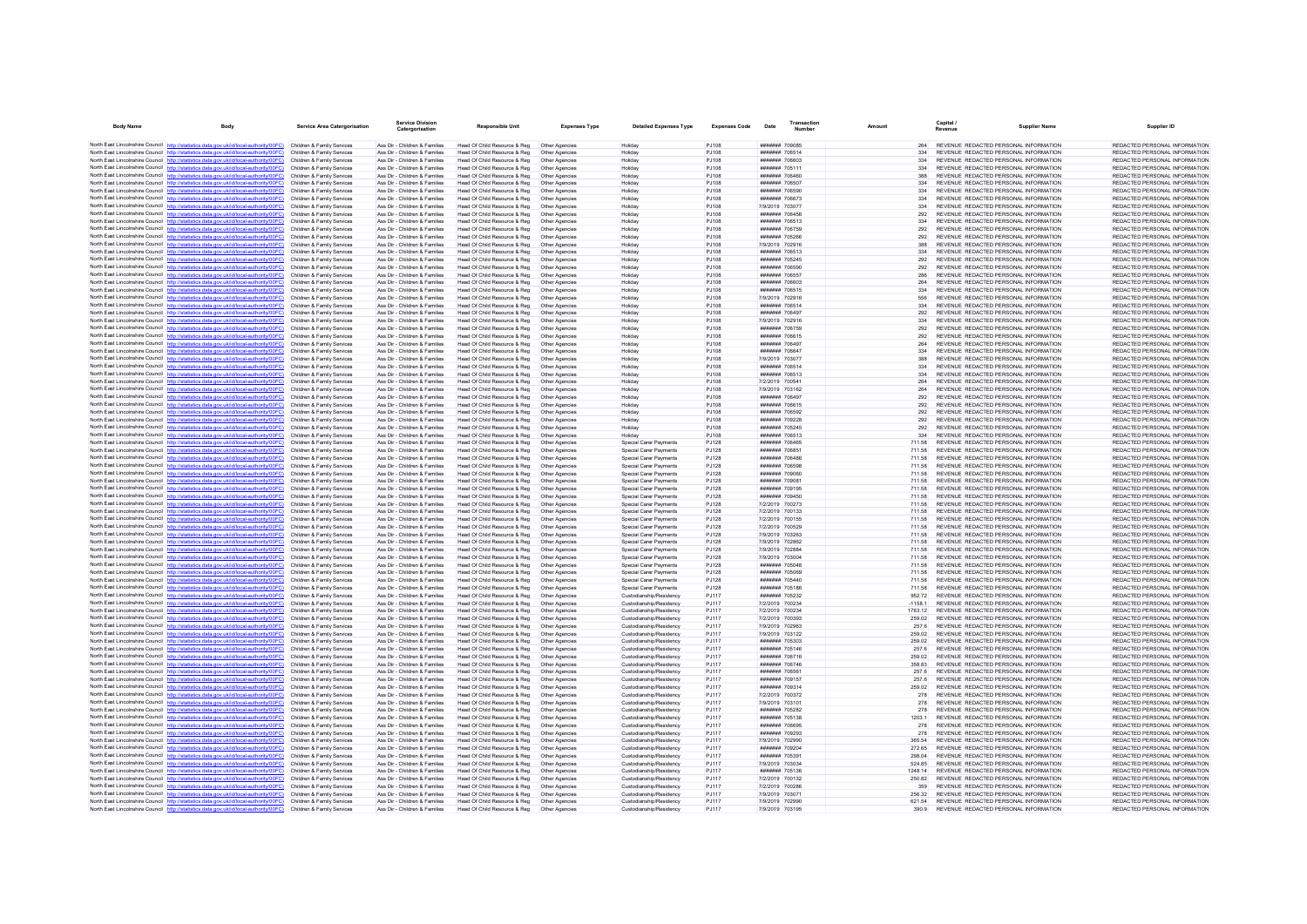| <b>Body Name</b> | Body                                                                                                                                                                             | <b>Service Area Catergorisation</b>                      | <b>Service Division</b><br>Catergorisation                     | Responsible Unit                                             | <b>Expenses Type</b>                       | <b>Detailed Expenses Type</b>                            | <b>Expenses Code</b>         | Date                               | Transaction<br>Number | Amount            | Capital /<br>Revenue                                                           | <b>Supplier Name</b>                                                                                 | Supplier ID                                                    |
|------------------|----------------------------------------------------------------------------------------------------------------------------------------------------------------------------------|----------------------------------------------------------|----------------------------------------------------------------|--------------------------------------------------------------|--------------------------------------------|----------------------------------------------------------|------------------------------|------------------------------------|-----------------------|-------------------|--------------------------------------------------------------------------------|------------------------------------------------------------------------------------------------------|----------------------------------------------------------------|
|                  | North East Lincolnshire Council http://statistics.data.gov.uk/id/local-authority/00FC) Children & Family Services                                                                |                                                          | Ass Dir - Children & Families                                  | Head Of Child Resource & Reg                                 | Other Agencies                             | Custodianship/Residency                                  | P.1117                       | ####### 705485                     |                       | 750.86            | REVENUE REDACTED PERSONAL INFORMATION                                          |                                                                                                      | REDACTED PERSONAL INFORMATION                                  |
|                  | North East Lincolnshire Council http://statistics.data.gov.uk/id/local-authority/00FC)                                                                                           | Children & Family Services                               | Ass Dir - Children & Families                                  | Head Of Child Resource & Reg                                 | Other Agencies                             | Custodianship/Residency                                  | P.1117                       | ####### 705320                     |                       | 655.91            | REVENUE REDACTED PERSONAL INFORMATION                                          |                                                                                                      | REDACTED PERSONAL INFORMATION                                  |
|                  | North East Lincolnshire Council http://statistics.data.gov.uk/id/local-authority/00FC)                                                                                           | Children & Family Services                               | Ass Dir - Children & Families                                  | Head Of Child Resource & Reg                                 | Other Agencies                             | Custodianship/Residency                                  | PJ117                        | 7/2/2019 700221                    |                       | 393.36            | REVENUE REDACTED PERSONAL INFORMATION                                          |                                                                                                      | REDACTED PERSONAL INFORMATION                                  |
|                  | North East Lincolnshire Council http://statistics.data.gov.uk/id/local-authority/00FC) Children & Family Services                                                                |                                                          | Ass Dir - Children & Families                                  | Head Of Child Resource & Reg                                 | Other Agencies                             | Custodianship/Residency                                  | PJ117                        | 7/9/2019 702951                    |                       | 393.36            | REVENUE REDACTED PERSONAL INFORMATION                                          |                                                                                                      | REDACTED PERSONAL INFORMATION                                  |
|                  | North East Lincolnshire Council http://statistics.data.gov.uk/id/local-authority/00FC)                                                                                           | Children & Family Services                               | Ass Dir - Children & Families                                  | Head Of Child Resource & Reg                                 | Other Agencies                             | Custodianship/Residency                                  | PJ117                        | ####### 705134                     |                       | 393.36            | REVENUE REDACTED PERSONAL INFORMATION                                          |                                                                                                      | REDACTED PERSONAL INFORMATION                                  |
|                  | North East Lincolnshire Council http://statistics.data.gov.uk/id/local-authority/00FC)<br>North East Lincolnshire Council http://statistics.data.gov.uk/id/local-authority/00FC) | Children & Family Services<br>Children & Family Services | Ass Dir - Children & Families<br>Ass Dir - Children & Families | Head Of Child Resource & Reg<br>Head Of Child Resource & Reg | Other Agencies<br>Other Agencies           | Custodianship/Residency<br>Custodianship/Residency       | <b>PJ117</b><br>PJ117        | ####### 706549<br>####### 709145   |                       | 393.36<br>393.36  | REVENUE REDACTED PERSONAL INFORMATION<br>REVENUE REDACTED PERSONAL INFORMATION |                                                                                                      | REDACTED PERSONAL INFORMATION<br>REDACTED PERSONAL INFORMATION |
|                  | North East Lincolnshire Council http://statistics.data.gov.uk/id/local-authority/00FC)                                                                                           | Children & Family Services                               | Ass Dir - Children & Families                                  | Head Of Child Resource & Reg                                 | Other Agencies                             | Custodianship/Residency                                  | PJ117                        | 7/9/2019 703087                    |                       | 382.44            | REVENUE REDACTED PERSONAL INFORMATION                                          |                                                                                                      | REDACTED PERSONAL INFORMATION                                  |
|                  | North East Lincolnshire Council http://statistics.data.gov.uk/id/local-authority/00FC)                                                                                           | Children & Family Services                               | Ass Dir - Children & Families                                  | Head Of Child Resource & Reg                                 | Other Agencies                             | Custodianship/Residency                                  | P.1117                       | 7/0/2010 703034                    |                       | 28.85             | REVENUE REDACTED PERSONAL INFORMATION                                          |                                                                                                      | REDACTED PERSONAL INFORMATION                                  |
|                  | North East Lincolnshire Council http://statistics.data.gov.uk/id/local-authority/00FC)                                                                                           | Children & Family Services                               | Ass Dir - Children & Families                                  | Head Of Child Resource & Reg                                 | Other Agencies                             | Custodianship/Residency                                  | PJ117                        | ####### 705320                     |                       | 1401.82           | REVENUE REDACTED PERSONAL INFORMATION                                          |                                                                                                      | REDACTED PERSONAL INFORMATION                                  |
|                  | North East Lincolnshire Council http://statistics.data.gov.uk/id/local-authority/00FC)                                                                                           | Children & Family Services                               | Ass Dir - Children & Families                                  | Head Of Child Resource & Reg                                 | Other Agencies                             | Custodianship/Residency                                  | PJ117                        | ####### 706733                     |                       | 292               | REVENUE REDACTED PERSONAL INFORMATION                                          |                                                                                                      | REDACTED PERSONAL INFORMATION                                  |
|                  | North East Lincolnshire Council http://statistics.data.gov.uk/id/local-authority/00FC)                                                                                           | Children & Family Services                               | Ass Dir - Children & Families                                  | Head Of Child Resource & Reg                                 | Other Agencies                             | Custodianship/Residency                                  | PJ117                        | ####### 709332                     |                       | 292               | REVENUE REDACTED PERSONAL INFORMATION                                          |                                                                                                      | REDACTED PERSONAL INFORMATION                                  |
|                  | North East Lincolnshire Council http://statistics.data.gov.uk/id/local-authority/00FC)                                                                                           | Children & Family Services                               | Ass Dir - Children & Families                                  | Head Of Child Resource & Reg                                 | Other Agencies                             | Custodianship/Residency                                  | PJ117                        | ####### 705354                     |                       | $-490.63$         | REVENUE REDACTED PERSONAL INFORMATION                                          |                                                                                                      | REDACTED PERSONAL INFORMATION                                  |
|                  | North East Lincolnshire Council http://statistics.data.gov.uk/id/local-authority/00FC)                                                                                           | Children & Family Services                               | Ass Dir - Children & Families                                  | Head Of Child Resource & Reg                                 | Other Agencies                             | Custodianship/Residency                                  | PJ117                        | ####### 705354                     |                       | 661.5             | REVENUE REDACTED PERSONAL INFORMATION                                          |                                                                                                      | REDACTED PERSONAL INFORMATION                                  |
|                  | North East Lincolnshire Council http://statistics.data.gov.uk/id/local-authority/00FC)                                                                                           | Children & Family Services                               | Ass Dir - Children & Families                                  | Head Of Child Resource & Reg                                 | Other Anencies                             | Custodianship/Residency                                  | PJ117                        | ####### 709175                     |                       | $-316.14$         | REVENUE REDACTED PERSONAL INFORMATION                                          |                                                                                                      | REDACTED PERSONAL INFORMATION                                  |
|                  | North East Lincolnshire Council http://statistics.data.gov.uk/id/local-authority/00FC)<br>North East Lincolnshire Council http://statistics.data.gov.uk/id/local-authority/00FC) | Children & Family Services<br>Children & Family Services | Ass Dir - Children & Families<br>Ass Dir - Children & Families | Head Of Child Resource & Reg                                 | Other Agencies<br>Other Agencies           | Custodianship/Residency<br>Custodianship/Residency       | PJ117<br>PJ117               | ####### 709175<br>####### 705136   |                       | 922.44<br>1241.14 | REVENUE REDACTED PERSONAL INFORMATION<br>REVENUE REDACTED PERSONAL INFORMATION |                                                                                                      | REDACTED PERSONAL INFORMATION<br>REDACTED PERSONAL INFORMATION |
|                  | North East Lincolnshire Council http://statistics.data.gov.uk/id/local-authority/00FC)                                                                                           | Children & Family Services                               | Ass Dir - Children & Families                                  | Head Of Child Resource & Reg<br>Head Of Child Resource & Reg | Other Agencies                             | Custodianship/Residency                                  | PJ117                        | 7/2/2019 700160                    |                       | 622               | REVENUE REDACTED PERSONAL INFORMATION                                          |                                                                                                      | REDACTED PERSONAL INFORMATION                                  |
|                  | North East Lincolnshire Council http://statistics.data.gov.uk/id/local-authority/00FC)                                                                                           | Children & Family Services                               | Ass Dir - Children & Families                                  | Head Of Child Resource & Reg                                 | Other Agencies                             | Custodianship/Residency                                  | PJ117                        | 7/9/2019 702889                    |                       | 622               | REVENUE REDACTED PERSONAL INFORMATION                                          |                                                                                                      | REDACTED PERSONAL INFORMATION                                  |
|                  | North East Lincolnshire Council http://statistics.data.gov.uk/id/local-authority/00FC)                                                                                           | Children & Family Services                               | Ass Dir - Children & Families                                  | Head Of Child Resource & Reg                                 | Other Agencies                             | Custodianship/Residency                                  | PJ117                        | ####### 705074                     |                       | 622               | REVENUE REDACTED PERSONAL INFORMATION                                          |                                                                                                      | REDACTED PERSONAL INFORMATION                                  |
|                  | North East Lincolnshire Council http://statistics.data.gov.uk/id/local-authority/00FC)                                                                                           | Children & Family Services                               | Ass Dir - Children & Families                                  | Head Of Child Resource & Reg                                 | Other Anencies                             | Custodianship/Residency                                  | P.1117                       | ####### 706491                     |                       | 622               | REVENUE REDACTED PERSONAL INFORMATION                                          |                                                                                                      | REDACTED PERSONAL INFORMATION                                  |
|                  | North East Lincolnshire Council http://statistics.data.gov.uk/id/local-authority/00FC)                                                                                           | Children & Family Services                               | Ass Dir - Children & Families                                  | Head Of Child Resource & Reg                                 | Other Agencies                             | Custodianship/Residency                                  | PJ117                        | ####### 709086                     |                       | 622               | REVENUE REDACTED PERSONAL INFORMATION                                          |                                                                                                      | REDACTED PERSONAL INFORMATION                                  |
|                  | North East Lincolnshire Council http://statistics.data.gov.uk/id/local-authority/00FC)                                                                                           | Children & Family Services                               | Ass Dir - Children & Families                                  | Head Of Child Resource & Reg                                 | Other Agencies                             | Custodianship/Residency                                  | <b>PJ117</b>                 | 7/2/2019 700227                    |                       | 413.87            | REVENUE REDACTED PERSONAL INFORMATION                                          |                                                                                                      | REDACTED PERSONAL INFORMATION                                  |
|                  | North East Lincolnshire Council http://statistics.data.gov.uk/id/local-authority/00FC)                                                                                           | Children & Family Services                               | Ass Dir - Children & Families                                  | Head Of Child Resource & Reg                                 | Other Agencies                             | Custodianship/Residency                                  | PJ117                        | ####### 705231                     |                       | 256.95            | REVENUE REDACTED PERSONAL INFORMATION                                          |                                                                                                      | REDACTED PERSONAL INFORMATION                                  |
|                  | North East Lincolnshire Council http://statistics.data.gov.uk/id/local-authority/00FC)                                                                                           | Children & Family Services                               | Ass Dir - Children & Families                                  | Head Of Child Resource & Reg                                 | Other Agencies                             | Custodianship/Residency                                  | P.1117                       | 7/9/2019 703090                    |                       | 43787             | REVENUE REDACTED PERSONAL INFORMATION                                          |                                                                                                      | REDACTED PERSONAL INFORMATION                                  |
|                  | North East Lincolnshire Council http://statistics.data.gov.uk/id/local-authority/00FC)                                                                                           | Children & Family Services<br>Children & Family Services | Ass Dir - Children & Families<br>Ass Dir - Children & Families | Head Of Child Resource & Reg                                 | Other Agencies<br>Other Agencies           | Custodianship/Residency<br>Custodianship/Residency       | PJ117<br>PJ117               | ####### 705300<br>7/9/2019 703087  |                       | 341.02<br>389.44  | REVENUE REDACTED PERSONAL INFORMATION<br>REVENUE REDACTED PERSONAL INFORMATION |                                                                                                      | REDACTED PERSONAL INFORMATION<br>REDACTED PERSONAL INFORMATION |
|                  | North East Lincolnshire Council http://statistics.data.gov.uk/id/local-authority/00FC)<br>North East Lincolnshire Council http://statistics.data.gov.uk/id/local-authority/00FC) | Children & Family Services                               | Ass Dir - Children & Families                                  | Head Of Child Resource & Reg<br>Head Of Child Resource & Reg | Car Allowances                             | Travel - Employees                                       | JF101                        | 7/4/2019 575566                    |                       | 255               | REVENUE CLICK TRAVEL                                                           |                                                                                                      | 127476                                                         |
|                  | North East Lincolnshire Council http://statistics.data.gov.uk/id/local-authority/00FC)                                                                                           | Children & Family Services                               | Ass Dir - Children & Families                                  | Head Of Child Resource & Reg                                 | <b>Grants And Subscriptions</b>            | Subscriptions                                            | LJ101                        | 7/8/2019 575947                    |                       | 4083.33           | <b>REVENUE BARNARDOS</b>                                                       |                                                                                                      | 122809                                                         |
|                  | North East Lincolnshire Council http://statistics.data.gov.uk/id/local-authority/00FC)                                                                                           | Children & Family Services                               | Ass Dir - Children & Families                                  | Head Of Child Resource & Reg                                 | <b>Grants And Subscriptions</b>            | Subscriptions                                            | LJ101                        | ####### 578984                     |                       | 1495              | REVENUE NORTH YORKSHIRE COUNTY COUNCIL                                         |                                                                                                      | 124922                                                         |
|                  | North East Lincolnshire Council http://statistics.data.gov.uk/id/local-authority/00FC)                                                                                           | Children & Family Services                               | Ass Dir - Children & Families                                  | Head Of Child Resource & Reg                                 | Other Agencies                             | Adoption Allowance                                       | <b>PJ118</b>                 | ####### 706653                     |                       | 662               | REVENUE REDACTED PERSONAL INFORMATION                                          |                                                                                                      | REDACTED PERSONAL INFORMATION                                  |
|                  | North East Lincolnshire Council http://statistics.data.gov.uk/id/local-authority/00FC)                                                                                           | Children & Family Services                               | Ass Dir - Children & Families                                  | Head Of Child Resource & Reg                                 | Other Agencies                             | Adoption Allowance                                       | P.I118                       | HHHHHH 706489                      |                       | 293.3             | REVENUE REDACTED PERSONAL INFORMATION                                          |                                                                                                      | REDACTED PERSONAL INFORMATION                                  |
|                  | North East Lincolnshire Council http://statistics.data.gov.uk/id/local-authority/00FC)                                                                                           | Children & Family Services                               | Ass Dir - Children & Families                                  | Head Of Child Resource & Reg                                 | Other Agencies                             | Adoption Allowance                                       | <b>PJ118</b>                 | ####### 706500                     |                       | 285.02            | REVENUE REDACTED PERSONAL INFORMATION                                          |                                                                                                      | REDACTED PERSONAL INFORMATION                                  |
|                  | North East Lincolnshire Council http://statistics.data.gov.uk/id/local-authority/00FC)                                                                                           | Children & Family Services                               | Ass Dir - Children & Families                                  | Head Of Child Resource & Reg                                 | Other Agencies                             | Adoption Allowance                                       | <b>PJ118</b>                 | ####### 706506                     |                       | 314               | REVENUE REDACTED PERSONAL INFORMATION                                          |                                                                                                      | REDACTED PERSONAL INFORMATION                                  |
|                  | North East Lincolnshire Council http://statistics.data.gov.uk/id/local-authority/00FC)                                                                                           | Children & Family Services                               | Ass Dir - Children & Families                                  | Head Of Child Resource & Reg                                 | Other Anencies                             | Adoption Allowance                                       | P.I118                       | ####### 706509                     |                       | 256               | REVENUE REDACTED PERSONAL INFORMATION                                          |                                                                                                      | REDACTED PERSONAL INFORMATION                                  |
|                  | North East Lincolnshire Council http://statistics.data.gov.uk/id/local-authority/00FC)                                                                                           | Children & Family Services                               | Ass Dir - Children & Families                                  | Head Of Child Resource & Reg                                 | Other Agencies                             | Adoption Allowance                                       | <b>PJ118</b>                 | ####### 706516                     |                       | 299.6             | REVENUE REDACTED PERSONAL INFORMATION                                          |                                                                                                      | REDACTED PERSONAL INFORMATION                                  |
|                  | North East Lincolnshire Council http://statistics.data.gov.uk/id/local-authority/00FC)                                                                                           | Children & Family Services<br>Children & Family Services | Ass Dir - Children & Families<br>Ass Dir - Children & Families | Head Of Child Resource & Reg                                 | Other Agencies<br>Other Agencies           | Adoption Allowance<br>Adoption Allowance                 | PJ118                        | ####### 706525<br>####### 709083   |                       | 340<br>293.3      | REVENUE REDACTED PERSONAL INFORMATION<br>REVENUE REDACTED PERSONAL INFORMATION |                                                                                                      | REDACTED PERSONAL INFORMATION<br>REDACTED PERSONAL INFORMATION |
|                  | North East Lincolnshire Council http://statistics.data.gov.uk/id/local-authority/00FC)<br>North East Lincolnshire Council http://statistics.data.gov.uk/id/local-authority/00FC) | Children & Family Services                               | Ass Dir - Children & Families                                  | Head Of Child Resource & Reg<br>Head Of Child Resource & Reg | Other Agencies                             | Adoption Allowance                                       | <b>PJ118</b><br><b>PJ118</b> | ####### 709095                     |                       | 285.02            | REVENUE REDACTED PERSONAL INFORMATION                                          |                                                                                                      | REDACTED PERSONAL INFORMATION                                  |
|                  | North East Lincolnshire Council http://statistics.data.gov.uk/id/local-authority/00FC)                                                                                           | Children & Family Services                               | Ass Dir - Children & Families                                  | Head Of Child Resource & Reg                                 | Other Agencies                             | Adoption Allowance                                       | <b>PJ118</b>                 | ####### 709102                     |                       | 314               | REVENUE REDACTED PERSONAL INFORMATION                                          |                                                                                                      | REDACTED PERSONAL INFORMATION                                  |
|                  | North East Lincolnshire Council http://statistics.data.gov.uk/id/local-authority/00FC)                                                                                           | Children & Family Services                               | Ass Dir - Children & Families                                  | Head Of Child Resource & Reg                                 | Other Agencies                             | Adoption Allowance                                       | PJ118                        | ####### 709105                     |                       | 256               | REVENUE REDACTED PERSONAL INFORMATION                                          |                                                                                                      | REDACTED PERSONAL INFORMATION                                  |
|                  | North East Lincolnshire Council http://statistics.data.gov.uk/id/local-authority/00FC)                                                                                           | Children & Family Services                               | Ass Dir - Children & Families                                  | Head Of Child Resource & Reg                                 | Other Agencies                             | Adoption Allowance                                       | <b>PJ118</b>                 | ####### 709112                     |                       | 299.6             | REVENUE REDACTED PERSONAL INFORMATION                                          |                                                                                                      | REDACTED PERSONAL INFORMATION                                  |
|                  | North East Lincolnshire Council http://statistics.data.gov.uk/id/local-authority/00FC)                                                                                           | Children & Family Services                               | Ass Dir - Children & Families                                  | Head Of Child Resource & Reg                                 | Other Agencies                             | Adoption Allowance                                       | <b>PJ118</b>                 | ####### 709121                     |                       | 313               | REVENUE REDACTED PERSONAL INFORMATION                                          |                                                                                                      | REDACTED PERSONAL INFORMATION                                  |
|                  | North East Lincolnshire Council http://statistics.data.gov.uk/id/local-authority/00FC)                                                                                           | Children & Family Services                               | Ass Dir - Children & Families                                  | Head Of Child Resource & Reg                                 | Other Anencies                             | Adoption Allowance                                       | P.I118                       | ####### 709250                     |                       | 662               | REVENUE REDACTED PERSONAL INFORMATION                                          |                                                                                                      | REDACTED PERSONAL INFORMATION                                  |
|                  | North East Lincolnshire Council http://statistics.data.gov.uk/id/local-authority/00FC)                                                                                           | Children & Family Services                               | Ass Dir - Children & Families                                  | Head Of Child Resource & Reg                                 | Other Agencies                             | Adoption Allowance                                       | <b>PJ118</b>                 | 7/2/2019 700331                    |                       | 662               | REVENUE REDACTED PERSONAL INFORMATION                                          |                                                                                                      | REDACTED PERSONAL INFORMATION                                  |
|                  | North East Lincolnshire Council http://statistics.data.gov.uk/id/local-authority/00FC)                                                                                           | Children & Family Services                               | Ass Dir - Children & Families                                  | Head Of Child Resource & Reg                                 | Other Agencies                             | Adoption Allowance                                       | <b>PJ118</b>                 | 7/2/2019 700159                    |                       | 293.3             | REVENUE REDACTED PERSONAL INFORMATION                                          |                                                                                                      | REDACTED PERSONAL INFORMATION                                  |
|                  | North East Lincolnshire Council http://statistics.data.gov.uk/id/local-authority/00FC)<br>North East Lincolnshire Council http://statistics.data.gov.uk/id/local-authority/00FC) | Children & Family Services<br>Children & Family Services | Ass Dir - Children & Families<br>Ass Dir - Children & Families | Head Of Child Resource & Reg                                 | Other Agencies                             | Adoption Allowance<br>Adoption Allowance                 | <b>PJ118</b><br>P.I118       | 7/2/2019 700177<br>7/2/2019 700180 |                       | 314<br>256        | REVENUE REDACTED PERSONAL INFORMATION<br>REVENUE REDACTED PERSONAL INFORMATION |                                                                                                      | REDACTED PERSONAL INFORMATION<br>REDACTED PERSONAL INFORMATION |
|                  | North East Lincolnshire Council http://statistics.data.gov.uk/id/local-authority/00FC)                                                                                           | Children & Family Services                               | Ass Dir - Children & Families                                  | Head Of Child Resource & Reg<br>Head Of Child Resource & Reg | Other Agencies<br>Other Agencies           | Adoption Allowance                                       | <b>PJ118</b>                 | 7/2/2019 700186                    |                       | 299.6             | REVENUE REDACTED PERSONAL INFORMATION                                          |                                                                                                      | REDACTED PERSONAL INFORMATION                                  |
|                  | North East Lincolnshire Council http://statistics.data.gov.uk/id/local-authority/00FC)                                                                                           | Children & Family Services                               | Ass Dir - Children & Families                                  | Head Of Child Resource & Reg                                 | Other Agencies                             | Adoption Allowance                                       | <b>PJ118</b>                 | 7/2/2019 700195                    |                       | 286               | REVENUE REDACTED PERSONAL INFORMATION                                          |                                                                                                      | REDACTED PERSONAL INFORMATION                                  |
|                  | North East Lincolnshire Council http://statistics.data.gov.uk/id/local-authority/00FC)                                                                                           | Children & Family Services                               | Ass Dir - Children & Families                                  | Head Of Child Resource & Reg                                 | Other Agencies                             | Adoption Allowance                                       | <b>PJ118</b>                 | 7/9/2019 702887                    |                       | 293.3             | REVENUE REDACTED PERSONAL INFORMATION                                          |                                                                                                      | REDACTED PERSONAL INFORMATION                                  |
|                  | North East Lincolnshire Council http://statistics.data.gov.uk/id/local-authority/00FC)                                                                                           | Children & Family Services                               | Ass Dir - Children & Families                                  | Head Of Child Resource & Reg                                 | Other Agencies                             | Adoption Allowance                                       | <b>PJ118</b>                 | 7/9/2019 702898                    |                       | 285.02            | REVENUE REDACTED PERSONAL INFORMATION                                          |                                                                                                      | REDACTED PERSONAL INFORMATION                                  |
|                  | North East Lincolnshire Council http://statistics.data.gov.uk/id/local-authority/00FC)                                                                                           | Children & Family Services                               | Ass Dir - Children & Families                                  | Head Of Child Resource & Reg                                 | Other Agencies                             | Adoption Allowance                                       | <b>PJ118</b>                 | 7/9/2019 702905                    |                       | 314               | REVENUE REDACTED PERSONAL INFORMATION                                          |                                                                                                      | REDACTED PERSONAL INFORMATION                                  |
|                  | North East Lincolnshire Council http://statistics.data.gov.uk/id/local-authority/00FC)                                                                                           | Children & Family Services                               | Ass Dir - Children & Families                                  | Head Of Child Resource & Reg.                                | Other Agencies                             | Adoption Allowance                                       | PJ118                        | 7/9/2019 702909                    |                       | 256               | REVENUE REDACTED PERSONAL INFORMATION                                          |                                                                                                      | REDACTED PERSONAL INFORMATION                                  |
|                  | North East Lincolnshire Council http://statistics.data.gov.uk/id/local-authority/00FC)                                                                                           | Children & Family Services                               | Ass Dir - Children & Families                                  | Head Of Child Resource & Reg                                 | Other Agencies                             | Adoption Allowance                                       | <b>PJ118</b>                 | 7/9/2019 702915                    |                       | 299.6             | REVENUE REDACTED PERSONAL INFORMATION                                          |                                                                                                      | REDACTED PERSONAL INFORMATION                                  |
|                  | North East Lincolnshire Council http://statistics.data.gov.uk/id/local-authority/00FC)                                                                                           | Children & Family Services                               | Ass Dir - Children & Families                                  | Head Of Child Resource & Reg                                 | Other Agencies                             | Adoption Allowance                                       | <b>PJ118</b>                 | 7/9/2019 702924                    |                       | 286<br>662        | REVENUE REDACTED PERSONAL INFORMATION                                          |                                                                                                      | REDACTED PERSONAL INFORMATION                                  |
|                  | North East Lincolnshire Council http://statistics.data.gov.uk/id/local-authority/00FC)<br>North East Lincolnshire Council http://statistics.data.gov.uk/id/local-authority/00FC) | Children & Family Services<br>Children & Family Services | Ass Dir - Children & Families<br>Ass Dir - Children & Families | Head Of Child Resource & Reg                                 | Other Agencies<br>Other Agencies           | Adoption Allowance<br>Adoption Allowance                 | <b>PJ118</b><br>P.I118       | 7/9/2019 703060<br>####### 705241  |                       | 662               | REVENUE REDACTED PERSONAL INFORMATION<br>REVENUE REDACTED PERSONAL INFORMATION |                                                                                                      | REDACTED PERSONAL INFORMATION<br>REDACTED PERSONAL INFORMATION |
|                  | North East Lincolnshire Council http://statistics.data.gov.uk/id/local-authority/00FC)                                                                                           | Children & Family Services                               | Ass Dir - Children & Families                                  | Head Of Child Resource & Reg<br>Head Of Child Resource & Reg | Other Agencies                             | Adoption Allowance                                       | <b>PJ118</b>                 | ####### 705071                     |                       | 293.3             | REVENUE REDACTED PERSONAL INFORMATION                                          |                                                                                                      | REDACTED PERSONAL INFORMATION                                  |
|                  | North East Lincolnshire Council http://statistics.data.gov.uk/id/local-authority/00FC)                                                                                           | Children & Family Services                               | Ass Dir - Children & Families                                  | Head Of Child Resource & Reg                                 | Other Agencies                             | Adoption Allowance                                       | PJ118                        | ####### 705083                     |                       | 285.02            | REVENUE REDACTED PERSONAL INFORMATION                                          |                                                                                                      | REDACTED PERSONAL INFORMATION                                  |
|                  | North East Lincolnshire Council http://statistics.data.gov.uk/id/local-authority/00FC)                                                                                           | Children & Family Services                               | Ass Dir - Children & Families                                  | Head Of Child Resource & Reg                                 | Other Agencies                             | Adoption Allowance                                       | <b>PJ118</b>                 | ####### 705090                     |                       | 314               | REVENUE REDACTED PERSONAL INFORMATION                                          |                                                                                                      | REDACTED PERSONAL INFORMATION                                  |
|                  | North East Lincolnshire Council http://statistics.data.gov.uk/id/local-authority/00FC)                                                                                           | Children & Family Services                               | Ass Dir - Children & Families                                  | Head Of Child Resource & Reg                                 | Other Agencies                             | Adoption Allowance                                       | <b>PJ118</b>                 | ####### 705093                     |                       | 256               | REVENUE REDACTED PERSONAL INFORMATION                                          |                                                                                                      | REDACTED PERSONAL INFORMATION                                  |
|                  | North East Lincolnshire Council http://statistics.data.gov.uk/id/local-authority/00FC)                                                                                           | Children & Family Services                               | Ass Dir - Children & Families                                  | Head Of Child Resource & Reg                                 | Other Agencies                             | Adoption Allowance                                       | <b>PJ118</b>                 | ####### 705100                     |                       | 299.6             | REVENUE REDACTED PERSONAL INFORMATION                                          |                                                                                                      | REDACTED PERSONAL INFORMATION                                  |
|                  | North East Lincolnshire Council http://statistics.data.gov.uk/id/local-authority/00FC)                                                                                           | Children & Family Services                               | Ass Dir - Children & Families                                  | Head Of Child Resource & Reg                                 | Other Agencies                             | Adoption Allowance                                       | PJ118                        | ####### 705109                     |                       | 286               | REVENUE REDACTED PERSONAL INFORMATION                                          |                                                                                                      | REDACTED PERSONAL INFORMATION                                  |
|                  | North East Lincolnshire Council http://statistics.data.gov.uk/id/local-authority/00FC)                                                                                           | Children & Family Services                               | Ass Dir - Children & Families                                  | Head Of Child Resource & Reg                                 | Other Agencies                             | Adoption Allowance                                       | <b>PJ118</b>                 | ####### 706743                     |                       | 504               | REVENUE REDACTED PERSONAL INFORMATION                                          |                                                                                                      | REDACTED PERSONAL INFORMATION                                  |
|                  | North East Lincolnshire Council http://statistics.data.gov.uk/id/local-authority/00FC)                                                                                           | Children & Family Services                               | Ass Dir - Children & Families                                  | Head Of Child Resource & Reg                                 | Other Agencies                             | Adoption Allowance                                       | <b>PJ118</b>                 | 7/2/2019 700420                    |                       | 504               | REVENUE REDACTED PERSONAL INFORMATION                                          |                                                                                                      | REDACTED PERSONAL INFORMATION                                  |
|                  | North East Lincolnshire Council http://statistics.data.gov.uk/id/local-authority/00FC)                                                                                           | Children & Family Services                               | Ass Dir - Children & Families                                  | Head Of Child Resource & Reg                                 | Other Agencies                             | Adoption Allowance                                       | PJ118                        | <b>НИНИНИ 709342</b>               |                       | 504               | REVENUE REDACTED PERSONAL INFORMATION                                          |                                                                                                      | REDACTED PERSONAL INFORMATION                                  |
|                  | North East Lincolnshire Council http://statistics.data.gov.uk/id/local-authority/00FC)<br>North East Lincolnshire Council http://statistics.data.gov.uk/id/local-authority/00FC) | Children & Family Services<br>Children & Family Services | Ass Dir - Children & Families<br>Ass Dir - Children & Families | Head Of Child Resource & Reg<br>Head Of Child Resource & Reg | Other Agencies<br>Other Agencies           | Adoption Allowance<br>Adoption Allowance                 | <b>PJ118</b><br><b>PJ118</b> | 7/9/2019 703150<br>####### 705330  |                       | 504<br>504        | REVENUE REDACTED PERSONAL INFORMATION<br>REVENUE REDACTED PERSONAL INFORMATION |                                                                                                      | REDACTED PERSONAL INFORMATION<br>REDACTED PERSONAL INFORMATION |
|                  | North East Lincolnshire Council http://statistics.data.gov.uk/id/local-authority/00FC)                                                                                           | Children & Family Services                               | Ass Dir - Children & Families                                  | Head Of Child Resource & Reg                                 | Other Agencies                             | Adoption Allowance                                       | PJ118                        | ####### 706525                     |                       | 435.69            | REVENUE REDACTED PERSONAL INFORMATION                                          |                                                                                                      | REDACTED PERSONAL INFORMATION                                  |
|                  | North East Lincolnshire Council http://statistics.data.gov.uk/id/local-authority/00FC)                                                                                           | Children & Family Services                               | Ass Dir - Children & Families                                  | Head Of Child Resource & Reg                                 | Other Agencies                             | Adoption Allowance                                       | P.I118                       | ####### 709510                     |                       | 795               | REVENUE REDACTED PERSONAL INFORMATION                                          |                                                                                                      | REDACTED PERSONAL INFORMATION                                  |
|                  | North East Lincolnshire Council http://statistics.data.gov.uk/id/local-authority/00FC)                                                                                           | Children & Family Services                               | Ass Dir - Children & Families                                  | Head Of Child Resource & Reg                                 | Other Agencies                             | Adoption Allowance                                       | PJ118                        | ####### 705435                     |                       | 2230.8            | REVENUE REDACTED PERSONAL INFORMATION                                          |                                                                                                      | REDACTED PERSONAL INFORMATION                                  |
|                  | North East Lincolnshire Council http://statistics.data.gov.uk/id/local-authority/00FC)                                                                                           | Children & Family Services                               | Ass Dir - Children & Families                                  | Head Of Child Resource & Reg                                 | Print Stationery / Gen Off Exp             | Advertising                                              | LD104                        | ####### 578266                     |                       | 618.2             | REVENUE ENGIE SERVICES LTD                                                     |                                                                                                      | 133267                                                         |
|                  | North East Lincolnshire Council http://statistics.data.gov.uk/id/local-authority/00FC)                                                                                           | Children & Family Services                               | Ass Dir - Children & Families                                  | Head Of Child Resource & Reg                                 | <b>Private Contractors</b>                 | Third Party Prov - Private                               | PH101                        | ####### 578160                     |                       | 3106.2            |                                                                                | REVENUE TREE HOUSE CARE FOSTERING SOLUTIONS LTD                                                      | 101150                                                         |
|                  | North East Lincolnshire Council http://statistics.data.gov.uk/id/local-authority/00FC)                                                                                           | Children & Family Services                               | Ass Dir - Children & Families                                  | Head Of Child Resource & Reg                                 | Private Contractors                        | Third Party Prov - Private                               | PH101                        | 7/2/2019 572982                    |                       | 22100             | REVENUE ADVENTURE 24/7 LIMITED                                                 |                                                                                                      | 141601                                                         |
|                  | North East Lincolnshire Council http://statistics.data.gov.uk/id/local-authority/00FC)                                                                                           | Children & Family Services                               | Ass Dir - Children & Families                                  | Head Of Child Resource & Reg                                 | Private Contractors                        | Third Party Prov - Private                               | PH101                        | 7/4/2019 575492                    |                       | 600               | REVENUE PENNY SHEARDOWN                                                        |                                                                                                      | 137278                                                         |
|                  | North East Lincolnshire Council http://statistics.data.gov.uk/id/local-authority/00FC)                                                                                           | Children & Family Services                               | Ass Dir - Children & Families                                  | Head Of Child Resource & Reg                                 | Private Contractors                        | Third Party Prov - Private                               | PH101                        | 7/4/2019 575534                    |                       | 279.99            | REVENUE HULL RESETTLEMENT PROJECT LTD.                                         |                                                                                                      | 128649                                                         |
|                  | North East Lincolnshire Council http://statistics.data.gov.uk/id/local-authority/00FC)<br>North East Lincolnshire Council http://statistics.data.gov.uk/id/local-authority/00FC) | Children & Family Services<br>Children & Family Services | Ass Dir - Children & Families<br>Ass Dir - Children & Families | Head Of Child Resource & Reg<br>Head Of Child Resource & Reg | Private Contractors<br>Private Contractors | Third Party Prov - Private<br>Third Party Prov - Private | PH101<br>PH101               | 7/4/2019 575538<br>7/4/2019 575537 |                       | 1102.5<br>1144.25 |                                                                                | REVENUE GRIMSBY CLEETHORPES & HUMBER REGION YMCA<br>REVENUE GRIMSBY CLEETHORPES & HUMBER REGION YMCA | 100305<br>100305                                               |
|                  | North East Lincolnshire Council http://statistics.data.gov.uk/id/local-authority/00FC)                                                                                           | Children & Family Services                               | Ass Dir - Children & Families                                  | Head Of Child Resource & Reg                                 | Private Contractors                        | Third Party Prov - Private                               | PH101                        | 7/4/2019 575535                    |                       | 29070             | REVENUE KIBBLE EDUCATION & CARE CENTRE                                         |                                                                                                      | 142566                                                         |
|                  | North East Lincolnshire Council http://statistics.data.gov.uk/id/local-authority/00FC)                                                                                           | Children & Family Services                               | Ass Dir - Children & Families                                  | Head Of Child Resource & Reg                                 | Private Contractors                        | Third Party Prov - Private                               | PH101                        | 7/4/2019 575689                    |                       | 6640              | REVENUE SIXTEEN PLUS LTD                                                       |                                                                                                      | 143251                                                         |
|                  | North East Lincolnshire Council http://statistics.data.gov.uk/id/local-authority/00FC)                                                                                           | Children & Family Services                               | Ass Dir - Children & Families                                  | Head Of Child Resource & Reg                                 | Private Contractors                        | Third Party Prov - Private                               | PH101                        | 7/8/2019 575944                    |                       | 2187              | REVENUE PETER NELSON                                                           |                                                                                                      | 143496                                                         |
|                  | North East Lincolnshire Council http://statistics.data.gov.uk/id/local-authority/00FC)                                                                                           | Children & Family Services                               | Ass Dir - Children & Families                                  | Head Of Child Resource & Reg                                 | Private Contractors                        | Third Party Prov - Private                               | PH101                        | ####### 577270                     |                       | 6225              | REVENUE SIXTEEN PLUS LTD                                                       |                                                                                                      | 143251                                                         |
|                  | North East Lincolnshire Council http://statistics.data.gov.uk/id/local-authority/00FC)                                                                                           | Children & Family Services                               | Ass Dir - Children & Families                                  | Head Of Child Resource & Reg                                 | <b>Private Contractors</b>                 | Third Party Prov - Private                               | PH101                        | ####### 578171                     |                       | 4410              | REVENUE BARNARDOS                                                              |                                                                                                      | 122809                                                         |
|                  | North East Lincolnshire Council http://statistics.data.gov.uk/id/local-authority/00FC)                                                                                           | Children & Family Services                               | Ass Dir - Children & Families                                  | Head Of Child Resource & Reg                                 | Private Contractors                        | Third Party Prov - Private                               | PH101                        | ####### 578170                     |                       | 3215.19           | REVENUE BARNARDOS                                                              |                                                                                                      | 122809                                                         |
|                  | North East Lincolnshire Council http://statistics.data.gov.uk/id/local-authority/00FC)                                                                                           | Children & Family Services                               | Ass Dir - Children & Families                                  | Head Of Child Resource & Reg                                 | Private Contractors                        | Third Party Prov - Private                               | PH101                        | ####### 578168                     |                       | 16150             | REVENUE ADVENTURE 24/7 LIMITED                                                 |                                                                                                      | 141601                                                         |
|                  | North East Lincolnshire Council http://statistics.data.gov.uk/id/local-authority/00FC) Children & Family Services                                                                |                                                          | Ass Dir - Children & Families                                  | Head Of Child Resource & Reg                                 | Private Contractors                        | Third Party Prov - Private                               | PH101                        | ####### 578169                     |                       | 14450             | REVENUE ADVENTURE 24/7 LIMITED                                                 |                                                                                                      | 141601                                                         |
|                  | North East Lincolnshire Council http://statistics.data.gov.uk/id/local-authority/00FC)                                                                                           | Children & Family Services                               | Ass Dir - Children & Families                                  | Head Of Child Resource & Reg                                 | <b>Private Contractors</b>                 | Third Party Prov - Private                               | PH101                        | ###### 578166                      |                       | 3336.9            | REVENUE FOSTER CARE ASSOCIATES LIMITED                                         |                                                                                                      | 101455                                                         |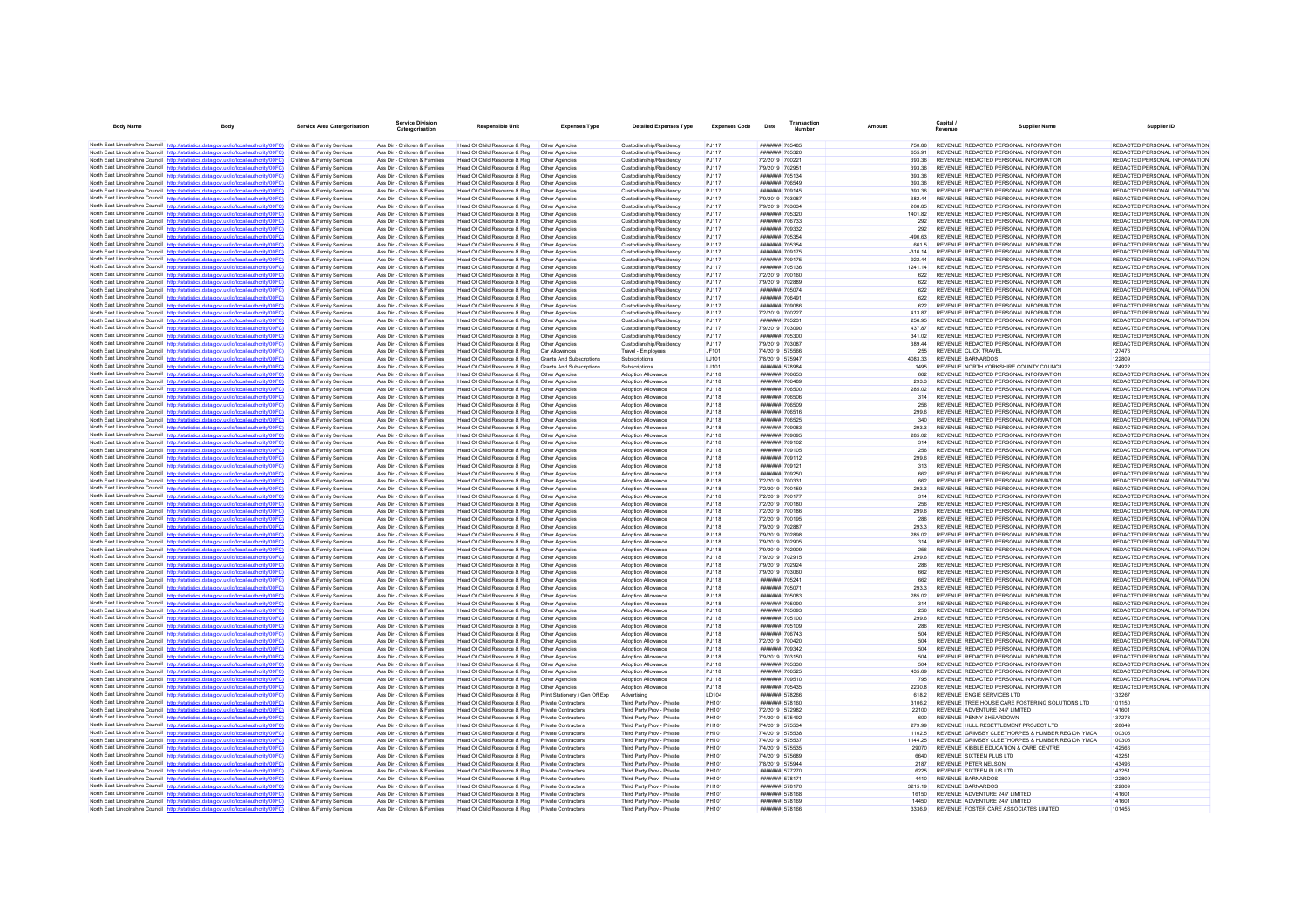| <b>Body Name</b> | <b>Body</b>                                                                                                                                                                      | <b>Service Area Catergorisation</b>                      | <b>Service Division</b><br>Catergorisation                     | Responsible Unit                                             | <b>Expenses Type</b>                                                               | <b>Detailed Expenses Type</b>                            | <b>Expenses Code</b>         | Date                                     | <b>Transaction</b><br>Number | Amount             | <b>Capital</b><br>Revenue                                                      | <b>Supplier Name</b> | Supplier ID                             |
|------------------|----------------------------------------------------------------------------------------------------------------------------------------------------------------------------------|----------------------------------------------------------|----------------------------------------------------------------|--------------------------------------------------------------|------------------------------------------------------------------------------------|----------------------------------------------------------|------------------------------|------------------------------------------|------------------------------|--------------------|--------------------------------------------------------------------------------|----------------------|-----------------------------------------|
|                  | North East Lincolnshire Council http://statistics.data.gov.uk/id/local-authority/00FC) Children & Family Services                                                                |                                                          | Ass Dir - Children & Families                                  | Head Of Child Resource & Reg                                 | Private Contractors                                                                | Third Party Prov - Private                               | PH101                        | ####### 578167                           |                              | 31164              | REVENUE FOSTER CARE ASSOCIATES LIMITED                                         |                      | 101455                                  |
|                  | North East Lincolnshire Council http://statistics.data.gov.uk/id/local-authority/00FC)                                                                                           | Children & Family Services                               | Ass Dir - Children & Families                                  | Head Of Child Resource & Reg                                 | Private Contractors                                                                | Third Party Prov - Private                               | PH101                        |                                          | <b>#######</b> 578164        | 3336.9             | REVENUE FOSTER CARE ASSOCIATES LIMITED.                                        |                      | 101455                                  |
|                  | North East Lincolnshire Council http://statistics.data.gov.uk/id/local-authority/00FC)                                                                                           | Children & Family Services                               | Ass Dir - Children & Families                                  | Head Of Child Resource & Rec                                 | Private Contractors                                                                | Third Party Prov - Private                               | PH101                        | ####### 578165                           |                              | 3150               | REVENUE FOSTER CARE ASSOCIATES LIMITED.                                        |                      | 101455                                  |
|                  | North East Lincolnshire Council http://statistics.data.gov.uk/id/local-authority/00FC)                                                                                           | Children & Family Services                               | Ass Dir - Children & Families                                  | Head Of Child Resource & Reg                                 | Private Contractors                                                                | Third Party Prov - Private                               | PH101                        |                                          | ####### 578162               | 3150               | REVENUE FOSTER CARE ASSOCIATES LIMITED                                         |                      | 101455                                  |
|                  | North East Lincolnshire Council http://statistics.data.gov.uk/id/local-authority/00FC)                                                                                           | Children & Family Services                               | Ass Dir - Children & Families                                  | Head Of Child Resource & Reg                                 | Private Contractors                                                                | Third Party Prov - Private                               | PH101                        | <b>#######</b> 578163                    |                              | 3450               | REVENUE FOSTER CARE ASSOCIATES LIMITED.                                        |                      | 101455                                  |
|                  | North East Lincolnshire Council http://statistics.data.gov.uk/id/local-authority/00FC)                                                                                           | Children & Family Services                               | Ass Dir - Children & Families                                  | Head Of Child Resource & Reg                                 | Private Contractors                                                                | Third Party Prov - Private                               | PH101                        | ####### 578161                           |                              | 3467.1             | REVENUE FAMILY CARE FOSTERING LTD                                              |                      | 138712                                  |
|                  | North East Lincolnshire Council http://statistics.data.gov.uk/id/local-authority/00FC)<br>North East Lincolnshire Council http://statistics.data.gov.uk/id/local-authority/00FC) | Children & Family Services                               | Ass Dir - Children & Families                                  | Head Of Child Resource & Reg                                 | Private Contractors                                                                | Third Party Prov - Private                               | PH101                        | ####### 578149                           |                              | 3106.2             | REVENUE TREE HOUSE CARE FOSTERING SOLUTIONS LTD<br>REVENUE FOSTERING SOLUTIONS |                      | 101150<br>121902                        |
|                  | North East Lincolnshire Council http://statistics.data.gov.uk/id/local-authority/00FC)                                                                                           | Children & Family Services<br>Children & Family Services | Ass Dir - Children & Families<br>Ass Dir - Children & Families | Head Of Child Resource & Reg<br>Head Of Child Resource & Reg | <b>Private Contractors</b><br>Private Contractors                                  | Third Party Prov - Private<br>Third Party Prov - Private | PH101<br><b>PH101</b>        | <b><i><u>HHHHHH</u></i></b> 578147       | ####### 578148               | 3155 24<br>6449.31 | REVENUE BY THE BRIDGE LTD.                                                     |                      | 138312                                  |
|                  | North East Lincolnshire Council http://statistics.data.gov.uk/id/local-authority/00FC)                                                                                           | Children & Family Services                               | Ass Dir - Children & Families                                  | Head Of Child Resource & Reg                                 | Private Contractors                                                                | Third Party Prov - Private                               | PH101                        | ####### 578145                           |                              | 3436.8             | REVENUE ORANGE GROVE FOSTERCARE LTD                                            |                      | 135118                                  |
|                  | North East Lincolnshire Council http://statistics.data.gov.uk/id/local-authority/00FC)                                                                                           | Children & Family Services                               | Ass Dir - Children & Families                                  | Head Of Child Resource & Reg                                 | Private Contractors                                                                | Third Party Prov - Private                               | PH101                        | ####### 578146                           |                              | 3097.2             | REVENUE ORANGE GROVE FOSTERCARE LTD                                            |                      | 135118                                  |
|                  | North East Lincolnshire Council http://statistics.data.gov.uk/id/local-authority/00FC)                                                                                           | Children & Family Services                               | Ass Dir - Children & Families                                  | Head Of Child Resource & Reg                                 | Private Contractors                                                                | Third Party Prov - Private                               | PH101                        | ####### 577910                           |                              | 1125               | REVENUE PENNY SHEARDOWN                                                        |                      | 137278                                  |
|                  | North East Lincolnshire Council http://statistics.data.gov.uk/id/local-authority/00FC)                                                                                           | Children & Family Services                               | Ass Dir - Children & Families                                  | Head Of Child Resource & Reg                                 | Private Contractors                                                                | Third Party Prov - Private                               | PH101                        | ####### 578143                           |                              | 3350.79            | REVENUE THE NATIONAL FOSTERING AGENCY                                          |                      | 112225                                  |
|                  | North East Lincolnshire Council http://statistics.data.gov.uk/id/local-authority/00FC)                                                                                           | Children & Family Services                               | Ass Dir - Children & Families                                  | Head Of Child Resource & Reg                                 | Private Contractors                                                                | Third Party Prov - Private                               | PH101                        | ####### 578144                           |                              | 3383.34            | REVENUE THE NATIONAL FOSTERING AGENCY                                          |                      | 112225                                  |
|                  | North East Lincolnshire Council http://statistics.data.gov.uk/id/local-authority/00FC)                                                                                           | Children & Family Services                               | Ass Dir - Children & Families                                  | Head Of Child Resource & Reg                                 | Private Contractors                                                                | Third Party Prov - Private                               | PH101                        |                                          | <b>#######</b> 578142        | 32742              | REVENUE THE NATIONAL FOSTERING AGENCY.                                         |                      | 112225                                  |
|                  | North East Lincolnshire Council http://statistics.data.gov.uk/id/local-authority/00FC)<br>North East Lincolnshire Council http://statistics.data.gov.uk/id/local-authority/00FC) | Children & Family Services<br>Children & Family Services | Ass Dir - Children & Families<br>Ass Dir - Children & Families | Head Of Child Resource & Reg                                 | Private Contractors<br>Private Contractors                                         | Third Party Prov - Private<br>Third Party Prov - Private | PH101<br>PH101               | ####### 578141<br>####### 578327         |                              | 3242.7<br>1360     | REVENUE THE NATIONAL FOSTERING AGENCY<br><b>REVENUE JUNES CARS</b>             |                      | 112225<br>143481                        |
|                  | North East Lincolnshire Council http://statistics.data.gov.uk/id/local-authority/00FC)                                                                                           | Children & Family Services                               | Ass Dir - Children & Families                                  | Head Of Child Resource & Reg<br>Head Of Child Resource & Reg | <b>Private Contractors</b>                                                         | Third Party Prov - Private                               | PH101                        | ####### 578325                           |                              | 1200               | REVENUE QUAYSIDE CHILDCARE LTD                                                 |                      | 127974                                  |
|                  | North East Lincolnshire Council http://statistics.data.gov.uk/id/local-authority/00FC)                                                                                           | Children & Family Services                               | Ass Dir - Children & Families                                  | Head Of Child Resource & Reg                                 | Private Contractors                                                                | Third Party Prov - Private                               | PH101                        | <b>#######</b> 578324                    |                              | 318.75             | REVENUE QUAYSIDE CHILDCARE LTD.                                                |                      | 127974                                  |
|                  | North East Lincolnshire Council http://statistics.data.gov.uk/id/local-authority/00FC)                                                                                           | Children & Family Services                               | Ass Dir - Children & Families                                  | Head Of Child Resource & Reg                                 | Private Contractors                                                                | Third Party Prov - Private                               | PH101                        | ####### 578322                           |                              | 1050               | REVENUE QUAYSIDE CHILDCARE LTD.                                                |                      | 127974                                  |
|                  | North East Lincolnshire Council http://statistics.data.gov.uk/id/local-authority/00FC)                                                                                           | Children & Family Services                               | Ass Dir - Children & Families                                  | Head Of Child Resource & Reg.                                | Private Contractors                                                                | Third Party Prov - Private                               | PH101                        | ####### 578329                           |                              | 46875              | REVENUE QUAYSIDE CHILDCARE LTD                                                 |                      | 127974                                  |
|                  | North East Lincolnshire Council http://statistics.data.gov.uk/id/local-authority/00FC)                                                                                           | Children & Family Services                               | Ass Dir - Children & Families                                  | Head Of Child Resource & Reg                                 | Private Contractors                                                                | Third Party Prov - Private                               | PH101                        | ####### 578326                           |                              | 862.5              | REVENUE QUAYSIDE CHILDCARE LTD.                                                |                      | 127974                                  |
|                  | North East Lincolnshire Council http://statistics.data.gov.uk/id/local-authority/00FC)                                                                                           | Children & Family Services                               | Ass Dir - Children & Families                                  | Head Of Child Resource & Reg                                 | Private Contractors                                                                | Third Party Prov - Private                               | PH101                        | ####### 578328                           |                              | 1050               | REVENUE QUAYSIDE CHILDCARE LTD.                                                |                      | 127974                                  |
|                  | North East Lincolnshire Council http://statistics.data.gov.uk/id/local-authority/00FC)<br>North East Lincolnshire Council http://statistics.data.gov.uk/id/local-authority/00FC) | Children & Family Services                               | Ass Dir - Children & Families                                  | Head Of Child Resource & Reg                                 | Private Contractors                                                                | Third Party Prov - Private                               | PH101                        | ####### 577909                           |                              | 18000              | REVENUE SIXTEEN PLUS LTD<br>REVENUE SIXTEEN PLUS LTD                           |                      | 143251                                  |
|                  | North East Lincolnshire Council http://statistics.data.gov.uk/id/local-authority/00FC)                                                                                           | Children & Family Services<br>Children & Family Services | Ass Dir - Children & Families<br>Ass Dir - Children & Families | Head Of Child Resource & Reg<br>Head Of Child Resource & Reg | Private Contractors<br>Private Contractors                                         | Third Party Prov - Private<br>Third Party Prov - Private | PH101<br>PH101               | <b>#######</b> 577909<br>####### 577909  |                              | 2400<br>5400       | REVENUE SIXTEEN PLUS LTD                                                       |                      | 143251<br>143251                        |
|                  | North East Lincolnshire Council http://statistics.data.gov.uk/id/local-authority/00FC)                                                                                           | Children & Family Services                               | Ass Dir - Children & Families                                  | Head Of Child Resource & Reg                                 | Private Contractors                                                                | Third Party Prov - Private                               | PH101                        | ####### 577909                           |                              | 1050               | REVENUE SIXTEEN PLUS LTD                                                       |                      | 14325                                   |
|                  | North East Lincolnshire Council http://statistics.data.gov.uk/id/local-authority/00FC)                                                                                           | Children & Family Services                               | Ass Dir - Children & Families                                  | Head Of Child Resource & Reg                                 | Private Contractors                                                                | Third Party Prov - Private                               | PH101                        | <b>#######</b> 579316                    |                              | 2353               | REVENUE PETER NELSON                                                           |                      | 143496                                  |
|                  | North East Lincolnshire Council http://statistics.data.gov.uk/id/local-authority/00FC)                                                                                           | Children & Family Services                               | Ass Dir - Children & Families                                  | Head Of Child Resource & Reg                                 | Private Contractors                                                                | Third Party Prov - Private                               | PH101                        | ####### 579497                           |                              | 375                | REVENUE QUAYSIDE CHILDCARE LTD.                                                |                      | 127974                                  |
|                  | North East Lincolnshire Council http://statistics.data.gov.uk/id/local-authority/00FC)                                                                                           | Children & Family Services                               | Ass Dir - Children & Families                                  | Head Of Child Resource & Reg                                 | Private Contractors                                                                | Third Party Prov - Private                               | PH101                        | ####### 579484                           |                              | 3017.82            | REVENUE ADVENTURE 24/7 LIMITED                                                 |                      | 141601                                  |
|                  | North East Lincolnshire Council http://statistics.data.gov.uk/id/local-authority/00FC)                                                                                           | Children & Family Services                               | Ass Dir - Children & Families                                  | Head Of Child Resource & Reg                                 | <b>Private Contractors</b>                                                         | Third Party Prov - Private                               | PH101                        | ####### 579479                           |                              | 928.56             | REVENUE ADVENTURE 24/7 LIMITED                                                 |                      | 141601                                  |
|                  | North East Lincolnshire Council http://statistics.data.gov.uk/id/local-authority/00FC)                                                                                           | Children & Family Services                               | Ass Dir - Children & Families                                  | Head Of Child Resource & Reg                                 | Private Contractors                                                                | Third Party Prov - Private                               | <b>PH101</b>                 | <b><i>HHHHHH 570480</i></b>              |                              | 380                | REVENUE ADVENTURE 24/7 LIMITED                                                 |                      | 141601                                  |
|                  | North East Lincolnshire Council http://statistics.data.gov.uk/id/local-authority/00FC)                                                                                           | Children & Family Services                               | Ass Dir - Children & Families                                  | Head Of Child Resource & Reg                                 | Private Contractors                                                                | Third Party Prov - Private                               | PH101                        | ####### 579481                           |                              | 8500               | REVENUE ADVENTURE 24/7 LIMITED                                                 |                      | 141601                                  |
|                  | North East Lincolnshire Council http://statistics.data.gov.uk/id/local-authority/00FC)<br>North East Lincolnshire Council http://statistics.data.gov.uk/id/local-authority/00FC) | Children & Family Services<br>Children & Family Services | Ass Dir - Children & Families<br>Ass Dir - Children & Families | Head Of Child Resource & Reg<br>Head Of Child Resource & Reg | Equip / Furniture / Materials<br>Fouin / Furniture / Materials                     | Equipment - Purchase<br>Foujoment - Purchase             | LA101<br><b>LA101</b>        | ####### 577269<br>####### 579614         |                              | 1858 32<br>348.07  | REVENUE PETTY CASH<br>REVENUE ENGIE SERVICES LTD                               |                      | REDACTED<br>133267                      |
|                  | North East Lincolnshire Council http://statistics.data.gov.uk/id/local-authority/00FC)                                                                                           | Children & Family Services                               | Ass Dir - Children & Families                                  | Head Of Child Resource & Reg                                 | Equip / Furniture / Materials                                                      | Equipment - Purchase                                     | LA101                        | ####### 575972                           |                              | 291.67             | REVENUE B & M RETAIL LIMITED                                                   |                      | 116266                                  |
|                  | North East Lincolnshire Council http://statistics.data.oov.uk/id/local-authority/00FC)                                                                                           | Children & Family Services                               | Ass Dir - Children & Families                                  | Head Of Child Resource & Reg                                 | Equip / Furniture / Materials                                                      | Equipment - Purchase                                     | LA101                        | ####### 578883                           |                              | 1225 21            | REVENUE GRIMSBY CARPET WAREHOUSE                                               |                      | 100159                                  |
|                  | North East Lincolnshire Council http://statistics.data.gov.uk/id/local-authority/00FC)                                                                                           | Children & Family Services                               | Ass Dir - Children & Families                                  | Head Of Child Resource & Reg                                 | Equip / Furniture / Materials                                                      | Foujoment - Purchase                                     | <b>LA101</b>                 | <b><i><u>#######</u></i></b> 577734      |                              | 749 96             | REVENUE DAVID BURY I TD                                                        |                      | 103135                                  |
|                  | North East Lincolnshire Council http://statistics.data.gov.uk/id/local-authority/00FC)                                                                                           | Children & Family Services                               | Ass Dir - Children & Families                                  | Head Of Child Resource & Reg                                 | Equip / Furniture / Materials                                                      | Equipment - Purchase                                     | LA101                        | ####### 577734                           |                              | 424.91             | REVENUE DAVID BURY LTD                                                         |                      | 103135                                  |
|                  | North East Lincolnshire Council http://statistics.data.gov.uk/id/local-authority/00FC)                                                                                           | Children & Family Services                               | Ass Dir - Children & Families                                  | Head Of Child Resource & Reg                                 | Catering                                                                           | Provisions                                               | LB101                        | ####### 577269                           |                              | 348.8              | <b>REVENUE PETTY CASH</b>                                                      |                      | <b>REDACTED</b>                         |
|                  | North East Lincolnshire Council http://statistics.data.gov.uk/id/local-authority/00FC)                                                                                           | Children & Family Services                               | Ass Dir - Children & Families                                  | Head Of Child Resource & Reg                                 | Rep Alterations Maint Building                                                     | Buildings - Repairs And Maint                            | GA102                        | 7/2/2019 573461                          |                              | 345                | REVENUE N-FORCE SECURITY SOLUTIONS LTD                                         |                      | 105280                                  |
|                  | North East Lincolnshire Council http://statistics.data.gov.uk/id/local-authority/00FC)<br>North East Lincolnshire Council http://statistics.data.gov.uk/id/local-authority/00FC) | Children & Family Services<br>Children & Family Services | Ass Dir - Children & Families<br>Ass Dir - Children & Families | Head Of Child Resource & Reg<br>Head Of Child Resource & Reg | Miscellaneous Expenses<br>Private Contractors                                      | Activities - Service Users<br>Third Party Prov - Private | <b>LL114</b><br>PH101        | 7/2/2019 575060<br><b>#######</b> 579566 |                              | 272.5<br>2578      | REVENUE PETTY CASH<br><b>REVENUE OFSTED</b>                                    |                      | <b>REDACTED</b><br>101836               |
|                  | North East Lincolnshire Council http://statistics.data.gov.uk/id/local-authority/00FC)                                                                                           | Children & Family Services                               | Ass Dir - Children & Families                                  | Head Of Child Resource & Reg                                 | Fouin / Furniture / Materials                                                      | Foujoment - Maintenance                                  | <b>LA104</b>                 | ####### 577393                           |                              | 346.2              | REVENUE GAINSBOROUGH HEALTHCARE GROUP LTD                                      |                      | 139886                                  |
|                  | North East Lincolnshire Council http://statistics.data.gov.uk/id/local-authority/00FC)                                                                                           | Children & Family Services                               | Ass Dir - Children & Families                                  | Head Of Child Resource & Reg                                 | Equip / Furniture / Materials                                                      | Equipment - Purchase                                     | LA101                        | ####### 578907                           |                              | 297.5              | REVENUE EAST RIDING OF YORKSHIRE COUNCIL SUPPLIES                              |                      | 100654                                  |
|                  | North East Lincolnshire Council http://statistics.data.gov.uk/id/local-authority/00FC)                                                                                           | Children & Family Services                               | Ass Dir - Children & Families                                  | Head Of Child Resource & Reg                                 | Catering                                                                           | Provisions                                               | LB101                        | 7/9/2019 576199                          |                              | 474.84             | REVENUE PETTY CASH                                                             |                      | REDACTED                                |
|                  | North East Lincolnshire Council http://statistics.data.gov.uk/id/local-authority/00FC)                                                                                           | Children & Family Services                               | Ass Dir - Children & Families                                  | Head Of Child Resource & Reg                                 | Equip / Furniture / Materials                                                      | Equipment - Purchase                                     | LA101                        | ####### 578484                           |                              | 835 33             | REVENUE PETTY CASH                                                             |                      | REDACTED                                |
|                  | North East Lincolnshire Council http://statistics.data.gov.uk/id/local-authority/00FC)                                                                                           | Children & Family Services                               | Ass Dir - Children & Families                                  | Head Of Child Resource & Reg                                 | Other Agencies                                                                     | Rirthday                                                 | P.I110                       | <b><i><u>HHHHHH</u></i></b> 578484       |                              | 301.21             | REVENUE PETTY CASH                                                             |                      | <b>REDACTED</b>                         |
|                  | North East Lincolnshire Council http://statistics.data.gov.uk/id/local-authority/00FC)                                                                                           | Children & Family Services<br>Children & Family Services | Ass Dir - Children & Families<br>Ass Dir - Children & Families | Head Of Child Resource & Reg                                 | Other Agencies<br>Catering                                                         | Pocket Money<br>Provisions                               | PJ105<br>LB101               | 7/3/2019 571370<br>7/2/2019 575060       |                              | 333.33<br>276.7    | REVENUE B & M RETAIL LIMITED<br>REVENUE PETTY CASH                             |                      | 116266<br><b>REDACTED</b>               |
|                  | North East Lincolnshire Council http://statistics.data.gov.uk/id/local-authority/00FC)<br>North East Lincolnshire Council http://statistics.data.gov.uk/id/local-authority/00FC) | Children & Family Services                               | Ass Dir - Children & Families                                  | Head Of Child Resource & Reg<br>Head Of Child Resource & Reg | <b>Private Contractors</b>                                                         | Third Party Prov - Private                               | PH101                        | 7/2/2019 574986                          |                              | 47500              | REVENUE KES BUILDING MAINTENANCE LIMITED                                       |                      | 100786                                  |
|                  | North East Lincolnshire Council http://statistics.data.gov.uk/id/local-authority/00FC)                                                                                           | Children & Family Services                               | Ass Dir - Children & Families                                  | Head Of Child Resource & Reg                                 | Private Contractors                                                                | Translation & Interpreter Sen                            | <b>PH113</b>                 | 7/3/2019 575490                          |                              | 255                | REVENUE HE WORDS                                                               |                      | 122711                                  |
|                  | North East Lincolnshire Council http://statistics.data.gov.uk/id/local-authority/00FC)                                                                                           | Children & Family Services                               | Ass Dir - Children & Families                                  | Head Of Child Resource & Reg                                 | Other Agencies                                                                     | <b>Housing Benefit</b>                                   | PJ134                        | 7/3/2019 575098                          |                              | $-727.55$          | REVENUE HULL RESETTLEMENT PROJECT LTD                                          |                      | 128649                                  |
|                  | North East Lincolnshire Council http://statistics.data.gov.uk/id/local-authority/00FC)                                                                                           | Children & Family Services                               | Ass Dir - Children & Families                                  | Head Of Child Resource & Reg                                 | Other Agencies                                                                     | <b>Housing Benefit</b>                                   | PJ134                        | ####### 577724                           |                              | 885.72             | REVENUE HULL RESETTLEMENT PROJECT LTD                                          |                      | 128649                                  |
|                  | North East Lincolnshire Council http://statistics.data.gov.uk/id/local-authority/00FC)                                                                                           | Children & Family Services                               | Ass Dir - Children & Families                                  | Head Of Child Resource & Reg                                 | Other Agencies                                                                     | Personal Allowance                                       | P.1122                       | ####### 579592                           |                              | 909.2              | REVENUE 16+ SERVICES                                                           |                      | 100943                                  |
|                  | North East Lincolnshire Council http://statistics.data.gov.uk/id/local-authority/00FC)                                                                                           | Children & Family Services                               | Ass Dir - Children & Families                                  | Head Of Child Resource & Reg                                 | Other Agencies                                                                     | Personal Allowance                                       | <b>PJ122</b>                 | ####### 576890                           |                              | 1099.1             | REVENUE 16+ SERVICES                                                           |                      | 100943                                  |
|                  | North East Lincolnshire Council http://statistics.data.gov.uk/id/local-authority/00FC)<br>North East Lincolnshire Council http://statistics.data.gov.uk/id/local-authority/00FC) | Children & Family Services<br>Children & Family Services | Ass Dir - Children & Families<br>Ass Dir - Children & Families | Head Of Child Resource & Reg<br>Head Of Child Resource & Reg | Private Contractors<br>Other Anencies                                              | Third Party Prov - Private<br>Additional Cost            | PH101<br>P.1114              | 7/9/2019 702926<br><b>#######</b> 578074 |                              | $-754.29$<br>470   | REVENUE REDACTED PERSONAL INFORMATION<br>REVENUE MAXINE CLARK                  |                      | REDACTED PERSONAL INFORMATION<br>142955 |
|                  | North East Lincolnshire Council http://statistics.data.gov.uk/id/local-authority/00FC)                                                                                           | Children & Family Services                               | Ass Dir - Children & Families                                  | Head Of Child Resource & Reg                                 | Other Agencies                                                                     | Additional Cost                                          | PJ114                        | 7/4/2019 575679                          |                              | 294.5              | REVENUE TANGATA SERVICES LTD                                                   |                      | 142043                                  |
|                  | North East Lincolnshire Council http://statistics.data.gov.uk/id/local-authority/00FC)                                                                                           | Children & Family Services                               | Ass Dir - Children & Families                                  | Head Of Child Resource & Reg                                 | Other Agencies                                                                     | <b>Additional Cost</b>                                   | PJ114                        | 7/4/2019 575676                          |                              | 8450               | REVENUE GRAVITY RED LTD                                                        |                      | 122793                                  |
|                  | North East Lincolnshire Council http://statistics.data.gov.uk/id/local-authority/00FC)                                                                                           | Children & Family Services                               | Ass Dir - Children & Families                                  | Head Of Child Resource & Reg                                 | Other Anencies                                                                     | Additional Cost                                          | <b>PJ114</b>                 | <b>#######</b> 578237                    |                              | 473                | REVENUE THE ROWAN ORGANISATION                                                 |                      | 105925                                  |
|                  | North East Lincolnshire Council http://statistics.data.gov.uk/id/local-authority/00FC)                                                                                           | Children & Family Services                               | Ass Dir - Children & Families                                  | Head Of Child Resource & Reg                                 | Other Agencies                                                                     | <b>Additional Cost</b>                                   | PJ114                        | ####### 578233                           |                              | 390                | REVENUE THE ROWAN ORGANISATION                                                 |                      | 105925                                  |
|                  | North East Lincolnshire Council http://statistics.data.gov.uk/id/local-authority/00FC)                                                                                           | Children & Family Services                               | Ass Dir - Children & Families                                  | Head Of Child Resource & Reg                                 | Rents                                                                              | Rent                                                     | GC101                        | 7/9/2019 575965                          |                              | 3224.68            | REVENUE LINCOLNSHIRE HOUSING PARTNERSHIP                                       |                      | 140117                                  |
|                  | North East Lincolnshire Council http://statistics.data.gov.uk/id/local-authority/00FC)                                                                                           | Children & Family Services                               | Ass Dir - Children & Families                                  | Head Of Child Resource & Reg                                 | Rents                                                                              | Rent                                                     | GC101                        | ####### 578873                           |                              | 3089.24            | REVENUE LINCOLNSHIRE HOUSING PARTNERSHIP                                       |                      | 140117                                  |
|                  | North East Lincolnshire Council http://statistics.data.gov.uk/id/local-authority/00FC)<br>North East Lincolnshire Council http://statistics.data.gov.uk/id/local-authority/00FC) | Children & Family Services<br>Children & Family Services | Ass Dir - Children & Families<br>Ass Dir - Children & Families | Head Of Child Resource & Reg<br>Head Of Child Resource & Reg | Equip / Furniture / Materials<br>Private Contractors                               | Equipment - Purchase<br>Third Party Prov - Private       | LA101<br>PH101               | <b>#######</b> 577807<br>7/8/2019 576082 |                              | 300<br>817         | REVENUE ERESHNEY BEDS<br>REVENUE CHILD AND FAMILY PLAY THERAPY LTD             |                      | 120641<br>107832                        |
|                  | North East Lincolnshire Council http://statistics.data.gov.uk/id/local-authority/00FC)                                                                                           | Children & Family Services                               | Ass Dir - Children & Families                                  | Head Of Child Resource & Reg                                 | Private Contractors                                                                | Third Party Prov - Private                               | PH101                        |                                          | ####### 578982               | 1236.5             | REVENUE DR VIRGINIA RYAN                                                       |                      | 122437                                  |
|                  | North East Lincolnshire Council http://statistics.data.gov.uk/id/local-authority/00FC)                                                                                           | Children & Family Services                               | Ass Dir - Children & Families                                  | Head Of Child Resource & Reg                                 | Private Contractors                                                                | Third Party Prov - Private                               | PH101                        | ####### 578983                           |                              | 590                | REVENUE DR VIRGINIA RYAN                                                       |                      | 122437                                  |
|                  | North East Lincolnshire Council http://statistics.data.gov.uk/id/local-authority/00FC)                                                                                           | Children & Family Services                               | Ass Dir - Children & Families                                  | Head Of Child Resource & Reg                                 | Private Contractors                                                                | Third Party Prov - Private                               | PH101                        | ####### 579287                           |                              | 300                | REVENUE TIME TO LISTEN LIMITED                                                 |                      | 140435                                  |
|                  | North East Lincolnshire Council http://statistics.data.gov.uk/id/local-authority/00FC)                                                                                           | Children & Family Services                               | Ass Dir - Children & Families                                  | Head Of Child Resource & Reg                                 | Private Contractors                                                                | Third Party Prov - Private                               | PH101                        | 7/3/2019 574579                          |                              | 544                | REVENUE HULL RESETTLEMENT PROJECT LTD                                          |                      | 128649                                  |
|                  | North East Lincolnshire Council http://statistics.data.gov.uk/id/local-authority/00FC)                                                                                           | Children & Family Services                               | Ass Dir - Children & Families                                  | Head Of Child Resource & Reg                                 | Private Contractors                                                                | Third Party Prov - Private                               | PH101                        | 7/3/2019 574583                          |                              | 544                | REVENUE HULL RESETTLEMENT PROJECT LTD                                          |                      | 128649                                  |
|                  | North East Lincolnshire Council http://statistics.data.gov.uk/id/local-authority/00FC)                                                                                           | Children & Family Services                               | Ass Dir - Children & Families                                  | Head Of Safeguarding                                         | Direct Employee Expense                                                            | Agency Staff                                             | EA105                        | ####### 577384                           |                              | 1657.23            | REVENUE FRONTLINE STAFFING                                                     |                      | 140978                                  |
|                  | North East Lincolnshire Council http://statistics.data.gov.uk/id/local-authority/00FC)                                                                                           | Children & Family Services                               | Ass Dir - Children & Families                                  | Head Of Safeguarding                                         | Direct Employee Expenses                                                           | Agency Staff                                             | EA105                        | ####### 577504                           |                              | 1657.23            | REVENUE FRONTLINE STAFFING                                                     |                      | 140978                                  |
|                  | North East Lincolnshire Council http://statistics.data.gov.uk/id/local-authority/00FC)<br>North East Lincolnshire Council http://statistics.data.gov.uk/id/local-authority/00FC) | Children & Family Services<br>Children & Family Services | Ass Dir - Children & Families<br>Ass Dir - Children & Families | Head Of Safeguarding<br><b>Head Of Safeguarding</b>          | Direct Employee Expenses<br>Direct Employee Expenses                               | Agency Staff<br>Agency Staff                             | EA105<br>FA105               | ####### 579006                           | ####### 579000               | 1665<br>1657.23    | REVENUE PARAGON LOCUMS LTD<br>REVENUE FRONTLINE STAFFING                       |                      | 143532<br>140978                        |
|                  | North East Lincolnshire Council http://statistics.data.gov.uk/id/local-authority/00FC)                                                                                           | Children & Family Services                               | Ass Dir - Children & Families                                  | Head Of Safeguarding                                         | <b>Direct Transport Costs</b>                                                      | <b>Hired Transport - Employees</b>                       | JA101                        | ####### 572013                           |                              | 468                | REVENUE READY RENT A CAR                                                       |                      | 100557                                  |
|                  | North East Lincolnshire Council http://statistics.data.gov.uk/id/local-authority/00FC)                                                                                           | Children & Family Services                               | Ass Dir - Children & Families                                  | Head Of Safeguarding                                         | Public Transport                                                                   | Public Transport - Serv User                             | JD102                        | 7/4/2019 575566                          |                              | 367.5              | REVENUE CLICK TRAVEL                                                           |                      | 127476                                  |
|                  | North East Lincolnshire Council http://statistics.data.gov.uk/id/local-authority/00FC)                                                                                           | Children & Family Services                               | Ass Dir - Children & Families                                  | <b>Head Of Safeguarding</b>                                  | Public Transport                                                                   | Public Transport - Serv User                             | J <sub>D102</sub>            | 7/9/2019 575889                          |                              | 628.76             | REVENUE FAMILY SAFEGUARDING SERVICE                                            |                      | 110640                                  |
|                  | North East Lincolnshire Council http://statistics.data.gov.uk/id/local-authority/00FC)                                                                                           | Children & Family Services                               | Ass Dir - Children & Families                                  | Head Of Safeguarding                                         | Public Transport                                                                   | Public Transport - Serv User                             | JD102                        | ####### 579514                           |                              | 680.62             | REVENUE FAMILY SAFEGUARDING SERVICE                                            |                      | 110640                                  |
|                  | North East Lincolnshire Council http://statistics.data.gov.uk/id/local-authority/00FC)                                                                                           | Children & Family Services                               | Ass Dir - Children & Families                                  | Head Of Safeguarding                                         | Communications And Computing Computer H/Ware - Purchases                           |                                                          | I F105                       | ####### 577244                           |                              | 552.8              | REVENUE TOTAL COMPUTER NETWORKS LTD                                            |                      | 141310                                  |
|                  | North East Lincolnshire Council http://statistics.data.gov.uk/id/local-authority/00FC)                                                                                           | Children & Family Services<br>Children & Family Services | Ass Dir - Children & Families<br>Ass Dir - Children & Families | Head Of Safeguarding                                         | Communications And Computing Computer S/Ware - Purchases<br>Miscellaneous Expenses |                                                          | <b>IF101</b><br><b>LL110</b> | <b>#######</b> 574673<br>####### 577271  |                              | 267.47             | REVENUE PROBRAND LTD<br>REVENUE LINCS INSPIRE LIMITED                          |                      | 138421<br>129063                        |
|                  | North East Lincolnshire Council http://statistics.data.gov.uk/id/local-authority/00FC)<br>North East Lincolnshire Council http://statistics.data.gov.uk/id/local-authority/00FC) | Children & Family Services                               | Ass Dir - Children & Families                                  | Head Of Safeguarding<br>Head Of Safeguarding                 | Private Contractors                                                                | Other Supplies & Services<br>Third Party Prov - Private  | PH101                        | 7/2/2019 699795                          |                              | 2724<br>883.9      | REVENUE REDACTED PERSONAL INFORMATION                                          |                      | REDACTED PERSONAL INFORMATION           |
|                  | North East Lincolnshire Council http://statistics.data.gov.uk/id/local-authority/00FC)                                                                                           | Children & Family Services                               | Ass Dir - Children & Families                                  | Head Of Safeguarding                                         | Private Contractors                                                                | Third Party Prov - Private                               | PH101                        |                                          | ####### 577353               | 6944               | REVENUE LEEDS CITY COUNCIL                                                     |                      | 100545                                  |
|                  | North East Lincolnshire Council http://statistics.data.gov.uk/id/local-authority/00FC)                                                                                           | Children & Family Services                               | Ass Dir - Children & Families                                  | <b>Head Of Safeguarding</b>                                  | Private Contractors                                                                | Third Party Prov - Private                               | PH101                        | ####### 577248                           |                              | 571.55             | REVENUE MCA PROFESSIONAL SUPPORT LTD                                           |                      | 136466                                  |
|                  | North East Lincolnshire Council http://statistics.data.gov.uk/id/local-authority/00FC)                                                                                           | Children & Family Services                               | Ass Dir - Children & Families                                  | Head Of Safeguarding                                         | Private Contractors                                                                | Third Party Prov - Private                               | PH101                        | ####### 578565                           |                              | 5225               | REVENUE LAUGHARNE MANAGEMENT CONSULTANCY LTD                                   |                      | 142881                                  |
|                  | North East Lincolnshire Council http://statistics.data.gov.uk/id/local-authority/00FC) Children & Family Services                                                                |                                                          | Ass Dir - Children & Families                                  | Head Of Safeguarding                                         | Other Agencies                                                                     | Childminders/Nurseries/Playarp                           | PJ127                        | ####### 706955                           |                              | 749                | REVENUE REDACTED PERSONAL INFORMATION                                          |                      | REDACTED PERSONAL INFORMATION           |
|                  | North East Lincolnshire Council http://statistics.data.gov.uk/id/local-authority/00FC)                                                                                           | Children & Family Services                               | Ass Dir - Children & Families                                  | <b>Head Of Safeguarding</b>                                  | Other Agencies                                                                     | Childminders/Nurseries/Playgrp                           | <b>PJ127</b>                 | <b>####### 579455</b>                    |                              | 400                | REVENUE CLAIRE FLEMING                                                         |                      | 143219                                  |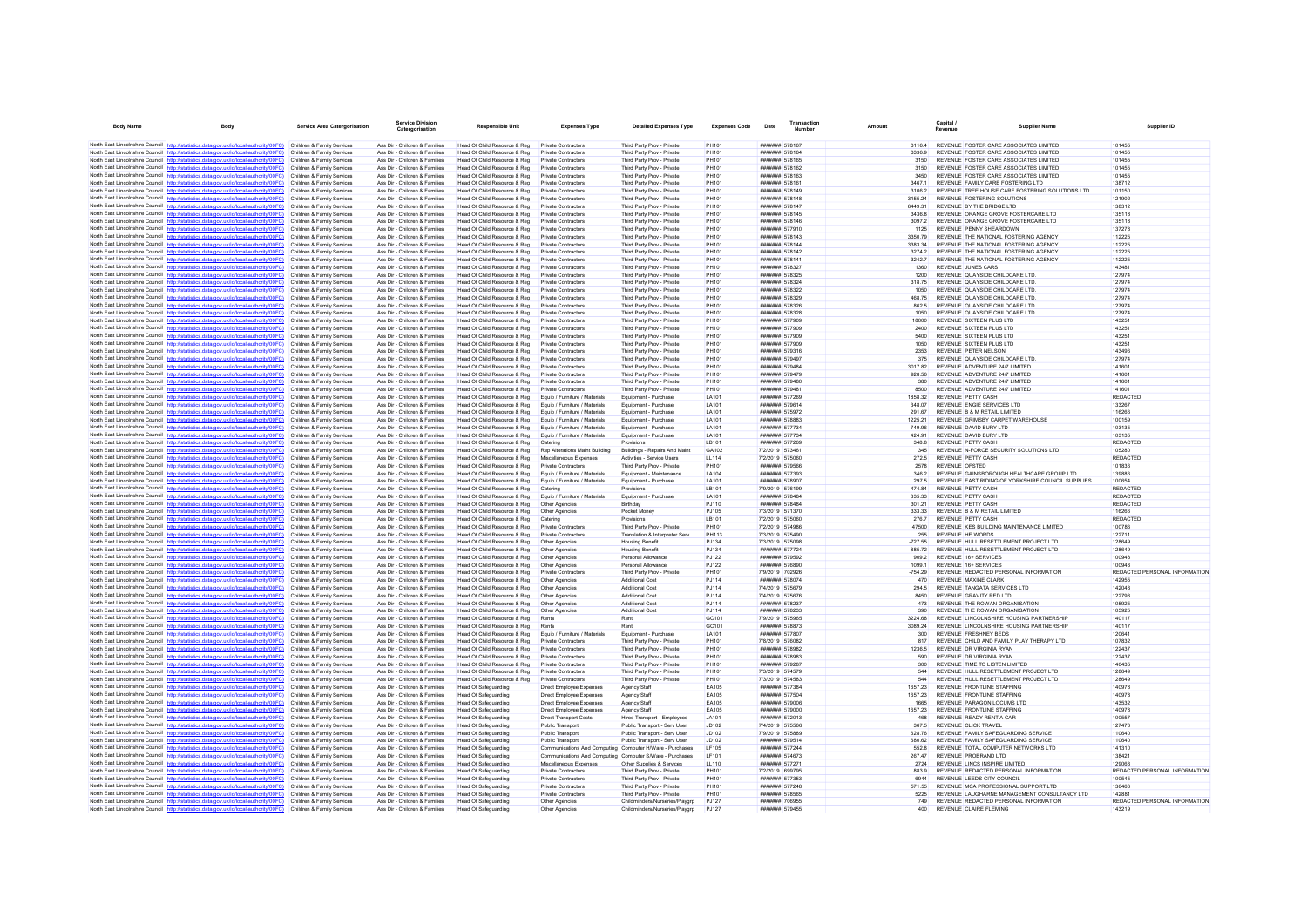| <b>Body Name</b>                           | Body                                                                                                                                                                             | <b>Service Area Catergorisation</b>                      | <b>Service Division</b><br>Catergorisation                     | Responsible Unit                                           | <b>Expenses Type</b>                                         | <b>Detailed Expenses Type</b>                            | <b>Expenses Code</b>   | Date                                    | <b>Transaction</b><br>Number | Amount              | Capital /<br>Revenue                                                           | <b>Supplier Name</b>                                         | Supplier ID                                                    |
|--------------------------------------------|----------------------------------------------------------------------------------------------------------------------------------------------------------------------------------|----------------------------------------------------------|----------------------------------------------------------------|------------------------------------------------------------|--------------------------------------------------------------|----------------------------------------------------------|------------------------|-----------------------------------------|------------------------------|---------------------|--------------------------------------------------------------------------------|--------------------------------------------------------------|----------------------------------------------------------------|
|                                            | North East Lincolnshire Council http://statistics.data.gov.uk/id/local-authority/00FC) Children & Family Services                                                                |                                                          | Ass Dir - Children & Families                                  | Head Of Safeguarding                                       | Other Agencies                                               | Childminders/Nurseries/Playarp                           | P.1127                 | 7/4/2019 575692                         |                              | 1232                | REVENUE FIRST STEPS GRIMSBY LIMITED                                            |                                                              | 142841                                                         |
|                                            | North East Lincolnshire Council http://statistics.data.gov.uk/id/local-authority/00FC)                                                                                           | Children & Family Services                               | Ass Dir - Children & Families                                  | Head Of Safeguarding                                       | Other Agencies                                               | Childminders/Nurseries/Playgrp                           | P.1127                 | 7/4/2019 575693                         |                              | 704                 | REVENUE FIRST STEPS GRIMSBY LIMITED                                            |                                                              | 142841                                                         |
|                                            | North East Lincolnshire Council http://statistics.data.gov.uk/id/local-authority/00FC)                                                                                           | Children & Family Services                               | Ass Dir - Children & Families                                  | Head Of Safeguarding                                       | Other Agencies                                               | Childminders/Nurseries/Playgrp                           | <b>PJ127</b>           | 7/4/2019 575694                         |                              | 369.6               | REVENUE FIRST STEPS GRIMSBY LIMITED                                            |                                                              | 142841                                                         |
|                                            | North East Lincolnshire Council http://statistics.data.gov.uk/id/local-authority/00FC)                                                                                           | Children & Family Services                               | Ass Dir - Children & Families                                  | Head Of Safeguarding                                       | Other Agencies                                               | Childminders/Nurseries/Playarp                           | PJ127                  | 7/9/2019 576092                         |                              | 792                 | REVENUE FIRST STEPS GRIMSBY LIMITED                                            |                                                              | 142841                                                         |
|                                            | North East Lincolnshire Council http://statistics.data.gov.uk/id/local-authority/00FC)                                                                                           | Children & Family Services                               | Ass Dir - Children & Families                                  | Head Of Safeguarding                                       | Other Agencies                                               | Childminders/Nurseries/Playgrp                           | P.1127                 | 7/4/2019 575691                         |                              | 369.6               | REVENUE FIRST STEPS GRIMSBY LIMITED                                            |                                                              | 142841                                                         |
|                                            | North East Lincolnshire Council http://statistics.data.gov.uk/id/local-authority/00FC)                                                                                           | Children & Family Services                               | Ass Dir - Children & Families                                  | <b>Head Of Safeguarding</b>                                | Other Agencies                                               | Childminders/Nurseries/Playgrp                           | PJ127                  | 7/4/2019 575690                         |                              | 792                 | REVENUE FIRST STEPS GRIMSBY LIMITED                                            |                                                              | 142841                                                         |
|                                            | North East Lincolnshire Council http://statistics.data.gov.uk/id/local-authority/00FC)                                                                                           | Children & Family Services                               | Ass Dir - Children & Families                                  | Head Of Safeguarding                                       | Other Agencies                                               | Section 17                                               | <b>PJ125</b>           | 7/9/2019 575889                         |                              | 987.44              | REVENUE FAMILY SAFEGUARDING SERVICE                                            |                                                              | 110640                                                         |
|                                            | North East Lincolnshire Council http://statistics.data.gov.uk/id/local-authority/00FC)                                                                                           | Children & Family Services                               | Ass Dir - Children & Families                                  | <b>Head Of Safeguarding</b>                                | Other Agencies                                               | Section 17                                               | <b>PJ125</b>           | ####### 579514                          |                              | 639.65              | REVENUE FAMILY SAFEGUARDING SERVICE                                            |                                                              | 110640                                                         |
|                                            | North East Lincolnshire Council http://statistics.data.gov.uk/id/local-authority/00FC)                                                                                           | Children & Family Services                               | Ass Dir - Children & Families                                  | <b>Head Of Safeguarding</b>                                | Other Agencies                                               | Section 17                                               | <b>PJ125</b>           |                                         | ####### 578330               | 300                 | REVENUE REDACTED PERSONAL INFORMATION                                          |                                                              | REDACTED PERSONAL INFORMATION<br>REDACTED PERSONAL INFORMATION |
|                                            | North East Lincolnshire Council http://statistics.data.gov.uk/id/local-authority/00FC)<br>North East Lincolnshire Council http://statistics.data.gov.uk/id/local-authority/00FC) | Children & Family Services<br>Children & Family Services | Ass Dir - Children & Families<br>Ass Dir - Children & Families | <b>Head Of Safeguarding</b><br>Head Of Safeguarding        | Private Contractor<br>Private Contractors                    | Third Party Prov - Private<br>Third Party Prov - Private | PH101<br>PH101         | ####### 577294<br>####### 579053        |                              | 5795.25<br>377172   | REVENUE REDACTED PERSONAL INFORMATION<br>REVENUE REDACTED PERSONAL INFORMATION |                                                              | REDACTED PERSONAL INFORMATION                                  |
|                                            | North East Lincolnshire Council http://statistics.data.gov.uk/id/local-authority/00FC)                                                                                           | Children & Family Services                               | Ass Dir - Children & Families                                  | <b>Head Of Safeguarding</b>                                | Other Agencies                                               | <b>Driving Lessons</b>                                   | PJ132                  | 7/9/2019 703207                         |                              | 312                 | REVENUE REDACTED PERSONAL INFORMATION                                          |                                                              | REDACTED PERSONAL INFORMATION                                  |
|                                            | North East Lincolnshire Council http://statistics.data.gov.uk/id/local-authority/00FC)                                                                                           | Children & Family Services                               | Ass Dir - Children & Families                                  | Head Of Safeguarding                                       | Other Agencies                                               | <b>Housing Benefi</b>                                    | PJ134                  | 7/2/2019 700217                         |                              | 270                 | REVENUE REDACTED PERSONAL INFORMATION                                          |                                                              | REDACTED PERSONAL INFORMATION                                  |
|                                            | North East Lincolnshire Council http://statistics.data.gov.uk/id/local-authority/00FC)                                                                                           | Children & Family Services                               | Ass Dir - Children & Families                                  | Head Of Safeguarding                                       | Other Agencies                                               | <b>Housing Benefit</b>                                   | PJ134                  | ####### 705130                          |                              | 350                 | REVENUE REDACTED PERSONAL INFORMATION                                          |                                                              | REDACTED PERSONAL INFORMATION                                  |
|                                            | North East Lincolnshire Council http://statistics.data.gov.uk/id/local-authority/00FC)                                                                                           | Children & Family Services                               | Ass Dir - Children & Families                                  | <b>Head Of Safeguarding</b>                                | Other Anencies                                               | <b>Housing Benefit</b>                                   | P.1134                 | 7/2/2019 700327                         |                              | 265                 | REVENUE REDACTED PERSONAL INFORMATION                                          |                                                              | REDACTED PERSONAL INFORMATION                                  |
|                                            | North East Lincolnshire Council http://statistics.data.gov.uk/id/local-authority/00FC)                                                                                           | Children & Family Services                               | Ass Dir - Children & Families                                  | Head Of Safeguarding                                       | Other Agencies                                               | <b>Housing Benefit</b>                                   | PJ134                  | 7/9/2019 703056                         |                              | 265                 | REVENUE REDACTED PERSONAL INFORMATION                                          |                                                              | REDACTED PERSONAL INFORMATION                                  |
|                                            | North East Lincolnshire Council http://statistics.data.gov.uk/id/local-authority/00FC)                                                                                           | Children & Family Services                               | Ass Dir - Children & Families                                  | Head Of Safeguarding                                       | Other Agencies                                               | <b>Housing Benefit</b>                                   | PJ134                  | ####### 705237                          |                              | 265                 | REVENUE REDACTED PERSONAL INFORMATION                                          |                                                              | REDACTED PERSONAL INFORMATION                                  |
|                                            | North East Lincolnshire Council http://statistics.data.gov.uk/id/local-authority/00FC)                                                                                           | Children & Family Services                               | Ass Dir - Children & Families                                  | Head Of Safeguarding                                       | Other Agencies                                               | <b>Housing Benefit</b>                                   | PJ134                  | ####### 706649                          |                              | 265                 | REVENUE REDACTED PERSONAL INFORMATION                                          |                                                              | REDACTED PERSONAL INFORMATION                                  |
|                                            | North East Lincolnshire Council http://statistics.data.gov.uk/id/local-authority/00FC)                                                                                           | Children & Family Services                               | Ass Dir - Children & Families                                  | <b>Head Of Safeguarding</b>                                | Other Agencies                                               | <b>Housing Benefit</b>                                   | P.1134                 | <b>НЕВВЕН 709246</b>                    |                              | 265                 | REVENUE REDACTED PERSONAL INFORMATION                                          |                                                              | REDACTED PERSONAL INFORMATION                                  |
|                                            | North East Lincolnshire Council http://statistics.data.gov.uk/id/local-authority/00FC)                                                                                           | Children & Family Services                               | Ass Dir - Children & Families                                  | <b>Head Of Safeguarding</b>                                | Other Agencies                                               | <b>Housing Benefi</b>                                    | PJ134                  | 7/2/2019 700138                         |                              | 257                 | REVENUE REDACTED PERSONAL INFORMATION                                          |                                                              | REDACTED PERSONAL INFORMATION                                  |
|                                            | North East Lincolnshire Council http://statistics.data.gov.uk/id/local-authority/00FC)<br>North East Lincolnshire Council http://statistics.data.gov.uk/id/local-authority/00FC) | Children & Family Services<br>Children & Family Services | Ass Dir - Children & Families<br>Ass Dir - Children & Families | Head Of Safeguarding                                       | Other Agencies                                               | <b>Housing Benefit</b>                                   | PJ134<br>PJ134         | 7/9/2019 702867<br>####### 705051       |                              | 257<br>257          | REVENUE REDACTED PERSONAL INFORMATION<br>REVENUE REDACTED PERSONAL INFORMATION |                                                              | REDACTED PERSONAL INFORMATION<br>REDACTED PERSONAL INFORMATION |
|                                            | North East Lincolnshire Council http://statistics.data.gov.uk/id/local-authority/00FC)                                                                                           | Children & Family Services                               | Ass Dir - Children & Families                                  | Head Of Safeguarding<br><b>Head Of Safeguarding</b>        | Other Agencies<br>Other Agencies                             | <b>Housing Benefit</b><br><b>Housing Benefit</b>         | PJ134                  | ####### 706469                          |                              | 257                 | REVENUE REDACTED PERSONAL INFORMATION                                          |                                                              | REDACTED PERSONAL INFORMATION                                  |
|                                            | North East Lincolnshire Council http://statistics.data.gov.uk/id/local-authority/00FC)                                                                                           | Children & Family Services                               | Ass Dir - Children & Families                                  | <b>Head Of Safeguarding</b>                                | Other Agencies                                               | <b>Housing Benefit</b>                                   | PJ134                  | ####### 709063                          |                              | 257                 | REVENUE REDACTED PERSONAL INFORMATION                                          |                                                              | REDACTED PERSONAL INFORMATION                                  |
|                                            | North East Lincolnshire Council http://statistics.data.gov.uk/id/local-authority/00FC)                                                                                           | Children & Family Services                               | Ass Dir - Children & Families                                  | Head Of Safeguarding                                       | Other Agencies                                               | <b>Housing Benefit</b>                                   | P.1134                 | 7/2/2019 700189                         |                              | 257                 | REVENUE REDACTED PERSONAL INFORMATION                                          |                                                              | REDACTED PERSONAL INFORMATION                                  |
|                                            | North East Lincolnshire Council http://statistics.data.gov.uk/id/local-authority/00FC)                                                                                           | Children & Family Services                               | Ass Dir - Children & Families                                  | <b>Head Of Safeguarding</b>                                | Other Agencies                                               | <b>Housing Benefit</b>                                   | PJ134                  | 7/9/2019 702917                         |                              | 257                 | REVENUE REDACTED PERSONAL INFORMATION                                          |                                                              | REDACTED PERSONAL INFORMATION                                  |
|                                            | North East Lincolnshire Council http://statistics.data.gov.uk/id/local-authority/00FC)                                                                                           | Children & Family Services                               | Ass Dir - Children & Families                                  | Head Of Safeguarding                                       | Other Agencies                                               | <b>Housing Benefi</b>                                    | PJ134                  | ####### 705103                          |                              | 257                 | REVENUE REDACTED PERSONAL INFORMATION                                          |                                                              | REDACTED PERSONAL INFORMATION                                  |
|                                            | North East Lincolnshire Council http://statistics.data.gov.uk/id/local-authority/00FC)                                                                                           | Children & Family Services                               | Ass Dir - Children & Families                                  | Head Of Safeguarding                                       | Other Agencies                                               | <b>Housing Benefit</b>                                   | P.1134                 | ####### 706518                          |                              | 257                 | REVENUE REDACTED PERSONAL INFORMATION                                          |                                                              | REDACTED PERSONAL INFORMATION                                  |
|                                            | North East Lincolnshire Council http://statistics.data.gov.uk/id/local-authority/00FC)                                                                                           | Children & Family Services                               | Ass Dir - Children & Families                                  | <b>Head Of Safeguarding</b>                                | Other Agencies                                               | <b>Housing Benefit</b>                                   | PJ134                  | ####### 709115                          |                              | 257                 | REVENUE REDACTED PERSONAL INFORMATION                                          |                                                              | REDACTED PERSONAL INFORMATION                                  |
|                                            | North East Lincolnshire Council http://statistics.data.gov.uk/id/local-authority/00FC)                                                                                           | Children & Family Services                               | Ass Dir - Children & Families                                  | <b>Head Of Safeguarding</b>                                | Other Agencies                                               | <b>Housing Benefit</b>                                   | PJ134                  | ####### 709254                          |                              | 715.38              | REVENUE REDACTED PERSONAL INFORMATION                                          |                                                              | REDACTED PERSONAL INFORMATION                                  |
|                                            | North East Lincolnshire Council http://statistics.data.gov.uk/id/local-authority/00FC)                                                                                           | Children & Family Services                               | Ass Dir - Children & Families                                  | Head Of Safeguarding                                       | Other Agencies                                               | <b>Housing Benefit</b>                                   | PJ134                  | 7/2/2019 575001                         |                              | $-55196$            | REVENUE HUMBERCARE LTD                                                         |                                                              | 100311                                                         |
|                                            | North East Lincolnshire Council http://statistics.data.gov.uk/id/local-authority/00FC)                                                                                           | Children & Family Services                               | Ass Dir - Children & Families                                  | <b>Head Of Safeguarding</b>                                | Other Agencies                                               | <b>Housing Benefit</b>                                   | P.1134                 | 7/2/2019 575028                         |                              | 88572               | REVENUE HULL RESETTLEMENT PROJECT LTD.                                         |                                                              | 128649                                                         |
|                                            | North East Lincolnshire Council http://statistics.data.gov.uk/id/local-authority/00FC)<br>North East Lincolnshire Council http://statistics.data.gov.uk/id/local-authority/00FC) | Children & Family Services<br>Children & Family Services | Ass Dir - Children & Families<br>Ass Dir - Children & Families | <b>Head Of Safeguarding</b><br><b>Head Of Safeguarding</b> | Other Agencie<br>Other Agencies                              | <b>Housing Benefit</b><br><b>Housing Benefit</b>         | PJ134<br>PJ134         | 7/8/2019 576052<br>####### 578390       |                              | 551.96<br>$-551.96$ | REVENUE HUMBERCARE LTD<br>REVENUE HUMBERCARE LTD                               |                                                              | 100311<br>100311                                               |
|                                            | North East Lincolnshire Council http://statistics.data.gov.uk/id/local-authority/00FC)                                                                                           | Children & Family Services                               | Ass Dir - Children & Families                                  | <b>Head Of Safeguarding</b>                                | Other Agencies                                               | <b>Housing Benefit</b>                                   | PJ134                  | ####### 578338                          |                              | 273.42              |                                                                                | REVENUE GRIMSBY CLEETHORPES & HUMBER REGION YMCA             | 100305                                                         |
|                                            | North East Lincolnshire Council http://statistics.data.gov.uk/id/local-authority/00FC)                                                                                           | Children & Family Services                               | Ass Dir - Children & Families                                  | <b>Head Of Safeguarding</b>                                | Other Agencies                                               | <b>Housing Benefit</b>                                   | PJ134                  | ####### 578339                          |                              | 749.64              |                                                                                | REVENUE GRIMSBY CLEETHORPES & HUMBER REGION YMCA             | 100305                                                         |
| North East Lincolnshire Council http://st  | atistics data nov uk/id/local-authority/00EC                                                                                                                                     | Children & Family Services                               | Ass Dir - Children & Families                                  | Head Of Safeguarding                                       | Other Agencies                                               | <b>Housing Benefit</b>                                   | PJ134                  | ####### 579937                          |                              | 88572               | REVENUE HULL RESETTLEMENT PROJECT LTD.                                         |                                                              | 128649                                                         |
|                                            | North East Lincolnshire Council http://statistics.data.gov.uk/id/local-authority/00FC)                                                                                           | Children & Family Services                               | Ass Dir - Children & Families                                  | Head Of Safeguarding                                       | Other Anencies                                               | <b>Incentive Payment</b>                                 | P.1124                 | ####### 576890                          |                              | 269.26              | REVENUE 16+ SERVICES                                                           |                                                              | 100943                                                         |
|                                            | North East Lincolnshire Council http://statistics.data.gov.uk/id/local-authority/00FC)                                                                                           | Children & Family Services                               | Ass Dir - Children & Families                                  | Head Of Safeguarding                                       | Other Agencies                                               | Leaving Care Grant                                       | PJ116                  | ####### 577810                          |                              | 280                 | REVENUE FRESHNEY BEDS                                                          |                                                              | 120641                                                         |
|                                            | North East Lincolnshire Council http://statistics.data.gov.uk/id/local-authority/00FC)                                                                                           | Children & Family Services                               | Ass Dir - Children & Families                                  | Head Of Safeguarding                                       | Other Agencies                                               | Leaving Care Gran                                        | PJ116                  | 7/4/2019 575478                         |                              | 281.19              | REVENUE ARGOS BUSINESS SOLUTIONS                                               |                                                              | 101032                                                         |
|                                            | North East Lincolnshire Council http://statistics.data.gov.uk/id/local-authority/00FC)                                                                                           | Children & Family Services                               | Ass Dir - Children & Families                                  | Head Of Safeguarding                                       | Other Agencies                                               | Leaving Care Grant                                       | PJ116                  | 7/4/2019 575479                         |                              | 314 76              | REVENUE ARGOS BUSINESS SOLUTIONS                                               |                                                              | 101032                                                         |
|                                            | North East Lincolnshire Council http://statistics.data.gov.uk/id/local-authority/00FC)                                                                                           | Children & Family Services                               | Ass Dir - Children & Families                                  | <b>Head Of Safeguarding</b>                                | Other Agencies                                               | Personal Allowance                                       | P.1122                 | <b>#######</b> 579592                   |                              | 1525.6              | REVENUE 16+ SERVICES                                                           |                                                              | 100943                                                         |
|                                            | North East Lincolnshire Council http://statistics.data.gov.uk/id/local-authority/00FC)                                                                                           | Children & Family Services                               | Ass Dir - Children & Families                                  | <b>Head Of Safeguarding</b>                                | Other Agencies                                               | Personal Allowance                                       | <b>PJ122</b>           | ####### 576890                          |                              | 1631.38             | REVENUE 16+ SERVICES                                                           |                                                              | 100943                                                         |
|                                            | North East Lincolnshire Council http://statistics.data.gov.uk/id/local-authority/00FC)<br>North East Lincolnshire Council http://statistics.data.gov.uk/id/local-authority/00FC) | Children & Family Services<br>Children & Family Services | Ass Dir - Children & Families<br>Ass Dir - Children & Families | Head Of Safeguarding<br>Head Of Safeguarding               | Other Agencies<br>Miscellaneous Expenses                     | University<br>Activities - Service Users                 | PJ129<br><b>LL114</b>  | <b>#######</b> 579938                   | ####### 706915               | 300<br>250          | REVENUE REDACTED PERSONAL INFORMATION<br>REVENUE YOUTH WORK UNIT Y & H         |                                                              | REDACTED PERSONAL INFORMATION<br>103560                        |
|                                            | North East Lincolnshire Council http://statistics.data.gov.uk/id/local-authority/00FC)                                                                                           | Children & Family Services                               | Ass Dir - Children & Families                                  | <b>Head Of Safeguarding</b>                                | Other Agencies                                               | Leaving Care Gran                                        | PJ116                  | 7/2/2019 574868                         |                              | 355                 | REVENUE PARKSIDE DISCOUNT CARPETS LTD                                          |                                                              | 108329                                                         |
|                                            | North East Lincolnshire Council http://statistics.data.gov.uk/id/local-authority/00FC)                                                                                           | Children & Family Services                               | Ass Dir - Children & Families                                  | Head Of Safeguarding                                       | Direct Employee Expenses                                     | Agency Staf                                              | EA105                  | ####### 577255                          |                              | 1568.49             | REVENUE NONSTOP RECRUITMENT                                                    |                                                              | 120715                                                         |
|                                            | North East Lincolnshire Council http://statistics.data.gov.uk/id/local-authority/00FC)                                                                                           | Children & Family Services                               | Ass Dir - Children & Families                                  | <b>Head Of Safeguarding</b>                                | Direct Employee Expenses                                     | Agency Staf                                              | EA105                  | ####### 577254                          |                              | 938.96              | REVENUE NONSTOP RECRUITMENT                                                    |                                                              | 120715                                                         |
|                                            | North East Lincolnshire Council http://statistics.data.gov.uk/id/local-authority/00FC)                                                                                           | Children & Family Services                               | Ass Dir - Children & Families                                  | <b>Head Of Safeguarding</b>                                | Direct Employee Expenses                                     | Agency Staff                                             | EA105                  | <b>#######</b> 578996                   |                              | 1579 16             | REVENUE NONSTOP RECRUITMENT                                                    |                                                              | 120715                                                         |
|                                            | North East Lincolnshire Council http://statistics.data.gov.uk/id/local-authority/00FC)                                                                                           | Children & Family Services                               | Ass Dir - Children & Families                                  | Principal Social Worker                                    | Indirect Employee Expenses                                   | Staff Training                                           | <b>EB122</b>           | ####### 575138                          |                              | 975                 | REVENUE MR MICHAEL A CHARLES                                                   |                                                              | 108653                                                         |
|                                            | North East Lincolnshire Council http://statistics.data.gov.uk/id/local-authority/00FC)                                                                                           | Children & Family Services                               | Ass Dir - Children & Families                                  | Principal Social Worker                                    | Indirect Employee Expenses                                   | Staff Training                                           | EB122                  | ####### 577378                          |                              | 285                 | REVENUE CENTRE4 LIMITED                                                        |                                                              | 126893                                                         |
|                                            | North East Lincolnshire Council http://statistics.data.gov.uk/id/local-authority/00FC)                                                                                           | Children & Family Services                               | Ass Dir - Children & Families                                  | Principal Social Worker                                    | Indirect Employee Expenses                                   | Staff Training                                           | <b>EB122</b>           | ####### 578997                          |                              | 2025                | <b>REVENUE MRS S BARNSLEY</b>                                                  |                                                              | 101143                                                         |
|                                            | North East Lincolnshire Council http://statistics.data.gov.uk/id/local-authority/00FC)                                                                                           | Children & Family Services                               | Ass Dir - Children & Families                                  | Principal Social Worker                                    | Indirect Employee Expenses                                   | Staff Training                                           | <b>EB122</b>           | ####### 579009                          |                              | 322.15              | REVENUE PROFESSIONAL DEVELOPMENT GROUP                                         |                                                              | 143987                                                         |
|                                            | North East Lincolnshire Council http://statistics.data.gov.uk/id/local-authority/00FC)<br>North East Lincolnshire Council http://statistics.data.gov.uk/id/local-authority/00FC) | Children & Family Services<br>Children & Family Services | Ass Dir - Safer Nel<br>Ass Dir - Safer Nel                     | Young And Safe<br>Young And Safe                           | Print Stationery / Gen Off Exp<br>Indirect Employee Expenses | Advertising<br>Staff Training                            | LD104<br><b>FR122</b>  | ####### 577484<br><b>####### 576636</b> |                              | 1564 13<br>3000     | REVENUE J MCCANN & CO LTD<br>REVENUE FAST RIDING OF YORKSHIRE                  |                                                              | 100841<br>106319                                               |
|                                            | North East Lincolnshire Council http://statistics.data.gov.uk/id/local-authority/00FC)                                                                                           | Children & Family Services                               | Ass Dir - Safer Nel                                            | Young And Safe                                             | Equip / Furniture / Materials                                | Equipment - Purchase                                     | LA101                  | ####### 576514                          |                              | 1150                |                                                                                | REVENUE FUSION BOXING - FUSION HEALTH & WELLBEING            | 143803                                                         |
|                                            | North East Lincolnshire Council http://statistics.data.gov.uk/id/local-authority/00FC)                                                                                           | Children & Family Services                               | Ass Dir - Safer Nel                                            | Young And Safe                                             | Equip / Furniture / Materials                                | Equipment - Purchase                                     | LA101                  | ####### 576514                          |                              | 450                 |                                                                                | REVENUE FUSION BOXING - FUSION HEALTH & WELLBEING            | 143803                                                         |
|                                            | North East Lincolnshire Council http://statistics.data.gov.uk/id/local-authority/00FC)                                                                                           | Children & Family Services                               | Ass Dir - Safer Nel                                            | Young And Safe                                             | Catering                                                     | Provisions                                               | LB101                  |                                         | ####### 578135               | 500                 | REVENUE POSITIVE ACTIVITIES                                                    |                                                              | 126463                                                         |
|                                            | North East Lincolnshire Council http://statistics.data.gov.uk/id/local-authority/00FC)                                                                                           | Children & Family Services                               | Ass Dir - Safer Nel                                            | Young And Safe                                             | Communications And Computing Computer S/Ware - Purchases     |                                                          | I F101                 | <b>####### 576536</b>                   |                              | 29741               | REVENUE TRUSTMARQUE SOLUTIONS LTD                                              |                                                              | 101275                                                         |
|                                            | North East Lincolnshire Council http://statistics.data.gov.uk/id/local-authority/00FC)                                                                                           | Children & Family Services                               | Ass Dir - Safer Nel                                            | <b>Troubled Familier</b>                                   | Private Contractors                                          | Third Party Prov - Private                               | PH101                  | ####### 578174                          |                              | 12500               | REVENUE SAFE FAMILIES FOR CHILDREN                                             |                                                              | 138122                                                         |
|                                            | North East Lincolnshire Council http://statistics.data.gov.uk/id/local-authority/00FC)                                                                                           | Children & Family Services                               | Ass Dir - Safer Nel                                            | <b>Troubled Families</b>                                   | Private Contractors                                          | Third Party Prov - Private                               | PH101                  |                                         | ####### 578174               | 12500               | REVENUE SAFE FAMILIES FOR CHILDREN                                             |                                                              | 138122                                                         |
|                                            | North East Lincolnshire Council http://statistics.data.gov.uk/id/local-authority/00FC)                                                                                           | Children & Family Services                               | Ass Dir - Safer Nel                                            | <b>Troubled Families</b>                                   | <b>Direct Transport Costs</b>                                | Voluntary Drivers Expenses                               | <b>JA107</b>           | <b>#######</b> 704956                   |                              | 772.31              | REVENUE REDACTED PERSONAL INFORMATION                                          |                                                              | REDACTED PERSONAL INFORMATION                                  |
|                                            | North East Lincolnshire Council http://statistics.data.gov.uk/id/local-authority/00FC)                                                                                           | Children & Family Services                               | Ass Dir - Safer Nel                                            | <b>Troubled Familier</b>                                   | <b>Direct Transport Costs</b>                                | Voluntary Drivers Expenser                               | JA107                  | ####### 704957                          |                              | 691.65              | REVENUE REDACTED PERSONAL INFORMATION                                          |                                                              | REDACTED PERSONAL INFORMATION                                  |
|                                            | North East Lincolnshire Council http://statistics.data.gov.uk/id/local-authority/00FC)                                                                                           | Children & Family Services                               | Ass Dir - Safer Nel                                            | <b>Troubled Families</b>                                   | Communications And Computing Telephones                      |                                                          | I F112                 | ####### 576551<br>####### 576884        |                              | 1580                | REVENUE EDEN TELECOM LTD                                                       |                                                              | 135601<br>101032                                               |
|                                            | North East Lincolnshire Council http://statistics.data.gov.uk/id/local-authority/00FC)<br>North East Lincolnshire Council http://statistics.data.gov.uk/id/local-authority/00FC) | Children & Family Services<br>Children & Family Services | Ass Dir - Safer Nel<br>Ass Dir - Safer Nel                     | <b>Troubled Families</b><br><b>Troubled Families</b>       | Other Anencies<br>Other Agencies                             | Contact<br>Contact                                       | P.1126<br><b>PJ126</b> | ####### 578333                          |                              | 31989<br>319.87     | REVENUE ARGOS BUSINESS SOLUTIONS<br>REVENUE ARGOS BUSINESS SOLUTIONS           |                                                              | 101032                                                         |
|                                            | North East Lincolnshire Council http://statistics.data.gov.uk/id/local-authority/00FC)                                                                                           | Children & Family Services                               | Ass Dir - Safer Nel                                            | Safeguard Board / Dom Violence Private Contractors         |                                                              | Third Party Prov - Private                               | PH101                  | ####### 579500                          |                              | 600                 | REVENUE CARLILE EDUCATION LIMITED                                              |                                                              | 142158                                                         |
|                                            | North East Lincolnshire Council http://statistics.data.gov.uk/id/local-authority/00FC)                                                                                           | Children & Family Services                               | Ass Dir - Women & Children                                     | Childrens Health                                           | Miscellaneous Expenses                                       | Medical Supplies And Services                            | 11109                  | <b>#######</b> 579044                   |                              | 533                 | REVENUE CANNON HYGIENE LIMITED                                                 |                                                              | 139198                                                         |
|                                            | North East Lincolnshire Council http://statistics.data.gov.uk/id/local-authority/00FC)                                                                                           | Children & Family Services                               | Ass Dir - Women & Children                                     | Childrens Health                                           | Private Contractors                                          | <b>Contract Payments</b>                                 | PH105                  | 7/8/2019 575953                         |                              | 1058                |                                                                                | REVENUE IN LINCS & GOOLE HOSPITALS NHS FOUNDATION TRUS       | 111074                                                         |
|                                            | North East Lincolnshire Council http://statistics.data.gov.uk/id/local-authority/00FC)                                                                                           | Children & Family Services                               | Ass Dir - Women & Children                                     | Childrens Health                                           | Private Contractors                                          | Contract Payments                                        | PH105                  | 7/8/2019 575952                         |                              |                     |                                                                                | REVENUE IN LINCS & GOOLE HOSPITALS NHS FOUNDATION TRUS       | 111074                                                         |
|                                            | North East Lincolnshire Council http://statistics.data.gov.uk/id/local-authority/00FC)                                                                                           | Children & Family Services                               | Ass Dir - Women & Children                                     | Childrens Health                                           | Private Contractors                                          | <b>Contract Payments</b>                                 | <b>PH105</b>           | 7/8/2019 575951                         |                              | 8274                |                                                                                | REVENUE N LINCS & GOOLE HOSPITALS NHS FOUNDATION TRUS        | 111074                                                         |
|                                            | North East Lincolnshire Council http://statistics.data.gov.uk/id/local-authority/00FC)                                                                                           | Children & Family Services                               | Ass Dir - Women & Children                                     | Childrens Health                                           | Private Contractors                                          | <b>Contract Payments</b>                                 | PH105                  | <b>#######</b> 576919                   |                              | 1058                |                                                                                | REVENUE N LINCS & GOOLE HOSPITALS NHS FOUNDATION TRUS 111074 |                                                                |
|                                            | North East Lincolnshire Council http://statistics.data.gov.uk/id/local-authority/00FC)                                                                                           | Children & Family Services                               | Ass Dir - Women & Children                                     | Childrens Health                                           | Indirect Employee Expenses                                   | <b>Staff Training</b>                                    | EB122                  | ####### 578196                          |                              | 280                 | REVENUE WOMENS AID                                                             |                                                              | 100326                                                         |
|                                            | North East Lincolnshire Council http://statistics.data.gov.uk/id/local-authority/00FC)                                                                                           | Children & Family Services                               | Ass Dir - Women & Children                                     | Childrens Health                                           | Indirect Employee Expenses                                   | Staff Training                                           | <b>EB122</b>           | ####### 578981                          |                              | 360                 | REVENUE BORN TO CARRY LTD                                                      |                                                              | 144039                                                         |
|                                            | North East Lincolnshire Council http://statistics.data.gov.uk/id/local-authority/00FC)                                                                                           | Children & Family Services                               | Ass Dir - Women & Children                                     | Childrens Health                                           | Print Stationery / Gen Off Exp                               | Printing And Stationery                                  | LD103<br>PH101         | 7/4/2019 575540<br>7/4/2019 575474      |                              | 379.95<br>810       | REVENUE TWOFOLD MAILING LTD                                                    |                                                              | 105163<br>142559                                               |
|                                            | North East Lincolnshire Council http://statistics.data.gov.uk/id/local-authority/00FC)<br>North East Lincolnshire Council http://statistics.data.gov.uk/id/local-authority/00FC) | Children & Family Services<br>Children & Family Services | Ass Dir - Women & Children                                     | Palliative / Complex Care                                  | Private Contractors                                          | Third Party Prov - Private                               | <b>PH101</b>           | 7/8/2019 575978                         |                              | 475                 | REVENUE THE ROWAN ORGANISATION                                                 |                                                              |                                                                |
|                                            | North East Lincolnshire Council http://statistics.data.gov.uk/id/local-authority/00FC)                                                                                           | Children & Family Services                               | Ass Dir - Women & Children<br>Ass Dir - Women & Children       | Palliative / Complex Care<br>Palliative / Complex Care     | Private Contractors<br>Private Contractors                   | Third Party Prov - Private<br>Third Party Prov - Private | PH101                  |                                         | <b>НИННИН 579223</b>         | 533                 | REVENUE THE ROWAN ORGANISATION<br>REVENUE THE ROWAN ORGANISATION               |                                                              | 140039<br>143713                                               |
|                                            | North East Lincolnshire Council http://statistics.data.gov.uk/id/local-authority/00FC)                                                                                           | Children & Family Services                               | Ass Dir - Women & Children                                     | Palliative / Complex Care                                  | Private Contractors                                          | Third Party Prov - Private                               | PH101                  | ####### 579262                          |                              | 533                 | REVENUE THE ROWAN ORGANISATION                                                 |                                                              | 143713                                                         |
|                                            | North East Lincolnshire Council http://statistics.data.gov.uk/id/local-authority/00FC)                                                                                           | Children & Family Services                               | Ass Dir - Women & Children                                     | Child Health Commssioning                                  | Contributions To Provisions                                  | Contributions - Other                                    | LK103                  | ####### 576515                          |                              | 15000               | REVENUE COMPASS CHILDRENS HOMES LTD                                            |                                                              | 142624                                                         |
|                                            | North East Lincolnshire Council http://statistics.data.gov.uk/id/local-authority/00FC)                                                                                           | Children & Family Services                               | Ass Dir - Women & Children                                     | Child Health Commssioning                                  | Contributions To Provisions                                  | Contributions - Other                                    | LK103                  | ####### 576944                          |                              | 2997.28             |                                                                                | REVENUE ROTHERHAM DONCASTER & SOUTH HUMBER                   | 119938                                                         |
|                                            | North East Lincolnshire Council http://statistics.data.gov.uk/id/local-authority/00FC)                                                                                           | Children & Family Services                               | Ass Dir - Women & Children                                     | Child Health Commssioning                                  | Contributions To Provisions                                  | Contributions - Other                                    | 1 K103                 | <b>#######</b> 578158                   |                              | $-13624$            |                                                                                | REVENUE, ROTHERHAM DONCASTER & SOUTH HUMBER                  | 119938                                                         |
|                                            | North East Lincolnshire Council http://statistics.data.gov.uk/id/local-authority/00FC)                                                                                           | Children & Family Services                               | Ass Dir - Women & Children                                     | Child Health Commssioning                                  | Contributions To Provisions                                  | Contributions - Other                                    | LK103                  | ####### 578062                          |                              | 3775.24             | REVENUE NHS NORTH EAST LINCOLNSHIRE CCG                                        |                                                              | 121549                                                         |
|                                            | North East Lincolnshire Council http://statistics.data.gov.uk/id/local-authority/00FC)                                                                                           | Children & Family Services                               | Ass Dir - Women & Children                                     | Child Health Commssioning                                  | Private Contractors                                          | Contract Payments                                        | <b>PH105</b>           | ####### 576539                          |                              | 226557.67           |                                                                                | REVENUE LINCOLNSHIRE PARTNERSHIP NHS FOUNDATION TRUST        | 105021                                                         |
|                                            | North East Lincolnshire Council http://statistics.data.gov.uk/id/local-authority/00EC)                                                                                           | Children & Family Services                               | Ass Dir - Women & Children                                     | Child Health Commssioning                                  | Private Contractors                                          | Third Party Prov - Private                               | PH101                  | <b>#######</b> 578955                   |                              | 5558.33             | REVENUE XENZONE LTD                                                            |                                                              | 135941                                                         |
|                                            | North East Lincolnshire Council http://statistics.data.gov.uk/id/local-authority/00FC)                                                                                           | Children & Family Services                               | Ass Dir - Women & Children                                     | Child Health Commssioning                                  | Other Agencies                                               | Top Up                                                   | PJ123                  | ####### 576546                          |                              | 20080.08            |                                                                                | REVENUE LINCOLNSHIRE PARTNERSHIP NHS FOUNDATION TRUST        | 105021                                                         |
| North East Lincolnshire Council http://sta | North East Lincolnshire Council http://statistics.data.gov.uk/id/local-authority/00FC)                                                                                           | Children & Family Services                               | Ass Dir - Women & Children                                     | Child Health Commssioning                                  | Indirect Employee Expenses                                   | Staff Training<br>Third Party Prov - Private             | <b>EB122</b>           | ####### 576946                          |                              | 1869<br>7619.24     | REVENUE CARLILE EDUCATION LIMITED<br>REVENUE NHS NORTH EAST LINCOLNSHIRE CCG   |                                                              | 142158<br>121549                                               |
|                                            | istics.data.gov.uk/id/local-authority/00FC                                                                                                                                       | Children & Family Services                               | Ass Dir - Women & Children                                     | Child Health Commssioning                                  | <b>Private Contractors</b>                                   |                                                          | <b>PH101</b>           | ####### 577735                          |                              |                     |                                                                                |                                                              |                                                                |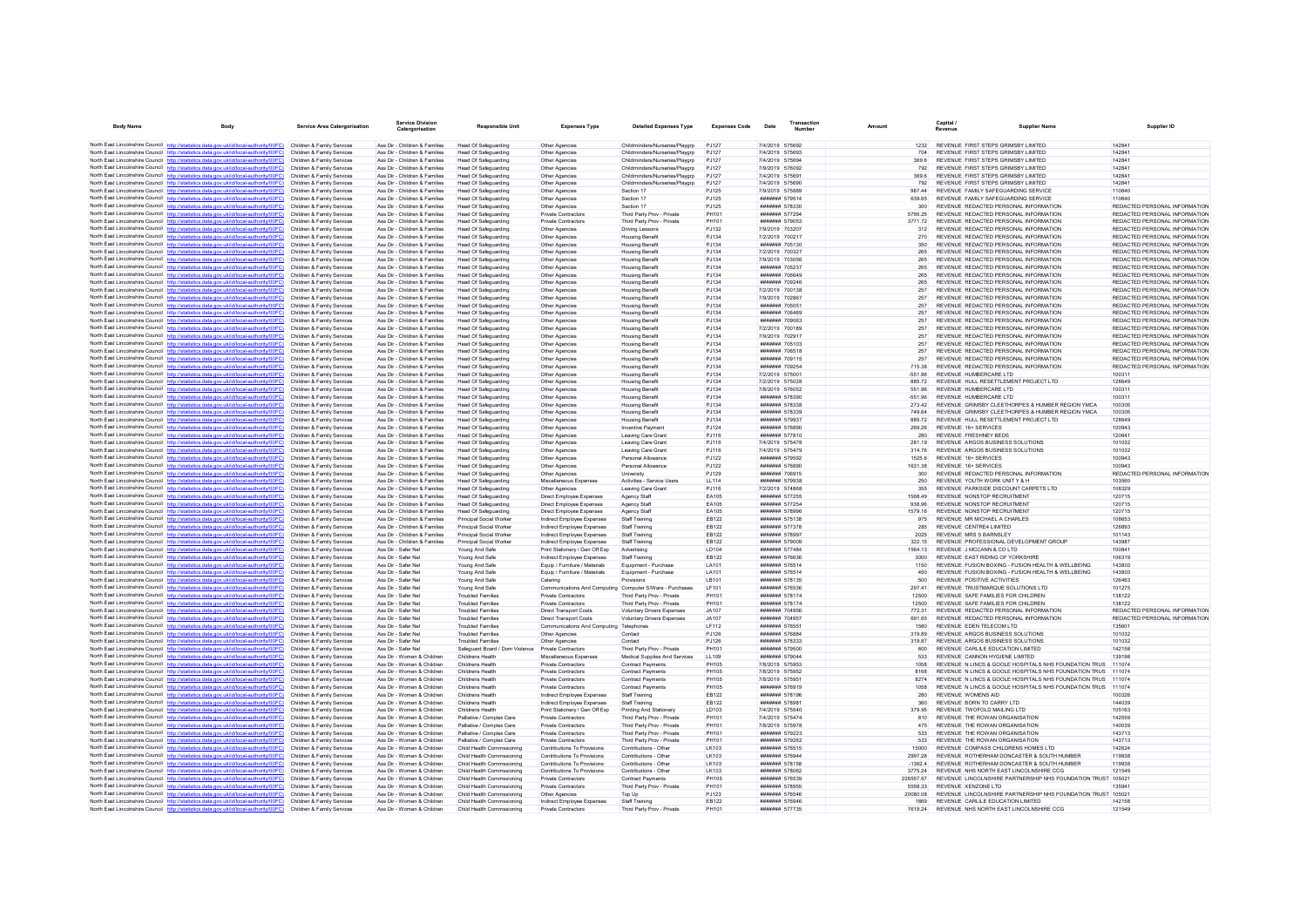| <b>Body Name</b> |                                                                                                                                                                                                                                      | <b>Service Area Catergorisation</b>                      | <b>Service Division</b><br>Catergorisation                                                       | Responsible Unit                                             | <b>Expenses Type</b>                               | <b>Detailed Expenses Type</b>                                | <b>Expenses Code</b>              | Date                                          | Transactio<br>Number |                  | Capital.<br>Revenue                                                                                    | <b>Supplier Name</b>                                  | Supplier ID                                                    |
|------------------|--------------------------------------------------------------------------------------------------------------------------------------------------------------------------------------------------------------------------------------|----------------------------------------------------------|--------------------------------------------------------------------------------------------------|--------------------------------------------------------------|----------------------------------------------------|--------------------------------------------------------------|-----------------------------------|-----------------------------------------------|----------------------|------------------|--------------------------------------------------------------------------------------------------------|-------------------------------------------------------|----------------------------------------------------------------|
|                  | North East Lincolnshire Council http://statistics.data.gov.uk/id/local-authority/00FC) Children & Family Services                                                                                                                    |                                                          | Director - Children / Fam Serv                                                                   | Director Children & Fam Serv                                 |                                                    | Course/Conf Accom - Employees LH102                          |                                   | ####### 560771                                |                      | 641.65           | REVENUE BARNSLEY METROPOLITAN BOROUGH COUNCIL                                                          |                                                       | 107833                                                         |
|                  | North East Lincolnshire Council http://statistics.data.gov.uk/id/local-authority/00FC)                                                                                                                                               | Children & Family Services                               | Director - Children / Fam Serv                                                                   | Director Children & Fam Serv                                 | Expenses<br>Consultancy                            | Consultancy                                                  | PI 101                            | 7/4/2019 573986                               |                      | 5650             | REVENUE GRAVITAS RECRUITMENT GROUP LTD                                                                 |                                                       | 143484                                                         |
|                  | North East Lincolnshire Council http://statistics.data.gov.uk/id/local-authority/00FC)                                                                                                                                               | Children & Family Services                               | Director - Children / Fam Serv                                                                   | Director Children & Fam Serv                                 | Consultanc                                         | Consultanc                                                   | PL101                             | 7/2/2019 574865                               |                      | 2500             | REVENUE GRAVITAS RECRUITMENT GROUP LTD                                                                 |                                                       | 143484                                                         |
|                  | North East Lincolnshire Council http://statistics.data.gov.uk/id/local-authority/00FC)                                                                                                                                               | Children & Family Services                               | Director - Children / Fam Serv                                                                   | Director Children & Fam Serv                                 | Consultancy                                        | Consultancy                                                  | PL101                             | 7/5/2019 575073                               |                      | 2500             | REVENUE GRAVITAS RECRUITMENT GROUP LTD                                                                 |                                                       | 143484                                                         |
|                  | North East Lincolnshire Council http://statistics.data.gov.uk/id/local-authority/00FC)                                                                                                                                               | Children & Family Services                               | Director - Children / Fam Serv                                                                   | Director Children & Fam Serv                                 | Consultancy                                        | Consultancy                                                  | PI 101                            | <b>#######</b> 576631                         |                      | 2500             | REVENUE GRAVITAS RECRUITMENT GROUP LTD.                                                                |                                                       | 143484                                                         |
|                  | North East Lincolnshire Council http://statistics.data.gov.uk/id/local-authority/00FC)                                                                                                                                               | Children & Family Services                               | Director - Children / Fam Serv                                                                   | Director Children & Fam Serv                                 | Consultancy                                        | Consultancy                                                  | PL101                             | ####### 578223                                |                      | 2000             | REVENUE GRAVITAS RECRUITMENT GROUP LTD                                                                 |                                                       | 143484                                                         |
|                  | North East Lincolnshire Council http://statistics.data.gov.uk/id/local-authority/00FC)                                                                                                                                               | Children & Family Services                               | Director - Children / Fam Serv                                                                   | Director Children & Fam Serv                                 | Consultancy                                        | Consultancy                                                  | PL101                             | 7/2/2019 574992                               |                      | 2825             | REVENUE GRAVITAS RECRUITMENT GROUP LTD                                                                 |                                                       | 143484                                                         |
|                  | North East Lincolnshire Council http://statistics.data.gov.uk/id/local-authority/00FC)                                                                                                                                               | Children & Family Services                               | Director - Children / Fam Serv                                                                   | Director Children & Fam Serv                                 | Consultancy                                        | Consultancy                                                  | PL101                             | ####### 576565                                |                      | 2825             | REVENUE GRAVITAS RECRUITMENT GROUP LTD                                                                 |                                                       | 143484                                                         |
|                  | North East Lincolnshire Council http://statistics.data.gov.uk/id/local-authority/00FC)<br>North East Lincolnshire Council http://statistics.data.gov.uk/id/local-authority/00FC)                                                     | Children & Family Services<br>Children & Family Services | Director - Children / Fam Serv<br>Director - Children / Fam Serv                                 | Director Children & Fam Serv<br>Director Children & Fam Serv | Consultancy<br>Consultancy                         | Consultancy<br>Consultancy                                   | PI 101<br>PL101                   | <b><i>HHHHHH 577866</i></b><br>####### 578846 |                      | 2825<br>2825     | REVENUE GRAVITAS RECRUITMENT GROUP LTD.<br>REVENUE GRAVITAS RECRUITMENT GROUP LTD                      |                                                       | 143484<br>143484                                               |
|                  | North East Lincolnshire Council http://statistics.data.gov.uk/id/local-authority/00FC)                                                                                                                                               | Children & Family Services                               | Director - Children / Fam Serv                                                                   | Director Children & Fam Serv                                 | Consultancy                                        | Consultancy                                                  | PL101                             | ####### 577930                                |                      | 21474 25         | REVENUE MUTUAL VENTURES LTD                                                                            |                                                       | 143163                                                         |
|                  | North East Lincolnshire Council http://statistics.data.gov.uk/id/local-authority/00FC)                                                                                                                                               | Other Corporate Budgets                                  | Other Corp Budgets - Technical                                                                   | Appropriations                                               | Miscellaneous Expenser                             | Other Expenses General                                       | LL119                             | ####### 577412                                |                      | 178200           | REVENUE EAST RIDING PENSION FUND (ACCTY USE ONLY)                                                      |                                                       | 139200                                                         |
|                  | North East Lincolnshire Council http://statistics.data.gov.uk/id/local-authority/00FC)                                                                                                                                               | Other Corporate Budgets                                  | Other Corp Budgets - Technical Appropriations                                                    |                                                              | Miscellaneous Expenses                             | Other Expenses General                                       | <b>LL119</b>                      | ####### 577413                                |                      |                  | REVENUE EAST RIDING PENSION FUND (ACCTY USE ONLY)                                                      |                                                       | 139200                                                         |
|                  | North East Lincolnshire Council http://statistics.data.gov.uk/id/local-authority/00FC)                                                                                                                                               | Other Corporate Budgets                                  | Other Corp Budgets - Technical                                                                   | Appropriations                                               | Miscellaneous Expenses                             | Other Expenses General                                       | LL119                             | ####### 577414                                |                      | 178200           | REVENUE EAST RIDING PENSION FUND (ACCTY USE ONLY)                                                      |                                                       | 139200                                                         |
|                  | North East Lincolnshire Council http://statistics.data.gov.uk/id/local-authority/00FC)                                                                                                                                               | Other Corporate Budgets                                  | Other Corp Budgets - Technical                                                                   | Appropriations                                               | Miscellaneous Expenses                             | Other Expenses General                                       | LL119                             | <b>#######</b> 577415                         |                      | 178200           | REVENUE FAST RIDING PENSION FUND (ACCTY USE ONLY)                                                      |                                                       | 139200                                                         |
|                  | North East Lincolnshire Council http://statistics.data.gov.uk/id/local-authority/00FC)                                                                                                                                               | Other Corporate Budgets                                  | Other Corp Budgets - Technical Appropriations                                                    |                                                              | Miscellaneous Expenses                             | Other Expenses General                                       | LL119                             | ####### 577416                                |                      | 178200           | REVENUE EAST RIDING PENSION FUND (ACCTY USE ONLY)                                                      |                                                       | 139200                                                         |
|                  | North East Lincolnshire Council http://statistics.data.gov.uk/id/local-authority/00FC)<br>North East Lincolnshire Council http://statistics.data.gov.uk/id/local-authority/00FC)                                                     | Other Corporate Budgets<br>Other Corporate Budgets       | Other Corp Budgets - Technical<br>Other Corp Budgets - Technical Appropriations                  | Appropriations                                               | Miscellaneous Expenses<br>Miscellaneous Expenses   | Other Expenses General<br>Other Expenses General             | <b>LL119</b><br>LL119             | ####### 577417<br>####### 577418              |                      | 178200<br>178200 | REVENUE EAST RIDING PENSION FUND (ACCTY USE ONLY)<br>REVENUE EAST RIDING PENSION FUND (ACCTY USE ONLY) |                                                       | 139200<br>139200                                               |
|                  | North East Lincolnshire Council http://statistics.data.gov.uk/id/local-authority/00FC)                                                                                                                                               | Other Corporate Budgets                                  | Other Corp Budgets - Technical Appropriations                                                    |                                                              | Miscellaneous Expenses                             | Other Expenses General                                       | <b>LL119</b>                      | ####### 577419                                |                      | 178200           | REVENUE EAST RIDING PENSION FUND (ACCTY USE ONLY)                                                      |                                                       | 139200                                                         |
|                  | North East Lincolnshire Council http://statistics.data.gov.uk/id/local-authority/00FC)                                                                                                                                               | Other Corporate Budgets                                  | Other Corp Budgets - Technical Appropriations                                                    |                                                              | Miscellaneous Expenses                             | Other Expenses General                                       | LL119                             | ####### 577420                                |                      | 178200           | REVENUE FAST RIDING PENSION FUND (ACCTY USE ONLY)                                                      |                                                       | 139200                                                         |
|                  | North East Lincolnshire Council http://statistics.data.gov.uk/id/local-authority/00FC)                                                                                                                                               | Other Cornorate Budgets                                  | Other Corp Budgets - Technical Appropriations                                                    |                                                              | Miscellaneous Expenses                             | Other Expenses General                                       | 11119                             | ####### 577421                                |                      | 178200           | REVENUE FAST RIDING PENSION FUND (ACCTY USE ONLY)                                                      |                                                       | 139200                                                         |
|                  | North East Lincolnshire Council http://statistics.data.gov.uk/id/local-authority/00FC)                                                                                                                                               | Other Corporate Budgets                                  | Other Corp Budgets - Technical Appropriations                                                    |                                                              | Miscellaneous Expenses                             | Other Expenses General                                       | <b>LL119</b>                      | ####### 577422                                |                      | 178200           | REVENUE EAST RIDING PENSION FUND (ACCTY USE ONLY)                                                      |                                                       | 139200                                                         |
|                  | North East Lincolnshire Council http://statistics.data.gov.uk/id/local-authority/00FC)                                                                                                                                               | Other Corporate Budgets                                  | Other Corp Budgets - Technical                                                                   | Appropriations                                               | Miscellaneous Expenses                             | Other Expenses General                                       | <b>LL119</b>                      | ####### 577423                                |                      | 178200           | REVENUE EAST RIDING PENSION FUND (ACCTY USE ONLY)                                                      |                                                       | 139200                                                         |
|                  | North East Lincolnshire Council http://statistics.data.gov.uk/id/local-authority/00FC)                                                                                                                                               | Other Corporate Budgets                                  | Other Corp Budgets - Technical Appropriations                                                    |                                                              | Miscellaneous Expenses                             | Other Expenses General                                       | <b>LL119</b>                      | 7/4/2019 575667                               |                      | 300              | REVENUE HYMANS ROBERTSON LLP                                                                           |                                                       | 107021                                                         |
|                  | North East Lincolnshire Council http://statistics.data.gov.uk/id/local-authority/00FC)<br>North East Lincolnshire Council http://statistics.data.gov.uk/id/local-authority/00FC)                                                     | Other Corporate Budgets<br>Other Corporate Budgets       | Other Corp Budgets - Financing Borrowing Costs<br>Other Corp Budgets - Financing Borrowing Costs |                                                              | Miscellaneous Expenses<br>Other Agencies           | Legal Fees - General<br>Fees Comm Clf Logotech Charges PJ142 | 11103                             | ####### 576512<br>7/2/2019 575173             |                      | 27232.53<br>650  | REVENUE HAUSEFLD & CO.<br>REVENUE PSLIVE LTD                                                           |                                                       | 142052<br>125043                                               |
|                  | North East Lincolnshire Council http://statistics.data.gov.uk/id/local-authority/00FC)                                                                                                                                               | Gov Dem & Comm Engagement                                | Gov Dem & Comm Engagement Registrars & Civic Services                                            |                                                              | Miscellaneous Expenses                             | Hospitality                                                  | <b>LL112</b>                      | ####### 578211                                |                      | 1680             | REVENUE ABBYS WINE BAR & BISTRO LTD                                                                    |                                                       | 108412                                                         |
|                  | North East Lincolnshire Council http://statistics.data.gov.uk/id/local-authority/00FC)                                                                                                                                               | Gov Dem & Comm Engagement                                | Gov Dem & Comm Engagement Registrars & Civic Services                                            |                                                              | Miscellaneous Expenses                             | Other Expenses General                                       | LL119                             | <b>###### 577159</b>                          |                      | 263.68           | REVENUE NATIONAL PEN PROMOTIONAL PRODUCTS LTD.                                                         |                                                       | 109982                                                         |
|                  | North East Lincolnshire Council http://statistics.data.gov.uk/id/local-authority/00FC)                                                                                                                                               | Gov Dem & Comm Engagement                                | Gov Dem & Comm Engagement Ad Governance & Democracy                                              |                                                              | Contributions To Provisions                        | Contributions - Third Sector                                 | LK102                             | ####### 578055                                |                      | 12500            | REVENUE NHS NORTH EAST LINCOLNSHIRE CCG                                                                |                                                       | 121549                                                         |
|                  | North East Lincolnshire Council http://statistics.data.gov.uk/id/local-authority/00FC)                                                                                                                                               | Gov Dem & Comm Engagement                                | Gov Dem & Comm Engagement Ad Governance & Democracy                                              |                                                              | Contributions To Provisions                        | Contributions - Third Sector                                 | LK102                             | ####### 578413                                |                      | 12500            | REVENUE NHS NORTH EAST LINCOLNSHIRE CCG                                                                |                                                       | 121549                                                         |
|                  | North East Lincolnshire Council http://statistics.data.gov.uk/id/local-authority/00FC)                                                                                                                                               | Gov Dem & Comm Engagement                                | Gov Dem & Comm Engagement Ad Governance & Democracy                                              |                                                              | Private Contractors                                | Third Party Prov - Private                                   | PH101                             | ####### 577293                                |                      | 40000            | REVENUE GY/CLEE & DIST CITIZENS                                                                        |                                                       | 101013                                                         |
|                  | North East Lincolnshire Council http://statistics.data.gov.uk/id/local-authority/00FC)                                                                                                                                               | Gov Dem & Comm Engagement                                |                                                                                                  | Gov Dem & Comm Engagement Communications And Marketing       | Equip / Furniture / Materials                      | <b>Books</b>                                                 | I A121                            | 7/2/2019 574985                               |                      | 520.75           | REVENUE MAGAZINE WORLD.                                                                                |                                                       | 120005                                                         |
|                  | North East Lincolnshire Council http://statistics.data.gov.uk/id/local-authority/00FC) Gov Dem & Comm Engagement<br>North East Lincolnshire Council http://statistics.data.gov.uk/id/local-authority/00FC)                           | Gov Dem & Comm Engagement                                | Gov Dem & Comm Engagement Elections Team<br>Gov Dem & Comm Engagement Elections Team             |                                                              | Communications And Computing Postage<br>Rents      | Rent                                                         | <b>LF111</b><br>GC <sub>101</sub> | ####### 578156<br>####### 578108              |                      | 19740 8<br>390   | REVENUE PRINT IMAGE FACILITIES LLP<br>REVENUE PARK CONGREGATIONAL CHURCH HALL                          |                                                       | 125574<br>111442                                               |
|                  | North East Lincolnshire Council http://statistics.data.gov.uk/id/local-authority/00FC) Gov Dem & Comm Engagement                                                                                                                     |                                                          | Gov Dem & Comm Engagement Elections Team                                                         |                                                              | Rents                                              | Rent                                                         | GC101                             | <b>#######</b> 578088                         |                      | 600              | REVENUE ST JAMES SCHOOL                                                                                |                                                       | 100940                                                         |
|                  | North East Lincolnshire Council http://statistics.data.gov.uk/id/local-authority/00FC) Gov Dem & Comm Engagement                                                                                                                     |                                                          | Gov Dem & Comm Engagement Elections Team                                                         |                                                              | Rents                                              | Rent                                                         | GC101                             | ####### 578104                                |                      | 322.75           | REVENUE SCARTHO VILLAGE COMMUNITY CENTRE                                                               |                                                       | 111157                                                         |
|                  | North East Lincolnshire Council http://statistics.data.gov.uk/id/local-authority/00FC)                                                                                                                                               | Gov Dem & Comm Engagement                                | Gov Dem & Comm Engagement Elections Team                                                         |                                                              | Rents                                              | Rent                                                         | GC101                             | ####### 578091                                |                      | 375              | REVENUE GRIMSBY NEIGHBOURHOOD CENTRE                                                                   |                                                       | 101662                                                         |
|                  | North East Lincolnshire Council http://statistics.data.gov.uk/id/local-authority/00FC)                                                                                                                                               | Gov Dem & Comm Engagement                                | Gov Dem & Comm Engagement Elections Team                                                         |                                                              | Rents                                              | Rent                                                         | GC <sub>101</sub>                 | <b>#######</b> 578107                         |                      | 250              | REVENUE ST MARKS CHURCH                                                                                |                                                       | 111375                                                         |
|                  | North East Lincolnshire Council http://statistics.data.gov.uk/id/local-authority/00FC) Gov Dem & Comm Engagement                                                                                                                     |                                                          | Gov Dem & Comm Engagement Elections Team                                                         |                                                              | Rents                                              | Ren                                                          | GC101                             | ####### 578093                                |                      | 500              | REVENUE GRANGE COMMUNITY CENTRE                                                                        |                                                       | 107346                                                         |
|                  | North East Lincolnshire Council http://statistics.data.gov.uk/id/local-authority/00FC)                                                                                                                                               | Gov Dem & Comm Engagement                                | Gov Dem & Comm Engagement Elections Team                                                         |                                                              | Rents                                              | Rent                                                         | GC101                             | ####### 578110                                |                      | 250              | REVENUE NEW STANDARD CLUB & INSTITUTION                                                                |                                                       | 116003                                                         |
|                  | North East Lincolnshire Council http://statistics.data.gov.uk/id/local-authority/00FC) Gov Dem & Comm Engagement<br>North East Lincolnshire Council http://statistics.data.gov.uk/id/local-authority/00FC) Gov Dem & Comm Engagement |                                                          | Gov Dem & Comm Engagement Elections Team<br>Gov Dem & Comm Engagement Elections Team             |                                                              | Rents<br>Rents                                     | Rent<br>Rent                                                 | GC101<br>GC101                    | ####### 578120<br>####### 578114              |                      | 250<br>300       | REVENUE LITTLECOATES COMMUNITY CENTRE<br>REVENUE E-FACTOR (NEL LTD)                                    |                                                       | 128703<br>122549                                               |
|                  | North East Lincolnshire Council http://statistics.data.gov.uk/id/local-authority/00FC)                                                                                                                                               | Gov Dem & Comm Engagement                                | Gov Dem & Comm Engagement Elections Team                                                         |                                                              | Rents                                              | Rent                                                         | GC101                             | ####### 578100                                |                      | 320              | REVENUE TRINITY METHODIST CHURCH                                                                       |                                                       | 110705                                                         |
|                  | North East Lincolnshire Council http://statistics.data.gov.uk/id/local-authority/00FC) Gov Dem & Comm Engagement                                                                                                                     |                                                          | Gov Dem & Comm Engagement Elections Team                                                         |                                                              | Rents                                              | Rent                                                         | GC <sub>101</sub>                 | ####### 578131                                |                      | 300              | REVENUE IMMINGHAM CHRISTIAN CENTRE                                                                     |                                                       | 143554                                                         |
|                  | North East Lincolnshire Council http://statistics.data.gov.uk/id/local-authority/00FC) Gov Dem & Comm Engagement                                                                                                                     |                                                          | Gov Dem & Comm Engagement Elections Team                                                         |                                                              | Rents                                              | Rent                                                         | GC101                             | ####### 578109                                |                      | 330              | REVENUE ST AIDAN'S PAROCHIAL CHURCH COUNCIL                                                            |                                                       | 112514                                                         |
|                  | North East Lincolnshire Council http://statistics.data.gov.uk/id/local-authority/00FC)                                                                                                                                               | Gov Dem & Comm Engagement                                | Gov Dem & Comm Engagement Elections Team                                                         |                                                              | Rents                                              | Rent                                                         | GC101                             | ####### 578126                                |                      | 310              | REVENUE HOLY TRINITY PARISH                                                                            |                                                       | 136935                                                         |
|                  | North East Lincolnshire Council http://statistics.data.gov.uk/id/local-authority/00FC)                                                                                                                                               | Gov Dem & Comm Engagement                                | Gov Dem & Comm Engagement Elections Team                                                         |                                                              | Rents<br>Rents                                     | Rent<br>Rent                                                 | GC101<br>GC <sub>101</sub>        | ####### 578095<br><b>#######</b> 578111       |                      | 384<br>350       | REVENUE THE CLEETHORPES MEMORIAL HALL TRUST<br>REVENUE ALL SAINTS CHURCH HALL                          |                                                       | 108500<br>118735                                               |
|                  | North East Lincolnshire Council http://statistics.data.gov.uk/id/local-authority/00FC) Gov Dem & Comm Engagement<br>North East Lincolnshire Council http://statistics.data.gov.uk/id/local-authority/00FC)                           | Gov Dem & Comm Engagement                                | Gov Dem & Comm Engagement Elections Team<br>Gov Dem & Comm Engagement Elections Team             |                                                              | Rents                                              | Rent                                                         | GC101                             | ####### 578133                                |                      | 400              | REVENUE WALTHAM BRITISH LEGION CLUB & INSTITUTE LTD                                                    |                                                       | 143578                                                         |
|                  | North East Lincolnshire Council http://statistics.data.gov.uk/id/local-authority/00FC) Gov Dem & Comm Engagement                                                                                                                     |                                                          | Gov Dem & Comm Engagement Elections Team                                                         |                                                              | Rents                                              | Rent                                                         | GC101                             | ####### 578119                                |                      | 300              | REVENUE BEST FUTURES COMMUNITY INTEREST COMPANY                                                        |                                                       | 128600                                                         |
|                  | North East Lincolnshire Council http://statistics.data.gov.uk/id/local-authority/00FC) Gov Dem & Comm Engagement                                                                                                                     |                                                          | Gov Dem & Comm Engagement Elections Team                                                         |                                                              | Rents                                              | Rent                                                         | GC101                             | ####### 578117                                |                      | 525              | REVENUE ALL SAINTS CHURCH AND ST HELENS CHURCH                                                         |                                                       | 123069                                                         |
|                  | North East Lincolnshire Council http://statistics.data.gov.uk/id/local-authority/00FC) Gov Dem & Comm Engagement                                                                                                                     |                                                          | Gov Dem & Comm Engagement Elections Tean                                                         |                                                              | Rents                                              | Rent                                                         | GC101                             | ####### 579900                                |                      | 3428             | REVENUE MOBILE MINI UK LTD                                                                             |                                                       | 105081                                                         |
|                  | North East Lincolnshire Council http://statistics.data.gov.uk/id/local-authority/00FC) Gov Dem & Comm Engagement                                                                                                                     |                                                          | Gov Dem & Comm Engagement Elections Team                                                         |                                                              | Rents                                              | Rent                                                         | GC101                             | ####### 579901                                |                      | 2246.8           | REVENUE MOBILE MINI UK LTD                                                                             |                                                       | 105081                                                         |
|                  | North East Lincolnshire Council http://statistics.data.gov.uk/id/local-authority/00FC)<br>North East Lincolnshire Council http://statistics.data.gov.uk/id/local-authority/00FC)                                                     | Gov Dem & Comm Engagement<br>Gov Dem & Comm Engagement   | Gov Dem & Comm Engagement Elections Team<br>Gov Dem & Comm Engagement Elections Team             |                                                              | Rents<br>Rents                                     | Rent<br>Rent                                                 | GC101<br>GC <sub>101</sub>        | ####### 579902<br>####### 579904              |                      | 1184<br>872      | REVENUE MOBILE MINI UK LTD<br>REVENUE MOBILE MINI UK LTD                                               |                                                       | 105081<br>105081                                               |
|                  | North East Lincolnshire Council http://statistics.data.gov.uk/id/local-authority/00FC) Gov Dem & Comm Engagement                                                                                                                     |                                                          | Gov Dem & Comm Engagement Elections Team                                                         |                                                              | Rents                                              | Ren                                                          | GC101                             | ####### 579905                                |                      | 872              | REVENUE MOBILE MINI UK LTD                                                                             |                                                       | 10508                                                          |
|                  | North East Lincolnshire Council http://statistics.data.gov.uk/id/local-authority/00FC)                                                                                                                                               | Gov Dem & Comm Engagement                                | Gov Dem & Comm Engagement Elections Team                                                         |                                                              | Rents                                              | Rent                                                         | GC <sub>101</sub>                 | ####### 579906                                |                      | 480.86           | REVENUE MOBILE MINI UK I TD                                                                            |                                                       | 10508                                                          |
|                  | North East Lincolnshire Council http://statistics.data.gov.uk/id/local-authority/00FC) Gov Dem & Comm Engagement                                                                                                                     |                                                          | Gov Dem & Comm Engagement Elections Team                                                         |                                                              | Rents                                              | Rent                                                         | GC <sub>101</sub>                 | <b>#######</b> 579907                         |                      | 480.86           | REVENUE MOBILE MINI UK I TD                                                                            |                                                       | 105081                                                         |
|                  | North East Lincolnshire Council http://statistics.data.gov.uk/id/local-authority/00FC) Gov Dem & Comm Engagement                                                                                                                     |                                                          | Gov Dem & Comm Engagement Elections Team                                                         |                                                              | Rents                                              | Rent                                                         | GC101                             | ####### 579908                                |                      | 872              | REVENUE MOBILE MINI UK LTD                                                                             |                                                       | 105081                                                         |
|                  | North East Lincolnshire Council http://statistics.data.gov.uk/id/local-authority/00FC)                                                                                                                                               | Gov Dem & Comm Engagement                                | Gov Dem & Comm Engagement Elections Team                                                         |                                                              | Rents                                              | Rent                                                         | GC101                             | ####### 579909                                |                      | 872              | REVENUE MOBILE MINI UK LTD                                                                             |                                                       | 105081                                                         |
|                  | North East Lincolnshire Council http://statistics.data.gov.uk/id/local-authority/00FC)                                                                                                                                               | Gov Dem & Comm Engagement                                | Gov Dem & Comm Engagement Elections Team                                                         |                                                              | Rents                                              | Rent<br>Ren                                                  | GC <sub>101</sub>                 | ####### 579910<br>####### 579911              |                      | 480.86<br>1184   | REVENUE MOBILE MINI UK LTD                                                                             |                                                       | 105081<br>105081                                               |
|                  | North East Lincolnshire Council http://statistics.data.gov.uk/id/local-authority/00FC) Gov Dem & Comm Engagement<br>North East Lincolnshire Council http://statistics.data.gov.uk/id/local-authority/00FC)                           | Gov Dem & Comm Engagement                                | Gov Dem & Comm Engagement Elections Team<br>Gov Dem & Comm Engagement Elections Team             |                                                              | Rents<br>Rents                                     | Rent                                                         | GC101<br>GC101                    | ####### 579903                                |                      | 465.42           | REVENUE MOBILE MINI UK LTD<br>REVENUE MOBILE MINI UK LTD                                               |                                                       | 10508                                                          |
|                  | North East Lincolnshire Council http://statistics.data.gov.uk/id/local-authority/00FC)                                                                                                                                               | Gov Dem & Comm Engagement                                | Gov Dem & Comm Engagement Elections Team                                                         |                                                              | Rents                                              | Rent                                                         | GC101                             | ####### 578071                                |                      | 4600             | REVENUE NORTH EAST LINCOLNSHIRE COUNCIL                                                                |                                                       | 100894                                                         |
|                  | North East Lincolnshire Council http://statistics.data.gov.uk/id/local-authority/00FC) Gov Dem & Comm Engagement                                                                                                                     |                                                          | Gov Dem & Comm Engagement Elections Team                                                         |                                                              | Print Stationery / Gen Off Exp                     | Printing And Stationery                                      | LD103                             | <b>#######</b> 577134                         |                      | 14361.27         | REVENUE PRINT IMAGE NETWORK I TD                                                                       |                                                       | 103724                                                         |
|                  | North East Lincolnshire Council http://statistics.data.gov.uk/id/local-authority/00FC)                                                                                                                                               | Gov Dem & Comm Engagement                                | Gov Dem & Comm Engagement Elections Team                                                         |                                                              | Print Stationery / Gen Off Exp                     | Printing And Stationery                                      | LD103                             | <b>#######</b> 577130                         |                      | 825.99           | REVENUE PRINT IMAGE NETWORK I TO                                                                       |                                                       | 103724                                                         |
|                  | North East Lincolnshire Council http://statistics.data.gov.uk/id/local-authority/00FC) Gov Dem & Comm Engagement                                                                                                                     |                                                          | Gov Dem & Comm Engagement Elections Team                                                         |                                                              | Print Stationery / Gen Off Exp                     | Printing And Stationery                                      | <b>ID103</b>                      | ####### 577129                                |                      | 7895 97          | REVENUE PRINT IMAGE NETWORK LTD                                                                        |                                                       | 103724                                                         |
|                  | North East Lincolnshire Council http://statistics.data.gov.uk/id/local-authority/00FC) Gov Dem & Comm Engagement<br>North East Lincolnshire Council http://statistics.data.gov.uk/id/local-authority/00FC)                           |                                                          | Gov Dem & Comm Engagement Elections Team                                                         |                                                              | Print Stationery / Gen Off Exp                     | Printing And Stationery                                      | LD103                             | ####### 577493                                |                      | 296.45           | REVENUE PRINT IMAGE NETWORK I TD                                                                       |                                                       | 103724                                                         |
|                  | North East Lincolnshire Council http://statistics.data.gov.uk/id/local-authority/00FC)                                                                                                                                               | Gov Dem & Comm Engagement<br>Gov Dem & Comm Engagement   | Gov Dem & Comm Engagement Elections Team<br>Law                                                  | Coroners                                                     | Miscellaneous Expenses<br>Rents                    | Other Expenses Genera<br>Room Hire                           | <b>LL119</b><br>GC103             | ####### 577156<br>####### 577850              |                      | 12180<br>1330    | REVENUE W R CULLUM<br>REVENUE CLEETHORPES CHARTER TRUSTEES                                             |                                                       | 10081<br>101604                                                |
|                  | North East Lincolnshire Council http://statistics.data.gov.uk/id/local-authority/00FC)                                                                                                                                               | Gov Dem & Comm Engagement                                | <b>Law</b>                                                                                       | Compers                                                      | Other Agencies                                     | Conveyance Bodies                                            | P.1149                            | <b>#######</b> 578239                         |                      | 850              | REVENUE J W EMBERSON FUNERAL DIRECTORS                                                                 |                                                       | 106813                                                         |
|                  | North East Lincolnshire Council http://statistics.data.gov.uk/id/local-authority/00FC)                                                                                                                                               | Gov Dem & Comm Engagement                                | Law                                                                                              | Coroners                                                     | Other Agencies                                     | Mortuary Storage Charges                                     | PJ156                             | ####### 578279                                |                      | 8424             |                                                                                                        | REVENUE N LINCS & GOOLE HOSPITALS NHS FOUNDATION TRUS | 111074                                                         |
|                  | North East Lincolnshire Council http://statistics.data.gov.uk/id/local-authority/00FC) Gov Dem & Comm Engagement                                                                                                                     |                                                          | Law                                                                                              | Coroners                                                     | Other Agencies                                     | Mortuary Storage Charges                                     | PJ156                             | ####### 578280                                |                      | 2949             |                                                                                                        | REVENUE N LINCS & GOOLE HOSPITALS NHS FOUNDATION TRUS | 111074                                                         |
|                  | North East Lincolnshire Council http://statistics.data.gov.uk/id/local-authority/00FC)                                                                                                                                               | Gov Dem & Comm Engagement                                | Law                                                                                              | Coroners                                                     | Other Agencies                                     | Mortuary Storage Charges                                     | PJ156                             | ####### 579469                                |                      | 276.9            | REVENUE DR L CESAR PERES                                                                               |                                                       | 100955                                                         |
|                  | North East Lincolnshire Council http://statistics.data.gov.uk/id/local-authority/00FC)<br>North East Lincolnshire Council http://statistics.data.gov.uk/id/local-authority/00FC) Gov Dem & Comm Engagement                           | Gov Dem & Comm Engagement                                | Law                                                                                              | Compers<br>Coroners                                          | Other Agencies<br>Other Agencies                   | Post Mortems<br>Post Mortems                                 | P.1148<br><b>PJ148</b>            | <b>#######</b> 577380<br>####### 577470       |                      | 1486.6<br>1441.6 | REVENUE REDACTED PERSONAL INFORMATION<br>REVENUE REDACTED PERSONAL INFORMATION                         |                                                       | REDACTED PERSONAL INFORMATION<br>REDACTED PERSONAL INFORMATION |
|                  | North East Lincolnshire Council http://statistics.data.gov.uk/id/local-authority/00FC)                                                                                                                                               | Gov Dem & Comm Engagement                                | 1 aw                                                                                             | Compers                                                      | Other Agencies                                     | Post Mortems                                                 | P.1148                            | ####### 577874                                |                      | 3872             | REVENUE REDACTED PERSONAL INFORMATION                                                                  |                                                       | REDACTED PERSONAL INFORMATION                                  |
|                  | North East Lincolnshire Council http://statistics.data.gov.uk/id/local-authority/00FC)                                                                                                                                               | Gov Dem & Comm Engagement                                | <b>Law</b>                                                                                       | Coroners                                                     | Other Agencies                                     | Post Mortems                                                 | P.1148                            | ####### 577379                                |                      | 290.4            | REVENUE REDACTED PERSONAL INFORMATION                                                                  |                                                       | REDACTED PERSONAL INFORMATION                                  |
|                  | North East Lincolnshire Council http://statistics.data.gov.uk/id/local-authority/00FC) Gov Dem & Comm Engagement                                                                                                                     |                                                          | Law                                                                                              | Coroners                                                     | Other Agencies                                     | Post Mortems                                                 | <b>PJ148</b>                      | ####### 578086                                |                      | 276.9            | REVENUE REDACTED PERSONAL INFORMATION                                                                  |                                                       | REDACTED PERSONAL INFORMATION                                  |
|                  | North East Lincolnshire Council http://statistics.data.gov.uk/id/local-authority/00FC)                                                                                                                                               | Gov Dem & Comm Engagement                                | Law                                                                                              | Legal Services                                               | Grants And Subscriptions                           | Subscriptions                                                | LJ101                             | 7/4/2019 563188                               |                      | 7154 99          | REVENUE NORTH LINCOLNSHIRE COUNCIL                                                                     |                                                       | 138902                                                         |
|                  | North East Lincolnshire Council http://statistics.data.gov.uk/id/local-authority/00FC) Gov Dem & Comm Engagement                                                                                                                     |                                                          | 1 aw                                                                                             | Legal Services                                               | Grants And Subscriptions                           | Subscriptions                                                | 1.1101<br>LL103                   | <b>#######</b> 577929<br>####### 578257       |                      | 469.76<br>566.99 | REVENUE IKEN BUSINESS LTD<br>REVENUE LEXISNEXIS UK                                                     |                                                       | 127770<br>101447                                               |
|                  | North East Lincolnshire Council http://statistics.data.gov.uk/id/local-authority/00FC) Gov Dem & Comm Engagement<br>North East Lincolnshire Council http://statistics.data.gov.uk/id/local-authority/00FC)                           | Gov Dem & Comm Engagement                                | Law                                                                                              | Legal Services<br><b>Legal Services</b>                      | Miscellaneous Expenses<br>Grants And Subscriptions | Legal Fees - General<br>Subscriptions                        | LJ101                             | ####### 566257                                |                      | 6000             | REVENUE ENGIE SERVICES LTD                                                                             |                                                       | 133267                                                         |
|                  | North East Lincolnshire Council http://statistics.data.gov.uk/id/local-authority/00FC) Gov Dem & Comm Engagement                                                                                                                     |                                                          | Law                                                                                              | <b>Legal Services</b>                                        | Services                                           | Alternative Provision                                        | LE103                             | 7/2/2019 575108                               |                      | 5000             | REVENUE SWITALSKIS SOLICITORS LTD                                                                      |                                                       | 134982                                                         |
|                  | North East Lincolnshire Council http://statistics.data.gov.uk/id/local-authority/00FC) Gov Dem & Comm Engagement                                                                                                                     |                                                          |                                                                                                  | <b>Legal Services</b>                                        | Services                                           | Alternative Provision                                        | LE103                             | 7/4/2019 575572                               |                      | 2497             | REVENUE MISS JACQUI THOMAS                                                                             |                                                       | 129005                                                         |
|                  | North East Lincolnshire Council http://statistics.data.gov.uk/id/local-authority/00FC) Gov Dem & Comm Engagement                                                                                                                     |                                                          | Law                                                                                              | <b>Legal Services</b>                                        | Services                                           | Alternative Provision                                        | LE103                             | ####### 576531                                |                      | 570              | <b>REVENUE LAURA TWIST</b>                                                                             |                                                       | 139045                                                         |
|                  | North East Lincolnshire Council http://statistics.data.gov.uk/id/local-authority/00FC) Gov Dem & Comm Engagement Law<br>North East Lincolnshire Council http://statistics.data.gov.uk/id/local-authority/00FC)                       |                                                          |                                                                                                  | <b>Legal Services</b>                                        | Miscellaneous Expenses                             | Legal Fees - General                                         | LL103                             | ####### 579250<br>7/4/2019 575738             |                      | 528              | REVENUE COURT OF PROTECTION                                                                            |                                                       | 135146<br>103505                                               |
|                  |                                                                                                                                                                                                                                      | Gov Dem & Comm Engagement                                |                                                                                                  | <b>Legal Services</b>                                        | Miscellaneous Expenses                             | Legal Fees - General                                         | LL103                             |                                               |                      | 450              | REVENUE DAVID PHILLIPS                                                                                 |                                                       |                                                                |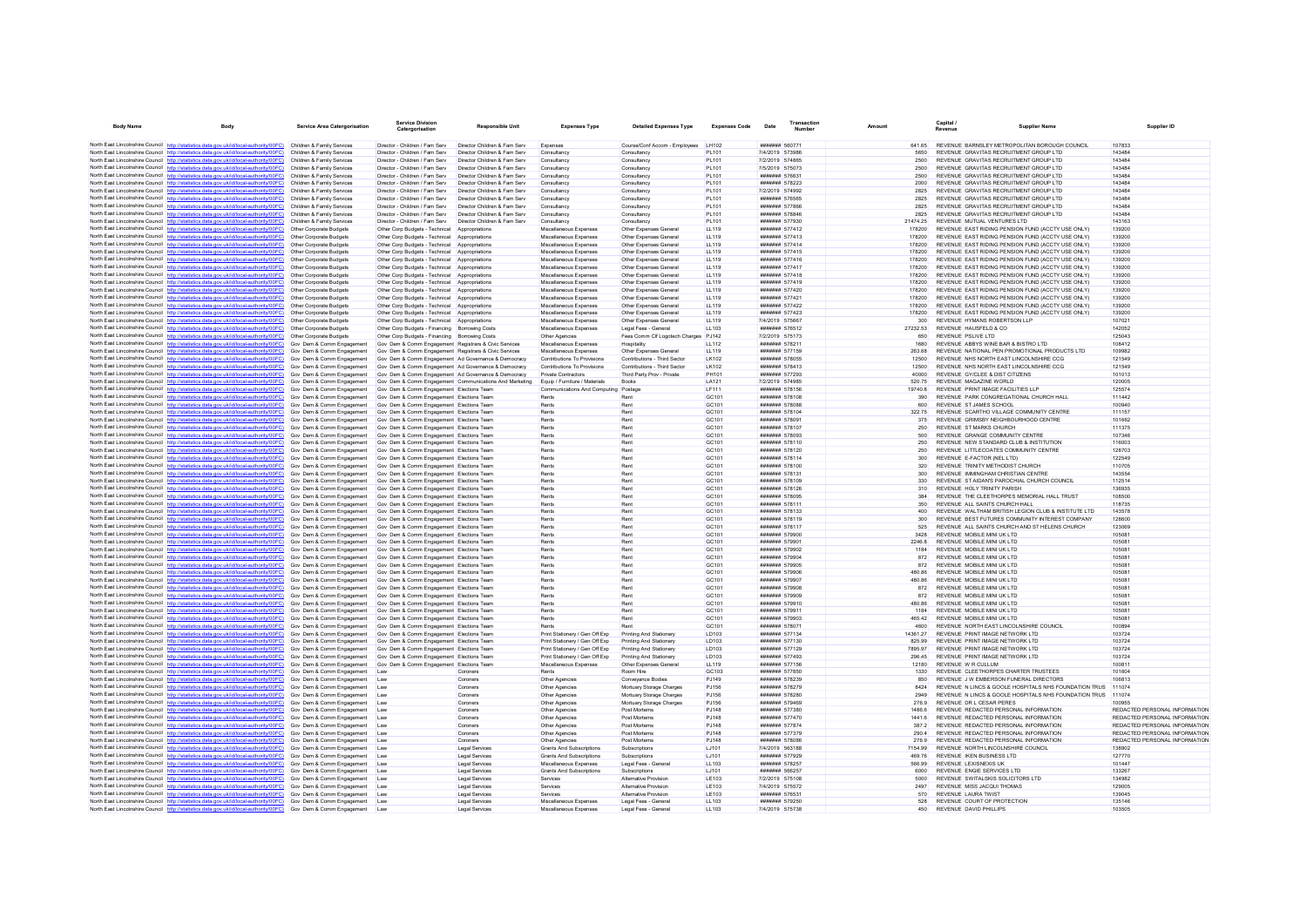| <b>Body Name</b>                           | Body                                                                                                                                                                             | Service Area Catergorisation                                       | <b>Service Division</b><br>Catergorisation | Responsible Unit                                             | <b>Expenses Type</b>                                                                                   | <b>Detailed Expenses Type</b>                              | <b>Expenses Code</b>  | Date | Transactio<br><b>Number</b>             | Amount           | Capital /<br><b>Pavenue</b> | <b>Supplier Name</b>                                                           |                  |
|--------------------------------------------|----------------------------------------------------------------------------------------------------------------------------------------------------------------------------------|--------------------------------------------------------------------|--------------------------------------------|--------------------------------------------------------------|--------------------------------------------------------------------------------------------------------|------------------------------------------------------------|-----------------------|------|-----------------------------------------|------------------|-----------------------------|--------------------------------------------------------------------------------|------------------|
|                                            | North East Lincolnshire Council http://statistics.data.gov.uk/id/local-authority/00FC) Gov Dem & Comm Engagement Law                                                             |                                                                    |                                            | Legal Services                                               | Miscellaneous Expenses                                                                                 | Legal Fees - General                                       | LL103                 |      | ####### 579511                          | 610              |                             | REVENUE MISS JOANNE F JENKINS                                                  | 139686           |
|                                            | North East Lincolnshire Council http://statistics.data.gov.uk/id/local-authority/00FC)                                                                                           | Gov Dem & Comm Engagement Law                                      |                                            | Legal Services                                               | Miscellaneous Expenses                                                                                 | Legal Fees - General                                       | 11.103                |      | 7/3/2019 575109                         | 850              |                             | REVENUE MISS ALISON DAVENPORT                                                  | 143374           |
|                                            | North East Lincolnshire Council http://statistics.data.gov.uk/id/local-authority/00FC)                                                                                           | Gov Dem & Comm Engagement Law                                      |                                            | Legal Services                                               | Miscellaneous Expenses                                                                                 | Legal Fees - General                                       | LL103                 |      | 7/2/2019 575111                         | 700              |                             | REVENUE MR MICHAEL S BURDON                                                    | 104432           |
|                                            | North East Lincolnshire Council http://statistics.data.gov.uk/id/local-authority/00FC)                                                                                           | Gov Dem & Comm Engagement Law                                      |                                            | Legal Services                                               | Miscellaneous Expenses                                                                                 | Legal Fees - General                                       | LL103                 |      | 7/2/2019 575114                         | 500              |                             | REVENUE PHILIP BOWEN                                                           | 143310           |
|                                            | North East Lincolnshire Council http://statistics.data.gov.uk/id/local-authority/00FC)                                                                                           | Gov Dem & Comm Engagement                                          | Law                                        | <b>Legal Services</b>                                        | Miscellaneous Expenses                                                                                 | Legal Fees - General                                       | 11103                 |      | 7/2/2019 575047                         | 2000             |                             | REVENUE ZENITH CHAMBERS                                                        | 126266           |
|                                            | North East Lincolnshire Council http://statistics.data.gov.uk/id/local-authority/00FC)                                                                                           | Gov Dem & Comm Engagement                                          | Law                                        | <b>Legal Services</b>                                        | Miscellaneous Expenses                                                                                 | Legal Fees - General                                       | LL103                 |      | 7/2/2019 575110                         | 1410             |                             | REVENUE MISS NAOMI MADDERSON                                                   | 103810           |
|                                            | North East Lincolnshire Council http://statistics.data.gov.uk/id/local-authority/00FC)                                                                                           | Gov Dem & Comm Engagement                                          | Law                                        | Legal Services                                               | Miscellaneous Expenses                                                                                 | Legal Fees - General                                       | LL103                 |      | 7/4/2019 575573                         | 840              |                             | <b>REVENUE GAVIN BUTTON</b>                                                    | 136396           |
|                                            | North East Lincolnshire Council http://statistics.data.gov.uk/id/local-authority/00FC)                                                                                           | Gov Dem & Comm Engagement                                          | <b>Law</b>                                 | <b>Legal Services</b>                                        | Miscellaneous Expenses                                                                                 | Legal Fees - General                                       | LL103                 |      | ####### 577442                          | 300              | REVENUE BEN CASWELL         |                                                                                | 143256           |
|                                            | North East Lincolnshire Council http://statistics.data.gov.uk/id/local-authority/00FC)<br>North East Lincolnshire Council http://statistics.data.gov.uk/id/local-authority/00FC) | Gov Dem & Comm Engagement<br>Gov Dem & Comm Engagement             | Law                                        | <b>Legal Services</b><br><b>Legal Services</b>               | Miscellaneous Expenses<br>Miscellaneous Expenses                                                       | Legal Fees - General<br>Legal Fees - General               | LL103<br>LL103        |      | <b>#######</b> 577339<br>####### 577337 | 1590<br>840      |                             | REVENUE MORTON LAW LTD<br>REVENUE MORTON LAW LTD                               | 124752<br>124752 |
|                                            | North East Lincolnshire Council http://statistics.data.gov.uk/id/local-authority/00FC)                                                                                           | Gov Dem & Comm Engagement                                          | Law                                        | Legal Services                                               | Miscellaneous Expenses                                                                                 | Legal Fees - General                                       | LL103                 |      | ####### 577336                          | 810              |                             | REVENUE MORTON LAW LTD                                                         | 124752           |
|                                            | North East Lincolnshire Council http://statistics.data.gov.uk/id/local-authority/00FC)                                                                                           | Gov Dem & Comm Engagement                                          | Law                                        | Legal Services                                               | Miscellaneous Expenses                                                                                 | Legal Fees - General                                       | LL103                 |      | ####### 577335                          | 1830             |                             | REVENUE MORTON LAW LTD                                                         | 124752           |
|                                            | North East Lincolnshire Council http://statistics.data.gov.uk/id/local-authority/00FC)                                                                                           | Gov Dem & Comm Engagement                                          |                                            | Legal Services                                               | Miscellaneous Expenses                                                                                 | Legal Fees - General                                       | LL103                 |      | ####### 577334                          | 2070             |                             | REVENUE MORTON LAW LTD                                                         | 124752           |
|                                            | North East Lincolnshire Council http://statistics.data.gov.uk/id/local-authority/00FC)                                                                                           | Gov Dem & Comm Engagement                                          | Law                                        | Legal Services                                               | Miscellaneous Expenses                                                                                 | Legal Fees - General                                       | LL103                 |      | ####### 577338                          | 780              |                             | REVENUE MORTON LAW LTD                                                         | 124752           |
|                                            | North East Lincolnshire Council http://statistics.data.gov.uk/id/local-authority/00FC)                                                                                           | Gov Dem & Comm Engagement                                          | <b>Law</b>                                 | <b>Legal Services</b>                                        | Miscellaneous Expenses                                                                                 | Legal Fees - General                                       | LL103                 |      | <b>#######</b> 577333                   | 540              |                             | REVENUE MORTON LAW LTD                                                         | 124752           |
|                                            | North East Lincolnshire Council http://statistics.data.gov.uk/id/local-authority/00FC)                                                                                           | Gov Dem & Comm Engagement                                          |                                            | Legal Services                                               | Miscellaneous Expenses                                                                                 | Legal Fees - General                                       | LL103                 |      | ####### 577331                          | 720              |                             | REVENUE MORTON LAW LTD                                                         | 124752           |
|                                            | North East Lincolnshire Council http://statistics.data.gov.uk/id/local-authority/00FC)<br>North East Lincolnshire Council http://statistics.data.gov.uk/id/local-authority/00FC) | Gov Dem & Comm Engagement<br>Gov Dem & Comm Engagement             | Law<br>Law                                 | Legal Services<br><b>Legal Services</b>                      | Miscellaneous Expenses<br>Miscellaneous Expenses                                                       | Legal Fees - General<br>Legal Fees - General               | LL103<br>LL103        |      | ####### 577332<br>####### 577343        | 480<br>675       | REVENUE PHILIP BOWEN        | REVENUE MORTON LAW LTD                                                         | 124752<br>143310 |
|                                            | North East Lincolnshire Council http://statistics.data.gov.uk/id/local-authority/00FC)                                                                                           | Gov Dem & Comm Engagement                                          | <b>Law</b>                                 | <b>Legal Services</b>                                        | Miscellaneous Expenses                                                                                 | Legal Fees - General                                       | LL103                 |      | <b>#######</b> 577346                   | 800              |                             | REVENUE PHILIP BOWEN                                                           | 143310           |
|                                            | North East Lincolnshire Council http://statistics.data.gov.uk/id/local-authority/00FC)                                                                                           | Gov Dem & Comm Engagement                                          | Law                                        | Legal Services                                               | Miscellaneous Expenses                                                                                 | Legal Fees - General                                       | LL103                 |      | ####### 577349                          | 450              |                             | <b>REVENUE PHILIP BOWEN</b>                                                    | 143310           |
|                                            | North East Lincolnshire Council http://statistics.data.gov.uk/id/local-authority/00FC)                                                                                           | Gov Dem & Comm Engagement                                          | Law                                        | <b>Legal Services</b>                                        | Miscellaneous Expenses                                                                                 | Legal Fees - General                                       | LL103                 |      | ####### 577125                          | 400              | REVENUE PHILIP BOWEN        |                                                                                | 143310           |
|                                            | North East Lincolnshire Council http://statistics.data.gov.uk/id/local-authority/00FC)                                                                                           | Gov Dem & Comm Engagement                                          | <b>Law</b>                                 | <b>Legal Services</b>                                        | Miscellaneous Expenses                                                                                 | Legal Fees - General                                       | LL103                 |      | ####### 577220                          | 2397.5           | REVENUE PHILIP BOWEN        |                                                                                | 143310           |
|                                            | North East Lincolnshire Council http://statistics.data.gov.uk/id/local-authority/00FC)                                                                                           | Gov Dem & Comm Engagement                                          | Law                                        | <b>Legal Services</b>                                        | Miscellaneous Expenses                                                                                 | Legal Fees - General                                       | LL103                 |      | ####### 577121                          | 3116.66          | REVENUE ASHLEY LORD         |                                                                                | 139751           |
|                                            | North East Lincolnshire Council http://statistics.data.gov.uk/id/local-authority/00FC)                                                                                           | Gov Dem & Comm Engagement                                          | <b>Law</b>                                 | Legal Services                                               | Miscellaneous Expenses                                                                                 | Legal Fees - General                                       | LL103                 |      | ####### 577358                          | 690              |                             | REVENUE MISS JOANNE F JENKINS                                                  | 139686           |
|                                            | North East Lincolnshire Council http://statistics.data.gov.uk/id/local-authority/00FC)<br>North East Lincolnshire Council http://statistics.data.gov.uk/id/local-authority/00FC) | Gov Dem & Comm Engagement<br>Gov Dem & Comm Engagement             | <b>Law</b><br>Law                          | Legal Services<br>Legal Services                             | Miscellaneous Expenses<br>Miscellaneous Expenses                                                       | Legal Fees - General<br>Legal Fees - General               | 11 103<br>LL103       |      | ####### 577355<br>####### 578259        | 635<br>682.5     |                             | REVENUE PHILIP BOWEN<br>REVENUE MR JONATHAN C WILSON                           | 143310<br>123960 |
|                                            | North East Lincolnshire Council http://statistics.data.gov.uk/id/local-authority/00FC)                                                                                           | Gov Dem & Comm Engagement                                          | Law                                        | Legal Services                                               | Miscellaneous Expenses                                                                                 | Legal Fees - General                                       | LL103                 |      | ####### 579612                          | 420              |                             | <b>REVENUE GAVIN BUTTON</b>                                                    | 136396           |
|                                            | North East Lincolnshire Council http://statistics.data.gov.uk/id/local-authority/00FC)                                                                                           | Gov Dem & Comm Engagement                                          | Law                                        | Legal Services                                               | Miscellaneous Expenses                                                                                 | Legal Fees - General                                       | 11103                 |      | ####### 579445                          | 725              |                             | REVENUE PHILIP BOWEN                                                           | 143310           |
|                                            | North East Lincolnshire Council http://statistics.data.gov.uk/id/local-authority/00FC)                                                                                           | Gov Dem & Comm Engagement                                          | Law                                        | Legal Services                                               | Miscellaneous Expenses                                                                                 | Legal Fees - General                                       | LL103                 |      | ####### 579414                          | 610              |                             | REVENUE MISS JOANNE F JENKINS                                                  | 139686           |
|                                            | North East Lincolnshire Council http://statistics.data.gov.uk/id/local-authority/00FC)                                                                                           | Gov Dem & Comm Engagement                                          | Law                                        | Legal Services                                               | Miscellaneous Expenses                                                                                 | Legal Fees - General                                       | LL103                 |      | ####### 579448                          | 623.33           |                             | REVENUE MISS JOANNE F JENKINS                                                  | 139686           |
|                                            | North East Lincolnshire Council http://statistics.data.gov.uk/id/local-authority/00FC)                                                                                           | Gov Dem & Comm Engagement                                          | Law                                        | <b>Legal Services</b>                                        | Miscellaneous Expenses                                                                                 | Other Supplies & Services                                  | <b>LL110</b>          |      | ####### 566146                          | 540              |                             | REVENUE DR DAVID ROBINSON                                                      | 123156           |
|                                            | North East Lincolnshire Council http://statistics.data.gov.uk/id/local-authority/00FC)                                                                                           | Gov Dem & Comm Engagement                                          | Law                                        | <b>Legal Services</b>                                        | Miscellaneous Expenses                                                                                 | Other Supplies & Services                                  | LL110                 |      | 7/5/2019 575890                         | 1890             |                             | REVENUE DR ELLIS MOSLEY                                                        | 104893           |
|                                            | North East Lincolnshire Council http://statistics.data.gov.uk/id/local-authority/00FC)                                                                                           | Gov Dem & Comm Engagement                                          |                                            | <b>Legal Services</b>                                        | Miscellaneous Expenses                                                                                 | Other Supplies & Services                                  | <b>LL110</b>          |      | 7/2/2019 575051                         | 405              | <b>REVENUE MEWA LLP</b>     |                                                                                | 143651           |
|                                            | North East Lincolnshire Council http://statistics.data.gov.uk/id/local-authority/00FC)<br>North East Lincolnshire Council http://statistics.data.gov.uk/id/local-authority/00FC) | Gov Dem & Comm Engagement                                          | Law                                        | Legal Services<br><b>Legal Services</b>                      | Miscellaneous Expenses<br>Miscellaneous Expenses                                                       | Other Supplies & Services<br>Other Supplies & Services     | <b>LL110</b><br>LL110 |      | 7/2/2019 575116<br>7/2/2019 575115      | 289.25           |                             | REVENUE LEXTOX DRUG & ALCOHOL TESTING<br>REVENUE LEXTOX DRUG & ALCOHOL TESTING | 125634<br>125634 |
|                                            | North East Lincolnshire Council http://statistics.data.gov.uk/id/local-authority/00FC)                                                                                           | Gov Dem & Comm Engagement<br>Gov Dem & Comm Engagement             | Law                                        | <b>Legal Services</b>                                        | Miscellaneous Expenses                                                                                 | Other Supplies & Services                                  | <b>LL110</b>          |      | ####### 577234                          | 306.5<br>700.32  |                             | REVENUE CARTER BROWN THE EXPERT SERVICE                                        | 106320           |
|                                            | North East Lincolnshire Council http://statistics.data.gov.uk/id/local-authority/00FC)                                                                                           | Gov Dem & Comm Engagement                                          | Law                                        | Legal Services                                               | Miscellaneous Expenses                                                                                 | Other Supplies & Services                                  | LL110                 |      | ####### 577342                          | 846.5            |                             | REVENUE LEXTOX DRUG & ALCOHOL TESTING                                          | 125634           |
|                                            | North East Lincolnshire Council http://statistics.data.gov.uk/id/local-authority/00FC)                                                                                           | Gov Dem & Comm Engagement                                          | <b>Law</b>                                 | Legal Services                                               | Miscellaneous Expenses                                                                                 | Other Sunnlies & Services                                  | 11110                 |      | ####### 576968                          | 1190             | REVENUE ASHLEY LORD         |                                                                                | 139751           |
|                                            | North East Lincolnshire Council http://statistics.data.gov.uk/id/local-authority/00FC)                                                                                           | Gov Dem & Comm Engagement                                          | Law                                        | Legal Services                                               | Miscellaneous Expenses                                                                                 | Other Supplies & Services                                  | <b>LL110</b>          |      | ####### 577344                          | 340              |                             | REVENUE LEXTOX DRUG & ALCOHOL TESTING                                          | 125634           |
|                                            | North East Lincolnshire Council http://statistics.data.gov.uk/id/local-authority/00FC)                                                                                           | Gov Dem & Comm Engagement                                          | Law                                        | Legal Services                                               | Miscellaneous Expenses                                                                                 | Other Supplies & Services                                  | <b>LL110</b>          |      | ####### 577161                          | 1377.5           |                             | REVENUE PHILIP BOWEN                                                           | 143310           |
|                                            | North East Lincolnshire Council http://statistics.data.gov.uk/id/local-authority/00FC)                                                                                           | Gov Dem & Comm Engagement                                          | Law                                        | Legal Services                                               | Miscellaneous Expenses                                                                                 | Other Supplies & Services                                  | <b>LL110</b>          |      | ####### 576965                          | 1427.5           | REVENUE PHILIP BOWEN        |                                                                                | 143310           |
|                                            | North East Lincolnshire Council http://statistics.data.gov.uk/id/local-authority/00FC)<br>North East Lincolnshire Council http://statistics.data.gov.uk/id/local-authority/00FC) | Gov Dem & Comm Engagement<br>Gov Dem & Comm Engagement             | <b>Law</b><br>Law                          | <b>Legal Services</b><br><b>Legal Services</b>               | Miscellaneous Expenses                                                                                 | Other Sunnlies & Services<br>Other Supplies & Services     | 11110<br>LL110        |      | ####### 577221<br>####### 577350        | 545<br>340       | REVENUE PHILIP BOWEN        | REVENUE LEXTOX DRUG & ALCOHOL TESTING                                          | 143310<br>125634 |
|                                            | North East Lincolnshire Council http://statistics.data.gov.uk/id/local-authority/00FC)                                                                                           | Gov Dem & Comm Engagement                                          | Law                                        | Legal Services                                               | Miscellaneous Expenses<br>Miscellaneous Expenses                                                       | Other Supplies & Services                                  | LL110                 |      | ####### 576966                          | 1190             | REVENUE ASHLEY LORD         |                                                                                | 139751           |
|                                            | North East Lincolnshire Council http://statistics.data.gov.uk/id/local-authority/00FC)                                                                                           | Gov Dem & Comm Engagement                                          | <b>Law</b>                                 | <b>Legal Services</b>                                        | Miscellaneous Expenses                                                                                 | Other Supplies & Services                                  | 11110                 |      | ####### 576967                          | 4527             |                             | REVENUE CARTER BROWN THE EXPERT SERVICE                                        | 106320           |
|                                            | North East Lincolnshire Council http://statistics.data.gov.uk/id/local-authority/00FC)                                                                                           | Gov Dem & Comm Engagement                                          | Law                                        | <b>Legal Services</b>                                        | Miscellaneous Expenses                                                                                 | Other Supplies & Services                                  | <b>LL110</b>          |      | ####### 577233                          | 7425             |                             | REVENUE MISS NAOMI MADDERSON                                                   | 103810           |
|                                            | North East Lincolnshire Council http://statistics.data.gov.uk/id/local-authority/00FC)                                                                                           | Gov Dem & Comm Engagement                                          | Law                                        | Legal Services                                               | Miscellaneous Expenses                                                                                 | Other Supplies & Services                                  | <b>LL110</b>          |      | ####### 577357                          | 6750             |                             | REVENUE MISS JACQUI THOMAS                                                     | 129005           |
|                                            | North East Lincolnshire Council http://statistics.data.gov.uk/id/local-authority/00FC)                                                                                           | Gov Dem & Comm Engagement                                          | Law                                        | <b>Legal Services</b>                                        | Miscellaneous Expenses                                                                                 | Other Supplies & Services                                  | LL110                 |      | ####### 577356                          | 6943.32          |                             | REVENUE MISS TARYN LEE QC                                                      | 127409           |
|                                            | North East Lincolnshire Council http://statistics.data.gov.uk/id/local-authority/00FC)<br>North East Lincolnshire Council http://statistics.data.gov.uk/id/local-authority/00FC) | Gov Dem & Comm Engagement<br>Gov Dem & Comm Engagement             | Law                                        | <b>Legal Services</b><br>Legal Services                      | Miscellaneous Expenses<br>Miscellaneous Expenses                                                       | Other Supplies & Services<br>Other Supplies & Services     | LL110<br><b>LL110</b> |      | ####### 577964<br>####### 577944        | 1059.74<br>702.5 |                             | REVENUE CARTER BROWN THE EXPERT SERVICE<br>REVENUE PHILIP BOWEN                | 106320<br>143310 |
|                                            | North East Lincolnshire Council http://statistics.data.gov.uk/id/local-authority/00FC)                                                                                           | Gov Dem & Comm Engagement                                          | Law                                        | Legal Services                                               | Miscellaneous Expenses                                                                                 | Other Supplies & Services                                  | LL110                 |      | ####### 577967                          | 780              |                             | REVENUE OR DRR BAILHAM                                                         | 112147           |
|                                            | North East Lincolnshire Council http://statistics.data.gov.uk/id/local-authority/00FC)                                                                                           | Gov Dem & Comm Engagement                                          | Law                                        | Legal Services                                               | Miscellaneous Expenses                                                                                 | Other Supplies & Services                                  | <b>LL110</b>          |      | ####### 578072                          | 491.5            |                             | REVENUE CARTER BROWN THE EXPERT SERVICE                                        | 106320           |
|                                            | North East Lincolnshire Council http://statistics.data.gov.uk/id/local-authority/00FC)                                                                                           | Gov Dem & Comm Engagement                                          | Law                                        | Legal Services                                               | Miscellaneous Expenses                                                                                 | Other Supplies & Services                                  | <b>LL110</b>          |      | ####### 579459                          | 405              |                             | REVENUE FORESIGHT CLINICAL SERVICES                                            | 143989           |
|                                            | North East Lincolnshire Council http://statistics.data.gov.uk/id/local-authority/00FC)                                                                                           | Gov Dem & Comm Engagement                                          | Law                                        | Legal Services                                               | Miscellaneous Expenses                                                                                 | Other Supplies & Services                                  | LL110                 |      | ####### 579496                          | 1035             |                             | REVENUE AJ STEPHENSON                                                          | 108904           |
|                                            | North East Lincolnshire Council http://statistics.data.gov.uk/id/local-authority/00FC)                                                                                           | Gov Dem & Comm Engagement                                          | Law                                        | <b>Legal Services</b>                                        | Miscellaneous Expenses                                                                                 | Other Sunnlies & Services                                  | 11110                 |      | <b><i><u>HHHHHH</u></i></b> 579449      | 1281.54          |                             | REVENUE LEXTOX DRUG & ALCOHOL TESTING                                          | 125634           |
|                                            | North East Lincolnshire Council http://statistics.data.gov.uk/id/local-authority/00FC)                                                                                           | Gov Dem & Comm Engagement                                          | Law                                        | Legal Services                                               | Miscellaneous Expenses                                                                                 | Other Supplies & Services                                  | <b>LL110</b>          |      | ####### 579450                          | 560              |                             | REVENUE DAVID PHILLIPS                                                         | 103505           |
|                                            | North East Lincolnshire Council http://statistics.data.gov.uk/id/local-authority/00FC)<br>North East Lincolnshire Council http://statistics.data.gov.uk/id/local-authority/00FC) | Resources And Governance<br>Resources And Governance               | Resources<br>Resources                     | Chief Finance Office<br>Chief Finance Officer                | Consultancy<br>Consultancy                                                                             | Consultancy<br>Consultancy                                 | PL101<br>PL101        |      | ####### 577285<br>####### 577282        | 475<br>1075      |                             | REVENUE HEIDI DODSON<br>REVENUE ANTHONY WINN BUSINESS CONSULTANCY LTD          | 134908<br>134636 |
|                                            | North East Lincolnshire Council http://statistics.data.gov.uk/id/local-authority/00FC)                                                                                           | <b>Resources And Governance</b>                                    | Resources                                  | Chief Finance Officer                                        | Consultancy                                                                                            | Consultancy                                                | PI 101                |      | ####### 577283                          | 1970             | REVENUE IAN GIRDLEY         |                                                                                | 137191           |
|                                            | North East Lincolnshire Council http://statistics.data.gov.uk/id/local-authority/00FC)                                                                                           | Resources And Governance                                           | Resources                                  | Chief Finance Officer                                        | Consultancy                                                                                            | Consultancy                                                | PL101                 |      | ####### 577284                          | 2155             |                             | REVENUE SARAH BRATTAN                                                          | 134910           |
|                                            | North East Lincolnshire Council http://statistics.data.gov.uk/id/local-authority/00FC)                                                                                           | Resources And Governance                                           | Resources                                  | Chief Finance Officer                                        | Consultancy                                                                                            | Consultancy                                                | PL101                 |      | ####### 577296                          | 2500             | REVENUE WNC LTD             |                                                                                | 138884           |
|                                            | North East Lincolnshire Council http://statistics.data.gov.uk/id/local-authority/00FC)                                                                                           | Resources And Governance                                           | Resources                                  | Chief Finance Officer                                        | Consultancy                                                                                            | Consultancy                                                | PL101                 |      | ####### 577728                          | 1000             |                             | REVENUE BLACKSTOCK PARTNERSHIP LTD                                             | 139880           |
|                                            | North East Lincolnshire Council http://statistics.data.gov.uk/id/local-authority/00FC)                                                                                           | Resources And Governance                                           | Resources                                  | Chief Exec & Suppor                                          | Contributions To Provisions                                                                            | Contributions - Communitier                                | LK101                 |      | ####### 579256                          | 1000             |                             | REVENUE SCARTHO COMMUNITY GARDEN                                               | 133333           |
|                                            | North East Lincolnshire Council http://statistics.data.gov.uk/id/local-authority/00FC)                                                                                           | <b>Resources And Governance</b>                                    | Resources                                  | Chief Exec & Support                                         | Contributions To Provisions                                                                            | Contributions - Communities                                | LK101                 |      | ####### 577205                          | 2260             |                             | REVENUE SUSSEX PAVIILION COMMUNITY GROUP                                       | 143978           |
|                                            | North East Lincolnshire Council http://statistics.data.gov.uk/id/local-authority/00FC)<br>North East Lincolnshire Council http://statistics.data.gov.uk/id/local-authority/00FC) | <b>Resources And Governance</b><br><b>Resources And Governance</b> | Resources<br>Resources                     | Chief Exec & Sunnort                                         | Contributions To Provisions<br>Contributions To Provisions                                             | Contributions - Communities<br>Contributions - Communities | I K101<br>LK101       |      | ####### 579260<br>####### 579026        | 588 44<br>2000   |                             | REVENUE THOMAS FATTORINI I TD<br>REVENUE LINCOLNSHIRE COUNTY COUNCIL           | 106988<br>130779 |
|                                            | North East Lincolnshire Council http://statistics.data.gov.uk/id/local-authority/00FC)                                                                                           | Resources And Governance                                           | Resources                                  | Chief Exec & Support<br>Chief Exec & Support                 | Consultancy                                                                                            | Consultancy                                                | PL101                 |      | ####### 576544                          | 2372.5           | REVENUE PENNA PLC           |                                                                                | 122954           |
|                                            | North East Lincolnshire Council http://statistics.data.gov.uk/id/local-authority/00FC)                                                                                           | <b>Resources And Governance</b>                                    | Resources                                  | Chief Exec & Support                                         | Private Contractors                                                                                    | Third Party Prov - Private                                 | PH101                 |      | <b>####### 577266</b>                   | 650              |                             | REVENUE JG AUDIO PRODUCTION SERVICES                                           | 128283           |
|                                            | North East Lincolnshire Council http://statistics.data.gov.uk/id/local-authority/00FC)                                                                                           | <b>Resources And Governance</b>                                    | Resources                                  | Chief Exec & Support                                         | Private Contractors                                                                                    | Third Party Prov - Private                                 | PH101                 |      | ####### 577261                          | 650.9            | REVENUE TAPE2TAPE           |                                                                                | 132803           |
|                                            | North East Lincolnshire Council http://statistics.data.gov.uk/id/local-authority/00FC)                                                                                           | Resources And Governance                                           | Resources                                  | Chief Exec & Support                                         | Private Contractors                                                                                    | Third Party Prov - Private                                 | PH101                 |      | ####### 577263                          | 1737.11          | REVENUE TAPE2TAPE           |                                                                                | 132803           |
|                                            | North East Lincolnshire Council http://statistics.data.gov.uk/id/local-authority/00FC)                                                                                           | Resources And Governance                                           | Resources                                  | Chief Exec & Support                                         | <b>Private Contractors</b>                                                                             | Third Party Prov - Private                                 | PH101                 |      | ####### 577840                          | 300              |                             | REVENUE RESULTS BASE LTD                                                       | 140265           |
|                                            | North East Lincolnshire Council http://statistics.data.gov.uk/id/local-authority/00FC)                                                                                           | <b>Resources And Governance</b>                                    | Resources                                  | Chief Exec & Support                                         | <b>Private Contractors</b>                                                                             | Third Party Prov - Private                                 | PH101                 |      | ####### 578192                          | 1657.34          |                             | REVENUE RESULTS BASE LTD                                                       | 140265           |
|                                            | North East Lincolnshire Council http://statistics.data.gov.uk/id/local-authority/00FC)                                                                                           | Resources And Governance                                           | Resources                                  | Chief Exec & Suppor                                          | Private Contractors<br>Private Contractors                                                             | Third Party Prov - Private<br>Third Party Prov - Private   | PH101<br>PH101        |      | ###### 578191<br>####### 578917         | 500<br>2680      | REVENUE KAREN DOYLE         | REVENUE MOBILE MEDICAL COVER LTD                                               | 143998<br>128597 |
|                                            | North East Lincolnshire Council http://statistics.data.gov.uk/id/local-authority/00FC)<br>North East Lincolnshire Council http://statistics.data.gov.uk/id/local-authority/00FC) | Resources And Governance<br>Resources And Governance               | Resources<br>Resources                     | Chief Exec & Support<br>Chief Exec & Support                 | <b>Private Contractors</b>                                                                             | Third Party Prov - Private                                 | <b>PH101</b>          |      | ####### 578918                          | 3493             |                             | REVENUE FRONTRUNNER (LINCS) LTD                                                | 136975           |
|                                            | North East Lincolnshire Council http://statistics.data.gov.uk/id/local-authority/00FC)                                                                                           | <b>Resources And Governance</b>                                    | Resources                                  | Chief Exec & Support                                         | Private Contractors                                                                                    | Third Party Prov - Private                                 | <b>PH101</b>          |      | ####### 578992                          | 3290.3           |                             | REVENUE RESULTS BASE LTD                                                       | 140265           |
|                                            | North East Lincolnshire Council http://statistics.data.gov.uk/id/local-authority/00FC)                                                                                           | <b>Resources And Governance</b>                                    | Resources                                  | Chief Exec & Support                                         | Private Contractors                                                                                    | Third Party Prov - Private                                 | PH101                 |      | ####### 579010                          | 1640             |                             | REVENUE ENGLAND ATHLETICS LTD                                                  | 107194           |
|                                            | North East Lincolnshire Council http://statistics.data.gov.uk/id/local-authority/00FC)                                                                                           | <b>Resources And Governance</b>                                    | Resources                                  | Chief Exec & Sunnort                                         | Private Contractors                                                                                    | Third Party Prov - Private                                 | PH101                 |      | ####### 579346                          | 4342.5           |                             | REVENUE R & JI FISURE LTD                                                      | 107948           |
|                                            | North East Lincolnshire Council http://statistics.data.gov.uk/id/local-authority/00FC)                                                                                           | <b>Resources And Governance</b>                                    | Resources                                  | <b>Facilities Management</b>                                 | Cleaning And Domestic Supplies Cleaning - Services                                                     |                                                            | GH102                 |      | 7/4/2019 575558                         | 940              |                             | REVENUE KINGDOM SERVICES GROUP LTD                                             | 138536           |
|                                            | North East Lincolnshire Council http://statistics.data.gov.uk/id/local-authority/00FC)                                                                                           | Resources And Governance                                           | Resources                                  | <b>Facilities Management</b>                                 | Cleaning And Domestic Supplies Cleaning - Services                                                     |                                                            | GH102                 |      | ####### 577128                          | 688.14           |                             | REVENUE FUTURE CLEANING SERVICES LTD                                           | 102557           |
|                                            | North East Lincolnshire Council http://statistics.data.gov.uk/id/local-authority/00FC)<br>North East Lincolnshire Council http://statistics.data.gov.uk/id/local-authority/00FC) | Resources And Governance<br><b>Resources And Governance</b>        | Resources<br>Resources                     | <b>Facilities Management</b><br><b>Facilities Management</b> | Cleaning And Domestic Supplies Cleaning - Services<br>Cleaning And Domestic Supplies Refuse Collection |                                                            | GH102<br>GH104        |      | ####### 579036<br>7/9/2019 575824       | 688.14<br>258 31 |                             | REVENUE FUTURE CLEANING SERVICES LTD<br>REVENUE ELLGIA LIMITED                 | 102557<br>101433 |
|                                            | North East Lincolnshire Council http://statistics.data.gov.uk/id/local-authority/00FC)                                                                                           | Resources And Governance                                           | Resources                                  | <b>Facilities Management</b>                                 | Cleaning And Domestic Supplies Cleaning - Services                                                     |                                                            | GH102                 |      | 7/9/2019 575996                         | 850.04           |                             | REVENUE KINGDOM SERVICES GROUP LTD                                             | 138536           |
|                                            | North East Lincolnshire Council http://statistics.data.gov.uk/id/local-authority/00FC)                                                                                           | Resources And Governance                                           | Resources                                  | Facilities Management                                        | Cleaning And Domestic Supplies Cleaning - Services                                                     |                                                            | GH102                 |      | 7/4/2019 575557                         | 1014.75          |                             | REVENUE KINGDOM SERVICES GROUP LTD                                             | 138536           |
|                                            | North East Lincolnshire Council http://statistics.data.gov.uk/id/local-authority/00EC)                                                                                           | <b>Resources And Governance</b>                                    | Resources                                  | <b>Facilities Management</b>                                 | <b>Energy Costs</b>                                                                                    | Gas                                                        | GR101                 |      | 7/2/2019 574972                         | 279.74           |                             | REVENUE THRUNSCOF PRIMARY AND NURSERY ACADEMY                                  | 118749           |
|                                            | North East Lincolnshire Council http://statistics.data.gov.uk/id/local-authority/00FC)                                                                                           | Resources And Governance                                           | Resources                                  | Facilities Management                                        | Cleaning And Domestic Supplies Cleaning - Services                                                     |                                                            | GH102                 |      | 7/2/2019 574972                         | 1408.56          |                             | REVENUE THRUNSCOE PRIMARY AND NURSERY ACADEMY                                  | 118749           |
|                                            | North East Lincolnshire Council http://statistics.data.gov.uk/id/local-authority/00FC)                                                                                           | Resources And Governance                                           | Resources                                  | <b>Facilities Management</b>                                 | Cleaning And Domestic Supplies Refuse Collection                                                       |                                                            | GH104                 |      | 7/9/2019 575999                         | 416              |                             | REVENUE TULIP HEALTHCARE                                                       | 101042           |
| North East Lincolnshire Council http://sta | stics.data.gov.uk/id/local-authority/00FC                                                                                                                                        | Resources And Governance                                           | Resources                                  | <b>Facilities Management</b>                                 | Cleaning And Domestic Supplies Cleaning - Services                                                     |                                                            | GH102                 |      | ####### 577127                          | 897.66           |                             | REVENUE FUTURE CLEANING SERVICES LTD                                           | 102557           |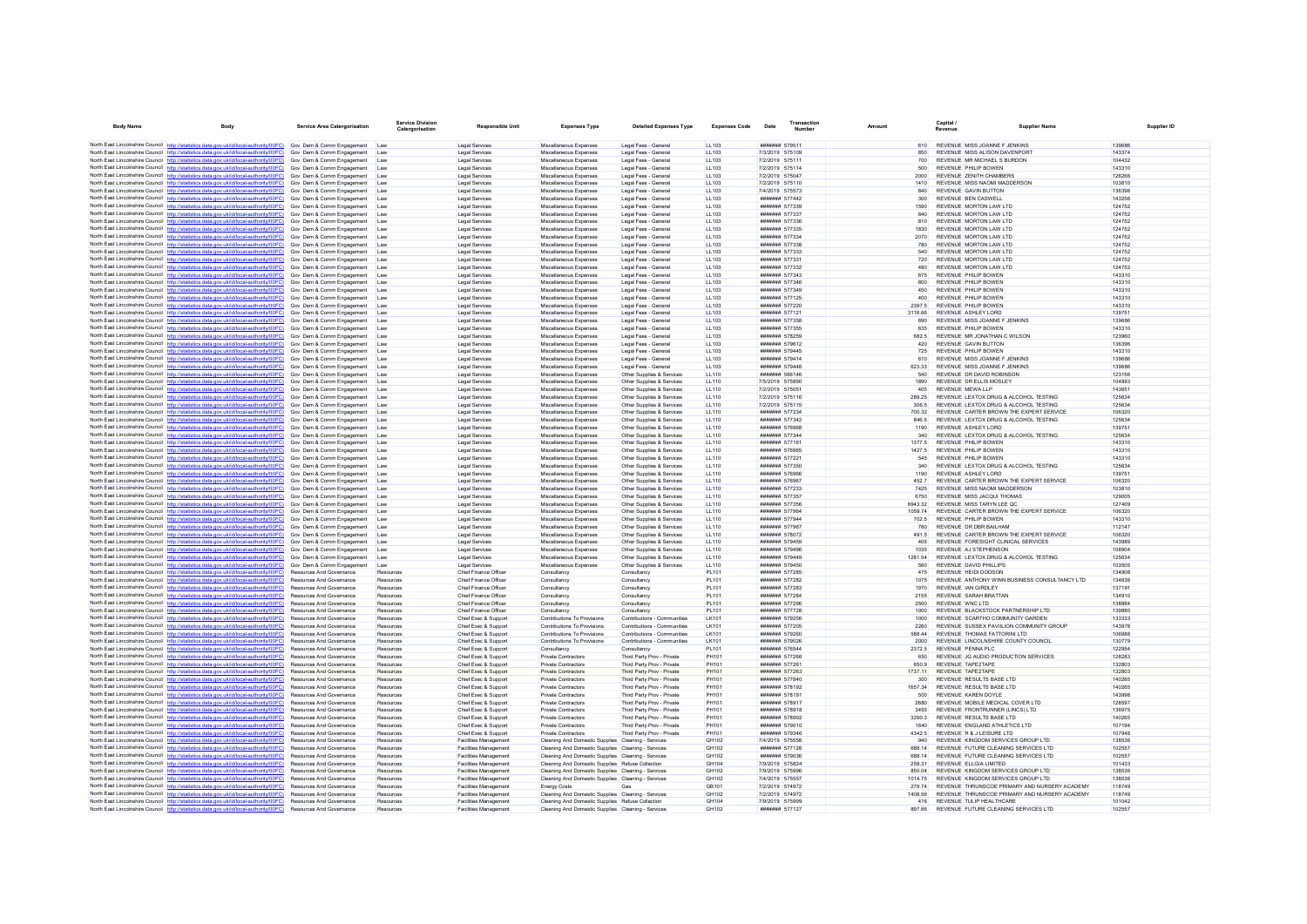| <b>Body Name</b> | Body                                                                                                                                                                             | <b>Service Area Catergorisation</b>                                | <b>Service Division</b><br>Catergorisation | <b>Responsible Unit</b>                                      | <b>Expenses Type</b>                                                                                               | <b>Detailed Expenses Type</b>                 | <b>Expenses Code</b>         | Date                                    | Transaction<br>Number | Amount             | Capital /<br>Revenue                                                           | <b>Supplier Name</b> | Supplier ID                                                    |
|------------------|----------------------------------------------------------------------------------------------------------------------------------------------------------------------------------|--------------------------------------------------------------------|--------------------------------------------|--------------------------------------------------------------|--------------------------------------------------------------------------------------------------------------------|-----------------------------------------------|------------------------------|-----------------------------------------|-----------------------|--------------------|--------------------------------------------------------------------------------|----------------------|----------------------------------------------------------------|
|                  | North East Lincolnshire Council http://statistics.data.gov.uk/id/local-authority/00FC) Resources And Governance                                                                  |                                                                    | Resources                                  | <b>Facilities Management</b>                                 | Cleaning And Domestic Supplies Cleaning - Services                                                                 |                                               | GH102                        | ####### 579037                          |                       | 897.66             | REVENUE FUTURE CLEANING SERVICES LTD                                           |                      | 102557                                                         |
|                  | North East Lincolnshire Council http://statistics.data.gov.uk/id/local-authority/00FC)                                                                                           | <b>Resources And Governance</b>                                    | Resources                                  | <b>Facilities Management</b>                                 | <b>Energy Costs</b>                                                                                                | Electricity                                   | GB102                        | ####### 579249                          |                       | 33882              | REVENUE YARBOROUGH ACADEMY                                                     |                      | 112852                                                         |
|                  | North East Lincolnshire Council http://statistics.data.gov.uk/id/local-authority/00FC)                                                                                           | Resources And Governance                                           | Resources                                  | <b>Facilities Management</b>                                 | Cleaning And Domestic Supplies Cleaning - Services                                                                 |                                               | GH102                        | ####### 577126                          |                       | 1117 71            | REVENUE FUTURE CLEANING SERVICES LTD                                           |                      | 102557                                                         |
|                  | North East Lincolnshire Council http://statistics.data.gov.uk/id/local-authority/00FC)                                                                                           | Resources And Governance                                           | Resources                                  | <b>Facilities Management</b>                                 | Cleaning And Domestic Supplies Cleaning - Services                                                                 |                                               | GH102                        | ####### 579038                          |                       | 1117 71            | REVENUE FUTURE CLEANING SERVICES LTD                                           |                      | 102557                                                         |
|                  | North East Lincolnshire Council http://statistics.data.gov.uk/id/local-authority/00FC)                                                                                           | <b>Resources And Governance</b>                                    | Resources                                  | Facilities Management                                        | Cleaning And Domestic Supplies Cleaning - Services                                                                 |                                               | GH102                        | <b>#######</b> 577166                   |                       | 425 25             | REVENUE FUTURE CLEANING SERVICES LTD                                           |                      | 102557                                                         |
|                  | North East Lincolnshire Council http://statistics.data.gov.uk/id/local-authority/00FC)                                                                                           | Resources And Governance                                           | Resources                                  | Facilities Management                                        | Cleaning And Domestic Supplies Cleaning - Services                                                                 |                                               | GH102                        | ####### 579040                          |                       | 425.25             | REVENUE FUTURE CLEANING SERVICES LTD                                           |                      | 102557                                                         |
|                  | North East Lincolnshire Council http://statistics.data.gov.uk/id/local-authority/00FC)                                                                                           | Resources And Governance                                           | Resources                                  | Facilities Management                                        | Equip / Furniture / Materials                                                                                      | Equipment - Hire                              | LA102                        | ####### 579045                          |                       | 711                | REVENUE PHS GROUP LTD                                                          |                      | 100554                                                         |
|                  | North East Lincolnshire Council http://statistics.data.gov.uk/id/local-authority/00FC)<br>North East Lincolnshire Council http://statistics.data.gov.uk/id/local-authority/00FC) | Resources And Governance<br>Resources And Covernance               | Resources<br>Resources                     | <b>Facilities Management</b><br><b>Facilities Management</b> | Rep Alterations Maint Building                                                                                     | Buildings - Repairs And Maint                 | GA102<br>GA102               | ####### 577778<br>####### 579520        |                       | 3453<br>16700      | REVENUE ENGIE SERVICES LTD<br>REVENUE ENGIE SERVICES LTD.                      |                      | 133267<br>133267                                               |
|                  | North East Lincolnshire Council http://statistics.data.gov.uk/id/local-authority/00FC)                                                                                           | Resources And Governance                                           | Resources                                  | Facilities Management                                        | Rep Alterations Maint Building Buildings - Repairs And Maint<br>Cleaning And Domestic Supplies Cleaning - Services |                                               | GH102                        | 7/9/2019 575859                         |                       | 1872.26            | REVENUE CANNON HYGIENE LIMITED                                                 |                      | 139198                                                         |
|                  | North East Lincolnshire Council http://statistics.data.gov.uk/id/local-authority/00FC)                                                                                           | <b>Resources And Governance</b>                                    | Resources                                  | <b>Facilities Management</b>                                 | Cleaning And Domestic Supplies Cleaning - Services                                                                 |                                               | GH102                        | 7/9/2019 575855                         |                       | 270                | REVENUE CANNON HYGIENE LIMITED                                                 |                      | 139198                                                         |
|                  | North East Lincolnshire Council http://statistics.data.gov.uk/id/local-authority/00FC)                                                                                           | <b>Resources And Governance</b>                                    | Resources                                  | <b>Facilities Management</b>                                 | Cleaning And Domestic Supplies Cleaning - Services                                                                 |                                               | GH102                        | 7/9/2019 575887                         |                       | $-270$             | REVENUE CANNON HYGIENE LIMITED                                                 |                      | 139198                                                         |
|                  | North East Lincolnshire Council http://statistics.data.gov.uk/id/local-authority/00FC)                                                                                           | Resources And Governance                                           | Resources                                  | Facilities Management                                        | Cleaning And Domestic Supplies Cleaning - Services                                                                 |                                               | GH102                        | ####### 575702                          |                       | 42308.63           | REVENUE KINGDOM SERVICES GROUP LTD                                             |                      | 138536                                                         |
|                  | North East Lincolnshire Council http://statistics.data.gov.uk/id/local-authority/00FC)                                                                                           | Resources And Governance                                           | Resources                                  | <b>Facilities Management</b>                                 | Rents                                                                                                              | Rent                                          | GC101                        | ####### 576575                          |                       | 7412.5             | REVENUE CAPAX (C I ) LIMITED                                                   |                      | 101112                                                         |
|                  | North East Lincolnshire Council http://statistics.data.gov.uk/id/local-authority/00FC)                                                                                           | <b>Resources And Governance</b>                                    | Resources                                  | <b>Facilities Management</b>                                 | <b>Energy Costs</b>                                                                                                | <b>Heating Fuel</b>                           | GB103                        | ####### 578190                          |                       | 11068              | REVENUE OIL NRG                                                                |                      | 138198                                                         |
|                  | North East Lincolnshire Council http://statistics.data.gov.uk/id/local-authority/00FC)<br>North East Lincolnshire Council http://statistics.data.gov.uk/id/local-authority/00FC) | Resources And Governance<br>Resources And Governance               | Resources                                  | Facilities Management                                        | Private Contractors<br>Private Contractors                                                                         | Contract Payments                             | PH105<br>PH105               | ####### 577969<br>####### 577969        |                       | 1764.58<br>2618.67 | REVENUE DANFO (UK) LIMITED<br>REVENUE DANFO (UK) LIMITED                       |                      | 142148<br>142148                                               |
|                  | North East Lincolnshire Council http://statistics.data.gov.uk/id/local-authority/00FC)                                                                                           | Resources And Governance                                           | Resources<br>Resources                     | <b>Facilities Management</b><br><b>Facilities Management</b> | <b>Private Contractors</b>                                                                                         | Contract Payments<br><b>Contract Payments</b> | <b>PH105</b>                 | ####### 577969                          |                       | 4185.08            | REVENUE DANFO (UK) LIMITED                                                     |                      | 142148                                                         |
|                  | North East Lincolnshire Council http://statistics.data.gov.uk/id/local-authority/00FC)                                                                                           | <b>Resources And Governance</b>                                    | Resources                                  | <b>Facilities Management</b>                                 | Private Contractors                                                                                                | <b>Contract Payments</b>                      | <b>PH105</b>                 | ####### 577969                          |                       | 2200.92            | REVENUE DANFO (UK) LIMITED                                                     |                      | 142148                                                         |
|                  | North East Lincolnshire Council http://statistics.data.gov.uk/id/local-authority/00FC)                                                                                           | <b>Resources And Governance</b>                                    | Resources                                  | <b>Facilities Management</b>                                 | Private Contractors                                                                                                | Contract Payments                             | <b>PH105</b>                 | ####### 577969                          |                       | 2184.42            | REVENUE DANFO (UK) LIMITED                                                     |                      | 142148                                                         |
|                  | North East Lincolnshire Council http://statistics.data.gov.uk/id/local-authority/00FC)                                                                                           | <b>Resources And Governance</b>                                    | Resources                                  | <b>Facilities Management</b>                                 | <b>Energy Costs</b>                                                                                                | Flectricity                                   | GR102                        | <b>#######</b> 577946                   |                       | 309.79             | REVENUE OLD CLEE PRIMARY ACADEMY                                               |                      | 119822                                                         |
|                  | North East Lincolnshire Council http://statistics.data.gov.uk/id/local-authority/00FC)                                                                                           | <b>Resources And Governance</b>                                    | Resources                                  | <b>Facilities Management</b>                                 | Rents                                                                                                              |                                               | GC101                        | ####### 577970                          |                       | 1250               | REVENUE THE GRIMSBY INSTITUTE OF FURTHER                                       |                      | 102742                                                         |
|                  | North East Lincolnshire Council http://statistics.data.gov.uk/id/local-authority/00FC)                                                                                           | Resources And Governance                                           | Resources                                  | Facilities Management                                        | Rents                                                                                                              | Service Charge                                | GC102                        | ####### 577970                          |                       | 1100               | REVENUE THE GRIMSBY INSTITUTE OF FURTHER                                       |                      | 102742                                                         |
|                  | North East Lincolnshire Council http://statistics.data.gov.uk/id/local-authority/00FC)<br>North East Lincolnshire Council http://statistics.data.gov.uk/id/local-authority/00FC) | Resources And Governance                                           | Resources                                  | <b>Facilities Management</b>                                 | Rep Alterations Maint Building                                                                                     | Buildings - Repairs And Maint                 | GA102                        | ####### 578262                          |                       | 7274.85            | REVENUE ENGIE SERVICES LTD                                                     |                      | 133267<br>100583                                               |
|                  | North East Lincolnshire Council http://statistics.data.gov.uk/id/local-authority/00FC)                                                                                           | <b>Resources And Governance</b><br><b>Resources And Governance</b> | Resources<br>Resources                     | Commercial Estate<br><b>Commercial Estate</b>                | Cleaning And Domestic Supplies Refuse Collection<br>Cleaning And Domestic Supplies Refuse Collection               |                                               | GH104<br>GH104               | <b>#######</b> 579057<br>####### 577966 |                       | 302<br>1450 17     | REVENUE BRIANPLANT (HUMBERSIDE) LTD<br>REVENUE ELLGIA LIMITED                  |                      | 101433                                                         |
|                  | North East Lincolnshire Council http://statistics.data.gov.uk/id/local-authority/00FC)                                                                                           | Resources And Governance                                           | Resources                                  | Commercial Estate                                            | Cleaning And Domestic Supplies Refuse Collection                                                                   |                                               | GH104                        | ####### 577931                          |                       | 533.64             | REVENUE ELLGIA LIMITED                                                         |                      | 101433                                                         |
|                  | North East Lincolnshire Council http://statistics.data.gov.uk/id/local-authority/00EC)                                                                                           | <b>Resources And Governance</b>                                    | Resources                                  | <b>Commercial Estate</b>                                     | Rents                                                                                                              | Rent                                          | GC101                        | 7/2/2019 575007                         |                       | 2000               | REVENUE ASSOCIATED BRITISH PORTS                                               |                      | 100834                                                         |
|                  | North East Lincolnshire Council http://statistics.data.gov.uk/id/local-authority/00FC)                                                                                           | Resources And Governance                                           | Resources                                  | Commercial Estate                                            | Cleaning And Domestic Supplies Refuse Collection                                                                   |                                               | GH104                        | ####### 577892                          |                       | 512.03             | REVENUE ELLGIA LIMITED                                                         |                      | 101433                                                         |
|                  | North East Lincolnshire Council http://statistics.data.gov.uk/id/local-authority/00FC)                                                                                           | Resources And Governance                                           | Resources                                  | Commercial Estate                                            | <b>Water Services</b>                                                                                              | <b>Water Rebates</b>                          | <b>GE102</b>                 | 7/3/2019 701614                         |                       | 327.23             | REVENUE REDACTED PERSONAL INFORMATION                                          |                      | REDACTED PERSONAL INFORMATION                                  |
|                  | North East Lincolnshire Council http://statistics.data.gov.uk/id/local-authority/00FC)                                                                                           | Resources And Governance                                           | Resources                                  | <b>Commercial Estate</b>                                     | <b>Water Services</b>                                                                                              | <b>Water Rebates</b>                          | GE102                        | 7/3/2019 701615                         |                       | 278.33             | REVENUE REDACTED PERSONAL INFORMATION                                          |                      | REDACTED PERSONAL INFORMATION                                  |
|                  | North East Lincolnshire Council http://statistics.data.gov.uk/id/local-authority/00FC)                                                                                           | Resources And Covernance                                           | Resources                                  | <b>Commercial Estate</b>                                     | Water Services                                                                                                     | <b>Water Rebates</b>                          | GF102                        | 7/3/2019 701616                         |                       | 308 43             | REVENUE REDACTED PERSONAL INFORMATION                                          |                      | REDACTED PERSONAL INFORMATION                                  |
|                  | North East Lincolnshire Council http://statistics.data.gov.uk/id/local-authority/00FC)                                                                                           | Resources And Governance                                           | Resources                                  | <b>Commercial Estate</b>                                     | Water Services                                                                                                     | <b>Water Rebates</b>                          | <b>GE102</b>                 | 7/3/2019 701617                         |                       | 346.03             | REVENUE REDACTED PERSONAL INFORMATION                                          |                      | REDACTED PERSONAL INFORMATION                                  |
|                  | North East Lincolnshire Council http://statistics.data.gov.uk/id/local-authority/00FC)                                                                                           | <b>Resources And Governance</b>                                    | Resources                                  | <b>Commercial Estate</b>                                     | Water Services                                                                                                     | <b>Water Rebates</b>                          | GE102                        | 7/3/2019 701618                         |                       | 300.9              | REVENUE REDACTED PERSONAL INFORMATION                                          |                      | REDACTED PERSONAL INFORMATION<br>REDACTED PERSONAL INFORMATION |
|                  | North East Lincolnshire Council http://statistics.data.gov.uk/id/local-authority/00FC)<br>North East Lincolnshire Council http://statistics.data.gov.uk/id/local-authority/00FC) | <b>Resources And Governance</b><br>Resources And Governance        | Resources<br>Resources                     | Commercial Estate<br>Commercial Estate                       | <b>Water Services</b><br>Water Services                                                                            | <b>Water Rebates</b><br><b>Water Rebates</b>  | GF102<br><b>GE102</b>        | 7/3/2019 701619<br>7/3/2019 701620      |                       | 394 93<br>353.55   | REVENUE REDACTED PERSONAL INFORMATION<br>REVENUE REDACTED PERSONAL INFORMATION |                      | REDACTED PERSONAL INFORMATION                                  |
|                  | North East Lincolnshire Council http://statistics.data.oov.uk/id/local-authority/00FC)                                                                                           | Resources And Governance                                           | Resources                                  | <b>Commercial Estate</b>                                     | <b>Water Services</b>                                                                                              | <b>Water Rebates</b>                          | <b>GE102</b>                 | 7/3/2019 701621                         |                       | 289.61             | REVENUE REDACTED PERSONAL INFORMATION                                          |                      | REDACTED PERSONAL INFORMATION                                  |
|                  | North East Lincolnshire Council http://statistics.data.gov.uk/id/local-authority/00FC)                                                                                           | <b>Resources And Governance</b>                                    | Resources                                  | <b>Commercial Estate</b>                                     | Water Services                                                                                                     | <b>Water Rebates</b>                          | GE102                        | 7/3/2019 701622                         |                       | 334 75             | REVENUE REDACTED PERSONAL INFORMATION                                          |                      | REDACTED PERSONAL INFORMATION                                  |
|                  | North East Lincolnshire Council http://statistics.data.gov.uk/id/local-authority/00FC)                                                                                           | Resources And Governance                                           | Resources                                  | Commercial Estate                                            | Water Services                                                                                                     | Water Rebates                                 | <b>GE102</b>                 | 7/3/2019 701623                         |                       | 364.84             | REVENUE REDACTED PERSONAL INFORMATION                                          |                      | REDACTED PERSONAL INFORMATION                                  |
|                  | North East Lincolnshire Council http://statistics.data.gov.uk/id/local-authority/00FC)                                                                                           | Resources And Governance                                           | Resources                                  | <b>Commercial Estate</b>                                     | Water Services                                                                                                     | <b>Water Rebates</b>                          | <b>GE102</b>                 | 7/3/2019 701624                         |                       | 436.3              | REVENUE REDACTED PERSONAL INFORMATION                                          |                      | REDACTED PERSONAL INFORMATION                                  |
|                  | North East Lincolnshire Council http://statistics.data.gov.uk/id/local-authority/00FC)                                                                                           | Resources And Governance                                           | Resources                                  | Commercial Estate                                            | <b>Water Services</b>                                                                                              | <b>Water Rebates</b>                          | GE102                        | 7/3/2019 701625                         |                       | 308.43             | REVENUE REDACTED PERSONAL INFORMATION                                          |                      | REDACTED PERSONAL INFORMATION                                  |
|                  | North East Lincolnshire Council http://statistics.data.gov.uk/id/local-authority/00FC)                                                                                           | <b>Resources And Governance</b>                                    | Resources                                  | <b>Commercial Estate</b>                                     | <b>Water Services</b>                                                                                              | <b>Water Rebates</b>                          | GF102                        | 7/3/2019 701626                         |                       | 255.76             | REVENUE REDACTED PERSONAL INFORMATION                                          |                      | REDACTED PERSONAL INFORMATION                                  |
|                  | North East Lincolnshire Council http://statistics.data.gov.uk/id/local-authority/00FC)                                                                                           | Resources And Governance                                           | Resources                                  | <b>Commercial Estate</b>                                     | <b>Water Services</b>                                                                                              | <b>Water Rebate</b>                           | GE102                        | 7/3/2019 701627                         |                       | 346.03             | REVENUE REDACTED PERSONAL INFORMATION                                          |                      | REDACTED PERSONAL INFORMATION<br>REDACTED PERSONAL INFORMATION |
|                  | North East Lincolnshire Council http://statistics.data.gov.uk/id/local-authority/00FC)<br>North East Lincolnshire Council http://statistics.data.gov.uk/id/local-authority/00FC) | <b>Resources And Governance</b><br><b>Resources And Governance</b> | Resources<br>Resources                     | Commercial Estate<br><b>Commercial Estate</b>                | <b>Water Services</b><br>Water Services                                                                            | <b>Water Rebates</b><br><b>Water Rebates</b>  | GF102<br><b>GE102</b>        | 7/3/2019 701628<br>7/3/2019 701629      |                       | 353.55<br>353.55   | REVENUE REDACTED PERSONAL INFORMATION<br>REVENUE REDACTED PERSONAL INFORMATION |                      | REDACTED PERSONAL INFORMATION                                  |
|                  | North East Lincolnshire Council http://statistics.data.gov.uk/id/local-authority/00FC)                                                                                           | Resources And Governance                                           | Resources                                  | <b>Commercial Estate</b>                                     | Water Services                                                                                                     | <b>Water Rebates</b>                          | <b>GE102</b>                 | 7/3/2019 701630                         |                       | 353.55             | REVENUE REDACTED PERSONAL INFORMATION                                          |                      | REDACTED PERSONAL INFORMATION                                  |
|                  | North East Lincolnshire Council http://statistics.data.gov.uk/id/local-authority/00FC)                                                                                           | Resources And Governance                                           | Resources                                  | Commercial Estate                                            | <b>Water Services</b>                                                                                              | <b>Water Rebates</b>                          | GE102                        | 7/3/2019 701631                         |                       | 349.79             | REVENUE REDACTED PERSONAL INFORMATION                                          |                      | REDACTED PERSONAL INFORMATION                                  |
|                  | North East Lincolnshire Council http://statistics.data.gov.uk/id/local-authority/00EC)                                                                                           | <b>Resources And Governance</b>                                    | Resources                                  | Commercial Estate                                            | <b>Water Services</b>                                                                                              | <b>Water Rebates</b>                          | GF102                        | 7/3/2019 701632                         |                       | 379.88             | REVENUE REDACTED PERSONAL INFORMATION                                          |                      | REDACTED PERSONAL INFORMATION                                  |
|                  | North East Lincolnshire Council http://statistics.data.gov.uk/id/local-authority/00FC)                                                                                           | <b>Resources And Governance</b>                                    | Resources                                  | <b>Commercial Estate</b>                                     | Water Services                                                                                                     | <b>Water Rebates</b>                          | <b>GE102</b>                 | 7/3/2019 701337                         |                       | 376.12             | REVENUE REDACTED PERSONAL INFORMATION                                          |                      | REDACTED PERSONAL INFORMATION                                  |
|                  | North East Lincolnshire Council http://statistics.data.gov.uk/id/local-authority/00FC)                                                                                           | Resources And Governance                                           | Resources                                  | Commercial Estate                                            | Water Services                                                                                                     | <b>Water Rebates</b>                          | <b>GE102</b>                 | 7/3/2019 701338                         |                       | 315.94             | REVENUE REDACTED PERSONAL INFORMATION                                          |                      | REDACTED PERSONAL INFORMATION                                  |
|                  | North East Lincolnshire Council http://statistics.data.gov.uk/id/local-authority/00FC)                                                                                           | Resources And Governance                                           | Resources                                  | <b>Commercial Estate</b>                                     | <b>Water Services</b>                                                                                              | <b>Water Rebates</b>                          | <b>GE102</b>                 | 7/3/2019 701339                         |                       | 289.61             | REVENUE REDACTED PERSONAL INFORMATION                                          |                      | REDACTED PERSONAL INFORMATION                                  |
|                  | North East Lincolnshire Council http://statistics.data.gov.uk/id/local-authority/00FC)<br>North East Lincolnshire Council http://statistics.data.gov.uk/id/local-authority/00FC) | Resources And Governance<br>Resources And Governance               | Resources<br>Resources                     | Commercial Estate<br>Commercial Estate                       | <b>Water Services</b><br><b>Water Services</b>                                                                     | <b>Water Rebates</b><br><b>Water Rebates</b>  | GE102<br><b>GE102</b>        | 7/3/2019 701340<br>7/3/2019 701341      |                       | 293.37<br>312.18   | REVENUE REDACTED PERSONAL INFORMATION<br>REVENUE REDACTED PERSONAL INFORMATION |                      | REDACTED PERSONAL INFORMATION<br>REDACTED PERSONAL INFORMATION |
|                  | North East Lincolnshire Council http://statistics.data.gov.uk/id/local-authority/00FC)                                                                                           | Resources And Governance                                           | Resources                                  | <b>Commercial Estate</b>                                     | <b>Water Services</b>                                                                                              | <b>Water Rebates</b>                          | GE102                        | 7/3/2019 701342                         |                       | 327.23             | REVENUE REDACTED PERSONAL INFORMATION                                          |                      | REDACTED PERSONAL INFORMATION                                  |
|                  | North East Lincolnshire Council http://statistics.data.gov.uk/id/local-authority/00FC)                                                                                           | Resources And Covernance                                           | Resources                                  | Commercial Estate                                            | <b>Water Services</b>                                                                                              | <b>Water Rehates</b>                          | <b>GE102</b>                 | 7/3/2019 701343                         |                       | 308.43             | REVENUE REDACTED PERSONAL INFORMATION                                          |                      | REDACTED PERSONAL INFORMATION                                  |
|                  | North East Lincolnshire Council http://statistics.data.gov.uk/id/local-authority/00FC)                                                                                           | Resources And Governance                                           | Resources                                  | <b>Commercial Estate</b>                                     | Water Services                                                                                                     | <b>Water Rebates</b>                          | <b>GE102</b>                 | 7/3/2019 701344                         |                       | 252.01             | REVENUE REDACTED PERSONAL INFORMATION                                          |                      | REDACTED PERSONAL INFORMATION                                  |
|                  | North East Lincolnshire Council http://statistics.data.gov.uk/id/local-authority/00FC)                                                                                           | <b>Resources And Governance</b>                                    | Resources                                  | <b>Commercial Estate</b>                                     | Water Services                                                                                                     | <b>Water Rebates</b>                          | GE102                        | 7/3/2019 701633                         |                       | 274.57             | REVENUE REDACTED PERSONAL INFORMATION                                          |                      | REDACTED PERSONAL INFORMATION                                  |
|                  | North East Lincolnshire Council http://statistics.data.gov.uk/id/local-authority/00FC)                                                                                           | <b>Resources And Governance</b>                                    | Resources                                  | Commercial Estate                                            | <b>Water Services</b>                                                                                              | <b>Water Rebates</b>                          | GF102                        | 7/3/2019 701634                         |                       | 409.97             | REVENUE REDACTED PERSONAL INFORMATION                                          |                      | REDACTED PERSONAL INFORMATION                                  |
|                  | North East Lincolnshire Council http://statistics.data.gov.uk/id/local-authority/00FC)                                                                                           | Resources And Governance                                           | Resources                                  | <b>Commercial Estate</b>                                     | <b>Water Services</b>                                                                                              | <b>Water Rebates</b>                          | <b>GE102</b>                 | 7/3/2019 701635                         |                       | 270.81             | REVENUE REDACTED PERSONAL INFORMATION                                          |                      | REDACTED PERSONAL INFORMATION                                  |
|                  | North East Lincolnshire Council http://statistics.data.gov.uk/id/local-authority/00FC)<br>North East Lincolnshire Council http://statistics.data.gov.uk/id/local-authority/00FC) | Resources And Governance<br><b>Resources And Governance</b>        | Resources<br>Resources                     | <b>Commercial Estate</b><br><b>Commercial Estate</b>         | <b>Water Services</b><br>Water Services                                                                            | <b>Water Rebates</b><br><b>Water Rebates</b>  | GE102<br>GE102               | 7/3/2019 701637<br>7/3/2019 701638      |                       | 353.55<br>421.26   | REVENUE REDACTED PERSONAL INFORMATION<br>REVENUE REDACTED PERSONAL INFORMATION |                      | REDACTED PERSONAL INFORMATION<br>REDACTED PERSONAL INFORMATION |
|                  | North East Lincolnshire Council http://statistics.data.gov.uk/id/local-authority/00FC)                                                                                           | Resources And Governance                                           | Resources                                  | Commercial Estate                                            | Water Services                                                                                                     | <b>Water Rebates</b>                          | GE102                        | 7/3/2019 701639                         |                       | 353.55             | REVENUE REDACTED PERSONAL INFORMATION                                          |                      | REDACTED PERSONAL INFORMATION                                  |
|                  | North East Lincolnshire Council http://statistics.data.gov.uk/id/local-authority/00FC)                                                                                           | Resources And Governance                                           | Resources                                  | Commercial Estate                                            | Water Services                                                                                                     | <b>Water Rebates</b>                          | <b>GE102</b>                 | 7/3/2019 701640                         |                       | 391.17             | REVENUE REDACTED PERSONAL INFORMATION                                          |                      | REDACTED PERSONAL INFORMATION                                  |
|                  | North East Lincolnshire Council http://statistics.data.gov.uk/id/local-authority/00FC)                                                                                           | Resources And Governance                                           | Resources                                  | Commercial Estate                                            | <b>Water Services</b>                                                                                              | <b>Water Rebates</b>                          | GE102                        | 7/3/2019 701641                         |                       | 357.31             | REVENUE REDACTED PERSONAL INFORMATION                                          |                      | REDACTED PERSONAL INFORMATION                                  |
|                  | North East Lincolnshire Council http://statistics.data.gov.uk/id/local-authority/00FC)                                                                                           | <b>Resources And Governance</b>                                    | Resources                                  | <b>Commercial Estate</b>                                     | <b>Water Services</b>                                                                                              | <b>Water Rebates</b>                          | GE102                        | 7/3/2019 701642                         |                       | 289.61             | REVENUE REDACTED PERSONAL INFORMATION                                          |                      | REDACTED PERSONAL INFORMATION                                  |
|                  | North East Lincolnshire Council http://statistics.data.gov.uk/id/local-authority/00FC)                                                                                           | Resources And Governance                                           | Resources                                  | <b>Commercial Estate</b>                                     | <b>Water Services</b>                                                                                              | <b>Water Rebate</b>                           | GE102                        | 7/3/2019 701644                         |                       | 289.61             | REVENUE REDACTED PERSONAL INFORMATION                                          |                      | REDACTED PERSONAL INFORMATION                                  |
|                  | North East Lincolnshire Council http://statistics.data.gov.uk/id/local-authority/00FC)                                                                                           | <b>Resources And Governance</b>                                    | Resources                                  | Commercial Estate                                            | <b>Water Services</b>                                                                                              | <b>Water Rehates</b>                          | GE102                        | 7/3/2019 701645                         |                       | 353.55             | REVENUE REDACTED PERSONAL INFORMATION                                          |                      | REDACTED PERSONAL INFORMATION                                  |
|                  | North East Lincolnshire Council http://statistics.data.gov.uk/id/local-authority/00FC)<br>North East Lincolnshire Council http://statistics.data.gov.uk/id/local-authority/00FC) | Resources And Governance                                           | Resources                                  | Commercial Estate                                            | Water Services                                                                                                     | <b>Water Rebates</b>                          | <b>GE102</b>                 | 7/3/2019 701646                         |                       | 282.09             | REVENUE REDACTED PERSONAL INFORMATION                                          |                      | REDACTED PERSONAL INFORMATION                                  |
|                  | North East Lincolnshire Council http://statistics.data.gov.uk/id/local-authority/00FC)                                                                                           | Resources And Governance<br>Resources And Governance               | Resources<br>Resources                     | <b>Commercial Estate</b><br>Commercial Estate                | Water Services<br><b>Water Services</b>                                                                            | <b>Water Rebates</b><br><b>Water Rebates</b>  | <b>GE102</b><br>GE102        | 7/3/2019 701647<br>7/3/2019 701648      |                       | 346.03<br>349.79   | REVENUE REDACTED PERSONAL INFORMATION<br>REVENUE REDACTED PERSONAL INFORMATION |                      | REDACTED PERSONAL INFORMATION<br>REDACTED PERSONAL INFORMATION |
|                  | North East Lincolnshire Council http://statistics.data.gov.uk/id/local-authority/00EC)                                                                                           | <b>Resources And Governance</b>                                    | Resources                                  | Commercial Estate                                            | Water Services                                                                                                     | <b>Water Rebates</b>                          | GF102                        | 7/3/2019 701345                         |                       | 346.03             | REVENUE REDACTED PERSONAL INFORMATION                                          |                      | REDACTED PERSONAL INFORMATION                                  |
|                  | North East Lincolnshire Council http://statistics.data.gov.uk/id/local-authority/00FC)                                                                                           | Resources And Governance                                           | Resources                                  | <b>Commercial Estate</b>                                     | <b>Water Services</b>                                                                                              | <b>Water Rebates</b>                          | <b>GE102</b>                 | 7/3/2019 701346                         |                       | 349.79             | REVENUE REDACTED PERSONAL INFORMATION                                          |                      | REDACTED PERSONAL INFORMATION                                  |
|                  | North East Lincolnshire Council http://statistics.data.gov.uk/id/local-authority/00FC)                                                                                           | Resources And Governance                                           | Resources                                  | Commercial Estate                                            | Water Services                                                                                                     | <b>Water Rebates</b>                          | <b>GE102</b>                 | 7/3/2019 701347                         |                       | 270.81             | REVENUE REDACTED PERSONAL INFORMATION                                          |                      | REDACTED PERSONAL INFORMATION                                  |
|                  | North East Lincolnshire Council http://statistics.data.gov.uk/id/local-authority/00FC)                                                                                           | Resources And Governance                                           | Resources                                  | <b>Commercial Estate</b>                                     | <b>Water Services</b>                                                                                              | <b>Water Rebates</b>                          | <b>GE102</b>                 | 7/3/2019 701348                         |                       | 270.81             | REVENUE REDACTED PERSONAL INFORMATION                                          |                      | REDACTED PERSONAL INFORMATION                                  |
|                  | North East Lincolnshire Council http://statistics.data.gov.uk/id/local-authority/00FC)                                                                                           | <b>Resources And Governance</b>                                    | Resources                                  | <b>Commercial Estate</b>                                     | <b>Water Services</b>                                                                                              | <b>Water Rebates</b>                          | GE102                        | 7/3/2019 701349                         |                       | 282.09             | REVENUE REDACTED PERSONAL INFORMATION                                          |                      | REDACTED PERSONAL INFORMATION                                  |
|                  | North East Lincolnshire Council http://statistics.data.gov.uk/id/local-authority/00FC)                                                                                           | Resources And Governance                                           | Resources                                  | Commercial Estate                                            | <b>Water Services</b>                                                                                              | <b>Water Rebates</b>                          | GE102                        | 7/3/2019 701350                         |                       | 349.79             | REVENUE REDACTED PERSONAL INFORMATION                                          |                      | REDACTED PERSONAL INFORMATION                                  |
|                  | North East Lincolnshire Council http://statistics.data.gov.uk/id/local-authority/00FC)                                                                                           | <b>Resources And Governance</b>                                    | Resources                                  | Commercial Estate                                            | <b>Water Services</b>                                                                                              | <b>Water Rebates</b>                          | GF102                        | 7/3/2019 701352                         |                       | 289.61             | REVENUE REDACTED PERSONAL INFORMATION                                          |                      | REDACTED PERSONAL INFORMATION                                  |
|                  | North East Lincolnshire Council http://statistics.data.gov.uk/id/local-authority/00FC)<br>North East Lincolnshire Council http://statistics.data.gov.uk/id/local-authority/00FC) | Resources And Governance<br>Resources And Governance               | Resources<br>Resources                     | Commercial Estate<br><b>Commercial Estate</b>                | <b>Water Services</b><br>Water Services                                                                            | <b>Water Rehates</b><br><b>Water Rebates</b>  | <b>GE102</b><br><b>GE102</b> | 7/3/2019 701353<br>7/3/2019 701354      |                       | 289.61<br>263.28   | REVENUE REDACTED PERSONAL INFORMATION<br>REVENUE REDACTED PERSONAL INFORMATION |                      | REDACTED PERSONAL INFORMATION<br>REDACTED PERSONAL INFORMATION |
|                  | North East Lincolnshire Council http://statistics.data.gov.uk/id/local-authority/00FC)                                                                                           | <b>Resources And Governance</b>                                    | Resources                                  | <b>Commercial Estate</b>                                     | Water Services                                                                                                     | <b>Water Rebates</b>                          | GE102                        | 7/3/2019 701355                         |                       | 270.81             | REVENUE REDACTED PERSONAL INFORMATION                                          |                      | REDACTED PERSONAL INFORMATION                                  |
|                  | North East Lincolnshire Council http://statistics.data.gov.uk/id/local-authority/00FC)                                                                                           | <b>Resources And Governance</b>                                    | Resources                                  | Commercial Estate                                            | <b>Water Services</b>                                                                                              | <b>Water Rebates</b>                          | GF102                        | 7/3/2019 701356                         |                       | 267.05             | REVENUE REDACTED PERSONAL INFORMATION                                          |                      | REDACTED PERSONAL INFORMATION                                  |
|                  | North East Lincolnshire Council http://statistics.data.gov.uk/id/local-authority/00FC)                                                                                           | Resources And Governance                                           | Resources                                  | <b>Commercial Estate</b>                                     | Water Services                                                                                                     | <b>Water Rebates</b>                          | <b>GE102</b>                 | 7/3/2019 701357                         |                       | 342.27             | REVENUE REDACTED PERSONAL INFORMATION                                          |                      | REDACTED PERSONAL INFORMATION                                  |
|                  | North East Lincolnshire Council http://statistics.data.gov.uk/id/local-authority/00FC)                                                                                           | Resources And Governance                                           | Resources                                  | <b>Commercial Estate</b>                                     | Water Services                                                                                                     | <b>Water Rebates</b>                          | <b>GE102</b>                 | 7/3/2019 701358                         |                       | 259.53             | REVENUE REDACTED PERSONAL INFORMATION                                          |                      | REDACTED PERSONAL INFORMATION                                  |
|                  | North East Lincolnshire Council http://statistics.data.gov.uk/id/local-authority/00FC)                                                                                           | <b>Resources And Governance</b>                                    | Resources                                  | Commercial Estate                                            | <b>Water Services</b>                                                                                              | <b>Water Rebates</b>                          | <b>GE102</b>                 | 7/3/2019 701359                         |                       | 353.55             | REVENUE REDACTED PERSONAL INFORMATION                                          |                      | REDACTED PERSONAL INFORMATION                                  |
|                  | North East Lincolnshire Council http://statistics.data.gov.uk/id/local-authority/00FC)                                                                                           | Resources And Governance                                           | Resources                                  | Commercial Estate                                            | <b>Water Services</b>                                                                                              | Water Rebates                                 | <b>GE102</b>                 | 7/3/2019 701360                         |                       | 346.03             | REVENUE REDACTED PERSONAL INFORMATION                                          |                      | REDACTED PERSONAL INFORMATION                                  |
|                  | North East Lincolnshire Council http://statistics.data.gov.uk/id/local-authority/00FC)<br>North East Lincolnshire Council http://statistics.data.gov.uk/id/local-authority/00FC) | Resources And Governance                                           | Resources                                  | <b>Commercial Estate</b>                                     | Water Services<br><b>Water Services</b>                                                                            | <b>Water Rebates</b><br><b>Water Rebates</b>  | <b>GE102</b><br>GE102        | 7/3/2019 701361                         |                       | 289.61             | REVENUE REDACTED PERSONAL INFORMATION<br>REVENUE REDACTED PERSONAL INFORMATION |                      | REDACTED PERSONAL INFORMATION<br>REDACTED PERSONAL INFORMATION |
|                  | North East Lincolnshire Council http://statistics.data.gov.uk/id/local-authority/00FC)                                                                                           | Resources And Governance<br>Resources And Governance               | Resources<br>Resources                     | <b>Commercial Estate</b><br>Commercial Estate                | <b>Water Services</b>                                                                                              | <b>Water Rebates</b>                          | GE102                        | 7/3/2019 701362<br>7/3/2019 701363      |                       | 270.81<br>353.55   | REVENUE REDACTED PERSONAL INFORMATION                                          |                      | REDACTED PERSONAL INFORMATION                                  |
|                  |                                                                                                                                                                                  |                                                                    |                                            |                                                              |                                                                                                                    |                                               |                              |                                         |                       |                    |                                                                                |                      |                                                                |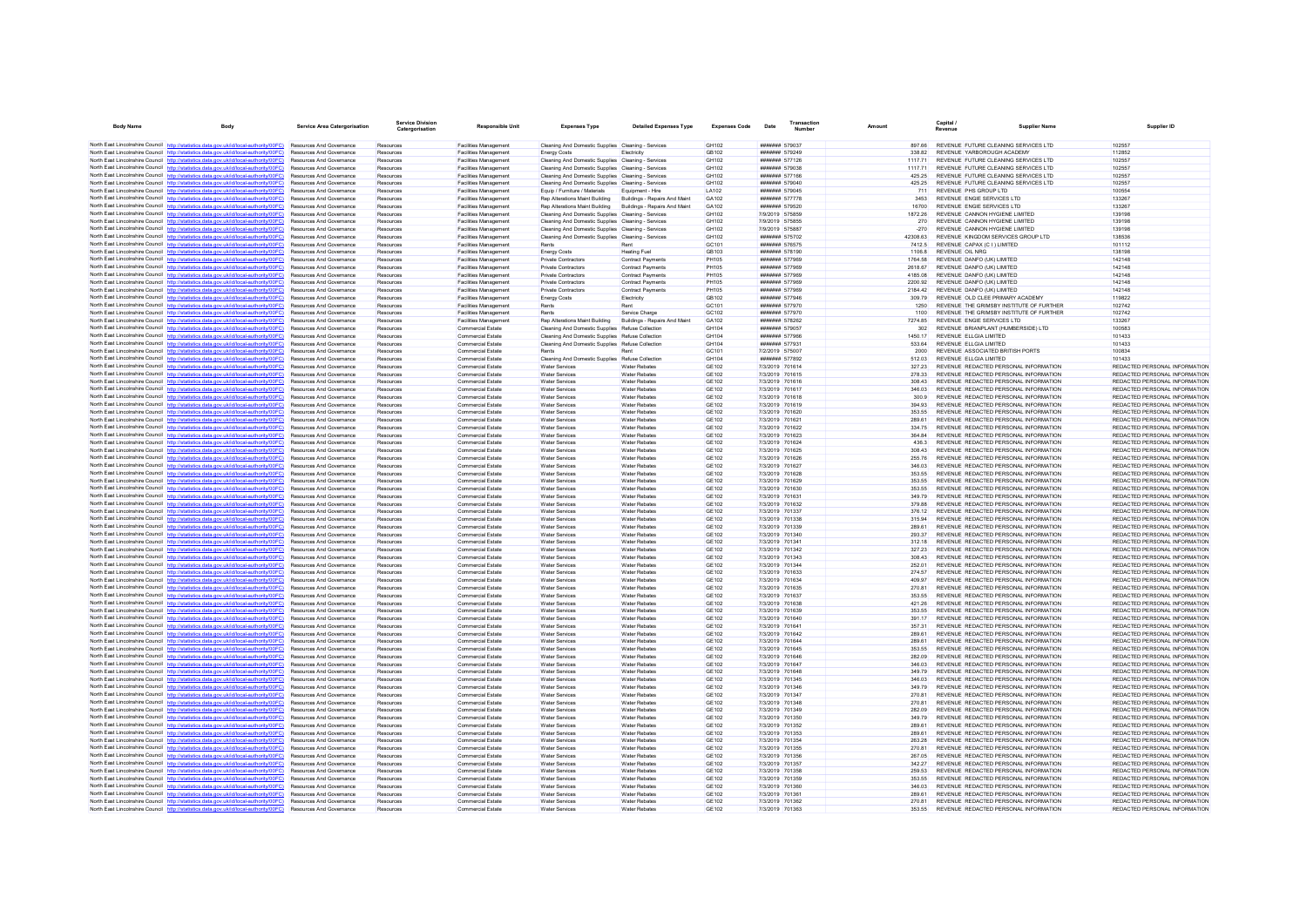| <b>Body Name</b>                          | Body                                                                                                                                                                             | <b>Service Area Catergorisation</b>                         | <b>Service Division</b><br>Catergorisation | <b>Responsible Unit</b>                              | <b>Expenses Type</b>                           | <b>Detailed Expenses Type</b>                | <b>Expenses Code</b>         | Date            | Transaction<br>Number              | Amount           | Capital /<br>Revenue | <b>Supplier Name</b>                                                           | Supplier ID                                                    |
|-------------------------------------------|----------------------------------------------------------------------------------------------------------------------------------------------------------------------------------|-------------------------------------------------------------|--------------------------------------------|------------------------------------------------------|------------------------------------------------|----------------------------------------------|------------------------------|-----------------|------------------------------------|------------------|----------------------|--------------------------------------------------------------------------------|----------------------------------------------------------------|
|                                           | North East Lincolnshire Council http://statistics.data.gov.uk/id/local-authority/00FC) Resources And Governance                                                                  |                                                             | Resources                                  | Commercial Estate                                    | <b>Water Services</b>                          | <b>Water Rehates</b>                         | GF102                        |                 | 7/3/2019 701364                    | 259.53           |                      | REVENUE REDACTED PERSONAL INFORMATION                                          | REDACTED PERSONAL INFORMATION                                  |
|                                           | North East Lincolnshire Council http://statistics.data.gov.uk/id/local-authority/00FC)                                                                                           | <b>Resources And Governance</b>                             | Resources                                  | Commercial Estate                                    | <b>Water Services</b>                          | <b>Water Rebates</b>                         | GF102                        |                 | 7/3/2019 701365                    | 353 55           |                      | REVENUE REDACTED PERSONAL INFORMATION                                          | REDACTED PERSONAL INFORMATION                                  |
|                                           | North East Lincolnshire Council http://statistics.data.gov.uk/id/local-authority/00FC)                                                                                           | Resources And Governance                                    | Resources                                  | <b>Commercial Estate</b>                             | <b>Water Services</b>                          | <b>Water Rebates</b>                         | <b>GE102</b>                 | 7/3/2019 701366 |                                    | 267.05           |                      | REVENUE REDACTED PERSONAL INFORMATION                                          | REDACTED PERSONAL INFORMATION                                  |
|                                           | North East Lincolnshire Council http://statistics.data.gov.uk/id/local-authority/00FC)                                                                                           | Resources And Governance                                    | Resources                                  | <b>Commercial Estate</b>                             | <b>Water Services</b>                          | <b>Water Rebates</b>                         | <b>GE102</b>                 | 7/3/2019 701367 |                                    | 274.57           |                      | REVENUE REDACTED PERSONAL INFORMATION                                          | REDACTED PERSONAL INFORMATION                                  |
|                                           | North East Lincolnshire Council http://statistics.data.gov.uk/id/local-authority/00FC)                                                                                           | <b>Resources And Governance</b>                             | Resources                                  | <b>Commercial Estate</b>                             | Water Services                                 | <b>Water Rebates</b>                         | GE102                        | 7/3/2019 701368 |                                    | 263.28           |                      | REVENUE REDACTED PERSONAL INFORMATION                                          | REDACTED PERSONAL INFORMATION                                  |
|                                           | North East Lincolnshire Council http://statistics.data.gov.uk/id/local-authority/00FC)                                                                                           | Resources And Governance                                    | Resources                                  | Commercial Estate                                    | Water Services                                 | <b>Water Rebates</b>                         | GE102                        | 7/3/2019 701369 |                                    | 293.37           |                      | REVENUE REDACTED PERSONAL INFORMATION                                          | REDACTED PERSONAL INFORMATION                                  |
|                                           | North East Lincolnshire Council http://statistics.data.gov.uk/id/local-authority/00FC)                                                                                           | Resources And Governance                                    | Resources                                  | Commercial Estate                                    | Water Services                                 | <b>Water Rebates</b>                         | <b>GE102</b>                 |                 | 7/3/2019 701370                    | 346.03           |                      | REVENUE REDACTED PERSONAL INFORMATION                                          | REDACTED PERSONAL INFORMATION                                  |
|                                           | North East Lincolnshire Council http://statistics.data.gov.uk/id/local-authority/00FC)                                                                                           | Resources And Governance                                    | Resources                                  | <b>Commercial Estate</b>                             | <b>Water Services</b>                          | <b>Water Rebates</b>                         | GE102                        | 7/3/2019 701371 |                                    | 346.03           |                      | REVENUE REDACTED PERSONAL INFORMATION                                          | REDACTED PERSONAL INFORMATION                                  |
|                                           | North East Lincolnshire Council http://statistics.data.gov.uk/id/local-authority/00FC)                                                                                           | Resources And Governance                                    | Resources                                  | Commercial Estate                                    | Water Services                                 | <b>Water Rehates</b>                         | GF102                        |                 | 7/3/2019 701372                    | 263.28           |                      | REVENUE REDACTED PERSONAL INFORMATION                                          | REDACTED PERSONAL INFORMATION                                  |
|                                           | North East Lincolnshire Council http://statistics.data.gov.uk/id/local-authority/00FC)                                                                                           | Resources And Governance<br><b>Resources And Governance</b> | Resources                                  | <b>Commercial Estate</b>                             | <b>Water Services</b>                          | <b>Water Rebates</b><br><b>Water Rebates</b> | <b>GE102</b><br>GE102        | 7/3/2019 701374 | 7/3/2019 701373                    | 353.55<br>383.64 |                      | REVENUE REDACTED PERSONAL INFORMATION<br>REVENUE REDACTED PERSONAL INFORMATION | REDACTED PERSONAL INFORMATION<br>REDACTED PERSONAL INFORMATION |
|                                           | North East Lincolnshire Council http://statistics.data.gov.uk/id/local-authority/00FC)<br>North East Lincolnshire Council http://statistics.data.gov.uk/id/local-authority/00FC) | Resources And Governance                                    | Resources<br>Resources                     | <b>Commercial Estate</b><br><b>Commercial Estate</b> | <b>Water Services</b><br>Water Services        | <b>Water Rebates</b>                         | <b>GE102</b>                 | 7/3/2019 701375 |                                    | 346.03           |                      | REVENUE REDACTED PERSONAL INFORMATION                                          | REDACTED PERSONAL INFORMATION                                  |
|                                           | North East Lincolnshire Council http://statistics.data.gov.uk/id/local-authority/00FC)                                                                                           | Resources And Governance                                    | Resources                                  | <b>Commercial Estate</b>                             | Water Services                                 | <b>Water Rebates</b>                         | GE102                        | 7/3/2019 701376 |                                    | 346.03           |                      | REVENUE REDACTED PERSONAL INFORMATION                                          | REDACTED PERSONAL INFORMATION                                  |
|                                           | North East Lincolnshire Council http://statistics.data.gov.uk/id/local-authority/00FC)                                                                                           | Resources And Governance                                    | Resources                                  | <b>Commercial Estate</b>                             | <b>Water Services</b>                          | <b>Water Rebates</b>                         | <b>GE102</b>                 | 7/3/2019 701377 |                                    | 353.55           |                      | REVENUE REDACTED PERSONAL INFORMATION                                          | REDACTED PERSONAL INFORMATION                                  |
|                                           | North East Lincolnshire Council http://statistics.data.gov.uk/id/local-authority/00FC)                                                                                           | <b>Resources And Governance</b>                             | Resources                                  | <b>Commercial Estate</b>                             | Water Services                                 | <b>Water Rebates</b>                         | GE102                        |                 | 7/3/2019 701378                    | 323 46           |                      | REVENUE REDACTED PERSONAL INFORMATION                                          | REDACTED PERSONAL INFORMATION                                  |
|                                           | North East Lincolnshire Council http://statistics.data.gov.uk/id/local-authority/00FC)                                                                                           | Resources And Governance                                    | Resources                                  | Commercial Estate                                    | Water Services                                 | Water Rebates                                | <b>GE102</b>                 | 7/3/2019 701379 |                                    | 308.43           |                      | REVENUE REDACTED PERSONAL INFORMATION                                          | REDACTED PERSONAL INFORMATION                                  |
|                                           | North East Lincolnshire Council http://statistics.data.gov.uk/id/local-authority/00FC)                                                                                           | Resources And Governance                                    | Resources                                  | <b>Commercial Estate</b>                             | Water Services                                 | <b>Water Rebates</b>                         | <b>GE102</b>                 |                 | 7/3/2019 701380                    | 252              |                      | REVENUE REDACTED PERSONAL INFORMATION                                          | REDACTED PERSONAL INFORMATION                                  |
|                                           | North East Lincolnshire Council http://statistics.data.gov.uk/id/local-authority/00FC)                                                                                           | Resources And Governance                                    | Resources                                  | Commercial Estate                                    | <b>Water Services</b>                          | <b>Water Rebates</b>                         | GE102                        | 7/3/2019 701381 |                                    | 323.46           |                      | REVENUE REDACTED PERSONAL INFORMATION                                          | REDACTED PERSONAL INFORMATION                                  |
|                                           | North East Lincolnshire Council http://statistics.data.gov.uk/id/local-authority/00FC)                                                                                           | Resources And Governance                                    | Resources                                  | <b>Commercial Estate</b>                             | <b>Water Services</b>                          | <b>Water Rebates</b>                         | GE102                        |                 | 7/3/2019 701382                    | 361.08           |                      | REVENUE REDACTED PERSONAL INFORMATION                                          | REDACTED PERSONAL INFORMATION                                  |
|                                           | North East Lincolnshire Council http://statistics.data.gov.uk/id/local-authority/00FC)                                                                                           | Resources And Governance                                    | Resources                                  | <b>Commercial Estate</b>                             | <b>Water Services</b>                          | <b>Water Rebates</b>                         | GE102                        |                 | 7/3/2019 701383                    | 285.85           |                      | REVENUE REDACTED PERSONAL INFORMATION                                          | REDACTED PERSONAL INFORMATION                                  |
|                                           | North East Lincolnshire Council http://statistics.data.gov.uk/id/local-authority/00FC)                                                                                           | <b>Resources And Governance</b>                             | Resources                                  | Commercial Estate                                    | <b>Water Services</b>                          | <b>Water Rebates</b>                         | GF102                        | 7/3/2019 701384 |                                    | 398.69           |                      | REVENUE REDACTED PERSONAL INFORMATION                                          | REDACTED PERSONAL INFORMATION                                  |
|                                           | North East Lincolnshire Council http://statistics.data.gov.uk/id/local-authority/00FC)<br>North East Lincolnshire Council http://statistics.data.gov.uk/id/local-authority/00FC) | Resources And Governance<br>Resources And Governance        | Resources<br>Resources                     | <b>Commercial Estate</b><br><b>Commercial Estate</b> | Water Services<br>Water Services               | <b>Water Rebates</b><br><b>Water Rebates</b> | <b>GE102</b><br><b>GE102</b> | 7/3/2019 701385 | 7/3/2019 701386                    | 282.09<br>349.79 |                      | REVENUE REDACTED PERSONAL INFORMATION<br>REVENUE REDACTED PERSONAL INFORMATION | REDACTED PERSONAL INFORMATION<br>REDACTED PERSONAL INFORMATION |
|                                           | North East Lincolnshire Council http://statistics.data.gov.uk/id/local-authority/00FC)                                                                                           | Resources And Governance                                    | Resources                                  | <b>Commercial Estate</b>                             | <b>Water Services</b>                          | <b>Water Rebates</b>                         | GE102                        | 7/3/2019 701387 |                                    | 349.79           |                      | REVENUE REDACTED PERSONAL INFORMATION                                          | REDACTED PERSONAL INFORMATION                                  |
|                                           | North East Lincolnshire Council http://statistics.data.gov.uk/id/local-authority/00FC)                                                                                           | <b>Resources And Governance</b>                             | Resources                                  | Commercial Estate                                    | <b>Water Services</b>                          | <b>Water Rebates</b>                         | GF102                        |                 | 7/3/2019 701388                    | 349.79           |                      | REVENUE REDACTED PERSONAL INFORMATION                                          | REDACTED PERSONAL INFORMATION                                  |
|                                           | North East Lincolnshire Council http://statistics.data.gov.uk/id/local-authority/00FC)                                                                                           | Resources And Governance                                    | Resources                                  | <b>Commercial Estate</b>                             | <b>Water Services</b>                          | <b>Water Rebates</b>                         | <b>GE102</b>                 |                 | 7/3/2019 701389                    | 379.88           |                      | REVENUE REDACTED PERSONAL INFORMATION                                          | REDACTED PERSONAL INFORMATION                                  |
|                                           | North East Lincolnshire Council http://statistics.data.gov.uk/id/local-authority/00FC)                                                                                           | Resources And Governance                                    | Resources                                  | Commercial Estate                                    | Water Services                                 | <b>Water Rebates</b>                         | <b>GE102</b>                 | 7/3/2019 701391 |                                    | 285.85           |                      | REVENUE REDACTED PERSONAL INFORMATION                                          | REDACTED PERSONAL INFORMATION                                  |
|                                           | North East Lincolnshire Council http://statistics.data.gov.uk/id/local-authority/00EC)                                                                                           | <b>Resources And Governance</b>                             | Resources                                  | <b>Commercial Estate</b>                             | <b>Water Services</b>                          | <b>Water Rebates</b>                         | GE102                        | 7/3/2019 701392 |                                    | 40245            |                      | REVENUE REDACTED PERSONAL INFORMATION                                          | REDACTED PERSONAL INFORMATION                                  |
|                                           | North East Lincolnshire Council http://statistics.data.gov.uk/id/local-authority/00FC)                                                                                           | Resources And Governance                                    | Resources                                  | Commercial Estate                                    | <b>Water Services</b>                          | Water Rebates                                | GE102                        | 7/3/2019 701393 |                                    | 353.55           |                      | REVENUE REDACTED PERSONAL INFORMATION                                          | REDACTED PERSONAL INFORMATION                                  |
|                                           | North East Lincolnshire Council http://statistics.data.gov.uk/id/local-authority/00FC)                                                                                           | Resources And Governance                                    | Resources                                  | Commercial Estate                                    | Water Services                                 | <b>Water Rebates</b>                         | <b>GE102</b>                 | 7/3/2019 701394 |                                    | 289.61           |                      | REVENUE REDACTED PERSONAL INFORMATION                                          | REDACTED PERSONAL INFORMATION                                  |
|                                           | North East Lincolnshire Council http://statistics.data.gov.uk/id/local-authority/00FC)                                                                                           | Resources And Governance                                    | Resources                                  | <b>Commercial Estate</b>                             | <b>Water Services</b>                          | <b>Water Rebates</b>                         | GE102                        |                 | 7/3/2019 701395                    | 255.76           |                      | REVENUE REDACTED PERSONAL INFORMATION                                          | REDACTED PERSONAL INFORMATION                                  |
|                                           | North East Lincolnshire Council http://statistics.data.gov.uk/id/local-authority/00FC)                                                                                           | Resources And Covernance                                    | Resources                                  | Commercial Estate                                    | Water Services                                 | <b>Water Rebates</b>                         | GE102                        | 7/3/2019 701397 |                                    | 293.37           |                      | REVENUE REDACTED PERSONAL INFORMATION                                          | REDACTED PERSONAL INFORMATION                                  |
|                                           | North East Lincolnshire Council http://statistics.data.gov.uk/id/local-authority/00FC)                                                                                           | Resources And Governance                                    | Resources                                  | <b>Commercial Estate</b>                             | <b>Water Services</b>                          | <b>Water Rebates</b>                         | <b>GE102</b>                 |                 | 7/3/2019 701398                    | 379.88           |                      | REVENUE REDACTED PERSONAL INFORMATION                                          | REDACTED PERSONAL INFORMATION                                  |
|                                           | North East Lincolnshire Council http://statistics.data.gov.uk/id/local-authority/00FC)                                                                                           | <b>Resources And Governance</b>                             | Resources                                  | <b>Commercial Estate</b>                             | Water Services                                 | <b>Water Rebates</b>                         | GE102                        | 7/3/2019 701399 |                                    | 357 31           |                      | REVENUE REDACTED PERSONAL INFORMATION                                          | REDACTED PERSONAL INFORMATION                                  |
|                                           | North East Lincolnshire Council http://statistics.data.gov.uk/id/local-authority/00FC)                                                                                           | <b>Resources And Governance</b>                             | Resources                                  | Commercial Estate                                    | <b>Water Services</b>                          | <b>Water Rebates</b>                         | GF102                        |                 | 7/3/2019 701400                    | 349.79           |                      | REVENUE REDACTED PERSONAL INFORMATION                                          | REDACTED PERSONAL INFORMATION                                  |
| North East Lincolnshire Council http://st | North East Lincolnshire Council http://statistics.data.gov.uk/id/local-authority/00FC)<br>atistics data nov uk/id/local-authority/00EC)                                          | Resources And Governance<br>Resources And Governance        | Resources                                  | Commercial Estate                                    | Water Services<br><b>Water Services</b>        | <b>Water Rebates</b><br><b>Water Rebates</b> | <b>GE102</b><br><b>GE102</b> | 7/3/2019 701401 | 7/3/2019 701402                    | 270.81<br>330.99 |                      | REVENUE REDACTED PERSONAL INFORMATION<br>REVENUE REDACTED PERSONAL INFORMATION | REDACTED PERSONAL INFORMATION<br>REDACTED PERSONAL INFORMATION |
|                                           | North East Lincolnshire Council http://statistics.data.gov.uk/id/local-authority/00FC)                                                                                           | <b>Resources And Governance</b>                             | Resources<br>Resources                     | <b>Commercial Estate</b><br><b>Commercial Estate</b> | Water Services                                 | <b>Water Rebates</b>                         | GE102                        |                 | 7/3/2019 701403                    | 285.85           |                      | REVENUE REDACTED PERSONAL INFORMATION                                          | REDACTED PERSONAL INFORMATION                                  |
|                                           | North East Lincolnshire Council http://statistics.data.gov.uk/id/local-authority/00FC)                                                                                           | Resources And Governance                                    | Resources                                  | Commercial Estate                                    | <b>Water Services</b>                          | <b>Water Rebates</b>                         | GE102                        | 7/3/2019 701404 |                                    | 308.43           |                      | REVENUE REDACTED PERSONAL INFORMATION                                          | REDACTED PERSONAL INFORMATION                                  |
|                                           | North East Lincolnshire Council http://statistics.data.gov.uk/id/local-authority/00FC)                                                                                           | Resources And Governance                                    | Resources                                  | <b>Commercial Estate</b>                             | Water Services                                 | <b>Water Rebates</b>                         | <b>GE102</b>                 |                 | 7/3/2019 701405                    | 349.79           |                      | REVENUE REDACTED PERSONAL INFORMATION                                          | REDACTED PERSONAL INFORMATION                                  |
|                                           | North East Lincolnshire Council http://statistics.data.gov.uk/id/local-authority/00FC)                                                                                           | Resources And Governance                                    | Resources                                  | Commercial Estate                                    | <b>Water Services</b>                          | <b>Water Rebates</b>                         | GE102                        |                 | 7/3/2019 701406                    | 263.28           |                      | REVENUE REDACTED PERSONAL INFORMATION                                          | REDACTED PERSONAL INFORMATION                                  |
|                                           | North East Lincolnshire Council http://statistics.data.gov.uk/id/local-authority/00FC)                                                                                           | Resources And Governance                                    | Resources                                  | <b>Commercial Estate</b>                             | <b>Water Services</b>                          | <b>Water Rebates</b>                         | GE102                        | 7/3/2019 701407 |                                    | 289.61           |                      | REVENUE REDACTED PERSONAL INFORMATION                                          | REDACTED PERSONAL INFORMATION                                  |
|                                           | North East Lincolnshire Council http://statistics.data.gov.uk/id/local-authority/00FC)                                                                                           | Resources And Governance                                    | Resources                                  | <b>Commercial Estate</b>                             | <b>Water Services</b>                          | Water Rebate                                 | GE102                        |                 | 7/3/2019 701408                    | 383.64           |                      | REVENUE REDACTED PERSONAL INFORMATION                                          | REDACTED PERSONAL INFORMATION                                  |
|                                           | North East Lincolnshire Council http://statistics.data.gov.uk/id/local-authority/00FC)                                                                                           | <b>Resources And Governance</b>                             | Resources                                  | Commercial Estate                                    | <b>Water Services</b>                          | <b>Water Rebates</b>                         | GF102                        |                 | 7/3/2019 701410                    | 346.03           |                      | REVENUE REDACTED PERSONAL INFORMATION                                          | REDACTED PERSONAL INFORMATION                                  |
|                                           | North East Lincolnshire Council http://statistics.data.gov.uk/id/local-authority/00FC)                                                                                           | <b>Resources And Governance</b>                             | Resources                                  | <b>Commercial Estate</b>                             | Water Services                                 | <b>Water Rebates</b>                         | <b>GE102</b>                 | 7/3/2019 701411 |                                    | 278.33           |                      | REVENUE REDACTED PERSONAL INFORMATION                                          | REDACTED PERSONAL INFORMATION                                  |
|                                           | North East Lincolnshire Council http://statistics.data.gov.uk/id/local-authority/00FC)                                                                                           | Resources And Governance                                    | Resources                                  | <b>Commercial Estate</b>                             | Water Services                                 | <b>Water Rebates</b>                         | <b>GE102</b>                 |                 | 7/3/2019 701412                    | 346.03           |                      | REVENUE REDACTED PERSONAL INFORMATION                                          | REDACTED PERSONAL INFORMATION                                  |
|                                           | North East Lincolnshire Council http://statistics.data.gov.uk/id/local-authority/00FC)<br>North East Lincolnshire Council http://statistics.data.gov.uk/id/local-authority/00FC) | Resources And Governance<br><b>Resources And Governance</b> | Resources<br>Resources                     | <b>Commercial Estate</b><br>Commercial Estate        | <b>Water Services</b><br><b>Water Services</b> | <b>Water Rebates</b><br><b>Water Rebates</b> | GE102<br>GF102               |                 | 7/3/2019 701413<br>7/3/2019 701415 | 327.23<br>289.61 |                      | REVENUE REDACTED PERSONAL INFORMATION<br>REVENUE REDACTED PERSONAL INFORMATION | REDACTED PERSONAL INFORMATION<br>REDACTED PERSONAL INFORMATION |
|                                           | North East Lincolnshire Council http://statistics.data.gov.uk/id/local-authority/00FC)                                                                                           | Resources And Governance                                    | Resources                                  | <b>Commercial Estate</b>                             | <b>Water Services</b>                          | <b>Water Rebates</b>                         | <b>GE102</b>                 |                 | 7/3/2019 701416                    | 297.14           |                      | REVENUE REDACTED PERSONAL INFORMATION                                          | REDACTED PERSONAL INFORMATION                                  |
|                                           | North East Lincolnshire Council http://statistics.data.gov.uk/id/local-authority/00FC)                                                                                           | Resources And Governance                                    | Resources                                  | Commercial Estate                                    | Water Services                                 | <b>Water Rebates</b>                         | <b>GE102</b>                 | 7/3/2019 701417 |                                    | 289.61           |                      | REVENUE REDACTED PERSONAL INFORMATION                                          | REDACTED PERSONAL INFORMATION                                  |
|                                           | North East Lincolnshire Council http://statistics.data.gov.uk/id/local-authority/00FC)                                                                                           | Resources And Governance                                    | Resources                                  | <b>Commercial Estate</b>                             | <b>Water Services</b>                          | <b>Water Rebates</b>                         | <b>GE102</b>                 |                 | 7/3/2019 701418                    | 285.85           |                      | REVENUE REDACTED PERSONAL INFORMATION                                          | REDACTED PERSONAL INFORMATION                                  |
|                                           | North East Lincolnshire Council http://statistics.data.gov.uk/id/local-authority/00FC)                                                                                           | Resources And Governance                                    | Resources                                  | Commercial Estate                                    | <b>Water Services</b>                          | <b>Water Rebates</b>                         | GE102                        |                 | 7/3/2019 701419                    | 278.33           |                      | REVENUE REDACTED PERSONAL INFORMATION                                          | REDACTED PERSONAL INFORMATION                                  |
|                                           | North East Lincolnshire Council http://statistics.data.gov.uk/id/local-authority/00FC)                                                                                           | Resources And Governance                                    | Resources                                  | Commercial Estate                                    | <b>Water Services</b>                          | <b>Water Rebates</b>                         | <b>GE102</b>                 |                 | 7/3/2019 701420                    | 357.31           |                      | REVENUE REDACTED PERSONAL INFORMATION                                          | REDACTED PERSONAL INFORMATION                                  |
|                                           | North East Lincolnshire Council http://statistics.data.gov.uk/id/local-authority/00FC)                                                                                           | Resources And Governance                                    | Resources                                  | <b>Commercial Estate</b>                             | <b>Water Services</b>                          | <b>Water Rebates</b>                         | GE102                        | 7/3/2019 701421 |                                    | 289.61           |                      | REVENUE REDACTED PERSONAL INFORMATION                                          | REDACTED PERSONAL INFORMATION                                  |
|                                           | North East Lincolnshire Council http://statistics.data.gov.uk/id/local-authority/00FC)                                                                                           | <b>Resources And Governance</b>                             | Resources                                  | Commercial Estate                                    | <b>Water Services</b>                          | <b>Water Rebates</b>                         | <b>GE102</b>                 |                 | 7/3/2019 701422                    | 327.23           |                      | REVENUE REDACTED PERSONAL INFORMATION                                          | REDACTED PERSONAL INFORMATION                                  |
|                                           | North East Lincolnshire Council http://statistics.data.gov.uk/id/local-authority/00FC)                                                                                           | Resources And Governance                                    | Resources                                  | <b>Commercial Estate</b>                             | <b>Water Services</b>                          | <b>Water Rebates</b>                         | <b>GE102</b>                 |                 | 7/3/2019 701423                    | 349.79           |                      | REVENUE REDACTED PERSONAL INFORMATION                                          | REDACTED PERSONAL INFORMATION                                  |
|                                           | North East Lincolnshire Council http://statistics.data.gov.uk/id/local-authority/00FC)                                                                                           | <b>Resources And Governance</b>                             | Resources                                  | <b>Commercial Estate</b>                             | Water Services                                 | <b>Water Rebates</b>                         | GE102                        | 7/3/2019 701424 |                                    | 259.53           |                      | REVENUE REDACTED PERSONAL INFORMATION                                          | REDACTED PERSONAL INFORMATION<br>REDACTED PERSONAL INFORMATION |
|                                           | North East Lincolnshire Council http://statistics.data.gov.uk/id/local-authority/00FC)<br>North East Lincolnshire Council http://statistics.data.gov.uk/id/local-authority/00FC) | <b>Resources And Governance</b><br>Resources And Governance | Resources<br>Resources                     | Commercial Estate<br>Commercial Estate               | <b>Water Services</b><br><b>Water Services</b> | <b>Water Rebates</b><br><b>Water Rebates</b> | GF102<br><b>GE102</b>        | 7/3/2019 701426 | 7/3/2019 701425                    | 293.37<br>402.45 |                      | REVENUE REDACTED PERSONAL INFORMATION<br>REVENUE REDACTED PERSONAL INFORMATION | REDACTED PERSONAL INFORMATION                                  |
|                                           | North East Lincolnshire Council http://statistics.data.gov.uk/id/local-authority/00FC)                                                                                           | Resources And Governance                                    | Resources                                  | <b>Commercial Estate</b>                             | <b>Water Services</b>                          | <b>Water Rebates</b>                         | GE102                        | 7/3/2019 701427 |                                    | 259.53           |                      | REVENUE REDACTED PERSONAL INFORMATION                                          | REDACTED PERSONAL INFORMATION                                  |
|                                           | North East Lincolnshire Council http://statistics.data.gov.uk/id/local-authority/00EC)                                                                                           | <b>Resources And Governance</b>                             | Resources                                  | <b>Commercial Estate</b>                             | Water Services                                 | <b>Water Rebates</b>                         | GE102                        |                 | 7/3/2019 701428                    | 278.33           |                      | REVENUE REDACTED PERSONAL INFORMATION                                          | REDACTED PERSONAL INFORMATION                                  |
|                                           | North East Lincolnshire Council http://statistics.data.gov.uk/id/local-authority/00FC)                                                                                           | Resources And Governance                                    | Resources                                  | Commercial Estate                                    | <b>Water Services</b>                          | <b>Water Rebates</b>                         | GE102                        | 7/3/2019 701430 |                                    | 346.03           |                      | REVENUE REDACTED PERSONAL INFORMATION                                          | REDACTED PERSONAL INFORMATION                                  |
|                                           | North East Lincolnshire Council http://statistics.data.gov.uk/id/local-authority/00FC)                                                                                           | Resources And Governance                                    | Resources                                  | Commercial Estate                                    | Water Services                                 | <b>Water Rebates</b>                         | <b>GE102</b>                 | 7/3/2019 701431 |                                    | 297.14           |                      | REVENUE REDACTED PERSONAL INFORMATION                                          | REDACTED PERSONAL INFORMATION                                  |
|                                           | North East Lincolnshire Council http://statistics.data.gov.uk/id/local-authority/00FC)                                                                                           | Resources And Governance                                    | Resources                                  | <b>Commercial Estate</b>                             | <b>Water Services</b>                          | <b>Water Rebates</b>                         | GE102                        |                 | 7/3/2019 701432                    | 353.55           |                      | REVENUE REDACTED PERSONAL INFORMATION                                          | REDACTED PERSONAL INFORMATION                                  |
|                                           | North East Lincolnshire Council http://statistics.data.gov.uk/id/local-authority/00FC)                                                                                           | Resources And Governance                                    | Resources                                  | <b>Commercial Estate</b>                             | <b>Water Services</b>                          | <b>Water Rebates</b>                         | GE102                        |                 | 7/3/2019 701433                    | 334.75           |                      | REVENUE REDACTED PERSONAL INFORMATION                                          | REDACTED PERSONAL INFORMATION                                  |
|                                           | North East Lincolnshire Council http://statistics.data.gov.uk/id/local-authority/00FC)                                                                                           | Resources And Governance                                    | Resources                                  | <b>Commercial Estate</b>                             | <b>Water Services</b>                          | Water Rebate                                 | GE102                        |                 | 7/3/2019 701434                    | 308.43           |                      | REVENUE REDACTED PERSONAL INFORMATION                                          | REDACTED PERSONAL INFORMATION                                  |
|                                           | North East Lincolnshire Council http://statistics.data.gov.uk/id/local-authority/00FC)                                                                                           | <b>Resources And Governance</b>                             | Resources                                  | Commercial Estate                                    | <b>Water Services</b>                          | Water Rebates                                | GE102                        |                 | 7/3/2019 701435                    | 353.55           |                      | REVENUE REDACTED PERSONAL INFORMATION                                          | REDACTED PERSONAL INFORMATION                                  |
|                                           | North East Lincolnshire Council http://statistics.data.gov.uk/id/local-authority/00FC)                                                                                           | Resources And Governance                                    | Resources                                  | Commercial Estate                                    | Water Services                                 | <b>Water Rebates</b>                         | <b>GE102</b>                 | 7/3/2019 701436 |                                    | 308.43           |                      | REVENUE REDACTED PERSONAL INFORMATION                                          | REDACTED PERSONAL INFORMATION                                  |
|                                           | North East Lincolnshire Council http://statistics.data.gov.uk/id/local-authority/00FC)                                                                                           | Resources And Governance                                    | Resources                                  | <b>Commercial Estate</b>                             | Water Services                                 | <b>Water Rebates</b>                         | <b>GE102</b>                 |                 | 7/3/2019 701437                    | 289.61           |                      | REVENUE REDACTED PERSONAL INFORMATION                                          | REDACTED PERSONAL INFORMATION                                  |
|                                           | North East Lincolnshire Council http://statistics.data.gov.uk/id/local-authority/00FC)<br>North East Lincolnshire Council http://statistics.data.gov.uk/id/local-authority/00EC) | Resources And Governance<br><b>Resources And Governance</b> | Resources<br>Resources                     | Commercial Estate<br>Commercial Estate               | <b>Water Services</b><br>Water Services        | <b>Water Rebates</b><br><b>Water Rebates</b> | <b>GE102</b><br>GF102        |                 | 7/3/2019 701438<br>7/3/2019 701439 | 255.76<br>36484  |                      | REVENUE REDACTED PERSONAL INFORMATION<br>REVENUE REDACTED PERSONAL INFORMATION | REDACTED PERSONAL INFORMATION<br>REDACTED PERSONAL INFORMATION |
|                                           | North East Lincolnshire Council http://statistics.data.gov.uk/id/local-authority/00FC)                                                                                           | Resources And Governance                                    | Resources                                  | <b>Commercial Estate</b>                             | <b>Water Services</b>                          | <b>Water Rebates</b>                         | <b>GE102</b>                 |                 | 7/3/2019 701440                    | 278.33           |                      | REVENUE REDACTED PERSONAL INFORMATION                                          | REDACTED PERSONAL INFORMATION                                  |
|                                           | North East Lincolnshire Council http://statistics.data.gov.uk/id/local-authority/00FC)                                                                                           | Resources And Governance                                    | Resources                                  | Commercial Estate                                    | Water Services                                 | <b>Water Rebates</b>                         | <b>GE102</b>                 | 7/3/2019 701441 |                                    | 364.84           |                      | REVENUE REDACTED PERSONAL INFORMATION                                          | REDACTED PERSONAL INFORMATION                                  |
|                                           | North East Lincolnshire Council http://statistics.data.gov.uk/id/local-authority/00FC)                                                                                           | Resources And Governance                                    | Resources                                  | <b>Commercial Estate</b>                             | <b>Water Services</b>                          | <b>Water Rebates</b>                         | <b>GE102</b>                 |                 | 7/3/2019 701442                    | 346.03           |                      | REVENUE REDACTED PERSONAL INFORMATION                                          | REDACTED PERSONAL INFORMATION                                  |
|                                           | North East Lincolnshire Council http://statistics.data.gov.uk/id/local-authority/00FC)                                                                                           | <b>Resources And Governance</b>                             | Resources                                  | <b>Commercial Estate</b>                             | <b>Water Services</b>                          | <b>Water Rebates</b>                         | GE102                        |                 | 7/3/2019 701443                    | 346.03           |                      | REVENUE REDACTED PERSONAL INFORMATION                                          | REDACTED PERSONAL INFORMATION                                  |
|                                           | North East Lincolnshire Council http://statistics.data.gov.uk/id/local-authority/00FC)                                                                                           | Resources And Governance                                    | Resources                                  | Commercial Estate                                    | <b>Water Services</b>                          | <b>Water Rebates</b>                         | GE102                        | 7/3/2019 701444 |                                    | 346.03           |                      | REVENUE REDACTED PERSONAL INFORMATION                                          | REDACTED PERSONAL INFORMATION                                  |
|                                           | North East Lincolnshire Council http://statistics.data.gov.uk/id/local-authority/00EC)                                                                                           | <b>Resources And Governance</b>                             | Resources                                  | Commercial Estate                                    | <b>Water Services</b>                          | <b>Water Rebates</b>                         | GF102                        |                 | 7/3/2019 701445                    | 252              |                      | REVENUE REDACTED PERSONAL INFORMATION                                          | REDACTED PERSONAL INFORMATION                                  |
|                                           | North East Lincolnshire Council http://statistics.data.gov.uk/id/local-authority/00FC)                                                                                           | <b>Resources And Governance</b>                             | Resources                                  | Commercial Estate                                    | Water Services                                 | <b>Water Rebates</b>                         | <b>GE102</b>                 |                 | 7/3/2019 701446                    | 349.79           |                      | REVENUE REDACTED PERSONAL INFORMATION                                          | REDACTED PERSONAL INFORMATION                                  |
|                                           | North East Lincolnshire Council http://statistics.data.gov.uk/id/local-authority/00FC)                                                                                           | Resources And Governance                                    | Resources                                  | <b>Commercial Estate</b>                             | Water Services                                 | <b>Water Rebates</b>                         | <b>GE102</b>                 |                 | 7/3/2019 701447                    | 255.76           |                      | REVENUE REDACTED PERSONAL INFORMATION                                          | REDACTED PERSONAL INFORMATION                                  |
|                                           | North East Lincolnshire Council http://statistics.data.gov.uk/id/local-authority/00FC)                                                                                           | <b>Resources And Governance</b>                             | Resources                                  | <b>Commercial Estate</b>                             | <b>Water Services</b>                          | <b>Water Rebates</b>                         | GE102                        |                 | 7/3/2019 701448                    | 274.57           |                      | REVENUE REDACTED PERSONAL INFORMATION                                          | REDACTED PERSONAL INFORMATION                                  |
|                                           | North East Lincolnshire Council http://statistics.data.gov.uk/id/local-authority/00FC)                                                                                           | <b>Resources And Governance</b>                             | Resources                                  | Commercial Estate                                    | <b>Water Services</b>                          | <b>Water Rebates</b>                         | GF102                        |                 | 7/3/2019 701449                    | 278.33           |                      | REVENUE REDACTED PERSONAL INFORMATION                                          | REDACTED PERSONAL INFORMATION                                  |
|                                           | North East Lincolnshire Council http://statistics.data.gov.uk/id/local-authority/00FC)                                                                                           | Resources And Governance                                    | Resources                                  | Commercial Estate                                    | Water Services                                 | <b>Water Rebates</b>                         | <b>GE102</b>                 |                 | 7/3/2019 701450                    | 267.05           |                      | REVENUE REDACTED PERSONAL INFORMATION                                          | REDACTED PERSONAL INFORMATION                                  |
|                                           | North East Lincolnshire Council http://statistics.data.gov.uk/id/local-authority/00FC)<br>North East Lincolnshire Council http://statistics.data.gov.uk/id/local-authority/00FC) | Resources And Governance<br>Resources And Governance        | Resources<br>Resources                     | Commercial Estate<br>Commercial Estate               | Water Services<br><b>Water Services</b>        | <b>Water Rebates</b><br><b>Water Rebates</b> | <b>GE102</b><br><b>GE102</b> |                 | 7/3/2019 701451<br>7/3/2019 701452 | 323.46<br>353.55 |                      | REVENUE REDACTED PERSONAL INFORMATION<br>REVENUE REDACTED PERSONAL INFORMATION | REDACTED PERSONAL INFORMATION<br>REDACTED PERSONAL INFORMATION |
|                                           | North East Lincolnshire Council http://statistics.data.gov.uk/id/local-authority/00FC)                                                                                           | Resources And Governance                                    | Resources                                  | Commercial Estate                                    | <b>Water Services</b>                          | Water Rebates                                | GE102                        | 7/3/2019 701453 |                                    | 308.43           |                      | REVENUE REDACTED PERSONAL INFORMATION                                          | REDACTED PERSONAL INFORMATION                                  |
|                                           | North East Lincolnshire Council http://statistics.data.gov.uk/id/local-authority/00FC)                                                                                           | Resources And Governance                                    | Resources                                  | <b>Commercial Estate</b>                             | Water Services                                 | <b>Water Rebates</b>                         | <b>GE102</b>                 |                 | 7/3/2019 701454                    | 470.15           |                      | REVENUE REDACTED PERSONAL INFORMATION                                          | REDACTED PERSONAL INFORMATION                                  |
|                                           | North East Lincolnshire Council http://statistics.data.gov.uk/id/local-authority/00FC)                                                                                           | Resources And Governance                                    | Resources                                  | <b>Commercial Estate</b>                             | <b>Water Services</b>                          | <b>Water Rebates</b>                         | GE102                        |                 | 7/3/2019 701455                    | 297.14           |                      | REVENUE REDACTED PERSONAL INFORMATION                                          | REDACTED PERSONAL INFORMATION                                  |
|                                           | North East Lincolnshire Council http://statistics.data.gov.uk/id/local-authority/00FC)                                                                                           | Resources And Governance                                    | Resources                                  | Commercial Estate                                    | <b>Water Services</b>                          | <b>Water Rebates</b>                         | GE102                        |                 | 7/3/2019 701457                    | 353.55           |                      | REVENUE REDACTED PERSONAL INFORMATION                                          | REDACTED PERSONAL INFORMATION                                  |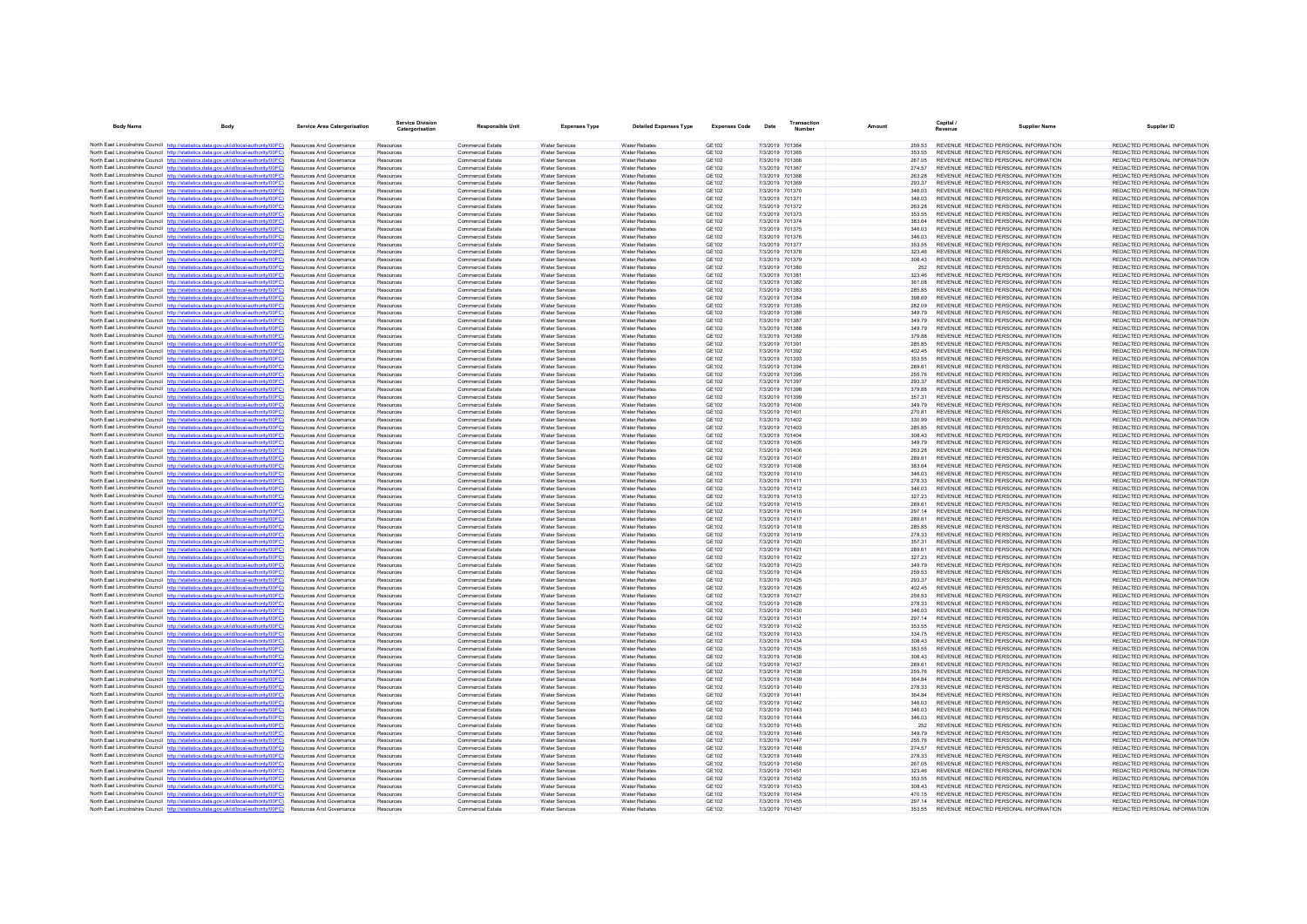| <b>Body Name</b>                          | Body                                                                                                                                                                             | <b>Service Area Catergorisation</b>                                | <b>Service Division</b><br>Catergorisation | <b>Responsible Unit</b>                       | <b>Expenses Type</b>                           | <b>Detailed Expenses Type</b>                | <b>Expenses Code</b>  | Date            | Transaction<br>Number              | Amount             | Capital /<br>Revenue                                                           | <b>Supplier Name</b> | Supplier ID                                                    |
|-------------------------------------------|----------------------------------------------------------------------------------------------------------------------------------------------------------------------------------|--------------------------------------------------------------------|--------------------------------------------|-----------------------------------------------|------------------------------------------------|----------------------------------------------|-----------------------|-----------------|------------------------------------|--------------------|--------------------------------------------------------------------------------|----------------------|----------------------------------------------------------------|
|                                           | North East Lincolnshire Council http://statistics.data.gov.uk/id/local-authority/00FC) Resources And Governance                                                                  |                                                                    | Resources                                  | Commercial Estate                             | <b>Water Services</b>                          | <b>Water Rehates</b>                         | GF102                 |                 | 7/3/2019 701458                    | 285.85             | REVENUE REDACTED PERSONAL INFORMATION                                          |                      | REDACTED PERSONAL INFORMATION                                  |
|                                           | North East Lincolnshire Council http://statistics.data.gov.uk/id/local-authority/00FC)                                                                                           | <b>Resources And Governance</b>                                    | Resources                                  | Commercial Estate                             | <b>Water Services</b>                          | <b>Water Rebates</b>                         | GF102                 |                 | 7/3/2019 701459                    | 349.79             | REVENUE REDACTED PERSONAL INFORMATION                                          |                      | REDACTED PERSONAL INFORMATION                                  |
|                                           | North East Lincolnshire Council http://statistics.data.gov.uk/id/local-authority/00FC)                                                                                           | Resources And Governance                                           | Resources                                  | <b>Commercial Estate</b>                      | <b>Water Services</b>                          | <b>Water Rebates</b>                         | <b>GE102</b>          |                 | 7/3/2019 701460                    | 293.37             | REVENUE REDACTED PERSONAL INFORMATION                                          |                      | REDACTED PERSONAL INFORMATION                                  |
|                                           | North East Lincolnshire Council http://statistics.data.gov.uk/id/local-authority/00FC)                                                                                           | Resources And Governance                                           | Resources                                  | <b>Commercial Estate</b>                      | <b>Water Services</b>                          | <b>Water Rebates</b>                         | <b>GE102</b>          |                 | 7/3/2019 701461                    | 353.55             | REVENUE REDACTED PERSONAL INFORMATION                                          |                      | REDACTED PERSONAL INFORMATION                                  |
|                                           | North East Lincolnshire Council http://statistics.data.gov.uk/id/local-authority/00FC)                                                                                           | <b>Resources And Governance</b>                                    | Resources                                  | <b>Commercial Estate</b>                      | Water Services                                 | <b>Water Rebates</b>                         | GE102                 |                 | 7/3/2019 701463                    | 28585              | REVENUE REDACTED PERSONAL INFORMATION                                          |                      | REDACTED PERSONAL INFORMATION                                  |
|                                           | North East Lincolnshire Council http://statistics.data.gov.uk/id/local-authority/00FC)                                                                                           | Resources And Governance                                           | Resources                                  | Commercial Estate                             | Water Services                                 | <b>Water Rebates</b>                         | GE102                 |                 | 7/3/2019 701464                    | 353.55             | REVENUE REDACTED PERSONAL INFORMATION                                          |                      | REDACTED PERSONAL INFORMATION                                  |
|                                           | North East Lincolnshire Council http://statistics.data.gov.uk/id/local-authority/00FC)                                                                                           | Resources And Governance                                           | Resources                                  | Commercial Estate                             | Water Services                                 | <b>Water Rebates</b>                         | <b>GE102</b>          |                 | 7/3/2019 701466                    | 398.69             | REVENUE REDACTED PERSONAL INFORMATION                                          |                      | REDACTED PERSONAL INFORMATION                                  |
|                                           | North East Lincolnshire Council http://statistics.data.gov.uk/id/local-authority/00FC)                                                                                           | Resources And Governance                                           | Resources                                  | <b>Commercial Estate</b>                      | <b>Water Services</b>                          | <b>Water Rebates</b>                         | GE102                 |                 | 7/3/2019 701467                    | 346.03             | REVENUE REDACTED PERSONAL INFORMATION                                          |                      | REDACTED PERSONAL INFORMATION                                  |
|                                           | North East Lincolnshire Council http://statistics.data.gov.uk/id/local-authority/00FC)                                                                                           | Resources And Governance                                           | Resources                                  | Commercial Estate                             | Water Services                                 | <b>Water Rehates</b>                         | GF102                 |                 | 7/3/2019 701468                    | 36484              | REVENUE REDACTED PERSONAL INFORMATION                                          |                      | REDACTED PERSONAL INFORMATION                                  |
|                                           | North East Lincolnshire Council http://statistics.data.gov.uk/id/local-authority/00FC)                                                                                           | Resources And Governance                                           | Resources                                  | <b>Commercial Estate</b>                      | <b>Water Services</b>                          | <b>Water Rebates</b>                         | <b>GE102</b>          |                 | 7/3/2019 701469                    | 368.6              | REVENUE REDACTED PERSONAL INFORMATION                                          |                      | REDACTED PERSONAL INFORMATION                                  |
|                                           | North East Lincolnshire Council http://statistics.data.gov.uk/id/local-authority/00FC)                                                                                           | <b>Resources And Governance</b>                                    | Resources                                  | <b>Commercial Estate</b>                      | <b>Water Services</b>                          | <b>Water Rebates</b>                         | GE102                 |                 | 7/3/2019 701470                    | 488.96             | REVENUE REDACTED PERSONAL INFORMATION                                          |                      | REDACTED PERSONAL INFORMATION                                  |
|                                           | North East Lincolnshire Council http://statistics.data.gov.uk/id/local-authority/00FC)                                                                                           | Resources And Governance                                           | Resources                                  | <b>Commercial Estate</b>                      | Water Services                                 | <b>Water Rebates</b>                         | <b>GE102</b>          |                 | 7/3/2019 701471                    | 334.75             | REVENUE REDACTED PERSONAL INFORMATION                                          |                      | REDACTED PERSONAL INFORMATION                                  |
|                                           | North East Lincolnshire Council http://statistics.data.gov.uk/id/local-authority/00FC)                                                                                           | Resources And Governance                                           | Resources                                  | <b>Commercial Estate</b>                      | Water Services                                 | <b>Water Rebates</b>                         | GE102                 |                 | 7/3/2019 701472                    | 259.52             | REVENUE REDACTED PERSONAL INFORMATION                                          |                      | REDACTED PERSONAL INFORMATION                                  |
|                                           | North East Lincolnshire Council http://statistics.data.gov.uk/id/local-authority/00FC)                                                                                           | Resources And Governance                                           | Resources                                  | <b>Commercial Estate</b>                      | <b>Water Services</b>                          | <b>Water Rebates</b>                         | <b>GE102</b>          |                 | 7/3/2019 701473                    | 3197               | REVENUE REDACTED PERSONAL INFORMATION                                          |                      | REDACTED PERSONAL INFORMATION                                  |
|                                           | North East Lincolnshire Council http://statistics.data.gov.uk/id/local-authority/00FC)                                                                                           | <b>Resources And Governance</b>                                    | Resources                                  | <b>Commercial Estate</b>                      | Water Services                                 | <b>Water Rebates</b>                         | GE102                 |                 | 7/3/2019 701474                    | 255 76             | REVENUE REDACTED PERSONAL INFORMATION                                          |                      | REDACTED PERSONAL INFORMATION                                  |
|                                           | North East Lincolnshire Council http://statistics.data.gov.uk/id/local-authority/00FC)                                                                                           | Resources And Governance                                           | Resources                                  | Commercial Estate                             | Water Services                                 | Water Rebates                                | <b>GE102</b>          |                 | 7/3/2019 701475                    | 289.61             | REVENUE REDACTED PERSONAL INFORMATION                                          |                      | REDACTED PERSONAL INFORMATION                                  |
|                                           | North East Lincolnshire Council http://statistics.data.gov.uk/id/local-authority/00FC)                                                                                           | Resources And Governance                                           | Resources                                  | <b>Commercial Estate</b>                      | Water Services                                 | <b>Water Rebates</b>                         | <b>GE102</b>          |                 | 7/3/2019 701476                    | 353.55             | REVENUE REDACTED PERSONAL INFORMATION                                          |                      | REDACTED PERSONAL INFORMATION                                  |
|                                           | North East Lincolnshire Council http://statistics.data.gov.uk/id/local-authority/00FC)                                                                                           | Resources And Governance                                           | Resources                                  | Commercial Estate                             | <b>Water Services</b>                          | <b>Water Rebates</b>                         | GE102                 |                 | 7/3/2019 701477                    | 346.03             | REVENUE REDACTED PERSONAL INFORMATION                                          |                      | REDACTED PERSONAL INFORMATION                                  |
|                                           | North East Lincolnshire Council http://statistics.data.gov.uk/id/local-authority/00FC)                                                                                           | Resources And Governance                                           | Resources                                  | <b>Commercial Estate</b>                      | <b>Water Services</b>                          | <b>Water Rebates</b>                         | GE102                 |                 | 7/3/2019 701478                    | 270.81             | REVENUE REDACTED PERSONAL INFORMATION                                          |                      | REDACTED PERSONAL INFORMATION                                  |
|                                           | North East Lincolnshire Council http://statistics.data.gov.uk/id/local-authority/00FC)                                                                                           | Resources And Governance                                           | Resources                                  | <b>Commercial Estate</b>                      | <b>Water Services</b>                          | <b>Water Rebates</b>                         | GE102                 |                 | 7/3/2019 701479                    | 289.61             | REVENUE REDACTED PERSONAL INFORMATION                                          |                      | REDACTED PERSONAL INFORMATION                                  |
|                                           | North East Lincolnshire Council http://statistics.data.gov.uk/id/local-authority/00FC)                                                                                           | <b>Resources And Governance</b>                                    | Resources                                  | Commercial Estate                             | <b>Water Services</b>                          | <b>Water Rebates</b>                         | GF102                 |                 | 7/3/2019 701480                    | 36484              | REVENUE REDACTED PERSONAL INFORMATION                                          |                      | REDACTED PERSONAL INFORMATION                                  |
|                                           | North East Lincolnshire Council http://statistics.data.gov.uk/id/local-authority/00FC)                                                                                           | Resources And Governance                                           | Resources                                  | <b>Commercial Estate</b>                      | Water Services                                 | <b>Water Rebates</b>                         | <b>GE102</b>          |                 | 7/3/2019 701481                    | 353.55             | REVENUE REDACTED PERSONAL INFORMATION                                          |                      | REDACTED PERSONAL INFORMATION                                  |
|                                           | North East Lincolnshire Council http://statistics.data.gov.uk/id/local-authority/00FC)                                                                                           | Resources And Governance                                           | Resources                                  | Commercial Estate                             | Water Services                                 | <b>Water Rebates</b>                         | <b>GE102</b>          |                 | 7/3/2019 701482                    | 364.84             | REVENUE REDACTED PERSONAL INFORMATION                                          |                      | REDACTED PERSONAL INFORMATION                                  |
|                                           | North East Lincolnshire Council http://statistics.data.gov.uk/id/local-authority/00FC)                                                                                           | Resources And Governance<br><b>Resources And Governance</b>        | Resources<br>Resources                     | <b>Commercial Estate</b><br>Commercial Estate | <b>Water Services</b><br><b>Water Services</b> | <b>Water Rebates</b><br><b>Water Rebates</b> | GE102<br>GF102        |                 | 7/3/2019 701483<br>7/3/2019 701485 | 312.18<br>361.08   | REVENUE REDACTED PERSONAL INFORMATION<br>REVENUE REDACTED PERSONAL INFORMATION |                      | REDACTED PERSONAL INFORMATION<br>REDACTED PERSONAL INFORMATION |
|                                           | North East Lincolnshire Council http://statistics.data.gov.uk/id/local-authority/00FC)<br>North East Lincolnshire Council http://statistics.data.gov.uk/id/local-authority/00FC) |                                                                    |                                            |                                               | <b>Water Services</b>                          | <b>Water Rebates</b>                         | <b>GE102</b>          |                 | 7/3/2019 701486                    |                    | REVENUE REDACTED PERSONAL INFORMATION                                          |                      | REDACTED PERSONAL INFORMATION                                  |
|                                           |                                                                                                                                                                                  | Resources And Governance<br>Resources And Governance               | Resources<br>Resources                     | <b>Commercial Estate</b><br>Commercial Estate | Water Services                                 | <b>Water Rebates</b>                         | <b>GE102</b>          | 7/3/2019 701487 |                                    | 349.79<br>346.03   | REVENUE REDACTED PERSONAL INFORMATION                                          |                      | REDACTED PERSONAL INFORMATION                                  |
|                                           | North East Lincolnshire Council http://statistics.data.gov.uk/id/local-authority/00FC)                                                                                           |                                                                    |                                            |                                               |                                                |                                              |                       |                 |                                    |                    |                                                                                |                      |                                                                |
|                                           | North East Lincolnshire Council http://statistics.data.gov.uk/id/local-authority/00EC)<br>North East Lincolnshire Council http://statistics.data.gov.uk/id/local-authority/00FC) | <b>Resources And Governance</b>                                    | Resources                                  | <b>Commercial Estate</b>                      | <b>Water Services</b>                          | <b>Water Rebates</b>                         | GE102                 |                 | 7/3/2019 701488                    | 353.55             | REVENUE REDACTED PERSONAL INFORMATION                                          |                      | REDACTED PERSONAL INFORMATION                                  |
|                                           |                                                                                                                                                                                  | Resources And Governance<br>Resources And Governance               | Resources                                  | Commercial Estate                             | <b>Water Services</b>                          | Water Rebates<br><b>Water Rebates</b>        | GE102<br><b>GE102</b> |                 | 7/3/2019 701489<br>7/3/2019 701490 | 353.55<br>353.55   | REVENUE REDACTED PERSONAL INFORMATION                                          |                      | REDACTED PERSONAL INFORMATION                                  |
|                                           | North East Lincolnshire Council http://statistics.data.gov.uk/id/local-authority/00FC)<br>North East Lincolnshire Council http://statistics.data.gov.uk/id/local-authority/00FC) |                                                                    | Resources                                  | Commercial Estate                             | Water Services                                 |                                              | GE102                 |                 |                                    |                    | REVENUE REDACTED PERSONAL INFORMATION                                          |                      | REDACTED PERSONAL INFORMATION<br>REDACTED PERSONAL INFORMATION |
|                                           | North East Lincolnshire Council http://statistics.data.gov.uk/id/local-authority/00FC)                                                                                           | Resources And Governance<br>Resources And Covernance               | Resources<br>Resources                     | <b>Commercial Estate</b><br>Commercial Estate | <b>Water Services</b><br>Water Services        | <b>Water Rebates</b><br><b>Water Rebates</b> | GE102                 |                 | 7/3/2019 701491<br>7/3/2019 701492 | 289.61<br>342.27   | REVENUE REDACTED PERSONAL INFORMATION<br>REVENUE REDACTED PERSONAL INFORMATION |                      | REDACTED PERSONAL INFORMATION                                  |
|                                           | North East Lincolnshire Council http://statistics.data.gov.uk/id/local-authority/00FC)                                                                                           | Resources And Governance                                           | Resources                                  | <b>Commercial Estate</b>                      | <b>Water Services</b>                          | <b>Water Rebates</b>                         | <b>GE102</b>          |                 | 7/3/2019 701493                    | 361.08             | REVENUE REDACTED PERSONAL INFORMATION                                          |                      | REDACTED PERSONAL INFORMATION                                  |
|                                           | North East Lincolnshire Council http://statistics.data.gov.uk/id/local-authority/00FC)                                                                                           | <b>Resources And Governance</b>                                    | Resources                                  | <b>Commercial Estate</b>                      | Water Services                                 | <b>Water Rebates</b>                         | GE102                 |                 | 7/3/2019 701494                    | 36484              | REVENUE REDACTED PERSONAL INFORMATION                                          |                      | REDACTED PERSONAL INFORMATION                                  |
|                                           | North East Lincolnshire Council http://statistics.data.gov.uk/id/local-authority/00FC)                                                                                           | <b>Resources And Governance</b>                                    | Resources                                  | Commercial Estate                             | <b>Water Services</b>                          | <b>Water Rebates</b>                         | GF102                 |                 | 7/3/2019 701495                    | 270.81             | REVENUE REDACTED PERSONAL INFORMATION                                          |                      | REDACTED PERSONAL INFORMATION                                  |
|                                           | North East Lincolnshire Council http://statistics.data.gov.uk/id/local-authority/00FC)                                                                                           | Resources And Governance                                           | Resources                                  | Commercial Estate                             | Water Services                                 | <b>Water Rebates</b>                         | <b>GE102</b>          |                 | 7/3/2019 701497                    | 293.37             | REVENUE REDACTED PERSONAL INFORMATION                                          |                      | REDACTED PERSONAL INFORMATION                                  |
| North East Lincolnshire Council http://st | atistics data nov uk/id/local-authority/00EC)                                                                                                                                    | Resources And Governance                                           | Resources                                  | <b>Commercial Estate</b>                      | <b>Water Services</b>                          | <b>Water Rebates</b>                         | <b>GE102</b>          |                 | 7/3/2019 701499                    | 304.66             | REVENUE REDACTED PERSONAL INFORMATION                                          |                      | REDACTED PERSONAL INFORMATION                                  |
|                                           | North East Lincolnshire Council http://statistics.data.gov.uk/id/local-authority/00FC)                                                                                           | <b>Resources And Governance</b>                                    | Resources                                  | <b>Commercial Estate</b>                      | Water Services                                 | <b>Water Rebates</b>                         | GE102                 |                 | 7/3/2019 701500                    | 267.05             | REVENUE REDACTED PERSONAL INFORMATION                                          |                      | REDACTED PERSONAL INFORMATION                                  |
|                                           | North East Lincolnshire Council http://statistics.data.gov.uk/id/local-authority/00FC)                                                                                           | Resources And Governance                                           | Resources                                  | Commercial Estate                             | <b>Water Services</b>                          | <b>Water Rebates</b>                         | GE102                 |                 | 7/3/2019 701501                    | 259.53             | REVENUE REDACTED PERSONAL INFORMATION                                          |                      | REDACTED PERSONAL INFORMATION                                  |
|                                           | North East Lincolnshire Council http://statistics.data.gov.uk/id/local-authority/00FC)                                                                                           | Resources And Governance                                           | Resources                                  | <b>Commercial Estate</b>                      | Water Services                                 | <b>Water Rebates</b>                         | <b>GE102</b>          |                 | 7/3/2019 701502                    | 297.14             | REVENUE REDACTED PERSONAL INFORMATION                                          |                      | REDACTED PERSONAL INFORMATION                                  |
|                                           | North East Lincolnshire Council http://statistics.data.gov.uk/id/local-authority/00FC)                                                                                           | Resources And Governance                                           | Resources                                  | Commercial Estate                             | <b>Water Services</b>                          | <b>Water Rebates</b>                         | GE102                 |                 | 7/3/2019 701503                    | 259.53             | REVENUE REDACTED PERSONAL INFORMATION                                          |                      | REDACTED PERSONAL INFORMATION                                  |
|                                           | North East Lincolnshire Council http://statistics.data.gov.uk/id/local-authority/00FC)                                                                                           | Resources And Governance                                           | Resources                                  | <b>Commercial Estate</b>                      | <b>Water Services</b>                          | <b>Water Rebates</b>                         | GE102                 |                 | 7/3/2019 701504                    | 361.0 <sub>8</sub> | REVENUE REDACTED PERSONAL INFORMATION                                          |                      | REDACTED PERSONAL INFORMATION                                  |
|                                           | North East Lincolnshire Council http://statistics.data.gov.uk/id/local-authority/00FC)                                                                                           | Resources And Governance                                           | Resources                                  | <b>Commercial Estate</b>                      | <b>Water Services</b>                          | Water Rebate                                 | GE102                 |                 | 7/3/2019 701506                    | 255.76             | REVENUE REDACTED PERSONAL INFORMATION                                          |                      | REDACTED PERSONAL INFORMATION                                  |
|                                           | North East Lincolnshire Council http://statistics.data.gov.uk/id/local-authority/00FC)                                                                                           | <b>Resources And Governance</b>                                    | Resources                                  | Commercial Estate                             | <b>Water Services</b>                          | <b>Water Rebates</b>                         | GF102                 |                 | 7/3/2019 701507                    | 353.55             | REVENUE REDACTED PERSONAL INFORMATION                                          |                      | REDACTED PERSONAL INFORMATION                                  |
|                                           | North East Lincolnshire Council http://statistics.data.gov.uk/id/local-authority/00FC)                                                                                           | <b>Resources And Governance</b>                                    | Resources                                  | <b>Commercial Estate</b>                      | Water Services                                 | <b>Water Rebates</b>                         | <b>GE102</b>          |                 | 7/3/2019 701508                    | 278.33             | REVENUE REDACTED PERSONAL INFORMATION                                          |                      | REDACTED PERSONAL INFORMATION                                  |
|                                           | North East Lincolnshire Council http://statistics.data.gov.uk/id/local-authority/00FC)                                                                                           | Resources And Governance                                           | Resources                                  | <b>Commercial Estate</b>                      | Water Services                                 | <b>Water Rebates</b>                         | <b>GE102</b>          |                 | 7/3/2019 701509                    | 353.55             | REVENUE REDACTED PERSONAL INFORMATION                                          |                      | REDACTED PERSONAL INFORMATION                                  |
|                                           | North East Lincolnshire Council http://statistics.data.gov.uk/id/local-authority/00FC)                                                                                           | Resources And Governance                                           | Resources                                  | Commercial Estate                             | <b>Water Services</b>                          | <b>Water Rebates</b>                         | GE102                 |                 | 7/3/2019 701510                    | 364.84             | REVENUE REDACTED PERSONAL INFORMATION                                          |                      | REDACTED PERSONAL INFORMATION                                  |
|                                           | North East Lincolnshire Council http://statistics.data.gov.uk/id/local-authority/00FC)                                                                                           | <b>Resources And Governance</b>                                    | Resources                                  | Commercial Estate                             | <b>Water Services</b>                          | <b>Water Rebates</b>                         | GF102                 |                 | 7/3/2019 701511                    | 36484              | REVENUE REDACTED PERSONAL INFORMATION                                          |                      | REDACTED PERSONAL INFORMATION                                  |
|                                           | North East Lincolnshire Council http://statistics.data.gov.uk/id/local-authority/00FC)                                                                                           | Resources And Governance                                           | Resources                                  | <b>Commercial Estate</b>                      | <b>Water Services</b>                          | <b>Water Rebates</b>                         | <b>GE102</b>          |                 | 7/3/2019 701512                    | 353.55             | REVENUE REDACTED PERSONAL INFORMATION                                          |                      | REDACTED PERSONAL INFORMATION                                  |
|                                           | North East Lincolnshire Council http://statistics.data.gov.uk/id/local-authority/00FC)                                                                                           | Resources And Governance                                           | Resources                                  | Commercial Estate                             | Water Services                                 | <b>Water Rebates</b>                         | <b>GE102</b>          |                 | 7/3/2019 701513                    | 353.55             | REVENUE REDACTED PERSONAL INFORMATION                                          |                      | REDACTED PERSONAL INFORMATION                                  |
|                                           | North East Lincolnshire Council http://statistics.data.gov.uk/id/local-authority/00FC)                                                                                           | Resources And Governance                                           | Resources                                  | <b>Commercial Estate</b>                      | <b>Water Services</b>                          | <b>Water Rebates</b>                         | <b>GE102</b>          |                 | 7/3/2019 701514                    | 267.05             | REVENUE REDACTED PERSONAL INFORMATION                                          |                      | REDACTED PERSONAL INFORMATION                                  |
|                                           | North East Lincolnshire Council http://statistics.data.gov.uk/id/local-authority/00FC)                                                                                           | Resources And Governance                                           | Resources                                  | Commercial Estate                             | <b>Water Services</b>                          | <b>Water Rebates</b>                         | GE102                 |                 | 7/3/2019 701515                    | 304.66             | REVENUE REDACTED PERSONAL INFORMATION                                          |                      | REDACTED PERSONAL INFORMATION                                  |
|                                           | North East Lincolnshire Council http://statistics.data.gov.uk/id/local-authority/00FC)<br>North East Lincolnshire Council http://statistics.data.gov.uk/id/local-authority/00FC) | Resources And Governance                                           | Resources                                  | Commercial Estate                             | Water Services                                 | <b>Water Rebates</b>                         | <b>GE102</b>          |                 | 7/3/2019 701516                    | 293.37             | REVENUE REDACTED PERSONAL INFORMATION                                          |                      | REDACTED PERSONAL INFORMATION<br>REDACTED PERSONAL INFORMATION |
|                                           | North East Lincolnshire Council http://statistics.data.gov.uk/id/local-authority/00FC)                                                                                           | Resources And Governance<br><b>Resources And Governance</b>        | Resources<br>Resources                     | <b>Commercial Estate</b><br>Commercial Estate | <b>Water Services</b><br><b>Water Services</b> | <b>Water Rebates</b><br><b>Water Rebates</b> | GE102<br><b>GE102</b> |                 | 7/3/2019 701517<br>7/3/2019 701518 | 361.08<br>349.79   | REVENUE REDACTED PERSONAL INFORMATION<br>REVENUE REDACTED PERSONAL INFORMATION |                      | REDACTED PERSONAL INFORMATION                                  |
|                                           | North East Lincolnshire Council http://statistics.data.gov.uk/id/local-authority/00FC)                                                                                           | Resources And Governance                                           | Resources                                  | <b>Commercial Estate</b>                      | <b>Water Services</b>                          | <b>Water Rebates</b>                         | <b>GE102</b>          |                 | 7/3/2019 701519                    | 353.55             | REVENUE REDACTED PERSONAL INFORMATION                                          |                      | REDACTED PERSONAL INFORMATION                                  |
|                                           | North East Lincolnshire Council http://statistics.data.gov.uk/id/local-authority/00FC)                                                                                           | <b>Resources And Governance</b>                                    | Resources                                  | <b>Commercial Estate</b>                      | Water Services                                 | <b>Water Rebates</b>                         | GE102                 |                 | 7/3/2019 701520                    | 353.55             | REVENUE REDACTED PERSONAL INFORMATION                                          |                      | REDACTED PERSONAL INFORMATION                                  |
|                                           | North East Lincolnshire Council http://statistics.data.gov.uk/id/local-authority/00FC)                                                                                           | <b>Resources And Governance</b>                                    | Resources                                  | Commercial Estate                             | <b>Water Services</b>                          | <b>Water Rebates</b>                         | GF102                 |                 | 7/3/2019 701521                    | 353.55             | REVENUE REDACTED PERSONAL INFORMATION                                          |                      | REDACTED PERSONAL INFORMATION                                  |
|                                           | North East Lincolnshire Council http://statistics.data.gov.uk/id/local-authority/00FC)                                                                                           | Resources And Governance                                           | Resources                                  | Commercial Estate                             | <b>Water Services</b>                          | Water Rebates                                | <b>GE102</b>          |                 | 7/3/2019 701522                    | 304.66             | REVENUE REDACTED PERSONAL INFORMATION                                          |                      | REDACTED PERSONAL INFORMATION                                  |
|                                           | North East Lincolnshire Council http://statistics.data.gov.uk/id/local-authority/00FC)                                                                                           | Resources And Governance                                           | Resources                                  | <b>Commercial Estate</b>                      | <b>Water Services</b>                          | <b>Water Rebates</b>                         | GE102                 |                 | 7/3/2019 701523                    | 293.37             | REVENUE REDACTED PERSONAL INFORMATION                                          |                      | REDACTED PERSONAL INFORMATION                                  |
|                                           | North East Lincolnshire Council http://statistics.data.gov.uk/id/local-authority/00EC)                                                                                           | <b>Resources And Governance</b>                                    | Resources                                  | <b>Commercial Estate</b>                      | Water Services                                 | <b>Water Rebates</b>                         | GE102                 |                 | 7/3/2019 701525                    | 267.05             | REVENUE REDACTED PERSONAL INFORMATION                                          |                      | REDACTED PERSONAL INFORMATION                                  |
|                                           | North East Lincolnshire Council http://statistics.data.gov.uk/id/local-authority/00FC)                                                                                           | Resources And Governance                                           | Resources                                  | Commercial Estate                             | <b>Water Services</b>                          | <b>Water Rebates</b>                         | GE102                 |                 | 7/3/2019 701526                    | 297.14             | REVENUE REDACTED PERSONAL INFORMATION                                          |                      | REDACTED PERSONAL INFORMATION                                  |
|                                           | North East Lincolnshire Council http://statistics.data.gov.uk/id/local-authority/00FC)                                                                                           | Resources And Governance                                           | Resources                                  | Commercial Estate                             | Water Services                                 | <b>Water Rebates</b>                         | <b>GE102</b>          |                 | 7/3/2019 701527                    | 349.79             | REVENUE REDACTED PERSONAL INFORMATION                                          |                      | REDACTED PERSONAL INFORMATION                                  |
|                                           | North East Lincolnshire Council http://statistics.data.gov.uk/id/local-authority/00FC)                                                                                           | Resources And Governance                                           | Resources                                  | <b>Commercial Estate</b>                      | <b>Water Services</b>                          | <b>Water Rebates</b>                         | GE102                 |                 | 7/3/2019 701529                    | 327.23             | REVENUE REDACTED PERSONAL INFORMATION                                          |                      | REDACTED PERSONAL INFORMATION                                  |
|                                           | North East Lincolnshire Council http://statistics.data.gov.uk/id/local-authority/00FC)                                                                                           | Resources And Governance                                           | Resources                                  | <b>Commercial Estate</b>                      | <b>Water Services</b>                          | <b>Water Rebates</b>                         | GE102                 |                 | 7/3/2019 701530                    | 289.61             | REVENUE REDACTED PERSONAL INFORMATION                                          |                      | REDACTED PERSONAL INFORMATION                                  |
|                                           | North East Lincolnshire Council http://statistics.data.gov.uk/id/local-authority/00FC)                                                                                           | Resources And Governance                                           | Resources                                  | <b>Commercial Estate</b>                      | <b>Water Services</b>                          | Water Rebate                                 | GE102                 |                 | 7/3/2019 701531                    | 379.88             | REVENUE REDACTED PERSONAL INFORMATION                                          |                      | REDACTED PERSONAL INFORMATION                                  |
|                                           | North East Lincolnshire Council http://statistics.data.gov.uk/id/local-authority/00FC)                                                                                           | <b>Resources And Governance</b>                                    | Resources                                  | Commercial Estate                             | <b>Water Services</b>                          | Water Rebates                                | GE102                 |                 | 7/3/2019 701532                    | 308 43             | REVENUE REDACTED PERSONAL INFORMATION                                          |                      | REDACTED PERSONAL INFORMATION                                  |
|                                           | North East Lincolnshire Council http://statistics.data.gov.uk/id/local-authority/00FC)                                                                                           | Resources And Governance                                           | Resources                                  | Commercial Estate                             | Water Services                                 | <b>Water Rebates</b>                         | <b>GE102</b>          |                 | 7/3/2019 701533                    | 372.36             | REVENUE REDACTED PERSONAL INFORMATION                                          |                      | REDACTED PERSONAL INFORMATION                                  |
|                                           | North East Lincolnshire Council http://statistics.data.gov.uk/id/local-authority/00FC)                                                                                           | Resources And Governance                                           | Resources                                  | <b>Commercial Estate</b>                      | Water Services                                 | <b>Water Rebates</b>                         | <b>GE102</b>          |                 | 7/3/2019 701534                    | 308.43             | REVENUE REDACTED PERSONAL INFORMATION                                          |                      | REDACTED PERSONAL INFORMATION                                  |
|                                           | North East Lincolnshire Council http://statistics.data.gov.uk/id/local-authority/00FC)                                                                                           | Resources And Governance                                           | Resources                                  | Commercial Estate                             | <b>Water Services</b>                          | <b>Water Rebates</b>                         | <b>GE102</b>          |                 | 7/3/2019 701535                    | 293.37             | REVENUE REDACTED PERSONAL INFORMATION                                          |                      | REDACTED PERSONAL INFORMATION                                  |
|                                           | North East Lincolnshire Council http://statistics.data.gov.uk/id/local-authority/00EC)                                                                                           | <b>Resources And Governance</b>                                    | Resources                                  | Commercial Estate                             | Water Services                                 | <b>Water Rebates</b>                         | GF102                 |                 | 7/3/2019 701536                    | 289.61             | REVENUE REDACTED PERSONAL INFORMATION                                          |                      | REDACTED PERSONAL INFORMATION                                  |
|                                           | North East Lincolnshire Council http://statistics.data.gov.uk/id/local-authority/00FC)                                                                                           | Resources And Governance                                           | Resources                                  | <b>Commercial Estate</b>                      | <b>Water Services</b>                          | <b>Water Rebates</b>                         | <b>GE102</b>          |                 | 7/3/2019 701537                    | 346.03             | REVENUE REDACTED PERSONAL INFORMATION                                          |                      | REDACTED PERSONAL INFORMATION                                  |
|                                           | North East Lincolnshire Council http://statistics.data.gov.uk/id/local-authority/00FC)                                                                                           | Resources And Governance                                           | Resources                                  | Commercial Estate                             | <b>Water Services</b>                          | <b>Water Rebates</b>                         | <b>GE102</b>          |                 | 7/3/2019 701538                    | 327.23             | REVENUE REDACTED PERSONAL INFORMATION                                          |                      | REDACTED PERSONAL INFORMATION                                  |
|                                           | North East Lincolnshire Council http://statistics.data.gov.uk/id/local-authority/00FC)                                                                                           | Resources And Governance                                           | Resources                                  | <b>Commercial Estate</b>                      | <b>Water Services</b>                          | <b>Water Rebates</b>                         | <b>GE102</b>          |                 | 7/3/2019 701539                    | 270.81             | REVENUE REDACTED PERSONAL INFORMATION                                          |                      | REDACTED PERSONAL INFORMATION                                  |
|                                           | North East Lincolnshire Council http://statistics.data.gov.uk/id/local-authority/00FC)                                                                                           | <b>Resources And Governance</b>                                    | Resources                                  | <b>Commercial Estate</b>                      | <b>Water Services</b>                          | <b>Water Rebates</b>                         | GE102                 |                 | 7/3/2019 701540                    | 440.06             | REVENUE REDACTED PERSONAL INFORMATION                                          |                      | REDACTED PERSONAL INFORMATION                                  |
|                                           | North East Lincolnshire Council http://statistics.data.gov.uk/id/local-authority/00FC)                                                                                           | Resources And Governance                                           | Resources                                  | Commercial Estate                             | <b>Water Services</b>                          | <b>Water Rebates</b>                         | GE102                 | 7/3/2019 701541 |                                    | 259.53             | REVENUE REDACTED PERSONAL INFORMATION                                          |                      | REDACTED PERSONAL INFORMATION                                  |
|                                           | North East Lincolnshire Council http://statistics.data.gov.uk/id/local-authority/00EC)                                                                                           | <b>Resources And Governance</b>                                    | Resources                                  | Commercial Estate                             | <b>Water Services</b>                          | <b>Water Rebates</b>                         | GF102                 |                 | 7/3/2019 701542                    | 346.03             | REVENUE REDACTED PERSONAL INFORMATION                                          |                      | REDACTED PERSONAL INFORMATION                                  |
|                                           | North East Lincolnshire Council http://statistics.data.gov.uk/id/local-authority/00FC)                                                                                           | <b>Resources And Governance</b>                                    | Resources                                  | Commercial Estate                             | <b>Water Services</b>                          | <b>Water Rebates</b>                         | <b>GE102</b>          |                 | 7/3/2019 701543                    | 278.33             | REVENUE REDACTED PERSONAL INFORMATION                                          |                      | REDACTED PERSONAL INFORMATION                                  |
|                                           | North East Lincolnshire Council http://statistics.data.gov.uk/id/local-authority/00FC)                                                                                           | Resources And Governance                                           | Resources                                  | <b>Commercial Estate</b>                      | <b>Water Services</b>                          | <b>Water Rebates</b>                         | <b>GE102</b>          |                 | 7/3/2019 701544                    | 346.03             | REVENUE REDACTED PERSONAL INFORMATION                                          |                      | REDACTED PERSONAL INFORMATION                                  |
|                                           | North East Lincolnshire Council http://statistics.data.gov.uk/id/local-authority/00FC)                                                                                           | <b>Resources And Governance</b><br><b>Resources And Governance</b> | Resources<br>Resources                     | <b>Commercial Estate</b><br>Commercial Estate | <b>Water Services</b><br><b>Water Services</b> | <b>Water Rebates</b><br><b>Water Rebates</b> | GE102<br>GF102        |                 | 7/3/2019 701545<br>7/3/2019 701546 | 274.57<br>274.57   | REVENUE REDACTED PERSONAL INFORMATION<br>REVENUE REDACTED PERSONAL INFORMATION |                      | REDACTED PERSONAL INFORMATION<br>REDACTED PERSONAL INFORMATION |
|                                           | North East Lincolnshire Council http://statistics.data.gov.uk/id/local-authority/00FC)<br>North East Lincolnshire Council http://statistics.data.gov.uk/id/local-authority/00FC) | Resources And Governance                                           | Resources                                  | Commercial Estate                             | <b>Water Services</b>                          | <b>Water Rebates</b>                         | <b>GE102</b>          |                 | 7/3/2019 701547                    | 353.55             | REVENUE REDACTED PERSONAL INFORMATION                                          |                      | REDACTED PERSONAL INFORMATION                                  |
|                                           | North East Lincolnshire Council http://statistics.data.gov.uk/id/local-authority/00FC)                                                                                           | Resources And Governance                                           | Resources                                  | Commercial Estate                             | <b>Water Services</b>                          | <b>Water Rebates</b>                         | <b>GE102</b>          |                 | 7/3/2019 701548                    | 357.31             | REVENUE REDACTED PERSONAL INFORMATION                                          |                      | REDACTED PERSONAL INFORMATION                                  |
|                                           | North East Lincolnshire Council http://statistics.data.gov.uk/id/local-authority/00FC)                                                                                           | Resources And Governance                                           | Resources                                  | Commercial Estate                             | <b>Water Services</b>                          | <b>Water Rebates</b>                         | <b>GE102</b>          |                 | 7/3/2019 701549                    | 470.15             | REVENUE REDACTED PERSONAL INFORMATION                                          |                      | REDACTED PERSONAL INFORMATION                                  |
|                                           | North East Lincolnshire Council http://statistics.data.gov.uk/id/local-authority/00FC)                                                                                           | Resources And Governance                                           | Resources                                  | Commercial Estate                             | <b>Water Services</b>                          | Water Rebates                                | GE102                 |                 | 7/3/2019 701550                    | 357.31             | REVENUE REDACTED PERSONAL INFORMATION                                          |                      | REDACTED PERSONAL INFORMATION                                  |
|                                           | North East Lincolnshire Council http://statistics.data.gov.uk/id/local-authority/00FC)                                                                                           | Resources And Governance                                           | Resources                                  | <b>Commercial Estate</b>                      | Water Services                                 | <b>Water Rebates</b>                         | <b>GE102</b>          |                 | 7/3/2019 701551                    | 252.01             | REVENUE REDACTED PERSONAL INFORMATION                                          |                      | REDACTED PERSONAL INFORMATION                                  |
|                                           | North East Lincolnshire Council http://statistics.data.gov.uk/id/local-authority/00FC)                                                                                           | Resources And Governance                                           | Resources                                  | <b>Commercial Estate</b>                      | <b>Water Services</b>                          | <b>Water Rebates</b>                         | GE102                 |                 | 7/3/2019 701552                    | 353.55             | REVENUE REDACTED PERSONAL INFORMATION                                          |                      | REDACTED PERSONAL INFORMATION                                  |
|                                           | North East Lincolnshire Council http://statistics.data.gov.uk/id/local-authority/00FC)                                                                                           | Resources And Governance                                           | Resources                                  | Commercial Estate                             | <b>Water Services</b>                          | <b>Water Rebates</b>                         | GE102                 |                 | 7/3/2019 701553                    | 346.03             | REVENUE REDACTED PERSONAL INFORMATION                                          |                      | REDACTED PERSONAL INFORMATION                                  |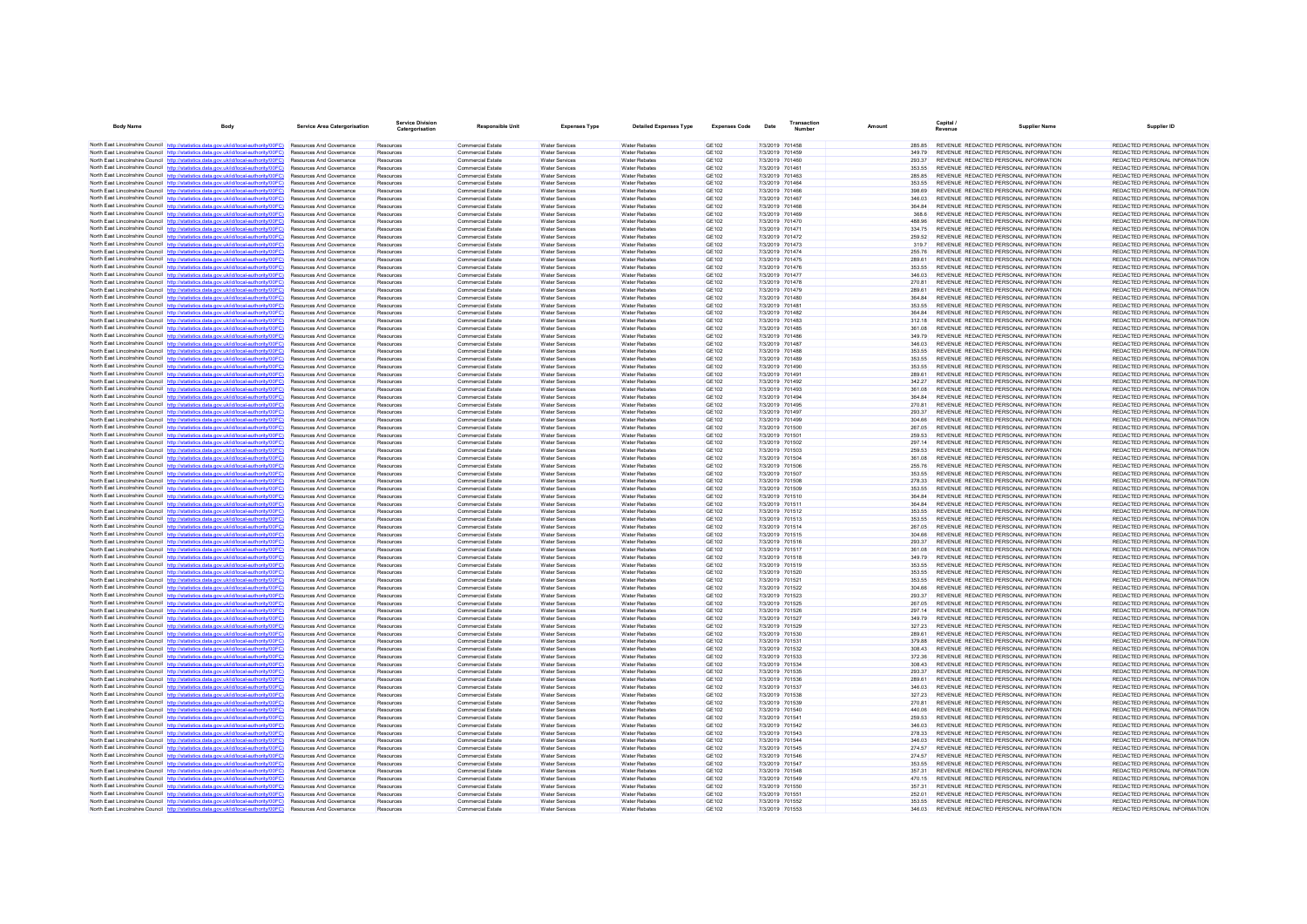| <b>Body Name</b>                        | <b>Body</b>                                                                                                                                                                      | <b>Service Area Catergorisation</b>                                | <b>Service Division</b><br>Catergorisation | <b>Responsible Unit</b>                                    | <b>Expenses Type</b>                                                         | <b>Detailed Expenses Type</b>                           | <b>Expenses Code</b>         | Date | <b>Transaction</b><br>Number             | Amount |                  | Capital /<br>Revenue                                                           | <b>Supplier Name</b>                               | Supplier ID                                                    |
|-----------------------------------------|----------------------------------------------------------------------------------------------------------------------------------------------------------------------------------|--------------------------------------------------------------------|--------------------------------------------|------------------------------------------------------------|------------------------------------------------------------------------------|---------------------------------------------------------|------------------------------|------|------------------------------------------|--------|------------------|--------------------------------------------------------------------------------|----------------------------------------------------|----------------------------------------------------------------|
|                                         |                                                                                                                                                                                  |                                                                    |                                            |                                                            |                                                                              |                                                         |                              |      |                                          |        |                  |                                                                                |                                                    |                                                                |
|                                         | North East Lincolnshire Council http://statistics.data.gov.uk/id/local-authority/00FC) Resources And Governance                                                                  |                                                                    | Resources                                  | Commercial Estate                                          | <b>Water Services</b>                                                        | <b>Water Rebates</b>                                    | GF102                        |      | 7/3/2019 701554                          |        | 338.51           | REVENUE REDACTED PERSONAL INFORMATION                                          |                                                    | REDACTED PERSONAL INFORMATION                                  |
|                                         | North East Lincolnshire Council http://statistics.data.gov.uk/id/local-authority/00FC)<br>North East Lincolnshire Council http://statistics.data.gov.uk/id/local-authority/00FC) | <b>Resources And Governance</b><br><b>Resources And Governance</b> | Resources                                  | Commercial Estate<br>Commercial Estate                     | <b>Water Services</b><br><b>Water Services</b>                               | <b>Water Rebates</b><br><b>Water Rehates</b>            | GF102<br><b>GE102</b>        |      | 7/3/2019 701555<br>7/3/2019 701556       |        | 353 55<br>349.79 | REVENUE REDACTED PERSONAL INFORMATION<br>REVENUE REDACTED PERSONAL INFORMATION |                                                    | REDACTED PERSONAL INFORMATION<br>REDACTED PERSONAL INFORMATION |
|                                         | North East Lincolnshire Council http://statistics.data.gov.uk/id/local-authority/00FC)                                                                                           | Resources And Governance                                           | Resources<br>Resources                     | Commercial Estate                                          | <b>Water Services</b>                                                        | <b>Water Rebates</b>                                    | GE102                        |      | 7/3/2019 701557                          |        | 263.28           | REVENUE REDACTED PERSONAL INFORMATION                                          |                                                    | REDACTED PERSONAL INFORMATION                                  |
|                                         | North East Lincolnshire Council http://statistics.data.gov.uk/id/local-authority/00FC)                                                                                           | <b>Resources And Governance</b>                                    | Resources                                  | Commercial Estate                                          | Water Services                                                               | <b>Water Rebates</b>                                    | GF102                        |      | 7/3/2019 701558                          |        | 263.28           | REVENUE REDACTED PERSONAL INFORMATION                                          |                                                    | REDACTED PERSONAL INFORMATION                                  |
|                                         | North East Lincolnshire Council http://statistics.data.gov.uk/id/local-authority/00FC)                                                                                           | Resources And Governance                                           | Resources                                  | Commercial Estate                                          | <b>Water Services</b>                                                        | <b>Water Rebates</b>                                    | <b>GE102</b>                 |      | 7/3/2019 701559                          |        | 364.84           | REVENUE REDACTED PERSONAL INFORMATION                                          |                                                    | REDACTED PERSONAL INFORMATION                                  |
|                                         | North East Lincolnshire Council http://statistics.data.gov.uk/id/local-authority/00FC)                                                                                           | Resources And Governance                                           | Resources                                  | Commercial Estate                                          | <b>Water Services</b>                                                        | <b>Water Rebates</b>                                    | <b>GE102</b>                 |      | 7/3/2019 701560                          |        | 353.55           | REVENUE REDACTED PERSONAL INFORMATION                                          |                                                    | REDACTED PERSONAL INFORMATION                                  |
|                                         | North East Lincolnshire Council http://statistics.data.gov.uk/id/local-authority/00FC)                                                                                           | Resources And Governance                                           | Resources                                  | <b>Commercial Estate</b>                                   | <b>Water Services</b>                                                        | <b>Water Rebates</b>                                    | <b>GE102</b>                 |      | 7/3/2019 701561                          |        | 334 75           | REVENUE REDACTED PERSONAL INFORMATION                                          |                                                    | REDACTED PERSONAL INFORMATION                                  |
|                                         | North East Lincolnshire Council http://statistics.data.gov.uk/id/local-authority/00FC)                                                                                           | <b>Resources And Governance</b>                                    | Resources                                  | Commercial Estate                                          | <b>Water Services</b>                                                        | <b>Water Rebates</b>                                    | GE102                        |      | 7/3/2019 701562                          |        | 40245            | REVENUE REDACTED PERSONAL INFORMATION                                          |                                                    | REDACTED PERSONAL INFORMATION                                  |
|                                         | North East Lincolnshire Council http://statistics.data.gov.uk/id/local-authority/00FC)                                                                                           | Resources And Governance                                           | Resources                                  | Commercial Estate                                          | <b>Water Services</b>                                                        | <b>Water Rebates</b>                                    | GE102                        |      | 7/3/2019 701563                          |        | 402.45           | REVENUE REDACTED PERSONAL INFORMATION                                          |                                                    | REDACTED PERSONAL INFORMATION                                  |
|                                         | North East Lincolnshire Council http://statistics.data.gov.uk/id/local-authority/00FC)                                                                                           | Resources And Governance                                           | Resources                                  | <b>Commercial Estate</b>                                   | <b>Water Services</b>                                                        | <b>Water Rebates</b>                                    | <b>GE102</b>                 |      | 7/3/2019 701564                          |        | 308.43           | REVENUE REDACTED PERSONAL INFORMATION                                          |                                                    | REDACTED PERSONAL INFORMATION                                  |
|                                         | North East Lincolnshire Council http://statistics.data.gov.uk/id/local-authority/00EC)<br>North East Lincolnshire Council http://statistics.data.gov.uk/id/local-authority/00FC) | <b>Resources And Governance</b><br>Resources And Governance        | Resources<br>Resources                     | <b>Commercial Estate</b><br><b>Commercial Estate</b>       | <b>Water Services</b><br><b>Water Services</b>                               | <b>Water Rebates</b><br><b>Water Rebates</b>            | GE102<br>GE102               |      | 7/3/2019 701565<br>7/3/2019 701566       |        | 263.28<br>278.33 | REVENUE REDACTED PERSONAL INFORMATION<br>REVENUE REDACTED PERSONAL INFORMATION |                                                    | REDACTED PERSONAL INFORMATION<br>REDACTED PERSONAL INFORMATION |
|                                         | North East Lincolnshire Council http://statistics.data.gov.uk/id/local-authority/00FC)                                                                                           | <b>Resources And Governance</b>                                    | Resources                                  | <b>Commercial Estate</b>                                   | <b>Water Services</b>                                                        | <b>Water Rebates</b>                                    | GE102                        |      | 7/3/2019 701567                          |        | 312 18           | REVENUE REDACTED PERSONAL INFORMATION                                          |                                                    | REDACTED PERSONAL INFORMATION                                  |
|                                         | North East Lincolnshire Council http://statistics.data.gov.uk/id/local-authority/00FC)                                                                                           | <b>Resources And Governance</b>                                    | Resources                                  | Commercial Estate                                          | <b>Water Services</b>                                                        | <b>Water Rebates</b>                                    | GF102                        |      | 7/3/2019 701568                          |        | 338.51           | REVENUE REDACTED PERSONAL INFORMATION                                          |                                                    | REDACTED PERSONAL INFORMATION                                  |
|                                         | North East Lincolnshire Council http://statistics.data.gov.uk/id/local-authority/00FC)                                                                                           | <b>Resources And Governance</b>                                    | Resources                                  | <b>Commercial Estate</b>                                   | <b>Water Services</b>                                                        | <b>Water Rebates</b>                                    | GF102                        |      | 7/3/2019 701569                          |        | 289.61           | REVENUE REDACTED PERSONAL INFORMATION                                          |                                                    | REDACTED PERSONAL INFORMATION                                  |
|                                         | North East Lincolnshire Council http://statistics.data.gov.uk/id/local-authority/00FC)                                                                                           | Resources And Governance                                           | Resources                                  | <b>Commercial Estate</b>                                   | Water Services                                                               | <b>Water Rebates</b>                                    | <b>GE102</b>                 |      | 7/3/2019 701570                          |        | 270.81           | REVENUE REDACTED PERSONAL INFORMATION                                          |                                                    | REDACTED PERSONAL INFORMATION                                  |
|                                         | North East Lincolnshire Council http://statistics.data.gov.uk/id/local-authority/00FC)                                                                                           | Resources And Governance                                           | Resources                                  | Commercial Estate                                          | <b>Water Services</b>                                                        | <b>Water Rebates</b>                                    | GE102                        |      | 7/3/2019 701571                          |        | 327 23           | REVENUE REDACTED PERSONAL INFORMATION                                          |                                                    | REDACTED PERSONAL INFORMATION                                  |
|                                         | North East Lincolnshire Council http://statistics.data.gov.uk/id/local-authority/00FC)                                                                                           | <b>Resources And Governance</b>                                    | Resources                                  | Commercial Estate                                          | <b>Water Services</b>                                                        | <b>Water Rebates</b>                                    | GF102                        |      | 7/3/2019 701572                          |        | 349.79           | REVENUE REDACTED PERSONAL INFORMATION                                          |                                                    | REDACTED PERSONAL INFORMATION                                  |
|                                         | North East Lincolnshire Council http://statistics.data.gov.uk/id/local-authority/00FC)                                                                                           | Resources And Governance                                           | Resources                                  | Commercial Estate                                          | <b>Water Services</b>                                                        | <b>Water Rebates</b>                                    | <b>GE102</b>                 |      | 7/3/2019 701573                          |        | 368.6            | REVENUE REDACTED PERSONAL INFORMATION                                          |                                                    | REDACTED PERSONAL INFORMATION                                  |
|                                         | North East Lincolnshire Council http://statistics.data.gov.uk/id/local-authority/00FC)                                                                                           | Resources And Governance<br><b>Resources And Governance</b>        | Resources<br>Resources                     | Commercial Estate<br>Commercial Estate                     | <b>Water Services</b><br>Water Services                                      | <b>Water Rebates</b><br><b>Water Rebates</b>            | <b>GE102</b><br>GF102        |      | 7/3/2019 701574<br>7/3/2019 701575       |        | 297.14<br>376 12 | REVENUE REDACTED PERSONAL INFORMATION<br>REVENUE REDACTED PERSONAL INFORMATION |                                                    | REDACTED PERSONAL INFORMATION<br>REDACTED PERSONAL INFORMATION |
|                                         | North East Lincolnshire Council http://statistics.data.gov.uk/id/local-authority/00FC)<br>North East Lincolnshire Council http://statistics.data.gov.uk/id/local-authority/00FC) | Resources And Governance                                           | Resources                                  | Commercial Estate                                          | <b>Water Services</b>                                                        | <b>Water Rebates</b>                                    | <b>GE102</b>                 |      | 7/3/2019 701576                          |        | 327.23           | REVENUE REDACTED PERSONAL INFORMATION                                          |                                                    | REDACTED PERSONAL INFORMATION                                  |
|                                         | North East Lincolnshire Council http://statistics.data.gov.uk/id/local-authority/00FC)                                                                                           | Resources And Governance                                           | Resources                                  | Commercial Estate                                          | <b>Water Services</b>                                                        | <b>Water Rebates</b>                                    | <b>GE102</b>                 |      | 7/3/2019 701577                          |        | 252.01           | REVENUE REDACTED PERSONAL INFORMATION                                          |                                                    | REDACTED PERSONAL INFORMATION                                  |
|                                         | North East Lincolnshire Council http://statistics.data.gov.uk/id/local-authority/00FC)                                                                                           | Resources And Governance                                           | Resources                                  | <b>Commercial Estate</b>                                   | <b>Water Services</b>                                                        | <b>Water Rebates</b>                                    | <b>GE102</b>                 |      | 7/3/2019 701578                          |        | 353.55           | REVENUE REDACTED PERSONAL INFORMATION                                          |                                                    | REDACTED PERSONAL INFORMATION                                  |
|                                         | North East Lincolnshire Council http://statistics.data.gov.uk/id/local-authority/00FC)                                                                                           | <b>Resources And Governance</b>                                    | Resources                                  | <b>Commercial Estate</b>                                   | <b>Water Services</b>                                                        | <b>Water Rebates</b>                                    | GE102                        |      | 7/3/2019 701579                          |        | 334 75           | REVENUE REDACTED PERSONAL INFORMATION                                          |                                                    | REDACTED PERSONAL INFORMATION                                  |
|                                         | North East Lincolnshire Council http://statistics.data.gov.uk/id/local-authority/00FC)                                                                                           | Resources And Governance                                           | Resources                                  | Commercial Estate                                          | <b>Water Services</b>                                                        | <b>Water Rebates</b>                                    | GE102                        |      | 7/3/2019 701580                          |        | 289.61           | REVENUE REDACTED PERSONAL INFORMATION                                          |                                                    | REDACTED PERSONAL INFORMATION                                  |
|                                         | North East Lincolnshire Council http://statistics.data.gov.uk/id/local-authority/00EC)                                                                                           | <b>Resources And Governance</b>                                    | Resources                                  | Commercial Estate                                          | <b>Water Services</b>                                                        | <b>Water Rebates</b>                                    | GF102                        |      | 7/3/2019 701581                          |        | 323 46           | REVENUE REDACTED PERSONAL INFORMATION                                          |                                                    | REDACTED PERSONAL INFORMATION                                  |
|                                         | North East Lincolnshire Council http://statistics.data.gov.uk/id/local-authority/00FC)                                                                                           | Resources And Governance                                           | Resources                                  | Commercial Estate                                          | Water Services                                                               | <b>Water Rehates</b>                                    | <b>GE102</b>                 |      | 7/3/2019 701582                          |        | 312 18           | REVENUE REDACTED PERSONAL INFORMATION                                          |                                                    | REDACTED PERSONAL INFORMATION                                  |
|                                         | North East Lincolnshire Council http://statistics.data.gov.uk/id/local-authority/00FC)                                                                                           | Resources And Governance                                           | Resources                                  | <b>Commercial Estate</b>                                   | <b>Water Services</b>                                                        | <b>Water Rebates</b>                                    | <b>GE102</b>                 |      | 7/3/2019 701583                          |        | 349.79           | REVENUE REDACTED PERSONAL INFORMATION                                          |                                                    | REDACTED PERSONAL INFORMATION                                  |
|                                         | North East Lincolnshire Council http://statistics.data.gov.uk/id/local-authority/00FC)                                                                                           | <b>Resources And Governance</b>                                    | Resources                                  | <b>Commercial Estate</b>                                   | <b>Water Services</b>                                                        | <b>Water Rebates</b>                                    | GE102                        |      | 7/3/2019 701584                          |        | 346.03           | REVENUE REDACTED PERSONAL INFORMATION                                          |                                                    | REDACTED PERSONAL INFORMATION<br>REDACTED PERSONAL INFORMATION |
|                                         | North East Lincolnshire Council http://statistics.data.gov.uk/id/local-authority/00FC)<br>North East Lincolnshire Council http://statistics.data.gov.uk/id/local-authority/00FC) | <b>Resources And Governance</b><br>Resources And Governance        | Resources<br>Resources                     | Commercial Estate<br><b>Commercial Estate</b>              | <b>Water Services</b><br><b>Water Services</b>                               | <b>Water Rebates</b><br><b>Water Rebates</b>            | GF102<br><b>GE102</b>        |      | 7/3/2019 701586<br>7/3/2019 701587       |        | 255 76<br>342.27 | REVENUE REDACTED PERSONAL INFORMATION<br>REVENUE REDACTED PERSONAL INFORMATION |                                                    | REDACTED PERSONAL INFORMATION                                  |
|                                         | North East Lincolnshire Council http://statistics.data.gov.uk/id/local-authority/00FC)                                                                                           | Resources And Governance                                           | Resources                                  | Commercial Estate                                          | Water Services                                                               | <b>Water Rebates</b>                                    | <b>GE102</b>                 |      | 7/3/2019 701588                          |        | 330.99           | REVENUE REDACTED PERSONAL INFORMATION                                          |                                                    | REDACTED PERSONAL INFORMATION                                  |
|                                         | North East Lincolnshire Council http://statistics.data.gov.uk/id/local-authority/00FC)                                                                                           | Resources And Governance                                           | Resources                                  | Commercial Estate                                          | <b>Water Services</b>                                                        | <b>Water Rebates</b>                                    | <b>GE102</b>                 |      | 7/3/2019 701590                          |        | 346.03           | REVENUE REDACTED PERSONAL INFORMATION                                          |                                                    | REDACTED PERSONAL INFORMATION                                  |
|                                         | North East Lincolnshire Council http://statistics.data.gov.uk/id/local-authority/00FC)                                                                                           | Resources And Governance                                           | Resources                                  | Commercial Estate                                          | <b>Water Services</b>                                                        | <b>Water Rebates</b>                                    | <b>GE102</b>                 |      | 7/3/2019 701591                          |        | 312.18           | REVENUE REDACTED PERSONAL INFORMATION                                          |                                                    | REDACTED PERSONAL INFORMATION                                  |
| North East Lincolnshire Council http:// | stistics.data.gov.uk/id/local-authority/00FC)                                                                                                                                    | Resources And Governance                                           | Resources                                  | Commercial Estate                                          | <b>Water Services</b>                                                        | <b>Water Rebates</b>                                    | <b>GE102</b>                 |      | 7/3/2019 701593                          |        | 353.55           | REVENUE REDACTED PERSONAL INFORMATION                                          |                                                    | REDACTED PERSONAL INFORMATION                                  |
|                                         | North East Lincolnshire Council http://statistics.data.gov.uk/id/local-authority/00FC)                                                                                           | Resources And Governance                                           | Resources                                  | Commercial Estate                                          | <b>Water Services</b>                                                        | <b>Water Rebates</b>                                    | <b>GE102</b>                 |      | 7/3/2019 701594                          |        | 293.37           | REVENUE REDACTED PERSONAL INFORMATION                                          |                                                    | REDACTED PERSONAL INFORMATION                                  |
|                                         | North East Lincolnshire Council http://statistics.data.gov.uk/id/local-authority/00FC)                                                                                           | <b>Resources And Governance</b>                                    | Resources                                  | Commercial Estate                                          | Water Services                                                               | <b>Water Rebates</b>                                    | GF102                        |      | 7/3/2019 701595                          |        | 28585            | REVENUE REDACTED PERSONAL INFORMATION                                          |                                                    | REDACTED PERSONAL INFORMATION                                  |
|                                         | North East Lincolnshire Council http://statistics.data.gov.uk/id/local-authority/00FC)                                                                                           | Resources And Governance                                           | Resources                                  | Commercial Estate                                          | <b>Water Services</b>                                                        | <b>Water Rebates</b>                                    | GE102                        |      | 7/3/2019 701596                          |        | 259.53           | REVENUE REDACTED PERSONAL INFORMATION                                          |                                                    | REDACTED PERSONAL INFORMATION                                  |
|                                         | North East Lincolnshire Council http://statistics.data.gov.uk/id/local-authority/00FC)<br>North East Lincolnshire Council http://statistics.data.gov.uk/id/local-authority/00FC) | Resources And Governance                                           | Resources                                  | Commercial Estate                                          | <b>Water Services</b>                                                        | <b>Water Rebates</b>                                    | <b>GE102</b>                 |      | 7/3/2019 701597                          |        | 289.61           | REVENUE REDACTED PERSONAL INFORMATION                                          |                                                    | REDACTED PERSONAL INFORMATION<br>REDACTED PERSONAL INFORMATION |
|                                         | North East Lincolnshire Council http://statistics.data.gov.uk/id/local-authority/00FC)                                                                                           | Resources And Governance<br>Resources And Covernance               | Resources<br>Resources                     | <b>Commercial Estate</b><br>Commercial Estate              | <b>Water Services</b><br><b>Water Seniose</b>                                | <b>Water Rebates</b><br><b>Water Rehates</b>            | GE102<br>GF102               |      | 7/3/2019 701598<br>7/3/2019 701599       |        | 346.03<br>349.79 | REVENUE REDACTED PERSONAL INFORMATION<br>REVENUE REDACTED PERSONAL INFORMATION |                                                    | REDACTED PERSONAL INFORMATION                                  |
|                                         | North East Lincolnshire Council http://statistics.data.gov.uk/id/local-authority/00FC)                                                                                           | Resources And Governance                                           | Resources                                  | Commercial Estate                                          | Water Services                                                               | Water Rebates                                           | GE102                        |      | 7/3/2019 701600                          |        | 255 76           | REVENUE REDACTED PERSONAL INFORMATION                                          |                                                    | REDACTED PERSONAL INFORMATION                                  |
|                                         | North East Lincolnshire Council http://statistics.data.gov.uk/id/local-authority/00FC)                                                                                           | <b>Resources And Governance</b>                                    | Resources                                  | Commercial Estate                                          | Water Services                                                               | <b>Water Rebates</b>                                    | GF102                        |      | 7/3/2019 701602                          |        | 289.61           | REVENUE REDACTED PERSONAL INFORMATION                                          |                                                    | REDACTED PERSONAL INFORMATION                                  |
|                                         | North East Lincolnshire Council http://statistics.data.gov.uk/id/local-authority/00FC)                                                                                           | <b>Resources And Governance</b>                                    | Resources                                  | Commercial Estate                                          | Water Services                                                               | <b>Water Rehates</b>                                    | <b>GE102</b>                 |      | 7/3/2019 701603                          |        | 270.81           | REVENUE REDACTED PERSONAL INFORMATION                                          |                                                    | REDACTED PERSONAL INFORMATION                                  |
|                                         | North East Lincolnshire Council http://statistics.data.gov.uk/id/local-authority/00FC)                                                                                           | Resources And Governance                                           | Resources                                  | <b>Commercial Estate</b>                                   | <b>Water Services</b>                                                        | <b>Water Rebates</b>                                    | <b>GE102</b>                 |      | 7/3/2019 701604                          |        | 278.33           | REVENUE REDACTED PERSONAL INFORMATION                                          |                                                    | REDACTED PERSONAL INFORMATION                                  |
|                                         | North East Lincolnshire Council http://statistics.data.gov.uk/id/local-authority/00FC)                                                                                           | <b>Resources And Governance</b>                                    | Resources                                  | <b>Commercial Estate</b>                                   | <b>Water Services</b>                                                        | <b>Water Rebates</b>                                    | GE102                        |      | 7/3/2019 701605                          |        | 270.81           | REVENUE REDACTED PERSONAL INFORMATION                                          |                                                    | REDACTED PERSONAL INFORMATION                                  |
|                                         | North East Lincolnshire Council http://statistics.data.gov.uk/id/local-authority/00FC)                                                                                           | <b>Resources And Governance</b>                                    | Resources                                  | Commercial Estate                                          | <b>Water Services</b>                                                        | <b>Water Rebates</b>                                    | GF102                        |      | 7/3/2019 701606                          |        | 308 43           | REVENUE REDACTED PERSONAL INFORMATION                                          |                                                    | REDACTED PERSONAL INFORMATION                                  |
|                                         | North East Lincolnshire Council http://statistics.data.gov.uk/id/local-authority/00FC)                                                                                           | Resources And Governance<br>Resources And Governance               | Resources                                  | Commercial Estate                                          | <b>Water Services</b><br><b>Water Services</b>                               | <b>Water Rebates</b><br><b>Water Rebates</b>            | <b>GE102</b><br><b>GE102</b> |      | 7/3/2019 701607<br>7/3/2019 701608       |        | 293.37<br>252.01 | REVENUE REDACTED PERSONAL INFORMATION<br>REVENUE REDACTED PERSONAL INFORMATION |                                                    | REDACTED PERSONAL INFORMATION<br>REDACTED PERSONAL INFORMATION |
|                                         | North East Lincolnshire Council http://statistics.data.gov.uk/id/local-authority/00FC)<br>North East Lincolnshire Council http://statistics.data.gov.uk/id/local-authority/00EC) | <b>Resources And Governance</b>                                    | Resources<br>Resources                     | <b>Commercial Estate</b><br>Commercial Estate              | <b>Water Services</b>                                                        | <b>Water Rebates</b>                                    | GE102                        |      | 7/3/2019 701609                          |        | 267.05           | REVENUE REDACTED PERSONAL INFORMATION                                          |                                                    | REDACTED PERSONAL INFORMATION                                  |
|                                         | North East Lincolnshire Council http://statistics.data.gov.uk/id/local-authority/00FC)                                                                                           | Resources And Governance                                           | Resources                                  | Commercial Estate                                          | Water Services                                                               | <b>Water Rebates</b>                                    | <b>GE102</b>                 |      | 7/3/2019 701611                          |        | 289.61           | REVENUE REDACTED PERSONAL INFORMATION                                          |                                                    | REDACTED PERSONAL INFORMATION                                  |
|                                         | North East Lincolnshire Council http://statistics.data.gov.uk/id/local-authority/00FC)                                                                                           | Resources And Governance                                           | Resources                                  | <b>Commercial Estate</b>                                   | <b>Water Services</b>                                                        | <b>Water Rebates</b>                                    | <b>GE102</b>                 |      | 7/3/2019 701612                          |        | 342.27           | REVENUE REDACTED PERSONAL INFORMATION                                          |                                                    | REDACTED PERSONAL INFORMATION                                  |
|                                         | North East Lincolnshire Council http://statistics.data.gov.uk/id/local-authority/00FC)                                                                                           | Resources And Governance                                           | Resources                                  | Commercial Estate                                          | <b>Water Services</b>                                                        | Water                                                   | GE101                        |      | 7/2/2019 575008                          |        | 3250             | REVENUE ASSOCIATED BRITISH PORTS                                               |                                                    | 100834                                                         |
|                                         | North East Lincolnshire Council http://statistics.data.gov.uk/id/local-authority/00FC)                                                                                           | <b>Resources And Governance</b>                                    | Resources                                  | <b>Commercial Estate</b>                                   | Rep Alterations Maint Building                                               | Buildings - Repairs And Maint                           | GA102                        |      | <b>#######</b> 577870                    |        | 9825 74          | REVENUE ENGIE SERVICES LTD                                                     |                                                    | 133267                                                         |
|                                         | North East Lincolnshire Council http://statistics.data.gov.uk/id/local-authority/00FC)                                                                                           | Resources And Governance                                           | Resources                                  | Bus Support & Customer Serv                                | Print Stationery / Gen Off Exp                                               | Printing And Stationery                                 | LD103                        |      | 7/3/2019 575164                          |        | 777.26           | REVENUE LYRECO UK LIMITED                                                      |                                                    | 101120                                                         |
|                                         | North East Lincolnshire Council http://statistics.data.gov.uk/id/local-authority/00FC)                                                                                           | Resources And Governance                                           | Resources                                  | Bus Support & Customer Serv                                | Miscellaneous Expenses                                                       | Other Expenses General                                  | LL119                        |      | ####### 577468                           |        | 3129.35          | REVENUE STOR-A-FILE LTD                                                        |                                                    | 124466                                                         |
|                                         | North East Lincolnshire Council http://statistics.data.gov.uk/id/local-authority/00FC)<br>North East Lincolnshire Council http://statistics.data.gov.uk/id/local-authority/00FC) | <b>Resources And Governance</b>                                    | Resources                                  | <b>Bus Support &amp; Customer Serv</b>                     | Miscellaneous Expenses                                                       | Other Exnenses General                                  | 11119                        |      | <b>#######</b> 577367                    |        | 749 42           | REVENUE STOR-A-FILE LTD                                                        |                                                    | 124466                                                         |
|                                         | North East Lincolnshire Council http://statistics.data.gov.uk/id/local-authority/00FC)                                                                                           | Resources And Governance<br><b>Resources And Governance</b>        | Resources                                  | Bus Support & Customer Serv<br>Bus Support & Customer Serv | Equip / Furniture / Materials<br>Equip / Furniture / Materials               | Goods For Resale<br>Goods For Resale                    | LA123<br>LA123               |      | ####### 577219<br>####### 577749         |        | 800.61<br>505.44 | REVENUE VALTECH LTD                                                            | REVENUE ALLIED PUBLICITY SERVICES (MANCHESTER LTD) | 142186<br>142370                                               |
|                                         | North East Lincolnshire Council http://statistics.data.gov.uk/id/local-authority/00FC)                                                                                           | <b>Resources And Governance</b>                                    | Resources<br>Resources                     | Bus Support & Customer Serv                                | Miscellaneous Expenses                                                       | Medical Supplies And Services                           | 11 109                       |      | <b><i><u>HHHHHH</u></i></b> 577497       |        | 432              | REVENUE PHYSIO-WORKS                                                           |                                                    | 105269                                                         |
|                                         | North East Lincolnshire Council http://statistics.data.gov.uk/id/local-authority/00FC)                                                                                           | <b>Resources And Governance</b>                                    | Resources                                  | Bus Support & Customer Serv                                | Private Contractors                                                          | <b>External Security Services</b>                       | PH103                        |      | ####### 577865                           |        | 280.75           | REVENUE G4S CASH SERVICES (UK) LIMITED                                         |                                                    | 100952                                                         |
|                                         | North East Lincolnshire Council http://statistics.data.gov.uk/id/local-authority/00FC)                                                                                           | Resources And Governance                                           | Resources                                  | Bus Support & Customer Serv                                | Private Contractors                                                          | <b>External Security Services</b>                       | PH103                        |      | ####### 577871                           |        | 487.97           | REVENUE G4S CASH SERVICES (UK) LIMITED                                         |                                                    | 100952                                                         |
|                                         | North East Lincolnshire Council http://statistics.data.gov.uk/id/local-authority/00FC)                                                                                           | <b>Resources And Governance</b>                                    | Resources                                  | Bus Support & Customer Serv                                | Communications And Computing Postage                                         |                                                         | <b>LF111</b>                 |      | 7/3/2019 575471                          |        | 1019.61          | REVENUE WHISTL UK LTD                                                          |                                                    | 135925                                                         |
|                                         | North East Lincolnshire Council http://statistics.data.gov.uk/id/local-authority/00FC)                                                                                           | <b>Resources And Governance</b>                                    | Resources                                  | Bus Support & Customer Serv                                | Communications And Computing Postage                                         |                                                         | <b>IF111</b>                 |      | 7/4/2019 575581                          |        | 573.69           | REVENUE WHISTI UK I TD                                                         |                                                    | 135925                                                         |
|                                         | North East Lincolnshire Council http://statistics.data.gov.uk/id/local-authority/00FC)                                                                                           | Resources And Governance                                           | Resources                                  | Bus Support & Customer Serv                                | Communications And Computing Postage                                         |                                                         | <b>LF111</b>                 |      | ####### 576892                           |        | 3188.28          | REVENUE WHISTL UK LTD                                                          |                                                    | 135925                                                         |
|                                         | North East Lincolnshire Council http://statistics.data.gov.uk/id/local-authority/00FC)                                                                                           | Resources And Governance                                           | Resources                                  | Bus Support & Customer Serv                                | Communications And Computing Postage                                         |                                                         | <b>LF111</b>                 |      | ####### 577155                           |        | 330.09           | REVENUE WHISTL UK LTD                                                          |                                                    | 135925                                                         |
|                                         | North East Lincolnshire Council http://statistics.data.gov.uk/id/local-authority/00FC)                                                                                           | <b>Resources And Governance</b>                                    | Resources                                  | Bus Support & Customer Serv                                | Communications And Computing Postage                                         |                                                         | LF111                        |      | ####### 577887                           |        | 923.66           | REVENUE WHISTL UK LTD                                                          |                                                    | 135925                                                         |
|                                         | North East Lincolnshire Council http://statistics.data.gov.uk/id/local-authority/00FC)<br>North East Lincolnshire Council http://statistics.data.gov.uk/id/local-authority/00FC) | Resources And Governance<br>Resources And Governance               | Resources                                  | Bus Support & Customer Serv<br>Bus Support & Customer Serv | Communications And Computing Postage<br>Communications And Computing Postage |                                                         | LF111<br>LF111               |      | ####### 577891<br>####### 579255         |        | 315.07<br>367.82 | REVENUE WHISTL UK LTD<br>REVENUE WHISTL UK LTD                                 |                                                    | 135925<br>135925                                               |
|                                         | North East Lincolnshire Council http://statistics.data.gov.uk/id/local-authority/00FC)                                                                                           | Resources And Governance                                           | Resources<br>Resources                     | Bus Support & Customer Serv                                | Communications And Computing Postage                                         |                                                         | LF111                        |      | ####### 579275                           |        | 903.24           | REVENUE WHISTL UK LTD                                                          |                                                    | 135925                                                         |
|                                         | North East Lincolnshire Council http://statistics.data.gov.uk/id/local-authority/00FC)                                                                                           | Resources And Governance                                           | Resources                                  | Bus Support & Customer Serv                                | Communications And Computing Postage                                         |                                                         | LF111                        |      | ####### 579916                           |        | 888.67           | REVENUE WHISTL UK LTD                                                          |                                                    | 135925                                                         |
|                                         | North East Lincolnshire Council http://statistics.data.gov.uk/id/local-authority/00FC)                                                                                           | Resources And Governance                                           | Resources                                  | Bus Support & Customer Serv                                | Communications And Computing Postage                                         |                                                         | <b>LF111</b>                 |      | ####### 576635                           |        | 263.01           | REVENUE ROYAL MAIL GROUP PLC                                                   |                                                    | 101082                                                         |
|                                         | North East Lincolnshire Council http://statistics.data.gov.uk/id/local-authority/00FC)                                                                                           | Resources And Governance                                           | Resources                                  | Bus Support & Customer Serv                                | Communications And Computing Postage                                         |                                                         | LF111                        |      | ####### 577499                           |        | 72175            | REVENUE ROYAL MAIL GROUP PLC                                                   |                                                    | 101082                                                         |
|                                         | North East Lincolnshire Council http://statistics.data.gov.uk/id/local-authority/00EC)                                                                                           | <b>Resources And Governance</b>                                    | Resources                                  | Bus Support & Customer Serv                                | Communications And Computing Postage                                         |                                                         | <b>IF111</b>                 |      | <b><i>HHHHHHH 578848</i></b>             |        | 31775            | REVENUE ROYAL MAIL GROUP PLC.                                                  |                                                    | 101082                                                         |
|                                         | North East Lincolnshire Council http://statistics.data.gov.uk/id/local-authority/00FC)                                                                                           | Resources And Governance                                           | Resources                                  | Bus Support & Customer Serv                                | Communications And Computing Postage                                         |                                                         | <b>LF111</b>                 |      | ####### 577758                           |        | 514.55           | REVENUE TWOFOLD MAILING LTD                                                    |                                                    | 105163                                                         |
|                                         | North East Lincolnshire Council http://statistics.data.gov.uk/id/local-authority/00FC)                                                                                           | Resources And Governance                                           | Resources                                  | Comm & Strategic Support Unit                              | Miscellaneous Expenses                                                       | Other Expenses General                                  | <b>LL119</b>                 |      | ####### 576036                           |        | 600              | REVENUE GALLOWS WOOD SERVICE STATION LTD                                       |                                                    | 104663                                                         |
|                                         | North East Lincolnshire Council http://statistics.data.gov.uk/id/local-authority/00FC)                                                                                           | <b>Resources And Governance</b>                                    | Resources                                  | Comm & Strategic Support Unit                              | Consultancy                                                                  | Consultancy                                             | PI 101<br>LH102              |      | <b>####### 579225</b><br>7/4/2019 575566 |        | 75000            | REVENUE FUTUREGOV LTD                                                          |                                                    | 135412<br>127476                                               |
|                                         | North East Lincolnshire Council http://statistics.data.gov.uk/id/local-authority/00FC)<br>North East Lincolnshire Council http://statistics.data.gov.uk/id/local-authority/00FC) | Resources And Governance<br>Resources And Governance               | Resources<br>Resources                     | Digital Transformation<br><b>Digital Transformation</b>    | Expenses<br>Miscellaneous Expenses                                           | Course/Conf Accom - Employees<br>Other Expenses General | <b>LL119</b>                 |      | ####### 577867                           |        | 323.9<br>6800    | REVENUE CLICK TRAVEL<br>REVENUE LEEDS CITY COUNCIL                             |                                                    | 100545                                                         |
|                                         | North East Lincolnshire Council http://statistics.data.gov.uk/id/local-authority/00FC)                                                                                           | Resources And Governance                                           | <b>Shared Services</b>                     | Accountancy                                                | Communications And Computing Computer S/Ware - Maintenance                   |                                                         | LF102                        |      | 7/5/2019 575925                          |        | 676.65           | REVENUE WELCOM DIGITAL LIMITED                                                 |                                                    | 104463                                                         |
|                                         | North East Lincolnshire Council http://statistics.data.gov.uk/id/local-authority/00FC)                                                                                           | <b>Resources And Governance</b>                                    | <b>Shared Services</b>                     | Benefit Payments & Subsidy                                 | Miscellaneous Income                                                         | Exp Recov - O/Side Scope Vat 4                          | VG107                        |      | 7/9/2019 702546                          |        | 29182            | REVENUE REDACTED PERSONAL INFORMATION                                          |                                                    | REDACTED PERSONAL INFORMATION                                  |
|                                         | North East Lincolnshire Council http://statistics.data.gov.uk/id/local-authority/00FC)                                                                                           | Resources And Governance                                           | <b>Shared Services</b>                     | <b>Local Taxation &amp; Benefits</b>                       | Communications And Computing Computer S/Ware - Purchases                     |                                                         | LF101                        |      | ####### 565382                           |        | 319.01           | REVENUE TRUSTMARQUE SOLUTIONS LTD                                              |                                                    | 101275                                                         |
|                                         | North East Lincolnshire Council http://statistics.data.gov.uk/id/local-authority/00FC)                                                                                           | Resources And Governance                                           | <b>Shared Services</b>                     | <b>Local Taxation &amp; Benefits</b>                       | Communications And Computing Postage                                         |                                                         | <b>LF111</b>                 |      | 7/2/2019 574875                          |        | 32128.68         | REVENUE CAPITA BUSINESS SERVICES LTD                                           |                                                    | 102314                                                         |
|                                         | North East Lincolnshire Council http://statistics.data.gov.uk/id/local-authority/00FC)                                                                                           | <b>Resources And Governance</b>                                    | <b>Shared Services</b>                     | Local Taxation & Benefits                                  | Private Contractors                                                          | <b>External Security Services</b>                       | PH103                        |      | 7/9/2019 575846                          |        | 4187.29          | REVENUE ALLPAY LIMITED                                                         |                                                    | 112919                                                         |
|                                         | North East Lincolnshire Council http://statistics.data.gov.uk/id/local-authority/00FC)                                                                                           | Resources And Governance                                           | <b>Shared Services</b>                     | <b>Local Taxation &amp; Benefits</b>                       | Miscellaneous Expenses                                                       | Debt Recovery Costs                                     | <b>LL111</b>                 |      | ####### 577235                           |        | 250              | REVENUE NEWLYN                                                                 |                                                    | 123422                                                         |
|                                         | North East Lincolnshire Council http://statistics.data.gov.uk/id/local-authority/00FC)                                                                                           | Resources And Governance                                           | <b>Shared Services</b>                     | <b>Local Taxation &amp; Benefits</b>                       | Miscellaneous Expenses                                                       | Other Supplies & Services                               | <b>LL110</b>                 |      | ####### 577757                           |        | 510              | REVENUE INFORM CPI LTD                                                         |                                                    | 124803                                                         |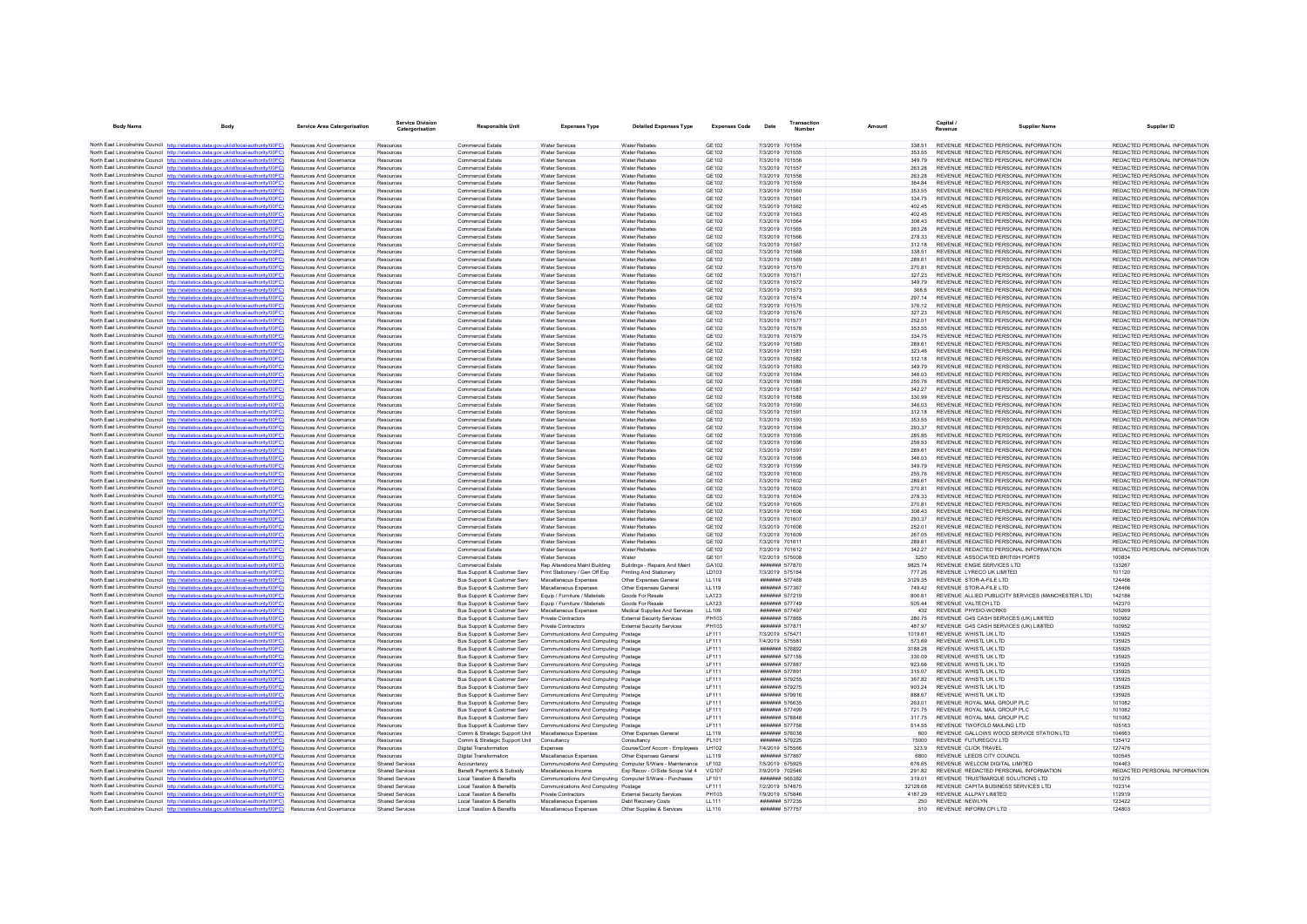| <b>Body Name</b>                          | Body                                                                                                                                                                             | Service Area Catergorisation                                                             | <b>Service Division</b><br>Catergorisation       | Responsible Unit                                                                                                              | <b>Expenses Type</b>                                             | <b>Detailed Expenses Type</b>                                    | <b>Expenses Code</b>         | Date            | Transactio<br><b>Number</b>             | Amount             | Capital /<br><b>Revenue</b>                              | <b>Supplier Name</b>                                                                      |                  |
|-------------------------------------------|----------------------------------------------------------------------------------------------------------------------------------------------------------------------------------|------------------------------------------------------------------------------------------|--------------------------------------------------|-------------------------------------------------------------------------------------------------------------------------------|------------------------------------------------------------------|------------------------------------------------------------------|------------------------------|-----------------|-----------------------------------------|--------------------|----------------------------------------------------------|-------------------------------------------------------------------------------------------|------------------|
|                                           | North East Lincolnshire Council http://statistics.data.gov.uk/id/local-authority/00FC) Resources And Governance                                                                  |                                                                                          | Shared Services                                  | I.T Shared Service                                                                                                            | Communications And Computing Computer S/Ware - Licences          |                                                                  | LE103                        |                 | ####### 575223                          |                    |                                                          | 24851.58 REVENUE PHOENIX SOFTWARE LTD                                                     | 100753           |
|                                           | North East Lincolnshire Council http://statistics.data.gov.uk/id/local-authority/00FC)                                                                                           | <b>Resources And Governance</b>                                                          | Shared Services                                  | IT Shared Service                                                                                                             |                                                                  | Communications And Computing Computer S/Ware - Maintenance LF102 |                              | 7/2/2019 570483 |                                         | 15032.8            |                                                          | REVENUE INTERCITY MANAGED SERVICES LIMITED                                                | 102238           |
|                                           | North East Lincolnshire Council http://statistics.data.gov.uk/id/local-authority/00FC)                                                                                           | Resources And Governance                                                                 | <b>Shared Services</b>                           | I.T Shared Service                                                                                                            |                                                                  | Communications And Computing Computer S/Ware - Maintenance LF102 |                              |                 | 7/2/2019 570483                         | 14443.44           |                                                          | REVENUE INTERCITY MANAGED SERVICES LIMITED                                                | 102238           |
|                                           | North East Lincolnshire Council http://statistics.data.gov.uk/id/local-authority/00FC)                                                                                           | Resources And Governance                                                                 | Shared Services                                  | I.T Shared Service                                                                                                            |                                                                  | Communications And Computing Computer S/Ware - Maintenance LF102 |                              |                 | ####### 576026                          | 7870.9             | REVENUE PRO2COL LTD                                      |                                                                                           | 110564           |
|                                           | North East Lincolnshire Council http://statistics.data.gov.uk/id/local-authority/00FC)                                                                                           | <b>Resources And Governance</b>                                                          | Shared Services                                  | IT Shared Service                                                                                                             |                                                                  | Communications And Computing Computer S/Ware - Maintenance LF102 |                              |                 | 7/4/2019 574982                         | 1850               |                                                          | REVENUE JCAD APPLICATIONS DEVELOPMENT LTD.                                                | 106178           |
|                                           | North East Lincolnshire Council http://statistics.data.gov.uk/id/local-authority/00FC)                                                                                           | Resources And Governance                                                                 | <b>Shared Services</b>                           | I.T Shared Service                                                                                                            | Communications And Computing Computer S/Ware - Maintenance       |                                                                  | LF102                        |                 | ####### 578230                          | 3134               |                                                          | REVENUE FIRST MEDIA SOLUTIONS LTD                                                         | 101489           |
|                                           | North East Lincolnshire Council http://statistics.data.gov.uk/id/local-authority/00FC)<br>North East Lincolnshire Council http://statistics.data.gov.uk/id/local-authority/00FC) | Resources And Governance                                                                 | <b>Shared Services</b>                           | People And Culture                                                                                                            | Direct Employee Expenses                                         | Agency Staff                                                     | EA105<br><b>EA105</b>        |                 | ####### 579588                          | 29317.62           | REVENUE MATRIX SCM LTD<br>REVENUE MATRIX SCM LTD         |                                                                                           | 108117           |
|                                           | North East Lincolnshire Council http://statistics.data.gov.uk/id/local-authority/00FC)                                                                                           | Resources And Governance<br><b>Resources And Governance</b>                              | <b>Shared Services</b><br>Shared Services        | People And Culture<br>People And Culture                                                                                      | <b>Direct Employee Expenses</b><br>Direct Employee Expenses      | Agency Staff<br>Agency Staff                                     | <b>EA105</b>                 |                 | 7/5/2019 575934<br>7/5/2019 575936      | 25373.57<br>27991  | REVENUE MATRIX SCM LTD                                   |                                                                                           | 108117<br>108117 |
|                                           | North East Lincolnshire Council http://statistics.data.gov.uk/id/local-authority/00FC)                                                                                           | Resources And Governance                                                                 | <b>Shared Services</b>                           | People And Culture                                                                                                            | Direct Employee Expenses                                         | Agency Staff                                                     | EA105                        |                 | ####### 579590                          | 30197.15           | REVENUE MATRIX SCM LTD                                   |                                                                                           | 108117           |
|                                           | North East Lincolnshire Council http://statistics.data.gov.uk/id/local-authority/00FC)                                                                                           | <b>Resources And Governance</b>                                                          | Shared Services                                  | People And Culture                                                                                                            | Indirect Employee Expenses                                       | Disclosure Checks                                                | FR124                        |                 | 7/5/2019 575885                         | 4532               |                                                          | REVENUE DISCLOSURE & BARRING SERVICE                                                      | 119180           |
|                                           | North East Lincolnshire Council http://statistics.data.gov.uk/id/local-authority/00FC)                                                                                           | <b>Resources And Governance</b>                                                          | Shared Services                                  | People And Culture                                                                                                            | Indirect Employee Expenses                                       | Staff Training                                                   | <b>EB122</b>                 |                 | ####### 578172                          | 600                |                                                          | REVENUE CARLILE EDUCATION LIMITED                                                         | 142158           |
|                                           | North East Lincolnshire Council http://statistics.data.gov.uk/id/local-authority/00FC)                                                                                           | Resources And Governance                                                                 | <b>Shared Services</b>                           | People And Culture                                                                                                            | Indirect Employee Expenses                                       | Staff Training                                                   | <b>EB122</b>                 |                 | ####### 578546                          |                    | REVENUE MODAL TRAINING LTD                               |                                                                                           | 141443           |
|                                           | North East Lincolnshire Council http://statistics.data.gov.uk/id/local-authority/00FC)                                                                                           | <b>Resources And Governance</b>                                                          | <b>Shared Services</b>                           | People And Culture                                                                                                            | Indirect Employee Expenses                                       | <b>Staff Training</b>                                            | <b>EB122</b>                 |                 | 7/3/2019 574194                         | 300                |                                                          | REVENUE FOREFRONT TRAINING LTD                                                            | 105501           |
|                                           | North East Lincolnshire Council http://statistics.data.gov.uk/id/local-authority/00FC)                                                                                           | <b>Resources And Governance</b>                                                          | Shared Services                                  | People And Culture                                                                                                            | Indirect Employee Expenses                                       | Staff Training                                                   | FR122                        |                 | <b>#######</b> 576516                   | 8362.8             | REVENUE TEAM TEACH I TD                                  |                                                                                           | 103320           |
|                                           | North East Lincolnshire Council http://statistics.data.gov.uk/id/local-authority/00FC)<br>North East Lincolnshire Council http://statistics.data.gov.uk/id/local-authority/00FC) | Resources And Governance<br>Resources And Governance                                     | <b>Shared Services</b><br><b>Shared Services</b> | People And Culture<br>People And Culture                                                                                      | Indirect Employee Expenses<br>Indirect Employee Expenses         | <b>Staff Training</b><br>Staff Training                          | <b>EB122</b><br><b>EB122</b> |                 | ####### 578217<br>####### 577787        | 272.5<br>509.4     | REVENUE CENTRE4 LIMITED                                  | REVENUE JAN HORWATH CONSULTANCY                                                           | 126893<br>136936 |
|                                           | North East Lincolnshire Council http://statistics.data.gov.uk/id/local-authority/00FC)                                                                                           | Resources And Governance                                                                 | Shared Services                                  | Audit Shared Service                                                                                                          | Private Contractors                                              | Third Party Prov - Private                                       | <b>PH101</b>                 |                 | ####### 578933                          | 12361.5            | REVENUE AUDIT ONE                                        |                                                                                           | 142549           |
|                                           | North East Lincolnshire Council http://statistics.data.gov.uk/id/local-authority/00FC)                                                                                           | <b>Resources And Governance</b>                                                          | <b>Shared Services</b>                           | Shared Print Hub                                                                                                              | Equip / Furniture / Materials                                    | Equipment - Purchase                                             | LA101                        |                 | <b><i><u>#######</u></i></b> 578227     | 714                |                                                          | REVENUE PITNEY BOWES LIMITED                                                              | 101236           |
|                                           | North East Lincolnshire Council http://statistics.data.gov.uk/id/local-authority/00FC)                                                                                           | Resources And Governance                                                                 | <b>Shared Services</b>                           | Shared Print Hub                                                                                                              | Equip / Furniture / Materials                                    | Equipment - Purchase                                             | LA101                        |                 | ####### 576550                          | 735                |                                                          | REVENUE FREELANCE OFFSET SERVICES                                                         | 100689           |
|                                           | North East Lincolnshire Council http://statistics.data.gov.uk/id/local-authority/00FC)                                                                                           | Resources And Governance                                                                 | <b>Shared Services</b>                           | Shared Print Hub                                                                                                              | Equip / Furniture / Materials                                    | Equipment - Purchase                                             | LA101                        |                 | ####### 578971                          | 2928.56            | REVENUE JIGSAW SYSTEMS LTD                               |                                                                                           | 106840           |
|                                           | North East Lincolnshire Council http://statistics.data.gov.uk/id/local-authority/00FC)                                                                                           | <b>Resources And Governance</b>                                                          | <b>Shared Services</b>                           | Shared Print Hub                                                                                                              | Equip / Furniture / Materials                                    | Equipment - Purchase                                             | LA101                        |                 | ####### 579420                          | 472                | REVENUE JIGSAW SYSTEMS LTD                               |                                                                                           | 106840           |
|                                           | North East Lincolnshire Council http://statistics.data.gov.uk/id/local-authority/00FC)                                                                                           | Resources And Governance                                                                 | <b>Shared Services</b>                           | Shared Print Hub                                                                                                              | Print Stationery / Gen Off Exp                                   | Photocopier - Acquistion                                         | LD101                        |                 | ####### 577819<br>####### 578975        | 894                |                                                          | REVENUE ELLIOTT BAXTER & COMPANY LIMITED                                                  | 101996           |
|                                           | North East Lincolnshire Council http://statistics.data.gov.uk/id/local-authority/00FC)<br>North East Lincolnshire Council http://statistics.data.gov.uk/id/local-authority/00FC) | <b>Resources And Governance</b><br><b>Resources And Governance</b>                       | <b>Shared Services</b><br>Shared Services        | Shared Print Hub<br>Shared Print Hub                                                                                          | Print Stationery / Gen Off Exp<br>Print Stationery / Gen Off Exp | Photocopier - Acquistion<br>Photocopier - Running Costs          | LD101<br><b>ID102</b>        |                 | ####### 579351                          | 447<br>280.98      |                                                          | REVENUE ELLIOTT BAXTER & COMPANY LIMITED<br>REVENUE UNITED CARLTON OFFICE SYSTEMS LTD     | 101996<br>101652 |
|                                           | North East Lincolnshire Council http://statistics.data.gov.uk/id/local-authority/00FC)                                                                                           | <b>Resources And Governance</b>                                                          | <b>Shared Services</b>                           | Shared Print Hub                                                                                                              | Print Stationery / Gen Off Exp                                   | Photocopier - Running Costs                                      | LD102                        |                 | ####### 579328                          | 279 14             |                                                          | REVENUE UNITED CARLTON OFFICE SYSTEMS LTD                                                 | 101652           |
|                                           | North East Lincolnshire Council http://statistics.data.gov.uk/id/local-authority/00FC)                                                                                           | Resources And Governance                                                                 | <b>Shared Services</b>                           | Shared Print Hub                                                                                                              | Print Stationery / Gen Off Exp                                   | Printing And Stationery                                          | LD103                        |                 | ####### 579354                          |                    |                                                          | REVENUE UNITED CARLTON OFFICE SYSTEMS LTD                                                 | 101652           |
|                                           | North East Lincolnshire Council http://statistics.data.gov.uk/id/local-authority/00FC)                                                                                           | <b>Resources And Governance</b>                                                          | Shared Services                                  | Shared Print Hub                                                                                                              | Private Contractors                                              | Third Party Prov - Private                                       | PH101                        |                 | 7/2/2019 574991                         | 800                |                                                          | REVENUE SYSTEMATIC PRINT MANAGEMENT I TD                                                  | 101147           |
|                                           | North East Lincolnshire Council http://statistics.data.gov.uk/id/local-authority/00FC)                                                                                           | <b>Resources And Governance</b>                                                          | <b>Shared Services</b>                           | Shared Print Hub                                                                                                              | Private Contractors                                              | Third Party Prov - Private                                       | <b>PH101</b>                 |                 | ####### 578226                          | 318.41             |                                                          | REVENUE DONCASTER METROPOLITAN BOROUGH COUNCIL                                            | 103098           |
|                                           | North East Lincolnshire Council http://statistics.data.gov.uk/id/local-authority/00FC)                                                                                           | Resources And Governance                                                                 | <b>Shared Services</b>                           | Shared Print Hub                                                                                                              | Private Contractors                                              | Third Party Prov - Private                                       | PH101                        |                 | ####### 577846                          | 280                |                                                          | REVENUE GSB PRINT & DESIGN LTD                                                            | 101553           |
|                                           | North East Lincolnshire Council http://statistics.data.gov.uk/id/local-authority/00FC)                                                                                           | Resources And Governance                                                                 | <b>Shared Services</b>                           | Shared Print Hub                                                                                                              | <b>Private Contractors</b>                                       | Third Party Prov - Private                                       | <b>PH101</b>                 |                 | ####### 577265                          | 1114.8             |                                                          | REVENUE CCM PRINT & MEDIA SOLUTIONS                                                       | 134586           |
|                                           | North East Lincolnshire Council http://statistics.data.gov.uk/id/local-authority/00FC)                                                                                           | <b>Resources And Governance</b>                                                          | Shared Services                                  | Shared Print Hub                                                                                                              | <b>Private Contractors</b>                                       | Third Party Prov - Private                                       | PH101                        |                 | ####### 578341                          | 261.6              |                                                          | REVENUE HOUND ENVELOPES LTD                                                               | 110120           |
|                                           | North East Lincolnshire Council http://statistics.data.gov.uk/id/local-authority/00FC)<br>North East Lincolnshire Council http://statistics.data.gov.uk/id/local-authority/00FC) | Resources And Governance<br>Resources And Governance                                     | <b>Shared Services</b><br><b>Shared Services</b> | Shared Print Hub<br>Shared Print Hub                                                                                          | Private Contractors<br>Private Contractors                       | Third Party Prov - Private<br>Third Party Prov - Private         | PH101<br>PH101               |                 | ####### 579960<br>####### 579553        | 312.56<br>975      |                                                          | REVENUE DONCASTER METROPOLITAN BOROUGH COUNCIL<br>REVENUE SYSTEMATIC PRINT MANAGEMENT LTD | 103098<br>101147 |
|                                           | North East Lincolnshire Council http://statistics.data.gov.uk/id/local-authority/00FC)                                                                                           | Environment Economy And Growth Environment                                               |                                                  | Grounds & Bereavement Services Cleaning And Domestic Supplies Refuse Collection                                               |                                                                  |                                                                  | GH104                        |                 | ####### 577893                          | 427.47             | REVENUE ELLGIA LIMITED                                   |                                                                                           | 101433           |
|                                           | North East Lincolnshire Council http://statistics.data.gov.uk/id/local-authority/00FC)                                                                                           | Environment Economy And Growth Environment                                               |                                                  | Grounds & Bereavement Services Equip / Furniture / Materials                                                                  |                                                                  | Equipment - Purchase                                             | LA101                        |                 | ####### 577885                          | 605                |                                                          | REVENUE S P DAVIS MEMORIALS LIMITED                                                       | 130000           |
|                                           | North East Lincolnshire Council http://statistics.data.gov.uk/id/local-authority/00FC)                                                                                           | Environment Economy And Growth Environment                                               |                                                  | Grounds & Bereavement Services Equip / Furniture / Materials                                                                  |                                                                  | Equipment - Purchase                                             | <b>LA101</b>                 |                 | ####### 577884                          | 910                |                                                          | REVENUE S P DAVIS MEMORIALS LIMITED                                                       | 130000           |
|                                           | North East Lincolnshire Council http://statistics.data.gov.uk/id/local-authority/00FC)                                                                                           | Environment Economy And Growth Environment                                               |                                                  | Grounds & Bereavement Services Fouin / Furniture / Materials                                                                  |                                                                  | Foujoment - Purchase                                             | LA101                        |                 | 7/2/2019 574971                         | 2610               | REVENUE ASHDOWN SUPPLIES                                 |                                                                                           | 100651           |
|                                           | North East Lincolnshire Council http://statistics.data.gov.uk/id/local-authority/00FC)                                                                                           | Environment Economy And Growth Environment                                               |                                                  | Grounds & Bereavement Services Equip / Furniture / Materials                                                                  |                                                                  | Equipment - Purchase                                             | <b>LA101</b>                 |                 | ####### 577883                          | 495                |                                                          | REVENUE S P DAVIS MEMORIALS LIMITED                                                       | 130000           |
|                                           | North East Lincolnshire Council http://statistics.data.gov.uk/id/local-authority/00FC)                                                                                           | Environment Economy And Growth Environment                                               |                                                  | Grounds & Bereavement Services Equip / Furniture / Materials                                                                  |                                                                  | Equipment - Purchase                                             | LA101                        |                 | ####### 577886                          | 435                |                                                          | REVENUE S P DAVIS MEMORIALS LIMITED                                                       | 130000           |
|                                           | North East Lincolnshire Council http://statistics.data.gov.uk/id/local-authority/00FC)<br>North East Lincolnshire Council http://statistics.data.gov.uk/id/local-authority/00FC) | Environment Economy And Growth Environment<br>Environment Economy And Growth Environment |                                                  | Grounds & Bereavement Services Equip / Furniture / Materials<br>Grounds & Bereavement Services Equip / Furniture / Materials  |                                                                  | Equipment - Purchase<br>Foujoment - Purchase                     | LA101<br>LA101               |                 | ####### 577882<br><b>#######</b> 578563 | 447.5<br>483.5     |                                                          | REVENUE S P DAVIS MEMORIALS LIMITED<br>REVENUE THE COLUMBARIA COMPANY                     | 130000<br>100621 |
|                                           | North East Lincolnshire Council http://statistics.data.gov.uk/id/local-authority/00FC)                                                                                           | Environment Economy And Growth Environment                                               |                                                  | Grounds & Bereavement Services Equip / Furniture / Materials                                                                  |                                                                  | Equipment - Purchase                                             | LA101                        |                 | ####### 577963                          | 495                |                                                          | REVENUE S P DAVIS MEMORIALS LIMITED                                                       | 130000           |
|                                           | North East Lincolnshire Council http://statistics.data.gov.uk/id/local-authority/00FC)                                                                                           | Environment Economy And Growth Environment                                               |                                                  | Grounds & Bereavement Services Rep Alterations Maint Building                                                                 |                                                                  | Buildings - Repairs And Maint                                    | GA102                        |                 | 7/4/2019 575240                         | 299.5              | REVENUE E K M LTD                                        |                                                                                           | 101926           |
|                                           | North East Lincolnshire Council http://statistics.data.gov.uk/id/local-authority/00FC)                                                                                           | Environment Economy And Growth Environment                                               |                                                  | Grounds & Bereavement Services Rep Alterations Maint Building                                                                 |                                                                  | Buildings - Repairs And Maint                                    | GA102                        |                 | 7/4/2019 575240                         | 280                | REVENUE E K M I TD                                       |                                                                                           | 101926           |
|                                           | North East Lincolnshire Council http://statistics.data.gov.uk/id/local-authority/00FC)                                                                                           | Environment Economy And Growth Environment                                               |                                                  | Grounds & Bereavement Services Direct Transport Costs                                                                         |                                                                  | Vehicles - Running Costs                                         | JA104                        |                 | 7/4/2019 575670                         | 1145.13            |                                                          | REVENUE ALLSTAR BUSINESS SOLUTIONS LTD                                                    | 108278           |
|                                           | North East Lincolnshire Council http://statistics.data.gov.uk/id/local-authority/00FC)                                                                                           | Environment Economy And Growth Environment                                               |                                                  | Grounds & Bereavement Services Direct Transport Costs                                                                         |                                                                  | Vehicles - Running Costs                                         | JA104                        |                 | ####### 576922                          | 1037.26            |                                                          | REVENUE ALLSTAR BUSINESS SOLUTIONS LTD                                                    | 108278           |
|                                           | North East Lincolnshire Council http://statistics.data.gov.uk/id/local-authority/00FC)<br>North East Lincolnshire Council http://statistics.data.gov.uk/id/local-authority/00FC) | Environment Economy And Growth Environment<br>Environment Economy And Growth Environment |                                                  | Grounds & Bereavement Services Contract Hire-Operating Leases<br>Grounds & Bereavement Services Equip / Furniture / Materials |                                                                  | Vehicles - Contract Hire<br>Foujoment - Maintenance              | JC101<br>LA104               |                 | ####### 577806<br>####### 577319        | 500<br>1520        | REVENUE READY RENT A CAR<br>REVENUE F G ADAMSON & SON    |                                                                                           | 100557<br>100752 |
|                                           | North East Lincolnshire Council http://statistics.data.gov.uk/id/local-authority/00FC)                                                                                           | Environment Economy And Growth Environment                                               |                                                  | Grounds & Bereavement Services Equip / Furniture / Materials                                                                  |                                                                  | Equipment - Purchase                                             | LA101                        |                 | ####### 577750                          | 2999.96            | REVENUE NHBS LTD                                         |                                                                                           | 143006           |
|                                           | North East Lincolnshire Council http://statistics.data.gov.uk/id/local-authority/00FC)                                                                                           | Environment Economy And Growth Environment                                               |                                                  | Grounds & Bereavement Services Equip / Furniture / Materials                                                                  |                                                                  | Foujoment - Purchase                                             | <b>LA101</b>                 |                 | 7/8/2019 575099                         | 667 75             |                                                          | REVENUE JAMES COLES & SONS LTD                                                            | 100758           |
|                                           | North East Lincolnshire Council http://statistics.data.gov.uk/id/local-authority/00FC)                                                                                           | Environment Economy And Growth Environment                                               |                                                  | Grounds & Bereavement Services Equip / Furniture / Materials                                                                  |                                                                  | Foujoment - Purchase                                             | LA101                        |                 | 7/8/2019 575862                         | 700.92             |                                                          | REVENUE BRIANPLANT (HUMBERSIDE) LTD                                                       | 100583           |
|                                           | North East Lincolnshire Council http://statistics.data.gov.uk/id/local-authority/00FC)                                                                                           | Environment Economy And Growth Environment                                               |                                                  | Grounds & Bereavement Services Equip / Furniture / Materials                                                                  |                                                                  | Equipment - Purchase                                             | LA101                        |                 | ####### 575107                          |                    |                                                          | REVENUE JAMES COLES & SONS LTD                                                            | 100758           |
|                                           | North East Lincolnshire Council http://statistics.data.gov.uk/id/local-authority/00FC)                                                                                           | Environment Economy And Growth Environment<br>Environment Economy And Growth Environment |                                                  | Grounds & Bereavement Services Equip / Furniture / Materials                                                                  |                                                                  | Equipment - Purchase<br>Foujoment - Purchase                     | LA101<br>LA101               |                 | ####### 574889<br><b>#######</b> 577507 | 458.33<br>400      | REVENUE REEF RASH LTD                                    | REVENUE STUART H SOMERSCALES LTD                                                          | 104829<br>100586 |
|                                           | North East Lincolnshire Council http://statistics.data.gov.uk/id/local-authority/00FC)<br>North East Lincolnshire Council http://statistics.data.gov.uk/id/local-authority/00FC) | Environment Economy And Growth Environment                                               |                                                  | Grounds & Bereavement Services Equip / Furniture / Materials<br>Grounds & Bereavement Services Equip / Furniture / Materials  |                                                                  | Equipment - Purchase                                             | LA101                        |                 | 7/8/2019 575971                         | 791.8              |                                                          | REVENUE B&S CHAINS (MIDLANDS) LTD                                                         | 104916           |
|                                           | North East Lincolnshire Council http://statistics.data.gov.uk/id/local-authority/00FC)                                                                                           | Environment Economy And Growth Environment                                               |                                                  | Grounds & Bereavement Services Equip / Furniture / Materials                                                                  |                                                                  | Equipment - Purchase                                             | LA101                        |                 | ####### 576030                          | 344.88             |                                                          | REVENUE BRIANPLANT (HUMBERSIDE) LTD                                                       | 100583           |
|                                           | North East Lincolnshire Council http://statistics.data.gov.uk/id/local-authority/00FC)                                                                                           | Environment Economy And Growth Environment                                               |                                                  | Grounds & Bereavement Services Equip / Furniture / Materials                                                                  |                                                                  | Equipment - Purchase                                             | LA101                        | 7/8/2019 575688 |                                         | 669                | REVENUE MACHINE MART LTD                                 |                                                                                           | 100610           |
|                                           | North East Lincolnshire Council http://statistics.data.gov.uk/id/local-authority/00FC)                                                                                           | Environment Economy And Growth Environment                                               |                                                  | Grounds & Bereavement Services Equip / Furniture / Materials                                                                  |                                                                  | Equipment - Purchase                                             | LA101                        |                 | ####### 576022                          | 499.93             |                                                          | REVENUE TUDOR (UK) LTD T/A TUDOR ENVIRONMENT                                              | 138362           |
|                                           | North East Lincolnshire Council http://statistics.data.gov.uk/id/local-authority/00FC)                                                                                           | Environment Economy And Growth Environment                                               |                                                  | Grounds & Bereavement Services Equip / Furniture / Materials                                                                  |                                                                  | Equipment - Purchase                                             | LA101                        |                 | ####### 579639                          | 408                |                                                          | REVENUE B&S CHAINS (MIDLANDS) LTD                                                         | 104916           |
|                                           | North East Lincolnshire Council http://statistics.data.gov.uk/id/local-authority/00FC)                                                                                           | Environment Economy And Growth Environment                                               |                                                  | Grounds & Bereavement Services Clothes Uniforms And Laundry                                                                   |                                                                  | Protective Clothing                                              | LC101                        | 7/4/2019 575726 |                                         | 639                | <b>REVENUE SMI</b>                                       |                                                                                           | 134794           |
|                                           | North East Lincolnshire Council http://statistics.data.gov.uk/id/local-authority/00FC)                                                                                           | Environment Economy And Growth Environment                                               |                                                  | Grounds & Bereavement Services Clothes Uniforms And Laundry                                                                   |                                                                  | Protective Clothing                                              | LC101                        |                 | ####### 575888<br>####### 576939        | 1801.65            | <b>REVENUE SM</b>                                        |                                                                                           | 134794<br>134794 |
|                                           | North East Lincolnshire Council http://statistics.data.gov.uk/id/local-authority/00FC)<br>North East Lincolnshire Council http://statistics.data.gov.uk/id/local-authority/00FC) | Environment Economy And Growth Environmen<br>Environment Economy And Growth Environment  |                                                  | Grounds & Bereavement Services Clothes Uniforms And Laundry<br>Grounds & Bereavement Services Private Contractors             |                                                                  | Protective Clothing<br>Third Party Prov - Private                | LC101<br>PH101               |                 | ####### 575977                          | 312.84<br>27144    | <b>REVENUE SMI</b>                                       | REVENUE GRIMSBY OPERATIONS LTD                                                            | 101116           |
|                                           | North East Lincolnshire Council http://statistics.data.gov.uk/id/local-authority/00FC)                                                                                           | Environment Economy And Growth Environment                                               |                                                  | Grounds & Bereavement Services Rep Alterations Maint Building                                                                 |                                                                  | <b>Buildings - Renairs And Maint</b>                             | GA102                        |                 | 7/2/2019 575059                         | 1401.28            | REVENUE J MCCANN & CO LTD                                |                                                                                           | 100841           |
|                                           | North East Lincolnshire Council http://statistics.data.gov.uk/id/local-authority/00FC)                                                                                           | Environment Economy And Growth Environment                                               |                                                  | Garage & Fleet Strategy                                                                                                       | <b>Direct Transport Costs</b>                                    | Vehicles - Repairs And Maint                                     | JA105                        |                 | 7/4/2019 575665                         | 563.22             |                                                          | REVENUE AW SMITH (FARM MACHINERY) LTD                                                     | 135797           |
|                                           | North East Lincolnshire Council http://statistics.data.gov.uk/id/local-authority/00FC)                                                                                           | Environment Economy And Growth Environment                                               |                                                  | Garage & Fleet Strategy                                                                                                       | <b>Direct Transport Costs</b>                                    | Vehicles - Repairs And Maint                                     | JA105                        | 7/4/2019 575517 |                                         | 295                | <b>REVENUE HODSON &amp; KAUSS</b>                        |                                                                                           | 100620           |
|                                           | North East Lincolnshire Council http://statistics.data.gov.uk/id/local-authority/00FC)                                                                                           | Environment Economy And Growth Environment                                               |                                                  | Garage & Fleet Strategy                                                                                                       | Direct Transport Costs                                           | Vehicles - Renairs And Maint                                     | JA105                        | 7/3/2019 575510 |                                         | 439.74             | REVENUE B A BUSH & SON LTD                               |                                                                                           | 101828           |
|                                           | North East Lincolnshire Council http://statistics.data.gov.uk/id/local-authority/00FC)                                                                                           | Environment Economy And Growth Environment                                               |                                                  | Garage & Fleet Strategy                                                                                                       | <b>Direct Transport Costs</b>                                    | Vehicles - Repairs And Maint                                     | JA105                        |                 | 7/3/2019 575495                         | 453.24             | REVENUE B A BUSH & SON LTD                               |                                                                                           | 101828           |
|                                           | North East Lincolnshire Council http://statistics.data.gov.uk/id/local-authority/00FC)                                                                                           | Environment Economy And Growth Environment                                               |                                                  | Garage & Fleet Strategy                                                                                                       | Direct Transport Costs                                           | Vehicles - Repairs And Maint                                     | JA105                        | 7/3/2019 575496 |                                         | 430                | REVENUE B A BUSH & SON LTD                               |                                                                                           | 101828           |
|                                           | North East Lincolnshire Council http://statistics.data.gov.uk/id/local-authority/00FC)<br>North East Lincolnshire Council http://statistics.data.gov.uk/id/local-authority/00FC) | Environment Economy And Growth Environment<br>Environment Economy And Growth Environment |                                                  | Garage & Fleet Strategy<br>Garage & Fleet Strategy                                                                            | <b>Direct Transport Costs</b><br><b>Direct Transport Costs</b>   | Vehicles - Repairs And Maint<br>Vehicles - Repairs And Maint     | JA105<br>JA105               |                 | 7/3/2019 575498<br>7/3/2019 575499      | 430<br>430         | REVENUE B A BUSH & SON LTD<br>REVENUE B A BUSH & SON LTD |                                                                                           | 101828<br>101828 |
|                                           | North East Lincolnshire Council http://statistics.data.gov.uk/id/local-authority/00FC)                                                                                           | Environment Economy And Growth Environment                                               |                                                  | Garage & Fleet Strategy                                                                                                       | <b>Direct Transport Costs</b>                                    | Vehicles - Repairs And Maint                                     | JA105                        |                 | ####### 576649                          | 1666.08            | REVENUE FLEET FACTORS LTD                                |                                                                                           | 100886           |
|                                           | North East Lincolnshire Council http://statistics.data.gov.uk/id/local-authority/00FC)                                                                                           | Environment Economy And Growth Environment                                               |                                                  | Garage & Fleet Strategy                                                                                                       | <b>Direct Transport Costs</b>                                    | Vehicles - Repairs And Maint                                     | JA105                        |                 | ####### 576675                          | 2134               | REVENUE FLEET FACTORS LTD                                |                                                                                           | 100886           |
|                                           | North East Lincolnshire Council http://statistics.data.gov.uk/id/local-authority/00FC)                                                                                           | Environment Economy And Growth Environment                                               |                                                  | Garage & Fleet Strategy                                                                                                       | <b>Direct Transport Costs</b>                                    | Vehicles - Repairs And Maint                                     | JA105                        |                 | ####### 576876                          | 7980.7             | REVENUE FLEET FACTORS LTD                                |                                                                                           | 100886           |
|                                           | North East Lincolnshire Council http://statistics.data.gov.uk/id/local-authority/00FC)                                                                                           | Environment Economy And Growth Environment                                               |                                                  | Garage & Fleet Strategy                                                                                                       | <b>Direct Transport Costs</b>                                    | Vehicles - Repairs And Maint                                     | JA105                        |                 | ####### 576650                          | 5582 15            | REVENUE ELEFT FACTORS LTD                                |                                                                                           | 100886           |
|                                           | North East Lincolnshire Council http://statistics.data.gov.uk/id/local-authority/00FC)                                                                                           | Environment Economy And Growth Environment                                               |                                                  | Garage & Fleet Strategy                                                                                                       | <b>Direct Transport Costs</b>                                    | Vehicles - Repairs And Maint                                     | JA105                        |                 | ####### 577304                          | 1439.5             |                                                          | REVENUE CUMBERLAND PLATEORMS LTD                                                          | 138644           |
|                                           | North East Lincolnshire Council http://statistics.data.gov.uk/id/local-authority/00FC)                                                                                           | Environment Economy And Growth Environment                                               |                                                  | Garane & Fleet Strategy                                                                                                       | Direct Transport Costs                                           | Vehicles - Renairs And Maint                                     | JA105                        |                 | <b>####### 577305</b>                   | 843 17             | REVENUE ELEET FACTORS LTD                                |                                                                                           | 100886           |
|                                           | North East Lincolnshire Council http://statistics.data.gov.uk/id/local-authority/00FC)<br>North East Lincolnshire Council http://statistics.data.gov.uk/id/local-authority/00FC) | Environment Economy And Growth Environment<br>Environment Economy And Growth Environment |                                                  | Garage & Fleet Strategy<br>Garage & Fleet Strategy                                                                            | <b>Direct Transport Costs</b><br><b>Direct Transport Costs</b>   | Vehicles - Repairs And Maint<br>Vehicles - Repairs And Maint     | JA105<br>JA105               |                 | ####### 577306<br>####### 577308        | 2347.66<br>3505.64 | REVENUE FLEET FACTORS LTD<br>REVENUE FLEET FACTORS LTD   |                                                                                           | 100886<br>100886 |
|                                           | North East Lincolnshire Council http://statistics.data.gov.uk/id/local-authority/00FC)                                                                                           | Environment Economy And Growth Environment                                               |                                                  | Garage & Fleet Strategy                                                                                                       | <b>Direct Transport Costs</b>                                    | Vehicles - Repairs And Maint                                     | JA105                        |                 | ####### 577323                          | 1136.41            |                                                          | REVENUE AW SMITH (FARM MACHINERY) LTD                                                     | 135797           |
|                                           | North East Lincolnshire Council http://statistics.data.gov.uk/id/local-authority/00FC)                                                                                           | Environment Economy And Growth Environment                                               |                                                  | Garage & Fleet Strategy                                                                                                       | <b>Direct Transport Costs</b>                                    | Vehicles - Repairs And Maint                                     | JA105                        |                 | <b>#######</b> 577323                   | 298.7              |                                                          | REVENUE AW SMITH (FARM MACHINERY) I TD                                                    | 135797           |
|                                           | North East Lincolnshire Council http://statistics.data.gov.uk/id/local-authority/00FC)                                                                                           | Environment Economy And Growth Environment                                               |                                                  | Garage & Fleet Strategy                                                                                                       | <b>Direct Transport Costs</b>                                    | Vehicles - Repairs And Maint                                     | JA105                        |                 | ####### 577188                          | 292.95             | REVENUE B A BUSH & SON LTD                               |                                                                                           | 101828           |
|                                           | North East Lincolnshire Council http://statistics.data.gov.uk/id/local-authority/00FC)                                                                                           | Environment Economy And Growth Environment                                               |                                                  | Garage & Fleet Strategy                                                                                                       | Direct Transport Costs                                           | Vehicles - Repairs And Maint                                     | JA105                        |                 | ####### 577286                          | 294.68             | REVENUE B A BUSH & SON LTD                               |                                                                                           | 101828           |
|                                           | North East Lincolnshire Council http://statistics.data.gov.uk/id/local-authority/00EC)                                                                                           | Environment Economy And Growth Environment                                               |                                                  | Garage & Fleet Strategy                                                                                                       | <b>Direct Transport Costs</b>                                    | Vehicles - Repairs And Maint                                     | JA105                        |                 | ####### 577290                          | 860                | REVENUE B A BUSH & SON LTD                               |                                                                                           | 101828           |
|                                           | North East Lincolnshire Council http://statistics.data.gov.uk/id/local-authority/00FC)                                                                                           | Environment Economy And Growth Environment                                               |                                                  | Garage & Fleet Strategy                                                                                                       | <b>Direct Transport Costs</b>                                    | Vehicles - Repairs And Maint                                     | JA105                        |                 | ####### 577291                          | 430                | REVENUE B A BUSH & SON LTD                               |                                                                                           | 101828           |
| North East Lincolnshire Council http://st | North East Lincolnshire Council http://statistics.data.gov.uk/id/local-authority/00FC)<br>stics.data.gov.uk/id/local-authority/00FC                                              | Environment Economy And Growth Environment<br>Environment Economy And Growth Environment |                                                  | Garage & Fleet Strategy<br>Garage & Fleet Strategy                                                                            | <b>Direct Transport Costs</b><br><b>Direct Transport Costs</b>   | Vehicles - Repairs And Maint<br>Vehicles - Repairs And Maint     | JA105<br>JA105               |                 | ####### 577352<br>####### 577359        | 430<br>1049.59     | REVENUE B A BUSH & SON LTD<br>REVENUE B A BUSH & SON LTD |                                                                                           | 101828<br>101828 |
|                                           |                                                                                                                                                                                  |                                                                                          |                                                  |                                                                                                                               |                                                                  |                                                                  |                              |                 |                                         |                    |                                                          |                                                                                           |                  |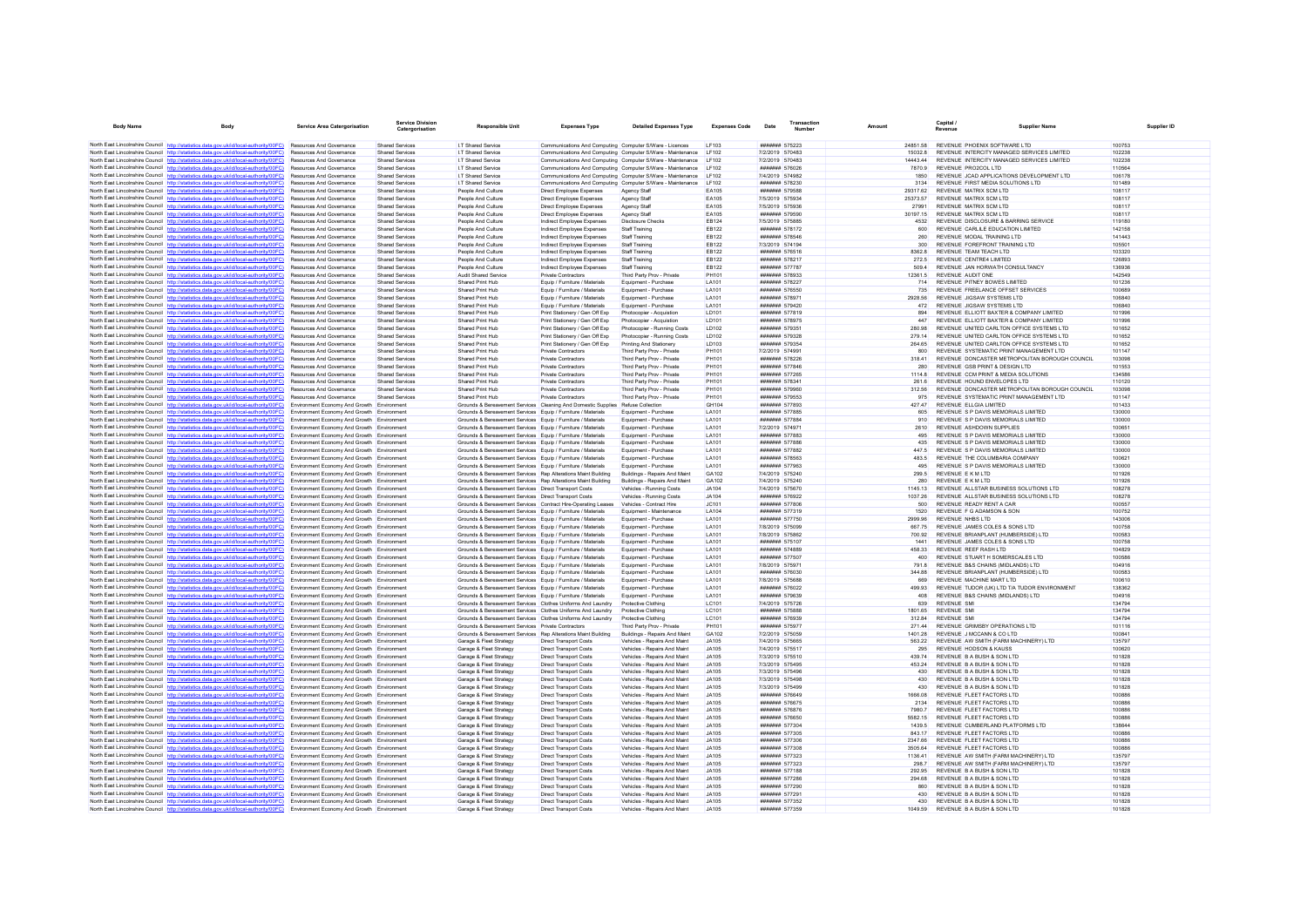| <b>Body Name</b>                          | Body                                                                                                                                                                             | Service Area Catergorisation                                                                       | <b>Service Division</b><br>Catergorisation | Responsible Uni                                                                                                            | <b>Expenses Type</b>                                                       | <b>Detailed Expenses Type</b>                                  | <b>Expenses Code</b>         | Date                               | Transactio<br><b>Number</b>             |                                           | Capital /<br><b>Revenue</b>                                                  |                                                          |  |
|-------------------------------------------|----------------------------------------------------------------------------------------------------------------------------------------------------------------------------------|----------------------------------------------------------------------------------------------------|--------------------------------------------|----------------------------------------------------------------------------------------------------------------------------|----------------------------------------------------------------------------|----------------------------------------------------------------|------------------------------|------------------------------------|-----------------------------------------|-------------------------------------------|------------------------------------------------------------------------------|----------------------------------------------------------|--|
|                                           | North East Lincolnshire Council http://statistics.data.gov.uk/id/local-authority/00FC) Environment Economy And Growth Environment                                                |                                                                                                    |                                            | Garage & Fleet Strategy                                                                                                    | <b>Direct Transport Costs</b>                                              | Vehicles - Repairs And Maint                                   | JA105                        |                                    | ####### 577362                          | 430                                       | REVENUE B A BUSH & SON LTD                                                   | 101828                                                   |  |
|                                           | North East Lincolnshire Council http://statistics.data.gov.uk/id/local-authority/00FC)                                                                                           | Environment Economy And Growth Environment                                                         |                                            | Garage & Fleet Strategy                                                                                                    | Direct Transport Costs                                                     | Vehicles - Renairs And Maint                                   | JA105                        |                                    | <b>#######</b> 577868                   | 81561                                     | REVENUE AW SMITH (FARM MACHINERY) I TD                                       | 135797                                                   |  |
|                                           | North East Lincolnshire Council http://statistics.data.gov.uk/id/local-authority/00FC)                                                                                           | Environment Economy And Growth Environment                                                         |                                            | Garage & Fleet Strategy                                                                                                    | <b>Direct Transport Costs</b>                                              | Vehicles - Repairs And Maint                                   | JA105                        |                                    | ####### 577868                          | 634.05                                    | REVENUE AW SMITH (FARM MACHINERY) LTD                                        | 135797                                                   |  |
|                                           | North East Lincolnshire Council http://statistics.data.gov.uk/id/local-authority/00FC)                                                                                           | Environment Economy And Growth Environment                                                         |                                            | Garage & Fleet Strategy                                                                                                    | <b>Direct Transport Costs</b>                                              | Vehicles - Repairs And Maint                                   | JA105                        |                                    | ####### 577781                          | 2586                                      | REVENUE DELTA ENGINEERING GROUP LTD                                          | 120523                                                   |  |
|                                           | North East Lincolnshire Council http://statistics.data.gov.uk/id/local-authority/00FC)                                                                                           | Environment Economy And Growth Environment                                                         |                                            | Garage & Fleet Strategy                                                                                                    | <b>Direct Transport Costs</b>                                              | Vehicles - Repairs And Maint                                   | JA105                        |                                    | <b>#######</b> 577877                   | 335336                                    | REVENUE ELEFT FACTORS LTD                                                    | 100886                                                   |  |
|                                           | North East Lincolnshire Council http://statistics.data.gov.uk/id/local-authority/00FC)                                                                                           | Environment Economy And Growth Environment                                                         |                                            | Garage & Fleet Strategy                                                                                                    | <b>Direct Transport Costs</b>                                              | Vehicles - Repairs And Maint                                   | JA105                        |                                    | ####### 577879                          | 2766.13                                   | REVENUE ELEFT FACTORS LTD                                                    | 100886                                                   |  |
|                                           | North East Lincolnshire Council http://statistics.data.gov.uk/id/local-authority/00FC)                                                                                           | Environment Economy And Growth Environment                                                         |                                            | Garage & Fleet Strategy                                                                                                    | <b>Direct Transport Costs</b>                                              | Vehicles - Repairs And Maint                                   | JA105                        |                                    | ####### 578287                          | 436.26                                    | REVENUE B A BUSH & SON LTD                                                   | 101828                                                   |  |
|                                           | North East Lincolnshire Council http://statistics.data.gov.uk/id/local-authority/00FC)                                                                                           | Environment Economy And Growth Environment                                                         |                                            | Garage & Fleet Strategy                                                                                                    | <b>Direct Transport Costs</b>                                              | Vehicles - Repairs And Maint                                   | JA105                        |                                    | ####### 578284                          | 255.74                                    | REVENUE B A BUSH & SON LTD                                                   | 101828                                                   |  |
|                                           | North East Lincolnshire Council http://statistics.data.gov.uk/id/local-authority/00FC)                                                                                           | Environment Economy And Growth Environment                                                         |                                            | Garage & Fleet Strategy                                                                                                    | <b>Direct Transport Costs</b>                                              | Vehicles - Repairs And Maint                                   | JA105                        |                                    | ####### 578969                          | 770                                       | REVENUE SAFECUMB LTD                                                         | 143379                                                   |  |
|                                           | North East Lincolnshire Council http://statistics.data.gov.uk/id/local-authority/00FC)<br>North East Lincolnshire Council http://statistics.data.gov.uk/id/local-authority/00FC) | Environment Economy And Growth Environment<br>Environment Economy And Growth Environment           |                                            | Garage & Fleet Strategy<br>Garage & Fleet Strategy                                                                         | <b>Direct Transport Costs</b><br><b>Direct Transport Costs</b>             | Vehicles - Repairs And Maint<br>Vehicles - Repairs And Maint   | JA105<br>JA105               |                                    | ####### 579626<br>####### 579652        | 6835.79<br>1155 16                        | REVENUE FLEET FACTORS LTD<br>REVENUE ELEET FACTORS LTD                       | 100886<br>100886                                         |  |
|                                           | North East Lincolnshire Council http://statistics.data.gov.uk/id/local-authority/00FC)                                                                                           | Environment Economy And Growth Environment                                                         |                                            | Garage & Fleet Strategy                                                                                                    | <b>Direct Transport Costs</b>                                              | Vehicles - Repairs And Maint                                   | JA105                        |                                    | ####### 579624                          | 3932.59                                   | REVENUE ELEFT FACTORS LTD                                                    | 100886                                                   |  |
|                                           | North East Lincolnshire Council http://statistics.data.gov.uk/id/local-authority/00FC)                                                                                           | Environment Economy And Growth Environment                                                         |                                            | Garage & Fleet Strategy                                                                                                    | <b>Direct Transport Costs</b>                                              | Vehicles - Repairs And Maint                                   | JA105                        |                                    | ####### 579524                          | 2016.24                                   | REVENUE CUMBERLAND PLATFORMS LTD                                             | 138644                                                   |  |
|                                           | North East Lincolnshire Council http://statistics.data.gov.uk/id/local-authority/00FC)                                                                                           | Environment Economy And Growth Environment                                                         |                                            | Garage & Fleet Strategy                                                                                                    | <b>Direct Transport Costs</b>                                              | Vehicles - Repairs And Maint                                   | JA105                        |                                    | ####### 579537                          | 1335.09                                   | REVENUE TRAFALGAR CLEANING EQUIPMENT                                         | 112848                                                   |  |
|                                           | North East Lincolnshire Council http://statistics.data.gov.uk/id/local-authority/00FC)                                                                                           | Environment Economy And Growth Environment                                                         |                                            | Garage & Fleet Strategy                                                                                                    | Direct Transport Costs                                                     | Vehicles - Renairs And Maint                                   | JA105                        |                                    | <b>#######</b> 579961                   | 29174                                     | REVENUE THE BURDENS GROUP LTD                                                | 144105                                                   |  |
|                                           | North East Lincolnshire Council http://statistics.data.gov.uk/id/local-authority/00FC)                                                                                           | Environment Economy And Growth Environment                                                         |                                            | Garage & Fleet Strategy                                                                                                    | <b>Direct Transport Costs</b>                                              | Vehicles - Repairs And Maint                                   | JA105                        |                                    | ####### 579965                          | 430                                       | REVENUE B A BUSH & SON LTD                                                   | 101828                                                   |  |
|                                           | North East Lincolnshire Council http://statistics.data.gov.uk/id/local-authority/00FC)                                                                                           | Environment Economy And Growth Environment                                                         |                                            | Garage & Fleet Strategy                                                                                                    | <b>Direct Transport Costs</b>                                              | Vehicles - Repairs And Maint                                   | JA105                        |                                    | ####### 579966                          | 430                                       | REVENUE B A BUSH & SON LTD                                                   | 101828                                                   |  |
|                                           | North East Lincolnshire Council http://statistics.data.gov.uk/id/local-authority/00FC)                                                                                           | Environment Economy And Growth Environment                                                         |                                            | Garage & Fleet Strategy                                                                                                    | <b>Direct Transport Costs</b>                                              | Vehicles - Repairs And Maint                                   | JA105                        |                                    | ####### 579964                          | 860                                       | REVENUE B A BUSH & SON LTD                                                   | 101828                                                   |  |
|                                           | North East Lincolnshire Council http://statistics.data.gov.uk/id/local-authority/00FC)                                                                                           | Environment Economy And Growth Environment                                                         |                                            | Garage & Fleet Strategy                                                                                                    | <b>Direct Transport Costs</b>                                              | Vehicles - Repairs And Maint                                   | JA105                        |                                    | ####### 579980                          | 864357                                    | REVENUE FLEET FACTORS LTD                                                    | 100886                                                   |  |
|                                           | North East Lincolnshire Council http://statistics.data.gov.uk/id/local-authority/00FC)<br>North East Lincolnshire Council http://statistics.data.gov.uk/id/local-authority/00FC) | Environment Economy And Growth Environment                                                         |                                            | Garage & Fleet Strategy<br>Garage & Fleet Strategy                                                                         | <b>Direct Transport Costs</b>                                              | Vehicles - Repairs And Maint                                   | JA105                        |                                    | ####### 579963<br>####### 579956        | 1438.17                                   | REVENUE FLEET FACTORS LTD<br>REVENUE AW SMITH (FARM MACHINERY) LTD           | 100886<br>135797                                         |  |
|                                           | North East Lincolnshire Council http://statistics.data.gov.uk/id/local-authority/00FC)                                                                                           | Environment Economy And Growth Environment<br>Environment Economy And Growth Environment           |                                            | Garage & Fleet Strategy                                                                                                    | <b>Direct Transport Costs</b><br><b>Direct Transport Costs</b>             | Vehicles - Repairs And Maint<br>Vehicles - Repairs And Maint   | JA105<br>JA105               |                                    | ####### 579953                          | 1766.2<br>2124.76                         | REVENUE AW SMITH (FARM MACHINERY) LTD                                        | 135797                                                   |  |
|                                           | North East Lincolnshire Council http://statistics.data.gov.uk/id/local-authority/00FC)                                                                                           | Environment Economy And Growth Environmen                                                          |                                            | Garage & Fleet Strategy                                                                                                    | Clothes Uniforms And Laundry                                               | Laundry                                                        | LC103                        | 7/4/2019 575584                    |                                         | 283.68                                    | REVENUE JOHNSONS APPARELMASTER                                               | 100810                                                   |  |
|                                           | North East Lincolnshire Council http://statistics.data.gov.uk/id/local-authority/00FC)                                                                                           | Environment Economy And Growth Environment                                                         |                                            | Garage & Fleet Strategy                                                                                                    | Communications And Computing Telephones                                    |                                                                | LF112                        |                                    | ####### 577475                          | 336                                       | REVENUE RADPHONE LTD                                                         | 101671                                                   |  |
|                                           | North East Lincolnshire Council http://statistics.data.gov.uk/id/local-authority/00FC)                                                                                           | Environment Economy And Growth Environment                                                         |                                            | <b>Street Cleansing</b>                                                                                                    | Clothes Uniforms And Laundry                                               | Protective Clothing                                            | LC101                        | 7/4/2019 575737                    |                                         | 862 14                                    | <b>REVENUE SM</b>                                                            | 134794                                                   |  |
|                                           | North East Lincolnshire Council http://statistics.data.gov.uk/id/local-authority/00FC)                                                                                           | Environment Economy And Growth Environment                                                         |                                            | <b>Street Cleansing</b>                                                                                                    | Clothes Uniforms And Laundry                                               | Protective Clothing                                            | LC101                        | 7/4/2019 575736                    |                                         | 652.12                                    | <b>REVENUE SM</b>                                                            | 134794                                                   |  |
|                                           | North East Lincolnshire Council http://statistics.data.gov.uk/id/local-authority/00FC)                                                                                           | Environment Economy And Growth Environment                                                         |                                            | Street Cleansing                                                                                                           | Clothes Uniforms And Laundry                                               | Protective Clothing                                            | LC101                        |                                    | ####### 578213                          | 372.16                                    | <b>REVENUE SMI</b>                                                           | 134794                                                   |  |
|                                           | North East Lincolnshire Council http://statistics.data.gov.uk/id/local-authority/00FC)                                                                                           | Environment Economy And Growth Environment                                                         |                                            | <b>Street Cleansing</b>                                                                                                    | Private Contractors                                                        | Third Party Prov - Private                                     | PH101                        |                                    | ####### 579609                          | 385                                       | REVENUE ENGIE SERVICES I TD                                                  | 133267                                                   |  |
|                                           | North East Lincolnshire Council http://statistics.data.gov.uk/id/local-authority/00FC)                                                                                           | Environment Economy And Growth Environment                                                         |                                            | <b>Street Cleansing</b>                                                                                                    | Private Contractors                                                        | Third Party Prov - Private                                     | <b>PH101</b>                 |                                    | ####### 579607                          | 385                                       | REVENUE ENGIE SERVICES LTD                                                   | 133267                                                   |  |
|                                           | North East Lincolnshire Council http://statistics.data.gov.uk/id/local-authority/00FC)                                                                                           | Environment Economy And Growth Environment                                                         |                                            | Street Cleansing                                                                                                           | Private Contractors                                                        | Third Party Prov - Private                                     | PH101                        |                                    | ####### 576961                          | 1130.23                                   | <b>REVENUE SRCL LTD</b>                                                      | 102009                                                   |  |
|                                           | North East Lincolnshire Council http://statistics.data.gov.uk/id/local-authority/00FC)<br>North East Lincolnshire Council http://statistics.data.gov.uk/id/local-authority/00FC) | Environment Economy And Growth Environment<br>Environment Economy And Growth Environment           |                                            | <b>Waste Services</b><br><b>Waste Services</b>                                                                             | Direct Employee Expenses<br>Direct Employee Expenses                       | Agency Staff<br>Agency Staff                                   | <b>EA105</b><br><b>EA105</b> | 7/4/2019 575462                    | ####### 577195                          | 1262.04<br>1095 74                        | REVENUE THE BEST CONNECTION<br>REVENUE THE BEST CONNECTION                   | 143357<br>143357                                         |  |
|                                           | North East Lincolnshire Council http://statistics.data.gov.uk/id/local-authority/00FC)                                                                                           | Environment Economy And Growth Environment                                                         |                                            | <b>Waste Services</b>                                                                                                      | Equip / Furniture / Materials                                              | Equipment - Purchase                                           | LA101                        |                                    | ####### 576542                          | 587                                       | REVENUE ELLIS DIRECT LIMITED                                                 | 101138                                                   |  |
|                                           | North East Lincolnshire Council http://statistics.data.gov.uk/id/local-authority/00FC)                                                                                           | Environment Economy And Growth Environment                                                         |                                            | <b>Waste Services</b>                                                                                                      | Clothes Uniforms And Laundry                                               | Protective Clothing                                            | LC101                        | 7/2/2019 574884                    |                                         | 502.32                                    | REVENUE WESTBURY INDUSTRIAL SUPPLIES LTD                                     | 102378                                                   |  |
|                                           | North East Lincolnshire Council http://statistics.data.gov.uk/id/local-authority/00FC)                                                                                           | Environment Economy And Growth Environment                                                         |                                            | <b>Waste Services</b>                                                                                                      | Clothes Uniforms And Laundry                                               | Protective Clothing                                            | LC101                        |                                    | ####### 576562                          | 504.64                                    | REVENUE ARCO LTD                                                             | 100509                                                   |  |
|                                           | North East Lincolnshire Council http://statistics.data.gov.uk/id/local-authority/00FC)                                                                                           | Environment Economy And Growth Environment                                                         |                                            | <b>Waste Services</b>                                                                                                      | Clothes Uniforms And Laundry                                               | Protective Clothing                                            | LC101                        |                                    | ####### 578212                          | 632                                       | <b>REVENUE SMI</b>                                                           | 134794                                                   |  |
|                                           | North East Lincolnshire Council http://statistics.data.gov.uk/id/local-authority/00FC)                                                                                           | Environment Economy And Growth Environment                                                         |                                            | <b>Waste Services</b>                                                                                                      | Private Contractors                                                        | Third Party Prov - Private                                     | PH101                        |                                    | ####### 577239                          | 10334                                     | REVENUE MGB                                                                  | 101544                                                   |  |
|                                           | North East Lincolnshire Council http://statistics.data.gov.uk/id/local-authority/00FC)                                                                                           | Environment Economy And Growth Environment                                                         |                                            | <b>Waste Services</b>                                                                                                      | Private Contractors                                                        | Third Party Prov - Private                                     | PH101                        |                                    | ####### 577241                          | 1028.8                                    | <b>REVENUE MGB</b>                                                           | 101544                                                   |  |
|                                           | North East Lincolnshire Council http://statistics.data.gov.uk/id/local-authority/00FC)                                                                                           | Environment Economy And Growth Environment                                                         |                                            | Waste Services                                                                                                             | <b>Private Contractors</b>                                                 | Third Party Prov - Private                                     | PH101                        |                                    | ####### 577240                          | 1033.4                                    | <b>REVENUE MGB</b>                                                           | 101544                                                   |  |
|                                           | North East Lincolnshire Council http://statistics.data.gov.uk/id/local-authority/00FC)                                                                                           | Environment Economy And Growth Environmen                                                          |                                            | <b>Waste Services</b>                                                                                                      | Private Contractors                                                        | Third Party Prov - Private                                     | PH101                        |                                    | 7/2/2019 574799                         | 9503                                      | REVENUE RICARDO-AEA LTD                                                      | 129004                                                   |  |
|                                           | North East Lincolnshire Council http://statistics.data.gov.uk/id/local-authority/00FC)<br>North East Lincolnshire Council http://statistics.data.gov.uk/id/local-authority/00FC) | Environment Economy And Growth Environment<br>Environment Economy And Growth Environment           |                                            | <b>Waste Services</b><br>Waste Disposal And Strategy                                                                       | Private Contractors<br>Private Contractors                                 | Third Party Prov - Private<br><b>Contract Payments</b>         | PH101<br><b>PH105</b>        | 7/2/2019 575104                    | <b>####### 578396</b>                   | 2688.7<br>REDACTED COMMERCIALLY SENSITIVE | REVENUE COMPASS FM<br>REVENUE NEWLINGS DEVELOPMENT LTD                       | 104416<br>101125                                         |  |
|                                           | North East Lincolnshire Council http://statistics.data.gov.uk/id/local-authority/00FC)                                                                                           | Environment Economy And Growth Environment                                                         |                                            | Waste Disposal And Strategy                                                                                                | Private Contractors                                                        | Contract Payments Landfill Tax                                 | <b>PH106</b>                 |                                    | ####### 578396                          | REDACTED COMMERCIALLY SENSITIVE           | REVENUE NEWLINCS DEVELOPMENT LTD                                             | 101125                                                   |  |
|                                           | North East Lincolnshire Council http://statistics.data.gov.uk/id/local-authority/00FC)                                                                                           | Environment Economy And Growth Environment                                                         |                                            | Waste Disposal And Strategy                                                                                                | <b>Customer And Client Receipts</b>                                        | Sales - Std Vat 7                                              | <b>VC101</b>                 |                                    | ####### 578396                          | REDACTED COMMERCIALLY SENSITIVE           | REVENUE NEWLINCS DEVELOPMENT LTD                                             | 101125                                                   |  |
|                                           | North East Lincolnshire Council http://statistics.data.gov.uk/id/local-authority/00FC)                                                                                           | Environment Economy And Growth Environment                                                         |                                            | <b>Regulatory Services</b>                                                                                                 | Miscellaneous Expenses                                                     | Fnvironmental/Health Analysis                                  | 11120                        | 7/3/2019 575105                    |                                         | 284.89                                    |                                                                              | REVENUE FUROFINS WATER HYGIENE TESTING UK I TD<br>139602 |  |
|                                           | North East Lincolnshire Council http://statistics.data.gov.uk/id/local-authority/00FC)                                                                                           | Environment Economy And Growth Environment                                                         |                                            | <b>Regulatory Servicer</b>                                                                                                 | Miscellaneous Expenses                                                     | Environmental/Health Analysis                                  | <b>LL120</b>                 |                                    | ####### 579661                          | 835                                       | REVENUE FERA SCIENCE LTD                                                     | 131671                                                   |  |
|                                           | North East Lincolnshire Council http://statistics.data.gov.uk/id/local-authority/00FC)                                                                                           | Environment Economy And Growth Environment                                                         |                                            | <b>Regulatory Services</b>                                                                                                 | Other Local Authorities                                                    | Third Pp - Other Local Auth                                    | PC101                        |                                    | ####### 576936                          | 1761                                      | REVENUE EAST RIDING OF YORKSHIRE COUNCIL                                     | 100377                                                   |  |
|                                           | North East Lincolnshire Council http://statistics.data.gov.uk/id/local-authority/00FC)                                                                                           | Environment Economy And Growth Environment                                                         |                                            | <b>Regulatory Services</b>                                                                                                 | Other Local Authorities                                                    | Third Pp - Other Local Auth                                    | PC101                        |                                    | ####### 577340                          | 16640                                     | REVENUE EAST RIDING OF YORKSHIRE COUNCIL                                     | 100377                                                   |  |
|                                           | North East Lincolnshire Council http://statistics.data.gov.uk/id/local-authority/00FC)                                                                                           | Environment Economy And Growth Environment                                                         |                                            | <b>Regulatory Services</b>                                                                                                 | Equip / Furniture / Materials                                              | Goods For Resale                                               | LA123                        |                                    | ####### 575661                          | 497.42                                    | REVENUE VIP SYSTEM ITD                                                       | 101697                                                   |  |
|                                           | North East Lincolnshire Council http://statistics.data.gov.uk/id/local-authority/00FC)                                                                                           | Environment Economy And Growth Environment                                                         |                                            | Regulatory Services                                                                                                        | Equip / Furniture / Materials                                              | Goods For Resale                                               | LA123                        |                                    | ####### 575661                          | 506.82                                    | REVENUE VIP SYSTEM LTD                                                       | 101697                                                   |  |
|                                           | North East Lincolnshire Council http://statistics.data.gov.uk/id/local-authority/00FC)<br>North East Lincolnshire Council http://statistics.data.gov.uk/id/local-authority/00FC) | Environment Economy And Growth Environment<br>Environment Economy And Growth Environment           |                                            | <b>Regulatory Services</b><br>Regulatory Services                                                                          | Miscellaneous Expenses<br><b>Private Contractors</b>                       | Other Supplies & Services<br>Third Party Prov - Private        | LL110<br><b>PH101</b>        | 7/4/2019 574785                    | ####### 578216                          | 2754.59<br>1100                           | REVENUE ARCADIS CONSULTING UK LTD<br>REVENUE BUREAU VERITAS UK LTD           | 136258<br>102143                                         |  |
|                                           | North East Lincolnshire Council http://statistics.data.gov.uk/id/local-authority/00FC)                                                                                           | Environment Economy And Growth Environment                                                         |                                            | Regulatory Services                                                                                                        | Private Contractors                                                        | Third Party Prov - Private                                     | PH101                        | 7/9/2019 575982                    |                                         | 3632.55                                   | REVENUE SANGREAT KENNELS                                                     | 103270                                                   |  |
|                                           | North East Lincolnshire Council http://statistics.data.gov.uk/id/local-authority/00FC)                                                                                           | Environment Economy And Growth Environment                                                         |                                            | <b>Regulatory Services</b>                                                                                                 | <b>Private Contractors</b>                                                 | Third Party Prov - Private                                     | PH101                        | 7/9/2019 575982                    |                                         | $-253.42$                                 | REVENUE SANGREAT KENNELS                                                     | 103270                                                   |  |
|                                           | North East Lincolnshire Council http://statistics.data.gov.uk/id/local-authority/00FC)                                                                                           | Environment Economy And Growth Environment                                                         |                                            | <b>Regulatory Services</b>                                                                                                 | <b>Private Contractors</b>                                                 | Third Party Prov - Private                                     | PH101                        | 7/9/2019 575982                    |                                         | $-300$                                    | REVENUE SANGREAT KENNELS                                                     | 103270                                                   |  |
|                                           | North East Lincolnshire Council http://statistics.data.gov.uk/id/local-authority/00FC)                                                                                           | Environment Economy And Growth Environment                                                         |                                            | <b>Regulatory Servicer</b>                                                                                                 | Private Contractors                                                        | Third Party Prov - Private                                     | <b>PH101</b>                 | 7/4/2019 575246                    |                                         | 320                                       | REVENUE WOOLLISS RECOVERY                                                    | 101170                                                   |  |
|                                           | North East Lincolnshire Council http://statistics.data.gov.uk/id/local-authority/00FC)                                                                                           | Environment Economy And Growth Environment                                                         |                                            | Regulatory Service                                                                                                         | Other Agencies                                                             | <b>Statutory Burials</b>                                       | <b>PJ147</b>                 |                                    | ####### 579230                          | 1318                                      |                                                                              | REVENUE LINCOLNSHIRE CO-OP FUNERAL SERVICES<br>130721    |  |
|                                           | North East Lincolnshire Council http://statistics.data.gov.uk/id/local-authority/00FC)                                                                                           | Environment Economy And Growth Economy & Growth                                                    |                                            | <b>Discovery Centre</b>                                                                                                    | Equip / Furniture / Materials                                              | Goods For Resale                                               | LA123                        |                                    | ####### 579656                          | 293.6                                     | REVENUE TURNER BROS LTD                                                      | 112906                                                   |  |
|                                           | North East Lincolnshire Council http://statistics.data.gov.uk/id/local-authority/00FC)                                                                                           | Environment Economy And Growth Economy & Growth                                                    |                                            | Events                                                                                                                     | Rep Alterations Maint Building                                             | Buildings - Repairs And Maint                                  | GA102                        |                                    | ####### 578231                          | 331.76                                    | REVENUE ENGIE SERVICES LTD                                                   | 133267                                                   |  |
|                                           | North East Lincolnshire Council http://statistics.data.gov.uk/id/local-authority/00FC)                                                                                           | Environment Economy And Growth Economy & Growth                                                    |                                            | Events                                                                                                                     | Customer And Client Receipts                                               | Fees/Chrgs-O/Side Scope Vat 4                                  | <b>VC125</b>                 |                                    | ####### 577954                          | 690                                       | REVENUE HUMBERSTON NORTH SEA LIONS CLUB                                      | 106460                                                   |  |
|                                           | North East Lincolnshire Council http://statistics.data.gov.uk/id/local-authority/00FC)                                                                                           | Environment Economy And Growth Economy & Growth                                                    |                                            | Events                                                                                                                     | <b>Customer And Client Receipts</b>                                        | Fees/Chros-O/Side Scope Vat 4                                  | VC125                        |                                    | ####### 577955                          | 1500                                      | <b>REVENUE FUN PARKS</b>                                                     | 140050<br>106460                                         |  |
|                                           | North East Lincolnshire Council http://statistics.data.gov.uk/id/local-authority/00FC)<br>North East Lincolnshire Council http://statistics.data.gov.uk/id/local-authority/00FC) | Environment Economy And Growth Economy & Growth<br>Environment Economy And Growth Economy & Growt  |                                            | Events<br>Events                                                                                                           | <b>Customer And Client Receipts</b><br><b>Customer And Client Receipts</b> | Fees/Chrgs-O/Side Scope Vat 4<br>Fees/Chras-O/Side Scope Vat 4 | <b>VC125</b><br><b>VC125</b> |                                    | ####### 577954<br>7/9/2019 575857       | 1000<br>1000                              | REVENUE HUMBERSTON NORTH SEA LIONS CLUB<br>REVENUE CLEETHORPES GATHERING LTD | 143165                                                   |  |
|                                           | North East Lincolnshire Council http://statistics.data.gov.uk/id/local-authority/00FC)                                                                                           | Environment Economy And Growth Economy & Growth                                                    |                                            | Events                                                                                                                     | Customer And Client Receipts                                               | Fees/Chros-O/Side Scope Vat 4                                  | VC125                        | 7/9/2019 575857                    |                                         | 1400                                      | REVENUE CLEETHORPES GATHERING LTD                                            | 143165                                                   |  |
|                                           | North East Lincolnshire Council http://statistics.data.gov.uk/id/local-authority/00FC)                                                                                           | Environment Economy And Growth Economy & Growth                                                    |                                            | Marketing And Promotion                                                                                                    | Fouin / Furniture / Materials                                              | Promotions                                                     | I A124                       |                                    | <b>#######</b> 578207                   | 300 <sub>2</sub>                          | REVENUE PURPLE SWIRL                                                         | 135176                                                   |  |
|                                           | North East Lincolnshire Council http://statistics.data.gov.uk/id/local-authority/00FC)                                                                                           | Environment Economy And Growth Economy & Growth                                                    |                                            | Marketing And Promotion                                                                                                    | Equip / Furniture / Materials                                              | Promotions                                                     | LA124                        |                                    | ####### 578208                          | 300                                       | REVENUE PURPLE SWIRL                                                         | 135176                                                   |  |
|                                           | North East Lincolnshire Council http://statistics.data.gov.uk/id/local-authority/00FC)                                                                                           | Environment Economy And Growth Economy & Growth                                                    |                                            | Museums & N F Heritage Centre                                                                                              | Rep Alterations Maint Building                                             | Buildings - Repairs And Maint                                  | GA102                        |                                    | ####### 577124                          | 12831                                     | REVENUE E BACON & CO LTD                                                     | 104090                                                   |  |
|                                           | North East Lincolnshire Council http://statistics.data.gov.uk/id/local-authority/00FC)                                                                                           | Environment Economy And Growth Economy & Growth                                                    |                                            | Museums & N F Heritage Centre Rep Alterations Maint Building                                                               |                                                                            | Buildings - Repairs And Maint                                  | GA102                        | 7/9/2019 575821                    |                                         | 1552                                      | REVENUE LINCS ELECTRICAL SERVICES LTD                                        | 102044                                                   |  |
|                                           | North East Lincolnshire Council http://statistics.data.gov.uk/id/local-authority/00FC)                                                                                           | Environment Economy And Growth Economy & Growth                                                    |                                            | Museums & N F Heritage Centre Equip / Furniture / Materials                                                                |                                                                            | Promotions                                                     | LA124                        | 7/4/2019 575241                    |                                         | 350                                       | <b>REVENUE SEAVIEW TRAIN</b>                                                 | 109694                                                   |  |
|                                           | North East Lincolnshire Council http://statistics.data.gov.uk/id/local-authority/00FC)                                                                                           | Environment Economy And Growth Economy & Growth                                                    |                                            | Museums & N F Heritage Centre    Print Stationery / Gen Off Exp                                                            |                                                                            | Publicity                                                      | LD105                        |                                    | ####### 578206                          | 287.1                                     | REVENUE DESTINATION UK LTD                                                   | 143960                                                   |  |
|                                           | North East Lincolnshire Council http://statistics.data.gov.uk/id/local-authority/00FC)                                                                                           | Environment Economy And Growth Economy & Growth                                                    |                                            | Museums & N F Heritage Centre Equip / Furniture / Materials                                                                |                                                                            | Goods For Resale                                               | LA123                        |                                    | ####### 577246                          | 256                                       | REVENUE THE CAROLE GROUP LTD                                                 | 120570                                                   |  |
|                                           | North East Lincolnshire Council http://statistics.data.gov.uk/id/local-authority/00FC)<br>North East Lincolnshire Council http://statistics.data.gov.uk/id/local-authority/00FC) | Environment Economy And Growth Economy & Growth<br>Environment Economy And Growth Economy & Growth |                                            | Museums & N F Heritage Centre Equip / Furniture / Materials<br>Museums & N F Heritage Centre Equip / Furniture / Materials |                                                                            | Goods For Resale<br>Equipment - Purchase                       | LA123<br>LA101               | 7/3/2019 575233<br>7/2/2019 574039 |                                         | 299.48<br>825                             | REVENUE SDL IMPORTS I TD<br>REVENUE PRESERVATION EQUIPMENT LTD               | 105518<br>105510                                         |  |
|                                           | North East Lincolnshire Council http://statistics.data.gov.uk/id/local-authority/00FC)                                                                                           | Environment Economy And Growth Economy & Growth                                                    |                                            | <b>Tourist Information Centre</b>                                                                                          | Private Contractors                                                        | Third Party Prov - Private                                     | PH101                        |                                    | ####### 577172                          | 282.5                                     | REVENUE THE CAXTON PLAYERS                                                   | 129590                                                   |  |
|                                           | North East Lincolnshire Council http://statistics.data.gov.uk/id/local-authority/00FC)                                                                                           | Environment Economy And Growth Economy & Growth                                                    |                                            | <b>Tourist Information Centre</b>                                                                                          | <b>Private Contractors</b>                                                 | Third Party Prov - Private                                     | <b>PH101</b>                 |                                    | ####### 577174                          | 1882.5                                    | REVENUE LINCOLNSHIRE AGRICULTURAL SOCIETY                                    | 104220                                                   |  |
|                                           | North East Lincolnshire Council http://statistics.data.gov.uk/id/local-authority/00FC)                                                                                           | Environment Economy And Growth Economy & Growth                                                    |                                            | Tourist Information Centre                                                                                                 | Private Contractors                                                        | Third Party Prov - Private                                     | <b>PH101</b>                 |                                    | ####### 576619                          | 300                                       | REVENUE CLEETHORPES GATHERING LTD                                            | 143165                                                   |  |
|                                           | North East Lincolnshire Council http://statistics.data.gov.uk/id/local-authority/00FC)                                                                                           | Environment Economy And Growth Economy & Growth                                                    |                                            | Community Investment Team                                                                                                  | Other Agencies                                                             | Grants Pd Over To Third Party                                  | P.1138                       |                                    | ####### 578482                          | 45069.9                                   | REVENUE AGRIMIN LIMITED                                                      | 130564                                                   |  |
|                                           | North East Lincolnshire Council http://statistics.data.gov.uk/id/local-authority/00FC)                                                                                           | Environment Economy And Growth Economy & Growth                                                    |                                            | Community Investment Team                                                                                                  | Other Anencies                                                             | Grants Pd Over To Third Party                                  | P.I138                       | 7/2/2019 575143                    |                                         | 8925                                      | REVENUE CLAUGHTON FURNITURE LTD.                                             | 143498                                                   |  |
|                                           | North East Lincolnshire Council http://statistics.data.gov.uk/id/local-authority/00FC)                                                                                           | Environment Economy And Growth Economy & Growth                                                    |                                            | Community Investment Team                                                                                                  | Other Agencies                                                             | Grants Pd Over To Third Party                                  | P.1138                       |                                    | ####### 577207                          | 8772.43                                   | REVENUE INTEGRA BUILDINGS LTD                                                | 137168                                                   |  |
|                                           | North East Lincolnshire Council http://statistics.data.gov.uk/id/local-authority/00FC)                                                                                           | Environment Economy And Growth Economy & Growth                                                    |                                            | Community Investment Team                                                                                                  | Other Agencies                                                             | Grants Pd Over To Third Party                                  | PJ138                        |                                    | ####### 579538                          | 53797.8                                   | REVENUE BRADBURY GROUP LIMITED                                               | 128711                                                   |  |
|                                           | North East Lincolnshire Council http://statistics.data.gov.uk/id/local-authority/00FC)<br>North East Lincolnshire Council http://statistics.data.gov.uk/id/local-authority/00FC) | Environment Economy And Growth Economy & Growth<br>Environment Economy And Growth Economy & Growth |                                            | Community Investment Team<br>Community Investment Team                                                                     | Other Agencies<br>Other Agencies                                           | Grants Pd Over To Third Party<br>Grants Pd Over To Third Party | PJ138<br>P.1138              |                                    | ####### 579220<br><b>####### 576645</b> | 1031277<br>33750                          | REVENUE SAR METALS LIMITED<br>REVENUE KENWORTH ENGINEERING LIMITED           | 141088<br>109924                                         |  |
|                                           | North East Lincolnshire Council http://statistics.data.gov.uk/id/local-authority/00FC)                                                                                           | Environment Economy And Growth Economy & Growth                                                    |                                            | Community Investment Team                                                                                                  | Other Agencies                                                             | Grants Pd Over To Third Party                                  | PJ138                        |                                    | ####### 578221                          | 1399                                      | REVENUE SCRATCH MEALS LTD                                                    | 134927                                                   |  |
|                                           | North East Lincolnshire Council http://statistics.data.gov.uk/id/local-authority/00FC)                                                                                           | Environment Economy And Growth Economy & Growth                                                    |                                            | Community Investment Team                                                                                                  | Other Agencies                                                             | Grants Pd Over To Third Party                                  | PJ138                        |                                    | ####### 578937                          | 3250                                      | REVENUE GREENSTIK MATERIALS LTD                                              | 143055                                                   |  |
|                                           | North East Lincolnshire Council http://statistics.data.gov.uk/id/local-authority/00EC)                                                                                           | Environment Economy And Growth Economy & Growth                                                    |                                            | Community Investment Team                                                                                                  | Other Agencies                                                             | Grants Pd Over To Third Party                                  | P.1138                       |                                    | ####### 577984                          | 6873.05                                   | REVENUE DESIGNS SIGNAGE SOLUTIONS                                            | 123935                                                   |  |
|                                           | North East Lincolnshire Council http://statistics.data.gov.uk/id/local-authority/00FC)                                                                                           | Environment Economy And Growth Economy & Growth                                                    |                                            | Community Investment Team                                                                                                  | Other Agencies                                                             | Grants Pd Over To Third Party                                  | PJ138                        |                                    | ####### 579333                          | 39338.2                                   | REVENUE SHEPCOTE DISTIBUTORS LTD                                             | 143579                                                   |  |
|                                           | North East Lincolnshire Council http://statistics.data.gov.uk/id/local-authority/00FC)                                                                                           | Environment Economy And Growth Economy & Growth                                                    |                                            | Community Investment Team                                                                                                  | Other Agencies                                                             | Grants Pd Over To Third Party                                  | PJ138                        |                                    | ####### 577192                          | 44850                                     | REVENUE TOTAL SIGNS AND GRAPHICS LTD                                         | 104775                                                   |  |
| North East Lincolnshire Council http://st | stics.data.gov.uk/id/local-authority/00FC                                                                                                                                        | Environment Economy And Growth Economy & Growth                                                    |                                            | Community Investment Team                                                                                                  | Communications And Computing Computer S/Ware - Licences                    |                                                                | LF103                        | 7/9/2019 576053                    |                                         | 270                                       | <b>REVENUE EQUIFAX</b>                                                       | 101035                                                   |  |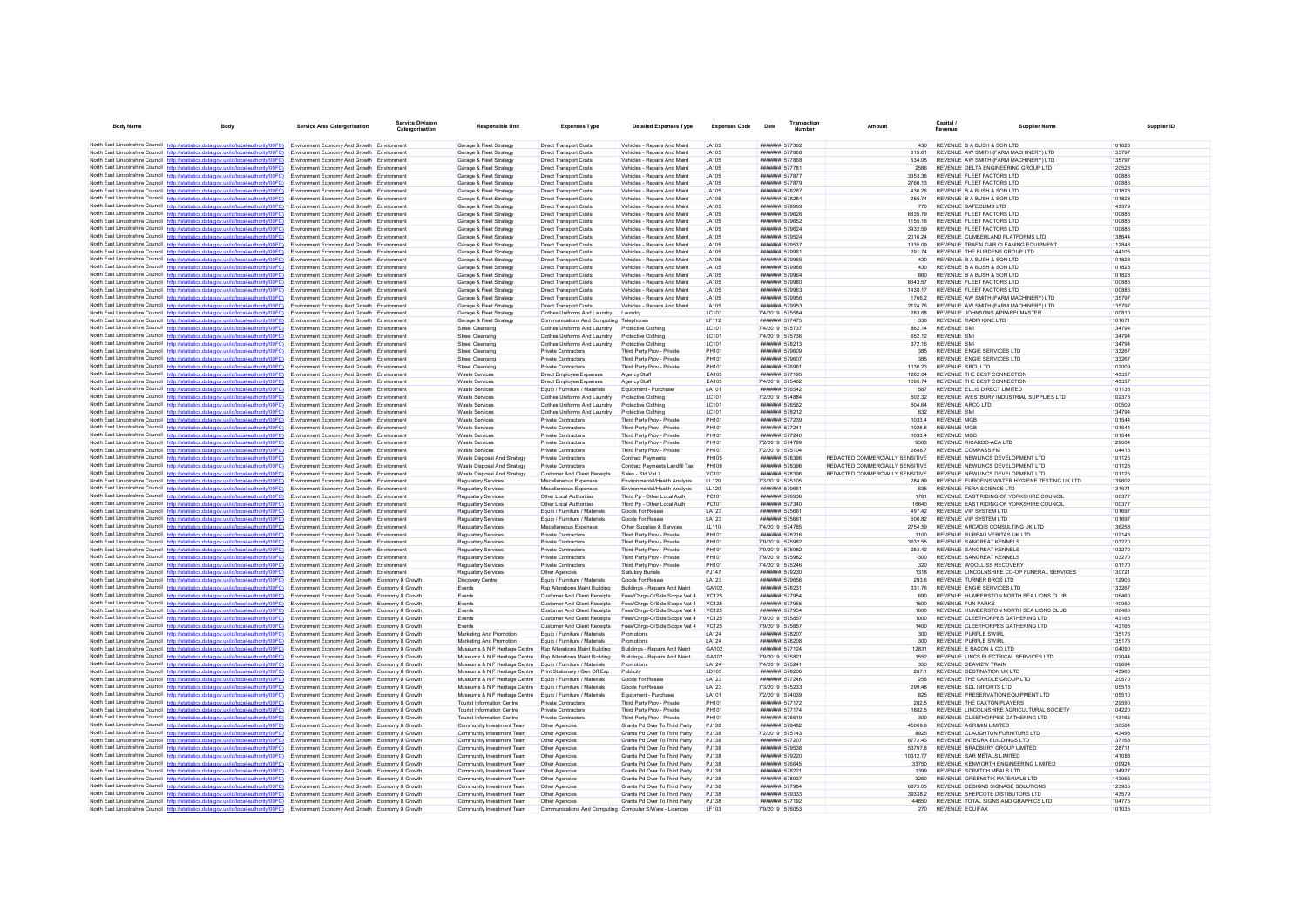| <b>Body Name</b>                          | <b>Body</b>                                                                                                                                                                                                                      | Service Area Catergorisation                                                                       | Service Divisio<br>Catergorisation | <b>Responsible Unit</b>                            | <b>Expenses Type</b>                                             | <b>Detailed Expenses Type</b>                                    | <b>Expenses Code</b>         | Date                               | Transaction<br><b>Number</b> | Amount                                 | Capital /<br>Revenue                         | <b>Supplier Name</b>                                           |                  |
|-------------------------------------------|----------------------------------------------------------------------------------------------------------------------------------------------------------------------------------------------------------------------------------|----------------------------------------------------------------------------------------------------|------------------------------------|----------------------------------------------------|------------------------------------------------------------------|------------------------------------------------------------------|------------------------------|------------------------------------|------------------------------|----------------------------------------|----------------------------------------------|----------------------------------------------------------------|------------------|
|                                           | North East Lincolnshire Council http://statistics.data.gov.uk/id/local-authority/00FC) Environment Economy And Growth Economy & Growth                                                                                           |                                                                                                    |                                    | Community Investment Team                          | Contributions To Provisions                                      | Contributions - Other                                            | I K103                       | ####### 577921                     |                              |                                        |                                              | 36576.4 REVENUE KINGSTON UPON HULL CITY COUNCIL                | 100541           |
|                                           | North East Lincolnshire Council http://statistics.data.gov.uk/id/local-authority/00FC)                                                                                                                                           | Environment Economy And Growth Economy & Growth                                                    |                                    | Community Investment Team                          | Private Contractors                                              | Third Party Prov - Private                                       | PH101                        | 7/4/2019 575669                    |                              | 1000                                   |                                              | REVENUE ACCESS REGENERATION LTD                                | 119929           |
|                                           | North East Lincolnshire Council http://statistics.data.gov.uk/id/local-authority/00FC)                                                                                                                                           | Environment Economy And Growth Economy & Growth                                                    |                                    | <b>Retained Function</b>                           | Direct Employee Expenses                                         | Agency Staff                                                     | <b>EA105</b>                 | ####### 577737                     |                              | 15120                                  |                                              | REVENUE SOLACE IN BUSINESS                                     | 100785           |
|                                           | North East Lincolnshire Council http://statistics.data.gov.uk/id/local-authority/00FC) Environment Economy And Growth Economy & Growth                                                                                           |                                                                                                    |                                    | Retained Function                                  | <b>Grants And Subscriptions</b>                                  | Subscriptions                                                    | LJ101                        | 7/4/2019 575685                    |                              | 500                                    |                                              | REVENUE E-FACTOR (NEL LTD)                                     | 122549           |
|                                           | North East Lincolnshire Council http://statistics.data.gov.uk/id/local-authority/00FC)                                                                                                                                           | Environment Economy And Growth Economy & Growth                                                    |                                    | <b>Retained Function</b>                           | Miscellaneous Expenses                                           | Legal Fees - General                                             | LL103                        | ####### 578527                     |                              | 511.5                                  |                                              | REVENUE BROWNE JACOBSON LLP                                    | 111781           |
|                                           | North East Lincolnshire Council http://statistics.data.gov.uk/id/local-authority/00FC)                                                                                                                                           | Environment Economy And Growth Economy & Growth                                                    |                                    | Retained Function                                  | Miscellaneous Expenser                                           | Other Expenses Genera                                            | LL119<br>PH101               | ####### 576599<br>7/4/2019 575539  |                              | 455                                    |                                              | REVENUE EAST TRANSPORTATION LTD<br>REVENUE ENGIE SERVICES LTD  | 122833<br>133267 |
|                                           | North East Lincolnshire Council http://statistics.data.gov.uk/id/local-authority/00FC)<br>North East Lincolnshire Council http://statistics.data.gov.uk/id/local-authority/00FC)                                                 | Environment Economy And Growth Economy & Growth<br>Environment Economy And Growth Economy & Growth |                                    | Retained Function<br><b>Retained Function</b>      | Private Contractors<br><b>Private Contractors</b>                | Third Party Prov - Private<br>Third Party Prov - Private         | PH101                        | 7/5/2019 575881                    |                              | 10977.5<br>1518.33                     |                                              | REVENUE LINCS ELECTRICAL SERVICES LTD                          | 102044           |
|                                           | North East Lincolnshire Council http://statistics.data.gov.uk/id/local-authority/00FC)                                                                                                                                           | Environment Economy And Growth Economy & Growth                                                    |                                    | Retained Function                                  | Print Stationery / Gen Off Exp                                   | Publicity                                                        | <b>ID105</b>                 | ####### 577318                     |                              | 409.5                                  |                                              | REVENUE DESTINATION UK I TD                                    | 143060           |
|                                           | North East Lincolnshire Council http://statistics.data.gov.uk/id/local-authority/00FC)                                                                                                                                           | Environment Economy And Growth Economy & Growth                                                    |                                    | <b>Retained Function</b>                           | Print Stationery / Gen Off Exp                                   | Publicity                                                        | LD105                        | ####### 579936                     |                              | 420                                    |                                              | REVENUE COUNTY LIFE LTD                                        | 108783           |
|                                           | North East Lincolnshire Council http://statistics.data.gov.uk/id/local-authority/00FC)                                                                                                                                           | Environment Economy And Growth Economy & Growth                                                    |                                    | <b>Retained Function</b>                           | <b>Grants And Subscriptions</b>                                  | Subscriptions                                                    | LJ101                        | ####### 579630                     |                              | 3180                                   |                                              | REVENUE SPRINGBOARD RESEARCH LTD                               | 102452           |
|                                           | North East Lincolnshire Council http://statistics.data.gov.uk/id/local-authority/00FC)                                                                                                                                           | Environment Economy And Growth Economy & Growth                                                    |                                    | Retained Function                                  | Private Contractors                                              | Third Party Prov - Private                                       | PH101                        | ####### 575016                     |                              | 5000                                   |                                              | REVENUE WALK THE PLANK LTD                                     | 143181           |
|                                           | North East Lincolnshire Council http://statistics.data.gov.uk/id/local-authority/00FC)<br>North East Lincolnshire Council http://statistics.data.gov.uk/id/local-authority/00FC)                                                 | Environment Economy And Growth Economy & Growth                                                    |                                    | <b>Retained Function</b>                           | Consultancy                                                      | Consultancy                                                      | PL101                        | ####### 577320                     |                              | 1625<br>1625                           |                                              | REVENUE HODSON ARCHITECTS LTD<br>REVENUE HODSON ARCHITECTS LTD | 101328           |
|                                           | North East Lincolnshire Council http://statistics.data.gov.uk/id/local-authority/00FC)                                                                                                                                           | Environment Economy And Growth Economy & Growth<br>Environment Economy And Growth Economy & Growth |                                    | <b>Retained Function</b><br>In Scope Contract      | Consultancy<br>Private Contractors                               | Consultancy<br><b>Contract Payments</b>                          | PL101<br>PH105               | ####### 579939<br>####### 579218   |                              | 96418.9                                |                                              | REVENUE ENGIE SERVICES LTD                                     | 101328<br>133267 |
|                                           | North East Lincolnshire Council http://statistics.data.gov.uk/id/local-authority/00FC)                                                                                                                                           | Environment Economy And Growth Economy & Growth                                                    |                                    | In Scope Contract                                  | Private Contractors                                              | Contract Payments                                                | <b>PH105</b>                 | ####### 579218                     |                              | 319948.8                               |                                              | REVENUE ENGIE SERVICES LTD                                     | 133267           |
|                                           | North East Lincolnshire Council http://statistics.data.gov.uk/id/local-authority/00FC)                                                                                                                                           | Environment Economy And Growth Economy & Growth                                                    |                                    | In Scope Contract                                  | Private Contractors                                              | Contract Payments                                                | <b>PH105</b>                 | ####### 579218                     |                              | 15111.75                               |                                              | REVENUE ENGIE SERVICES LTD                                     | 133267           |
|                                           | North East Lincolnshire Council http://statistics.data.gov.uk/id/local-authority/00FC)                                                                                                                                           | Environment Economy And Growth Economy & Growth                                                    |                                    | In Scope Contract                                  | <b>Private Contractors</b>                                       | <b>Contract Payments</b>                                         | <b>PH105</b>                 | ####### 579218                     |                              | 509460.85                              |                                              | REVENUE ENGIE SERVICES LTD                                     | 133267           |
|                                           | North East Lincolnshire Council http://statistics.data.gov.uk/id/local-authority/00FC)                                                                                                                                           | Environment Economy And Growth Economy & Growth                                                    |                                    | In Scope Contract                                  | Private Contractors                                              | Contract Payments                                                | <b>PH105</b>                 | ####### 579218                     |                              | 5906.43                                |                                              | REVENUE ENGIE SERVICES LTD                                     | 133267           |
|                                           | North East Lincolnshire Council http://statistics.data.gov.uk/id/local-authority/00FC)<br>North East Lincolnshire Council http://statistics.data.gov.uk/id/local-authority/00FC)                                                 | Environment Economy And Growth Economy & Growth<br>Environment Economy And Growth Economy & Growth |                                    | In Scope Contract<br>In Scope Contract             | <b>Private Contractors</b><br>Private Contractors                | Contract Payments<br>Contract Payments                           | <b>PH105</b><br><b>PH105</b> | ####### 579218<br>####### 579218   |                              | 77528.04<br>3816436                    |                                              | REVENUE ENGIE SERVICES LTD<br>REVENUE ENGIE SERVICES LTD       | 133267<br>133267 |
|                                           | North East Lincolnshire Council http://statistics.data.gov.uk/id/local-authority/00FC)                                                                                                                                           | Environment Economy And Growth Economy & Growth                                                    |                                    | Car Parks                                          | Miscellaneous Expenses                                           | Other Expenses Genera                                            | LL119                        | 7/4/2019 575533                    |                              | 12423                                  |                                              | REVENUE FLOWBIRD SMART CITY UK LIMITED                         | 134124           |
|                                           | North East Lincolnshire Council http://statistics.data.gov.uk/id/local-authority/00FC)                                                                                                                                           | Environment Economy And Growth Economy & Growth                                                    |                                    | Car Parks                                          | <b>Customer And Client Receipts</b>                              | Season Tickets - Std Vat 7                                       | <b>VC135</b>                 | 7/2/2019 574655                    |                              | 921.98                                 |                                              | REVENUE WILKIN CHAPMAN GROUP LTD                               | 135654           |
|                                           | North East Lincolnshire Council http://statistics.data.gov.uk/id/local-authority/00FC)                                                                                                                                           | Environment Economy And Growth Economy & Growth                                                    |                                    | Car Parks                                          | <b>Customer And Client Receipts</b>                              | Season Tickets - Std Vat 7                                       | <b>VC135</b>                 | ####### 577224                     |                              | 829.78                                 |                                              | REVENUE WILKIN CHAPMAN GROUP LTD                               | 135654           |
|                                           | North East Lincolnshire Council http://statistics.data.gov.uk/id/local-authority/00FC)                                                                                                                                           | Environment Economy And Growth Economy & Growth                                                    |                                    | Drainage & Coastal Defence                         | Private Contractors                                              | Third Party Prov - Private                                       | PH101                        | 7/9/2019 576017                    |                              | 33275                                  |                                              | REVENUE INTELLIGENT DRAINAGE SOLUTIONS LTD.                    | 139567           |
|                                           | North East Lincolnshire Council http://statistics.data.gov.uk/id/local-authority/00FC)                                                                                                                                           | Environment Economy And Growth Economy & Growth                                                    |                                    | Drainage & Coastal Defence                         | Private Contractors                                              | Third Party Prov - Private                                       | PH101                        | 7/9/2019 576017                    |                              | 1976.8                                 |                                              | REVENUE INTELLIGENT DRAINAGE SOLUTIONS LTD                     | 139567           |
|                                           | North East Lincolnshire Council http://statistics.data.gov.uk/id/local-authority/00FC)                                                                                                                                           | Environment Economy And Growth Economy & Growth                                                    |                                    | Drainage & Coastal Defence                         | Private Contractors                                              | Third Party Prov - Private                                       | PH101                        | ####### 577726                     |                              | 3150                                   |                                              | REVENUE INTELLIGENT DRAINAGE SOLUTIONS LTD                     | 139567           |
|                                           | North East Lincolnshire Council http://statistics.data.gov.uk/id/local-authority/00EC)<br>North East Lincolnshire Council http://statistics.data.gov.uk/id/local-authority/00FC)                                                 | Environment Economy And Growth Economy & Growth<br>Environment Economy And Growth Economy & Growth |                                    | <b>Highways Dsc</b><br>Highways Dsc                | <b>Dlo Holding</b><br>Dlo Holding                                | Depot Fuel Holding Account<br>Depot Fuel Holding Account         | <b>IM101</b><br>LM101        | ####### 578307<br>####### 578306   |                              | 18180.44<br>1383.5                     | <b>REVENUE OIL NRG</b>                       | REVENUE HARVEST ENERGY LTD                                     | 102544<br>138198 |
|                                           | North East Lincolnshire Council http://statistics.data.gov.uk/id/local-authority/00FC)                                                                                                                                           | Environment Economy And Growth Economy & Growth                                                    |                                    | <b>Highways Dsc</b>                                | Dlo Holding                                                      | Depot Fuel Holding Account                                       | LM101                        | ####### 579489                     |                              | 18305.55                               | <b>REVENUE OIL NRG</b>                       |                                                                | 138198           |
|                                           | North East Lincolnshire Council http://statistics.data.gov.uk/id/local-authority/00FC)                                                                                                                                           | Environment Economy And Growth Economy & Growth                                                    |                                    | Street Lighting                                    | <b>Private Contractors</b>                                       | Third Party Prov - Private                                       | <b>PH101</b>                 | ####### 577484                     |                              | 892.92                                 |                                              | REVENUE J MCCANN & CO LTD                                      | 100841           |
|                                           | North East Lincolnshire Council http://statistics.data.gov.uk/id/local-authority/00FC)                                                                                                                                           | Environment Economy And Growth Economy & Growth                                                    |                                    | <b>Street Lighting</b>                             | Private Contractors                                              | Third Party Prov - Private                                       | PH101                        | 7/2/2019 575059                    |                              | 184279                                 |                                              | REVENUE JIMCCANN & CO LTD                                      | 100841           |
|                                           | North East Lincolnshire Council http://statistics.data.gov.uk/id/local-authority/00FC)                                                                                                                                           | Environment Economy And Growth Economy & Growth                                                    |                                    | <b>Street Lighting</b>                             | Rep Alterations Maint Building                                   | Street Lighting - Energy                                         | GA110                        | ####### 578924                     |                              | 3256.73                                |                                              | REVENUE NPOWER LIMITED                                         | 101414           |
|                                           | North East Lincolnshire Council http://statistics.data.gov.uk/id/local-authority/00FC)                                                                                                                                           | Environment Economy And Growth Economy & Growth                                                    |                                    | Street Lighting                                    | Rep Alterations Maint Building                                   | Street Lighting - Energy                                         | GA110                        | ####### 578929                     |                              | 3256 73                                |                                              | REVENUE NPOWER LIMITED                                         | 101414           |
|                                           | North East Lincolnshire Council http://statistics.data.gov.uk/id/local-authority/00EC)                                                                                                                                           | Environment Economy And Growth Economy & Growth                                                    |                                    | <b>Street Lighting</b>                             | Ren Alterations Maint Building                                   | Street Lighting - Energy                                         | GA110                        | ####### 578932                     |                              | 3365.29                                |                                              | REVENUE NPOWER LIMITED                                         | 101414           |
| North East Lincolnshire Council http://st | North East Lincolnshire Council http://statistics.data.gov.uk/id/local-authority/00FC)<br>stics data gov uk/id/local-authority/00EC)                                                                                             | Environment Economy And Growth Economy & Growth<br>Environment Economy And Growth Economy & Growth |                                    | <b>Street Lighting</b><br>Street Lighting          | Rep Alterations Maint Building<br>Rep Alterations Maint Building | Street Lighting - Energy<br>Street Lighting - Energy             | GA110<br>GA110               | ####### 578924<br>####### 579519   |                              | 9363.11<br>510.15                      |                                              | REVENUE NPOWER LIMITED<br>REVENUE NPOWER LIMITED               | 101414<br>101414 |
|                                           | North East Lincolnshire Council http://statistics.data.gov.uk/id/local-authority/00FC)                                                                                                                                           | Environment Economy And Growth Economy & Growth                                                    |                                    | <b>Street Lighting</b>                             | Rep Alterations Maint Building                                   | Street Lighting - Energy                                         | GA110                        | ####### 578929                     |                              | 9363 11                                |                                              | REVENUE NPOWER LIMITED                                         | 101414           |
|                                           | North East Lincolnshire Council http://statistics.data.gov.uk/id/local-authority/00FC)                                                                                                                                           | Environment Economy And Growth Economy & Growth                                                    |                                    | <b>Street Lighting</b>                             | Rep Alterations Maint Building                                   | Street Lighting - Energy                                         | GA110                        | ####### 579518                     |                              | 510.15                                 |                                              | REVENUE NPOWER LIMITED                                         | 101414           |
|                                           | North East Lincolnshire Council http://statistics.data.gov.uk/id/local-authority/00FC)                                                                                                                                           | Environment Economy And Growth Economy & Growth                                                    |                                    | Street Lighting                                    | Rep Alterations Maint Building                                   | Street Lighting - Energy                                         | GA110                        | ####### 578932                     |                              | 9675.21                                |                                              | REVENUE NPOWER LIMITED                                         | 101414           |
|                                           | North East Lincolnshire Council http://statistics.data.gov.uk/id/local-authority/00FC)                                                                                                                                           | Environment Economy And Growth Economy & Growth                                                    |                                    | Street Lighting                                    | Rep Alterations Maint Building                                   | Street Lighting-General Maint                                    | GA111                        | ####### 577484                     |                              | 12271.31                               |                                              | REVENUE J MCCANN & CO LTD                                      | 100841           |
|                                           | North East Lincolnshire Council http://statistics.data.gov.uk/id/local-authority/00FC)                                                                                                                                           | Environment Economy And Growth Economy & Growth                                                    |                                    | <b>Street Lighting</b>                             | Rep Alterations Maint Building                                   | Traffic Mgmt-Irrecoverable Dam                                   | GA115                        | 7/2/2019 575059                    |                              | 1459.7                                 |                                              | REVENUE J MCCANN & CO LTD                                      | 100841           |
|                                           | North East Lincolnshire Council http://statistics.data.gov.uk/id/local-authority/00FC)<br>North East Lincolnshire Council http://statistics.data.gov.uk/id/local-authority/00FC)                                                 | Environment Economy And Growth Economy & Growth<br>Environment Economy And Growth Economy & Growth |                                    | <b>Street Lighting</b><br>Street Lighting          | Rep Alterations Maint Building<br>Ren Alterations Maint Building | Traffic Signs / Signals<br>Traffic Signs / Signals               | GA113<br>GA113               | ####### 577484<br>####### 577484   |                              | 381.46<br>465175                       |                                              | REVENUE J MCCANN & CO LTD<br>REVENUE J MCCANN & CO LTD         | 100841<br>100841 |
|                                           | North East Lincolnshire Council http://statistics.data.gov.uk/id/local-authority/00FC)                                                                                                                                           | Environment Economy And Growth Economy & Growth                                                    |                                    | <b>Street Lighting</b>                             | Rep Alterations Maint Building                                   | Traffic Signs / Signals                                          | GA113                        | 7/2/2019 575059                    |                              | 1910.92                                |                                              | REVENUE J MCCANN & CO LTD                                      | 100841           |
|                                           | North East Lincolnshire Council http://statistics.data.gov.uk/id/local-authority/00FC)                                                                                                                                           | Environment Economy And Growth Economy & Growth                                                    |                                    | <b>Street Lighting</b>                             | Private Contractors                                              | Third Party Prov - Private                                       | PH101                        | ####### 577484                     |                              | 443.29                                 |                                              | REVENUE J MCCANN & CO LTD                                      | 100841           |
|                                           | North East Lincolnshire Council http://statistics.data.gov.uk/id/local-authority/00FC)                                                                                                                                           | Environment Economy And Growth Economy & Growth                                                    |                                    | Street Lighting                                    | <b>Private Contractors</b>                                       | Third Party Prov - Private                                       | PH101                        | 7/2/2019 575059                    |                              | 1748.08                                |                                              | REVENUE J MCCANN & CO LTD                                      | 100841           |
|                                           | North East Lincolnshire Council http://statistics.data.gov.uk/id/local-authority/00FC)                                                                                                                                           | Environment Economy And Growth Economy & Growth                                                    |                                    | <b>Street Lighting</b>                             | Rep Alterations Maint Building                                   | Street Lighting - Energy                                         | GA110                        | ####### 578924                     |                              | 28089.32                               |                                              | REVENUE NPOWER LIMITED                                         | 101414           |
|                                           | North East Lincolnshire Council http://statistics.data.gov.uk/id/local-authority/00FC)                                                                                                                                           | Environment Economy And Growth Economy & Growth                                                    |                                    | Street Lighting                                    | Rep Alterations Maint Building                                   | Street Lighting - Energy                                         | GA110                        | ####### 579519                     |                              | 1530.45                                |                                              | REVENUE NPOWER LIMITED                                         | 101414           |
|                                           | North East Lincolnshire Council http://statistics.data.gov.uk/id/local-authority/00FC)<br>North East Lincolnshire Council http://statistics.data.gov.uk/id/local-authority/00FC)                                                 | Environment Economy And Growth Economy & Growth<br>Environment Economy And Growth Economy & Growth |                                    | <b>Street Lighting</b><br>Street Lighting          | Rep Alterations Maint Building<br>Rep Alterations Maint Building | Street Lighting - Energy<br>Street Lighting - Energy             | GA110<br>GA110               | ####### 578929<br>####### 579518   |                              | 28089.31<br>1530.44                    |                                              | REVENUE NPOWER LIMITED<br>REVENUE NPOWER LIMITED               | 101414<br>101414 |
|                                           | North East Lincolnshire Council http://statistics.data.gov.uk/id/local-authority/00FC)                                                                                                                                           | Environment Economy And Growth Economy & Growth                                                    |                                    | <b>Street Lighting</b>                             | Rep Alterations Maint Building                                   | Street Lighting - Energy                                         | GA110                        | ####### 578932                     |                              | 29025.63                               |                                              | REVENUE NPOWER LIMITED                                         | 101414           |
|                                           | North East Lincolnshire Council http://statistics.data.gov.uk/id/local-authority/00FC)                                                                                                                                           | Environment Economy And Growth Economy & Growth                                                    |                                    | <b>Street Lighting</b>                             | Rep Alterations Maint Building                                   | Street Lighting - Energy                                         | GA110                        | ####### 578930                     |                              | 1601.52                                |                                              | REVENUE NPOWER LIMITED                                         | 101414           |
|                                           | North East Lincolnshire Council http://statistics.data.gov.uk/id/local-authority/00FC)                                                                                                                                           | Environment Economy And Growth Economy & Growth                                                    |                                    | Street Lighting                                    | Rep Alterations Maint Building                                   | Street Lighting - Energy                                         | GA110                        | ####### 578927                     |                              | 1654.9                                 |                                              | REVENUE NPOWER LIMITED                                         | 101414           |
|                                           | North East Lincolnshire Council http://statistics.data.gov.uk/id/local-authority/00FC)                                                                                                                                           | Environment Economy And Growth Economy & Growth                                                    |                                    | Street Lighting                                    | Rep Alterations Maint Building                                   | Street Lighting - Energy                                         | GA110                        | ####### 578928                     |                              | 1601.51                                |                                              | REVENUE NPOWER LIMITED                                         | 101414           |
|                                           | North East Lincolnshire Council http://statistics.data.gov.uk/id/local-authority/00FC)                                                                                                                                           | Environment Economy And Growth Economy & Growth                                                    |                                    | <b>Street Lighting</b>                             | Rep Alterations Maint Building                                   | Street Lighting-General Maint                                    | GA111<br>GA111               | ####### 577484<br>####### 577484   |                              | 15869.5<br>339.38                      |                                              | REVENUE J MCCANN & CO LTD<br>REVENUE JIMCCANN & CO LTD         | 100841<br>100841 |
|                                           | North East Lincolnshire Council http://statistics.data.gov.uk/id/local-authority/00FC)<br>North East Lincolnshire Council http://statistics.data.gov.uk/id/local-authority/00FC)                                                 | Environment Economy And Growth Economy & Growth<br>Environment Economy And Growth Economy & Growth |                                    | Street Lighting<br><b>Street Lighting</b>          | Rep Alterations Maint Building<br>Rep Alterations Maint Building | Street Lighting-General Maint<br>Street Lighting-General Maint   | GA111                        | 7/2/2019 575059                    |                              | 26533.57                               |                                              | REVENUE J MCCANN & CO LTD                                      | 100841           |
|                                           | North East Lincolnshire Council http://statistics.data.gov.uk/id/local-authority/00FC)                                                                                                                                           | Environment Economy And Growth Economy & Growth                                                    |                                    | <b>Street Lighting</b>                             | Rep Alterations Maint Building                                   | Street Lighting-General Maint                                    | GA111                        | 7/2/2019 575059                    |                              | 464.76                                 |                                              | REVENUE J MCCANN & CO LTD                                      | 100841           |
|                                           | North East Lincolnshire Council http://statistics.data.gov.uk/id/local-authority/00FC)                                                                                                                                           | Environment Economy And Growth Economy & Growth                                                    |                                    | Street Lighting                                    | Rep Alterations Maint Building                                   | Street Lighting-General Maint                                    | GA111                        | ####### 576532                     |                              | 1700                                   |                                              | REVENUE ROCH NDT SERVICES                                      | 127363           |
|                                           | North East Lincolnshire Council http://statistics.data.gov.uk/id/local-authority/00FC)                                                                                                                                           | Environment Economy And Growth Economy & Growth                                                    |                                    | <b>Street Lighting</b>                             | Rep Alterations Maint Building                                   | Street Lighting-General Maint                                    | GA111                        | ####### 576569                     |                              | 2320                                   |                                              | REVENUE ROCH NDT SERVICES                                      | 127363           |
|                                           | North East Lincolnshire Council http://statistics.data.gov.uk/id/local-authority/00FC)                                                                                                                                           | Environment Economy And Growth Economy & Growth                                                    |                                    | <b>Street Lighting</b>                             | Rep Alterations Maint Building                                   | Street Lighting-General Maint                                    | GA111                        | ####### 577784                     |                              | 2390                                   |                                              | REVENUE ROCH NDT SERVICES                                      | 127363           |
|                                           | North East Lincolnshire Council http://statistics.data.gov.uk/id/local-authority/00FC)                                                                                                                                           | Environment Economy And Growth Economy & Growth                                                    |                                    | Street Lighting                                    | Rep Alterations Maint Building                                   | Street Lighting-General Maint                                    | GA111                        | ####### 579315                     |                              | 2570                                   |                                              | REVENUE ROCH NDT SERVICES                                      | 127363           |
|                                           | North East Lincolnshire Council http://statistics.data.gov.uk/id/local-authority/00FC)<br>North East Lincolnshire Council http://statistics.data.gov.uk/id/local-authority/00FC)                                                 | Environment Economy And Growth Economy & Growth                                                    |                                    | Street Lighting                                    | Rep Alterations Maint Building<br>Rep Alterations Maint Building | Street Light-Irrecoverable Dam                                   | GA112<br>GA112               | ####### 577484<br>7/2/2019 575059  |                              | 697.89<br>741.45                       |                                              | REVENUE J MCCANN & CO LTD<br>REVENUE J MCCANN & CO LTD         | 100841<br>100841 |
|                                           | North East Lincolnshire Council http://statistics.data.gov.uk/id/local-authority/00FC)                                                                                                                                           | Environment Economy And Growth Economy & Growth<br>Environment Economy And Growth Economy & Growth |                                    | <b>Street Lighting</b><br>Street Lighting          | Rep Alterations Maint Building                                   | Street Light-Irrecoverable Dam<br>Traffic Mgmt-Irrecoverable Dam | GA115                        | ####### 577484                     |                              | 250.82                                 |                                              | REVENUE J MCCANN & CO LTD                                      | 100841           |
|                                           | North East Lincolnshire Council http://statistics.data.gov.uk/id/local-authority/00FC)                                                                                                                                           | Environment Economy And Growth Economy & Growth                                                    |                                    | Street Lighting                                    | Rep Alterations Maint Building                                   | Traffic Mgmt-Irrecoverable Dam                                   | GA115                        | 7/2/2019 575059                    |                              | 805.71                                 |                                              | REVENUE J MCCANN & CO LTD                                      | 100841           |
|                                           | North East Lincolnshire Council http://statistics.data.gov.uk/id/local-authority/00FC)                                                                                                                                           | Environment Economy And Growth Economy & Growth                                                    |                                    | <b>Street Lighting</b>                             | Rep Alterations Maint Building                                   | Traffic Signs / Signals                                          | GA113                        | ####### 577484                     |                              | 7719.89                                |                                              | REVENUE J MCCANN & CO LTD                                      | 100841           |
|                                           | North East Lincolnshire Council http://statistics.data.gov.uk/id/local-authority/00FC)                                                                                                                                           | Environment Economy And Growth Economy & Growth                                                    |                                    | <b>Street Lighting</b>                             | Rep Alterations Maint Building                                   | Traffic Signs / Signals                                          | GA113                        | ####### 577484                     |                              | 3796.7                                 |                                              | REVENUE J MCCANN & CO LTD                                      | 100841           |
|                                           | North East Lincolnshire Council http://statistics.data.gov.uk/id/local-authority/00FC)                                                                                                                                           | Environment Economy And Growth Economy & Growth                                                    |                                    | Street Lighting                                    | Rep Alterations Maint Building                                   | Traffic Signs / Signals                                          | GA113                        | 7/2/2019 575059                    |                              | 7081.03                                |                                              | REVENUE J MCCANN & CO LTD                                      | 100841           |
|                                           | North East Lincolnshire Council http://statistics.data.gov.uk/id/local-authority/00FC)                                                                                                                                           | Environment Economy And Growth Economy & Growth                                                    |                                    | <b>Street Lighting</b>                             | Private Contractors                                              | Third Party Prov - Private                                       | PH101<br>PH101               | <b><i><u>HHHHHH</u></i></b> 577484 |                              | 1018 23                                |                                              | REVENUE J MCCANN & CO LTD<br>REVENUE J MCCANN & CO LTD         | 100841<br>100841 |
|                                           | North East Lincolnshire Council http://statistics.data.gov.uk/id/local-authority/00FC)<br>North East Lincolnshire Council http://statistics.data.gov.uk/id/local-authority/00FC)                                                 | Environment Economy And Growth Economy & Growth<br>Environment Economy And Growth Economy & Growth |                                    | <b>Street Lighting</b><br><b>Transport Policy</b>  | Private Contractors<br>Private Contractors                       | Third Party Prov - Private<br>Concessionary Fares                | PH104                        | 7/2/2019 575059<br>####### 577439  |                              | 2776.86<br>4922                        |                                              | REVENUE ESP SYSTEX LTD                                         | 102062           |
|                                           | North East Lincolnshire Council http://statistics.data.gov.uk/id/local-authority/00FC)                                                                                                                                           | Environment Economy And Growth Economy & Growth                                                    |                                    | <b>Transport Policy</b>                            | <b>Private Contractors</b>                                       | <b>Concessionary Fares</b>                                       | PH104                        | ####### 577440                     |                              | 795                                    |                                              | REVENUE ESP SYSTEX LTD                                         | 102062           |
|                                           | North East Lincolnshire Council http://statistics.data.gov.uk/id/local-authority/00FC)                                                                                                                                           | Environment Economy And Growth Economy & Growth                                                    |                                    | Transport Policy                                   | Private Contractors                                              | Concessionary Fares                                              | PH104                        | 7/8/2019 576050                    |                              | REDACTED COMMERCIALLY SENSITIVE        |                                              | REVENUE GY CLPS & DISTRICT DIAL A RIDE                         | 100980           |
|                                           | North East Lincolnshire Council http://statistics.data.gov.uk/id/local-authority/00FC)                                                                                                                                           | Environment Economy And Growth Economy & Growth                                                    |                                    | Transport Policy                                   | Private Contractors                                              | Concessionary Fares                                              | PH104                        | ####### 576085                     |                              | REDACTED COMMERCIALLY SENSITIVE        |                                              | REVENUE GRAYSCROFT BUS SERVICES LIMITED                        | 101786           |
|                                           | North East Lincolnshire Council http://statistics.data.gov.uk/id/local-authority/00FC)                                                                                                                                           | Environment Economy And Growth Economy & Growth                                                    |                                    | <b>Transport Policy</b>                            | Private Contractors                                              | Concessionary Fares                                              | PH104                        | ####### 578911                     |                              | REDACTED COMMERCIALLY SENSITIVE        |                                              | REVENUE STAGECOACH SERVICES                                    | 101404           |
|                                           | North East Lincolnshire Council http://statistics.data.gov.uk/id/local-authority/00FC)                                                                                                                                           | Environment Economy And Growth Economy & Growth                                                    |                                    | <b>Transport Policy</b>                            | Private Contractors                                              | Concessionary Fares                                              | <b>PH104</b>                 | 7/8/2019 576012                    |                              | REDACTED COMMERCIALLY SENSITIVE        |                                              | REVENUE ARRIVA RAIL NORTH LTD                                  | 134093           |
|                                           | North East Lincolnshire Council http://statistics.data.gov.uk/id/local-authority/00FC)<br>North East Lincolnshire Council http://statistics.data.gov.uk/id/local-authority/00FC)                                                 | Environment Economy And Growth Economy & Growth<br>Environment Economy And Growth Economy & Growth |                                    | <b>Transport Policy</b><br><b>Transport Policy</b> | Private Contractors<br>Private Contractors                       | Concessionary Fares<br>Subsidies                                 | <b>PH104</b><br>PH102        | ####### 578549<br>####### 579305   |                              | 436<br>REDACTED COMMERCIALLY SENSITIVE | REVENUE YORCARD LTD                          | REVENUE STAGECOACH SERVICES                                    | 110755<br>101404 |
|                                           | North East Lincolnshire Council http://statistics.data.gov.uk/id/local-authority/00FC)                                                                                                                                           | Environment Economy And Growth Economy & Growth                                                    |                                    | <b>Transport Policy</b>                            | Private Contractors                                              | <b>Contract Payments</b>                                         | <b>PH105</b>                 | ####### 579601                     |                              | 23383.63                               |                                              | REVENUE GO PLANT ELEET SERVICES                                | 101159           |
|                                           | North East Lincolnshire Council http://statistics.data.gov.uk/id/local-authority/00FC)                                                                                                                                           | Environment Economy And Growth Economy & Growth                                                    |                                    | <b>Transport Policy</b>                            | Private Contractors                                              | Contract Payments                                                | <b>PH105</b>                 | ####### 578420                     |                              | 353.9                                  | <b>REVENUE LINKS TAXIS</b>                   |                                                                | 100546           |
|                                           | North East Lincolnshire Council http://statistics.data.gov.uk/id/local-authority/00FC)                                                                                                                                           | Environment Economy And Growth Economy & Growth                                                    |                                    | <b>Transport Policy</b>                            | Private Contractors                                              | <b>Contract Payments</b>                                         | <b>PH105</b>                 | ####### 579615                     |                              | 475.1                                  | <b>REVENUE LINKS TAXIS</b>                   |                                                                | 100546           |
|                                           | North East Lincolnshire Council http://statistics.data.gov.uk/id/local-authority/00FC)                                                                                                                                           | Environment Economy And Growth Economy & Growth                                                    |                                    | <b>Transport Policy</b>                            | <b>Private Contractors</b>                                       | <b>Contract Payments</b>                                         | <b>PH105</b>                 | ####### 579561                     |                              | 272.5                                  | REVENUE IDEAS BY NET                         |                                                                | 107022           |
|                                           | North East Lincolnshire Council http://statistics.data.gov.uk/id/local-authority/00FC)                                                                                                                                           | Environment Economy And Growth Economy & Growth                                                    |                                    | Transport Policy                                   | Private Contractors                                              | Contract Payments                                                | <b>PH105</b>                 | ####### 57956                      |                              | 309.98                                 | REVENUE IDEAS BY NET                         |                                                                | 107022           |
|                                           | North East Lincolnshire Council http://statistics.data.gov.uk/id/local-authority/00FC)                                                                                                                                           | Environment Economy And Growth Economy & Growth                                                    |                                    | <b>Transport Policy</b>                            | Private Contractors                                              | <b>Contract Payments</b>                                         | <b>PH105</b>                 | ####### 579561                     |                              | 505.5                                  | <b>REVENUE IDEAS BY NET</b>                  |                                                                | 107022           |
|                                           | North East Lincolnshire Council http://statistics.data.gov.uk/id/local-authority/00FC) Environment Economy And Growth Economy & Growth<br>North East Lincolnshire Council http://statistics.data.gov.uk/id/local-authority/00FC) | Environment Economy And Growth Economy & Growth                                                    |                                    | <b>Transport Policy</b><br>Transport Policy        | <b>Private Contractors</b><br>Voluntary Association              | <b>Contract Payments</b><br>Third Pp - Third Sector              | <b>PH105</b><br>PF101        | ####### 579561<br>####### 577725   |                              | 327<br>1172.5                          | REVENUE IDEAS BY NET<br>REVENUE IDEAS BY NET |                                                                | 107022<br>107022 |
|                                           |                                                                                                                                                                                                                                  |                                                                                                    |                                    |                                                    |                                                                  |                                                                  |                              |                                    |                              |                                        |                                              |                                                                |                  |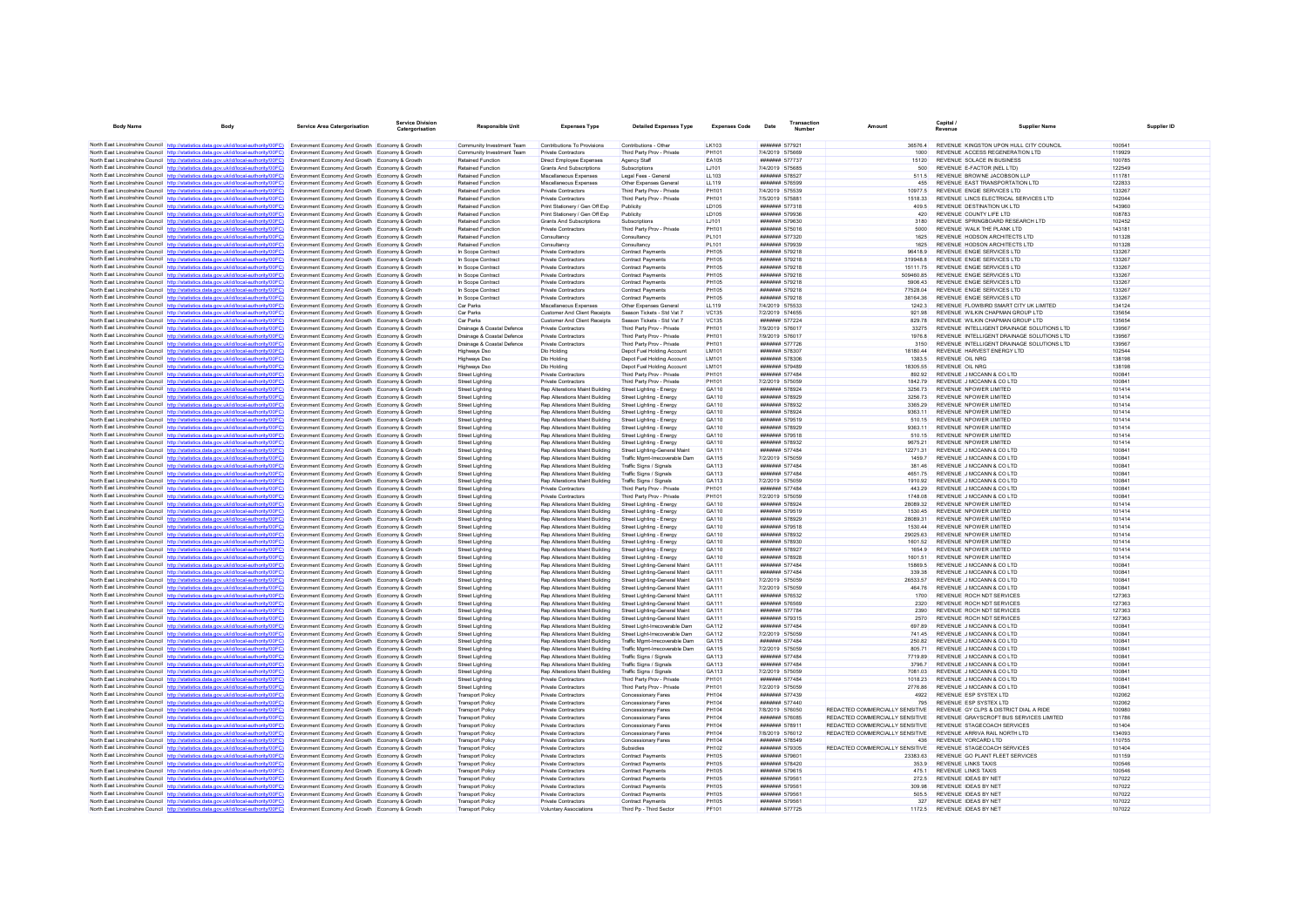| <b>Body Name</b>                       |                                                                                                                                                                                                           | <b>Service Area Catergorisation</b>                                                                | <b>Service Division</b><br>Catergorisation | <b>Responsible Unit</b>                                                                              | <b>Expenses Type</b>                                                                  | <b>Detailed Expenses Type</b>                            | <b>Expenses Code</b>                   | Date                                     | Transaction<br>Number |                    | Capital<br>Revenue                                                                 | <b>Supplier Name</b>                                         | Supplier ID                                                    |
|----------------------------------------|-----------------------------------------------------------------------------------------------------------------------------------------------------------------------------------------------------------|----------------------------------------------------------------------------------------------------|--------------------------------------------|------------------------------------------------------------------------------------------------------|---------------------------------------------------------------------------------------|----------------------------------------------------------|----------------------------------------|------------------------------------------|-----------------------|--------------------|------------------------------------------------------------------------------------|--------------------------------------------------------------|----------------------------------------------------------------|
|                                        | North East Lincolnshire Council http://statistics.data.gov.uk/id/local-authority/00FC) Environment Economy And Growth Economy & Growth                                                                    |                                                                                                    |                                            | <b>Transport Policy</b>                                                                              | Consultancy                                                                           | Consultancy                                              | PL101                                  | ####### 576642                           |                       | 1584.75            | REVENUE IDEAS BY NET                                                               |                                                              | 107022                                                         |
|                                        | North East Lincolnshire Council http://statistics.data.gov.uk/id/local-authority/00FC)                                                                                                                    | Environment Economy And Growth Economy & Growth                                                    |                                            | <b>Transport Policy</b>                                                                              | Consultancy                                                                           | Consultancy                                              | PL101                                  | ####### 576545                           |                       | 430                | REVENUE STAGECOACH SERVICES                                                        |                                                              | 101404                                                         |
|                                        | North East Lincolnshire Council http://statistics.data.gov.uk/id/local-authority/00FC)                                                                                                                    | Environment Economy And Growth Economy & Growth                                                    |                                            | <b>Transport Policy</b>                                                                              | Consultancy                                                                           | Consultancy                                              | PI 101                                 | ####### 577919                           |                       | 1790 12            | REVENUE ENGIE SERVICES I TD                                                        |                                                              | 133267                                                         |
|                                        | North East Lincolnshire Council http://statistics.data.gov.uk/id/local-authority/00FC)                                                                                                                    | Environment Economy And Growth Economy & Growth                                                    |                                            | <b>Transport Policy</b>                                                                              | Consultancy                                                                           | Consultancy                                              | PL101                                  | ####### 577919                           |                       | 283.99             | REVENUE ENGIE SERVICES LTD                                                         |                                                              | 133267                                                         |
|                                        | North East Lincolnshire Council http://statistics.data.gov.uk/id/local-authority/00FC)<br>North East Lincolnshire Council http://statistics.data.gov.uk/id/local-authority/00FC)                          | Environment Economy And Growth Economy & Growth<br>Environment Economy And Growth Economy & Growth |                                            | <b>Energy Project</b>                                                                                | <b>Energy Costs</b><br>Direct Employee Expenses                                       | Electricity<br>Agency Staf                               | GB102<br>EA105                         | ####### 579248<br>####### 578463         |                       | 1835.13<br>736.28  | REVENUE ENGIE SERVICES LTD<br>REVENUE MATRIX SCM LTD                               |                                                              | 133267<br>108117                                               |
|                                        | North East Lincolnshire Council http://statistics.data.gov.uk/id/local-authority/00FC)                                                                                                                    | Environment Economy And Growth Economy & Growth                                                    |                                            | <b>Energy Project</b><br><b>Energy Project</b>                                                       | Direct Employee Expenses                                                              | Agency Staff                                             | EA105                                  | ####### 578465                           |                       | 467.68             | REVENUE MATRIX SCM LTD                                                             |                                                              | 108117                                                         |
|                                        | North East Lincolnshire Council http://statistics.data.gov.uk/id/local-authority/00FC)                                                                                                                    | Environment Economy And Growth Economy & Growth                                                    |                                            | <b>Energy Project</b>                                                                                | <b>Direct Employee Expenses</b>                                                       | Agency Staff                                             | FA105                                  | ####### 578462                           |                       | 477 16             | REVENUE MATRIX SCM LTD                                                             |                                                              | 108117                                                         |
|                                        | North East Lincolnshire Council http://statistics.data.gov.uk/id/local-authority/00FC)                                                                                                                    | Environment Economy And Growth Economy & Growth                                                    |                                            | Energy Project                                                                                       | Direct Employee Expenses                                                              | Agency Staff                                             | FA105                                  | ####### 578464                           |                       | 890.82             | REVENUE MATRIX SCM LTD                                                             |                                                              | 108117                                                         |
|                                        | North East Lincolnshire Council http://statistics.data.gov.uk/id/local-authority/00FC)                                                                                                                    | Environment Economy And Growth Economy & Growth                                                    |                                            | <b>Energy Project</b>                                                                                | Rents                                                                                 | Room Hire                                                | GC103                                  | ####### 579226                           |                       | 270                | REVENUE SLEAFORD RUGBY CLUB                                                        |                                                              | 143704                                                         |
|                                        | North East Lincolnshire Council http://statistics.data.gov.uk/id/local-authority/00FC)                                                                                                                    | Environment Economy And Growth Economy & Growth                                                    |                                            | Energy Project                                                                                       | Car Allowances                                                                        | Travel - Employee                                        | JF101                                  | 7/4/2019 575566                          |                       | 298.1              | REVENUE CLICK TRAVEL                                                               |                                                              | 127476                                                         |
|                                        | North East Lincolnshire Council http://statistics.data.gov.uk/id/local-authority/00FC)<br>North East Lincolnshire Council http://statistics.data.gov.uk/id/local-authority/00FC)                          | Environment Economy And Growth Economy & Growth                                                    |                                            | <b>Energy Project</b>                                                                                | Car Allowances                                                                        | Travel - Employees                                       | JF101                                  | 7/4/2019 575566<br>7/4/2019 575566       |                       | 325 1<br>325.1     | REVENUE CLICK TRAVEL<br>REVENUE CLICK TRAVEL                                       |                                                              | 127476<br>127476                                               |
|                                        | North East Lincolnshire Council http://statistics.data.gov.uk/id/local-authority/00FC)                                                                                                                    | Environment Economy And Growth Economy & Growth<br>Environment Economy And Growth Economy & Growth |                                            | <b>Energy Project</b><br>Energy Project                                                              | Car Allowances<br>Car Allowances                                                      | Travel - Employees<br>Travel - Employee                  | JF101<br>JF101                         | ####### 578433                           |                       | 265                | REVENUE READY RENT A CAR                                                           |                                                              | 100557                                                         |
|                                        | North East Lincolnshire Council http://statistics.data.gov.uk/id/local-authority/00FC)                                                                                                                    | Environment Economy And Growth Economy & Growth                                                    |                                            | <b>Energy Project</b>                                                                                | Print Stationery / Gen Off Exp                                                        | Advertising                                              | LD104                                  | ####### 576067                           |                       | 450                | REVENUE WALTONS PUBLICATIONS LTD                                                   |                                                              | 128186                                                         |
|                                        | North East Lincolnshire Council http://statistics.data.gov.uk/id/local-authority/00FC)                                                                                                                    | Environment Economy And Growth Economy & Growth                                                    |                                            | <b>Energy Project</b>                                                                                | Print Stationery / Gen Off Exp                                                        | Publicity                                                | <b>ID105</b>                           | <b>#######</b> 576046                    |                       | 15198              | REVENUE PACE COMMUNICATIONS LIMITED                                                |                                                              | 140495                                                         |
|                                        | North East Lincolnshire Council http://statistics.data.gov.uk/id/local-authority/00FC)                                                                                                                    | Environment Economy And Growth Economy & Growth                                                    |                                            | <b>Energy Project</b>                                                                                | Print Stationery / Gen Off Exp                                                        | Publicity                                                | LD105                                  | ####### 576043                           |                       | 597.32             | REVENUE PACE COMMUNICATIONS LIMITED                                                |                                                              | 140495                                                         |
|                                        | North East Lincolnshire Council http://statistics.data.gov.uk/id/local-authority/00FC)<br>North East Lincolnshire Council http://statistics.data.gov.uk/id/local-authority/00FC)                          | Environment Economy And Growth Economy & Growth                                                    |                                            | <b>Energy Project</b>                                                                                | Print Stationery / Gen Off Exp                                                        | Publicity                                                | <b>ID105</b><br><b>ID105</b>           | ####### 576045                           |                       | 1139.85            | REVENUE PACE COMMUNICATIONS LIMITED                                                |                                                              | 140495<br>140495                                               |
|                                        | North East Lincolnshire Council http://statistics.data.gov.uk/id/local-authority/00FC)                                                                                                                    | Environment Economy And Growth Economy & Growth<br>Environment Economy And Growth Housing          |                                            | <b>Energy Project</b><br>Home Options & Hous Rel Supp                                                | Print Stationery / Gen Off Exp<br>Private Contractors                                 | Publicity<br>Third Party Prov - Private                  | PH101                                  | <b>#######</b> 576048<br>7/2/2019 573869 |                       | 1577 88<br>1184.16 | REVENUE PACE COMMUNICATIONS LIMITED.<br>REVENUE LINCOLNSHIRE HOUSING PARTNERSHIP   |                                                              | 140117                                                         |
|                                        | North East Lincolnshire Council http://statistics.data.gov.uk/id/local-authority/00FC)                                                                                                                    | Environment Economy And Growth Housing                                                             |                                            | Home Options & Hous Rel Supp Private Contractors                                                     |                                                                                       | Third Party Prov - Private                               | PH101                                  | 7/2/2019 574838                          |                       | 330.38             | <b>REVENUE SHELTER</b>                                                             |                                                              | 131156                                                         |
|                                        | North East Lincolnshire Council http://statistics.data.gov.uk/id/local-authority/00EC)                                                                                                                    | Environment Economy And Growth Housing                                                             |                                            | Home Options & Hous Rel Supp                                                                         | Private Contractors                                                                   | Third Party Prov - Private                               | PH101                                  | 7/2/2019 574838                          |                       | 319.39             | REVENUE SHELTER                                                                    |                                                              | 131156                                                         |
|                                        | North East Lincolnshire Council http://statistics.data.gov.uk/id/local-authority/00FC)                                                                                                                    | Environment Economy And Growth Housing                                                             |                                            | Home Options & Hous Rel Supp                                                                         | <b>Private Contractors</b>                                                            | Third Party Prov - Private                               | PH101                                  | 7/2/2019 574838                          |                       | 3320               | <b>REVENUE SHELTER</b>                                                             |                                                              | 131156                                                         |
|                                        | North East Lincolnshire Council http://statistics.data.gov.uk/id/local-authority/00FC)                                                                                                                    | Environment Economy And Growth Housing                                                             |                                            | Home Options & Hous Rel Supp Private Contractors                                                     |                                                                                       | Third Party Prov - Private                               | PH101                                  | 7/2/2019 574838                          |                       | 3320               | <b>REVENUE SHELTER</b>                                                             |                                                              | 131156                                                         |
|                                        | North East Lincolnshire Council http://statistics.data.gov.uk/id/local-authority/00FC)                                                                                                                    | Environment Economy And Growth Housing                                                             |                                            | Home Options & Hous Rel Supp Private Contractors                                                     |                                                                                       | Third Party Prov - Private                               | PH101                                  | ####### 579331                           |                       | 450                | REVENUE REDACTED PERSONAL INFORMATION                                              |                                                              | REDACTED PERSONAL INFORMATION                                  |
|                                        | North East Lincolnshire Council http://statistics.data.gov.uk/id/local-authority/00FC)                                                                                                                    | Environment Economy And Growth Housing                                                             |                                            | Home Options & Hous Rel Supp                                                                         | Private Contractors                                                                   | Third Party Prov - Private                               | PH101                                  | ####### 579999                           |                       | 450                | REVENUE LETSAND (GRIMSBY)                                                          |                                                              | 123288                                                         |
|                                        | North East Lincolnshire Council http://statistics.data.gov.uk/id/local-authority/00FC)<br>North East Lincolnshire Council http://statistics.data.gov.uk/id/local-authority/00EC)                          | Environment Economy And Growth Housing<br>Environment Economy And Growth Housing                   |                                            | Home Options & Hous Rel Supp Private Contractors<br>Home Options & Hous Rel Supp Private Contractors |                                                                                       | Third Party Prov - Private<br>Third Party Prov - Private | PH101<br><b>PH101</b>                  | 7/9/2019 574605<br>####### 575551        |                       | 325<br>250         | REVENUE LOVELLE BACONS LLP LTD                                                     | REVENUE ASTON ESTATES LINCS LTD (CLEETHORPES ACCOUNT) 107831 | 103583                                                         |
|                                        | North East Lincolnshire Council http://statistics.data.gov.uk/id/local-authority/00FC)                                                                                                                    | Environment Economy And Growth Housing                                                             |                                            | Home Options & Hous Rel Supp                                                                         | Private Contractors                                                                   | Third Party Prov - Private                               | PH101                                  | ####### 576084                           |                       | 800                |                                                                                    | REVENUE ASTON ESTATES LINCS LTD (CLEETHORPES ACCOUNT)        | 107831                                                         |
|                                        | North East Lincolnshire Council http://statistics.data.gov.uk/id/local-authority/00FC)                                                                                                                    | Environment Economy And Growth Housing                                                             |                                            | Home Options & Hous Rel Supp Private Contractors                                                     |                                                                                       | Third Party Prov - Private                               | PH101                                  | ####### 577280                           |                       |                    | REVENUE REDACTED PERSONAL INFORMATION                                              |                                                              | REDACTED PERSONAL INFORMATION                                  |
|                                        | North East Lincolnshire Council http://statistics.data.gov.uk/id/local-authority/00FC)                                                                                                                    | Environment Economy And Growth Housing                                                             |                                            | Home Options & Hous Rel Supp Private Contractors                                                     |                                                                                       | Third Party Prov - Private                               | PH101                                  | ####### 577168                           |                       | 931                | REVENUE SC LETTING                                                                 |                                                              | 131716                                                         |
|                                        | North East Lincolnshire Council http://statistics.data.gov.uk/id/local-authority/00FC)                                                                                                                    | Environment Economy And Growth Housing                                                             |                                            | Home Options & Hous Rel Supp Private Contractors                                                     |                                                                                       | Third Party Prov - Private                               | PH101                                  | <b>#######</b> 575937                    |                       | 845.96             | REVENUE SCIETTING                                                                  |                                                              | 131716                                                         |
|                                        | North East Lincolnshire Council http://statistics.data.gov.uk/id/local-authority/00FC)                                                                                                                    | Environment Economy And Growth Housing                                                             |                                            | Home Options & Hous Rel Supp                                                                         | Rent                                                                                  | Rent                                                     | GC101                                  | ####### 579564                           |                       | 2368.32            | REVENUE REDACTED PERSONAL INFORMATION                                              |                                                              | REDACTED PERSONAL INFORMATION                                  |
|                                        | North East Lincolnshire Council http://statistics.data.gov.uk/id/local-authority/00FC)<br>North East Lincolnshire Council http://statistics.data.gov.uk/id/local-authority/00FC)                          | Environment Economy And Growth Housing<br>Environment Economy And Growth Housing                   |                                            | Home Options & Hous Rel Supp<br>Home Options & Hous Rel Supp Rents                                   | Rents                                                                                 | Rent<br>Service Charge                                   | GC101<br>GC102                         | ####### 577257<br>####### 577872         |                       | 760<br>262.9       | REVENUE REDACTED PERSONAL INFORMATION<br>REVENUE ANGLIAN WATER                     |                                                              | REDACTED PERSONAL INFORMATION<br>100508                        |
|                                        | North East Lincolnshire Council http://statistics.data.gov.uk/id/local-authority/00FC)                                                                                                                    | Environment Economy And Growth Housing                                                             |                                            | Home Options & Hous Rel Supp Rents                                                                   |                                                                                       | Service Charge                                           | GC102                                  | ####### 579569                           |                       | 250                | REVENUE RPS LINCOLNSHIRE LIMITED                                                   |                                                              | 143983                                                         |
| North East Lincolnshire Council http:/ | distics.data.gov.uk/id/local-authority/00FC)                                                                                                                                                              | Environment Economy And Growth Housing                                                             |                                            | Home Options & Hous Rel Supp Rents                                                                   |                                                                                       | Rent                                                     | GC101                                  | 7/2/2019 575149                          |                       | 350                | REVENUE REDACTED PERSONAL INFORMATION                                              |                                                              | REDACTED PERSONAL INFORMATION                                  |
|                                        | North East Lincolnshire Council http://statistics.data.gov.uk/id/local-authority/00FC)                                                                                                                    | <b>Environment Economy And Growth Housing</b>                                                      |                                            | Home Ontions & Hous Rel Supp Rents                                                                   |                                                                                       | Rent                                                     | GC <sub>101</sub>                      | 7/2/2019 575150                          |                       | 420                | REVENUE REDACTED PERSONAL INFORMATION                                              |                                                              | REDACTED PERSONAL INFORMATION                                  |
|                                        | North East Lincolnshire Council http://statistics.data.gov.uk/id/local-authority/00FC)                                                                                                                    | Environment Economy And Growth Housing                                                             |                                            | Home Options & Hous Rel Supp                                                                         | Pante                                                                                 | Rent                                                     | GC <sub>101</sub>                      | 7/2/2019 575154                          |                       | 315                | REVENUE REDACTED PERSONAL INFORMATION                                              |                                                              | REDACTED PERSONAL INFORMATION                                  |
|                                        | North East Lincolnshire Council http://statistics.data.gov.uk/id/local-authority/00FC)                                                                                                                    | Environment Economy And Growth Housing                                                             |                                            | Home Options & Hous Rel Supp                                                                         | Rents                                                                                 | Rent                                                     | GC101                                  | 7/3/2019 575075                          |                       | 420                | REVENUE REDACTED PERSONAL INFORMATION                                              |                                                              | REDACTED PERSONAL INFORMATION                                  |
|                                        | North East Lincolnshire Council http://statistics.data.gov.uk/id/local-authority/00FC)<br>North East Lincolnshire Council http://statistics.data.gov.uk/id/local-authority/00FC)                          | Environment Economy And Growth Housing<br>Environment Economy And Growth Housing                   |                                            | Home Options & Hous Rel Supp Rents<br>Home Options & Hous Rel Supp Rents                             |                                                                                       | Rent<br>Rent                                             | GC101<br>GC <sub>101</sub>             | ####### 576899<br><b>#######</b> 576896  |                       | 315<br>490         | REVENUE REDACTED PERSONAL INFORMATION<br>REVENUE REDACTED PERSONAL INFORMATION     |                                                              | REDACTED PERSONAL INFORMATION<br>REDACTED PERSONAL INFORMATION |
|                                        | North East Lincolnshire Council http://statistics.data.gov.uk/id/local-authority/00FC)                                                                                                                    | Environment Economy And Growth Housing                                                             |                                            | Home Options & Hous Rel Supp                                                                         | Rents                                                                                 | Rent                                                     | GC101                                  | ####### 576898                           |                       | 420                | REVENUE REDACTED PERSONAL INFORMATION                                              |                                                              | REDACTED PERSONAL INFORMATION                                  |
|                                        | North East Lincolnshire Council http://statistics.data.gov.uk/id/local-authority/00FC)                                                                                                                    | Environment Economy And Growth Housing                                                             |                                            | Home Options & Hous Rel Supp Rents                                                                   |                                                                                       | Rent                                                     | GC101                                  | ####### 578364                           |                       | 360                | REVENUE REDACTED PERSONAL INFORMATION                                              |                                                              | REDACTED PERSONAL INFORMATION                                  |
|                                        | North East Lincolnshire Council http://statistics.data.gov.uk/id/local-authority/00FC)                                                                                                                    | Environment Economy And Growth Housing                                                             |                                            | Home Options & Hous Rel Supp Rents                                                                   |                                                                                       | Rent                                                     | GC101                                  | ####### 578365                           |                       | 490                | REVENUE REDACTED PERSONAL INFORMATION                                              |                                                              | REDACTED PERSONAL INFORMATION                                  |
|                                        | North East Lincolnshire Council http://statistics.data.gov.uk/id/local-authority/00FC)                                                                                                                    | Environment Economy And Growth Housing                                                             |                                            | Home Options & Hous Rel Supp                                                                         | Rents                                                                                 | Rent                                                     | GC101                                  | ####### 578366                           |                       | 490                | REVENUE REDACTED PERSONAL INFORMATION                                              |                                                              | REDACTED PERSONAL INFORMATION                                  |
|                                        | North East Lincolnshire Council http://statistics.data.gov.uk/id/local-authority/00FC)                                                                                                                    | Environment Economy And Growth Housing                                                             |                                            | Home Options & Hous Rel Supp Rents                                                                   |                                                                                       | Rent                                                     | GC101                                  | ####### 578367                           |                       | 420                | REVENUE REDACTED PERSONAL INFORMATION                                              |                                                              | REDACTED PERSONAL INFORMATION                                  |
|                                        | North East Lincolnshire Council http://statistics.data.gov.uk/id/local-authority/00FC)                                                                                                                    | <b>Environment Economy And Growth Housing</b>                                                      |                                            | Home Options & Hous Rel Supp Rents                                                                   | Rente                                                                                 | Rent<br>Rent                                             | GC <sub>101</sub><br>GC <sub>101</sub> | <b>#######</b> 578368<br>####### 578370  |                       | 420<br>360         | REVENUE REDACTED PERSONAL INFORMATION<br>REVENUE REDACTED PERSONAL INFORMATION     |                                                              | REDACTED PERSONAL INFORMATION<br>REDACTED PERSONAL INFORMATION |
|                                        | North East Lincolnshire Council http://statistics.data.gov.uk/id/local-authority/00FC)<br>North East Lincolnshire Council http://statistics.data.gov.uk/id/local-authority/00FC)                          | Environment Economy And Growth Housing<br>Environment Economy And Growth Housing                   |                                            | Home Options & Hous Rel Supp<br>Home Options & Hous Rel Supp Rents                                   |                                                                                       | Rent                                                     | GC101                                  | 7/2/2019 575183                          |                       | 1170               | REVENUE REDACTED PERSONAL INFORMATION                                              |                                                              | REDACTED PERSONAL INFORMATION                                  |
|                                        | North East Lincolnshire Council http://statistics.data.gov.uk/id/local-authority/00FC)                                                                                                                    | Environment Economy And Growth Housing                                                             |                                            | Home Options & Hous Rel Supp                                                                         | Rents                                                                                 | Rent                                                     | GC101                                  | 7/2/2019 575188                          |                       | 550                | REVENUE REDACTED PERSONAL INFORMATION                                              |                                                              | REDACTED PERSONAL INFORMATION                                  |
|                                        | North East Lincolnshire Council http://statistics.data.gov.uk/id/local-authority/00FC)                                                                                                                    | Environment Economy And Growth Housing                                                             |                                            | Home Options & Hous Rel Supp                                                                         | Rents                                                                                 | Rent                                                     | GC101                                  | 7/2/2019 575189                          |                       | 490                | REVENUE REDACTED PERSONAL INFORMATION                                              |                                                              | REDACTED PERSONAL INFORMATION                                  |
|                                        | North East Lincolnshire Council http://statistics.data.gov.uk/id/local-authority/00FC)                                                                                                                    | Environment Economy And Growth Housing                                                             |                                            | Home Options & Hous Rel Supp Rents                                                                   |                                                                                       | Rent                                                     | GC101                                  | 7/2/2019 575190                          |                       |                    | REVENUE REDACTED PERSONAL INFORMATION                                              |                                                              | REDACTED PERSONAL INFORMATION                                  |
|                                        | North East Lincolnshire Council http://statistics.data.gov.uk/id/local-authority/00FC)                                                                                                                    | Environment Economy And Growth Housing                                                             |                                            | Home Options & Hous Rel Supp Rents                                                                   |                                                                                       | Rent                                                     | GC101                                  | 7/3/2019 575184                          |                       | 270                | REVENUE REDACTED PERSONAL INFORMATION                                              |                                                              | REDACTED PERSONAL INFORMATION                                  |
|                                        | North East Lincolnshire Council http://statistics.data.gov.uk/id/local-authority/00FC)                                                                                                                    | Environment Economy And Growth Housing                                                             |                                            | Home Options & Hous Rel Supp                                                                         | Rents                                                                                 | Rent                                                     | GC <sub>101</sub>                      | 7/3/2019 575186                          |                       | 700                | REVENUE REDACTED PERSONAL INFORMATION                                              |                                                              | REDACTED PERSONAL INFORMATION                                  |
|                                        | North East Lincolnshire Council http://statistics.data.gov.uk/id/local-authority/00FC)<br>North East Lincolnshire Council http://statistics.data.gov.uk/id/local-authority/00FC)                          | Environment Economy And Growth Housing<br>Environment Economy And Growth Housing                   |                                            | Home Options & Hous Rel Supp<br>Home Options & Hous Rel Supp                                         | Rents<br>Rents                                                                        | Rent<br>Rent                                             | GC101<br>GC101                         | 7/3/2019 575187<br>####### 576900        |                       | 385<br>490         | REVENUE REDACTED PERSONAL INFORMATION<br>REVENUE REDACTED PERSONAL INFORMATION     |                                                              | REDACTED PERSONAL INFORMATION<br>REDACTED PERSONAL INFORMATION |
|                                        | North East Lincolnshire Council http://statistics.data.gov.uk/id/local-authority/00EC)                                                                                                                    | <b>Environment Economy And Growth Housing</b>                                                      |                                            | Home Options & Hous Rel Supp Rents                                                                   |                                                                                       | Rent                                                     | GC <sub>101</sub>                      | <b>####### 578372</b>                    |                       | 490                | REVENUE REDACTED PERSONAL INFORMATION                                              |                                                              | REDACTED PERSONAL INFORMATION                                  |
|                                        | North East Lincolnshire Council http://statistics.data.gov.uk/id/local-authority/00FC)                                                                                                                    | Environment Economy And Growth Housing                                                             |                                            | Home Options & Hous Rel Supp Rents                                                                   |                                                                                       | Rent                                                     | GC <sub>101</sub>                      | ####### 578371                           |                       | 840                | REVENUE REDACTED PERSONAL INFORMATION                                              |                                                              | REDACTED PERSONAL INFORMATION                                  |
|                                        | North East Lincolnshire Council http://statistics.data.gov.uk/id/local-authority/00FC)                                                                                                                    | Environment Economy And Growth Housing                                                             |                                            | Home Options & Hous Rel Supp Rents                                                                   |                                                                                       | Rent                                                     | GC101                                  | ####### 578373                           |                       | 490                | REVENUE REDACTED PERSONAL INFORMATION                                              |                                                              | REDACTED PERSONAL INFORMATION                                  |
|                                        | North East Lincolnshire Council http://statistics.data.gov.uk/id/local-authority/00FC)                                                                                                                    | Environment Fconomy And Growth Housing                                                             |                                            | Home Options & Hous Rel Supp Rents                                                                   |                                                                                       | Rent                                                     | GC <sub>101</sub>                      | 7/4/2019 575224                          |                       | 880                | REVENUE REDACTED PERSONAL INFORMATION                                              |                                                              | REDACTED PERSONAL INFORMATION                                  |
|                                        | North East Lincolnshire Council http://statistics.data.gov.uk/id/local-authority/00FC)                                                                                                                    | Environment Economy And Growth Housing                                                             |                                            | Home Options & Hous Rel Supp                                                                         | Rents                                                                                 | Rent                                                     | GC101                                  | 7/4/2019 575225                          |                       | 1040               | REVENUE REDACTED PERSONAL INFORMATION                                              |                                                              | REDACTED PERSONAL INFORMATION                                  |
|                                        | North East Lincolnshire Council http://statistics.data.gov.uk/id/local-authority/00FC)<br>North East Lincolnshire Council http://statistics.data.gov.uk/id/local-authority/00FC)                          | Environment Economy And Growth Housing<br>Environment Economy And Growth Housing                   |                                            | Home Options & Hous Rel Supp<br>Home Options & Hous Rel Supp Rents                                   | Rents                                                                                 | Rent<br>Rent                                             | GC101<br>GC101                         | ####### 579229<br>####### 579547         |                       | 1129.15            | REVENUE REDACTED PERSONAL INFORMATION<br>REVENUE REDACTED PERSONAL INFORMATION     |                                                              | REDACTED PERSONAL INFORMATION<br>REDACTED PERSONAL INFORMATION |
|                                        | North East Lincolnshire Council http://statistics.data.gov.uk/id/local-authority/00FC)                                                                                                                    | Environment Economy And Growth Housing                                                             |                                            | Home Options & Hous Rel Supp Rents                                                                   |                                                                                       | Rent                                                     | GC <sub>101</sub>                      | <b>#######</b> 579544                    |                       | 325                | REVENUE REDACTED PERSONAL INFORMATION                                              |                                                              | REDACTED PERSONAL INFORMATION                                  |
|                                        | North East Lincolnshire Council http://statistics.data.gov.uk/id/local-authority/00FC)                                                                                                                    | Environment Economy And Growth Housing                                                             |                                            | Home Options & Hous Rel Supp                                                                         | Communications And Computing Computer S/Ware - Purchase                               |                                                          | LF101                                  | ####### 578888                           |                       | 2237.66            | REVENUE CIVICA UK LIMITED                                                          |                                                              | 103029                                                         |
|                                        | North East Lincolnshire Council http://statistics.data.gov.uk/id/local-authority/00FC)                                                                                                                    | Environment Economy And Growth Housing                                                             |                                            |                                                                                                      | Home Options & Hous Rel Supp Communications And Computing Computer S/Ware - Purchases |                                                          | LF101                                  | ####### 578897                           |                       | 3156.97            | REVENUE CIVICA UK LIMITED                                                          |                                                              | 103029                                                         |
|                                        | North East Lincolnshire Council http://statistics.data.gov.uk/id/local-authority/00EC)                                                                                                                    | Environment Economy And Growth Housing                                                             |                                            | Home Options & Hous Rel Supp                                                                         | Communications And Computing Computer S/Ware - Purchases                              |                                                          | I F101                                 | <b>#######</b> 578900                    |                       | 164942             | REVENUE CIVICA UK LIMITED                                                          |                                                              | 103029                                                         |
|                                        | North East Lincolnshire Council http://statistics.data.oov.uk/id/local-authority/00FC)                                                                                                                    | Environment Economy And Growth Housing                                                             |                                            | Strategic Housing                                                                                    | Private Contractors                                                                   | Third Party Prov - Private                               | PH101                                  | ####### 577216                           |                       | 4550               | REVENUE JONES LANG LASALLE LIMITED                                                 |                                                              | 138946                                                         |
|                                        | North East Lincolnshire Council http://statistics.data.gov.uk/id/local-authority/00FC)<br>North East Lincolnshire Council http://statistics.data.gov.uk/id/local-authority/00FC)                          | Environment Economy And Growth Housing                                                             |                                            | Strategic Housing                                                                                    | Private Contractors                                                                   | Third Party Prov - Private                               | PH101                                  | 7/4/2019 575483                          |                       | 10237.5            | REVENUE ENGIE SERVICES LTD                                                         |                                                              | 133267<br>133267                                               |
|                                        | North East Lincolnshire Council http://statistics.data.gov.uk/id/local-authority/00FC)                                                                                                                    | Environment Economy And Growth Housing<br>Environment Economy And Growth Housing                   |                                            | Strategic Housing<br>Strategic Housing                                                               | Private Contractors<br>Private Contractors                                            | Third Party Prov - Private<br>Third Party Prov - Private | PH101<br>PH101                         | ####### 578461<br>####### 579885         |                       | 10237.5<br>4470    | REVENUE ENGIE SERVICES LTD<br>REVENUE JONES LANG LASALLE LIMITED                   |                                                              | 138946                                                         |
|                                        | North East Lincolnshire Council http://statistics.data.gov.uk/id/local-authority/00FC)                                                                                                                    | Dir Health And Wellbeing                                                                           | Public Healt                               | Director Public Health                                                                               | <b>Grants And Subscriptions</b>                                                       | Subscriptions                                            | LJ101                                  | ####### 577218                           |                       | 2570               |                                                                                    | REVENUE ASSOCIATION OF DIRECTORS OF PUBLIC HEALTH (UK)       | 134547                                                         |
|                                        | North East Lincolnshire Council http://statistics.data.gov.uk/id/local-authority/00FC)                                                                                                                    | Dir Health And Wellbeing                                                                           | <b>Public Health</b>                       | Director Public Health                                                                               | Government Departments                                                                | Third Party Prov - Govt Depts                            | PE101                                  | ####### 575124                           |                       | 9000               | REVENUE CONATU 1701 LTD                                                            |                                                              | 142948                                                         |
|                                        | North East Lincolnshire Council http://statistics.data.gov.uk/id/local-authority/00FC)                                                                                                                    | Dir Health And Wellbeing                                                                           | Public Health                              | Director Public Health                                                                               | Consultancy                                                                           | Consultancy                                              | PI 101                                 | ####### 579658                           |                       | 6070               | REVENUE IDOX SOFTWARE I TD                                                         |                                                              | 109848                                                         |
|                                        | North East Lincolnshire Council http://statistics.data.gov.uk/id/local-authority/00FC)                                                                                                                    | Dir Health And Wellbeing                                                                           | Public Health                              | Drug / Alcohol Action Service                                                                        | Government Department                                                                 | Third Party Prov - Govt Depts                            | PE101                                  | ####### 578979                           |                       | 31133.46           |                                                                                    | REVENUE NHSBSA (NHS BUSINESS SERVICES AUTHORITY)             | 127751                                                         |
|                                        | North East Lincolnshire Council http://statistics.data.gov.uk/id/local-authority/00FC)                                                                                                                    | Dir Health And Wellbeing                                                                           | <b>Public Health</b>                       | Drug / Alcohol Action Service                                                                        | Private Contractors                                                                   | <b>Contract Payments</b>                                 | <b>PH105</b>                           | 7/8/2019 575969                          |                       | 142603.25          | <b>REVENUE ADDACTION</b>                                                           |                                                              | 119878                                                         |
|                                        | North East Lincolnshire Council http://statistics.data.gov.uk/id/local-authority/00FC)<br>North East Lincolnshire Council http://statistics.data.gov.uk/id/local-authority/00FC)                          | Dir Health And Wellbeing<br>Dir Health And Wellbeing                                               | <b>Public Health</b><br>Public Health      | Drug / Alcohol Action Service<br>Drug / Alcohol Action Service                                       | Private Contractors<br>Private Contractors                                            | <b>Contract Payments</b><br><b>Contract Payments</b>     | <b>PH105</b><br><b>PH105</b>           | ####### 578978<br>####### 578980         |                       | 125000<br>21500    | REVENUE NHS NORTH EAST LINCOLNSHIRE CCG<br>REVENUE NHS NORTH EAST LINCOLNSHIRE CCG |                                                              | 121549<br>121549                                               |
|                                        | North East Lincolnshire Council http://statistics.data.gov.uk/id/local-authority/00FC)                                                                                                                    | Dir Health And Wellheinn                                                                           | Public Health                              | Drug / Alcohol Action Service                                                                        | Private Contractors                                                                   | Third Party Prov - Private                               | PH101                                  | 7/9/2019 575970                          |                       | 24266.67           | <b>REVENUE ADDACTION</b>                                                           |                                                              | 119878                                                         |
|                                        | North East Lincolnshire Council http://statistics.data.gov.uk/id/local-authority/00FC)                                                                                                                    | Dir Health And Wellbeing                                                                           | Public Health                              | <b>Wellbeing Service</b>                                                                             | Private Contractors                                                                   | Third Party Prov - Private                               | PH101                                  | 7/8/2019 575979                          |                       | 36582              | REVENUE BEACON MEDICAL CENTRE                                                      |                                                              | 109525                                                         |
|                                        | North East Lincolnshire Council http://statistics.data.gov.uk/id/local-authority/00FC)                                                                                                                    | Dir Health And Wellbeing                                                                           | Public Health                              | <b>Wellbeing Service</b>                                                                             | Private Contractors                                                                   | Third Party Prov - Private                               | PH101                                  | 7/8/2019 576056                          |                       | 271.2              | REVENUE THE CHANTRY HEALTH GROUP                                                   |                                                              | 108912                                                         |
|                                        | North East Lincolnshire Council http://statistics.data.gov.uk/id/local-authority/00FC)                                                                                                                    | Dir Health And Wellbeing                                                                           | Public Health                              | Wellbeing Service                                                                                    | Private Contractors                                                                   | Third Party Prov - Private                               | PH101                                  | ####### 579925                           |                       | 1140               | REVENUE BEACON MEDICAL CENTRE                                                      |                                                              | 109525                                                         |
|                                        | North East Lincolnshire Council http://statistics.data.gov.uk/id/local-authority/00FC)                                                                                                                    | Dir Health And Wellbeing                                                                           | Public Health                              | <b>Wellbeing Service</b>                                                                             | Private Contractors                                                                   | Third Party Prov - Private                               | PH101                                  | ####### 579929                           |                       | 405                | REVENUE DR I D S CHALMERS & DR V O MEIER                                           |                                                              | 104521                                                         |
|                                        | North East Lincolnshire Council http://statistics.data.gov.uk/id/local-authority/00FC)                                                                                                                    | Dir Health And Wellbeing                                                                           | Public Health                              | <b>Wellbeing Service</b>                                                                             | Private Contractors                                                                   | Third Party Prov - Private                               | PH101                                  | ####### 579934                           |                       | 330                | REVENUE DR SINHA & DR G DE                                                         |                                                              | 108111                                                         |
|                                        | North East Lincolnshire Council http://statistics.data.gov.uk/id/local-authority/00FC)<br>North East Lincolnshire Council http://statistics.data.gov.uk/id/local-authority/00FC) Dir Health And Wellbeing | Dir Health And Wellbeing                                                                           | <b>Public Health</b><br>Public Health      | <b>Wellbeing Service</b><br><b>Wellbeing Service</b>                                                 | Private Contractors<br>Rents                                                          | Third Party Prov - Private<br>Rent                       | PH101<br>GC101                         | ####### 579987<br>####### 577502         |                       | 1089.24<br>1000    | REVENUE SCARTHO MEDICAL CENTRE<br>REVENUE THE GRIMSBY INSTITUTE OF FURTHER         |                                                              | 107570<br>102742                                               |
|                                        | North East Lincolnshire Council http://statistics.data.gov.uk/id/local-authority/00FC)                                                                                                                    | Dir Health And Wellbeing                                                                           | <b>Public Health</b>                       | <b>Wellbeing Service</b>                                                                             | Communications And Computing Telephones                                               |                                                          | LF112                                  | <b>#######</b> 576552                    |                       | 316                | REVENUE EDEN TELECOM LTD                                                           |                                                              | 135601                                                         |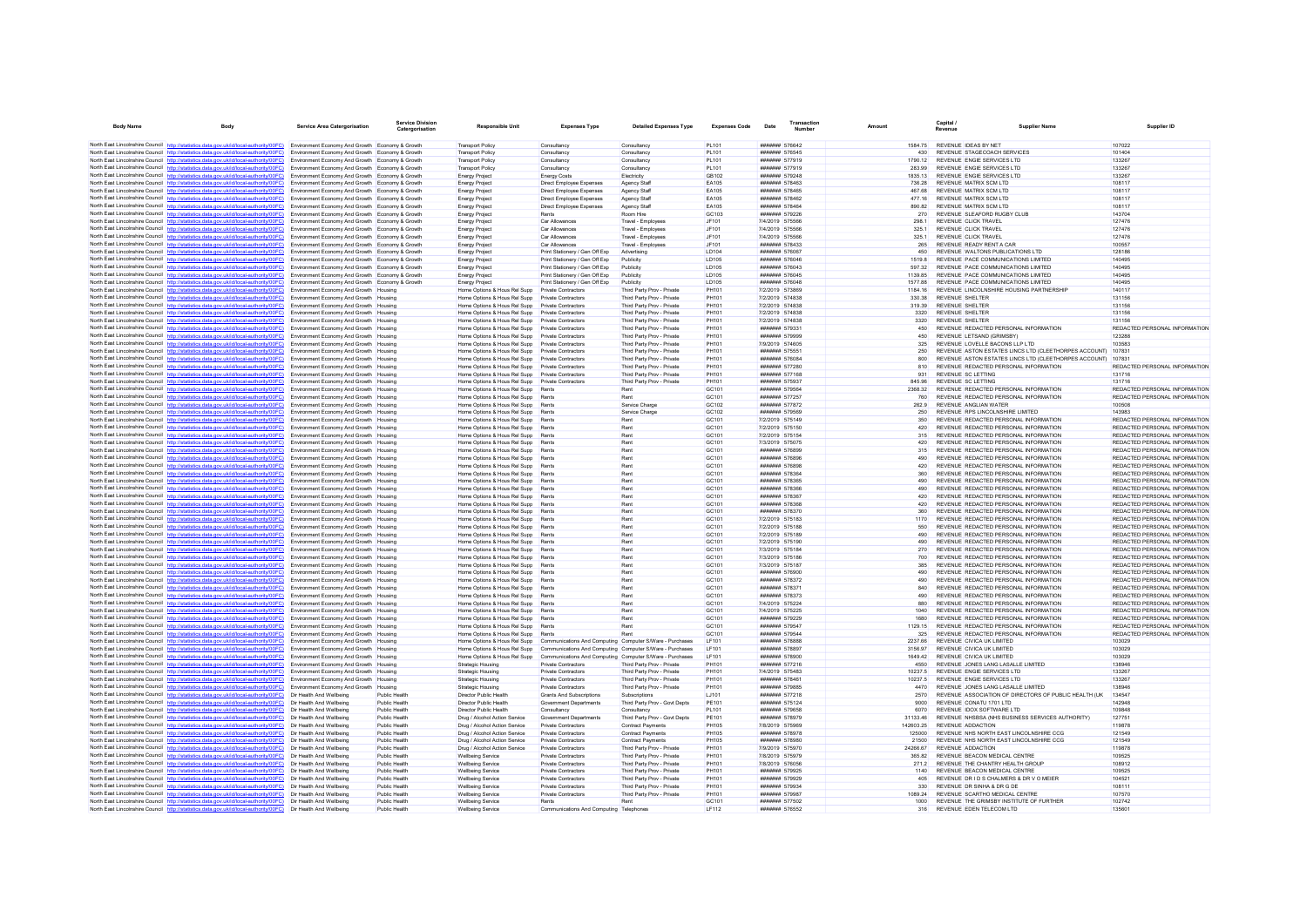| <b>Body Name</b>                           | Body                                                                                                                                                                             | Service Area Catergorisation                         | <b>Service Division</b><br>Catergorisation     | <b>Responsible Unit</b>                              | <b>Expenses Type</b>                                           | <b>Detailed Expenses Type</b>                                   | <b>Expenses Code</b>  | Date                               | Transactio<br><b>Number</b>         | Amount              | Capital /<br><b>Revenue</b>                    | <b>Supplier Name</b>                                                          |                  |
|--------------------------------------------|----------------------------------------------------------------------------------------------------------------------------------------------------------------------------------|------------------------------------------------------|------------------------------------------------|------------------------------------------------------|----------------------------------------------------------------|-----------------------------------------------------------------|-----------------------|------------------------------------|-------------------------------------|---------------------|------------------------------------------------|-------------------------------------------------------------------------------|------------------|
|                                            | North East Lincolnshire Council http://statistics.data.gov.uk/id/local-authority/00FC) Dir Health And Wellbeing                                                                  |                                                      | Public Health                                  | Sexual Health                                        | <b>Private Contractors</b>                                     | <b>Contract Payments</b>                                        | <b>PH105</b>          | 7/4/2019 575703                    |                                     | 59270.98            |                                                | REVENUE VIRGIN CARE SERVICES LTD                                              | 120538           |
|                                            | North East Lincolnshire Council http://statistics.data.gov.uk/id/local-authority/00FC)                                                                                           | Dir Health And Wellbeing                             | Public Health                                  | Sexual Health                                        | Private Contractors                                            | Third Party Prov - Private                                      | PH101                 |                                    | <b>#######</b> 576040               | 395.6               | REVENUE ASDA PHARMACY                          |                                                                               | 104011           |
|                                            | North East Lincolnshire Council http://statistics.data.gov.uk/id/local-authority/00FC)                                                                                           | Dir Health And Wellbeing                             | Public Health                                  | Sexual Health                                        | Private Contractors                                            | Third Party Prov - Private                                      | <b>PH101</b>          |                                    | ####### 576040                      | 525                 | REVENUE ASDA PHARMACY                          |                                                                               | 104011           |
|                                            | North East Lincolnshire Council http://statistics.data.gov.uk/id/local-authority/00FC)                                                                                           | Dir Health And Wellbeing                             | Public Health                                  | Sexual Health                                        | Private Contractors                                            | Third Party Prov - Private                                      | PH101                 |                                    | ####### 578948                      | 259.77              |                                                | REVENUE COTTINGHAM PHARMACY                                                   | 104020           |
|                                            | North East Lincolnshire Council http://statistics.data.gov.uk/id/local-authority/00FC)                                                                                           | Dir Health And Wellbeing                             | Public Health                                  | Sexual Health                                        | <b>Private Contractors</b>                                     | Third Party Prov - Private                                      | PH101                 |                                    | ####### 578951                      | 391.3               | REVENUE ASDA PHARMACY                          |                                                                               | 104011           |
|                                            | North East Lincolnshire Council http://statistics.data.gov.uk/id/local-authority/00FC)                                                                                           | Dir Health And Wellbeing                             | Public Health                                  | Sexual Health                                        | Private Contractors                                            | Third Party Prov - Private                                      | PH101                 |                                    | ####### 578951                      | 480                 | REVENUE ASDA PHARMACY                          |                                                                               | 104011           |
|                                            | North East Lincolnshire Council http://statistics.data.gov.uk/id/local-authority/00FC)                                                                                           | Dir Health And Wellbeing                             | Public Health                                  | Sexual Health                                        | Other Agencies                                                 | <b>Health Charges</b>                                           | PJ131                 |                                    | ####### 579014                      | 1098                |                                                | REVENUE CITY HEALTH CARE PARTNERSHIP CIC                                      | 110889           |
|                                            | North East Lincolnshire Council http://statistics.data.gov.uk/id/local-authority/00FC)                                                                                           | Dir Health And Wellbeing<br>Dir Health And Wellbeing | Public Health<br>Public Health                 | Sexual Health<br>Sexual Health                       | Other Agencies                                                 | Other<br>Other                                                  | PJ121<br>P.1121       | 7/8/2019 576047                    | ####### 576041                      | 2240<br>640         |                                                | REVENUE BEACON MEDICAL CENTRE<br>REVENUE PELHAM MEDICAL GROUP                 | 109525<br>104350 |
|                                            | North East Lincolnshire Council http://statistics.data.gov.uk/id/local-authority/00FC)<br>North East Lincolnshire Council http://statistics.data.gov.uk/id/local-authority/00FC) | Dir Health And Wellbeing                             | Public Health                                  | Sexual Health                                        | Other Agencies<br>Other Agencies                               | Othe                                                            | PJ121                 |                                    | ####### 576889                      | 680                 |                                                | REVENUE LITTLEFIELDS HEALTH CENTRE                                            | 111683           |
|                                            | North East Lincolnshire Council http://statistics.data.gov.uk/id/local-authority/00FC)                                                                                           | Dir Health And Wellheing                             | Public Health                                  | Sexual Health                                        | Other Agencies                                                 | Other                                                           | PJ121                 |                                    | ####### 578949                      | 880                 |                                                | REVENUE SCARTHO MEDICAL CENTRE                                                | 107570           |
|                                            | North East Lincolnshire Council http://statistics.data.gov.uk/id/local-authority/00FC)                                                                                           | Dir Health And Wellbeing                             | Public Health                                  | Sexual Health                                        | Other Agencies                                                 | Other                                                           | PJ121                 |                                    | ####### 578950                      | 320                 |                                                | REVENUE PELHAM MEDICAL GROUP                                                  | 104350           |
|                                            | North East Lincolnshire Council http://statistics.data.gov.uk/id/local-authority/00FC)                                                                                           | Dir Health And Wellbeing                             | Public Health                                  | Sexual Health                                        | Other Agencies                                                 | Other                                                           | PJ121                 |                                    | ####### 579259                      | 2000                |                                                | REVENUE BEACON MEDICAL CENTRE                                                 | 109525           |
|                                            | North East Lincolnshire Council http://statistics.data.gov.uk/id/local-authority/00FC)                                                                                           | Dir Health And Wellheinn                             | Leisure                                        | Culture And Leisure                                  | <b>Private Contractors</b>                                     | <b>Contract Payments</b>                                        | <b>PH105</b>          | 7/2/2019 575061                    |                                     | 405500              |                                                | REVENUE LINCS INSPIRE LTD                                                     | 120610           |
|                                            | North East Lincolnshire Council http://statistics.data.gov.uk/id/local-authority/00FC)                                                                                           | Dir Health And Wellbeing                             | Leisure                                        | Culture And Leisure                                  | Private Contractors                                            | Third Party Prov - Private                                      | PH101                 | 7/2/2019 575061                    |                                     | 177000              |                                                | REVENUE LINCS INSPIRE LTD                                                     | 120610           |
|                                            | North East Lincolnshire Council http://statistics.data.gov.uk/id/local-authority/00FC)<br>North East Lincolnshire Council http://statistics.data.gov.uk/id/local-authority/00FC) | Dir Health And Wellbeing<br>Dir Health And Wellbeing | Leisure<br>Leisure                             | Culture And Leisure<br>Culture And Leisure           | <b>Energy Costs</b><br><b>Energy Costs</b>                     | Electricity<br>Electricity                                      | GB102<br>GB102        |                                    | ####### 579248<br>####### 579248    | 2109.7<br>622.45    |                                                | REVENUE ENGIE SERVICES LTD<br>REVENUE ENGIE SERVICES LTD                      | 133267<br>133267 |
|                                            | North East Lincolnshire Council http://statistics.data.gov.uk/id/local-authority/00FC)                                                                                           | Adult Services                                       | <b>Adult Services</b>                          | Adult Social Care                                    | Equip / Furniture / Materials                                  | Health & Safety Supplies                                        | LA116                 |                                    | ####### 563666                      | 4859.4              |                                                | REVENUE INVACARE (UK) LTD                                                     | 101008           |
|                                            | North East Lincolnshire Council http://statistics.data.gov.uk/id/local-authority/00FC)                                                                                           | Adult Service                                        | <b>Adult Services</b>                          | Adult Social Care                                    | Equip / Furniture / Materials                                  | Health & Safety Supplies                                        | LA116                 |                                    | ####### 563666                      | 1235                |                                                | REVENUE INVACARE (UK) LTD                                                     | 101008           |
|                                            | North East Lincolnshire Council http://statistics.data.gov.uk/id/local-authority/00FC)                                                                                           | Adult Service                                        | <b>Adult Services</b>                          | Adult Social Care                                    | Equip / Furniture / Materials                                  | Health & Safety Supplies                                        | LA116                 |                                    | 7/4/2019 573851                     | 1435                |                                                | REVENUE SEATING MATTERS LTD                                                   | 123517           |
|                                            | North East Lincolnshire Council http://statistics.data.gov.uk/id/local-authority/00FC)                                                                                           | Adult Services                                       | <b>Adult Services</b>                          | Adult Social Care                                    | Fouin / Furniture / Materials                                  | Health & Safety Sunnlies                                        | LA116                 | 7/4/2019 573850                    |                                     | 2961                |                                                | REVENUE SEATING MATTERS LTD                                                   | 123517           |
|                                            | North East Lincolnshire Council http://statistics.data.gov.uk/id/local-authority/00FC)                                                                                           | Adult Service                                        | Adult Services                                 | Adult Social Care                                    | Equip / Furniture / Materials                                  | Health & Safety Supplies                                        | <b>LA116</b>          |                                    | ####### 577467                      | 1680                |                                                | REVENUE FRONTIERMEDICAL GROUP GENIE CARE LTD                                  | 139776           |
|                                            | North East Lincolnshire Council http://statistics.data.gov.uk/id/local-authority/00FC)                                                                                           | Adult Service                                        | Adult Services                                 | Adult Social Care                                    | Equip / Furniture / Materials                                  | Health & Safety Supplies                                        | LA116                 |                                    | ####### 577467                      | 1180                |                                                | REVENUE FRONTIERMEDICAL GROUP GENIE CARE LTD                                  | 139776           |
|                                            | North East Lincolnshire Council http://statistics.data.gov.uk/id/local-authority/00FC)<br>North East Lincolnshire Council http://statistics.data.gov.uk/id/local-authority/00FC) | Adult Services<br>Adult Services                     | Adult Services<br><b>Adult Services</b>        | Adult Social Care<br>Adult Social Care               | Equip / Furniture / Materials<br>Fouin / Furniture / Materials | Health & Safety Supplies<br>Health & Safety Sunnlies            | LA116<br>LA116        | 7/9/2019 567865<br>7/9/2019 570082 |                                     | 790<br>329.7        |                                                | REVENUE NOTTINGHAM REHAB LIMITED<br>REVENUE NOTTINGHAM REHAB LIMITED          | 101715<br>101715 |
|                                            | North East Lincolnshire Council http://statistics.data.gov.uk/id/local-authority/00FC)                                                                                           | <b>Adult Servicer</b>                                | Adult Services                                 | Adult Social Care                                    | Equip / Furniture / Materials                                  | <b>Health &amp; Safety Supplies</b>                             | LA116                 | 7/5/2019 560821                    |                                     | 673.6               |                                                | REVENUE THE HELPING HAND COMPANY (LEDBURY) LTD                                | 101134           |
|                                            | North East Lincolnshire Council http://statistics.data.gov.uk/id/local-authority/00FC)                                                                                           | Adult Services                                       | Adult Services                                 | Adult Social Care                                    | Equip / Furniture / Materials                                  | Health & Safety Supplies                                        | LA116                 | 7/5/2019 564278                    |                                     | 673.6               |                                                | REVENUE THE HELPING HAND COMPANY (LEDBURY) LTD                                | 101134           |
|                                            | North East Lincolnshire Council http://statistics.data.gov.uk/id/local-authority/00FC)                                                                                           | Adult Services                                       | <b>Adult Services</b>                          | Adult Social Care                                    | Equip / Furniture / Materials                                  | Health & Safety Supplies                                        | LA116                 | 7/5/2019 561357                    |                                     | 673.6               |                                                | REVENUE THE HELPING HAND COMPANY (LEDBURY) LTD                                | 101134           |
|                                            | North East Lincolnshire Council http://statistics.data.gov.uk/id/local-authority/00FC)                                                                                           | <b>Adult Servicer</b>                                | <b>Adult Services</b>                          | Adult Social Care                                    | Equip / Furniture / Materials                                  | <b>Health &amp; Safety Supplies</b>                             | LA116                 |                                    | 7/5/2019 564676                     | 505.2               |                                                | REVENUE THE HELPING HAND COMPANY (LEDBURY) LTD                                | 101134           |
|                                            | North East Lincolnshire Council http://statistics.data.gov.uk/id/local-authority/00FC)                                                                                           | Adult Services                                       | Adult Services                                 | Adult Social Care                                    | Equip / Furniture / Materials                                  | <b>Health &amp; Safety Supplies</b>                             | LA116                 | 7/5/2019 561357                    |                                     | 278.8               |                                                | REVENUE THE HELPING HAND COMPANY (LEDBURY) LTD                                | 101134           |
|                                            | North East Lincolnshire Council http://statistics.data.gov.uk/id/local-authority/00FC)                                                                                           | Adult Services                                       | <b>Adult Services</b>                          | Adult Social Care                                    | Equip / Furniture / Materials                                  | Health & Safety Supplies                                        | LA116                 | 7/5/2019 560821                    |                                     | 297.5               |                                                | REVENUE THE HELPING HAND COMPANY (LEDBURY) LTD                                | 101134           |
|                                            | North East Lincolnshire Council http://statistics.data.gov.uk/id/local-authority/00FC)                                                                                           | Adult Services                                       | <b>Adult Services</b>                          | Adult Social Care                                    | Equip / Furniture / Materials                                  | Health & Safety Supplies                                        | <b>LA116</b>          | 7/9/2019 567865                    |                                     | 47475               |                                                | REVENUE NOTTINGHAM REHAB LIMITED                                              | 101715           |
|                                            | North East Lincolnshire Council http://statistics.data.gov.uk/id/local-authority/00FC)<br>North East Lincolnshire Council http://statistics.data.gov.uk/id/local-authority/00FC) | Adult Service<br>Adult Services                      | Adult Services<br>Adult Services               | Adult Social Care<br>Adult Social Care               | Equip / Furniture / Materials<br>Equip / Furniture / Materials | Health & Safety Supplies<br>Health & Safety Supplies            | LA116<br><b>LA116</b> | 7/9/2019 567865<br>7/4/2019 573842 |                                     | 400<br>1435         |                                                | REVENUE NOTTINGHAM REHAB LIMITED<br>REVENUE SEATING MATTERS LTD               | 101715<br>123517 |
|                                            | North East Lincolnshire Council http://statistics.data.gov.uk/id/local-authority/00FC)                                                                                           | Adult Services                                       | <b>Adult Services</b>                          | Adult Social Care                                    | Fouin / Furniture / Materials                                  | Health & Safety Sunnlies                                        | <b>LA116</b>          | 7/4/2019 573832                    |                                     | 2995                |                                                | REVENUE SEATING MATTERS ITD                                                   | 123517           |
|                                            | North East Lincolnshire Council http://statistics.data.gov.uk/id/local-authority/00FC)                                                                                           | Adult Services                                       | Adult Services                                 | Adult Social Care                                    | Equip / Furniture / Materials                                  | Health & Safety Supplies                                        | LA116                 | 7/9/2019 567865                    |                                     | 1257                |                                                | REVENUE NOTTINGHAM REHAB LIMITED                                              | 101715           |
| North East Lincolnshire Council http://str | tics data gov uk/id/local-authority/00EC)                                                                                                                                        | Adult Services                                       | <b>Adult Services</b>                          | Adult Social Care                                    | Equip / Furniture / Materials                                  | Health & Safety Supplies                                        | LA116                 |                                    | ####### 570694                      | 1893                |                                                | REVENUE OSTEOPOISE HEALTHCARE LTD                                             | 101985           |
|                                            | North East Lincolnshire Council http://statistics.data.gov.uk/id/local-authority/00FC)                                                                                           | Adult Services                                       | <b>Adult Services</b>                          | Adult Social Care                                    | Equip / Furniture / Materials                                  | Health & Safety Sunnlies                                        | <b>LA116</b>          | 7/9/2019 567865                    |                                     | 512.5               |                                                | REVENUE NOTTINGHAM REHAB LIMITED                                              | 101715           |
|                                            | North East Lincolnshire Council http://statistics.data.gov.uk/id/local-authority/00FC)                                                                                           | <b>Adult Servicer</b>                                | Adult Services                                 | Adult Social Care                                    | Equip / Furniture / Materials                                  | Health & Safety Supplies                                        | LA116                 |                                    | 7/9/2019 575712                     | 2499                |                                                | REVENUE SEATING MATTERS LTD                                                   | 123517           |
|                                            | North East Lincolnshire Council http://statistics.data.gov.uk/id/local-authority/00FC)                                                                                           | <b>Adult Servicer</b>                                | Adult Services                                 | Adult Social Care                                    | Equip / Furniture / Materials                                  | Health & Safety Supplies                                        | LA116                 | 7/5/2019 573993                    |                                     | 950.4               |                                                | REVENUE THE HELPING HAND COMPANY (LEDBURY) LTD                                | 101134           |
|                                            | North East Lincolnshire Council http://statistics.data.gov.uk/id/local-authority/00FC)<br>North East Lincolnshire Council http://statistics.data.gov.uk/id/local-authority/00FC) | Adult Services<br>Adult Services                     | <b>Adult Services</b><br><b>Adult Services</b> | Adult Social Care<br>Adult Social Care               | Equip / Furniture / Materials<br>Equip / Furniture / Materials | <b>Health &amp; Safety Supplies</b><br>Health & Safety Supplies | LA116<br>LA116        | 7/9/2019 573494<br>7/4/2019 573848 |                                     | 680.9<br>2239       |                                                | REVENUE THE HELPING HAND COMPANY (LEDBURY) LTD<br>REVENUE SEATING MATTERS LTD | 101134<br>123517 |
|                                            | North East Lincolnshire Council http://statistics.data.gov.uk/id/local-authority/00FC)                                                                                           | <b>Adult Servicer</b>                                | <b>Adult Services</b>                          | Adult Social Care                                    | Equip / Furniture / Materials                                  | Health & Safety Supplies                                        | LA116                 |                                    | 7/2/2019 566326                     | 718                 |                                                | REVENUE QUEST 88 LIMITED                                                      | 101257           |
|                                            | North East Lincolnshire Council http://statistics.data.gov.uk/id/local-authority/00FC)                                                                                           | Adult Services                                       | <b>Adult Services</b>                          | Adult Social Care                                    | Fouin / Furniture / Materials                                  | Health & Safety Sunnlies                                        | LA116                 | 7/2/2019 567841                    |                                     | 578                 |                                                | REVENUE QUEST 88 LIMITED                                                      | 101257           |
|                                            | North East Lincolnshire Council http://statistics.data.gov.uk/id/local-authority/00FC)                                                                                           | Adult Service                                        | Adult Services                                 | Adult Social Care                                    | Equip / Furniture / Materials                                  | Health & Safety Supplies                                        | <b>LA116</b>          |                                    | ####### 571054                      | 1229.35             |                                                | REVENUE PRISM MEDICAL UK LTD                                                  | 119507           |
|                                            | North East Lincolnshire Council http://statistics.data.gov.uk/id/local-authority/00FC)                                                                                           | Adult Service                                        | Adult Services                                 | Adult Social Care                                    | Equip / Furniture / Materials                                  | Health & Safety Supplies                                        | LA116                 |                                    | ####### 577210                      | 510                 |                                                | REVENUE SUMED INTERNATIONAL UK LTD                                            | 139289           |
|                                            | North East Lincolnshire Council http://statistics.data.gov.uk/id/local-authority/00FC)<br>North East Lincolnshire Council http://statistics.data.gov.uk/id/local-authority/00FC) | Adult Services<br>Adult Services                     | Adult Services<br><b>Adult Services</b>        | Adult Social Care<br>Adult Social Care               | Equip / Furniture / Materials                                  | Health & Safety Supplies<br>Health & Safety Sunnlies            | LA116<br>LA116        | 7/4/2019 575664                    | ####### 578423                      | 24365.35<br>$-1614$ | REVENUE R82 UK LTD                             | REVENUE ENGIE SERVICES LTD                                                    | 133267<br>101710 |
|                                            | North East Lincolnshire Council http://statistics.data.gov.uk/id/local-authority/00FC)                                                                                           | <b>Adult Servicer</b>                                | Adult Services                                 | Adult Social Care                                    | Equip / Furniture / Materials<br>Equip / Furniture / Materials | Health & Safety Supplies                                        | LA116                 |                                    | 7/5/2019 570610                     | 1614                | REVENUE R82 UK LTD                             |                                                                               | 101710           |
|                                            | North East Lincolnshire Council http://statistics.data.gov.uk/id/local-authority/00FC)                                                                                           | Adult Services                                       | Adult Services                                 | Adult Social Care                                    | Equip / Furniture / Materials                                  | Health & Safety Supplies                                        | LA116                 | 7/9/2019 565179                    |                                     | 2443                | REVENUE R82 UK LTD                             |                                                                               | 101710           |
|                                            | North East Lincolnshire Council http://statistics.data.gov.uk/id/local-authority/00FC)                                                                                           | Adult Services                                       | <b>Adult Services</b>                          | Adult Social Care                                    | Equip / Furniture / Materials                                  | <b>Health &amp; Safety Supplies</b>                             | LA116                 | 7/9/2019 565181                    |                                     | 2420                | REVENUE R82 UK LTD                             |                                                                               | 101710           |
|                                            | North East Lincolnshire Council http://statistics.data.gov.uk/id/local-authority/00FC)                                                                                           | <b>Adult Servicer</b>                                | <b>Adult Services</b>                          | Adult Social Care                                    | Equip / Furniture / Materials                                  | <b>Health &amp; Safety Supplies</b>                             | LA116                 | 7/9/2019 574603                    |                                     | 2028                | REVENUE R82 UK LTD                             |                                                                               | 101710           |
|                                            | North East Lincolnshire Council http://statistics.data.gov.uk/id/local-authority/00FC)                                                                                           | Adult Services                                       | <b>Adult Services</b>                          | Adult Social Care                                    | Equip / Furniture / Materials                                  | <b>Health &amp; Safety Supplies</b>                             | LA116                 | 7/9/2019 574534                    |                                     | 330                 |                                                | REVENUE AMBRE-STONE LTD                                                       | 139184           |
|                                            | North East Lincolnshire Council http://statistics.data.gov.uk/id/local-authority/00FC)                                                                                           | Adult Services<br><b>Adult Services</b>              | <b>Adult Services</b>                          | Adult Social Care                                    | Equip / Furniture / Materials                                  | <b>Health &amp; Safety Supplies</b>                             | LA116<br><b>LA116</b> |                                    | ####### 577245                      | 3078.9              | REVENUE R82 UK LTD                             | REVENUE VIDA GLOBAL T/A JAMES LECKEY DESIGN LTD                               | 100949<br>101710 |
|                                            | North East Lincolnshire Council http://statistics.data.gov.uk/id/local-authority/00FC)<br>North East Lincolnshire Council http://statistics.data.gov.uk/id/local-authority/00FC) | Adult Service                                        | Adult Services<br>Adult Services               | Adult Social Care<br>Adult Social Care               | Equip / Furniture / Materials<br>Equip / Furniture / Materials | Health & Safety Supplies<br>Health & Safety Supplies            | LA116                 | 7/9/2019 574788                    | ####### 573843                      | 2323.81<br>460      |                                                | REVENUE SEATING MATTERS LTD                                                   | 123517           |
|                                            | North East Lincolnshire Council http://statistics.data.gov.uk/id/local-authority/00FC)                                                                                           | Adult Services                                       | Adult Services                                 | Adult Social Care                                    | Equip / Furniture / Materials                                  | Health & Safety Supplies                                        | <b>LA116</b>          |                                    | ####### 573843                      | 460                 |                                                | REVENUE SEATING MATTERS LTD                                                   | 123517           |
|                                            | North East Lincolnshire Council http://statistics.data.gov.uk/id/local-authority/00FC)                                                                                           | Adult Services                                       | <b>Adult Services</b>                          | Adult Social Care                                    | Fouin / Furniture / Materials                                  | Health & Safety Sunnlies                                        | LA116                 |                                    | <b>#######</b> 571965               | 522.36              |                                                | REVENUE PRISM MEDICAL UK LTD                                                  | 119507           |
|                                            | North East Lincolnshire Council http://statistics.data.gov.uk/id/local-authority/00FC)                                                                                           | Adult Service                                        | Adult Services                                 | Adult Social Care                                    | Equip / Furniture / Materials                                  | Health & Safety Supplies                                        | LA116                 |                                    | 7/9/2019 573784                     | 3341.5              |                                                | REVENUE WEALDEN REHAB LTD                                                     | 143534           |
| North East Lincolnshire Council http://sta | stics.data.gov.uk/id/local-authority/00FC)                                                                                                                                       | Adult Services                                       | Adult Services                                 | Adult Social Care                                    | Equip / Furniture / Materials                                  | Health & Safety Supplies                                        | LA116                 |                                    | ####### 577272                      | 2065                |                                                | REVENUE VIDA GLOBAL T/A JAMES LECKEY DESIGN LTD                               | 100949           |
|                                            | North East Lincolnshire Council http://statistics.data.gov.uk/id/local-authority/00FC)                                                                                           | Adult Services                                       | <b>Adult Services</b>                          | Adult Social Care                                    | Equip / Furniture / Materials                                  | <b>Health &amp; Safety Supplies</b>                             | LA116                 |                                    | ####### 573836                      | 900                 | REVENUE SIMPLYMED LTD                          |                                                                               | 120822           |
|                                            | North East Lincolnshire Council http://statistics.data.gov.uk/id/local-authority/00FC)<br>North East Lincolnshire Council http://statistics.data.gov.uk/id/local-authority/00FC) | <b>Adult Servicer</b><br><b>Adult Services</b>       | <b>Adult Services</b><br>Adult Services        | Adult Social Care<br>Adult Social Care               | Equip / Furniture / Materials<br>Equip / Furniture / Materials | Health & Safety Supplies<br>Health & Safety Supplies            | LA116<br>LA116        |                                    | ####### 577975<br>####### 573836    | $-900$<br>450       | REVENUE SIMPLYMED LTD<br>REVENUE SIMPLYMED LTD |                                                                               | 120822<br>120822 |
|                                            | North East Lincolnshire Council http://statistics.data.gov.uk/id/local-authority/00FC)                                                                                           | Adult Services                                       | <b>Adult Services</b>                          | Adult Social Care                                    | Equip / Furniture / Materials                                  | <b>Health &amp; Safety Supplies</b>                             | LA116                 | 7/9/2019 573660                    |                                     | 2502.05             |                                                | REVENUE PERFORMANCE HEALTH                                                    | 104008           |
|                                            | North East Lincolnshire Council http://statistics.data.gov.uk/id/local-authority/00FC)                                                                                           | Adult Services                                       | <b>Adult Services</b>                          | Adult Social Care                                    | Equip / Furniture / Materials                                  | Health & Safety Supplies                                        | LA116                 | 7/9/2019 573659                    |                                     | 1235                |                                                | REVENUE INVACARE (UK) LTD                                                     | 101008           |
|                                            | North East Lincolnshire Council http://statistics.data.gov.uk/id/local-authority/00FC)                                                                                           | <b>Adult Servicer</b>                                | <b>Adult Services</b>                          | Adult Social Care                                    | Equip / Furniture / Materials                                  | Health & Safety Supplies                                        | LA116                 |                                    | ####### 576567                      | 803.15              |                                                | REVENUE NOTTINGHAM REHAB LIMITED                                              | 101715           |
|                                            | North East Lincolnshire Council http://statistics.data.gov.uk/id/local-authority/00FC)                                                                                           | Adult Services                                       | Adult Services                                 | Adult Social Care                                    | Equip / Furniture / Materials                                  | <b>Health &amp; Safety Supplies</b>                             | LA116                 |                                    | ####### 576567                      | 349.95              |                                                | REVENUE NOTTINGHAM REHAB LIMITED                                              | 101715           |
|                                            | North East Lincolnshire Council http://statistics.data.gov.uk/id/local-authority/00FC)                                                                                           | Adult Service                                        | Adult Services                                 | Adult Social Care                                    | Equip / Furniture / Materials                                  | Health & Safety Supplies                                        | LA116                 |                                    | ####### 576567                      | 360                 |                                                | REVENUE NOTTINGHAM REHAB LIMITED                                              | 101715           |
|                                            | North East Lincolnshire Council http://statistics.data.gov.uk/id/local-authority/00FC)                                                                                           | Adult Service                                        | <b>Adult Services</b>                          | Adult Social Care                                    | Equip / Furniture / Materials                                  | Health & Safety Supplies                                        | LA116                 |                                    | ###### 576567                       | 767.88              |                                                | REVENUE NOTTINGHAM REHAB LIMITED                                              | 101715           |
|                                            | North East Lincolnshire Council http://statistics.data.gov.uk/id/local-authority/00FC)                                                                                           | Adult Services                                       | Adult Services                                 | Adult Social Care                                    | Equip / Furniture / Materials                                  | Health & Safety Supplies                                        | LA116                 |                                    | ####### 578214                      | 596                 | REVENUE R82 UK LTD                             |                                                                               | 101710           |
|                                            | North East Lincolnshire Council http://statistics.data.gov.uk/id/local-authority/00FC)<br>North East Lincolnshire Council http://statistics.data.gov.uk/id/local-authority/00FC) | Adult Services<br><b>Adult Servicer</b>              | <b>Adult Services</b><br><b>Adult Services</b> | Adult Social Care<br>Adult Social Care               | Equip / Furniture / Materials<br>Equip / Furniture / Materials | Health & Safety Sunnlies<br>Health & Safety Supplies            | LA116<br>LA116        | 7/9/2019 574192                    | <b>#######</b> 578214               | 636<br>540          | REVENUE R82 UK LTD                             | REVENUE ULTIMATE CARE GROUP LTD                                               | 101710<br>103469 |
|                                            | North East Lincolnshire Council http://statistics.data.gov.uk/id/local-authority/00FC)                                                                                           | Adult Services                                       | Adult Services                                 | Adult Social Care                                    | Equip / Furniture / Materials                                  | Health & Safety Supplies                                        | LA116                 |                                    | ####### 573323                      | 5100                |                                                | REVENUE FRONTIER THERAPEUTICS                                                 | 139266           |
|                                            | North East Lincolnshire Council http://statistics.data.gov.uk/id/local-authority/00FC)                                                                                           | Adult Services                                       | <b>Adult Services</b>                          | Adult Social Care                                    | Equip / Furniture / Materials                                  | <b>Health &amp; Safety Supplies</b>                             | LA116                 | 7/9/2019 574050                    |                                     | 950                 |                                                | REVENUE VIKING HARDWARE LTD                                                   | 101792           |
|                                            | North East Lincolnshire Council http://statistics.data.gov.uk/id/local-authority/00FC)                                                                                           | <b>Adult Services</b>                                | <b>Adult Services</b>                          | Adult Social Care                                    | Equip / Furniture / Materials                                  | Health & Safety Supplies                                        | LA116                 |                                    | <b><i><u>#######</u></i></b> 577791 | 950                 |                                                | REVENUE VIKING HARDWARE LTD                                                   | 101792           |
|                                            | North East Lincolnshire Council http://statistics.data.gov.uk/id/local-authority/00FC)                                                                                           | <b>Adult Servicer</b>                                | <b>Adult Services</b>                          | Adult Social Care                                    | Equip / Furniture / Materials                                  | <b>Health &amp; Safety Supplies</b>                             | LA116                 |                                    | ####### 578054                      | $-950$              |                                                | REVENUE VIKING HARDWARE LTD                                                   | 101792           |
|                                            | North East Lincolnshire Council http://statistics.data.gov.uk/id/local-authority/00FC)                                                                                           | Adult Services                                       | <b>Adult Services</b>                          | Adult Social Care                                    | Fouin / Furniture / Materials                                  | Health & Safety Sunnlies                                        | LA116                 | 7/9/2019 574050                    |                                     | 950                 |                                                | REVENUE VIKING HARDWARE I TD                                                  | 101792           |
|                                            | North East Lincolnshire Council http://statistics.data.gov.uk/id/local-authority/00FC)<br>North East Lincolnshire Council http://statistics.data.gov.uk/id/local-authority/00FC) | Adult Service<br>Adult Service                       | Adult Services<br>Adult Services               | Adult Social Care<br>Adult Social Care               | Equip / Furniture / Materials<br>Equip / Furniture / Materials | Health & Safety Supplies<br>Health & Safety Supplies            | <b>LA116</b><br>LA116 |                                    | ####### 577791<br>####### 578054    | 950<br>-950         |                                                | REVENUE VIKING HARDWARE LTD<br>REVENUE VIKING HARDWARE LTD                    | 101792<br>101792 |
|                                            | North East Lincolnshire Council http://statistics.data.gov.uk/id/local-authority/00FC)                                                                                           | <b>Adult Services</b>                                | <b>Adult Services</b>                          | Adult Social Care                                    | Equip / Furniture / Materials                                  | Health & Safety Supplies                                        | <b>LA116</b>          | 7/9/2019 573709                    |                                     | 2050                |                                                | REVENUE PORTARAMP UK LTD                                                      | 101568           |
|                                            | North East Lincolnshire Council http://statistics.data.gov.uk/id/local-authority/00FC)                                                                                           | Adult Services                                       | <b>Adult Services</b>                          | Adult Social Care                                    | Equip / Furniture / Materials                                  | Health & Safety Sunnlies                                        | LA116                 | 7/9/2019 574191                    |                                     | 800                 |                                                | REVENUE UI TIMATE CARE GROUP LTD                                              | 103469           |
|                                            | North East Lincolnshire Council http://statistics.data.gov.uk/id/local-authority/00FC)                                                                                           | <b>Adult Servicer</b>                                | Adult Services                                 | Adult Social Care                                    | Equip / Furniture / Materials                                  | Health & Safety Supplies                                        | LA116                 |                                    | ####### 577828                      | 1308                |                                                | REVENUE CARE & INDEPENDENCE LTD                                               | 136642           |
|                                            | North East Lincolnshire Council http://statistics.data.gov.uk/id/local-authority/00FC)                                                                                           | Adult Service                                        | <b>Adult Services</b>                          | Adult Social Care                                    | Equip / Furniture / Materials                                  | Health & Safety Supplies                                        | LA116                 |                                    | 7/9/2019 574902                     | 2476                | REVENUE R82 UK LTD                             |                                                                               | 101710           |
|                                            | North East Lincolnshire Council http://statistics.data.gov.uk/id/local-authority/00FC)                                                                                           | Adult Services                                       | <b>Adult Services</b>                          | Adult Social Care                                    | Equip / Furniture / Materials                                  | <b>Health &amp; Safety Supplies</b>                             | LA116                 | 7/9/2019 575696                    |                                     | 630                 | REVENUE JENX LTD                               |                                                                               | 100833           |
|                                            | North East Lincolnshire Council http://statistics.data.gov.uk/id/local-authority/00FC)<br>North East Lincolnshire Council http://statistics.data.gov.uk/id/local-authority/00FC) | <b>Adult Servicer</b><br>Adult Services              | <b>Adult Services</b><br><b>Adult Services</b> | <b>Supporting People</b><br><b>Supporting People</b> | Other Agencies<br>Other Agencies                               | Third Pp - Block Gross<br>Third Pp - Block Gross                | PJ103<br>PJ103        |                                    | ####### 579080<br>####### 579079    | 21567<br>6825       | REVENUE DOORSTEP<br><b>REVENUE DOORSTEP</b>    |                                                                               | 100310<br>100310 |
|                                            | North East Lincolnshire Council http://statistics.data.gov.uk/id/local-authority/00FC)                                                                                           | Adult Services                                       | <b>Adult Services</b>                          | Supporting People                                    | Other Agencies                                                 | Third Pp - Block Gross                                          | PJ103                 |                                    | ####### 579084                      | 5165.16             |                                                | REVENUE LONGHURST AND HAVELOK HOMES LTD                                       | 100342           |
|                                            | North East Lincolnshire Council http://statistics.data.gov.uk/id/local-authority/00FC                                                                                            | Adult Service                                        | <b>Adult Services</b>                          | <b>Supporting People</b>                             | Other Agencies                                                 | Third Pp - Block Gross                                          | PJ103                 |                                    | ####### 579086                      | 19956.3             |                                                | REVENUE LONGHURST AND HAVELOK HOMES LTD                                       | 100342           |